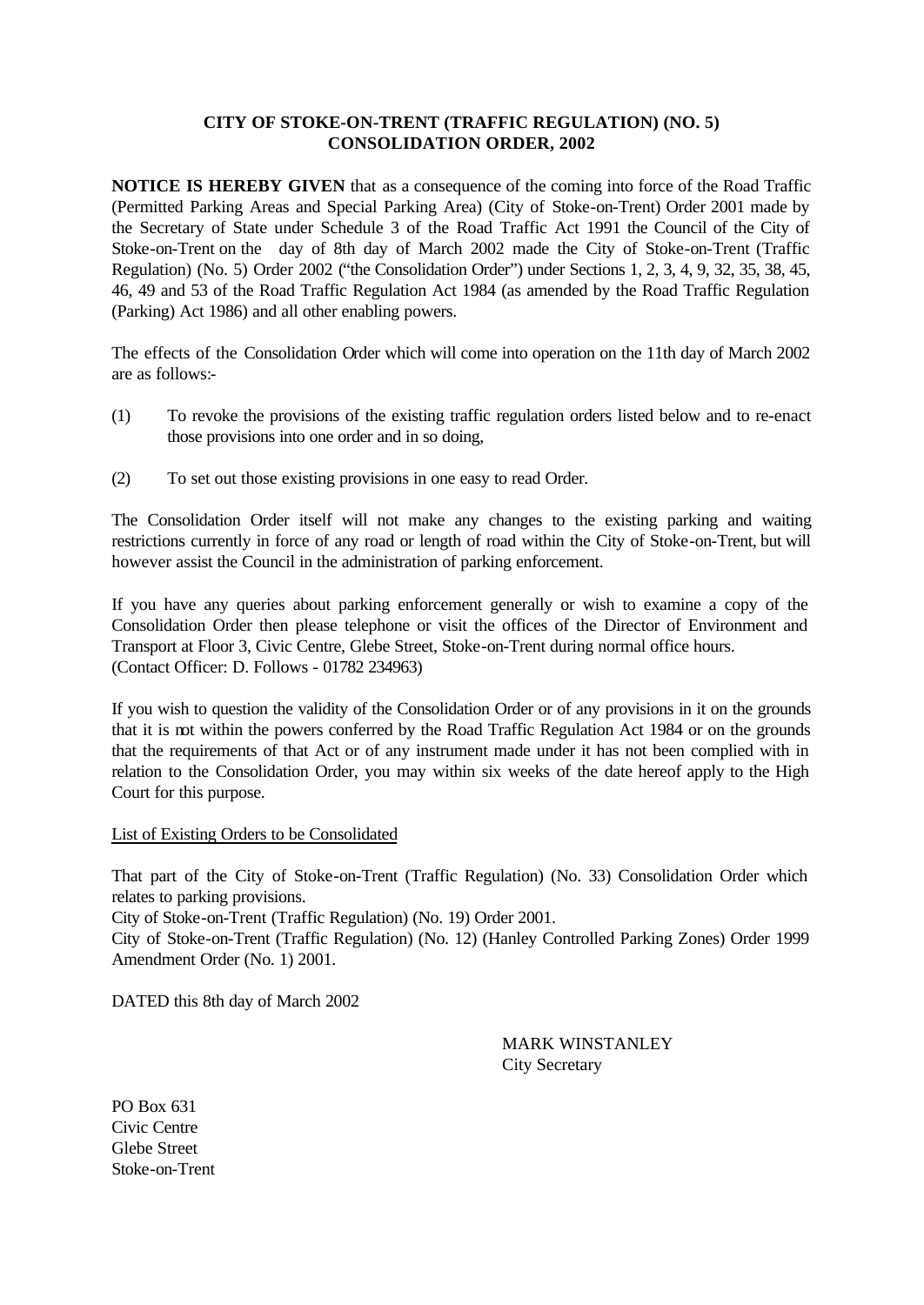ST4 1RG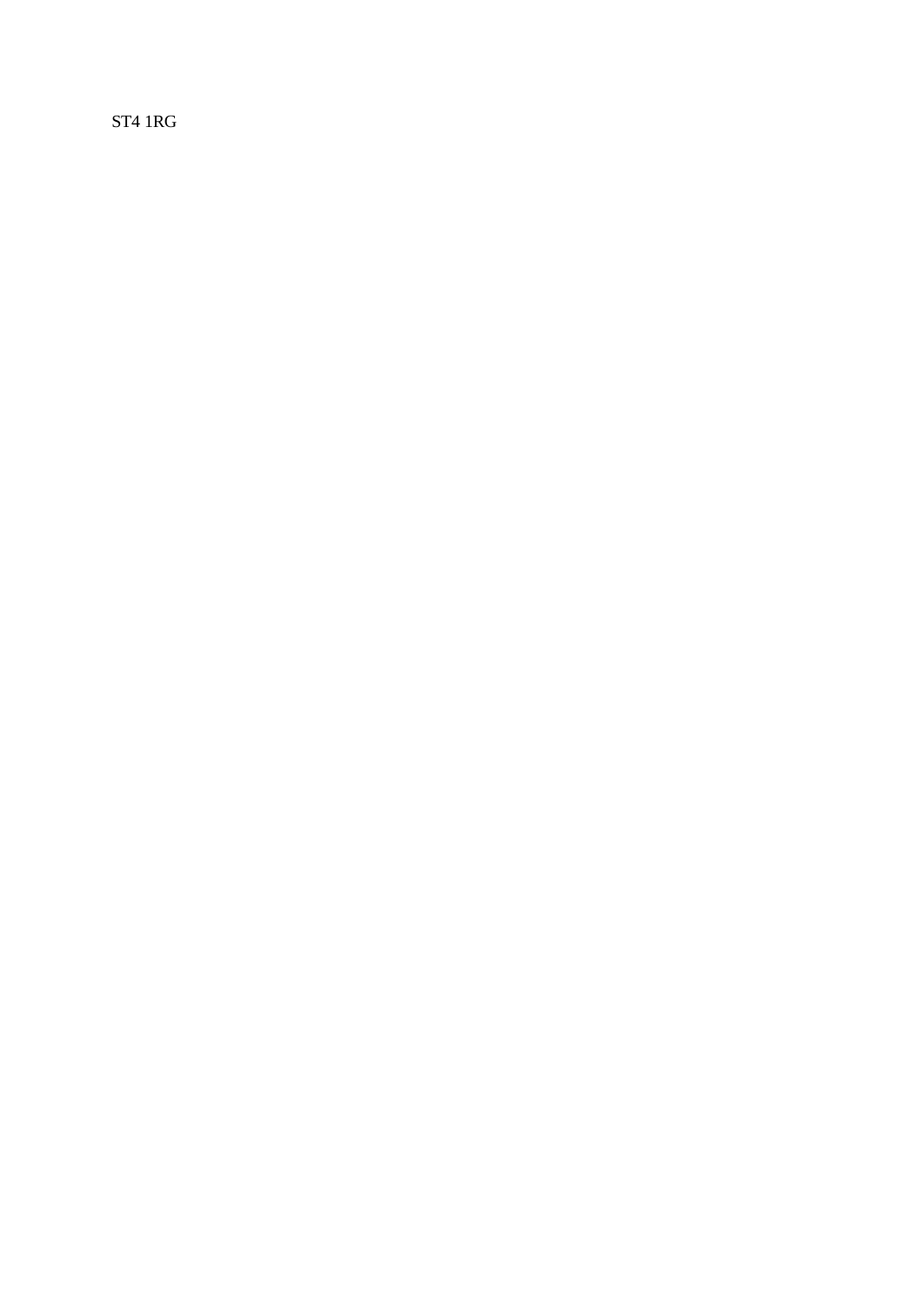## **CITY OF STOKE-ON-TRENT (TRAFFIC REGULATION) (NO. 5) CONSOLIDATION ORDER 2002**

As a consequence of the coming into force of The Road Traffic (Permitted Parking Area and Special Parking Area) (City of Stoke-on-Trent) Order 2001 ("the Designation Order") made by the Secretary of State for the Department of Transport, Local Government and the Regions under Section 43 of and Schedule 3 to the Road Traffic Act 1991 **THE COUNCIL OF THE CITY OF STOKE-ON-TRENT** ("the Council") in exercise of its powers under Sections 1, 2, 3, 4 , 9, 32, 35, 38, 45, 46, 49 and 53 of the Road Traffic Regulation Act, 1984 (as amended by the Road Traffic Regulation (Parking) Act 1986 and of all other enabling powers and after consultation with the Chief Officer of Police in accordance with Part III of Schedule 9 to the Act **HEREBY MAKES THE FOLLOWING ORDER**:-

### **PART I**

#### **GENERAL**

1. This Order shall come into operation on the 11th day of March 2002 and may be cited as the City of Stoke-on-Trent (Traffic Regulation) (No. 5) Consolidation Order 2002.

2. The Interpretation Act 1978 shall apply for the interpretation of this Order as it applies for the interpretation of an Act of Parliament.

3. The provisions of the Existing Orders listed in Part XII of this Order are hereby revoked and re-enacted by this Order.

4. In the event that any of the provisions of this Order are inconsistent with any of the provisions of the Designation Order or the Road Traffic Act 1991 then the provisions of the Designation Order or the Road Traffic Act 1991 shall prevail.

5. Any reference in this Order to any enactment shall be construed as a reference to that enactment as amended by a subsequent enactment.

6. In this Order, except where the context otherwise requires, the following expressions have the meanings hereby respectively assigned to them:-

**"Additional Parking Charge"** shall mean the appropriate charge or charges payable to the Council and set out in Section 2 of Part X of this Order;

**"Buses"** means vehicles adapted to carry more than eight passengers;

**"charging hours"** in relation to a parking place means the period specified as such;

**"Clearway"** means a length of road or part of a length of road where no person may cause any vehicle to stop at any time;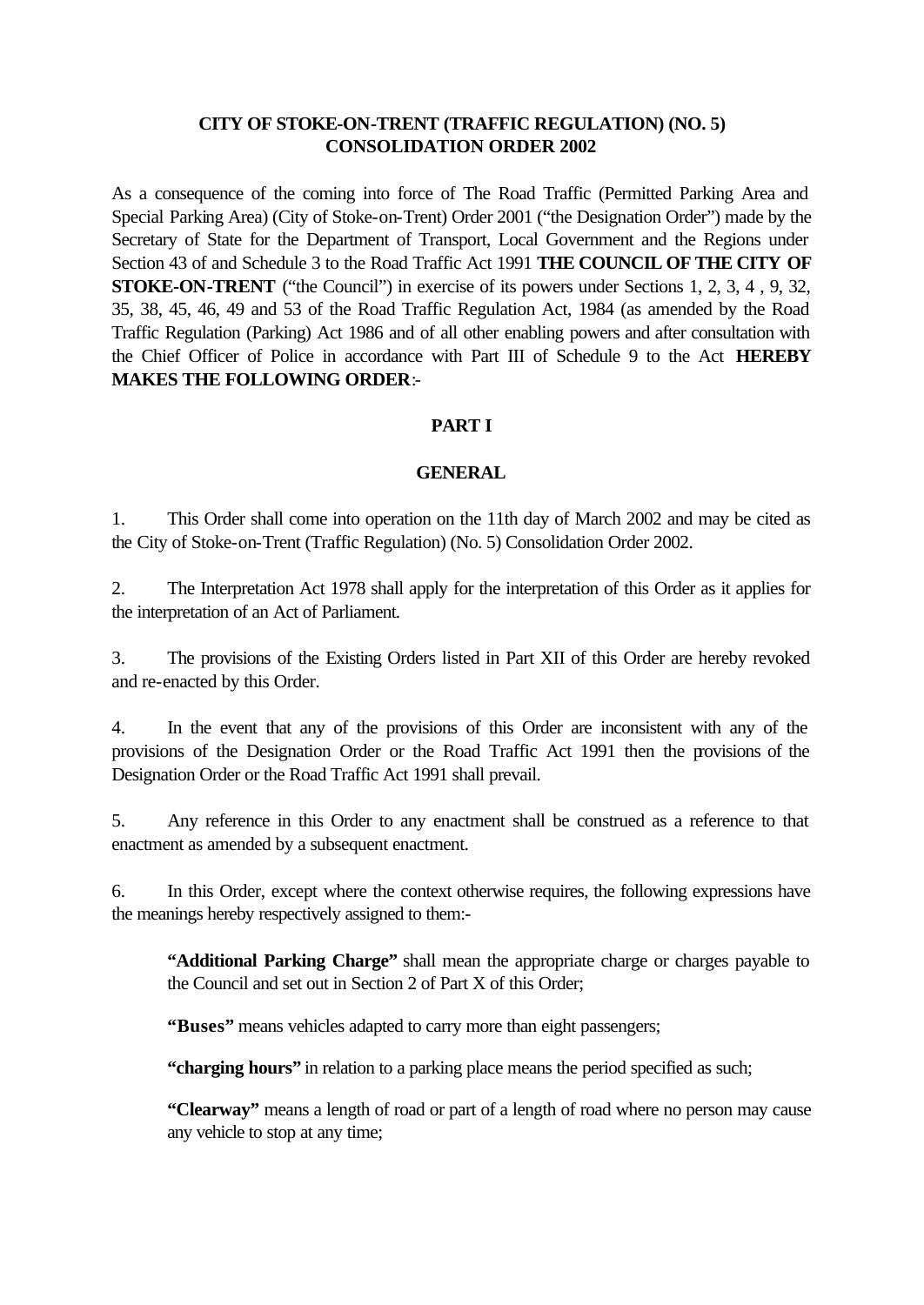**"delivery"** and **"collecting"** in relation to goods includes checking the goods for the purpose of their delivery or collection;

**"disabled person's badge"** has the same meaning as in the Disabled Persons (Badges for Motor Vehicles) (England ) Regulations 2000;

**"disabled person's parking disc"** means a disc issued by a local authority coloured orange or blue and capable of showing the quarter hour period during which a period of waiting begins;

**"disabled person's parking places"** means places for the use of disabled person's vehicles only;

**"disabled person's vehicle"** means a vehicle displaying a disabled persons badge in the relevant position;

**"driver"** in relation to a vehicle waiting in a parking place means the person driving the vehicle at the time it was left in the parking place;

**"dual purpose vehicle"** has the same meaning as in the Road Vehicles (Construction and Use) Regulations 1986;

**"goods vehicle"** has the same meaning as in Section 58 of the Goods Vehicles (Licensing of Operations) Act 1995

**"goods"** include postal packets of any kind;

**"Notice"** means a notice containing a statement that an Additional Parking Charge is payable;

**"owner"** has the same meaning as in the Road Traffic Act 1991;

**"Parking Attendant"** means a person authorised by the Council to supervise any parking place;

**"parking bay"** means any part of a parking place marked out by means of white lines or otherwise for the leaving of a vehicle;

**"parking permit holder"** means a person to whom a permit has been issued under the provisions of the relevant article(s) of Part VII to Part IX of this Order;

**"parking permit"** means a permit issued under the provisions of the relevant article(s) of Part VII to Part IX of this Order;

**"parking place"** means an area of highway designated as a parking place by an article of the respective parts of this Order;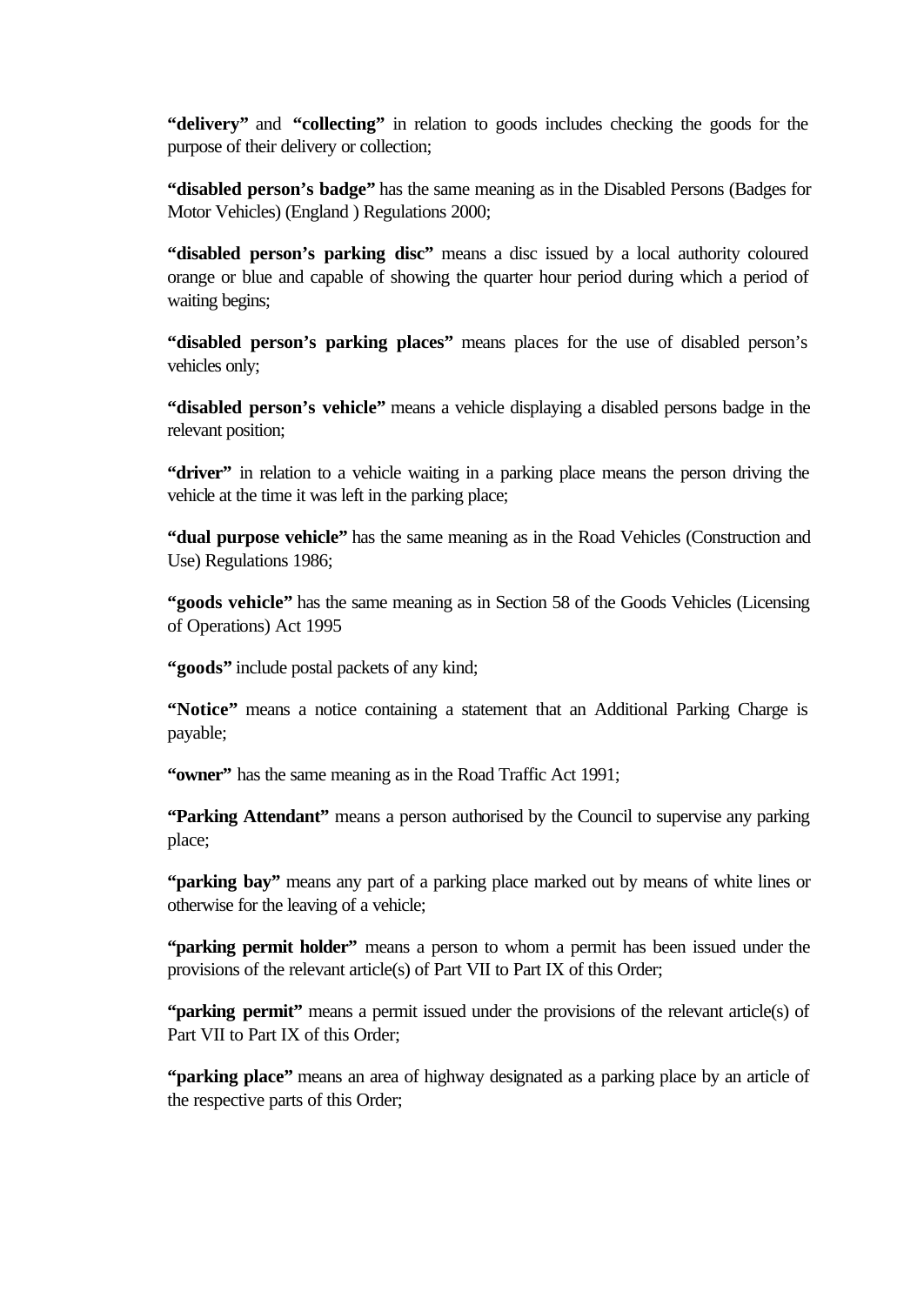**"parking provisions"** means those parking restrictions as set out in Part II to Part IX of this Order and for the avoidance of doubt does not include those offences committed when a vehicle is moving.

**"passenger vehicle***"* means a motor vehicle (other than a motor cycle) constructed solely for the carriage of passengers and their effects and adapted to carry not more than 12 passengers exclusive of the driver and not drawing a trailer;

**"relevant position***"* means in relation to disabled persons badges or discs exhibited on the dashboard or facia of the vehicle or if the vehicle does not have a dashboard or facia exhibited in a conspicuous position on the vehicle so that the front of the badge or disc is clearly legible from the outside of the vehicle;

**"relevant position***"* means in relation to parking permits

- (a) in the case of a vehicle fitted with a front windscreen, the parking permit or visitors permit is exhibited thereon with the obverse side facing forwards on the near side of and immediately behind the windscreen;
- (b) in the case of a vehicle not fitted with a front windscreen, the parking permit or visitors permit is exhibited in a conspicuous position on the front or near side of the vehicle;

**"The Charge Certificate"** has the same meaning as in Schedule 6 of the Road Traffic Act 1991;

**"ticket issuing machine"** means an apparatus of a type and design approved by the Secretary of State for Environment, Transport and the Regions for the purpose of this Order being apparatus designed to issue parking tickets indicating the payment of a charge and the date and time at which the charge was paid.

**"traffic sign"** means a sign of any size, colour and type prescribed or authorised under or having effect as though prescribed or authorised under Section 64 of the Road Traffic Regulation Act 1984;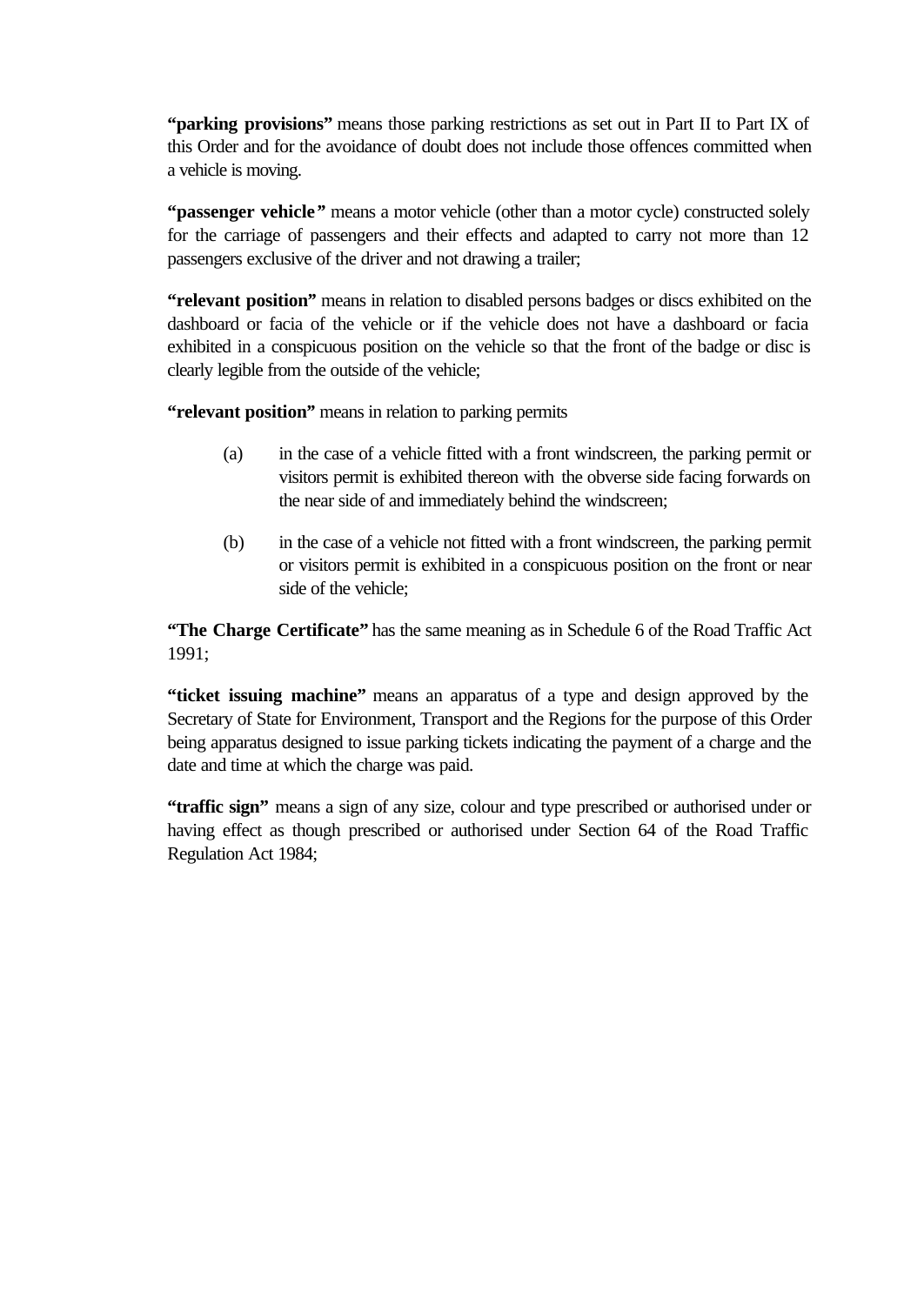## **PART II**

### **MISCELLANEOUS RESTRICTIONS**

## **SCHEDULES ONE, TWO, THREE, EIGHT, NINE, THIRTY EIGHT, THIRTY NINE, FIFTY SIX**

1. Save as provided for in Articles 1 and 2 (c), (d), (e) and (f) of Part XI of this Order no person shall cause or permit the waiting of any vehicle at any time except for Buses in the lengths of road specified in the First Schedule hereto.

2. Save as provided for in Articles 1 and 2 (c), (d), (e) and (f) of Part XI of this Order no person shall cause or permit the waiting of any vehicle between the hours of 7.00 a.m. to 7.00 p.m. on any day except for Buses in the lengths of road specified in the Second Schedule hereto.

3. Save as provided for in Articles 1 and 2 (c), (d), (e) and (f) of Part XI of this Order no person shall cause or permit the waiting of any vehicle at any time on any of the clearways as specified in the lengths of road specified in the Third Schedule hereto.

4. Save as provided for in Articles 1, 2 and 3 of Part XI of this Order no person shall cause or permit any vehicle other than a disabled persons vehicle to wait at any time in the lengths of road specified in the Eighth Schedule hereto and the said lengths of road are hereby designated as disabled parking places.

5. Save as provided for in Articles 1 and 2 (a), (c), (d), (e) and (f) of Part XI of this Order no person shall cause or permit the waiting of any vehicle at any time in the length of road specified in the Ninth Schedule hereto save for Doctors displaying a valid permit issued by the Council in the relevant position and the said length of road is hereby designated as a Doctors parking place.

6. Save as provided for in Articles 1 and 2 of Part XI of this Order no person shall cause or permit the waiting of any vehicle at any time in the lengths of road specified in the Thirty Eighth Schedule hereto except for the purpose of loading or unloading and the said lengths of road are hereby designated as loading bays.

7. No person shall cause or permit any vehicle other than a motorcycle with or without a sidecar to wait in a parking bay marked "Motor Cycles Only" in the lengths of road specified in the Thirty Ninth Schedule hereto.

8. Save as provided for in Articles 1 and 2 (c), (d), (e) and (f) of Part XI of this Order no person shall cause or permit any vehicle to stop or wait at any time on the school entrance markings in the lengths of road specified in the Fifty Sixth Schedule hereto.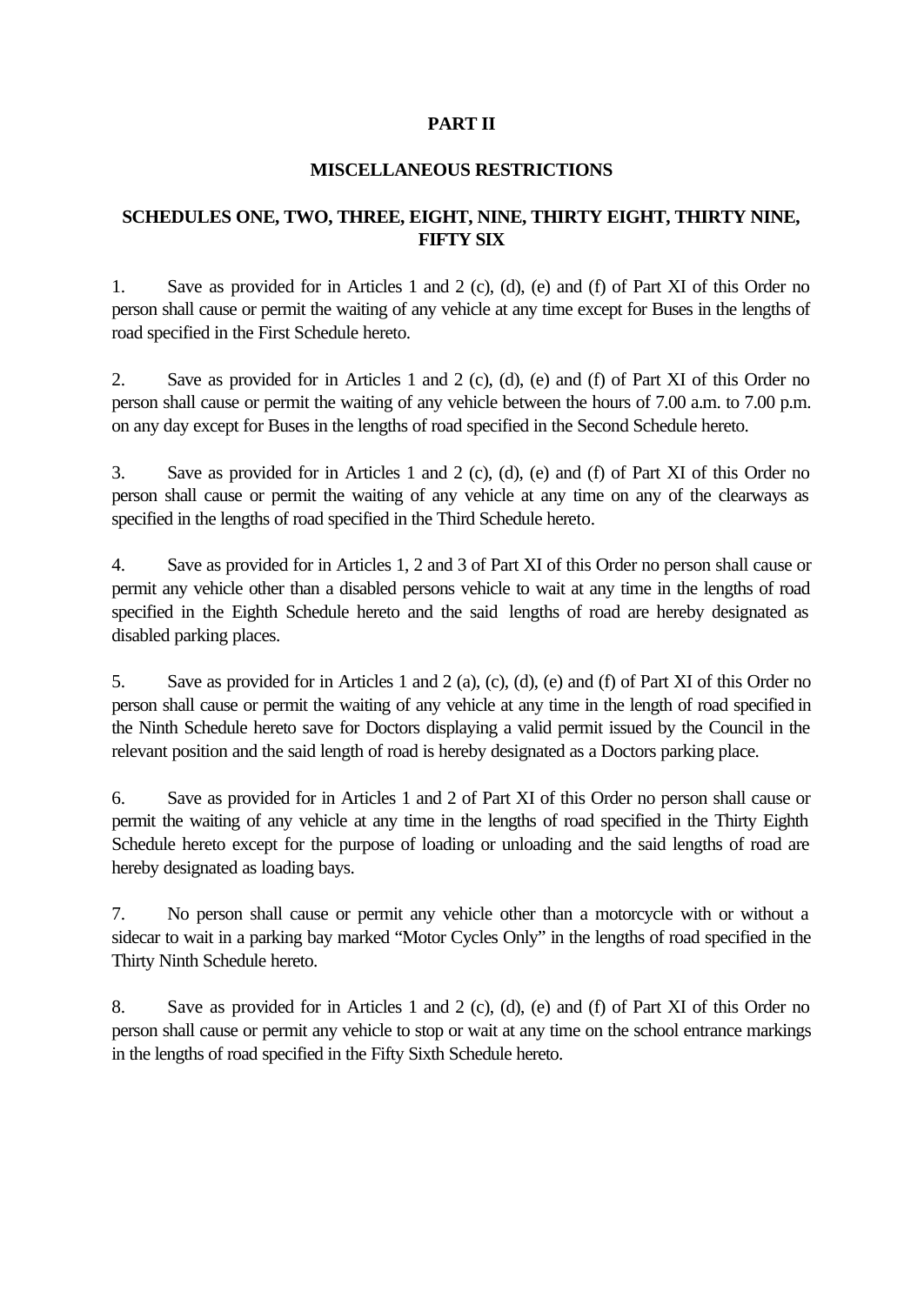# **PART III**

# **LIMITED WAITING RESTRICTIONS**

## **SCHEDULES TEN TO THIRTY SEVEN**

1. Save as provided for in Articles 1, 2 and 4 of Part XI of this Order no person shall cause or permit the waiting of any vehicle in the lengths of road specified in the Tenth Schedule hereto for a period in excess of one hour between the hours of 8.00 a.m. to 6.00 p.m. Monday to Friday inclusive.

2. Save as provided for in Articles 1, 2 and 4 of Part XI of this Order no person shall cause or permit the waiting of any vehicle in the length of road specified in the Eleventh Schedule hereto for a period in excess of one hour return prohibited within one hour between the hours of 8.00 a.m. to 8.00 p.m. on any day.

3. Save as provided for in Articles 1, 2 and 4 of Part XI of this Order no person shall cause or permit the waiting of any vehicle in the lengths of road specified in the Twelfth Schedule hereto for a period in excess of one hour return prohibited within one hour between the hours of 8.00 a.m. to 9.00 p.m. on Events Days and Match Days (as defined in Section 1 of Part VII of this Order).

4. Save as provided for in Articles 1, 2 and 4 of Part XI of this Order no person shall cause or permit the waiting of any vehicle in the lengths of road specified in the Thirteenth Schedule hereto for a period in excess of one hour return prohibited within one hour between the hours of 8.00 a.m. to 6.00 p.m. Monday to Friday inclusive.

5. Save as provided for in Articles 1, 2 and 4 of Part XI of this Order no person shall cause or permit the waiting of any vehicle in the lengths of road specified in the Fourteenth Schedule hereto for a period in excess of one hour return prohibited within one hour between the hours of 9.00 a.m. to 6.00 p.m. Monday to Friday inclusive.

6. Save as provided for in Articles 1, 2 and 4 of Part XI of this Order no person shall cause or permit the waiting of any vehicle in the lengths of road specified in the Fifteenth Schedule hereto for a period in excess of one hour return prohibited within one hour between the hours of 7.00 a.m. to 6.00 p.m. Monday to Saturday inclusive.

7. Save as provided for in Articles 1, 2 and 4 of Part XI of this Order no person shall cause or permit the waiting of any vehicle in the lengths of road specified in the Sixteenth Schedule hereto for a period in excess of one hour return prohibited within one hour between the hours of 8.00 a.m. to 6.00 p.m. Monday to Saturday inclusive.

8. Save as provided for in Articles 1, 2 and 4 of Part XI of this Order no person shall cause or permit the waiting of any vehicle in the lengths of road specified in the Seventeenth Schedule hereto for a period in excess of one hour return prohibited within one hour between the hours of 8.00 a.m. to 9.00 p.m. Monday to Saturday inclusive.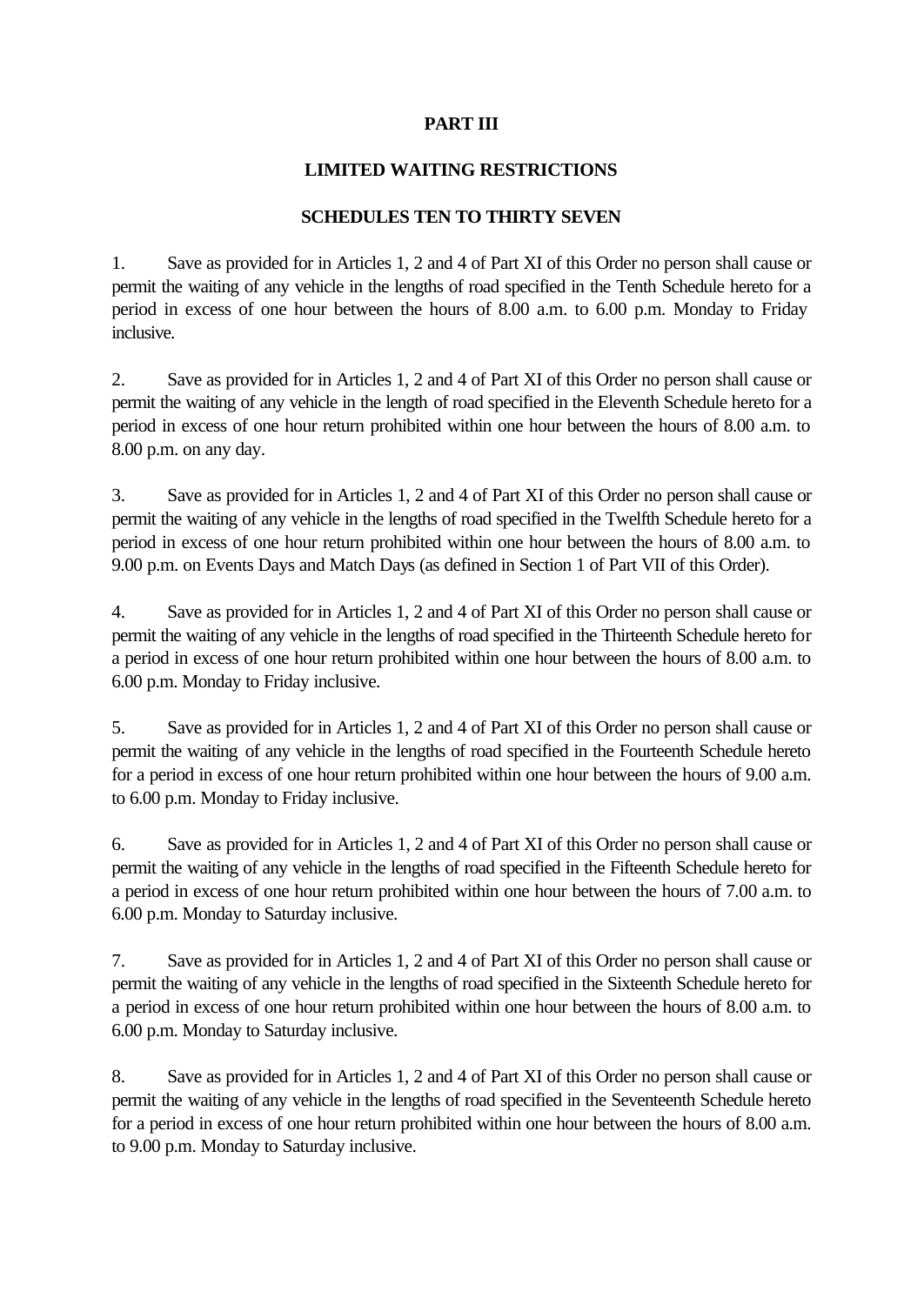9. Save as provided for in Articles 1, 2 and 4 of Part XI of this Order no person shall cause or permit the waiting of any vehicle in the length of road specified in the Eighteenth Schedule hereto for a period in excess of one hour return prohibited within one hour between the hours of 9.00 a.m. to 5.00 p.m. Monday to Saturday inclusive.

10. Save as provided for in Articles 1, 2 and 4 of Part XI of this Order no person shall cause or permit the waiting of any vehicle in the length of road specified in the Nineteeth Schedule hereto for a period in excess of one hour return prohibited within two hours between the hours of 8.00 a.m. to 8.00 p.m. on any day.

11. Save as provided for in Articles 1, 2 and 4 of Part XI of this Order no person shall cause or permit the waiting of any vehicle in the lengths of road specified in the Twentieth Schedule hereto for a period in excess of one hour return prohibited within two hours between the hours of 8.00 a.m. to 6.00 p.m. Monday to Saturday inclusive.

12. Save as provided for in Articles 1, 2 and 4 of Part XI of this Order no person shall cause or permit the waiting of any vehicle in the lengths of road specified in the Twenty First Schedule hereto for a period in excess of one hour return prohibited within two hours between the hours of 8.00 a.m. to 9.00 p.m. Monday to Saturday inclusive.

13. Save as provided for in Articles 1, 2 and 4 of Part XI of this Order no person shall cause or permit the waiting of any vehicle in the length of road specified in the Twenty Second Schedule hereto for a period in excess of one hour return prohibited within two hours between the hours of 9.00 a.m. to 5.00 p.m. Monday to Saturday inclusive.

14. Save as provided for in Articles 1, 2 and 4 of Part XI of this Order no person shall cause or permit the waiting of any vehicle in the length of road specified in the Twenty Third Schedule hereto for a period in excess of two hours return prohibited within one hour between the hours of 9.00 a.m. to 5.00 p.m. on any day.

15. Save as provided for in Articles 1, 2 and 4 of Part XI of this Order no person shall cause or permit the waiting of any vehicle in the lengths of road specified in the Twenty Fourth Schedule hereto for a period in excess of two hours return prohibited within one hour at any time.

16. Save as provided for in Articles 1, 2 and 4 of Part XI of this Order no person shall cause or permit the waiting of any vehicle in the lengths of road specified in the Twenty Fifth Schedule hereto for a period in excess of two hours return prohibited within one hour between the hours of 8.00 a.m. to 6.00 p.m. Monday to Friday inclusive.

17. Save as provided for in Articles 1, 2 and 4 of Part XI of this Order no person shall cause or permit the waiting of any vehicle in the length of road specified in the Twenty Sixth Schedule hereto for a period in excess of two hours return prohibited within one hour between the hours of 7.00 a.m. to 5.00 p.m. Monday to Saturday inclusive.

18. Save as provided for in Articles 1, 2 and 4 of Part XI of this Order no person shall cause or permit the waiting of any vehicle in the lengths of road specified in the Twenty Seventh Schedule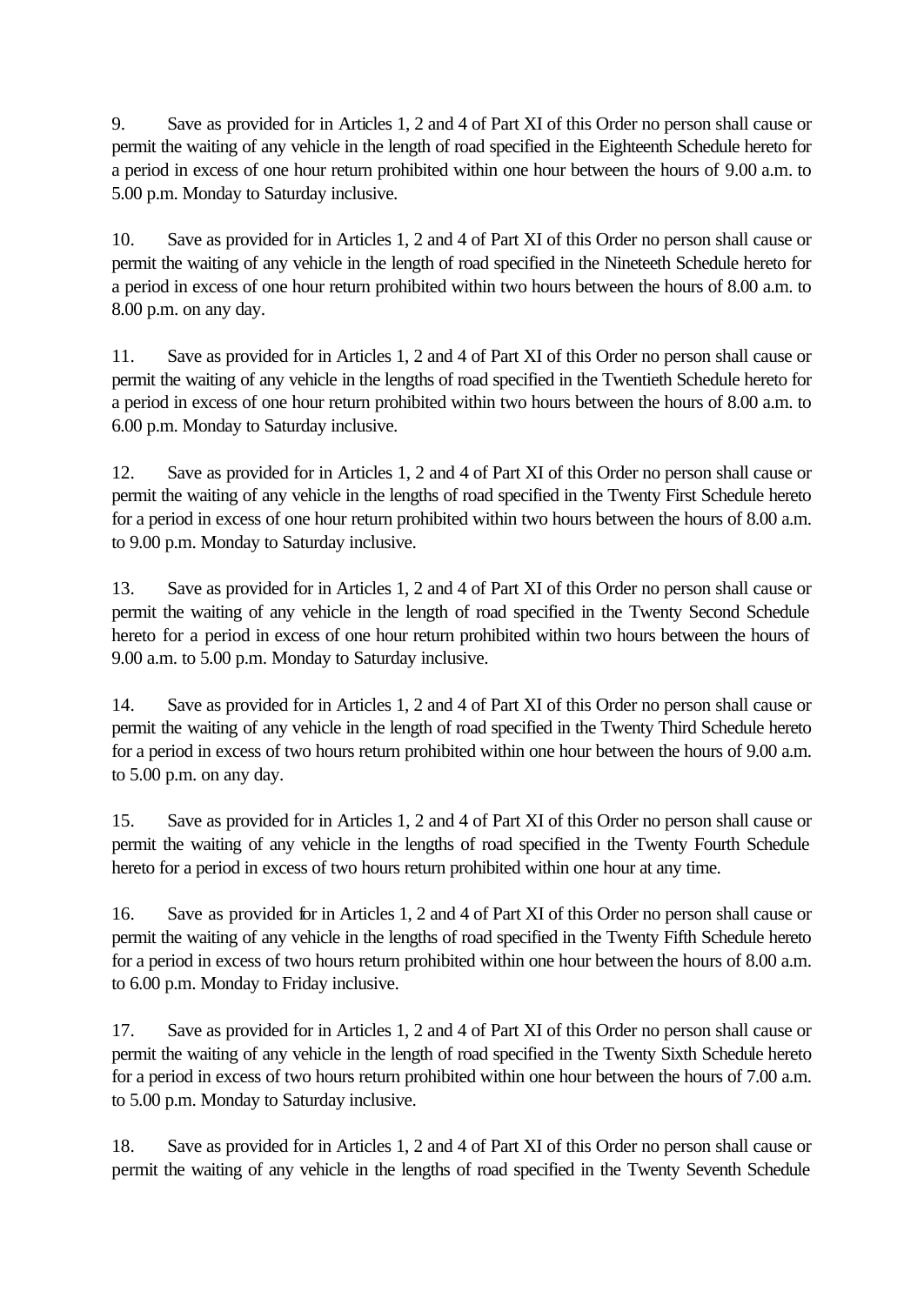hereto for a period in excess of two hours return prohibited within one hour between the hours of 8.00 a.m. to 6.00 p.m. Monday to Saturday inclusive.

19. Save as provided for in Articles 1, 2 and 4 of Part XI of this Order no person shall cause or permit the waiting of any vehicle in the lengths of road specified in the Twenty Eighth Schedule hereto for a period in excess of two hours return prohibited within two hours between the hours of 8.00 a.m. to 6.00 p.m. Monday to Saturday inclusive.

20. Save as provided for in Articles 1, 2 and 4 of Part XI of this Order no person shall cause or permit the waiting of any vehicle in the length of road specified in the Twenty Ninth Schedule hereto for a period in excess of twenty minutes return prohibited within one hour between the hours of 8.00 a.m. to 6.00 p.m. Monday to Saturday inclusive.

21. Save as provided for in Articles 1, 2 and 4 of Part XI of this Order no person shall cause or permit the waiting of any vehicle in the length of road specified in the Thirtieth Schedule hereto for a period in excess of twenty minutes return prohibited within forty minutes between the hours of 8.00 a.m. to 9.30 a.m. and 2.00 p.m. to 3.30 p.m. Monday to Friday inclusive.

22. Save as provided for in Articles 1, 2 and 4 of Part XI of this Order no person shall cause or permit the waiting of any vehicle in the length of road specified in the Thirty First Schedule hereto for a period in excess of twenty minutes return prohibited within forty minutes between the hours of 8.00 a.m. to 6.00 p.m. Monday to Saturday inclusive.

23. Save as provided for in Articles 1, 2 and 4 of Part XI of this Order no person shall cause or permit the waiting of any vehicle in the lengths of road specified in the Thirty Second Schedule hereto for a period in excess of thirty minutes return prohibited within one hour on any day.

24. Save as provided for in Articles 1, 2 and 4 of Part XI of this Order no person shall cause or permit the waiting of any vehicle in the lengths of road specified in the Thirty Third Schedule hereto for a period in excess of thirty minutes return prohibited within one hour between the hours of 8.00 a.m. to 6.00 p.m. Monday to Friday inclusive.

25. Save as provided for in Articles 1, 2 and 4 of Part XI of this Order no person shall cause or permit the waiting of any vehicle in the length of road specified in the Thirty Fourth Schedule hereto for a period in excess of thirty minutes return prohibited within one hour between the hours of 9.00 a.m. to 4.30 p.m. Monday to Friday inclusive.

26. Save as provided for in Articles 1, 2 and 4 of Part XI of this Order no person shall cause or permit the waiting of any vehicle in the length of road specified in the Thirty Fifth Schedule hereto for a period in excess of thirty minutes return prohibited within one hour between the hours of 9.00 a.m. to 6.00 p.m. Monday to Friday inclusive.

27. Save as provided for in Articles 1, 2 and 4 of Part XI of this Order no person shall cause or permit the waiting of any vehicle in the lengths of road specified in the Thirty Sixth Schedule hereto for a period in excess of thirty minutes return prohibited within one hour between the hours of 8.00 a.m. to 6.00 p.m. Monday to Saturday inclusive.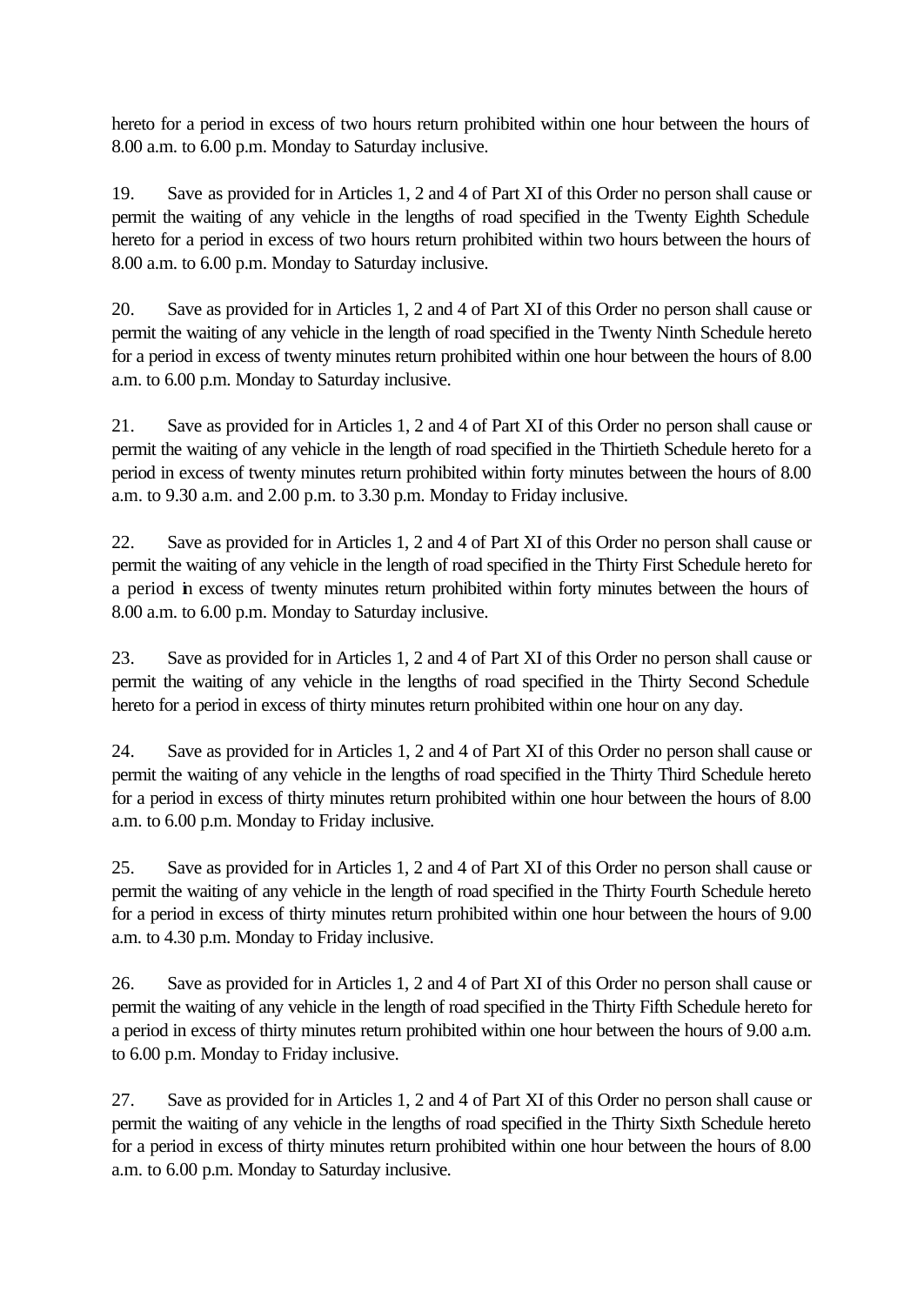28. Save as provided for in Articles 1, 2 and 4 of Part XI of this Order no person shall cause or permit the waiting of any vehicle in the lengths of road specified in the Thirty Seventh Schedule hereto for a period in excess of thirty minutes return prohibited within thirty minutes between the hours of 8.00 a.m. to 6.00 p.m. Monday to Saturday inclusive.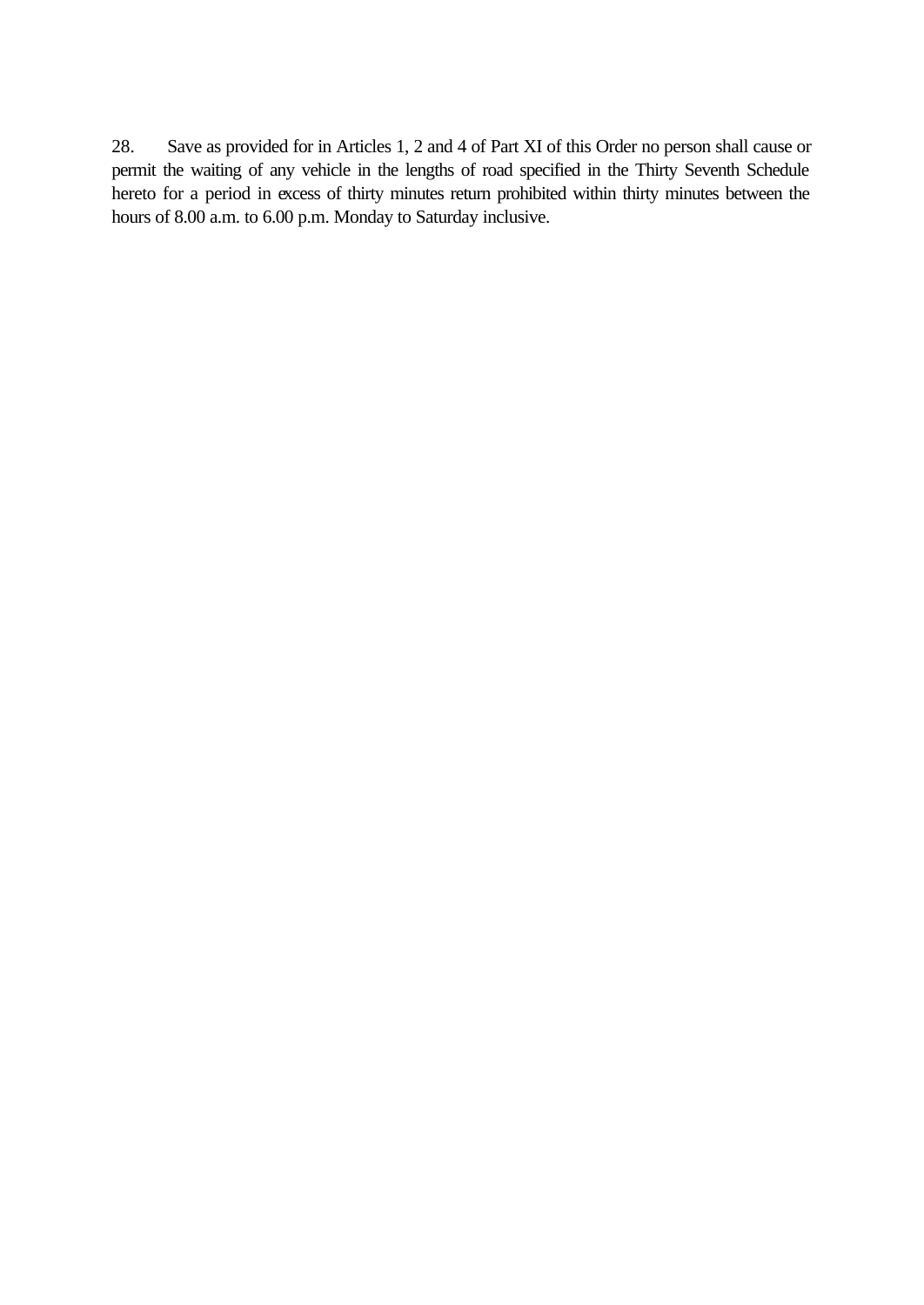## **PART IV**

### **NO LOADING OR UNLOADING RESTRICTIONS**

### **SCHEDULES FORTY TO FIFTY FIVE**

1. Save as provided for in Articles 1 and 2 (c), (d), (e) and (f) of Part XI of this Order no person shall cause or permit any vehicle to load or unload in the length of road specified in the Fortieth Schedule hereto between the hours of 6.00 p.m. to midnight and midnight to 2.00 a.m.

2. Save as provided for in Articles 1 and 2 (c), (d), (e) and (f) of Part XI of this Order no person shall cause or permit any vehicle to load or unload in the length of road specified in the Forty First Schedule hereto between the hours of 7.00 a.m. to 10.00 a.m. on any day.

3. Save as provided for in Articles 1 and 2 (c), (d), (e) and (f) of Part XI of this Order no person shall cause or permit any vehicle to load or unload in the lengths of road specified in the Forty Second Schedule hereto between the hours of 8.00 a.m. to 6.00 p.m. on any day.

4. Save as provided for in Articles 1 and 2 (c), (d), (e) and (f) of Part XI of this Order no person shall cause or permit any vehicle to load or unload in the lengths of road specified in the Forty Third Schedule hereto between the hours of 9.00 a.m. to 5.00 p.m. on any day.

5. Save as provided for in Articles 1 and 2 (c), (d), (e) and (f) of Part XI of this Order no person shall cause or permit any vehicle to load or unload in the lengths of road specified in the Forty Fourth Schedule hereto at any time.

6. Save as provided for in Articles 1 and 2 (c), (d), (e) and (f) of Part XI of this Order no person shall cause or permit any vehicle to load or unload in the lengths of road specified in the Forty Fifth Schedule hereto between the hours of 7.30 a.m. to 9.30 a.m. and 4.30 p.m. to 6.00 p.m. Monday to Friday inclusive and 11.30 a.m. to 1.00 p.m. on Saturday.

7. Save as provided for in Articles 1 and 2 (c), (d), (e) and (f) of Part XI of this Order no person shall cause or permit any vehicle to load or unload in the lengths of road specified in the Forty Sixth Schedule hereto between the hours of 7.30 a.m. to 9.00 a.m. and 4.30 p.m. to 6.00 p.m. Monday to Friday inclusive.

8. Save as provided for in Articles 1 and 2 (c), (d), (e) and (f) of Part XI of this Order no person shall cause or permit any vehicle to load or unload in the lengths of road specified in the Forty Seventh Schedule hereto between the hours of 8.00 a.m. to 9.30 a.m. and 4.30 p.m. to 6.00 p.m. Monday to Friday inclusive.

9. Save as provided for in Articles 1 and 2 (c), (d), (e) and (f) of Part XI of this Order no person shall cause or permit any vehicle to load or unload in the lengths of road specified in the Forty Eighth Schedule hereto between the hours of 8.00 a.m. to 9.30 a.m. and 4.30 p.m. to 6.00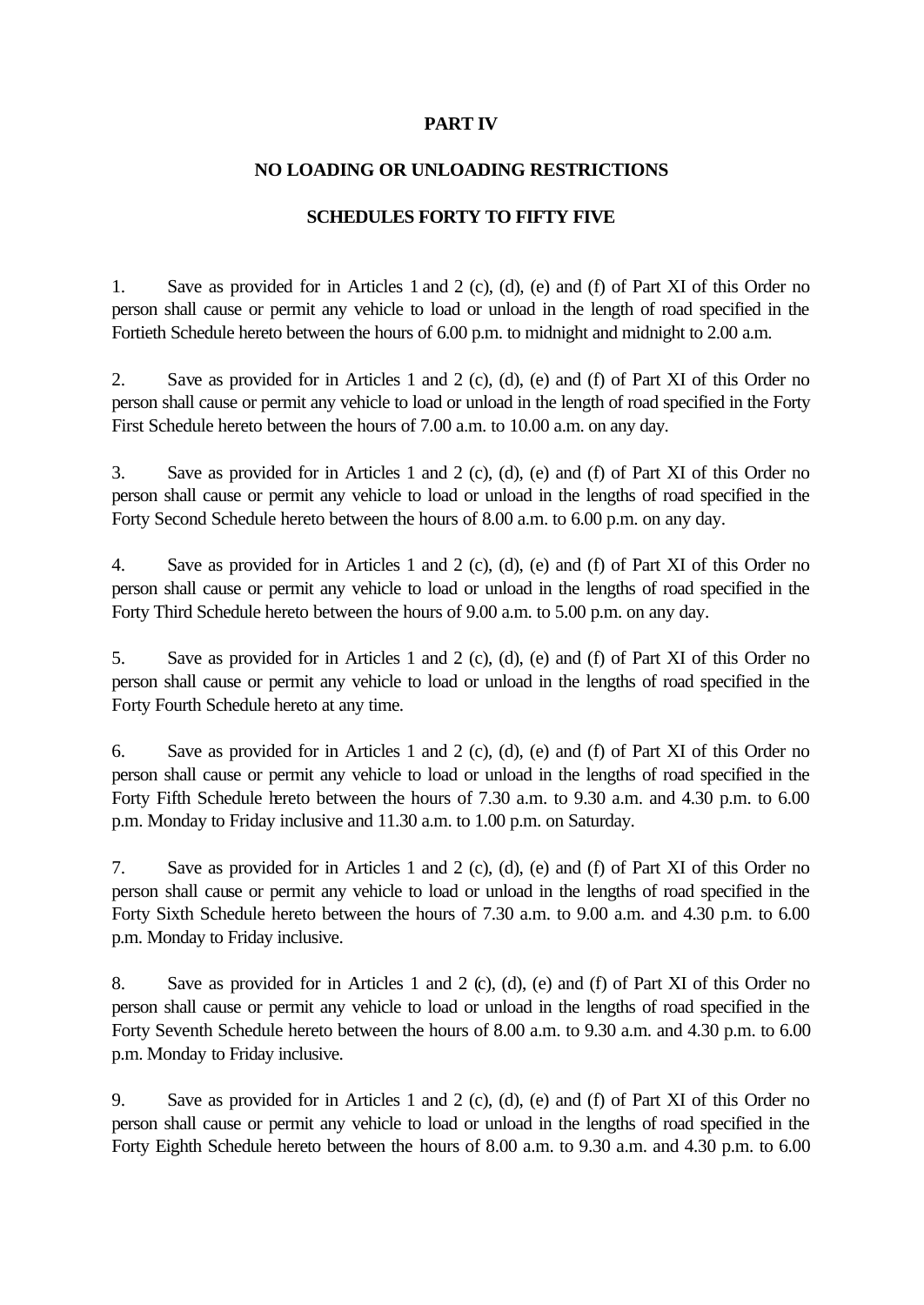p.m. Monday to Friday inclusive and 8.00 a.m. to 9.30 a.m. and 12.00 p.m. to 2.00 p.m. on Saturdays.

10. Save as provided for in Articles 1 and 2 (c), (d), (e) and (f) of Part XI of this Order no person shall cause or permit any vehicle to load or unload in the lengths of road specified in the Forty Ninth Schedule hereto between the hours of 8.00 a.m. to 9.30 a.m. and 4.00 p.m. to 6.00 p.m. Monday to Friday inclusive and 11.30 a.m. to 1.00 p.m. on Saturdays.

11. Save as provided for in Articles 1 and 2 (c), (d), (e) and (f) of Part XI of this Order no person shall cause or permit any vehicle to load or unload in the length of road specified in the Fiftieth Schedule hereto between the hours of 8.00 a.m. to 9.30 a.m. and 4.00 p.m. to 6.00 p.m. Monday to Friday inclusive and 8.30 a.m. to 9.30 a.m. and 11.30 a.m. to 1.00 p.m. on Saturdays.

12. Save as provided for in Articles 1 and 2 (c), (d), (e) and (f) of Part XI of this Order no person shall cause or permit any vehicle to load or unload in the lengths of road specified in the Fifty First Schedule hereto between the hours of 8.00 a.m. to 9.00 a.m. and 4.30 p.m. to 6.00 p.m. Monday to Friday inclusive and 8.00 a.m. to 9.00 a.m. and 11.00 a.m. to 1.00 p.m. on Saturdays.

13. Save as provided for in Articles 1 and 2 (c), (d), (e) and (f) of Part XI of this Order no person shall cause or permit any vehicle to load or unload in the length of road specified in the Fifty Second Schedule hereto between the hours of 9.30 a.m. to 4.30 p.m. and 6.00 p.m. to midnight and midnight to 8.00 a.m. Monday to Friday inclusive and on Saturdays and Sundays at any time.

14. Save as provided for in Articles 1 and 2 (c), (d), (e) and (f) of Part XI of this Order no person shall cause or permit any vehicle to load or unload in the lengths of road specified in the Fifty Third Schedule hereto between the hours of 7.30 a.m. to 6.00 p.m. Monday to Saturday inclusive.

15. Save as provided for in Articles 1 and 2 (c), (d), (e) and (f) of Part XI of this Order no person shall cause or permit any vehicle to load or unload in the lengths of road specified in the Fifty Fourth Schedule hereto between the hours of 7.30 a.m. to 9.00 a.m. and 4.30 p.m. to 6.00 p.m. Monday to Saturday inclusive.

16. Save as provided for in Articles 1 and 2 (c), (d), (e) and (f) of Part XI of this Order no person shall cause or permit any vehicle to load or unload in the lengths of road specified in the Fifty Fifth Schedule hereto between the hours of 8.30 a.m. to 4.30 p.m. Monday to Saturday inclusive.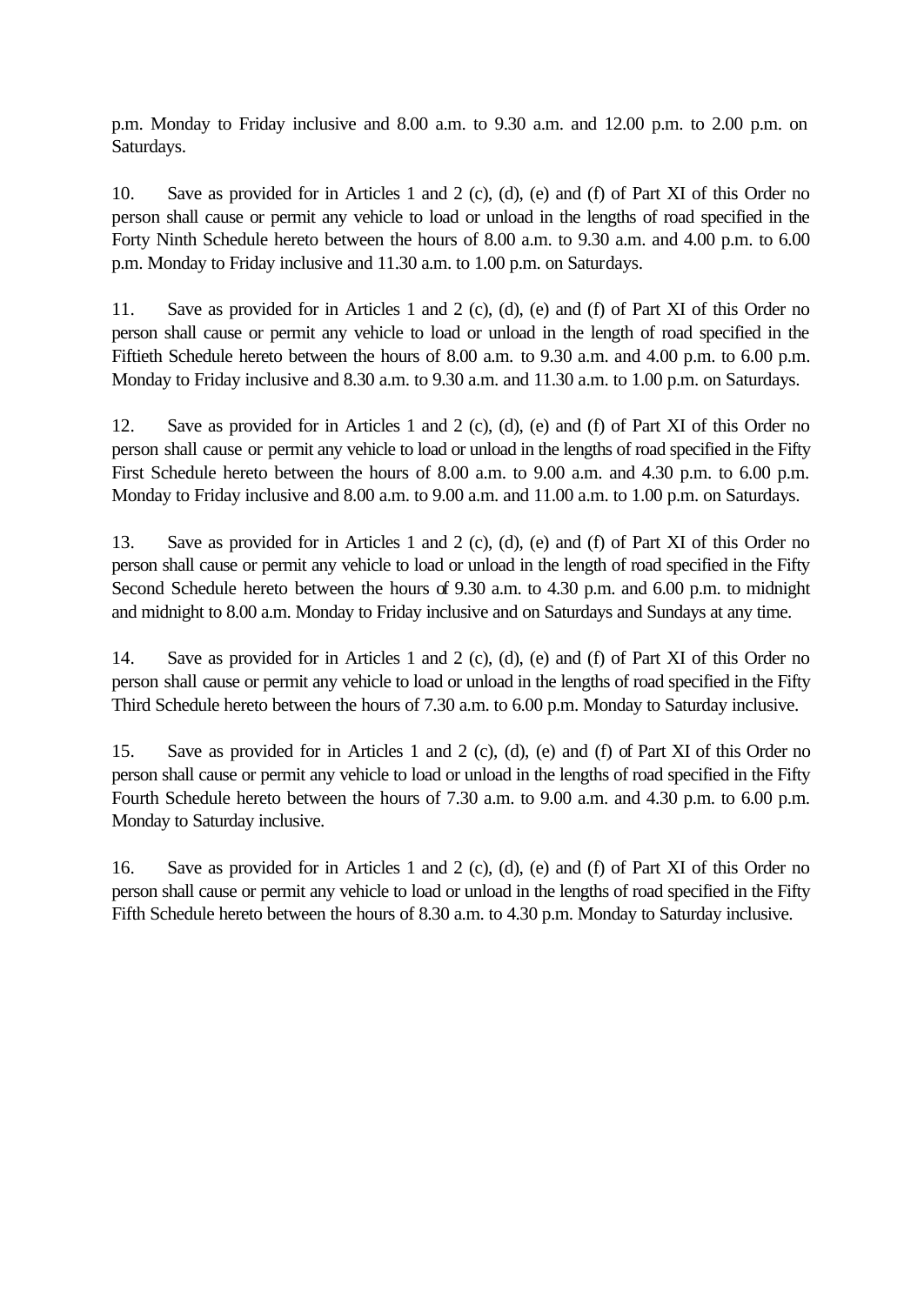# **PART V**

## **NO WAITING RESTRICTIONS**

### **SCHEDULES FIFTY SEVEN TO ONE HUNDRED AND SEVENTEEN**

1. Save as provided for in Articles 1, 2 and 3 of Part XI of this Order no person shall cause or permit any vehicle to wait in the lengths of road specified in the Fifty Seventh Schedule hereto between the hours of 7.00 a.m. to 5.00 p.m. on Thursdays and Bank Holidays.

2. Save as provided for in Articles 1, 2 and 3 of Part XI of this Order no person shall cause or permit any vehicle to wait in the lengths of road specified in the Fifty Eighth Schedule hereto between the hours of 8.00 a.m. to 8.00 p.m. on any day.

3. Save as provided for in Articles 1, 2 and 3 of Part XI of this Order no person shall cause or permit any vehicle to wait in the length of road specified in the Fifty Ninth Schedule hereto between the hours of 8.00 p.m. to midnight and midnight to 8.00 a.m. on any day.

4. Save as provided for in Articles 1, 2 and 3 of Part XI of this Order no person shall cause or permit any vehicle to wait in the lengths of road specified in the Sixtieth Schedule hereto between the hours of 9.00 a.m. to 9.00 p.m. in the months of April to September inclusive.

5. Save as provided for in Articles 1, 2 and 3 of Part XI of this Order no person shall cause or permit any vehicle to wait in the lengths of road specified in the Sixty First Schedule hereto at any time.

6. Save as provided for in Articles 1, 2 and 3 of Part XI of this Order no person shall cause or permit any vehicle to wait in the lengths of road specified in the Sixty Second Schedule hereto at any time and save as provided for in Articles 1 and 2(a), (c), (d), (e) and (f) of Part XI of this Order no loading or unloading between the hours of 10.00 a.m. to 4.00 p.m. on any day in the lengths of road specified in the said Schedule.

7. Save as provided for in Articles 1, 2 and 3 of Part XI of this Order no person shall cause or permit any vehicle to wait at any time and save as provided for in Articles 1 and 2(a), (c), (d), (e) and (f) of Part XI of this Order no loading or unloading between the hours of 7.30 a.m. to 9.00 a.m. and 4.30 p.m. to 6.00 p.m. on any day in the length of road specified in the Sixty Third Schedule hereto.

8. Save as provided for in Articles 1, 2 and 3 of Part XI of this Order no person shall cause or permit any vehicle to wait in the lengths of road specified in the Sixty Fourth Schedule hereto at any time and save as provided for in Articles 1 and 2(a), (c), (d), (e) and (f) of Part XI of this Order no loading or unloading between the hours of 7.30 a.m. to 9.00 a.m. and 4.30 p.m. to 6.00 p.m. Monday to Friday inclusive in the lengths of road specified in the said Schedules.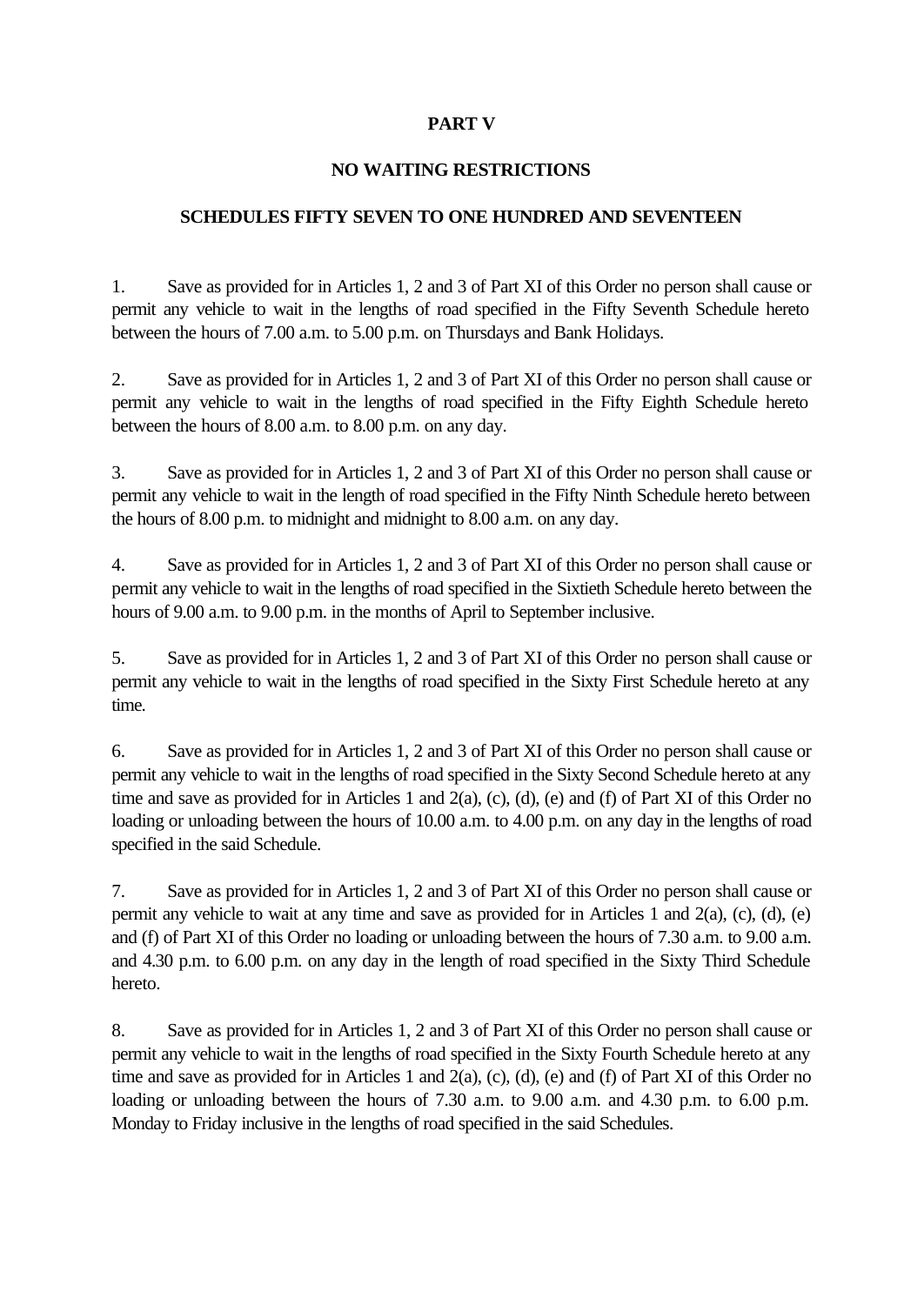9. Save as provided for in Articles 1, 2 and 3 of Part XI of this Order no person shall cause or permit any vehicle to wait in the lengths of road specified in the Sixty Fifth Schedule hereto at any time except Buses.

10. Save as provided for in Articles 1, 2 and 3 of Part XI of this Order no person shall cause or permit any vehicle to wait in the lengths of road specified in the Sixty Sixth Schedule hereto at any time except for disabled persons vehicles.

11. Save as provided for in Articles 1 and 2(b), (c), (d), (e) and (f) of Part XI of this Order no person shall cause or permit any vehicle to wait in the lengths of road specified in the Sixty Seventh Schedule hereto at any time except for loading or unloading.

12. Save as provided for in Articles 1, 2 and 3 of Part XI of this Order no person shall cause or permit any vehicle to wait in the lengths of road specified in the Sixty Eighth Schedule hereto at any time on Event Days and Match Days (as defined in Section 1 of Part VII of this Order) only.

13. Save as provided for in Articles 1 and 2(a), (c), (d), (e) and (f) of Part XI of this Order no person shall cause or permit any vehicle to wait in the lengths of road specified in the Sixty Ninth Schedule hereto at any time and no loading or unloading at any time.

14. Save as provided for in Articles 1, 2 and 3 of Part XI of this Order no person shall cause or permit any vehicle to wait in the lengths of road specified in the Seventieth Schedule hereto at any time and save as provided for in Articles 1 and 2(a), (c), (d), (e) and (f) of Part XI of this Order no loading or unloading between the hours of 9.00 a.m. to 5.00 p.m. Monday to Saturday inclusive excluding Bank Holidays in the lengths of road specified in the said Schedule.

15. Save as provided for in Articles 1 and 2(b), (c), (d), (e) and (f) of Part XI of this Order no person shall cause or permit any vehicle to wait in the length of road specified in the Seventy First Schedule hereto except for loading and unloading for a period of twenty minutes only return prohibited to the said length of road within two hours on any day.

16. Save as provided for in Articles 1 and 2(b), (c), (d), (e) and (f) of Part XI of this Order no person shall cause or permit any vehicle to wait in the length of road specified in the Seventy Second Schedule hereto except for loading and unloading for a period of thirty minutes only return prohibited to the said length of road within one hour on any day.

17. Save as provided for in Articles 1, 2 and 3 of Part XI of this Order no person shall cause or permit any vehicle to wait in the lengths of road specified in the Seventy Third Schedule hereto between the hours of 7.30 a.m. to 9.00 a.m. and 4.30 p.m. to 6.00 p.m. Monday to Friday inclusive.

18. Save as provided for in Articles 1, 2 and 3 of Part XI of this Order no person shall cause or permit any vehicle to wait in the lengths of road specified in the Seventy Fourth Schedule hereto between the hours of 8.30 a.m. to 4.30 p.m. Monday to Friday inclusive.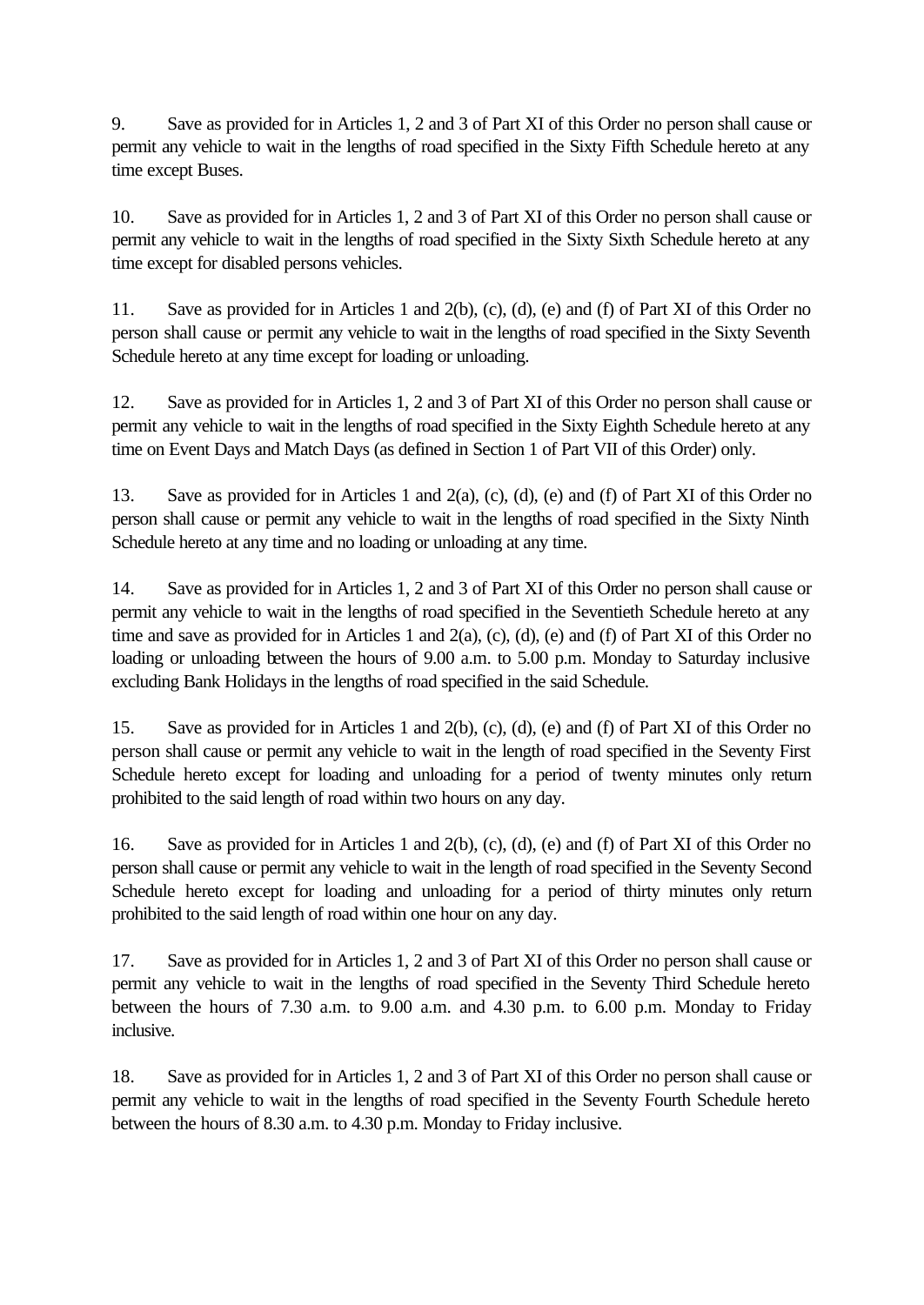19. Save as provided for in Articles 1, 2 and 3 of Part XI of this Order no person shall cause or permit any vehicle to wait in the length of road specified in the Seventy Fifth Schedule hereto between the hours of 8.30 a.m. to 4.00 p.m. on Monday to Friday inclusive.

20. Save as provided for in Articles 1, 2 and 3 of Part XI of this Order no person shall cause or permit any vehicle to wait in the length of road specified in the Seventy Sixth Schedule hereto between the hours of 8.30 a.m. to 4.00 p.m. Monday to Friday inclusive excluding Public Holidays.

21. Save as provided for in Articles 1, 2 and 3 of Part XI of this Order no person shall cause or permit any vehicle to wait in the length of road specified in the Seventy Seventh Schedule hereto between the hours of 8.30 a.m. to 9.30 a.m. and 2.30 p.m. to 3.30 p.m. Monday to Friday inclusive.

22. Save as provided for in Articles 1, 2 and 3 of Part XI of this Order no person shall cause or permit any vehicle to wait in the lengths of road specified in the Seventy Eighth Schedule hereto between the hours of  $8.30$  a.m. to  $9.30$  a.m. and  $3.00$  p.m. to  $4.00$  pm. Monday to Friday inclusive.

23. Save as provided for in Articles 1, 2 and 3 of Part XI of this Order no person shall cause or permit any vehicle to wait in the lengths of road specified in the Seventy Ninth Schedule hereto between the hours of 8.30 a.m. to 9.30 a.m. and 3.00 p.m. to 4.00 p.m. Monday to Friday inclusive excluding Public Holidays.

24. Save as provided for in Articles 1, 2 and 3 of Part XI of this Order no person shall cause or permit any vehicle to wait in the lengths of road specified in the Eightieth Schedule hereto between the hours of 8.30 a.m. to 9.30 a.m. and 3.00 p.m. to 4.00 p.m. Monday to Friday inclusive excluding Public Holidays and School Holidays.

25. Save as provided for in Articles 1, 2 and 3 of Part XI of this Order no person shall cause or permit any vehicle to wait in the lengths of road specified in the Eighty First Schedule hereto between the hours of 8.30 a.m. to 9.30 a.m. and 3.00 p.m. to 4.00 p.m. Monday to Friday inclusive excluding School Holidays.

26. Save as provided for in Articles 1, 2 and 3 of Part XI of this Order no person shall cause or permit any vehicle to wait in the length of road specified in the Eighty Second hereto between the hours of 8.45 a.m. to 3.15 p.m. Monday to Friday inclusive excluding Public Holidays.

27. Save as provided for in Articles 1, 2 and 3 of Part XI of this Order no person shall cause or permit any vehicle to wait in the lengths of road specified in the Eighty Third Schedule hereto between the hours of 8.00 a.m. to 4.00 p.m. Monday to Friday inclusive excluding Public Holidays.

28. Save as provided for in Articles 1, 2 and 3 of Part XI of this Order no person shall cause or permit any vehicle to wait in the lengths of road specified in the Eighty Fourth Schedule hereto between the hours of 8.00 a.m. to 5.30 p.m. Monday to Friday inclusive.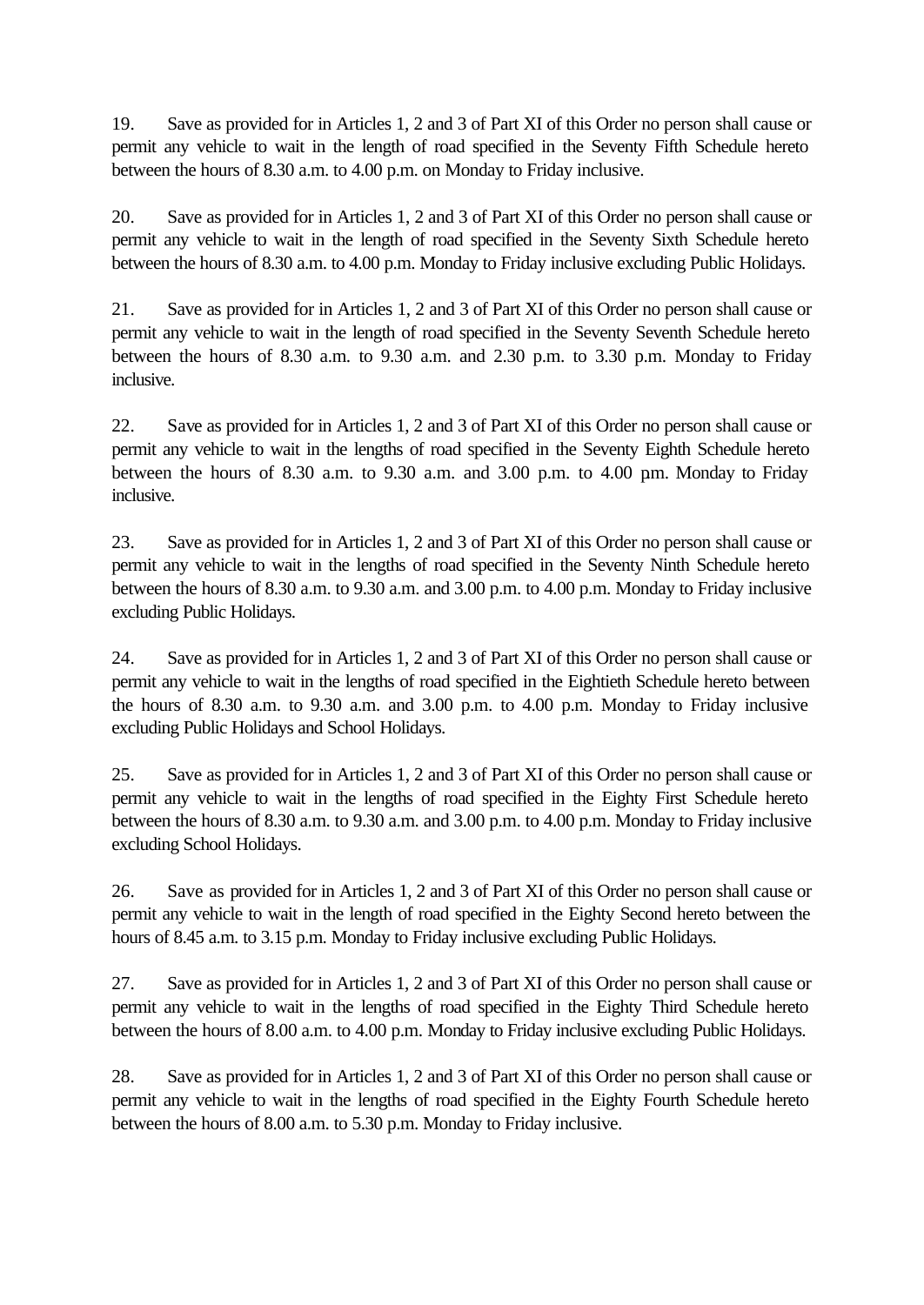29. Save as provided for in Articles 1, 2 and 3 of Part XI of this Order no person shall cause or permit any vehicle to wait in the lengths of road specified in the Eighty Fifth Schedule hereto between the hours of 8.00 a.m. to 5.00 p.m. Monday to Friday inclusive.

30. Save as provided for in Articles 1, 2 and 3 of Part XI of this Order no person shall cause or permit any vehicle to wait in the lengths of road specified in the Eighty Sixth Schedule hereto between the hours of 8.00 a.m. to 5.00 p.m. Monday to Friday inclusive excluding Public Holidays.

31. Save as provided for in Articles 1, 2 and 3 of Part XI of this Order no person shall cause or permit any vehicle to wait in the lengths of road specified in the Eighty Seventh Schedule hereto between the hours of 8.00 a.m. to 6.00 p.m. Monday to Friday inclusive.

32. Save as provided for in Articles 1, 2 and 3 of Part XI of this Order no person shall cause or permit any vehicle to wait in the lengths of road specified in the Eighty Eighth Schedule hereto between the hours of 8.00 a.m. to 6.00 p.m. Monday to Friday inclusive excluding Bank Holidays.

33. Save as provided for in Articles 1, 2 and 3 of Part XI of this Order no person shall cause or permit any vehicle to wait in the lengths of road specified in the Eighty Ninth Schedule hereto between the hours of 8.00 a.m. to 6.00 p.m. Monday to Friday inclusive excluding Public Holidays.

34. Save as provided for in Articles 1, 2 and 3 of Part XI of this Order no person shall cause or permit any vehicle to wait in the lengths of road specified in the Ninethieth Schedule hereto between the hours of 9.30 a.m. to 10.00 a.m. and 2.30 p.m. to 3.00 p.m. Monday to Friday inclusive.

35. Save as provided for in Articles 1, 2 and 3 of Part XI of this Order no person shall cause or permit any vehicle to wait in the lengths of road specified in the Ninety First Schedule hereto between the hours of 9.30 a.m. to 3.30 p.m. Monday to Friday inclusive.

36. Save as provided for in Articles 1, 2 and 3 of Part XI of this Order no person shall cause or permit any vehicle to wait in the lengths of road specified in the Ninety Second Schedule hereto between the hours of 9.00 a.m. to 4.00 p.m. Monday to Friday inclusive excluding Public Holidays.

37. Save as provided for in Articles 1, 2 and 3 of Part XI of this Order no person shall cause or permit any vehicle to wait in the length of road specified in the Ninety Third Schedule hereto between the hours of 9.00 a.m. to 5.00 p.m. Monday to Friday inclusive excluding Bank Holidays.

38. Save as provided for in Articles 1, 2 and 3 of Part XI of this Order no person shall cause or permit any vehicle to wait in the lengths of road specified in the Ninety Fourth Schedule hereto between the hours of 9.00 a.m. to 5.00 p.m. Monday to Friday inclusive excluding Public Holidays.

39. Save as provided for in Articles 1, 2 and 3 of Part XI of this Order no person shall cause or permit any vehicle to wait in the lengths of road specified in the Ninety Fifth Schedule hereto Monday to Saturday inclusive.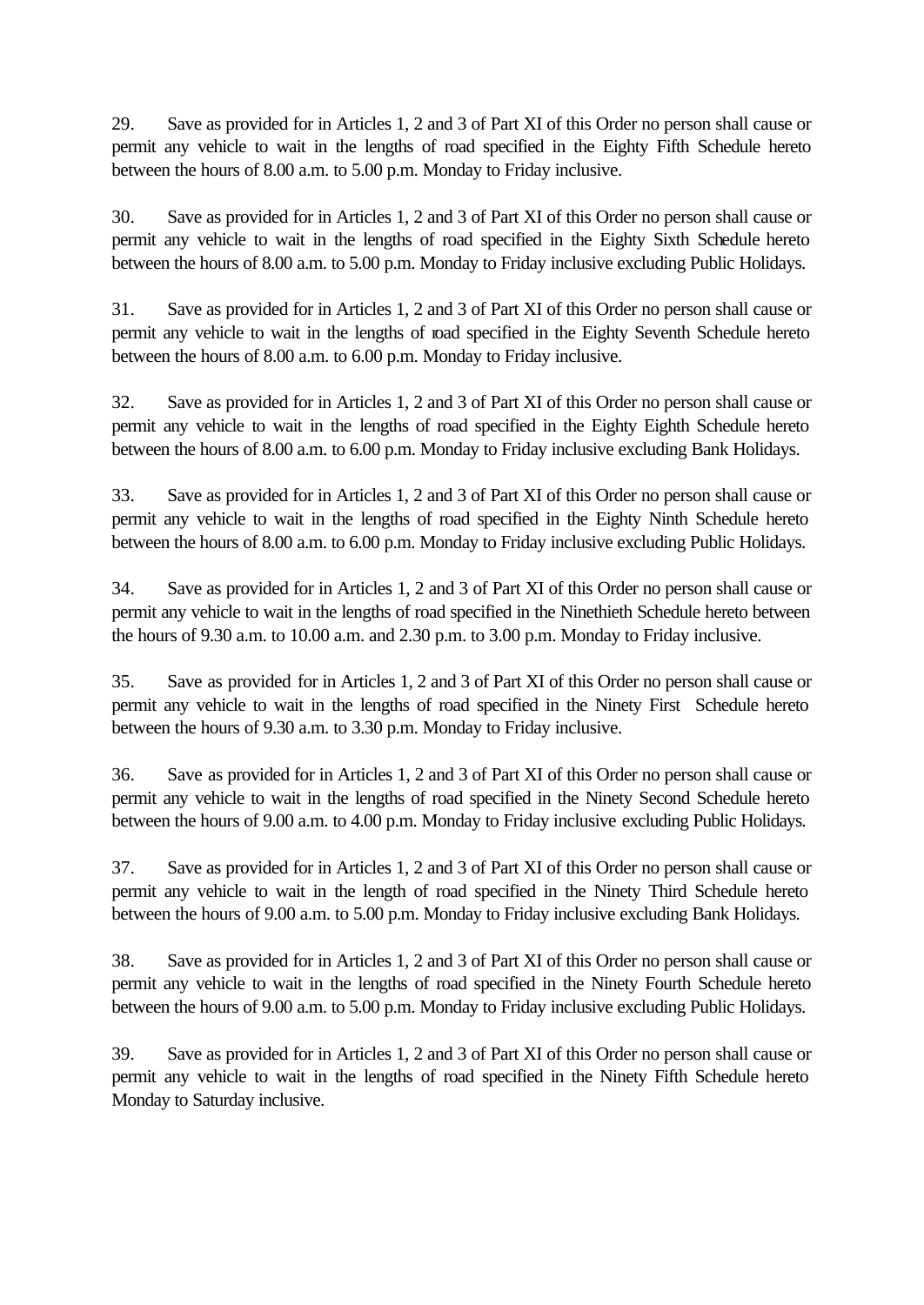40. Save as provided for in Articles 1, 2 and 3 of Part XI of this Order no person shall cause or permit any vehicle to wait in the length of road specified in the Ninety Sixth Schedule hereto between the hours of 10.00 a.m. to 4.00 p.m. Monday to Saturday inclusive.

41. Save as provided for in Articles 1, 2 and 3 of Part XI of this Order no person shall cause or permit any vehicle to wait in the lengths of road specified in the Ninety Seventh Schedule hereto between the hours of 10.00 a.m. to 8.00 p.m.. Monday to Saturday inclusive excluding Public Holidays.

42. Save as provided for in Articles 1, 2 and 3 of Part XI of this Order no person shall cause or permit any vehicle to wait in the lengths of road specified in the Ninety Eighth Schedule hereto between the hours of 11.30 a.m. to 12.00 p.m. Monday to Saturday inclusive.

43. Save as provided for in Articles 1, 2 and 3 of Part XI of this Order no person shall cause or permit any vehicle to wait in the length of road specified in the Ninety Ninth Schedule hereto between the hours of 11.30 a.m. to 12.00 p.m. Monday to Saturday inclusive excluding Public Holidays.

44. Save as provided for in Articles 1, 2 and 3 of Part XI of this Order no person shall cause or permit any vehicle to wait in the lengths of road specified in the One Hundredth Schedule hereto between the hours of 11.00 a.m. to 11.30 a.m. Monday to Saturday inclusive.

45. Save as provided for in Articles 1, 2 and 3 of Part XI of this Order no person shall cause or permit any vehicle to wait in the lengths of road specified in the One Hundred and First Schedule hereto between the hours of 11.00 a.m. to 11.30 a.m. Monday to Saturday inclusive excluding Public Holidays.

46. Save as provided for in Articles 1, 2 and 3 of Part XI of this Order no person shall cause or permit any vehicle to wait in the length of road specified in the One Hundred and Second Schedule hereto between the hours of 11.00 a.m. to 12.00 p.m. and 2.00 p.m. to 3.00 p.m. Monday to Saturday inclusive.

47. Save as provided for in Articles 1, 2 and 3 of Part XI of this Order no person shall cause or permit any vehicle to wait in the lengths of road specified in the One Hundred and Third Schedule hereto between the hours of 7.30 a.m. to 9.00 a.m. and 4.30 p.m. to 6.00 p.m. Monday to Saturday inclusive.

48. Save as provided for in Articles 1, 2 and 3 of Part XI of this Order no person shall cause or permit any vehicle to wait in the length of road specified in the One Hundred and Fourth Schedule hereto between the hours of 7.00 a.m. to 5.00 a.m. Monday to Saturday inclusive.

49. Save as provided for in Articles 1, 2 and 3 of Part XI of this Order no person shall cause or permit any vehicle to wait in the length of road specified in the One Hundred and Fifth Schedule hereto between the hours of 8.00 a.m. to 11.00 a.m. and 11.30 p.m. to 6.00 p.m. Monday to Saturday inclusive.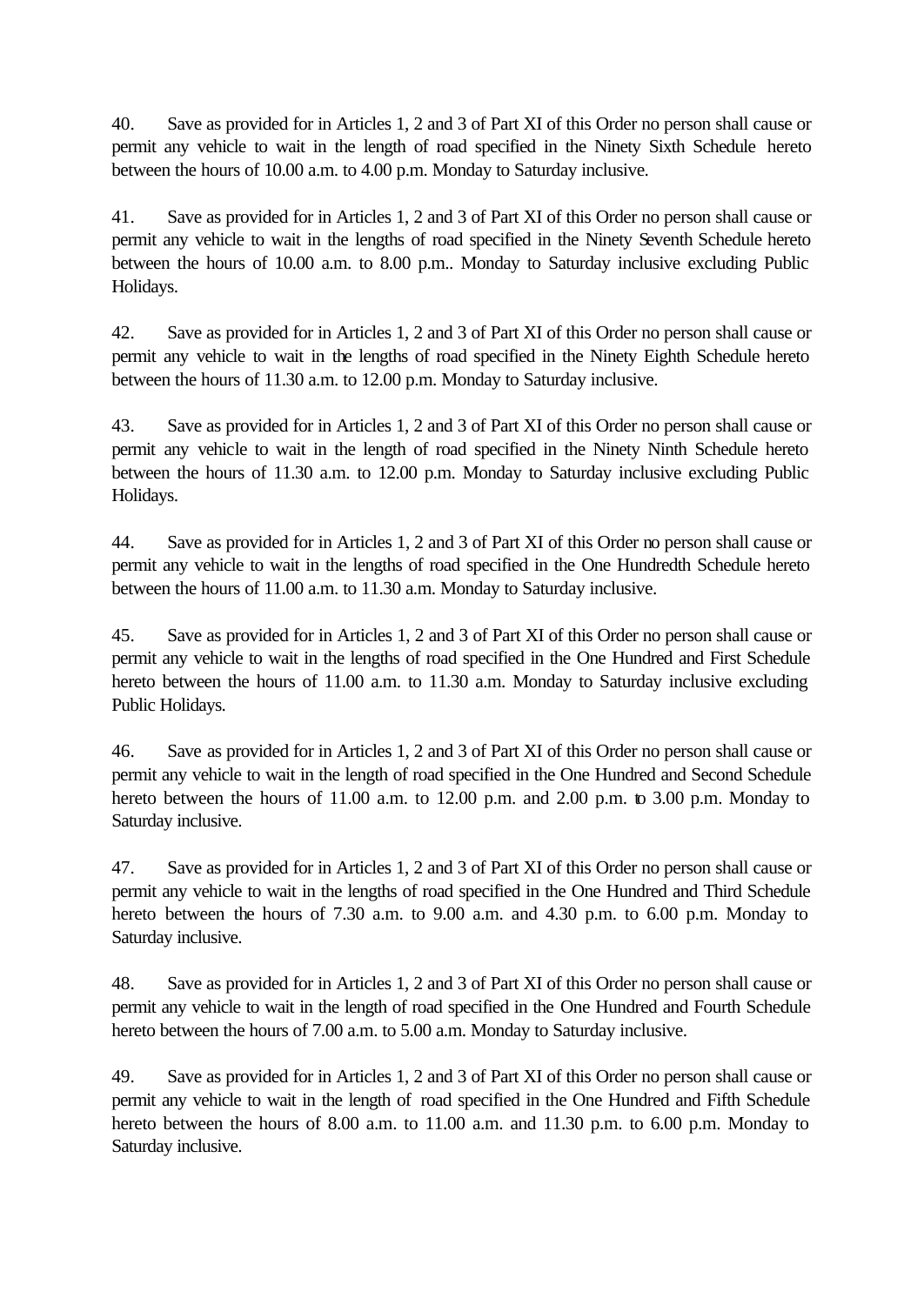50. Save as provided for in Articles 1, 2 and 3 of Part XI of this Order no person shall cause or permit any vehicle to wait in the lengths of road specified in the One Hundred and Sixth Schedule hereto between the hours of 8.00 a.m. to 11.00 a.m. and 11.30 a.m. to 6.00 p.m. Monday to Saturday inclusive excluding Public Holidays.

51. Save as provided for in Articles 1, 2 and 3 of Part XI of this Order no person shall cause or permit any vehicle to wait in the length of road specified in the One Hundred and Seventh Schedule hereto between the hours of 8.00 a.m. to 5.30 p.m. Monday to Saturday inclusive.

52. Save as provided for in Articles 1, 2 and 3 of Part XI of this Order no person shall cause or permit any vehicle to wait in the lengths of road specified in the One Hundred and Eighth Schedule hereto between the hours of 8.00 a.m. to 6.00 p.m. Monday to Saturday inclusive.

53. Save as provided for in Articles 1, 2 and 3 of Part XI of this Order no person shall cause or permit any vehicle to wait in the length of road specified in the One Hundred and Ninth Schedule hereto between the hours of 8.00 a.m. to 6.00 p.m. Monday to Saturday inclusive except Disabled Vehicles.

54. Save as provided for in Articles 1, 2 and 3 of Part XI of this Order no person shall cause or permit any vehicle to wait in the length of road specified in the One Hundred and Tenth Schedule hereto between the hours of 8.00 a.m. to 6.00 p.m. Monday to Saturday inclusive except for Wednesdays between the hours of 12.00 p.m. to 3.00 p.m.

55. Save as provided for in Articles 1, 2 and 3 of Part XI of this Order no person shall cause or permit any vehicle to wait in the lengths of road specified in the One Hundred and Eleventh Schedule hereto between the hours of 8.00 a.m. to 6.00 p.m. Monday to Saturday inclusive excluding Bank Holidays.

56. Save as provided for in Articles 1, 2 and 3 of Part XI of this Order no person shall cause or permit any vehicle to wait in the lengths of road specified in the One Hundred and Twelfth Schedule hereto between the hours of 8.00 a.m. to 6.00 p.m. Monday to Saturday inclusive excluding Public Holidays.

57. Save as provided for in Articles 1, 2 and 3 of Part XI of this Order no person shall cause or permit any vehicle to wait in the lengths of road specified in the One Hundred and Thirteenth Schedule hereto between the hours of 9.00 a.m. to 5.00 p.m. Monday to Saturday inclusive.

58. Save as provided for in Articles 1, 2 and 3 of Part XI of this Order no person shall cause or permit any vehicle to wait in the lengths of road specified in the One Hundred and Fourteenth Schedule hereto between the hours of 9.00 a.m. to 5.00 p.m. Monday to Saturday inclusive excluding Public Holidays.

59. Save as provided for in Articles 1, 2 and 3 of Part XI of this Order no person shall cause or permit any vehicle to wait in the length of road specified in the One Hundred and Fifteenth Schedule hereto between the hours of 9.00 a.m. to 6.00 p.m. Monday to Saturday inclusive excluding Public Holidays.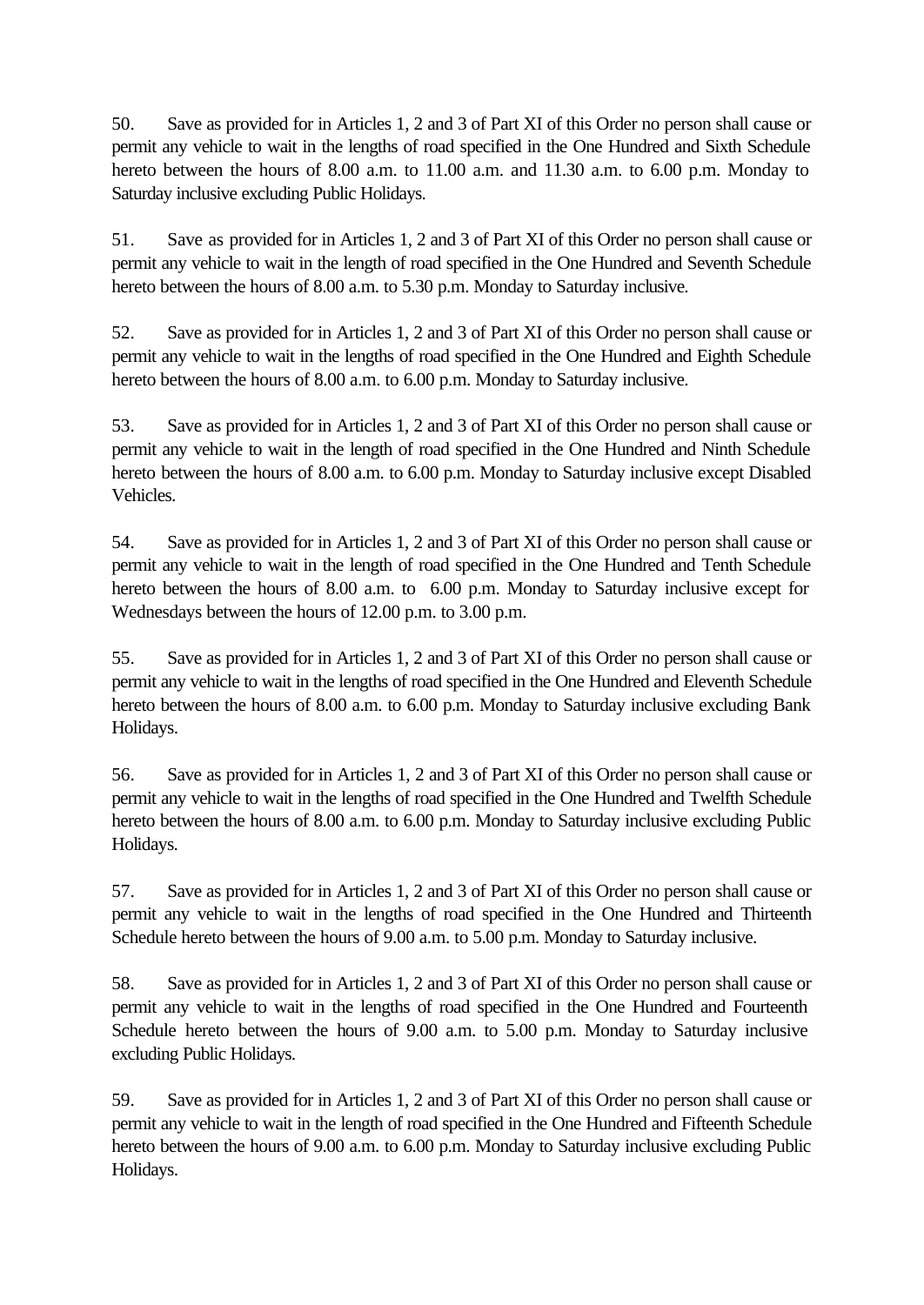60. Save as provided for in Articles 1, 2 and 3 of Part XI of this Order no person shall cause or permit any vehicle to wait, load or unload in the length of road specified in the One Hundred and Sixteenth Schedule hereto between the hours of 7.30 a.m. to 9.00 a.m. and 4.30 p.m. to 6.00 p.m. Monday to Friday inclusive.

61. Save as provided for in Articles 1, 2 and 3 of Part XI of this Order no person shall cause or permit any vehicle to wait, load or unload in the lengths of road specified in the One Hundred and Seventeenth Schedule hereto between the hours of 8.00 a.m. to 6.00 p.m. Monday to Saturday inclusive.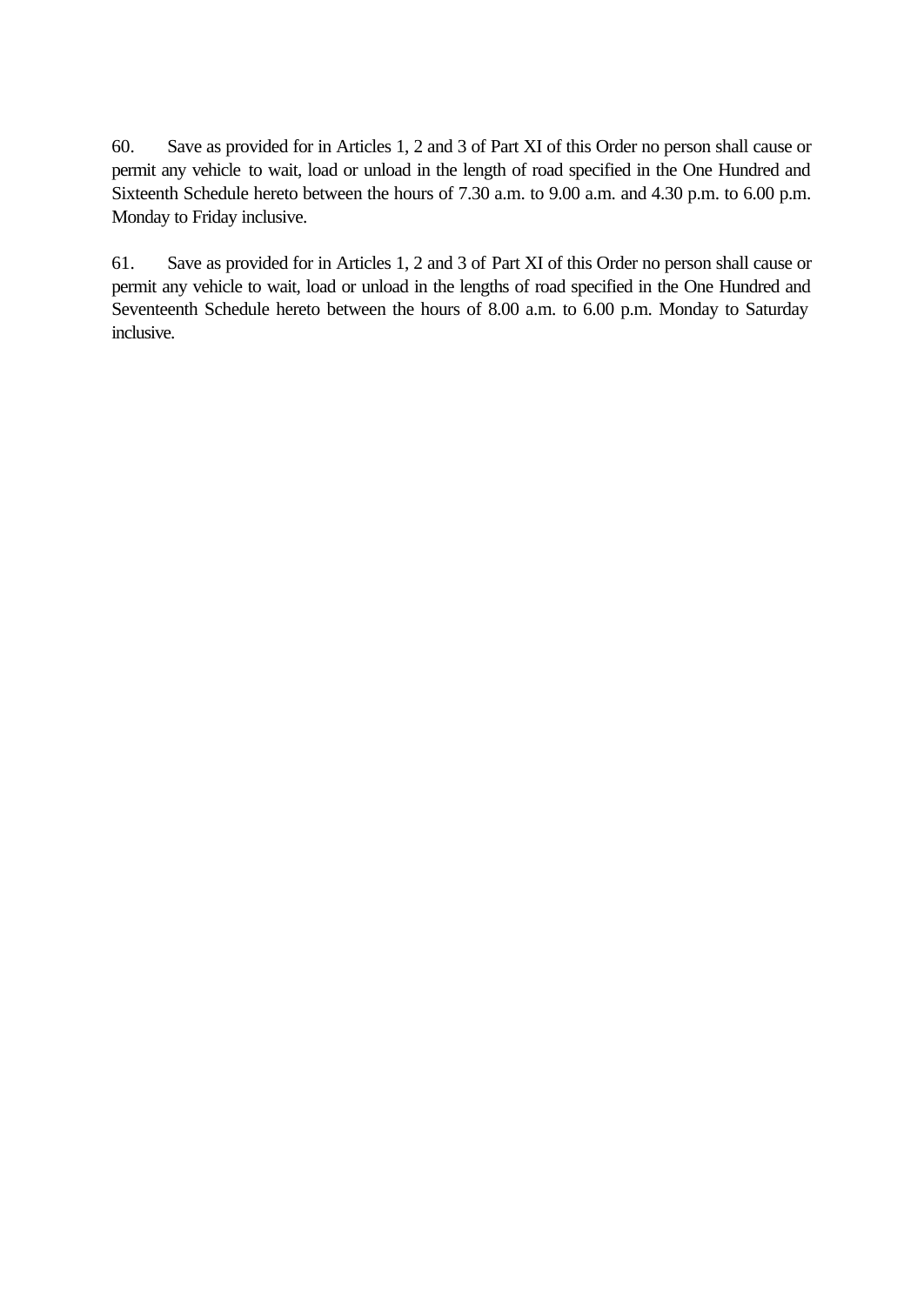## **PART VI**

## **OFF-STREET CAR PARKS**

### **SCHEDULE ONE HUNDRED AND EIGHTEEN**

#### **Section 1**

#### Use of Parking Places

- 1. Each area of land specified by name in the first column of the One Hundred and Eighteenth Schedule hereto ("the Schedule") may be used, subject to the following provisions of this Part VI of this Order, as a parking place for such classes of vehicle in such positions and on such days and during such hours and on payment of such charges as are specified in relation to that area in this Part VI of this Order and in the Schedule hereto.
- 2. Where in the fifth column of the Schedule a parking place is described as available for vehicles of a specified class or in a specified position the driver of a vehicle shall not cause or permit the vehicle to wait in that parking place unless it is of that specified class in that specified position.
- 3. The driver of a vehicle shall not cause or permit the vehicle to wait in a parking place for longer than the maximum period permitted for waiting specified in the second column of the Schedule in relation to that parking place.
- 4. The driver of a vehicle using a parking place shall pay the appropriate parking charge in accordance with the third column of the Schedule.
- 5. The parking charge shall be payable on the days and during the times specified in the fourth column of the Schedule.
- 6. The driver of a motor vehicle using a parking place shall stop the engine as soon as the vehicle is in position in the parking place and shall not start the engine except when about to change the position of the vehicle in or to depart from the parking place.
- 7. No person shall use a vehicle whilst it is in a parking place in connection with the sale of any article to persons in or near the parking place or in connection with the selling or offering for hire of his skill or services without prior arrangement with and the permission of the Council.
- 8. No driver of a vehicle shall cause or permit the vehicle to wait in a position other than in a parking bay or specified position in the parking place.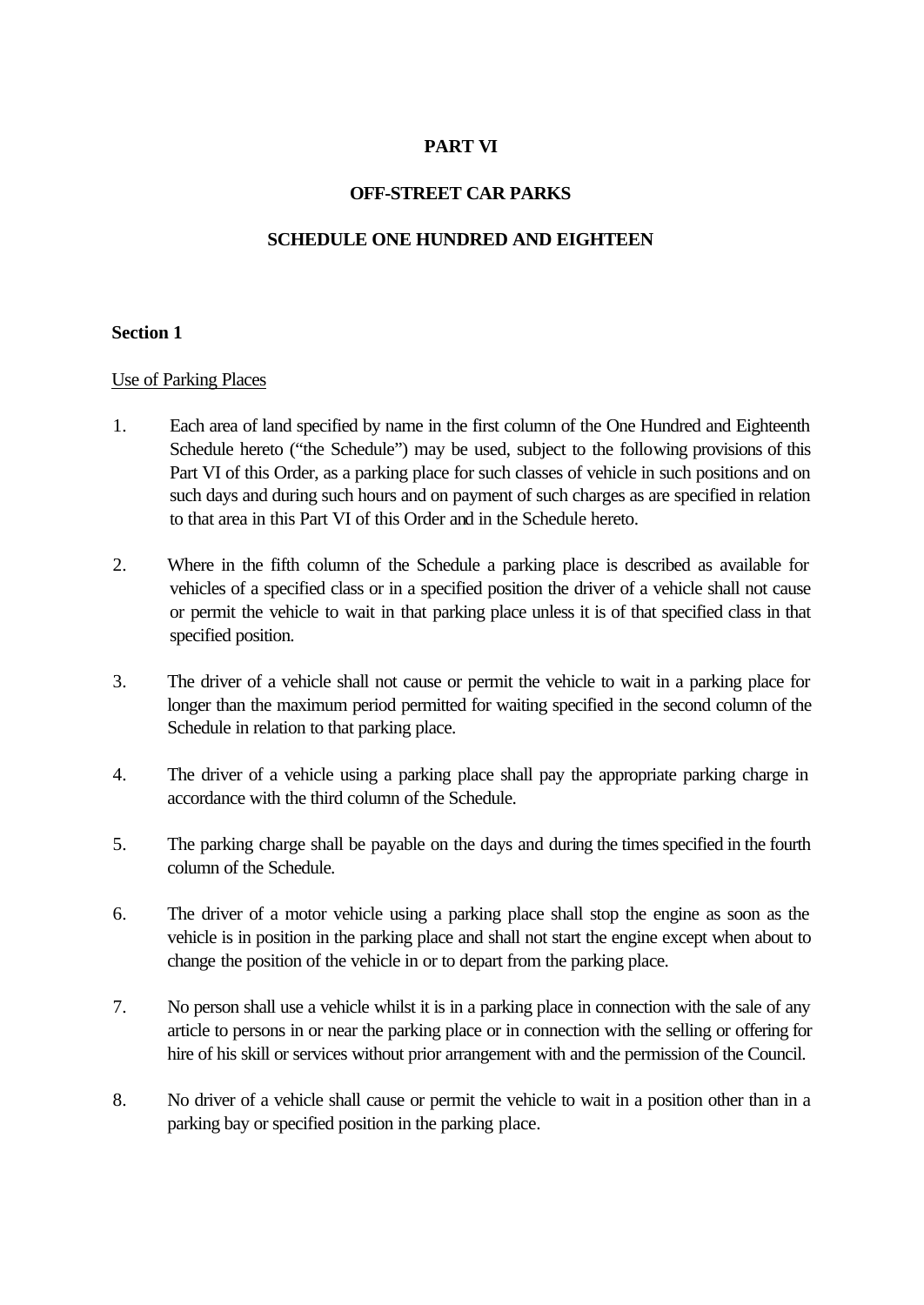- 9. Subject to the proviso hereto when a vehicle is left in a parking place in contravention of Articles 2, 3, 4, 6, 7 and 8 of this Part VI of this Order a person authorised by the Council in that behalf may remove the vehicle or arrange for it to be removed from that parking place provided:
	- (a) that when a vehicle is waiting in a parking place in contravention of Article 8 of this Part VI of this Order a person authorised by the Council in that behalf may alter or cause to be altered the position of that vehicle in order that its position shall comply with that Article.
- 10. The driver of a motor vehicle using a parking place shall not sound any horn or other similar instrument except when about to change the position of the vehicle in or to depart from the parking place.
- 11. No person shall, except with the permission of any person duly authorised by the Council in that behalf, drive any vehicle in a parking place other than for the purpose of leaving that vehicle in the parking place in accordance with the provisions of this Order or for the purpose of departing from the parking place.
- 12. No person shall, in a parking place wantonly shout or otherwise make any loud noise to the disturbance or annoyance of users of the parking place or residents of premises in the neighbourhood.
- 13. All vehicles shall be driven in a reasonable manner with due care and consideration for other users of the parking place.
- 14. No person shall, in a parking place, use any threatening abusive or insulting language, gesture or behaviour with intent to put any person in fear or so as to occasion a breach of the peace or whereby a breach of the peace is likely to be occasioned.
- 15. No person shall use any part of a parking place or any vehicle left in a parking place for:
	- (a) sleeping or camping purposes, or
	- (b) eating or cooking purposes, or
	- (c) the purposes of servicing, washing, cleaning, constructing, maintaining or repairing any vehicle or part thereof other than is reasonably necessary to enable that person to depart from the parking place.
- 16. No person shall use a parking place as a means of passage proceeding from one road to another road.
- 17. Where in a parking place signs are erected or surface markings laid for the purpose of:
	- (a) indicating the entrance to or exit from the parking place, or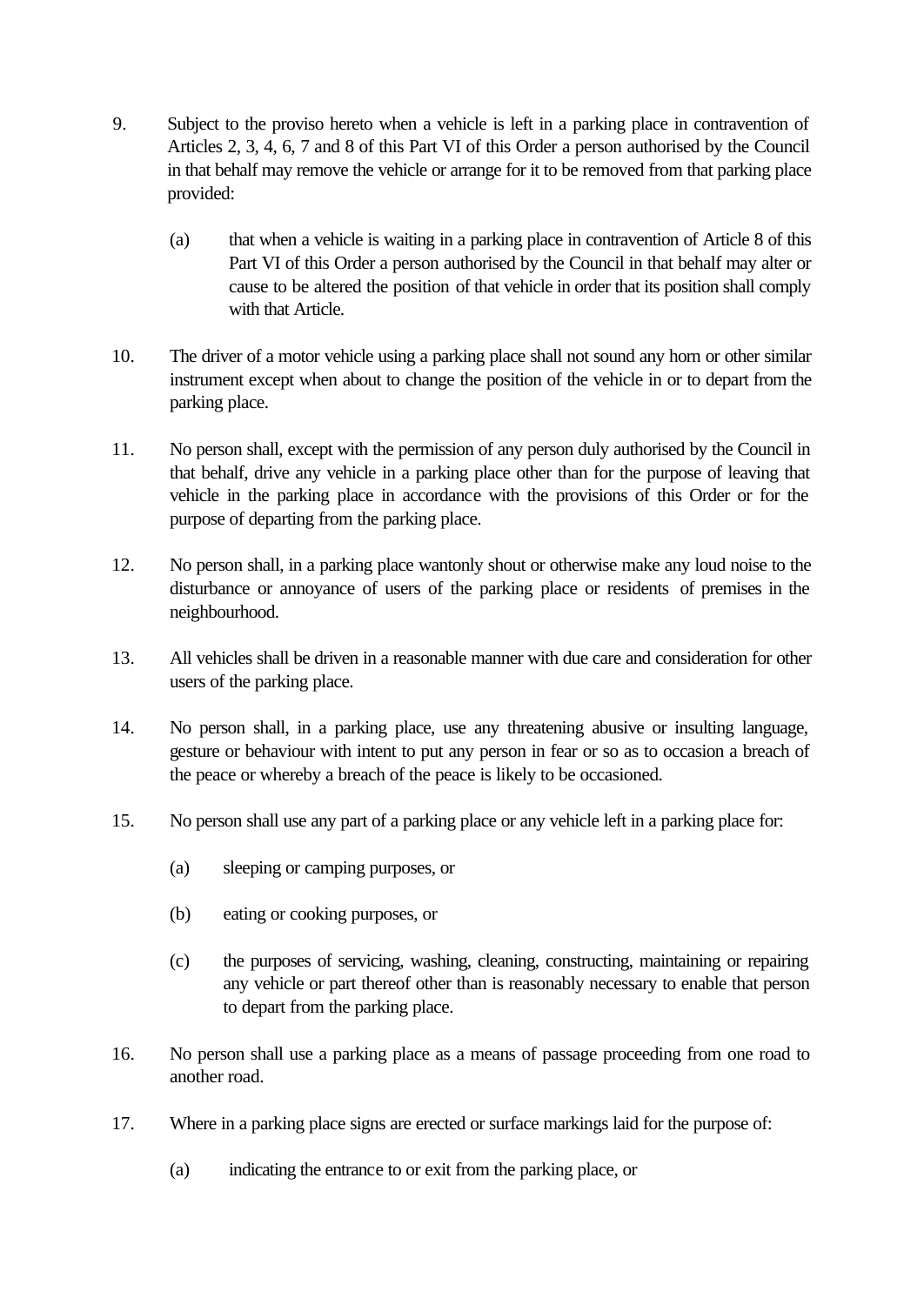(b) indicating that a vehicle using the parking place shall proceed in a specified direction in the parking place

no person shall drive or cause or permit to be driven any vehicle so that it enters the parking place otherwise than by an entrance or leaves the parking place otherwise than by an exit so indicated, or in a direction other than that specified, as the case may be.

- 18. Notwithstanding the provisions of this Part VI of this Order the Council may by notice displayed at or near a parking place close such a parking place or part thereof for any period of time and no driver of any vehicle shall use such a parking place or part thereof when it is so closed.
- 19. If at any time in a parking bay or bays there is displayed a notice that a particular bay or bays is or are reserved either for the use of wheel chair users or those with a mobility aid no person shall leave a vehicle in any such parking bay or bays other than for the purposes so specified and a disabled persons badge is displayed in the relevant position in the vehicle and if at any time in a parking bay or bays there is displayed a notice that a particular bay or bays is or are reserved for the leaving of motorcycles with or without sidecars no person shall leave a vehicle other than a motorcycle with or without a sidecar in such parking bay or bays.
- 20. No person shall cause or permit a vehicle to be parked in a parking bay designated for the use of disabled persons unless the vehicle is carrying or driven by a disabled person and a disabled persons badge is displayed in the relevant position in the vehicle.
- 21. In a parking place no person shall **-**
	- (a) erect or cause or permit to be erected any tent, booth, stand, building or other structure without the written consent of the Council; nor
	- (b) light or cause or permit to be lit any fire.
- 22. No person shall use any parking place in an improper and disorderly manner, particularly for the use of ball games or any other activity that is likely to cause annoyance and nuisance to other users of the parking place or residents of premises in the neighbourhood.
- 23. When a vehicle is accompanied by a trailer the trailer must be parked in a parking bay and a charge must be paid for the trailer equivalent to the charge payable in respect of the vehicle.

# **Section 2**

Amount and Method of Payment of the Parking Charge and Display of Tickets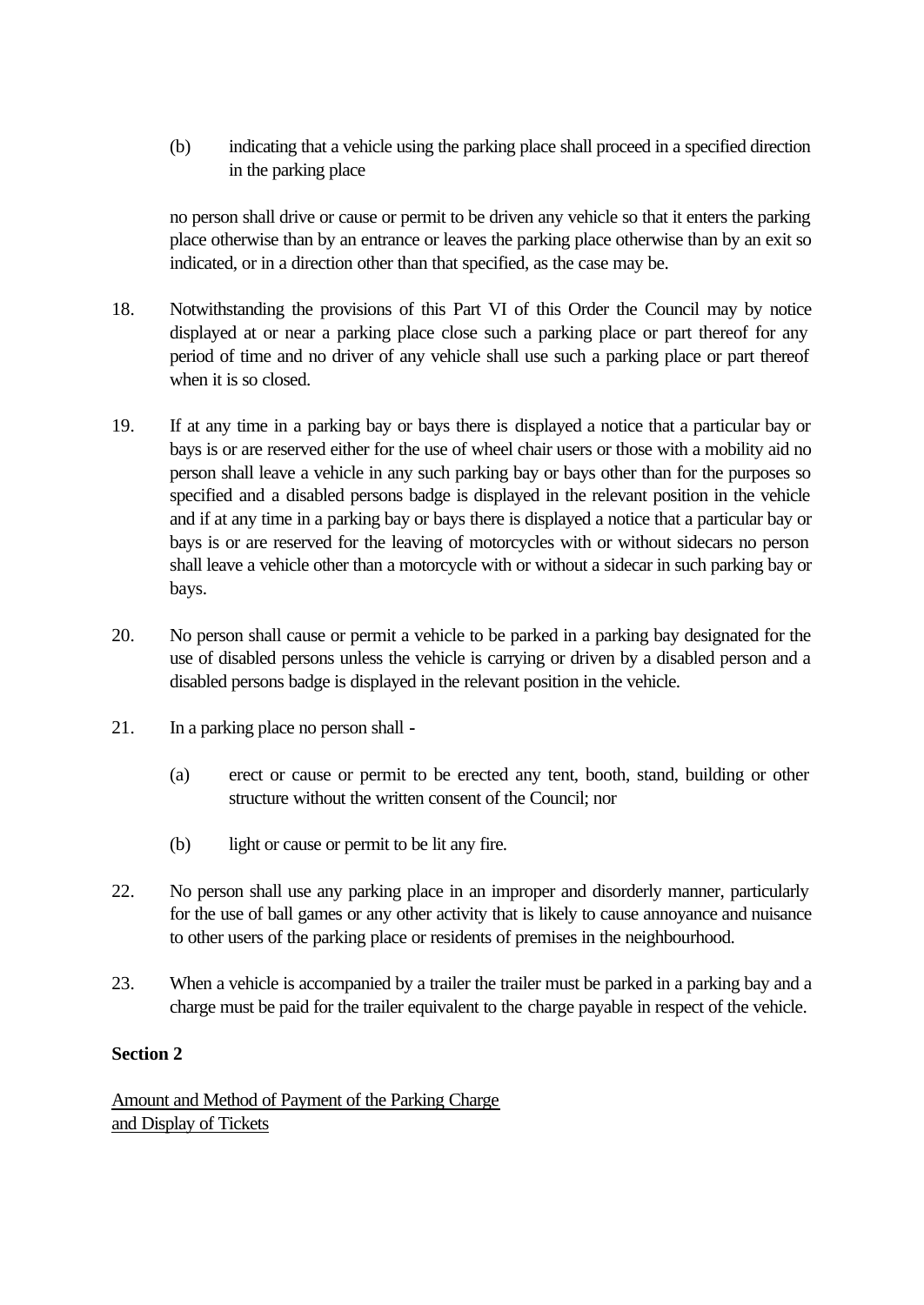- 24. The parking charge for a vehicle left in a particular parking place during the charging hours shall be that specified against that parking place in the third column of the Schedule.
- 25(a) For those parking places specified in the first column of the Schedule the parking charge shall be payable on leaving the vehicle in a parking place by the insertion in the ticket issuing machine provided in such parking place of a coin or coins of at least to the value specified on the ticket issuing machine.
- (b) Upon payment of the parking charge for the vehicle the driver thereof shall exhibit on the vehicle the ticket issued by the ticket issuing machine:
	- (i) in the case of a vehicle which is fitted with a transparent windscreen by affixing the ticket to the inside surface of the windscreen so that it is facing forwards and can be easily seen from the front of the vehicle,
	- (ii) in the case of a vehicle which is not fitted with a transparent windscreen by affixing the ticket on the front of the vehicle facing forwards not more than  $6'6'$  and not less than 2'6" above the surface of the parking place in the immediate vicinity.
- (c) The ticket referred to in paragraph (b) of this Article shall be so exhibited on the vehicle so that the expiry time, date, machine number and other particulars on the said ticket are clearly visible from the outside of the vehicle.
- (d) Payment of the parking charge for the vehicle left in the parking space shall be indicated by the issue of a numbered ticket from the ticket issuing machine which indicates the number of the said ticket issuing machine and that the charge has been paid in respect of the initial period for which it was paid and the date and time of expiry and by the exhibition of that ticket in the manner specified in paragraphs (b) and (c) of this Article.

## **Section 3**

### Additional Parking Charges

- 26(a) If a vehicle is left in a parking place specified in the Schedule:
	- (i) for longer than the initial period for which payment was made by the parking charge or;
	- (ii) no ticket is purchased or exhibited on the vehicle in accordance with Article 27 of this Part VI of this Order; or
	- (iii) the vehicle is parked outside a marked parking bay; or
	- (iv) the vehicle is left without authorisation in a parking bay marked "wheel chair users only"; or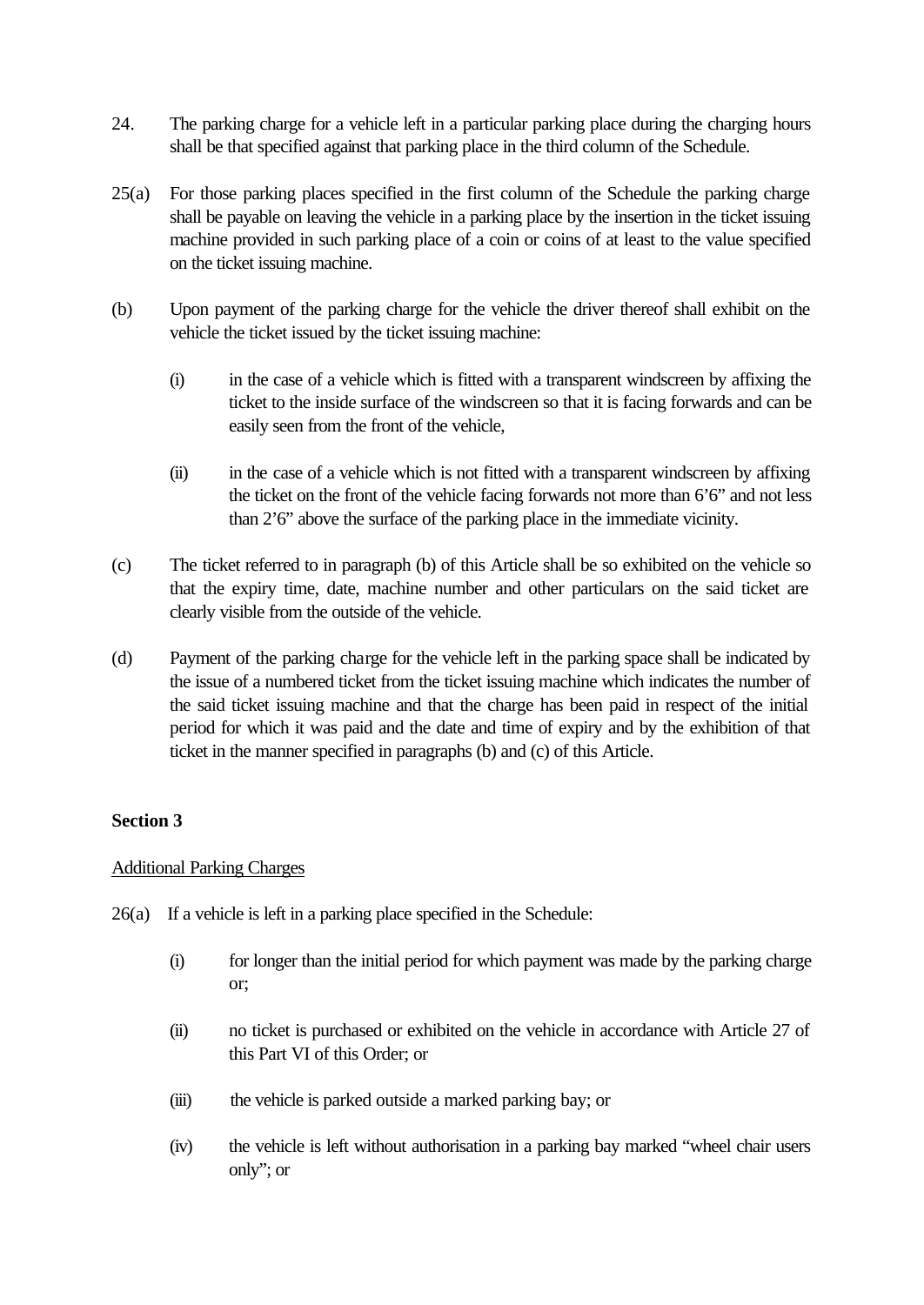- (v) the vehicle is left without authorisation in a designated coach park; or
- (vi) the driver of the vehicle does not use the parking place for its proper purpose; or
- (vii) the driver of the vehicle is in contravention of any of the provisions of this Part VI of this Order,

an additional amount (hereinafter referred to as "the Additional Parking Charge") as specified in Section 2 of Part X of this Order shall be payable.

- (b) If a vehicle is left in an unauthorised position in the parking place, or the driver of the vehicle is repeatedly in contravention of the provisions of this Order, or fails to pay or has failed to pay in the past any Additional Parking Charges payable under the provisions of this Order or misuses a public car park then the vehicle may be immobilised by the use of a wheel clamping device and the appropriate Additional Parking Charges of the amounts specified in Section 2 of Part X of this Order shall be payable.
- (c) In the case of a vehicle in respect of which an Additional Parking Charge may have been incurred it shall be the duty of every Parking Attendant to attach to the vehicle in a conspicuous position or if the driver is with the vehicle to hand or to attempt to hand to that driver a Notice which shall include the following particulars:
	- (i) the registration mark of the vehicle or, where the vehicle is being used under a trade licence, the number of the trade plate carried on the vehicle;
	- (ii) the time at which he affixed the Notice and the reason for affixing the said Notice and, if applicable, the time at which he first noticed from the indication specified in Article 26 of this Part VI of this Order that the initial period for which payment was made by the parking charge had expired;
	- (iii) a statement that an Additional Parking Charge of the amount(s) specified in Section 2 of Part X of this Order is required to be paid;
	- (iv) the manner in which and the time within which the Additional Parking Charge should be paid

## **Section 4**

### Manner of Payment of Additional Parking Charges

27(a) The Additional Parking Charge shall be paid to the Council by post to:- Corporate Resources Department, Revenue and Benefit Services, Income Services Section, PO Box 712, Swann House, Boothen Road, Stoke-on-Trent, ST4 4SX, not later than 4.00 p.m. on the fourteenth day following the day on which the Additional Parking Charge was incurred or in person at any Council payment office or by debit/credit card at Swann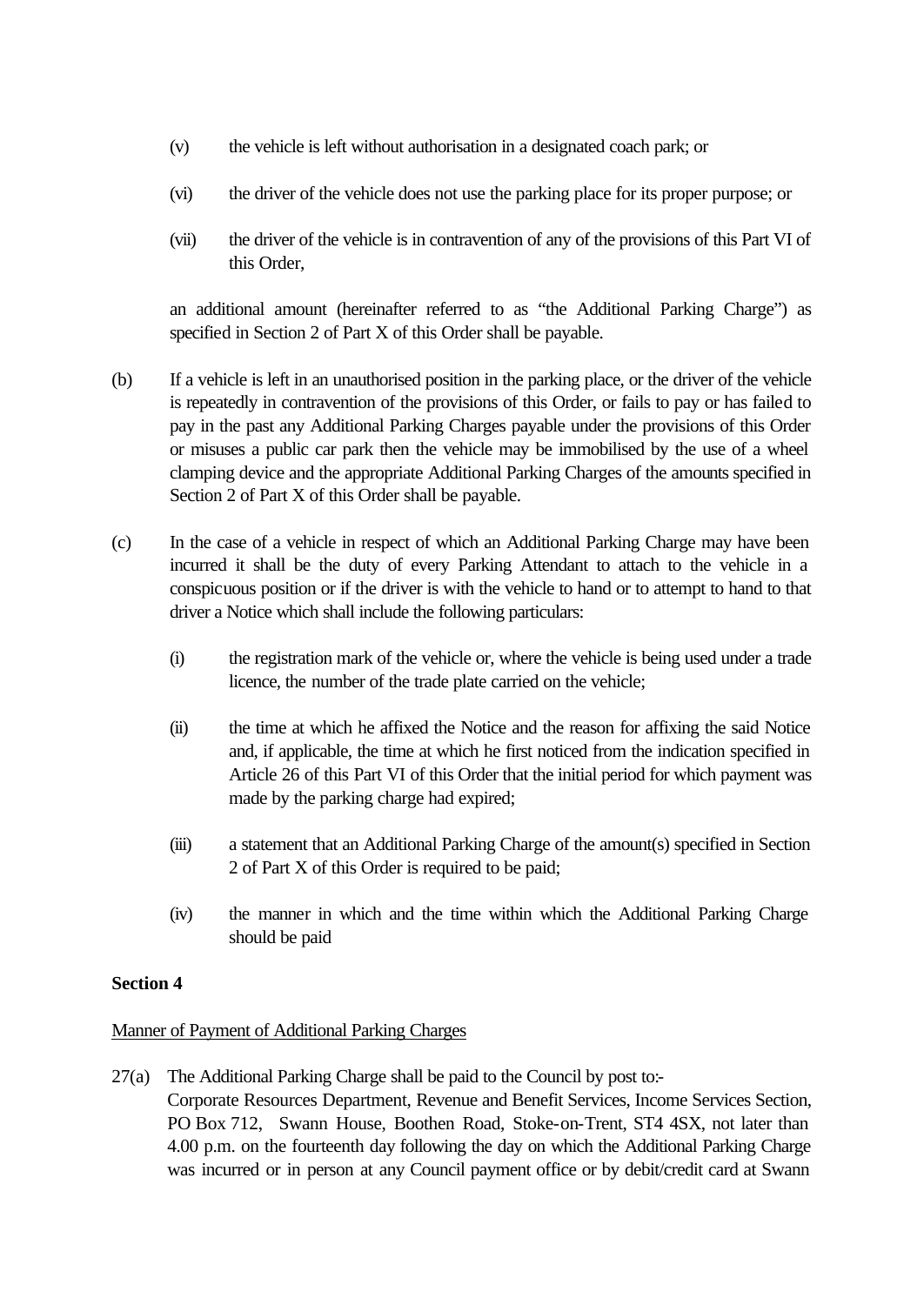House (as above) or the Department of Environment and Transport, Parking & Security Group, Regent Road, Hanley, Stoke-on-Trent, ST1 3EG, not later than aforesaid provided ;

(i) that if the said fourteenth day falls on a day on which the said Office is closed the period within which payment of the said charge should be made to the Council shall be extended until 4.00 p.m. on the next full day on which the said Office is open.

The City Council may at its discretion prescribe other manners of payment such details to be set out on the Notice.

- (b) If payment of the Additional Parking Charges is made within fourteen days following the day on which the said charge was incurred then the amount payable to the Council will be the reduced amount as specified in the Section 2 of Part X of this Order.
- (c) If payment of the Additional Parking Charge is made after fourteen days following the day on which the said charge was incurred and before the issue of the Charge Certificate then the standard amount as specified in Section 2 of Part X of this Order shall be payable.
- (d) Following the issue of the Charge Certificate then the greater amount as specified in Section 2 of Part X of this Order shall be payable.
- 28(a) Where a notice has been attached to a vehicle in accordance with the provisions of Article 26 of this Part VI of this Order no person not being the driver of the vehicle or a duly authorised representative of the Council shall remove the notice from the vehicle unless authorised to do so by the driver.
- (b) When a ticket has been exhibited on the vehicle in accordance with the provisions of Article 25(b) of this Part VI of this Order no person not being the driver of the vehicle shall remove the ticket from the vehicle unless authorised to do so by the driver.

## **Section 5**

## Movement of Vehicles in Parking Place

- 29(a) Where any vehicle is standing in a parking place in contravention of any of the provisions of this Part VI of this Order a Parking Attendant or other person authorised in that behalf by the Council may alter or cause to be altered the position of the vehicle and he may remove the vehicle from the parking place or cause it to be removed and where it is so removed shall provide for its safe custody and may levy such Additional Parking Charge as is applicable by virtue of Section 2 of Part X of this Order.
- (b) Any person removing or altering the position of a vehicle by virtue of the provisions of paragraph (a) of this Article or Article 9 of this Part VI of this Order may do so by towing or driving the vehicle or in such other manner as he thinks reasonably necessary and may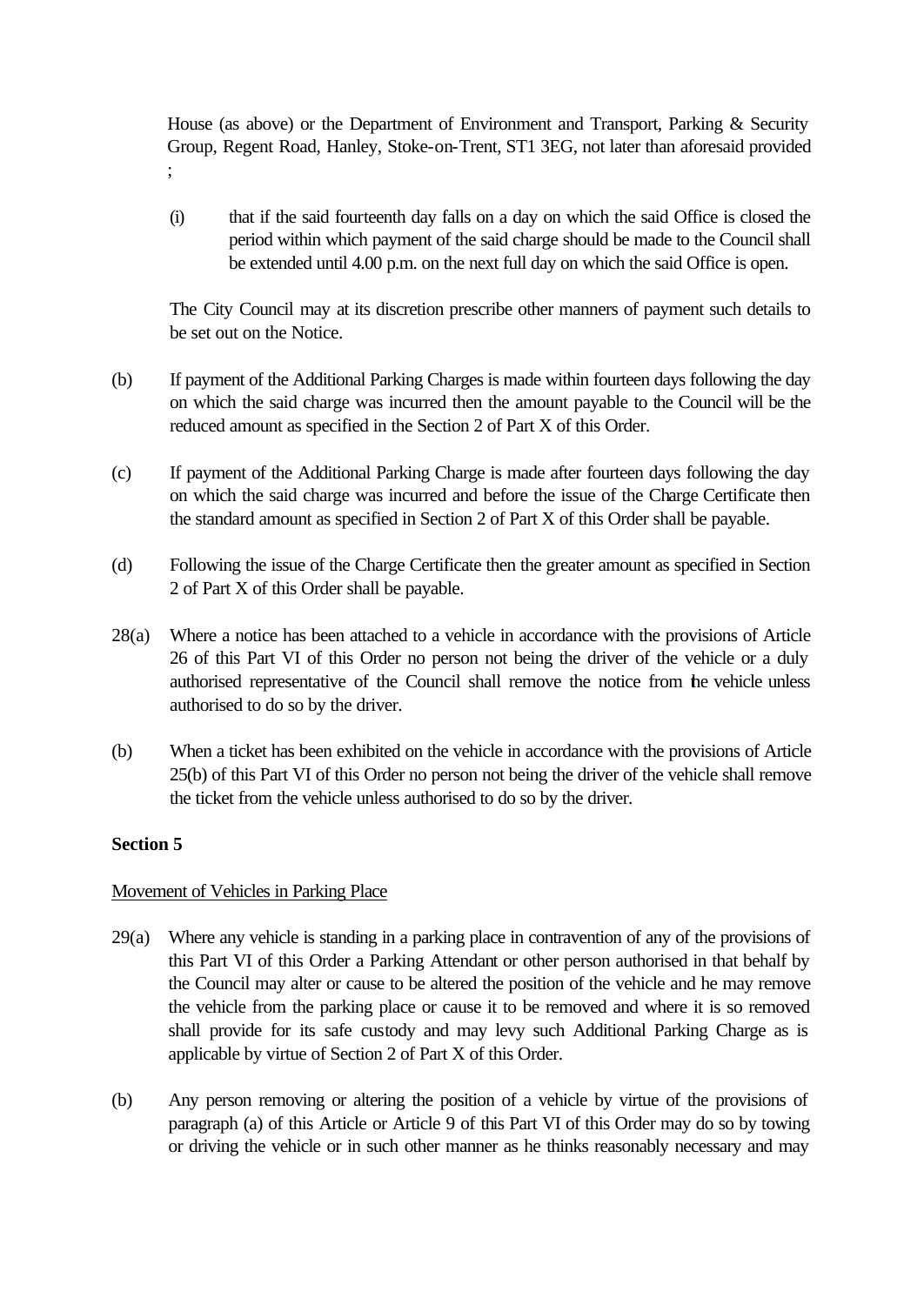take such measures in relation to that vehicle as he may think reasonably necessary to enable him to remove it or alter its position as the case may be;

- (c) Neither such person nor the Council shall be responsible for any loss or damage to the vehicle or to anything contained therein or attached thereto arising from or in consequence of the exercise of the powers contained in this Article.
- 30. In the case of an emergency any Parking Attendant or other person duly authorised by the Council or a Police Constable in uniform may move or cause to be moved vehicles left in the parking place to any place he thinks fit.

### **Section 6**

### **Exemptions**

31. A vehicle driven by a disabled driver which displays the requisite disabled person's badge shall be exempt from any limitation on time and from the payment of any charge specified in the third column of this Schedule hereto in accordance with the Local Authorities Traffic Orders (Exemptions for Disabled Persons) (England) Regulations 2000.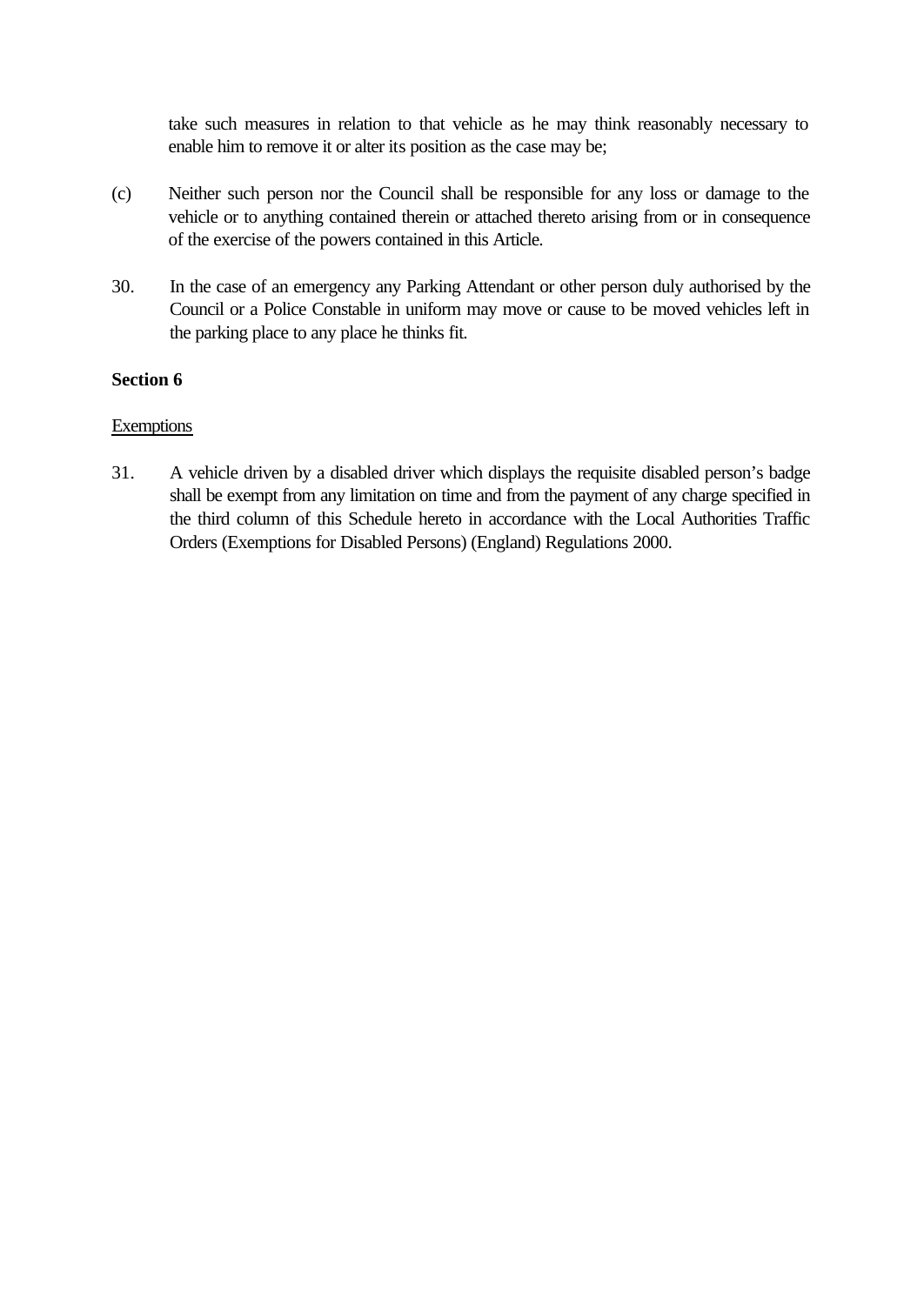### **PART VII**

#### **CONTROLLED PARKING BRITANNIA STADIUM**

#### **SCHEDULES FOUR, FIVE AND SIX**

#### **Section 1**

#### **General**

- 1. Part VII of this Order shall be effective on Match Days and Event Days during the Regulated Hours and for the purposes of this Part VII of this Order the following expressions shall have these meanings assigned to them:-
	- (i) "Match Days" shall be those days upon which there is held at Stoke City Football Club, Sir Stanley Matthews Walk, Heron Cross, Stoke-on-Trent ("the Britannia Stadium"):
		- (a) any football match involving Stoke City Football Club;
		- (b) any other football match not involving Stoke City Football Club;
	- (ii) "Event Days" shall be those days upon which there is held at Britannia Stadium any other sporting or non sporting events which in the opinion of the Chief Constable of Police for Staffordshire after consultation with the Director of Environment and Transport for the time being of the Council is likely to benefit from this Order being in force.
	- (iii) "Regulated Hours" shall be from 12.00 p.m. hours to 21.00 p.m. hours on Match Days and Events Days.
	- (iv) "zones" shall mean each respective area named as either Stad 1 or Stad 2 or Stad 3 as set out in Section 4 of this Part VII of this Order.
	- (v) "resident" shall mean a person whose usual place of residence is at premises, the postal address of which is in any street or part of a street in a zone described in Section 4 of this Part VII of this Order thereby making that person eligible to apply for a parking permit in that respective zone only.
	- (vi) "business" shall mean a business whose main place of business is at premises, the postal address of which is in any street or part of a street in a zone described in Section 4 of this Part VII of this Order thereby making that business eligible to apply for a parking permit in that respective zone only.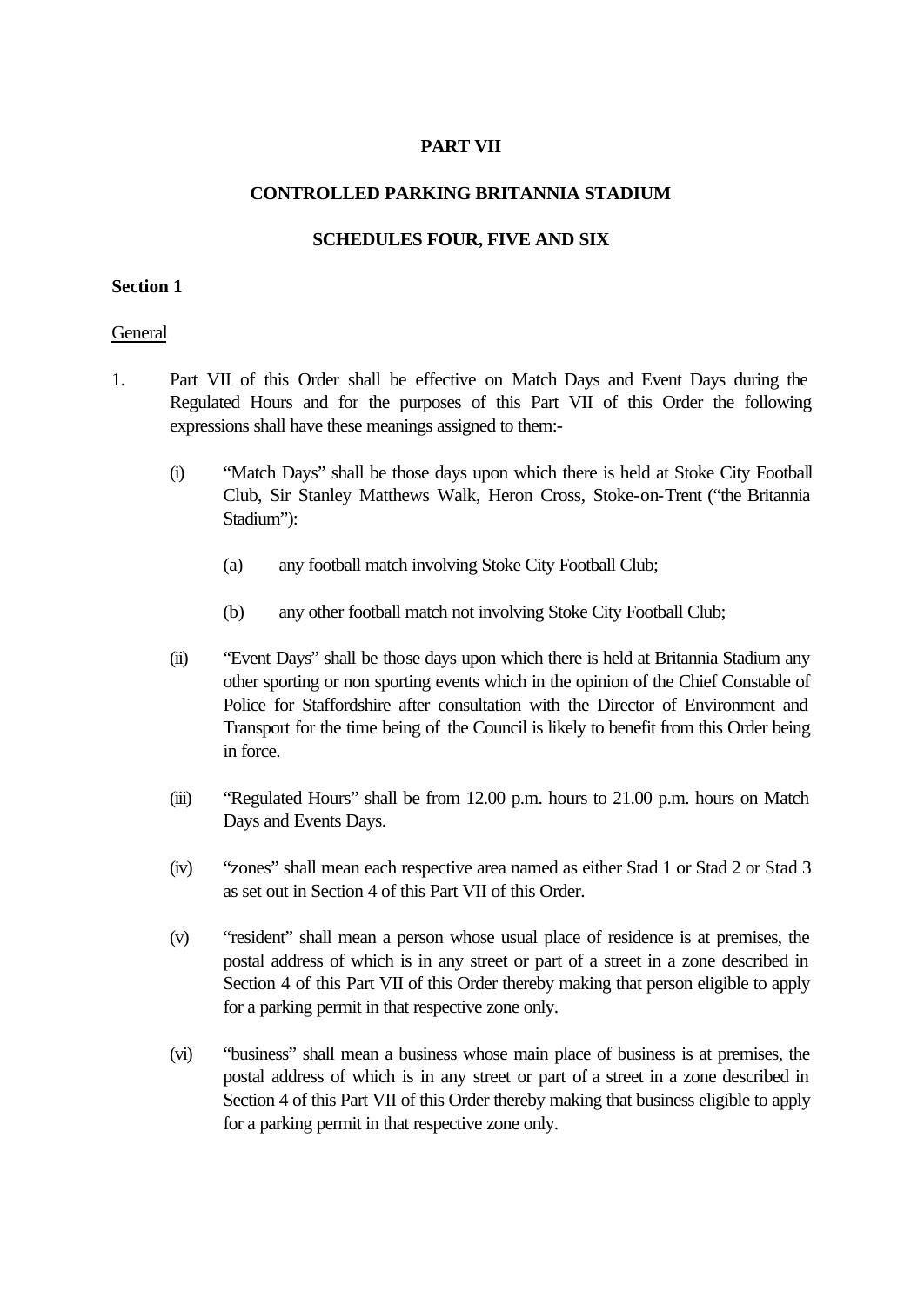- 2. No person shall cause or permit any vehicle to wait during the Regulated Hours in any parking place in the lengths of road specified in Schedules Four, Five and Six of this Order other than in accordance with this Part VII of this Order.
- 3. Each area on a highway which is described in the Fourth, Fifth or Sixth Schedules hereto is hereby designated as a parking place for the purposes of this Order during the Regulated Hours.

### **Section 2**

### Controlled Parking Regulations

- 4. Each parking place may be used, subject to the provisions of this Part VII of this Order, for the leaving during the Regulated Hours of the following vehicles:
	- (i) Those which display in the manner specified in Article 12 of this Part VII of this Order a valid parking permit issued by the Council in respect of that vehicle or a valid visitors parking permit and
	- (ii) Those in respect of which the charge set out in Article 9 of this Part VII of this Order is subsequently paid in the prescribed manner.
- 5. (1) Any resident who is the owner of a vehicle of the following class, that is to say a passenger vehicle, a dual purpose vehicle, a goods vehicle not exceeding 3.5 tonnes gross laden weight or a motor cycle may apply to the Council for the issue of a parking permit for the leaving of that vehicle in any parking place and any such application shall be made on a form issued and obtainable from the Council and shall include the information required by that form.
	- (2) Any person being the proprietor of a business or his duly authorised representative may apply to the Council for the issue of a parking permit m respect of any vehicle falling within any class referred to in paragraph (1) of this Article, and any such application shall be made on a form issued and obtainable from the Council and shall include the information required by that form.
	- (3) The Council may at any time require an applicant for a parking permit to produce to an Officer of the Council such evidence in respect of an application made to them as they may reasonably require to verify any particulars or information given to them or in respect of any parking permit issued by them as they may reasonably require to verify that the parking permit is valid.
	- (4) On receipt of the application made under paragraph (1) of this Article the Council, upon being satisfied that the applicant is a resident and the owner of a vehicle of the class specified in paragraph (1) of this Article, shall issue to the applicant a parking permit for the leaving during the Regulated Hours in any parking place of the vehicle to which such a parking permit relates by the owner of such vehicle or by any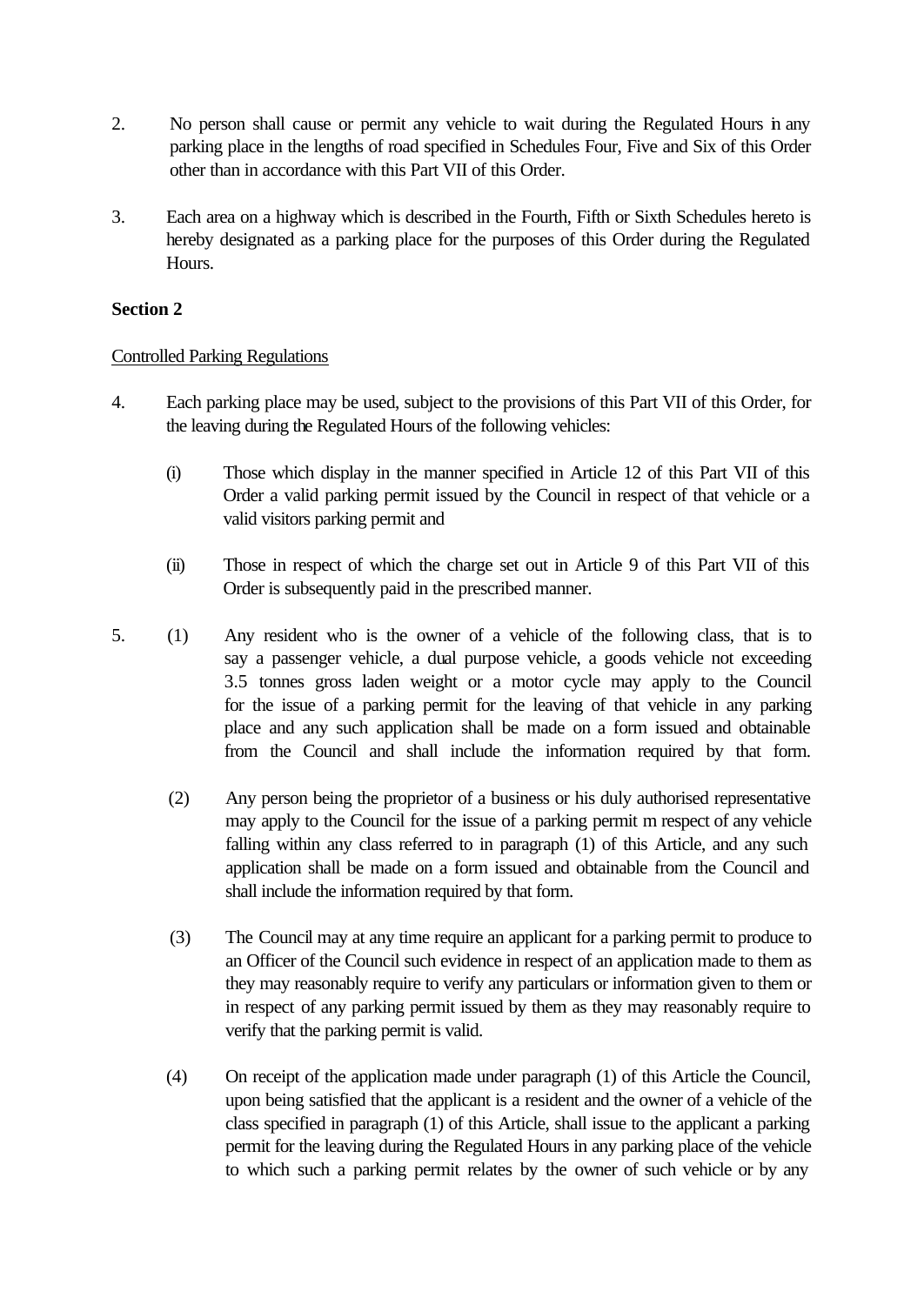person using such vehicle with the consent of the owner other than a person to whom such vehicle has been let for hire or reward and any such parking permit so issued shall remain the property of the Council at all times.

- (5) On receipt of an application made under paragraph (2) of this Article the Council, upon being satisfied that the applicant is a bona fide proprietor of such business or his duly authorised representative shall issue to the applicant.
	- (a) In respect of a business having not more than five employees two parking permits, or
	- (b) in respect of a business having more than five employees a minimum of two parking permits with an additional parking permit for every further five employees whose main place of employment is at the business

for the leaving during the Regulated Hours in any parking place of any vehicle specified in paragraph (1) above to whom such parking permit relates.

(6) A parking permit issued pursuant to the provisions of this Article 5 of this Part VII of this Order shall be valid for a period of two years from the date of issue.

6. (1) A parking permit holder may surrender a parking permit to the Council at any time and shall surrender a parking permit to the Council on the occurrence of any of the events set out in paragraph (3) of this Article and upon such surrender the Council shall not be obliged to make any refund in respect thereof.

- (2) The Council may, by notice in writing sent by the recorded delivery service served on the parking permit holder at the address shown by that person on the application for the parking permit or affixed to the vehicle to which the parking permit relates, withdraw a parking permit if it appears to the Council that any of the events set out in paragraph  $3(a)$ , (b) or (c) of this Article has occurred and the parking permit holder shall surrender the parking permit within 48 hours of the receipt of such notice.
- (3) The events referred to in the foregoing provisions of this Article are:-
	- (a) the parking permit holder ceasing to be a resident or the business ceasing to trade at the premises from which the application was made;
	- (b) the parking permit holder ceasing to be the owner of the vehicle in respect of which the parking permit is issued;
	- (c) the vehicle in respect of which such parking permit was issued being adapted or used in such a manner that it is not a vehicle of the class specified in Article 5(1) of this Part VII of this Order;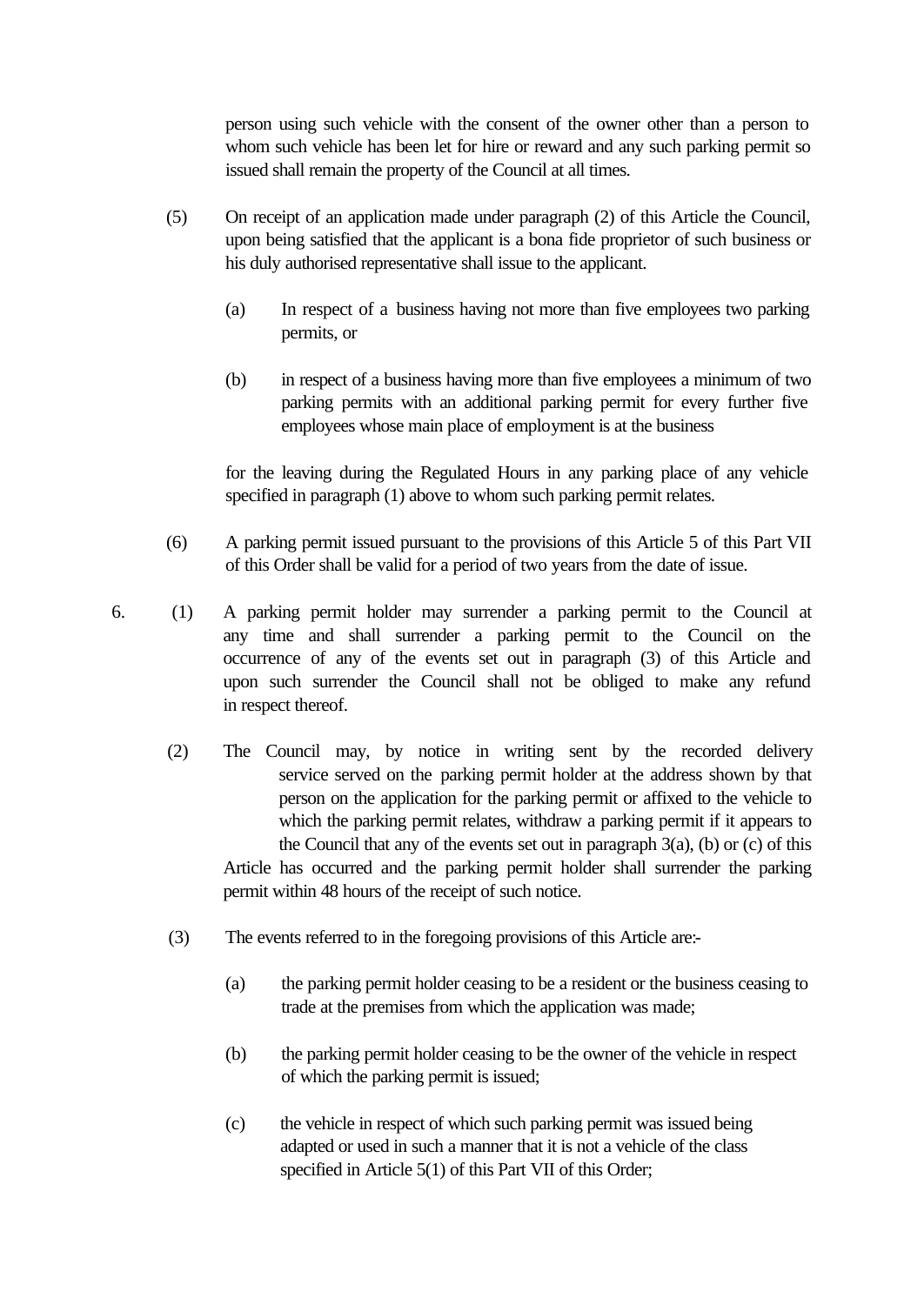- (d) the issue of a duplicate parking permit by the City Council under the provisions of Article 7 of this Part VII of this Order;
- (e) the parking permit ceasing to be valid pursuant to the provisions of paragraph (4) of this Article.
- (4) Without prejudice to the foregoing provisions of this Article a parking permit shall cease to be valid at midnight on the expiry date specified thereon or on the occurrence of any one of the events set out in paragraph (3) of this Article whichever is the earlier.
- (5) Where a parking permit is issued to any person or business upon receipt of a cheque and the cheque is subsequently dishonoured the parking permit shall cease to be valid and the Council shall by notice in writing, sent by the recorded delivery service served on the person or business to whom such parking permit was issued at the address shown by that person or business on the application for the parking permit or affixed to the vehicle to which a parking permit relates, require that person to surrender the parking permit to the Council within 48 hours of the receipt of the aforementioned notice.
- 7. (1) If a parking permit is mutilated or accidentally defaced or the figures or particulars on it have become illegible or the colour of the parking permit has become altered by fading or otherwise the parking permit holder shall surrender it to the Council and may apply to the Council for the issue to him of a duplicate parking permit if such surrender is accompanied by an application for a duplicate parking permit and the Council on the receipt of the above shall issue a duplicate parking permit so marked and upon such issue the original parking permit shall become invalid.
	- (2) If a parking permit is lost or destroyed the parking permit holder may apply to the Council for the issue to him of a duplicate parking permit and the Council, upon being satisfied as to such loss or destruction, shall issue a duplicate parking permit so marked and on such issue the original parking permit shall become invalid.
	- (3) The provisions of this Order shall apply to a duplicate parking permit and an application for a duplicate parking permit as if it were a parking permit or, as the case may be, an application therefor.
- 8. (1) A parking permit issued under Article 5(1) of this Part VII of this Order shall be in a form prescribed by the Council and shall include the following particulars:
	- (a) the registration mark of the vehicle in respect of which the parking permit has been issued;
	- (b) the expiry date;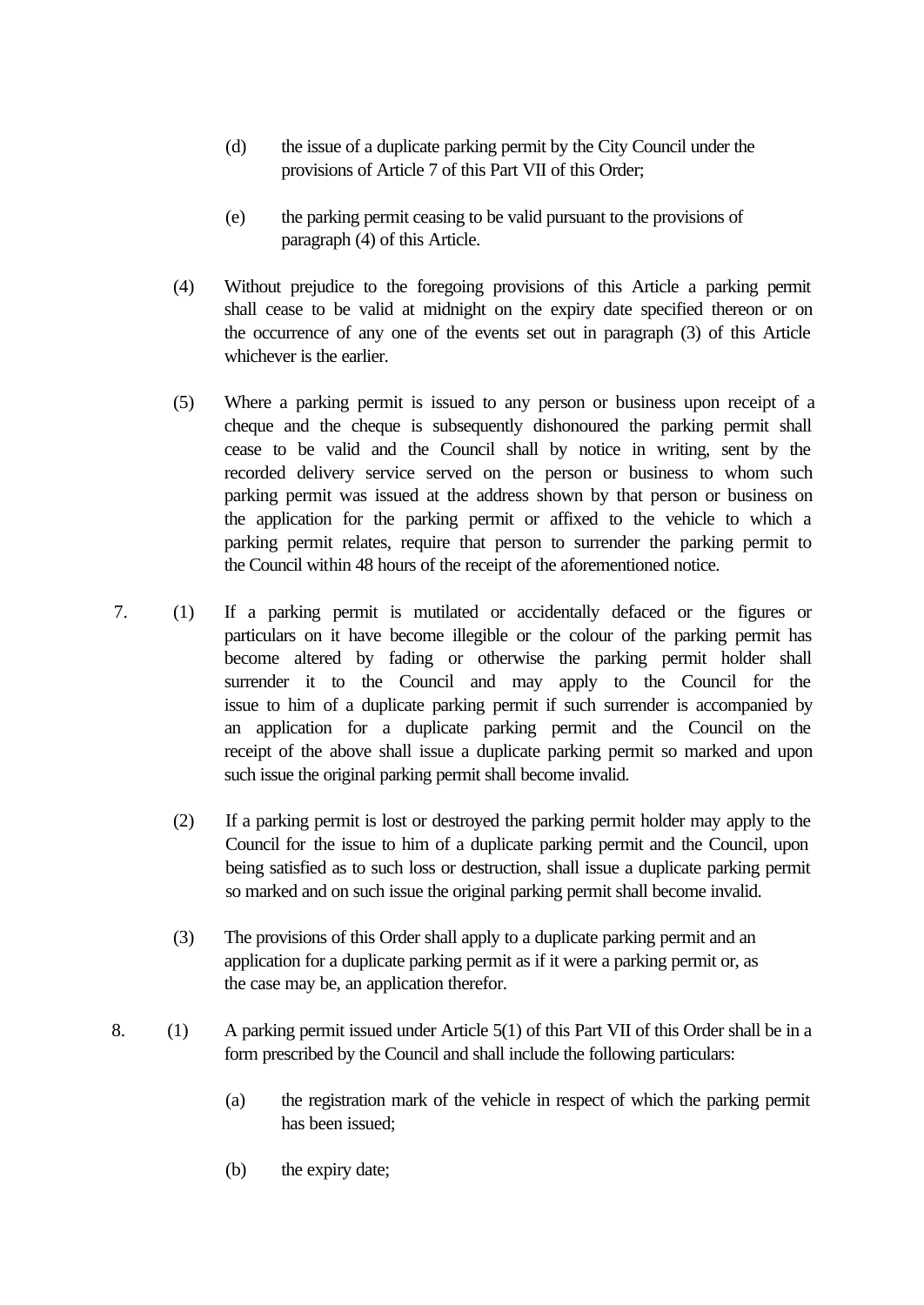- (c) an authentication that the parking permit has been issued by the Council and that it relates to the relevant zone area of highway as described in Section 4 of this Part VII of this Order.
- (2) A parking permit issued under Article 5(2) of this Part VII of this Order shall be in a form prescribed by the Council and shall include the following particulars:
	- (a) a serial number to be shown thereon by which the business to whom that parking permit was issued may be identified;
	- (b) the expiry date;
	- (c) an authentication that the business permit has been issued by the Council and that it relates to the relevant zone area of highway as described in Section 4 of this Part VII of this Order.
- 9. (1) The charge in connection with the issue of a residents parking permit pursuant to Article 5(1) of this Part VII of this Order shall be nil.
	- (2) The charge in connection with the issue of a business parking permit pursuant to Article 5(2) of this Part VII of this Order shall be nil.
	- (3) The charge in connection with the issue of a visitor's parking permit pursuant to Article 10 of this Part VII of this Order shall be the sum specified in Section 3 of Part X of this Order or such other sum as the Council may reasonably determine and notify to any person having a visitor's parking permit under the provisions hereof for a period of two years.
- 10. (1) Any resident may apply to the Council for the issue of a visitors parking permit and any such application shall be made on a form, issued and obtainable from the Council and shall include the information required by that form and shall be accompanied by a remittance for such charge specified in Article 9(3) of this Part VII of this Order.
	- (2) Any resident as specified in paragraph (1) of this Article who is a Senior Citizen may apply for a visitors parking permit free of any charge specified in Article 9 of this Part VII of this Order.
	- (3) The Council may at any time require an applicant for a visitors parking permit to produce to an Officer of the Council such evidence in respect of an application for a visitors parking permit made to them as they may reasonably require to verify any particulars or information given to them or in respect of any visitors parking permit issued by them as they may reasonably require to verify the validity of the visitors parking permit.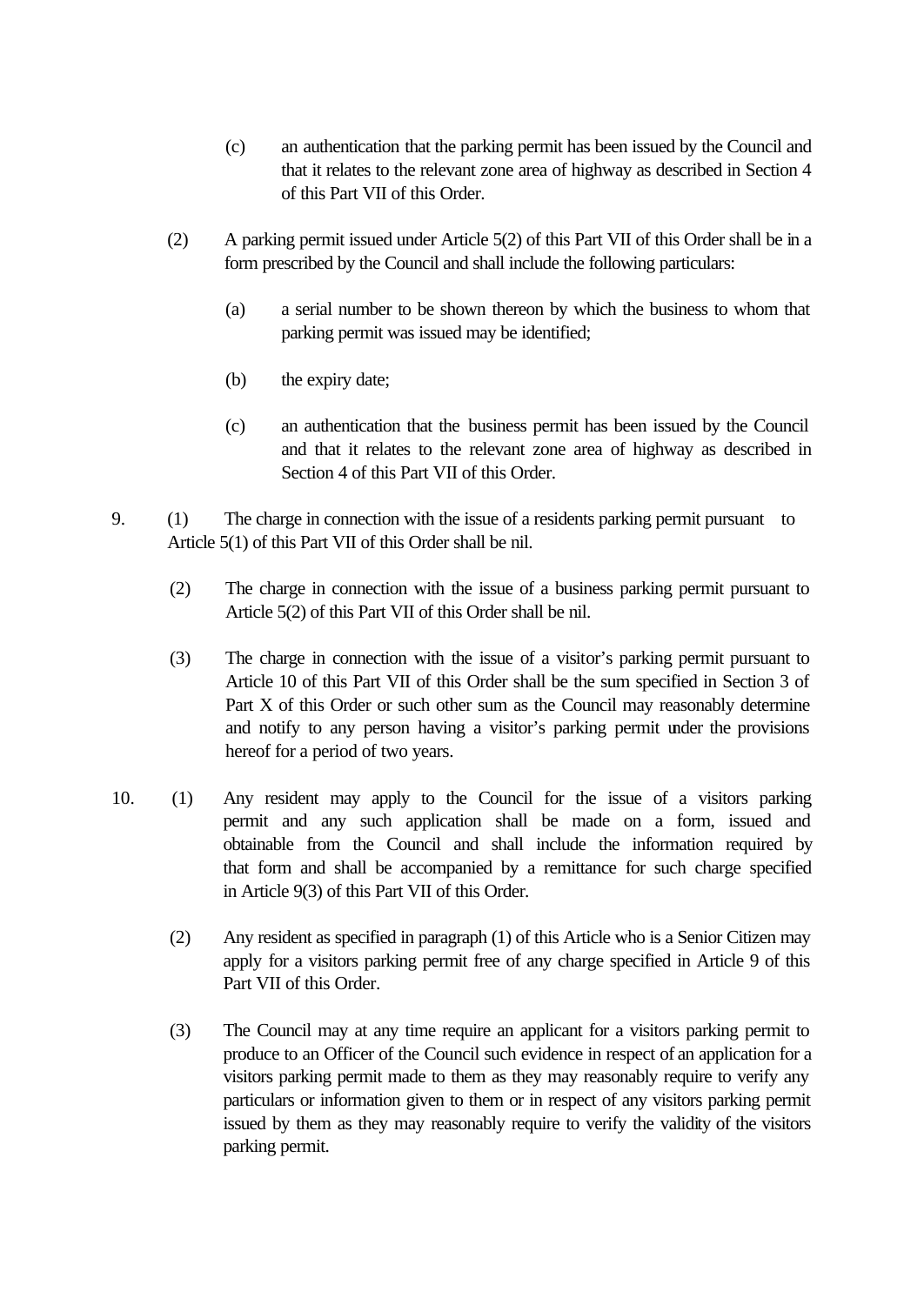- (4) On receipt of an application made under the foregoing provisions of this Article and of the appropriate fee specified in Article 9(3) of this Part VII of this Order save for the provisions of paragraph (2) of this Article the Council upon being satisfied that the applicant is a resident shall issue to that applicant a visitors parking permit of the description contained in paragraph (7) of this Article and any such visitors parking permit so issued shall remain the property of the Council at all times.
- (5) Where a visitors parking permit is issued to any person upon the receipt of a cheque and the cheque is subsequently dishonoured the visitors parking permit shall cease to be of any effect or cease to be capable of any effect as the case may be and the Council shall by notice in writing sent by the recorded delivery service served on the person to whom such visitors parking permit was issued or affixed to any vehicle displaying the visitors parking permit requiring the surrender of the visitors parking permit to the Council within 48 hours of the aforementioned notice.
- (6) Each visitors parking permit issued in accordance with paragraph (4) of this Article shall be for the leaving during the Regulated Hours in any parking place of a vehicle which:
	- (a) is within the following class that is to say a passenger vehicle, a dual purpose vehicle, a goods vehicle not exceeding 3.5 tonnes gross laden weight or a motor cycle and
	- (b) immediately prior to being left in the parking place was used for conveying a bona fide visitor to the usual residence of the resident to whom the visitors parking permit was issued.
- (7) A visitors parking permit shall be in a form prescribed by the Council and shall make provision for:
	- (a) a serial number to be shown thereon by which the resident to whom that visitors parking permit was issued may be identified;
	- (b) the expiry date;
	- (c) an authentication that the visitors parking permit has been issued by the Council and that it relates to the relevant zone area of highway as described in Section 4 of this Part VII of third Order.
- (8) A visitors parking permit displayed on a vehicle in a parking place shall, subject to paragraph (9) of this Article, be valid only if the conditions specified in paragraph (6) of this Article are met and the visitors parking permit is displayed in accordance with the provisions of Article 12 of this Part VII of this Order.
- (9) A visitors permit holder may surrender a visitors parking permit to the Council at any time and shall surrender a visitors parking permit to the Council on the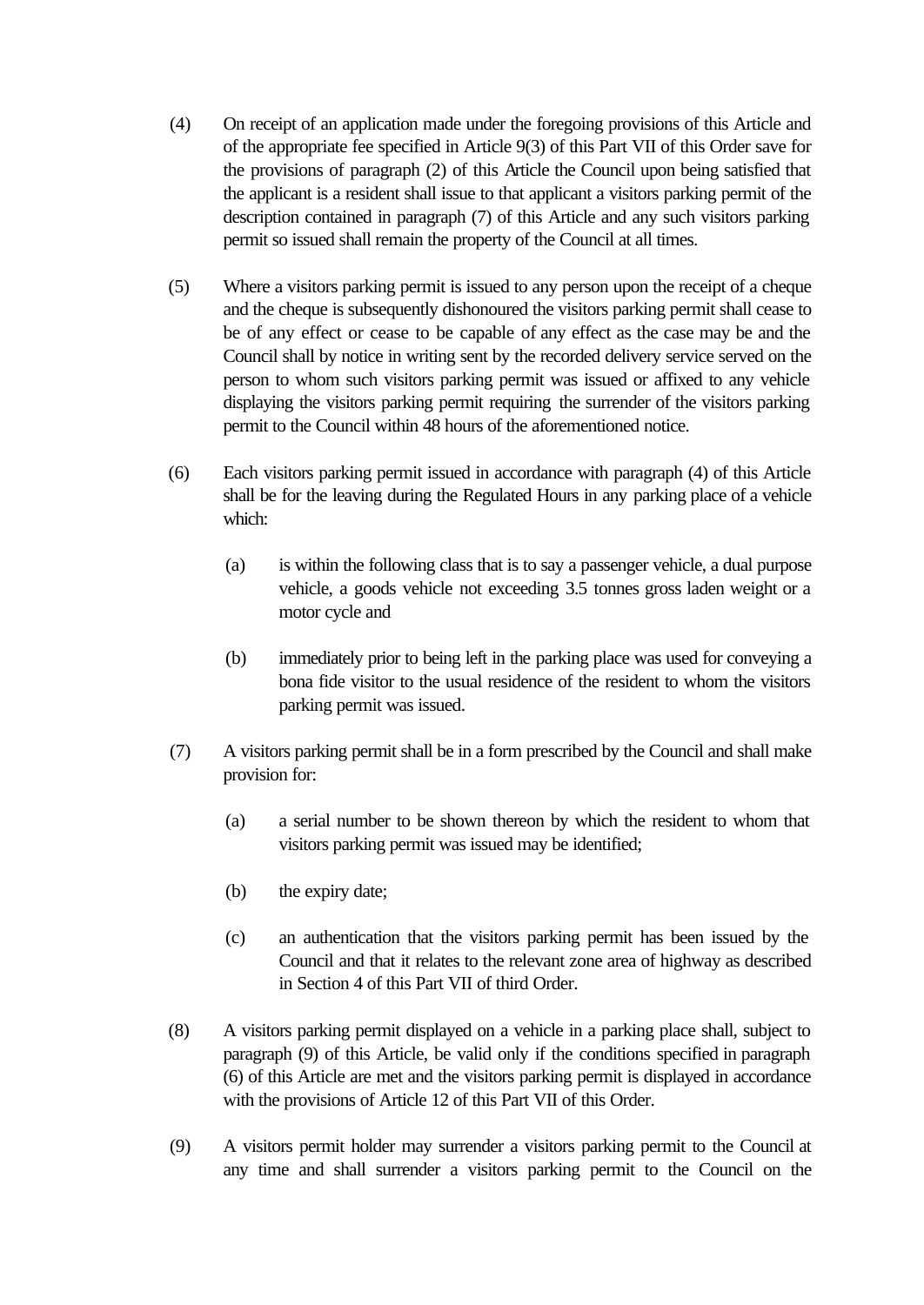occurrence of any of the events set out in paragraph (11) of this Article and upon such surrender the Council shall not be obliged to make any refund in respect thereof.

- (10) The Council may by notice in writing sent by the recorded delivery service served on the visitors permit holder or affixed to any vehicle displaying a visitors parking permit withdraw a visitors parking permit if it appears to the Council that any of the events set out in paragraph (11) of this Article have occurred and the visitors parking permit holder shall surrender the visitors' parking permit to the Council within 48 hours of the receipt of such notice
- (11) The events referred to in paragraphs (9) and (10) of this Article are:
	- (a) the visitors permit holder ceasing to be a resident;
	- (b) the withdrawal of the visitors parking permit by the Council under the provisions of paragraph (10) of this Article;
	- (c) the issue of a duplicate visitors parking permit by the Council under the provisions of paragraph (13) of this Article;
	- (d) the visitors parking permit ceasing to be valid pursuant to the provisions of paragraph (12) of this Article;
	- (e) the visitors permit holder giving the visitors parking permit to a nonbona fide visitor or allowing it to be used by a non-bona fide visitor.
- (12) Without prejudice to the foregoing provisions of this Article a visitors parking permit shall cease to be valid at midnight on the expiry date specified thereon or on the occurrence of any one of the events specified in paragraph (11) of this Article, whichever is the earlier.
- (13) If a visitors parking permit is mutilated or accidentally defaced or the figures or particulars on it have become illegible or the colour of the visitors parking permit has become altered by fading or otherwise the visitors parking permit holder shall surrender it to the Council and may apply to the Council for the issue to him of a duplicate visitors parking permit if such surrender is accompanied by an application for a duplicate visitors parking permit the Council shall issue a duplicate visitors parking permit so marked and upon such issue the original visitors parking permit shall cease to be valid.
- (14) If a visitors parking permit is lost or destroyed the visitors parking permit holder may apply to the Council for the issue to him of a duplicate visitors parking permit and the Council upon being satisfied of such loss or destruction may at its discretion issue a duplicate visitors parking permit so marked and upon such issue the original visitors parking permit shall cease to be valid.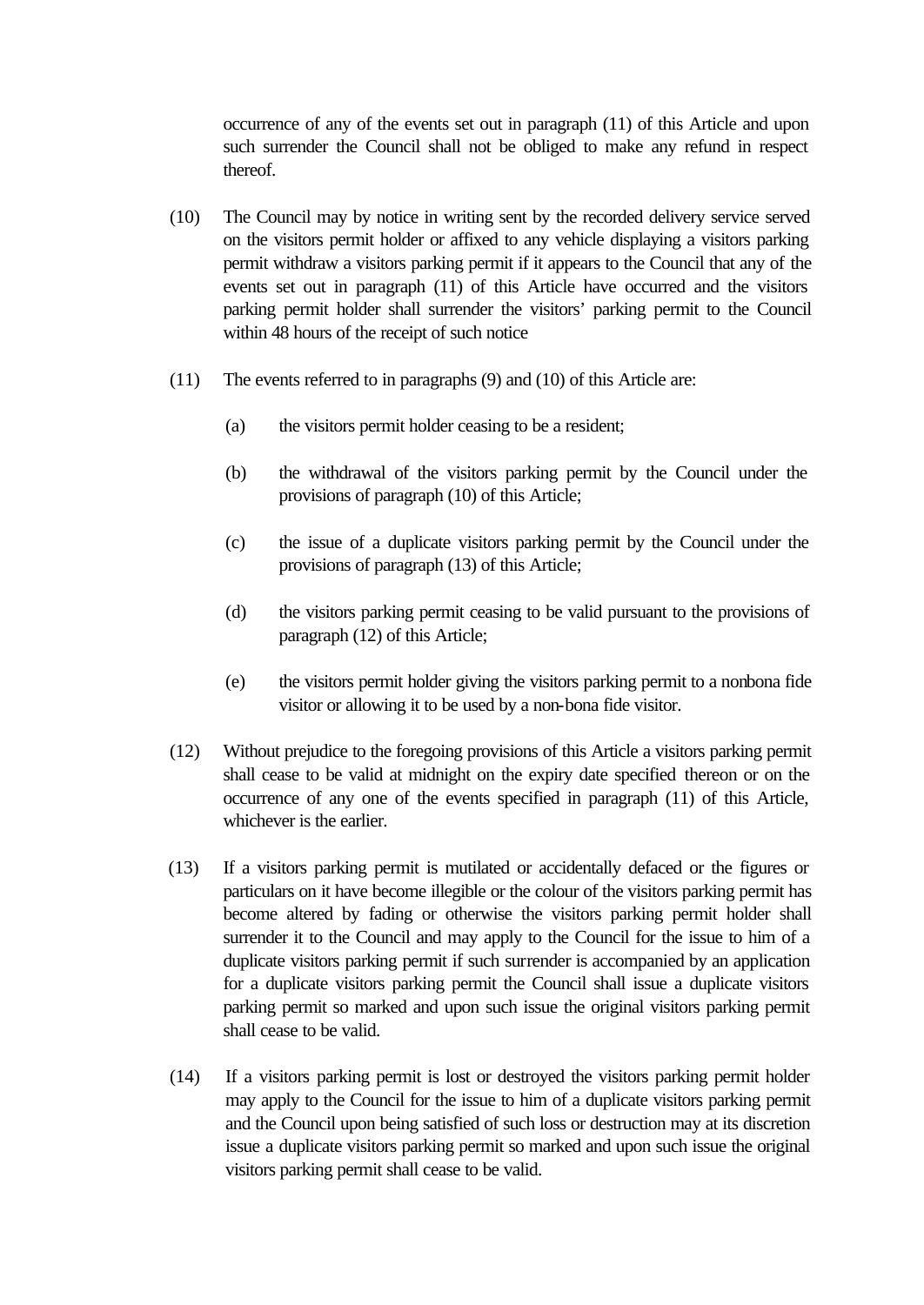- (15) The provisions of this Order shall apply to a duplicate visitors parking permit and an application for a duplicate visitors parking permit as if it were a visitors parking permit or, as the case may be, an application therefor.
- (16) A visitor's parking permit issued by the Council pursuant to the provisions of subclause (4) of this Article shall be valid for a period of two years from the date of its issue.
- 11. A parking permit or visitors parking permit issued under the provisions of this Order shall not be valid in any parking place other than a parking place within a zone regulated by this Part VII of this Order.
- 12. At all times during which a vehicle is left in a parking place during the Regulated Hours making use of a parking permit or a visitors parking permit there shall be displayed in the relevant position a valid parking permit or visitors parking permit so that all particulars referred to in Articles 8 or 10(7) of this Part VII of this Order are readily visible from the front or near side of the vehicle.
- 13. Where a parking permit, visitors parking permit or Notice has been displayed on or affixed to the vehicle in accordance with the provisions of Articles 12 and 15 or any other provision of this Order no person, not being the driver of the vehicle, shall remove the parking permit, visitors parking permit or Notice from the vehicle unless authorised to do so.
- 14. (1) Where a vehicle is parked in a parking place at any time during the Regulated Hours without a valid parking permit or visitors parking permit displayed in accordance with the provisions of this Part VII of this Order and is not subject to any of the exemptions to this Part VII of this Order the driver of the vehicle shall pay to the Council an Additional Parking Charge as specified in Section 2 of Part X of this Order.
	- (2) Any Additional Parking Charge due to the Council under paragraph (1) of this Article shall be paid to the Council in the same manner as set out in Article 27 of Section 4 of Part VI of this Order or as directed on the Notice.
- 15. (1) Where a Additional Parking Charge has been incurred in respect of a vehicle under Article 14 of this Part VII of this Order, a Parking Attendant shall complete a Notice and attach it in a conspicuous place to that vehicle or if the driver is with the vehicle to hand or attempt to hand to the driver a Notice.
	- (2) Any Notice under paragraph (1) of this Article shall include the following particulars:-
		- (a) the registration mark of the vehicle or where the vehicle is being used under a trade licence, the number of the trade plate carried on the vehicle;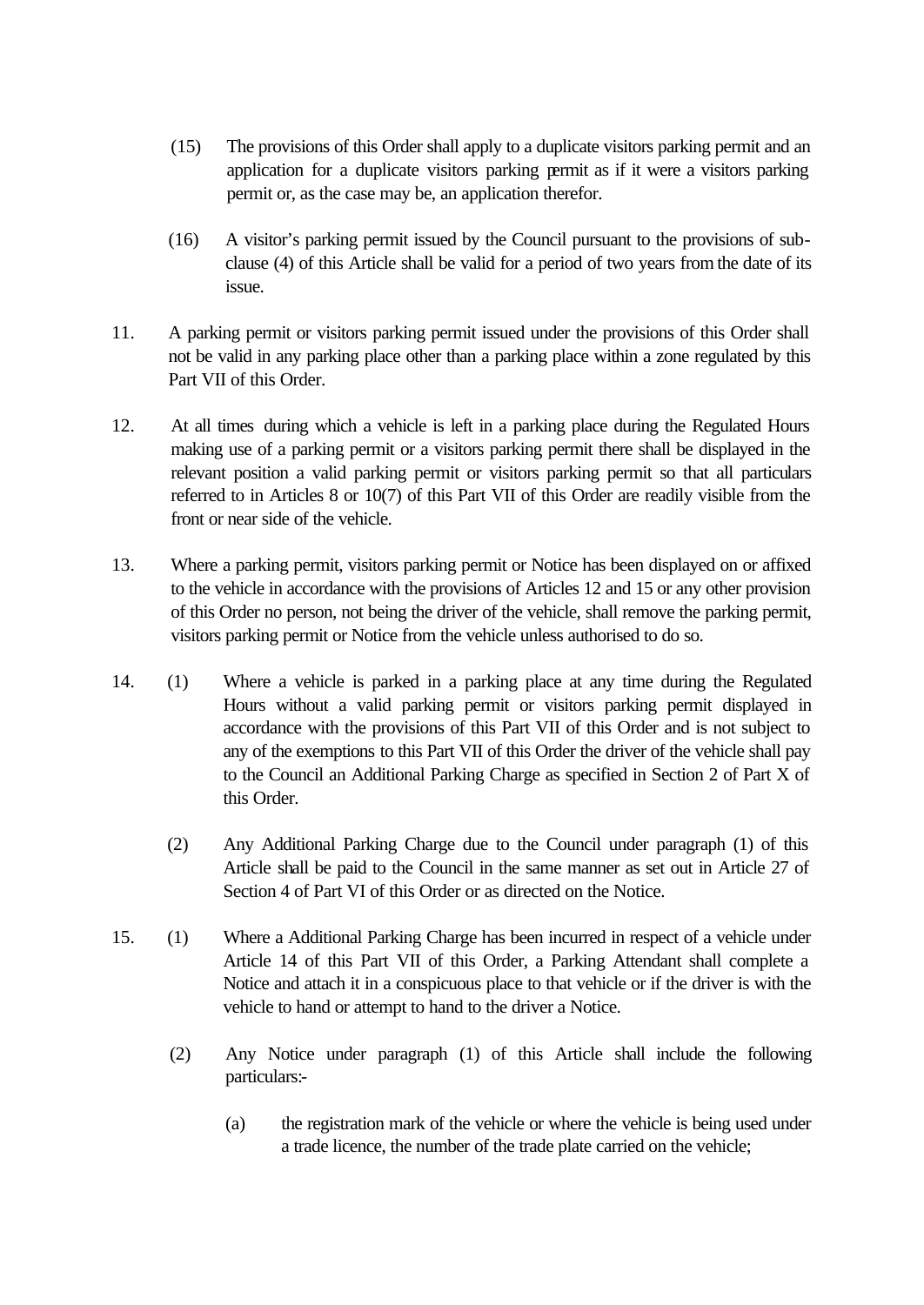- (b) the date and time at which the Parking Attendant first noticed that an Additional Parking Charge had been incurred under Article 14 of this Part VII of this Order;
- (c) the reason for the Additional Parking Charge being incurred;
- (d) a statement that an Additional Parking Charge of the amounts specified in Section 2 of Part X of this Order is required to be paid;
- (e) the manner in which and the time within which the Additional Parking Charge should be paid.
- 16. The Council shall:
	- (a) cause the limits of each parking place to be indicated on the carriageway by placing and maintaining thereon the appropriate traffic signs/markings;
	- (b) place and maintain on or in the vicinity of each parking place appropriate traffic signs/markings for indicating that such parking place may be used during the Regulated Hours for the leaving only of vehicles specified in Articles 5(1) of this Part VII of this Order, and any charge payable in relation thereto;
	- (c) carry out such other work as is reasonably required for the satisfactory operation of a parking place.
- 17. Every vehicle parked in a parking place in accordance with the provisions of this Part VII of this Order shall be so parked so that every part of the vehicle is within the limits of the parking place.
- 18. A Police Constable in uniform or any person duly authorised by the Council or a Parking Attendant may in case of an emergency move or cause to be moved any vehicle left in a parking place to any place that he thinks fit in the circumstances.
- 19. (1) Any person authorised by the Council may suspend the use of a parking place or any part thereof whenever he considers such suspension reasonably necessary:-
	- (a) for the purpose of facilitating the movement of traffic or promoting its safety; or
	- (b) for the purpose of any building operation, demolition or excavation in or adjacent to the parking place or the maintenance, improvement or reconstruction of the parking place or the laying, erection, alteration, removal or repair in or adjacent to the parking place of any sewer or any main, pipe or apparatus for the supply of gas, water or electricity or of any telegraphic line or traffic sign; or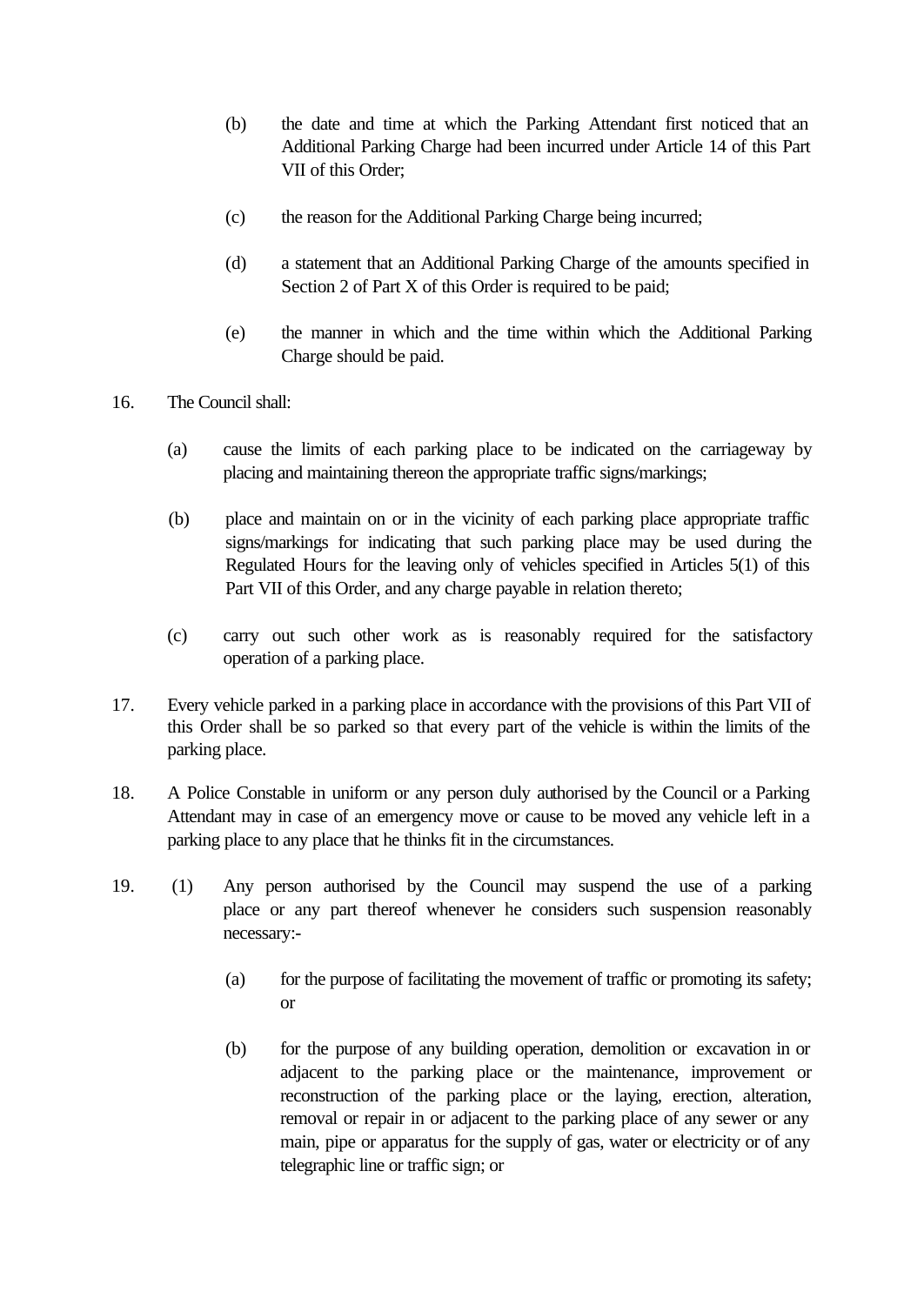- (c) for the convenience of occupiers of premises adjacent to the parking place on any occasion for the removal of furniture from one office or dwellinghouse to another or the removal of furniture from such premises to a depository or to such premises from a depository; or
- (d) on any occasion on which it is likely by reason of some special attraction that any street will be thronged or obstructed; or
- (e) for the convenience of occupiers of premises adjacent to the parking place at times of weddings or funerals or any other special occasions; or
- (f) for the purpose of cleansing the parking place.
- (2) A Police Constable in uniform may suspend for not longer than 24 hours the use of a parking place or any part thereof whenever he considers such suspension reasonably necessary for the purpose of facilitating the movement of traffic or providing for its safety.
- (3) Any person suspending the use of a parking place or any part thereof in accordance with the provisions of paragraphs (1) or (2) of this Article shall thereupon place or cause to be placed in or adjacent to that parking place or the part thereof the use of which is suspended a traffic sign indicating that the waiting of vehicles is prohibited.
- (4) No person shall cause or permit a vehicle to be left in any parking place or part of a parking place during such period as there is in or adjacent to that parking place or part of a parking place a traffic sign placed in pursuance of paragraph (3) of this Article;

Provided that nothing in this paragraph shall render it unlawful to cause or permit any vehicle being used for Fire Brigade, Ambulance or Police purposes or any vehicle being used for the purpose specified in Article  $19(1)(c)$ , (e) or (f) of this Part VII of this Order to be left in the parking place or part of a parking place during such period, or to any other vehicle so left if that vehicle is left with the permission of (i) the person suspending the use of the parking place or the part thereof in pursuance of paragraph (1) of this Article or (ii) a Police Constable in uniform or (iii) a Parking Attendant.

20. While any vehicle is in a parking place during the Regulated Hours no person shall use the vehicle in connection with the sale of any article to any person or in connection with the selling or offering for sale of his skill or services:

Provided that nothing in this Article shall prevent the sale of goods from a vehicle if the vehicle is a passenger vehicle, a dual purpose vehicle or a motor cycle and the goods are immediately delivered at or taken into premises adjacent to the vehicle from which the sale is effected.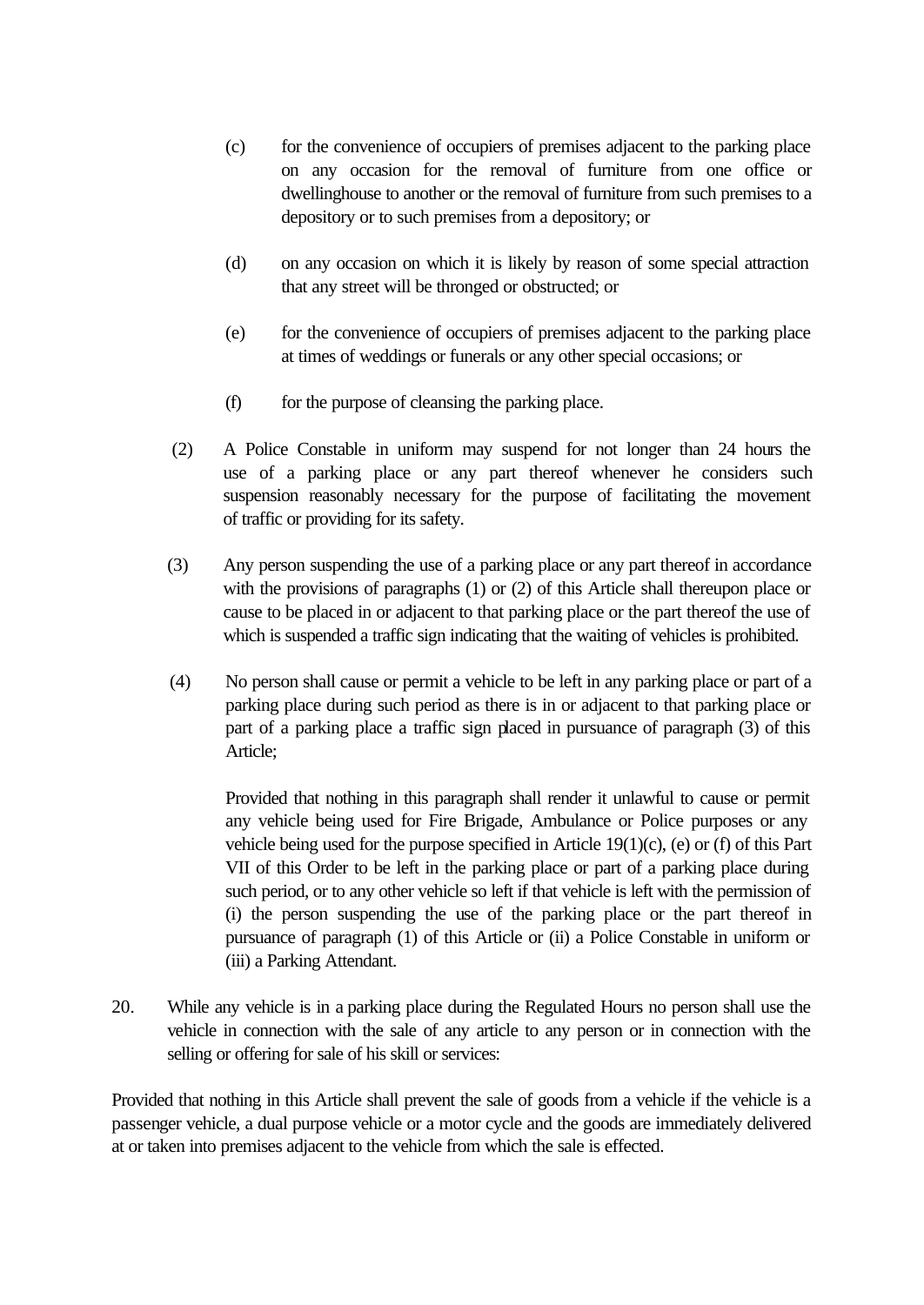## **Section 3**

## Exemptions to Part VII

- 21. Notwithstanding the foregoing provisions of this Order any vehicle being used in connection with a service provided under the National Health Service may wait in any parking place (other than a parking place the use of which has been suspended under Article 19 of this Part VII of this Order) during the Regulated Hours for so long as may be necessary whilst that service is being provided to a resident.
- 22. The Council may from time to time exempt any category of person or class of vehicle from any or all of the provisions of this Part VII of this Order in relation to the use of parking places.

## **Section 4**

Postal Addresses Eligible for Permits

| <b>ZONE STAD1</b>                    |                                             |
|--------------------------------------|---------------------------------------------|
| <b>BIRKS STREET</b>                  | (1 to 127 odd)                              |
|                                      | $(2 \text{ to } 116 \text{ even})$          |
| <b>CAMPBELL ROAD</b>                 | $(135 \text{ to } 277 \text{ odd})$ & works |
| <b>FIELDING STREET</b> (1 to 75 odd) |                                             |
|                                      | $(2 \text{ to } 206 \text{ even})$          |
| <b>ZONE STAD 2</b>                   |                                             |
| <b>ALMOND GROVE</b>                  | $(5 \text{ to } 35 \text{ odd})$            |
|                                      | $(6 \text{ to } 32 \text{ even})$           |
| <b>ASH GROVE</b>                     | $(5 \text{ to } 28 \text{ inclusive})$      |
|                                      |                                             |

- **BLURTON ROAD** (79 to 257 odd) (68 to 250 even)
- **BROOKSIDE DRIVE** (3 to 103 odd) (4 to 58 even)
- **BROWNSEA PLACE CEDAR GROVE** (1 to 34 inclusive)
- **CEMLYN AVENUE** (3 to 67 odd) (34 to 66 even)
- **CENTRAL DRIVE** (2 to 128 even) (1 to 133 odd)
- **CHERRY GROVE** (2 to 28 even) (1 to 27 odd)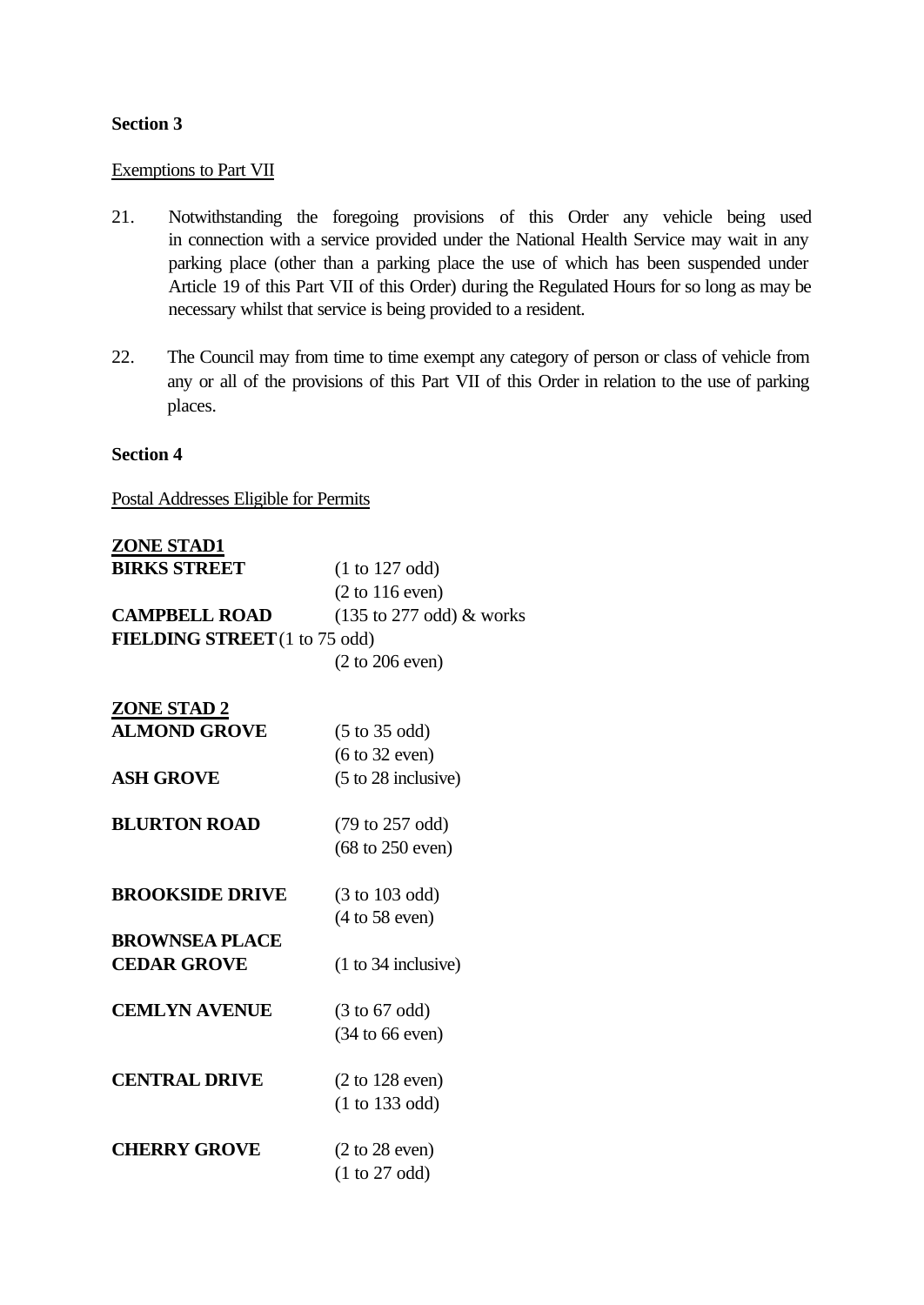| <b>FIELDWAY</b>                              | $(1 to 30$ inclusive)                                                  |
|----------------------------------------------|------------------------------------------------------------------------|
| <b>GREENWAY</b>                              | $(1 to 32$ inclusive)                                                  |
| <b>GWENYS CRESCENT</b>                       | $(3 \text{ to } 21 \text{ odd})$<br>(2 to 28 even)                     |
| <b>HIGHFIELD DRIVE</b>                       | $(3 \text{ to } 87 \text{ odd})$<br>$(4 to 86$ even)                   |
| <b>HOLLYBUSH CRESCENT</b> (1 to 9 odd)       |                                                                        |
| <b>KENNELYN CRESCENT</b> (1 to 30 inclusive) |                                                                        |
| <b>LABURNUM GROVE</b>                        | $(1 to 34$ inclusive)                                                  |
| <b>LARCH GROVE</b>                           | $(1 to 28$ inclusive)                                                  |
| <b>LAUREL GROVE</b>                          | $(1 to 13$ inclusive)                                                  |
| <b>LILAC GROVE</b>                           | $(1 to 26$ inclusive)                                                  |
| <b>MEAFORD DRIVE</b>                         | $(2 \text{ to } 132 \text{ even})$<br>(1 to 131 odd)                   |
| <b>ROUNDWAY</b>                              | $(9 \text{ to } 55 \text{ odd})$<br>$(12 \text{ to } 46 \text{ even})$ |
| <b>ROWAN GROVE</b>                           | $(1 to 12$ inclusive)                                                  |
| <b>SEEDFIELDS ROAD</b>                       | (1 to 31 odd)<br>(2 to 44 even)                                        |
| <b>SYCAMORE GROVE</b>                        | $(1 to 12$ inclusive)                                                  |
| <b>WILLOW GROVE</b>                          | $(1 to 28$ inclusive)                                                  |
| <b>YEW TREE AVENUE</b>                       | $(1 to 34$ inclusive)                                                  |
| <b>ZONE STAD 3</b>                           |                                                                        |
| <b>HERON STREET</b>                          | (1 to 67 odd)<br>(8 to 72 even) inc. Station House                     |
| <b>HINES STREET</b>                          | (1 to 17 odd)                                                          |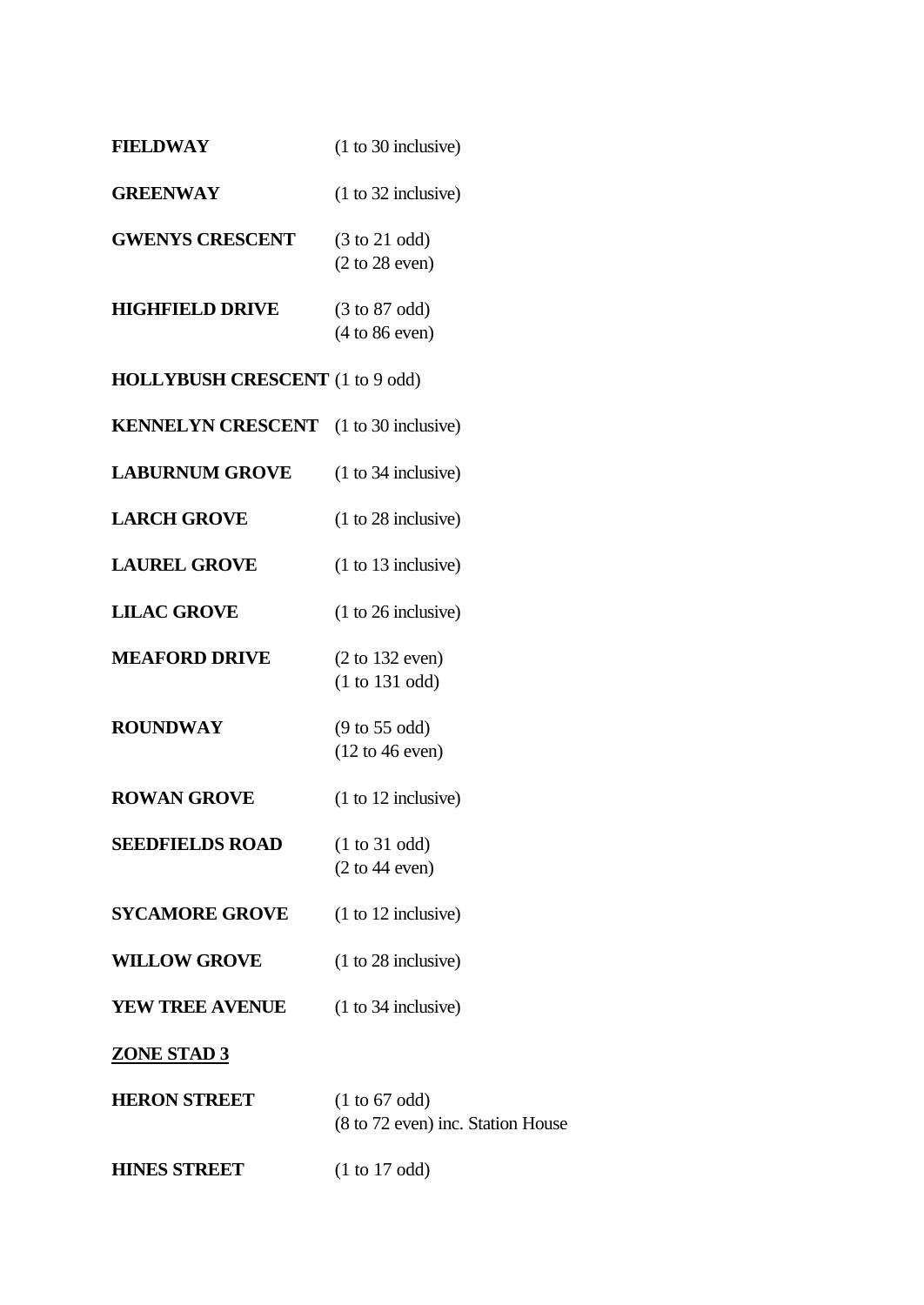(2 to 30 even) & Works.

| <b>CHILTON STREET</b>  | (1 to 69 odd)<br>(4 to 18 even)                                           |
|------------------------|---------------------------------------------------------------------------|
| <b>HERTFORD STREET</b> | (1 to 13 odd)<br>(2 to 6 even)                                            |
| <b>CAMDEN STREET</b>   | (1 to 11 odd)<br>(2 to 10 even)                                           |
| <b>GORSE STREET</b>    | $(2 \text{ to } 18 \text{ even})$                                         |
| <b>DAISY PLACE</b>     | $(18 \text{ to } 26 \text{ even})$<br>$(11 \text{ to } 33 \text{ odd})$   |
| <b>HOLLY PLACE</b>     | $(1 to 39 odd)$ inc. 39a & 39b<br>$(2 \text{ to } 36 \text{ even})$       |
| <b>BRACKEN STREET</b>  | $(18 \text{ to } 20 \text{ even})$                                        |
| <b>BOURNE STREET</b>   | $(2 \text{ to } 24 \text{ even})$ inc. Church<br>(1 to 17 odd)            |
| <b>DERRY STREET</b>    | (1 to 29 odd)<br>$(2 \text{ to } 28 \text{ even})$                        |
| <b>TWEED STREET</b>    | (1 to 5 odd)                                                              |
| <b>GROVE AVENUE</b>    | (1 to 35 odd)<br>$(8 \text{ to } 46 \text{ even})$                        |
| <b>CLAUD STREET</b>    |                                                                           |
| <b>GROVE ROAD</b>      | (1 to 61 odd)<br>(2 to 44 even)                                           |
| <b>BLURTON ROAD</b>    | (1 to 21 odd)<br>$(2 \text{ to } 36 \text{ even})$                        |
| <b>DUKE STREET</b>     | $(175 \text{ to } 267 \text{ odd})$<br>$(2 \text{ to } 100 \text{ even})$ |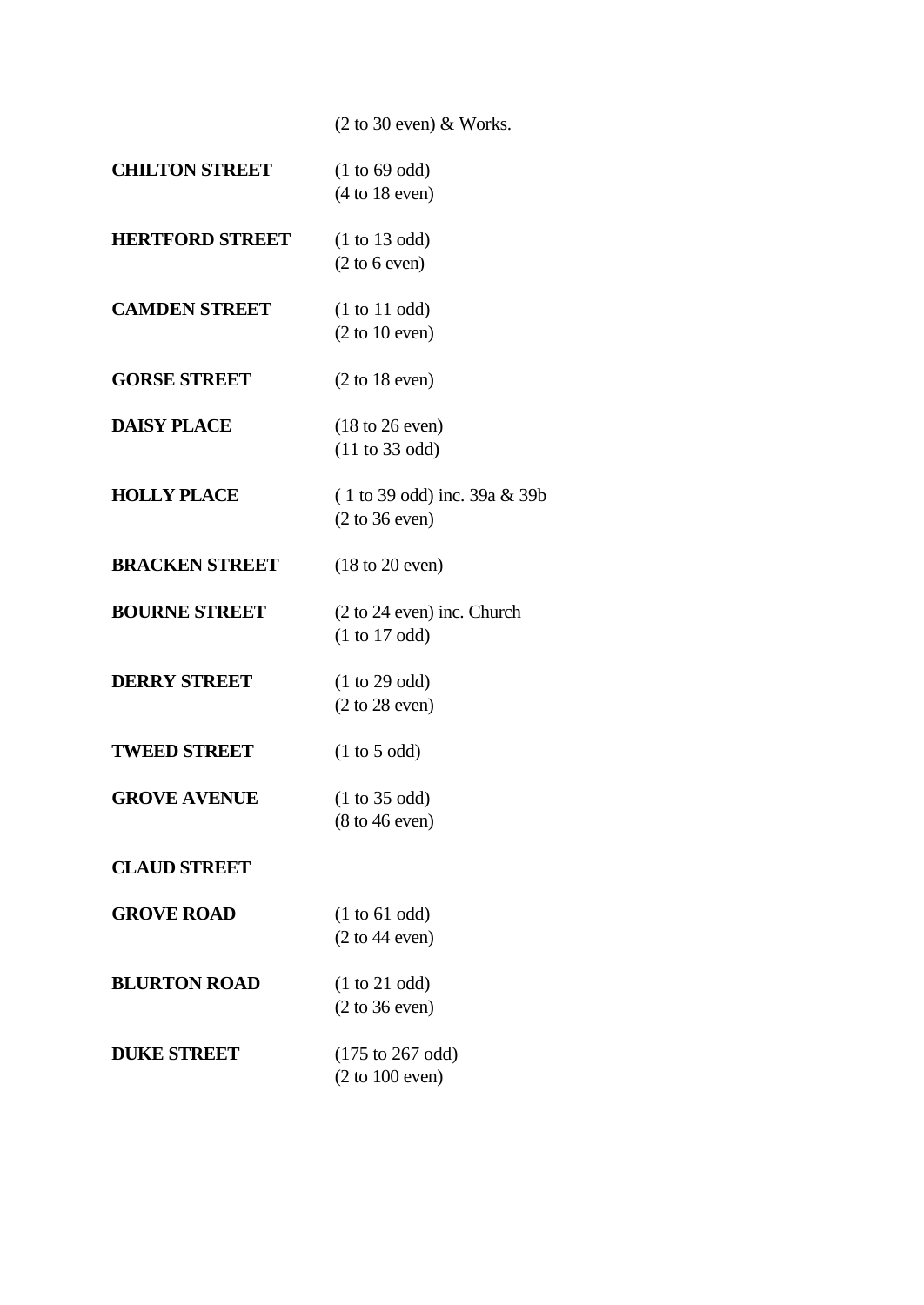# **PART VIII**

## **PAY AND DISPLAY**

# **SCHEDULES SEVEN AND ONE HUNDRED AND NINETEEN TO ONE HUNDRED AND TWENTY THREE**

### **Section 1**

#### Parking Places with Ticket Machines

- 1. Each of the parts of road specified in Schedules Seven and One Hundred and Nineteen to One Hundred and Twenty Three ("the Pay and Display Schedules") to this Order is authorised to be used, subject to the following provisions of this Part VIII of this Order, as a parking place for motor cars licensed as private, motor cycles with or without side cars invalid carriages and goods vehicles not exceeding 30 cwt unladen on such days and during such hours as are specified in relation to that part of road in the said Pay and Display Schedules.
- 2. The number of parking bays in each parking place shall be determined by the Council.
- 3. The limits of any parking bay shall be indicated by the Council on the carriageway by appropriate traffic signs.
- 4. The appropriate parking charge as specified in Section 1 of Part X of the Order hereto shall be payable by the drivers of all vehicles except motorcycles with or without sidecars who shall be exempt from the payment of such parking charge.
- 5. (1) The parking charge shall be payable on the leaving of the vehicle in the parking place by the insertion in the ticket issuing machine relating to the parking bay in which the vehicle is left coinage of 40 pence or, if the parking charge is greater than 40 pence, by the insertion in the machine immediately one after the other of further coins.
	- (2) Upon payment of the parking charge for the vehicle the driver thereof shall exhibit on the vehicle in accordance with the provisions of paragraphs (3) and (4) of this Article a ticket issued by the ticket issuing machine relating to the parking bay in which the vehicle is left.
	- (3) The ticket referred to in paragraph (2) of this Article shall be exhibited:
		- (i) where the vehicle is fitted with a front glass windscreen extending across the vehicle to the near side facing forwards on the near side of the glass of such windscreen behind the glass;
		- (ii) where the vehicle is not fitted with a front glass windscreen as specified in (i) above on the near side of the vehicle facing towards the near side of the road and not less than 2'6" and not more than 6'6" above the surface of the carriageway in the immediate vicinity.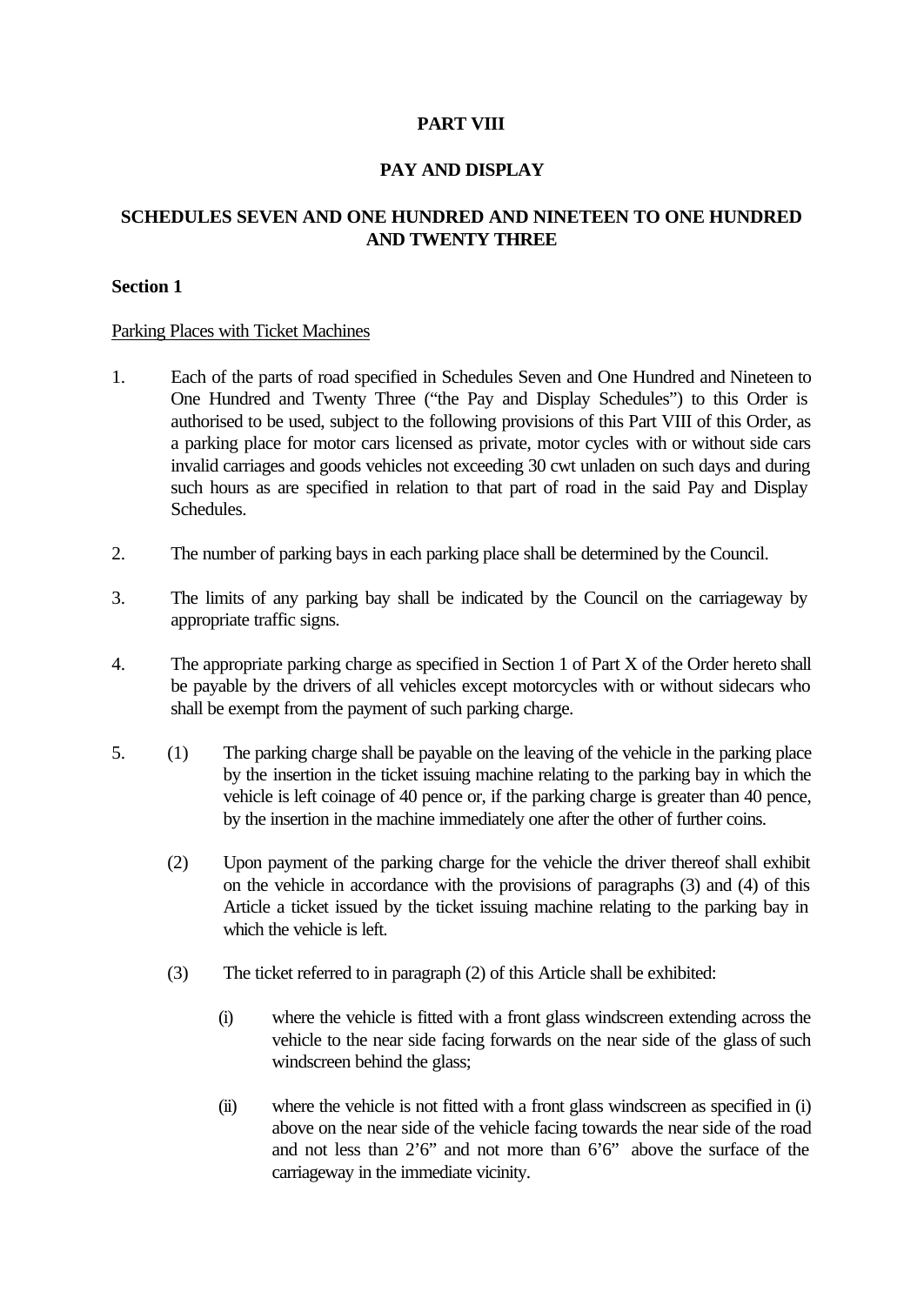- (4) The ticket referred to in paragraph (2) of this Article shall be so exhibited on the vehicle that the ticket and machine number, date and expiry time shown on the front of the said ticket is clearly visible to a person standing at the near side of the vehicle.
- 6. (1)(a) If a vehicle is left in a parking place specified in the Pay and Display Schedules for longer than the permitted period for which payment was made by the parking charge an Additional Parking Charge as specified in Section 2 of Part X to this Order shall be payable.
	- (b) If a vehicle is left in a parking place as specified in the Pay and Display Schedules and that vehicle or driver is in contravention of any other of the provisions of this Part VIII of this Order an Additional Parking Charge as set out in Section 2 of Part X to this Order shall be payable.
	- (2) In the case of a vehicle in respect of which an Additional Parking Charge may have been incurred it shall be the duty of a Parking Attendant to attach to the vehicle in a conspicuous position a Notice which shall include the following particulars:
		- (a) the registration mark of the vehicle or where the vehicle is being used under a trade licence the number of the trade plate carried by the vehicle;
		- (b) the time at which he first noticed that the ticket indicated in the manner specified in Article 10(2) of this Part VIII of this Order that the period for which payment was made by the charge had expired;
		- (c) a statement that an Additional Parking Charge of the amount specified in Section 2 of Part X hereto is required to be paid;
		- (d) the manner in which, and the time within which, the Additional Parking Charge should be paid; and
- 7. (1) Where a Notice has been attached to a vehicle in accordance with the provisions of Article 6(2) of this Part VIII of this Order no person not being the driver of the vehicle or a Parking Attendant shall remove the Notice from the vehicle unless authorised to do so by the driver.
	- (2) When a ticket has been exhibited on a vehicle in accordance with the provisions of Article 5(3) and (4) of this Part VIII of this Order no person not being the driver of the vehicle shall remove the ticket from the vehicle unless authorised to do so by the driver.
- 8. Any Additional Parking Charge due to the Council under Article 6(1) of this Part VIII of this Order shall be paid to the Council in the same manner as set out in Article 27 of Section 4 of Part VI of this Order or as directed on the Notice.
- 9. There shall be a ticket issuing machine on or in the vicinity of each parking place.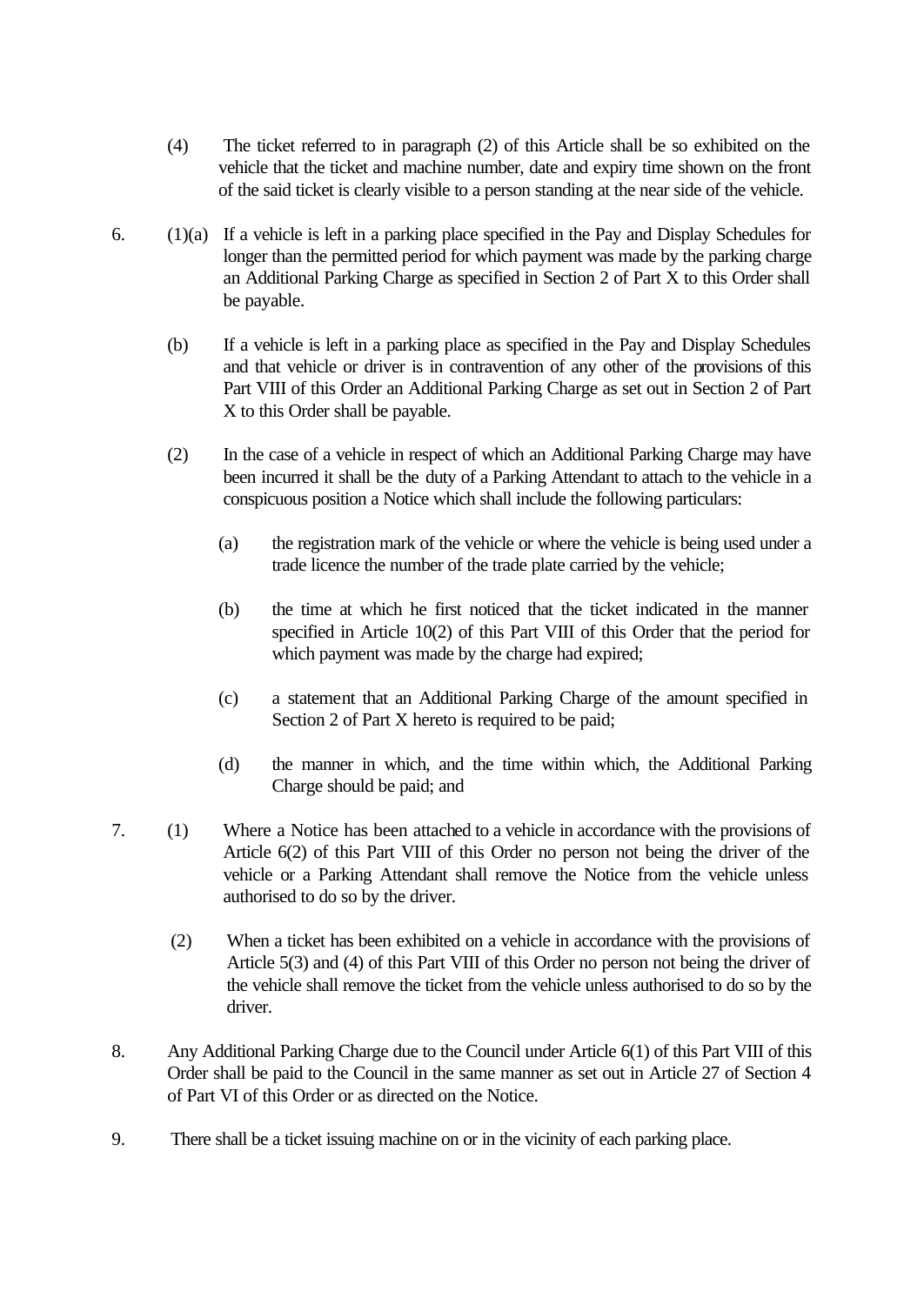- 10. (1) Payment of the parking charge for a vehicle left in a parking place shall be indicated by the issue by the ticket issuing machine relating to the parking bay in which the vehicle is left of a numbered ticket indicating that the charge has been paid and the date of payment of the charge, together with an expiry time and by exhibition of that ticket on the vehicle in the manner specified in Article 5 of this Part VIII of this Order.
	- (2) The expiry of the initial period for which the parking charge has been paid shall be indicated when there is exhibited on the vehicle a ticket issued by the ticket machine showing the day of payment of the charge together with an expiry time.
- 11. If at any time while a vehicle is left in a parking place during the permitted hours no ticket is exhibited on that vehicle in accordance with the provisions of Article 5 of this Part VIII of this Order it shall be presumed unless the contrary is proved that the parking charge has not been duly paid.
- 12. No person shall insert in a ticket issuing machine relating to the parking bay in which a vehicle is left any coins additional to those inserted by way of payment of the parking charge in respect of that vehicle.
- 13. Where in the Pay and Display Schedules to this Order a parking place is described as available for a vehicle as specified in Article 1 of this Part VIII of this Order the driver of the vehicle shall not permit it to wait in that parking place unless it is of the specified class.
- 14. Every vehicle left in a parking place in respect of which a charge has been incurred shall stand so that every part of the vehicle is within the limits of a parking bay which shall be the appropriate bay in relation to the ticket machine in which has been or should have been inserted any coin for the purpose of payment of the parking charge.
- 15. Where any vehicle is standing in a parking place in contravention of the provisions of the last preceding article a Police Constable in uniform or any person duly authorised by the Council may alter or cause to be altered the position of the vehicle in order that its position shall comply with the provisions.
- 16. Where a Police Constable in uniform or any person duly authorised by the Council is of the opinion that any of the provisions contained in Part VIII of this Order, the Pay and Display Schedules, or Section 1 of Part X of this Order have been contravened or not complied with in respect of a vehicle left in a parking place he may remove or cause to be removed the vehicle from the parking place and when it is so removed shall provide for the safe custody of the vehicle.
- 17. Any person duly authorised by the Council or a police constable in uniform may move or cause to be moved in case of emergency to any place he thinks fit any vehicle left in a parking place.
- 18. (1) Any person duly authorised by the Council may suspend the use of a parking place or any part thereof whenever he considers such suspension reasonably necessary:-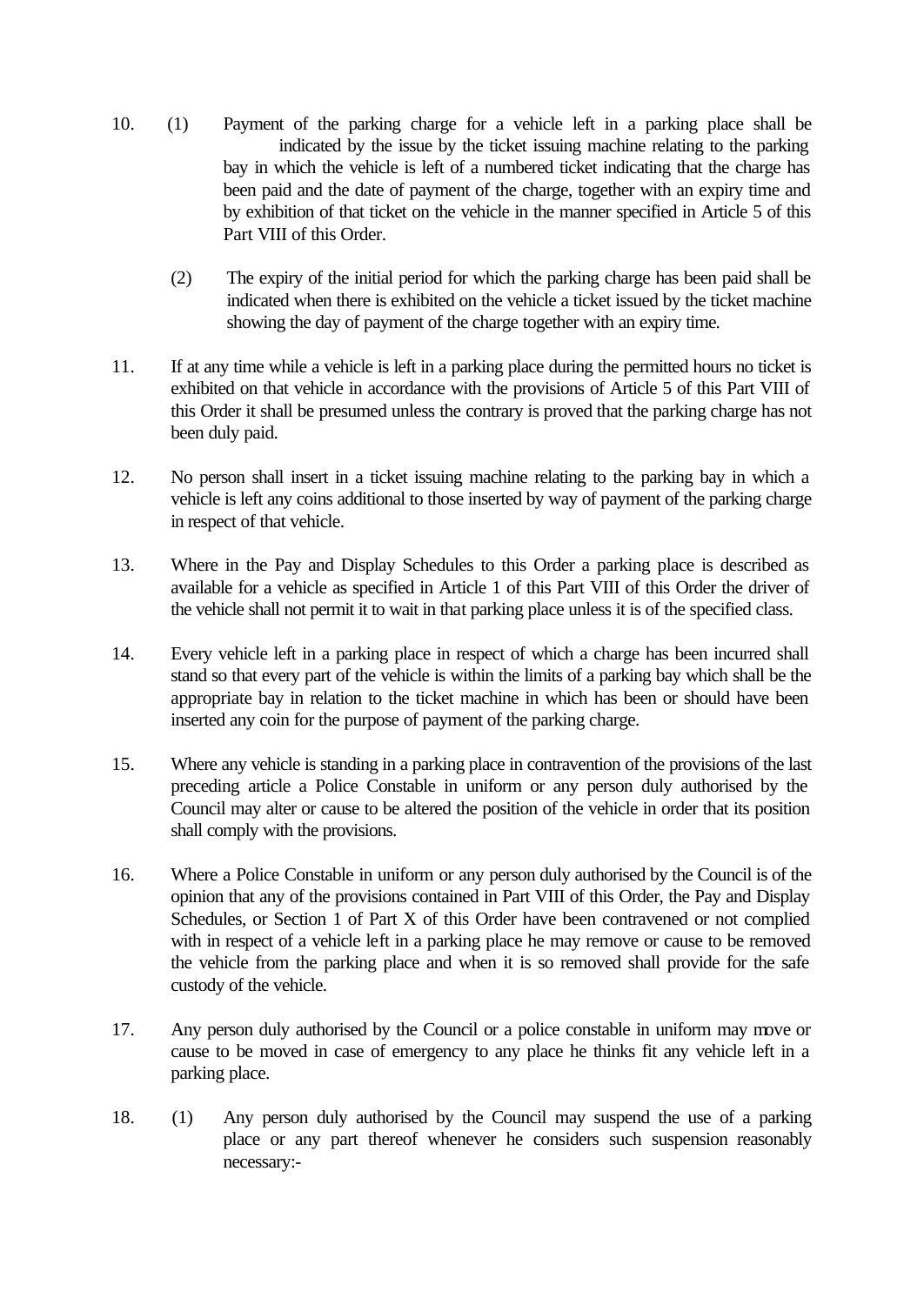- (a) for the purpose of facilitating the movement of traffic or promoting its safety;
- (b) for the purpose of any building operation, demolition or excavation in or adjacent to the parking place or the maintenance, improvement or reconstruction of the parking place or the laying, erection, alteration, removal or repair in or adjacent to the parking place of any sewer of any main, pipe or apparatus for the supply of gas, water or electricity or of any telegraphic line, traffic sign or ticket machine;
- (c) for the convenience of occupiers of premises adjacent to the parking place on any occasion of the removal of furniture from one office or dwellinghouse to another of the removal of furniture from such premises to a depository or to such premises from a depository;
- (d) on any occasion on which it is likely by reason of some special attraction that any street will be thronged or obstructed; or
- (e) for the convenience of occupiers of premises adjacent to the parking place at times of weddings or funerals or on other special occasions.
- (2) A police constable in uniform or a Parking Attendant may suspend for not longer than twenty-four hours the use of a parking place or any part thereof whenever he considers such suspension reasonably necessary for the purpose of facilitating the movement of traffic or promoting its safety.
- (3) Any person suspending the use of a parking place or any part thereof in accordance with the provisions of paragraph (1) or (2) above shall thereupon:
	- (a) in the case of a parking place within which the use of all parking bays relating to a ticket issuing machine has been suspended place or caused to be placed over the ticket issuing machine relating to those parking bays a hood or other cover indicating that the use of bays is suspended and that waiting by vehicles is prohibited; and
	- (b) in the case of a parking place the use of any part or parts of which whether including a parking bay or not has been suspended place or caused to be placed in or adjacent to that part or those parts a traffic sign or traffic signs indicating that waiting is prohibiting.
- (4) On any suspension of the use of a parking place or part of a parking place in accordance with the provisions of paragraph 18(1) above if the use of all the parking bays relating to one ticket issuing machine has been suspended any person duly authorised by the Council may temporarily remove that ticket machine and any post bracket or other support on which such ticket machine is fitted.
- (5) No person shall cause or permit a vehicle to be left in any part of a parking place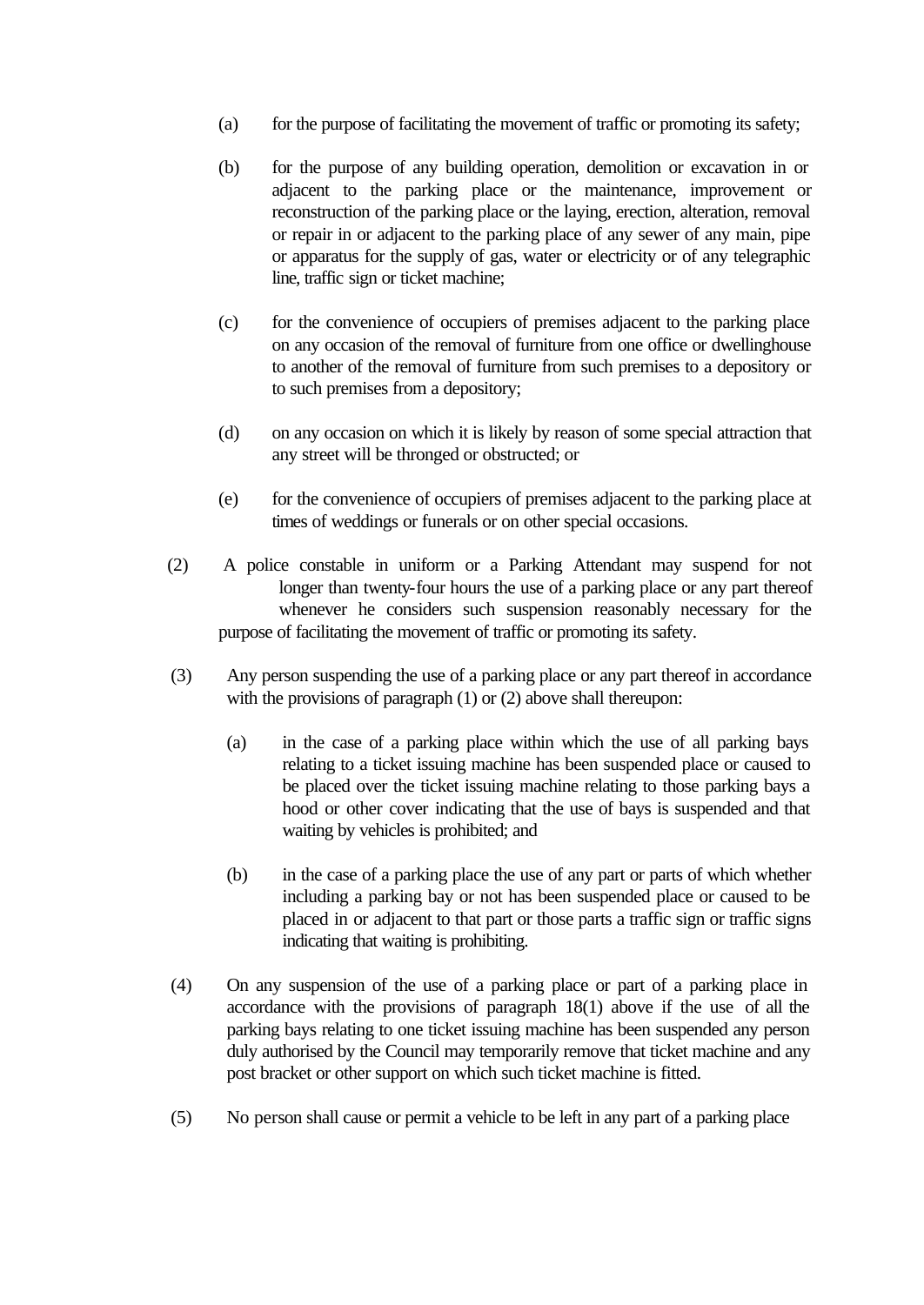- (a) during such period as there is over the ticket issuing machine relating to that parking place a hood or other cover indicating that the use of all parking bays is suspended;
- (b) during such period as there is in or adjacent to that part of the parking place a traffic sign placed in pursuance of paragraph (3)(b) above:

Provided that nothing in this paragraph shall render it unlawful or cause or permit any vehicle being used for fire brigade ambulance or police purposes or any vehicle being used for any purpose specified in Article 18(1)(b), (d) or (e) of this Part VIII of the Order to be left in that part of the parking place during such period referred to in this paragraph or to any other vehicle so left if that vehicle is left with the permission (i) of the person suspending the use of the parking place or part thereof in pursuance of paragraph (i) above (ii) of a police constable in uniform.

- 19. No person shall use any vehicle while it is in a parking place during the permitted hours in connection with the sale of any article to any person in or near the parking place or in connection with the selling or offering for sale of his skill in handicraft or his services in any other capacity. Provided that nothing in this Article shall prevent the sale of goods from a vehicle -
	- (a) if the vehicle is one which may be left in a parking place in accordance with Article 1 of this Part VIII of this Order and the goods are immediately delivered at or taken into premises adjacent to the vehicle from which the sale is effected; or
	- (b) the vehicle is one to which the provisions of Article 20(1)(i) of this Part VIII of the Order apply.
- 20. (1) Without prejudice to the foregoing provisions of this Part VIII of this Order with respect to vehicles which are left in a parking place in accordance with those provisions of this Part VIII of this Order any vehicle may wait during the hours permitted under the respective Pay and Display Schedules anywhere in a parking place other than a parking place or part of a parking place the use of which has been suspended if:-
	- (a) the vehicle is waiting only for so long as is necessary to enable a person to board or alight from the vehicle or to load thereon or to unload therefrom his personal luggage;
	- (b) the vehicle is waiting owing to the driver being prevented from proceeding by circumstances beyond his control or to such waiting being necessary to avoid an accident;
	- (c) the vehicle is a vehicle used for fire brigade purposes or an ambulance or a vehicle (other than a passenger vehicle) in the service of a local authority or a vehicle in the service of a police force in either case being used in pursuance of statutory powers or duties;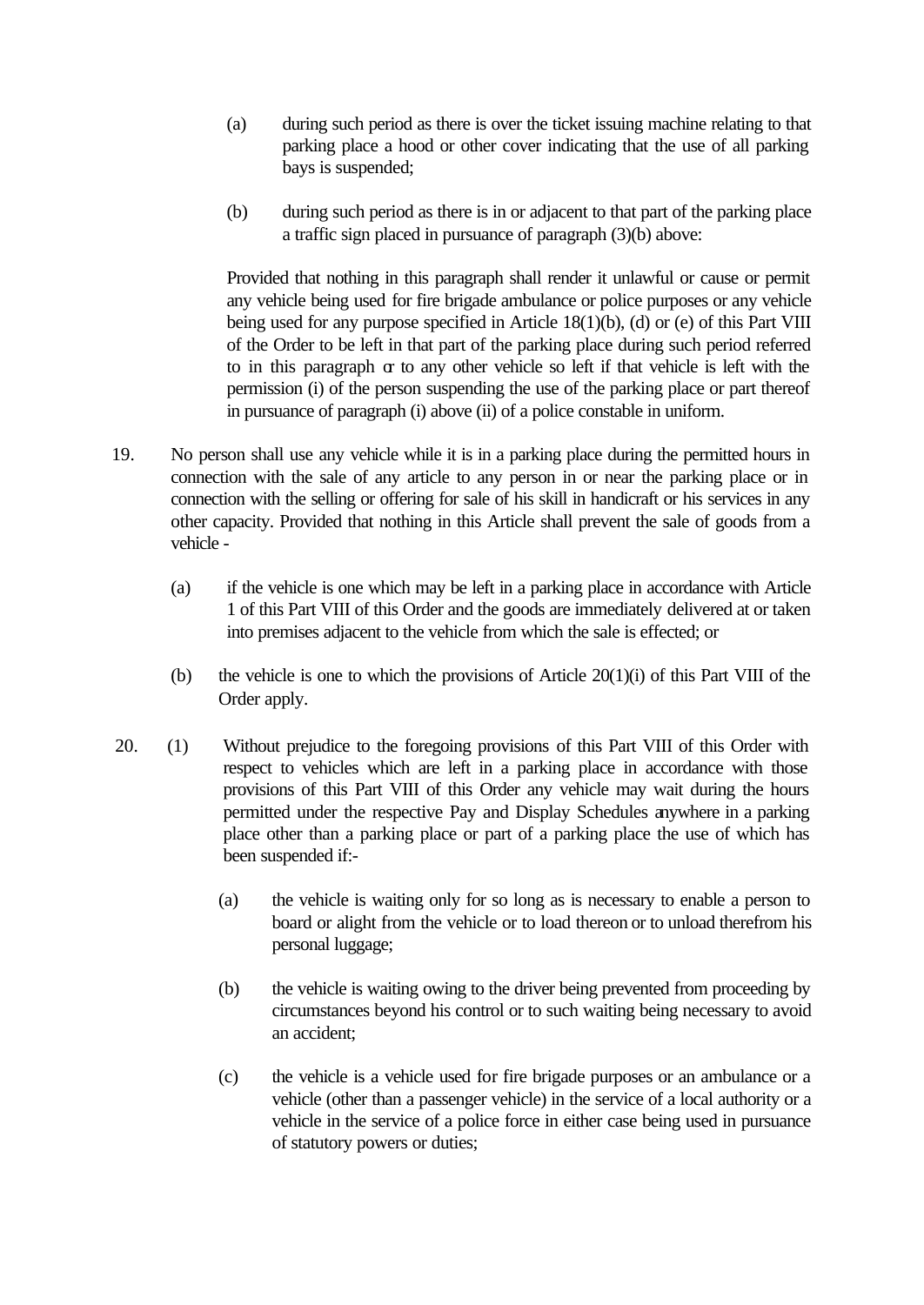- (d) the vehicle is waiting only for so long as may be necessary to enable it to be used in connection with the removal of any obstruction to traffic;
- (e) the vehicle is in the service of or employed by the Post Office and is waiting while postal packets addressed to premises adjacent to the parking place in which the vehicle is waiting are being unloaded from the vehicle, or, having been unloaded therefrom, are being delivered or while postal packets are being collected from premises or posting boxes adjacent to the parking place in which the vehicle is waiting;
- (f) the vehicle not being a passenger vehicle is waiting only or so long as may be reasonably necessary to enable it to be used for any purpose specified in Article 18(1)(b) of this Part VIII of this Order;
- (g) the vehicle is in actual use in connection with the removal of furniture from one office or dwellinghouse to another or the removal of furniture from such premises to a depository or to such premises from a depository,
- (h) the vehicle being a goods vehicle is delivering goods to any premises the postal address is in any of the roads or streets specified in the Pay and Display Schedules to this Order PROVIDED that such period of waiting does not exceed 30 minutes return prohibited within one hour of leaving;
- (i) in any other case a vehicle on contracted Bank business is waiting for the purpose of delivering or collecting goods or merchandise including cash or other valuables or valuable securities or loading or unloading the vehicle at premises adjacent to the parking place in which the vehicle is waiting and the vehicle does not wait for such purpose for more than thirty minutes or for such longer period as a police constable in uniform may authorise.
- (2) No charge specified in the foregoing provisions of this Part VIII of this Order shall be payable in respect of any vehicle waiting in a parking place in accordance with the foregoing provisions of this Article.
- 21. A person causing or permitting a vehicle to wait in a parking place by virtue of the provisions of sub-paragraph (e), (f), (g) or (h) in paragraph (1) of the last preceding Article shall take all steps as are necessary to ensure:
	- (a) in the case of a parking place in relation to which special provisions as to the manner of standing of vehicle in that place are specified that the vehicle shall so stand unless the length of the vehicle precludes compliance with this subparagraph, as to be in accordance with those provisions and so that every part of the vehicle is within the limits of the parking place.
- 22. (1) If at the time when a vehicle is left during the hours permitted under the Pay and Display Schedules in a parking bay there is on the ticket issuing machine relating to that bay or in or adjacent to that bay a notice placed by any person duly authorised by the Council indicating that the machine relating to that bay is out of order that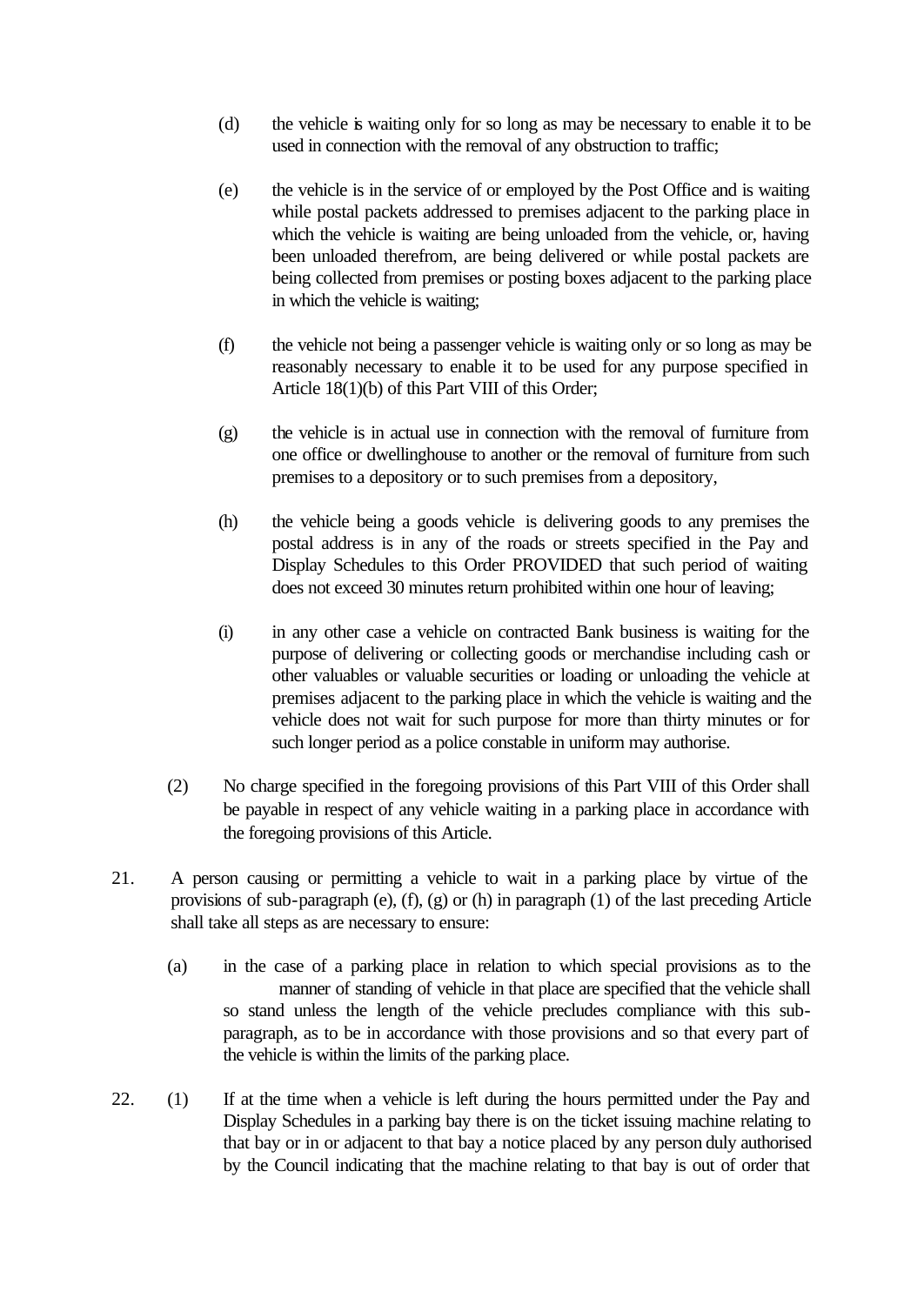vehicle shall be exempt from the charge provided that it is removed within two hours after the said machine is rectified; if it be not removed within that period the parking charge shall be treated as having been incurred and paid at the time when the vehicle was left in the parking bay and all the provisions of this Part VIII of the Order shall apply accordingly.

- (2) A disabled person's vehicle which displays in the relevant position a valid disabled person's badge shall be exempt from the payment of any charge or compliance with any limitation of time (subject to the restriction as specified in article 25 of this Part VIII of this Order).
- (3) Without prejudice to the generality of this Article a vehicle to which this Article applies shall stand in the parking bay in accordance with the provisions of Article 14 of this Part VIII of this Order and wholly within the limits of that bay.
- 23. The Council may:
	- (a) install in such positions on or in the vicinity of a parking place as they may think fit such ticket issuing machines as are required by this Order for the purposes of that parking place;

and

- (b) carry out such other work as is authorised by this Order or is reasonably required for the purposes of the satisfactory operation of a parking place.
- 24. No driver shall cause or permit any vehicle other than a motorcycle with or without a sidecar to be parked in a parking bay marked "Motorcycles Only".

#### Seventh Schedule

- 25. Each of the parts of road specified in the Seventh Schedule to this Order is hereby authorised to be used subject to the provisions of Article 19 of this Part VIII of this Order as a parking place for disabled persons vehicles for such period during such hours and on such days as are specified in relation to such part or parts of road in the said Seventh Schedule.
- 26. Save as provided for in Article 1 of Part XI of this Order no person shall cause or permit the waiting of a disabled persons vehicle in the lengths of road specified in the Seventh Schedule hereto for a period in excess of three hours return prohibited within one hour between the hours of 7.00 a.m. to 6.30 p.m. on any day.
- 27. Where in the Seventh Schedule hereto a parking place is described as available for disabled persons vehicles the driver shall not permit the vehicle to wait in the parking place unless it is a disabled persons vehicle.
- 28. The driver of a vehicle shall not use a parking place specified in the Seventh Schedule hereto so as to prevent the use of the road by any other person, or so as to be a nuisance.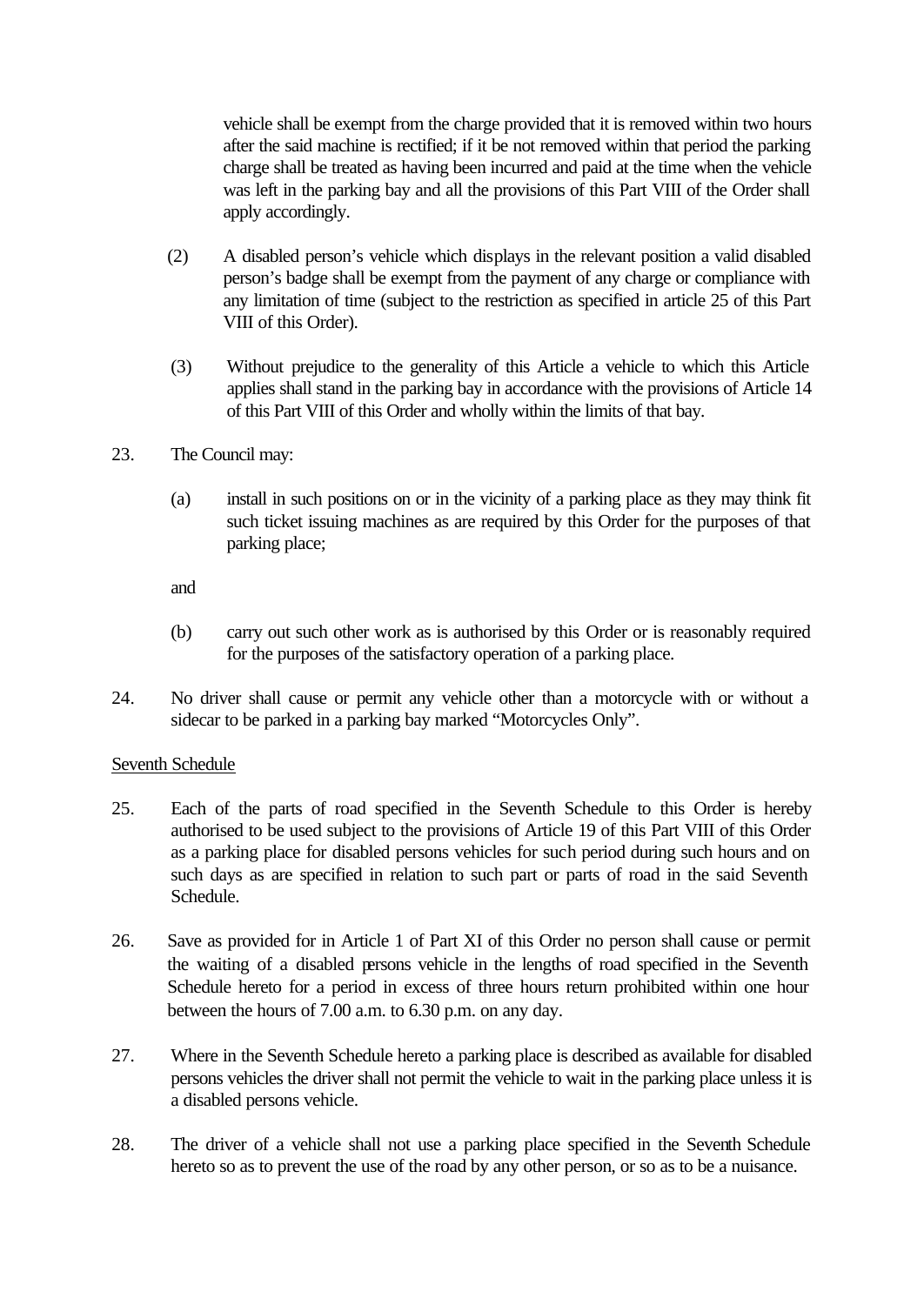## **Section 2**

#### Application for and Issue of Parking Permits

- 29. (1) Any resident whose address is in any of the roads specified in the One Hundred and Twenty First Schedule of this Order who is the owner of a vehicle of the following class, that is to say a passenger vehicle, a dual purpose vehicle, a goods vehicle not exceeding 3.5 tonnes gross laden weight or a motor cycle may apply to the Council for the issue of a parking permit for the leaving of that vehicle in any parking place in the length of road in which they are resident between the hours of 6.30 p.m. and 7.00 a.m. on Monday to Sunday inclusive (but only one parking permit per household shall be issued by the Council in accordance with the provisions of subclause (3) of this Article 29 of this Part VIII of this Order) and any such application shall be made on a form issued and obtainable from the Council and shall include the information required by that form and shall be accompanied by a remittance of such charge specified in Section 3 of Part X of this Order as is appropriate in respect of the parking permit for which application is being made.
	- (2) The Council may at any time require an applicant for a parking permit to produce to an Officer of the Council such evidence in respect of an application made to them as they may reasonably require to verify any particulars or information given to them or in respect of any parking permit issued by them as they may reasonably require to verify that the parking permit is valid.
	- (3) The Council shall issue only one parking permit in respect of the premises the postal address of which is any street or part of a street described in the One Hundred and Twenty First Schedule hereto.
	- (4) On receipt of the application made under paragraph (1) of this Article and of the appropriate fee specified in Section 3 of Part X of this Order, the Council, upon being satisfied that the applicant is a resident, the owner of a vehicle of the class specified in paragraph (1) of this Article and entitled to a parking permit, shall issue to the applicant a parking permit for the leaving during the regulated hours in any parking place the vehicle to which such a parking permit relates by the owner of such vehicle or by any person using such vehicle with the consent of the owner other than a person to whom such vehicle has been let for hire or reward and any such parking permit so issued shall remain the property of the Council at all times.
- 30. (1) A parking permit holder may surrender a parking permit to the Council at any time and shall surrender a parking permit to the Council on the occurrence of any of the events set out in paragraph (3) of this Article and upon such surrender the Council shall not be obliged to make any refund in respect thereof.
	- (2) The Council may, by notice in writing sent by the recorded delivery service served on the parking permit holder at the address shown by that person on the application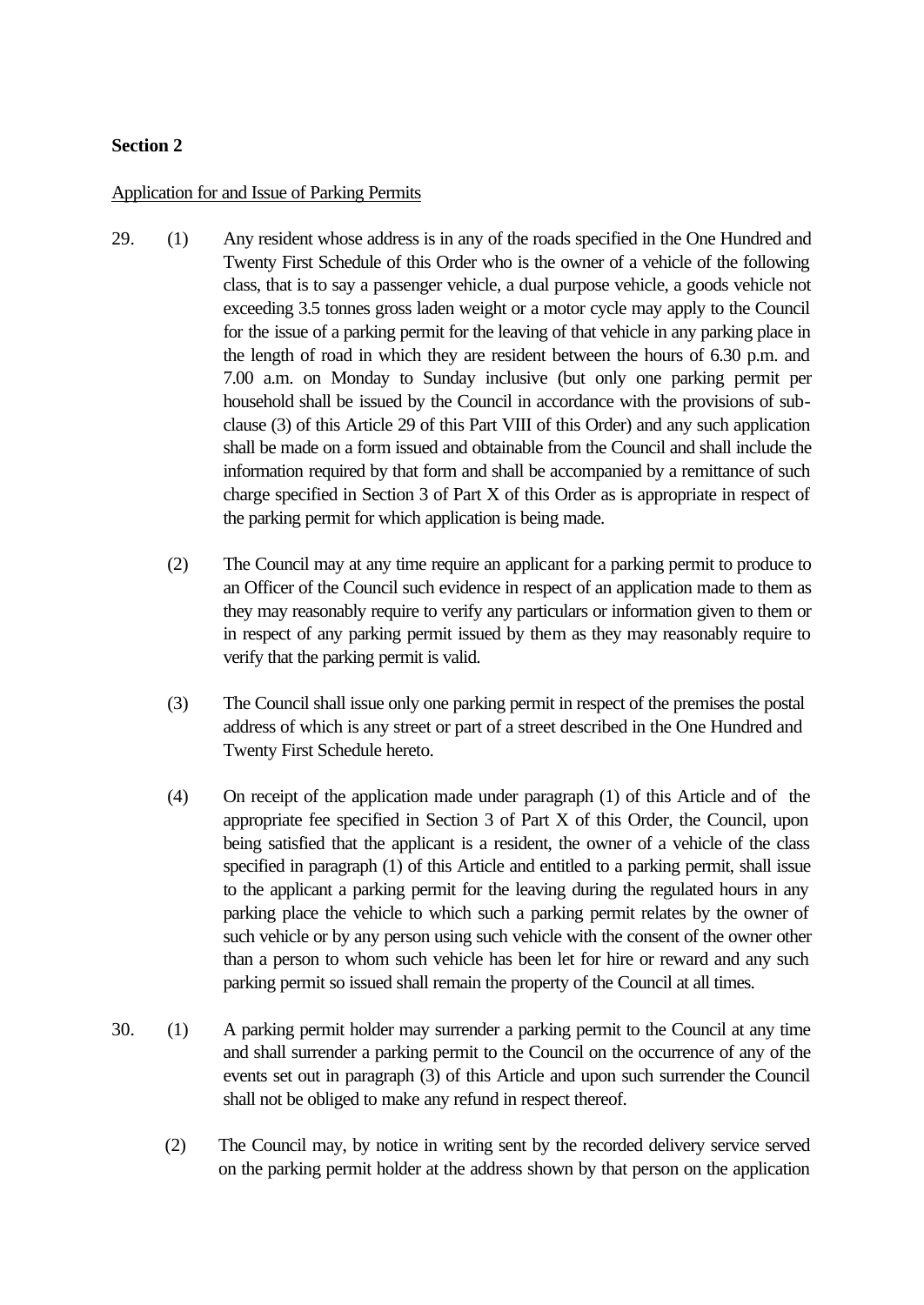for the parking permit or affixed to the vehicle to which the parking permit relates, withdraw a parking permit if it appears to the Council that any of the events set out in paragraph (3)(a), (b)or (c) of this Article has occurred and the parking permit holder shall surrender the parking permit within 48 hours of the receipt of such notice.

- (3) The events referred to in the foregoing provisions of this Article are:
	- (a) the parking permit holder ceasing to be a resident at the premises from which the application was made;
	- (b) the parking permit holder ceasing to be the owner of the vehicle in respect of which the parking permit is issued;
	- (c) the vehicle in respect of which such parking permit was issued being adapted or used in such a manner that it is not a vehicle of the class specified in Article 29(1) of this Part VIII of this Order;
	- (d) the issue of a duplicate parking permit by the City Council under the provision of Article 31 of this Part VIII of this Order;
	- (e) the parking permit ceasing to be valid pursuant to the provisions of paragraph (4) of this Article.
- (4) Without prejudice to the foregoing provisions of this Article a parking permit shall cease to be valid at midnight on the expiry date specified thereon or on the occurrence of any one of the events set out in paragraph (3) of this Article whichever is the earlier.
- (5) Where a parking permit is issued to any person upon receipt of a cheque and the cheque is subsequently dishonoured the parking permit shall cease to be valid and the Council shall by notice in writing, sent by the recorded delivery service served on the person to whom such parking permit was issued at the address shown by that person on the application for the parking permit or affixed to the vehicle to which a parking permit relates, require that person to surrender the parking permit to the Council within 48 hours of the receipt of the aforementioned notice.
- 31. (1) If a parking permit is mutilated or accidentally defaced or the figures or particulars on it have become illegible or the colour of the parking permit has become altered by fading or otherwise the parking permit holder shall surrender it to the Council and may apply to the Council for the issue to him of a duplicate parking permit if such surrender is accompanied by an application for a duplicate parking permit and the Council on the receipt of the above shall issue a duplicate parking permit so marked and upon such issue the original parking permit shall become invalid.
	- (2) If a parking permit is lost or destroyed the parking permit holder may apply to the Council for the issue to him of a duplicate parking permit and the Council, upon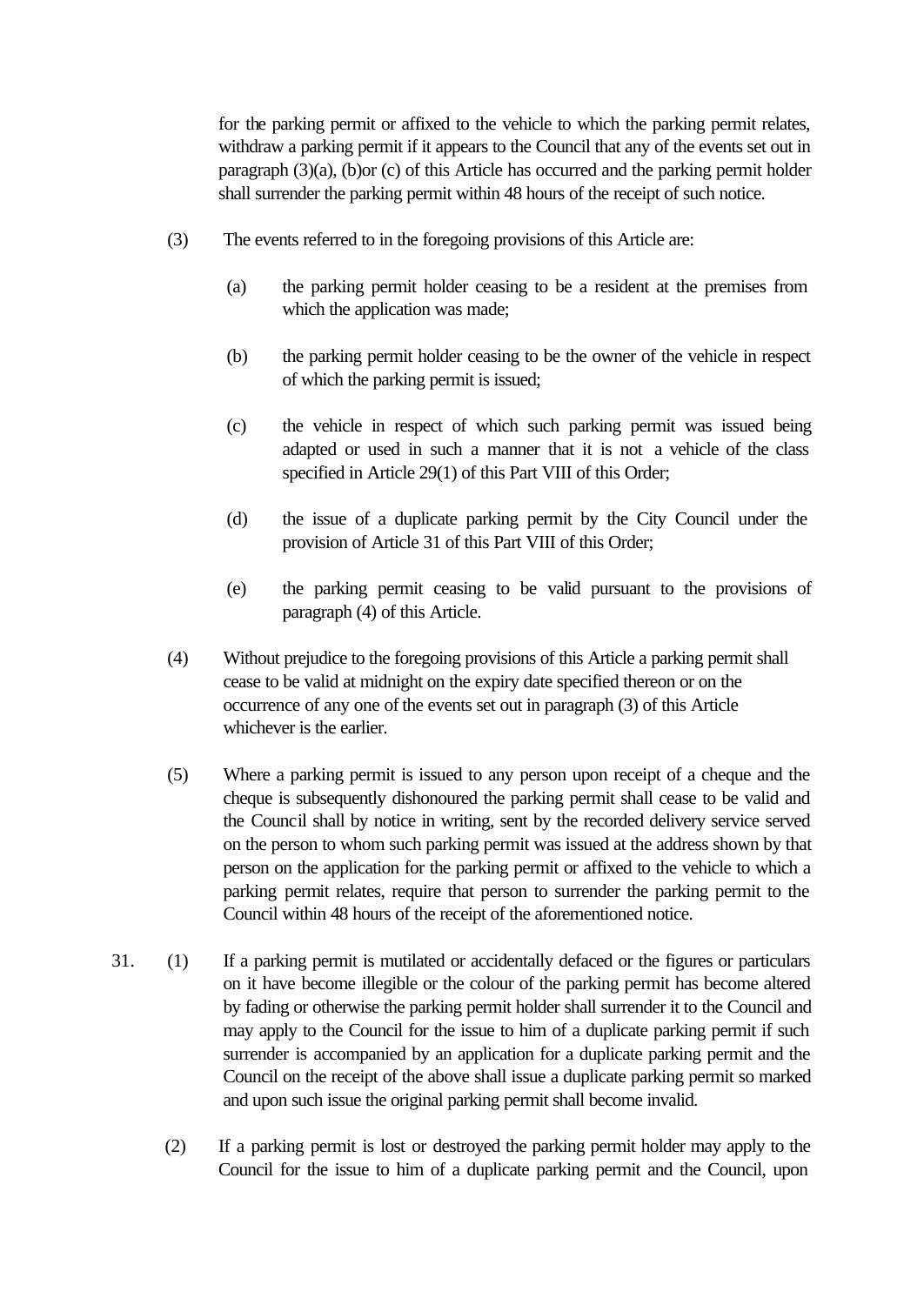being satisfied as to such loss or destruction, shall issue a duplicate parking permit so marked and on such issue the original parking permit shall become invalid.

- (3) The provisions of this Order shall apply to a duplicate parking permit and an application for a duplicate parking permit as if it were a parking permit or, as the case may be, an application therefor.
- 32. A parking permit issued under Article 29(1) of this Part VIII of this Order shall be in a form prescribed by the Council and shall include the following particulars:
	- (a) the registration mark of the vehicle in respect of which the parking permit has been issued;
	- (b) the expiry date;
	- (c) an authentication that the parking permit has been issued by the Council and that it relates to the areas of highway specified in the One Hundred and Twenty First Schedule hereto.
- 33. (1) Any person being the proprietor or manager of a business whose postal address is in any of the roads specified in the One Hundred and Twenty First and One Hundred and Twenty Second Schedules hereto may apply to the Council for the issue of up to three annual business parking permits and any such application shall be made and form issued and obtainable from the Council and shall include the information required by that form and shall be accompanied by a remittance for such charge specified in Section 3 of Part X of this Order in respect of such business parking permit applied for.
	- (2) The Council may at any time require an applicant for a business parking permit to produce to an Officer of the Council such evidence in respect of an application for a business parking permit made to them as they may reasonably require to verify any particulars or information given to them or in respect of any business parking permit issued by them as they may reasonably require to verify the validity of the business parking permit.
	- (3) On receipt of an application made under the foregoing provisions of this Article and of the appropriate fee specified in Section 3 of Part X of this Order the Council upon being satisfied that the applicant is the proprietor or manager of a business the postal address of which is in any of the roads specified in the One Hundred and Twenty First and One Hundred and Twenty Second Schedules hereto shall issue to that applicant a business parking permit of the description contained in paragraph (5*)* of this Article and any such business parking permit so issued shall remain the property of the Council at all times.
	- (4) Where a business parking permit is issued to any person upon the receipt of a cheque and the cheque is subsequently dishonoured the business parking permit shall cease to be of any effect or cease to be capable of any effect as the case may be and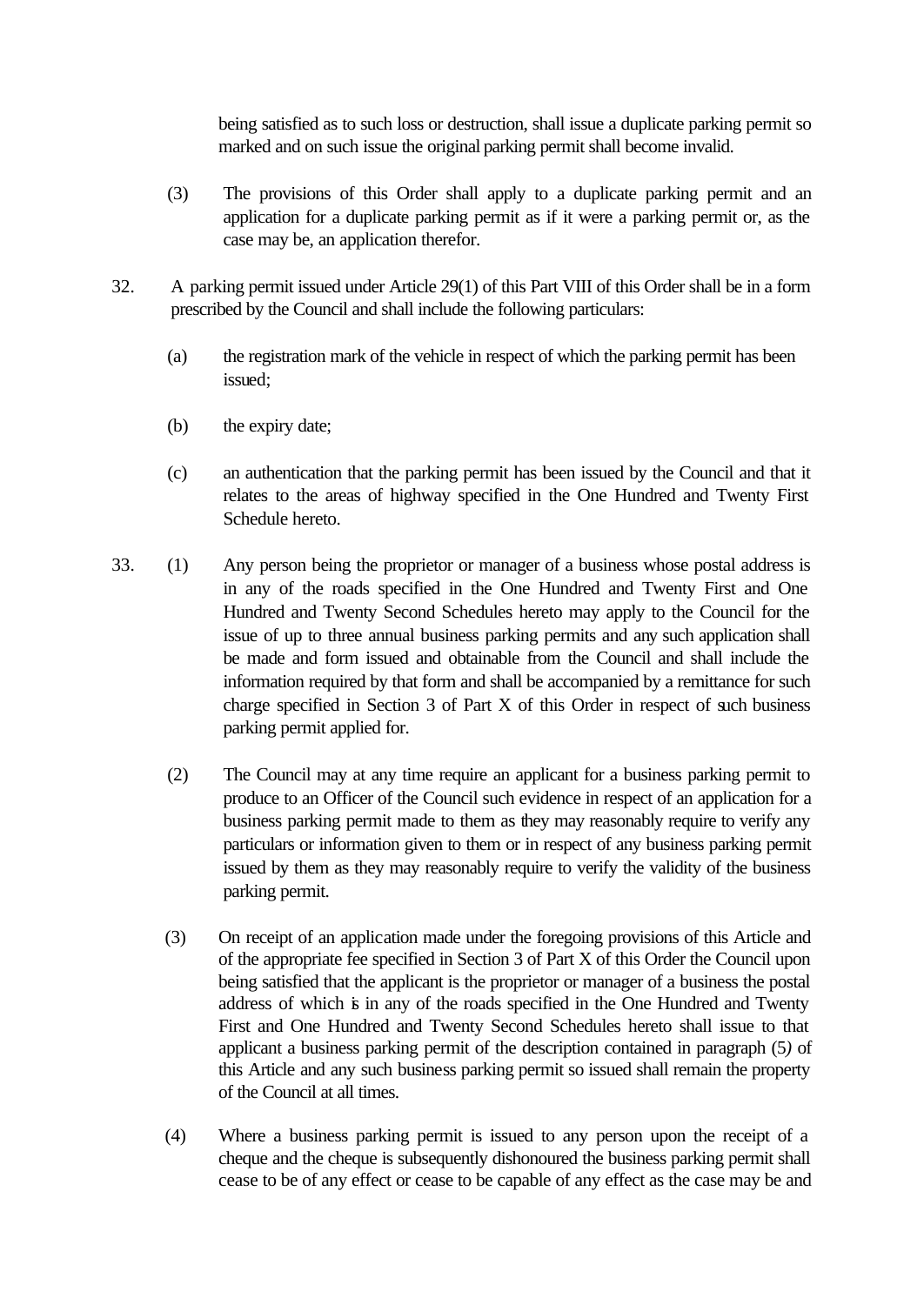the Council shall by notice in writing sent by the recorded delivery service served on the person to whom such business parking permit was issued or affixed to any vehicle displaying the business parking permit requiring the surrender of the business parking permit to the Council within 48 hours of the aforementioned notice.

- (5) Each business parking permit issued in accordance with paragraph (3) of this Article shall be for the leaving during the regulated hours in any parking place of a vehicle which:
	- (a) is within the following class that is to say a passenger vehicle, a dual purpose vehicle, a goods vehicle not exceeding 3.5 tonnes gross laden weight or a motor cycle and
	- (b) immediately prior to being left in the parking place was used for conveying a bona fide employee to the usual business address of the person to whom the business parking permit was issued.
- (6) A business parking permit shall be in writing and shall make provision for:
	- (a) a serial number to be shown thereon by which the business to whom that business parking permit was issued may be identified;
	- (b) the expiry date;
	- (c) an authentication that the business parking permit has been issued by the Council and that it relates to the areas of highway described in the One Hundred and Twenty First and One Hundred and Twenty Second Schedules hereto.
- (7) A business parking permit displayed on a vehicle in a parking place shall, subject to paragraph (8) of this Article, be valid only if the conditions specified in paragraph (5) of this Article are met and the business parking permit is displayed in accordance with the provisions of Article 5 of this Order.
- (8) A business permit holder may surrender a business parking permit to the Council at any time and shall surrender a business parking permit to the Council on the occurrence of any of the events set out in paragraph (10) of this Article and upon such surrender the Council shall not be obliged to make any refund in respect thereof
- (9) The Council may by notice in writing sent by the recorded delivery service served on the business permit holder or affixed to any vehicle displaying a business parking permit withdraw a business parking permit if it appears to the Council that any of the events set out in paragraph (10) of this Article have occurred and the business parking permit holder shall surrender the business parking permit to the Council within 48 hours of the receipt of such notice.
- (10) The events referred to in paragraphs (8) and (9) of this Article are: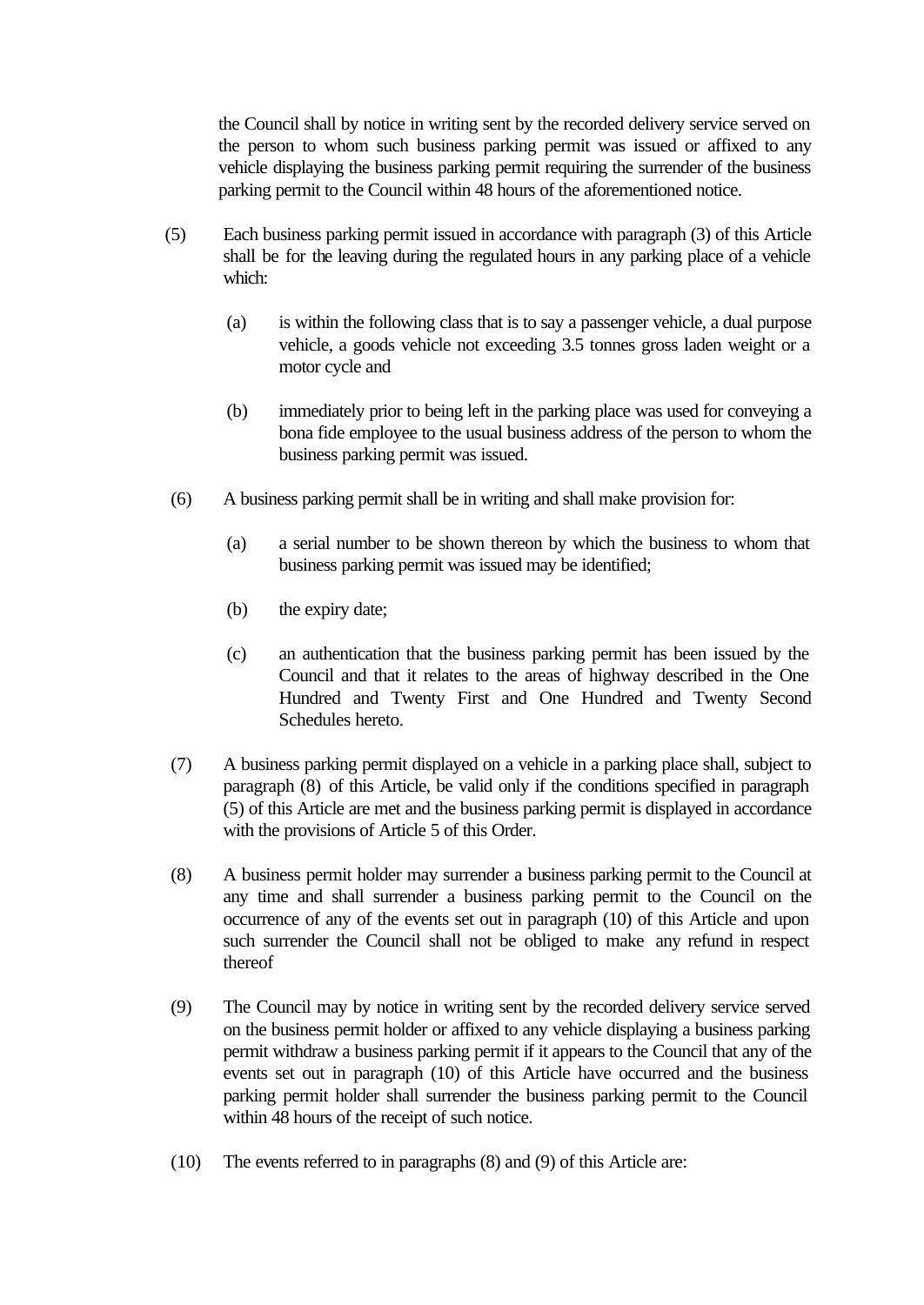- (a) the business permit holder ceasing to carry on business from a property the postal address of which is any of the roads specified in the One Hundred and Twenty First and One Hundred and Twenty Second Schedules hereto;
- (b) the withdrawal of the business parking permit by the Council under the provisions of paragraph (9) of this Article;
- (c) the issue of a duplicate business parking permit by the Council under the provisions of paragraph (12) of this Article;
- (d) the business parking permit ceasing to be valid pursuant to the provisions of paragraph (11) of this Article;
- (e) the business permit holder giving the business parking permit to a nonbona fide employee or allowing it to be used by a non-bona fide employee.
- (11) Without prejudice to the foregoing provisions of this Article a business parking permit shall cease to be valid at midnight on the expiry date specified thereon or on the occurrence of any one of the events specified in paragraph (10) of this Article, whichever is the earlier.
- (12) If a business parking permit is mutilated or accidentally deface or the figures or particulars on it have become illegal or the colour of the business parking permit has become altered by fading or otherwise the business parking permit holder shall surrender it to the Council and may apply to the Council for the issue to him of a duplicate business parking permit if such surrender is accompanied by an application for a duplicate business parking permit the Council shall issue a duplicate business parking permit so marked and upon such issue the original business parking permit shall cease to be valid.
- (13) If a business parking permit is lost or destroyed the business parking permit holder may apply to the Council for the issue to him of a duplicate business parking permit and the Council upon being satisfied of such loss or destruction may at its discretion issue a duplicate business parking permit so marked and upon such issue the original business parking permit shall cease to be valid.
- (14) The provisions of this Order shall apply to a duplicate business parking permit and an application for a duplicate business parking permit as if it were a business parking permit or, as the case may be, an application therefor.
- (15) A business parking permit issued under the provisions of the Order shall be valid in any parking place other than a parking place regulated by this Order.
- 34. Any person may at any time apply to the Council's Director of Environment and Transport for the time being for a permit allowing free parking in any of the lengths of road specified in the One Hundred and Twenty First and One Hundred and Twenty Second Schedules hereto and the said Director of Environment and Transport being satisfied that such applicant is entitled to such free parking may issue a One Day Parking Permit for such period and on such day as may be specified on the said Permit.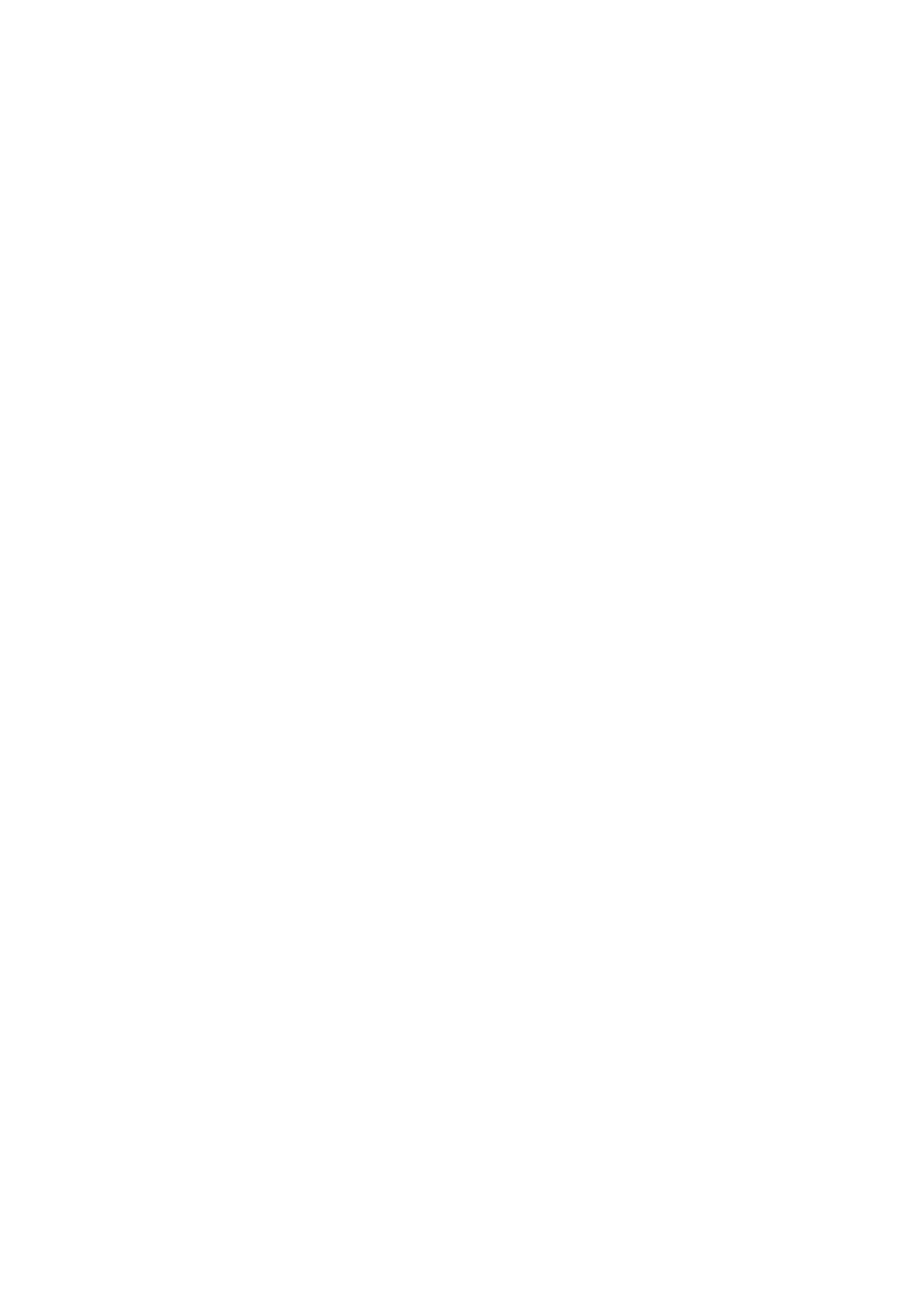## **PART IX**

#### **RESIDENTS PARKING**

# **SCHEDULES ONE HUNDRED AND TWENTY FOUR TO ONE HUNDRED AND SIXTY**

#### **PART A**

#### **Self Financing Resident and Business Parking Zones**

**Schedules One Hundred and Twenty Four, One Hundred and Twenty Five, One Hundred and Twenty Six, One Hundred and Thirty, One Hundred and ThirtyThree, One Hundred and Thirty Five, One Hundred and Thirty Six, One Hundred and Thirty Seven, One Hundred and Thirty Eight, One Hundred and Thirty Nine, One Hundred and Forty, One Hundred and Forty One, One Hundred and Forty Two, One Hundred and Forty Three, One Hundred and Forty Four, One Hundred and Forty Five, One Hundred and Fifty Eight and One Hundred and Fifty Nine ("The Self Financing Resident and Business Parking Schedules")**

## **Section 1**

#### General

1. In this Part A of this Part IX of this Order, except where the context otherwise requires, the following expressions have the meanings hereby respectively assigned to them:

*"Alternative Parking"* means off-street parking provided by a business for at least 50% of its permanent employees;

*"Regulated Hours"* means, in relation to those areas of highway referred to in the Self Financing Resident and Business Parking Schedules hereto those hours as specified in each of the Self Financing Resident and Business Parking Schedules;

*"resident"* means a person whose usual place of residence is at premises the postal address of which is in any street or part of a street in a zone described in Section 4 of this Part A of this Part IX of this Order thereby making that person eligible to apply for a parking permit in that respective zone only;

*"business"* means a business whose main place of business is at premises the postal address of which is in any street or part of a street in a zone described in Section 4 of this Part A of this Part IX of this Order in a zone thereby making that business eligible to apply for a parking permit in that respective zone only;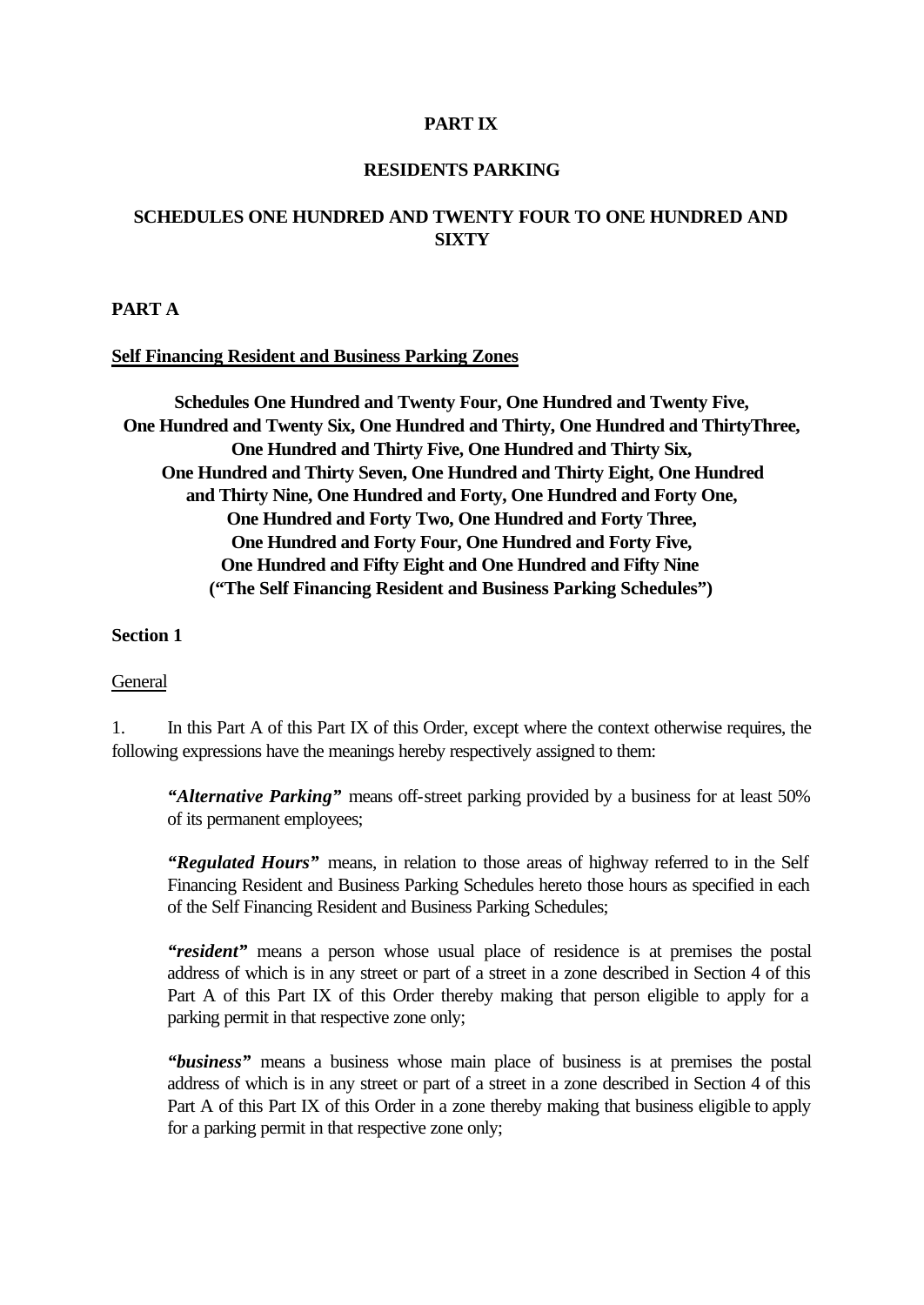*"visitors parking permit"* means a permit issued under the provisions of Article 10 of this Part A of Part IX of this Order;

*"visitors permit holder"* means a person to whom a permit has been issued under the provisions of Article 10 of this Part A of Part IX of this Order.

*"zone"* shall mean each respective area named and set out in Section 4 of this Part A of this Part IX of this Order.

*"member"* means any resident or proprietor of a business who has complied with the provisions of Article 5 of this Part A of Part IX of this Order.

*"the Self Financing Resident and Business Parking Schedules"* means schedules One Hundred and Twenty Four, One Hundred and Twenty Five, One Hundred and Twenty Six, One Hundred and Thirty, One Hundred and ThirtyThree, One Hundred and Thirty Five, One Hundred and Thirty Six, One Hundred and Thirty Seven, One Hundred and Thirty Eight, One Hundred and Thirty Nine, One Hundred and Forty, One Hundred and Forty One, One Hundred and Forty Two, One Hundred and Forty Three, One Hundred and Forty Four, One Hundred and Forty Five, One Hundred and Fifty Eight and One Hundred and Fifty Nine of this Order.

*"property owner"* means a person being an owner or a landlord (or a duly authorised agent of an owner or a landlord) of premises the postal address of which is in any street or part of a street in a zone described in Section 4 of this Part A of Part IX of this Order making that person eligible to apply for a parking permit in that respective zone only.

*"contractor"* means a person authorised by the property owner to engage in bona fide building works or repairs in or on a premises, the postal address of which is in any street or part of a street in a zone described in Section 4 of this Part A of Part IX of this Order making that person eligible to apply for a parking permit in that respective zone only. <sup>\*</sup>

2. No person shall cause or permit any vehicle to walt during the Regulated Hours in any parking place regulated by this Part A of this Part IX of this Order other than in accordance with Articles 3, 22(l), (2) or (3) and 24 of this Part A of this Part IX of this Order.

3. Each area on a highway which is described in the Self Financing Residents and Business Parking Schedules hereto is hereby designated as a parking place for the purposes of Part A of Part IX of this Order during the Regulated Hours.

4. Each parking place may be used, subject to the provisions of this Part A of Part IX of this Order, for the leaving during the Regulated Hours of the following vehicles:

(i) Those which display in the manner specified in Article 13 of this Part A of this Part IX of this Order a valid parking permit issued by the Council in respect of that vehicle or a valid visitors parking permit

i<br>L

<sup>∗</sup> Added by Traffic Regulation Order No. 7 2002 - 20 May 2002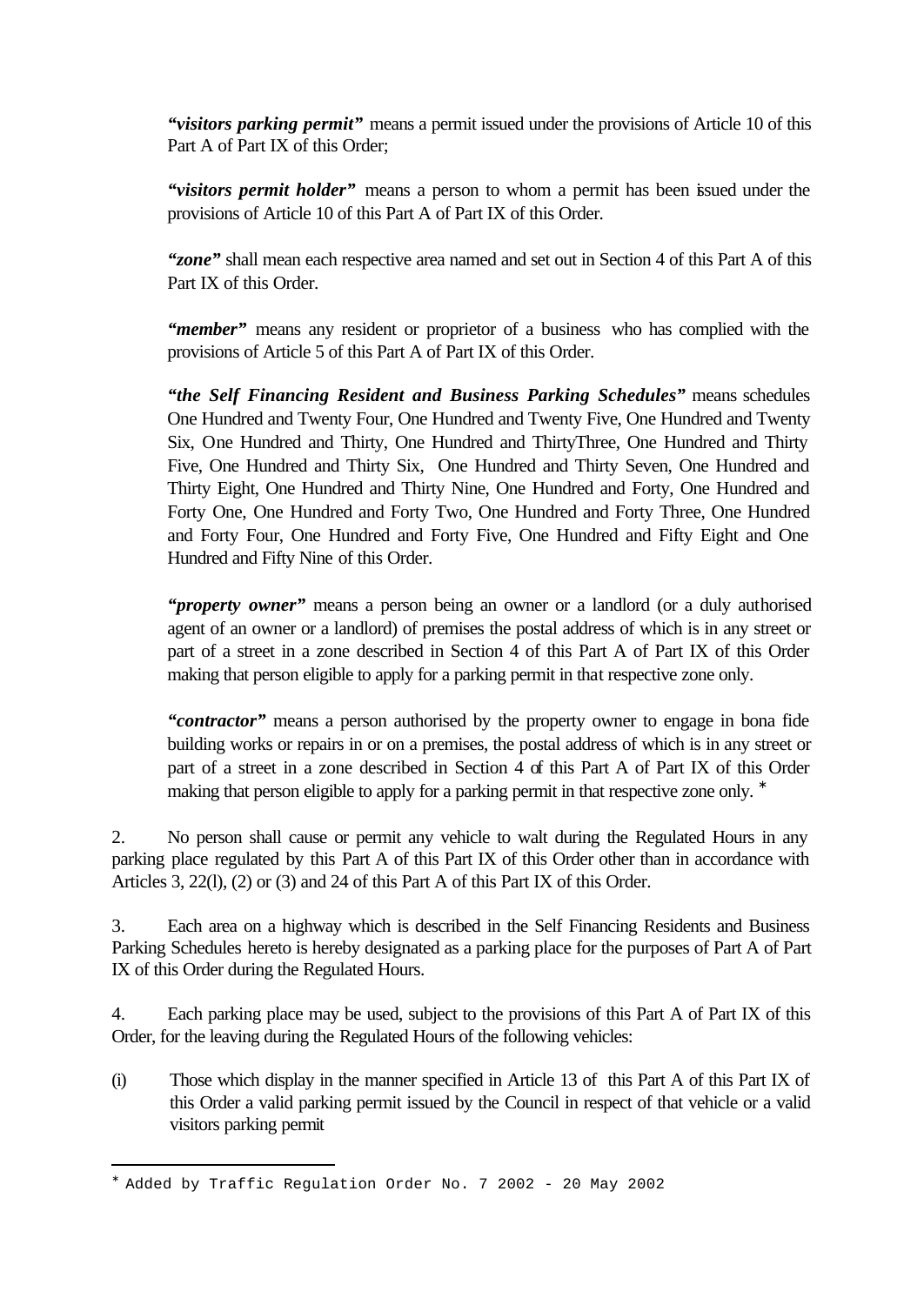(ii) Those in respect of which the charge set out in Section 3 of Part X of this Order is subsequently paid in the prescribed manner.

5. Any resident or proprietor of a business or his duly authorised representative may apply to the Council to become a member relevant to their zone reference upon payment to the Council of the relevant joining fee as set out in Section 4 of Part X of this Order.

# **Section 2**

i<br>L

## Application For and Issue of Parking Permits

- 6. (1) Any resident who is a member and who is the owner of a vehicle of the following class that is to say a passenger vehicle, a dual purpose vehicle, a goods vehicle not exceeding 3.5 tonnes gross laden weight or a motor cycle may apply to the Council for the issue of a parking permit for the leaving of that vehicle in a parking place and any such application shall be made on a form issued and obtainable from the Council and shall include the information required by that form and shall be accompanied by a remittance of such charge specified in Section 3 of Part X of this Order as is appropriate in respect of the parking permit for which application is being made. Parking permits will be limited to two per household. <sup>\*</sup>
	- (2) Subject to the provisions of paragraph (5) of this Article, any person being the proprietor of a business or his duly authorised representative being a member may apply to the Council for the issue of a parking permit in respect of any vehicle falling within any class referred to in paragraph (1) of this Article, and any such application shall be made on a form issued and obtainable from the Council and shall include the information required by that form and shall be accompanied by a remittance of such charge specified in Section 3 of Part X of this Order as is appropriate in respect of the parking permit for which application is being made and a business with alternative parking shall pay the greater of the charge as specified in Section 3 of Part X of this Order.
	- (3) The Council may at any time require an applicant for a parking permit to produce to an Officer of the Council such evidence in respect of any application made to them as they may reasonably require to verify any particulars or information given to them or in respect of any parking permit issued by them as they may reasonably require to verify that the parking permit is valid.
	- (4) On receipt of the application made under paragraph (1) of this Article and of the appropriate fee specified in Section 3 of Part X of this Order the Council, upon being satisfied that the applicant is a resident who is a member and is the owner of a vehicle of the class specified in paragraph (1) of this Article, shall issue to the applicant a parking permit for the leaving during the Regulated Hours in any parking place of the vehicle to which such a parking permit relates by the owner of such vehicle or by any person using such vehicle with the consent of the owner other than

<sup>∗</sup> Added by Traffic Regulation Order No. 7 2002 - 20 May 2002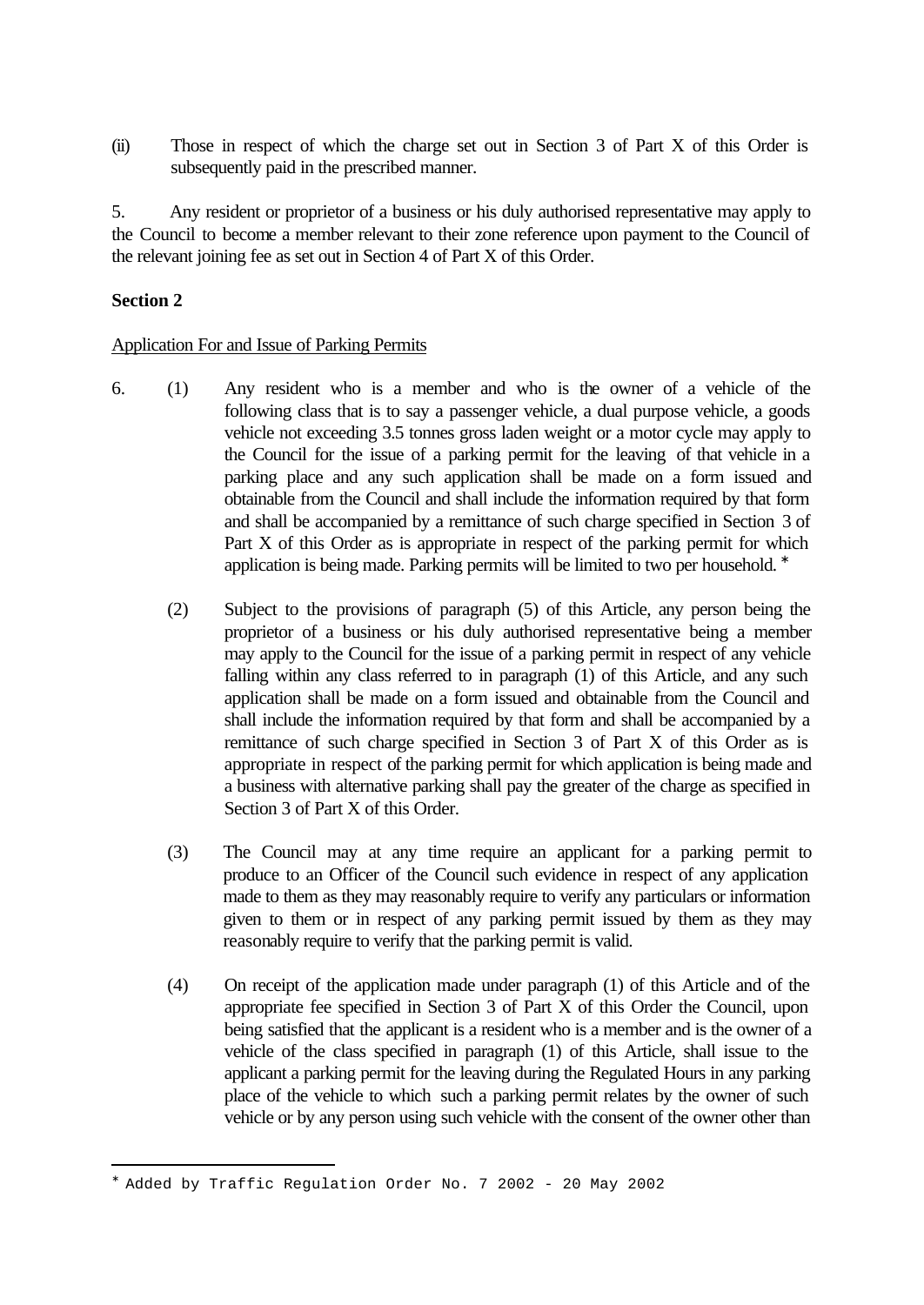a person to whom such vehicle has been let for hire or reward and any such parking permit so issued shall remain the property of the Council at all times.

- (5) On receipt of an application made under paragraph (2) of this Article and of the appropriate fee specified in Section 3 of Part X of this Order, the Council, upon being satisfied that the applicant is a bona fide proprietor of such business or his duly authorised representative shall issue to the applicant.
	- (a) in respect of a business having not more than five employees one parking permit, or
	- (b) in respect of a business having more than five employees a minimum of one parking permit with an additional parking permit for every further five employees whose maln place of employment is at the business, up to a maximum of four parking permits per business

for the leaving during the Regulated Hours in any parking place of any vehicle specified in paragraph (1) of this Article to whom such parking permit relates.

- 7. (1) A parking permit holder may surrender a parking permit to the Council at any time and shall surrender a parking permit to the Council on the occurrence of any of the events set out in paragraph (3) of this Article and upon such surrender the Council shall not be obliged to make any refund in respect thereof.
	- (2) The Council may, by notice in writing sent by the recorded delivery service served on the parking permit holder at the address shown by that person on the application for the parking permit or affixed to the vehicle to which the parking permit relates, withdraw a parking permit if it appears to the Council that any of the events set out in paragraph 3(a), (b) or (c) of this Article has occurred and the permit holder shall surrender the parking permit within 48 hours of the receipt of such notice.
	- (3) The events referred to in the foregoing provisions of this Article are:
		- (a) the parking permit holder ceasing to be a resident or the business ceasing to trade at the premises from which the application was made;
		- (b) the parking permit holder ceasing to be the owner of the vehicle in respect of which the parking permit is issued;
		- (c) the vehicle in respect of which such parking permit was issued being adapted or used in such a manner that it is not a vehicle of the class specified in Article 6(l) of this Part A of this Part IX of this Order;
		- (d) the issue of a duplicate parking permit by the Council under the provisions of Article 8 of this Part A of this Part IX of this Order;
		- (e) the parking permit ceasing to be valid pursuant to the provisions of paragraph (4) of this Article.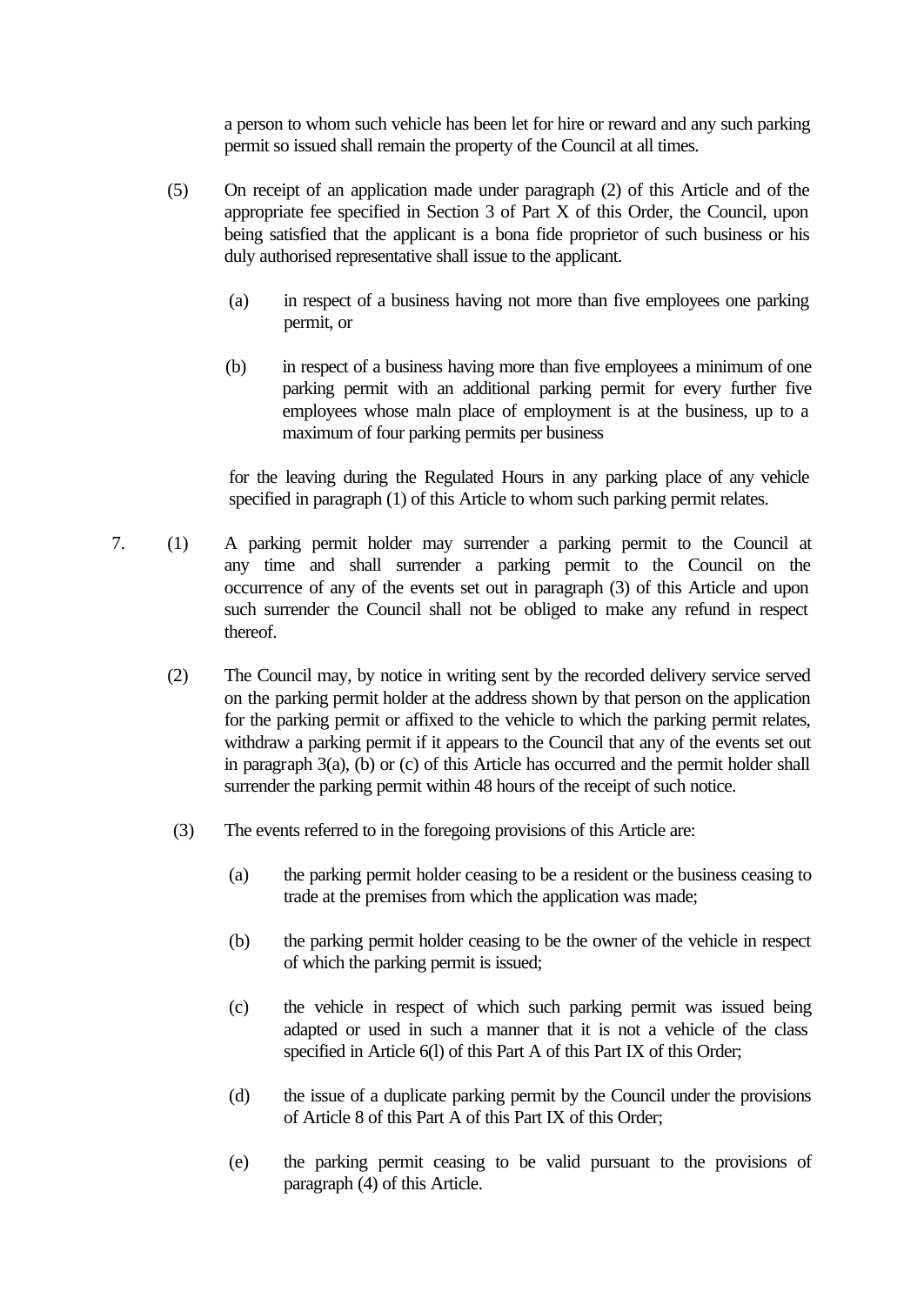- (4) Without prejudice to the foregoing provisions of this Article a parking permit shall cease to be valid at midnight on the expiry date specified thereon or on the occurrence of any one of the events set out in paragraph (3) of this Article whichever is the earlier.
- (5) Where an application for a joining fee is received and where a parking permit is issued to any person or business upon receipt of a cheque and the cheque is subsequently dishonoured the membership or the parking permit shall cease to be valid and the Council shall by notice in writing, sent by the recorded delivery service served on the person or business to whom such parking permit was issued at the address shown by that person or business on the application for the parking permit or affixed to the vehicle to which a parking permit relates, require that person to surrender the parking permit to the Council within 48 hours of the receipt of the aforementioned notice.
- 8. (1) If a parking permit is mutilated or accidentally defaced or the figures or particulars on it have become illegible or the colour of the parking permit has become altered by fading or otherwise the parking permit holder shall surrender it to the Council and may apply to the Council for the issue to him of a duplicate parking permit if such surrender is accompanied by an application for a duplicate parking permit and the Council on the receipt of the above shall issue a duplicate parking permit so marked and upon such issue the original parking permit shall become invalid.
	- (2) If a parking permit is lost or destroyed the parking permit holder may apply to the Council for the issue to him of a duplicate parking permit and the Council, upon being satisfied as to such loss or destruction, shall issue a duplicate parking permit so marked and on such issue the original parking permit shall become invalid.
	- (3) The provisions of this Order shall apply to a duplicate parking permit and an application for a duplicate parking permit as if it were a parking permit or, as the case may be, an application therefor.
- 9. (1) A parking permit issued under Article 6(1) of this Part A of this Part IX of this Order shall be in a form prescribed by the Council and shall include the following particulars:
	- (a) the registration mark of the vehicle in respect of which the parking permit has been issued;
	- (b) the expiry date;
	- (c) an authentication that the parking permit has been issued by the Council and that it relates to the area of highway described in a zone and set out in Section 4 of this Part A of this Part IX of this Order.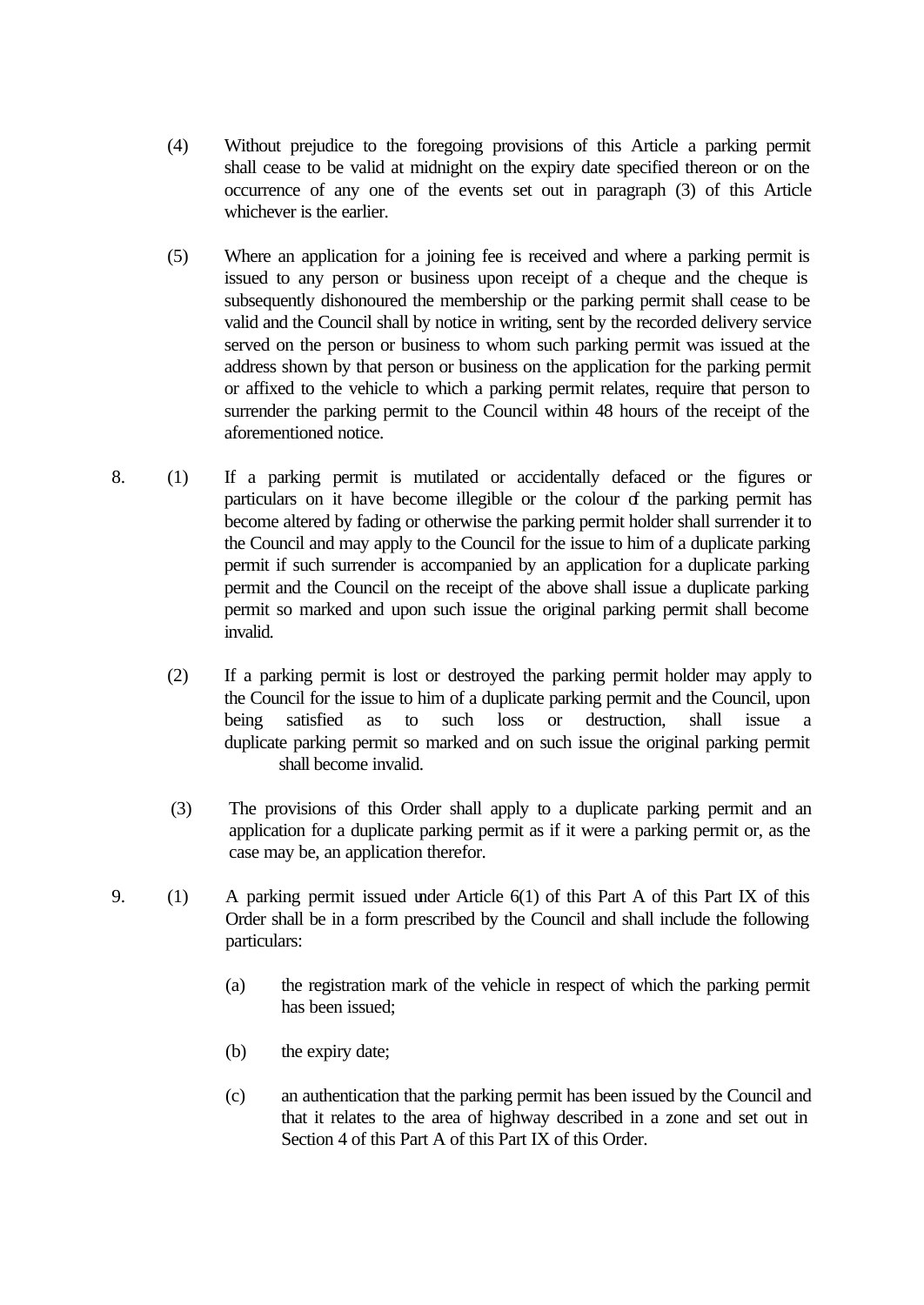- (2) A parking permit issued under Article 6(2) of this Part A of this Part IX of this Order shall be in a form prescribed by the Council and shall include the following particulars:
	- (a) a serial number to be shown thereon by which the business to whom that parking permit was issued may be identified;
	- (b) the expiry date;
	- (c) an authentication that the business permit has been issued by the Council and that it relates to the areas of highway described in a zone and set out in Section 4 of this Part A of this Part IX of this Order.
- 10. (1) Any resident being a member may apply to the Council for the issue of a maximum of two visitors parking permits<sup>\*</sup> and any such application shall be made on a form, issued and obtainable from the Council and shall include the information required by that form and shall be accompanied by a remittance for such charge specified in Section 3 of Part X of this Order.
	- (2) Any resident as specified in paragraph (1) of this Article who is a Senior Citizen may apply for a visitors parking permit free of any charge.
	- (3) The Council may at any time require an applicant for a visitors parking permit to produce to an Officer of the Council such evidence in respect of an application for a visitors parking permit made to them as they may reasonably require to verify any particulars or information given to them or in respect of any visitors parking permit issued by them as they may reasonably require to verify the validity of the visitors parking permit.
	- (4) On receipt of an application made under the foregoing provisions of this Article and of the appropriate fee specified in Section 3 of Part X of this Order save for the provisions of paragraph (2) of this Article the Council upon being satisfied that the applicant is a resident being a member shall issue to that applicant a visitors parking permit of the description contained in paragraph (7) of this Article and any such visitors parking permit so issued shall remain the property of the Council at all times.
	- (5) Where a visitors parking permit is issued to any person upon the receipt of a cheque and the cheque is subsequently dishonoured the visitors parking permit shall cease to be of any effect or cease to be capable of any effect as the case may be and the Council shall by notice in writing sent by the recorded delivery service served on the person to whom such visitors parking permit was issued or affixed any vehicle displaying the visitors parking permit requiring the surrender of the visitors parking permit to the Council within 48 hours of the aforementioned notice.
	- (6) Each visitors parking permit issued in accordance with paragraph (4) of this Article shall be for the leaving during the Regulated Hours in any parking place of a vehicle which:

i<br>L

<sup>∗</sup> Added by Traffic Regulation Order No. 7 2002 - 20 May 2002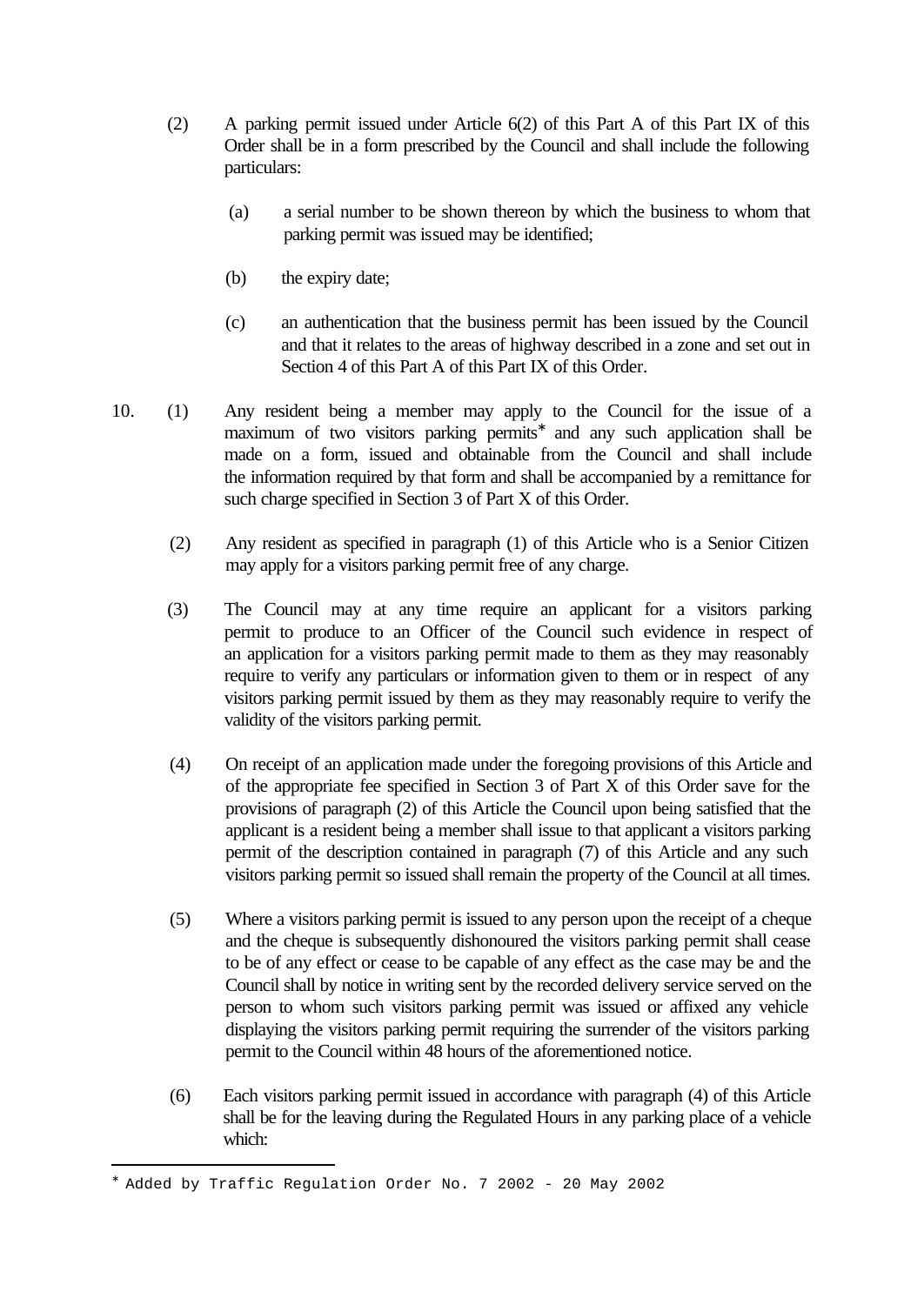- (a) is within the following class that is to say a passenger vehicle, a dual purpose vehicle, a goods vehicle not exceeding 3.5 tonnes gross laden weight or a motor cycle and
- (b) immediately prior to being left in the parking place was used for conveying a bona fide visitor to the usual residence of the resident to whom the visitors parking permit was issued.
- (7) A visitors parking permit shall be in a form prescribed by the Council and shall make provision for:
	- (a) a serial number to be shown thereon by which the resident to whom that visitors parking permit was issued may be identified;
	- (b) the expiry date;
	- (c) an authentication that the visitors parking permit has been issued by the Council and that it relates to the areas of highway described in a zone and set out in Section 4 of this Part A of this Part IX of this Order.
- (8) A visitors parking permit displayed on a vehicle in a parking place shall, subject to paragraph (9) of this Article, be valid only if the conditions specified in paragraph (6) of this Article are met and the visitors parking permit is displayed in accordance with the provisions of Article 12 of this Part A of Part IX of this Order.
- (9) A visitors permit holder may surrender a visitors parking permit to the Council at any time and shall surrender a visitors parking permit to the Council on the occurrence of any of the events set out in paragraph (11) of this Article and upon such surrender the Council shall not be obliged to make any refund in respect thereof.
- (10) The Council may by notice in writing sent by the recorded delivery service served on the visitors permit holder or affixed to any vehicle displaying a visitors parking permit withdraw a visitors parking permit if it appears to the Council that an event such as set out in paragraph (11) of this Article has occurred and the visitors parking permit holder shall surrender the visitors permit to the Council within 48 hours of the receipt of such notice.
- (11) The events referred to in paragraph (9) and (10) of this Article are:
	- (a) the visitors permit holder ceasing to be a resident;
	- (b) the withdrawal of the visitors parking permit by the Council under the provisions of paragraph (10) of this Article;
	- (c) the issue of a duplicate visitors parking permit by the Council under the provisions of paragraph (13) of this Article;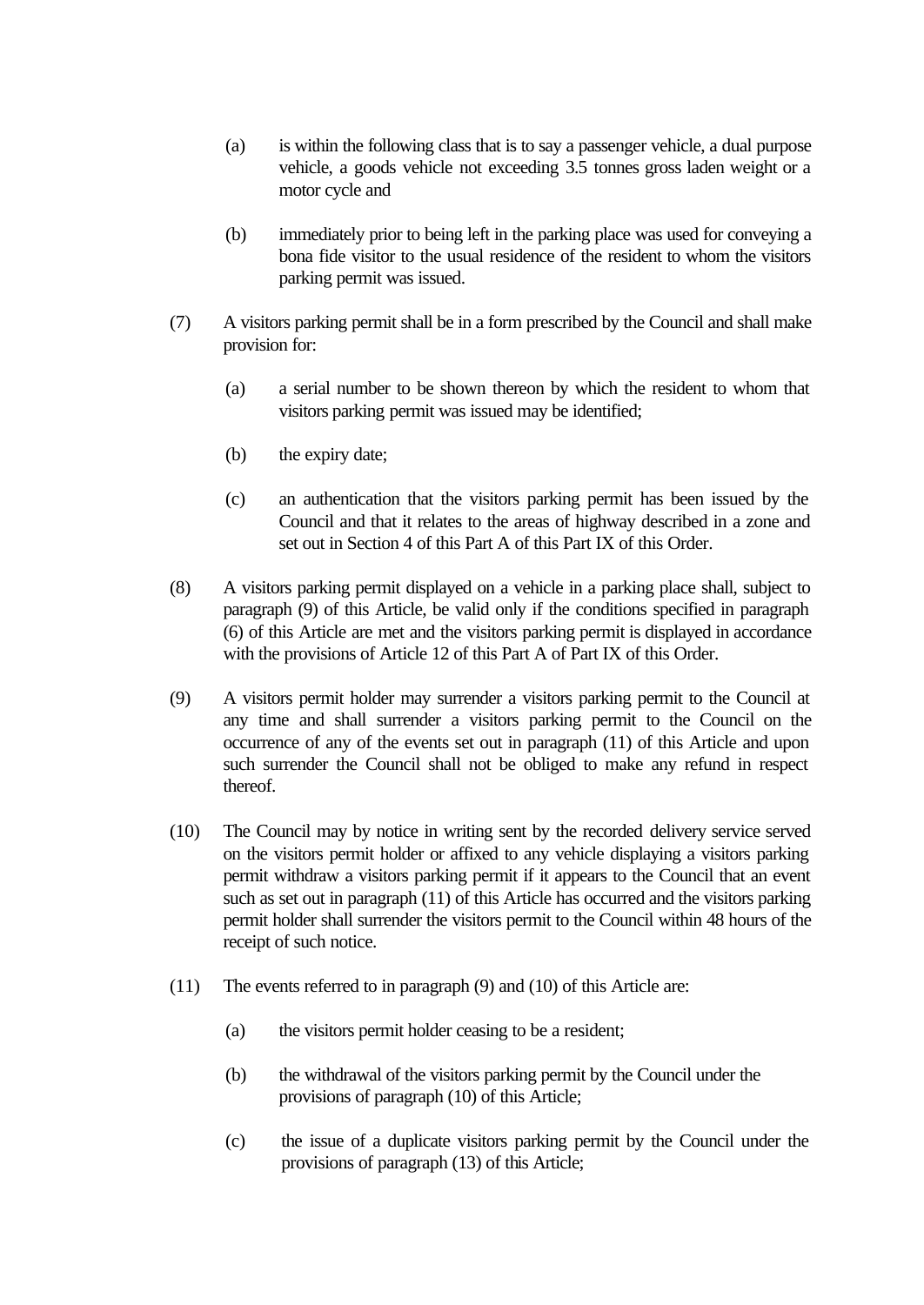- (d) the visitors parking permit ceasing to be valid pursuant to the provisions of paragraph (12) of this Article;
- (e) the visitors permit holder giving the visitors parking permit to a nonbona fide visitor or allowing it to be used by a non-bona fide visitor.
- (12) Without prejudice to the foregoing provisions of this Article a visitors parking permit shall cease to be valid at midnight on the expiry date specified thereon or on the occurrence of any one of the events specified in paragraph (11) of this Article, whichever is the earlier.
- (13) If a visitors parking permit is mutilated or accidentally defaced or the figures or particulars on it have become illegible or the colour of the visitors parking permit has become altered by fading or otherwise the visitors parking permit holder shall surrender it to the Council and may apply to the Council for the issue to him of a duplicate visitors parking permit if such surrender is accompanied by an application for a duplicate visitors parking permit the Council shall issue a duplicate visitors parking permit so marked and upon such issue the original visitors parking permit shall cease to be valid.
- (14) If a visitors parking permit is lost or destroyed the visitors parking permit holder may apply to the Council for the issue to him of a duplicate visitors parking permit and the Council upon being satisfied of such loss or destruction may at its discretion issue a duplicate visitors parking permit so marked and upon such issue the original visitors parking permit shall cease to be valid.
- (15) The provisions of this Order shall apply to a duplicate visitors parking permit and an application for a duplicate visitors parking permit as if it were a visitors parking permit or, as the case may be, an application therefor.
- 11. A parking permit or visitors parking permit issued under the provisions of this Part A of this Part IX of this Order shall not be valid in any parking place other than a parking place within a zone regulated by this Part A of this Part IX of this Order.
- 12. At all times during which a vehicle is left in a parking place during the Regulated Hours making use of a parking permit or a visitors parking permit there shall be displayed in the relevant position on the front or near side of the vehicle a valid parking permit or visitors parking permit issued in respect of that vehicle so that all particulars referred to in Articles 9 or 10(7) of this Part A of this Part IX of this Order are readily visible from the front or near side of the vehicle.
- 13. Where a parking permit, visitors parking permit or Notice has been displayed on or affixed to the vehicle in accordance with the provisions of Articles 12 and 15 this Part A of this Part IX of this or any other provision of this Part A of Part IX of this Order no person, not being the driver of the vehicle, shall remove the parking permit, visitors parking permit or Notice from the vehicle unless authorised to do so.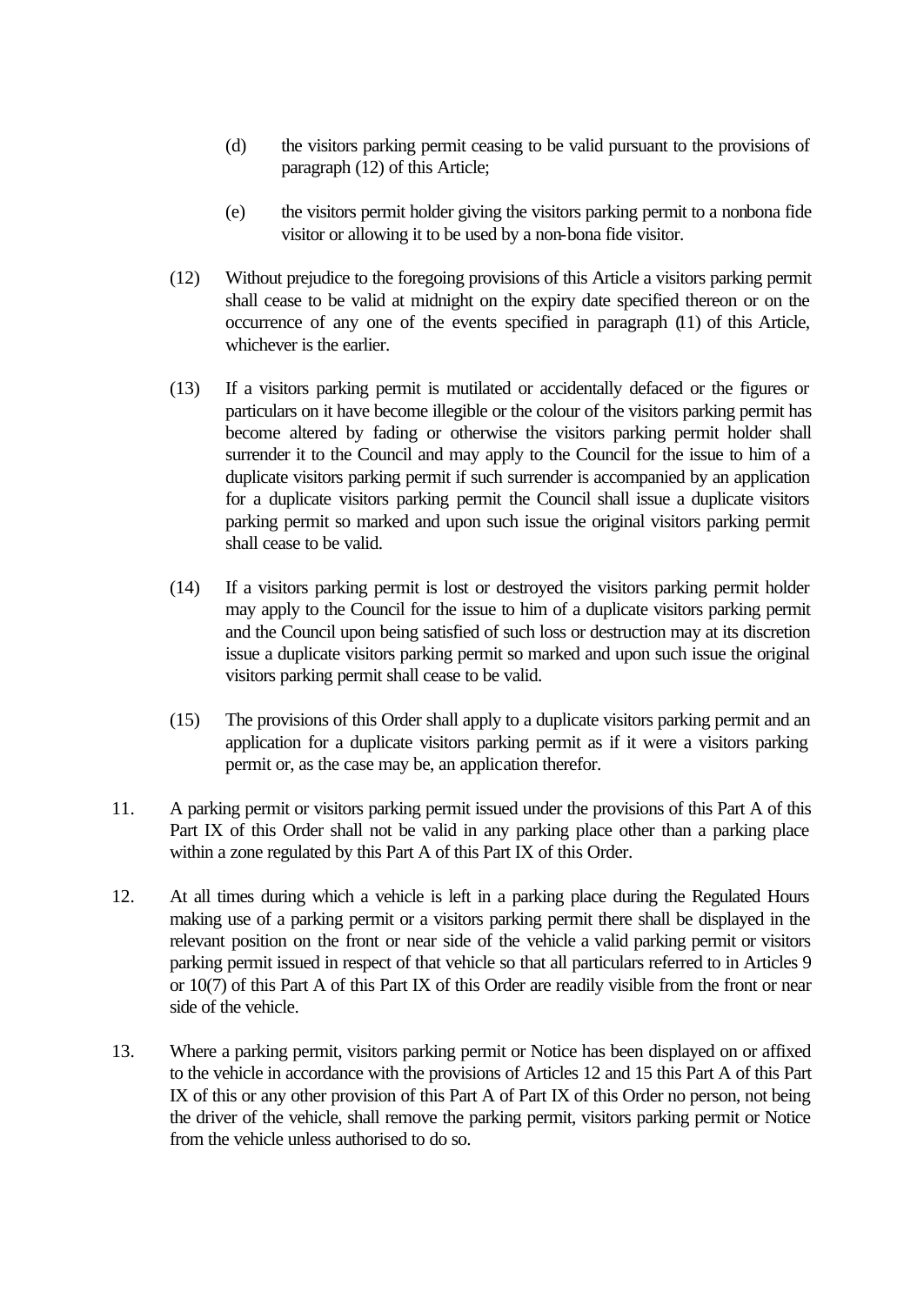- 14. (1) Where a vehicle is parked in a parking place at any time during the Regulated Hours without a valid parking permit or visitors parking permit displayed in accordance with the provisions of this Order and is not subject to any of the exemptions to this Part A of this Part IX of this Order the driver of the vehicle shall pay to the Council an Additional Parking Charge as specified in the Section 2 of Part X of this Order.
	- (2) Any Additional Parking Charge due to the Council under paragraph (1) of this Article shall be paid to the Council in the same manner as set out in Article 27 of Section 4 of Part VI of this Order or as directed on the Notice.
- 15. (1) Where an Additional Parking Charge has been incurred in respect of a vehicle under Article 14 this Part A of this Part IX of this Order, a Parking Attendant shall complete a Notice and attach it in a conspicuous place to that vehicle or hand or attempt to hand it to the driver of the vehicle.
	- (2) Any Notice under paragraph (1) of this Article shall include the following particulars: -
		- (a) the registration mark of the vehicle or where the vehicle is being used under a trade licence the number of the trade plate carried by the vehicle;
		- (b) the date and time at which the Parking Attendant first noticed that an Additional Parking Charge had been incurred under this Order;
		- (c) the reason for the Additional Parking Charge being incurred;
		- (d) a statement that an Additional Parking Charge of the amount specified in Section 2 of Part X hereto is required to be paid;
		- (e) the manner in which and the time within which the Additional Parking Charge should be paid.
- 16. The Council shall:
	- (a) cause the limits of each parking place to be indicated on the carriageway by placing and maintaining thereon the appropriate traffic signs/markings;
	- (b) place and maintain on or in the vicinity of each parking place appropriate traffic signs/markings for indicating that such parking place may be used during the Regulated Hours for the leaving only of vehicles specified in Articles 6(1) and 10(6)(a) of this Part A of this Part IX of this Order, and any charge payable in relation thereto;
	- (c) carry out such other work as is reasonably required for the satisfactory operation of a parking place.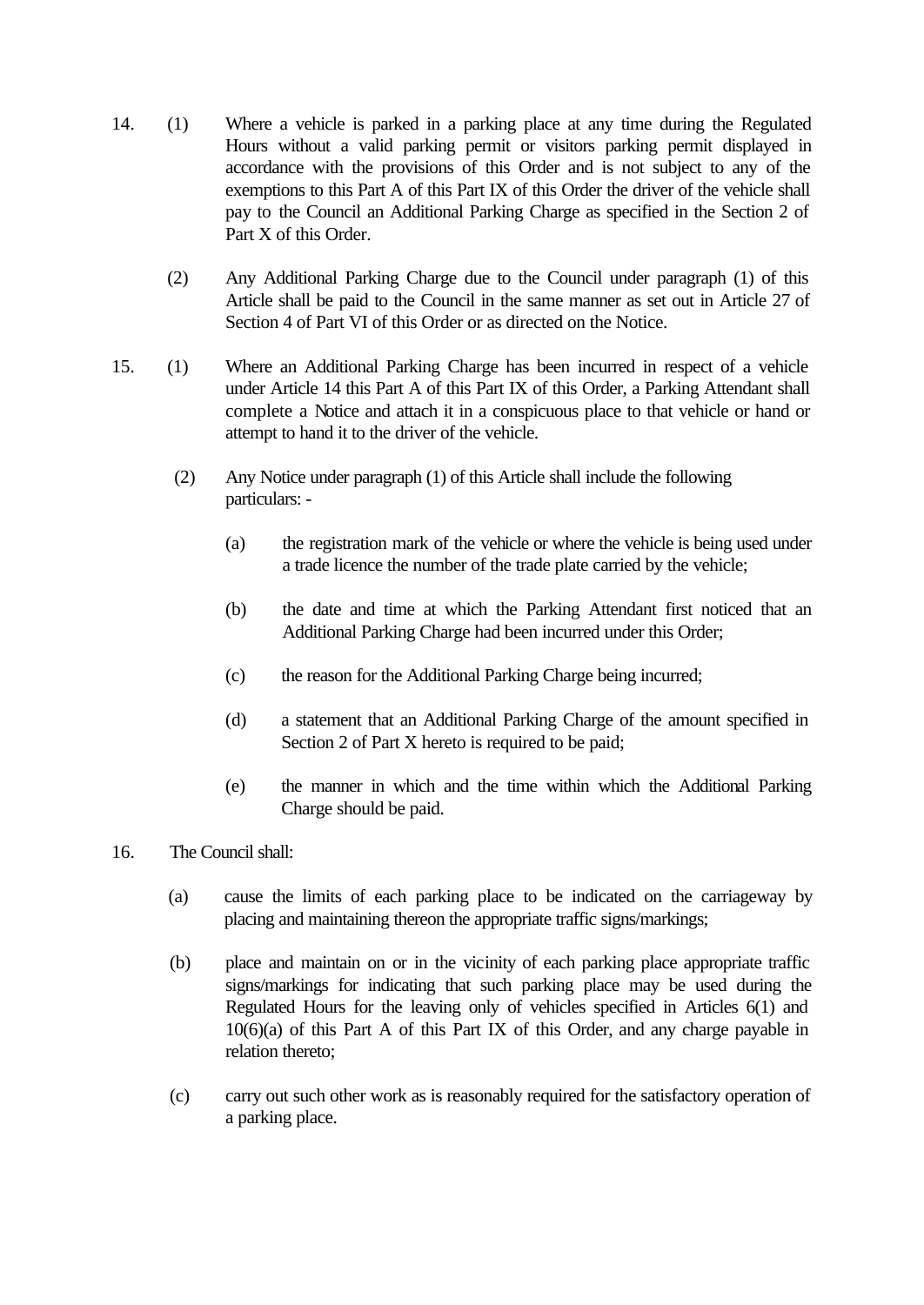- 17. Every vehicle parked in a parking place in accordance with the provisions of this Part A of this Part IX of this Order shall be so parked so that every part of the vehicle is within the limits of the parking place.
- 18. A Police Constable in uniform or a Parking Attendant may in case of an emergency move or cause to be moved any vehicle left in a parking place to any place that he thinks fit in the circumstances.
- 19. (1) Any person authorised by the Council may suspend the use of a parking place or any part thereof whenever he considers such suspension reasonably necessary: -
	- (a) for the purpose of facilitating the movement of traffic or promoting its safety; or
	- (b) for the purpose of any building operation, demolition or excavation in or adjacent to the parking place or the maintenance, improvement or reconstruction of the parking place or the laying, erection, alteration, removal or repair in or adjacent to the parking place of any sewer or at any main, pipe or apparatus for the supply of gas, water or electricity or of any telegraphic line or traffic sign; or
	- (c) for the convenience of occupiers of premises adjacent to the parking place on any occasion for the removal of furniture from one office or dwellinghouse to another or the removal of furniture from such premises to a depository or to such premises from a depository; or
	- (d) on any occasion on which it is likely by reason of some special attraction that any street will be thronged or obstructed; or
	- (e) for the convenience of occupiers of premises adjacent to the parking place at times of weddings or funerals or any other special occasions; or
	- (f) for the purpose of cleansing the parking place.
	- (2) A Police Constable in uniform may suspend for not longer than 24 hours the use of a parking place or any part thereof whenever he considers such suspension reasonably necessary for the purpose of facilitating the movement of traffic or providing for its safety.
	- (3) Any person suspending the use of a parking place or any part thereof in accordance with the provisions of paragraphs (I) or (2) of this Article shall thereupon place or cause to be placed in or adjacent to that parking place or the part thereof the use of which is suspended a traffic sign indicating that the waiting of vehicles is prohibited.
	- (4) No person shall cause or permit a vehicle to be left in any parking place or part of a parking place during such period as there is in or adjacent to that parking place or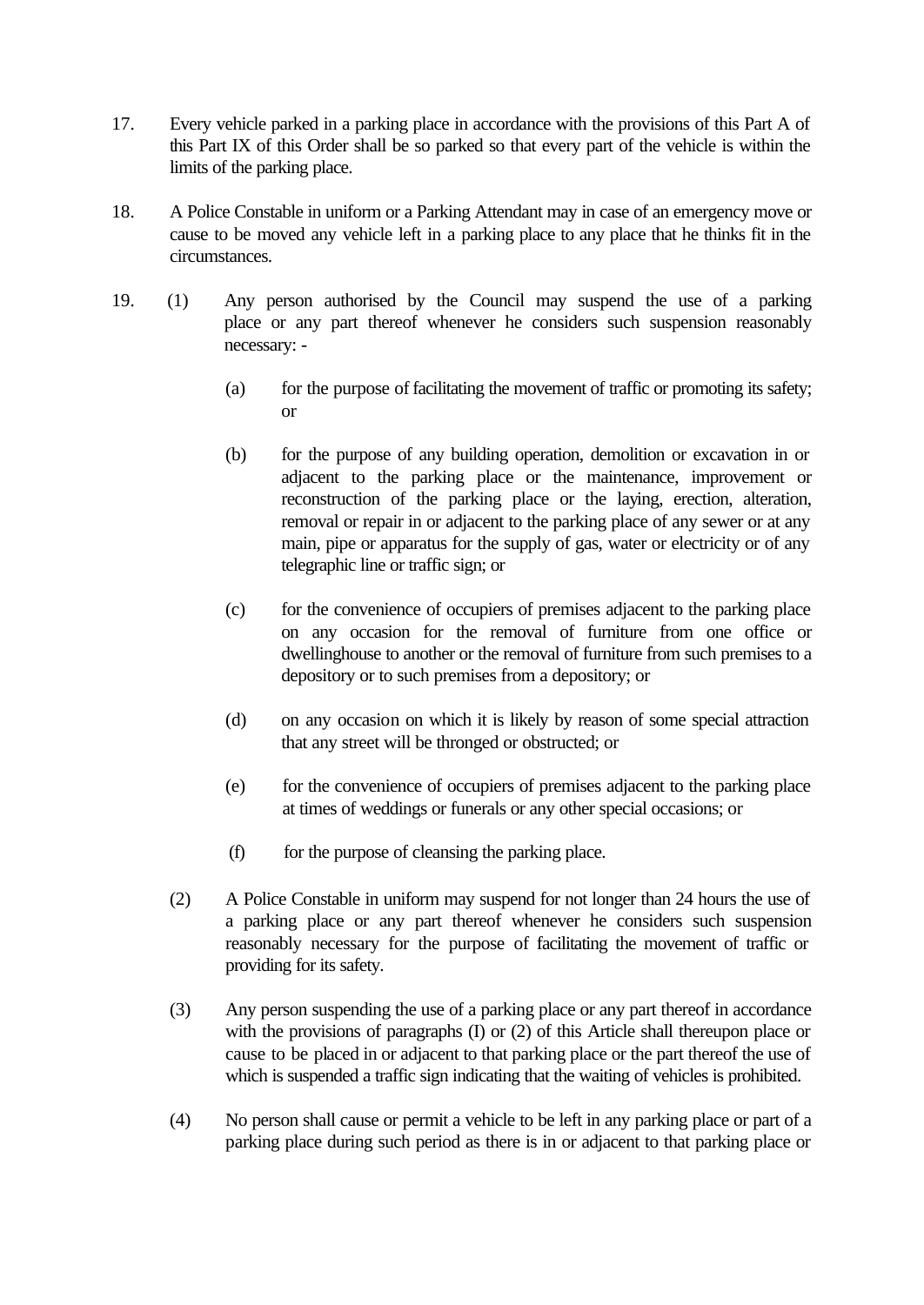part of a parking place a traffic sign placed in pursuance of paragraph (3) of this Article;

Provided that nothing in this paragraph shall render it unlawful to cause or permit any vehicle being used for Fire Brigade, Ambulance or Police purposes or any vehicle being used for the purpose specified in Article 21(l)(c), (e) or (f) of this Part A of this Part IX of this Order to be left in the parking place or part of a parking place during such period, or to any other vehicle so left if that vehicle is left with the permission of (i) the person suspending the use of the parking place or the part thereof in pursuance of paragraph (1) of this Article or (ii) a Police Constable in uniform or (iii) a Parking Attendant.

20. While any vehicle is in a parking place during the Regulated Hours no person shall use the vehicle in connection with the sale of any article to any person or in connection with the selling or offering for sale of his skill or services:

Provided that nothing in this Article shall prevent the sale of goods from a vehicle if the vehicle is a passenger vehicle, a dual purpose vehicle or a motor cycle and the goods are immediately delivered at or taken into premises adjacent to the vehicle from which the sale is effected.

## **Section 3**

### **Exemptions**

- 21. (1) Notwithstanding the foregoing provisions of this Part A of this Part IX of this Order, any vehicle may wait at any time in the lengths of road specified in the Self Financing Residents and Business Parking Schedules hereto or in any parking place for so long as may be reasonably necessary if:
	- (a) the vehicle is waiting to enable a person to board or alight from the vehicle;
	- (b) the vehicle is waiting to enable goods to be loaded or unloaded from the vehicle;
	- (c) the vehicle is waiting owing to the driver being prevented from proceeding by circumstances beyond his control or to such waiting being necessary in order to avoid an accident;
	- (d) the vehicle is a vehicle being used for Fire Brigade, Ambulance or Police purposes or a vehicle in the service of a local authority which is being used in pursuance of statutory powers or duties:
	- (e) the vehicle is waiting to enable it to be used in connection with the removal of any obstruction to traffic;
	- (f) the vehicle is in the service of or employed by the Post Office and is waiting while postal packets addressed to premises in the lengths of road in which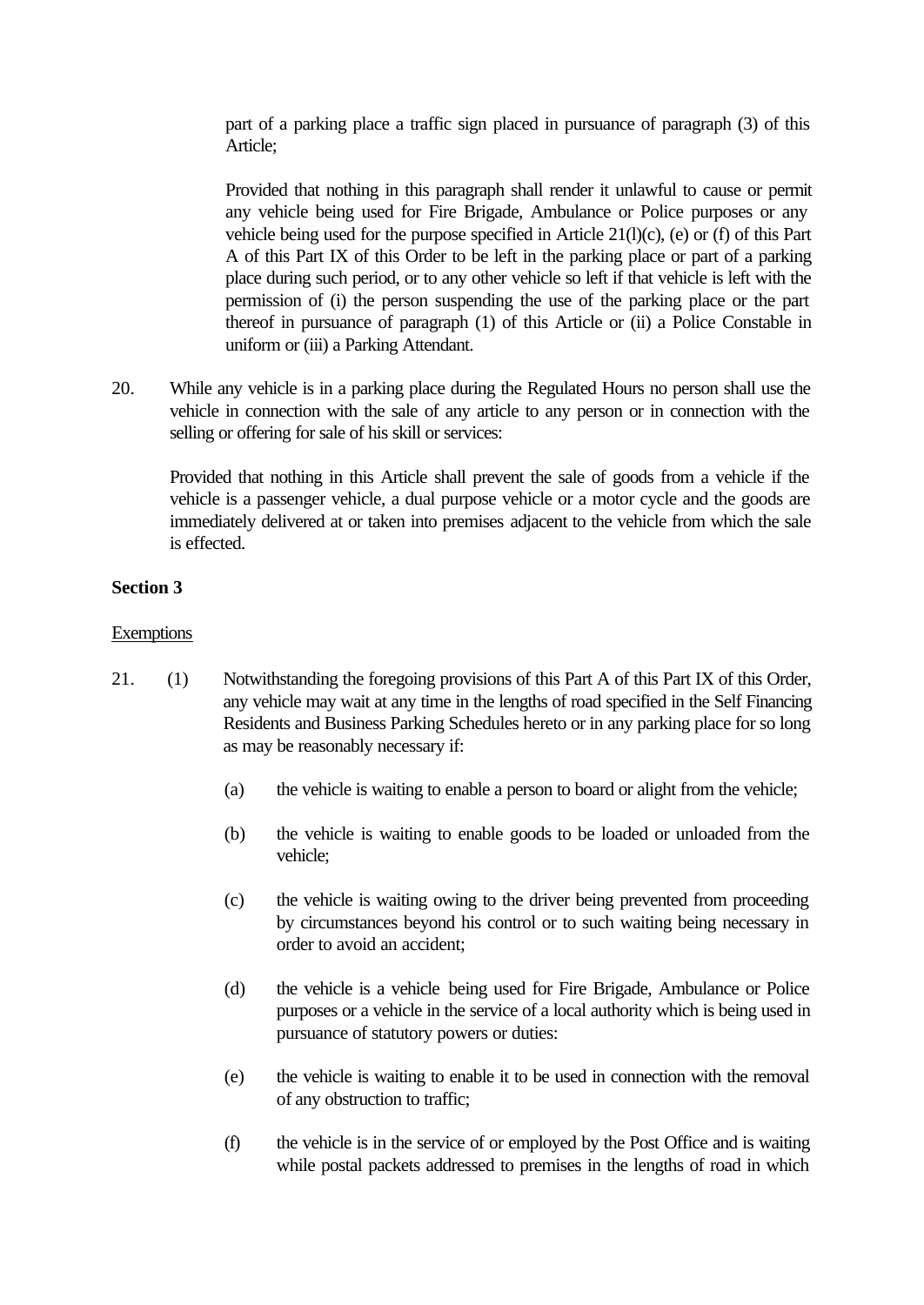the vehicle is waiting are being unloaded from the vehicle or. having been unloaded therefrom, are being delivered or while postal packets are being collected from premises or posting boxes in the lengths of road in which the vehicle is waiting;

- (g) the vehicle (not being a passenger vehicle) is in actual use in connection with the removal of furniture from one office or dwellinghouse to another or the removal of such furniture from such premises to a depository or to such premises from a depository;
- (h) the vehicle is being used for any of the purposes referred to in Article 19(1)(b) of this Part A of this Part IX of this Order and cannot be conveniently used for that purpose in any other road.
- (2) Notwithstanding the foregoing provisions of this Order any vehicle being used in connection with a service provided under the National Health Service may wait in any parking place (other than a parking place the use of which has been suspended under Article 19 of this Part A of this Part IX of this Order) during the Regulated Hours for so long as may be necessary whilst that service is being provided to a resident.

22. The Council may determine from time to time to exempt any category of person or class of vehicle from any or all of the provisions of this Part A of this Part IX of this Order in relation to the use of parking places.

23. If the resident, business, property owner or contractor requires an amendment to a parking permit by way of a change of vehicle he/she shall make an application to the Council for an amended parking permit and upon payment of an administration fee as set out in Section 5 of Part X of this Order, the Council shall issue such amended parking permit and the original parking permit shall cease to be of use.<sup>∗</sup>

## Property Owners and Contractors Permits

i<br>L

- 24. (1) Any property owner or a contractor who is the owner of a vehicle of the following class that is to say a passenger vehicle, a dual purpose vehicle, a goods vehicle not exceeding 3.5 tonnes gross laden weight or a motor cycle may apply to the Council for the issue of a parking permit for the leaving of that vehicle in a parking place and any such application shall be made on a form issued and obtainable from the Council and shall include the information required by that form and shall be accompanied by a remittance of such charge specified in Section 3 of Part X of this Order as is appropriate in respect of the parking permit for which application is being made.
	- (2) The Council may at any time require an applicant for a property owner's or contractor's parking permit to produce to an Officer of the Council such evidence in respect of any application made to them as they may reasonably require to verify

<sup>∗</sup> Added by Traffic Regulation Order No. 7 2002 - 20 May 2002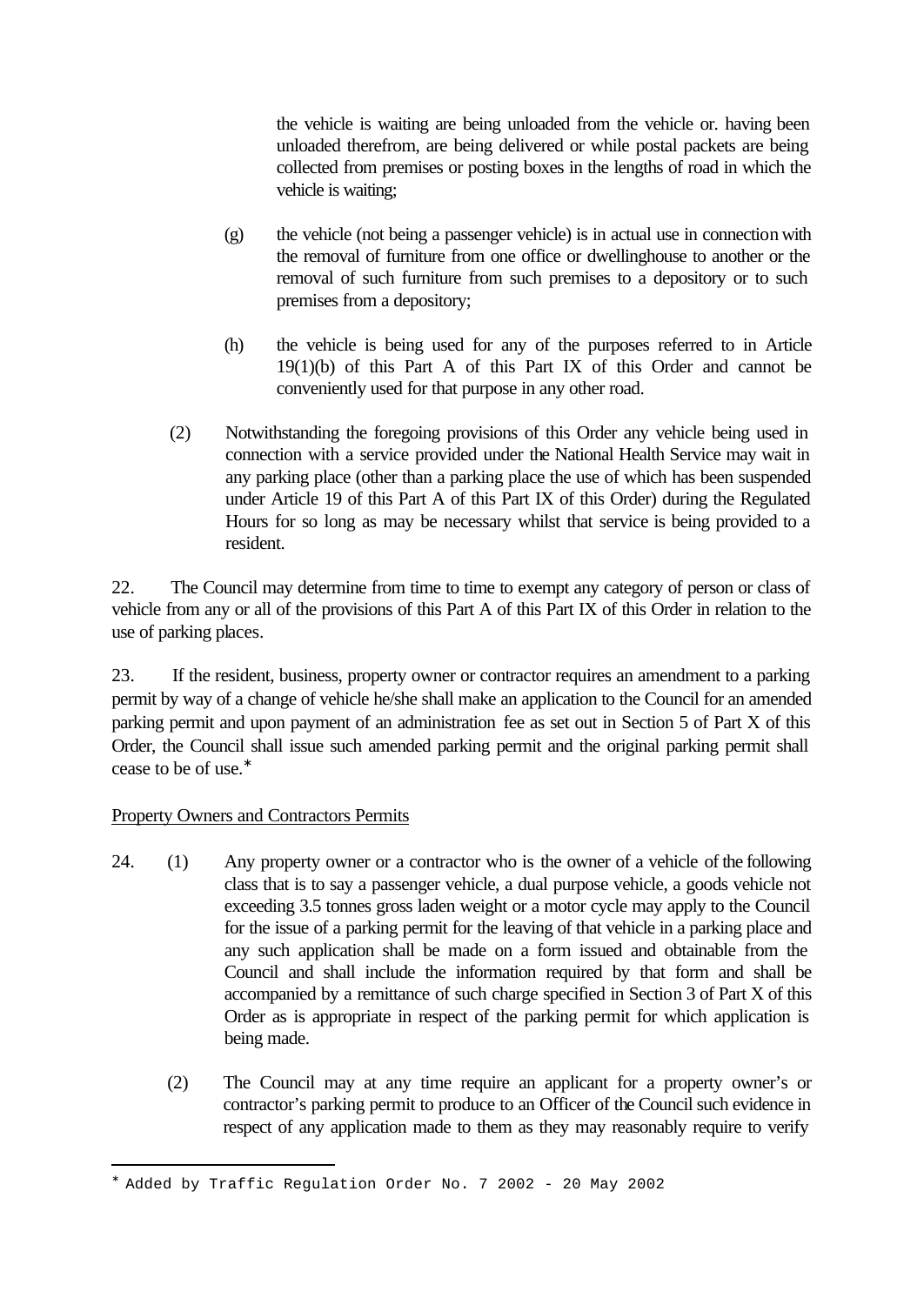any particulars or information given to them or in respect of any parking permit issued by them as they may reasonably require to verify that the parking permit is valid.

- (3) On receipt of the application made under paragraph (1) of this Article and of the appropriate fee specified in Section 3 of Part X of this Order the Council, upon being satisfied that the applicant is a property owner or contractor and is the owner of a vehicle of the class specified in paragraph (1) of this Article, shall issue to the applicant the appropriate parking permit for the leaving during the Regulated Hours in any parking place of the vehicle to which such a parking permit relates by the owner of such vehicle or by any person using such vehicle with the consent of the owner other than a person to whom such vehicle has been let for hire or reward and any such parking permit so issued shall remain the property of the Council at all times.
- 25. (1) A parking permit holder may surrender a parking permit to the Council at any time and shall surrender a parking permit to the Council on the occurrence of any of the events set out in paragraph (3) of this Article and upon such surrender the Council shall not be obliged to make any refund in respect thereof.
	- (2) The Council may, by notice in writing sent by the recorded delivery service served on the parking permit holder at the address shown by that person on the application for the parking permit or affixed to the vehicle to which the parking permit relates, withdraw a parking permit if it appears to the Council that any of the events set out in paragraph 3(a), (b) or (c) of this Article has occurred and the permit holder shall surrender the parking permit within 48 hours of the receipt of such notice.
	- (3) The events referred to in the foregoing provisions of this Article are:
		- (a) the parking permit holder ceasing to be a property owner or contractor;
		- (b) the parking permit holder ceasing to be the owner of the vehicle in respect of which the parking permit is issued;
		- (c) the vehicle in respect of which such parking permit was issued being adapted or used in such a manner that it is not a vehicle of the class specified in Article 24(l) of this Part A of this Part IX of this Order;
		- (d) the issue of a duplicate parking permit by the Council under the provisions of Article 26 of this Part A of this Part IX of this Order;
		- (e) the parking permit ceasing to be valid pursuant to the provisions of paragraph (4) of this Article.
	- (4) Without prejudice to the foregoing provisions of this Article a parking permit shall cease to be valid at midnight on the expiry date specified thereon or on the occurrence of any one of the events set out in paragraph (3) of this Article whichever is the earlier.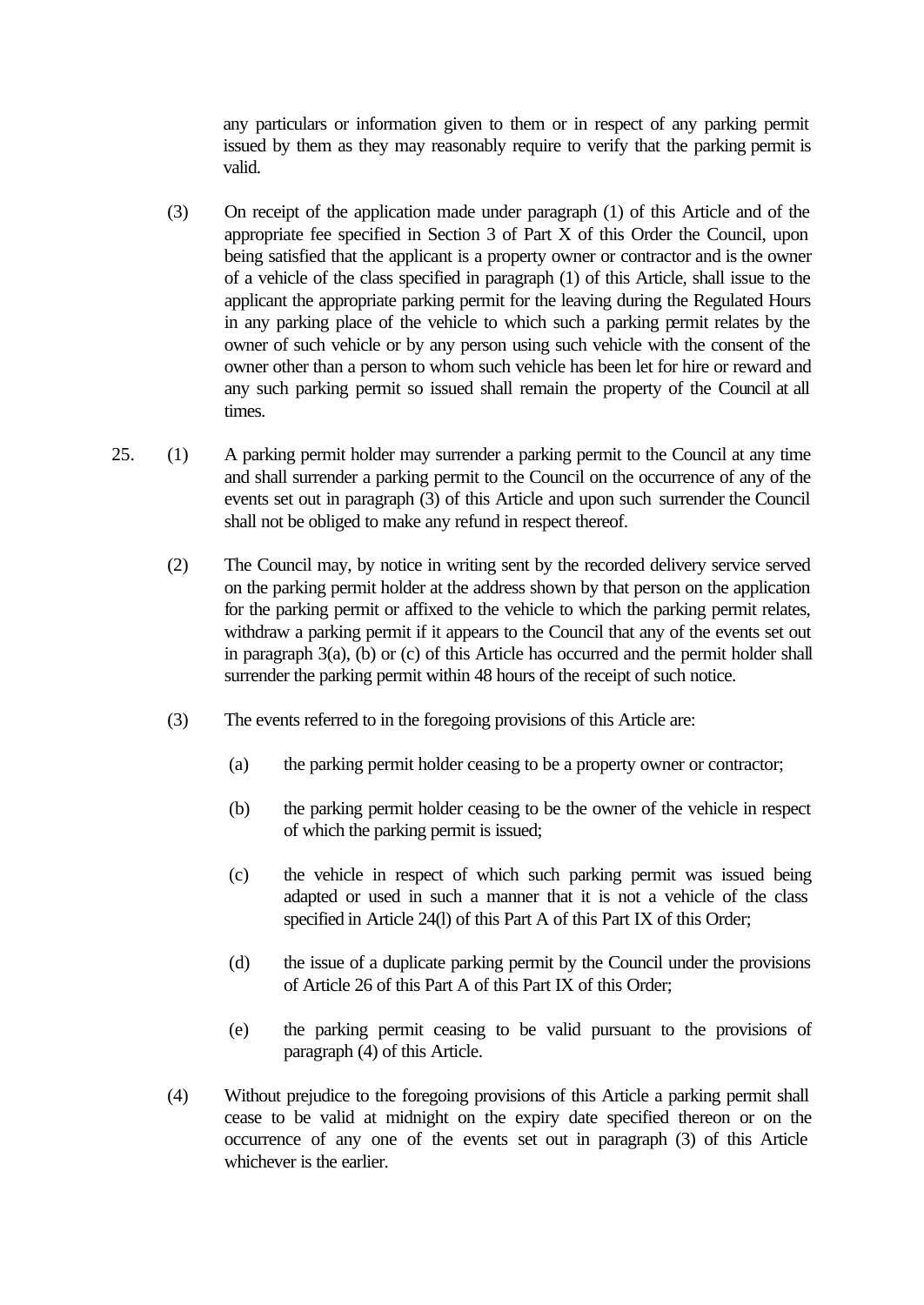- (5) Where a parking permit is issued to any person or business upon receipt of a cheque and the cheque is subsequently dishonoured the parking permit shall cease to be valid and the Council shall by notice in writing, sent by the recorded delivery service served on the property owner or contractor to whom such parking permit was issued at the address shown by that property owner or contractor on the application for the parking permit or affixed to the vehicle to which a parking permit relates, require that person to surrender the parking permit to the Council within 48 hours of the receipt of the aforementioned notice.
- 26. (1) If a parking permit is mutilated or accidentally defaced or the figures or particulars on it have become illegible or the colour of the parking permit has become altered by fading or otherwise the parking permit holder shall surrender it to the Council and may apply to the Council for the issue to him of a duplicate parking permit if such surrender is accompanied by an application for a duplicate parking permit and the Council on the receipt of the above shall issue a duplicate parking permit so marked and upon such issue the original parking permit shall become invalid.
	- (2) If a parking permit is lost or destroyed the parking permit holder may apply to the Council for the issue to him of a duplicate parking permit and the Council, upon being satisfied as to such loss or destruction, shall issue a duplicate parking permit so marked and on such issue the original parking permit shall become invalid.
	- (3) The provisions of this Order shall apply to a duplicate parking permit and an application for a duplicate parking permit as if it were a parking permit or, as the case may be, an application therefor.
- 27. (1) A parking permit issued under Article 24(1) of this Part A of this Part IX of this Order shall be in a form prescribed by the Council and shall include the following particulars:
	- (a) the registration mark of the property owner's vehicle in respect of which the parking permit has been issued;
	- (b) the expiry date;
	- (c) an authentication that the parking permit has been issued by the Council and that it relates to the area of highway described in a zone and set out in Section 4 of this Part A of this Part IX of this Order.
- 28. (1) A property owner's parking permit issued under Article 24(3) of this Part A of this Part IX of this Order shall be valid for one calendar year beginning on the date of issue. A property owner shall be limited to one parking permit per zone. The appropriate fee as set out in Section 3 of Part X of this Order shall be payable for each parking permit per zone. Additional fee(s) shall be paid for parking permits in different zones.
	- (2) A contractor's parking permit issued under Article 24(3) of this Part A of this Part IX of this Order shall be valid for the period of one week beginning on the date of issue. A contractor shall be limited to two parking permits per zone. The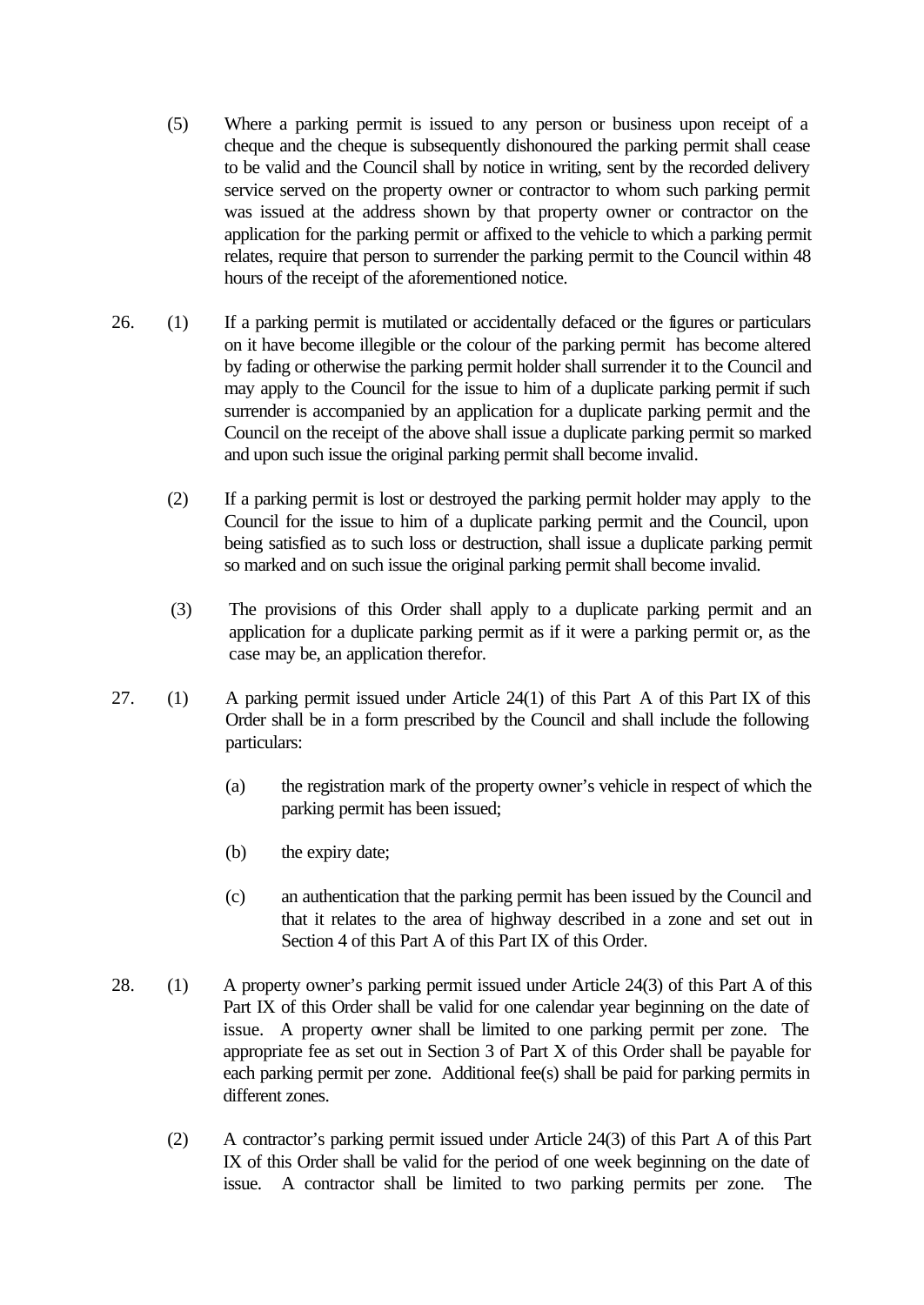appropriate fee as set out in Section 3 of Part X of this Order shall be payable for each parking permit per zone. Additional fee(s) shall be paid for parking permits in different zones.

The particulars as described in Article 27(1) of this Part A of this Part IX of this Order need not include the registration mark of the contractor's vehicle. <sup>∗</sup>

i<br>L

<sup>∗</sup> Added by Traffic Regulation Order No. 7 2002 - 20 May 2002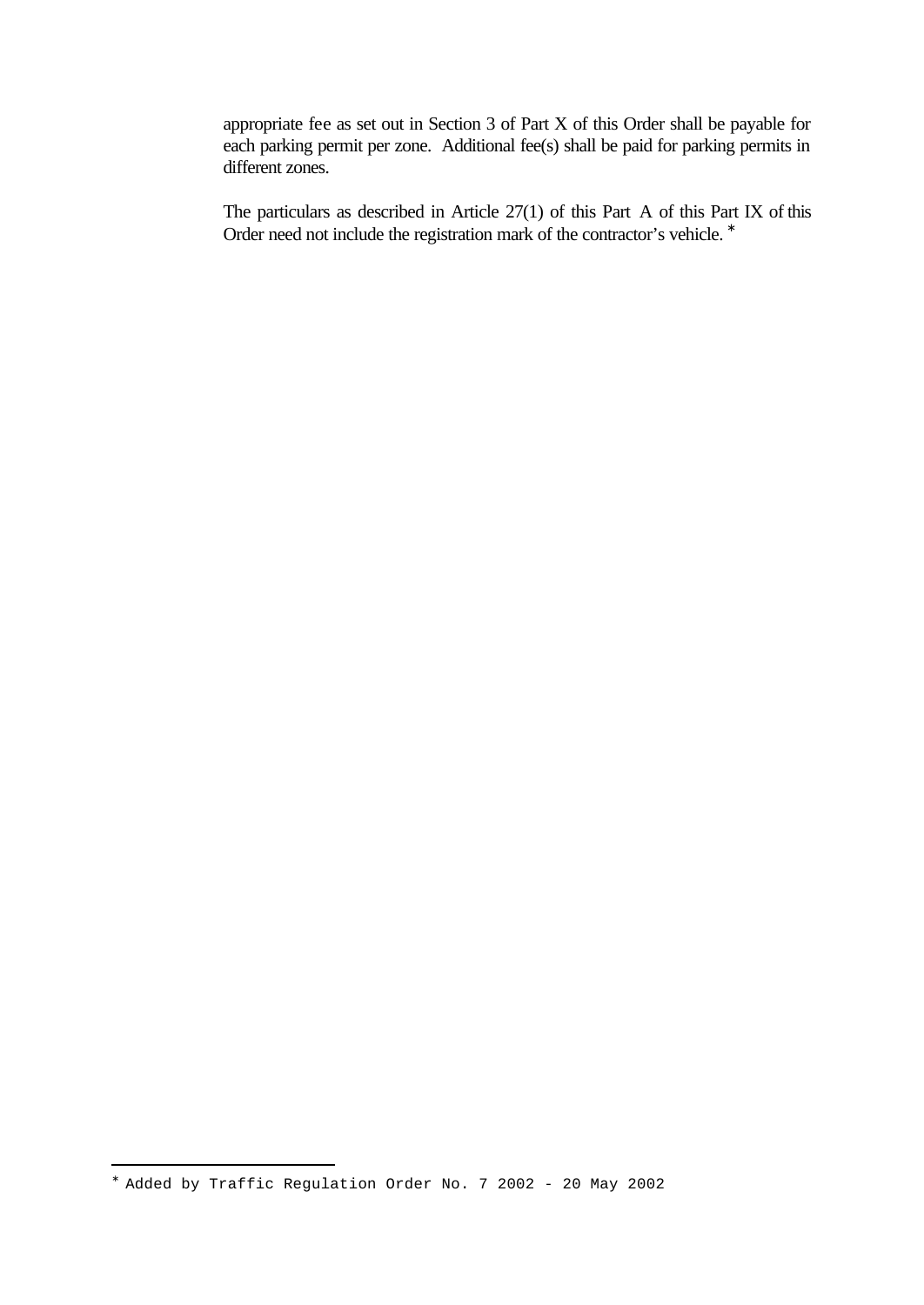#### **Section 4**

Self Financing Resident and Business Parking Zones Postal Addresses Eligible for Permits

# **ZONE SMALL1**

JUPITER STREET 2 to 20 (even)

**ZONE T1** SALISBURY STREET – All

**ZONE A1** LEEK ROAD 1222-1232 (even)

**ZONE NH2** EGERTON ROAD – All

**ZONE NH3** ASHWELL ROAD – All

**ZONE L2** ANCHOR PLACE – All ELY WALK – All

**ZONE NH5** LODGE ROAD 183-197 (odd) MAXWELL PLACE - All

**ZONE H6** EATON STREET 47-119 (odd)

**ZONE NH6** MOUNT AVENUE – All PRINCES ROAD - No's 227 and 231

**ZONE M1** CORNELIOUS STREET – All WESTON ROAD – No.64

### **ZONE H2**

JASPER STREET – All LOWER BETHESDA STREET – All DOWNEY STREET – All BRUNSWICK PLACE – All EASTWOOD PLACE – All

**ZONE M2** MEIR VIEW – All

**ZONE L1** PLANT STREET – All

**ZONE H4** IVYHOUSE ROAD – 39-53 (odd)

**ZONE H5** ROSEVEAN CLOSE – All

**ZONE NH7** STOWELL GREEN – All

**ZONE NH4** PRINCES ROAD – 76-144 (even) 67-77 (odd)

**ZONE E1** ETRURIA VALE ROAD – 318-330 (even)

**ZONE B3** DUNCALF STREET – ALL

**ZONE H10** HARDING ROAD – No's 6-38 (even)

### **ZONE H7**

GILMAN STREET – All WELL STREET – All WELLINGTON STREET – All MULBERRY STREET - All

**ZONE H8** SEYMOUR STREET – All IVYHOUSE ROAD – No.6

**ZONE H9** HARLEY STREET – All

LICHFIELD STREET – No's

### **ZONE NH8**

STEEL STREET – All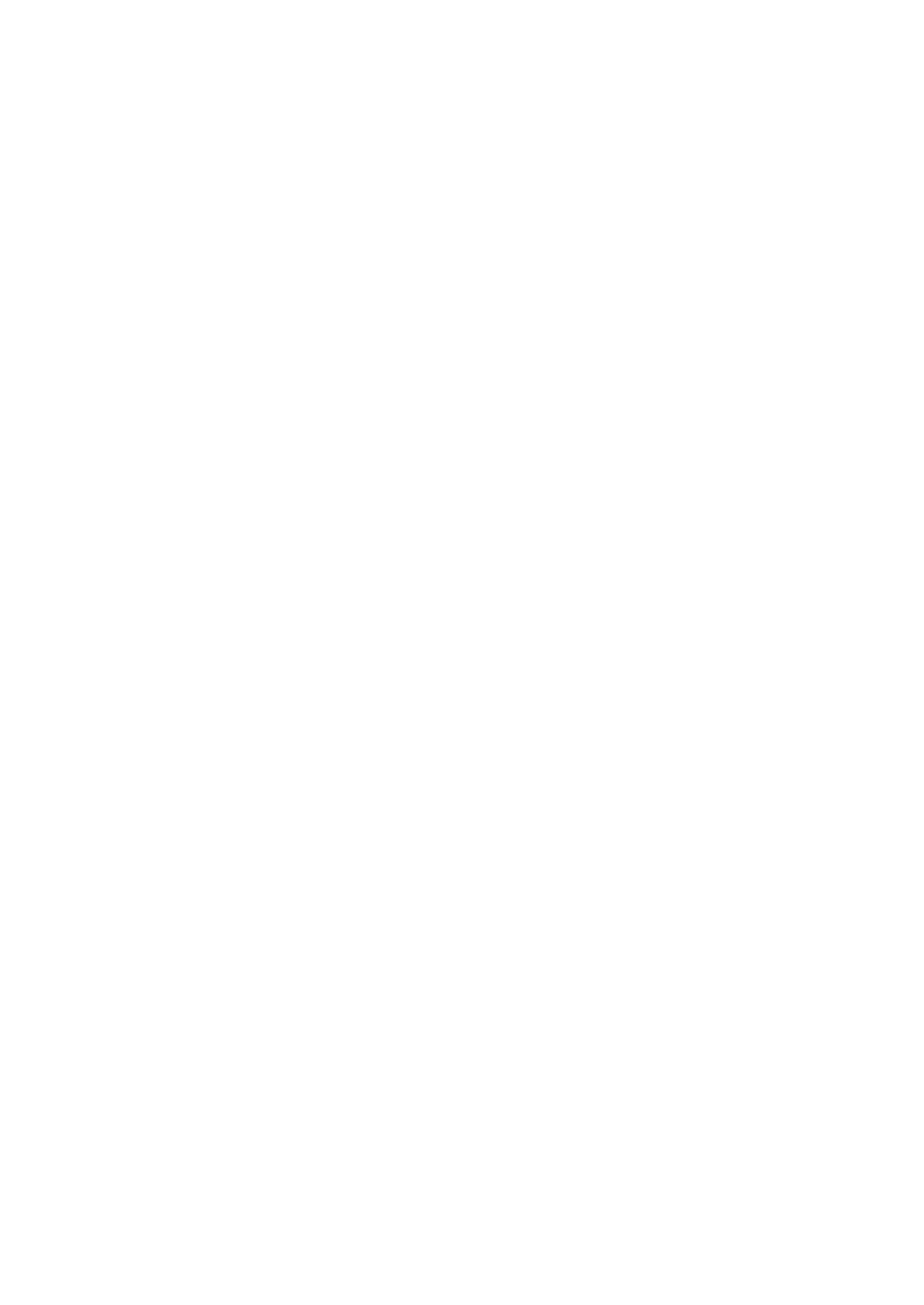## **PART B**

## **Residents and Business Parking Zones (Non-Financing)**

# **Schedules One Hundred and Thirty Two, One Hundred and Forty Six to One Hundred and Fifty Seven and One Hundred and Sixty ("The Resident and Business Parking Schedules")**

### **Section 1**

General

1. In this Part B of this Part IX of this Order, except where the context otherwise requires, the following expressions have the meanings hereby respectively assigned to them:

*"Regulated Hours"* means, in relation to those areas of highway referred to in the Resident and Business Parking Schedules hereto those hours as specified in each of the Resident and Business Parking Schedules;

*"resident"* means a person whose usual place of residence is at premises the postal address of which is in any street or part of a street in a zone described in Section 4 of this Part B of this Part IX of this Order thereby making that person eligible to apply for a parking permit in that respective zone only;

*"business"* means a business whose main place of business is at premises the postal address of which is in any street or part of a street in a zone described in Section 4 of this Part B of this Part IX of this Order thereby making that business eligible to apply for a parking permit in that respective zone only;

*"visitors parking permit"* means a permit issued under the provisions of Article 10 of this Part B of this Part IX of this Order;

*"visitors permit holder"* means a person to whom a permit has been issued under the provisions of Article 10 of this Part B of Part IX of this Order.

*"zone"* shall mean each respective area named and set out in Section 4 of this Part B of this Part IX of this Order.

*"the Resident and Business Parking Schedules"* means Schedules One Hundred and Thirty Two, One Hundred and Forty Six to One Hundred and Fifty Seven and One Hundred and Sixty of this Order.

*"property owner"* means a person being an owner or a landlord (or a duly authorised agent of an owner or a landlord) of premises the postal address of which is in any street or part of a street in a zone described in Section 4 of this Part B of Part IX of this Order making that person eligible to apply for a parking permit in that respective zone only.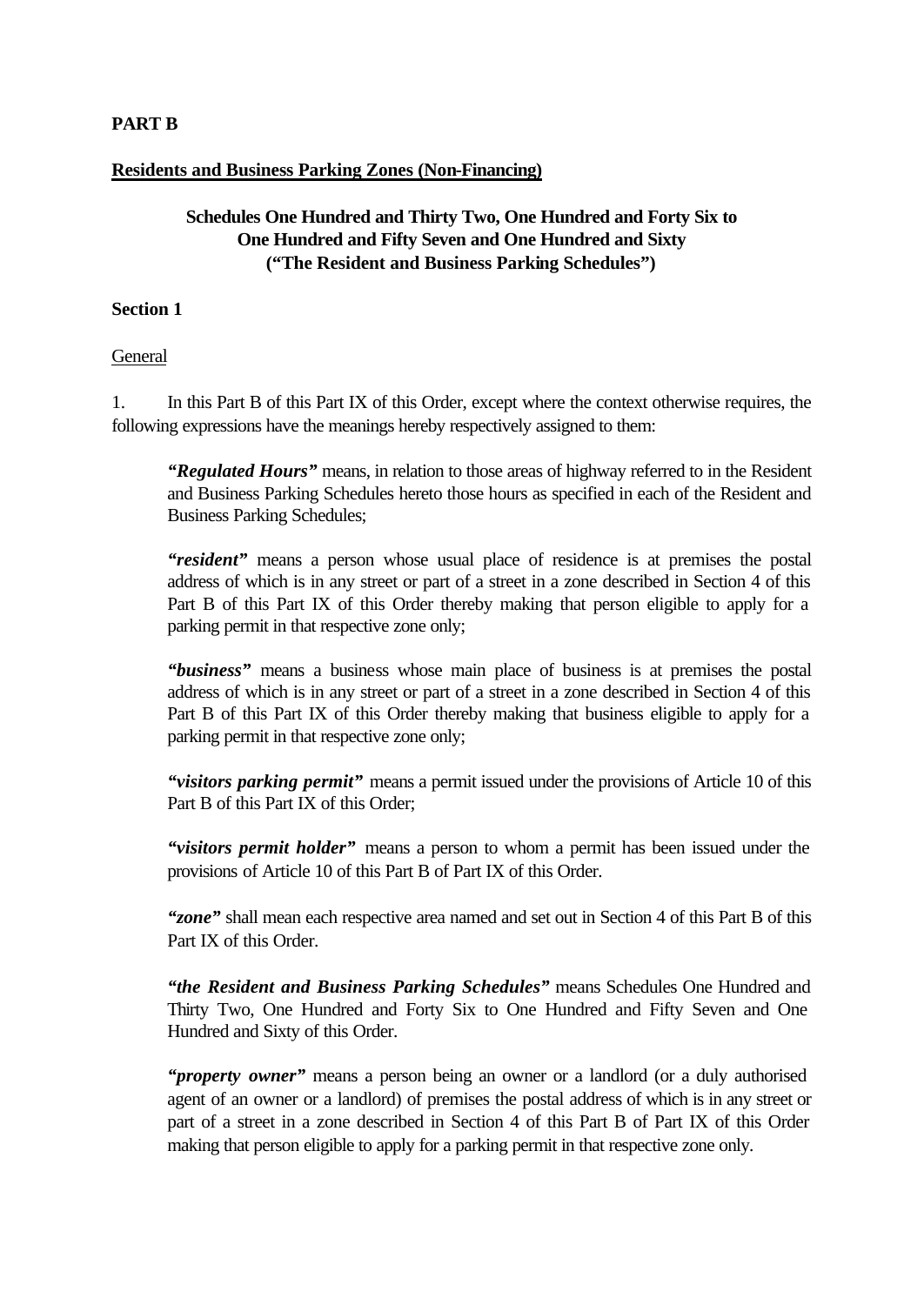*"contractor"* means a person authorised by the property owner to engage in bona fide building works or repairs in or on a premises, the postal address of which is in any street or part of a street in a zone described in Section 4 of this Part B of Part IX of this Order making that person eligible to apply for a parking permit in that respective zone only. <sup>\*</sup>

2. No person shall cause or permit any vehicle to walt during the Regulated Hours in any parking place regulated by this Part of this Part IX of this Order other than in accordance with Articles 3, 22(l), (2) or (3) and 24 of this Part B of this Part IX of this Order.

3. Each area on a highway which is described in the Resident and Business Parking Schedules hereto is hereby designated as a parking place for the purposes of Part B of Part IX of this Order during the Regulated Hours.

4. Each parking place may be used, subject to the provisions of this Part B of Part IX of this Order, for the leaving during the Regulated Hours of the following vehicles:

- (i) Those which display in the manner specified in Article 13 of Part B of this Part IX of this Order a valid parking permit issued by the Council in respect of that vehicle or a valid visitors parking permit
- (ii) Those in respect of which the charge set out in Section 3 of Part X of this Order is subsequently paid in the prescribed manner.

5. No membership is required for eligibility for any permit issued under this Part B of Part IX of this Order.

# **Section 2**

i<br>L

## Application For and Issue of Parking Permits

- 6. (1) Any resident who is the owner of a vehicle of the following class that is to say a passenger vehicle, a dual purpose vehicle, a goods vehicle not exceeding 3.5 tonnes gross laden weight or a motor cycle may apply to the Council for the issue of a parking permit for the leaving of that vehicle in a parking place and any such application shall be made on a form issued and obtainable from the Council and shall include the information required by that form and shall be accompanied by a remittance of such charge specified in Section  $3$  of Part  $X$  of this Order as is appropriate in respect of the parking permit for which application is being made. Parking permits will be limited to two per household. <sup>\*</sup>
	- (2) Subject to the provisions of paragraph (5) of this Article, any person being the proprietor of a business or his duly authorised representative may apply to the Council for the issue of a parking permit in respect of any vehicle falling within any class referred to in paragraph (1) of this Article, and any such application shall be made on a form issued and obtainable from the Council and shall include the information required by that form and shall be accompanied by a remittance of such

<sup>∗</sup> Added by Traffic Regulation Order No. 7 2002 - 20 May 2002

<sup>∗</sup> Added by Traffic Regulation Order No. 7 2002 - 20 May 2002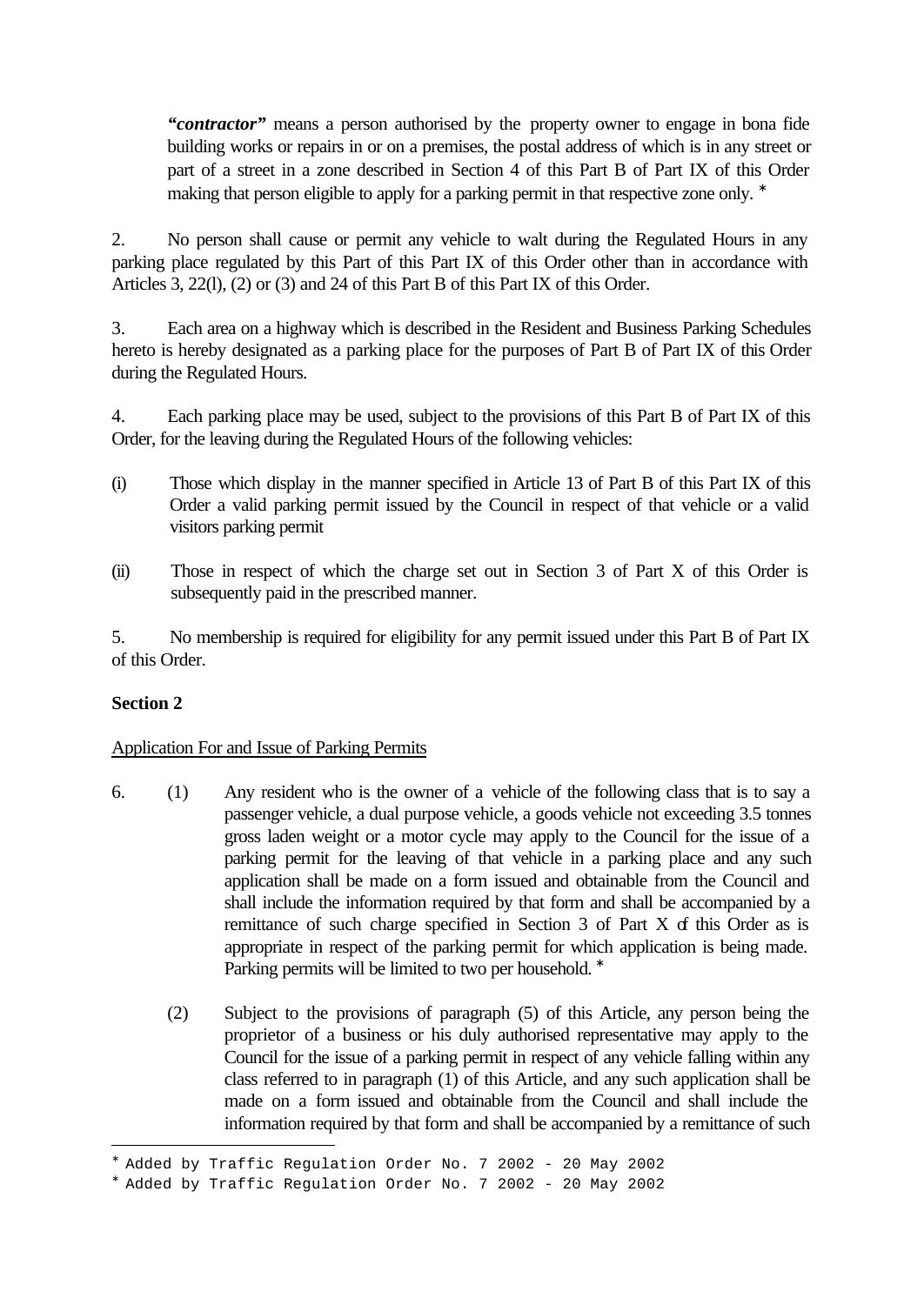charge specified in Section 3 of Part X of this Order as is appropriate in respect of the parking permit for which application is being made and a business with alternative parking shall pay the greater of the charge as specified in Section 3 of Part X of this Order.

- (3) The Council may at any time require an applicant for a parking permit to produce to an Officer of the Council such evidence in respect of any application made to them as they may reasonably require to verify any particulars or information given to them or in respect of any parking permit issued by them as they may reasonably require to verify that the parking permit is valid.
- (4) On receipt of the application made under paragraph (1) of this Article and of the appropriate fee specified in Section 3 of Part X of this Order the Council, upon being satisfied that the applicant is a resident and is the owner of a vehicle of the class specified in paragraph (1) of this Article, shall issue to the applicant a parking permit for the leaving during the Regulated Hours in any parking place of the vehicle to which such a parking permit relates by the owner of such vehicle or by any person using such vehicle with the consent of the owner other than a person to whom such vehicle has been let for hire or reward and any such parking permit so issued shall remain the property of the Council at all times.
- (5) On receipt of an application made under paragraph (2) of this Article and of the appropriate fee specified in Section 3 of Part X of this Order, the Council, upon being satisfied that the applicant is a bona fide proprietor of such business or his duly authorised representative shall issue to the applicant.
	- (a) in respect of a business having not more than five employees one parking permit, or
	- (b) in respect of a business having more than five employees a minimum of one parking permit with an additional parking permit for every further five employees whose main place of employment is at the business, up to a maximum of four parking permits per business

for the leaving during the Regulated Hours in any parking place of any vehicle specified in paragraph (1) of this Article to whom such parking permit relates.

- 7. (1) A parking permit holder may surrender a parking permit to the Council at any time and shall surrender a parking permit to the Council on the occurrence of any of the events set out in paragraph (3) of this Article and upon such surrender the Council shall not be obliged to make any refund in respect thereof.
	- (2) The Council may, by notice in writing sent by the recorded delivery service served on the parking permit holder at the address shown by that person on the application for the parking permit or affixed to the vehicle to which the parking permit relates, withdraw a parking permit if it appears to the Council that any of the events set out in paragraph 3(a), (b) or (c) of this Article has occurred and the permit holder shall surrender the parking permit within 48 hours of the receipt of such notice.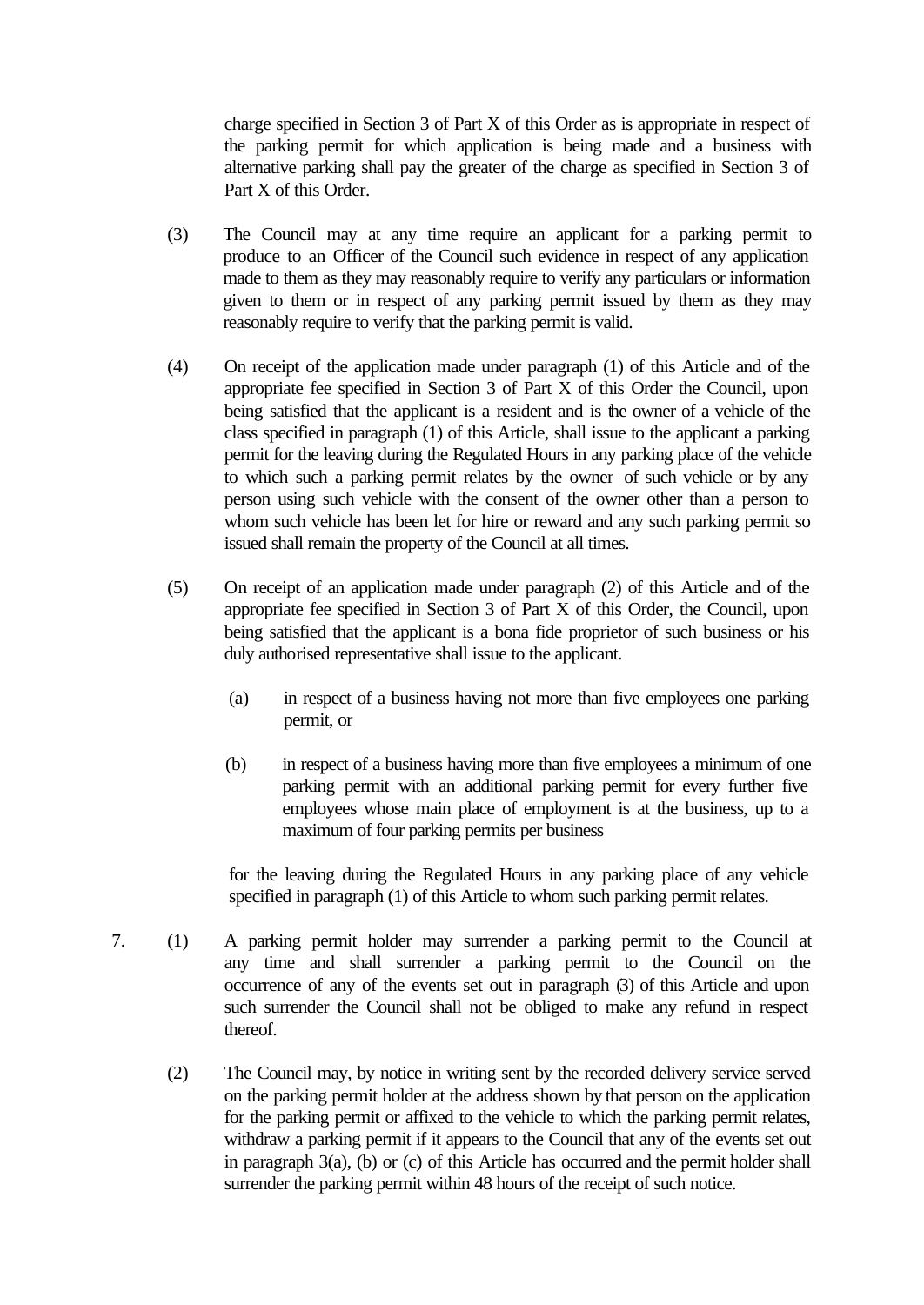- (3) The events referred to in the foregoing provisions of this Article are:
	- (a) the parking permit holder ceasing to be a resident or the business ceasing to trade at the premises from which the application was made;
	- (b) the parking permit holder ceasing to be the owner of the vehicle in respect of which the parking permit is issued;
	- (c) the vehicle in respect of which such parking permit was issued being adapted or used in such a manner that it is not a vehicle of the class specified in Article 6(l) of this Part B of this Part IX of this Order;
	- (d) the issue of a duplicate parking permit by the Council under the provisions of Article 8 of this Part B of this Part IX of this Order;
	- (e) the parking permit ceasing to be valid pursuant to the provisions of paragraph (4) of this Article.
- (4) Without prejudice to the foregoing provisions of this Article a parking permit shall cease to be valid at midnight on the expiry date specified thereon or on the occurrence of any one of the events set out in paragraph (3) of this Article whichever is the earlier.
- (5) Where a parking permit is issued to any person or business upon receipt of a cheque and the cheque is subsequently dishonoured the parking permit shall cease to be valid and the Council shall by notice in writing, sent by the recorded delivery service served on the person or business to whom such parking permit was issued at the address shown by that person or business on the application for the parking permit or affixed to the vehicle to which a parking permit relates, require that person to surrender the parking permit to the Council within 48 hours of the receipt of the aforementioned notice.
- 8. (1) If a parking permit is mutilated or accidentally defaced or the figures or particulars on it have become illegible or the colour of the parking permit has become altered by fading or otherwise the parking permit holder shall surrender it to the Council and may apply to the Council for the issue to him of a duplicate parking permit if such surrender is accompanied by an application for a duplicate parking permit and the Council on the receipt of the above shall issue a duplicate parking permit so marked and upon such issue the original parking permit shall become invalid.
	- (2) If a parking permit is lost or destroyed the parking permit holder may apply to the Council for the issue to him of a duplicate parking permit and the Council, upon being satisfied as to such loss or destruction, shall issue a duplicate parking permit so marked and on such issue the original parking permit shall become invalid.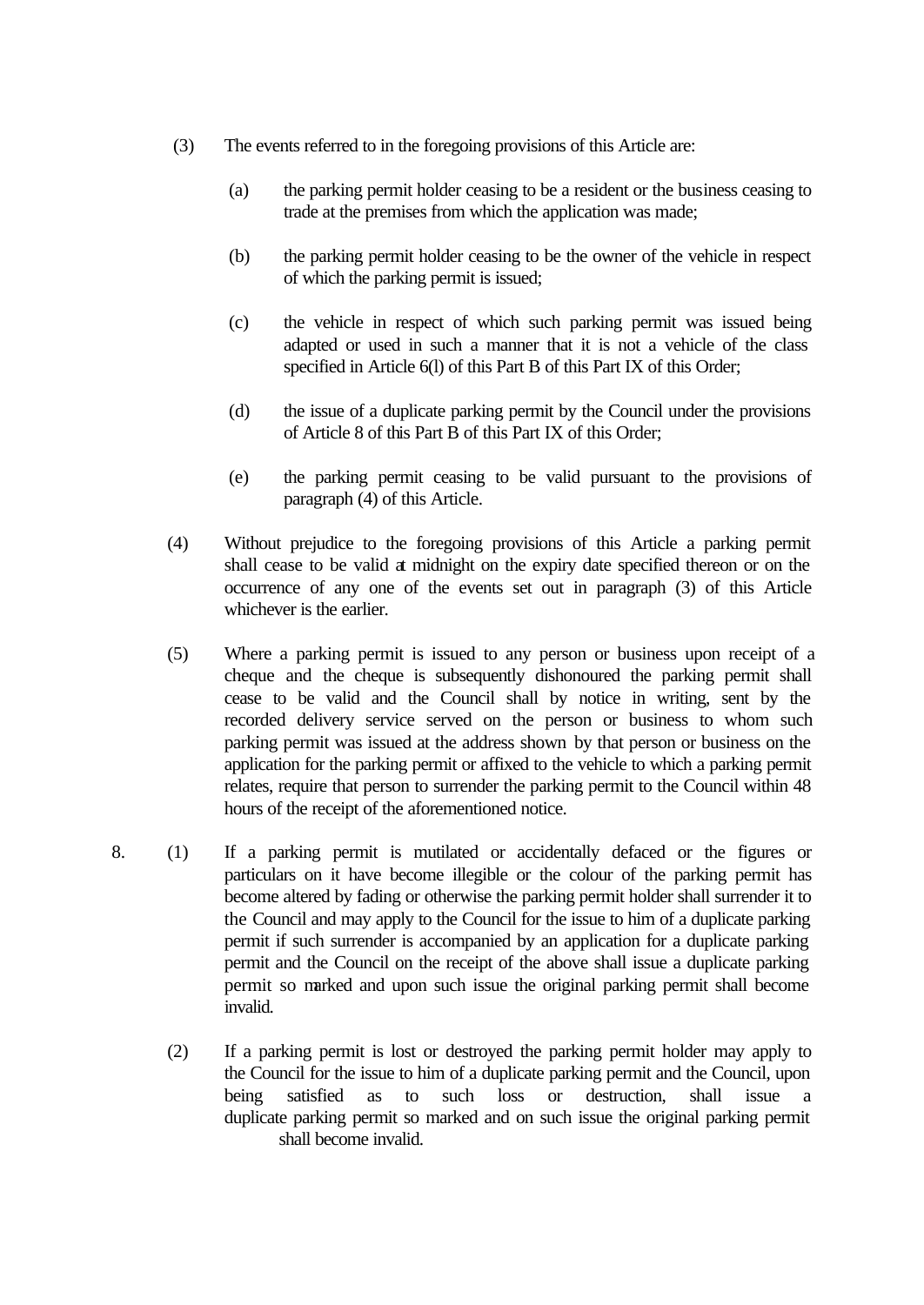- (3) The provisions of this Order shall apply to a duplicate parking permit and an application for a duplicate parking permit as if it were a parking permit or, as the case may be, an application therefor.
- 9. (1) A parking permit issued under Article 6(1) of this Part B of this Part IX of this Order shall be in a form prescribed by the Council and shall include the following particulars:
	- (a) the registration mark of the vehicle in respect of which the parking permit has been issued;
	- (b) the expiry date;
	- (c) an authentication that the parking permit has been issued by the Council and that it relates to the area of highway described in a zone and set out in Section 4 of this Part B of this Part IX of this Order.
	- (2) A parking permit issued under Article 6(2) of this Part B of this Part IX of this Order shall be in a form prescribed by the Council and shall include the following particulars:
		- (a) a serial number to be shown thereon by which the business to whom that parking permit was issued may be identified;
		- (b) the expiry date;
		- (c) an authentication that the business permit has been issued by the Council and that it relates to the areas of highway described in a zone and set out in Section 4 of this Part B of this Part IX of this Order.
- 10. (1) Any resident may apply to the Council for the issue of a maximum of two visitors parking permits<sup>\*</sup> and any such application shall be made on a form, issued and obtainable from the Council and shall include the information required by that form and shall be accompanied by a remittance for such charge specified in Section 3 of Part X of this Order.
	- (2) Any resident as specified in paragraph (1) of this Article who is a Senior Citizen may apply for a visitors parking permit free of any charge.
	- (3) The Council may at any time require an applicant for a visitors parking permit to produce to an Officer of the Council such evidence in respect of an application for a visitors parking permit made to them as they may reasonably require to verify any particulars or information given to them or in respect of any visitors parking permit issued by them as they may reasonably require to verify the validity of the visitors parking permit.

<sup>∗</sup> Added by Traffic Regulation Order No. 7 2002 - 20 May 2002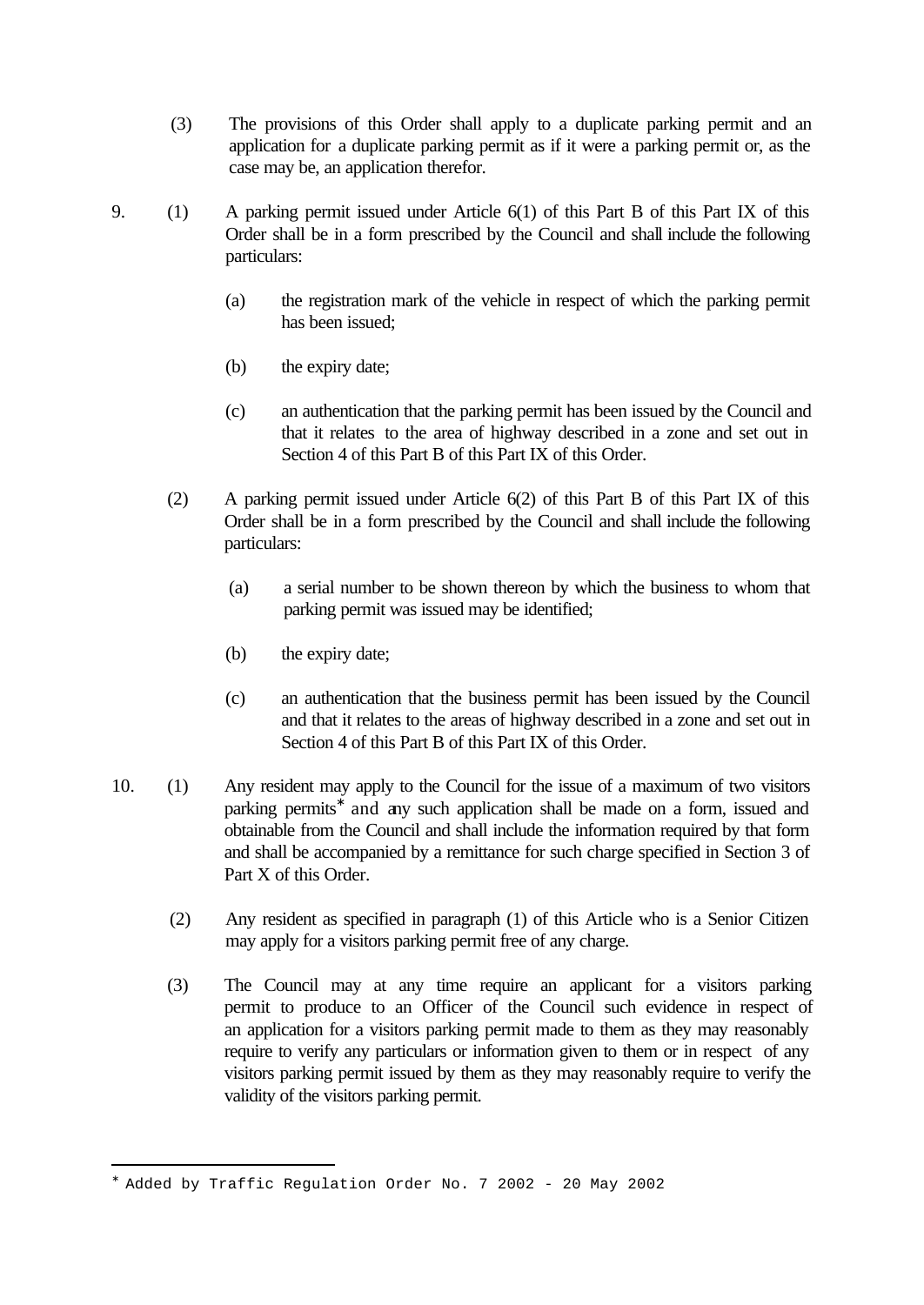- (4) On receipt of an application made under the foregoing provisions of this Article and of the appropriate fee specified in Section 3 of Part X of this Order save for the provisions of paragraph (2) of this Article the Council upon being satisfied that the applicant is a resident shall issue to that applicant a visitors parking permit of the description contained in paragraph (7) of this Article and any such visitors parking permit so issued shall remain the property of the Council at all times.
- (5) Where a visitors parking permit is issued to any person upon the receipt of a cheque and the cheque is subsequently dishonoured the visitors parking permit shall cease to be of any effect or cease to be capable of any effect as the case may be and the Council shall by notice in writing sent by the recorded delivery service served on the person to whom such visitors parking permit was issued or affixed any vehicle displaying the visitors parking permit requiring the surrender of the visitors parking permit to the Council within 48 hours of the aforementioned notice.
- (6) Each visitors parking permit issued in accordance with paragraph (4) of this Article shall be for the leaving during the Regulated Hours in any parking place of a vehicle which:
	- (a) is within the following class that is to say a passenger vehicle, a dual purpose vehicle, a goods vehicle not exceeding 3.5 tonnes gross laden weight or a motor cycle and
	- (b) immediately prior to being left in the parking place was used for conveying a bona fide visitor to the usual residence of the resident to whom the visitors parking permit was issued.
- (7) A visitors parking permit shall be in a form prescribed by the Council and shall make provision for:
	- (a) a serial number to be shown thereon by which the resident to whom that visitors parking permit was issued may be identified;
	- (b) the expiry date;
	- (c) an authentication that the visitors parking permit has been issued by the Council and that it relates to the areas of highway described in a zone and set out in Section 4 of this Part B of this Part IX of this Order.
- (8) A visitors parking permit displayed on a vehicle in a parking place shall, subject to paragraph (9) of this Article, be valid only if the conditions specified in paragraph (6) of this Article are met and the visitors parking permit is displayed in accordance with the provisions of Article 12 of this Part B of Part IX of this Order.
- (9) A visitors permit holder may surrender a visitors parking permit to the Council at any time and shall surrender a visitors parking permit to the Council on the occurrence of any of the events set out in paragraph (11) of this Article and upon such surrender the Council shall not be obliged to make any refund in respect thereof.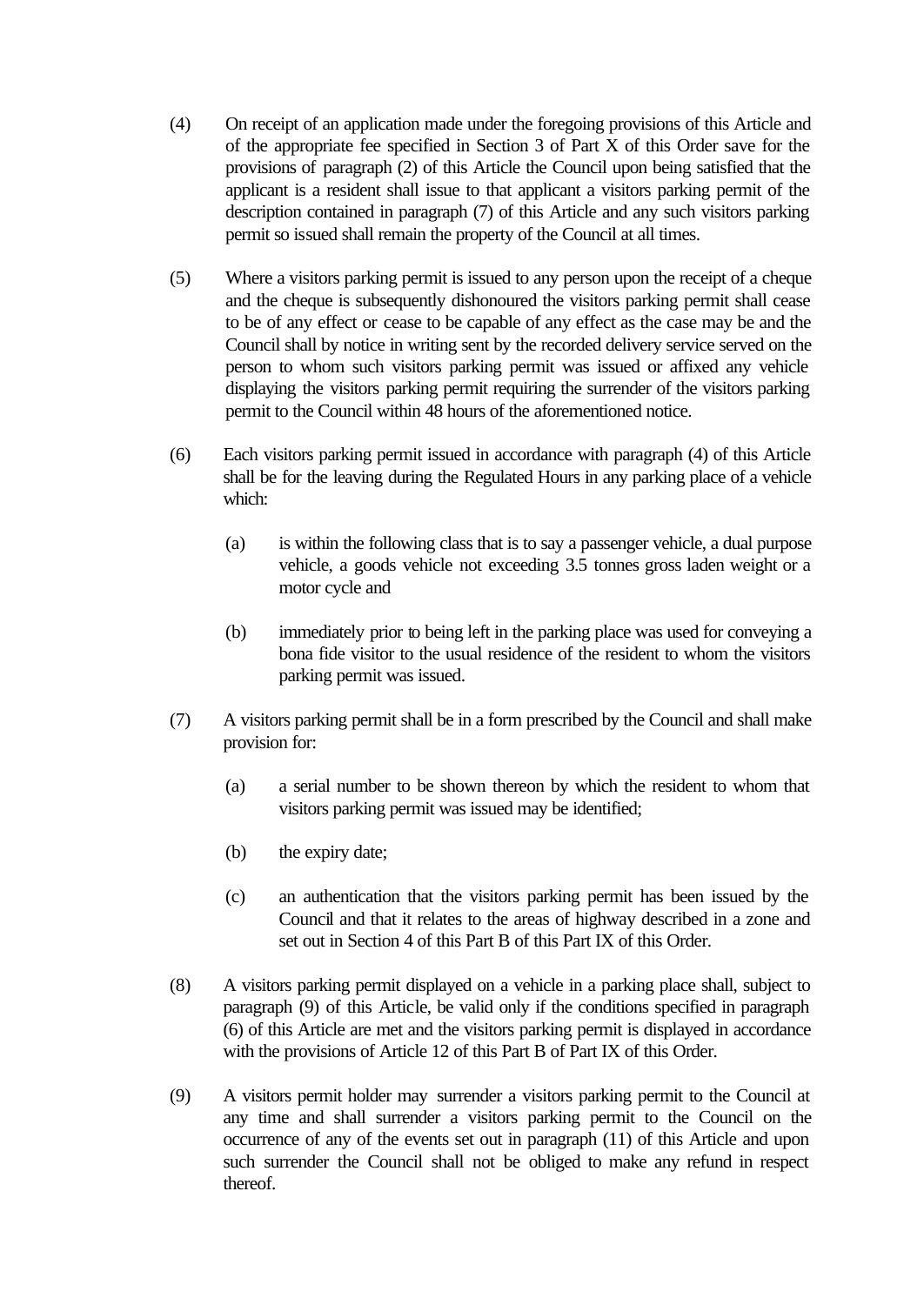- (10) The Council may by notice in writing sent by the recorded delivery service served on the visitors permit holder or affixed to any vehicle displaying a visitors parking permit withdraw a visitors parking permit if it appears to the Council that an event such as set out in paragraph (11) of this Article has occurred and the visitors parking permit holder shall surrender the visitors permit to the Council within 48 hours of the receipt of such notice.
- (11) The events referred to in paragraph (9) and (10) of this Article are:
	- (a) the visitors permit holder ceasing to be a resident;
	- (b) the withdrawal of the visitors parking permit by the Council under the provisions of paragraph (10) of this Article;
	- (c) the issue of a duplicate visitors parking permit by the Council under the provisions of paragraph (13) of this Article;
	- (d) the visitors parking permit ceasing to be valid pursuant to the provisions of paragraph (12) of this Article;
	- (e) the visitors permit holder giving the visitors parking permit to a nonbona fide visitor or allowing it to be used by a non-bona fide visitor.
- (12) Without prejudice to the foregoing provisions of this Article a visitors parking permit shall cease to be valid at midnight on the expiry date specified thereon or on the occurrence of any one of the events specified in paragraph (11) of this Article, whichever is the earlier.
- (13) If a visitors parking permit is mutilated or accidentally defaced or the figures or particulars on it have become illegible or the colour of the visitors parking permit has become altered by fading or otherwise the visitors parking permit holder shall surrender it to the Council and may apply to the Council for the issue to him of a duplicate visitors parking permit if such surrender is accompanied by an application for a duplicate visitors parking permit the Council shall issue a duplicate visitors parking permit so marked and upon such issue the original visitors parking permit shall cease to be valid.
- (14) If a visitors parking permit is lost or destroyed the visitors parking permit holder may apply to the Council for the issue to him of a duplicate visitors parking permit and the Council upon being satisfied of such loss or destruction may at its discretion issue a duplicate visitors parking permit so marked and upon such issue the original visitors parking permit shall cease to be valid.
- (15) The provisions of this Order shall apply to a duplicate visitors parking permit and an application for a duplicate visitors parking permit as if it were a visitors parking permit or, as the case may be, an application therefor.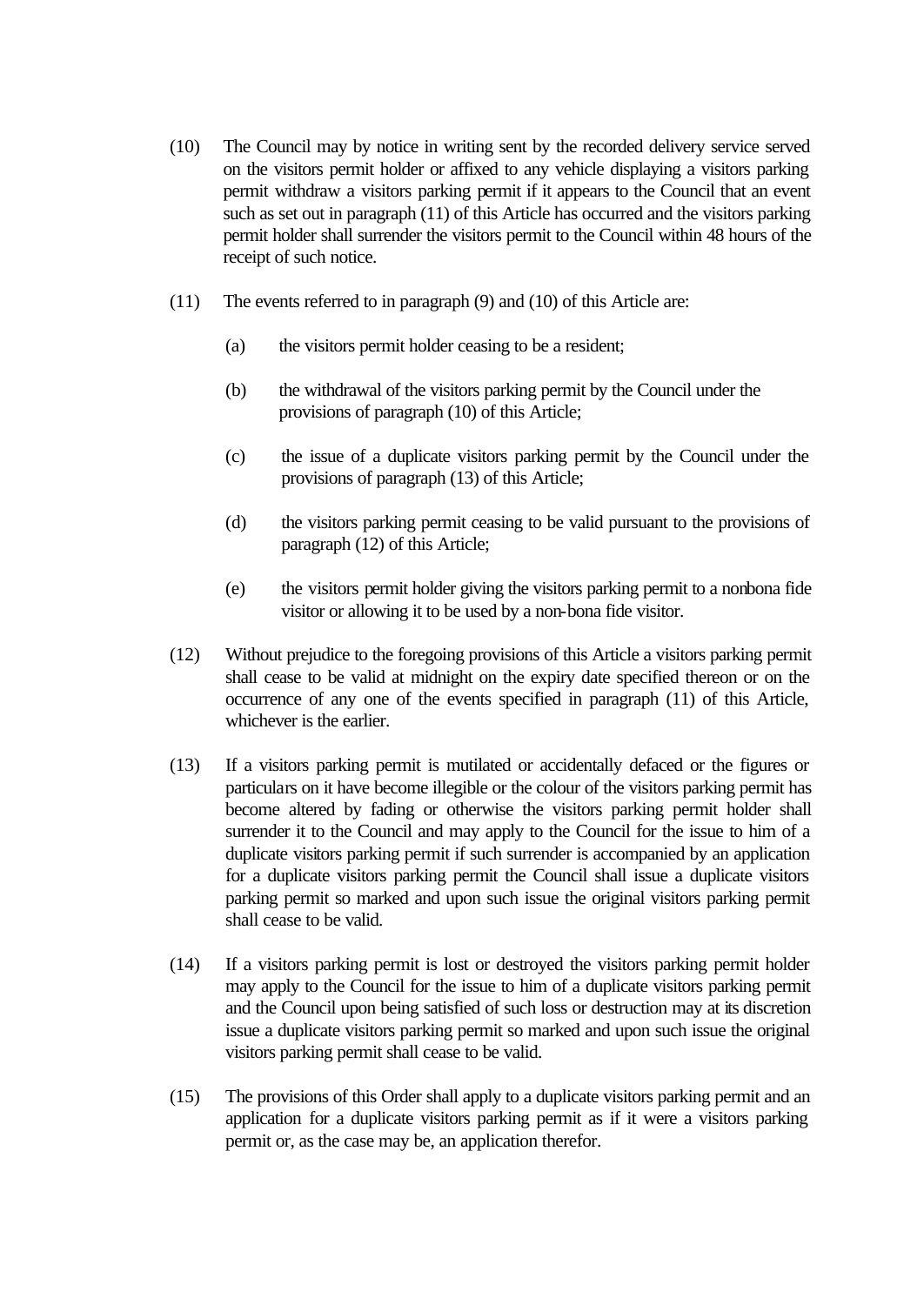- 11. A parking permit or visitors parking permit issued under the provisions of this Part B of this Part IX of this Order shall not be valid in any parking place other than a parking place within a zone regulated by this Part B of this Part IX of this Order.
- 12. At all times during which a vehicle is left in a parking place during the Regulated Hours making use of a parking permit  $\alpha$  a visitors parking permit there shall be displayed in the relevant position on the front or near side of the vehicle a valid parking permit or visitors parking permit issued in respect of that vehicle so that all particulars referred to in Articles 9 or 10(7) of this Part B of this Part IX of this Order are readily visible from the front or near side of the vehicle.
- 13. Where a parking permit, visitors parking permit or Notice has been displayed on or affixed to the vehicle in accordance with the provisions of Articles 12 and 15 this Part B of this Part IX of this or any other provision of this Part B of Part IX of this Order no person, not being the driver of the vehicle, shall remove the parking permit, visitors parking permit or Notice from the vehicle unless authorised to do so.
- 14. (1) Where a vehicle is parked in a parking place at any time during the Regulated Hours without a valid parking permit or visitors parking permit displayed in accordance with the provisions of this Order and is not subject to any of the exemptions to this Part B of this Part IX of this Order the driver of the vehicle shall pay to the Council an Additional Parking Charge as specified in the Section 2 of Part X of this Order.
	- (2) Any Additional Parking Charge due to the Council under paragraph (1) of this Article shall be paid to the Council in the same manner as set out in Article 27 of Section 4 of Part VI of this Order or as directed on the Notice.
- 15. (1) Where an Additional Parking Charge has been incurred in respect of a vehicle under Article 14 this Part B of this Part IX of this Order, a Parking Attendant shall complete a Notice and attach it in a conspicuous place to that vehicle or hand or attempt to hand it to the driver of the vehicle.
	- (2) Any Notice under paragraph (1) of this Article shall include the following particulars: -
		- (a) the registration mark of the vehicle or where the vehicle is being used under a trade licence the number of the trade plate carried by the vehicle;
		- (b) the date and time at which the Parking Attendant first noticed that an Additional Parking Charge had been incurred under this Order;
		- (c) the reason for the Additional Parking Charge being incurred;
		- (d) a statement that an Additional Parking Charge of the amount specified in Section 2 of Part X hereto is required to be paid;
		- (e) the manner in which and the time within which the Additional Parking Charge should be paid.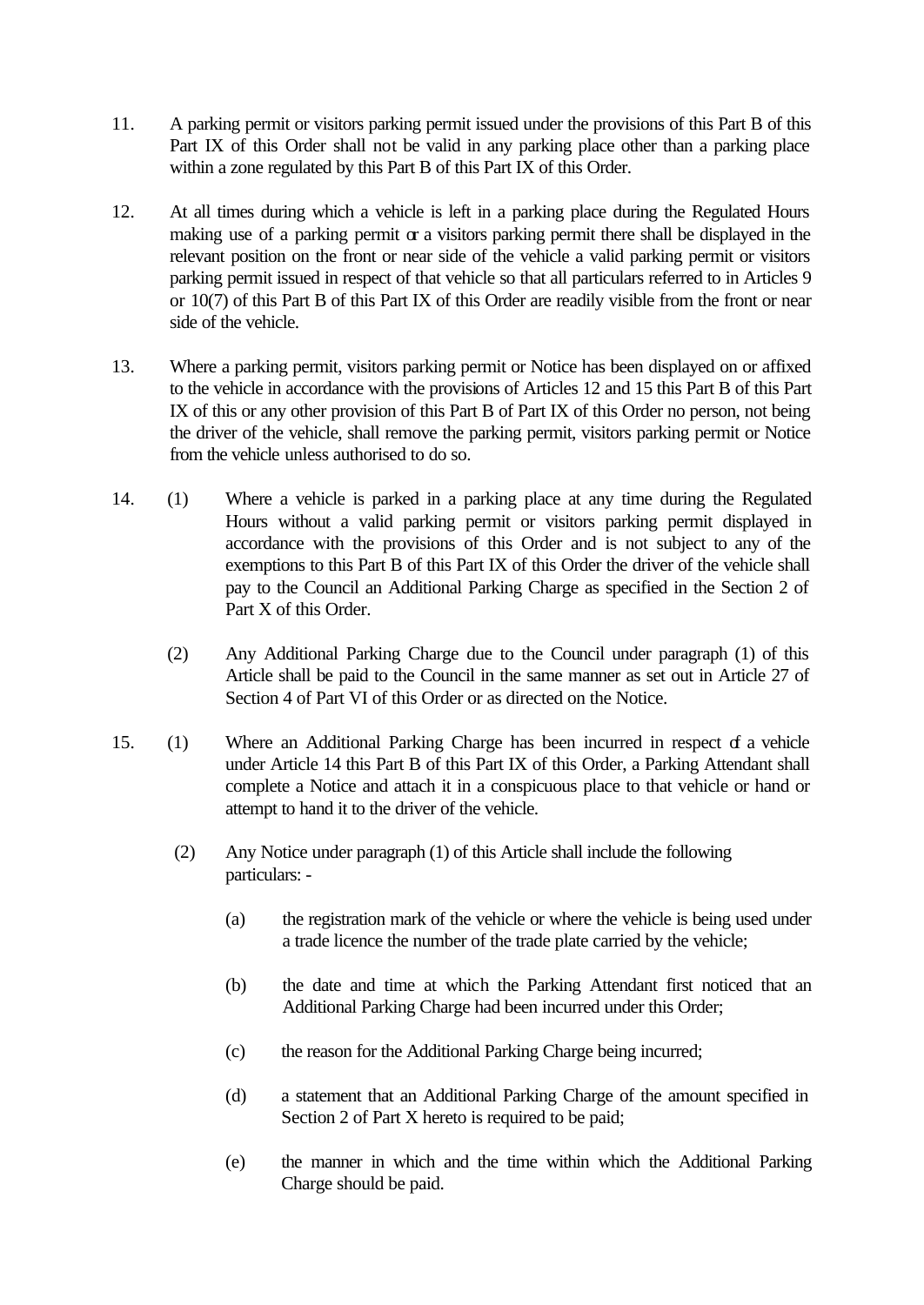- 16. The Council shall:
	- (a) cause the limits of each parking place to be indicated on the carriageway by placing and maintaining thereon the appropriate traffic signs/markings;
	- (b) place and maintain on or in the vicinity of each parking place appropriate traffic signs/markings for indicating that such parking place may be used during the Regulated Hours for the leaving only of vehicles specified in Articles 6(1) and 10(6)(a) of this Part B of this Part IX of this Order, and any charge payable in relation thereto;
	- (c) carry out such other work as is reasonably required for the satisfactory operation of a parking place.
- 17. Every vehicle parked in a parking place in accordance with the provisions of this Part B of this Part IX of this Order shall be so parked so that every part of the vehicle is within the limits of the parking place.
- 18. A Police Constable in uniform or a Parking Attendant may in case of an emergency move or cause to be moved any vehicle left in a parking place to any place that he thinks fit in the circumstances.
- 19. (1) Any person authorised by the Council may suspend the use of a parking place or any part thereof whenever he considers such suspension reasonably necessary: -
	- (a) for the purpose of facilitating the movement of traffic or promoting its safety; or
	- (b) for the purpose of any building operation, demolition or excavation in or adjacent to the parking place or the maintenance, improvement or reconstruction of the parking place or the laying, erection, alteration, removal or repair in or adjacent to the parking place of any sewer or at any main, pipe or apparatus for the supply of gas, water or electricity or of any telegraphic line or traffic sign; or
	- (c) for the convenience of occupiers of premises adjacent to the parking place on any occasion for the removal of furniture from one office or dwellinghouse to another or the removal of furniture from such premises to a depository or to such premises from a depository; or
	- (d) on any occasion on which it is likely by reason of some special attraction that any street will be thronged or obstructed; or
	- (e) for the convenience of occupiers of premises adjacent to the parking place at times of weddings or funerals or any other special occasions; or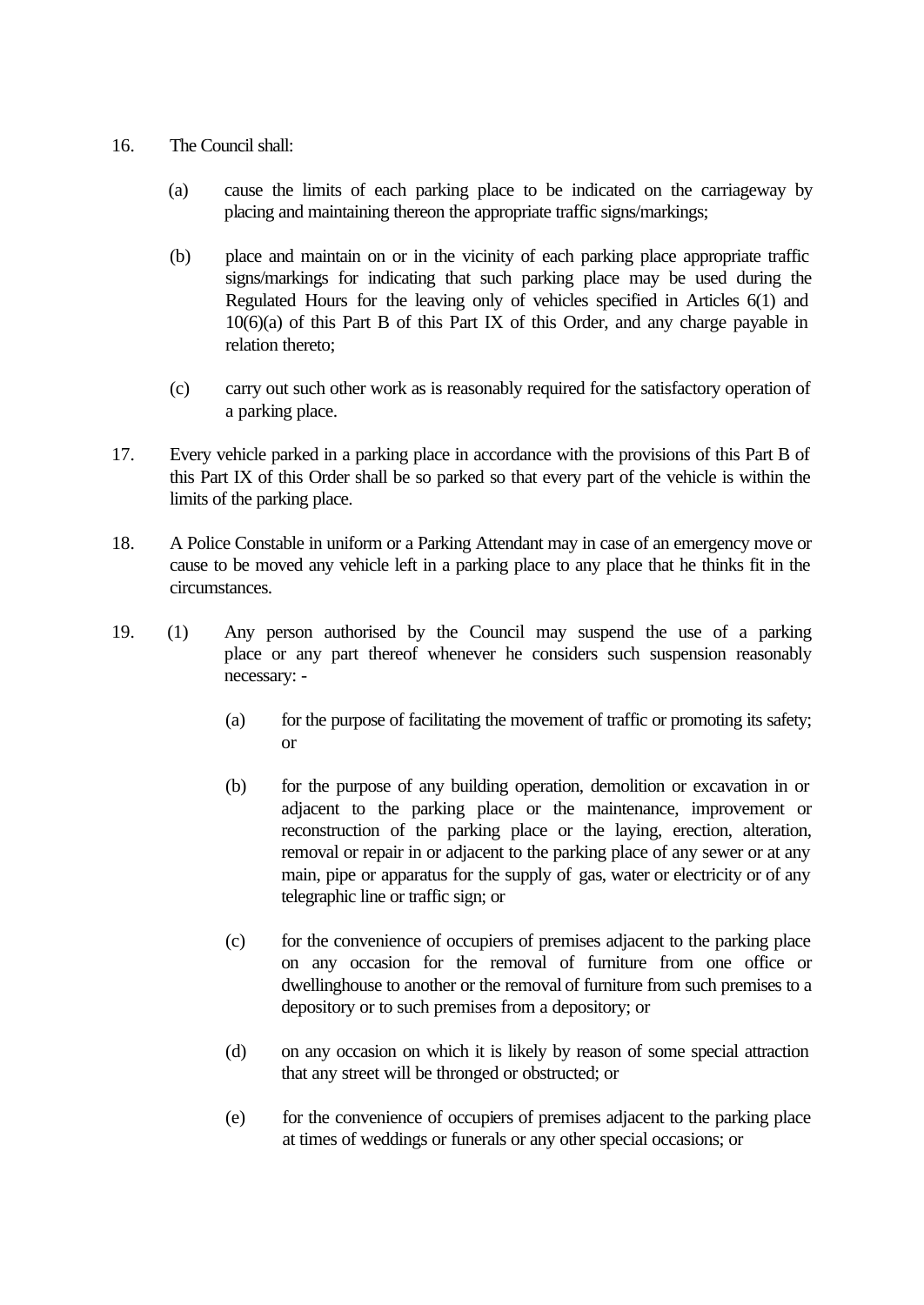- (f) for the purpose of cleansing the parking place.
- (2) A Police Constable in uniform may suspend for not longer than 24 hours the use of a parking place or any part thereof whenever he considers such suspension reasonably necessary for the purpose of facilitating the movement of traffic or providing for its safety.
- (3) Any person suspending the use of a parking place or any part thereof in accordance with the provisions of paragraphs (I) or (2) of this Article shall thereupon place or cause to be placed in or adjacent to that parking place or the part thereof the use of which is suspended a traffic sign indicating that the waiting of vehicles is prohibited.
- (4) No person shall cause or permit a vehicle to be left in any parking place or part of a parking place during such period as there is in or adjacent to that parking place or part of a parking place a traffic sign placed in pursuance of paragraph (3) of this Article;

Provided that nothing in this paragraph shall render it unlawful to cause or permit any vehicle being used for Fire Brigade, Ambulance or Police purposes or any vehicle being used for the purpose specified in Article 21(l)(c), (e) or (f) of this Part B of this Part IX of this Order to be left in the parking place or part of a parking place during such period, or to any other vehicle so left if that vehicle is left with the permission of (i) the person suspending the use of the parking place or the part thereof in pursuance of paragraph (1) of this Article or (ii) a Police Constable in uniform or (iii) a Parking Attendant.

20. While any vehicle is in a parking place during the Regulated Hours no person shall use the vehicle in connection with the sale of any article to any person or in connection with the selling or offering for sale of his skill or services:

Provided that nothing in this Article shall prevent the sale of goods from a vehicle if the vehicle is a passenger vehicle, a dual purpose vehicle or a motor cycle and the goods are immediately delivered at or taken into premises adjacent to the vehicle from which the sale is effected.

## **Section 3**

#### **Exemptions**

- 21. (1) Notwithstanding the foregoing provisions of this Part B of this Part IX of this Order, any vehicle may wait at any time in the lengths of road specified in the Resident and Business Parking Schedules hereto or in any parking place for so long as may be reasonably necessary if:
	- (a) the vehicle is waiting to enable a person to board or alight from the vehicle;
	- (b) the vehicle is waiting to enable goods to be loaded or unloaded from the vehicle;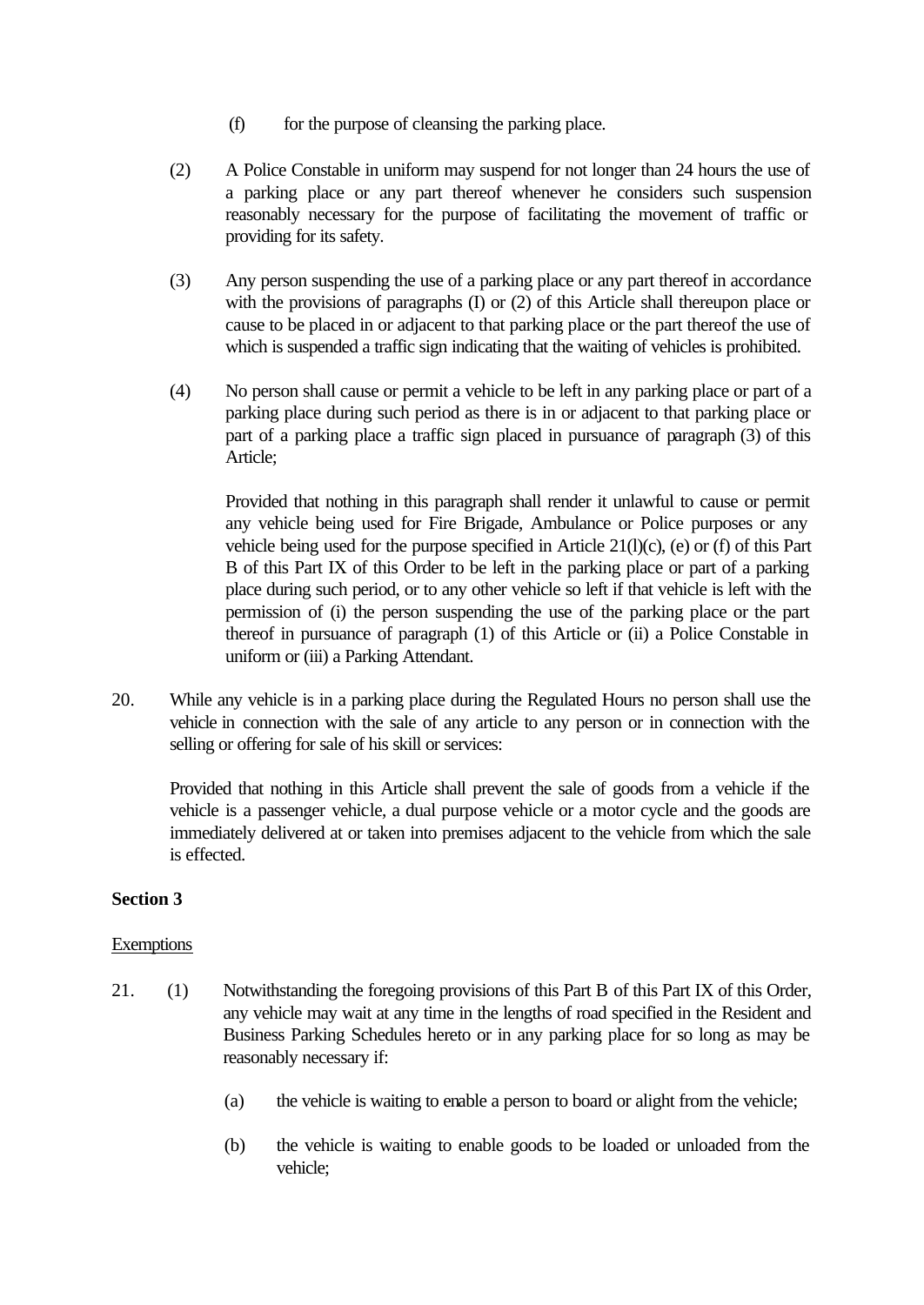- (c) the vehicle is waiting owing to the driver being prevented from proceeding by circumstances beyond his control or to such waiting being necessary in order to avoid an accident;
- (d) the vehicle is a vehicle being used for Fire Brigade, Ambulance or Police purposes or a vehicle in the service of a local authority which is being used in pursuance of statutory powers or duties:
- (e) the vehicle is waiting to enable it to be used in connection with the removal of any obstruction to traffic;
- (f) the vehicle is in the service of or employed by the Post Office and is waiting while postal packets addressed to premises in the lengths of road in which the vehicle is waiting are being unloaded from the vehicle or. having been unloaded therefrom, are being delivered or while postal packets are being collected from premises or posting boxes in the lengths of road in which the vehicle is waiting;
- (g) the vehicle (not being a passenger vehicle) is in actual use in connection with the removal of furniture from one office or dwellinghouse to another or the removal of such furniture from such premises to a depository or to such premises from a depository;
- (h) the vehicle is being used for any of the purposes referred to in Article 19(1)(b) of this Part B of this Part IX of this Order and cannot be conveniently used for that purpose in any other road.
- (2) Notwithstanding the foregoing provisions of this Order any vehicle being used in connection with a service provided under the National Health Service may wait in any parking place (other than a parking place the use of which has been suspended under Article 19 of this Part B of this Part IX of this Order) during the Regulated Hours for so long as may be necessary whilst that service is being provided to a resident.

22. The Council may determine from time to time to exempt any category of person or class of vehicle from any or all of the provisions of this Part B of this Part IX of this Order in relation to the use of parking places.

23. If the resident, business, property owner or contractor requires an amendment to a parking permit by way of a change of vehicle he/she shall make an application to the Council for an amended parking permit and upon payment of an administration fee as set out in Section 5 of Part X of this Order, the Council shall issue such amended parking permit and the original parking permit shall cease to be of use.<sup>∗</sup>

#### Property Owners and Contractors Permits

<sup>∗</sup> Added by Traffic Regulation Order No. 7 2002 - 20 May 2002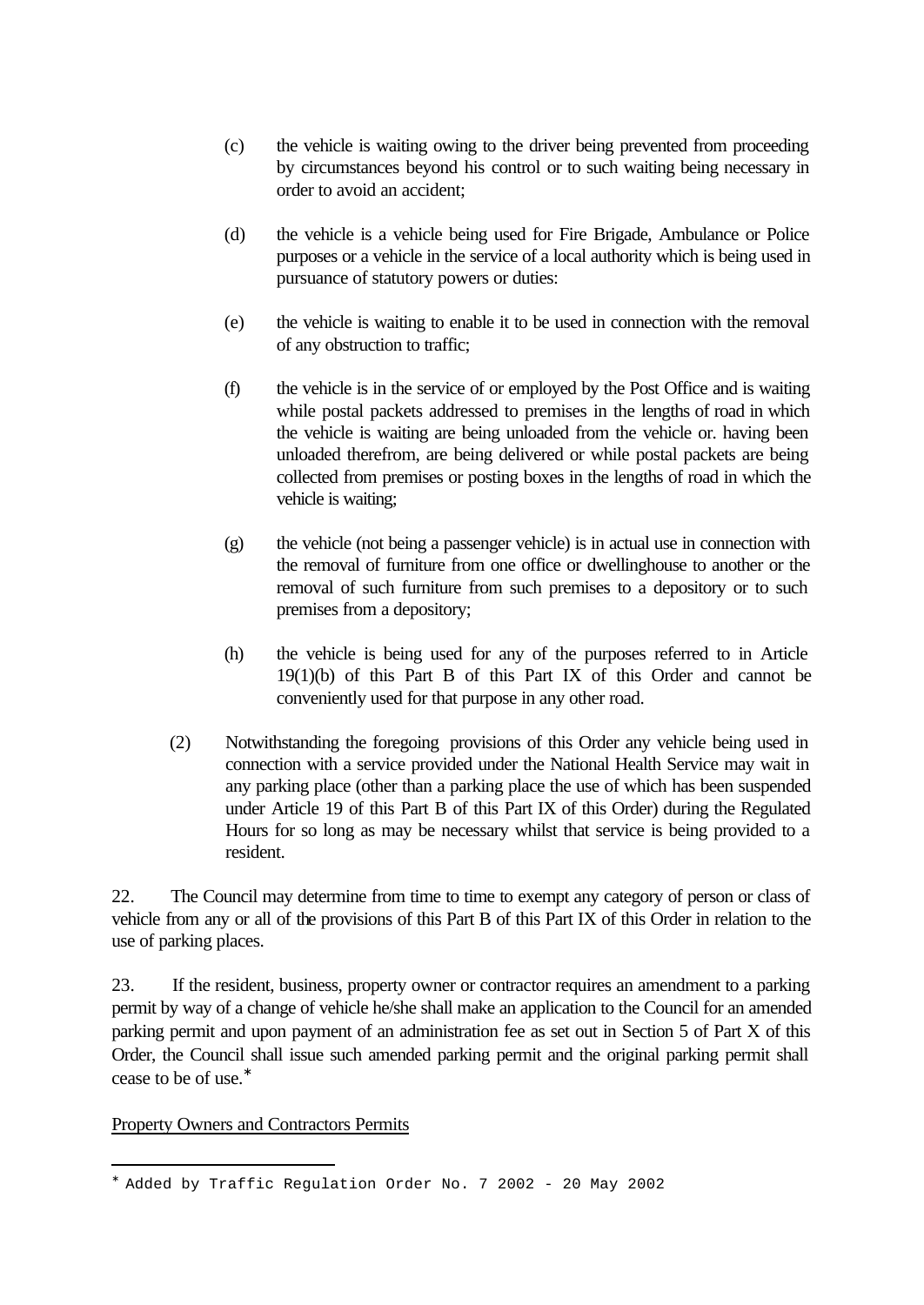- 24. (1) Any property owner or a contractor who is the owner of a vehicle of the following class that is to say a passenger vehicle, a dual purpose vehicle, a goods vehicle not exceeding 3.5 tonnes gross laden weight or a motor cycle may apply to the Council for the issue of a parking permit for the leaving of that vehicle in a parking place and any such application shall be made on a form issued and obtainable from the Council and shall include the information required by that form and shall be accompanied by a remittance of such charge specified in Section 3 of Part X of this Order as is appropriate in respect of the parking permit for which application is being made.
	- (2) The Council may at any time require an applicant for a property owner's or contractor's parking permit to produce to an Officer of the Council such evidence in respect of any application made to them as they may reasonably require to verify any particulars or information given to them or in respect of any parking permit issued by them as they may reasonably require to verify that the parking permit is valid.
	- (3) On receipt of the application made under paragraph (1) of this Article and of the appropriate fee specified in Section 3 of Part X of this Order the Council, upon being satisfied that the applicant is a property owner or contractor and is the owner of a vehicle of the class specified in paragraph (1) of this Article, shall issue to the applicant the appropriate parking permit for the leaving during the Regulated Hours in any parking place of the vehicle to which such a parking permit relates by the owner of such vehicle or by any person using such vehicle with the consent of the owner other than a person to whom such vehicle has been let for hire or reward and any such parking permit so issued shall remain the property of the Council at all times.
- 25. (1) A parking permit holder may surrender a parking permit to the Council at any time and shall surrender a parking permit to the Council on the occurrence of any of the events set out in paragraph (3) of this Article and upon such surrender the Council shall not be obliged to make any refund in respect thereof.
	- (2) The Council may, by notice in writing sent by the recorded delivery service served on the parking permit holder at the address shown by that person on the application for the parking permit or affixed to the vehicle to which the parking permit relates, withdraw a parking permit if it appears to the Council that any of the events set out in paragraph 3(a), (b) or (c) of this Article has occurred and the permit holder shall surrender the parking permit within 48 hours of the receipt of such notice.
	- (3) The events referred to in the foregoing provisions of this Article are:
		- (a) the parking permit holder ceasing to be a property owner or contractor;
		- (b) the parking permit holder ceasing to be the owner of the vehicle in respect of which the parking permit is issued;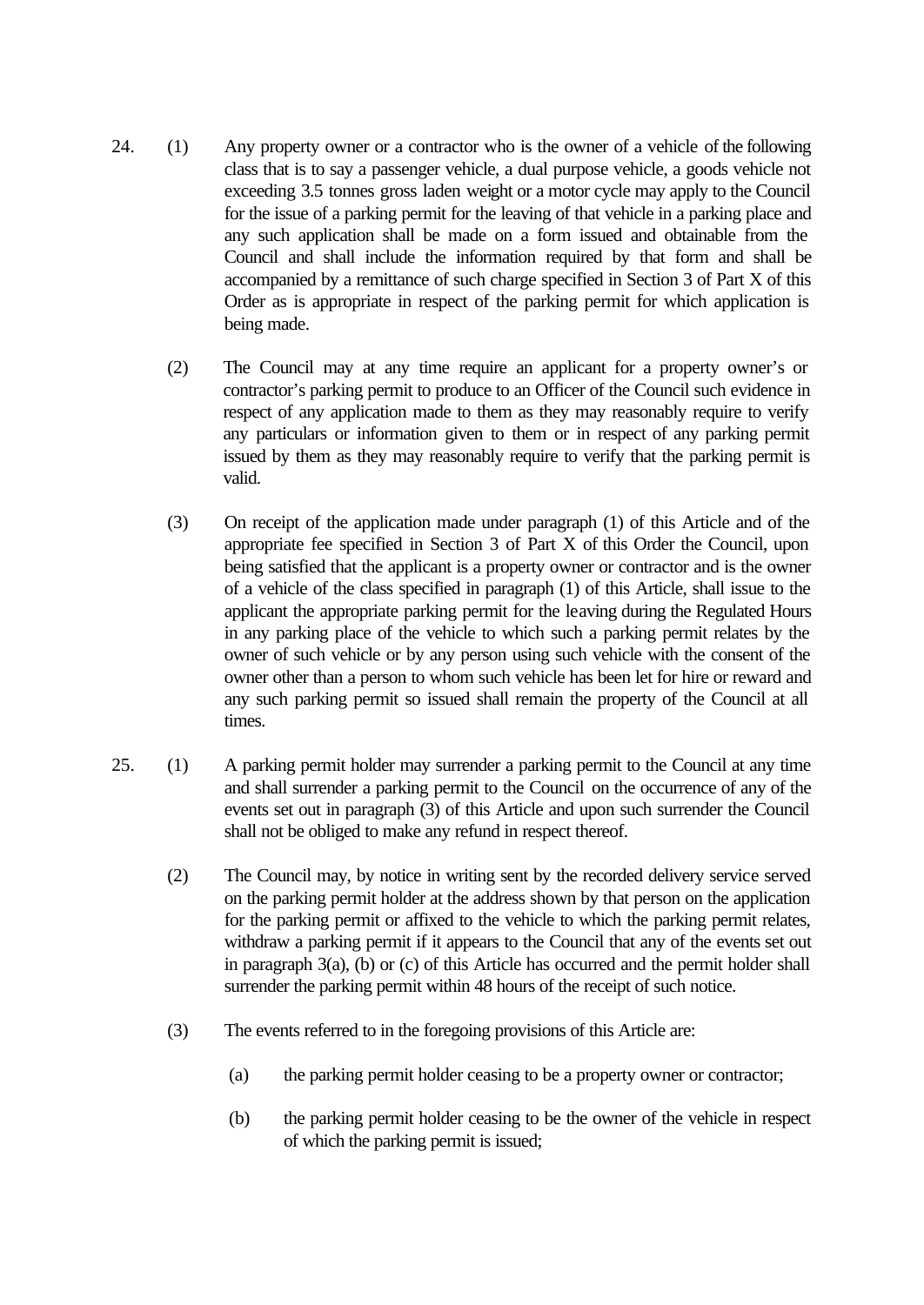- (c) the vehicle in respect of which such parking permit was issued being adapted or used in such a manner that it is not a vehicle of the class specified in Article 24(l) of this Part B of this Part IX of this Order;
- (d) the issue of a duplicate parking permit by the Council under the provisions of Article 26 of this Part B of this Part IX of this Order;
- (e) the parking permit ceasing to be valid pursuant to the provisions of paragraph (4) of this Article.
- (4) Without prejudice to the foregoing provisions of this Article a parking permit shall cease to be valid at midnight on the expiry date specified thereon or on the occurrence of any one of the events set out in paragraph (3) of this Article whichever is the earlier.
- (5) Where a parking permit is issued to any person or business upon receipt of a cheque and the cheque is subsequently dishonoured the parking permit shall cease to be valid and the Council shall by notice in writing, sent by the recorded delivery service served on the property owner or contractor to whom such parking permit was issued at the address shown by that property owner or contractor on the application for the parking permit or affixed to the vehicle to which a parking permit relates, require that person to surrender the parking permit to the Council within 48 hours of the receipt of the aforementioned notice.
- 26. (1) If a parking permit is mutilated or accidentally defaced or the figures or particulars on it have become illegible or the colour of the parking permit has become altered by fading or otherwise the parking permit holder shall surrender it to the Council and may apply to the Council for the issue to him of a duplicate parking permit if such surrender is accompanied by an application for a duplicate parking permit and the Council on the receipt of the above shall issue a duplicate parking permit so marked and upon such issue the original parking permit shall become invalid.
	- (2) If a parking permit is lost or destroyed the parking permit holder may apply to the Council for the issue to him of a duplicate parking permit and the Council, upon being satisfied as to such loss or destruction, shall issue a duplicate parking permit so marked and on such issue the original parking permit shall become invalid.
	- (3) The provisions of this Order shall apply to a duplicate parking permit and an application for a duplicate parking permit as if it were a parking permit or, as the case may be, an application therefor.
- 27. (1) A parking permit issued under Article 24(1) of this Part B of this Part IX of this Order shall be in a form prescribed by the Council and shall include the following particulars:
	- (a) the registration mark of the property owner's vehicle in respect of which the parking permit has been issued;
	- (b) the expiry date;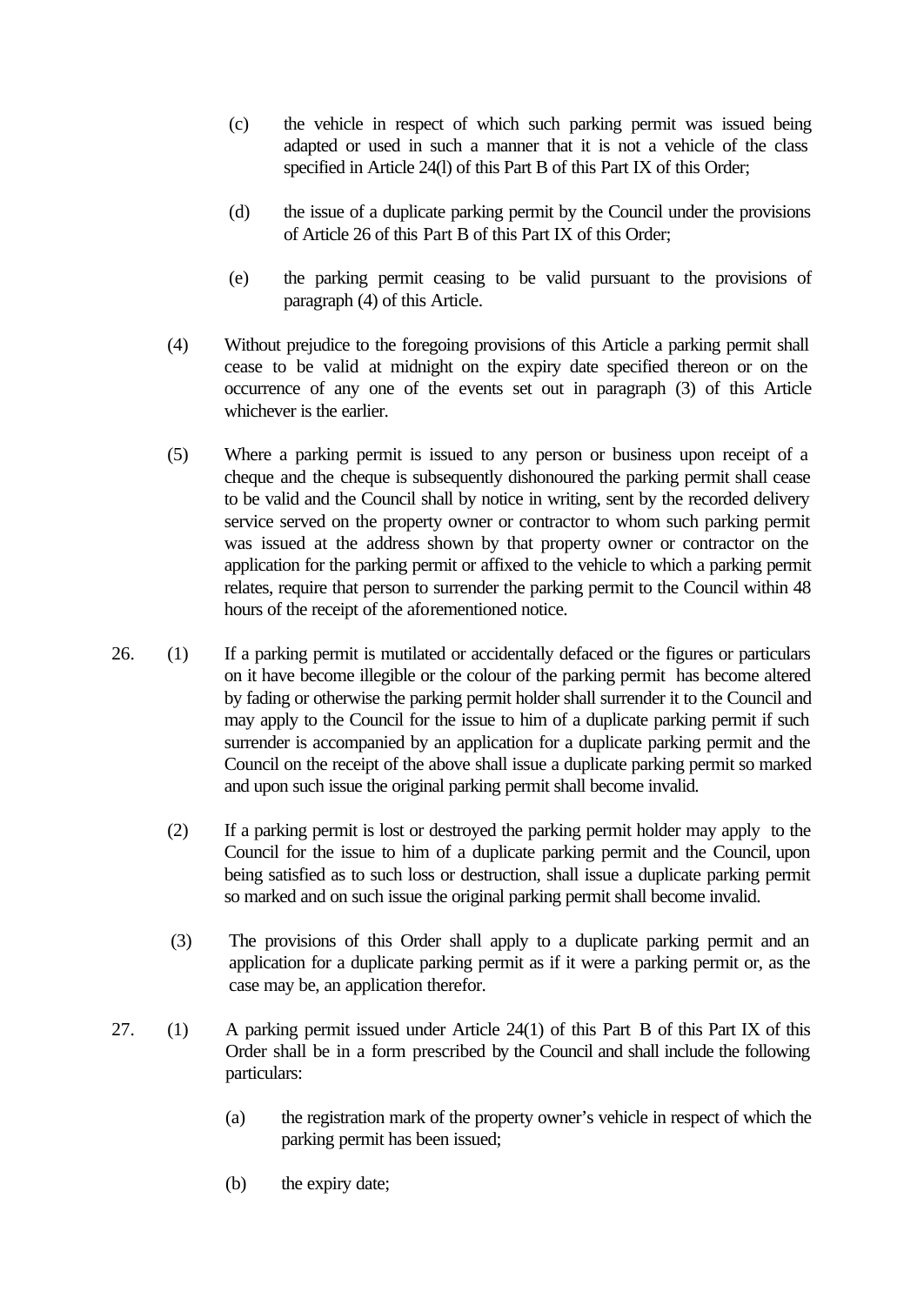- (c) an authentication that the parking permit has been issued by the Council and that it relates to the area of highway described in a zone and set out in Section 4 of this Part B of this Part IX of this Order.
- 28. (1) A property owner's parking permit issued under Article 24(3) of this Part B of this Part IX of this Order shall be valid for one calendar year beginning on the date of issue. A property owner shall be limited to one parking permit per zone. The appropriate fee as set out in Section 3 of Part X of this Order shall be payable for each parking permit per zone. Additional fee(s) shall be paid for parking permits in different zones.
	- (2) A contractor's parking permit issued under Article 24(3) of this Part B of this Part IX of this Order shall be valid for the period of one week beginning on the date of issue. A contractor shall be limited to two parking permits per zone. The appropriate fee as set out in Section 3 of Part X of this Order shall be payable for each parking permit per zone. Additional fee(s) shall be paid for parking permits in different zones.

The particulars as described in Article 27(1) of this Part B of this Part IX of this Order need not include the registration mark of the contractor's vehicle. <sup>\*</sup>

<sup>∗</sup> Added by Traffic Regulation Order No. 7 2002 - 20 May 2002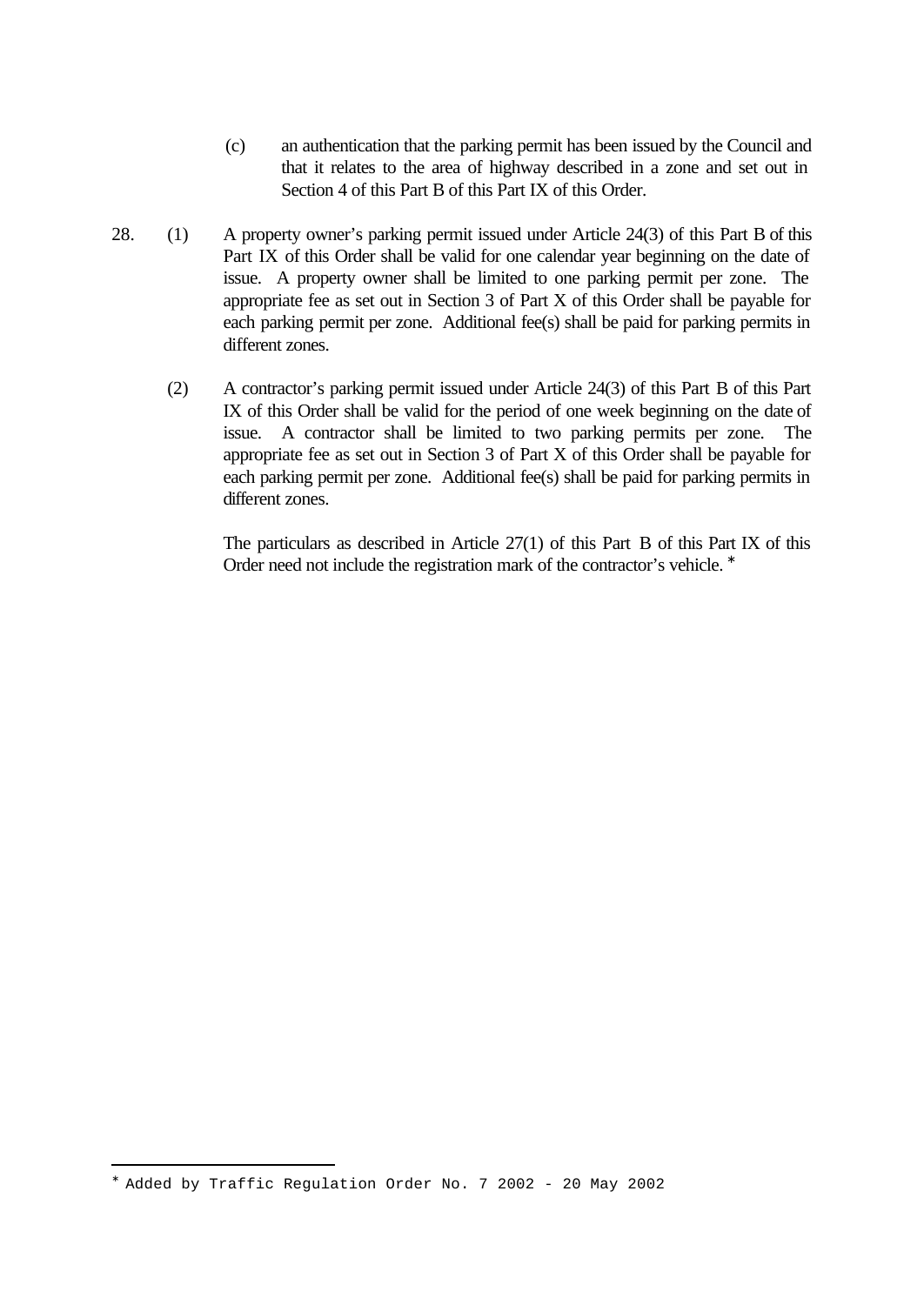# **Section 4**

Postal Addresses Eligible for Permits

# **ZONE S1**

| <b>BOUGHEY ROAD -</b>   | $(12 \text{ to } 144 \text{ even})$<br>(1 to 79 odd)                                |
|-------------------------|-------------------------------------------------------------------------------------|
| <b>THORNTON ROAD</b>    | $(78 \text{ to } 124 \text{ even})$<br>(77 to 129 odd)                              |
| <b>SPENCER ROAD</b>     | $(78 \text{ to } 128 \text{ even})$<br>(77 to 127 odd)                              |
| <b>CARLTON ROAD</b>     | $(3 \text{ to } 51 \text{ odd})$<br>$(4 \text{ to } 48 \text{ even}) + College$ Hse |
| <b>CONWAY STREET</b>    | (4 to 28 even)<br>(3 to 23 odd)                                                     |
| <b>DARNLEY STREET</b>   | (4 to 40 even)<br>(3 to 35 odd)                                                     |
| <b>CAULDON ROAD</b>     | $(198 \text{ to } 240 \text{ even})$<br>$(183$ to $201)$ + Evangelical Church       |
| <b>RIDGWAY ROAD</b>     | (87 to 177 odd)                                                                     |
| <b>LEEK ROAD</b>        | $(107 \text{ to } 349 \text{ odd}) + Y$ arworth Motors                              |
| <b>ZONE S2</b>          |                                                                                     |
| <b>CROWTHER STREET</b>  | $(5 \text{ to } 49 \text{ odd})$<br>$(18 \text{ to } 52 \text{ even})$              |
| <b>GUILDFORD STREET</b> | $(1 to 45 odd)$ inc 1a<br>(4 to 48 even)                                            |
| <b>WATFORD STREET</b>   | $(5 \text{ to } 61 \text{ odd})$<br>$(2 \text{ to } 48 \text{ even})$ inc. 2a       |
| <b>AVENUE ROAD</b>      | (29 to 62 inclusive)                                                                |
| <b>CAULDON ROAD</b>     | $(81$ to 171 odd)<br>(142 to 192) even inc. Kennerley's Garage and Cauldon School   |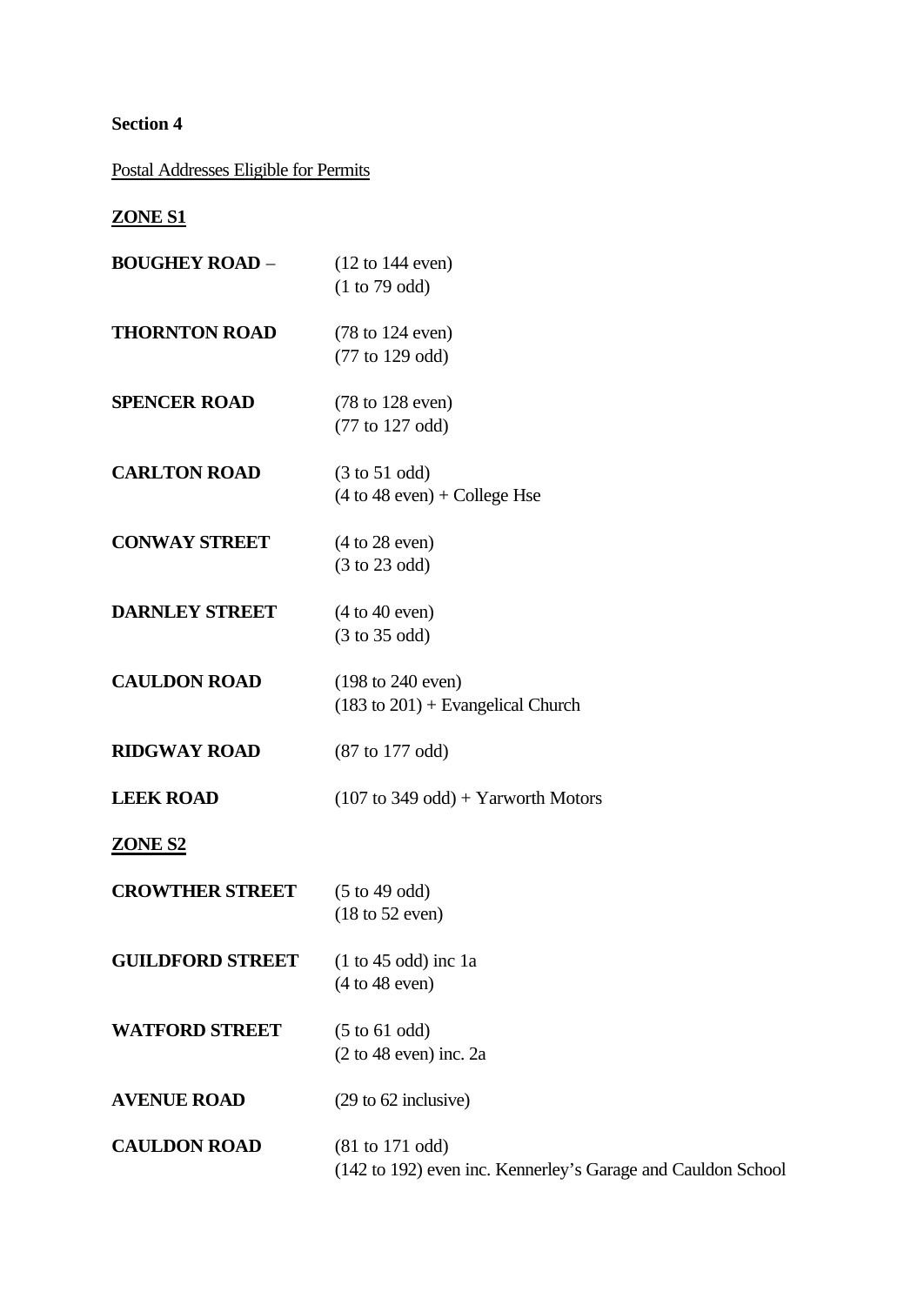| <b>BERESFORD STREET</b>  | $(72 \text{ to } 92 \text{ even})$                                         |
|--------------------------|----------------------------------------------------------------------------|
| <b>SEAFORD STREET</b>    | $(72 \text{ to } 102 \text{ even})$<br>(75 to 101 odd) inc St Judes Court  |
| <b>ASHFORD STREET</b>    | $(59 \text{ to } 135 \text{ Odd})$<br>$(70 \text{ to } 176 \text{ even})$  |
| <b>COLLEGE ROAD</b>      | $(103 \text{ to } 131 \text{ odd})$                                        |
| <b>ZONE S3</b>           |                                                                            |
| <b>QUEEN ANNE STREET</b> | $(1 \text{ to } 41a-g)$ (odd) inc. 1a<br>$(2 \text{ to } 58 \text{ even})$ |
| <b>STOKE ROAD</b>        | $(25 \text{ to } 75 \text{ odd})$                                          |
| <b>COLLEGE ROAD</b>      | $(94$ to 104 even) inc 94a                                                 |
| <b>AVENUE ROAD</b>       | $(1 to 28$ inclusive)                                                      |
| <b>CAULDON ROAD</b>      | (1 to 79 odd)<br>$(2 \text{ to } 78 \text{ even})$                         |
| <b>BERESFORD STREET</b>  | (3 to 57 odd) inc Old Rep Theatre<br>$(2 to 68$ even)                      |
| <b>SEAFORD STREET</b>    | $(2 \text{ to } 70 \text{ even})$<br>(1 to 75 odd)                         |
| <b>ASHFORD STREET</b>    | $(8 \text{ to } 62 \text{ even})$<br>(1 to 57 odd)                         |
| <b>ZONE S4</b>           |                                                                            |
| <b>AYNSLEY ROAD</b>      | (1 to 53 odd)                                                              |
| <b>HAYWOOD STREET</b>    | $(7 \text{ to } 57 \text{ odd})$<br>(14 to 32 even)                        |
| <b>ELGIN STREET</b>      | $(21 \text{ to } 83 \text{ odd})$<br>$(18 \text{ to } 76 \text{ even})$    |
| <b>NORTHCOTE STREET</b>  | (1 to 13 odd)                                                              |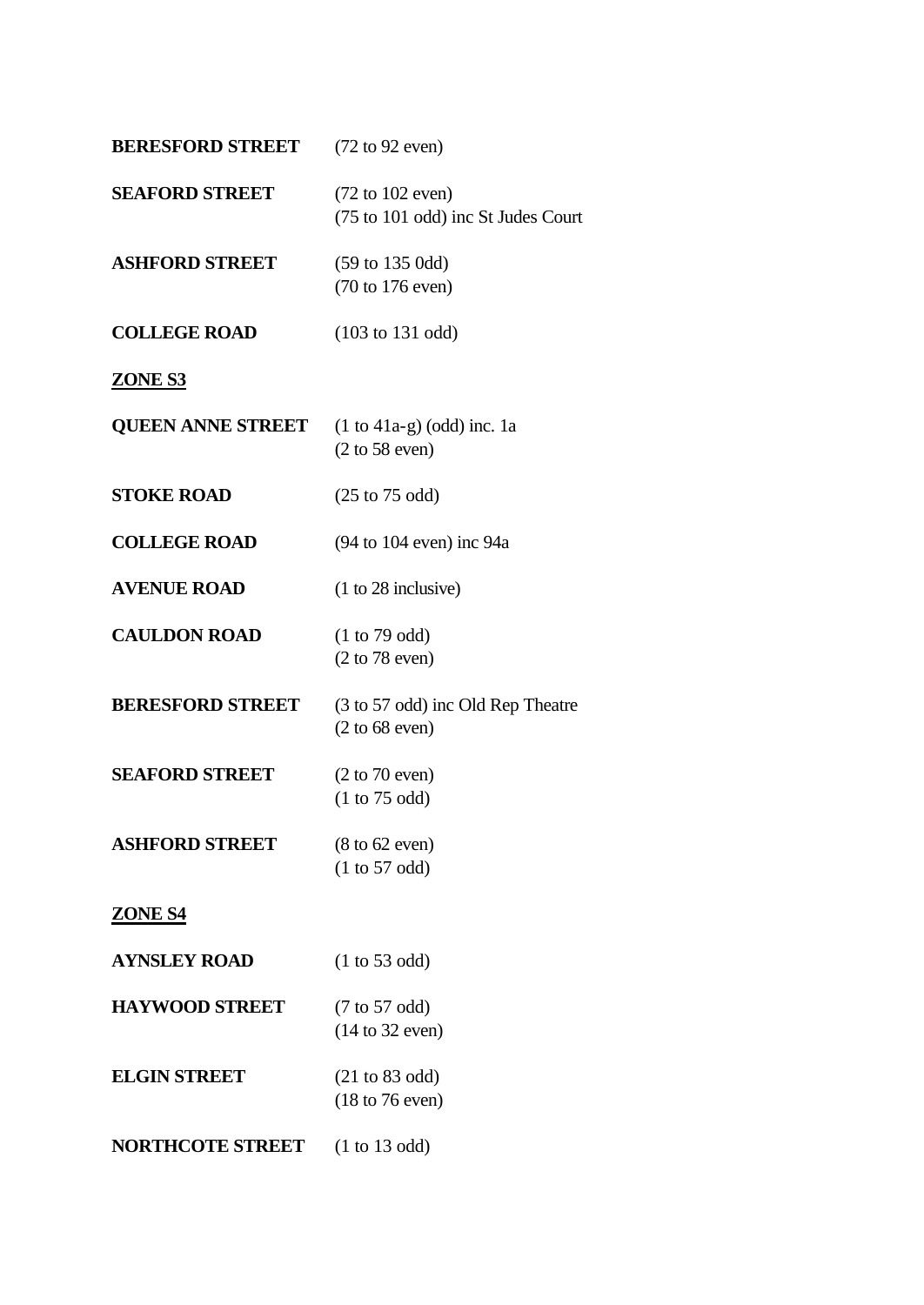| <b>NEWLANDS STREET</b>                           | $(18 \text{ to } 94 \text{ even})$                                                  |
|--------------------------------------------------|-------------------------------------------------------------------------------------|
|                                                  | (69 to 135 odd) inc Winton House                                                    |
| <b>STOKE ROAD</b>                                | (26 to 48 even) inc Empire Petrol Station,<br>Dixons Decorating and Winton House    |
| ZONE S5                                          |                                                                                     |
| <b>INGLIS STREET</b>                             | (1 to 13 odd)<br>$(2 to 20 even)$ inc. $2a$                                         |
| <b>HARTILL STREET</b> (1 to 23 odd)              | $(4 \text{ to } 14 \text{ even})$                                                   |
| <b>ROEBUCK STREET</b>                            | $(2 \text{ to } 28 \text{ even})$<br>(1 to 27 odd)                                  |
| <b>WINTONFIELD STREET</b> (2 to 28 even) inc. 2a | $(5 \text{ to } 21 \text{ odd})$                                                    |
| <b>HANCOCK STREET</b>                            | $(3 \text{ to } 29 \text{ odd})$<br>$(2 \text{ to } 42 \text{ even})$               |
| <b>LEEK ROAD</b>                                 | $(24 \text{ to } 64 \text{ even})$                                                  |
| <b>ZONE S6</b>                                   |                                                                                     |
| <b>WELLESLEY STREET</b>                          | $(2 \text{ to } 116 \text{ even})$<br>(9 to 29 odd) inc. Deaf Soc. and Chest Clinic |
| <b>SALISBURY STREET</b>                          | $(2 \text{ to } 22 \text{ even})$                                                   |
| <b>CHAMBERLAIN STREET</b> (2 to 42 even)         | $(3 \text{ to } 37 \text{ odd})$                                                    |
| <b>HARCOURT STREET</b>                           | $(2 \text{ to } 50 \text{ even})$<br>$(5 \text{ to } 47 \text{ odd})$               |
| <b>CROSTON STREET</b>                            | $(5 \text{ to } 27 \text{ odd})$ and 35<br>$(18 \text{ to } 20 \text{ even})$       |
| <b>NORFOLK STREET</b>                            | $(27 \text{ to } 33 \text{ odd})$ + Norfolk Inn                                     |
| <b>CHATHAM STREET</b>                            | $(2a \text{ to } 58 \text{ even})$<br>(1 to 61 odd)                                 |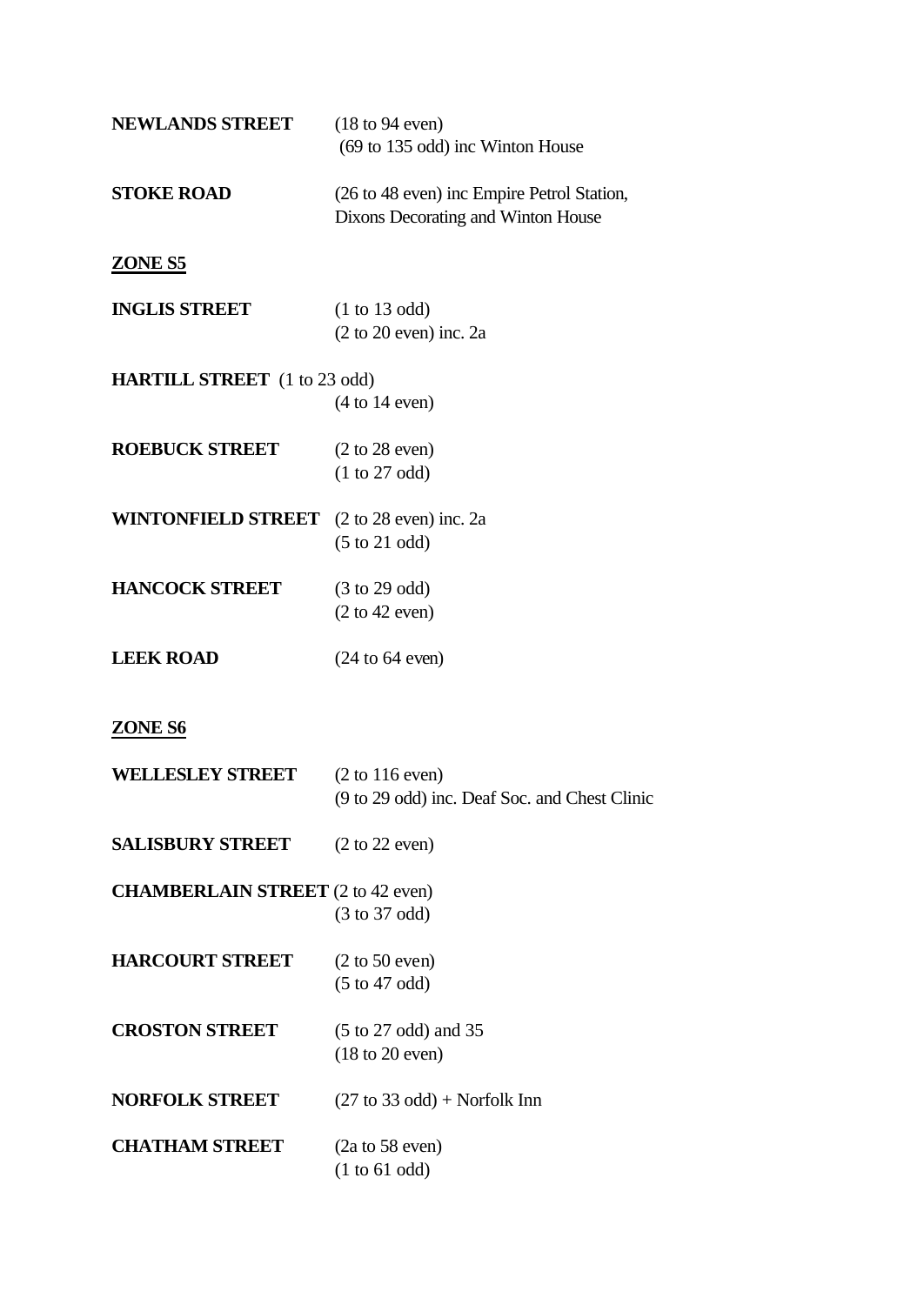| <b>RICHMOND TERRACE</b> (1 to 7 odd)     | $(2 \text{ to } 26 \text{ even})$                       |
|------------------------------------------|---------------------------------------------------------|
| <b>PYENEST STREET</b> (18 to 50 even)    |                                                         |
|                                          | $(17 \text{ to } 77 \text{ odd})$ inc Cash & Carry      |
| <b>HOWARD PLACE</b>                      | $(2 \text{ to } 16 \text{ even})$                       |
|                                          | (1 to 23 odd)                                           |
| <b>SNOW HILL</b>                         | (Masonic Hall)                                          |
| <b>ZONE SK1</b>                          |                                                         |
| <b>BOOTH STREET</b>                      | (Recreation Centre &<br>Council Depot & Victoria Court) |
| <b>CORPORATION STREET</b> (1 to 107 odd) | (2 to 98 even)                                          |
| <b>FLAX STREET</b>                       | (1 to 39 odd)                                           |
| <b>GABLE STREET</b>                      | $(2 \text{ to } 10 \text{ even})$ and $1 \& 1a$         |
| <b>KEARY STREET</b>                      | (1 to 89 odd)                                           |
|                                          | $(2 \text{ to } 74 \text{ even})$                       |
| <b>LIME STREET</b>                       | (1 to 47 odd)                                           |
|                                          | $(2 \text{ to } 110 \text{ even})$                      |
| <b>NICHOLLS STREET</b>                   | (1 to 31 odd)                                           |
|                                          | $(2 \text{ to } 28 \text{ even})$                       |
| <b>SPODE STREET</b>                      | $(2 \text{ to } 78 \text{ even})$                       |
| <b>WINDSMOOR STREET</b>                  | (1 to 15 odd)                                           |
|                                          | $(2 \text{ to } 20 \text{ even})$                       |
| <b>YEAMAN STREET</b>                     | $(2 \text{ to } 114 \text{ even})$                      |
| <b>CAMPBELL ROAD</b>                     | $(10 \text{ to } 128 \text{ even})$ inc Petrol Stat.    |
|                                          | (1 to 133 odd)                                          |
| <b>FLETCHER ROAD</b>                     | $(4 \text{ to } 132 \text{ even})$                      |
|                                          | (1 to 17 odd)                                           |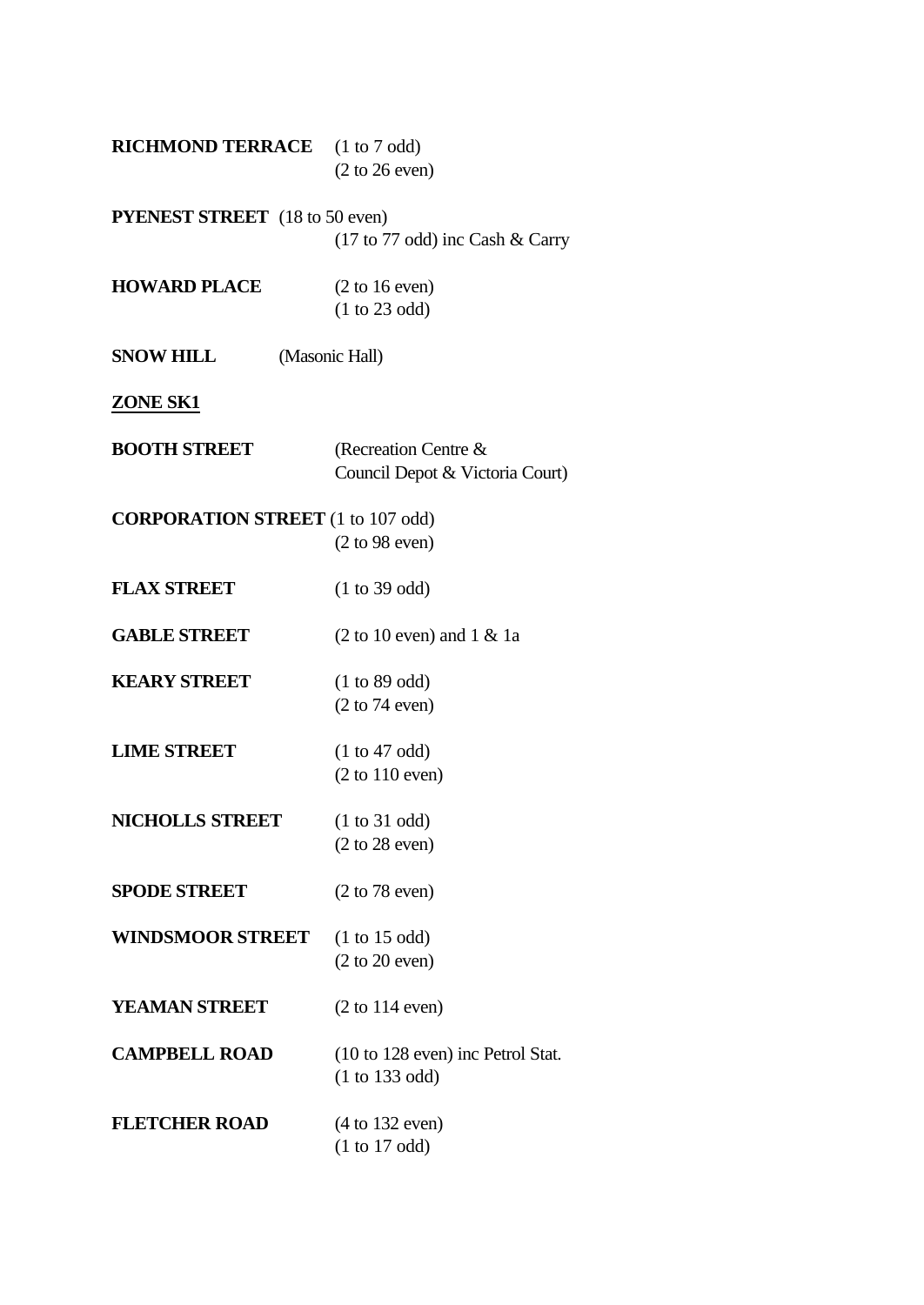## **ZONE SK2**

| <b>SELWYN STREET</b>     | (1 to 97 odd)<br>(4 to 94 even)                                        |
|--------------------------|------------------------------------------------------------------------|
| <b>CORNWALLIS STREET</b> | $(1 \text{ to } 67 \text{ odd})$<br>$(2 \text{ to } 102 \text{ even})$ |
| <b>BUTLER STREET</b>     | $(2 \text{ to } 34 \text{ even})$                                      |
| <b>MACLAGAN STREET</b>   | $(2 \text{ to } 18 \text{ even})$<br>(1 to 47 odd)                     |
| <b>STAMER STREET</b>     | $(1 \text{ to } 5 \text{ odd})$<br>$(2 \text{ to } 24 \text{ even})$   |
| <b>LONSDALE STREET</b>   | $(20 \text{ to } 96 \text{ even})$<br>(3 to 35 odd) inc Astral House   |
| <b>BOOTHEN ROAD</b>      | $(5 \text{ to } 73 \text{ odd})$                                       |
| <b>WOODHOUSE STREET</b>  | $(1 \text{ to } 25 \text{ odd})$<br>$(2 \text{ to } 10 \text{ even})$  |
| ZONE SK3                 |                                                                        |

**LONDON ROAD** (159 to 191 odd)

**PENKHULL NEW ROAD** (10 to 70 even)

# **ZONE SK4**

**STURGESS STREET** 

**BATH STREET** 

**BATH TERRACE**

**SPARK TERRACE**

**LONDON ROAD** (79 to 91 odd) inc. Spot Garage, and Library

# **ZONE SK5**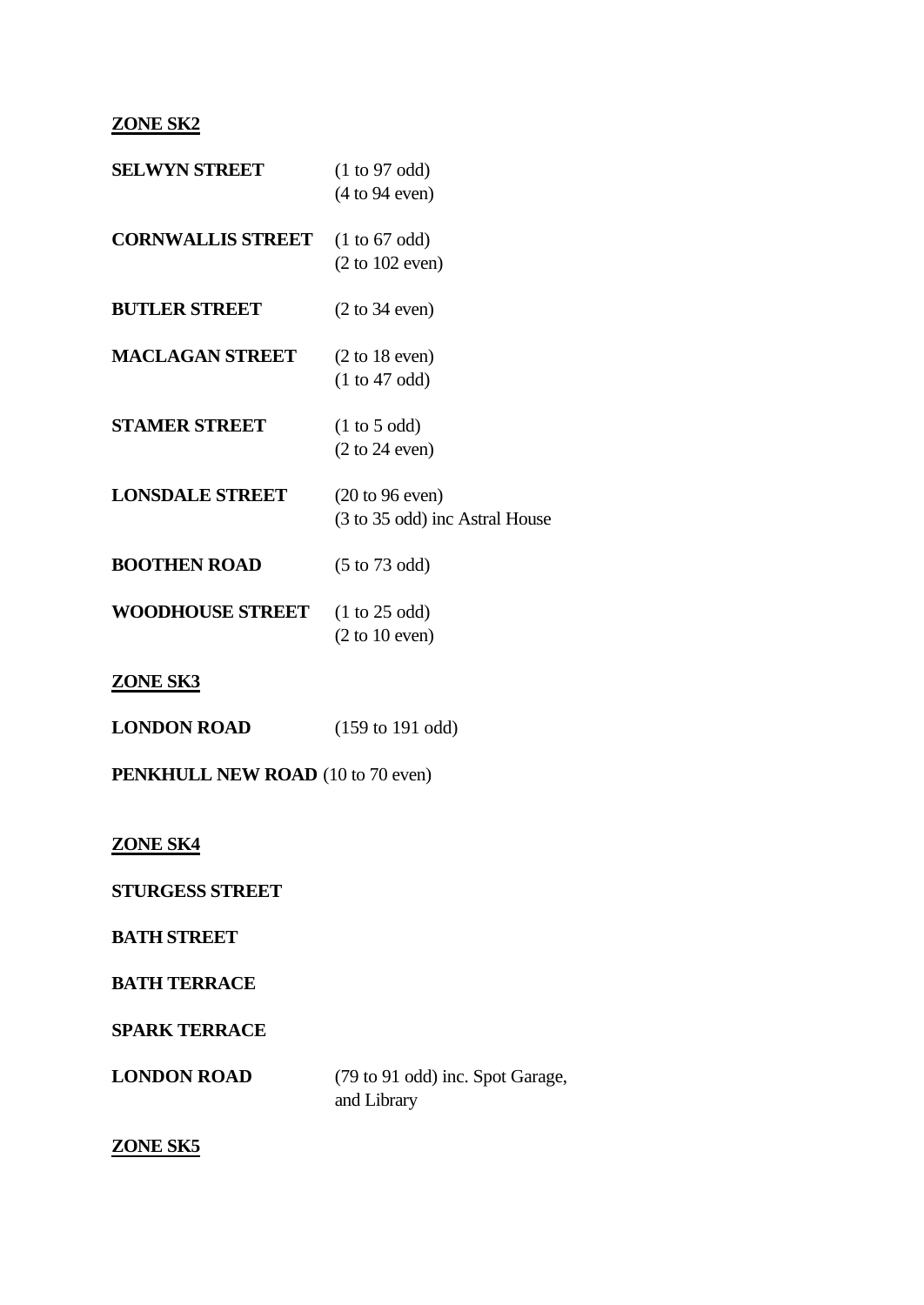## **LEASON STREET**

**COPELAND STREET** (14 to 30 even)

**ELENORA STREET** (32 to 56 even)

## **ZONE SK6**

**LEWIS STREET**

**LOVATT STREET**

**CHARLTON STREET**

**FLOYD STREET**

**SWAN STREET**

| <b>LIVERPOOL ROAD</b><br>$(64 \text{ to } 68 \text{ even})$ |
|-------------------------------------------------------------|
|                                                             |

**SHELTON OLD ROAD** (1 to 47 ) inc Kearsley Chambers

## **ZONE D1**

**BELGRAVE ROAD** (95 to 139 odd) inc. 95a

## **ZONE T2**

**PHOENIX STREET**

**HOSE STREET**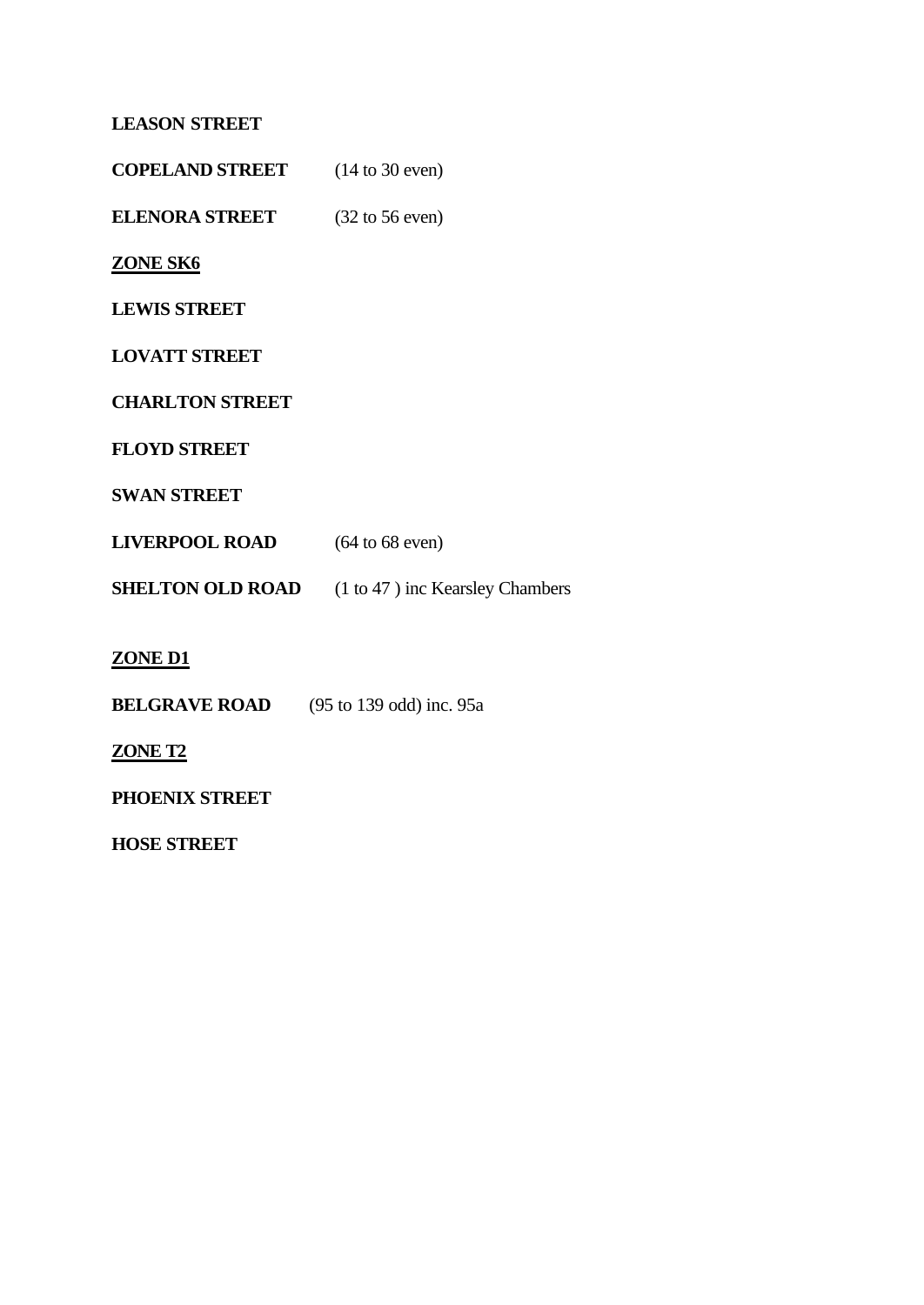## **PART C**

#### **Residents Only Parking Zones**

## **Schedules One Hundred and Twenty Eight, One Hundred and Twenty Nine, One Hundred and Thirty One, One Hundred and Thirty Two and One Hundred and Thirty Four ("The Residents Only Parking Schedules")**

#### **Section 1**

General

1. In this Part C of this Part IX of this Order, except where the context otherwise requires, the following expressions have the meanings hereby respectively assigned to them:

*"Regulated Hours"* means, in relation to those areas of highway referred to in the Residents Only Parking Schedules hereto those hours as specified in each of the Residents Only Parking Schedules;

*"resident"* means a person whose usual place of residence is at premises the postal address of which is in any street or part of a street in a zone described in Section 4 of this Part C of this Part IX of this Order thereby making that person eligible to apply for a parking permit in that respective zone only;

*"visitors parking permit"* means a permit issued under the provisions of Article 10 of this Part C of this Part IX of this Order;

*"visitors permit holder"* means a person to whom a permit has been issued under the provisions of Article 10 of this Part C of this Part IX of this Order.

*"zone"* shall mean each respective area named and set out in Section 4 of this Part C of this Part IX of this Order.

*"the Residents Only Parking Schedules"* means Schedules One Hundred and Twenty Eight, One Hundred and Twenty Nine, One Hundred and Thirty One and One Hundred and Thirty Two of this Order.

*"property owner"* means a person being an owner or a landlord (or a duly authorised agent of an owner or a landlord) of premises the postal address of which is in any street or part of a street in a zone described in Section 4 of this Part C of Part IX of this Order making that person eligible to apply for a parking permit in that respective zone only.

*"contractor"* means a person authorised by the property owner to engage in bona fide building works or repairs in or on a premises, the postal address of which is in any street or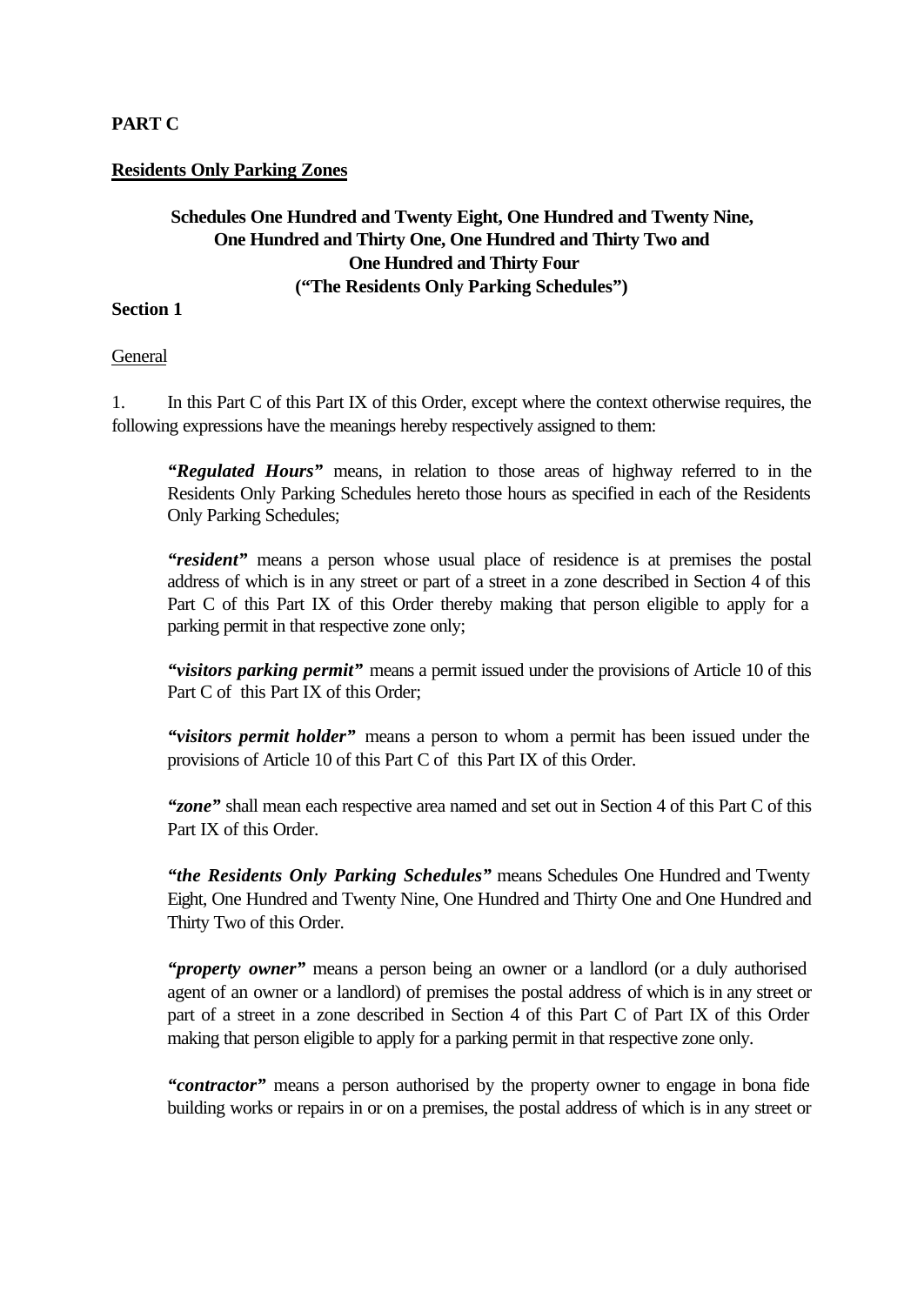part of a street in a zone described in Section 4 of this Part C of Part IX of this Order making that person eligible to apply for a parking permit in that respective zone only. <sup>∗</sup>

2. No person shall cause or permit any vehicle to walt during the Regulated Hours in any parking place regulated by this Part C of this Part IX of this Order other than in accordance with Articles 3, 22(l), (2) or (3) and 24 of this Order.

3. Each area on a highway which is described in the Residents Only Parking Schedules hereto is hereby designated as a parking place for the purposes of Part C of Part IX of this Order during the Regulated Hours.

4. Each parking place may be used, subject to the provisions of this Part C of Part IX of this Order, for the leaving during the Regulated Hours of the following vehicles:

- (i) Those which display in the manner specified in Article 13 of this Part C of Part IX of this Order a valid parking permit issued by the Council in respect of that vehicle or a valid visitors parking permit
- (ii) Those in respect of which the charge set out in Section 3 of Part X of this Order is subsequently paid in the prescribed manner.

5. No membership is required for eligibility for any permit issued under this Part C of Part IX of this Order.

## **Section 2**

i<br>L

#### Application For and Issue of Parking Permits

- 6. (1) Any resident who is the owner of a vehicle of the following class that is to say a passenger vehicle, a dual purpose vehicle, a goods vehicle not exceeding 3.5 tonnes gross laden weight or a motor cycle may apply to the Council for the issue of a parking permit for the leaving of that vehicle in a parking place and any such application shall be made on a form issued and obtainable from the Council and shall include the information required by that form and shall be accompanied by a remittance of such charge specified in Section 3 of Part X of this Order as is appropriate in respect of the parking permit for which application is being made. Parking permits will be limited to two per household. <sup>\*</sup>
	- (2) The Council may at any time require an applicant for a parking permit to produce to an Officer of the Council such evidence in respect of any application made to them as they may reasonably require to verify any particulars or information given to them or in respect of any parking permit issued by them as they may reasonably require to verify that the parking permit is valid.
	- (3) On receipt of the application made under paragraph (1) of this Article and of the appropriate fee specified in Section 3 of Part X of this Order the Council, upon

<sup>∗</sup> Added by Traffic Regulation Order No. 7 2002 - 20 May 2002

<sup>∗</sup> Added by Traffic Regulation Order No. 7 2002 - 20 May 2002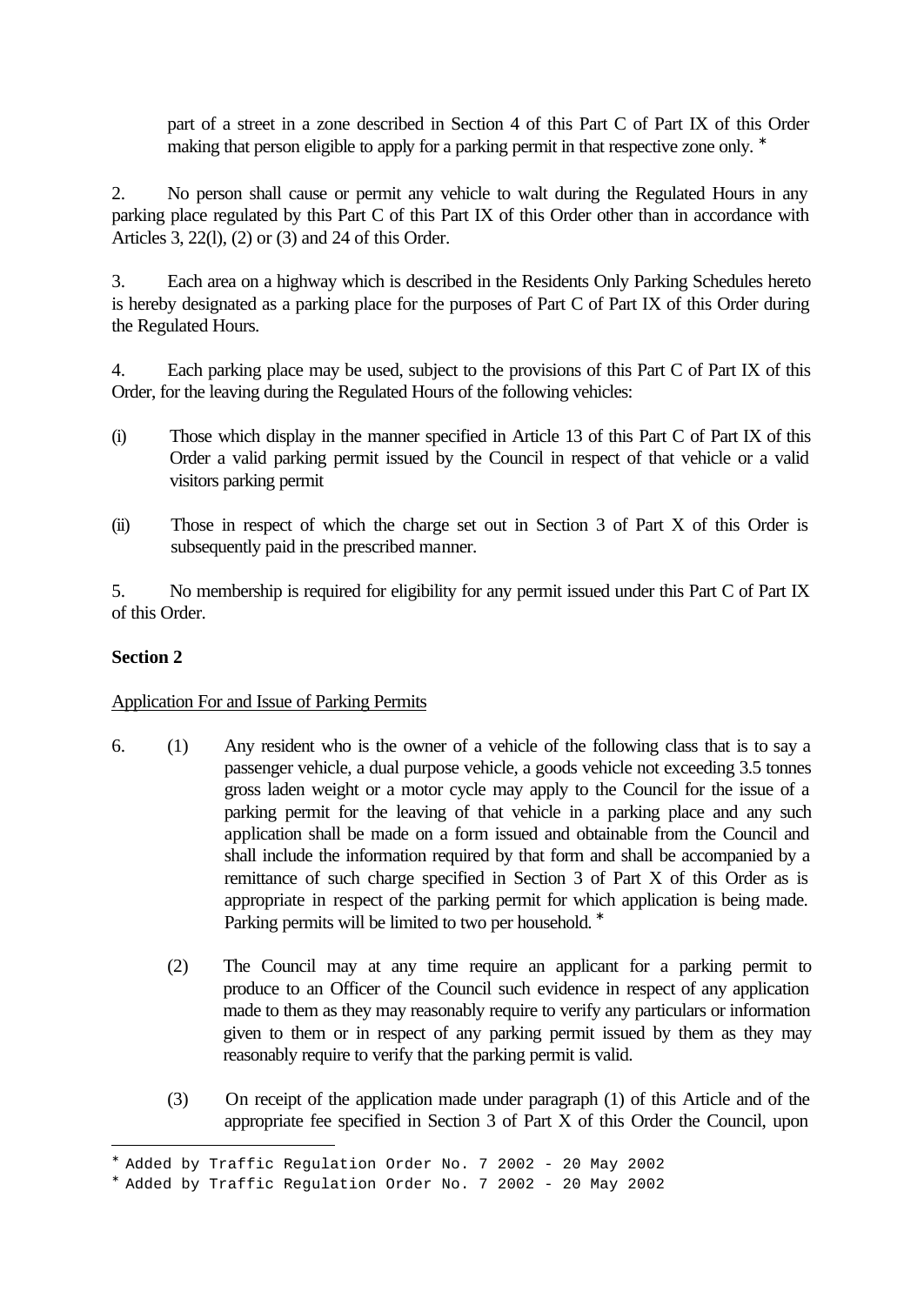being satisfied that the applicant is a resident and is the owner of a vehicle of the class specified in paragraph (1) of this Article, shall issue to the applicant a parking permit for the leaving during the Regulated Hours in any parking place of the vehicle to which such a parking permit relates by the owner of such vehicle or by any person using such vehicle with the consent of the owner other than a person to whom such vehicle has been let for hire or reward and any such parking permit so issued shall remain the property of the Council at all times.

- 7. (1) A parking permit holder may surrender a parking permit to the Council at any time and shall surrender a parking permit to the Council on the occurrence of any of the events set out in paragraph (3) of this Article and upon such surrender the Council shall not be obliged to make any refund in respect thereof.
	- (2) The Council may, by notice in writing sent by the recorded delivery service served on the parking permit holder at the address shown by that person on the application for the parking permit or affixed to the vehicle to which the parking permit relates, withdraw a parking permit if it appears to the Council that any of the events set out in paragraph 3(a), (b) or (c) of this Article has occurred and the permit holder shall surrender the parking permit within 48 hours of the receipt of such notice.
	- (3) The events referred to in the foregoing provisions of this Article are:
		- (a) the parking permit holder ceasing to be a resident at the premises from which the application was made;
		- (b) the parking permit holder ceasing to be the owner of the vehicle in respect of which the parking permit is issued;
		- (c) the vehicle in respect of which such parking permit was issued being adapted or used in such a manner that it is not a vehicle of the class specified in Article 6(l) of this Part C of this Part IX of this Order;
		- (d) the issue of a duplicate parking permit by the Council under the provisions of Article 8 of this Part C of this Part IX of this Order;
		- (e) the parking permit ceasing to be valid pursuant to the provisions of paragraph (4) of this Article.
	- (4) Without prejudice to the foregoing provisions of this Article a parking permit shall cease to be valid at midnight on the expiry date specified thereon or on the occurrence of any one of the events set out in paragraph (3) of this Article whichever is the earlier.
	- (5) Where a parking permit is issued to any person upon receipt of a cheque and the cheque is subsequently dishonoured the parking permit shall cease to be valid and the Council shall by notice in writing, sent by the recorded delivery service served on the person or business to whom such parking permit was issued at the address shown by that person or business on the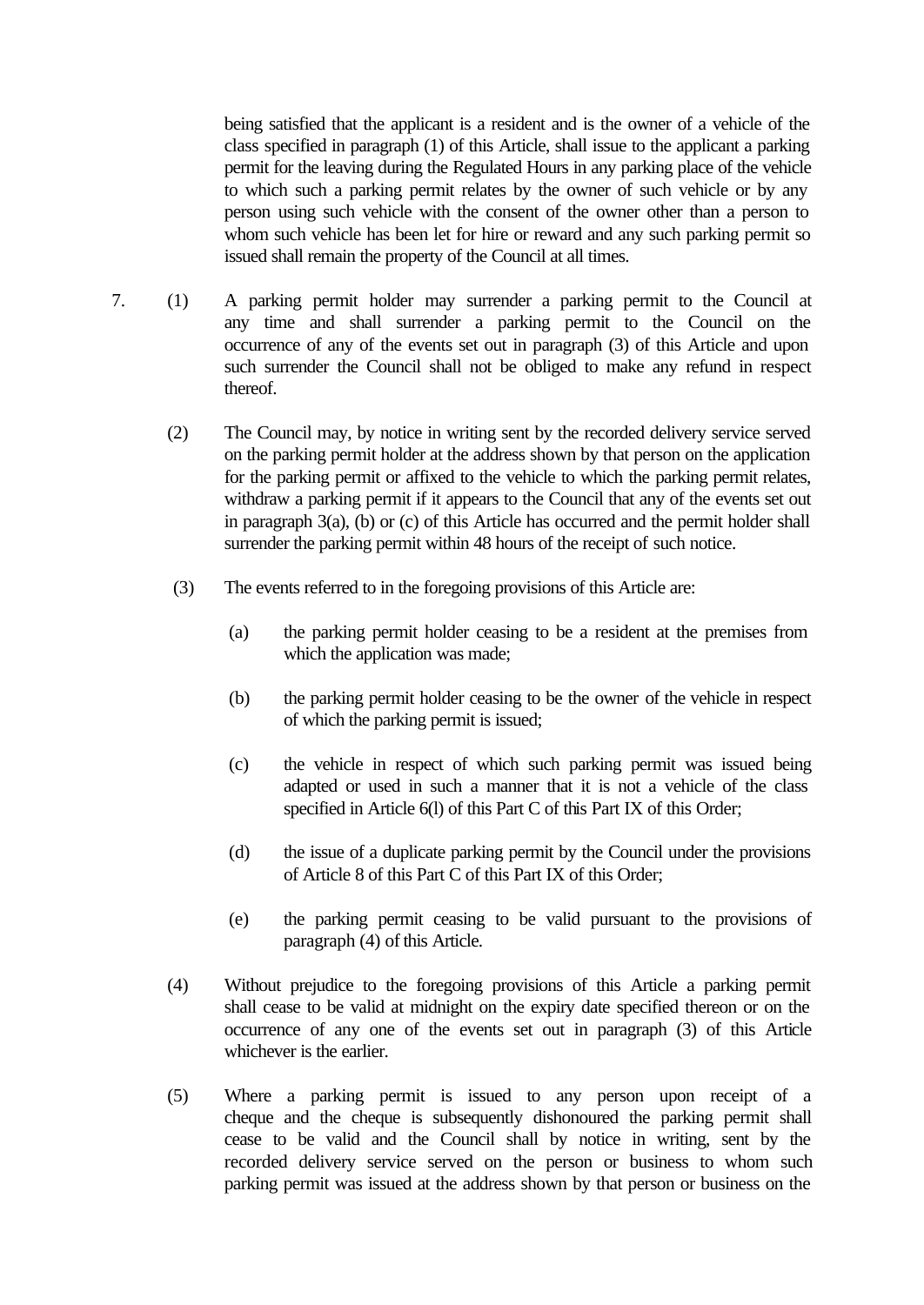application for the parking permit or affixed to the vehicle to which a parking permit relates, require that person to surrender the parking permit to the Council within 48 hours of the receipt of the aforementioned notice.

- 8. (1) If a parking permit is mutilated or accidentally defaced or the figures or particulars on it have become illegible or the colour of the parking permit has become altered by fading or otherwise the parking permit holder shall surrender it to the Council and may apply to the Council for the issue to him of a duplicate parking permit if such surrender is accompanied by an application for a duplicate parking permit and the Council on the receipt of the above shall issue a duplicate parking permit so marked and upon such issue the original parking permit shall become invalid.
	- (2) If a parking permit is lost or destroyed the parking permit holder may apply to the Council for the issue to him of a duplicate parking permit and the Council, upon being satisfied as to such loss or destruction, shall issue a duplicate parking permit so marked and on such issue the original parking permit shall become invalid.
	- (3) The provisions of this Order shall apply to a duplicate parking permit and an application for a duplicate parking permit as if it were a parking permit or, as the case may be, an application therefor.
- 9. (1) A parking permit issued under Article 6(1) of this Part C of this Part IX of this Order shall be in a form prescribed by the Council and shall include the following particulars:
	- (a) the registration mark of the vehicle in respect of which the parking permit has been issued;
	- (b) the expiry date;

- (c) an authentication that the parking permit has been issued by the Council and that it relates to the area of highway described in a zone and set out in Section 4 of this Part C of this Part IX of this Order.
- 10. (1) Any resident may apply to the Council for the issue of a maximum of two visitors parking permits<sup>\*</sup> and any such application shall be made on a form, issued and obtainable from the Council and shall include the information required by that form and shall be accompanied by a remittance for such charge specified in Section 3 of Part X of this Order.
	- (2) Any resident as specified in paragraph (1) of this Article who is a Senior Citizen may apply for a visitors parking permit free of any charge.
	- (3) The Council may at any time require an applicant for a visitors parking permit to produce to an Officer of the Council such evidence in respect of

<sup>∗</sup> Added by Traffic Regulation Order No. 7 2002 - 20 May 2002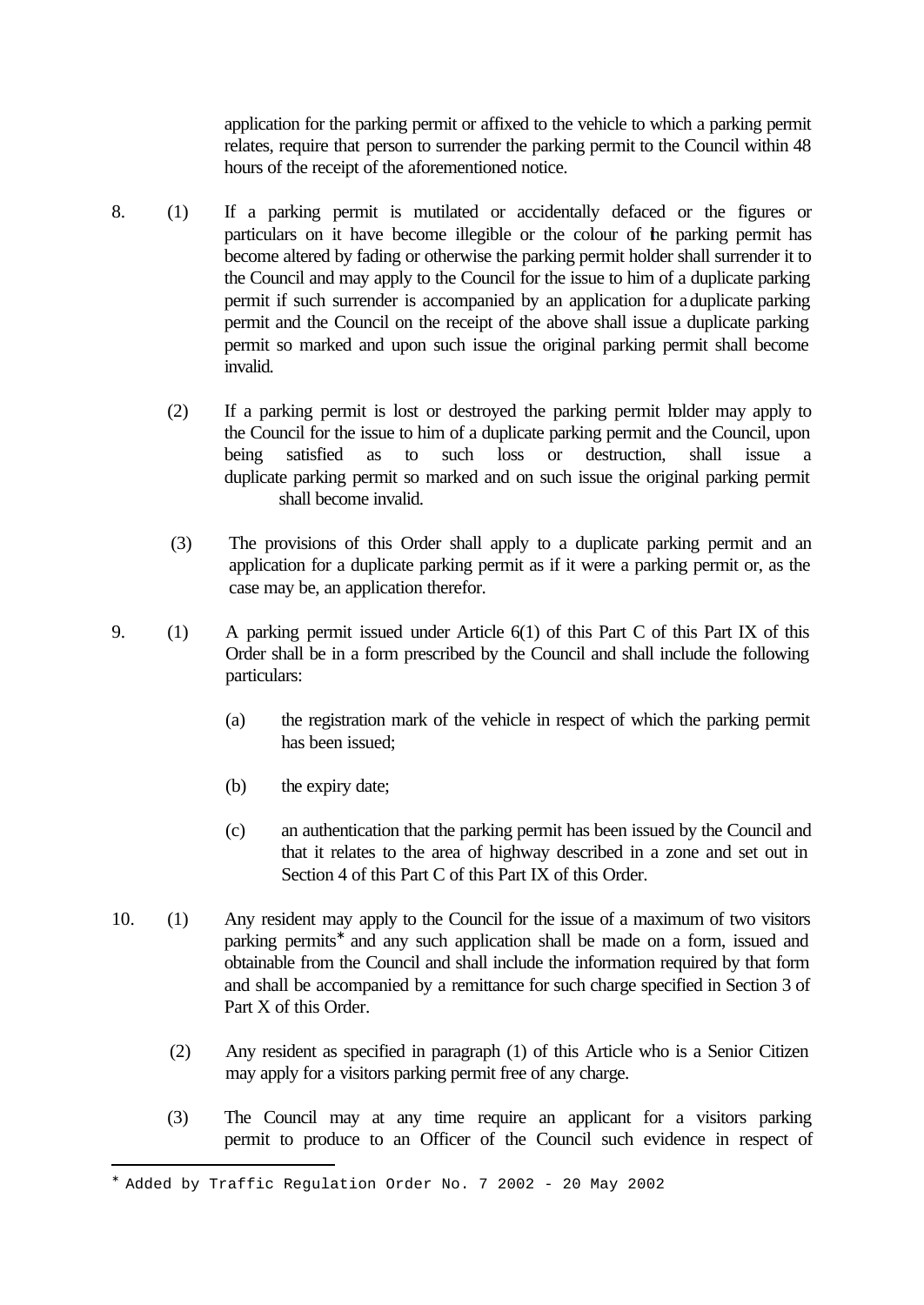an application for a visitors parking permit made to them as they may reasonably require to verify any particulars or information given to them or in respect of any visitors parking permit issued by them as they may reasonably require to verify the validity of the visitors parking permit.

- (4) On receipt of an application made under the foregoing provisions of this Article and of the appropriate fee specified in Section 3 of Part X of this Order save for the provisions of paragraph (2) of this Article the Council upon being satisfied that the applicant is a resident shall issue to that applicant a visitors parking permit of the description contained in paragraph (7) of this Article and any such visitors parking permit so issued shall remain the property of the Council at all times.
- (5) Where a visitors parking permit is issued to any person upon the receipt of a cheque and the cheque is subsequently dishonoured the visitors parking permit shall cease to be of any effect or cease to be capable of any effect as the case may be and the Council shall by notice in writing sent by the recorded delivery service served on the person to whom such visitors parking permit was issued or affixed any vehicle displaying the visitors parking permit requiring the surrender of the visitors parking permit to the Council within 48 hours of the aforementioned notice.
- (6) Each visitors parking permit issued in accordance with paragraph (4) of this Article shall be for the leaving during the Regulated Hours in any parking place of a vehicle which:
	- (a) is within the following class that is to say a passenger vehicle, a dual purpose vehicle, a goods vehicle not exceeding 3.5 tonnes gross laden weight or a motor cycle and
	- (b) immediately prior to being left in the parking place was used for conveying a bona fide visitor to the usual residence of the resident to whom the visitors parking permit was issued.
- (7) A visitors parking permit shall be in a form prescribed by the Council and shall make provision for:
	- (a) a serial number to be shown thereon by which the resident to whom that visitors parking permit was issued may be identified;
	- (b) the expiry date;
	- (c) an authentication that the visitors parking permit has been issued by the Council and that it relates to the areas of highway described in a zone and set out in Section 4 of this Part C of this Part IX of this Order.
- (8) A visitors parking permit displayed on a vehicle in a parking place shall, subject to paragraph (9) of this Article, be valid only if the conditions specified in paragraph (6) of this Article are met and the visitors parking permit is displayed in accordance with the provisions of Article 12 of this Part C of this Part IX of this Order.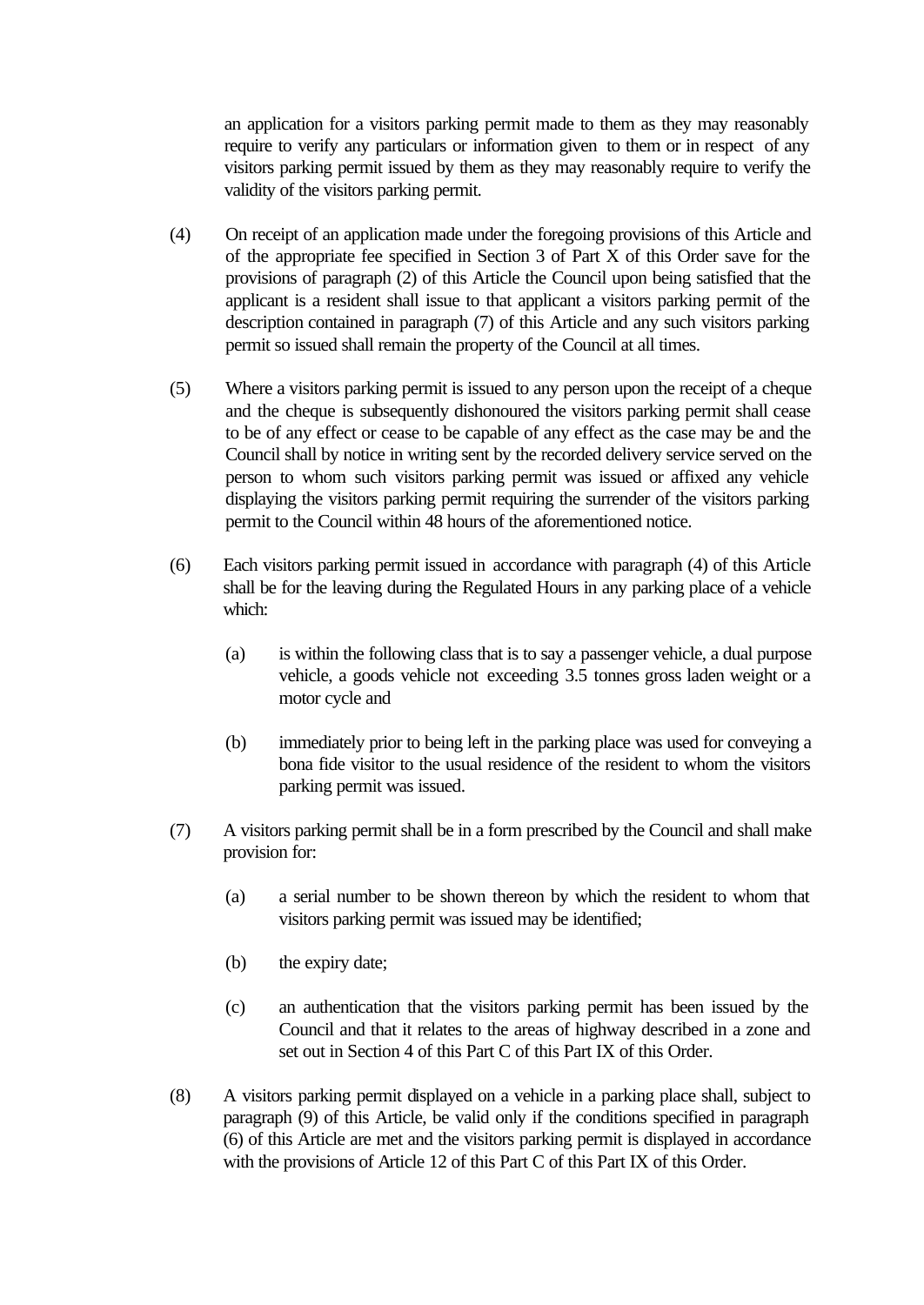- (9) A visitors permit holder may surrender a visitors parking permit to the Council at any time and shall surrender a visitors parking permit to the Council on the occurrence of any of the events set out in paragraph (11) of this Article and upon such surrender the Council shall not be obliged to make any refund in respect thereof.
- (10) The Council may by notice in writing sent by the recorded delivery service served on the visitors permit holder  $\alpha$  affixed to any vehicle displaying a visitors parking permit withdraw a visitors parking permit if it appears to the Council that an event such as set out in paragraph (11) of this Article has occurred and the visitors parking permit holder shall surrender the visitors permit to the Council within 48 hours of the receipt of such notice.
- (11) The events referred to in paragraph (9) and (10) of this Article are:
	- (a) the visitors permit holder ceasing to be a resident;
	- (b) the withdrawal of the visitors parking permit by the Council under the provisions of paragraph (10) of this Article;
	- (c) the issue of a duplicate visitors parking permit by the Council under the provisions of paragraph (13) of this Article;
	- (d) the visitors parking permit ceasing to be valid pursuant to the provisions of paragraph (12) of this Article;
	- (e) the visitors permit holder giving the visitors parking permit to a nonbona fide visitor or allowing it to be used by a non-bona fide visitor.
- (12) Without prejudice to the foregoing provisions of this Article a visitors parking permit shall cease to be valid at midnight on the expiry date specified thereon or on the occurrence of any one of the events specified in paragraph (11) of this Article, whichever is the earlier.
- (13) If a visitors parking permit is mutilated or accidentally defaced or the figures or particulars on it have become illegible or the colour of the visitors parking permit has become altered by fading or otherwise the visitors parking permit holder shall surrender it to the Council and may apply to the Council for the issue to him of a duplicate visitors parking permit if such surrender is accompanied by an application for a duplicate visitors parking permit the Council shall issue a duplicate visitors parking permit so marked and upon such issue the original visitors parking permit shall cease to be valid.
- (14) If a visitors parking permit is lost or destroyed the visitors parking permit holder may apply to the Council for the issue to him of a duplicate visitors parking permit and the Council upon being satisfied of such loss or destruction may at its discretion issue a duplicate visitors parking permit so marked and upon such issue the original visitors parking permit shall cease to be valid.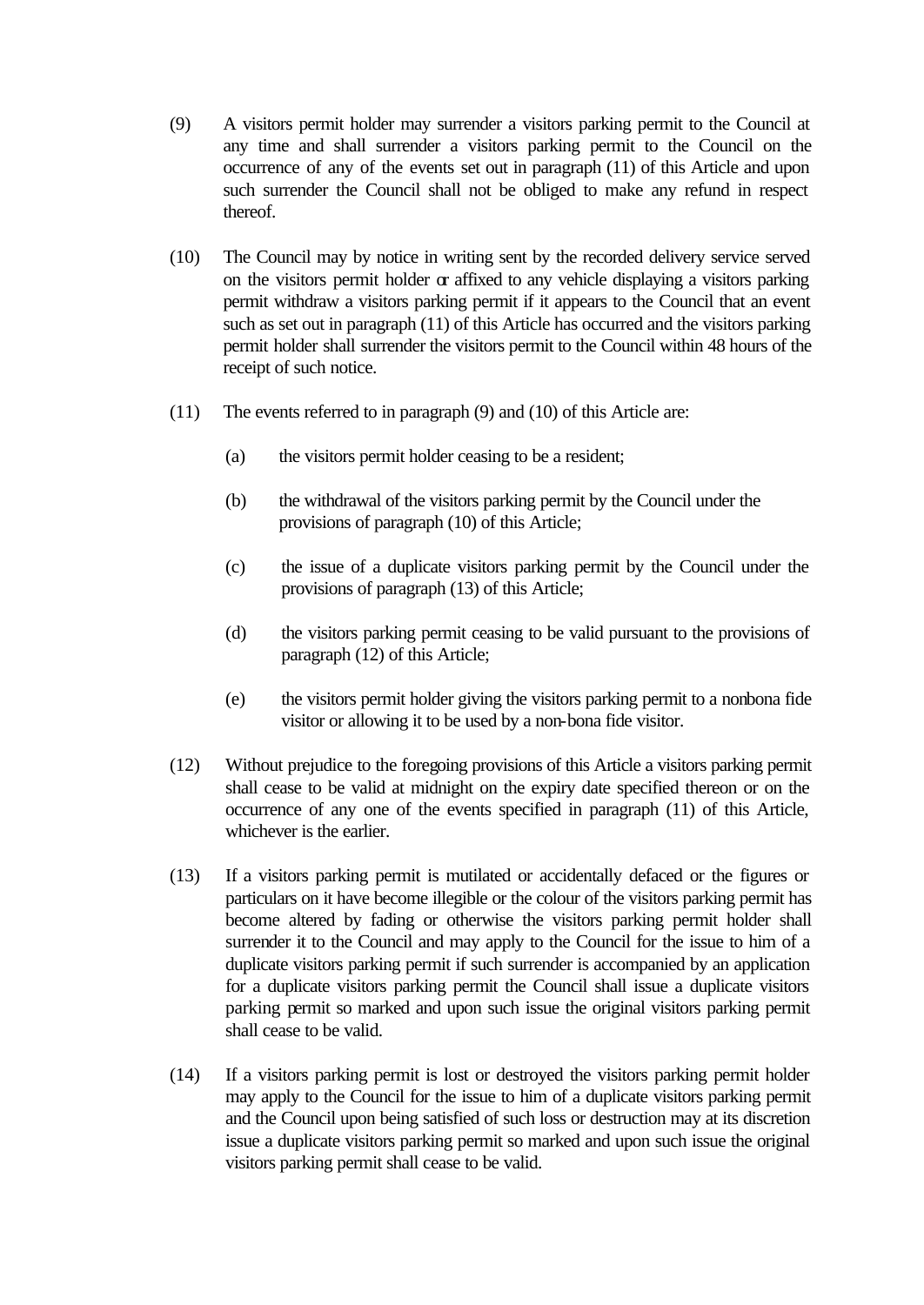- (15) The provisions of this Order shall apply to a duplicate visitors parking permit and an application for a duplicate visitors parking permit as if it were a visitors parking permit or, as the case may be, an application therefor.
- 11. A parking permit or visitors parking permit issued under the provisions of this Part C of this Part IX of this Order shall not be valid in any parking place other than a parking place within a zone regulated by this Part C of this Part IX of this Order.
- 12. At all times during which a vehicle is left in a parking place during the Regulated Hours making use of a parking permit or a visitors parking permit there shall be displayed in the relevant position on the front or near side of the vehicle a valid parking permit or visitors parking permit issued in respect of that vehicle so that all particulars referred to in Articles 9 or 10(7) of this Part C of this Part IX of this Order are readily visible from the front or near side of the vehicle.
- 13. Where a parking permit, visitors parking permit or Notice has been displayed on or affixed to the vehicle in accordance with the provisions of Articles 12 and 15 this Part C of this Part IX of this or any other provision of this Part C of Part IX of this Order no person, not being the driver of the vehicle, shall remove the parking permit, visitors parking permit or Notice from the vehicle unless authorised to do so.
- 14. (1) Where a vehicle is parked in a parking place at any time during the Regulated Hours without a valid parking permit or visitors parking permit displayed in accordance with the provisions of this Order and is not subject to any of the exemptions to this Part C of this Part IX of this Order the driver of the vehicle shall pay to the Council an Additional Parking Charge as specified in the Section 2 of Part X of this Order.
	- (2) Any Additional Parking Charge due to the Council under paragraph (1) of this Article shall be paid to the Council in the same manner as set out in Article 27 of Section 4 of Part VI of this Order or as directed on the Notice.
- 15. (1) Where an Additional Parking Charge has been incurred in respect of a vehicle under Article 14 this Part C of this Part IX of this Order, a Parking Attendant shall complete a Notice and attach it in a conspicuous place to that vehicle or hand or attempt to hand it to the driver of the vehicle.
	- (2) Any Notice under paragraph (1) of this Article shall include the following particulars: -
		- (a) the registration mark of the vehicle or where the vehicle is being used under a trade licence the number of the trade plate carried by the vehicle;
		- (b) the date and time at which the Parking Attendant first noticed that an Additional Parking Charge had been incurred under this Order;
		- (c) the reason for the Additional Parking Charge being incurred;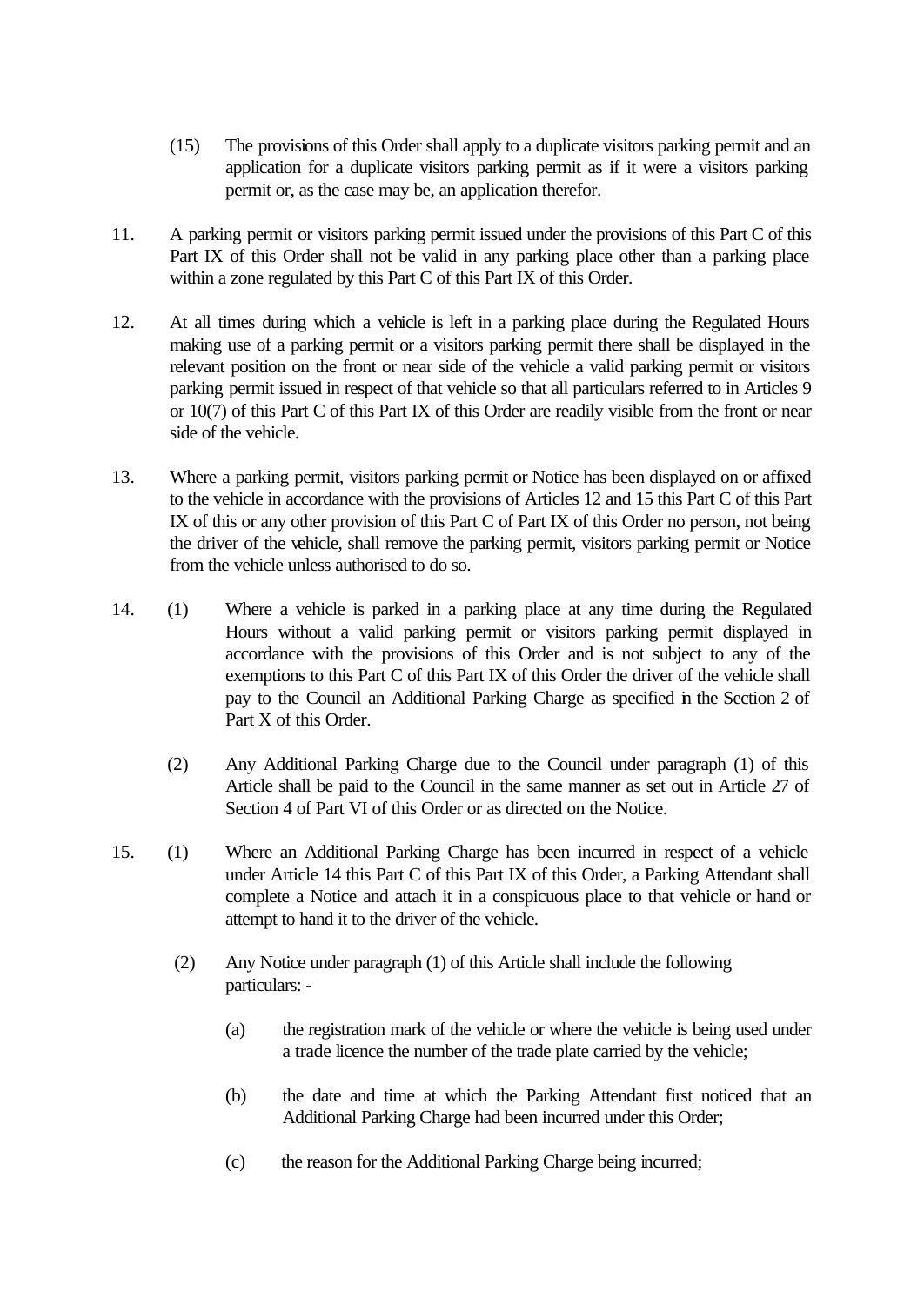- (d) a statement that an Additional Parking Charge of the amount specified in Section 2 of Part X hereto is required to be paid;
- (e) the manner in which and the time within which the Additional Parking Charge should be paid.
- 16. The Council shall:
	- (a) cause the limits of each parking place to be indicated on the carriageway by placing and maintaining thereon the appropriate traffic signs/markings;
	- (b) place and maintain on or in the vicinity of each parking place appropriate traffic signs/markings for indicating that such parking place may be used during the Regulated Hours for the leaving only of vehicles specified in Articles 6(1) and 10(6)(a) of this Part C of this Part IX of this Order, and any charge payable in relation thereto;
	- (c) carry out such other work as is reasonably required for the satisfactory operation of a parking place.
- 17. Every vehicle parked in a parking place in accordance with the provisions of this Part C of this Part IX of this Order shall be so parked so that every part of the vehicle is within the limits of the parking place.
- 18. A Police Constable in uniform or a Parking Attendant may in case of an emergency move or cause to be moved any vehicle left in a parking place to any place that he thinks fit in the circumstances.
- 19. (1) Any person authorised by the Council may suspend the use of a parking place or any part thereof whenever he considers such suspension reasonably necessary: -
	- (a) for the purpose of facilitating the movement of traffic or promoting its safety; or
	- (b) for the purpose of any building operation, demolition or excavation in or adjacent to the parking place or the maintenance, improvement or reconstruction of the parking place or the laying, erection, alteration, removal or repair in or adjacent to the parking place of any sewer or at any main, pipe or apparatus for the supply of gas, water or electricity or of any telegraphic line or traffic sign; or
	- (c) for the convenience of occupiers of premises adjacent to the parking place on any occasion for the removal of furniture from one office or dwellinghouse to another or the removal of furniture from such premises to a depository or to such premises from a depository; or
	- (d) on any occasion on which it is likely by reason of some special attraction that any street will be thronged or obstructed; or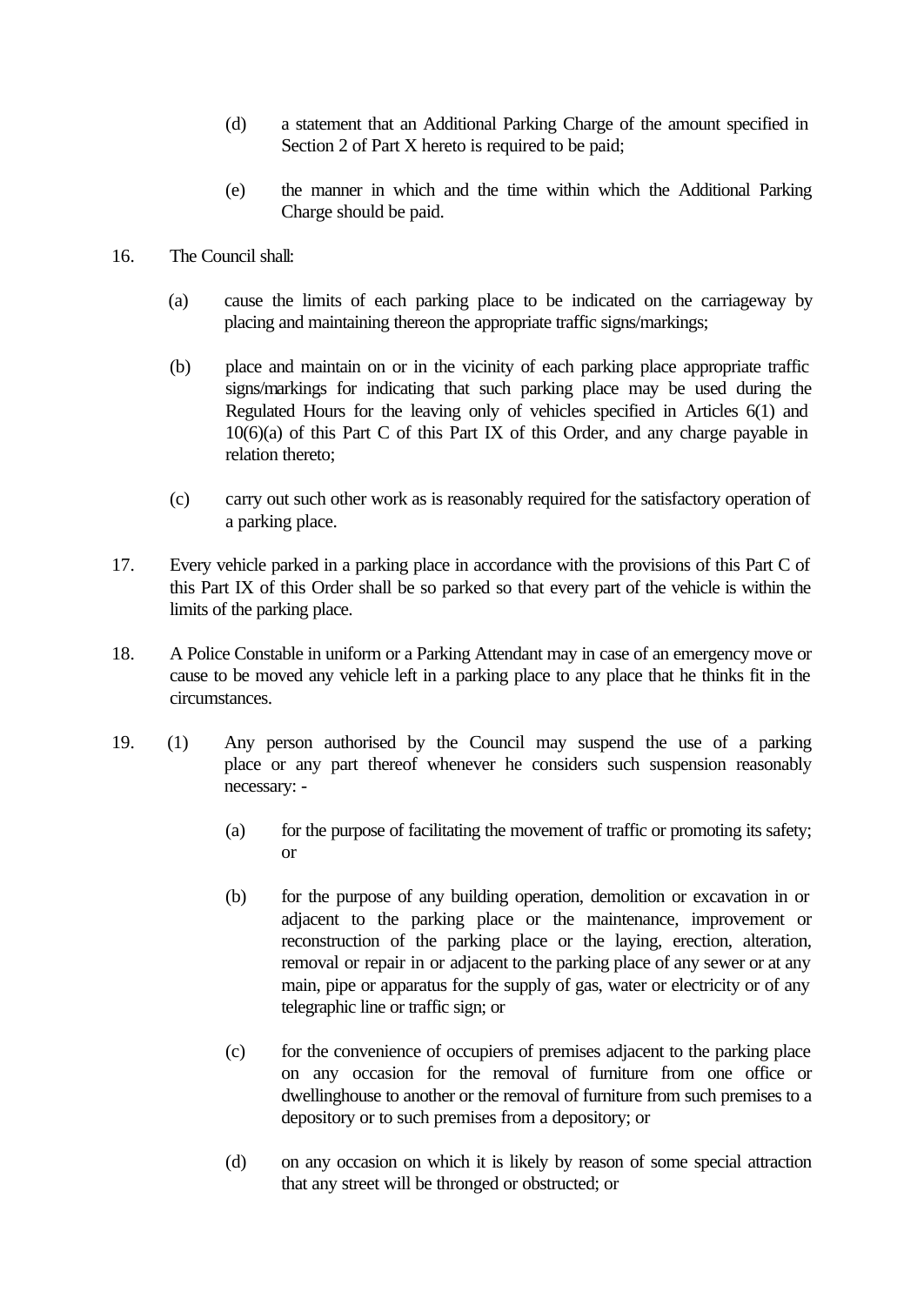- (e) for the convenience of occupiers of premises adjacent to the parking place at times of weddings or funerals or any other special occasions; or
- (f) for the purpose of cleansing the parking place.
- (2) A Police Constable in uniform may suspend for not longer than 24 hours the use of a parking place or any part thereof whenever he considers such suspension reasonably necessary for the purpose of facilitating the movement of traffic or providing for its safety.
- (3) Any person suspending the use of a parking place or any part thereof in accordance with the provisions of paragraphs (I) or (2) of this Article shall thereupon place or cause to be placed in or adjacent to that parking place or the part thereof the use of which is suspended a traffic sign indicating that the waiting of vehicles is prohibited.
- (4) No person shall cause or permit a vehicle to be left in any parking place or part of a parking place during such period as there is in or adjacent to that parking place or part of a parking place a traffic sign placed in pursuance of paragraph (3) of this Article;

Provided that nothing in this paragraph shall render it unlawful to cause or permit any vehicle being used for Fire Brigade, Ambulance or Police purposes or any vehicle being used for the purpose specified in Article 21(l)(c), (e) or (f) of this Part C of this Part IX of this Order to be left in the parking place or part of a parking place during such period, or to any other vehicle so left if that vehicle is left with the permission of (i) the person suspending the use of the parking place or the part thereof in pursuance of paragraph (1) of this Article or (ii) a Police Constable in uniform or (iii) a Parking Attendant.

20. While any vehicle is in a parking place during the Regulated Hours no person shall use the vehicle in connection with the sale of any article to any person or in connection with the selling or offering for sale of his skill or services:

Provided that nothing in this Article shall prevent the sale of goods from a vehicle if the vehicle is a passenger vehicle, a dual purpose vehicle or a motor cycle and the goods are immediately delivered at or taken into premises adjacent to the vehicle from which the sale is effected.

#### **Section 3**

#### **Exemptions**

21. (1) Notwithstanding the foregoing provisions of this Part C of this Part IX of this Order, any vehicle may wait at any time in the lengths of road specified in the Residents Only Parking Schedules hereto or in any parking place for so long as may be reasonably necessary if: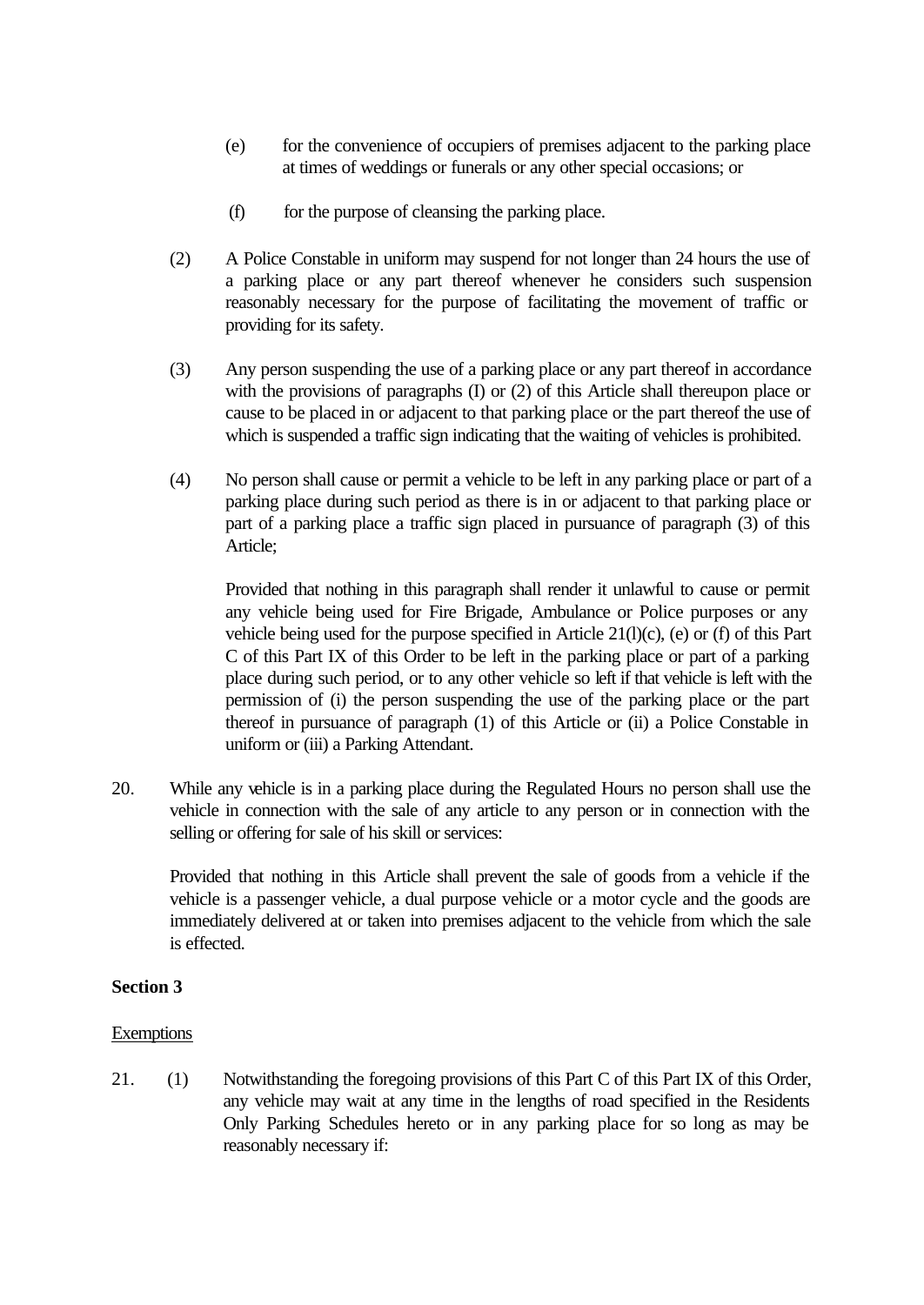- (a) the vehicle is waiting to enable a person to board or alight from the vehicle;
- (b) the vehicle is waiting to enable goods to be loaded or unloaded from the vehicle;
- (c) the vehicle is waiting owing to the driver being prevented from proceeding by circumstances beyond his control or to such waiting being necessary in order to avoid an accident;
- (d) the vehicle is a vehicle being used for Fire Brigade, Ambulance or Police purposes or a vehicle in the service of a local authority which is being used in pursuance of statutory powers or duties:
- (e) the vehicle is waiting to enable it to be used in connection with the removal of any obstruction to traffic;
- (f) the vehicle is in the service of or employed by the Post Office and is waiting while postal packets addressed to premises in the lengths of road in which the vehicle is waiting are being unloaded from the vehicle or. having been unloaded therefrom, are being delivered or while postal packets are being collected from premises or posting boxes in the lengths of road in which the vehicle is waiting;
- (g) the vehicle (not being a passenger vehicle) is in actual use in connection with the removal of furniture from one office or dwellinghouse to another or the removal of such furniture from such premises to a depository or to such premises from a depository;
- (h) the vehicle is being used for any of the purposes referred to in Article 19(1)(b) of this Part C of this Part IX of this Order and cannot be conveniently used for that purpose in any other road.
- (2) Notwithstanding the foregoing provisions of this Order any vehicle being used in connection with a service provided under the National Health Service may wait in any parking place (other than a parking place the use of which has been suspended under Article 19 of this Part C of this Part IX of this Order) during the Regulated Hours for so long as may be necessary whilst that service is being provided to a resident.

22. The Council may determine from time to time to exempt any category of person or class of vehicle from any or all of the provisions of this Part C of this Part IX of this Order in relation to the use of parking places.

23. If the resident, property owner or contractor requires an amendment to a parking permit by way of a change of vehicle he/she shall make an application to the Council for an amended parking permit and upon payment of an administration fee as set out in Section 5 of Part X of this Order, the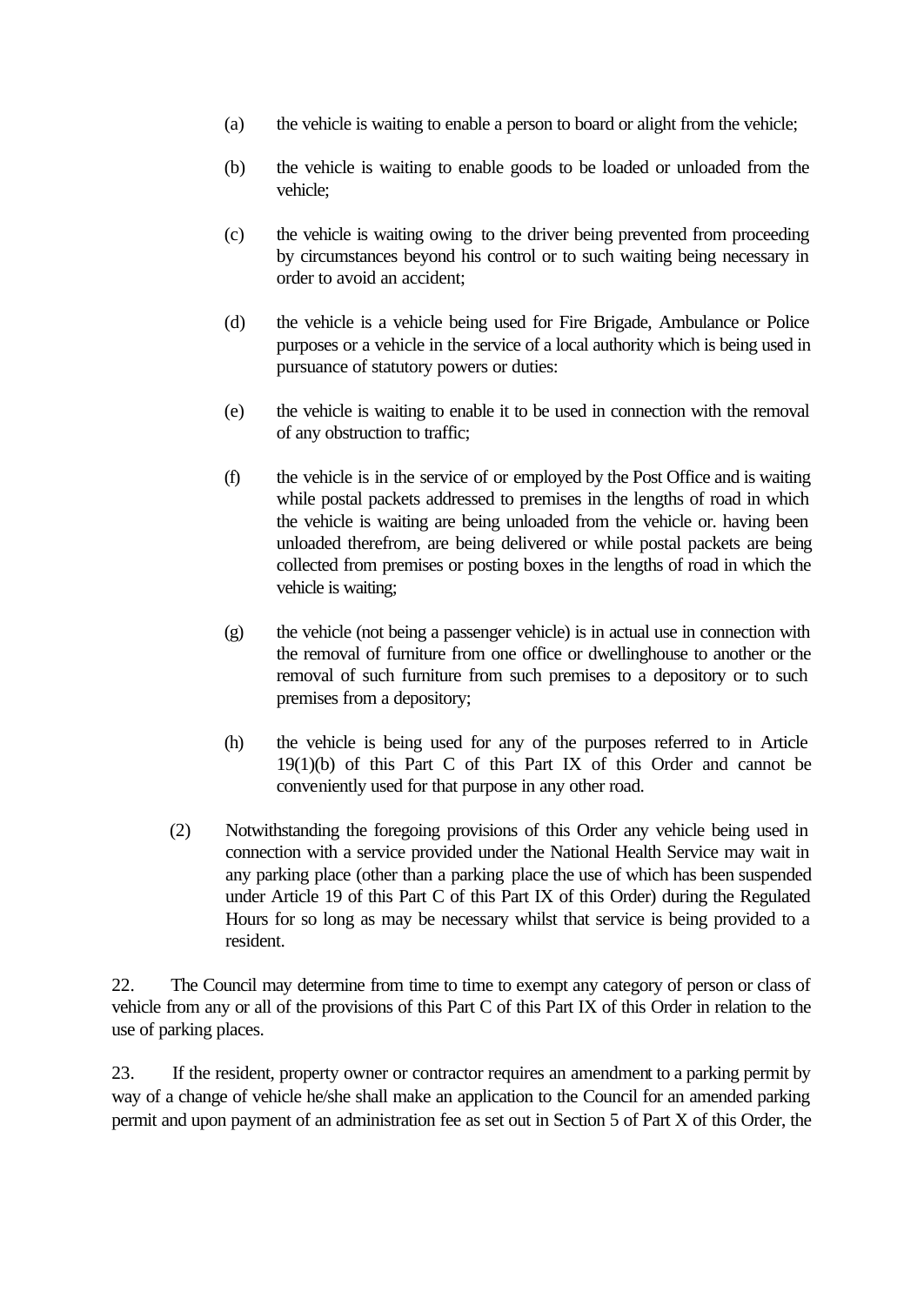Council shall issue such amended parking permit and the original parking permit shall cease to be of use.<sup>∗</sup>

## Property Owners and Contractors Permits

- 24. (1) Any property owner or a contractor who is the owner of a vehicle of the following class that is to say a passenger vehicle, a dual purpose vehicle, a goods vehicle not exceeding 3.5 tonnes gross laden weight or a motor cycle may apply to the Council for the issue of a parking permit for the leaving of that vehicle in a parking place and any such application shall be made on a form issued and obtainable from the Council and shall include the information required by that form and shall be accompanied by a remittance of such charge specified in Section 3 of Part X of this Order as is appropriate in respect of the parking permit for which application is being made.
	- (2) The Council may at any time require an applicant for a property owner's or contractor's parking permit to produce to an Officer of the Council such evidence in respect of any application made to them as they may reasonably require to verify any particulars or information given to them or in respect of any parking permit issued by them as they may reasonably require to verify that the parking permit is valid.
	- (3) On receipt of the application made under paragraph (1) of this Article and of the appropriate fee specified in Section 3 of Part X of this Order the Council, upon being satisfied that the applicant is a property owner or contractor and is the owner of a vehicle of the class specified in paragraph (1) of this Article, shall issue to the applicant the appropriate parking permit for the leaving during the Regulated Hours in any parking place of the vehicle to which such a parking permit relates by the owner of such vehicle or by any person using such vehicle with the consent of the owner other than a person to whom such vehicle has been let for hire or reward and any such parking permit so issued shall remain the property of the Council at all times.
- 25. (1) A parking permit holder may surrender a parking permit to the Council at any time and shall surrender a parking permit to the Council on the occurrence of any of the events set out in paragraph (3) of this Article and upon such surrender the Council shall not be obliged to make any refund in respect thereof.
	- (2) The Council may, by notice in writing sent by the recorded delivery service served on the parking permit holder at the address shown by that person on the application for the parking permit or affixed to the vehicle to which the parking permit relates, withdraw a parking permit if it appears to the Council that any of the events set out in paragraph 3(a), (b) or (c) of this Article has occurred and the permit holder shall surrender the parking permit within 48 hours of the receipt of such notice.
	- (3) The events referred to in the foregoing provisions of this Article are:

<sup>∗</sup> Added by Traffic Regulation Order No. 7 2002 - 20 May 2002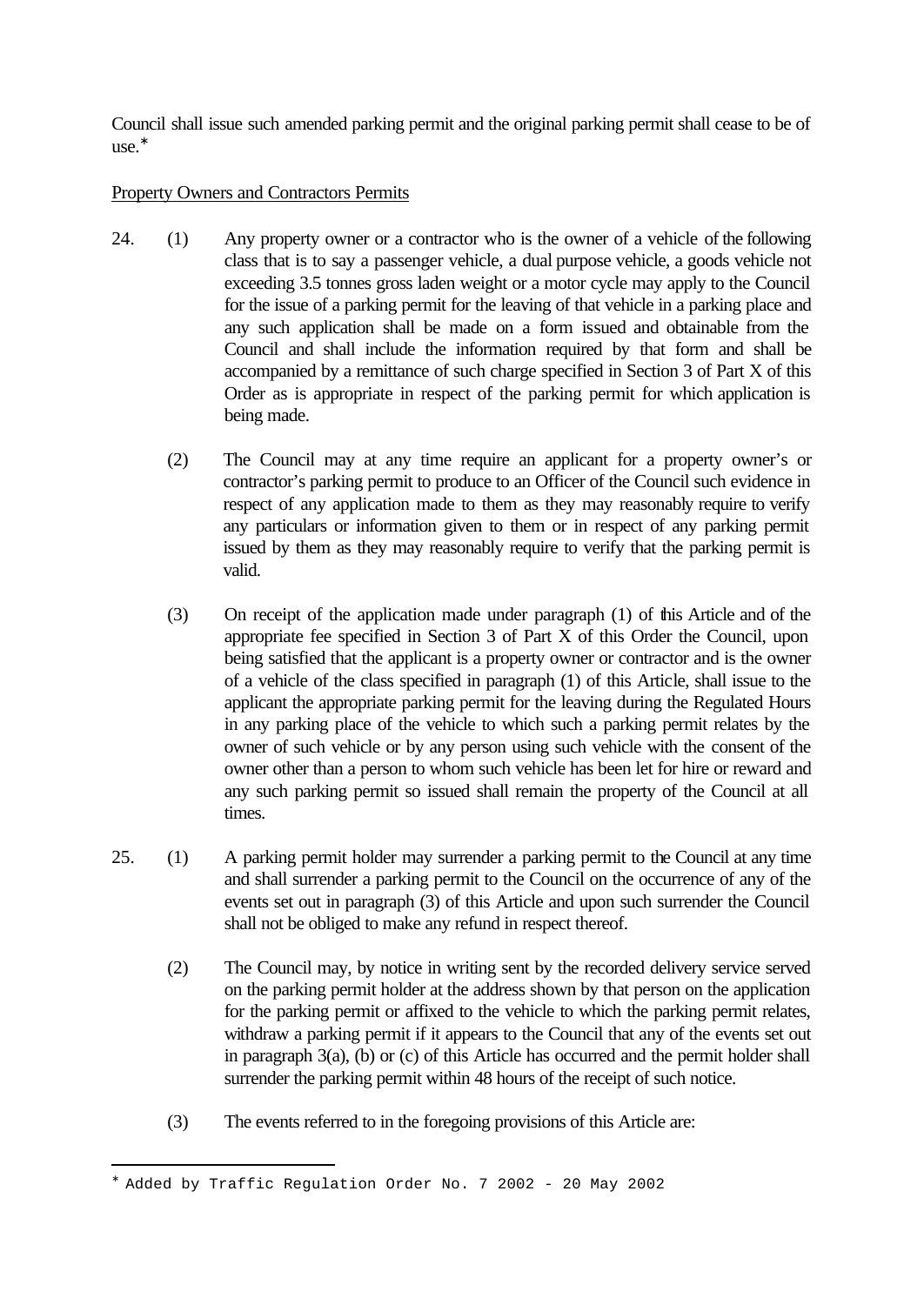- (a) the parking permit holder ceasing to be a property owner or contractor;
- (b) the parking permit holder ceasing to be the owner of the vehicle in respect of which the parking permit is issued;
- (c) the vehicle in respect of which such parking permit was issued being adapted or used in such a manner that it is not a vehicle of the class specified in Article 24(l) of this Part C of this Part IX of this Order;
- (d) the issue of a duplicate parking permit by the Council under the provisions of Article 26 of this Part C of this Part IX of this Order;
- (e) the parking permit ceasing to be valid pursuant to the provisions of paragraph (4) of this Article.
- (4) Without prejudice to the foregoing provisions of this Article a parking permit shall cease to be valid at midnight on the expiry date specified thereon or on the occurrence of any one of the events set out in paragraph (3) of this Article whichever is the earlier.
- (5) Where a parking permit is issued to any person or business upon receipt of a cheque and the cheque is subsequently dishonoured the parking permit shall cease to be valid and the Council shall by notice in writing, sent by the recorded delivery service served on the property owner or contractor to whom such parking permit was issued at the address shown by that property owner or contractor on the application for the parking permit or affixed to the vehicle to which a parking permit relates, require that person to surrender the parking permit to the Council within 48 hours of the receipt of the aforementioned notice.
- 26. (1) If a parking permit is mutilated or accidentally defaced or the figures or particulars on it have become illegible or the colour of the parking permit has become altered by fading or otherwise the parking permit holder shall surrender it to the Council and may apply to the Council for the issue to him of a duplicate parking permit if such surrender is accompanied by an application for a duplicate parking permit and the Council on the receipt of the above shall issue a duplicate parking permit so marked and upon such issue the original parking permit shall become invalid.
	- (2) If a parking permit is lost or destroyed the parking permit holder may apply to the Council for the issue to him of a duplicate parking permit and the Council, upon being satisfied as to such loss or destruction, shall issue a duplicate parking permit so marked and on such issue the original parking permit shall become invalid.
	- (3) The provisions of this Order shall apply to a duplicate parking permit and an application for a duplicate parking permit as if it were a parking permit or, as the case may be, an application therefor.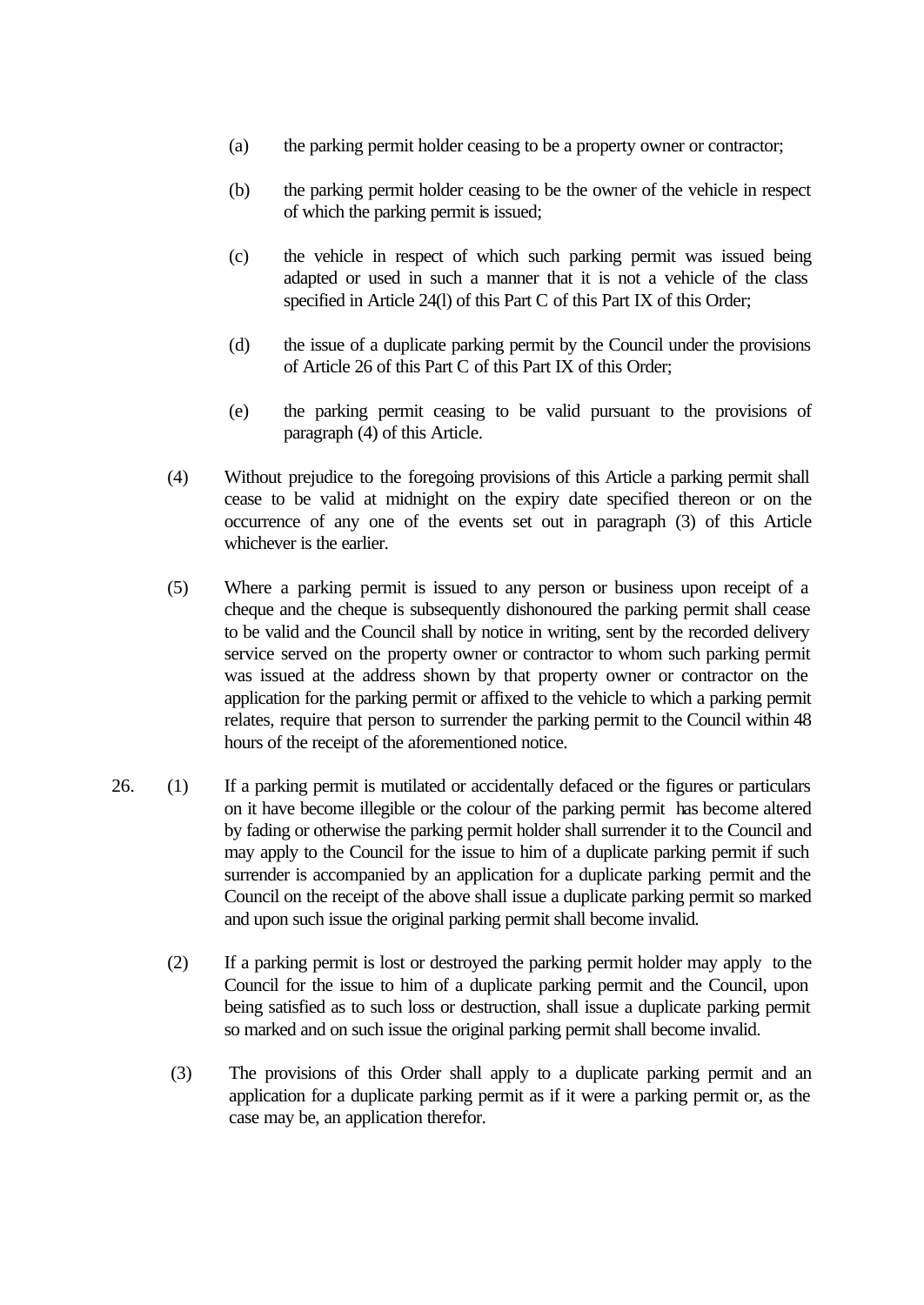- 27. (1) A parking permit issued under Article 24(1) of this Part C of this Part IX of this Order shall be in a form prescribed by the Council and shall include the following particulars:
	- (a) the registration mark of the property owner's vehicle in respect of which the parking permit has been issued;
	- (b) the expiry date;
	- (c) an authentication that the parking permit has been issued by the Council and that it relates to the area of highway described in a zone and set out in Section 4 of this Part C of this Part IX of this Order.
- 28. (1) A property owner's parking permit issued under Article 24(3) of this Part C of this Part IX of this Order shall be valid for one calendar year beginning on the date of issue. A property owner shall be limited to one parking permit per zone. The appropriate fee as set out in Section 3 of Part X of this Order shall be payable for each parking permit per zone. Additional fee(s) shall be paid for parking permits in different zones.
	- (2) A contractor's parking permit issued under Article 24(3) of this Part C of this Part IX of this Order shall be valid for the period of one week beginning on the date of issue. A contractor shall be limited to two parking permits per zone. The appropriate fee as set out in Section 3 of Part X of this Order shall be payable for each parking permit per zone. Additional fee(s) shall be paid for parking permits in different zones.

The particulars as described in Article 27(1) of this Part C of this Part IX of this Order need not include the registration mark of the contractor's vehicle. <sup>\*</sup>

<sup>∗</sup> Added by Traffic Regulation Order No. 7 2002 - 20 May 2002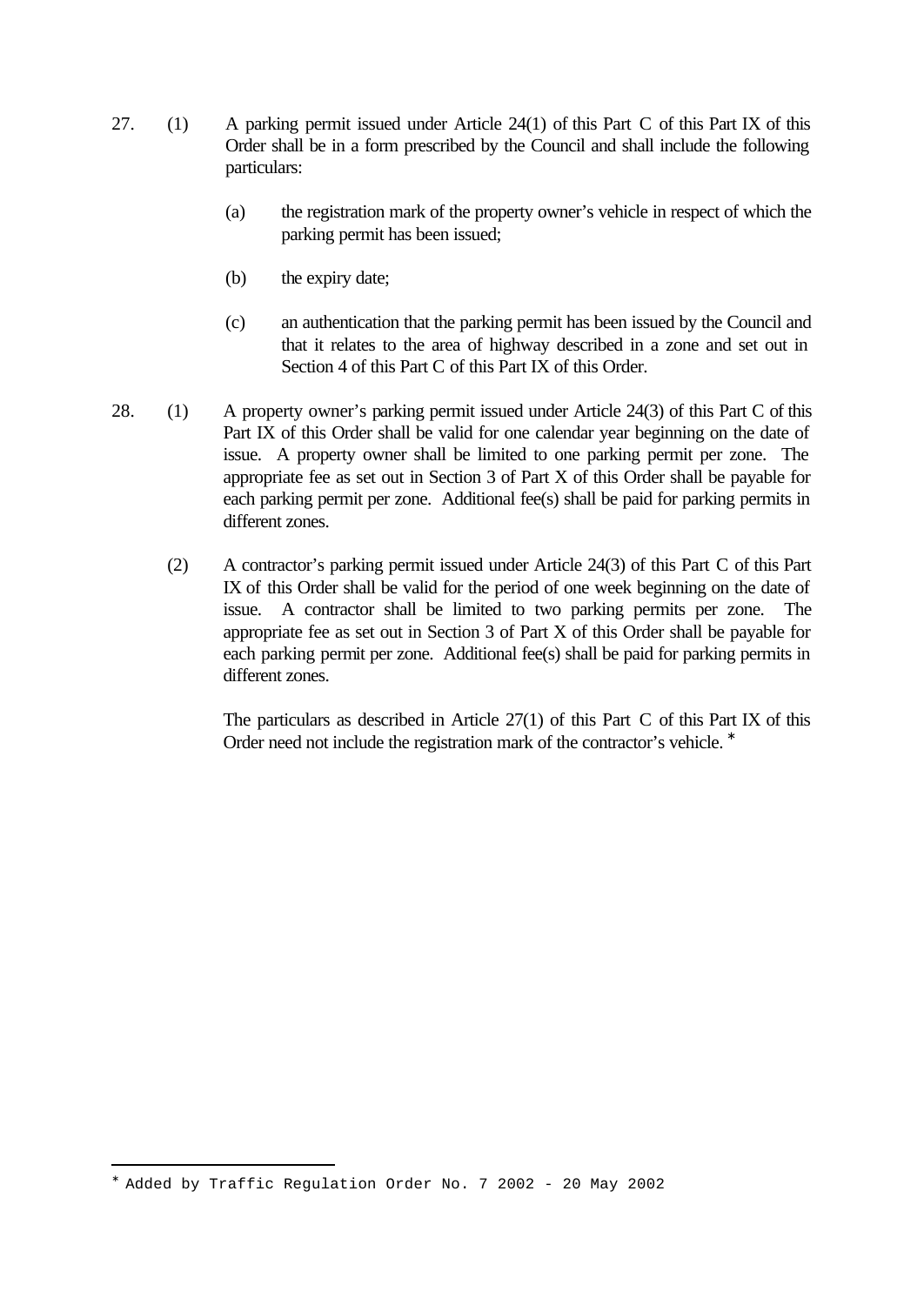## **Section 4**

## Postal Addresses Eligible for Permits

## **ZONE H1**

| <b>ST JOHN STREET</b> | $(2 \text{ to } 104 \text{ even})$<br>$(1 to 73 odd)$ inc. 1a          |
|-----------------------|------------------------------------------------------------------------|
| <b>EATON STREET</b>   | $(2 \text{ to } 48 \text{ even})$<br>$(15 \text{ to } 45 \text{ odd})$ |

**ARBOUR STREET** (2 to 8 even) (5 to 15 odd)

#### **BASKERVILLE ROAD**

- **MAYER STREET** (20 to 100 even) (29 to 89 odd)
- **FESTING STREET** (10 to 64 even) (37 to 79 odd)
- **JERVIS STREET** (3 to 39 odd) (2 to 36 even)

**LOWER MAYER STREET** (19 to 47 odd) (16 to 48 even)

**MYNORS STREET** (1 to 63 odd) ( 2 to 52 even) inc. church & 52a

#### **DYKE STREET**

| <b>UPPER HILLCHURCH STREET</b> | $(29 \text{ to } 115 \text{ odd})$  |
|--------------------------------|-------------------------------------|
|                                | $(84 \text{ to } 102 \text{ even})$ |

#### **WINDMILL STREET**

## **UPPER HUNTBACH STREET**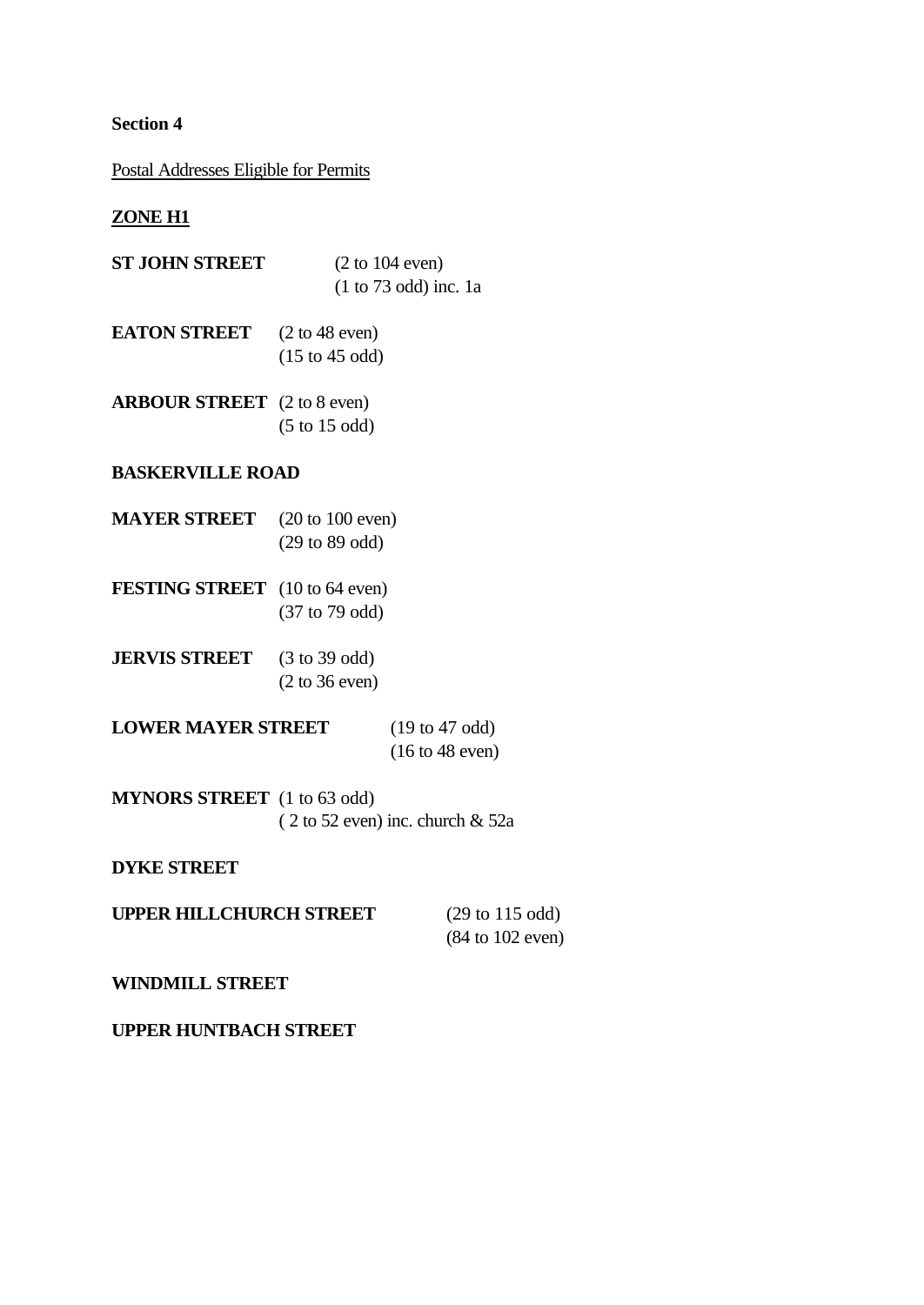#### **ZONE B1**

**BADDELEY STREET** (2 to 4 even) & Social Club

**MOUNTFORD STREET** (2 to 14 even) (1 to 49 odd)

**JENKINS STREET** (2 to 38 even)

**NICHOLAS STREET** (1 to 29 odd)

**PRICE STREET** (12 to 56 even) (45 to 77 odd)

**NILE STREET** (32 to 44 even)

#### **LINGARD STREET**

#### **ZONE NH1**

| <b>WILFRED PLACE</b> $(2 \text{ to } 16 \text{ even})$ | $(1 \text{ to } 15 \text{ odd})$                                      |
|--------------------------------------------------------|-----------------------------------------------------------------------|
| <b>QUEENS ROAD</b>                                     | $(2 \text{ to } 50 \text{ even})$ and 132, 134                        |
| <b>THE AVENUE</b>                                      | $(7 \text{ to } 21 \text{ odd})$<br>$(8 \text{ to } 28 \text{ even})$ |

#### **ZONE NH2**

| <b>ASHLANDS ROAD</b>     | $(2 \text{ to } 58 \text{ even})$<br>(1 to 81 odd)                    |
|--------------------------|-----------------------------------------------------------------------|
| <b>LONGFIELD ROAD</b>    | $(2 \text{ to } 56 \text{ even})$<br>$(1 \text{ to } 67 \text{ odd})$ |
| <b>HILTON ROAD</b>       | (21 to 71)                                                            |
| <b>ASHLANDS CRESCENT</b> | $(1 \text{ to } 9)$                                                   |
| <b>ASHLANDS GROVE</b>    | $(1 \text{ to } 6)$                                                   |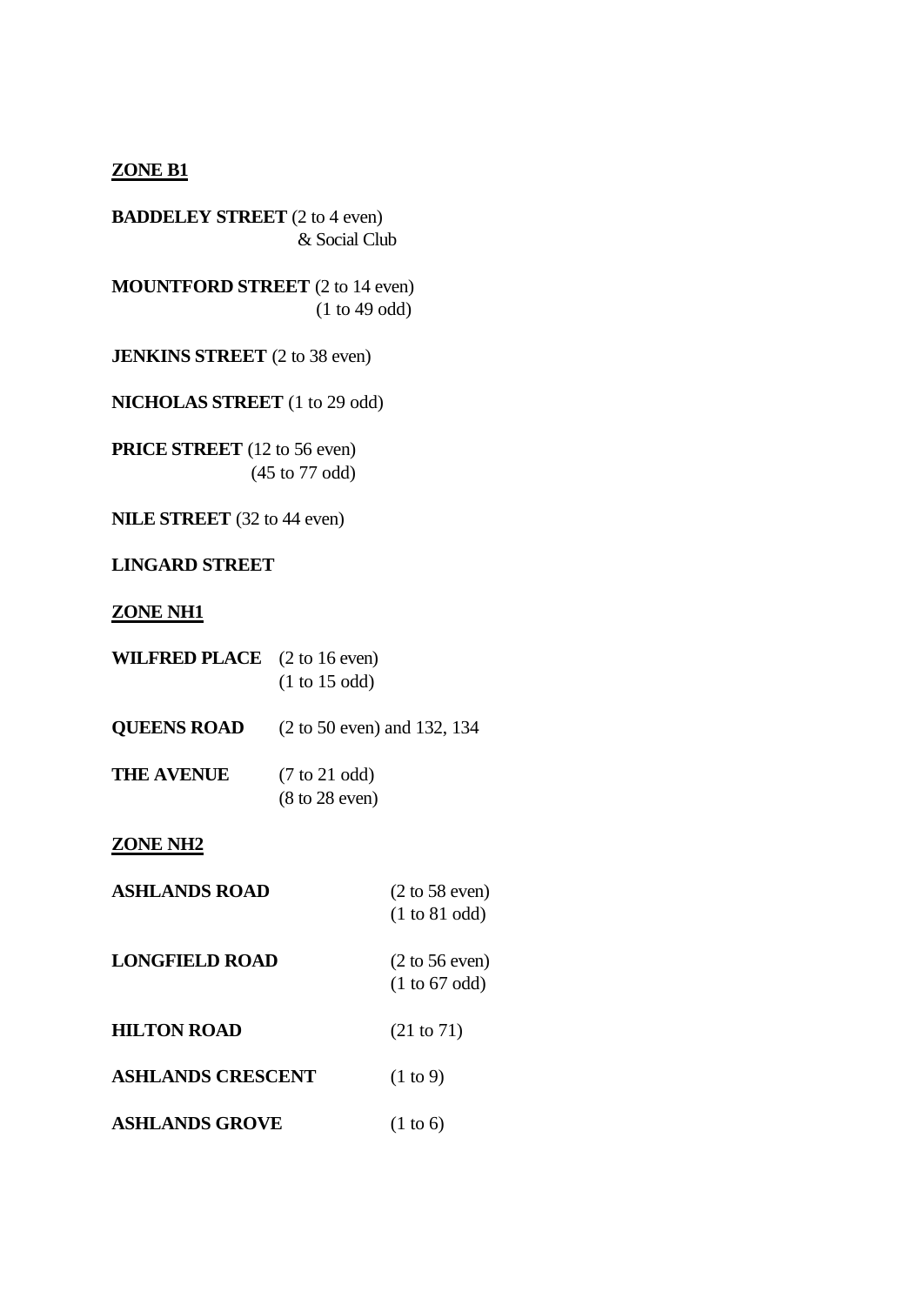**GARDEN PLACE** (2 to 10)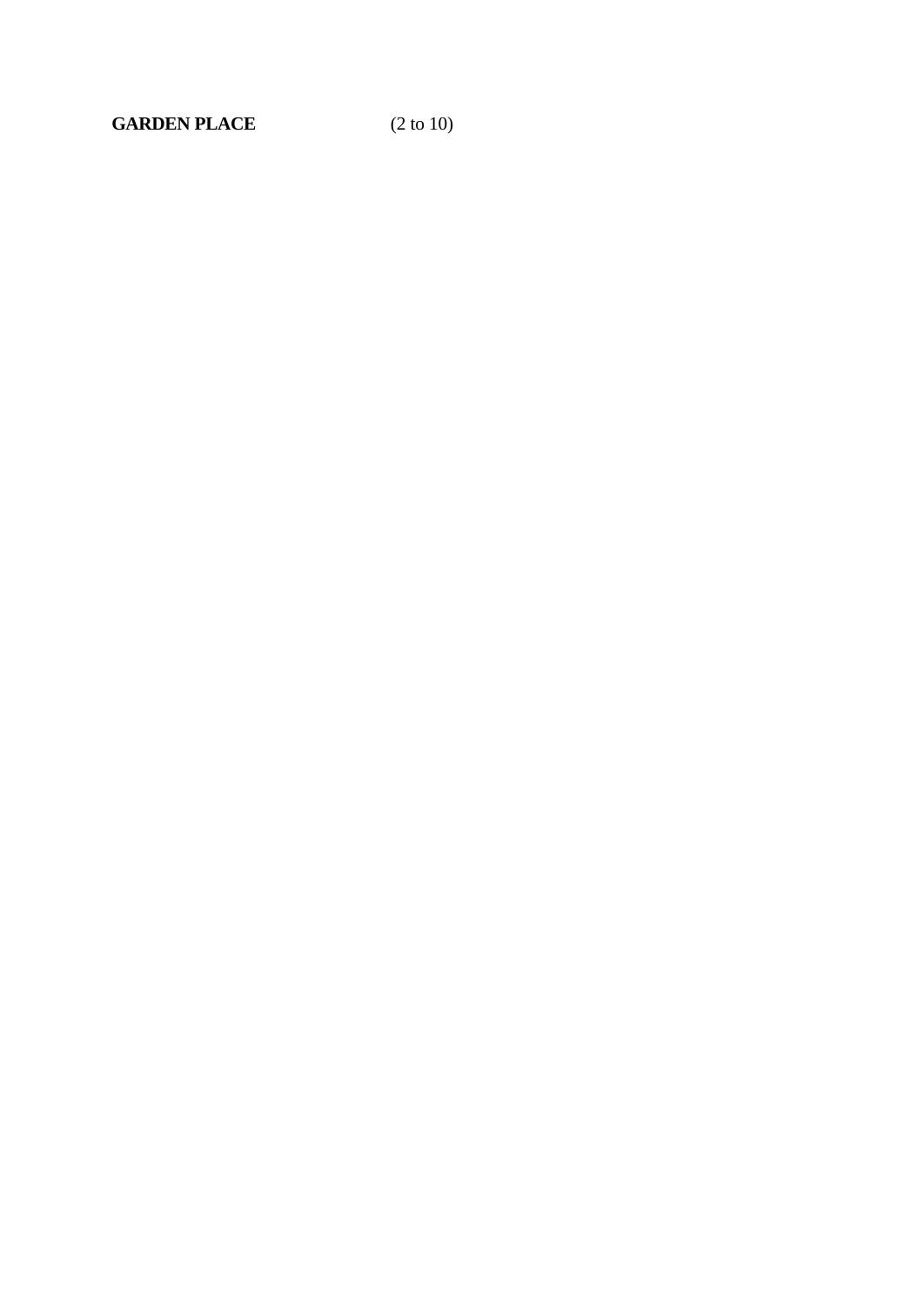## **PART D**

## **Residents Only Scheme by Parking Meter Zones**

#### **Schedule One Hundred and Twenty Seven**

#### **Section 1**

#### General

1. In this Part D of this Part IX of this Order, except where the context otherwise requires, the following expressions have the meanings hereby respectively assigned to them: -

*"authorised vehicle"* means a vehicle of the following class, that is to say a passenger vehicle, a dual purpose vehicle, a goods vehicle not exceeding 3.5 tonnes gross laden weight or a motor cycle;

*"residents parking permit"* means a permit issued under the provisions of Article 6 of this Part D of this Part IX of this Order;

*"parking meter"* means such machine located at or near the parking place for the issue of a parking ticket;

*"parking place"* means those areas designated as a parking place by Article 4 of this Part D of this Part IX of this Order;

*"parking ticket"* for those residents who have chosen the ticket option means a parking ticket issued and obtained from the appropriate parking meter in accordance with this Part D of this Part IX of this Order;

*"parking ticket scheme"* means the scheme to allow visitor parking as described in Article 9 of this Part D of this Part IX of this Order;

"*pin*" means the number issued to a resident by the Council to enable a bona fide visitor to obtain a parking ticket from a parking meter;

"*pin holder*" means a resident who has been issued with a pin;

*"Regulated Hours"* those areas designated as a parking place by Article 5 hereof the hours of 8.00 a.m. to 9.00 p.m. Monday to Sunday inclusive (including Bank Holidays);

*"resident"* means a person whose usual place of residence is at premises the postal address of which is in any street or part of a street described in the One Hundred and Twenty Seventh Schedule;

*"residents permit holder"* means a person to whom a permit has been issued under the provisions of Article 6(1) and (2) of this Part D of this Part IX of this Order;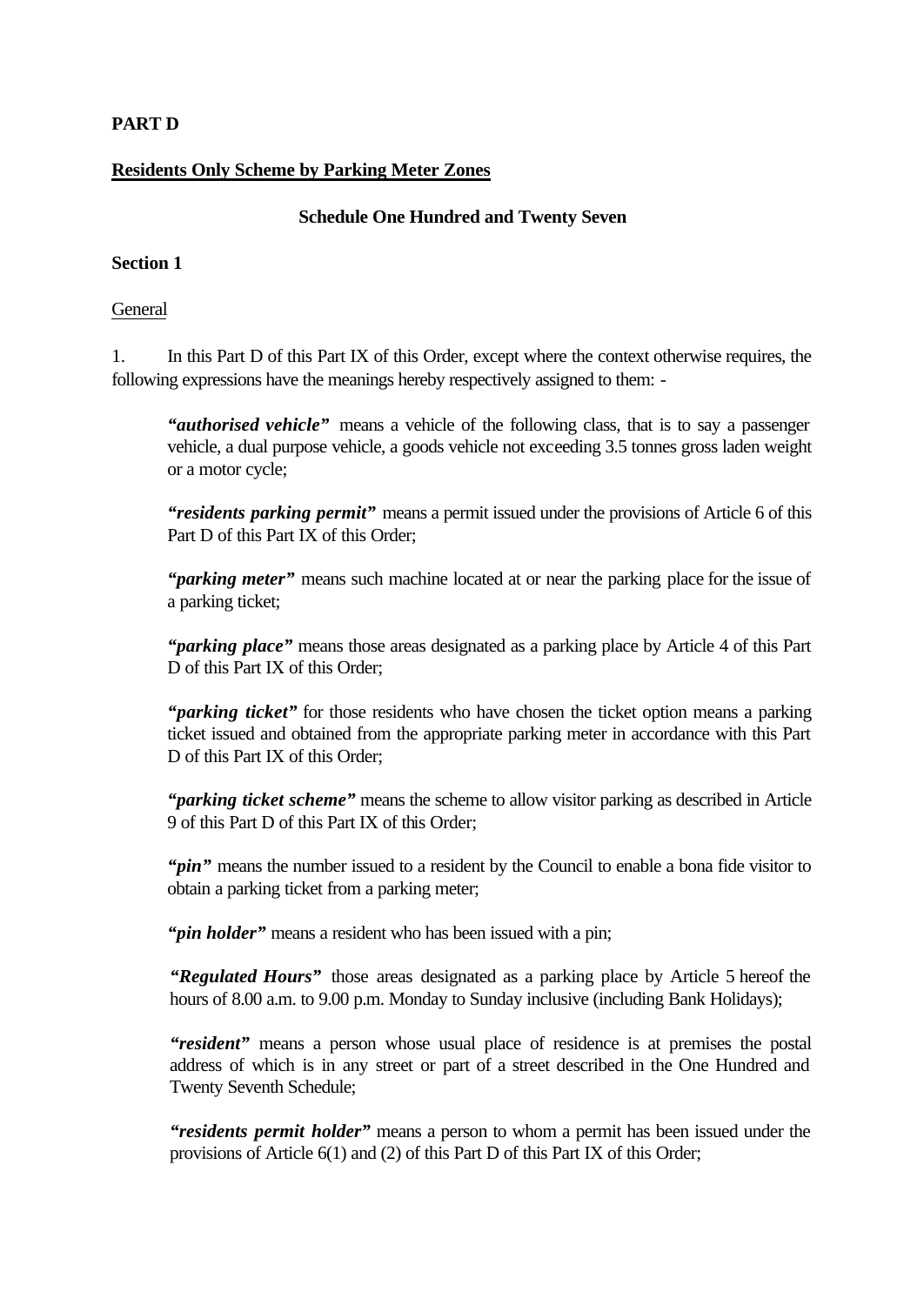*"visitors parking permit"* means a permit issued under the provisions of Article 9A of this Part D of this Part IX of this Order;

*"visitors parking permit scheme"* means the scheme to allow visitor parking as described in Article 9B of this Part D of this Part IX of this Order;

*"property owner"* means a person being an owner or a landlord (or a duly authorised agent of an owner or a landlord) of premises the postal address of which is in any street or part of a street in a zone described in Section 4 of this Part D of Part IX of this Order making that person eligible to apply for a parking permit in that respective zone only.

*"contractor"* means a person authorised by the property owner to engage in bona fide building works or repairs in or on a premises, the postal address of which is in any street or part of a street in a zone described in Section 4 of this Part D of Part IX of this Order making that person eligible to apply for a parking permit in that respective zone only. <sup>\*</sup>

2. Save as provided in Articles 21, 23, 24 and 25 of this Part D of this Part IX of this Order no person shall cause or permit any vehicle to wait during the Regulated Hours in any parking place other than in the lengths of road specified in the One Hundred and Twenty Seventh Schedule hereto.

3. Save as provided in Articles 23 and 24 of this Part D of this Part IX of this Order no person shall cause or permit any vehicle to wait at any time in the lengths of road and car parks specified in the Sixty First Schedule hereto.

4. Each area on the highway and car parks which are described in the One Hundred and Twenty Seventh Schedule hereto is hereby designated as a parking place for the purposes of this Part D of this Part IX of this Order during the Regulated Hours.

5. Each parking place may be used, subject to the provisions of this Part D of this Part IX of this Order, for the leaving during the Regulated Hours and subject to the conditions herein contained of the following vehicles: -

(i) Those which display in the relevant position:

- (a) a valid residents parking permit issued by the Council in respect of that vehicle in accordance with Article 6 of this Part D of this Part IX of this Order or
- (b) on an authorised vehicle a valid parking ticket obtained in accordance with Article 9C of this Part D of this Part IX of this Order or
- (c) on an authorised vehicle a valid visitors parking permit issued in accordance with Article 9B of this Part D of this Part IX of this Order.
- (ii) Those in respect of which the charge set out in Article 11 of this Part D of this Part IX of this Order is subsequently paid in the prescribed manner.

<sup>∗</sup> Added by Traffic Regulation Order No. 7 2002 - 20 May 2002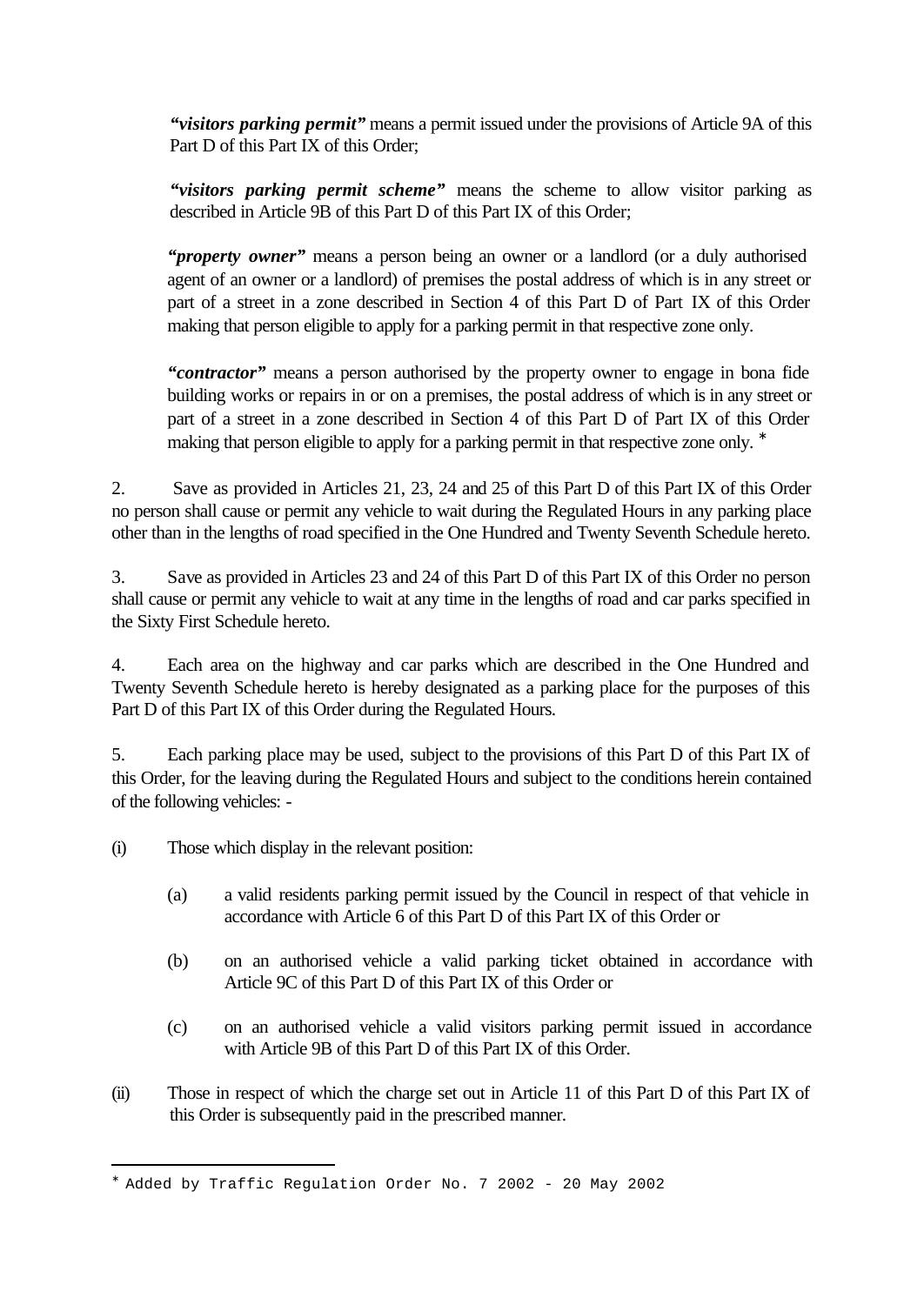## **Section 2**

i<br>L

Application For and Issue of Residents Parking Permits

- 6. (1) Any resident who is the owner of an authorised vehicle may apply to the Council for the issue of a residents parking permit for the leaving of that vehicle in any parking place. Parking permits will be limited to two per household.<sup>∗</sup>
	- (2) Any such application shall be made on a form issued and obtainable from the Council and shall include the information required by that form and shall be accompanied by a remittance of such charge specified in Article 11(1) of this Part D of this Part IX of this Order as is appropriate in respect of the residents parking permit for which application is being made.
	- (3) The Council may at any time require an applicant for a residents parking permit to produce to an Officer of the Council such evidence in respect of an application made to them as they may reasonably require to verify any particulars or information given to them or in respect of any residents parking permit issued by them as they may reasonably require to verify that the residents parking permit is valid.
	- (4) On receipt of the application made under paragraph (1) above and of the appropriate fee specified in Article 11(1) of this Part D of this Part IX of this Order, the Council, upon being satisfied that the applicant is a resident, the owner of an authorised vehicle and entitled to a residents parking permit, shall issue to the applicant a residents parking permit for the leaving during the regulated hours in any parking place that vehicle to which such a residents parking permit relates by the owner of such vehicle or by any person using such vehicle with the consent of the owner other than a person to whom such vehicle has been let for hire or reward and any such residents parking permit so issued shall remain the property of the Council at all times.
- 7. (1) A residents parking permit holder may surrender a residents parking permit to the Council at any time and shall surrender a residents parking permit to the Council on the occurrence of any of the events set out in paragraph (3) of this Article and upon such surrender the Council shall not be obliged to make any refund in respect thereof.
	- (2) The Council may by notice in writing sent by pre-paid first class post served on the residents parking permit holder at the address shown by that person on the application for the residents parking permit or affixed to the vehicle to which the residents parking permit relates, withdraw a residents parking permit if it appears to the Council that any of the events set out in paragraph (3) of this Article has occurred and the residents parking permit holder shall surrender the residents parking permit within 48 hours of the receipt of such notice.

<sup>∗</sup> Added by Traffic Regulation Order No. 7 2002 - 20 May 2002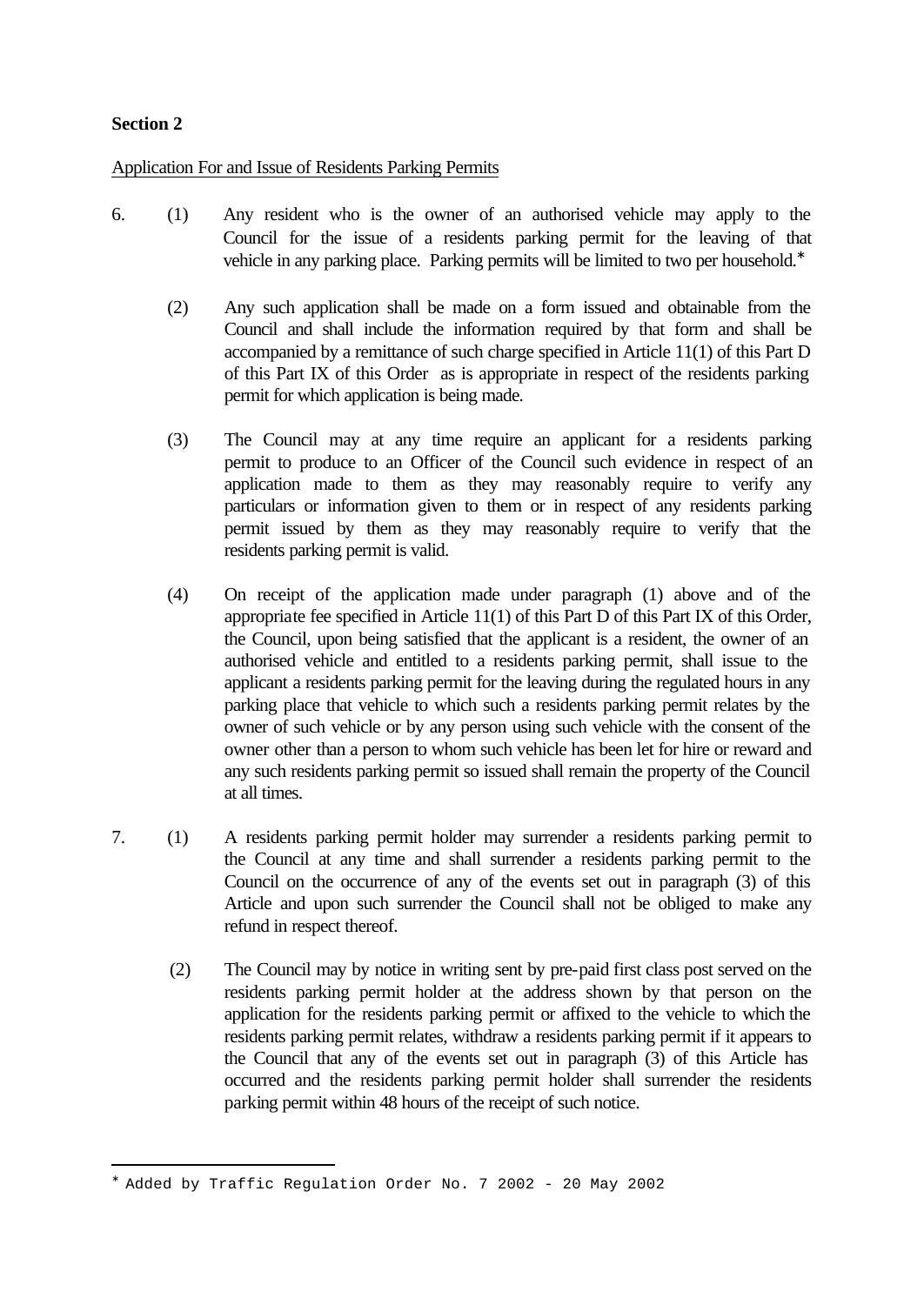- (3) The events referred to in the foregoing pro visions of this Article are:
	- (a) the residents parking permit holder ceasing to be a resident at the premises from which the application was made;
	- (b) the residents parking permit holder ceasing to be the owner of the vehicle in respect of which the residents parking permit is issued;
	- (c) the vehicle in respect of which such residents parking permit was issued being adapted or used in such a manner that it is not an authorised vehicle;
	- (d) failure to comply with the provisions of this Part D of this Part IX of this Order;
	- (e) the issue of a duplicate residents parking permit by the Council under the provisions of Article 14 of this Part D of this Part IX of this Order;
	- (f) the residents parking permit ceasing to be valid pursuant to the provisions of paragraph (4) of this Article;
	- (g) the withdrawal of the residents parking permit pursuant to Article 11(4) of this Part D of this Part IX of this Order.
- (4) Without prejudice to the foregoing provisions of this Article a residents parking permit shall cease to be valid at midnight on the expiry date specified thereon or on the occurrence of any one of the events set out in paragraph (3) of this Article whichever is the earlier.
- 8. (1) A residents parking permit issued under Article 6 of this Part D of this Part IX of this Order shall be in a form prescribed by the Council and shall include the following particulars:
	- (a) the registration mark of the vehicle in respect of which the residents parking permit has been issued;
	- (b) the expiry date;
	- (c) an authentication that the residents parking permit has been issued by the Council and that it relates to the parking place regulated by this Part D of this Part IX of this Order.

### Visitors' Parking Permits

9A. (1) Upon the making of an application by a resident to enable visitors to wait in a parking place the resident must decide if he wishes his visitors to park by way of the Visitors Parking Permit Scheme, or by the Parking Ticket Scheme.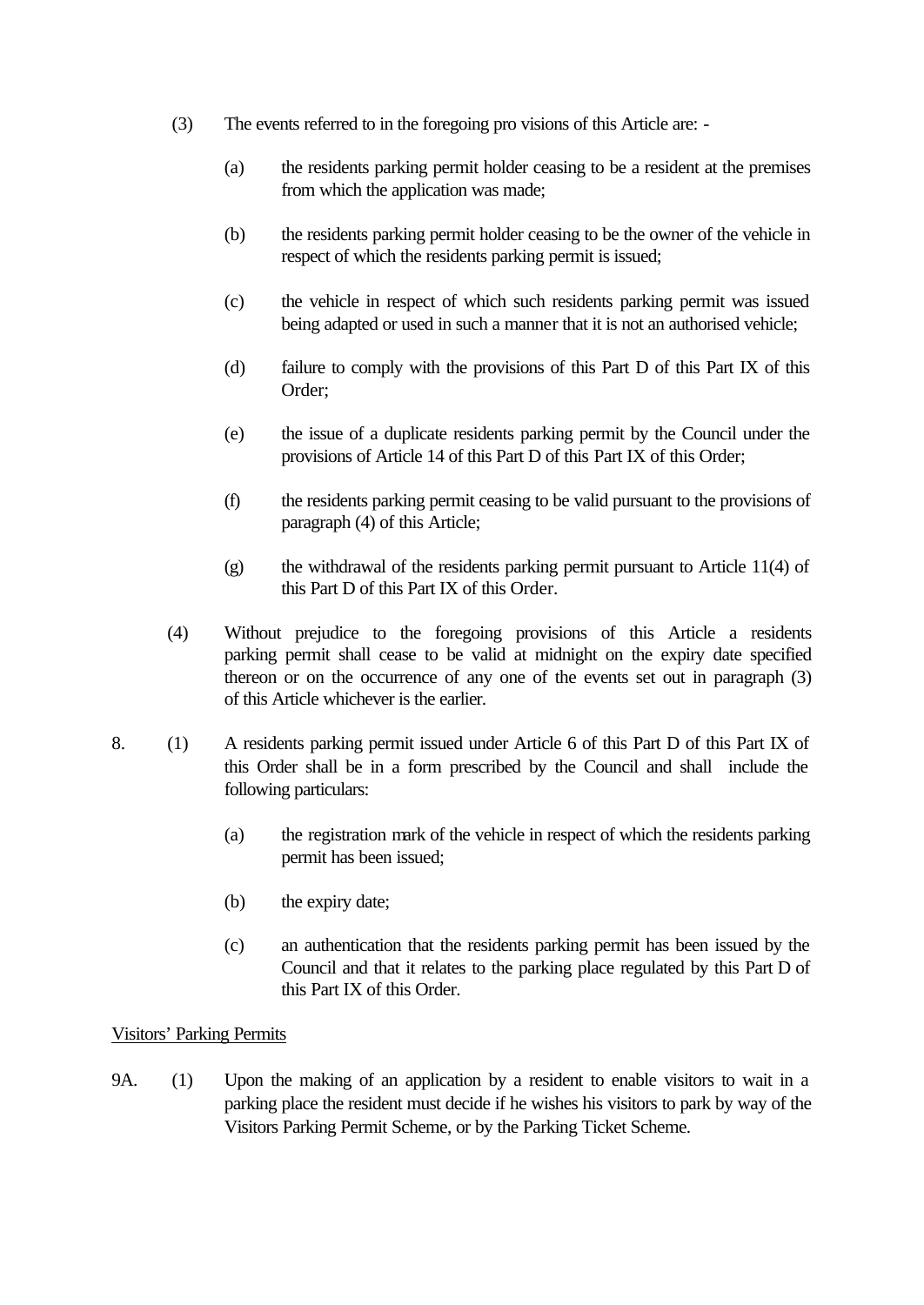- (2) Any resident may apply to the Council to enable up to two visitors to park in a parking place and any such application shall be made on a form, issued and obtainable from the Council and shall include the information required by that form and shall be accompanied by a remittance for such charge specified in Article 11(2) of this Part D of this Part IX of this Order and shall specify whether he wishes to utilise the Parking Ticket Scheme or the Visitors Parking Permit Scheme.
- (3) The Council may at any time require the resident to produce to an Officer of the Council such evidence in respect of an application referred to in this Article, as they may reasonably require to verify any particulars or information given to them or in respect of any visitors parking permit or pin issued by them as they may reasonably require to verify the validity of the visitors parking permit or to verify the validity to leave an authorised vehicle in a parking place.
- (4) The Resident may at any time elect the alternative scheme hereinbefore referred to by the giving to the Council of not less than 28 days written notice of such his desire and upon the payment to the Council of an administration fee as set out in Section 5 of Part X of this Order.

#### 9B. Visitors Parking Permit Scheme

- (1) A visitors parking permit shall be for the leaving during the Regulated Hours in any parking place of an authorised vehicle which immediately prior to being left in the parking place is being used for conveying a bona fide visitor to the usual residence of the resident to whom the visitors parking permit was issued.
- (2) On receipt of an application to join the Visitors Parking Permit Scheme made under the foregoing Article and of the appropriate fee specified in Article 11(2) of this Part D of this Part IX of this Order the Council upon being satisfied that the applicant is a resident shall issue to that applicant a visitors parking permit of the description contained in paragraph (3) of this Article and any such visitors parking permit so issued shall remain the property of the Council at all times
- (3) The visitors parking permit shall be in a form prescribed by the Council and shall make provision for:
	- (a) a serial number to be shown thereon by which the resident to whom that visitors parking permit was issued may be identified;
	- (b) the expiry date;
	- (c) an authentication that the visitors parking permit has been issued by the Council and that it relates to the parking place regulated by this Part D of this Part IX of this Order Order.
- (4) A visitors parking permit displayed on an authorised vehicle in a parking place shall be valid only if displayed in the relevant position and the authorised vehicle is being used in accordance with paragraph (1) of this Article.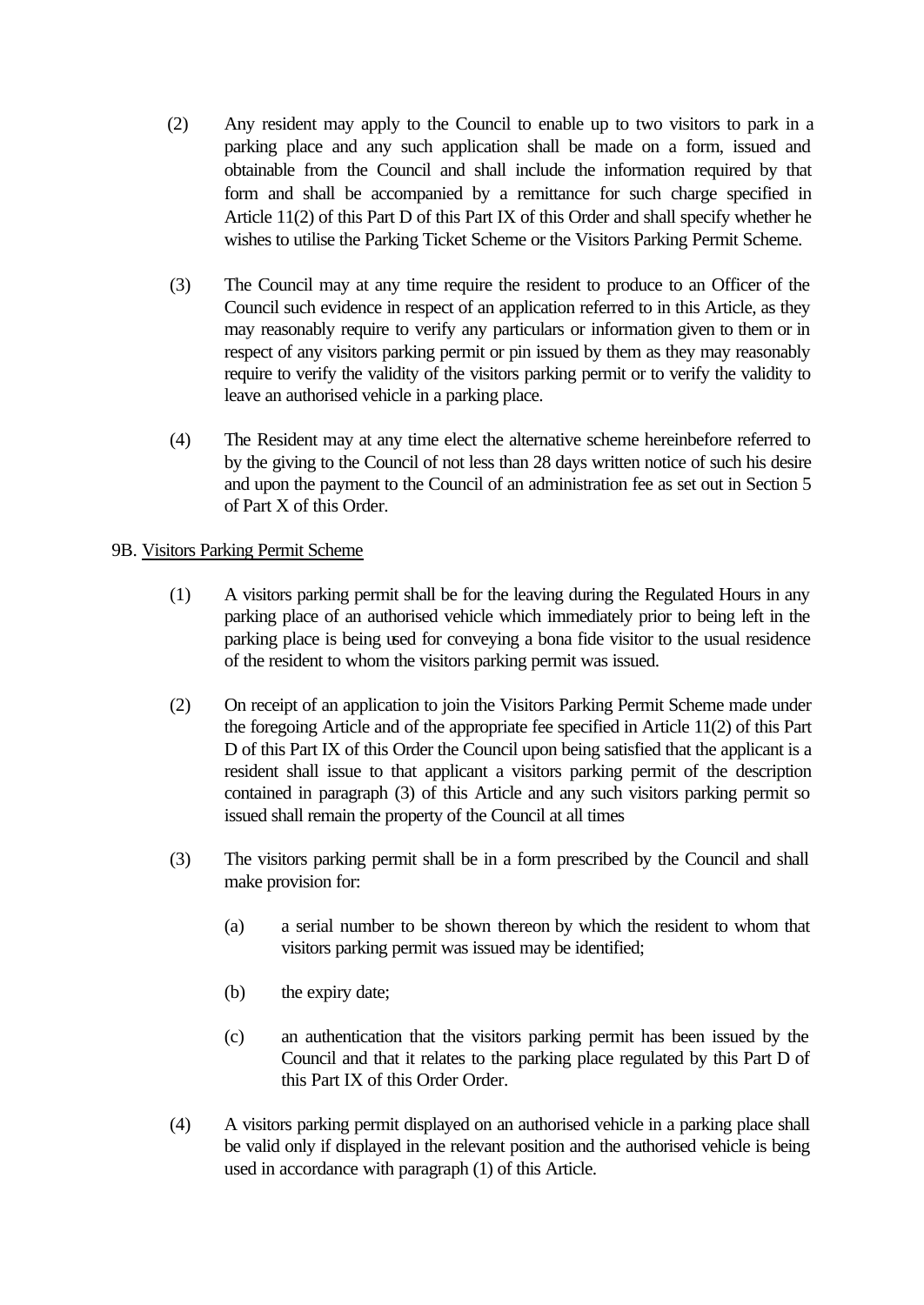#### 9C. The Parking Ticket Scheme

- (1) Upon receipt of an application to join the Parking Ticket Scheme under the provisions of paragraph A of this Article and on receipt of the appropriate fee as specified in Article 11(2) of this Part D of this Part IX of this Order the Council upon being satisfied that the applicant is a resident shall issue to that applicant a pin to enable the driver of an authorised vehicle which is being used to convey a bona fide visitor to the usual residence of the resident to whom the pin was issued to obtain a parking ticket from the parking meter.
- (2) A visitor may obtain a Parking Ticket in accordance with the following:
	- (a) a bona fide visitor who is using an authorised vehicle for conveying a bona fide visitor to the usual residence of the resident to whom the pin number was issued, must obtain a parking ticket for the leaving of that vehicle in a parking place at the times specified thereon, from a parking meter;
	- (b) to obtain a parking ticket the bona fide visitor must insert the pin into the parking meter and select from the options contained therein the number of hours he intends to visit the aforesaid residence and on despatch of the parking ticket he must display the said parking ticket in the authorised vehicle in the same manner as required by Article 25(b), (c) and (d) of Part VI of this Order;
	- (c) on or before the expiry of the time specified on the parking ticket the visitor shall remove such vehicle from the parking place and failure to do so shall result in an Additional Parking Charge in accordance with Article 16(3) of this Part D of this Part IX of this Order being incurred.

AND FOR THE AVOIDANCE OF DOUBT no other parking ticket shall be obtainable from a parking meter in respect of that pin until the expiry of the time specified on the previously issued parking ticket.

- 10. (1) A resident may surrender a visitors parking permit or a pin (as the case may be) to the Council at any time and shall surrender a visitors parking permit or pin to the Council on the occurrence of any of the events set out in paragraph (3) below and upon such surrender the Council shall not be obliged to make any refund in respect thereof.
	- (2) The Council may by notice in writing sent by pre-paid first class post served on the visitors parking permit holder or the pin holder (as the case may be) at the address shown by that person on the application for the visitors parking permit or pin (as the case may be) or affixed to the vehicle displaying the visitors parking permit or a parking ticket, withdraw a visitors parking permit or pin if it appears to the Council that any of the events set out in paragraph (3) of this Article has occurred and the visitors parking permit holder or pin holder shall surrender the visitors parking permit or pin within 48 hours of the receipt of such notice.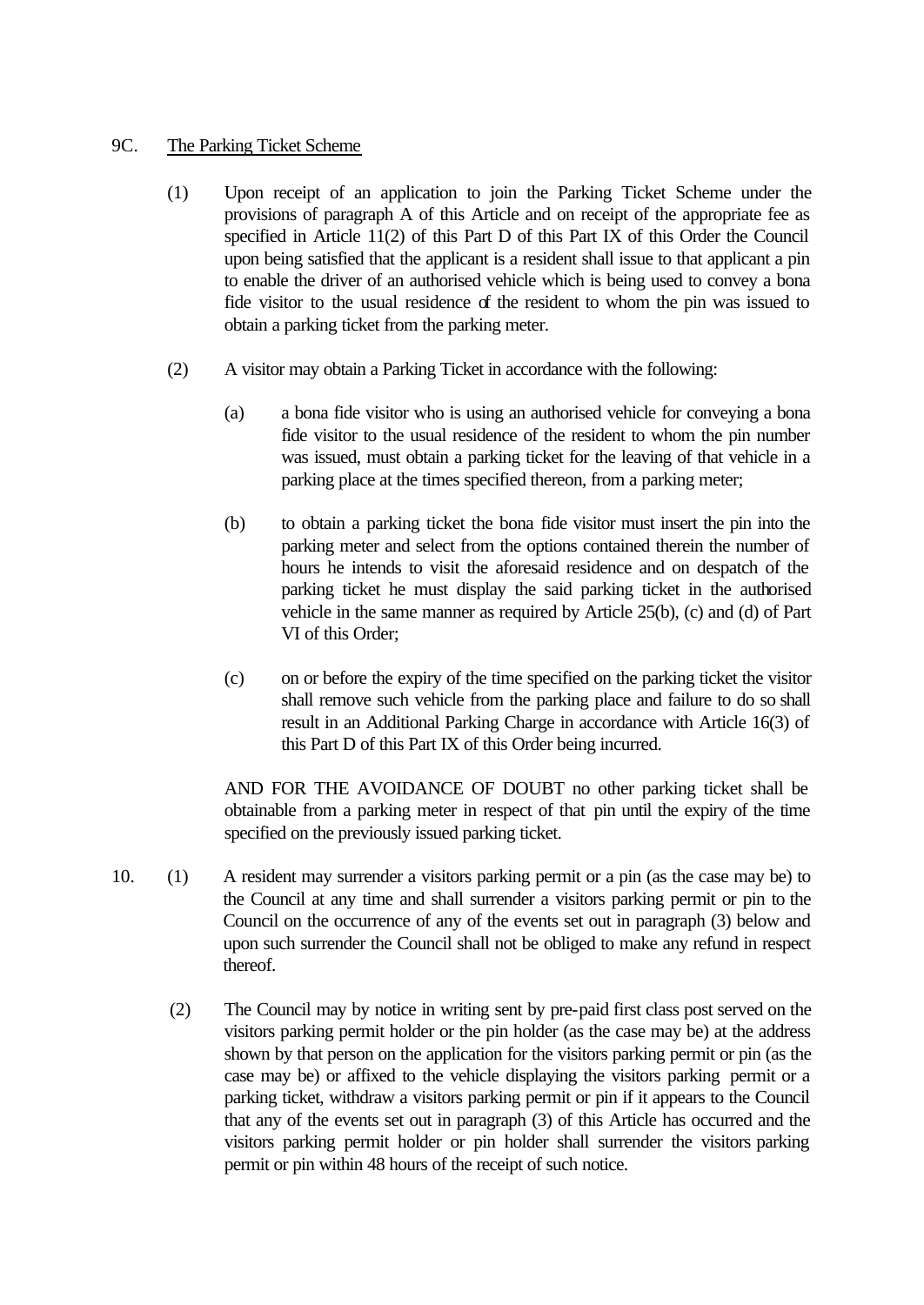- (3) The events referred to in foregoing paragraphs of this Article are:
	- (a) the visitors permit holder or pin holder ceasing to be a resident;
	- (b) the withdrawal of the visitors parking permit or pin number by the Council under the provisions of Article 11(4) of this Part D of this Part IX of this Order;
	- (c) the issue of a duplicate visitors parking permit or a duplicate pin by the Council under the provisions of Article 14 of this Part D of this Part IX of this Order;
	- (d) the visitors parking permit or pin ceasing to be valid pursuant to the provisions of paragraph (4) of this Article;
	- (e) the visitors permit holder giving the visitors parking permit or the pin holder giving details of the pin to a non-bona fide visitor or allowing it to be used by a non-bona fide visitor.
- (4) Without prejudice to the foregoing provisions of this Article a visitors parking permit shall cease to be valid at midnight on the expiry date specified thereon or on the occurrence of any one of the events specified in paragraph (3) of this Article, whichever is the earlier AND a pin shall cease to be valid at the expiry of one year from its date of issue or upon any one of the events specified in paragraph (3) of this Article whichever is the earlier.
- 11. (1) The charge in connection with the issue of a residents parking permit pursuant to Article 6(1) of this Part D of this Part IX of this Order shall be as set out in Section 3 of Part X of this Order for any period of one year commencing on the date of issue of the residents parking permit.
	- (2) The charge in connection with the issue of each visitors parking permit or pin pursuant to Article 9 of this Part D of this Part IX of this Order shall be as set out in Section 3 of Part X of this Order for any period of one year commencing on the date of issue of the parking permit or pin as the case may be.
	- (3) The charge in respect of the issue of a residents parking permit for the leaving of a vehicle in a parking place shall be payable in accordance with the provisions of Article 6 of this Part D of this Part IX of this Order and the charge in respect of the issue of a visitors parking permit or pin shall be payable in accordance with the provisions of Article 9 of this Part D of this Part IX of this Order.
	- (4) If payment of the charge referred to in the above paragraphs is by cheque and the cheque is subsequently dishonoured the visitors parking permit, residents parking permit or pin shall cease to be valid and the Council shall by notice in writing sent by pre-paid first class post to the person to whom such residents parking permit, visitors parking permit or pin (as the case may be) was issued at the address shown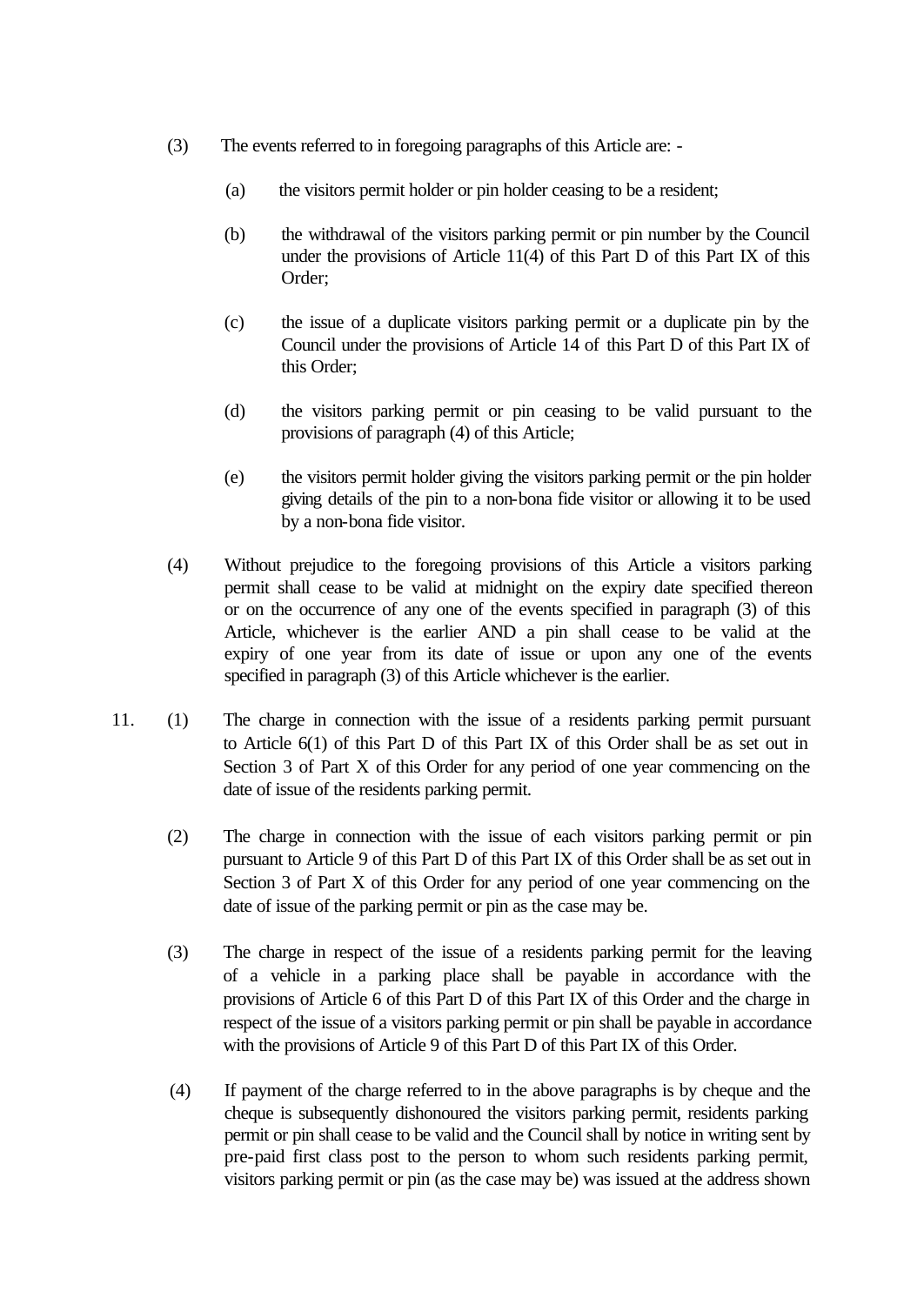by that person on the application form, require that person to surrender the said residents parking permit, visitors parking permit or pin to the Council within 48 hours of the receipt of the aforementioned notice and in any event the residents parking permit, visitors parking permit or pin shall be null and void and of no effect.

12. A residents parking permit, visitors parking permit or parking ticket issued under the provisions of this Part D of this Part IX of this Order shall not be valid in any parking place other than a parking place regulated by this Part D of this Part IX of this Order.

13. At all times during which a vehicle is left in a parking place during the regulated hours making use of a residents parking permit, a visitors parking permit or parking ticket there shall be displayed in the relevant position a valid parking permit, visitors parking permit or parking ticket.

- 14. (1) If a residents parking permit or visitors parking permit is mutilated or accidentally defaced or the figures or particulars on it have become illegible or the colour of the residents parking permit or visitors parking permit has become altered by fading or otherwise the residents parking permit holder or the visitors permit holder shall surrender it to the Council and may apply to the Council for the issue to him of a duplicate residents parking permit or visitors parking permit free of charge if such surrender is accompanied by an application for a duplicate residents parking permit or visitors parking permit and the Council on the receipt of the above shall issue a duplicate residents parking permit or visitors parking permit so marked and upon such issue the original residents parking permit or visitors parking permit shall become invalid.
	- (2) If a residents parking permit or a visitors parking permit is lost or destroyed the resident may apply to the Council for the issue to him of a duplicate residents parking permit or visitors parking permit (as the case may be) and such application must be accompanied by the relevant charge specified in Article 11 of this Part D of this Part IX of this Order and the Council, upon being satisfied as to such loss or destruction, shall issue a duplicate parking permit so marked and on such issue the original residents parking permit or visitors parking permit shall become invalid.
	- (3) If a resident becomes aware that a person to whom he has given details of the pin is using the pin for the obtaining of a parking ticket on occasions when he is not a bona fide visitor he may request the Council to supply him with a duplicate pin and upon the issue of a duplicate pin the original pin shall cease to be of use.
	- (4) If the resident requires an amendment to the residents parking permit pursuant to Article 8(1)(a) of this Part D of this Part IX of this Order he shall make an application to the Council for an amended residents parking permit and upon payment of an administration fee as set out in Section 5 of Part X of this Order the Council shall issue such amended residents parking permit and the original residents parking permit shall cease to be of use.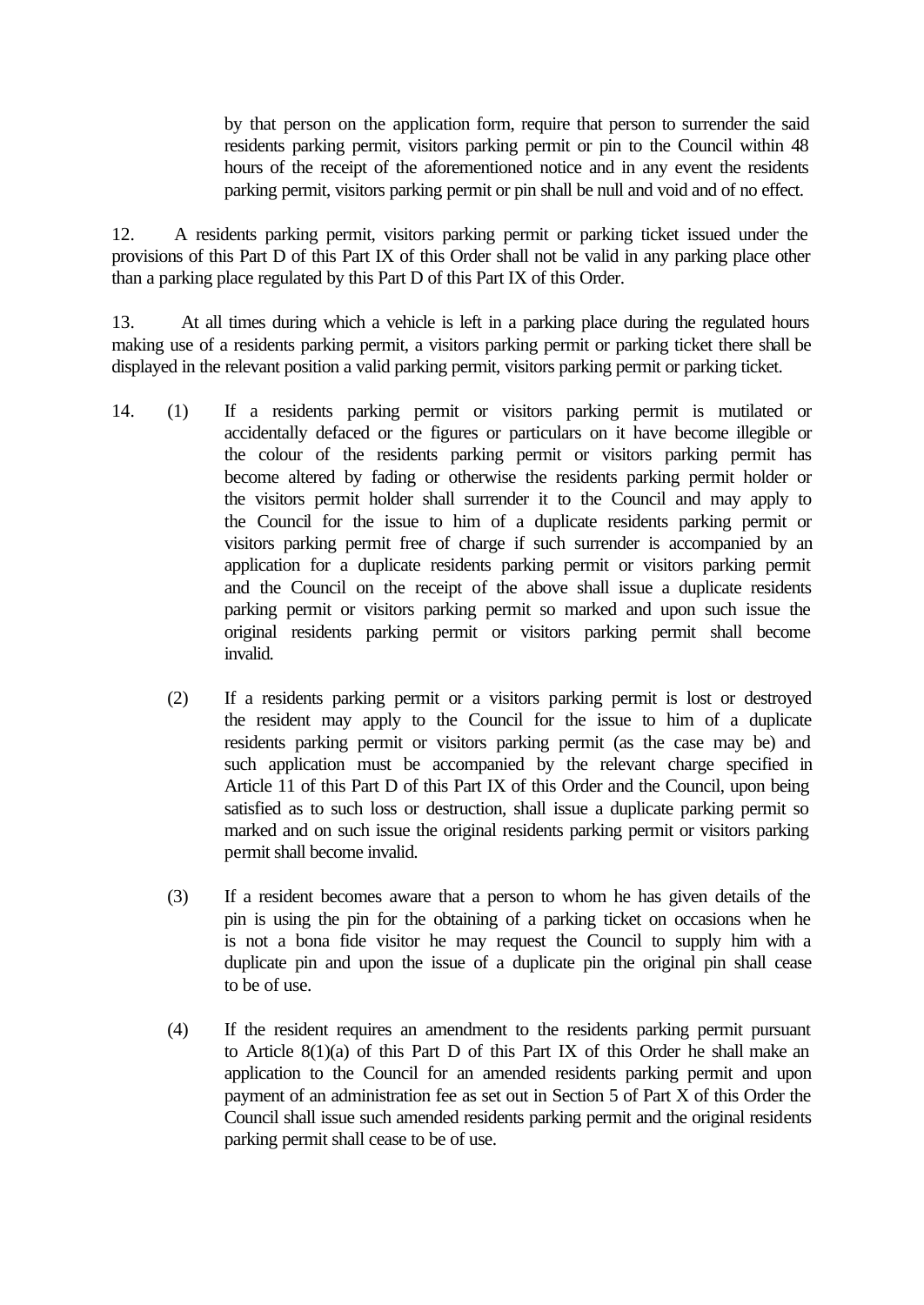(5) The provisions of this Order shall apply to a duplicate residents parking permit or visitors parking permit or pin and an application for a duplicate residents parking permit or visitors parking permit or pin as if it were a residents parking permit, visitors parking permit or pin, or, as the case may be, an application therefor.

15. Where a residents parking permit, visitors parking permit, parking ticket or notice has been displayed on or affixed to the vehicle in accordance with the provisions of Articles 17 of this Part D of this Part IX of this Order or any other provision of this Part D of this Part IX of this Order no person, not being the driver of the vehicle, shall remove the residents parking permit, visitors parking permit, parking ticket or notice from the vehicle unless authorised to do so.

- 16. (1) Where a vehicle is parked in a parking place at any time during the regulated hours without a valid residents parking permit, valid visitors parking permit or valid parking ticket displayed in the relevant position and is not subject to any of the exemptions to this Part D of this Part IX of this Order Order the driver of the vehicle shall pay to the Council an Additional Parking Charge.
	- (2) Without prejudice to the foregoing paragraph where a vehicle is left in a parking place for longer than the expiry time specified on the parking ticket and is not subject to any of the exemptions of this Part D of this Part IX of this Order Order, the driver of the vehicle shall pay to the Council an Additional Parking Charge.
	- (3) Any charge due to the Council under paragraph (1) or (2) of this Article shall be paid to the Council in the same manner as Article 27 of Section 4 of Part VI of this Order.
- 17. (1) Where a charge has been incurred in respect of a vehicle under Article 16 of this Part D of this Part IX of this Order, a Parking Attendant shall complete a Notice and attach it in a conspicuous place to that vehicle or hand it or attempt to hand it to the driver of the vehicle.
	- (2) Any Notice under paragraph (1) of this Article shall include the following particulars: -
		- (a) the registration mark of the vehicle;
		- (b) the date and time at which the Parking Attendant first noticed that a charge had been incurred under Article 16 of this Part D of this Part IX of this Order;
		- (c) the reason for the Additional Parking Charge being incurred;
		- (d) a statement that an Additional Parking Charge of the amounts specified in Section 2 of Part X of this Order is required to be paid; and
		- (e) the manner in which and the time within which the Additional Parking Charge should be paid.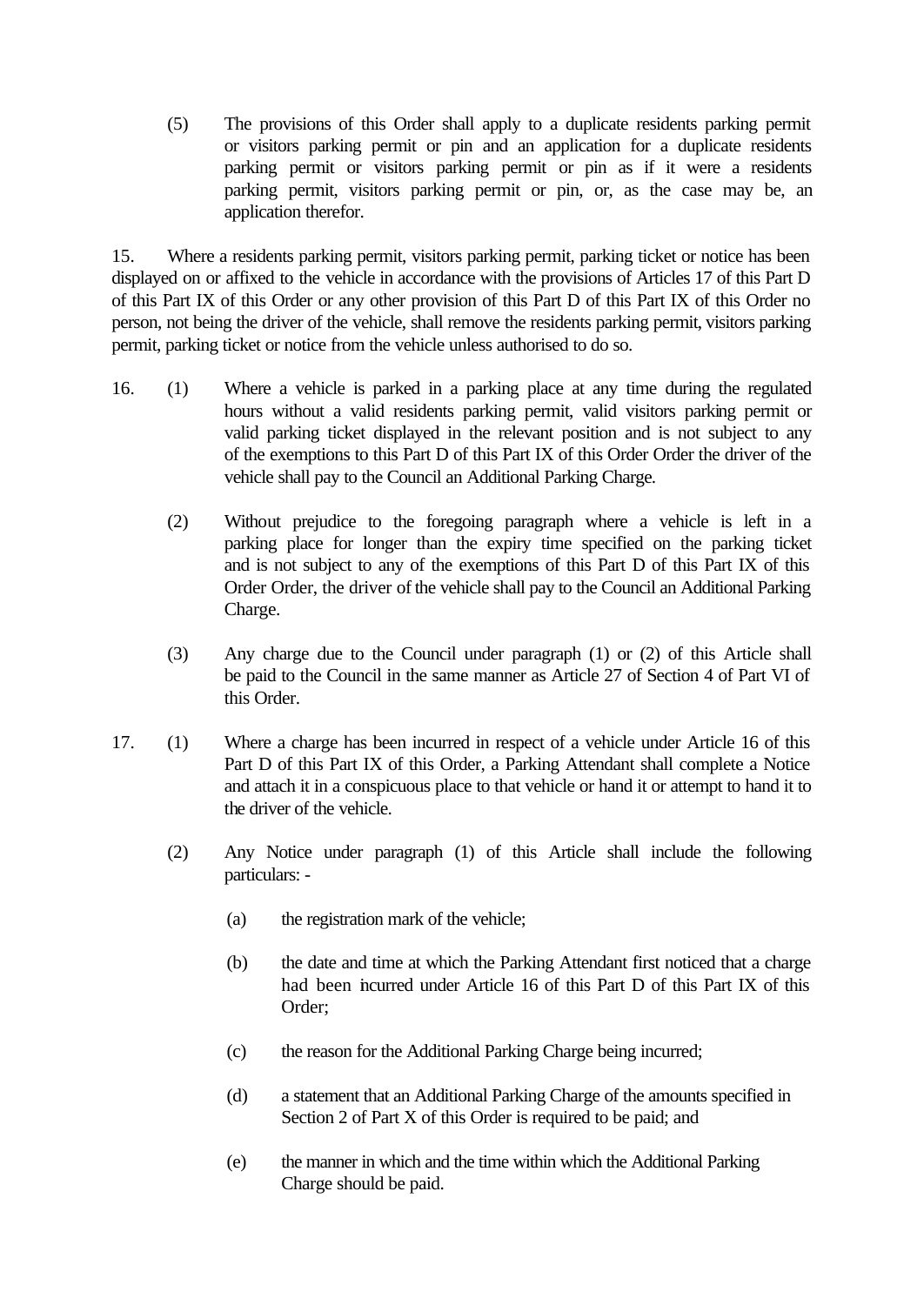- 18. The Council shall:
	- (a) cause the limits of each parking place to be indicated on the carriageway by placing and maintaining thereon the appropriate traffic signs/markings;
	- (b) place and maintain on or in the vicinity of each parking place appropriate traffic signs/markings for indicating that such parking place may be used during the regulated hours for the leaving only of authorised vehicles and any charge payable in relation thereto;
	- (c) carry out such other work as is reasonably required for the satisfactory operation of a parking place.

19. Every vehicle parked in a parking place in accordance with the provisions of this Part D of this Part IX of this Order shall be so parked so that every part of the vehicle is within the limits of the parking place or parking bay and parking of a vehicle outside the limits of the parking place or parking bay shall be a breach of the provisions of this Part D of this Part IX of this Order and the Additional Parking Charge shall become payable.

20. A Police Constable in uniform or a Parking Attendant may in case of an emergency move or cause to be moved any vehicle left in a parking place to any place that he thinks fit in the circumstances.

- 21. (1) Any person authorised by the Council may suspend the use of a parking place or any part thereof whenever he considers such suspension reasonably necessary:
	- (a) for the purpose of facilitating the movement of traffic or promoting its safety; or
	- (b) for the purpose of any building operation, demolition or excavation in or adjacent to the parking place or the maintenance, improvement or reconstruction of the parking place or the laying, erection, alteration, removal or repair in or adjacent to the parking place of any sewer or any main, pipe or apparatus for the supply of gas, water or electricity or of any telegraphic line or traffic sign; or
	- (c) for the convenience of occupiers of premises adjacent to the parking place on any occasion for the removal of furniture from one dwellinghouse to another or the removal of furniture from such premises to a depository or to such premises from a depository; or
	- (d) on any occasion on which it is likely by reason of some special attraction that any street will be thronged or obstructed; or
	- (e) for the convenience of occupiers of premises adjacent to the parking place at times of weddings or funerals or any other special occasions or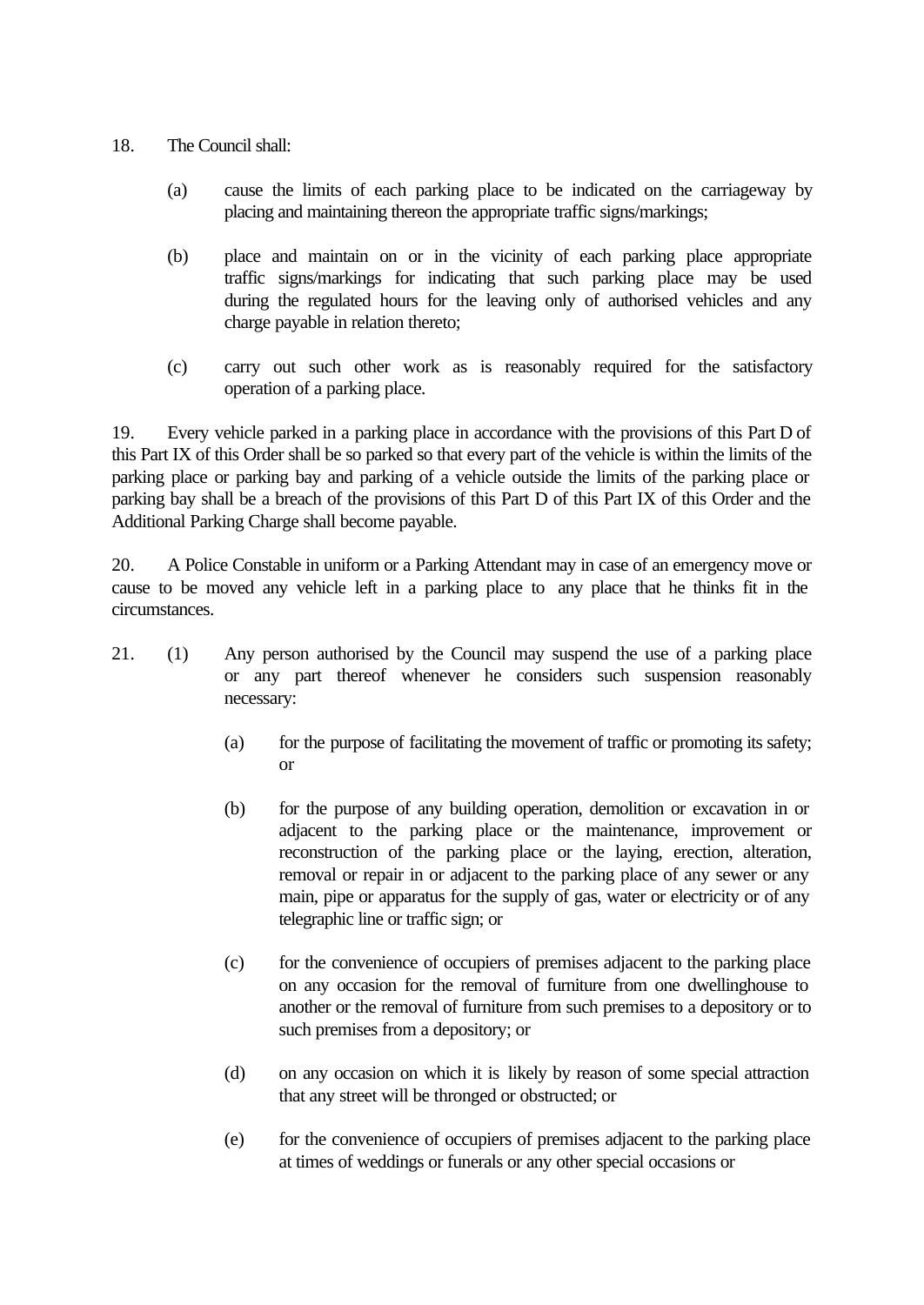- (f) for the purpose of cleansing the parking place.
- (2) A Police Constable in uniform may suspend for not longer than 24 hours the use of a parking place or any part thereof whenever he considers such suspension reasonably necessary for the purpose of facilitating the movement of traffic or providing for its safety.
- (3) Any person suspending the use of a parking place or any part thereof in accordance with the provisions of paragraphs (1) or (2) of this Article shall thereupon place or cause to be placed in or adjacent to that parking place or the part thereof the use of which is suspended a traffic sign indicating that the waiting of vehicles is prohibited.
- (4) No person shall cause or permit a vehicle to be left in any parking place o r part of a parking place during such period as there is in or adjacent to that parking place or part of a parking place a traffic sign placed in pursuance of paragraph (3) of this Article;

Provided that nothing in this paragraph shall render it unlawful to cause or permit any vehicle being used for Fire Brigade, Ambulance or Police purposes or any vehicle being used for the purpose specified in Article 23( $1)(c)$ , (e) or (f) of this Part D of this Part IX of this Order to be left in the parking place or part of a parking place during such period, or to any other vehicle so left if that vehicle is left with the permission of (i) the person suspending the use of the parking place or the part thereof in pursuance of paragraph (1) of this Article or (ii) a Police Constable in uniform or (iii) a Traffic Warden or (iv) a Parking Attendant.

22. While any vehicle is in a parking place during the Regulated Hours no person shall use the vehicle in connection with the sale of any article to any person or in connection with the selling or offering for sale of his skill or services:

Provided that nothing in this Article shall prevent the sale of goods from a vehicle if the vehicle is a passenger vehicle, a dual purpose vehicle or a motor cycle and the goods are immediately delivered at or taken into premises adjacent to the vehicle from which the sale is effected.

# **Section 3**

### Exemptions

- 23. (1) Notwithstanding the foregoing provisions of this Part D of this Part IX of this Order, any vehicle may wait at any time in the length of road specified in the One Hundred and Twenty Seventh Schedule hereto for so long as may be reasonably necessary if: -
	- (a) the vehicle is waiting to enable a person to board or alight from the vehicle;
	- (b) the vehicle is waiting to enable goods to be loaded or unloaded from the vehicle;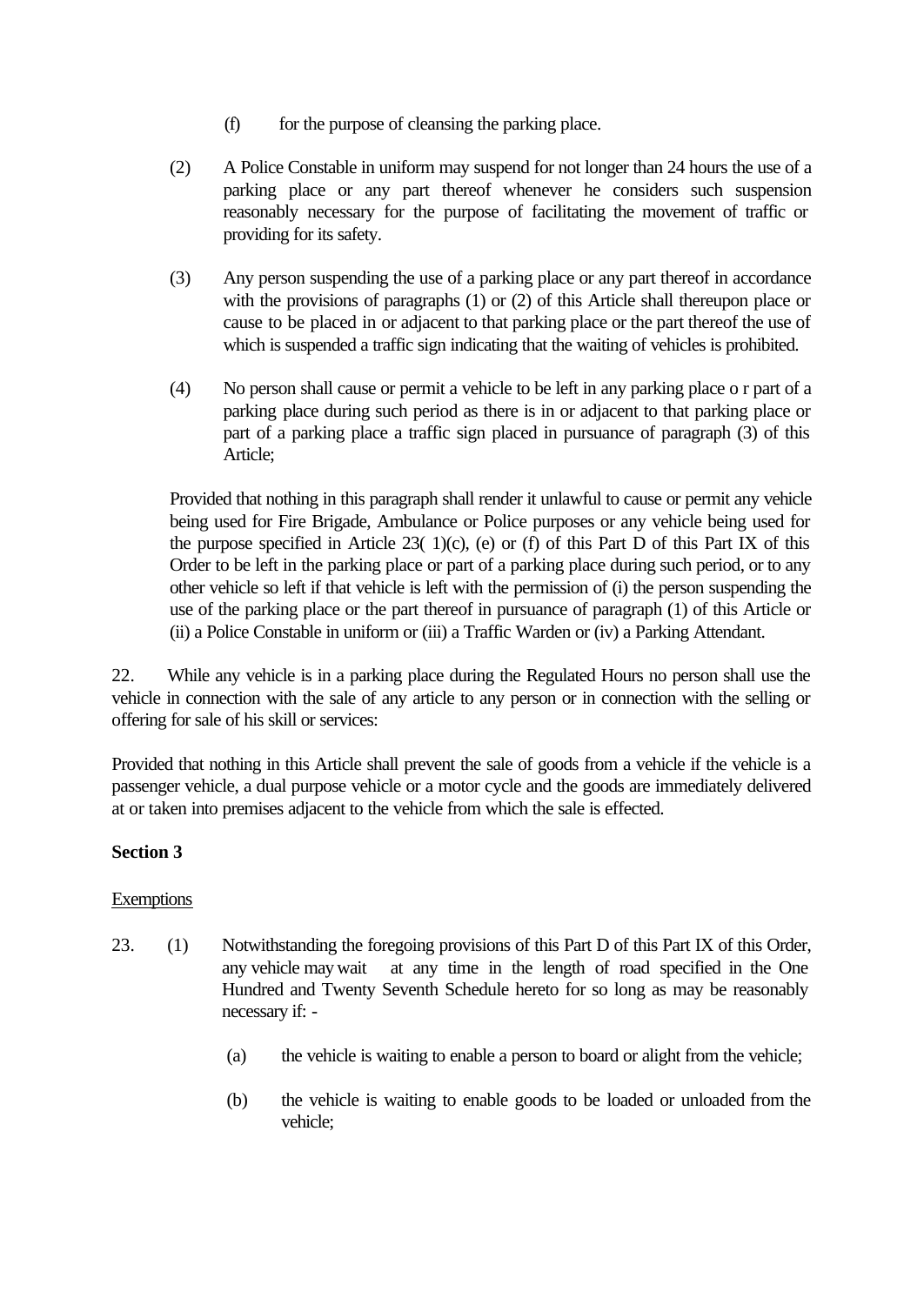- (c) the vehicle is waiting owing to the driver being prevented from proceeding by circumstances beyond his control or to such waiting being necessary in order to avoid an accident;
- (d) the vehicle is a vehicle being used for Fire Brigade, Ambulance or Police purposes or a vehicle in the service of a local authority which is being used in pursuance of statutory powers or duties;
- (e) the vehicle is waiting to enable it to be used in connection with the removal of any obstruction to traffic;
- (f) the vehicle is in the service of or employed by the Post Office and is waiting while postal packets addressed to premises in the lengths of road in which the vehicle is waiting are being unloaded from the vehicle or, having been unloaded therefrom, are being delivered or while postal packets are being collected from premises or posting boxes in the lengths of road in which the vehicle is waiting;
- (g) the vehicle (not being a passenger vehicle) is in actual use in connection with the removal of furniture from one dwellinghouse to another or the removal of such furniture from such premises to a depository or to such premises from a depository;
- (h) the vehicle is being used for any of the purposes referred to in Article 21(1)(b) of this Part D of this Part IX of this Order and cannot be conveniently used for that purpose in any other road.
- (2) Notwithstanding the foregoing provisions of this Order any vehicle being used in connection with a service provided under the National Health Service may wait in any parking place (other than a parking place the use of which has been suspended under Article 21 of this Part D of this Part IX of this Order) during the regulated hours for so long as may be necessary whilst that service is being provided to a resident.

24. The Council may from time to time exempt any category of person or class of vehicle from any or all of the provisions of this Part D of this Part IX of this Order in relation to the use of parking places.

#### Property Owners and Contractors Permits

25. (1) Any property owner or a contractor who is the owner of a vehicle of the following class that is to say a passenger vehicle, a dual purpose vehicle, a goods vehicle not exceeding 3.5 tonnes gross laden weight or a motor cycle may apply to the Council for the issue of a parking permit for the leaving of that vehicle in a parking place and any such application shall be made on a form issued and obtainable from the Council and shall include the information required by that form and shall be accompanied by a remittance of such charge specified in Section 3 of Part X of this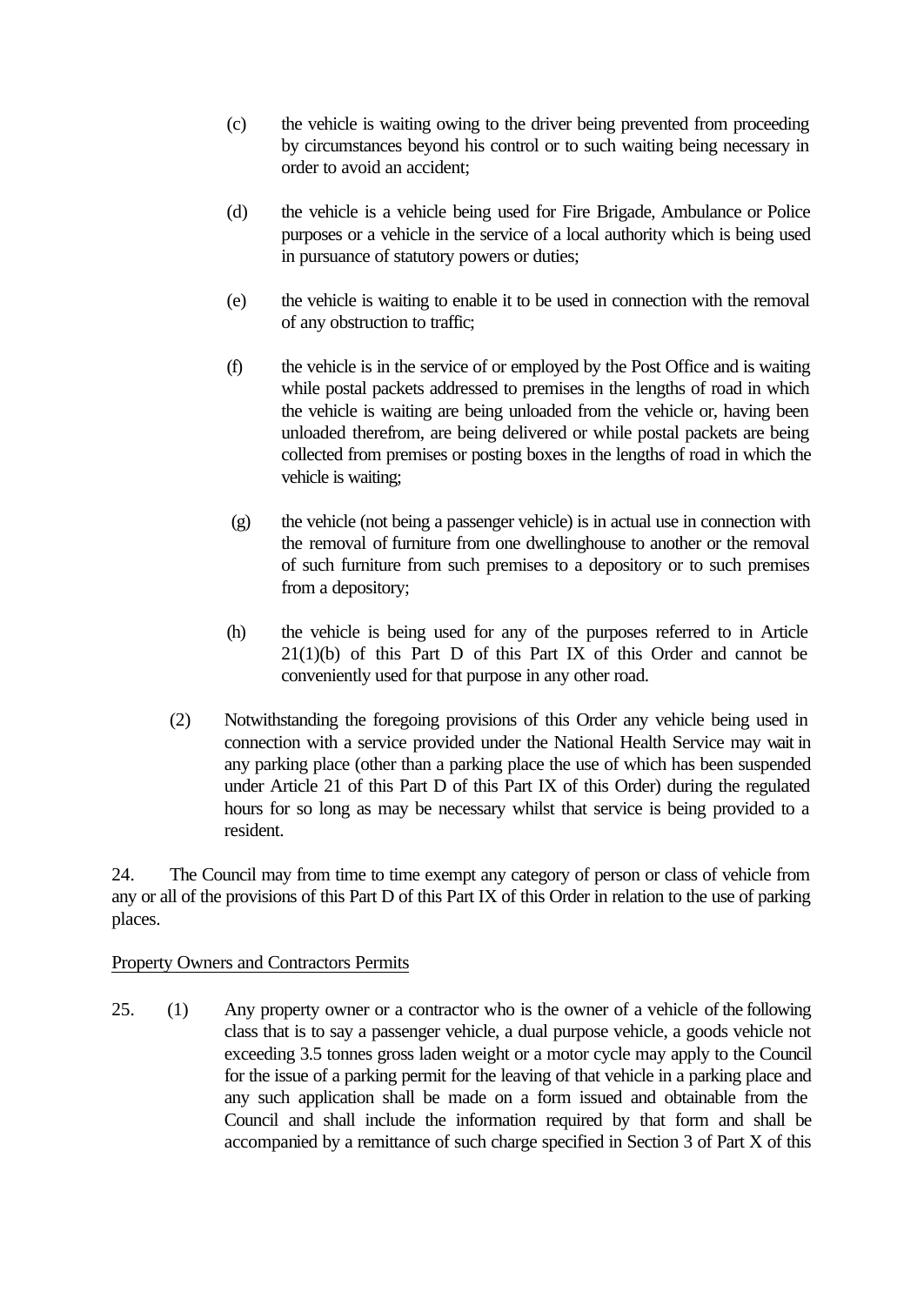Order as is appropriate in respect of the parking permit for which application is being made.

- (2) The Council may at any time require an applicant for a property owner's or contractor's parking permit to produce to an Officer of the Council such evidence in respect of any application made to them as they may reasonably require to verify any particulars or information given to them or in respect of any parking permit issued by them as they may reasonably require to verify that the parking permit is valid.
- (3) On receipt of the application made under paragraph (1) of this Article and of the appropriate fee specified in Section 3 of Part X of this Order the Council, upon being satisfied that the applicant is a property owner or contractor and is the owner of a vehicle of the class specified in paragraph (1) of this Article, shall issue to the applicant the appropriate parking permit for the leaving during the Regulated Hours in any parking place of the vehicle to which such a parking permit relates by the owner of such vehicle or by any person using such vehicle with the consent of the owner other than a person to whom such vehicle has been let for hire or reward and any such parking permit so issued shall remain the property of the Council at all times.
- 26. (1) A parking permit holder may surrender a parking permit to the Council at any time and shall surrender a parking permit to the Council on the occurrence of any of the events set out in paragraph (3) of this Article and upon such surrender the Council shall not be obliged to make any refund in respect thereof.
	- (2) The Council may, by notice in writing sent by the recorded delivery service served on the parking permit holder at the address shown by that person on the application for the parking permit or affixed to the vehicle to which the parking permit relates, withdraw a parking permit if it appears to the Council that any of the events set out in paragraph 3(a), (b) or (c) of this Article has occurred and the permit holder shall surrender the parking permit within 48 hours of the receipt of such notice.
	- (3) The events referred to in the foregoing provisions of this Article are:
		- (a) the parking permit holder ceasing to be a property owner or contractor;
		- (b) the parking permit holder ceasing to be the owner of the vehicle in respect of which the parking permit is issued;
		- (c) the vehicle in respect of which such parking permit was issued being adapted or used in such a manner that it is not a vehicle of the class specified in Article 25(l) of this Part D of this Part IX of this Order;
		- (d) the issue of a duplicate parking permit by the Council under the provisions of Article 27 of this Part D of this Part IX of this Order;
		- (e) the parking permit ceasing to be valid pursuant to the provisions of paragraph (4) of this Article.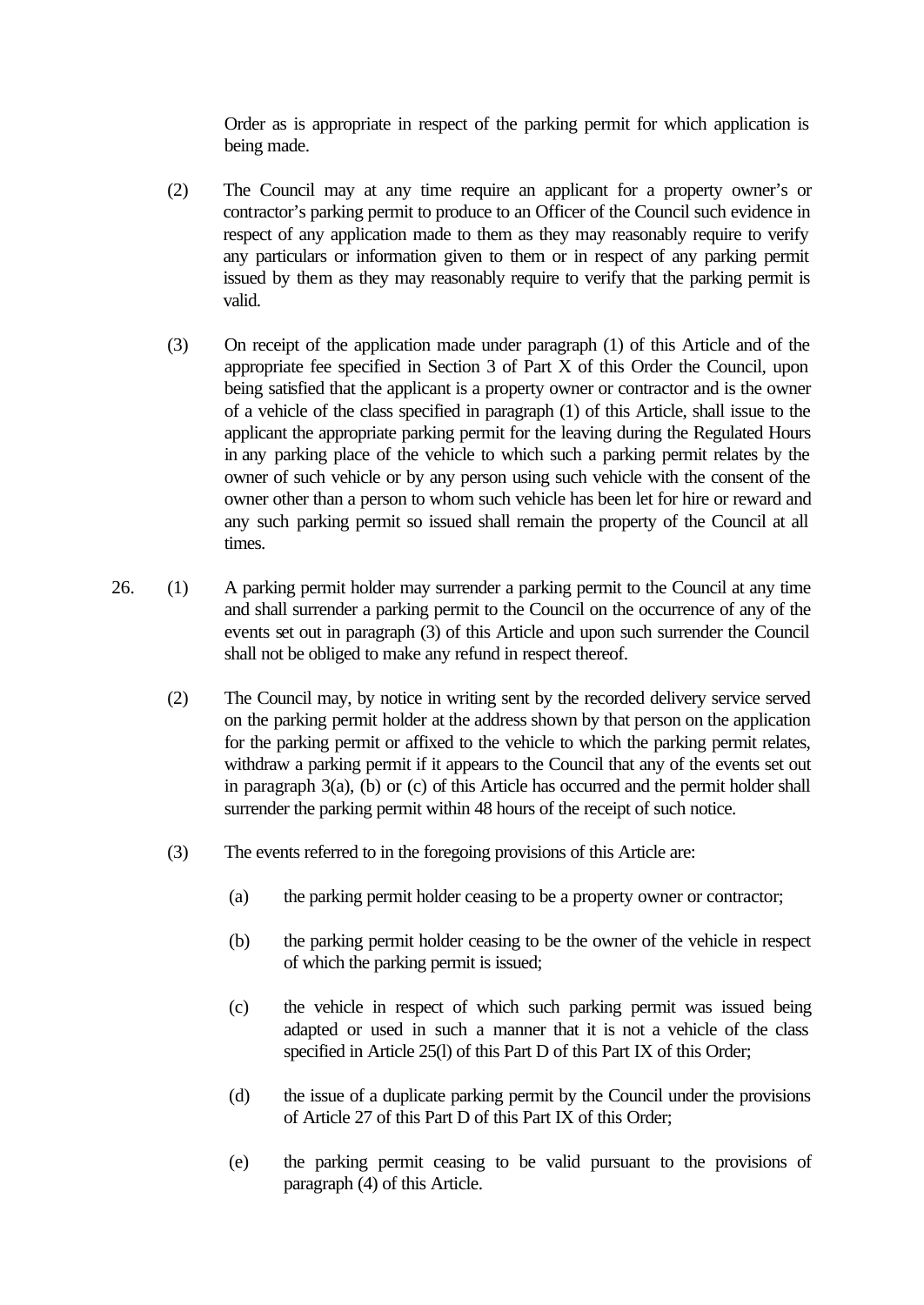- (4) Without prejudice to the foregoing provisions of this Article a parking permit shall cease to be valid at midnight on the expiry date specified thereon or on the occurrence of any one of the events set out in paragraph (3) of this Article whichever is the earlier.
- (5) Where a parking permit is issued to any person or business upon receipt of a cheque and the cheque is subsequently dishonoured the parking permit shall cease to be valid and the Council shall by notice in writing, sent by the recorded delivery service served on the property owner or contractor to whom such parking permit was issued at the address shown by that property owner or contractor on the application for the parking permit or affixed to the vehicle to which a parking permit relates, require that person to surrender the parking permit to the Council within 48 hours of the receipt of the aforementioned notice.
- 27. (1) If a parking permit is mutilated or accidentally defaced or the figures or particulars on it have become illegible or the colour of the parking permit has become altered by fading or otherwise the parking permit holder shall surrender it to the Council and may apply to the Council for the issue to him of a duplicate parking permit if such surrender is accompanied by an application for a duplicate parking permit and the Council on the receipt of the above shall issue a duplicate parking permit so marked and upon such issue the original parking permit shall become invalid.
	- (2) If a parking permit is lost or destroyed the parking permit holder may apply to the Council for the issue to him of a duplicate parking permit and the Council, upon being satisfied as to such bss or destruction, shall issue a duplicate parking permit so marked and on such issue the original parking permit shall become invalid.
	- (3) The provisions of this Order shall apply to a duplicate parking permit and an application for a duplicate parking permit as if it were a parking permit or, as the case may be, an application therefor.
- 28. (1) A parking permit issued under Article 25(1) of this Part D of this Part IX of this Order shall be in a form prescribed by the Council and shall include the following particulars:
	- (a) the registration mark of the property owner's vehicle in respect of which the parking permit has been issued;
	- (b) the expiry date;
	- (c) an authentication that the parking permit has been issued by the Council and that it relates to the area of highway described in a zone and set out in Section 4 of this Part D of this Part IX of this Order.
- 29. (1) A property owner's parking permit issued under Article 25(3) of this Part D of this Part IX of this Order shall be valid for one calendar year beginning on the date of issue. A property owner shall be limited to one parking permit per zone. The appropriate fee as set out in Section 3 of Part X of this Order shall be payable for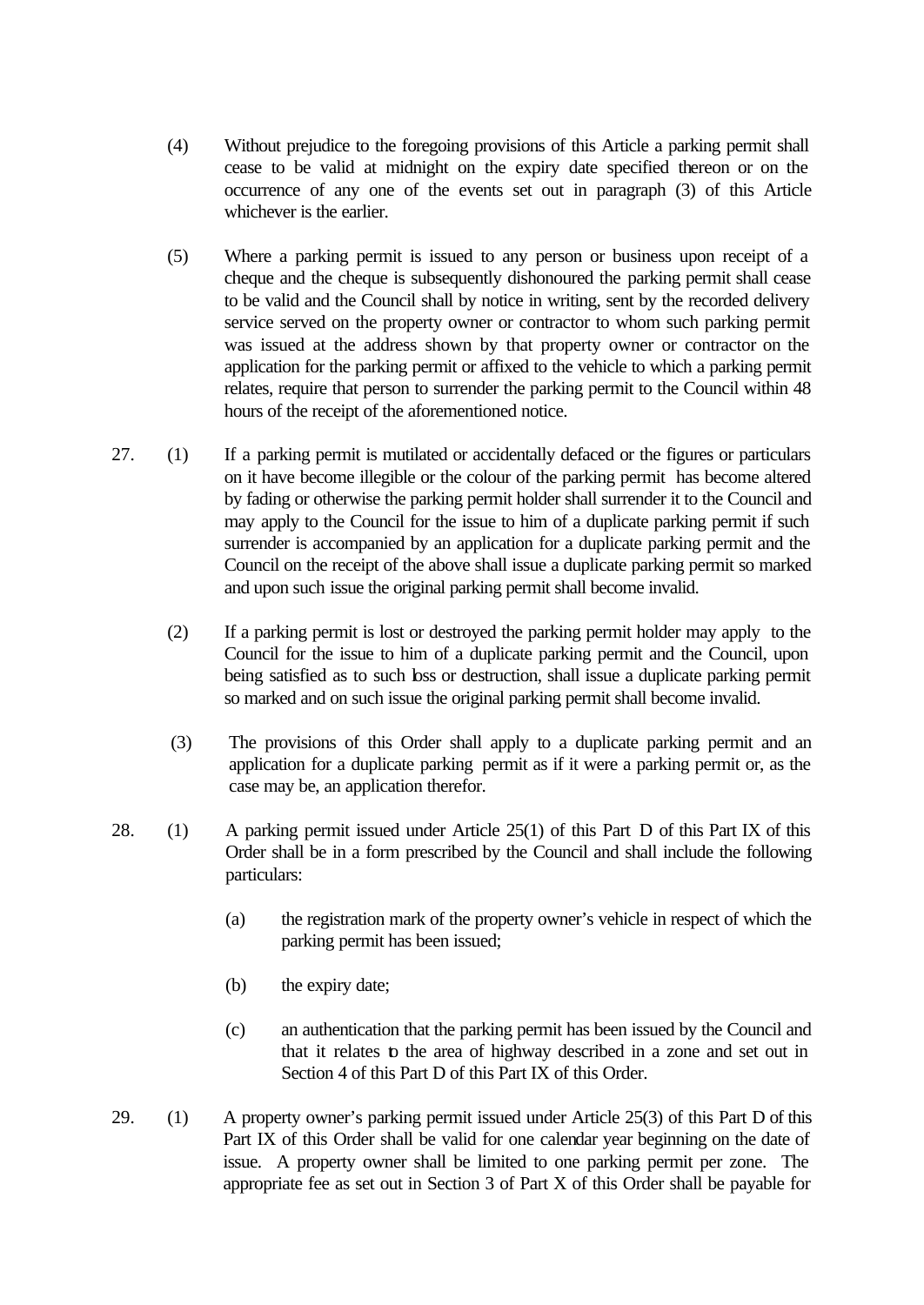each parking permit per zone. Additional fee(s) shall be paid for parking permits in different zones.

(2) A contractor's parking permit issued under Article 25(3) of this Part D of this Part IX of this Order shall be valid for the period of one week beginning on the date of issue. A contractor shall be limited to two parking permits per zone. The appropriate fee as set out in Section 3 of Part X of this Order shall be payable for each parking permit per zone. Additional fee(s) shall be paid for parking permits in different zones.

The particulars as described in Article 28(1) of this Part D of this Part IX of this Order need not include the registration mark of the contractor's vehicle. <sup>\*</sup>

**Section 4**

Postal Addresses Eligible for Permits

#### **ZONE H3**

i<br>L

**ST LUKES COURT - All WELLINGTON COURT -All PERRY CLOSE - All WESTWOOD COURT - All MATHEWS WALK - All WAINWRIGHT WALK - All WELLINGTON STREET - All BUCKNALL NEW ROAD** (55 to 89 odd) and (16 to 62 even) **LINDOP COURT - All SEDDON COURT - All NORTHWOOD COURT - All LINFIELD ROAD - All RINGLAND CLOSE - All DANE WALK - All ASHMORE WALK - All ST ANN WALK - All WELLINGTON STREET (East Side)** Car Parking Area Flanking No. 31 Wellington Street and opposite St Luke's Court **HORDLEY STREET (East Side)** Car Parking Area at the junction of Perry Close and Hordley Street

<sup>∗</sup> Added by Traffic Regulation Order No. 7 2002 - 20 May 2002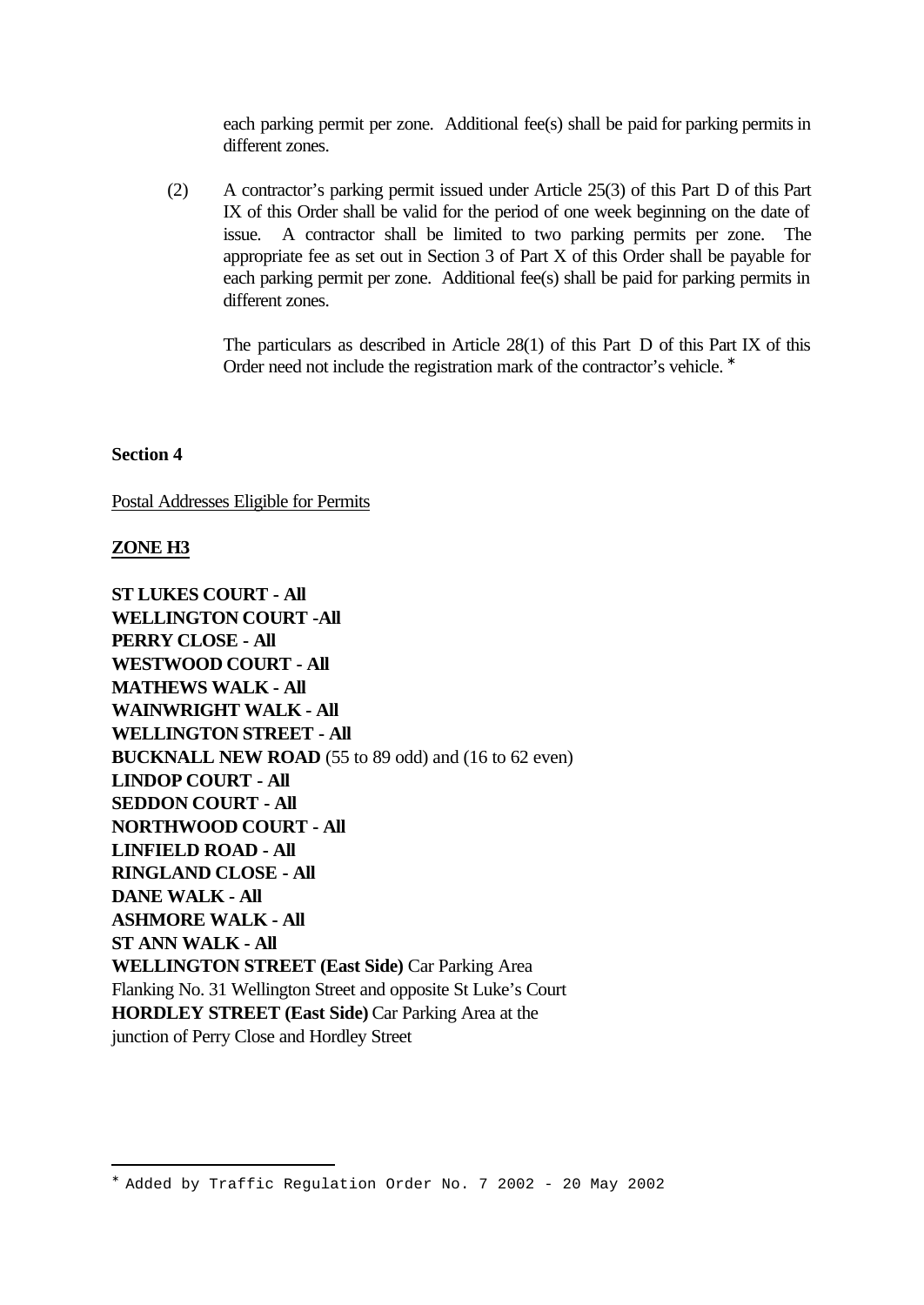#### **PART X**

#### **CHARGES**

#### **Section 1**

#### Pay And Display Charges

#### **SCHEDULE ONE HUNDRED AND NINETEEN**

Between the hours of 9.00 p.m. - 7.00 a.m. on any day - Free

Between hours of 7.00 a.m. - 9.00 p.m:

Up to 1 hour  $-40p$ Up to 2 hours - 80p

#### **SCHEDULE ONE HUNDRED AND TWENTY**

Between the hours of 6.30 p.m. - 7.00 a.m. on any day - FREE

Between the hours of 7.00 a.m. - 6.30 p.m:

Up to 1 hour - 40p

## **SCHEDULE ONE HUNDRED AND TWENTY ONE**

Between the hours of 6.30 p.m. - 7.00 a.m. on any day:

Up to  $12\frac{1}{2}$  hours - £1.00

Between the hours of 7.00 a.m. - 6.30 p.m. on any day:

| Up to $\frac{1}{2}$ hour | $\sim$ | £0.50     | From 6 April 2002 | $-$ £0.60 |
|--------------------------|--------|-----------|-------------------|-----------|
| Up to $1$ hour           |        | $-$ £1.00 | From 6 April 2002 | $-$ £1.20 |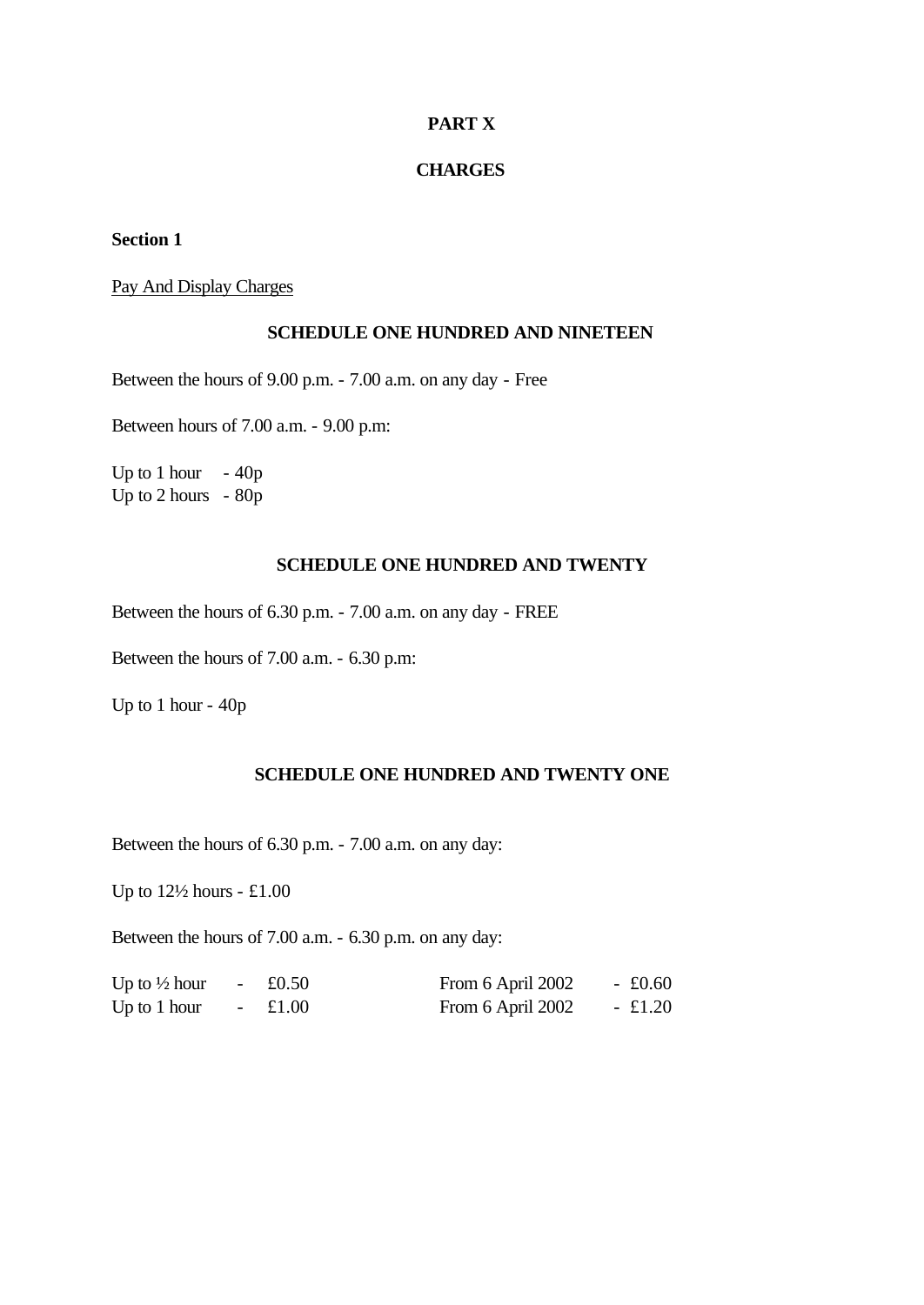## **SCHEDULE ONE HUNDRED AND TWENTY TWO**

Between the hours of 6.30 p.m. - 7.00 a.m. on any day - FREE

Between the hours of 7.00 a.m. - 6.30 p.m:

| Up to $1$ hour              | £0.50 |
|-----------------------------|-------|
| Up to 2 hours               | £1.00 |
| Up to 3 hours               | £1.50 |
| Up to 4 hours               | £2.00 |
| Up to 5 hours               | £2.50 |
| Up to 6 hours               | £3.00 |
| Up to 7 hours               | £3.50 |
| Up to 8 hours               | £4.00 |
| Up to 9 hours               | £4.50 |
| Up to $11\frac{1}{2}$ hours | £5.00 |

#### **SCHEDULE ONE HUNDRED AND TWENTY THREE**

Between the hours of 6.30 p.m. - 7.00 a.m. on any day - FREE

Between the hours of 7.00 a.m. - 6.30 p.m:

| Up to $1$ hour | £0.40 |
|----------------|-------|
| Up to 2 hours  | £0.80 |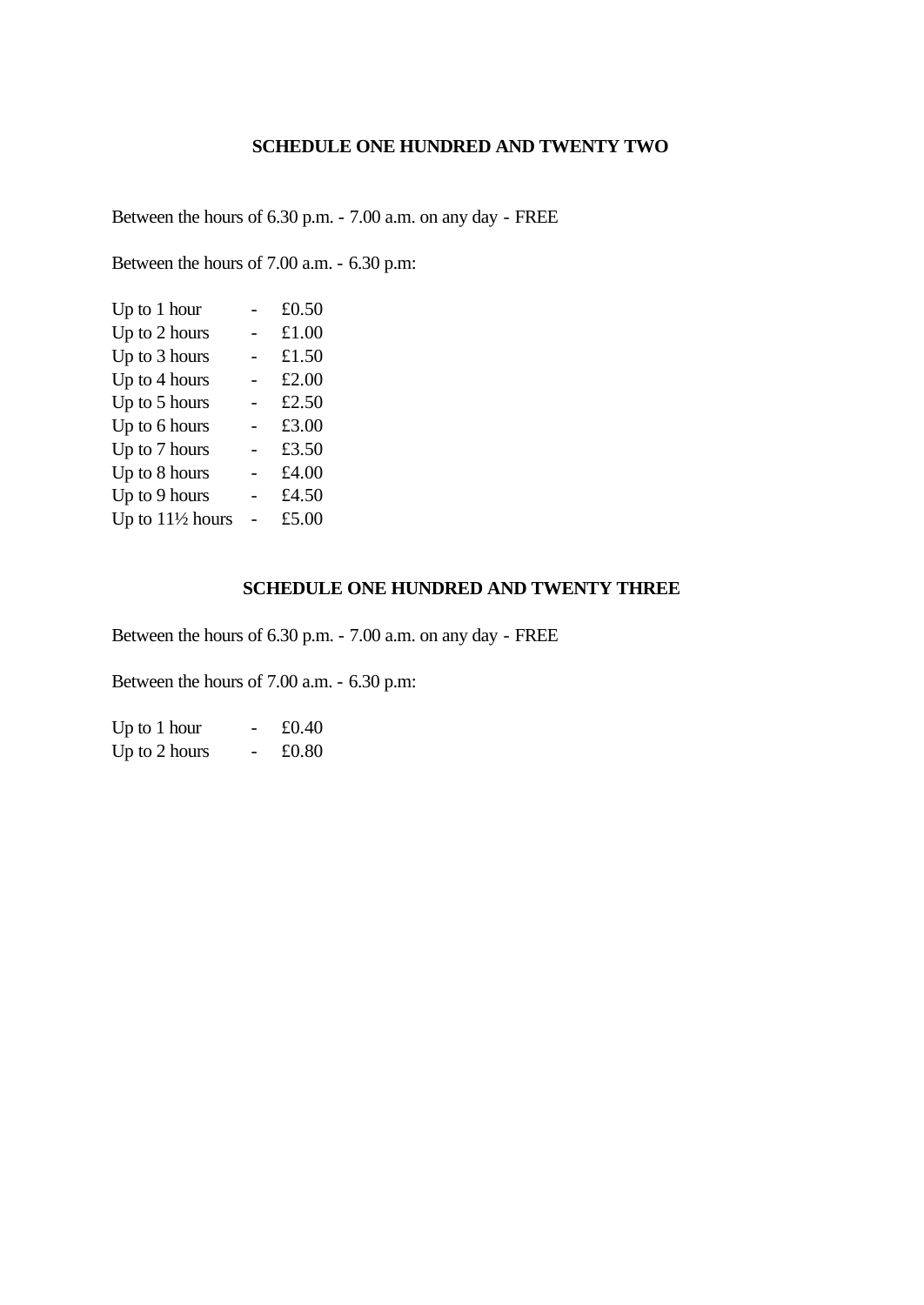## **Section 2**

## Additional Parking Charges

| <b>Penalty Charge Notices</b> |                          | if paid within 14 days    | - £30.00 ("the reduced amount")  |
|-------------------------------|--------------------------|---------------------------|----------------------------------|
|                               |                          | if paid between 14 days   | - £60.00 ("the standard amount") |
|                               |                          | and the issue of a Charge |                                  |
|                               |                          | Certificate               |                                  |
|                               |                          | if paid after the         | - £90.00 ("the greater amount")  |
|                               |                          | issue of a Charge         |                                  |
|                               |                          | Certificate (usually      |                                  |
|                               |                          | after 56 days)            |                                  |
| <b>Wheelclamp Release Fee</b> | $\overline{\phantom{a}}$ | <b>Release Fee</b>        | $-£105.00$                       |
|                               |                          | <b>Storage Fee</b>        | $-$ £12.00 for each 24           |
|                               |                          |                           | hours or part thereof            |
|                               |                          |                           | that vehicles                    |
|                               |                          |                           | impounded                        |
|                               |                          | Disposals of Unclaimed    |                                  |
|                               |                          | <b>Vehicles</b> Fee       | $-£50.00$                        |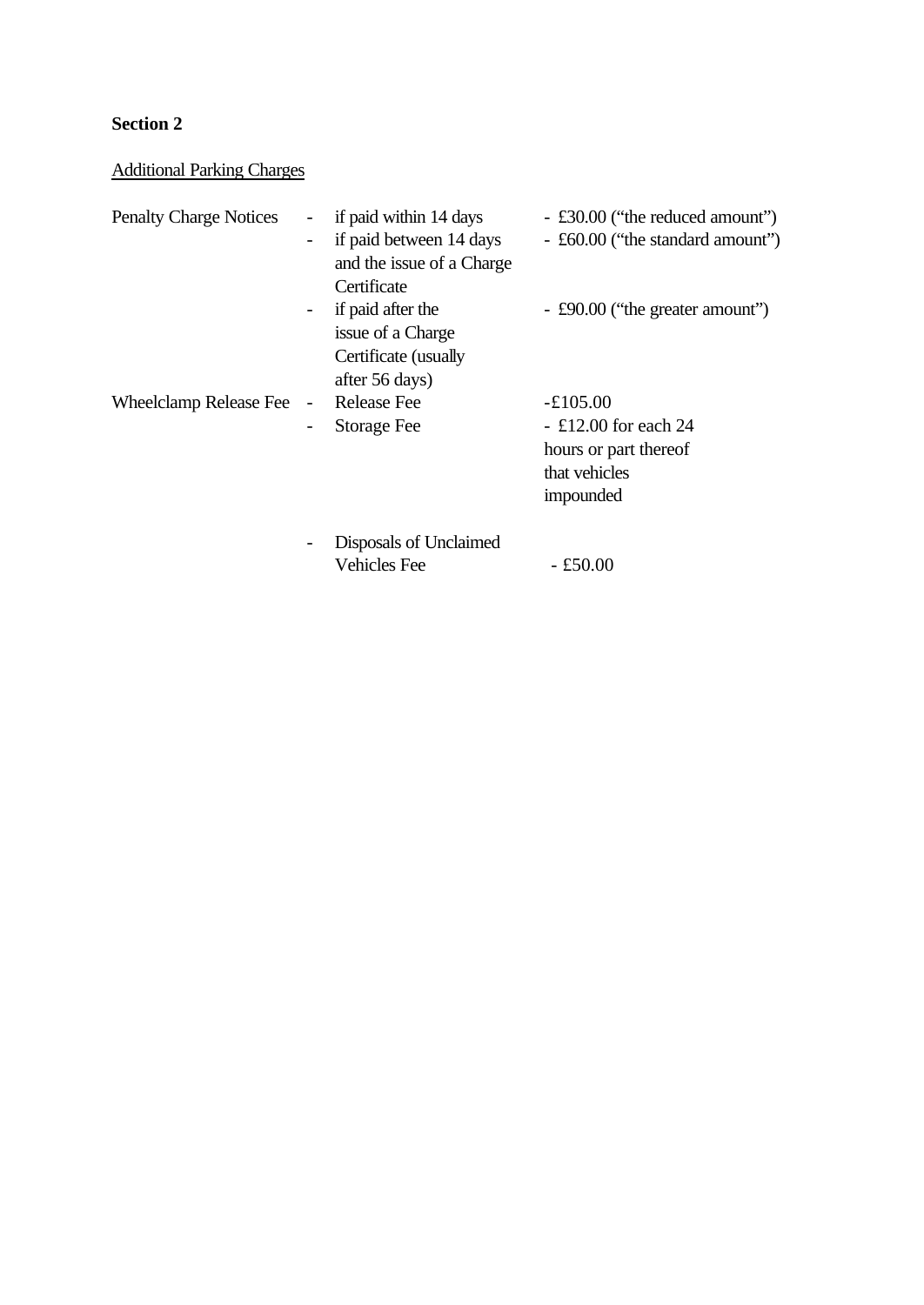**Section 3** 

Permit Charges

Part VII - Controlled Parking

Article 9(3) Visitors £17.00

Part VIII - Pay and Display Article 29(1) Resident £10.00

Article 33(1)

Business - 25% reduction of the full charge per annum which is payable under Section 1 of Part X

## Part IX - Resident and Business Parking Permits or Pin

## Permits - Residents

| Residents with car                              | £10.00            |
|-------------------------------------------------|-------------------|
| Residents without car                           | N/A               |
| Senior Citizen with car                         | £10.00            |
| Senior Citizen without car                      | N/A               |
| For Visitors 1st Car                            | £17.00            |
| Residents with car                              | £17.00            |
| Residents without car                           | £17.00            |
| Senior Citizen with car                         | Free              |
| Senior Citizen without car                      | Free              |
| For Visitors 2nd Car                            |                   |
| Residents with car                              | £17.00            |
| Residents without car                           | £17.00            |
| Senior Citizen with car                         | £17.00            |
| Senior Citizen without car                      | £17.00            |
| <b>Business</b> - Permits                       |                   |
| No Alternative Parking<br>"Alternative parking" | £25.00<br>£150.00 |
|                                                 |                   |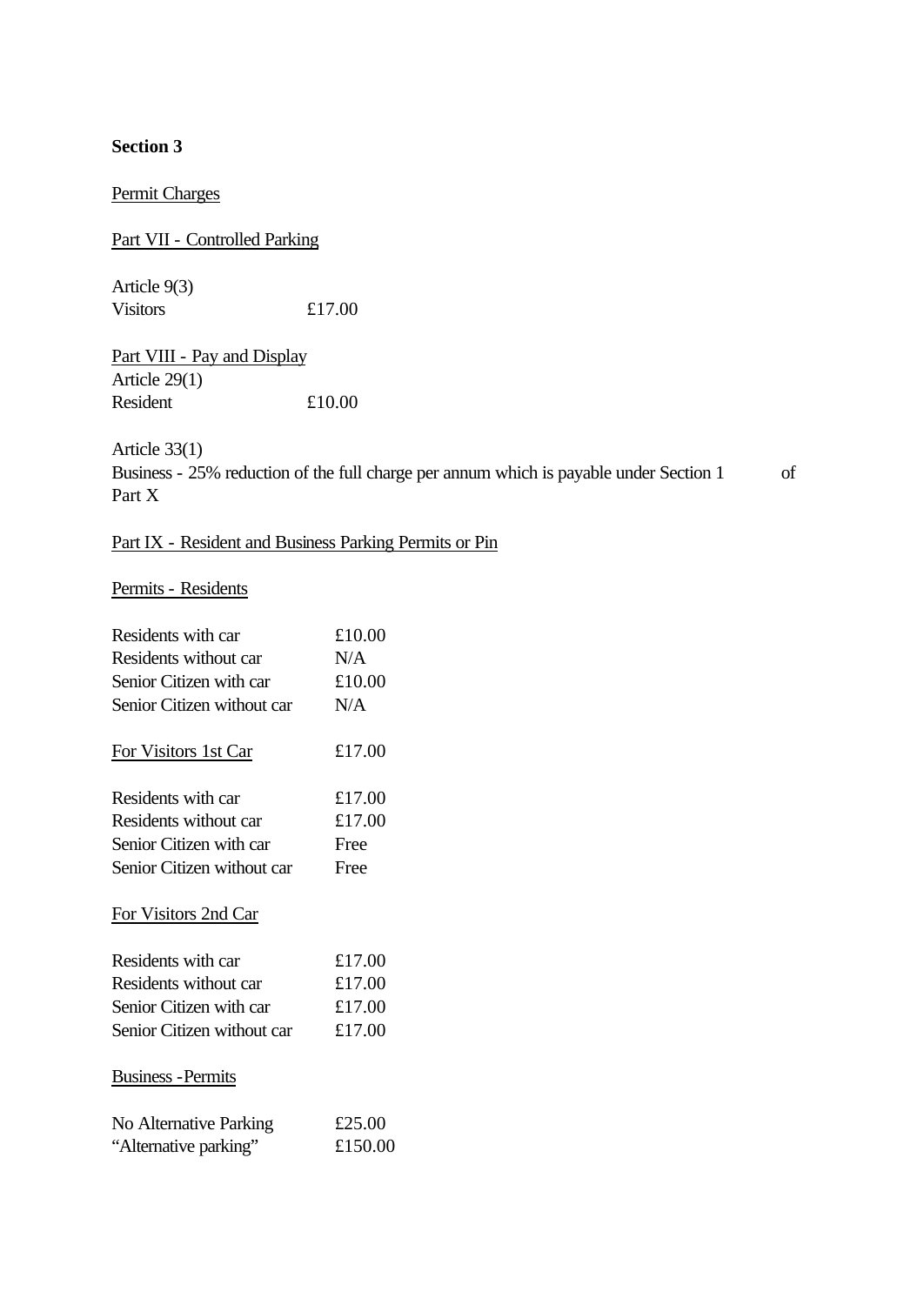Parts A, B, C and D of Part IX Property Owners and Contractors Permits

Property Owner's Permit (one permit per zone) £25.00 (annual) Contractor's Permit (maximum two parking permits per zone) £7.00 (weekly) per permit<sup>\*</sup>

i<br>L

<sup>∗</sup> Added by Traffic Regulation Order No. 7 2002 - 20 May 2002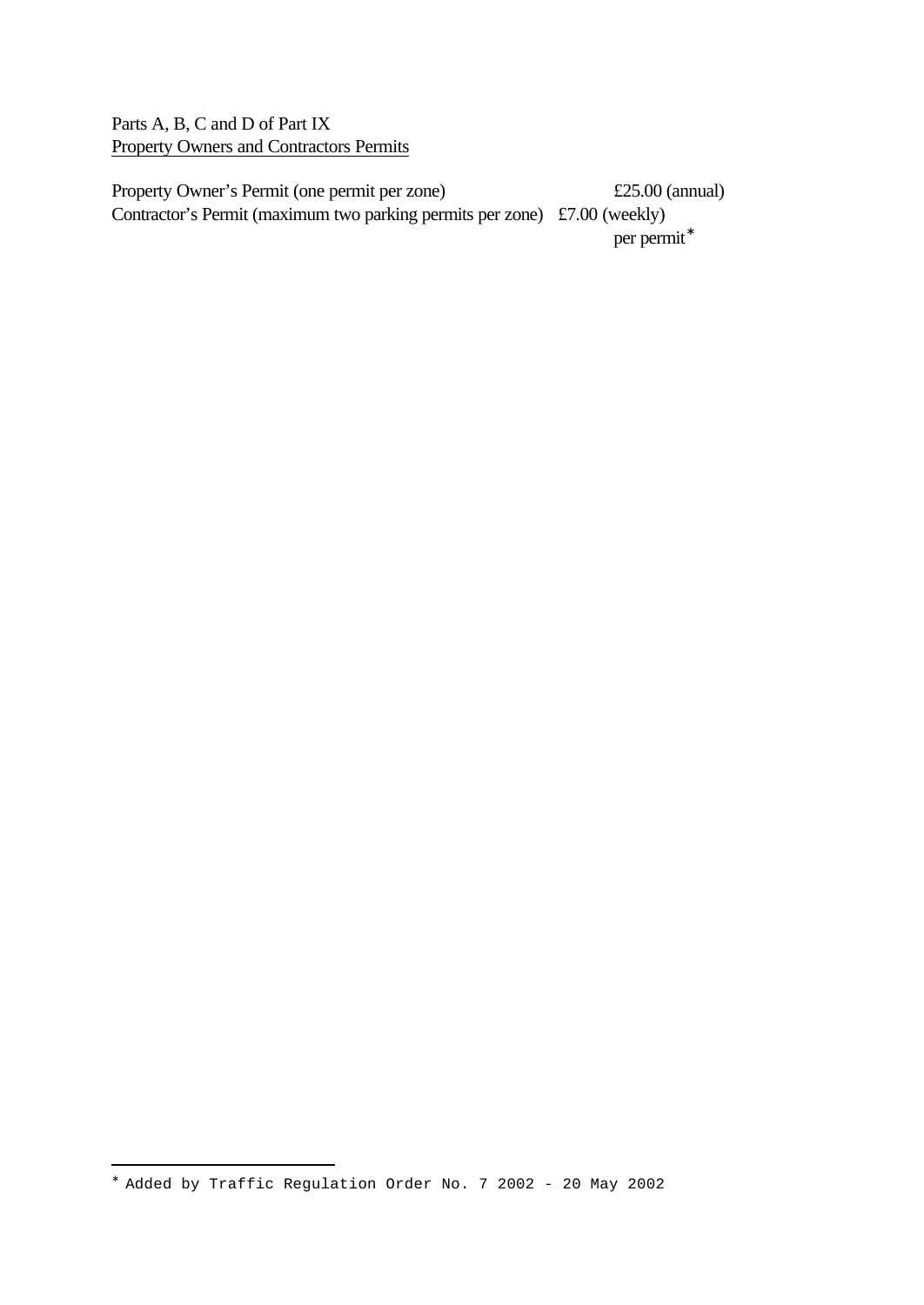# **Section 4**

# Joining Fees

Part A of Part IX Article 5

# Joining Fee - Residents

| Residents with car           | £70.00 |
|------------------------------|--------|
| Residents without car        | £70.00 |
| Senior Citizen with car      | £35.00 |
| Senior Citizen without a car | £15.00 |

Joining Fee - Businesses

| No Alternative Parking | £70.00 |
|------------------------|--------|
| Alternative parking    | £70.00 |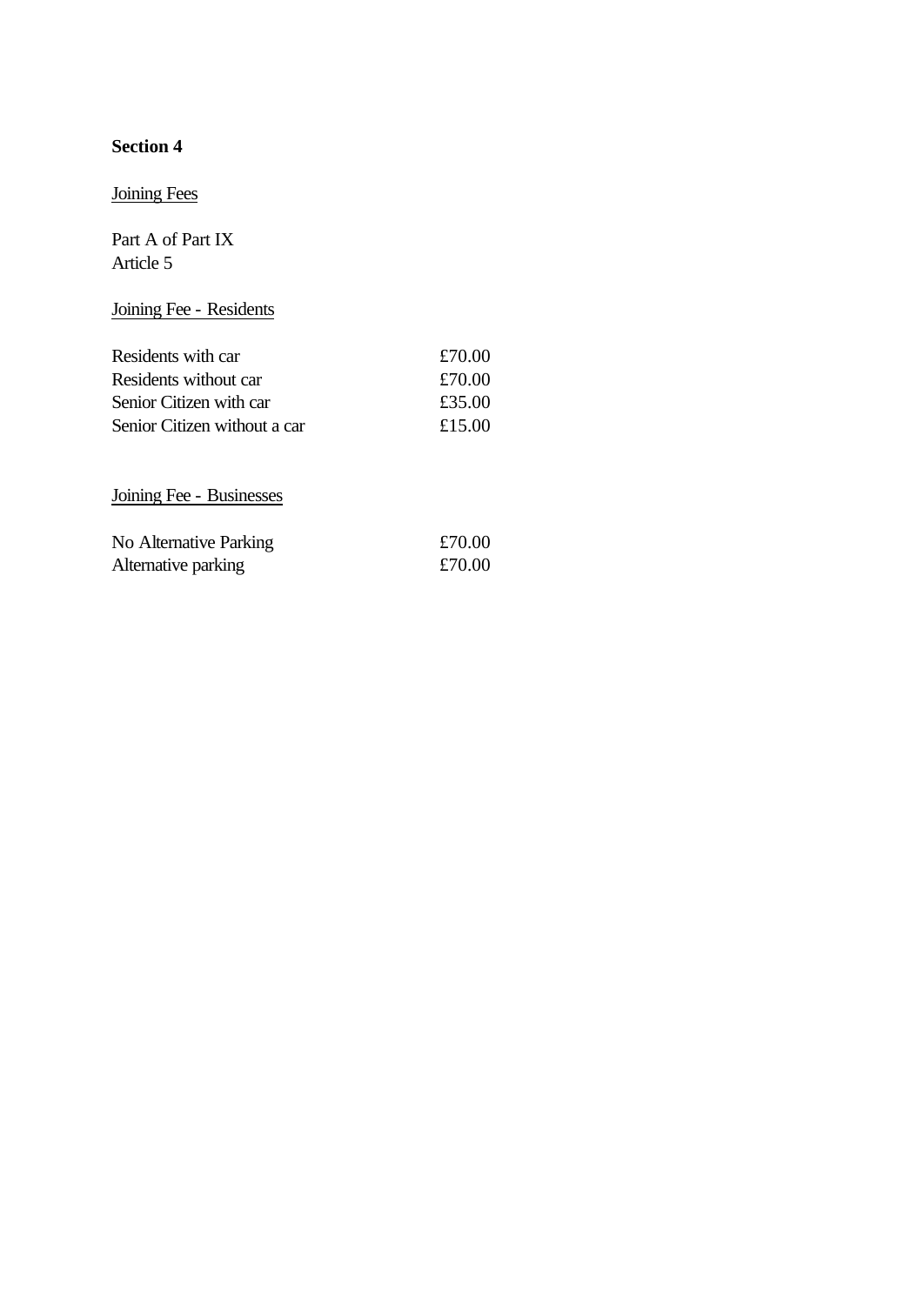## **Section 5**

i<br>L

## Administration Charges

Articles 23 of Parts A, B and C of Part IX<sup>\*</sup> and Articles 9A and 14 of Part D of Part IX

Administration Charge  $£5.00$ 

<sup>∗</sup> Added by Traffic Regulation Order No. 7 2002 - 20 May 2002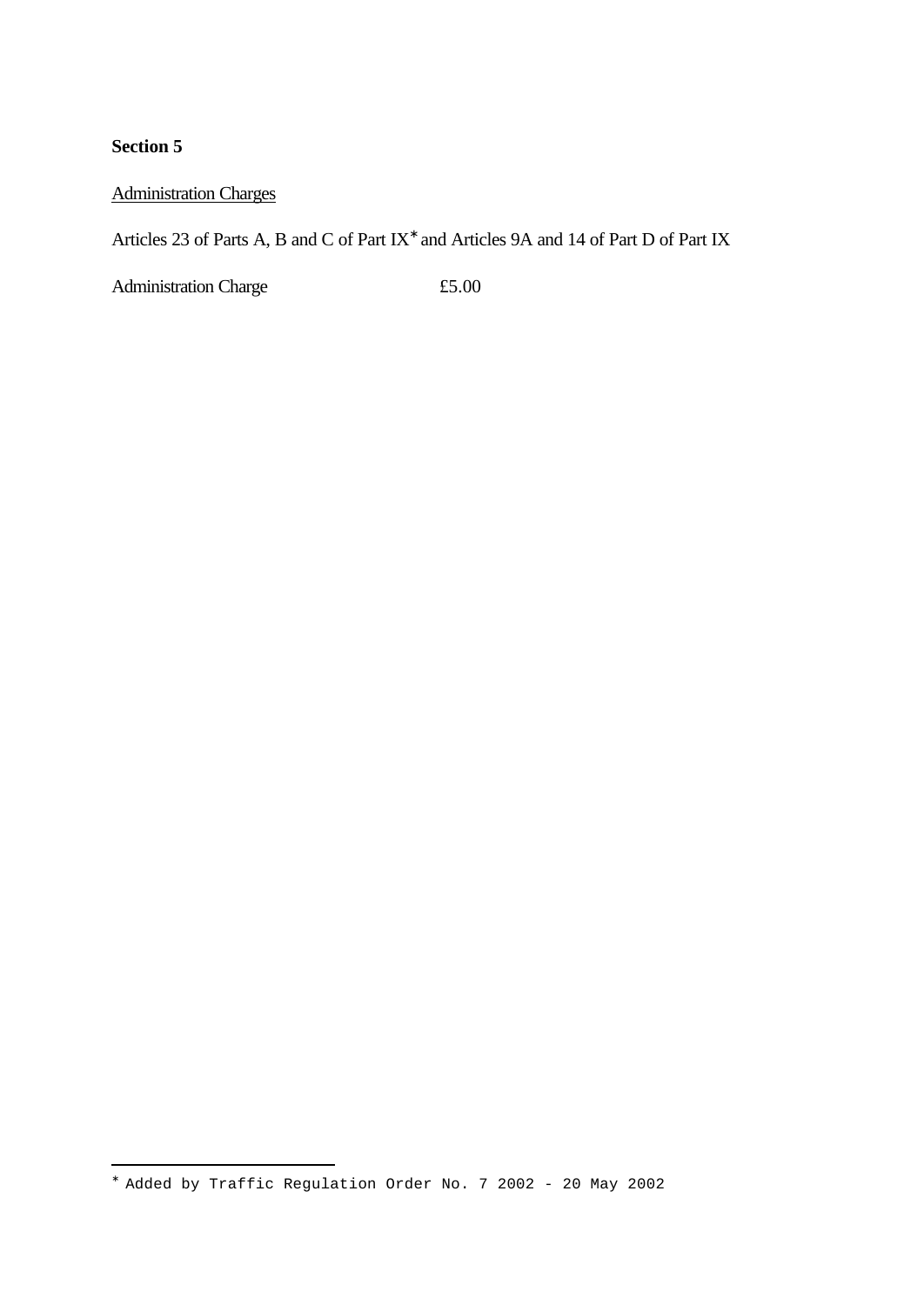### **PART XI**

#### **GENERAL EXEMPTIONS**

- 1. Nothing in this Order shall apply to anything done upon the direction of or with the permission of a Police Constable in uniform.
- 2. Nothing in Parts III and V of this Order shall render it unlawful to cause or permit a vehicle to wait in the lengths of road referred to in that Article for so long as may be necessary:-
	- (a) to enable a person to board or alight from the vehicle;
	- (b) to enable goods to be loaded onto or unloaded from the vehicle;
	- (c) to enable the vehicle if it cannot conveniently be used for such purposes in any other road, to be used in connection with any building operation or demolition, the removal of any obstruction to traffic, the maintenance, improvement or reconstruction of the length of road so referred to, or the laying, erection, alteration or repair in or near to the said road of any sewer or any main, pipe or apparatus for the supply of gas, water or electricity, or of any telecommunication apparatus kept installed for the purposes of a telecommunication code system or with any service provided by means of any such apparatus as defined in the Telecommunication Act, 1984;
	- (d) to enable the vehicle if it is in the service of or employed by the Post Office, to be used for the purpose of delivering or collecting postal packets as defined in Section 87 of the Post Office Act, 1953;
	- (e) to enable any vehicle owned by a funeral director or owner of funeral vehicles to be used as part of a funeral cortege or otherwise in connection with a funeral;
	- (f) to enable the vehicle, if it cannot conveniently be used for such purposes in any other road, to be used in pursuance of statutory powers and duties.
- 3. Nothing in Part V of this Order shall apply to prevent any disabled person's vehicle from waiting for a period of three hours (not being a period separated by an interval of less than one hour from a previous period of waiting by the same vehicle in the same road or part of road on the same day) provided that:-
	- (a) a disabled person's badge is displayed in the relevant position on the vehicle, in accordance with the Disabled Persons (Badges for Motor Vehicles) Regulations, 2000 and
	- (b) a disabled persons parking disc issued by a local authority is displayed in a relevant position on the vehicle and the person in charge of the said vehicle marks on the said parking disc the time at which the period of waiting has begun.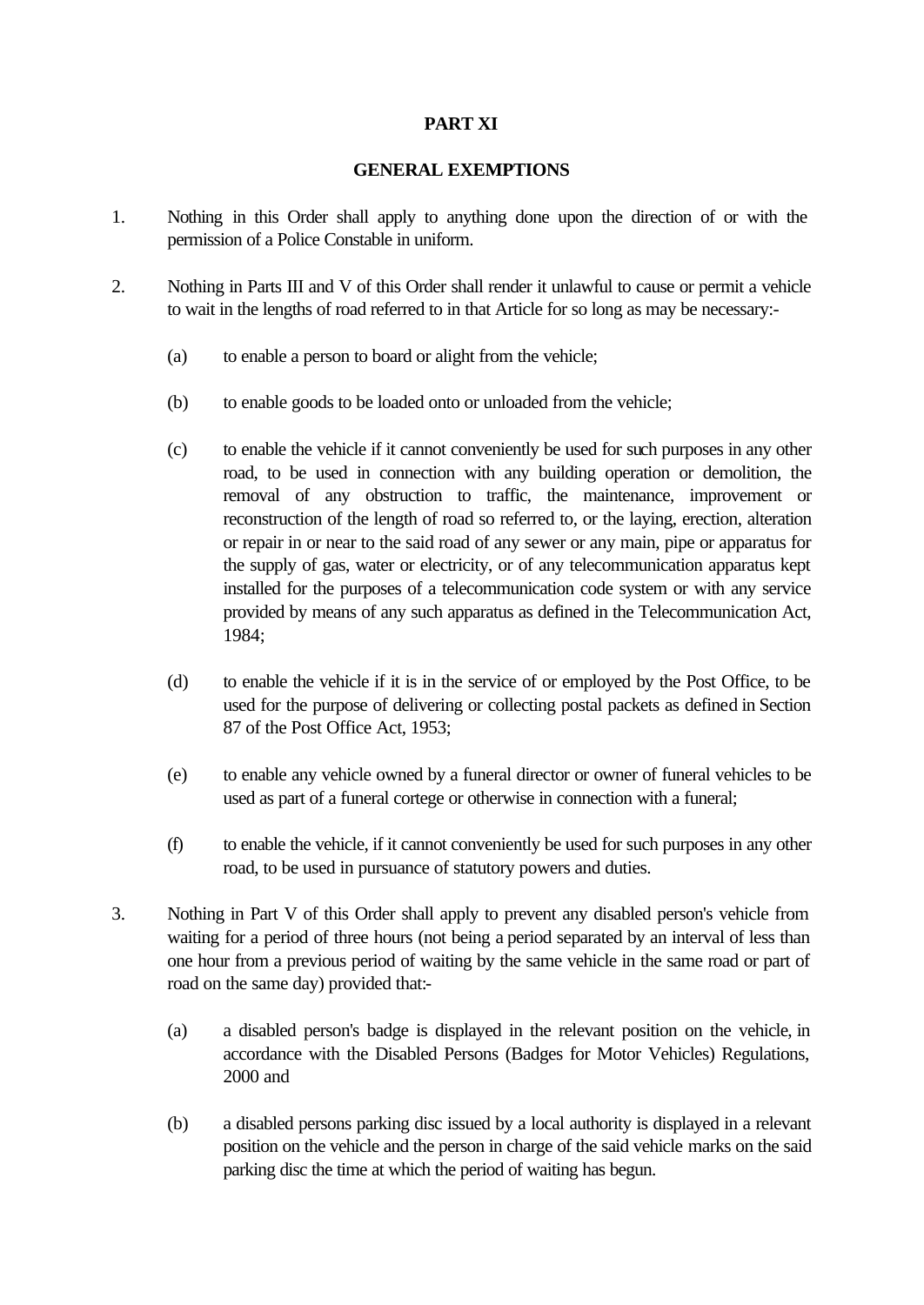4. Nothing in Part III of this Order shall apply to prevent any disabled person's vehicle from waiting for a period of three hours (not being a period separated by an interval of less than one hour from a previous period of waiting by the same vehicle in the same road or part of road on the same day) provided that a disabled person's badge is displayed in the relevant position on the vehicle, in accordance with the Disabled Persons (Badges for Motor Vehicles) Regulations, 2000.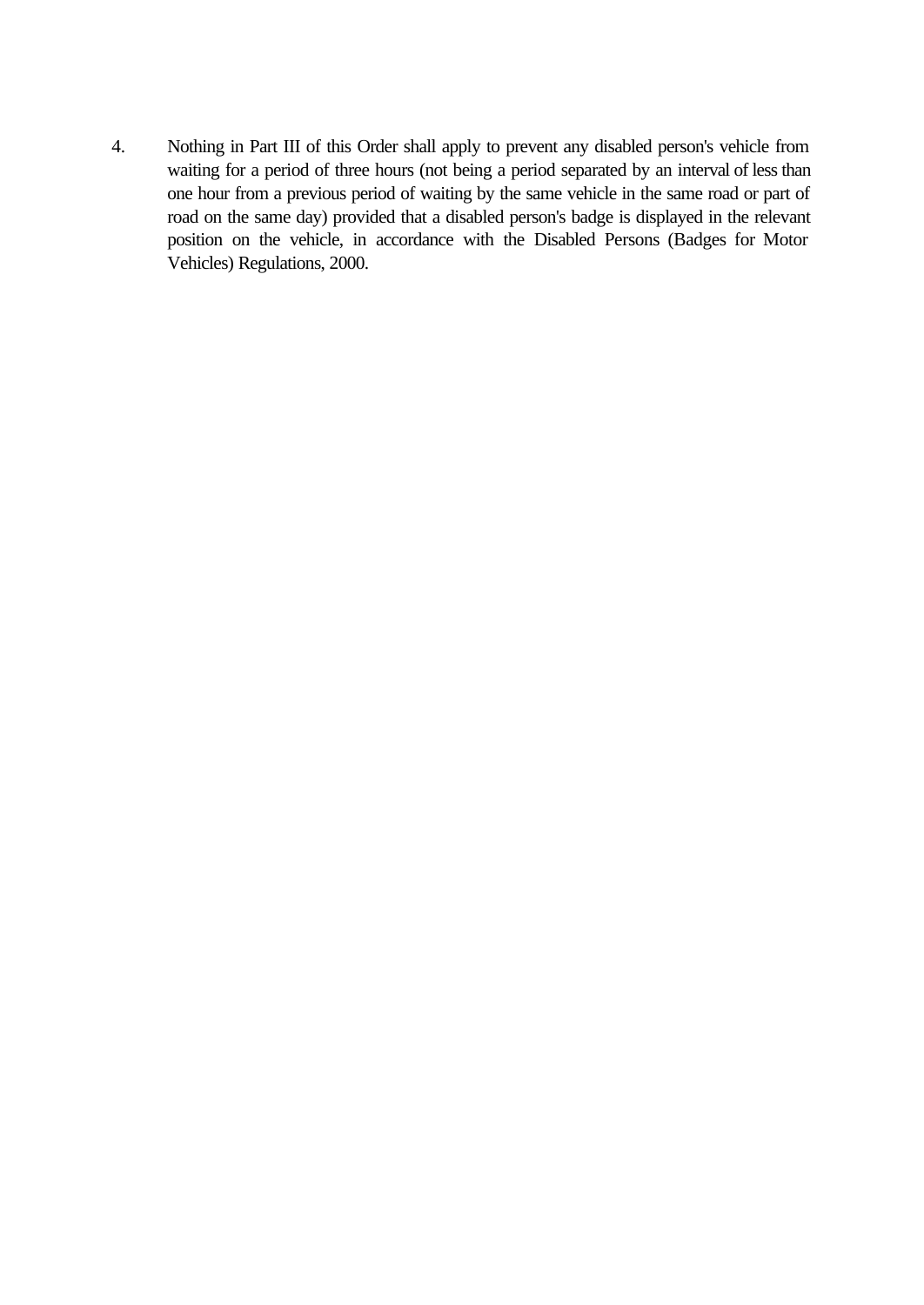#### **PART XII**

#### **CONSOLIDATION**

## **LIST OF EXISTING ORDERS**

That part of the City of Stoke-on-Trent (Traffic Regulation) (No. 33) Consolidation Order which relates to parking provisions.

City of Stoke-on-Trent (Traffic Regulation) (No. 19) Order 2001.

City of Stoke-on-Trent (Traffic Regulation) (No. 12) (Hanley Controlled Parking Zones) Order 1999 Amendment Order (No. 1) 2001.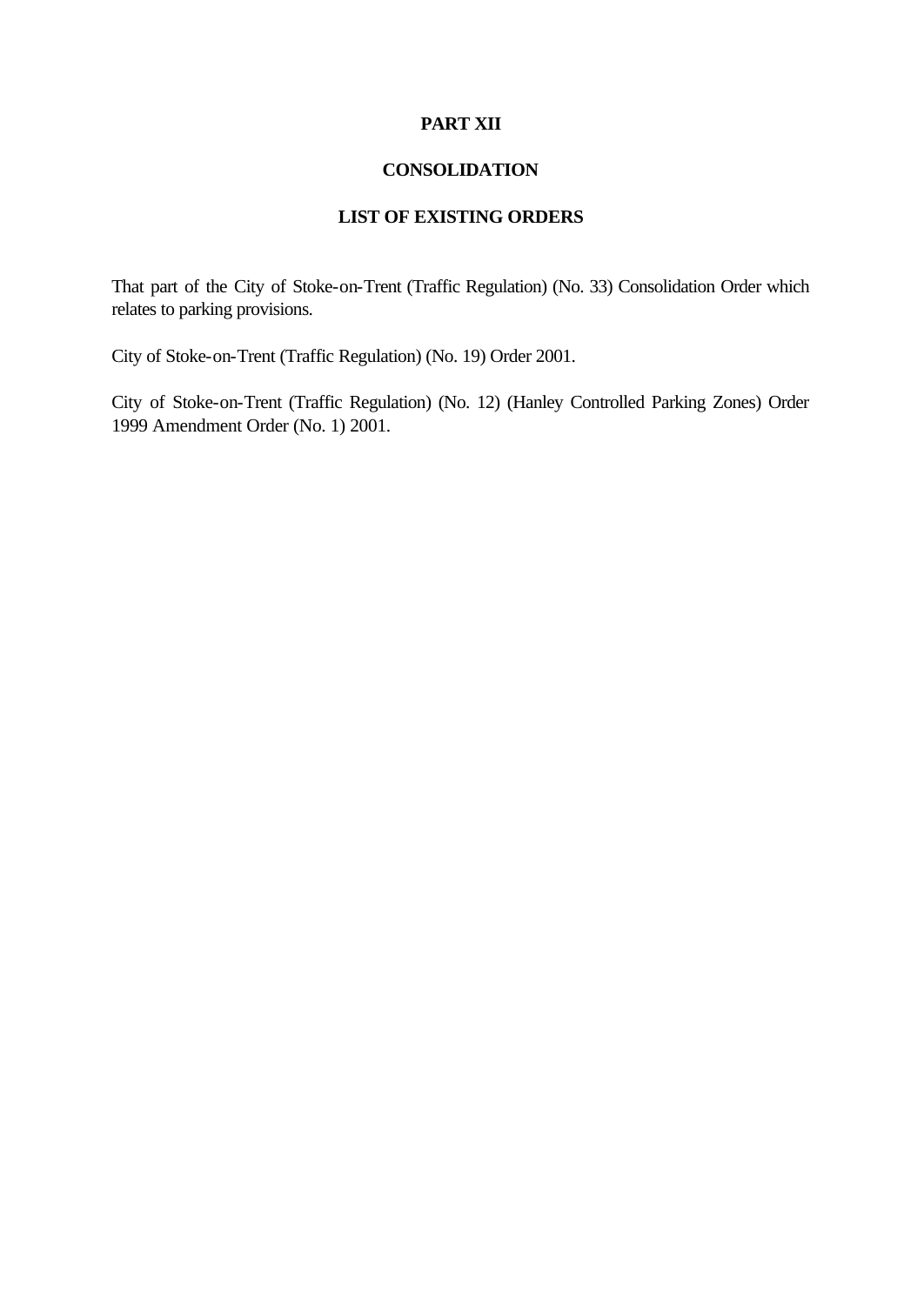DATED this 8th day of March 2002

Lord Mayor

City Secretary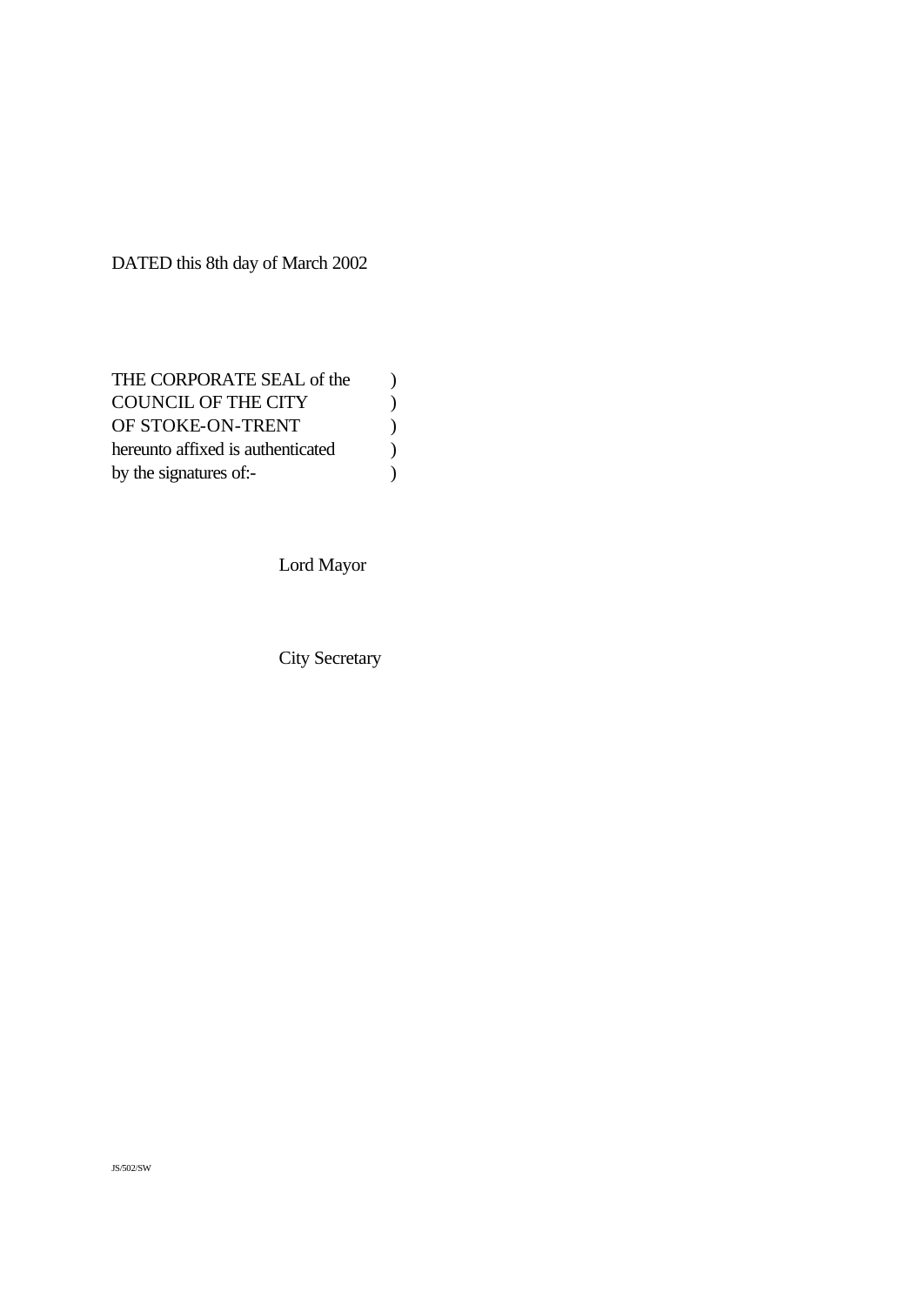# **FIRST SCHEDULE**

# **BUS STOP CLEARWAY**

# **Broad Street**

| (Both Sides)           | for its entire length.                                                                                                   |
|------------------------|--------------------------------------------------------------------------------------------------------------------------|
| <b>High Street</b>     |                                                                                                                          |
| (Both Sides)           | for its entire length.                                                                                                   |
| <b>Stafford Street</b> |                                                                                                                          |
| (West Side)            | from a point 54 metres north of its junction with Trinity<br>Street for a distance of 28 metres in a northerly direction |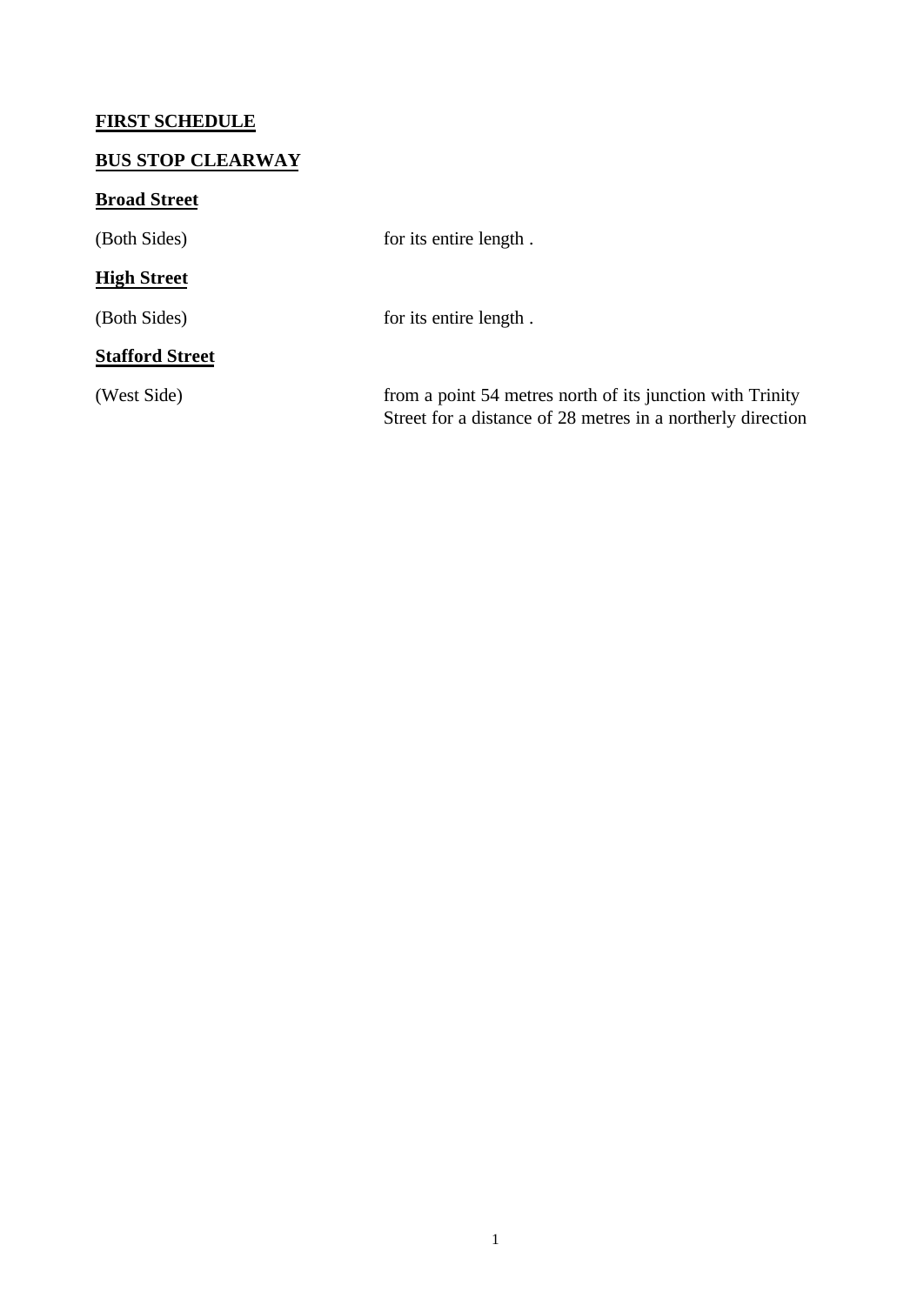# **SECOND SCHEDULE**

# **BUS STOP CLEARWAY 7AM-7PM**

# **Hartshill Road**

| (Both Sides)             | for its entire length.                                                          |
|--------------------------|---------------------------------------------------------------------------------|
| <b>King Street</b>       |                                                                                 |
| (Both Sides)             | from its junction with Canning Street to its junction with<br><b>March Road</b> |
| <b>Liverpool Road</b>    |                                                                                 |
| (Both Sides)             | for tis entire length.                                                          |
| <b>Snow Hill Shelton</b> |                                                                                 |
| (Both Sides)             | the entire length.                                                              |
| <b>Stoke Road</b>        |                                                                                 |
| (Both Sides)             | for its entire length.                                                          |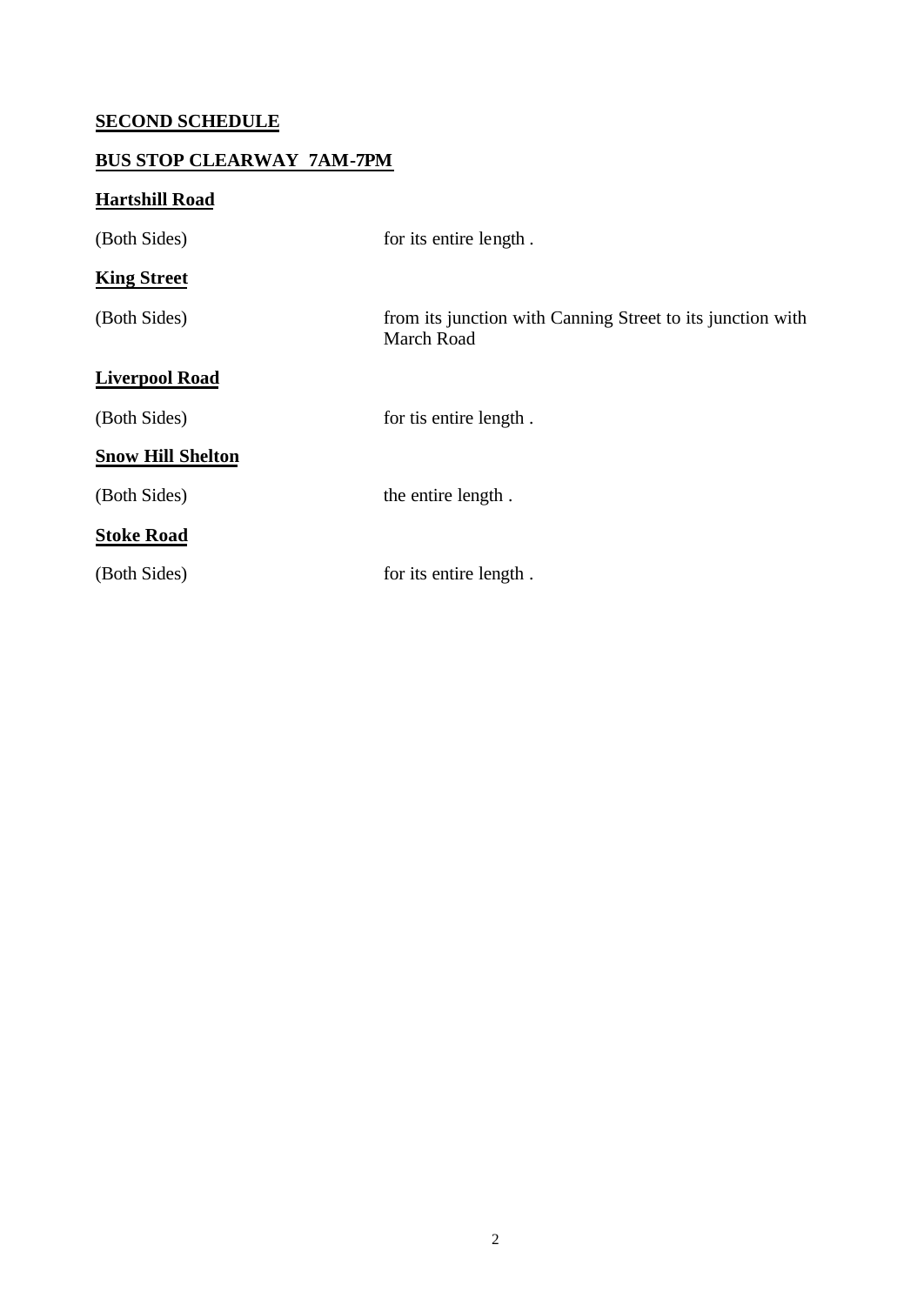# **THIRD SCHEDULE**

# **CLEARWAY AT ANY TIME**

# **A50 Eastbound Carriageway**

| (Both Sides)                                                                      | from its junction with Upper Normacot Road to a point<br>135 metres West of the Blythe Bridge Interchange West<br><b>Bridge</b>                                                                          |
|-----------------------------------------------------------------------------------|----------------------------------------------------------------------------------------------------------------------------------------------------------------------------------------------------------|
| <b>A50 Westbound Carriageway</b>                                                  |                                                                                                                                                                                                          |
| (Both Sides)                                                                      | from a point 80 metres East of the Blythe Bridge<br>Interchange East Bridge to its junction with Upper<br>Normacot Road                                                                                  |
| <b>Bethesda Street</b>                                                            |                                                                                                                                                                                                          |
| (Both Sides)                                                                      | from its junction with Potteries Way for a distance of 29<br>metres in a northerly direction                                                                                                             |
| <b>Bexley Street</b>                                                              |                                                                                                                                                                                                          |
| (Both Sides)                                                                      | from its junction with York Street for a distance of 10<br>metres in a westerly direction                                                                                                                |
| <b>Cannon Street</b>                                                              |                                                                                                                                                                                                          |
| (Both Sides)                                                                      | from its junction with Hanley Eastern By-Pass for a distance<br>of 20 metres in a north-easterly direction                                                                                               |
| <b>Chatterley Road (part)</b>                                                     |                                                                                                                                                                                                          |
| (Both Sides)                                                                      | from a point 85 metres south east of the junction with<br>Lowlands Road to a point 55 metres north-west of the<br>centre point of the roundabout at the junction with<br><b>Tunstall Western By-Pass</b> |
| <b>Hanley Eastern By-pass</b><br><b>Northern Slip Road (town Road</b>             |                                                                                                                                                                                                          |
| (Both Sides)                                                                      | from its junction with Quadrant Road to the carriageway<br>of the Hanley eastern By-Pass                                                                                                                 |
| <b>Hanley Eastern By-pass</b><br><b>Overbridge Connecting Road</b><br>(town Road) |                                                                                                                                                                                                          |
| (Both Sides)                                                                      | for its entire length.                                                                                                                                                                                   |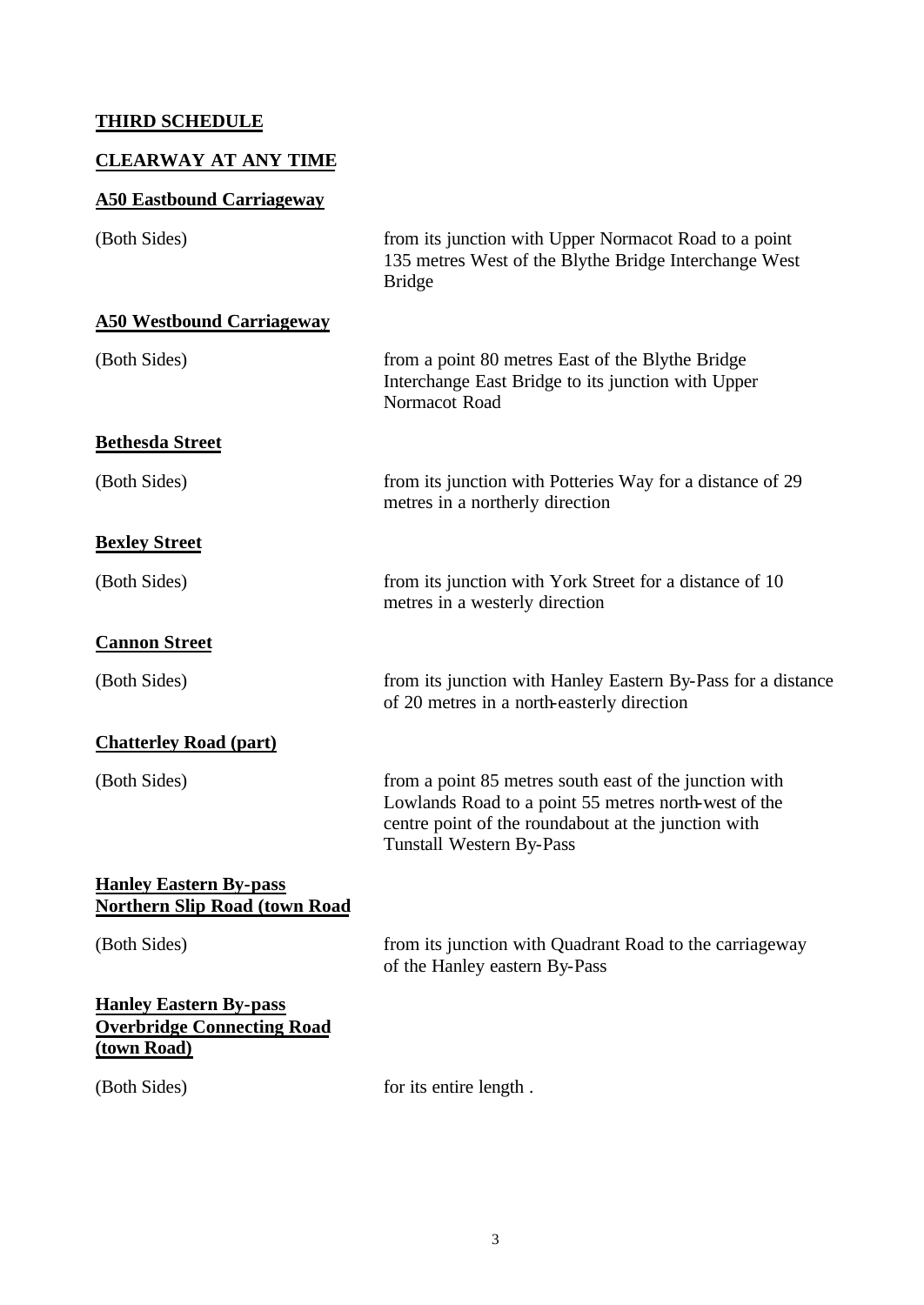| <b>Hanley Eastern By-pass</b><br><b>Southbound Slip Road (town</b> |      |                                                                                                                                              |
|--------------------------------------------------------------------|------|----------------------------------------------------------------------------------------------------------------------------------------------|
| Road)                                                              |      |                                                                                                                                              |
| (Both Sides)                                                       |      | from its junction with Union Street to the southbound<br>carriageway of the By-Pass                                                          |
| <b>Hanover Street (slip Road)</b>                                  |      |                                                                                                                                              |
| (Both Sides)                                                       |      | from its junction with the Hanley Eastern By-pass to its<br>junction with Hanover Street                                                     |
| <b>Huntbach Street</b>                                             |      |                                                                                                                                              |
| (Both Sides)                                                       |      | from its junction with the Hanley Eastern By-Pass for a<br>distance of 15 metres in a westerly direction                                     |
| <b>Lichfield Street</b>                                            |      |                                                                                                                                              |
| (Both Sides)                                                       | (i)  | from its junction with Hanley Eastern By-pass for a distance<br>of 15 metres in a northerly direction                                        |
|                                                                    | (ii) | from its junction with Hanley Eastern By-pass for a<br>distance of 19 metres in an south-easterly direction                                  |
| <b>Lower Bethesda Street</b>                                       |      |                                                                                                                                              |
| (Both Sides)                                                       |      | from its junction with the Hanley Eastern By-Pass for a<br>distance of 24 metres in a south-easterly direction                               |
| <b>Meir Interchange</b>                                            |      |                                                                                                                                              |
| (Both Sides)                                                       |      | Eastbound and Westbound entry and exit slip roads for<br>there entire length                                                                 |
| <b>Quadrant Road</b>                                               |      |                                                                                                                                              |
| (Both Sides)                                                       |      | from its junction with the Hanley Eastern By-Pass<br>overbridge connecting road for a distance of 25 metres in a<br>south-westerly direction |
| <b>Queensway</b>                                                   |      |                                                                                                                                              |
| (Both Sides)                                                       | (i)  | from its junction with A34 Stone Road at Hanford<br>Roundabout to its junction with A53 Etruria Road at<br>Etruria Interchange               |
|                                                                    | (ii) | from its junction with A34 Stone Road at Hanford<br>Roundabout to its junction with A53 Etruria Road at<br>Etruria Interchange               |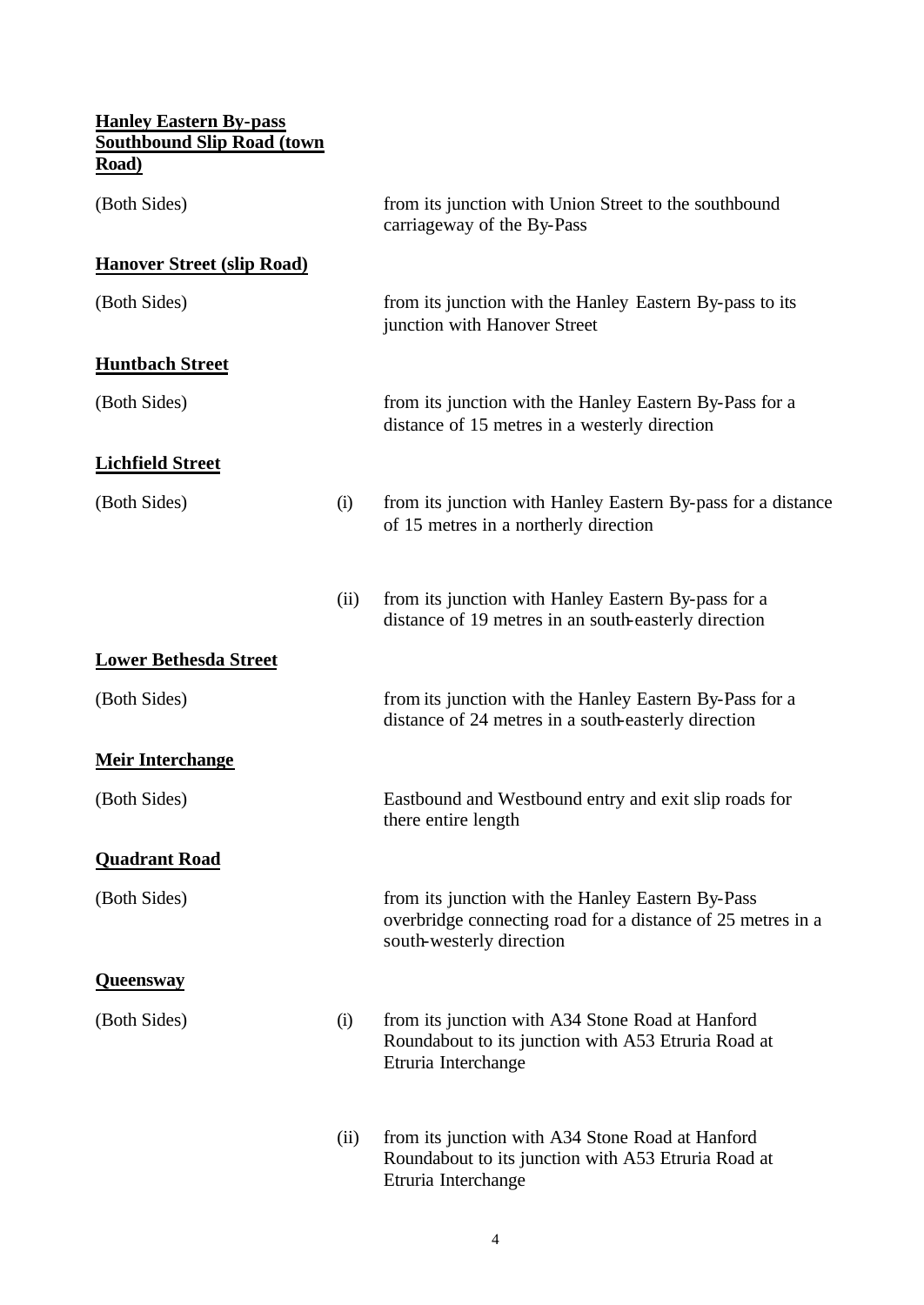| Queensway (a500)                |       |                                                                                                                                                                                   |
|---------------------------------|-------|-----------------------------------------------------------------------------------------------------------------------------------------------------------------------------------|
| (Both Sides)                    | (i)   | the slip road between Queensway and Shelton New Road.                                                                                                                             |
|                                 | (ii)  | the slip roads and access road at sideway (Campbell Road)<br>Interchange) between Queensway and Campbell Road for<br>there entire lengths                                         |
|                                 | (iii) | the roundabout at the interchange between Queensway and<br>A53 Etruria Road.                                                                                                      |
| <b>Town Road</b>                |       |                                                                                                                                                                                   |
| (Both Sides)                    |       | from its junction with Union Street for a distance of 43<br>metres in a northerly direction                                                                                       |
| <b>Tunstall Western By-pass</b> |       |                                                                                                                                                                                   |
| (Both Sides)                    |       | the length of road which extends from the junction with<br>Chatterley Road to the junction with High Street (A50)<br>Sandyford including the main carriageways and<br>roundabouts |
| <b>Union Street</b>             |       |                                                                                                                                                                                   |
| (Both Sides)                    |       | from its junction with Town Road for a distance of 30<br>metres in a westerly direction                                                                                           |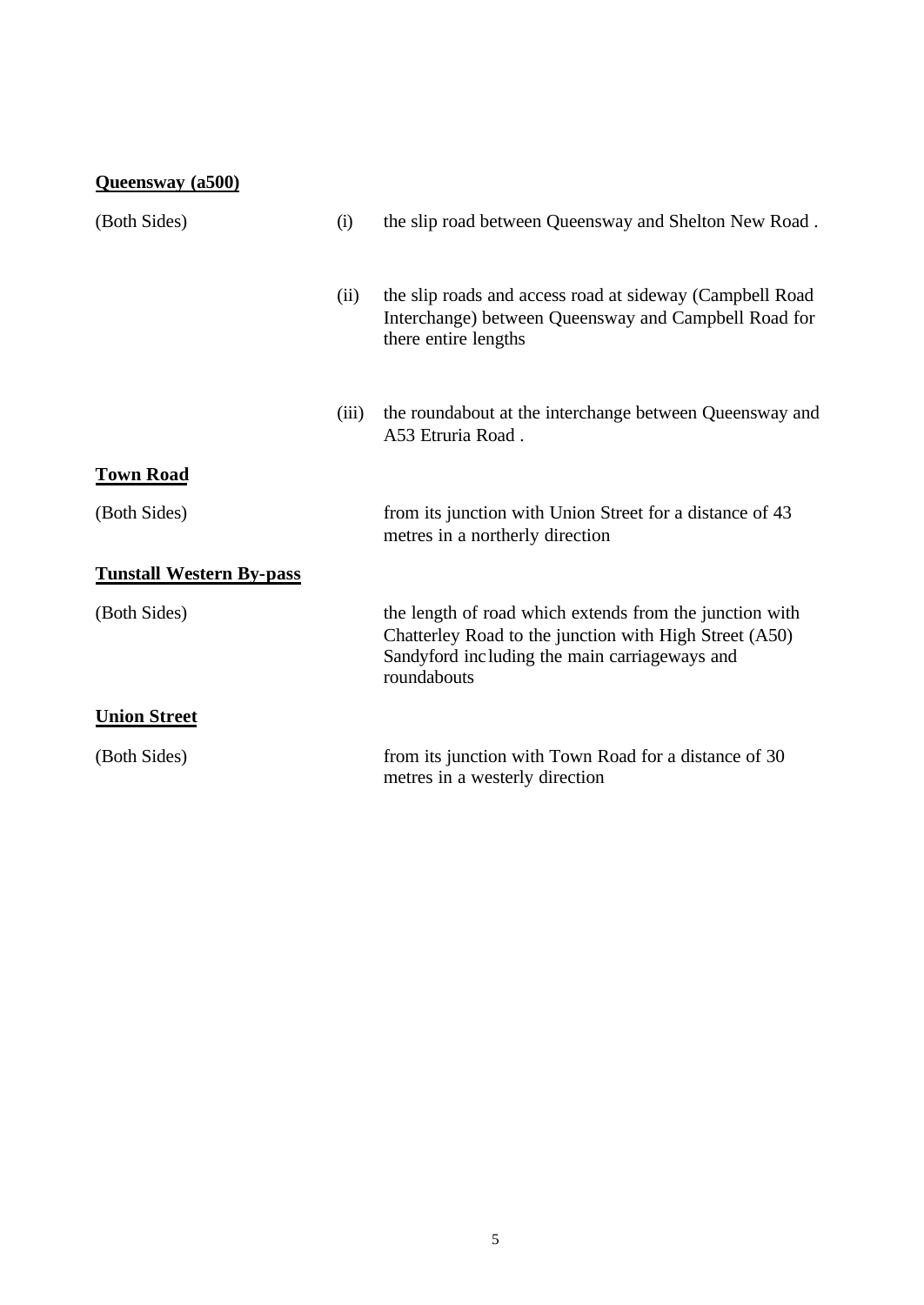# **FOURTH SCHEDULE**

## **CONTROLLED ON-STREET PARKING ON MATCH DAYS AND EVENT DAYS ZONE REFERENCE STAD1**

# **Birks Street**

| (East Side)                           | (i)   | from a point 26 metres south of its junction with Nicholls<br>Street for a distance of 116 metres in a southerly direction                            |
|---------------------------------------|-------|-------------------------------------------------------------------------------------------------------------------------------------------------------|
|                                       | (ii)  | from a point 10 metres north of its junction with Boothen<br>Old Road for a distance of 130 metres in a northerly<br>direction                        |
| (West Side)                           | (i)   | from a point 26 metres south of its junction with Nicholls<br>Street for a distance of 77 metres in a southerly direction                             |
|                                       | (ii)  | from a point 10 metres north of its junction with Boothen<br>Old Road for a distance of 99 metres in a northerly<br>direction                         |
|                                       | (iii) | from a point 3 metres south of the alleyway flanking No.40<br>Birks Street. to a point 3 metres nlorthof the alleyway<br>flanking No.40 Birks Street. |
| <b>Campbell Road</b><br>(East Side)   | (i)   | from a point 20 metres south of its junction with Nicholls<br>Street for a distance of 154 metres in a southerly direction                            |
|                                       | (ii)  | from a point 7 metres north of its junction with Boothen<br>Old Road for a distance of 109 metres in a northerly<br>direction                         |
| <b>Fielding Street</b><br>(West Side) |       | from a point 27 metres south of its junction with Nicholls<br>Street for a distance of 75 metres in a southerly direction                             |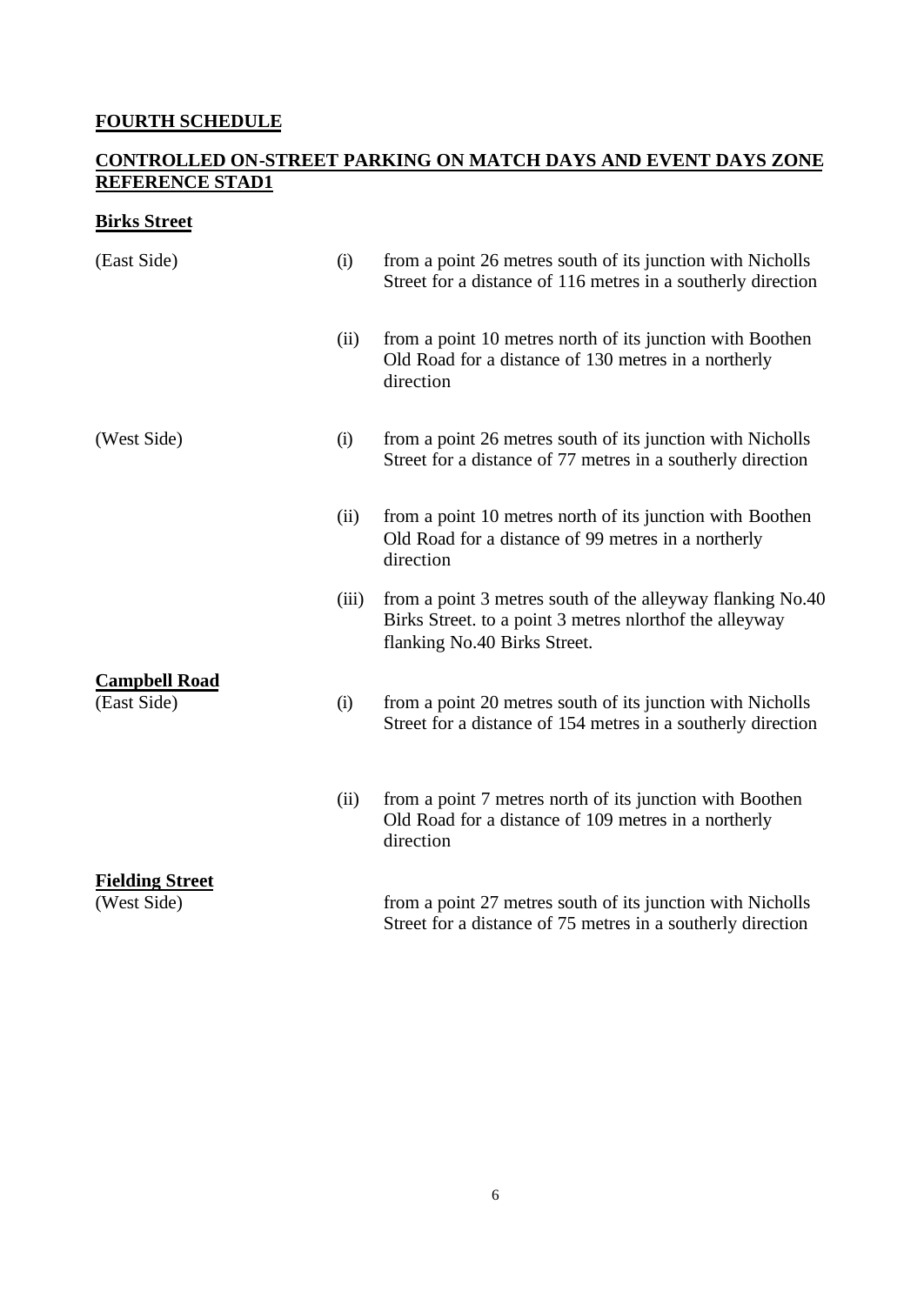# **FIFTH SCHEDULE**

## **CONTROLLED ON-STREET PARKING ON MATCH DAYS AND EVENT DAYS ZONE REFERENCE STAD2**

## **Almond Grove**

| (North Side)           |       | from a point 6 metres west of its junction with Central<br>Drive for a distance of 94 metres in a westerly direction                          |
|------------------------|-------|-----------------------------------------------------------------------------------------------------------------------------------------------|
| <b>Ash Grove</b>       |       |                                                                                                                                               |
| (West Side)            |       | from a point 5 metres north of its junction with Brookside<br>Drive for a distance of 90 metres in a northerly direction                      |
| <b>Blurton Road</b>    |       |                                                                                                                                               |
| (East Side)            |       | from a point 10 metres north of its junction with Whitaker<br>Road for a distance of 80 metres in a northerly direction                       |
| (West Side)            |       | from a point 60 metres north of its junction with Hollybush<br>Road to a point 24 metres south of its junction with<br><b>Highfield Drive</b> |
| <b>Brookside Drive</b> |       |                                                                                                                                               |
| (Both Sides)           |       | from a point 8 metres west of its junction with Larch Grove<br>for a distance of 53 metres in a westerly direction                            |
| (North Side)           | (i)   | from a point 5 metres west of its junction with Ash Grove<br>for a distance of 44 metres in a westerly direction                              |
|                        | (ii)  | from a point 5 metres west of its junction with Willow<br>Grove for a distance of 44 metres in a westerly direction                           |
|                        | (iii) | from a point 9 metres west of its junction with Central<br>Drive for a distance of 55 metres in a westerly direction                          |
|                        | (iv)  | from a point 9 metres west of its junction with Yew Tree<br>Avenue to a point 4 metres east of its junction with Larch<br>Grove               |
| (North-east Side)      |       | from a point 17 metres south-west of its junction with<br>Blurton Road for a distance of 62 metres in a<br>south-westerly direction           |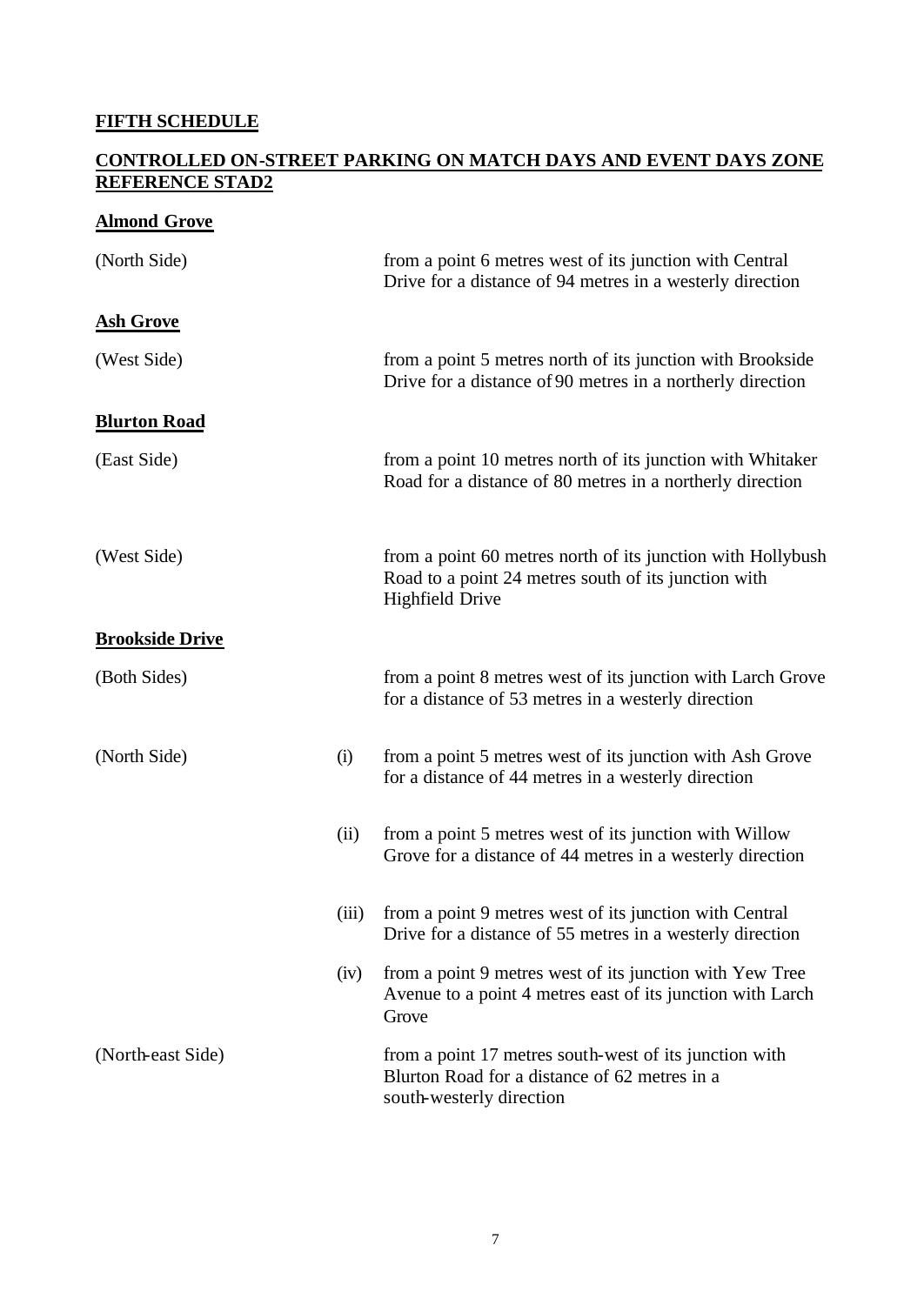| (South Side)         |       | from a point 13 metres west of its junction with Blurton<br>Road for a distance of 325 metres in a westerly direction                        |
|----------------------|-------|----------------------------------------------------------------------------------------------------------------------------------------------|
| <b>Cemlyn Avenue</b> |       |                                                                                                                                              |
| (North Side)         |       | from a point 5 metres west of its junction with Central<br>Drive for a distance of 115 metres in a westerly direction                        |
| (South Side)         | (i)   | from a point 5 metres east of its junction with Meaford<br>Drive for a distance of 49 metres in an easterly direction                        |
|                      | (ii)  | from a point 5 metres east of its junction with Central<br>Drive to a point 10 metres west of its junction with<br><b>Blurton Road</b>       |
| <b>Central Drive</b> |       |                                                                                                                                              |
| (East Side)          | (i)   | from a point 11 metres north of its junction with<br>Brookside Drive to a point 5 metres south of its junction<br>with Cemlyn Avenue         |
|                      | (ii)  | from a point 90 metres north of its junction with Hollybush<br>Road to a point 5 metres south of its junction with<br><b>Highfield Drive</b> |
|                      | (iii) | from a point 20 metres north of its junction with Cemlyn<br>Avenue to a point 5 metres south of its junction with<br>Hollybush Road          |
| (West Side)          | (i)   | from a point 11 metres north of its junction with Hollybush<br>Road for a distance of 66 metres in a northerly direction                     |
|                      | (ii)  | from a point 5 metres north of its junction with Cherry<br>Grove for a distance of 23 metres in a northerly direction                        |
|                      | (iii) | from a point 5 metres north of its junction with Almond<br>Grove to a point 6 metres south of its junction with Cherry<br>Grove              |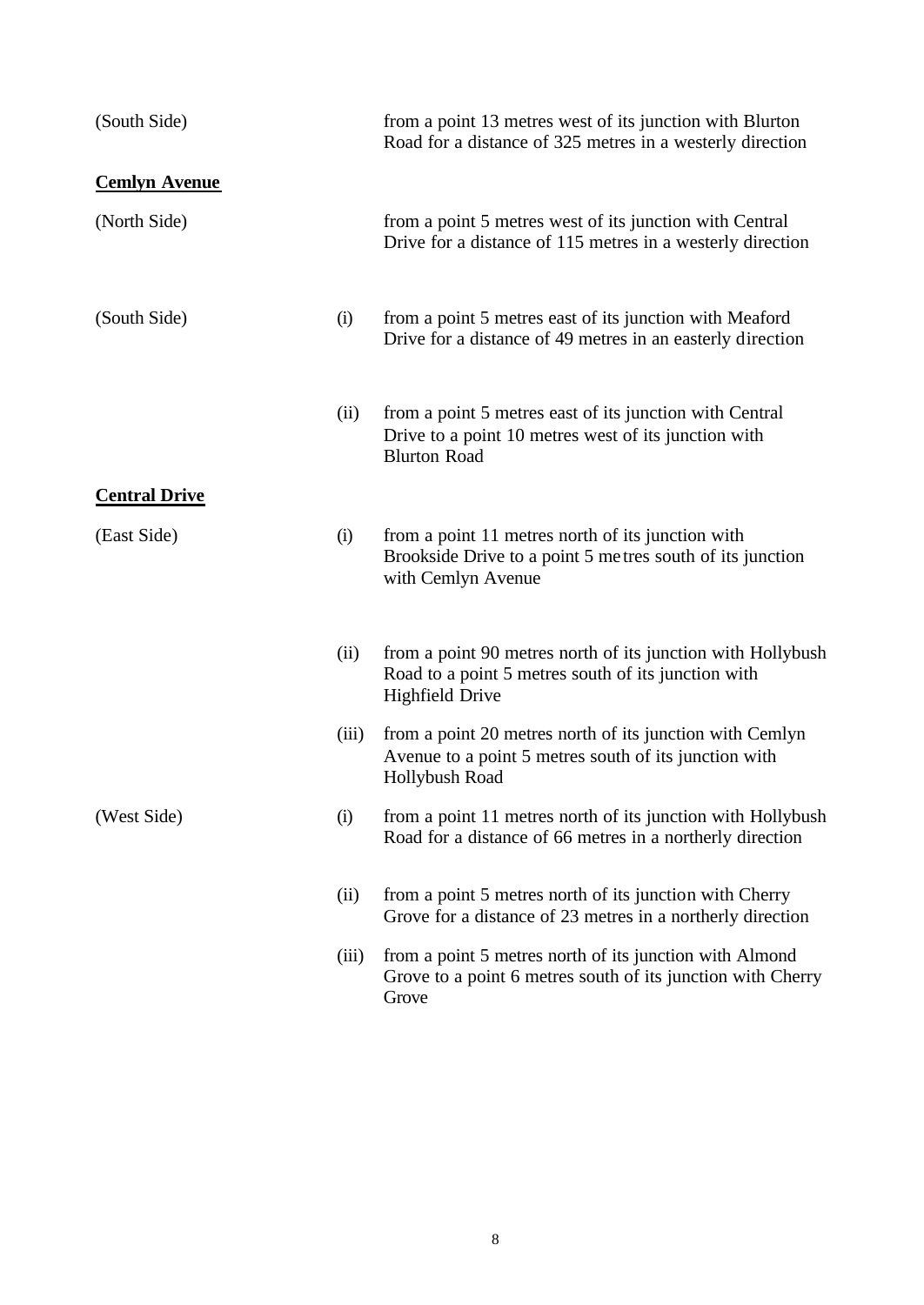| <b>Cherry Grove</b><br>(South Side) |       | from a point 7 metres west of its junction with Central<br>Drive for a distance of 94 metres in a westerly direction                           |
|-------------------------------------|-------|------------------------------------------------------------------------------------------------------------------------------------------------|
| <b>Gwenys Crescent</b>              |       |                                                                                                                                                |
| (West Side)                         |       | from a point 55 metres north of its junction with Highfield<br>Drive for a distance of 39 metres in a northerly direction                      |
| <b>Highfield Drive</b>              |       |                                                                                                                                                |
| (North Side)                        | (i)   | from a point 14 metres west of its junction with Gwenys<br>Crescent for a distance of 190 metres in a north-westerly<br>direction              |
|                                     | (ii)  | from a point 6 metres east of its junction with Gwenys<br>Crescent to a point 7 metres west of its junction with<br>Kenelyn Crescent           |
|                                     | (iii) | from a point 5 metres east of its junction with Kenelyn<br>Crescent to a point 5 metres west of its junction with<br><b>Hollybush Crescent</b> |
|                                     | (iv)  | from a point 5 metres west of its junction with Blurton to a<br>point 5 metres east of its junction with Hollybush Crescent                    |
| (South Side)                        | (i)   | from a point 16 metres west of its junction with Blurton<br>Road for a distance of 130 metres in a westerly direction                          |
|                                     | (ii)  | from a point 10 metres west of its junction with Central<br>Drive to a point 5 metres east of its junction with Meaford<br>Drive               |
|                                     | (iii) | from a point 5 metres west of its junction with Meafield<br>Drive for a distance of 141 metres in a north-westerly<br>direction                |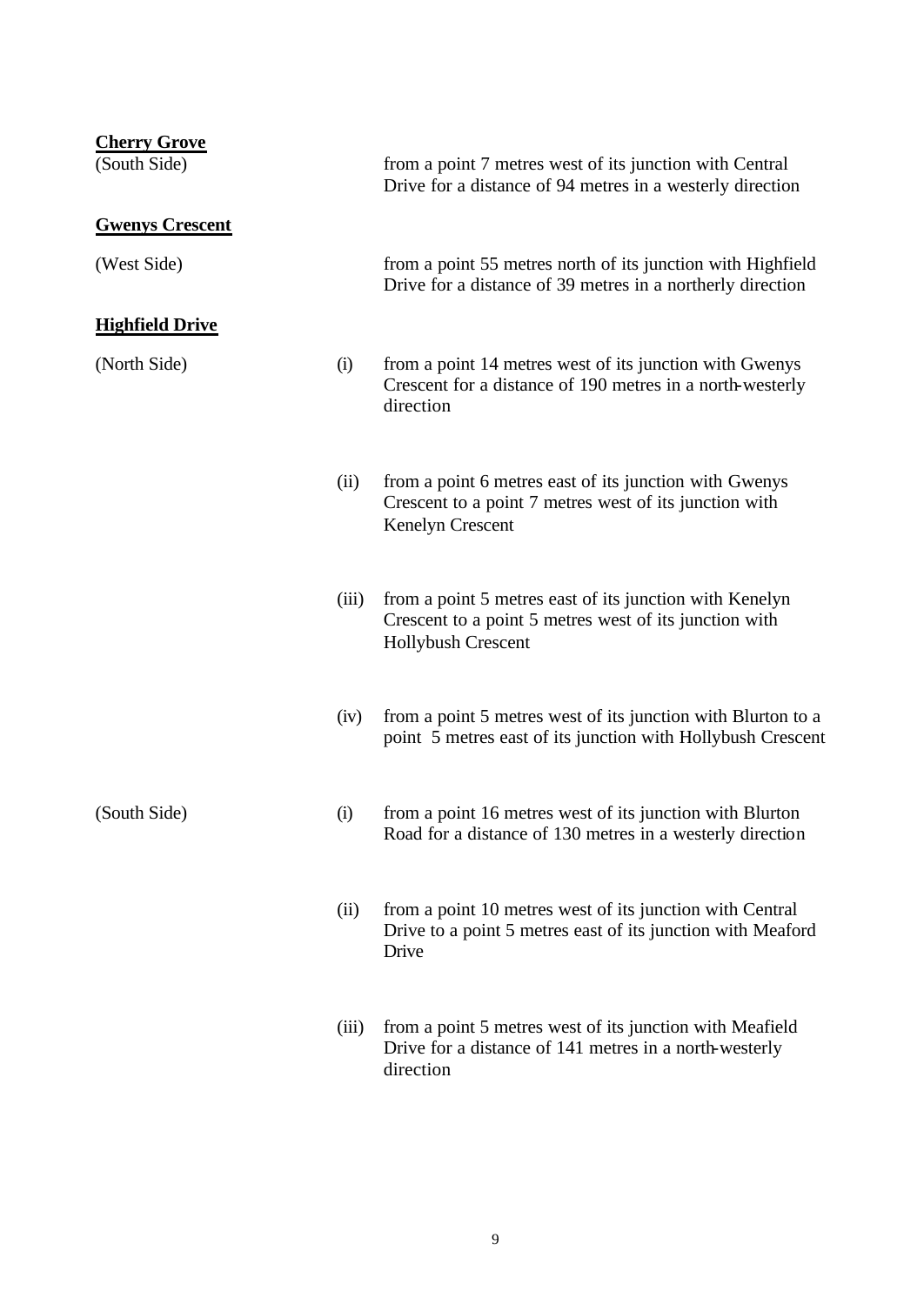| <b>Hollybush Road</b><br>(North Side) | (i)   | from its junction with the western end for a distance of 28<br>metres in an easterly direction                                 |
|---------------------------------------|-------|--------------------------------------------------------------------------------------------------------------------------------|
|                                       | (ii)  | from a point 7 metres east of its junction with Meaford<br>Drive for a distance of 66 metres in an easterly direction          |
|                                       | (iii) | from a point 9 metres east of its junction with Seedfields<br>Road for a distance of 62 metres in an easterly direction        |
| (South Side)                          | (i)   | from its junction with its western end for a distance of 70<br>metres in an easterly direction                                 |
|                                       | (ii)  | from a point 5 metres east of its junction with Meaford<br>Drive for a distance of 64 metres in an easterly direction          |
|                                       | (iii) | from a point 9 metres east of its junction with Central Drive<br>for a distance of 145 metres in an easterly direction         |
|                                       | (iv)  | from a point 13 metres east of its junction with Seedfields<br>Road for a distance of 53 metres in an easterly direction       |
| <b>Kenelyn Crescent</b>               |       |                                                                                                                                |
| (Both Sides)                          |       | from a point 5 metres north of its junction with Highfield<br>Drive for a distance of 130 metres in a northerly direction      |
| <b>Laburnum Grove</b>                 |       |                                                                                                                                |
| (West Side)                           |       | from a point 5 metres north of its junction with Hollybush<br>Road for a distance of 125 metres in a northerly direction       |
| <b>Laurel Grove</b>                   |       |                                                                                                                                |
| (North-west Side)                     |       | from a point 6 metres south-west of its junction with<br>Roundway for a distance of 35 metres in a south-westerly<br>direction |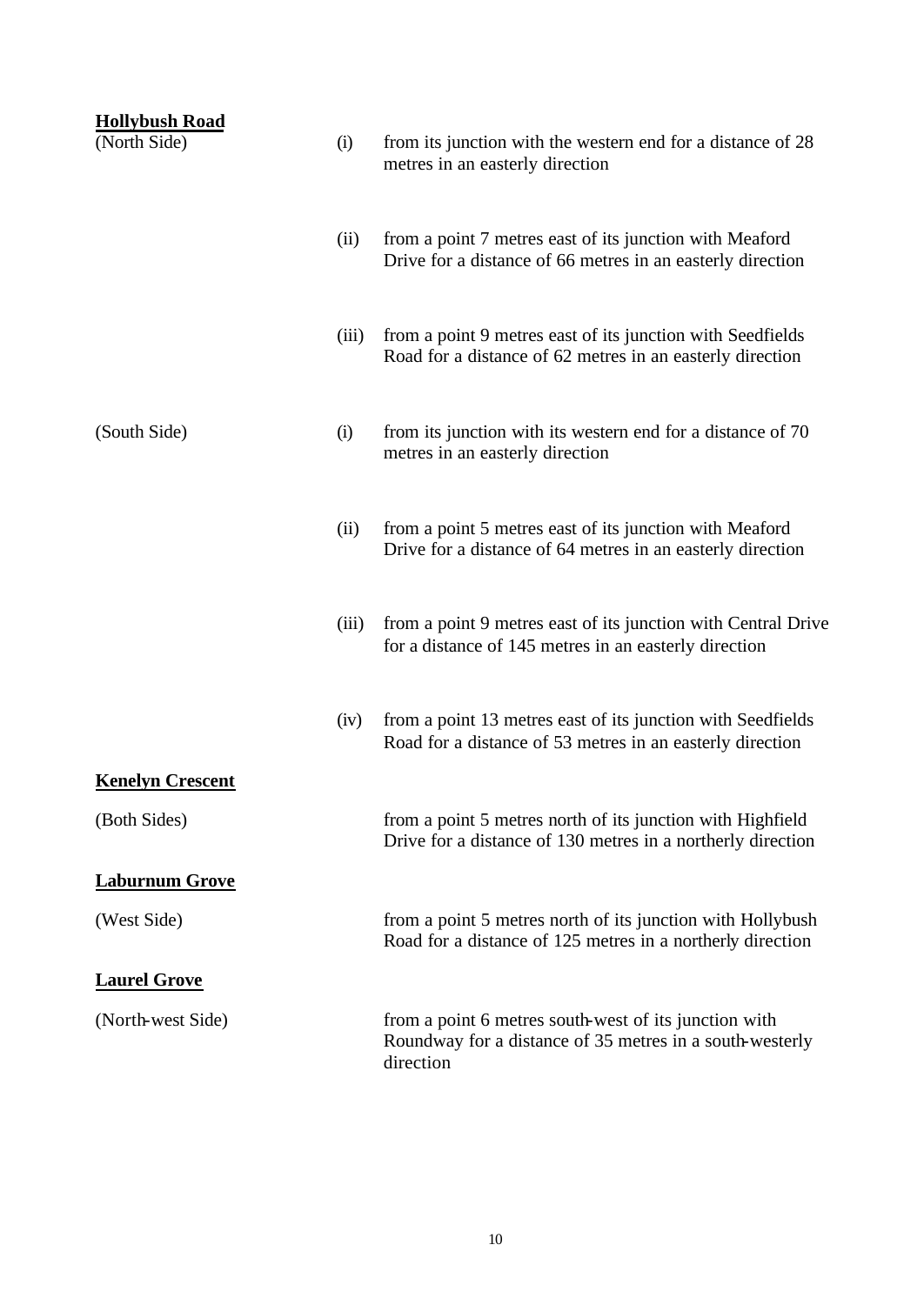| <b>Meaford Drive</b><br>(East Side) | (i)   | from a point 5 metres south of its junction with Seedfields<br>Road for a distance of 158 metres in a southerly direction                                                         |
|-------------------------------------|-------|-----------------------------------------------------------------------------------------------------------------------------------------------------------------------------------|
|                                     | (ii)  | from a point 5 metres south of its junction with Hollybush<br>Road for a distance of 97 metres in a southerly direction                                                           |
| (West Side)                         | (i)   | from a point 6 metres south of its junction with Sycamore<br>Grove for a distance of 45 metres in a southerly direction                                                           |
|                                     | (ii)  | from a point 7 metres south of its junction with Rowan<br>Grove for a distance of 40 metres in a southerly direction                                                              |
|                                     | (iii) | from a point 5 metres north of its junction with Rowan<br>Grove to a point 5 metres south of its junction with<br>Hollybush Road                                                  |
|                                     | (iv)  | from a point 8 metres north of its junction with Hollybush<br>Road to a point 5 metres south of its junction with<br><b>Highfield Drive</b>                                       |
| <b>Roundway</b>                     |       |                                                                                                                                                                                   |
| (East Side)                         |       | from a point 46 metres west of its southern junction with<br>Meaford Drive and continuing along Roundway to a point 10<br>metres west of its northern junction with Meaford Drive |
| <b>Rowan Grove</b>                  |       |                                                                                                                                                                                   |
| (North Side)                        |       | from a point 5 metres west of its junction with Meaford<br>Drive for a distance of 58 metres in a westerly direction                                                              |
| <b>Seedfields Road</b>              |       |                                                                                                                                                                                   |
| (East Side)                         |       | from a point 8 metres north of its junction with Hollybush<br>Road to a point 5 metres east of its junction with Meaford<br>Drive                                                 |
| <b>Sycamore Grove</b>               |       |                                                                                                                                                                                   |
| (North Side)                        |       | from a point 5 metres west of its junction with Meaford<br>Drive for a distance of 53 metres in a westerly direction                                                              |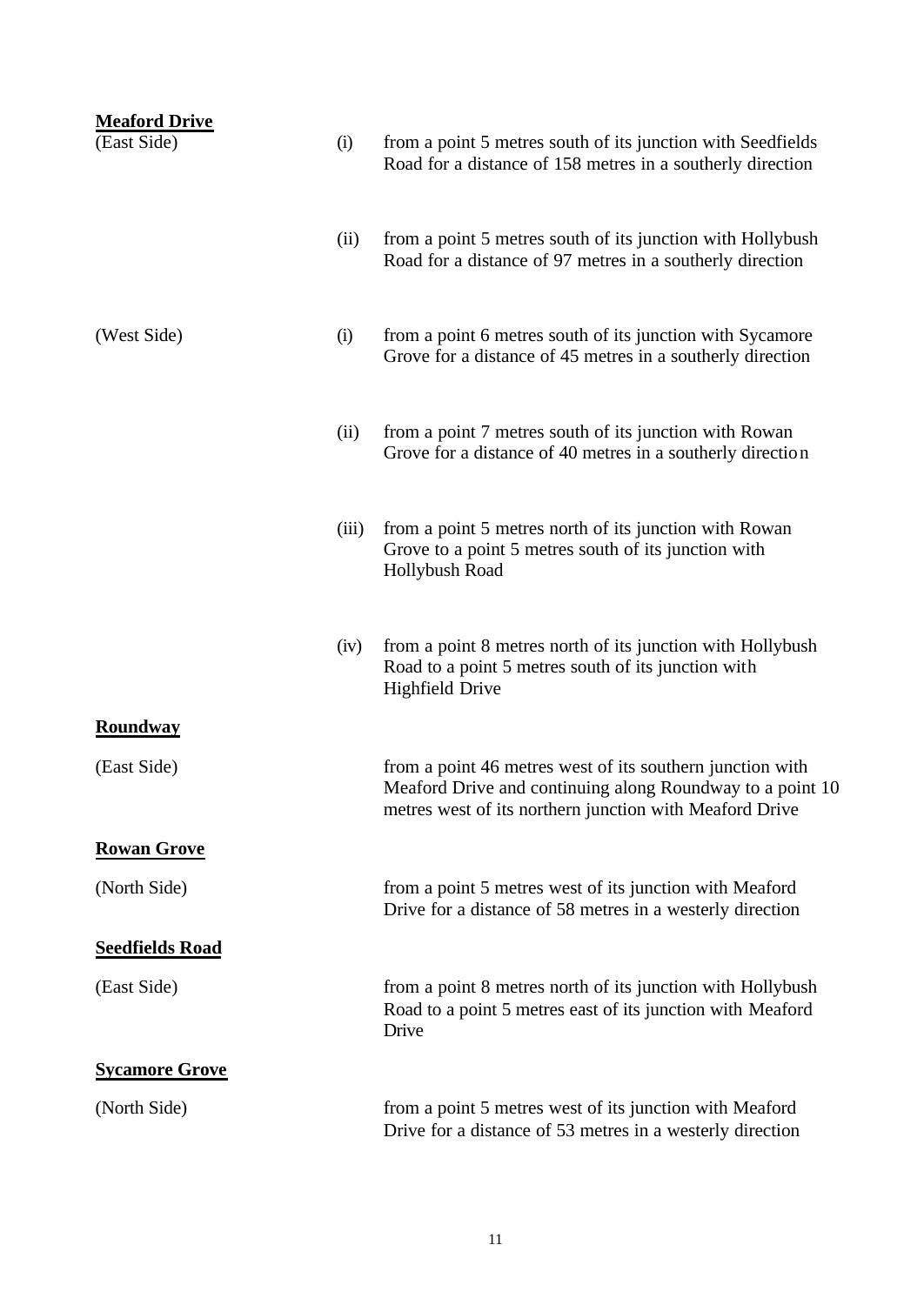# **SIXTH SCHEDULE**

## **CONTROLLED ON-STREET PARKING ON MATCH DAYS AND EVENT DAYS ZONE REFERENCE STAD3**

## **Bourne Street**

| (North Side)          | (i)  | from a point 5 metres west of its junction with Derry Street<br>for a distance of 28 metres in a westerly direction      |
|-----------------------|------|--------------------------------------------------------------------------------------------------------------------------|
|                       | (ii) | from a point 10 metres west of its junction with Blurton<br>Road for a distance of 44 metres in a westerly direction     |
| (South Side)          | (i)  | from a point 5 metres east of its junction with Derry Street<br>for a distance of 12 metres in an easterly direction     |
|                       | (ii) | from a point 20 metres west of its junction with Derry<br>Street for a distance of 37 metres in a westerly direction     |
| <b>Camden Street</b>  |      |                                                                                                                          |
| (West Side)           | (i)  | from a point 10 metres south of its junction with Duke<br>Street for a distance of 13 metres in a southerly direction    |
|                       | (ii) | from a point 26 metres south of its junction with Duke<br>Street for a distance of 28 metres in a southerly direction    |
| <b>Chilton Street</b> |      |                                                                                                                          |
| (North Side)          |      | from a point 39 metres east of its junction with Heron Street<br>for a distance of 31 metres in an easterly direction    |
| (South Side)          | (i)  | from a point 23 metres east of its junction with Heron Street<br>for a distance of 58 metres in an easterly direction    |
|                       | (ii) | from a point 23 metres east of its junction with Hertford<br>Street for a distance of 60 metres in an easterly direction |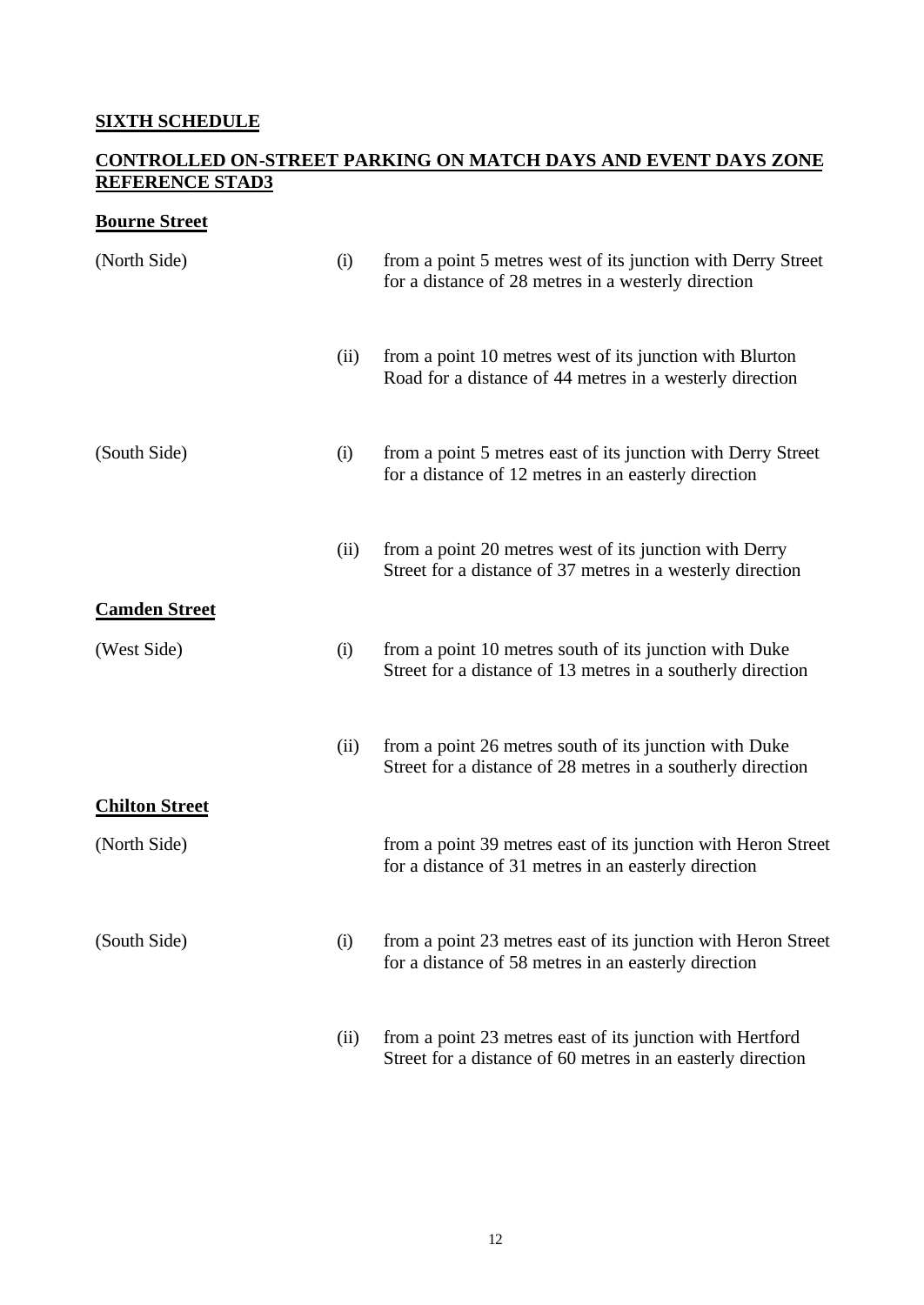| <b>Daisy Place</b>  |      |                                                                                                                             |
|---------------------|------|-----------------------------------------------------------------------------------------------------------------------------|
| (East Side)         |      | from a point 5 metres north of its junction with Bracken<br>Street for a distance of 44 metres in a northerly direction     |
| (West Side)         |      | from a point 5 metres north of its junction with Bracken<br>Street for a distance of 30 metres in a northerly direction     |
| <b>Derry Street</b> |      |                                                                                                                             |
| (Both Sides)        |      | from a point 6 metres south of its junction with Bourne<br>Street for a distance of 38 metres in a southerly direction      |
| (East Side)         |      | from a point 6 metres north-east of its junction with Bourne<br>Street for a distance of 20 metres in a northerly direction |
| (West Side)         | (i)  | from a point 6 metres north of its junction with Bourne<br>Street for a distance of 18 metres in a northerly direction      |
|                     | (ii) | from its junction with Grove Road for a distance of 18<br>metres in a southerly direction                                   |
| <b>Duke Street</b>  |      |                                                                                                                             |
| (North Side)        | (i)  | from a point 10 metres west of its junction with Hertford<br>Street for a distance of 49 metres in a westerly direction     |
|                     | (ii) | from a point 10 metres east of its junction with Hertford<br>Street for a distance of 24 metres in an easterly direction    |
| (South Side)        | (i)  | from a point 5 metres west of its junction with Camden<br>Street for a distance of 45 metres in a westerly direction        |
| <b>Gorse Street</b> | (ii) | from its junction with Hertford Street for a distance of 35<br>metres in a westerly direction                               |
| (South Side)        | (i)  | from a point 5 metres east of its junction with Daisy Place<br>for a distance of 16 metres in an easterly direction         |
|                     | (ii) | from a point 28 metres east of its junction with Daisy Place<br>for a distance of 32 metres in an easterly direction        |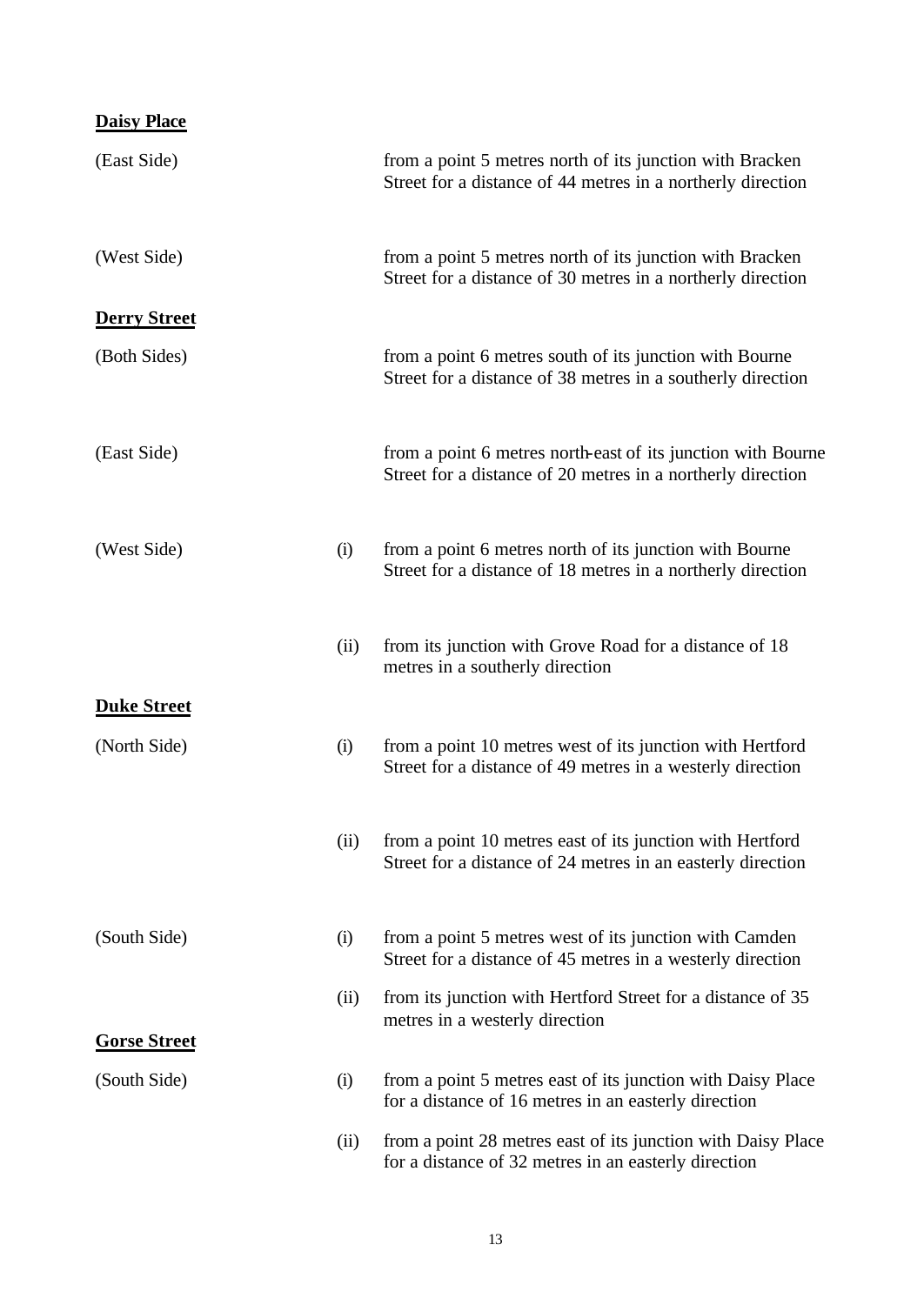## **Heron Street**

| (East Side)                        | (i)  | from a point 6 metres south of its junction with Hines Street<br>for a distance of 10 metres in a southerly direction     |
|------------------------------------|------|---------------------------------------------------------------------------------------------------------------------------|
|                                    | (ii) | from a point 10 metres north of its junction with Chilton<br>Street for a distance of 26 metres in a northerly direction  |
| (West Side)                        | (i)  | from a point 24 metres south of its junction with Station<br>Bridge Road to a point 56 metres outer side of that junction |
|                                    | (ii) | from a point 30 metres north of its junction with Grove Road<br>for a distance of 87 metres in a northerly direction      |
| <b>Hertford Street</b>             |      |                                                                                                                           |
| (East Side)                        | (i)  | from a point 10 metres south of its junction with Chilton<br>Street for a distance of 18 metres in a southerly direction  |
|                                    | (ii) | from a point 5 metres north of its junction with Duke Street<br>for a distance of 16 metres in a northerly direction      |
| (West Side)                        |      | from a point 10 metres south of its junction with Chilton<br>Street for a distance of 32 metres in a southerly direction  |
| <b>Hines Street</b>                |      |                                                                                                                           |
| (North Side)                       | (i)  | from a point 10 metres east of its junction with Heron Street<br>for a distance of 6 metres in an easterly direction      |
|                                    | (ii) | from the eastern end of the road for a distance of 55 metres<br>in a westerly direction                                   |
| (South Side)                       |      | from a point 10 metres east of its junction with Heron Street<br>for a distance of 63 metres in an easterly direction     |
| <b>Holly Place</b><br>(Both Sides) |      | from a point 5 metres north of its junction with Bracken<br>Street for a distance of 75 metres in a northerly direction   |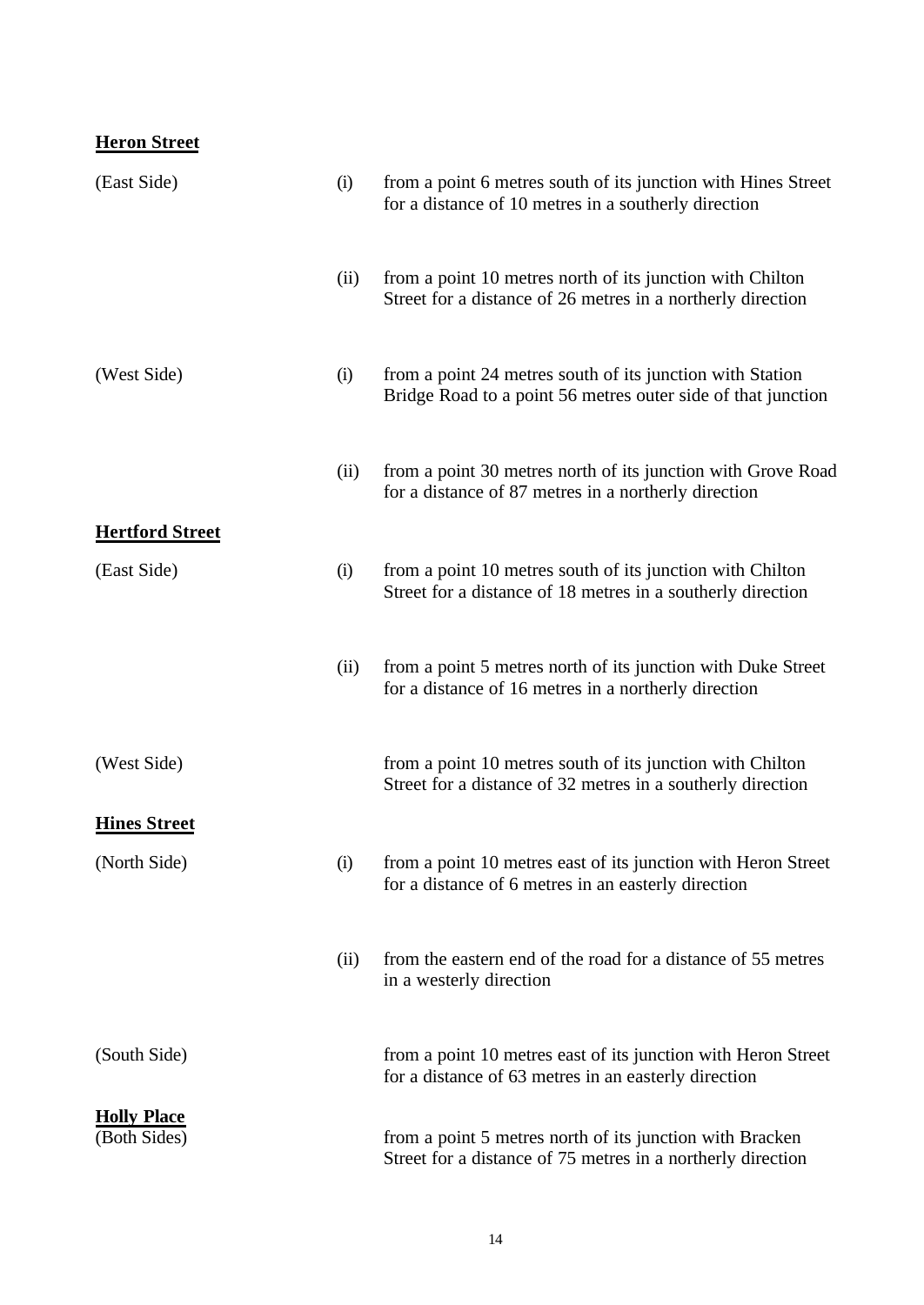| <b>Tweed Street</b><br>(North Side)                                 | (i)  | from a point 5 metres east of its junction with Derry Street<br>for a distance of 13 metres in an easterly direction |
|---------------------------------------------------------------------|------|----------------------------------------------------------------------------------------------------------------------|
|                                                                     | (ii) | from a point 20 metres east of its junction with Derry Street<br>to the eastern end of the road                      |
| (North-east Side)                                                   |      | from a point 5 metres west of its junction with Derry Street<br>for a distance of 16 metres in a westerly direction  |
| <b>Unnamed Road Flanking 22</b><br><b>Grove Road</b><br>(East Side) |      | from a point 5 metres north of its junction with Grove Road<br>for a distance of 25 metres in a northerly direction  |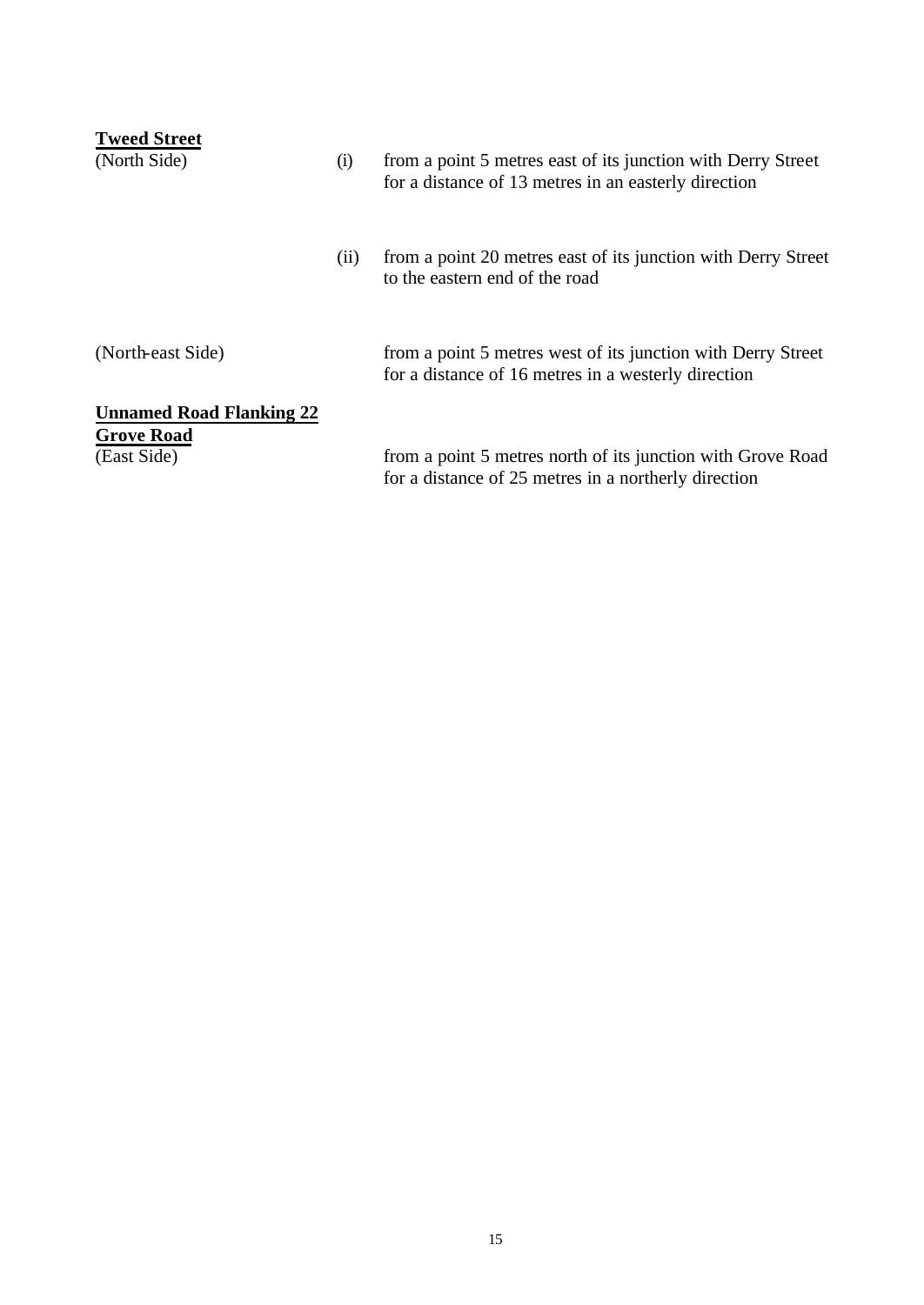#### **SEVENTH SCHEDULE**

#### **DISABLED PARKING ONLY WITHIN PAY AND DISPLAY FOR A PERIOD OF 3 HOURS NO RETURN WITHIN 1 HOUR**

## **Albion Street**

| (South Side)             | from a point 17 metres west of its junction with Bagnall<br>Street for a distance of 6 metres in a westerly direction                      |
|--------------------------|--------------------------------------------------------------------------------------------------------------------------------------------|
| <b>Bethesda Street</b>   |                                                                                                                                            |
| (East Side)              | from a point 38 metres south of its junction with Albion<br>Street to a point 44 metres south of its junction with Albion<br><b>Street</b> |
| (West Side)              | from a point 112 metres south of its junction with Albion<br>Street for a distance of 5 metres in a southerly direction                    |
| <b>Birch Terrace</b>     |                                                                                                                                            |
| (South Side)             | from a point 45 metres east of its junction with Lichfield<br>Street for a distance of 5 metres in an easterly direction                   |
| <b>Cannon Street</b>     |                                                                                                                                            |
| (North Side)             | from a point 10 metres west of its junction with Warner<br>Street for a distance of 5 metres in a westerly direction                       |
| <b>Charles Street</b>    |                                                                                                                                            |
| (East Side)              | from a point 30 metres south of its junction with Old Hall<br>Street for a distance of 11 metres in a southerly direction                  |
| <b>Glass Street</b>      |                                                                                                                                            |
| (South Side)             | from a point 7 metres east of its junction with Town Road<br>for a distance of 11 metres in an easterly direction                          |
| <b>Hillchurch Street</b> |                                                                                                                                            |
| (South Side)             | from a point 2 metres east of its junction with Town Road<br>for a distance of 10 metres in an easterly direction                          |
| <b>Hope Street</b>       |                                                                                                                                            |
| (East Side)              | from a point 166 metres south of its junction with Brewery<br>Street for a distance of 11 metres in a southerly direction                  |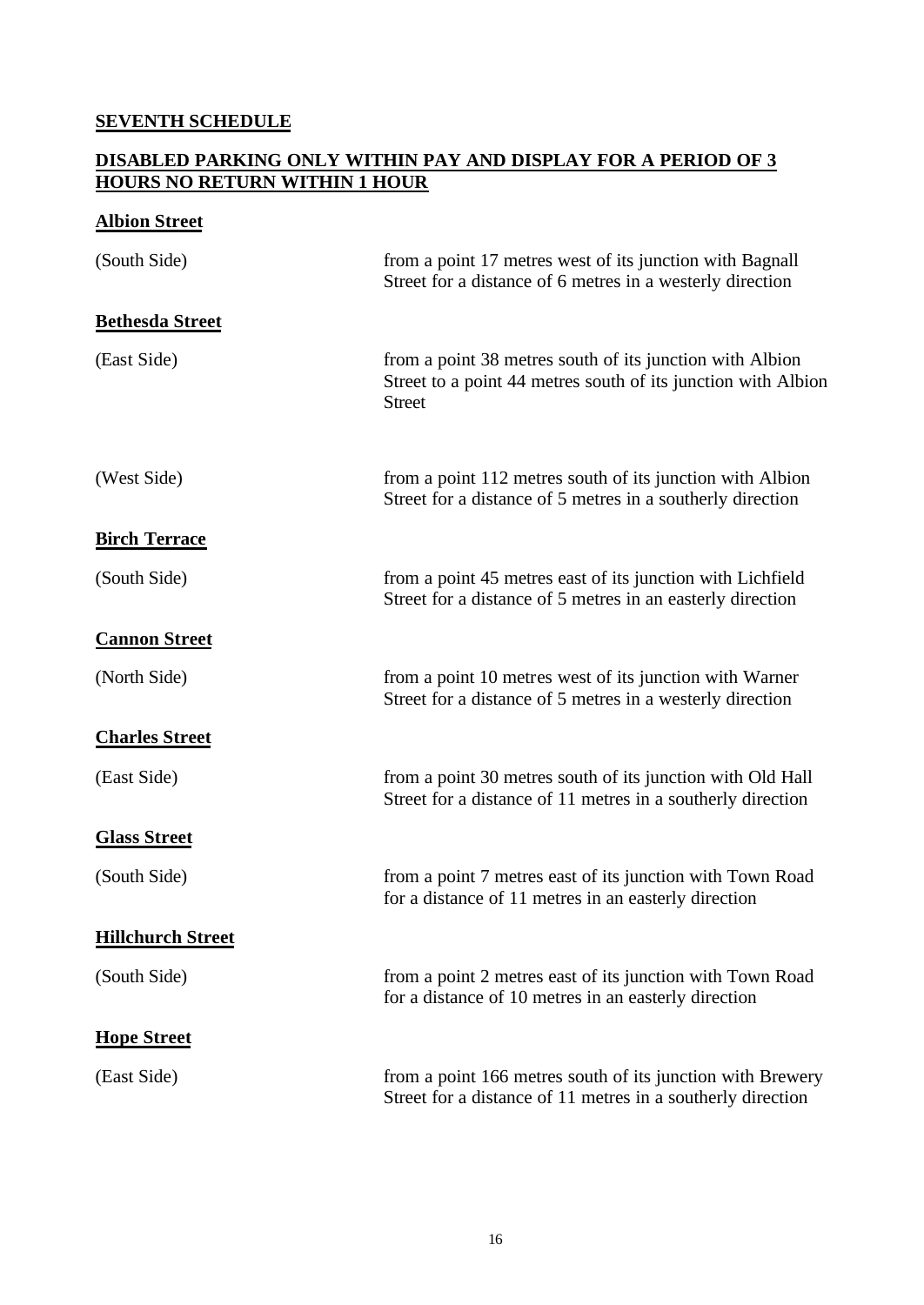| <b>Lower Foundry Street</b> |                                                                                                                            |
|-----------------------------|----------------------------------------------------------------------------------------------------------------------------|
| (East Side)                 | from a point 12 metres north of its junction with Trinity<br>Street for a distance of 11 metres in a northerly direction   |
| <b>Old Hall Street</b>      |                                                                                                                            |
| (North Side)                | from a point 57.5 metres west of its junction with Charles<br>Street for a distance of 5.5 metres in a westerly direction  |
| <b>Percy Street</b>         |                                                                                                                            |
| (North Side)                | from a point 15 metres east of its junction with Stafford<br>Street for a distance of 6 metres in an easterly direction    |
| <b>Stafford Street</b>      |                                                                                                                            |
| (East Side)                 | from a point 5 metres south of its junction with Lamb Street<br>for a distance of 12 metres in a southerly direction       |
| <b>Town Road</b>            |                                                                                                                            |
| (East Side)                 | from a point 14 metres north of its junction with Hillchurch<br>Street for a distance of 5 metres in a northerly direction |
| <b>Trinity Street</b>       |                                                                                                                            |
| (South Side)                | from a point 61 metres east of its junction with Gitana<br>Street for a distance of 11 metres in an easterly direction     |
| <b>Warner Street</b>        |                                                                                                                            |
| (East Side)                 | from a point 58 metres south of its junction with Broad<br>Street for a distance of 5 metres in a southerly direction      |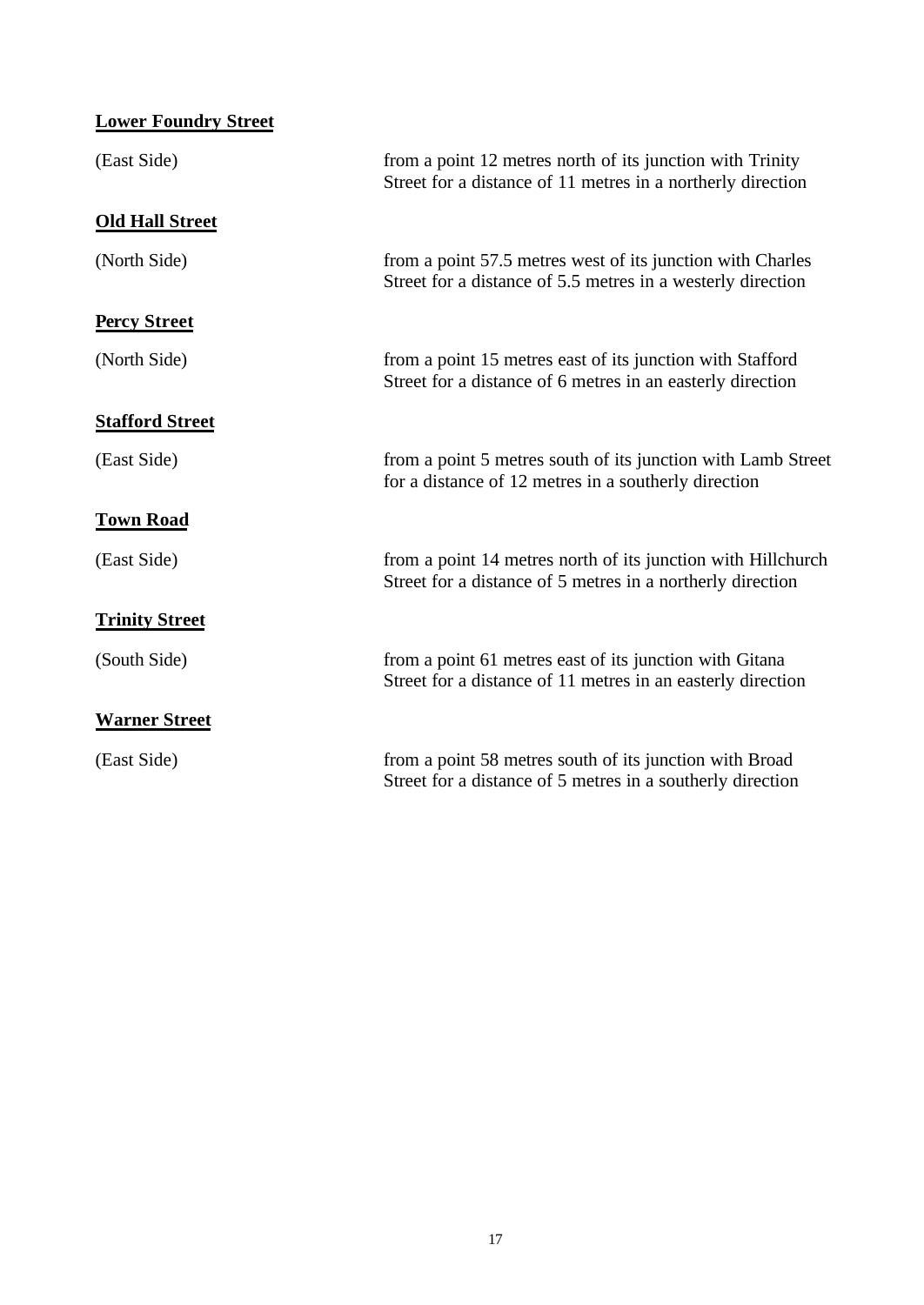## **EIGHTH SCHEDULE**

## **DISABLED PARKING PLACES**

# **Leek Road**

| (North-west Side)   | from a point 112 metres north-east of its junction with<br>Cauldon Road to a point 118 metres north-east of that<br>junction           |
|---------------------|----------------------------------------------------------------------------------------------------------------------------------------|
| <b>Station Road</b> |                                                                                                                                        |
| (South-west Side)   | from a point 237 metres south-east of its junction with<br>Stoke Road for a distance of 20 metres in an south easterly<br>direction    |
| <b>The Strand</b>   |                                                                                                                                        |
| (North-east Side)   | from a point 51 metres south-east of its junction with<br>Transport Lane for a distance of 18 metres in an south<br>easterly direction |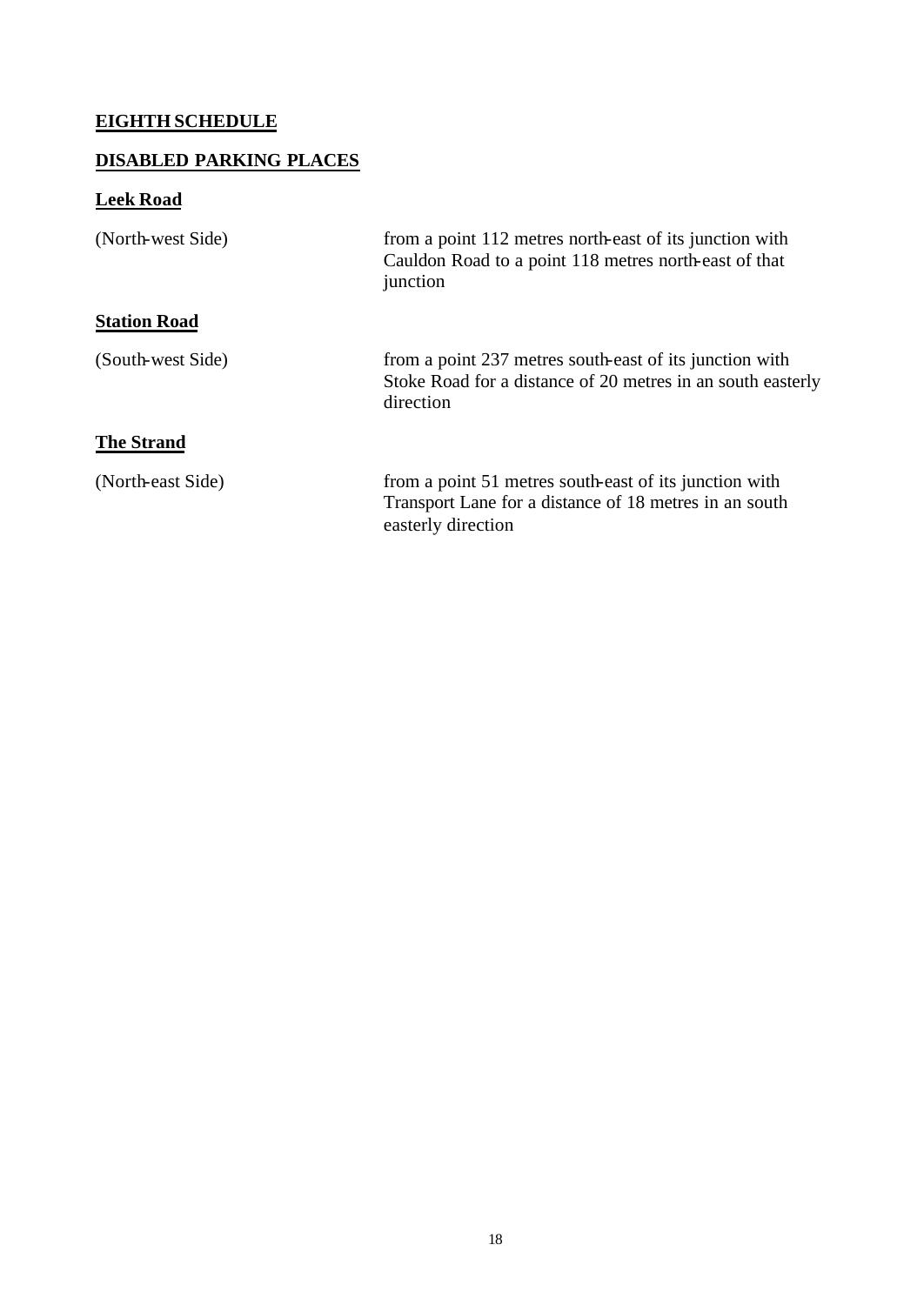## **NINTH SCHEDULE**

## **DOCTORS PARKING PLACE**

## **Queen Anne Street**

(North Side) from a point 6 metres east of its junction with Stoke Road for a distance of 31 metres in an easterly direction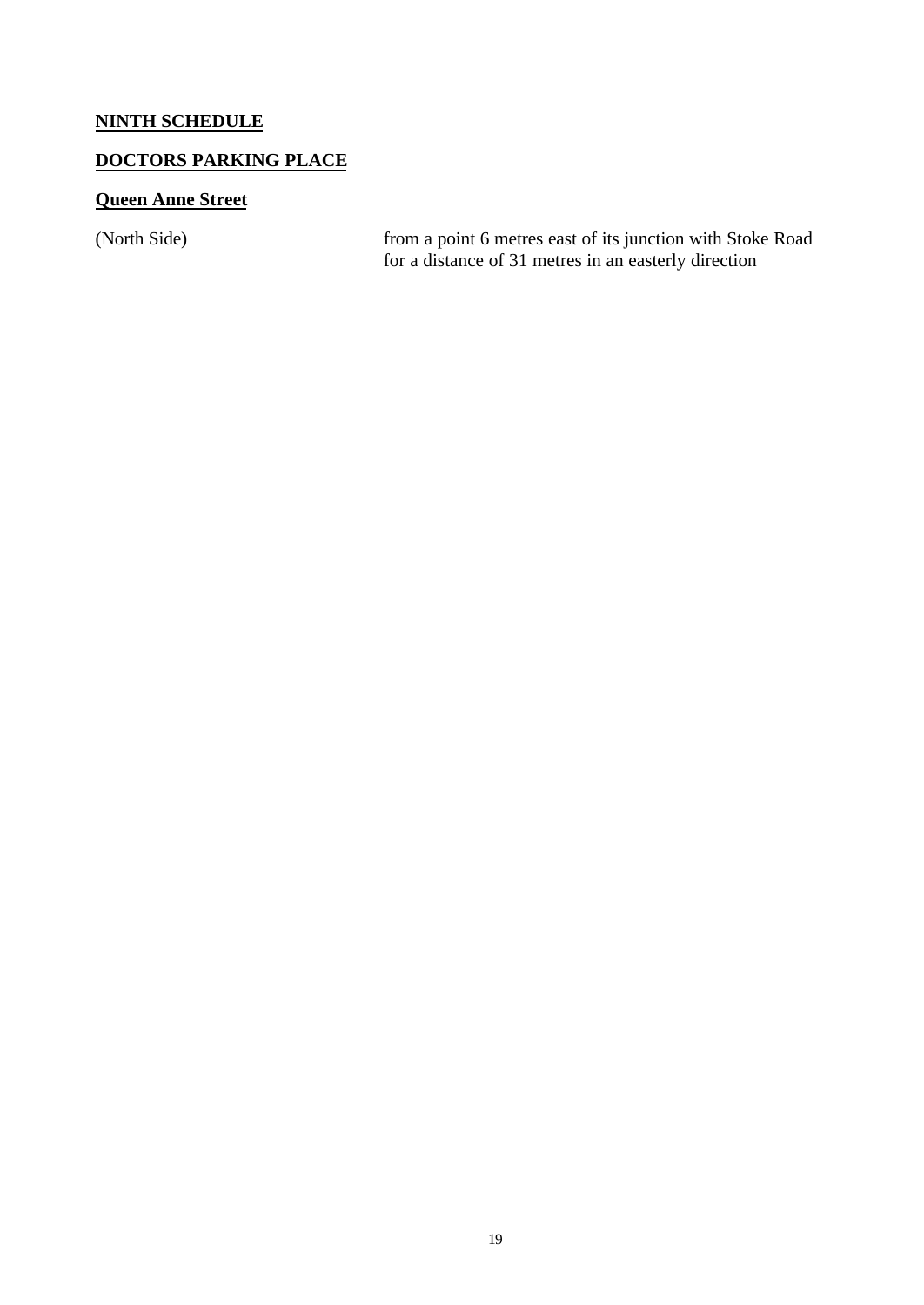# **TENTH SCHEDULE**

## **LIMITED WAITING 1 HOUR MON-FRI 8AM-6PM**

# **Cauldon Road**

| (North Side) | from a point 11 metres east of its junction with Stoke Road<br>for a distance of 27 metres in an easterly direction |
|--------------|---------------------------------------------------------------------------------------------------------------------|
| (South Side) | from a point 11 metres east of its junction with Stoke Road<br>for a distance of 24 metres in an easterly direction |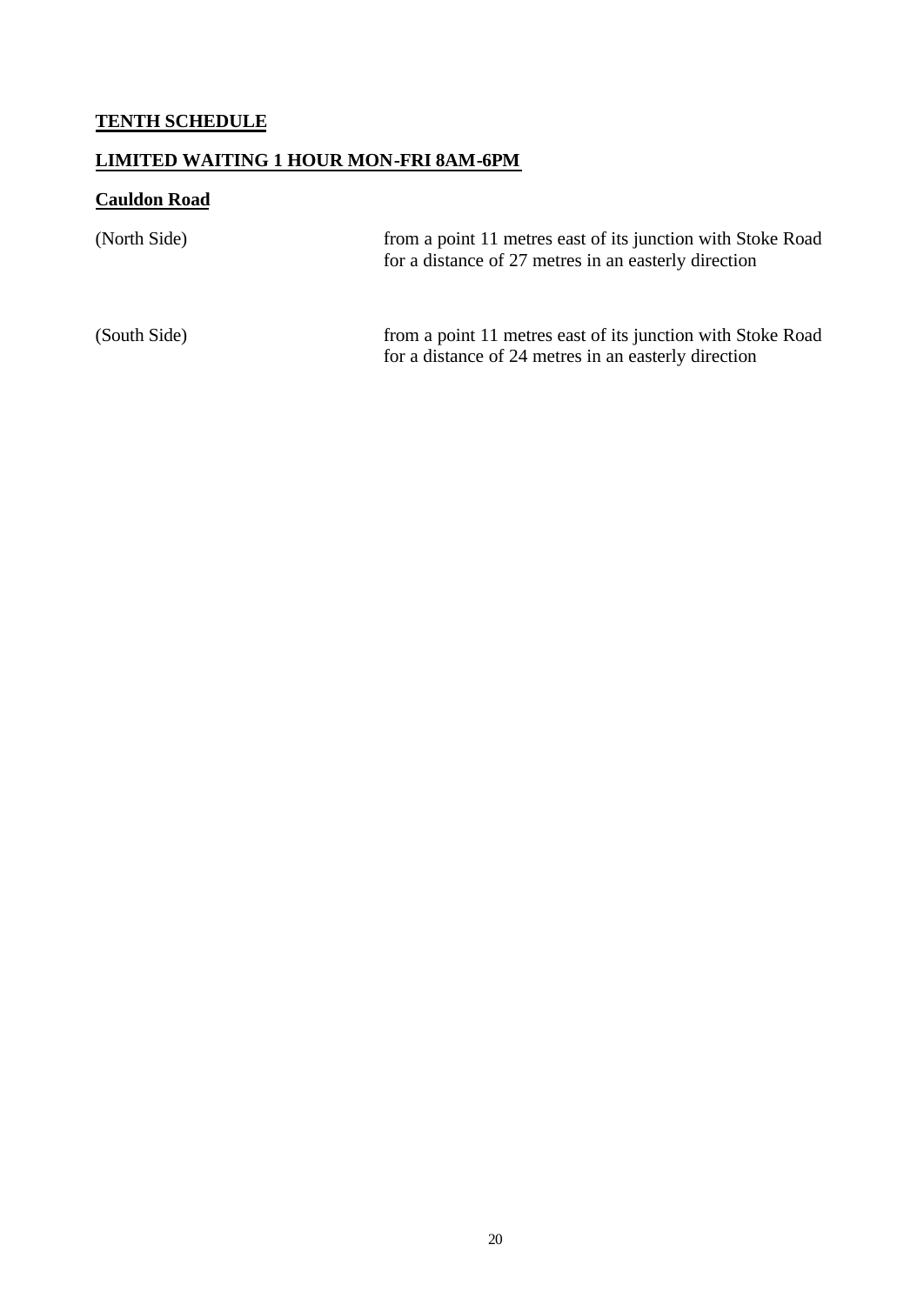# **ELEVENTH SCHEDULE**

#### **LIMITED WAITING 1 HOUR NO RETURN WITHIN 1 HOUR 8AM-8PM**

#### **Barry Avenue**

(North Side) from a point 10 metres north-east of its junction with Finney Green to a point 18 metres south-west of its junction with Fellbrook Lane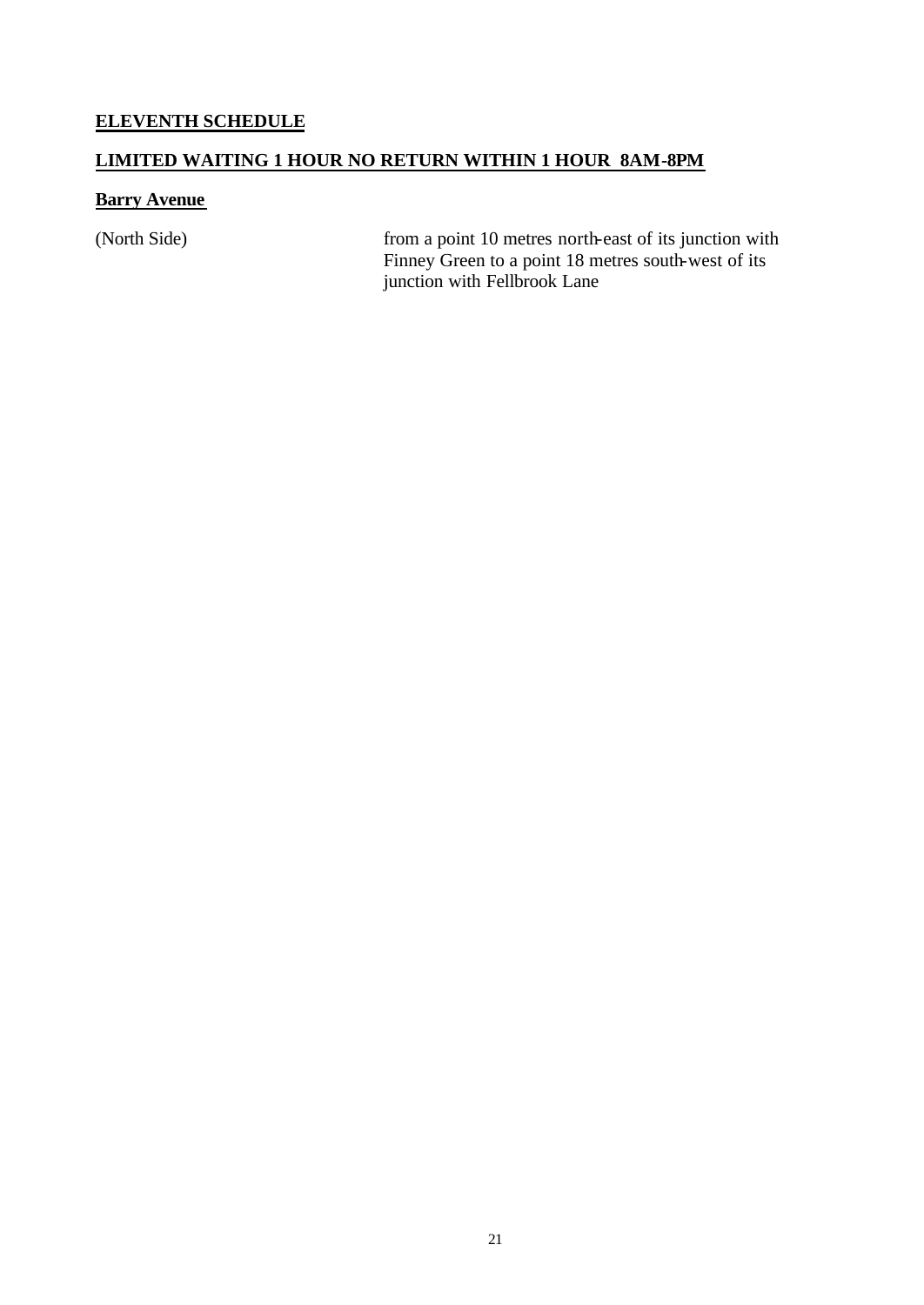#### **TWELTH SCHEDULE**

#### **LIMITED WAITING 1 HOUR NO RETURN WITHIN 1 HOUR 8AM-9PM ON EVENTS DAYS AND MATCH DAYS**

#### **Bourne Street**

- (South Side) (i) from a point 5 metres west of its junction with Derry Street for a distance of 15 metres in a westerly direction
	- (ii) from a point 5 metres west of its junction with Blurton Road for a distance of 15 metres in a westerly direction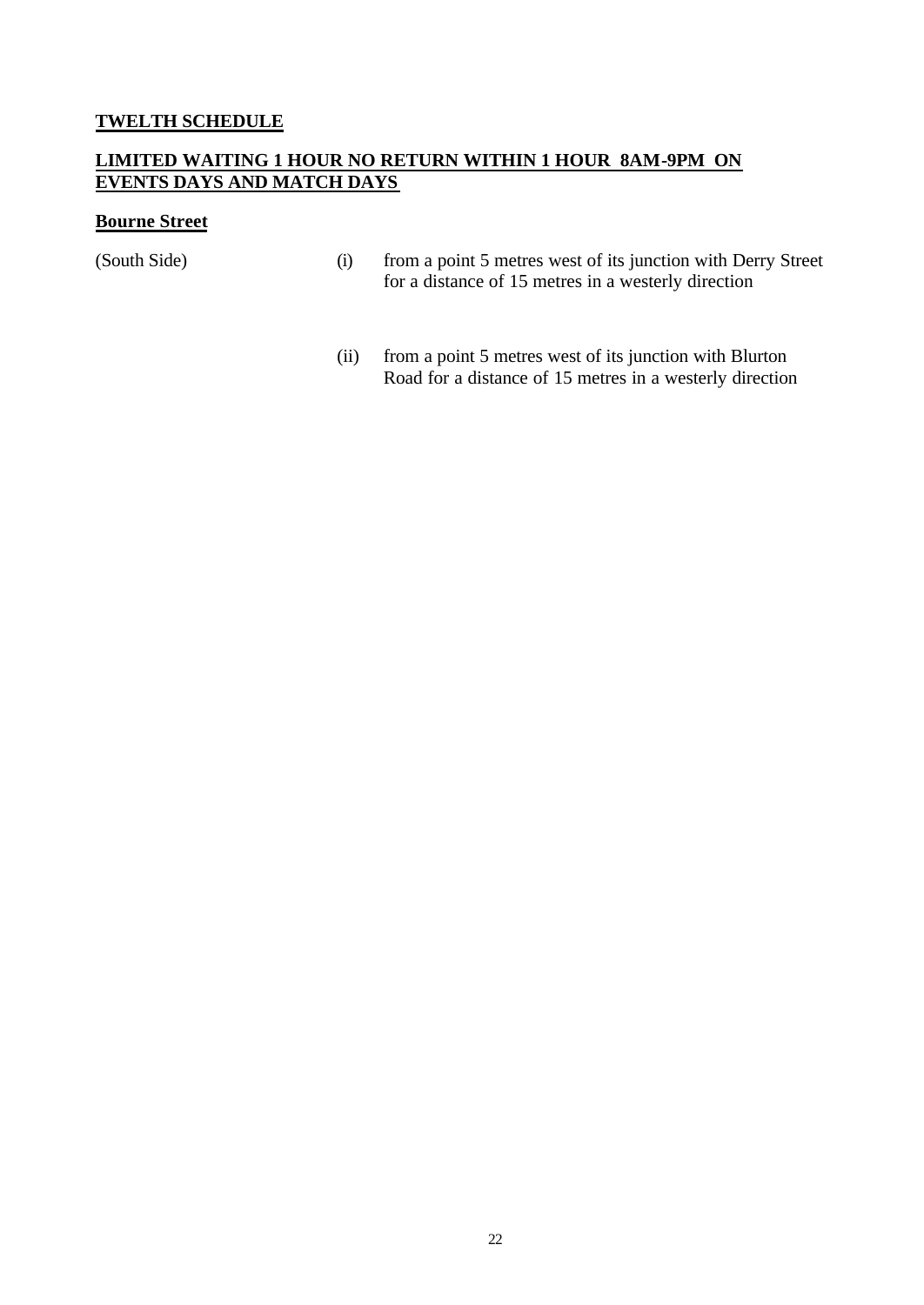## **THIRTEENTH SCHEDULE**

## **LIMITED WAITING 1 HOUR NO RETURN WITHIN 1 HOUR MON-FRI 8AM-6PM**

# **All Saints' Road**

| (South Side)            |       | from a point 81 metres east of its junction with London<br>Road to a point 43 metres west of its junction with<br><b>Fletcher Road</b> |
|-------------------------|-------|----------------------------------------------------------------------------------------------------------------------------------------|
| <b>Ashford Street</b>   |       |                                                                                                                                        |
| (North Side)            | (i)   | from a point 10 metres east of its junction with Stoke Road<br>for a distance of 25 metres in an easterly direction                    |
|                         | (ii)  | from a point 5 metres west of its junction with College Road<br>for a distance of 43 metres in a westerly direction                    |
|                         | (iii) | from a point 10 metres west of its junction with Boughey<br>Road for a distance of 15 metres in a westerly direction                   |
|                         | (iv)  | from a point 10 metres east of its junction with College<br>Road for a distance of 15 metres in an easterly direction                  |
| (South Side)            | (i)   | from a point 10 metres west of its junction with Boughey<br>Road for a distance of 11 metres in a westerly direction                   |
|                         | (ii)  | from a point 10 metres east of its junction with Stoke Road<br>for a distance of 25 metres in an easterly direction                    |
|                         | (iii) | from a point 10 metres east of its junction with College<br>Road for a distance of 25 metres in an easterly direction                  |
| <b>Avenue Road</b>      |       |                                                                                                                                        |
| (North Side)            |       | from a point 32 metres west of its junction with College<br>Road to a point 58 metres north-west of that junction                      |
| <b>Beresford Street</b> |       |                                                                                                                                        |
| (North Side)            | (i)   | from a point 15 metres south-east of its junction with Stoke<br>Road for a distance of 23 metres in an easterly direction              |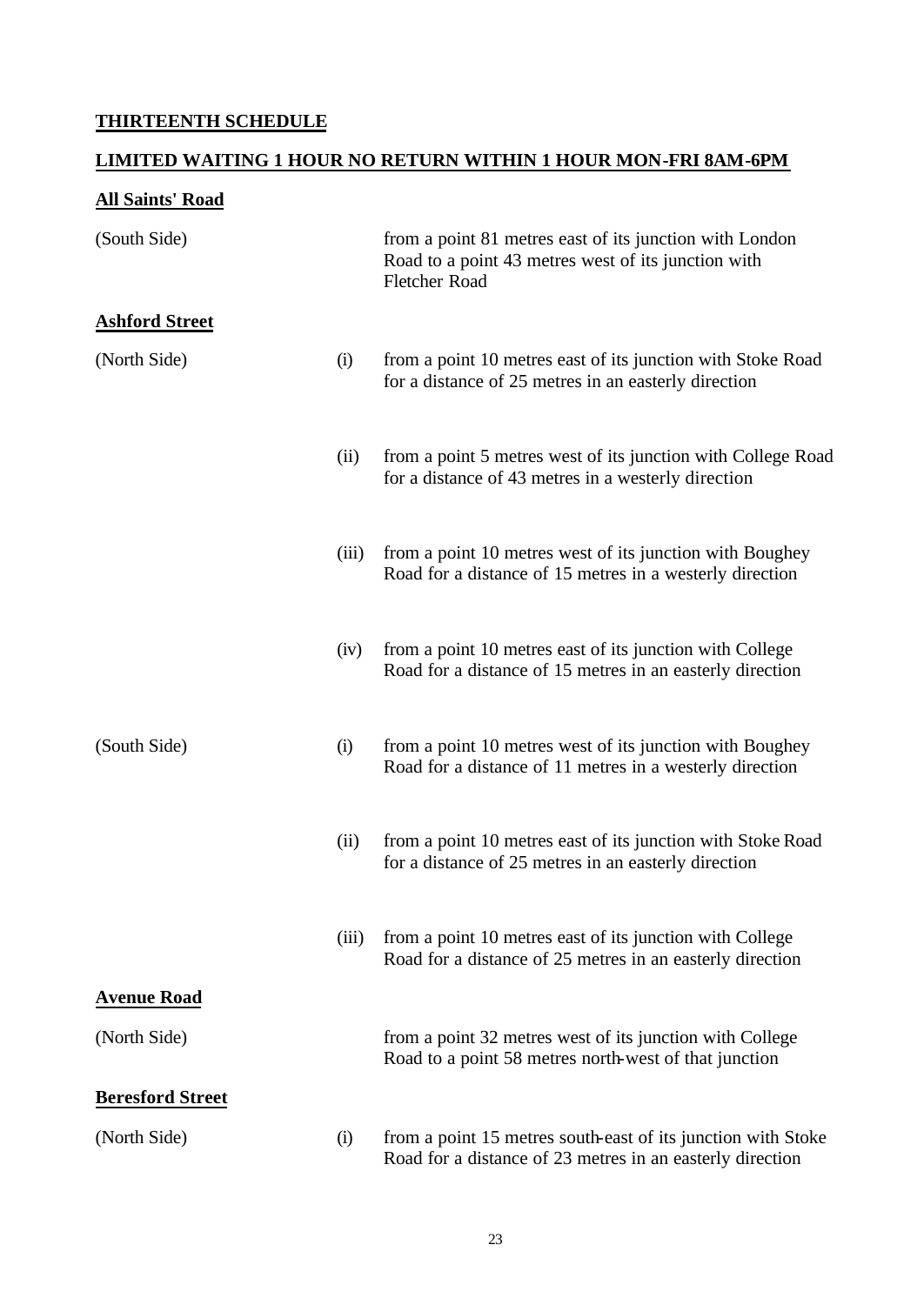|                        | (ii)  | from a point 10 metres west of its junction with College<br>Road for a distance of 27 metres in a westerly direction                       |
|------------------------|-------|--------------------------------------------------------------------------------------------------------------------------------------------|
| (South-west Side)      |       | from a point 15 metres south-east of its junction with<br>College Road to a point 40 metres south-east of that<br>junction                 |
| <b>Blurton Road</b>    |       |                                                                                                                                            |
| (South-west Side)      |       | from the boundary of Nos. 335/337 Blurton Road for a<br>distance of 30 metres in an south-easterly direction                               |
| <b>Boughey Road</b>    |       |                                                                                                                                            |
| (East Side)            | (i)   | from a point 20 metres south of its junction with Cauldon<br>Road for a distance of 13 metres in a southerly direction                     |
|                        | (ii)  | from a point 10 metres north of its junction with Spencer<br>Road for a distance of 17 metres in a southerly direction                     |
|                        | (iii) | from a point 18 metres south of its junction with Spencer<br>Road for a distance of 26 metres in a southerly direction                     |
| (West Side)            |       | from a point 10 metres north of its junction with Cauldon<br>Road for a distance of 27 metres in a northerly direction                     |
| <b>Brownhills Road</b> |       |                                                                                                                                            |
| (East Side)            |       | from a point 165 metres south of its junction with Pinnox<br>Street to a point opposite 10 metres north of its junction<br>with Canal Lane |
| <b>Carlton Road</b>    |       |                                                                                                                                            |
| (Both Sides)           |       | from a point 10 metres west of its junction with Boughey<br>Road for a distance of 10 metres in a westerly direction                       |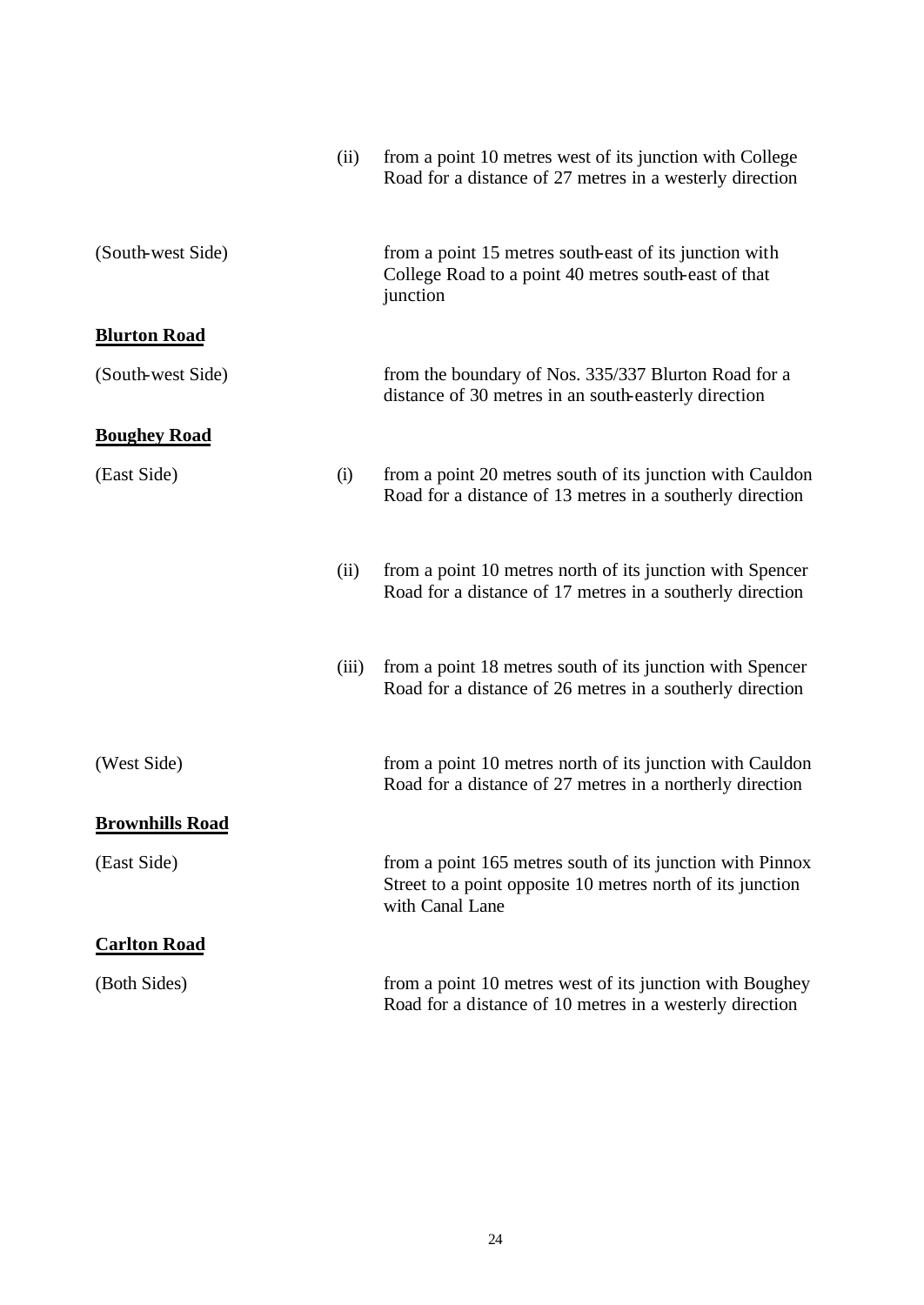| <b>Cauldon Road</b>      |      |                                                                                                                                                    |
|--------------------------|------|----------------------------------------------------------------------------------------------------------------------------------------------------|
| (North Side)             | (i)  | from a point 11 metres east of its junction with Boughey<br>Road for a distance of 10 metres in an easterly direction                              |
|                          | (ii) | from a point 5 metres west of its junction with College Road<br>for a distance of 17 metres in a westerly direction                                |
| <b>College Road</b>      |      |                                                                                                                                                    |
| (East Side)              |      | from a point 10 metres south of its junction with Seaford<br>Street to a point 10 metres north of its junction with<br><b>Ashford Street</b>       |
| <b>Douglas Street</b>    |      |                                                                                                                                                    |
| (South-west Side)        | (i)  | from a point 6 metres north-west of its junction with<br>Waterloo Road for a distance of 36 metres in a<br>north-westerly direction                |
|                          | (ii) | from a point 81 metres north-west of its junction with<br>Waterloo Road for a distance of 45 metres in a<br>north-westerly and northerly direction |
| <b>Elgin Street</b>      |      |                                                                                                                                                    |
| (South Side)             |      | from a point 10 metres west of its junction with Stoke Road<br>for a distance of 35 metres in a westerly direction                                 |
| <b>Newlands Street</b>   |      |                                                                                                                                                    |
| (North Side)             |      | from a point 10 metres west of its junction with Stoke Road<br>for a distance of 31 metres in a westerly direction                                 |
| <b>Queen Anne Street</b> |      |                                                                                                                                                    |
| (North Side)             |      | from a point 14 metres west of its junction with College<br>Road for a distance of 34 metres in a westerly direction                               |
| <b>Ridgway Road</b>      |      |                                                                                                                                                    |
| (South Side)             |      | from a point 20 metres east of its junction with Boughey<br>Road for a distance of 45 metres in an easterly direction                              |
| <b>Seaford Street</b>    |      |                                                                                                                                                    |
| (Both Sides)             |      | from a point 10 metres east of its junction with College<br>Road for a distance of 25 metres in an easterly direction                              |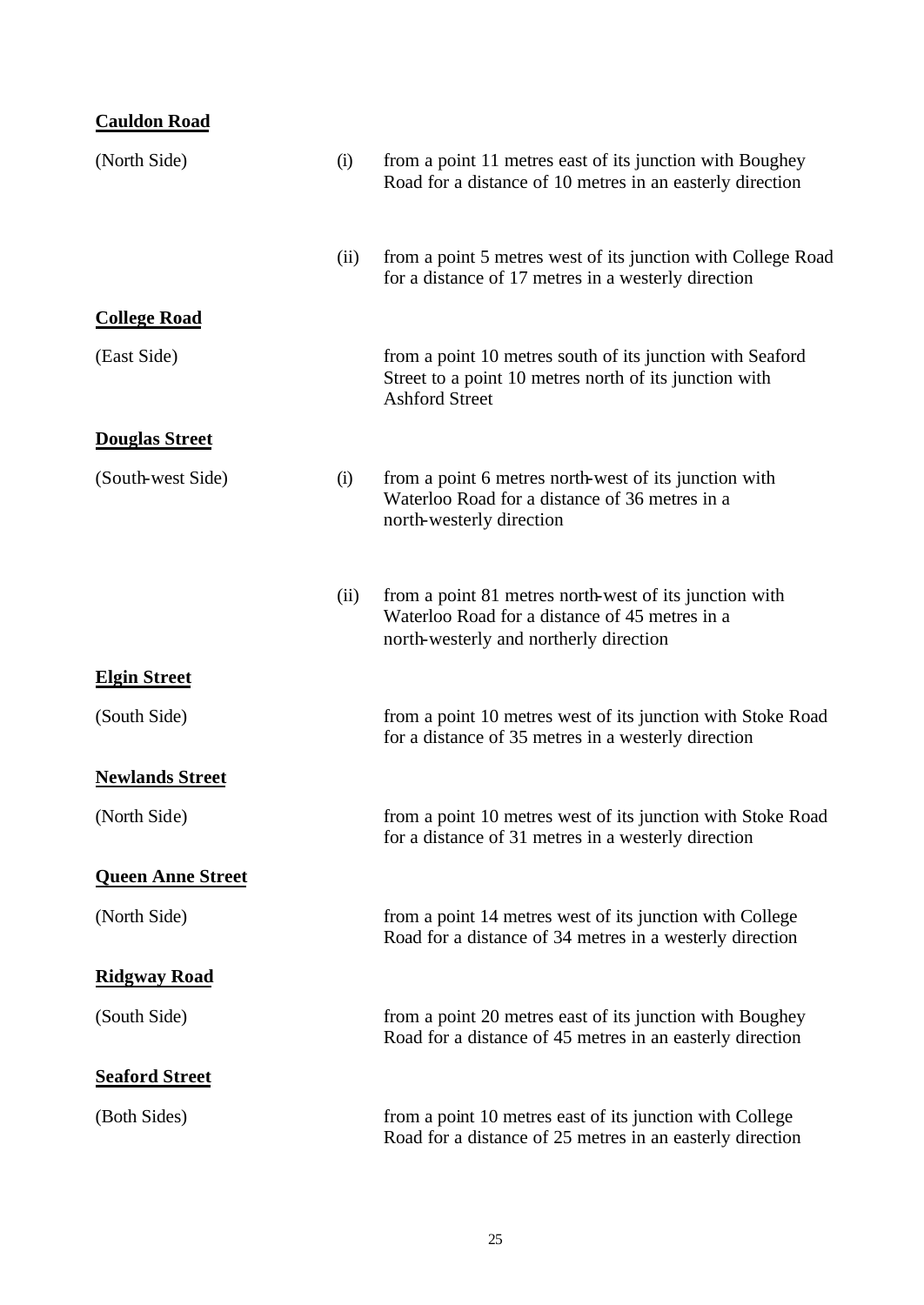| (South Side)         |       | from a point 10 metres west of its junction with College<br>Road for a distance of 15 metres in a westerly direction                                                |
|----------------------|-------|---------------------------------------------------------------------------------------------------------------------------------------------------------------------|
| <b>Spencer Road</b>  |       |                                                                                                                                                                     |
| (Both Sides)         |       | from a point 10 metres both of its junction with Boughey<br>Road for a distance of 10 metres in a westerly direction                                                |
| <b>Thornton Road</b> |       |                                                                                                                                                                     |
| (Both Sides)         |       | from a point 10 metres west of Boughey Road for a distance<br>of 10 metres in a westerly direction                                                                  |
| <b>Waterloo Road</b> |       |                                                                                                                                                                     |
| (North-east Side)    | (i)   | from a point 15 metres south-east of its junction with<br>Macintyre Street for a distance of 18 metres in an<br>south-easterly direction                            |
|                      | (ii)  | from a point 75 metres south-east of its junction with<br>Macintyre Street for a distance of 35 metres in an<br>south-easterly direction                            |
|                      | (iii) | from a point 9 metres south-east of its junction with<br>Glendale Street for a distance of 46 metres in an<br>south-easterly direction                              |
| (South-west Side)    | (i)   | from a point 4 metres south-east of a perpendicular from<br>Adelaide Street south-eastern kerbline for a distance of 80<br>metres in a south-easterly direction     |
|                      | (ii)  | from a point 112 metres south of its junction with Pitt<br>Street West to a point 26 metres north-west of the northern<br>perpendicular kerbline of Adelaide Street |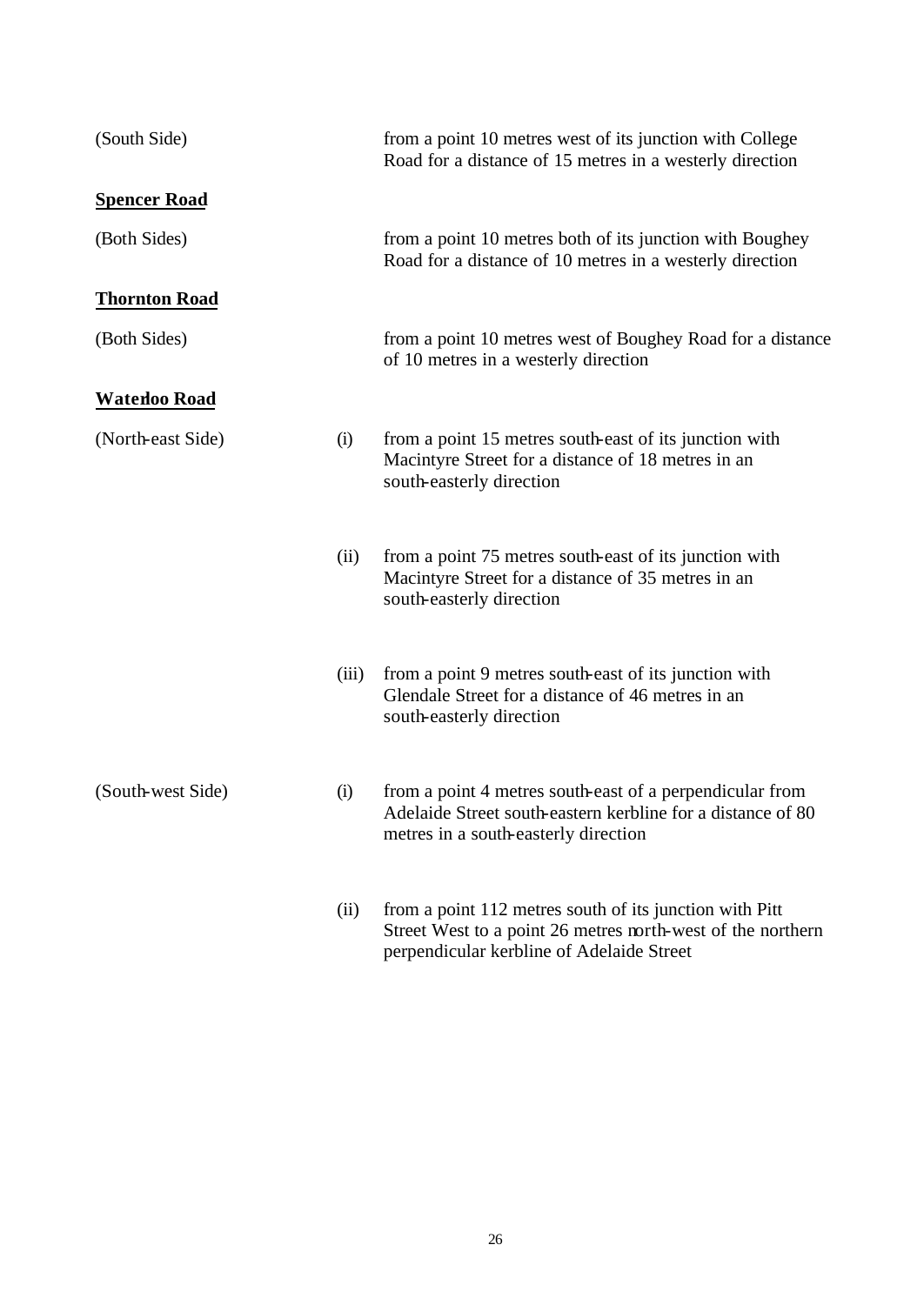## **FOURTEENTH SCHEDULE**

## **LIMITED WAITING 1 HOUR NO RETURN WITHIN 1 HOUR MON-FRI 9AM-6PM**

## **Boothen Green**

| (South Side)        | from a point 36 metres east of its most western end of<br>Boothen Green for a distance of 23.5 metres in an easterly<br>direction |
|---------------------|-----------------------------------------------------------------------------------------------------------------------------------|
| <b>Sideway Road</b> |                                                                                                                                   |
| (South-west Side)   | from a point 12 metres north-west of its junction with<br>Campbell Road to a point 90 metres north-west of that<br>junction       |
| (West Side)         | from its junction with South Terrace for a distance of 33<br>metres in a northerly direction                                      |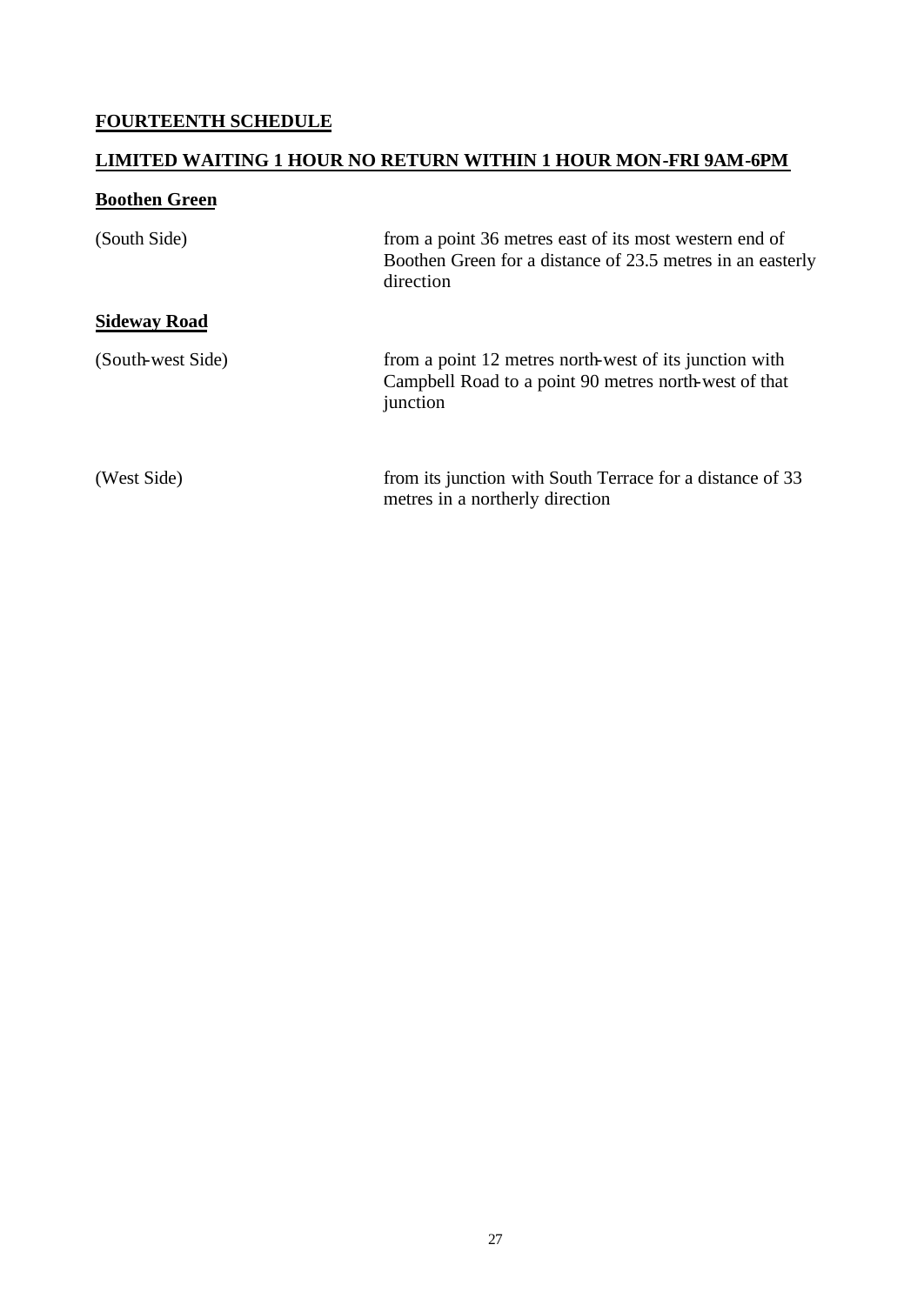#### **FIFTEENTH SCHEDULE**

#### **LIMITED WAITING 1 HOUR NO RETURN WITHIN 1 HOUR MON-SAT 7AM-6PM**

#### **Unamed Service Road Between Alderflat Drive And Crowcrofts Drive**

- (North Side) (i) from a point 158 metres east of its junction with Alderflat Drive for a distance of 40 metres in an easterly direction
	- (ii) from a point 78 metres east of its junction with Alderflat Drive for a distance of 50 metres in an easterly direction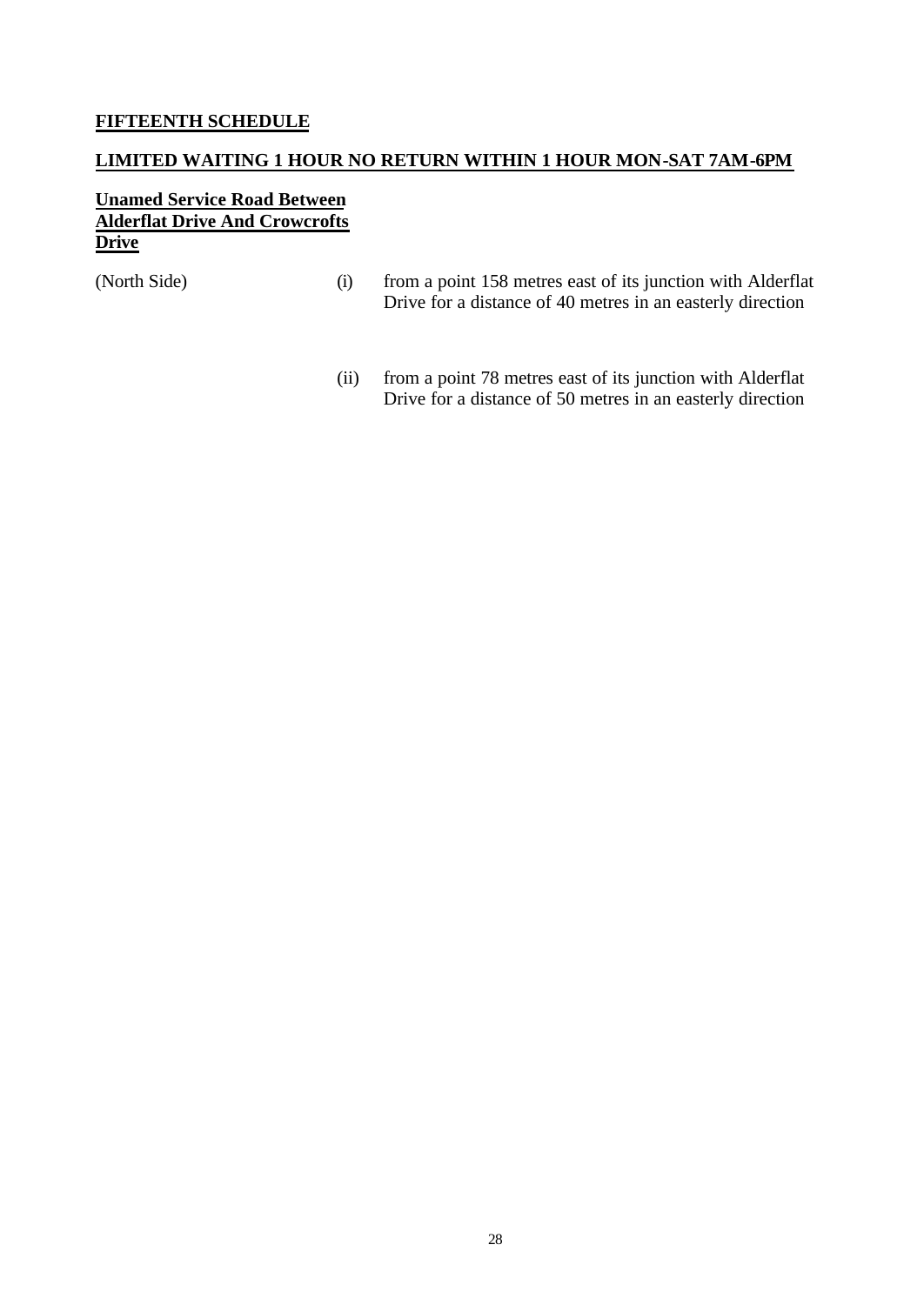## **SIXTEENTH SCHEDULE**

#### **LIMITED WAITING 1 HOUR NO RETURN WITHIN 1 HOUR MON-SAT 8AM-6PM**

#### **Ashlands Avenue**

| (South Side)              | (i)  | from a point 8 metres west of its junction with Ashlands<br>Avenue to its junction with The Avenue                                                           |
|---------------------------|------|--------------------------------------------------------------------------------------------------------------------------------------------------------------|
|                           | (ii) | from Longfield Road to the Northern End of the street                                                                                                        |
| <b>Bath Street</b>        |      |                                                                                                                                                              |
| (North Side)              |      | from a point 6 metres north-west of its junction with<br>London Road for a distance of 34 metres in a<br>north-westerly direction                            |
| (South Side)              |      | from a point 25 metres east of its junction with Boon Avenue<br>for a distance of 37 metres in an easterly direction                                         |
| <b>Bournes Bank</b>       |      |                                                                                                                                                              |
| (North-east Side)         |      | from a point 6 metres south-east of its junction with<br>Cleveland Street for a distance of 34 metres in a<br>south-easterly direction                       |
| (South-west Side)         |      | from a point 24 metres south of its junction with Queen<br>Street for a distance of 8 metres in a southerly direction                                        |
| <b>Bournes Bank South</b> |      |                                                                                                                                                              |
| (North-east Side)         |      | from a point 11 metres south-east of its junction with<br>Baptist Street to a point 12 metres north-west of its<br>junction with Pitt Street West/Cross Hill |
| <b>Chapel Lane</b>        |      |                                                                                                                                                              |
| (South Side)              | (i)  | from a point 10 metres east of its junction with Swan<br>Square to a point 5 metres west of its junction with Mayer<br><b>Bank</b>                           |
|                           | (ii) | from a point 20 metres east of its junction with Mayer Bank<br>to a point 10 metres west of its junction with Doulton Street                                 |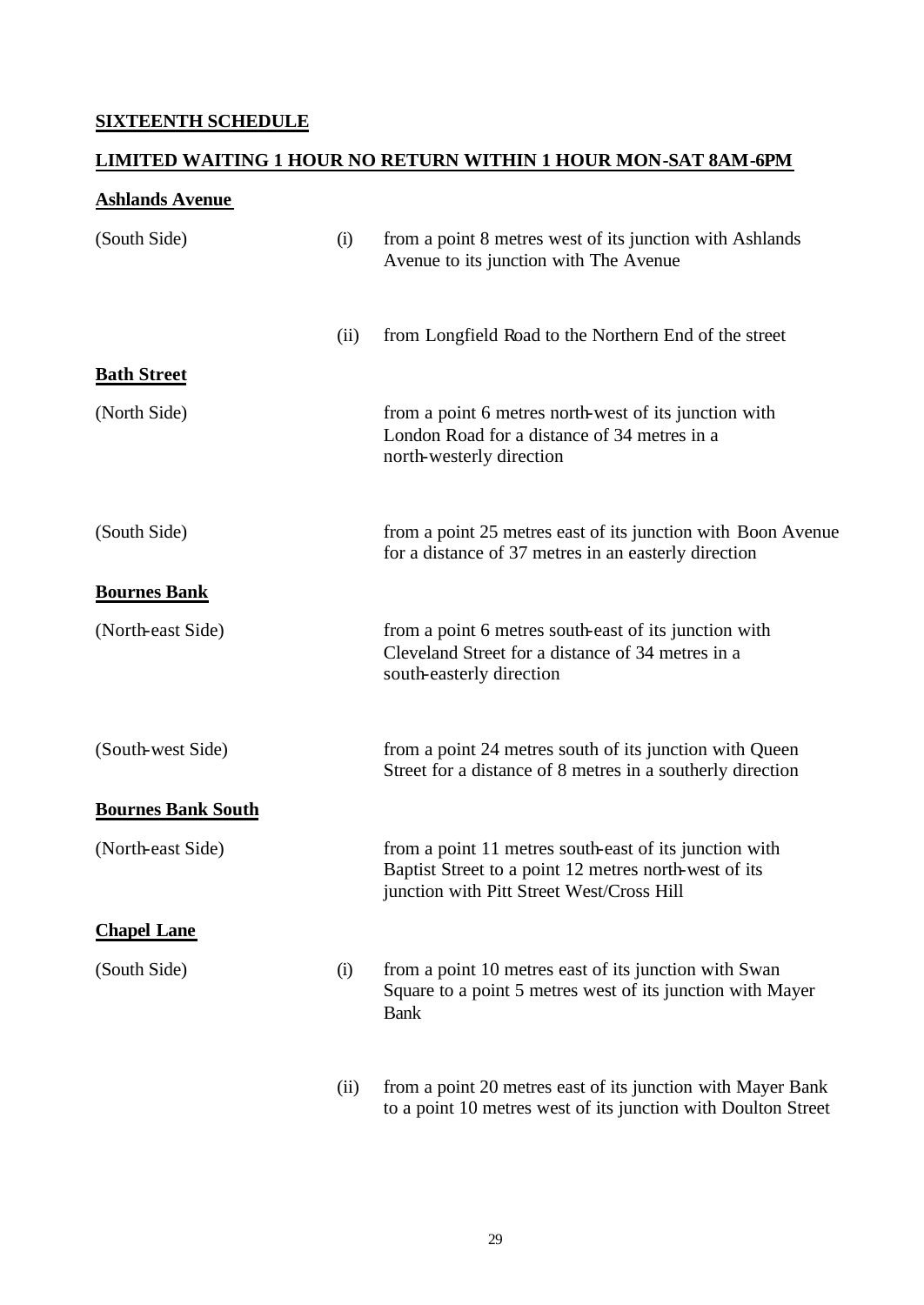| <b>Cleveland Road</b>    |       |                                                                                                                                                           |
|--------------------------|-------|-----------------------------------------------------------------------------------------------------------------------------------------------------------|
| (North Side)             |       | from a point 15 metres east of its junction with Victoria<br>Avenue to a point 15 metres west of its junction with<br><b>Shirley Road</b>                 |
| <b>Cleveland Street</b>  |       |                                                                                                                                                           |
| (North Side)             |       | from a point 5 metres east of its junction with Bournes<br>Bank to a point 10 metres west of its junction with<br>Waterloo Road                           |
| <b>College Road</b>      |       |                                                                                                                                                           |
| (West Side)              |       | from a point 25 metres south of its junction with Fletcher<br>Street to a point 53 metres north of the north side of its<br>junction with Lawrence Street |
| <b>Cooper Street</b>     |       |                                                                                                                                                           |
| (South Side)             |       | from a point 20 metres north-east of its junction with<br>College Road to a point 5 metres south-west of its<br>junction with Raymond Street              |
| <b>Epworth Street</b>    |       |                                                                                                                                                           |
| (East Side)              |       | from a point 6 metres south-west of its junction with Hide<br>Street for a distance of 27 metres in a south-westerly<br>direction                         |
| <b>Gilman Street</b>     |       |                                                                                                                                                           |
| (West Side)              | (i)   | Between points 125 metres and 140 metres north west of the<br>junction with Waterloo Street.                                                              |
|                          | (ii)  | Between points 65 metres and 80 metres north west of the<br>junction with Waterloo Street.                                                                |
|                          | (iii) | Between points 10 metres and 25 metres north west of the<br>junction with Waterloo Street.                                                                |
| <u>Greengates Street</u> |       |                                                                                                                                                           |
| (West Side)              |       | from a point 39 metres north of its junction with The<br>Boulevard for a distance of 10 metres in a southerly<br>direction                                |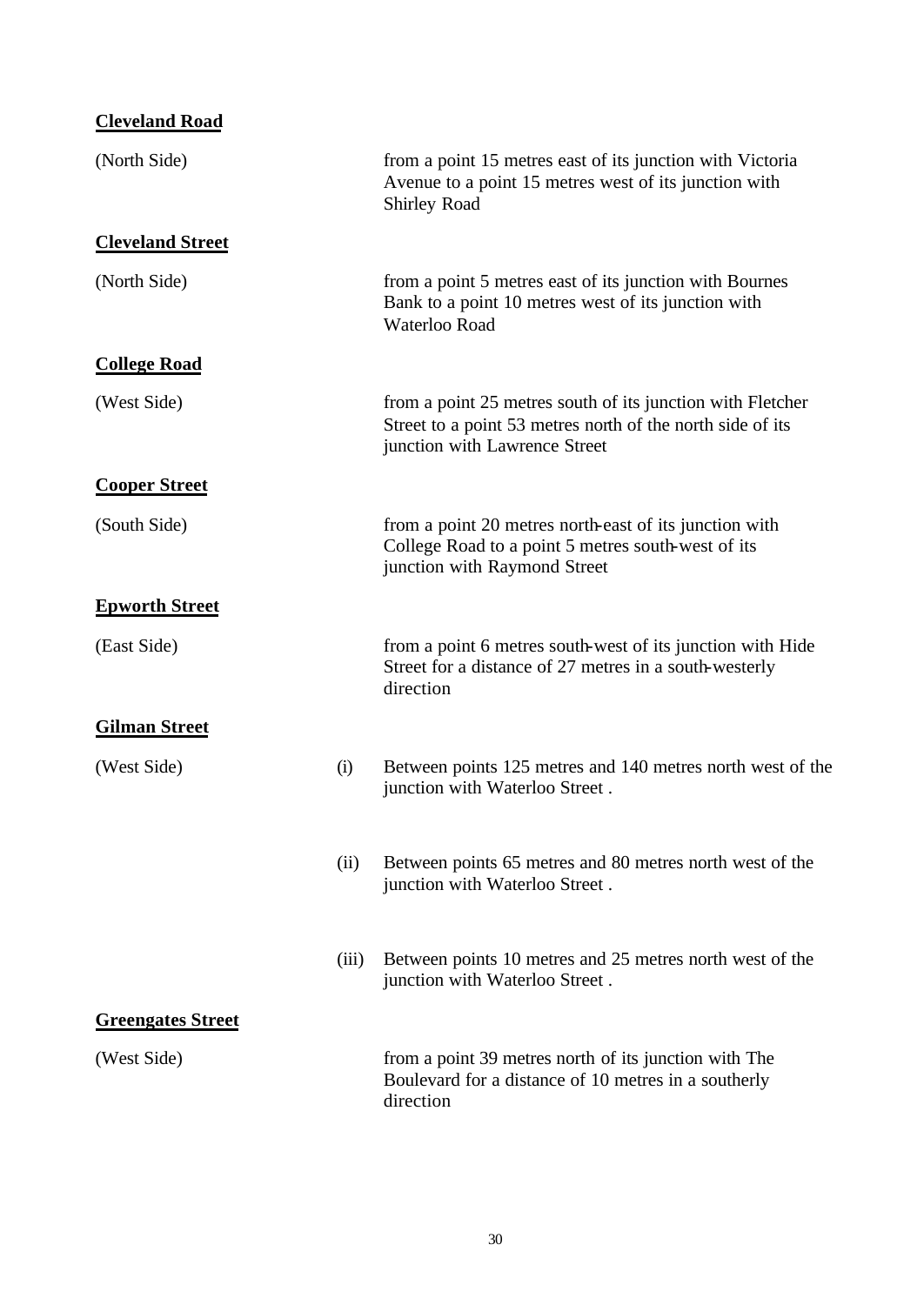# **Hill Street**

| (North-east Side)     |      | from a point 10 metres east of its junction with Honeywall<br>to a point 15 metres west of its junction with Epworth<br><b>Street</b>      |
|-----------------------|------|--------------------------------------------------------------------------------------------------------------------------------------------|
| (South Side)          | (i)  | from a point 15 metres west of its junction with Poulson<br>Street to a point 41 metres west of its junction with Poulson<br><b>Street</b> |
|                       | (ii) | from a point 15 metres east to a point 32 metres east of its<br>junction with Epworth Street                                               |
| <b>Jasper Street</b>  |      |                                                                                                                                            |
| (North Side)          |      | from a point 16 metres east of its junction with Lower<br>Bethesda Street for a distance of 20 metres in an easterly<br>direction          |
| <b>Kingsway</b>       |      |                                                                                                                                            |
| (North-west Side)     |      | from a point 85 metres north-west of its junction with<br>Church Street for a distance of 40 metres in a north-easterly<br>direction       |
| <b>Liverpool Road</b> |      |                                                                                                                                            |
| (East Side)           | (i)  | from a point 33 metres north of its junction with Elenora<br>Street to a point 15 metres south of its junction with Leese<br><b>Street</b> |
|                       | (ii) | from a point 15 metres north of its junction with Rebecca<br>Street to a point 35 metres north of that junction                            |
| <b>Lovatt Street</b>  |      |                                                                                                                                            |
| (South Side)          |      | from a point 3 metres west of its junction with Liverpool<br>Road for a distance of 32 metres in a westerly direction                      |
| <b>Market Place</b>   |      |                                                                                                                                            |
| (North Side)          |      | from a point 34 metres south-west of its junction with<br>Steventon Place to its junction with Westport Road                               |
| <b>Moorland Road</b>  |      |                                                                                                                                            |
| (South-east Side)     | (i)  | from a point 69 metres east of its junction with Swan Square<br>to a point 5 metres west of its junction with Doulton Street               |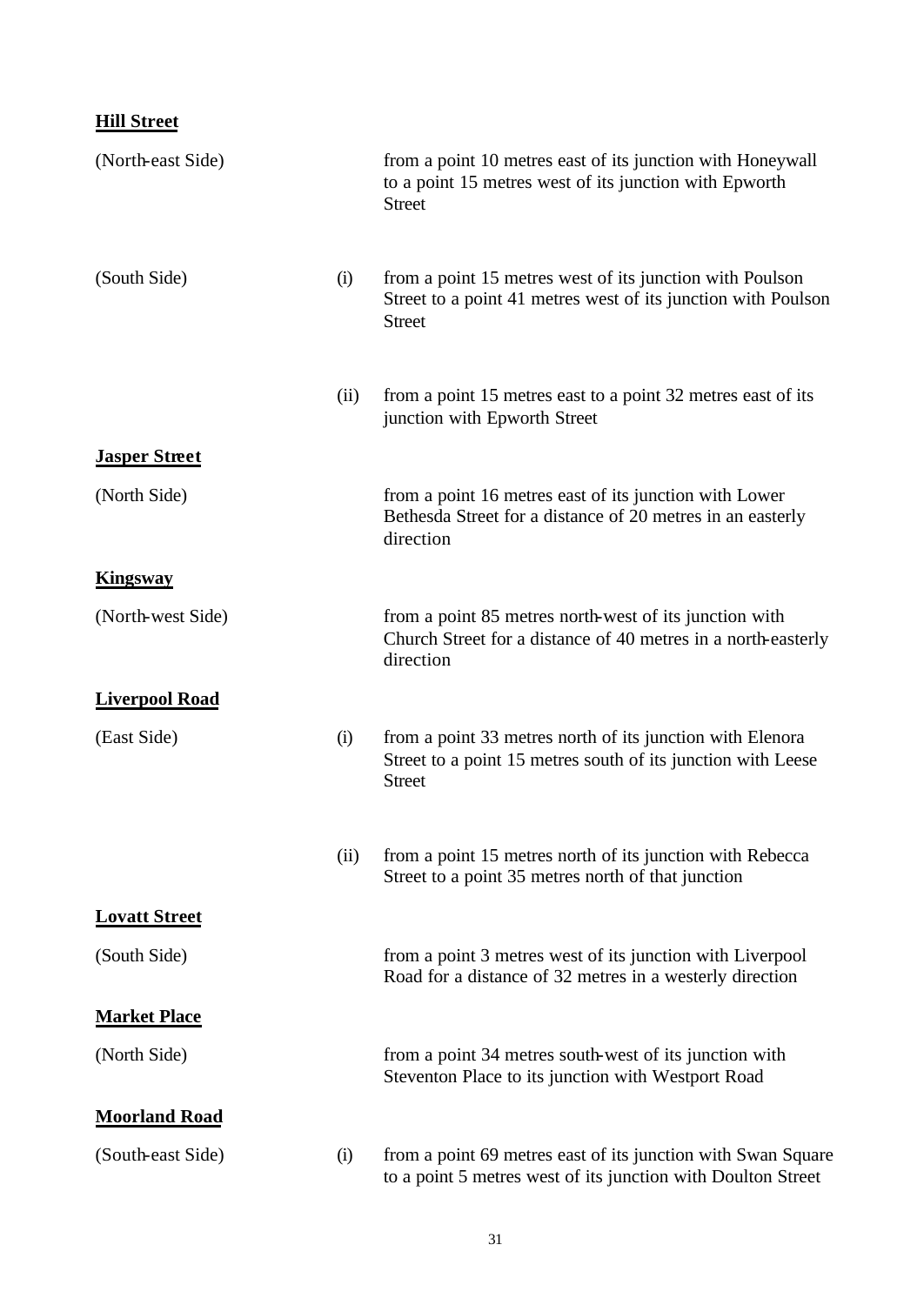|                           | (ii)  | from a point 10 metres east of its junction with Doulton<br>Street to a point 5 metres west of its junction with Reginald<br><b>Street</b>       |
|---------------------------|-------|--------------------------------------------------------------------------------------------------------------------------------------------------|
|                           | (iii) | from a point 9 metres east of its junction with Reginald<br>Street for a distance of 128 metres in an easterly direction                         |
| <b>New Hall Road</b>      |       |                                                                                                                                                  |
| (North-west Side)         |       | from a point 10 metres north-east of its junction with<br>Uttoxeter Road to a point 10 metres south-west of its<br>junction with Pitsford Street |
| <b>Pitt Street East</b>   |       |                                                                                                                                                  |
| (South-east Side)         |       | from a point 55 metres north-east of its junction with<br>Waterloo Road to a point 15 metres south-west of its<br>junction with Nile Street      |
| <b>Richmond Terrace</b>   |       |                                                                                                                                                  |
| (South-west Side)         |       | from a point 20 metres south-east of its junction with Snow<br>Hill for a distance of 17 metres in an south-easterly<br>direction                |
| <b>Robson Street</b>      |       |                                                                                                                                                  |
| (South Side)              |       | from a point 24 metres west of its junction with Slippery<br>Lane for a distance of 22 metres in a westerly direction                            |
| <b>Saracen Way</b>        |       |                                                                                                                                                  |
| (South Side)              |       | from a point 23 metres east of its junction with Sandon<br>Road to a point 35 metres west of its junction with<br><b>Uttoxeter Road</b>          |
| <b>Scott Lidgett Road</b> |       |                                                                                                                                                  |
| (North-east Side)         |       | from a point 15 metres south-east of its junction with<br>Station Street for a distance of 18 metres in a<br>south-easterly direction            |
| <b>Shirley Road</b>       |       |                                                                                                                                                  |
| (North Side)              |       | from a point 15 metres west of its junction with Regent<br>Road to a point 14 metres east of its junction with<br><b>Raymond Street</b>          |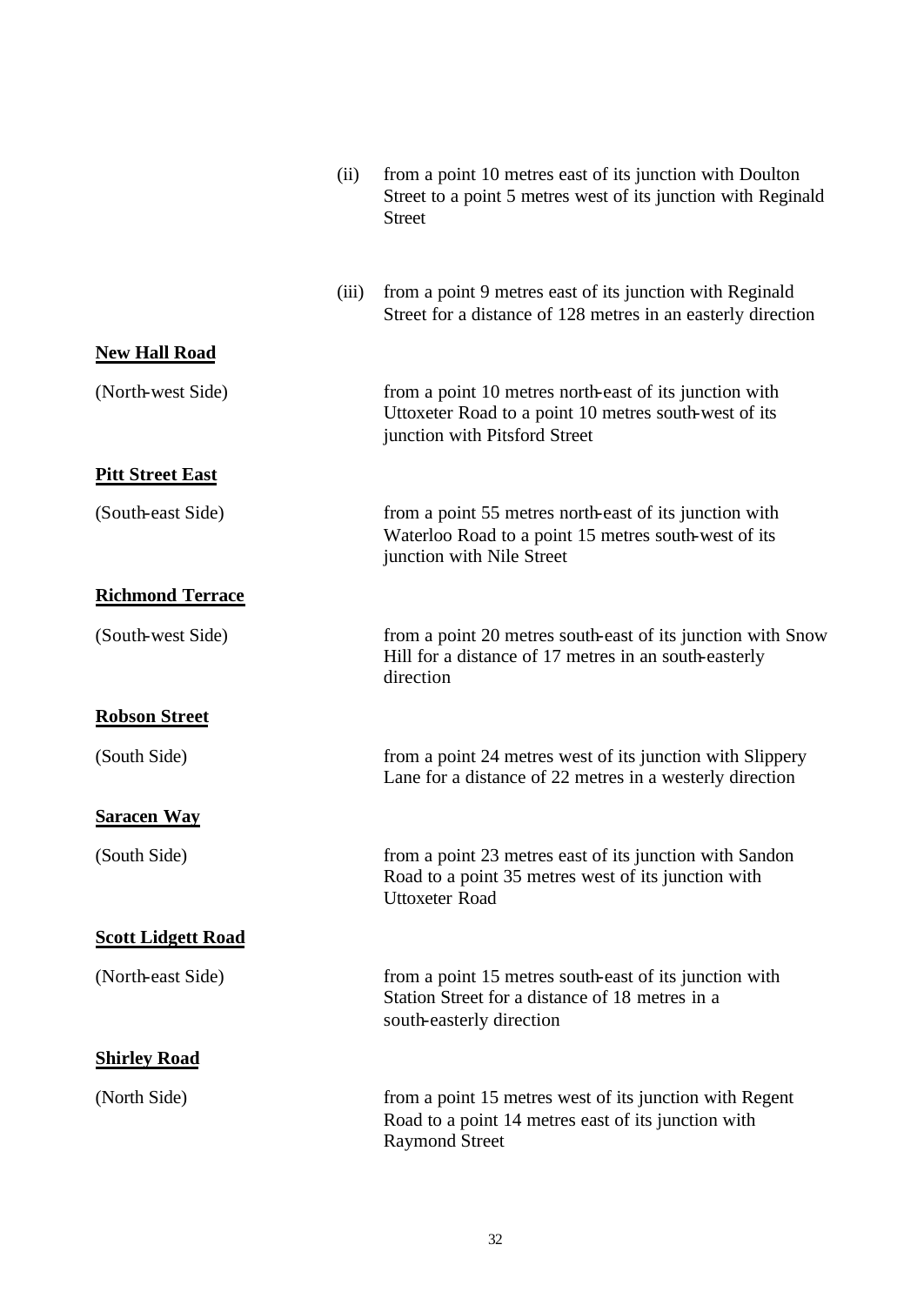| <b>Slippery Lane</b>       |      |                                                                                                                                            |
|----------------------------|------|--------------------------------------------------------------------------------------------------------------------------------------------|
| (West Side)                |      | from a point 23 metres south of its junction with Clough<br>Street to a point 53 metres south of its junction with<br><b>Clough Street</b> |
| <b>Spark Street</b>        |      |                                                                                                                                            |
| (North Side)               |      | from a point 57 metres north-west of its junction with<br>London Road for a distance of 46 metres in a westerly<br>direction               |
| (North-east Side)          |      | from a point 39 metres north-west of its junction with<br>London Road to a point 48 metres north-west of that<br>junction                  |
| <b>Station Road</b>        |      |                                                                                                                                            |
| (North-east Side)          |      | from a point 34 metres south of its junction with College<br>Road for a distance of 43 metres in an south easterly<br>direction            |
| <b>Sun Street</b>          |      |                                                                                                                                            |
| (South Side)               | (i)  | from a point 11 metres east of its junction with Yates<br>Street to a point 33 metres west of its junction with Broad<br><b>Street</b>     |
|                            | (ii) | from a point 15 metres east of its junction with Clyde Street<br>to a point 5 metres west of its junction with Yates Street                |
| <b>Trade Street</b>        |      |                                                                                                                                            |
| (South-east Side)          |      | between points 5 metres from the junction with Church<br>Street and Hill Street.                                                           |
| <b>Upper Normacot Road</b> |      |                                                                                                                                            |
| (East Side)                |      | from a point 17 metres south of its junction with<br>Uttoxeter Road to its junction with Lower Spring Road                                 |
| (West Side)                |      | from a point 10 metres south of its junction with Uttoxeter<br>Road to a point 33 metres south of that junction                            |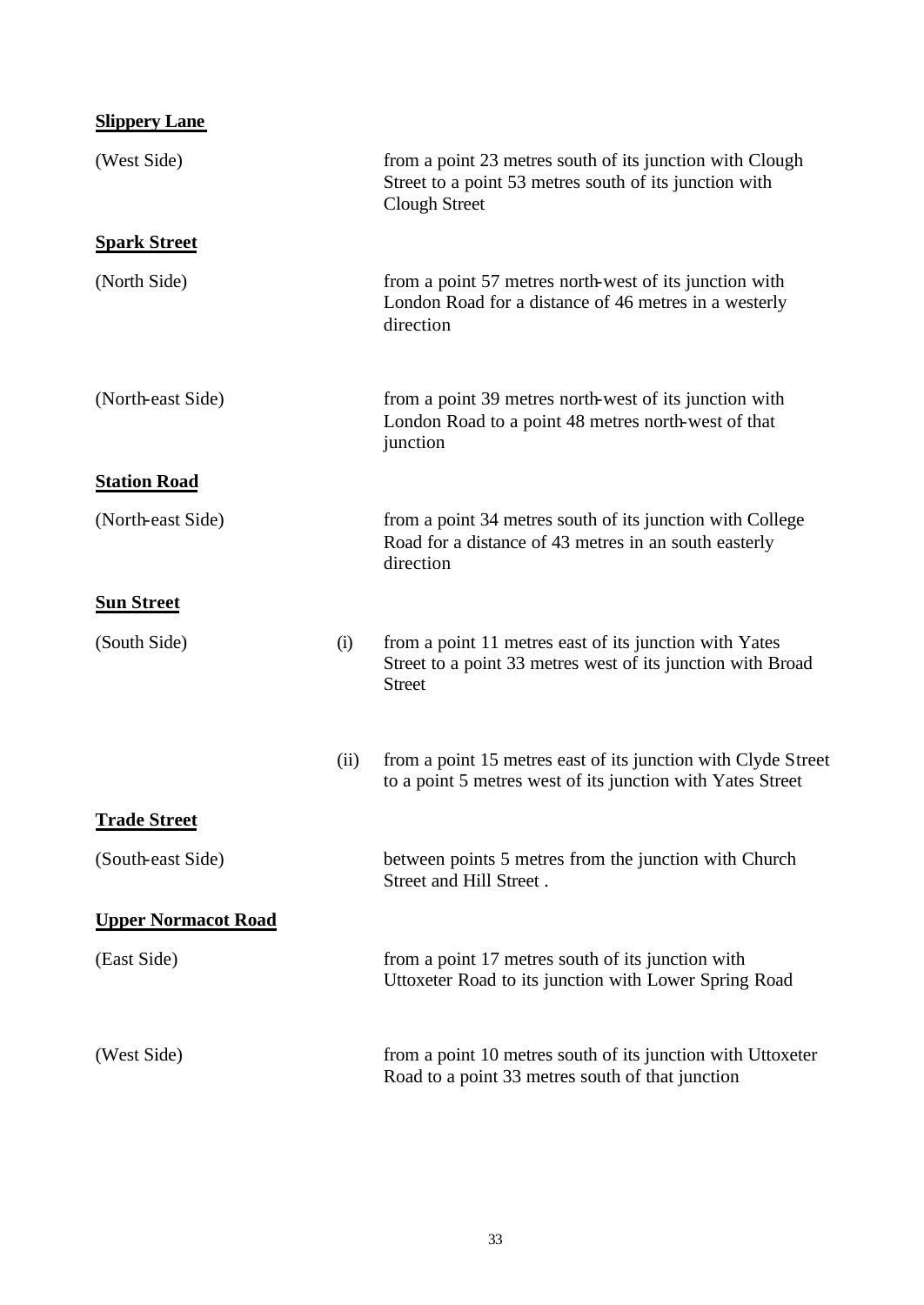# **Uttoxeter Road**

| (North-west Side)       |      | from a point 25 metres north-west of its junction with<br>Landon Street for a distance of 80 metres in a<br>north-westerly direction               |
|-------------------------|------|----------------------------------------------------------------------------------------------------------------------------------------------------|
| (South-west Side)       |      | from a point 40 metres south-east of its junction with New<br>Hall Road to a point 85 metres south-east of its junction<br>with New Hall Road      |
| <b>Wellesley Street</b> |      |                                                                                                                                                    |
| (North Side)            |      | from a point 56 metres west of its junction with College<br>Road for a distance of 181 metres in a westerly direction                              |
| <b>Westport Road</b>    |      |                                                                                                                                                    |
| (North-east Side)       |      | from its junction with Market Place for a distance of 55<br>metres in a north-westerly direction                                                   |
| (South-west Side)       |      | from a point 25 metres north-east of its junction with Pack<br>Horse Lane for a distance of 43 metres in a north-westerly<br>direction             |
| <b>Wharf Place</b>      |      |                                                                                                                                                    |
| (South-west Side)       |      | from a point 13 metres south of its junction with Glebe<br>Street to a point 26 metres north-west of its south-east end                            |
| <b>Yates Street</b>     |      |                                                                                                                                                    |
| (South-west Side)       | (i)  | from a point 6 metres south-east of its junction with Sun<br>Street to a point 5 metres north-west of its junction with<br><b>Red Lion Passage</b> |
|                         | (ii) | from a point 5 metres north-west of its junction with Broad<br>Street to a point 5 metres south-east of its junction with<br><b>Sheaf Street</b>   |
| <b>Zion Street</b>      |      |                                                                                                                                                    |
| (South-east Side)       |      | from a point 51 metres south-west of its junction with Nile<br>Street for a distance of 10 metres in a south-westerly<br>direction                 |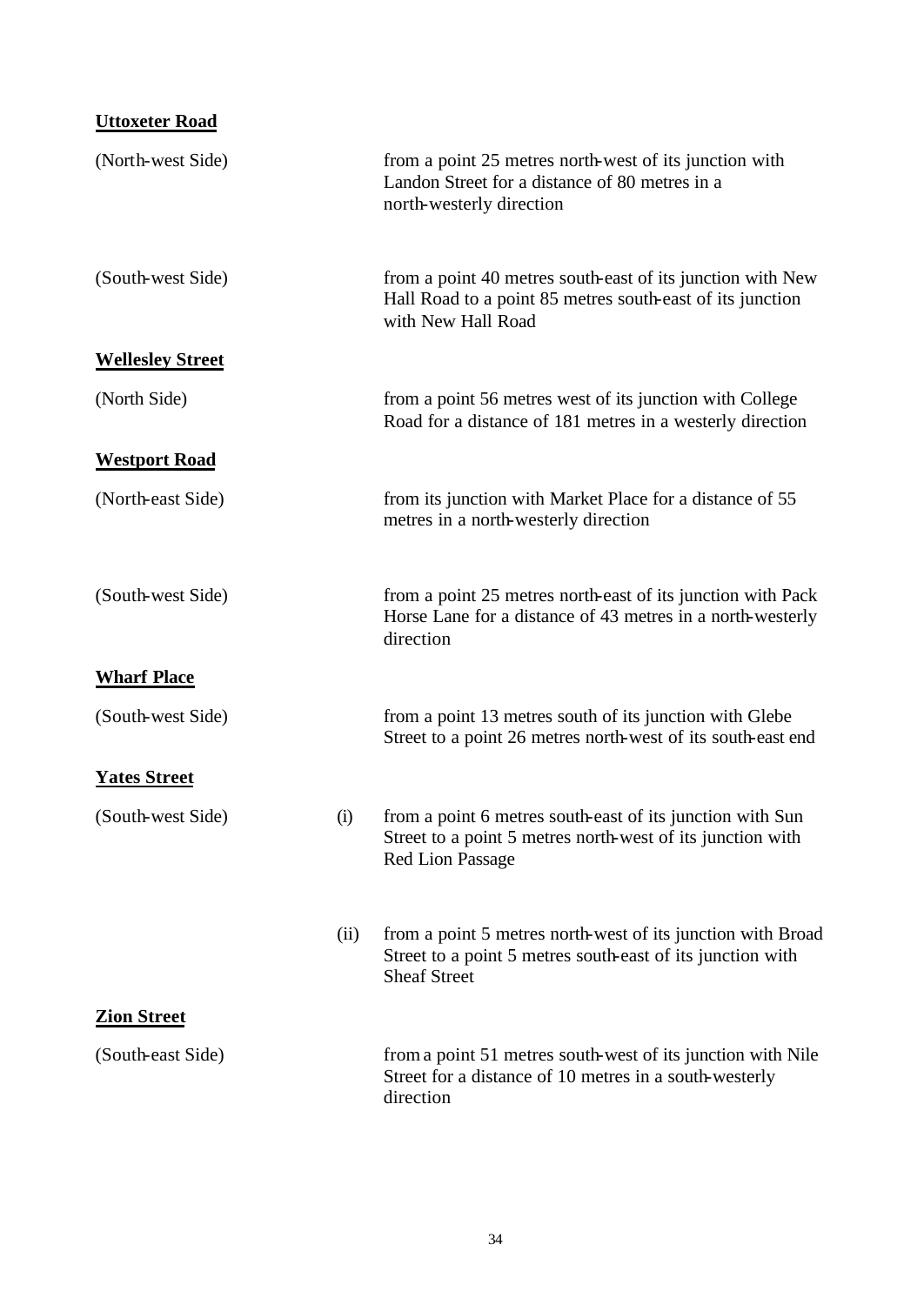## **SEVENTEENTH SCHEDULE**

## **LIMITED WAITING 1 HOUR NO RETURN WITHIN 1 HOUR MON-SAT 8AM-9PM**

## **Brook Road**

| (South Side)           | from a point 5 metres west of its junction with Brinsley<br>Avenue for a distance of 20 metres in a westerly direction             |
|------------------------|------------------------------------------------------------------------------------------------------------------------------------|
| <b>Lonsdale Street</b> |                                                                                                                                    |
| (West Side)            | from a point 46 metres north of its junction with Boothen<br>Road to a point 67 metres north of that junction                      |
| <b>Sandon Road</b>     |                                                                                                                                    |
| (East Side)            | from a point 49 metres north-west of its junction with Ednam<br>Place for a distance of 29 metres in a north-easterly<br>direction |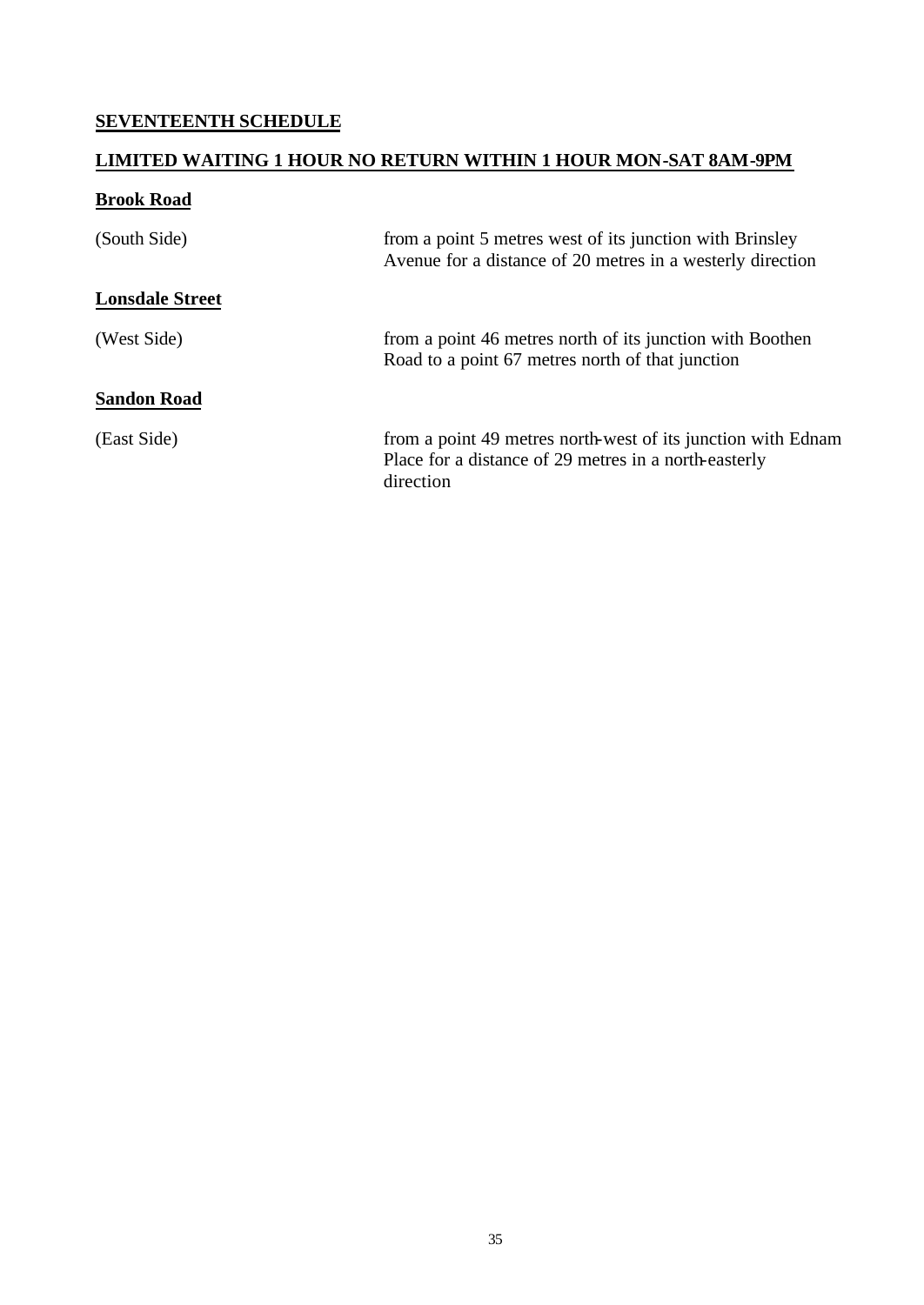## **EIGHTEENTH SCHEDULE**

## **LIMITED WAITING 1 HOUR NO RETURN WITHIN 1 HOUR MON-SAT 9AM-5PM**

## **Cape Street**

(East Side) from a point 17 metres north of its junction with Union Street for a distance of 28 metres in a northerly direction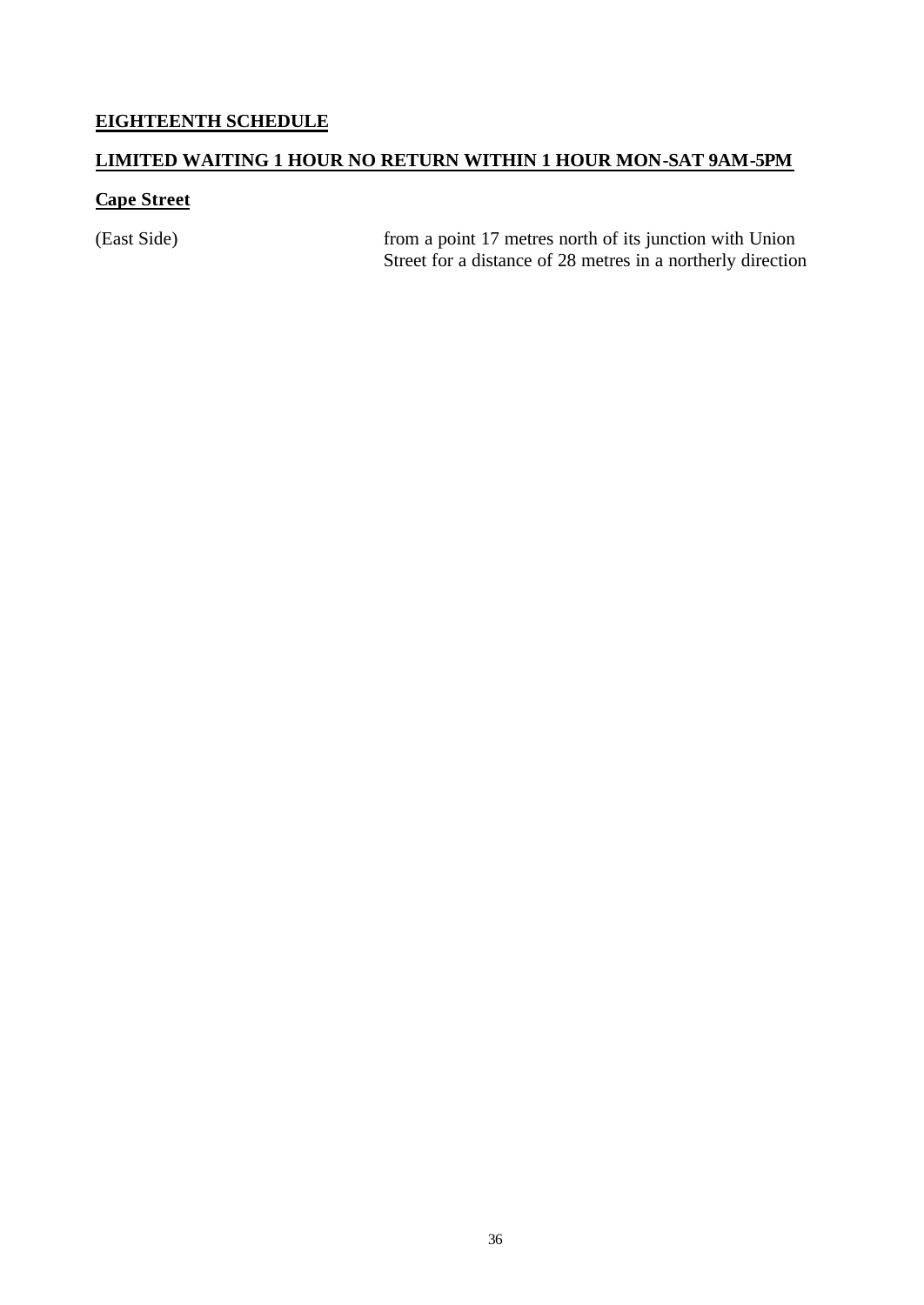## **NINETEENTH SCHEDULE**

#### **LIMITED WAITING 1 HOUR NO RETURN WITHIN 2 HOURS 8AM-8PM**

#### **Eastwood Road**

(North-east Side) from a point 80 metres south of its junction with Pelham Street for a distance of 33 metres in a south easterly direction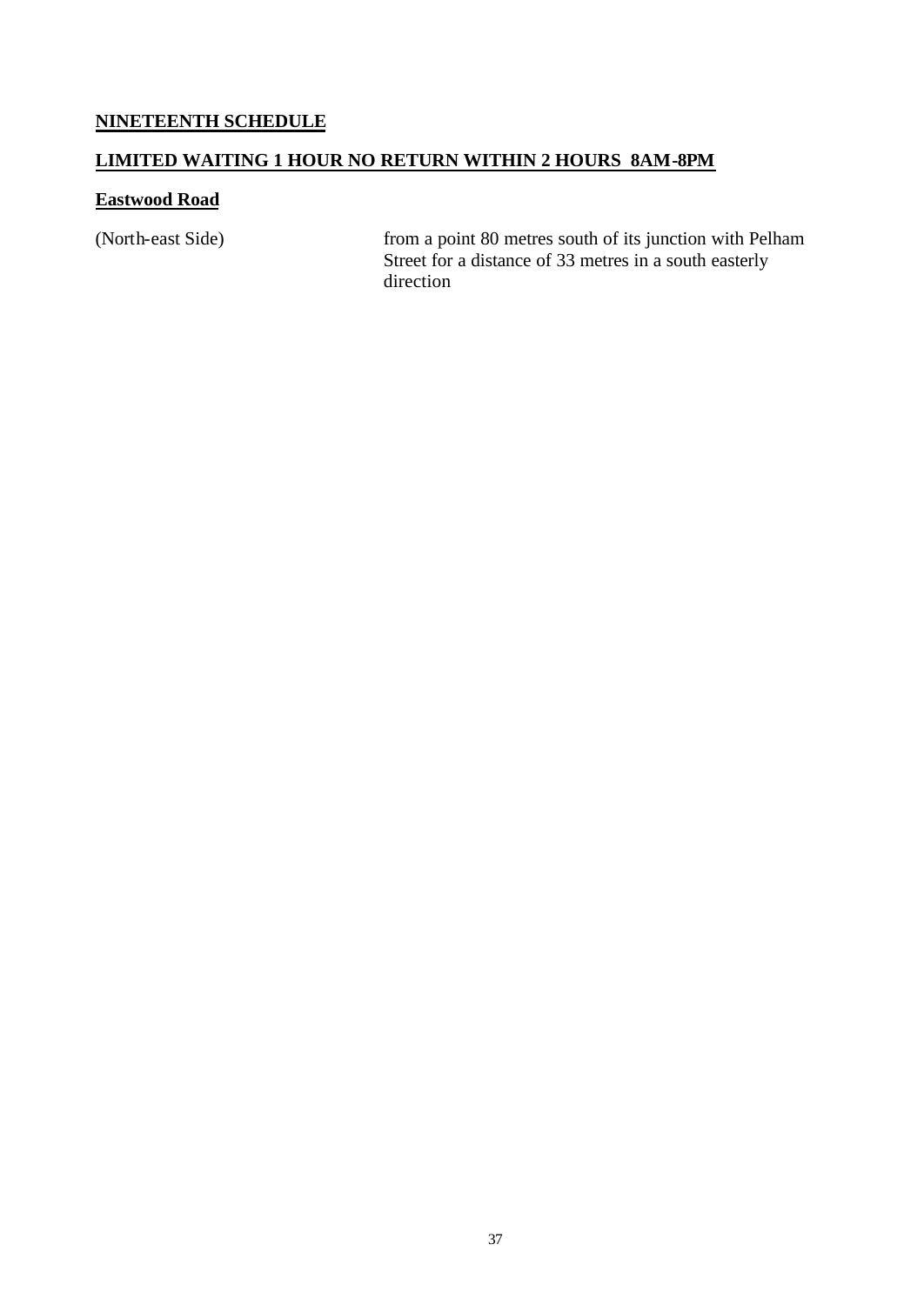## **TWENTIETH SCHEDULE**

## **LIMITED WAITING 1 HOUR NO RETURN WITHIN 2 HOURS MON-SAT 8AM-6PM**

## **Caledonia Road**

| (South Side)          | from a point 5 metres west of its junction with Howard<br>Place to a point 36 metres west of that junction                                   |
|-----------------------|----------------------------------------------------------------------------------------------------------------------------------------------|
| <b>Dunning Street</b> |                                                                                                                                              |
| (East Side)           | from a point 25 metres west of its junction with Roundwell<br>Street/Haymarket for a distance of 25 metres in a north-<br>westerly direction |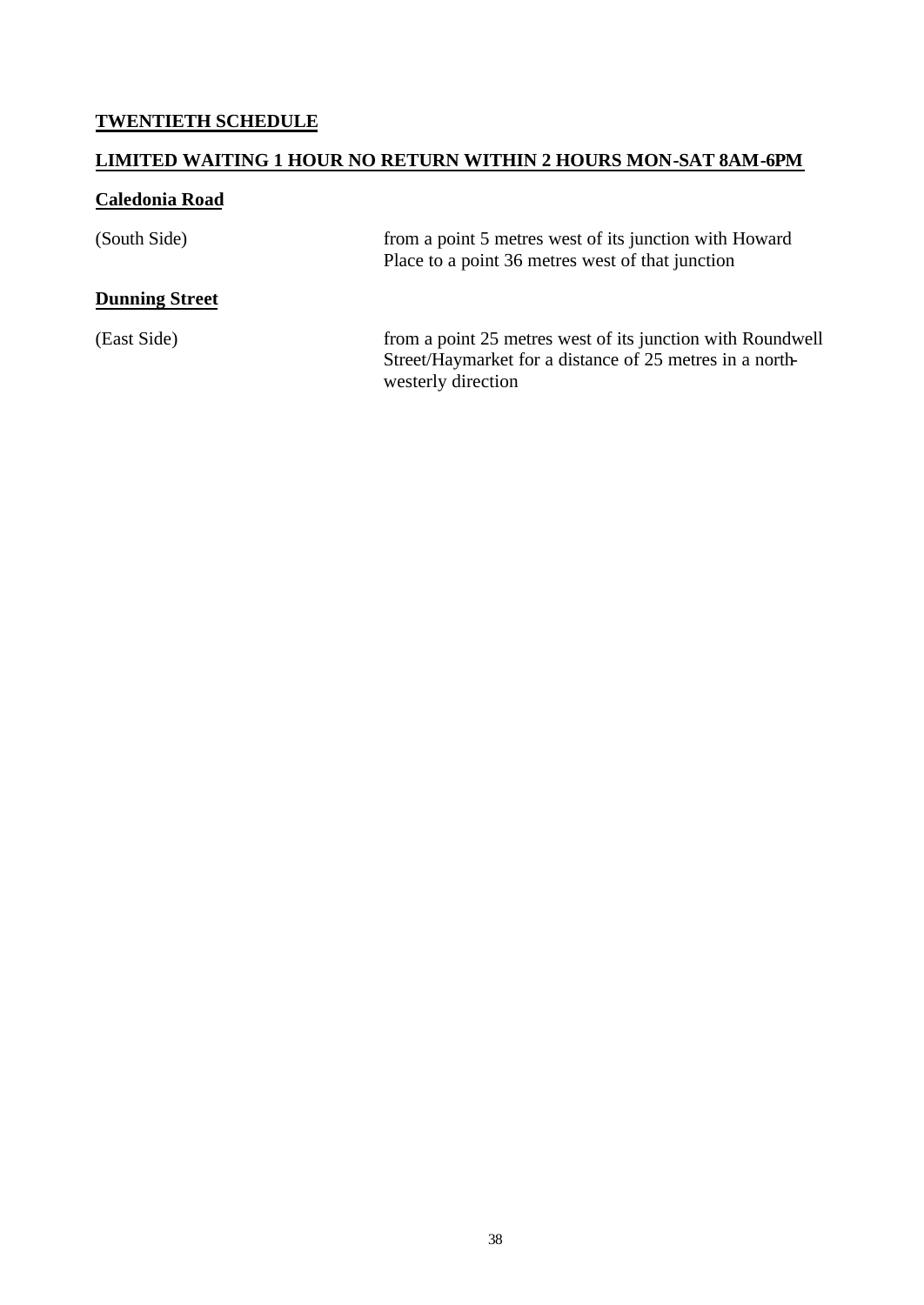## **TWENTY-FIRST SCHEDULE**

## **LIMITED WAITING 1 HOUR NO RETURN WITHIN 2 HOURS MON-SAT 8AM-9PM**

## **Camden Street**

| (East Side)                                          |      | from its junction with Duke Street for a distance of 17<br>metres in an easterly direction                                                |
|------------------------------------------------------|------|-------------------------------------------------------------------------------------------------------------------------------------------|
| <b>Derry Street</b>                                  |      |                                                                                                                                           |
| (East Side)                                          |      | from a point 26 metres north of its junction with Bourne<br>Street for a distance of 24 metres in a northerly direction                   |
| <b>Duke Street</b>                                   |      |                                                                                                                                           |
| (South Side)                                         | (i)  | from its junction with Camden Street for a distance of 16<br>metres in an easterly direction                                              |
|                                                      | (ii) | from a point 35 metres east of its junction with Blurton<br>Road to a point 35 metres west of Hertford Street                             |
| <b>Heron Street</b>                                  |      |                                                                                                                                           |
| (East Side)                                          |      | from a point 10 metres north of its junction with Duke<br>Street to a point 10 metres south of its junction with<br><b>Chilton Street</b> |
| <b>Unnamed Road Flanking 26</b><br><b>Grove Road</b> |      |                                                                                                                                           |
| (West Side)                                          |      | from a point 5 metres north of its junction with Grove Road<br>for a distance of 25 metres in a northerly direction                       |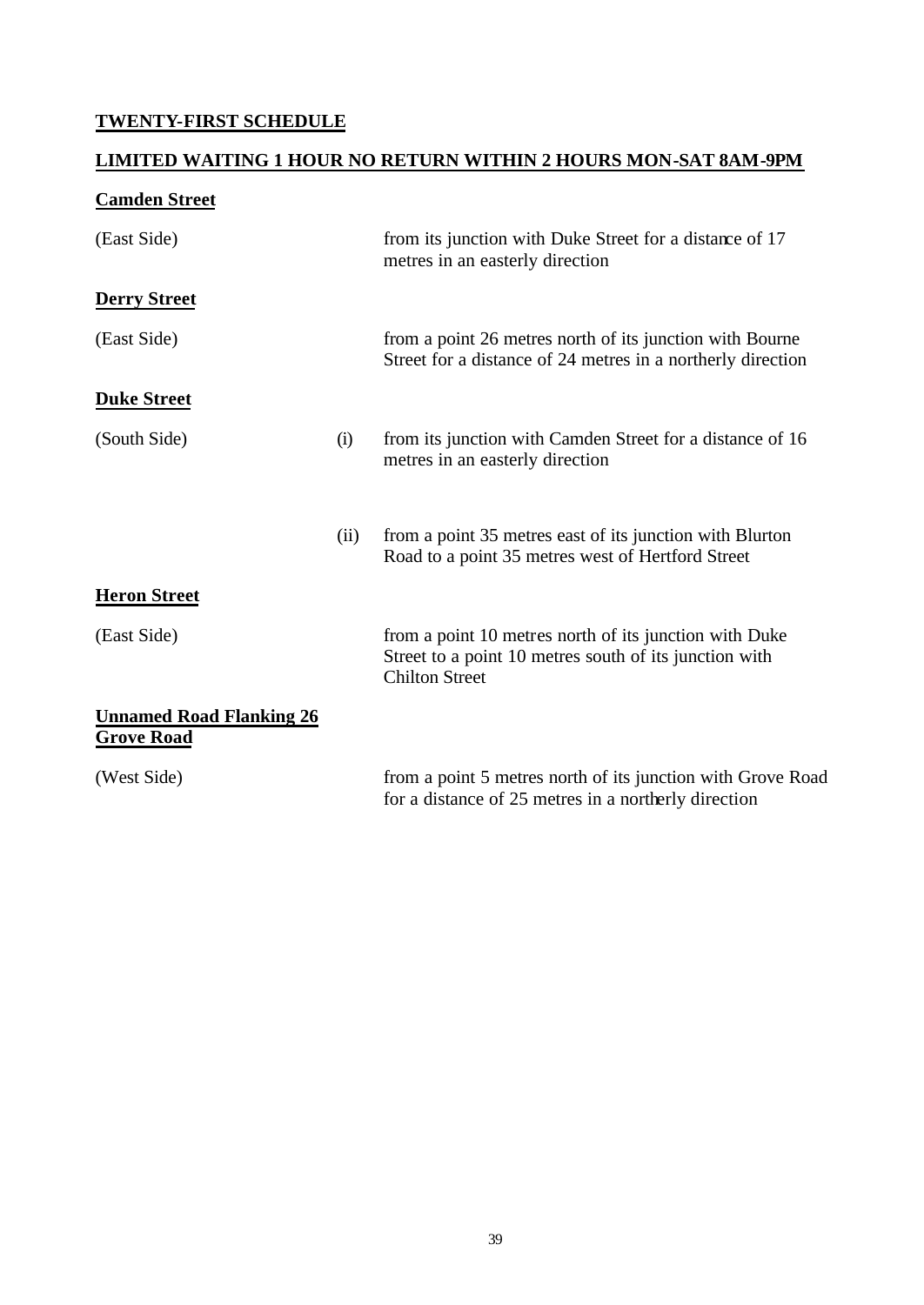#### **TWENTY-SECOND SCHEDULE**

## **LIMITED WAITING 1 HOUR NO RETURN WITHIN 2 HOURS MON-SAT 9AM-5PM**

#### **Ogden Road**

(North-east Side) from a point 5 metres north-east of its junction with Ephraim Street for a distance of 26 metres in an north-westerly direction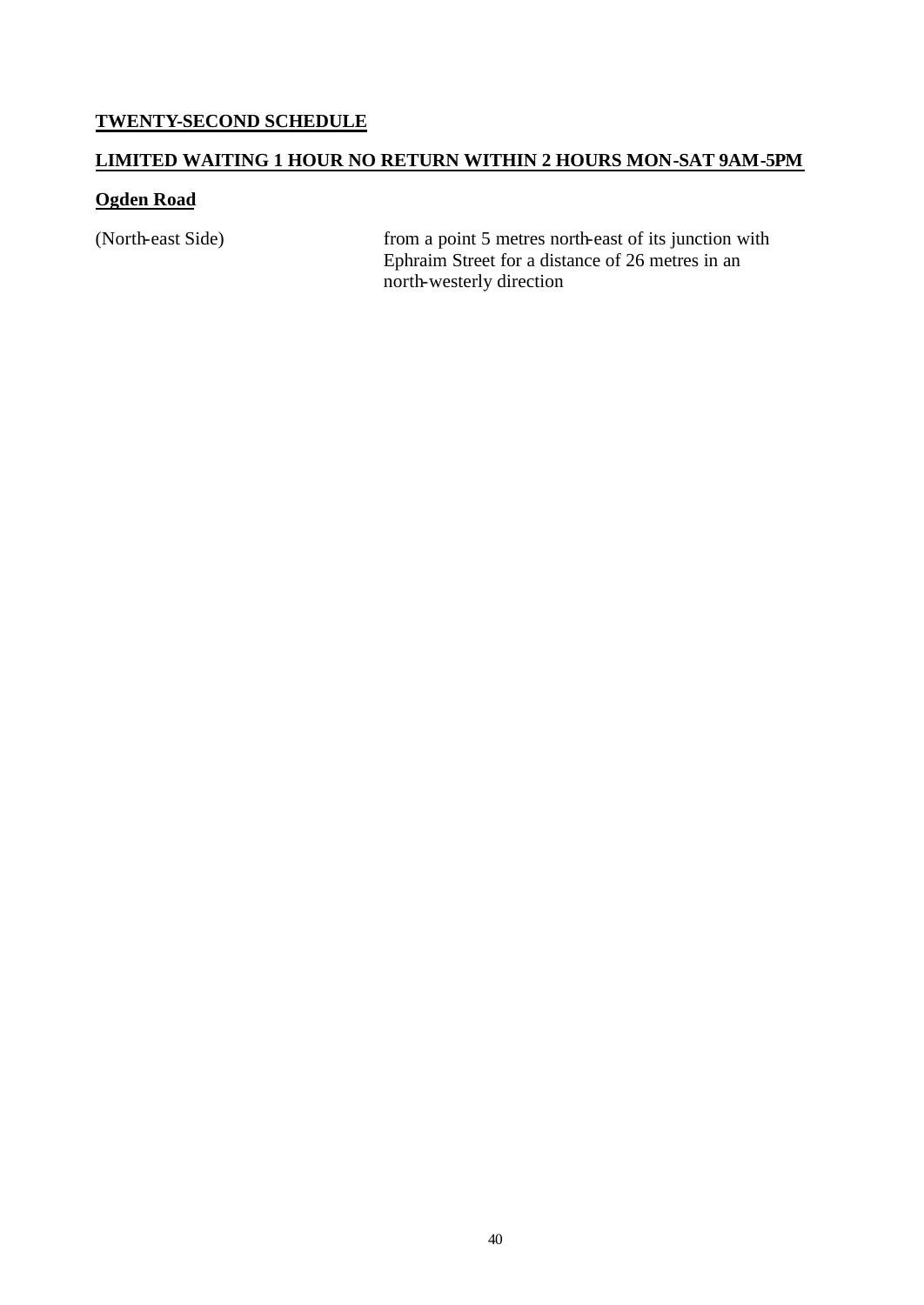## **TWENTY-THIRD SCHEDULE**

#### **LIMITED WAITING 2 HOURS NO RETURN WITHIN 1 HOUR 9AM-5PM**

#### **Remer Street**

(North Side) from a point 10 metres west of its junction with Elder Road in a Westerly direction for a distance of 58 metres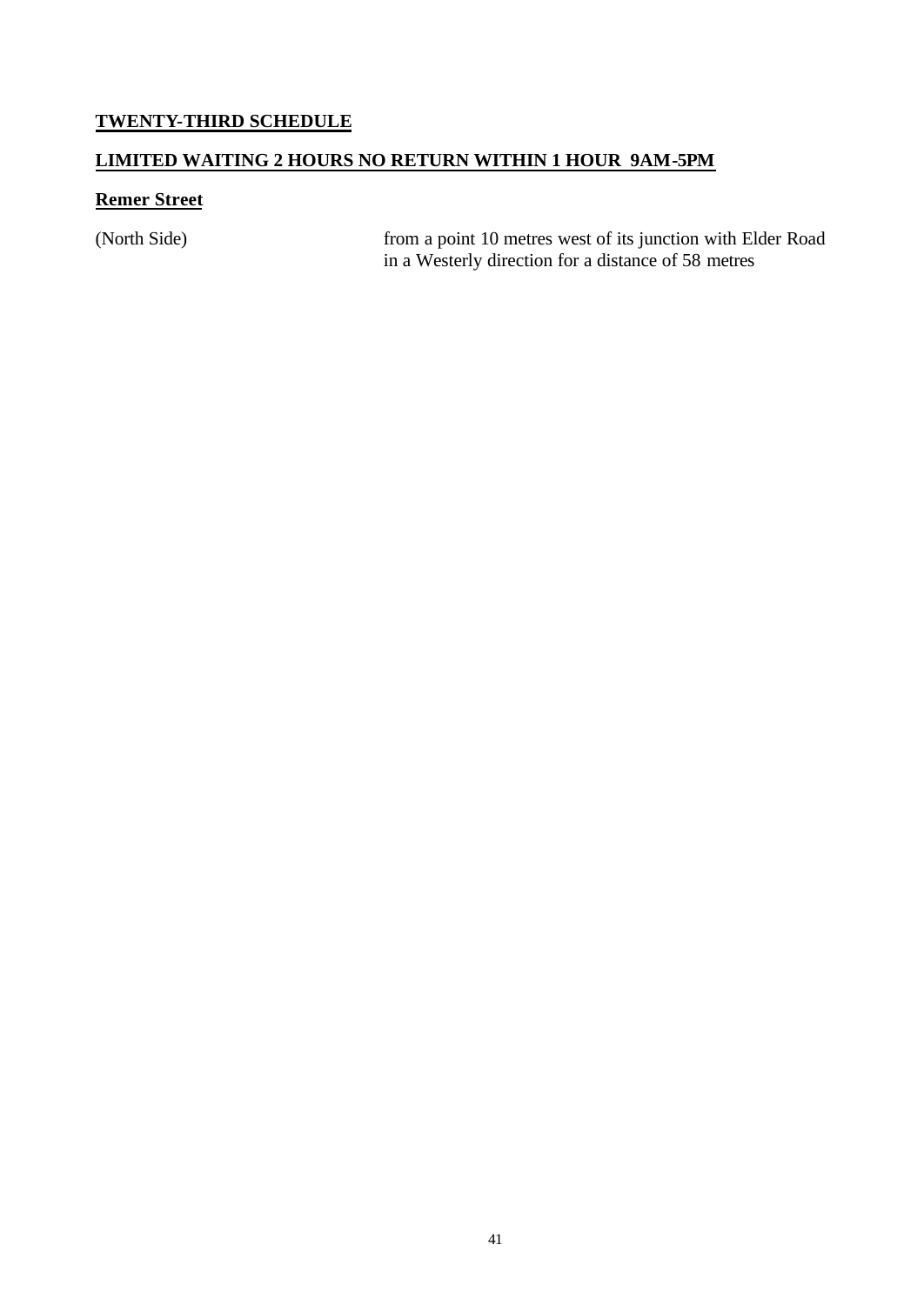#### **TWENTY-FOURTH SCHEDULE**

#### **LIMITED WAITING 2 HOURS NO RETURN WITHIN 1 HOUR AT ANY TIME**

#### **Princes Road**

(East Side) (i) from a point 115 metres south-east of its junction with Frederick Avenue to a point 144 metres south-east of that junction

> (ii) from a point 25 metres south-east of its junction with Frederick Avenue to a point 54 metres south-east of that junction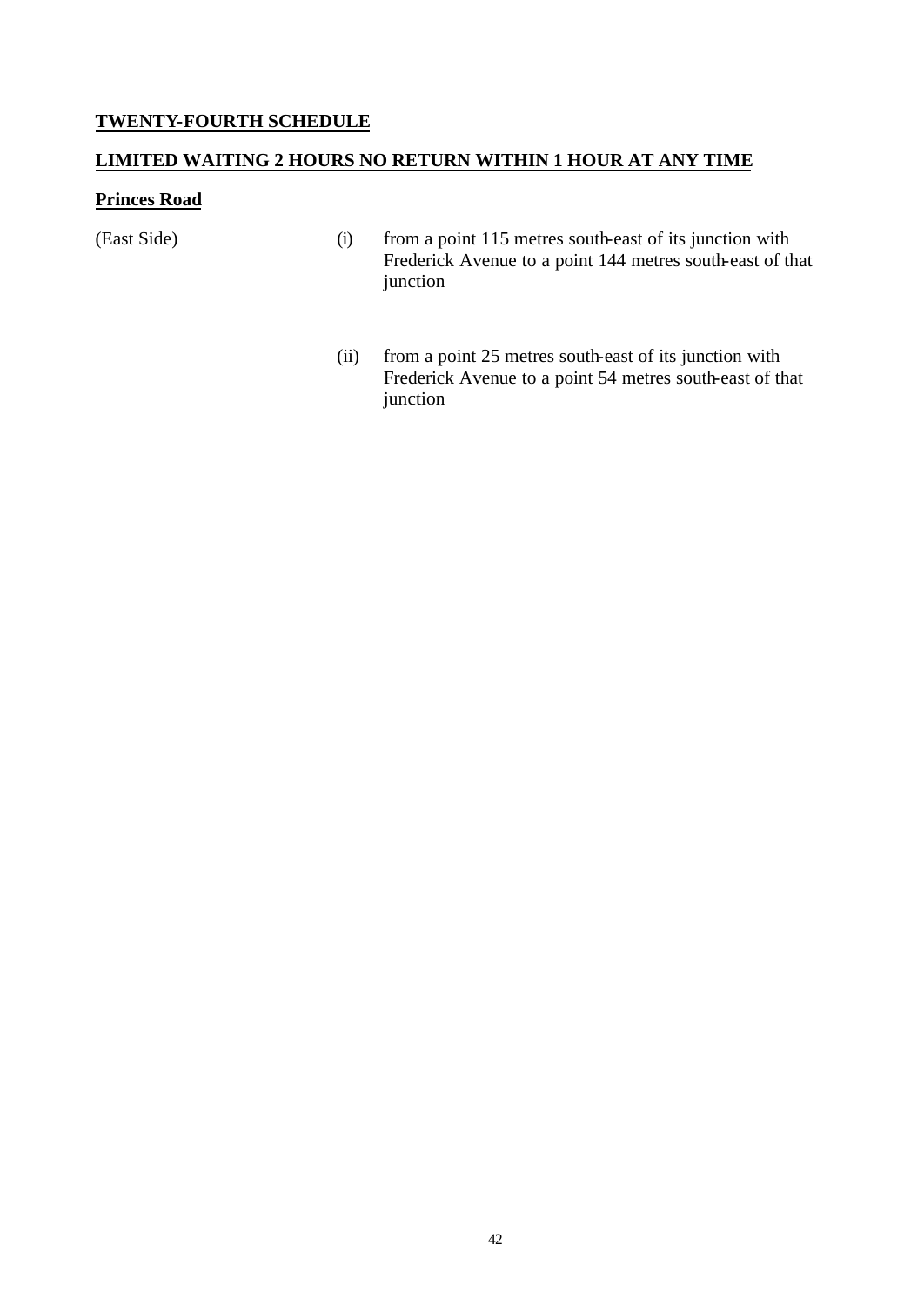## **TWENTY-FIFTH SCHEDULE**

## **LIMITED WAITING 2 HOURS NO RETURN WITHIN 1 HOUR MON-FRI 8AM-6PM**

# **Aynsley Road**

| (North Side)        | from a point 10 metres west of its junction with Stoke Road<br>for a distance of 73 metres in a westerly direction                    |
|---------------------|---------------------------------------------------------------------------------------------------------------------------------------|
| <b>Drayton Road</b> |                                                                                                                                       |
| (West Side)         | from a point 130 metres south-east of its junction with<br>Clarence Road for a distance of 95 metres in a<br>south-easterly direction |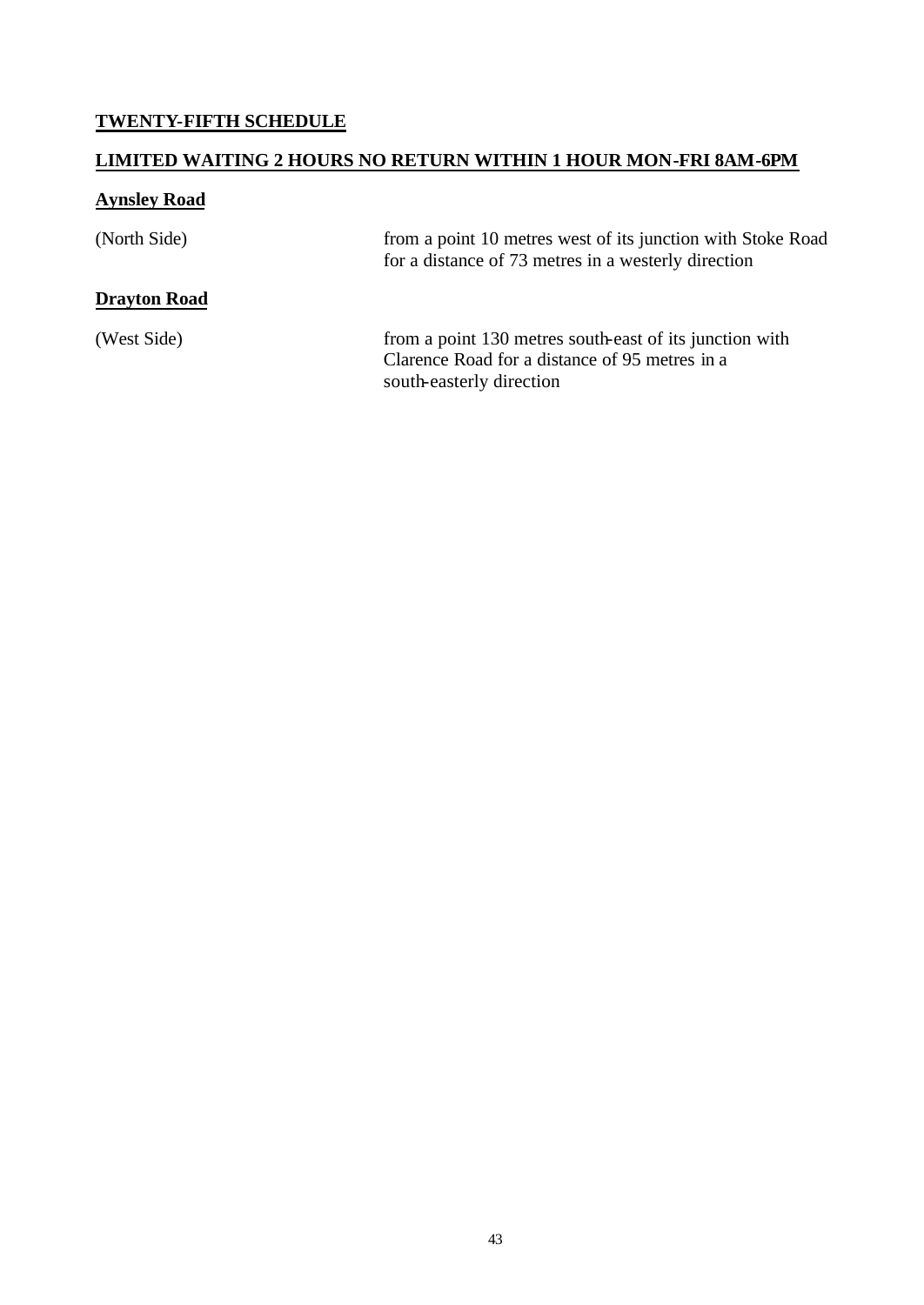#### **TWENTY-SIXTH SCHEDULE**

#### **LIMITED WAITING 2 HOURS NO RETURN WITHIN 1 HOUR MON-SAT 7AM-5PM**

#### **Booth Street**

(North-east Side) from a point 20 metres north-west of its junction with Fletcher Road for a distance of 15 metres in a north westerly direction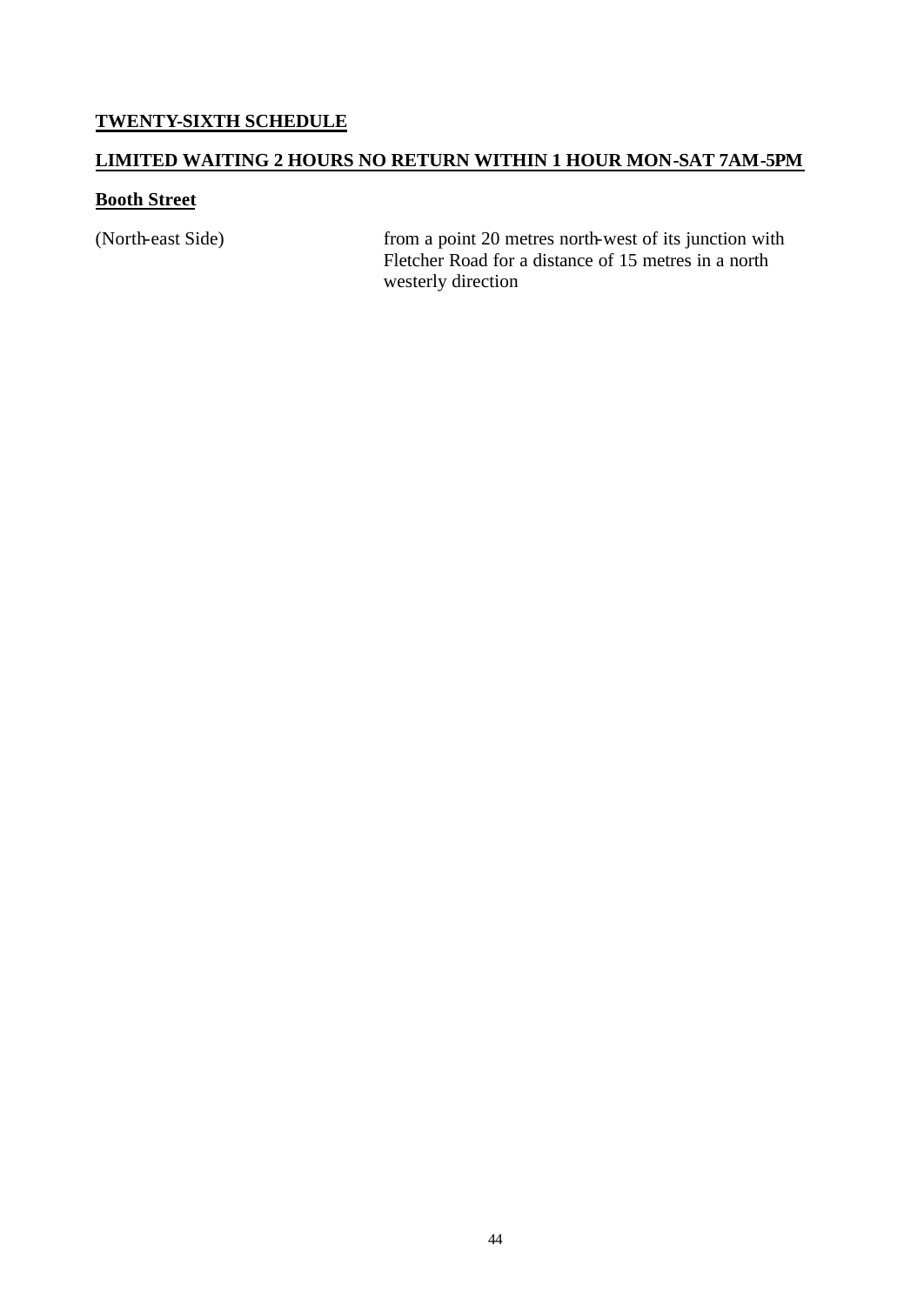## **TWENTY-SEVENTH SCHEDULE**

## **LIMITED WAITING 2 HOURS NO RETURN WITHIN 1 HOUR MON-SAT 8AM-6PM**

# **Adelaide Street**

| (North-west Side)      | (i)  | from a point 37 metres south-west of its junction with Nile<br>Street for a distance of 65 metres in a south-westerly<br>direction              |
|------------------------|------|-------------------------------------------------------------------------------------------------------------------------------------------------|
|                        | (ii) | from a point 30 metres north-east of its junction with<br>Waterloo Road for a distance of 34 metres in an<br>north-easterly direction           |
| <b>Auckland Street</b> |      |                                                                                                                                                 |
| (South-east Side)      |      | from a point 30 metres north-east of its junction with<br>Waterloo Road to a point 15 metres south-west of its<br>junction with Nile Street     |
| <b>Brook Street</b>    |      |                                                                                                                                                 |
| (North Side)           |      | from a point 15 metres east of its junction with Glebe Street<br>for a distance of 34 metres in an easterly direction                           |
| (South Side)           |      | from a point 10 metres east of its junction with Glebe Street<br>for a distance of 45 metres in an easterly direction                           |
| <b>Nile Street</b>     |      |                                                                                                                                                 |
| (North-east Side)      |      | from a point 84 metres south-east of its junction with<br>Hobson Street for a distance of 70 metres in a<br>south-easterly direction            |
| (South-west Side)      | (i)  | from a point 78 metres south-east of its junction with<br>Adelaide Street to a point 12 metres north-west of its<br>junction with Walley Street |
|                        | (ii) | from a point 12 metres south-east of its junction with<br>Walley Street to a point 19 metres from its junction with<br><b>Bettany Road</b>      |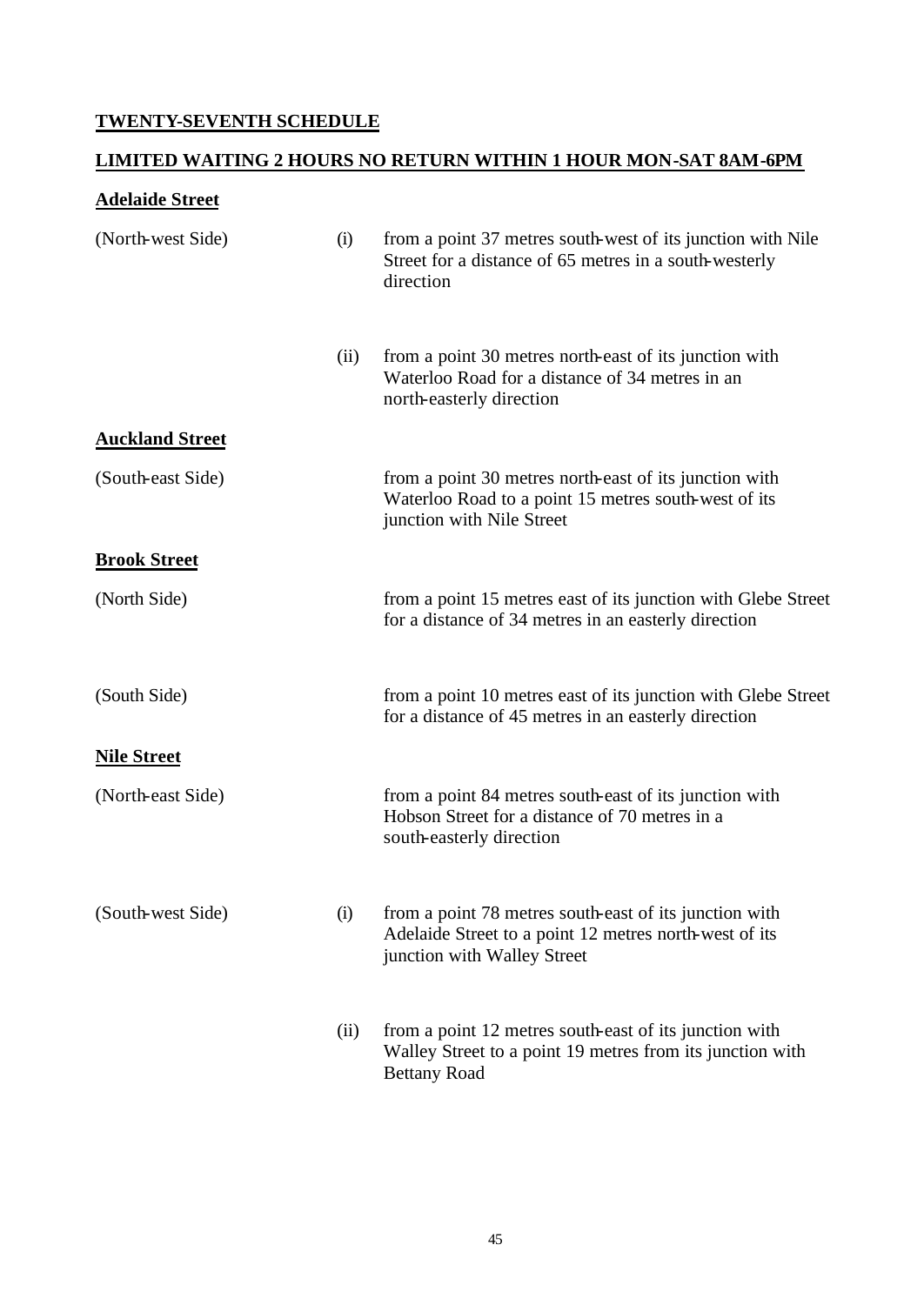## **TWENTY-EIGHTH SCHEDULE**

# **LIMITED WAITING 2 HOURS NO RETURN WITHIN 2 HOURS MON-SAT 8AM-6PM**

#### **Bull Lane**

| (North Side) | from a point 85 metres west of its junction with<br>Stadmorslow Lane to a point 66.5 metres west of that<br>junction |
|--------------|----------------------------------------------------------------------------------------------------------------------|
| (South Side) | from a point 33 metres east of its junction with Handley<br>Street to a point 139 metres east of that junction       |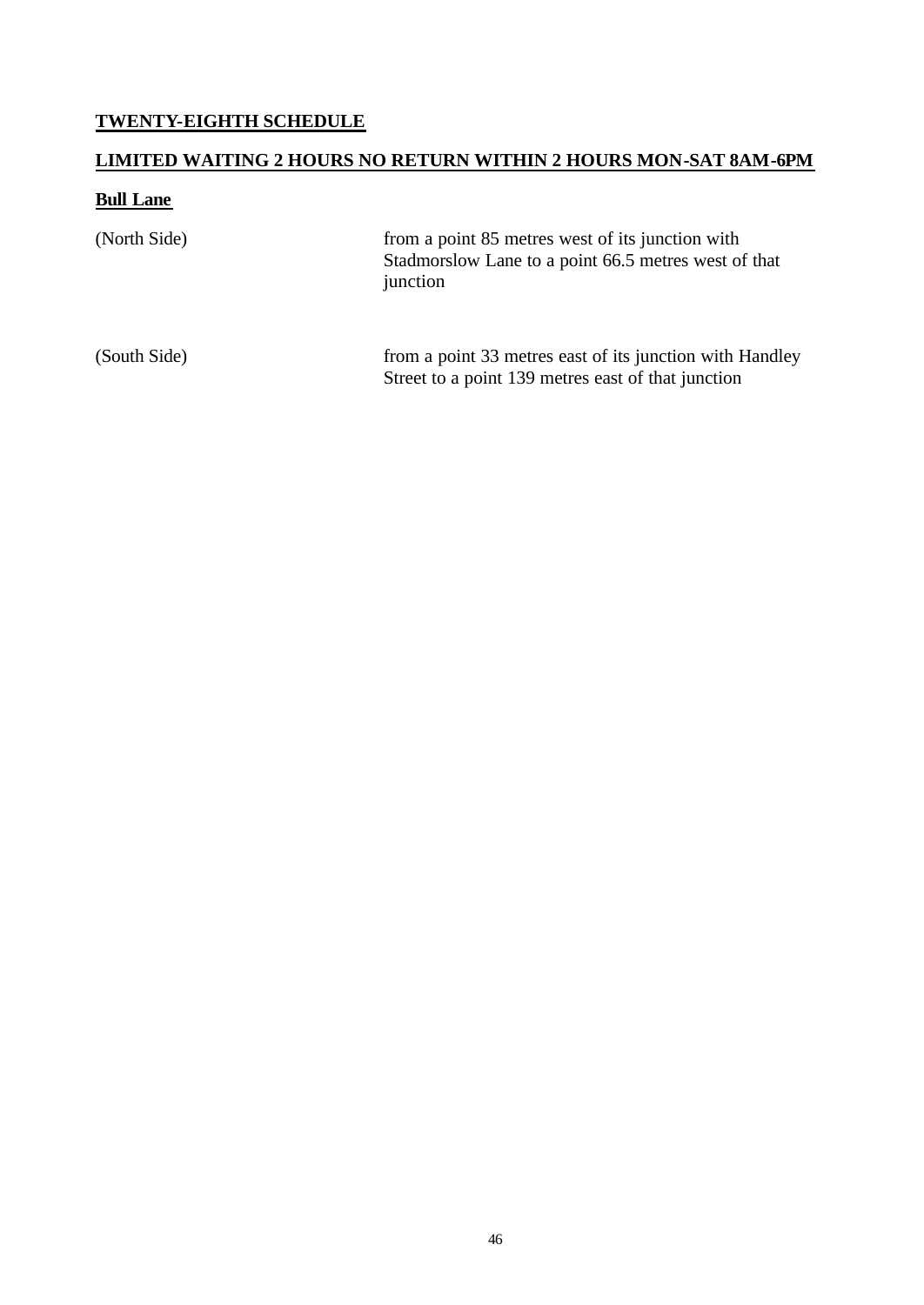## **TWENTY-NINTH SCHEDULE**

#### **LIMITED WAITING 20 MINUTES NO RETURN WITHIN 1 HOUR MON-SAT 8AM-6PM**

## **Market Street**

(East Side) from a point 17 metres south of its junction with Anchor Road for a distance of 50 metres in a southerly direction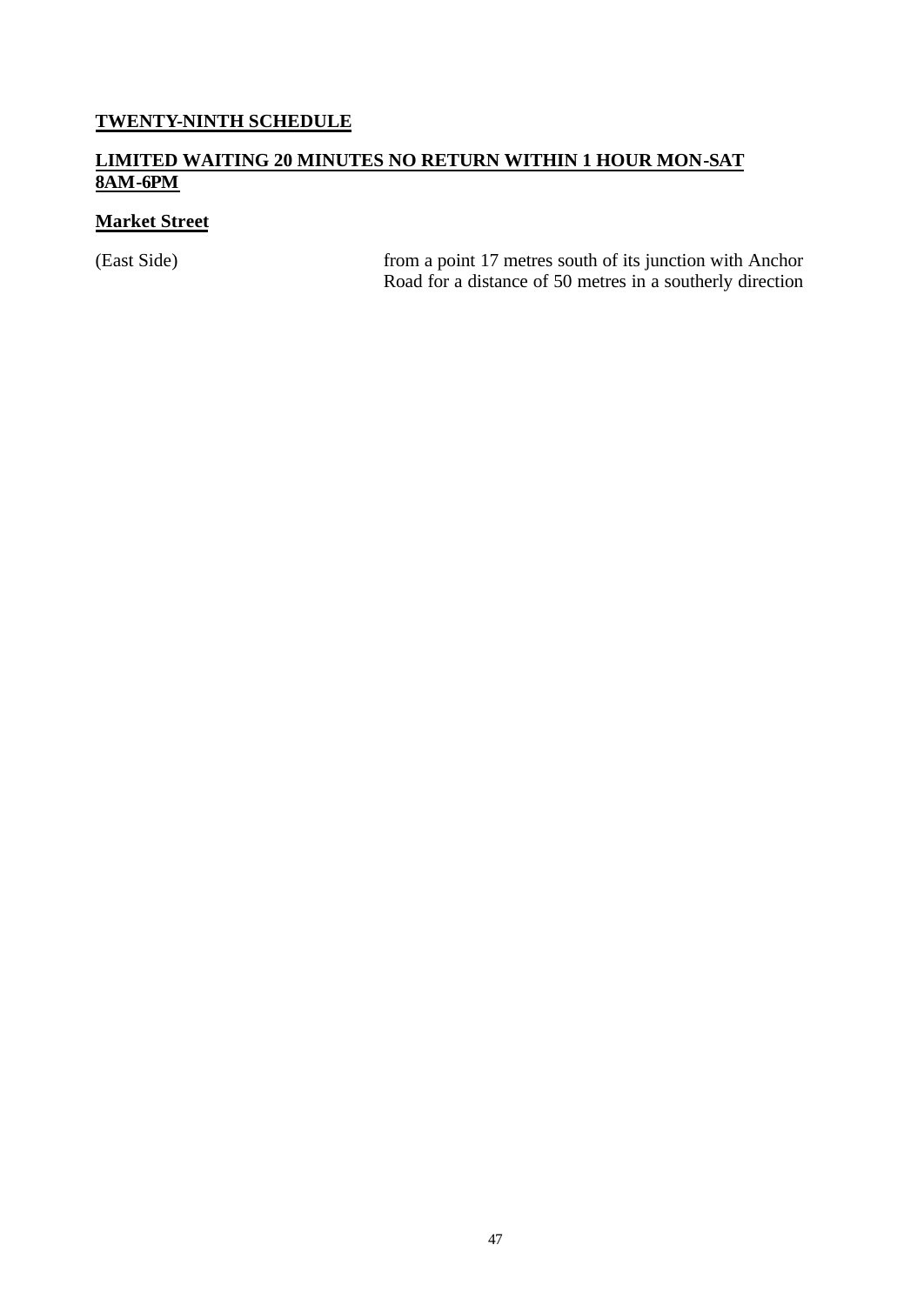#### **THIRTIETH SCHEDULE**

#### **LIMITED WAITING 20 MINUTES NO RETURN WITHIN 40 MINUTES MON-FRI 8AM-9.30AM AND 2PM-3.30PM**

#### **Northwood Park Road**

(South-west Side) from a point 15 metres south-east of its junction with Eaton Street for a distance of 58 metres in a south-easterly direction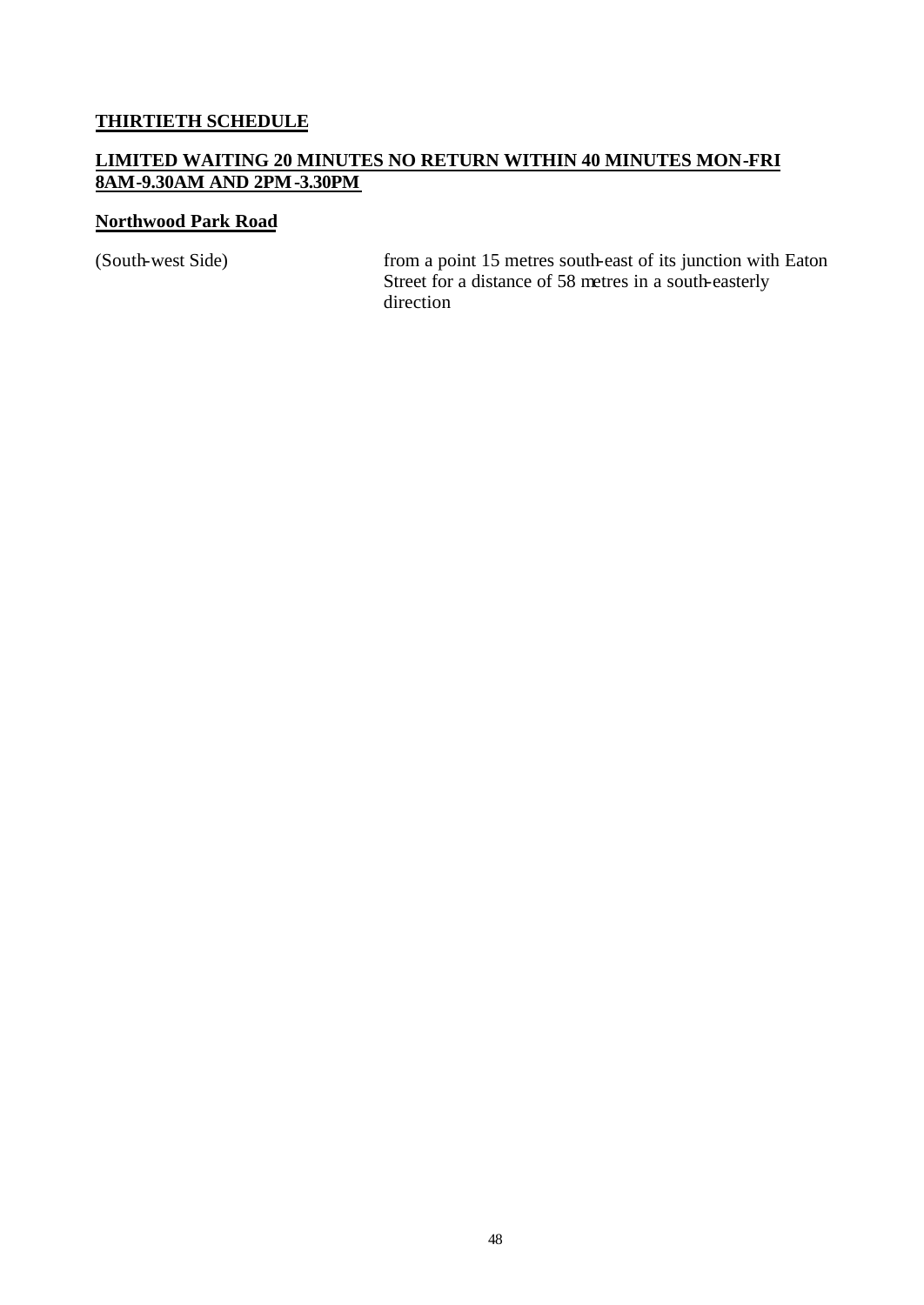## **THIRTY-FIRST SCHEDULE**

#### **LIMITED WAITING 20 MINUTES NO RETURN WITHIN 40 MINUTES MON-SAT 8AM-6PM**

#### **Victoria Road**

(South-west Side) from a point 20 metres south-east of its junction with Egerton Street for a distance of 26 metres in a south-easterly direction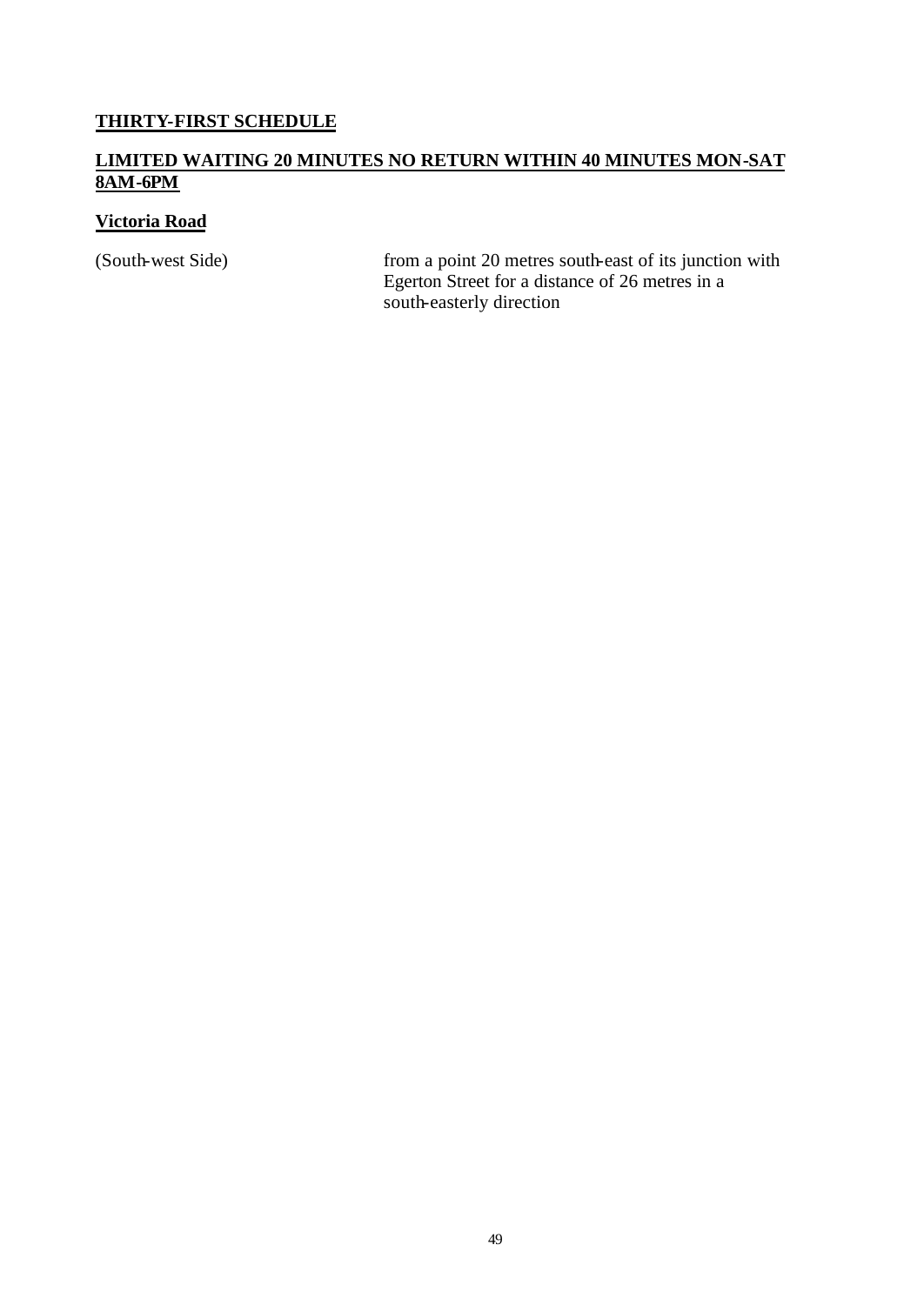## **THIRTY-SECOND SCHEDULE**

## **LIMITED WAITING 30 MINUTES NO RETURN WITHIN 1 HOUR**

# **Jackson Street**

| (North-east Side)  |       | from a point 32 metres north-west of its junction with<br>Moorland Road for a distance of 23 metres in a north<br>westerly direction |
|--------------------|-------|--------------------------------------------------------------------------------------------------------------------------------------|
| <b>King Street</b> |       |                                                                                                                                      |
| (North Side)       | (i)   | from a point 64 metres west of its junction with Park Street<br>to a point 79 metres west of its junction with Park Street           |
|                    | (ii)  | from a point 13 metres east of its junction with Park Street<br>to a point 39 metres east of its junction with Park Street           |
|                    | (iii) | from a point 10 metres west of its junction with Best Street<br>to a point 30 metres west of its junction with Best Street           |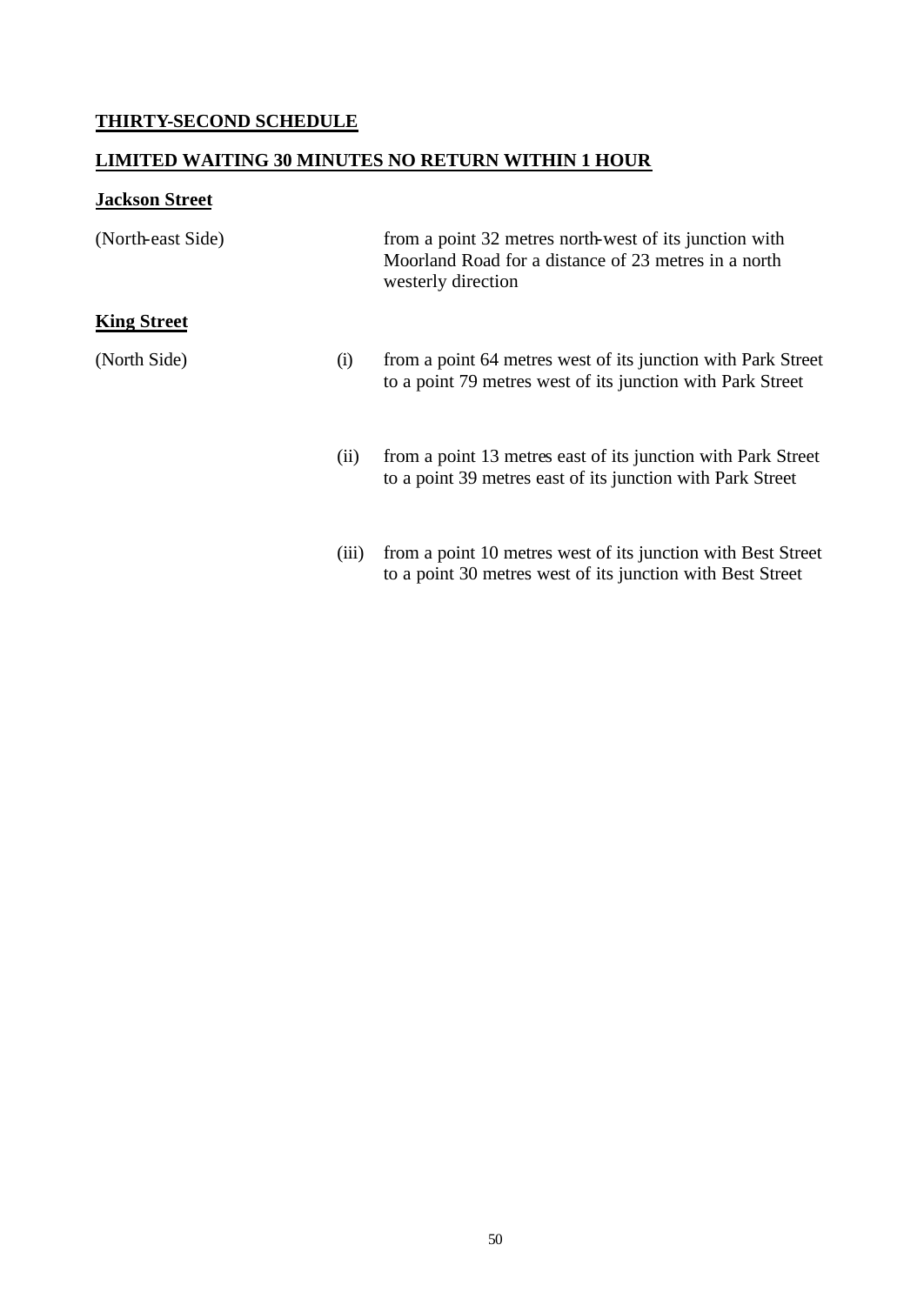## **THIRTY-THIRD SCHEDULE**

#### **LIMITED WAITING 30 MINUTES NO RETURN WITHIN 1 HOUR MON-FRI 8AM-6PM**

## **Bridgewood Street**

| (North-west Side)    |      | from a point 17 metres north-east of its junction with<br>Uttoxeter Road for a distance of 33 metres in a<br>north-easterly direction |
|----------------------|------|---------------------------------------------------------------------------------------------------------------------------------------|
| <b>Waterloo Road</b> |      |                                                                                                                                       |
| (North-east Side)    | (i)  | from a point 5 metres south-east of its junction with Kirby<br>Street for a distance of 31 metres in an south-easterly<br>direction   |
|                      | (ii) | from a point 6 metres south-east of its junction with Grove<br>Street for a distance of 12 metres in an south-easterly<br>direction   |
| (South-west Side)    |      | from a point 42 metres south-east of its junction with Stonor<br>Street for a distance of 44 metres in an south-easterly<br>direction |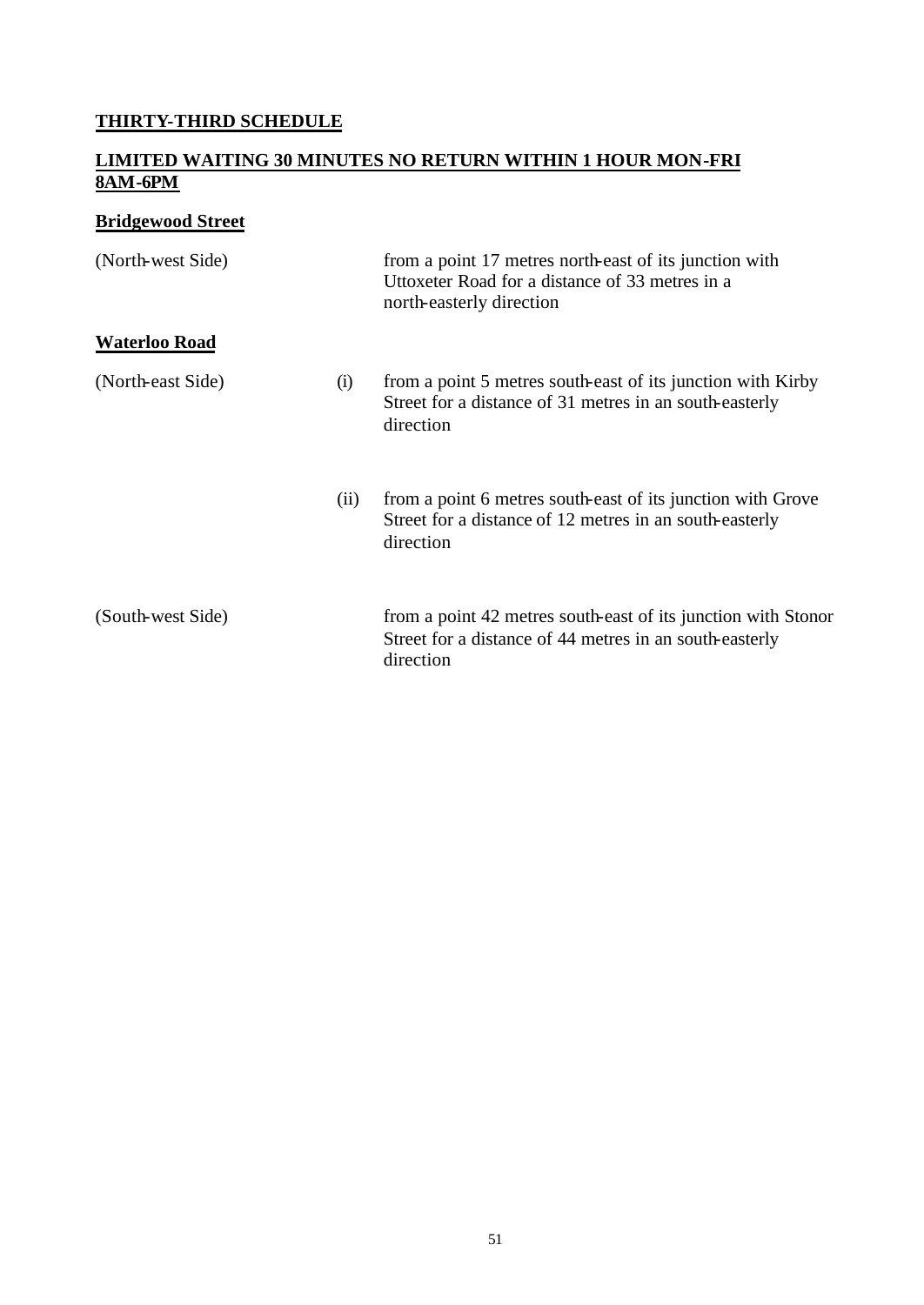# **THIRTY-FOURTH SCHEDULE**

#### **LIMITED WAITING 30 MINUTES NO RETURN WITHIN 1 HOUR MON-FRI 9AM-4.30PM**

#### **Snow Hill**

(East Side) from a point 22 metres north of its junction with Cutts Street for a distance of 28 metres in a northerly direction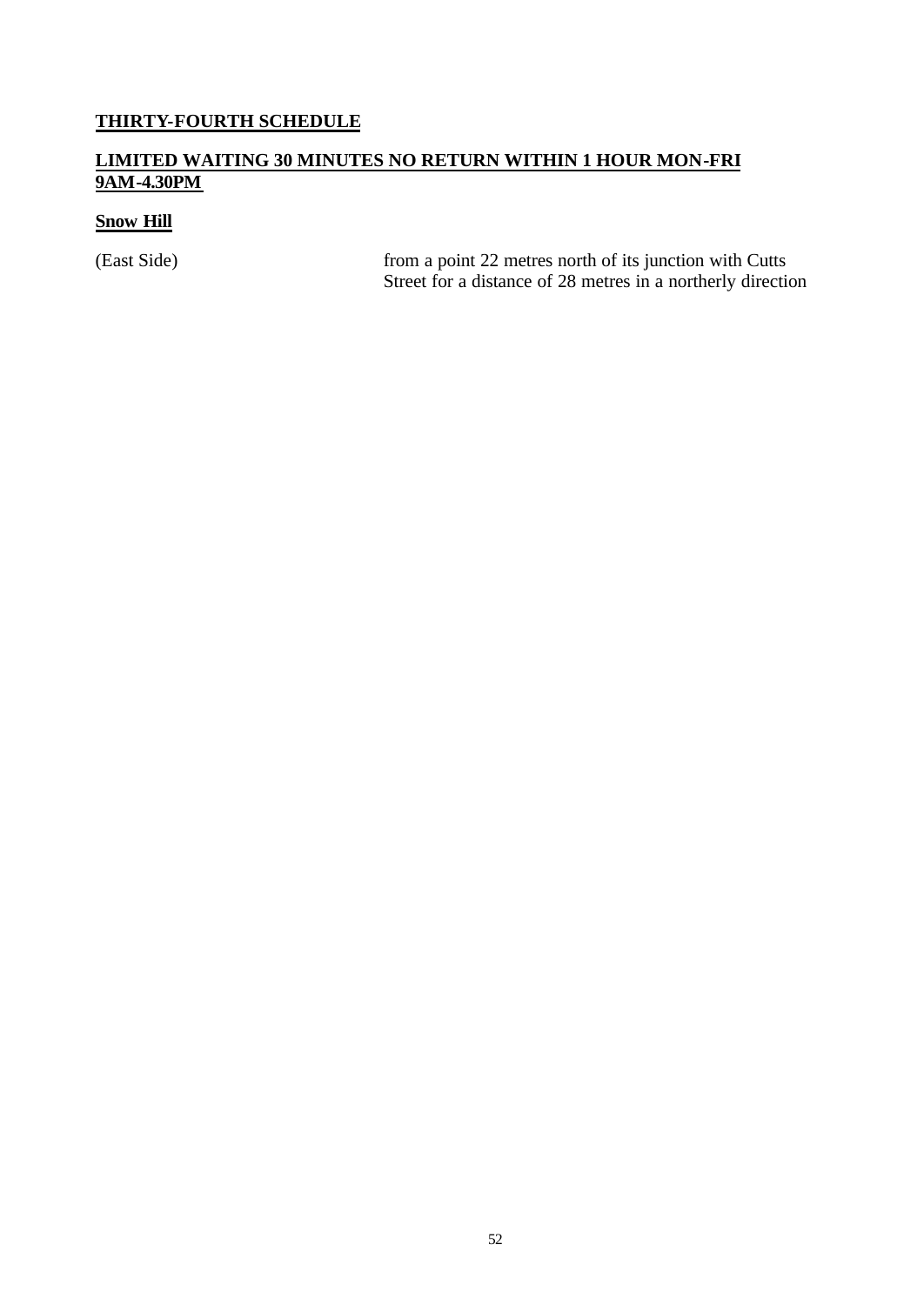## **THIRTY-FIFTH SCHEDULE**

#### **LIMITED WAITING 30 MINUTES NO RETURN WITHIN 1 HOUR MON-FRI 9AM-6PM**

## **Water Street**

(West Side) from a point opposite the north-east wall of No. 37 Water Street for a distance of 23 metres in a south-westerly direction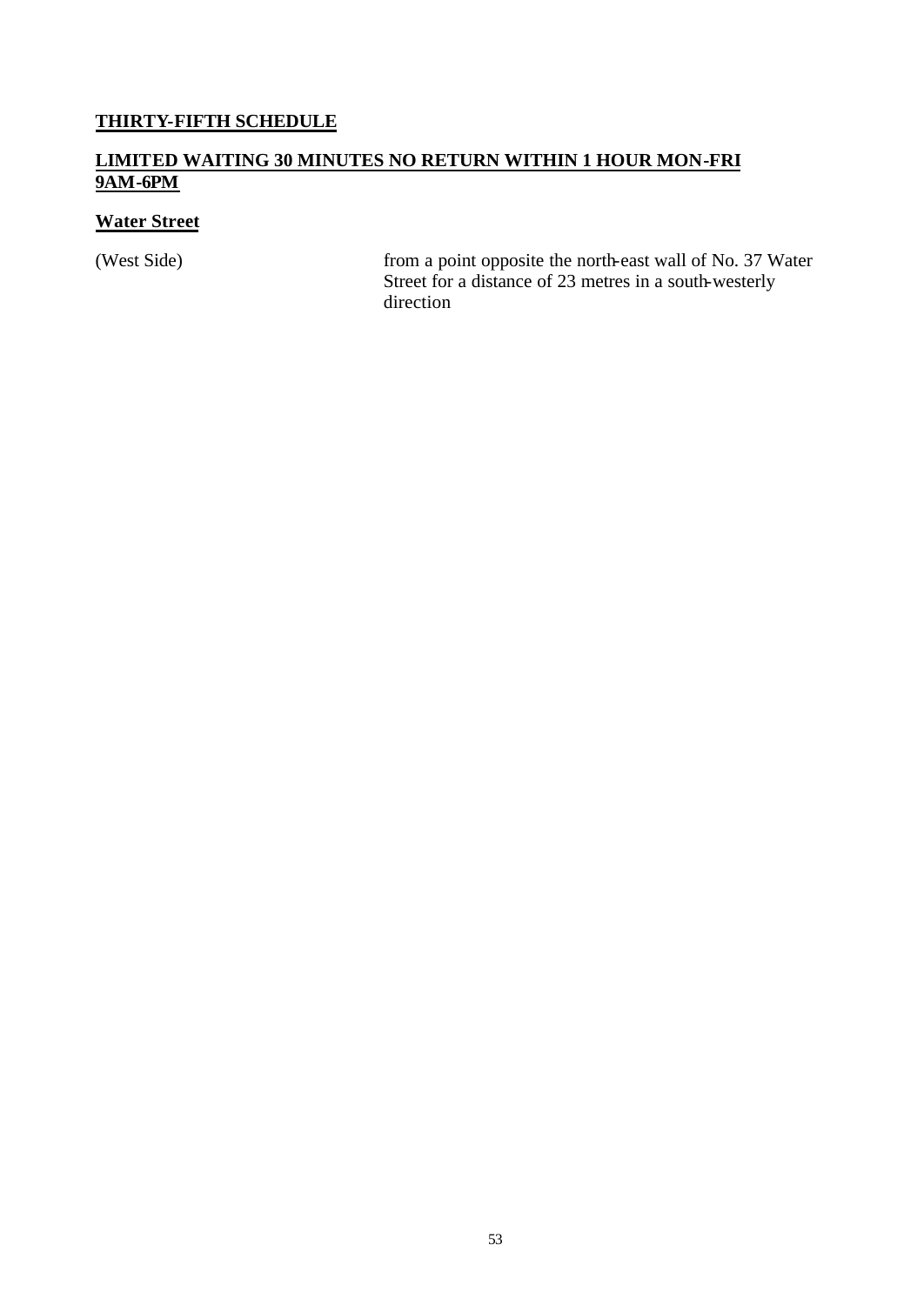## **THIRTY-SIXTH SCHEDULE**

#### **LIMITED WAITING 30 MINUTES NO RETURN WITHIN 1 HOUR MON-SAT 8AM-6PM**

## **Adventure Place**

| (South Side)               |      | from a point 5 metres west of its junction with Bagnall<br>Street to a point 30 metres west of its junction with Bagnall<br><b>Street</b>          |
|----------------------------|------|----------------------------------------------------------------------------------------------------------------------------------------------------|
| <b>Baptist Street</b>      |      |                                                                                                                                                    |
| (South-east Side)          |      | from a point 26 metres south-west of its junction with<br>Waterloo Road to a point 10 metres north-east of its<br>junction with Bournes Bank South |
| <b>Blurton Road</b>        |      |                                                                                                                                                    |
| (North-east Side)          |      | from the boundary of Nos. 352/354 for a distance of 12<br>metres in an south-easterly direction                                                    |
| <b>Broom Street</b>        |      |                                                                                                                                                    |
| (South Side)               | (i)  | from a point 90 metres east of its junction with Old Town<br>Road to a point 120 metres west of its junction with St John<br><b>Street</b>         |
|                            | (ii) | from a point 23 metres east of its junction with Old Town<br>Road for a distance of 11 metres in an easterly direction                             |
| <b>Chilton Street</b>      |      |                                                                                                                                                    |
| (North Side)               |      | from a point 10 metres east of its junction with Heron Street<br>for a distance of 35 metres in an easterly direction                              |
| <b>Christchurch Street</b> |      |                                                                                                                                                    |
| (East Side)                |      | from a point 70 metres south of its junction with City Road<br>to a point 5 metres north of its junction with Baker Street                         |
| <b>Clarence Road</b>       |      |                                                                                                                                                    |
| (North-west Side)          |      | from a point 54 metres north-east of its junction with King<br>Street for a distance of 25 metres in an north-easterly<br>direction                |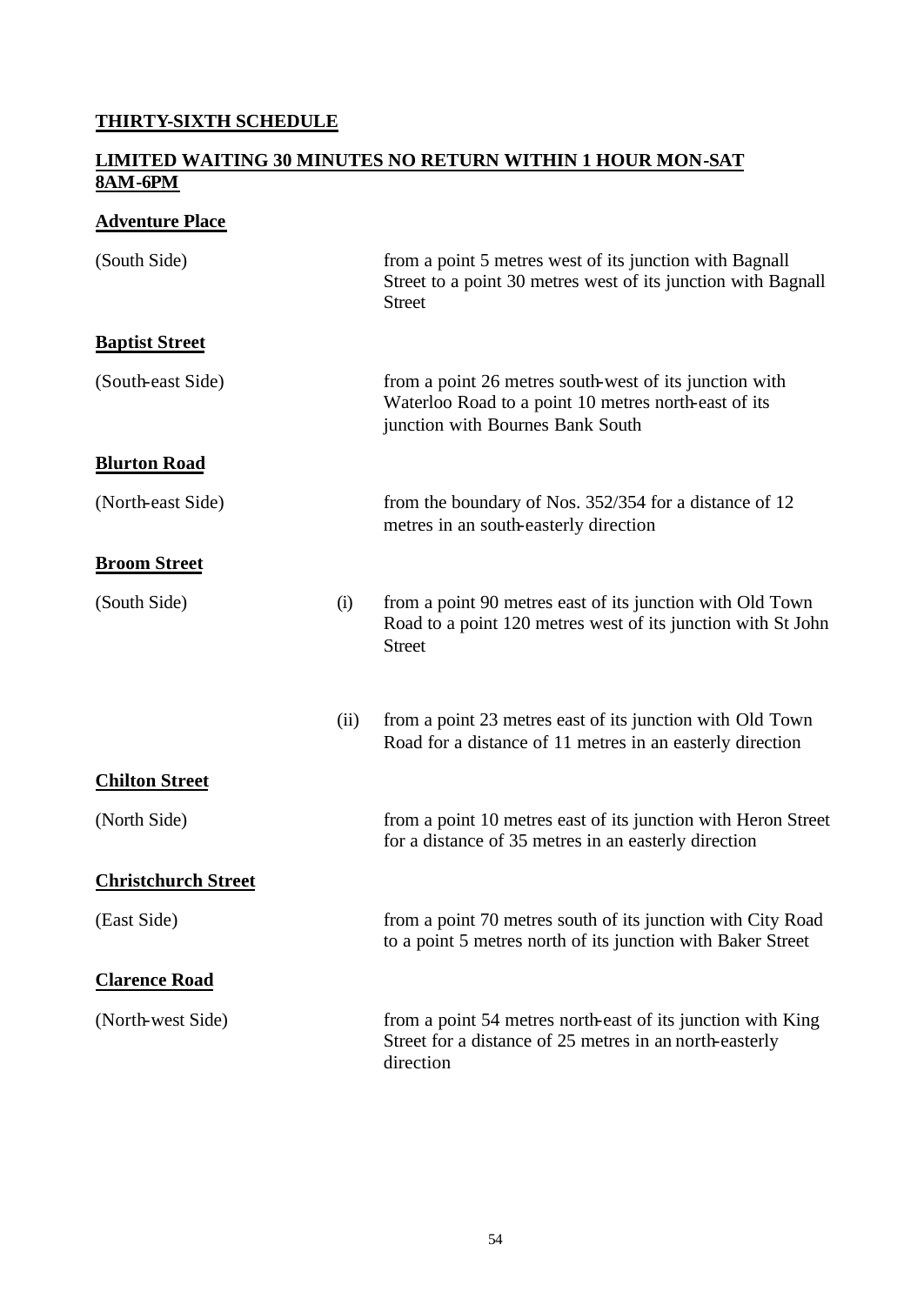| <b>Farndale Street</b> |
|------------------------|
|------------------------|

| (Outer Side)            |      | from a point 5 metres east of its junction with Wesley<br>Street to a point 5 metres west of its junction with High<br><b>Street</b>     |
|-------------------------|------|------------------------------------------------------------------------------------------------------------------------------------------|
| <b>Ford Green Road</b>  |      |                                                                                                                                          |
| (South Side)            |      | from a point 5 metres north-east of its junction with Saturn<br>Road for a distance of 17 metres in a north-easterly<br>direction        |
| <b>Glebe Street</b>     |      |                                                                                                                                          |
| (North-west Side)       |      | from a point 35 metres south-west of its junction with<br>Kingsway to a point 20 metres north-east of its junction<br>with Church Street |
| <b>Hartshill Road</b>   |      |                                                                                                                                          |
| (North Side)            | (i)  | from a point 20 metres west of its junction with Allen<br>Street to a point 10 metres east of its junction with<br><b>Cumming Street</b> |
|                         | (ii) | from a point 10 metres east of its junction with Kingswell<br>Road for a distance of 57 metres in an easterly direction                  |
| (South Side)            |      | from a point 5 metres east of its junction with Albany Road<br>to a point 5 metres west of its junction with Coronation<br>Road          |
| <b>Hillcrest Street</b> |      |                                                                                                                                          |
| (North Side)            |      | from a point 15 metres west of its junction with Garth<br>Street for a distance of 22 metres in a westerly direction                     |
| <b>Jackson Street</b>   |      |                                                                                                                                          |
| (South-west Side)       |      | from a point 17 metres south-east of its junction with<br>Hamil Road to its junction with Moorlandl Road                                 |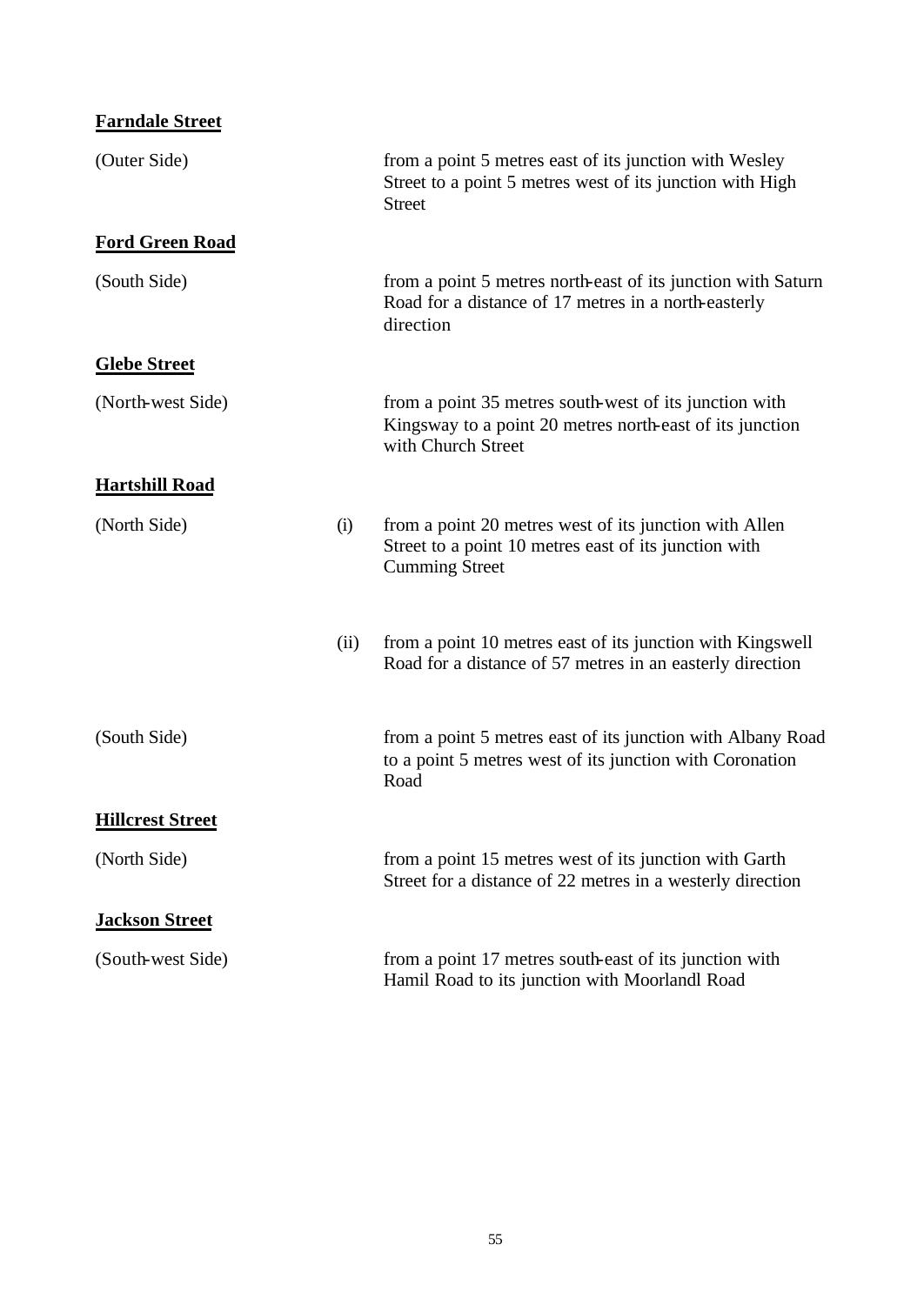| <b>Kings Place</b>     |      |                                                                                                                                                                               |
|------------------------|------|-------------------------------------------------------------------------------------------------------------------------------------------------------------------------------|
| (West Side)            | (i)  | from a point 4.6 metres south of its junction with Etruria<br>Road to a point 4.6 metres north of the centre line of the<br>back passage to Etruria Road and Kings Terrace    |
|                        | (ii) | from a point 4.6 metres north of its junction with Kings<br>Terrace to a point 4.6 metres south of the centre line of<br>the back passage to Etruria Road and Kings Terrace   |
| <b>Lonsdale Street</b> |      |                                                                                                                                                                               |
| (West Side)            |      | from a point 41 metres south of its junction with Woodhouse<br>Street for a distance of 40 metres in a southerly direction                                                    |
| <b>Lytton Street</b>   |      |                                                                                                                                                                               |
| (West Side)            |      | from a point 240 metres north of its junction with Oldmill<br>Street to a point 150 metres south of that point                                                                |
| <b>March Road</b>      |      |                                                                                                                                                                               |
| (South-east Side)      |      | from a point 10 metres north-east of its junction with King<br>Street to a point 20 metres south-west of its junction with<br><b>Portland Road</b>                            |
| <b>Market Place</b>    |      |                                                                                                                                                                               |
| (North Side)           |      | from its junction with Steventon Place for a distance of 15<br>metres                                                                                                         |
| (South-east Side)      |      | from a point 27 metres south-west of its junction with New<br>Street for a distance of 41 metres in a South-westerly<br>direction                                             |
| <b>Millrise Road</b>   |      |                                                                                                                                                                               |
| (North Side)           |      | Between points 5 metres and 25 metres east of the junction<br>with Newmill Street.                                                                                            |
| <b>Nile Street</b>     |      |                                                                                                                                                                               |
| (South Side)           |      | from a point 10 metres east of its junction with Waterloo<br>Road to a point 28 metres west of the unnamed access road<br>leading to the rear of properties 32-44 Nile Street |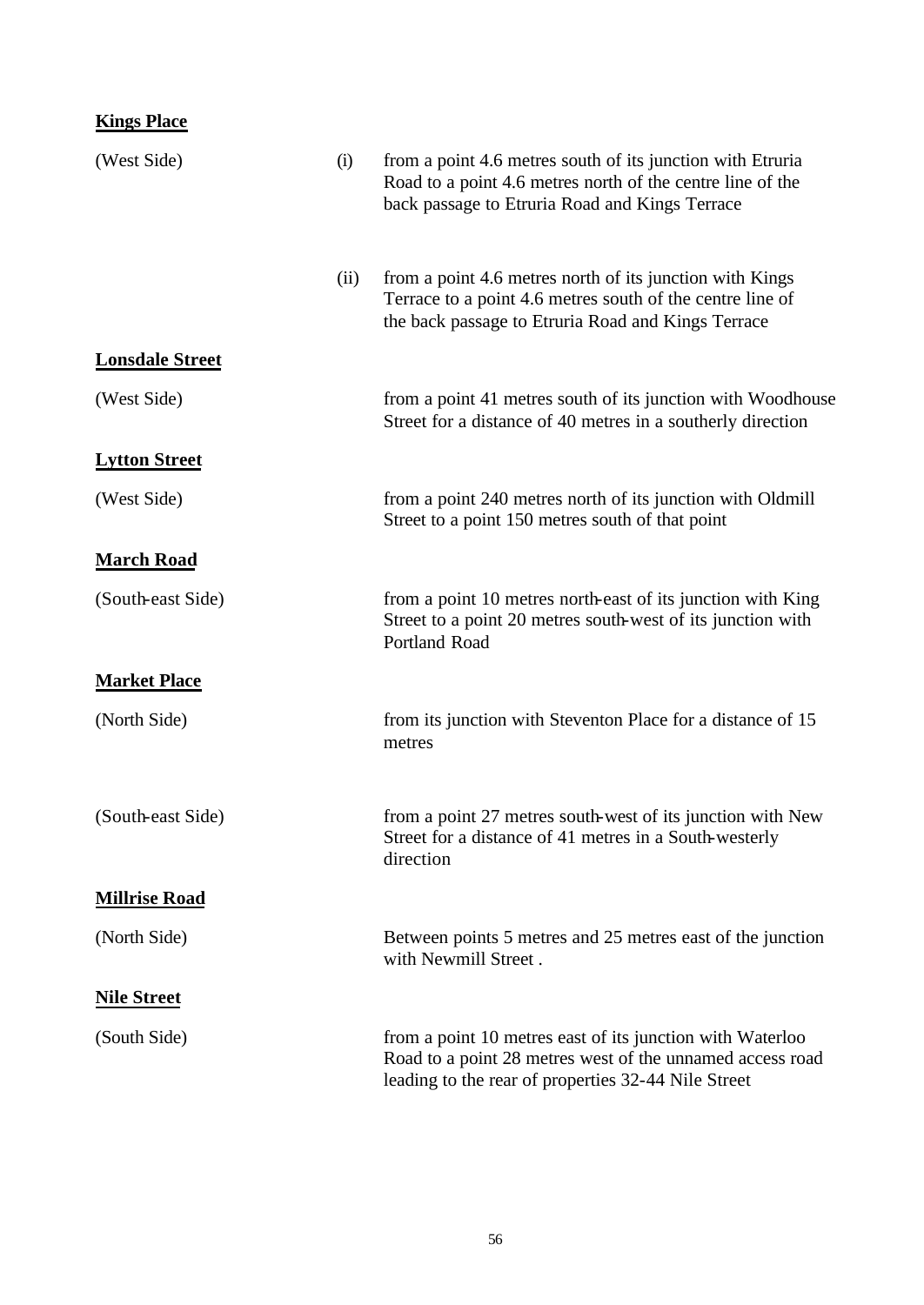| <b>Normacot Road</b>                                               |      |                                                                                                                                       |
|--------------------------------------------------------------------|------|---------------------------------------------------------------------------------------------------------------------------------------|
| (South-west Side)                                                  |      | from a point 10 metres south-east of its junction with<br>Webberley Lane for a distance of 30 metres in a<br>south-easterly direction |
| <b>Piccadilly Street</b>                                           |      |                                                                                                                                       |
| (South Side)                                                       |      | from a point 3 metres west of its junction with Wesley<br>Street for a distance of 20 metres in a westerly direction                  |
| <b>Railway Passage</b>                                             |      |                                                                                                                                       |
| (East Side)                                                        |      | from a point 14 metres north-east of its junction with Market<br>Street for a distance of 11 metres in an north easterly<br>direction |
| <b>Sackville Street</b>                                            |      |                                                                                                                                       |
| (East Side)                                                        |      | from a point 6.5 metres south of its junction with Etruria<br>Road for a distance of 45.7 metres in a southerly direction             |
| <b><u>Swan Square - Eastern Side Of</u></b><br><b>War Memorial</b> |      |                                                                                                                                       |
| (East Side)                                                        |      | from a point 5 metres north of its junction with Chapel<br>Lane to its junction with Moorland Road                                    |
| <b>Trentham Road</b>                                               |      |                                                                                                                                       |
| (West Side)                                                        | (i)  | from a point 10 metres south of its junction with Spring<br>Garden Road to a point 10 metres north of its junction<br>with Summer Row |
|                                                                    | (ii) | from a point 10 metres north of its junction with Howard<br>Street for a distance of 65 metres in a northerly direction               |
| <b>Waterloo Road</b>                                               |      |                                                                                                                                       |
| (East Side)                                                        |      | from a point 10 metres south of its junction with Auckland<br>Street for a distance of 25 metres in an south-easterly<br>direction    |
| (South-west Side)                                                  |      | from a point 81 metres south of its junction with Pitt Street<br>West for a distance of 31 metres in a southerly direction            |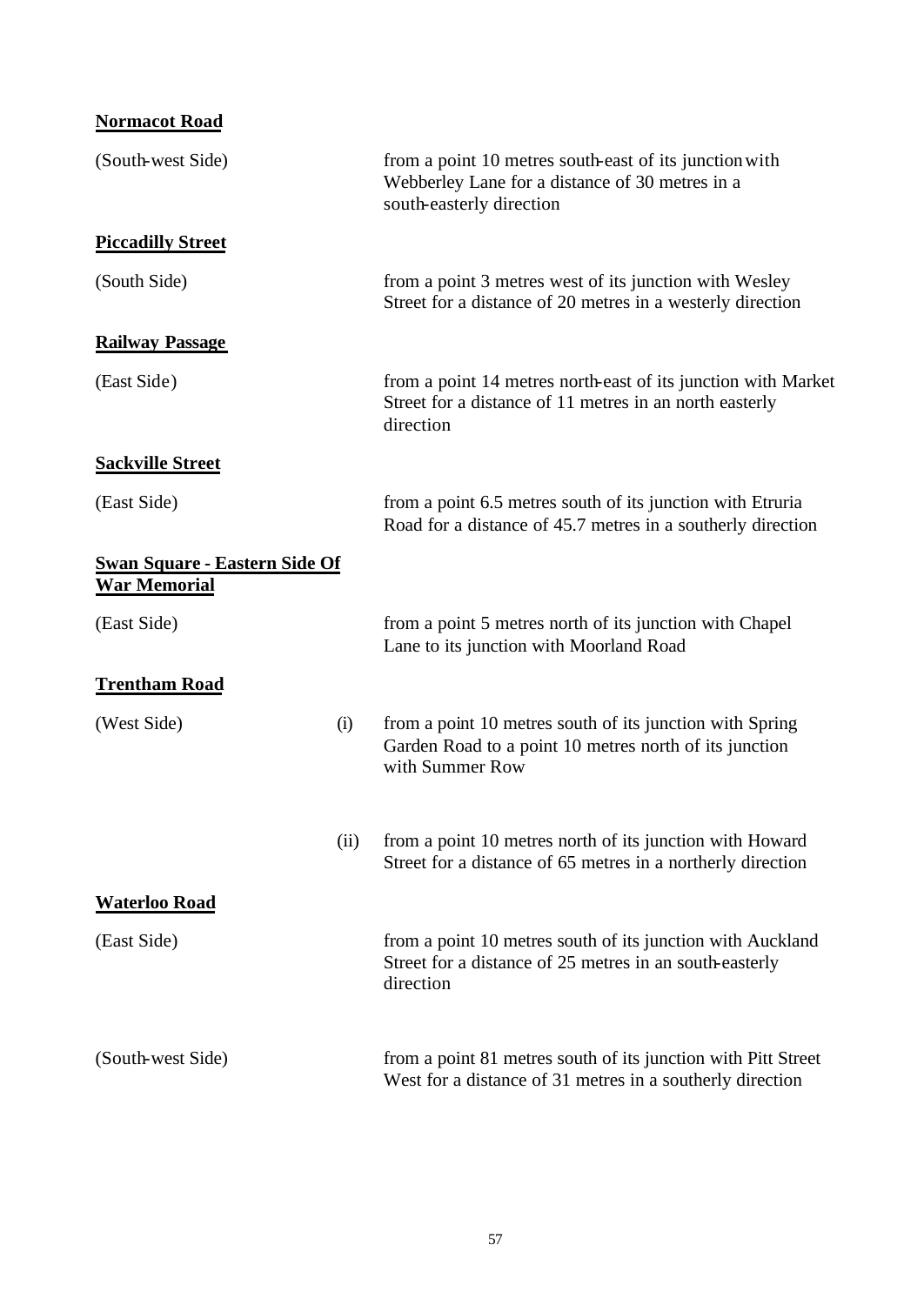# **Wedgwood Street**

| (East Side)                  |      | from a point 13 metres south of its junction with Jenkins<br>Street to a point 45 metres north of its junction with<br>Moorland Road       |
|------------------------------|------|--------------------------------------------------------------------------------------------------------------------------------------------|
| <b>Wesley Street</b>         |      |                                                                                                                                            |
| (East Side)                  | (i)  | from a point 9 metres south of its junction with Tower<br>Square for a distance of 14 metres in a southerly direction                      |
|                              | (ii) | from a point 11 metres north of the centre of its junction<br>with Farndale Street for a distance of 13 metres in a<br>northerly direction |
| <b>William Clowes Street</b> |      |                                                                                                                                            |
| (North-east Side)            | (i)  | from a point 10 metres south-east of its junction with Queen<br>Street for a distance of 11 metres in an south-easterly<br>direction       |
|                              | (ii) | from a point 32 metres south-east of its junction with Queen<br>Street for a distance of 11 metres in a south easterly<br>direction        |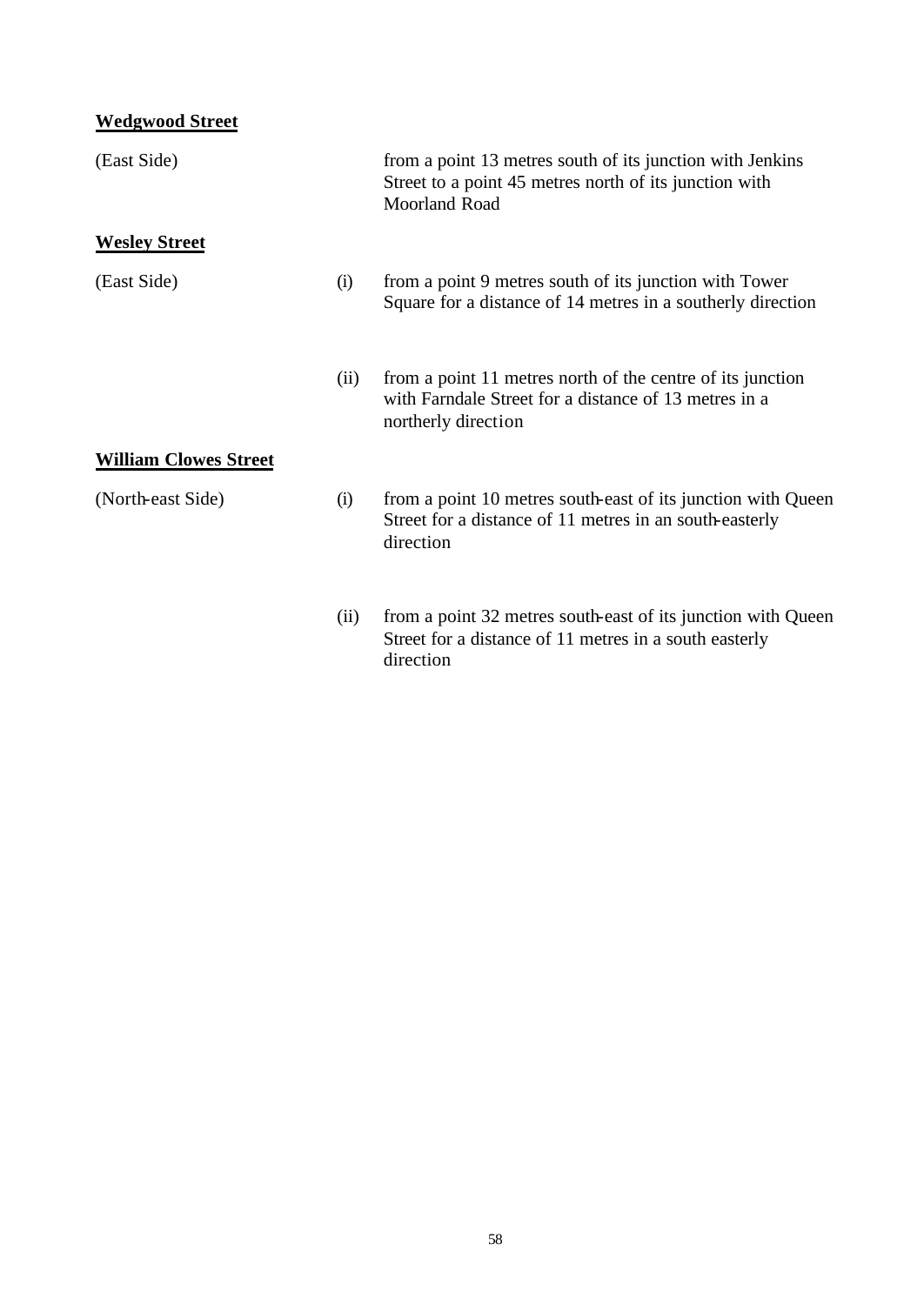## **THIRTY-SEVENTH SCHEDULE**

#### **LIMITED WAITING 30 MINUTES NO RETURN WITHIN 30 MINUTES MON-SAT 8AM-6PM**

# **Shearer Street**

| (North-west Side)    | from a point 50 metres south-west of its junction with<br>Bedford Road to a point 40 metres north-east of its<br>junction with Shelton New Road |
|----------------------|-------------------------------------------------------------------------------------------------------------------------------------------------|
| <b>South Terrace</b> |                                                                                                                                                 |
| (South Side)         | from a point 109 metres west of its junction with Sideway<br>Road to its junction with Fletcher Road                                            |
| <b>St Ann Street</b> |                                                                                                                                                 |
| (East Side)          | from a point 17 metres north of its junction with<br>Bucknall New Road to its junction with Newshaw Walk                                        |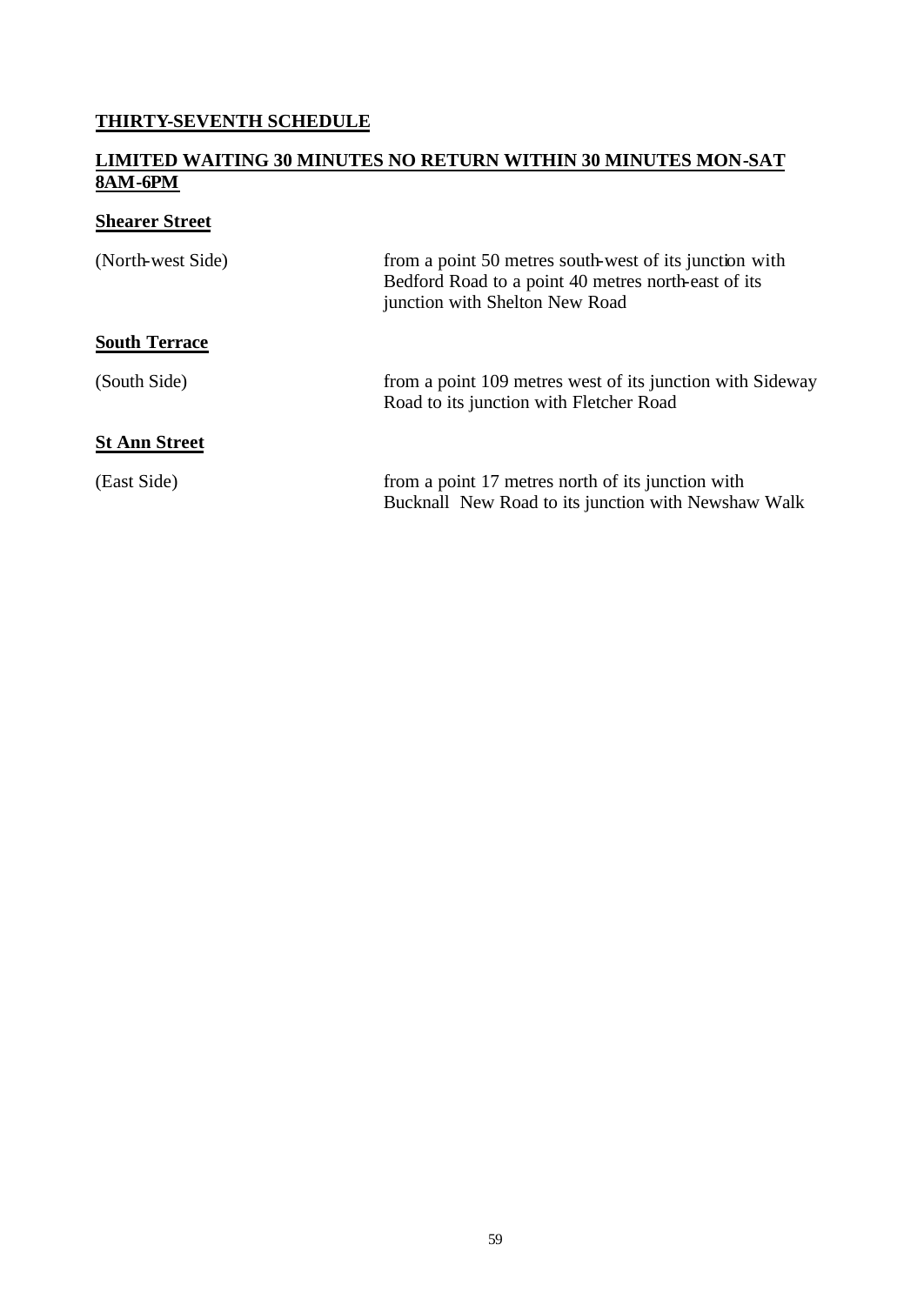#### **THIRTY-EIGHTH SCHEDULE**

#### **LOADING ONLY BAY**

# **Albion Street** (South Side) from a point 13 metres east of its junction with Bethesda Street for a distance of 5 metres in an easterly direction **Bagnall Street** (West Side) from a point 7 metres north of its junction with Adventure Place for a distance of 38 metres in a northerly direction **Glass Street** (South Side) from a point 34 metres east of its junction with Town Road to a point 44 metres east of its junction with Town Road **Lower Foundry Street** (West Side) from a point 60 metres north of its junction with Trinity Street for a distance of 15 metres in a northerly direction **Pall Mall** (North-east Side) (i) from a point 12 metres north-west of its junction with Piccadilly for a distance of 17 metres in a north-westerly direction (ii) from a point 42 metres north-west of its junction with Piccadilly for a distance of 18 metres in a north-westerly direction (iii) from a point 12 metres south-east of its junction with Piccadilly for a distance of 75 metres in an south easterly direction **Robert Heath Street** (North-east Side) from a point 5 metres north-west of its junction with Ford Green Road for a distance of 18 metres **Stafford Street** (West Side) (i) from a point 81 metres north of its junction with Trinity Street to a point 104 metres north of its junction with Trinity Street (ii) from a point 24 metres north of its junction with Trinity Street for a distance of 19 metres in a northerly direction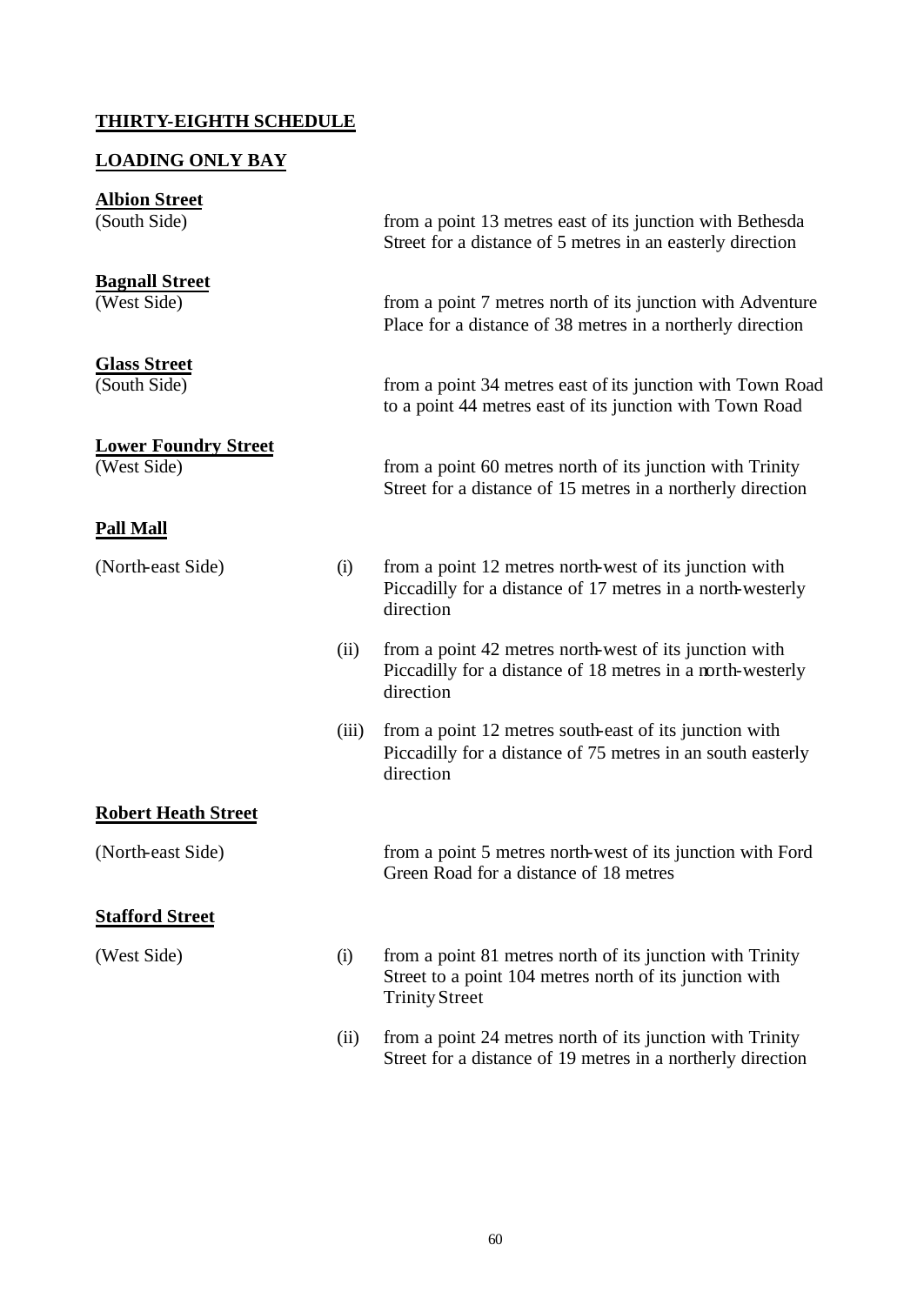## **THIRTY-NINTH SCHEDULE**

## **MOTOR CYCLE BAY**

#### **Lichfield Street (service Area Between Potteries Way And Derby Street)**

| (East Side)                 | from its northern truncated end for a distance of 5 metres in<br>a southerly direction                                 |
|-----------------------------|------------------------------------------------------------------------------------------------------------------------|
| <b>Lower Foundry Street</b> |                                                                                                                        |
| (East Side)                 | from a point 44 metres south of its junction with Weaver<br>Street for a distance of 5 metres in a southerly direction |
| <b>Town Road</b>            |                                                                                                                        |
| (East Side)                 | from a point 22 metres south of its northern end for a<br>distance of 5 metres in a southerly direction                |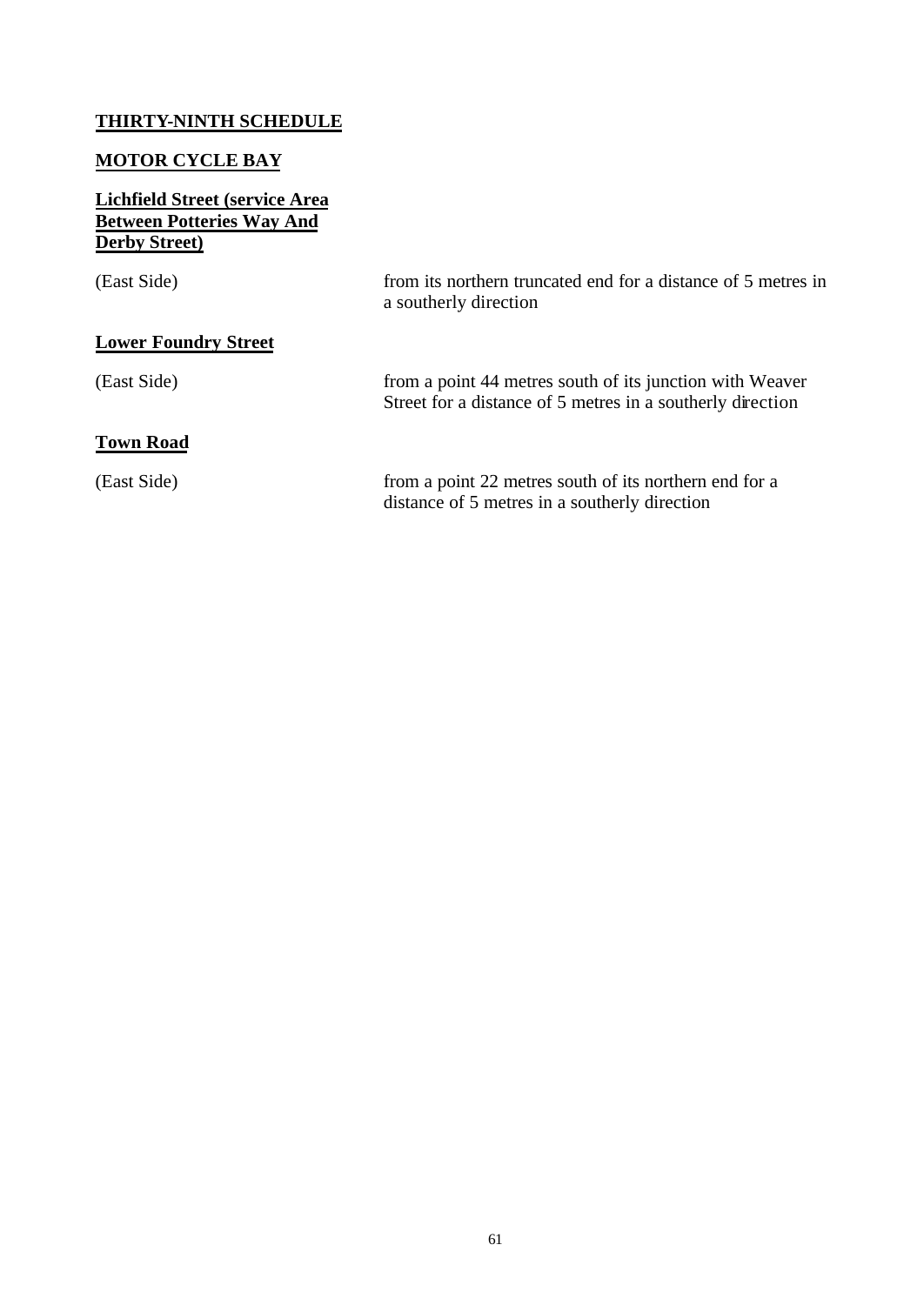## **FORTIETH SCHEDULE**

## **NO LOADING OR UNLOADING 6PM-MIDNIGHT AND MIDNIGHT-2AM**

## **Pall Mall**

(South-west Side) the whole .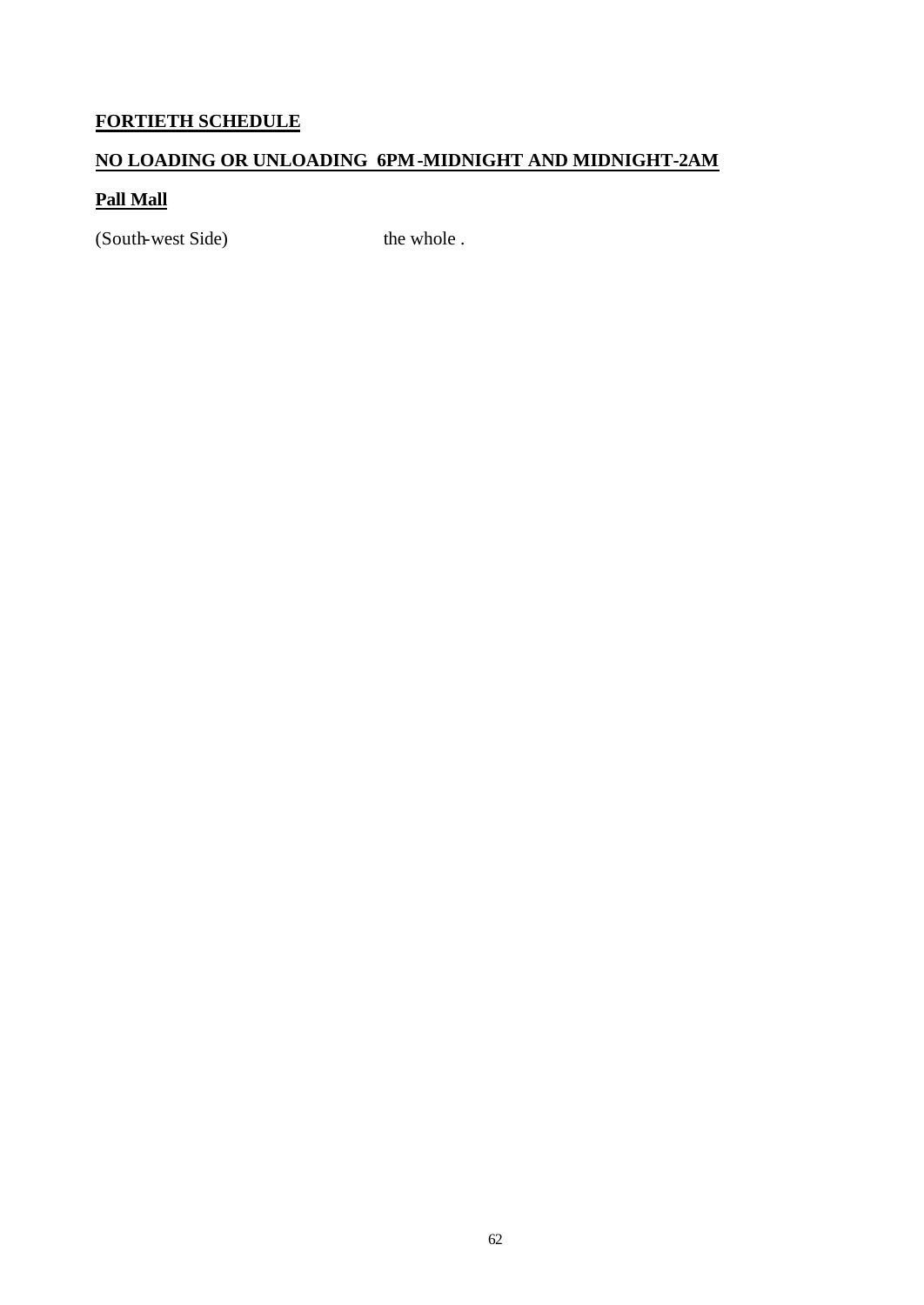## **FORTY-FIRST SCHEDULE**

## **NO LOADING OR UNLOADING 7AM-10AM**

## **Parliament Square**

(Both Sides) the whole .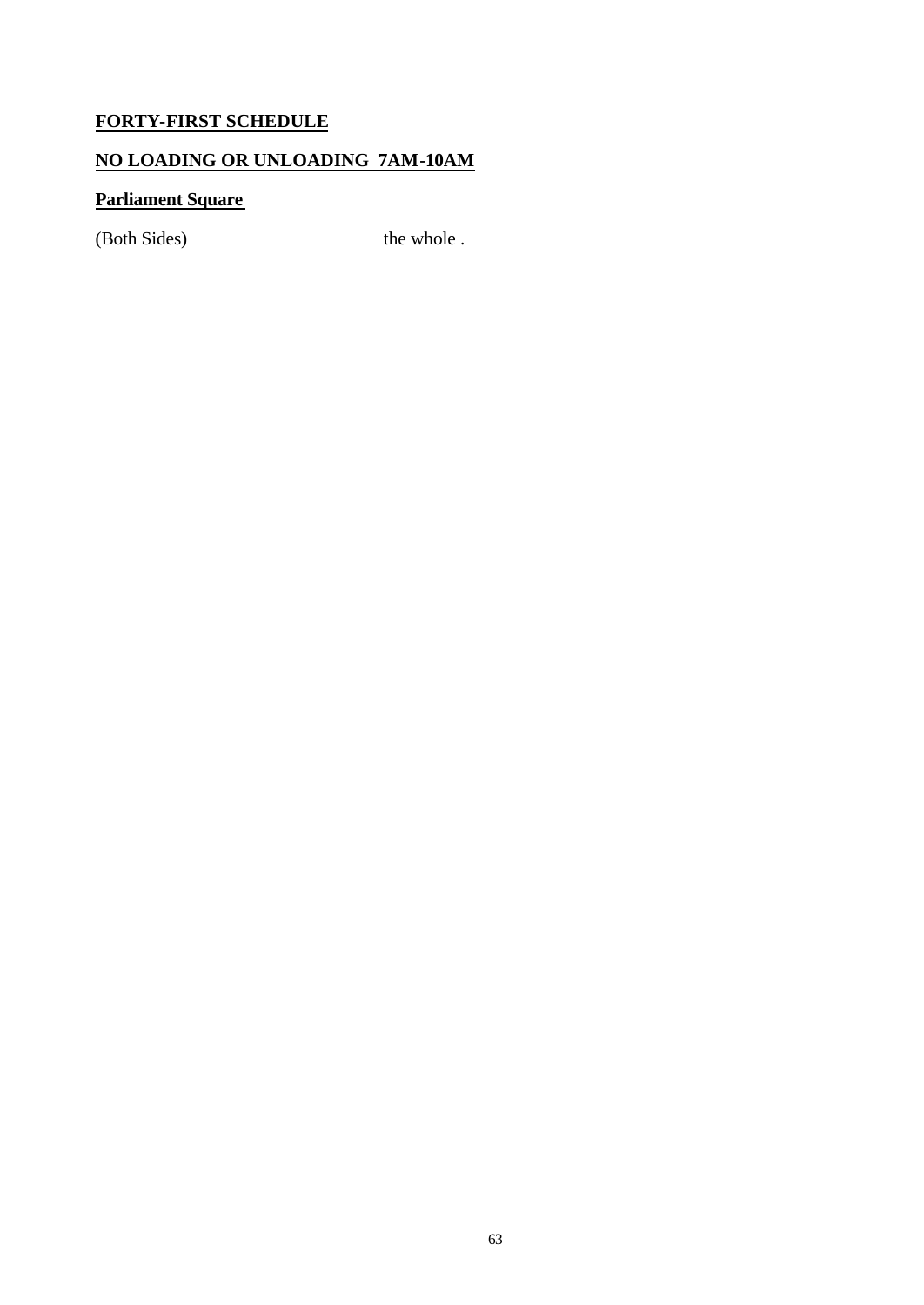## **FORTY-SECOND SCHEDULE**

#### **NO LOADING OR UNLOADING 8AM-6PM**

# **Clough Street**

| (North Side) | (i)   | from a point 55 metres west of its junction with Mersey<br>Street to its junction with Morley Street          |
|--------------|-------|---------------------------------------------------------------------------------------------------------------|
|              | (ii)  | from a point 15 metres west of its junction with Mount<br>Pleasant to a point 15 metres east of that junction |
|              | (iii) | from a point 15 metres east of its junction with Mersey<br>Street to a point 15 metres west of that junction  |
| (South Side) | (i)   | from a point 15 metres west of its junction with Mersey<br>Street to a point 15 metres east of that junction  |
|              | (ii)  | from a point 15 metres east of its junction with Slippery<br>Lane to a point 15 metres west of that junction  |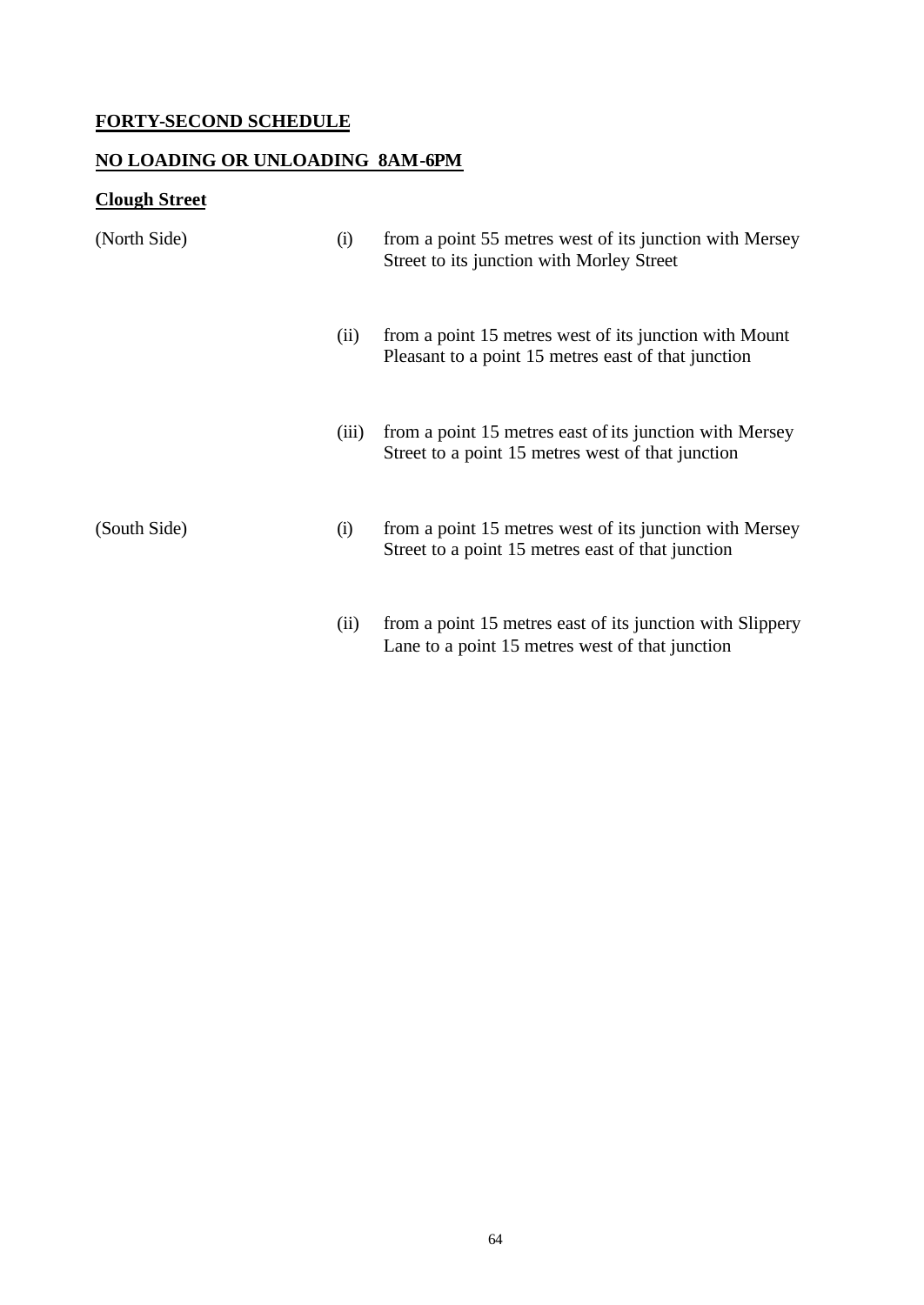# **FORTY-THIRD SCHEDULE**

## **NO LOADING OR UNLOADING 9AM-5PM**

# **Glass Street**

| (South Side)                                                                                               |      | from a point 44 metres east of its junction with Town Road<br>to its eastern End including the truncated area adjacent to<br>No.28 Glass Street                                                                              |
|------------------------------------------------------------------------------------------------------------|------|------------------------------------------------------------------------------------------------------------------------------------------------------------------------------------------------------------------------------|
| <b>Hillchurch Street</b>                                                                                   |      |                                                                                                                                                                                                                              |
| (North Side)                                                                                               |      | from its junction with Town Road for a distance of 62<br>metres in an easterly direction                                                                                                                                     |
| (South Side)                                                                                               |      | from a point 34.5 metres east of its junction with Town Road<br>for a distance of 112 metres in an easterly then northerly<br>then westerly direction so as to include the whole of the<br>eastern truncated end of the road |
| <b>Lower Foundry Street</b>                                                                                |      |                                                                                                                                                                                                                              |
| (East Side)                                                                                                |      | from a point 111.5 metres north of its junction with Trinity<br>Street to its junction with Weaver Street                                                                                                                    |
| (West Side)                                                                                                | (i)  | from a point 71.8 metres north of its junction with Trinity<br>Street to its junction with Weaver Street                                                                                                                     |
|                                                                                                            | (ii) | from a point 10 metres north of its junction with Trinity<br>Street for a distance of 49 metres in a northerly direction                                                                                                     |
| <b>Service Area Between The</b><br><b>Potteries Way And Derby Street</b><br><b>Off Of Lichfield Street</b> |      |                                                                                                                                                                                                                              |
| (West Side)                                                                                                |      | from its junction with Lichfield Street for a distance of 15<br>metres north                                                                                                                                                 |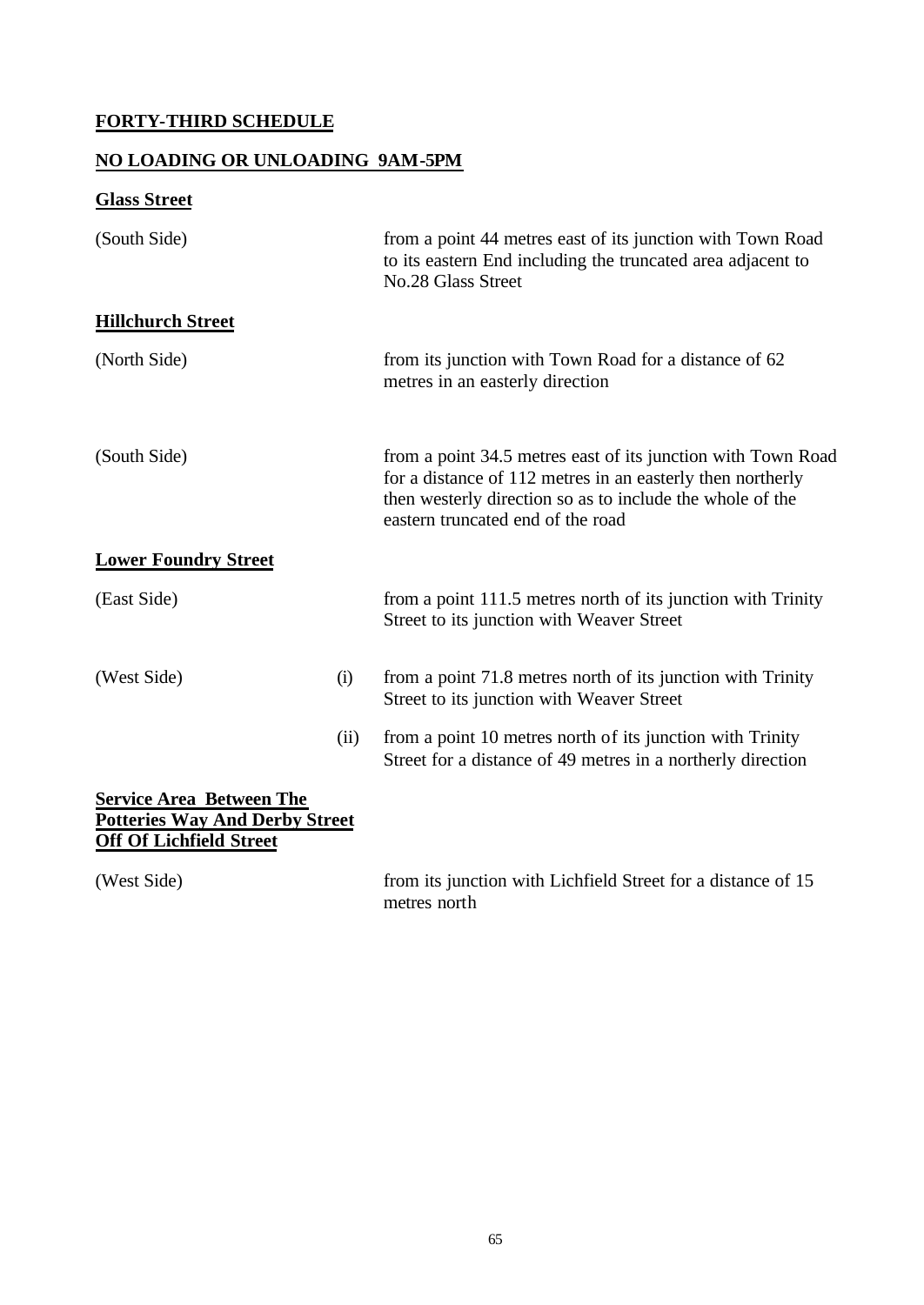| <b>Stafford Street</b> |      |                                                                                                                      |
|------------------------|------|----------------------------------------------------------------------------------------------------------------------|
| (East Side)            |      | from a point 5 metres north of its junction with Lamb Street<br>for a distance of 20 metres in a southerly direction |
| (West Side)            | (1)  | from its junction with Trinity Street for a distance of 23.5<br>metres in a northerly direction                      |
|                        | (11) | from a point 103.7 metres north of its junction with Trinity<br>Street to its junction with New Hall Street          |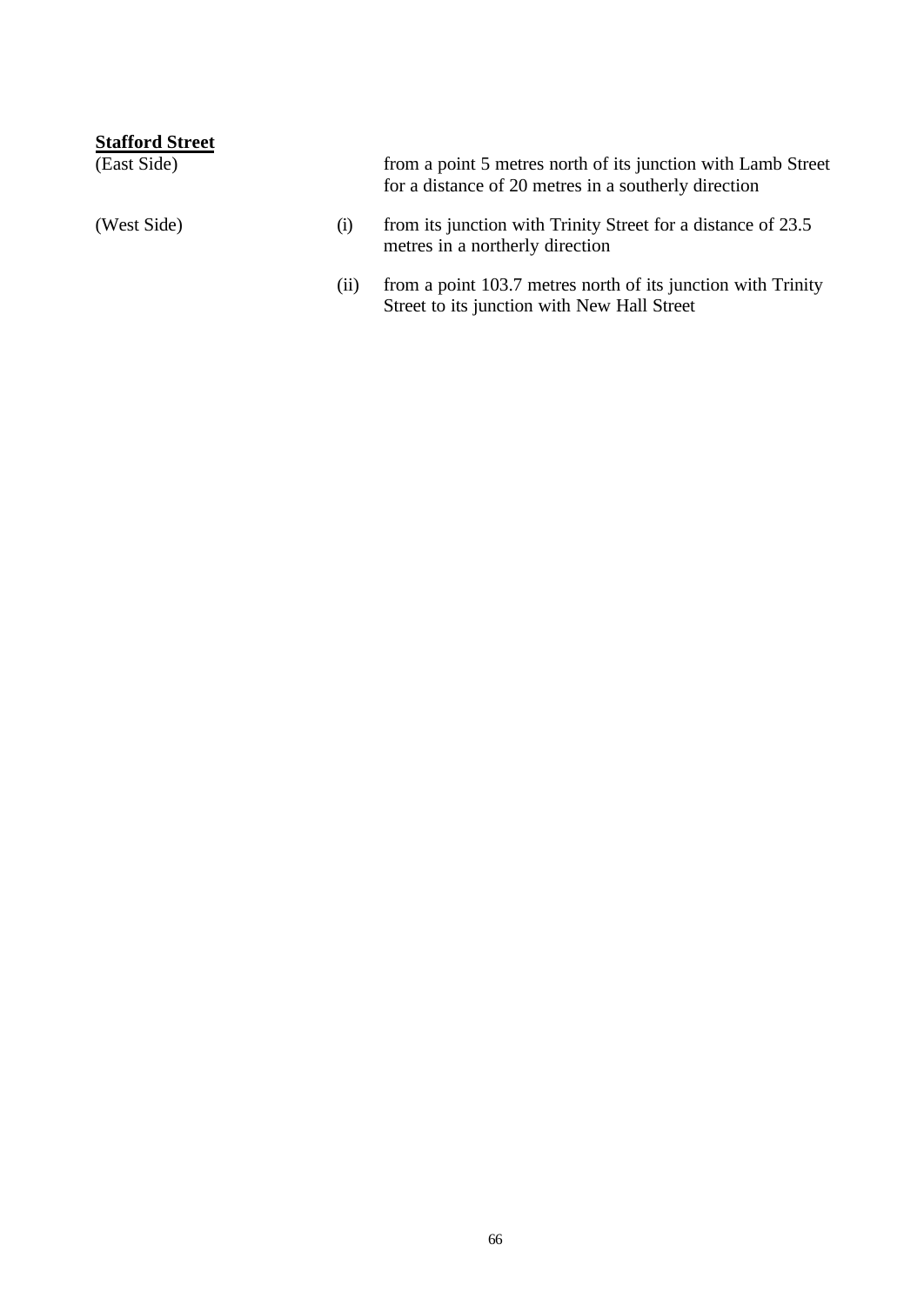# **FORTY-FOURTH SCHEDULE**

## **NO LOADING OR UNLOADING AT ANY TIME**

# **City Road**

| (Both Sides)         |      | from its junction with Queensway to its junction with<br>Leek Road                                |
|----------------------|------|---------------------------------------------------------------------------------------------------|
| <b>Hanley Road</b>   |      |                                                                                                   |
| (South Side)         |      | from its junction with Sneyd Hill for a distance of 18 metres<br>in an easterly direction         |
| <b>Moorland Road</b> |      |                                                                                                   |
| (North Side)         |      | from its junction with High Lane to a point 25 metres<br>south-west of that junction              |
| (South Side)         | (i)  | from its junction with Ford Green Road to its junction<br>with Hanley Road                        |
|                      | (ii) | from its junction with Sneyd Hill to a point 110 metres<br>north-east of Leonard Street           |
| <b>Sneyd Hill</b>    |      |                                                                                                   |
| (West Side)          |      | from its junction with Hanley Road for a distance of 30<br>metres in a southerly direction        |
| <b>Waterloo Road</b> |      |                                                                                                   |
| (South-west Side)    |      | from its junction with Cobridge Road for a distance of 80<br>metres in a north westerly direction |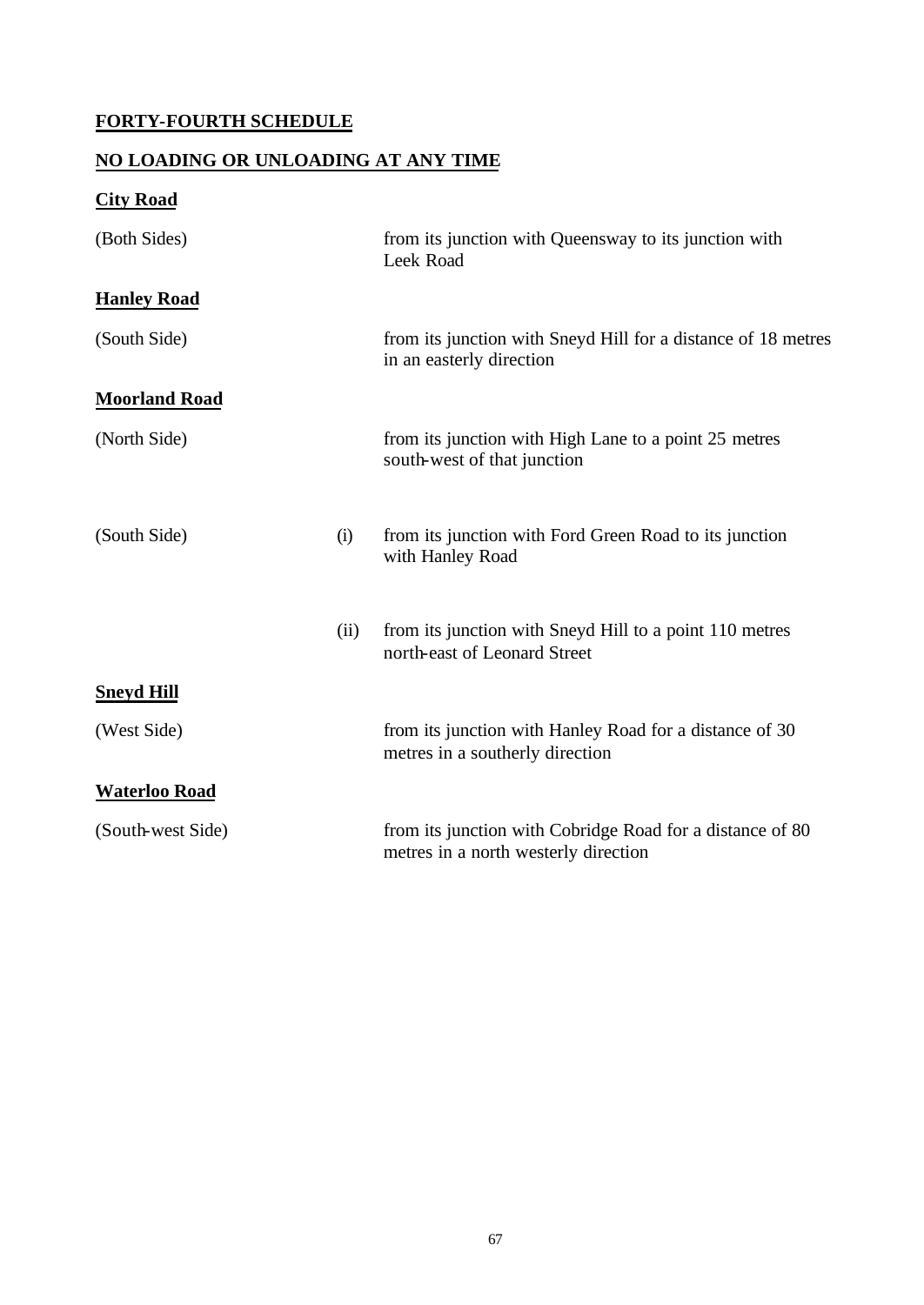## **FORTY-FIFTH SCHEDULE**

#### **NO LOADING OR UNLOADING MON-FRI 7.30AM-9.30AM AND 4.30PM-6PM AND SATURDAY 11.30AM-1PM**

## **Ford Green Road**

| (North-west Side)         | (i)   | from a point 20 metres south-west of its junction with<br>Chell Heath Road to its junction with Station Crescent                                     |
|---------------------------|-------|------------------------------------------------------------------------------------------------------------------------------------------------------|
|                           | (ii)  | from a point 40 metres north-east of its junction with<br>Ashman St to a point 52 metres north-east of that junction                                 |
|                           | (iii) | from its junction with North West Terrace to a point 20<br>metres north-east of its junction with Ashman Street                                      |
| (South-east Side)         | (i)   | from a point 5 metres south-west of its junction with<br>Sparrow Street to a point 10 metres north-east of its<br>junction with Chetwynd Street      |
|                           | (ii)  | from a point 25 metres north-east of its junction with<br>Saturn Road to a point 20 metres north-east of its junction<br>with Regina Street          |
|                           | (iii) | from a point 5 metres north-east of its junction with Sparrow<br>Street to a point 5 metres south-west of its junction with<br><b>Stellar Street</b> |
| <b>Marsh Street South</b> |       |                                                                                                                                                      |
| (West Side)               |       | from a point 10 metres south of its junction with Clough<br>Street to its junction with Broad Street                                                 |
| <b>York Street</b>        |       |                                                                                                                                                      |
| (Both Sides)              |       | from a point 10 metres north of its junction with Century<br>Street to a point 10 metres south of its junction with Bexley<br><b>Street</b>          |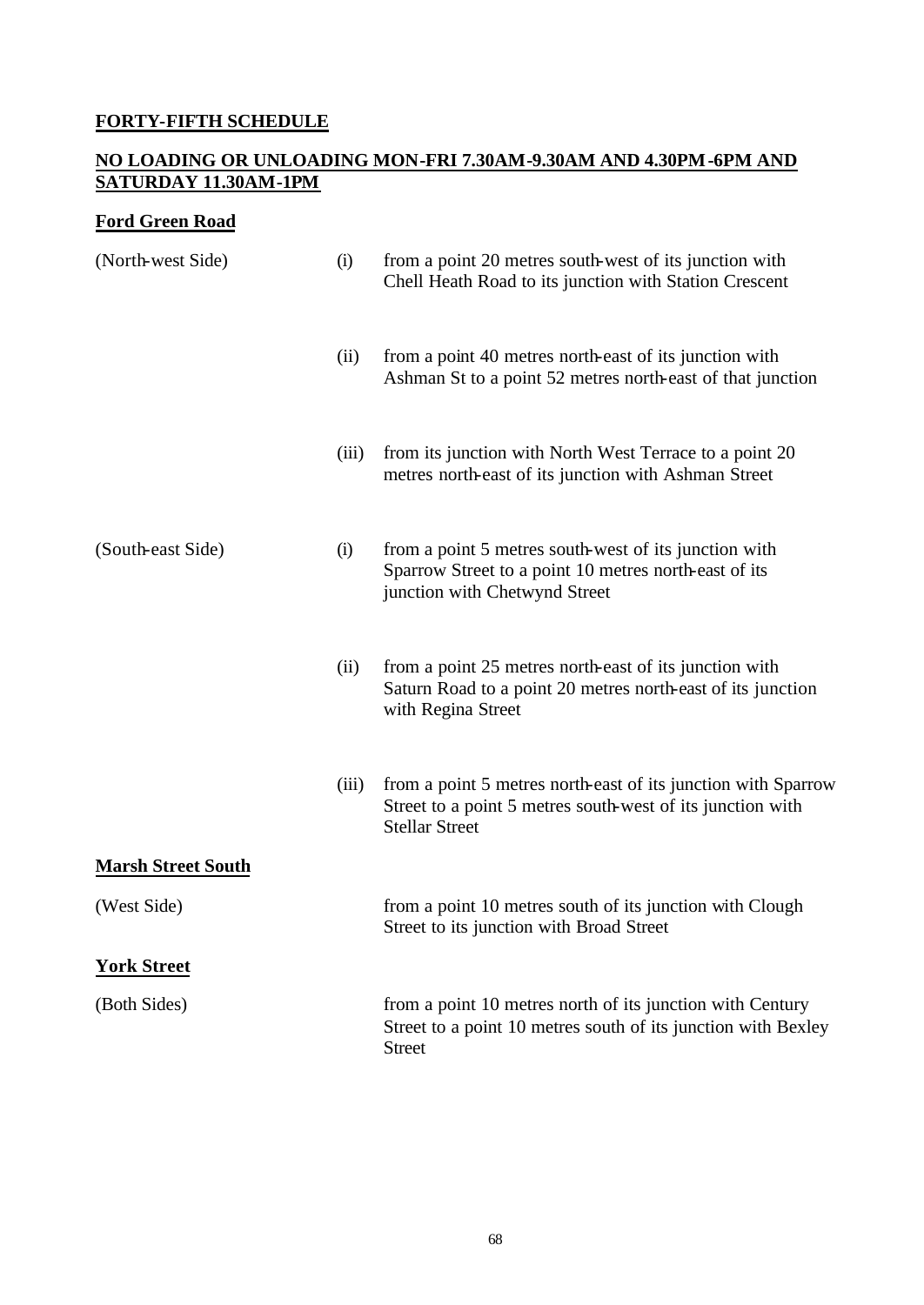## **FORTY-SIXTH SCHEDULE**

#### **NO LOADING OR UNLOADING MON-FRI 7.30AM-9AM AND 4.30PM-6PM**

# **Broad Street**

| (Both Sides)        |       | the whole length.                                                                                                          |
|---------------------|-------|----------------------------------------------------------------------------------------------------------------------------|
| <b>City Road</b>    |       |                                                                                                                            |
| (Both Sides)        |       | The Whole Length.                                                                                                          |
| <b>Howard Place</b> |       |                                                                                                                            |
| (Both Sides)        |       | the whole length.                                                                                                          |
| <b>King Street</b>  |       |                                                                                                                            |
| (North Side)        | (i)   | from its junction with Best Street to its junction with Park<br>Lane                                                       |
|                     | (ii)  | from its junction with Best Street for a distance of 10<br>metres in a westerly direction                                  |
|                     | (iii) | from a point 39 metres east of its junction with Park Street<br>to a point 30 metres west of its junction with Best Street |
|                     | (iv)  | from its junction with Park Street for a distance of 13<br>metres in an easterly direction                                 |
|                     | (v)   | from its junction with Park Street for a distance of 64<br>metres in an westerly direction                                 |
|                     | (vi)  | from its junction with Park Lane to its junction with<br>Smiths passage                                                    |
|                     | (vii) | from its junction with Smiths Passage to its junction with<br><b>Royal Street</b>                                          |
|                     |       | (viii) from its junction with Royal Street to its junction with<br><b>Burnham Street</b>                                   |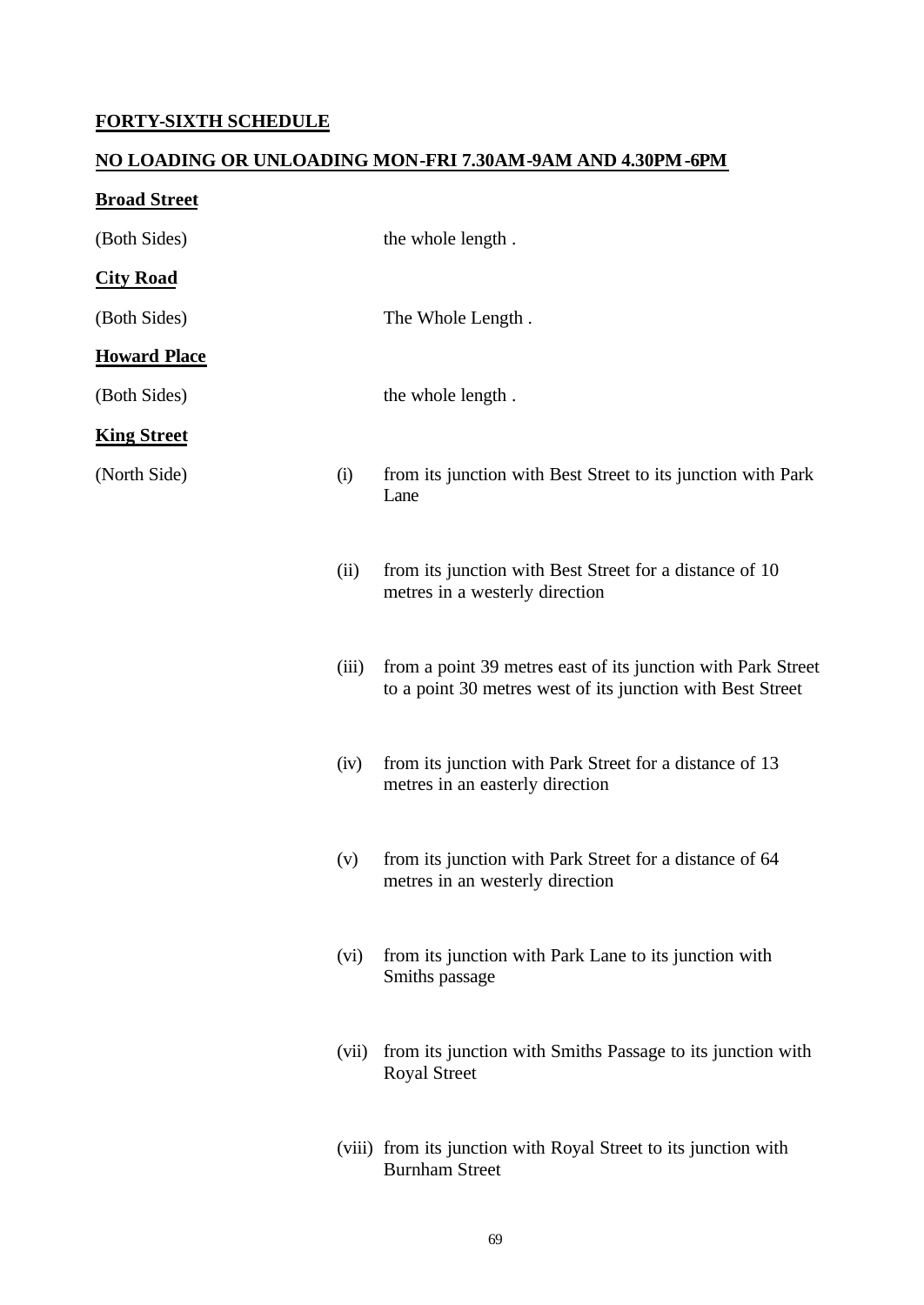| (ix) | from its junction with Burnham Street to its junction with |
|------|------------------------------------------------------------|
|      | <b>BerdmoreStreet</b>                                      |

- (x) from its junction with Berdmore Street for a distance of 3 metres in an easterly direction
- (xi) from its junction with Hollings Street for a distance of 17 metres in a westerly direction
- (xii) from its junction with Hollings Street to its junction with Foley Street
- (xiii) from its junction with Foley Street to its junction with Goldenhill Road
- (xiv) from its junction with Goldenhill Road to its junction with Clarence Road
- (xv) from its junction with Clarence Road to its junction with March Road
- (xvi) from its junction with March Road to its junction with Times Square

- (South Side) (i) from its junction with Times Square to its junction with Sidings Place
	- (ii) from its junction with Sidings Place to its junction with Fife Street
	- (iii) from its junction with Fife Street for a distance of 5 metres in a westerly direction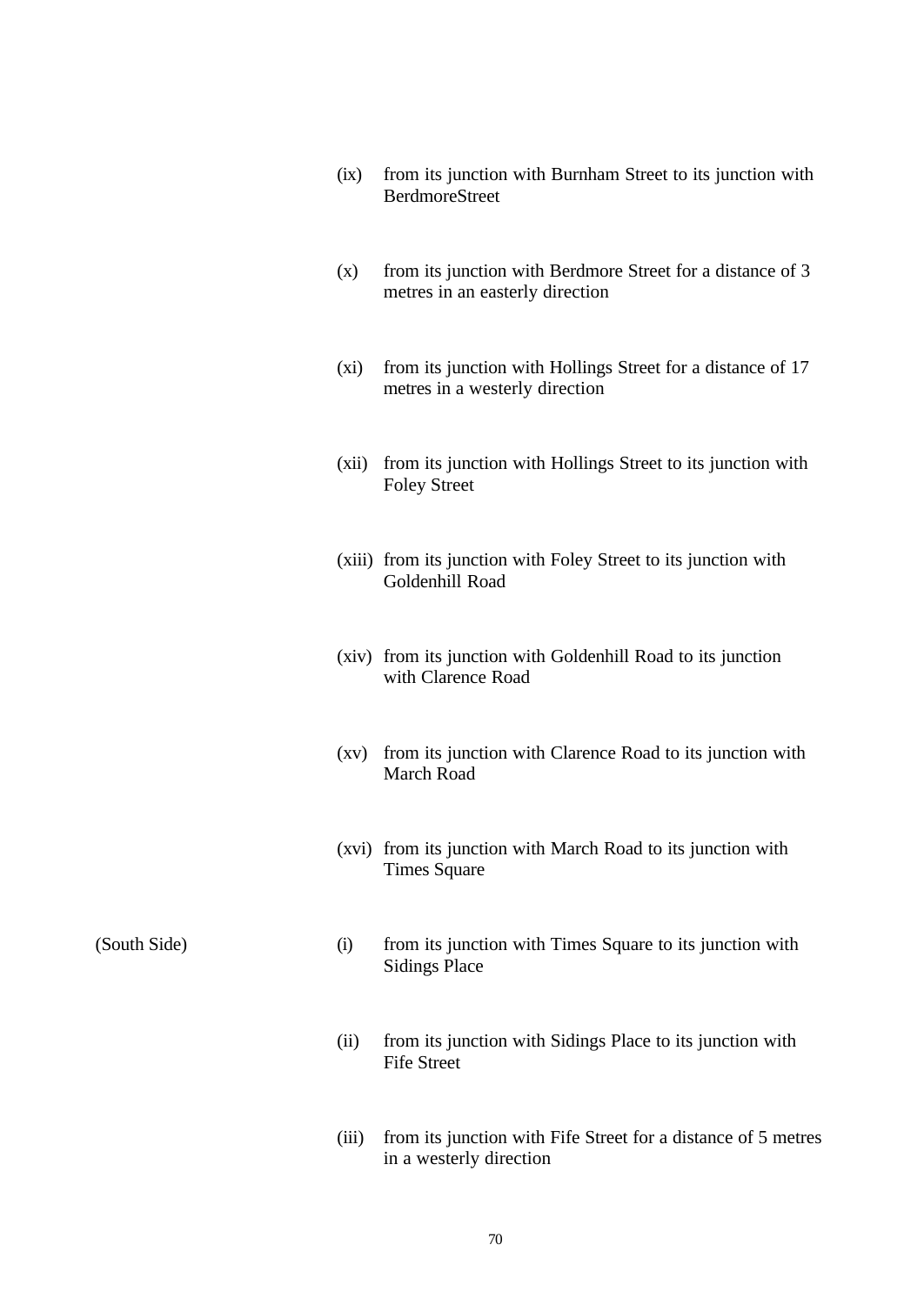- (iv) from its junction with Bute Street for a distance of 10 metres in an easterly direction
- (v) from its junction with Bute Street to its junction with Perth **Street**
- (vi) from its junction with Baron Street to its junction with Perth Street
- (vii) from its junction with Baron Street for a distance of 93 metres in a westerly direction
- (viii) from its junction with Bishop Street for a distance of 5 metres in an easterly direction
- (ix) from its junction with Bishop Street for a distance of 5 metres in an westerly direction
- (x) from its junction with Montrose Street for a distance of 10 metres in an easterly direction
- (xi) from its junction with Montrose Street to its junction with Duke Street
- (xii) from its junction with Duke Street to its junction with China Street
- (xiii) from its junction with China Street to the Roundabout at the northern end of Victoria Place Link

**Newcastle Street**

**Snow Hill**

(Both Sides) for the whole length.

(Both Sides) the whole length.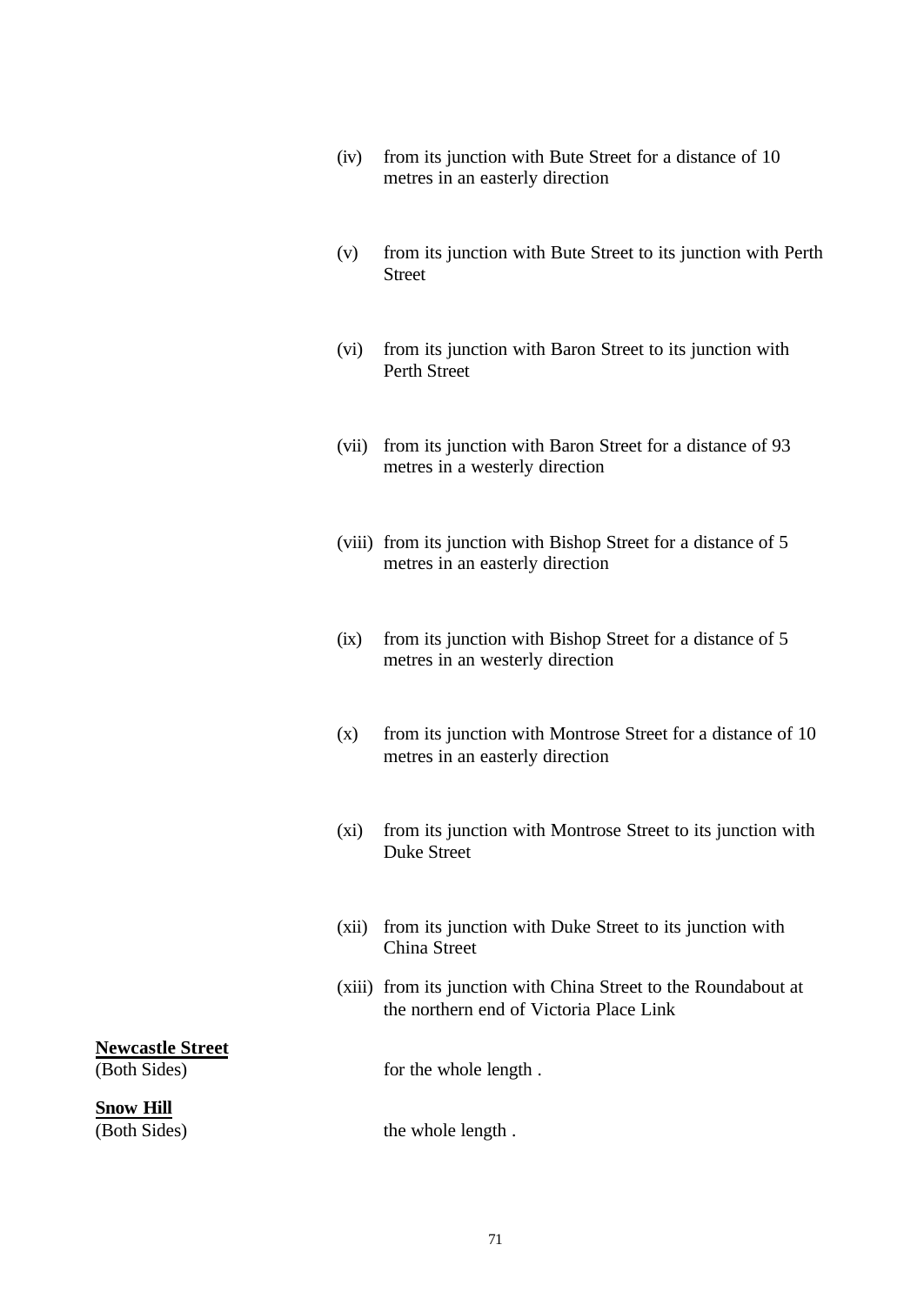| <b>Station Street</b> |                                                                                                                |
|-----------------------|----------------------------------------------------------------------------------------------------------------|
| (South-east Side)     | from its junction with Longport Road for a distance of 100<br>metres in a south-westerly direction             |
| (West Side)           | from its junction with Newcastle Street to a point 20<br>metres south-west of its junction with Princes Square |
| <b>Stoke Road</b>     |                                                                                                                |
| (Both Sides)          | the whole length.                                                                                              |
| <b>Weston Road</b>    |                                                                                                                |
| (Both Sides)          | from its junction with Uttoxeter Road to its junction with<br>Penfleet Avenue                                  |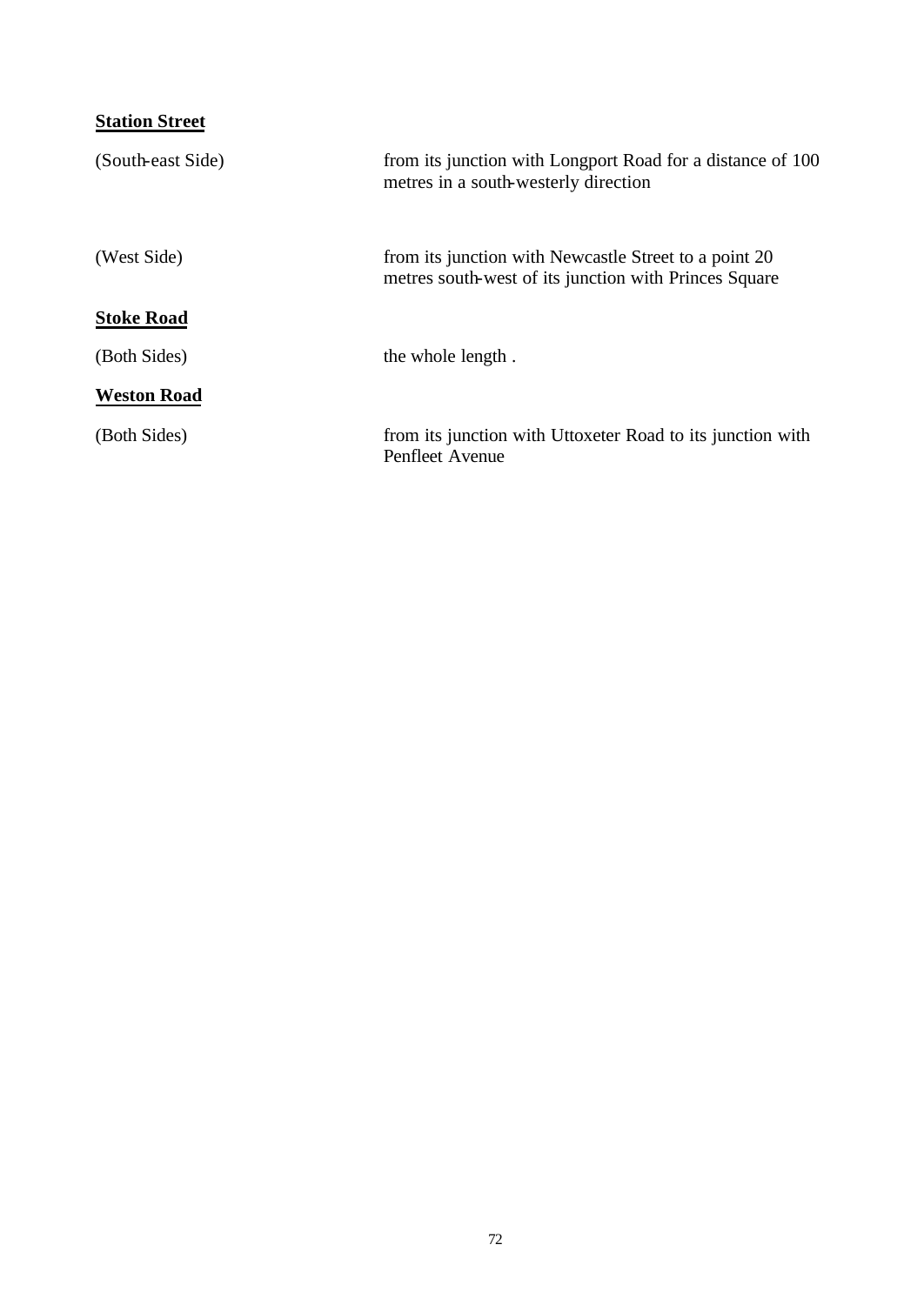# **FORTY-SEVENTH SCHEDULE**

#### **NO LOADING OR UNLOADING MON-FRI 8AM-9.30AM AND 4.30PM-6PM**

## **Campbell Place**

(East Side) for its entire length.

#### **Church Street**

(Both Sides) from its junction with Campbell Place to its junction with Kingsway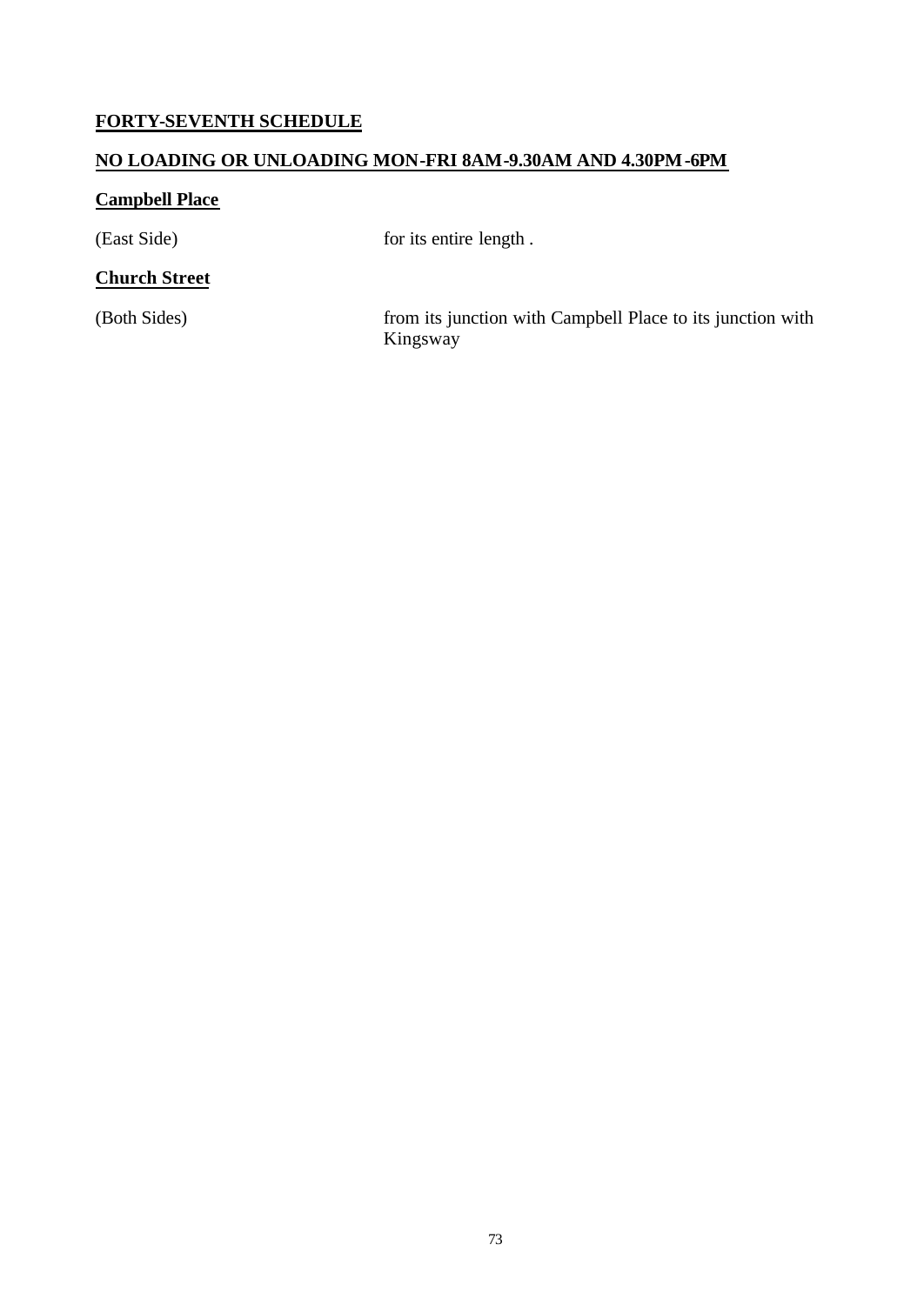## **FORTY-EIGHTH SCHEDULE**

#### **NO LOADING OR UNLOADING MON-FRI 8AM-9.30AM AND 4.30PM-6PM AND SATURDAY 8AM-9.30AM AND 12PM-2PM**

## **Church Street**

| (South Side)          | from its junction with Hartshill Road to its junction<br>with Boothen Road excluding the section between<br>Campbell Place and Kingsway |
|-----------------------|-----------------------------------------------------------------------------------------------------------------------------------------|
| <b>Hartshill Road</b> |                                                                                                                                         |
| (Both Sides)          | from its junction with Liverpool Road to its junction with<br><b>Epworth Street</b>                                                     |
| <b>Liverpool Road</b> |                                                                                                                                         |
| (Both Sides)          | from its junction with Geen Street to its junction with<br><b>Church Street</b>                                                         |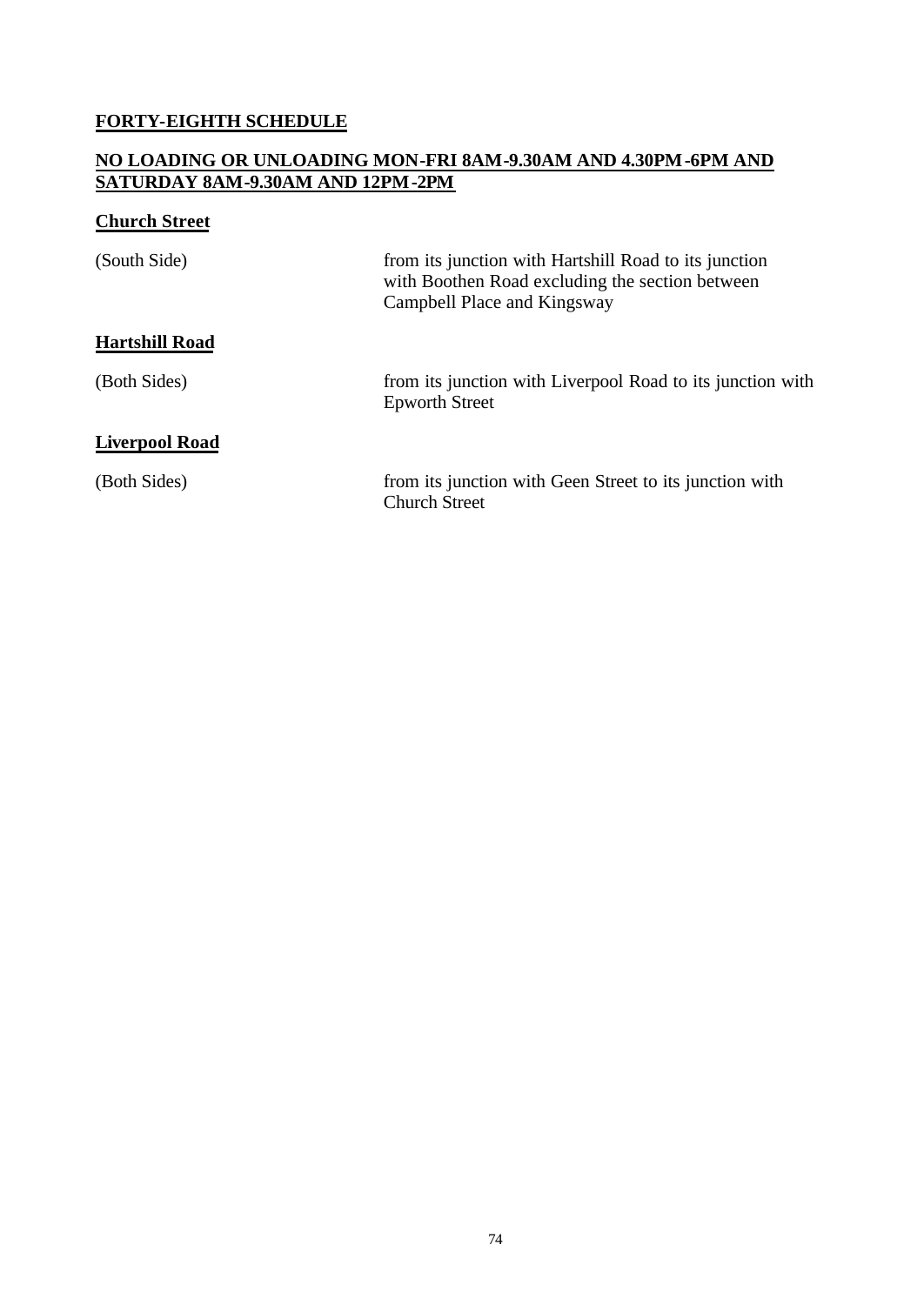## **FORTY-NINTH SCHEDULE**

#### **NO LOADING OR UNLOADING MON-FRI 8AM-9.30AM AND 4PM-6PM AND SATURDAY 11.30AM-1PM**

## **Etruria Road**

| (North Side)          | (i)  | from its junction with Trinity Street for a distance of 178<br>metres in a westerly direction                                                |
|-----------------------|------|----------------------------------------------------------------------------------------------------------------------------------------------|
|                       | (ii) | from its junction with Trinity Street for a distance of 178<br>metres in a westerly direction                                                |
| (South Side)          |      | from its junction with Trinity Street for a distance of 178<br>metres in a westerly direction                                                |
| <b>Trinity Street</b> |      |                                                                                                                                              |
| (North Side)          | (i)  | from a point 50 metres west of its junction with Marsh<br>Street North to a point 149 metres west of its junction<br>with Marsh Street North |
|                       | (ii) | from a point 50 metres west of its junction with Marsh<br>Street North to a point 149 metres west of its junction<br>with Marsh Street North |
| (South Side)          |      | from a point 50 metres west of its junction with Marsh<br>Street North to a point 149 metres west of its junction<br>with Marsh Street South |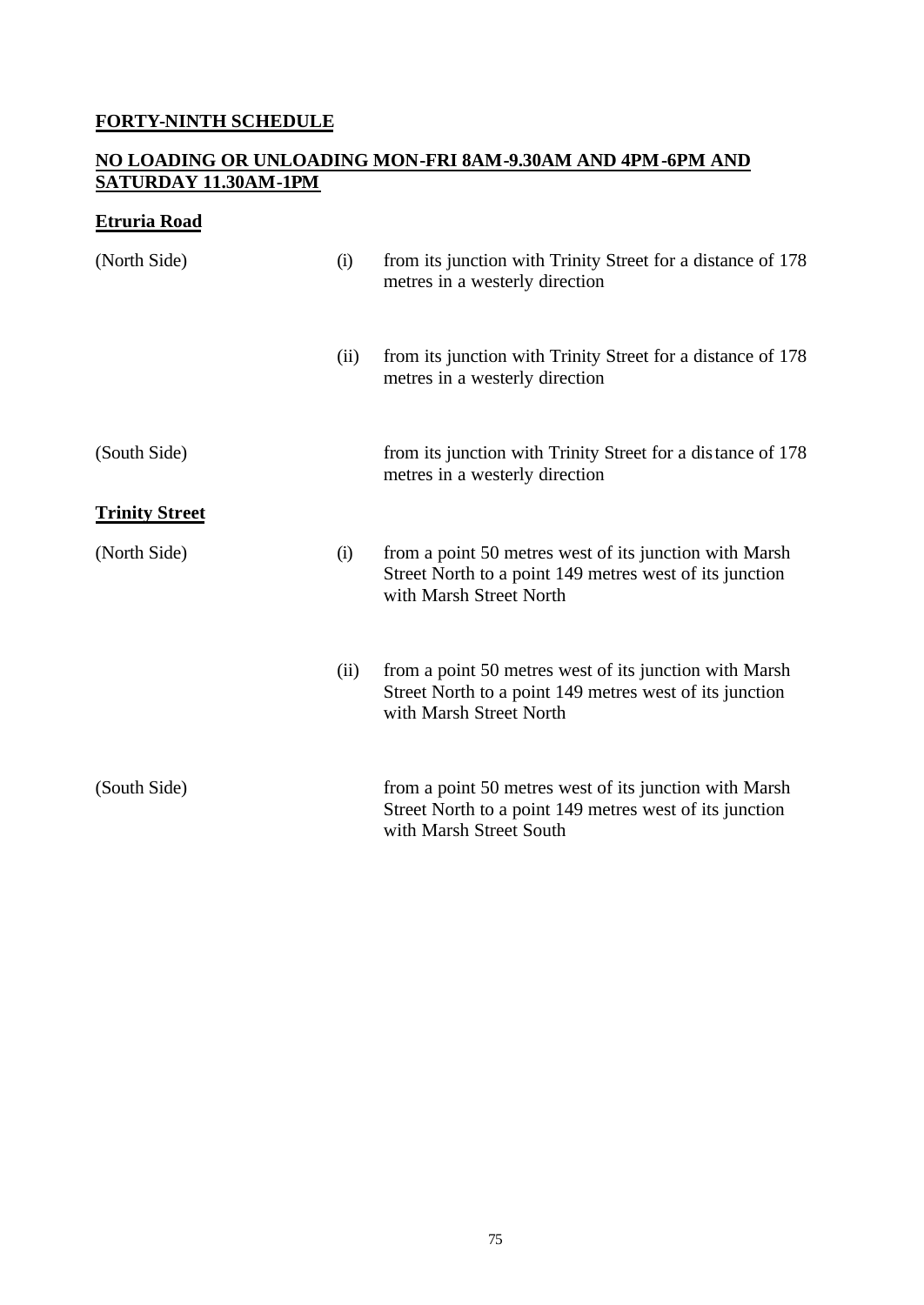## **FIFTIETH SCHEDULE**

#### **NO LOADING OR UNLOADING MON-FRI 8AM-9.30AM AND 4PM-6PM AND SATURDAY 8.30AM-9.30AM AND 11.30AM-1PM**

#### **Leek Road**

(Both Sides) from its junction with Lichfield Street and Victoria Road to a point 26 metres north-east of its junction with Franklyn Street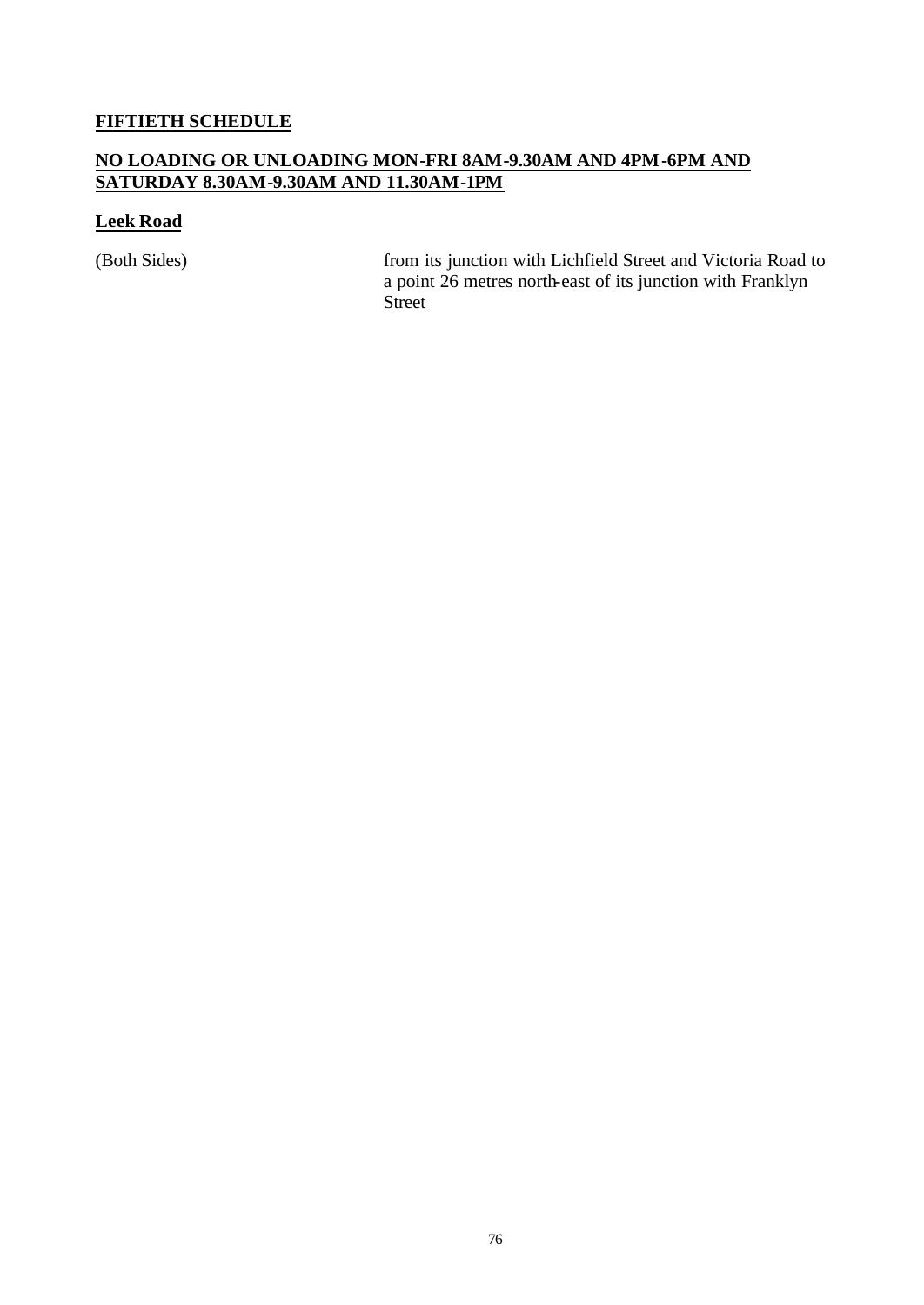## **FIFTY-FIRST SCHEDULE**

#### **NO LOADING OR UNLOADING MON-FRI 8AM-9AM AND 4.30PM-6PM AND SATURDAY 8AM-9AM AND 11AM-1PM**

#### **Bedford Road**

| (North-east Side)       | from its junction with Snow Hill to a point 50 metres<br>north-west of its junction with Shearer Street                                      |
|-------------------------|----------------------------------------------------------------------------------------------------------------------------------------------|
| (South-west Side)       | from its junction with the lane leading to Shelton New Road<br>to a point 50 metres north-west of its junction with Shearer<br><b>Street</b> |
| <b>Howard Place</b>     |                                                                                                                                              |
| (East Side)             | from its junction with Chatham Street to its junction with<br><b>Pyenest Street</b>                                                          |
| (West Side)             | from a point opposite the north side of Chatham Street to<br>its junction with Pyenest Street                                                |
| <b>Shearer Street</b>   |                                                                                                                                              |
| (Both Sides)            | from its junction with Bedford Road for a distance of 50<br>metres in a south westerly direction                                             |
| <b>Shelton New Road</b> |                                                                                                                                              |
| (North Side)            | from its junction with Shearer Street to its junction with<br><b>Snow Hill</b>                                                               |
| (South Side)            | from a point 100 metres east of its junction with Pyenest<br>Street for a distance of 20 metres in an easterly direction                     |
| <b>Snow Hill</b>        |                                                                                                                                              |
| (Both Sides)            | from its junction with Bedford Road and Wellesley Street<br>for a distance of 50 metres in an north-easterly direction                       |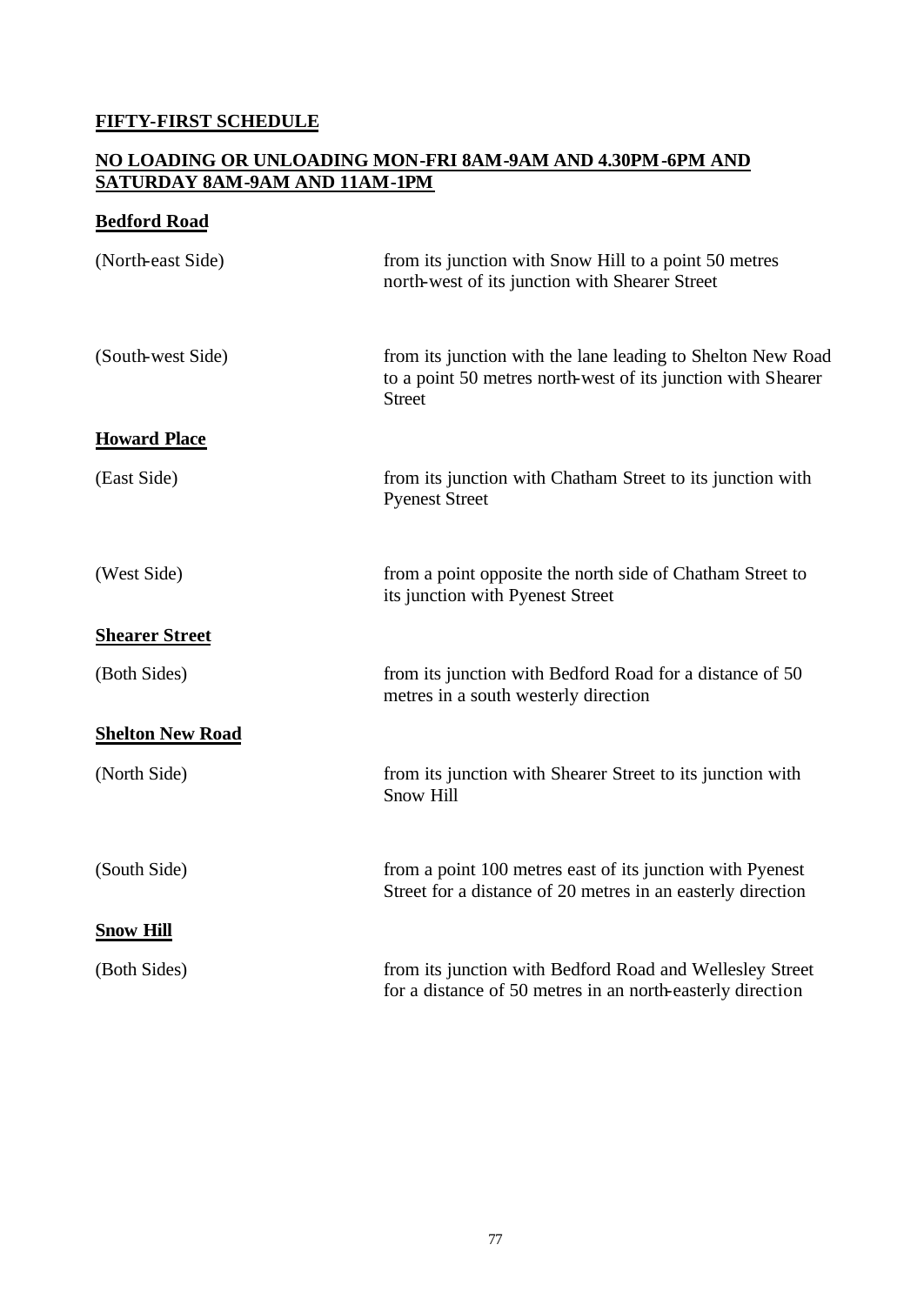#### **FIFTY-SECOND SCHEDULE**

#### **NO LOADING OR UNLOADING MON-FRI 9.30AM-4.30PM AND 6PM-MIDNIGHT AND MIDNIGHT-8AM SAT & SUN AT ANY TIME**

#### **Church Street**

(North Side) from its junction with Liverpool Street to its junction with Glebe Street except for the section between Kingsway and Campbell Place.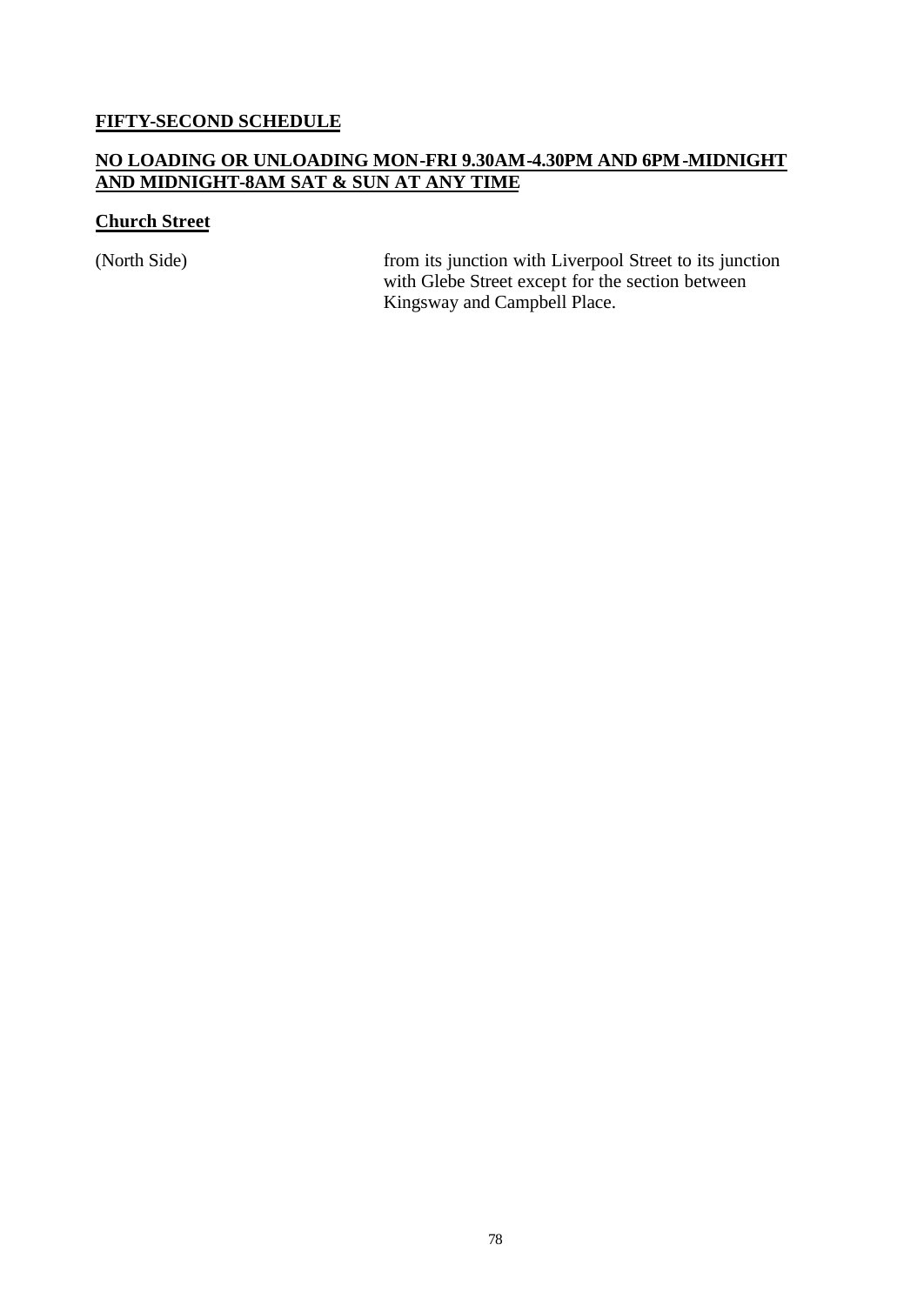# **FIFTY-THIRD SCHEDULE**

## **NO LOADING OR UNLOADING MON-SAT 7.30AM-6PM**

# **Broom Street**

| (Both Sides)               |       | from its junction with Old Town Road for a distance of 10<br>metres in an easterly direction |
|----------------------------|-------|----------------------------------------------------------------------------------------------|
| <u> Marsh Street North</u> |       |                                                                                              |
| (Both Sides)               | (i)   | from its junction with Trinity Street to its junction with<br>Century St                     |
|                            | (ii)  | from its junction with Trinity Street to its junction with<br><b>Century Street</b>          |
|                            | (iii) | from its junction with Trinity Street to its junction with<br><b>Century Street</b>          |
|                            | (iv)  | from its junction with Trinity Street to its junction with<br><b>Century Street</b>          |
|                            | (v)   | from its junction with Trinity Street to its junction with<br>Century St                     |
|                            | (vi)  | from its junction with Trinity Street to its junction with<br><b>Century Street</b>          |
|                            | (vii) | from its junction with Trinity Street to its junction with<br><b>Century Street</b>          |
|                            |       | (viii) from its junction with Weaver Street to its junction with<br><b>Century Street</b>    |
|                            | (ix)  | from its junction with Weaver Street to its junction with<br><b>Century Street</b>           |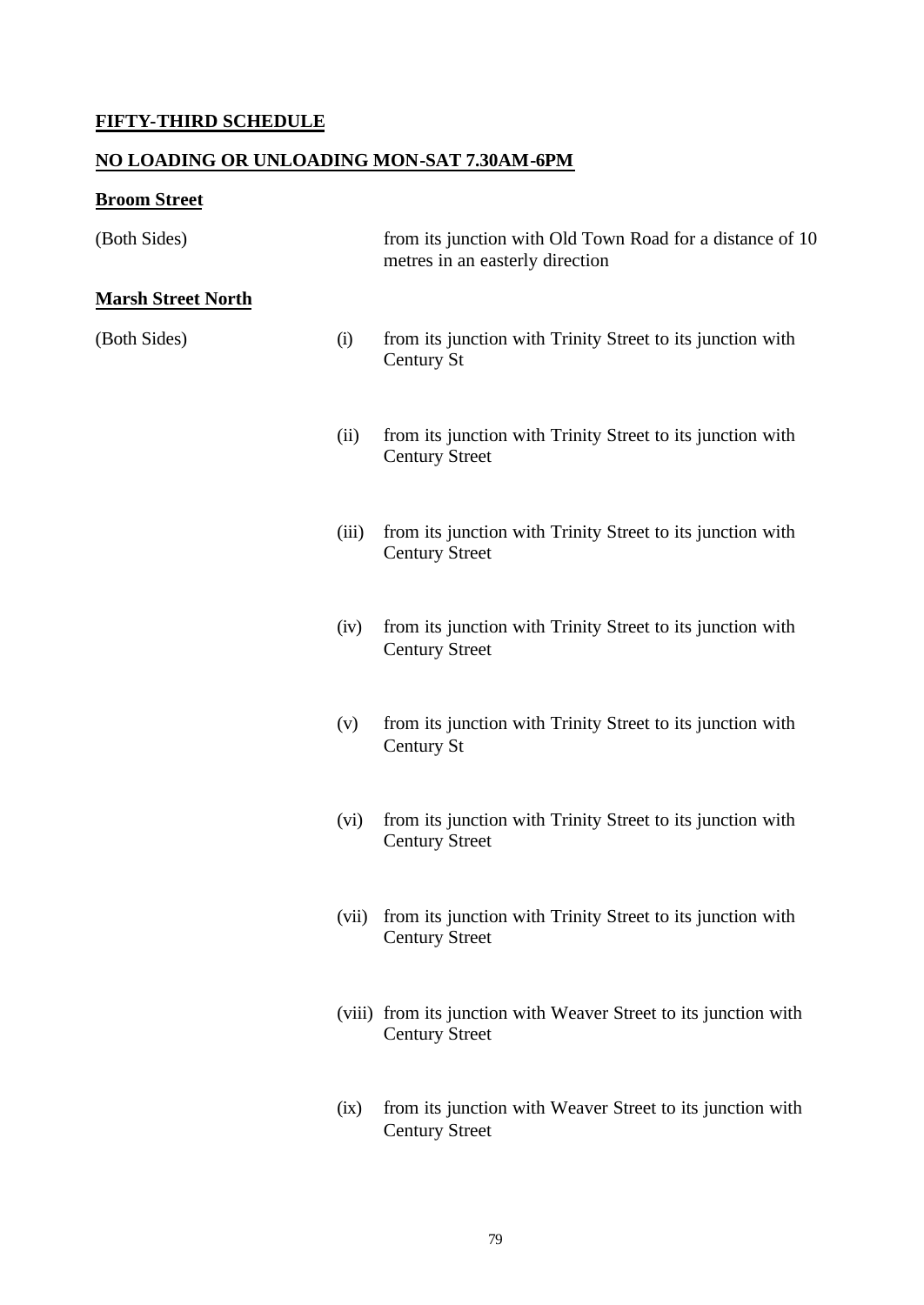## **Marsh Street South**

| (East Side)                           | (i)   | from its junction with Piccadilly to its junction with Trinity<br><b>Street</b>                                         |
|---------------------------------------|-------|-------------------------------------------------------------------------------------------------------------------------|
|                                       | (ii)  | from its junction with Piccadilly to its junction with Trinity<br><b>Street</b>                                         |
|                                       | (iii) | from its junction with Piccadilly to its junction with Trinity<br><b>Street</b>                                         |
|                                       | (iv)  | from its junction with Piccadilly to its junction with Trinity<br><b>Street</b>                                         |
| (West Side)                           |       | from a point 10 metres south of its junction with Clough<br>Street to its junction with Trinity Street                  |
| <b>Trinity Street</b><br>(North Side) |       | from its junction with Marsh Street North for a distance of<br>50 metres in a westerly direction                        |
| (South Side)                          |       | from its junction with Marsh Street South for a distance of<br>50 metres in a westerly direction                        |
| <b>York Street</b>                    |       |                                                                                                                         |
| (East Side)                           |       | from a point 10 metres south of its junction with Bexley<br>Street for a distance of 50 metres in a northerly direction |
| (West Side)                           |       | from a point 10 metres south of its junction with Bexley<br>Street for a distance of 70 metres in a northerly direction |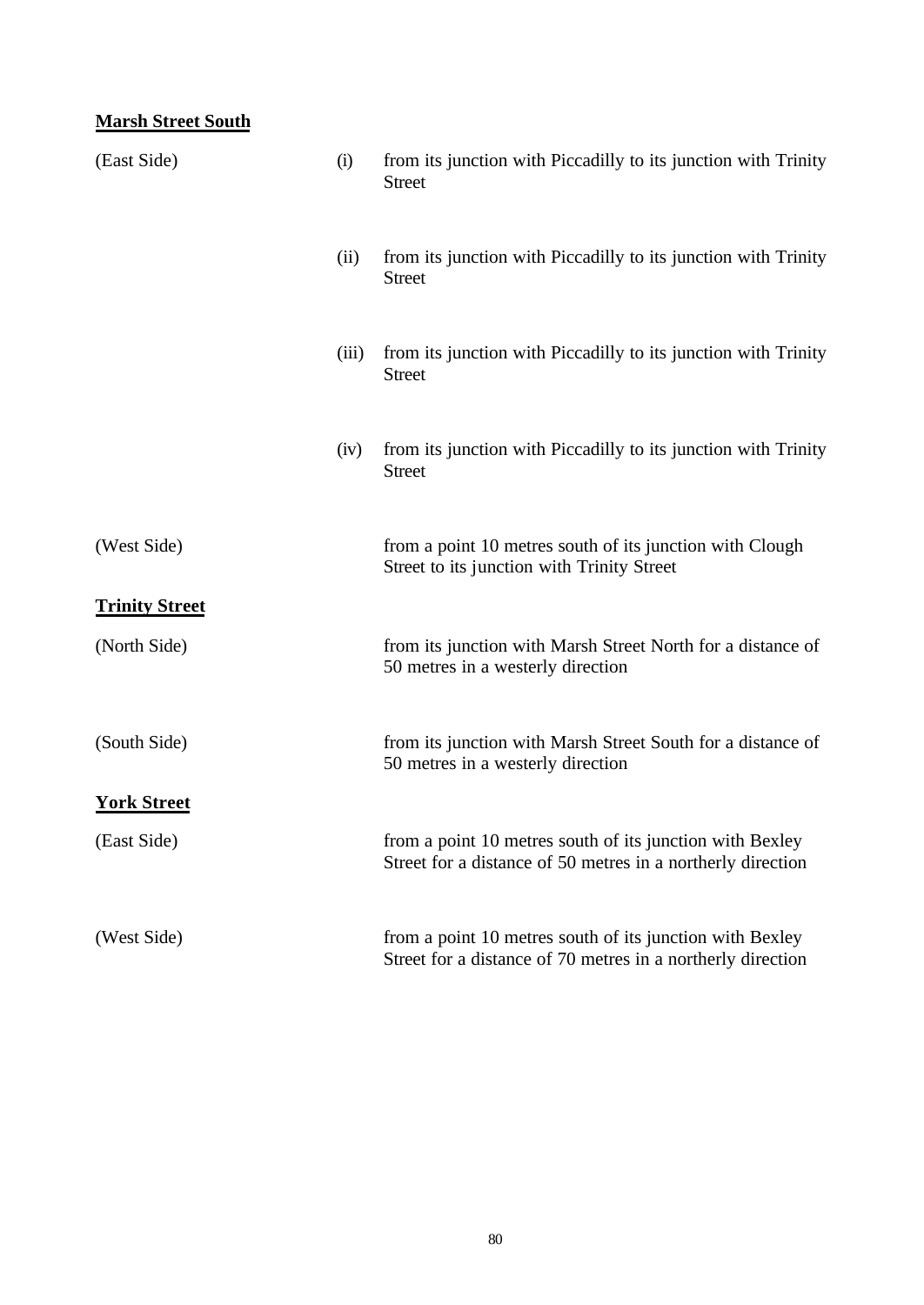## **FIFTY-FOURTH SCHEDULE**

#### **NO LOADING OR UNLOADING MON-SAT 7.30AM-9AM AND 4.30PM-6PM**

| <b>Bank Hall Road</b> |                                                                                                                                            |
|-----------------------|--------------------------------------------------------------------------------------------------------------------------------------------|
| (Both Sides)          | from its junction with Moorland Road for a distance of 25<br>metres in a northerly direction                                               |
| <b>Hanley Road</b>    |                                                                                                                                            |
| (North-east Side)     | from its junction with Preston Street to a point 37 metres<br>south-east of its junction with Ford Green Road                              |
| (South-west Side)     | from its junction with Preston Street to a point 45 metres<br>south-east of its junction with Sneyd Hill                                   |
| <b>High Lane</b>      |                                                                                                                                            |
| (North Side)          | from its junction with Bank Hall Road for a distance of 40<br>metres in a westerly direction                                               |
| <b>Moorland Road</b>  |                                                                                                                                            |
| (North Side)          | from its junction with Bank Hall Road to its junction with<br>North West Terrace                                                           |
| (South Side)          | from a point 52 metres east of a point opposite the East<br>Side of Leonard Street for a distance of 58 metres in an<br>easterly direction |
| <b>Sneyd Hill</b>     |                                                                                                                                            |
| (West Side)           | from a point 30 metres south of its junction with Hanley<br>Road to a point 110 metres south of its junction with<br><b>Hanley Road</b>    |
| <b>Snow Hill</b>      |                                                                                                                                            |
| (Both Sides)          | the whole length.                                                                                                                          |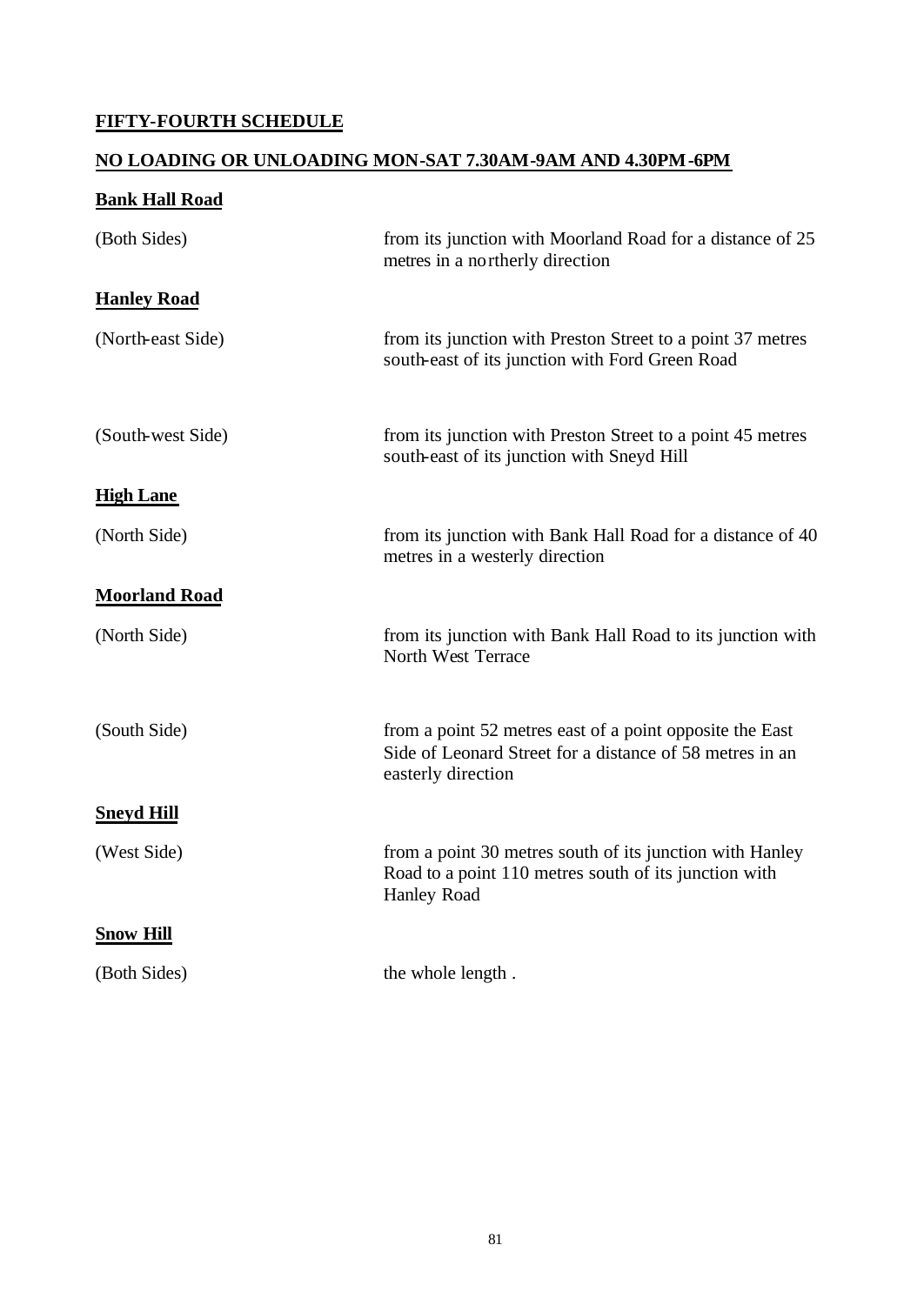#### **FIFTY-FIFTH SCHEDULE**

#### **NO LOADING OR UNLOADING MON-SAT 8.30AM-4.30PM**

#### **Town Road**

- (West Side) (i) from a point 26 metres north of its junction with Glass Street to its junction with Quadrant Road
	- (ii) from its junction with Huntbach Street to a point 11 metres north of its junction with Glass Street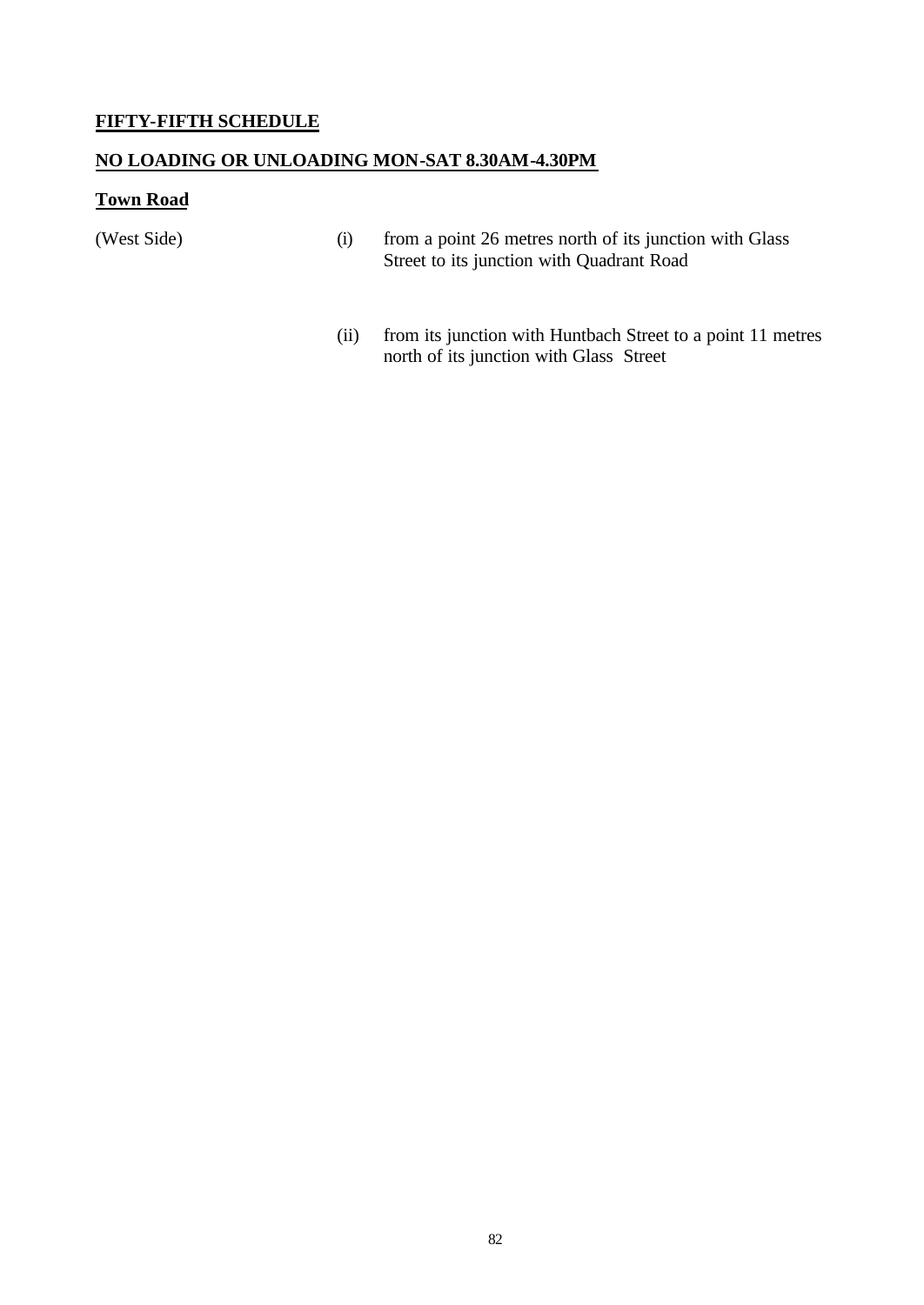## **FIFTY-SIXTH SCHEDULE**

## **NO STOPPING AT ANY TIME ON SCHOOL ENTRANCE MARKINGS**

## **Beaconsfield Drive**

| (North Side)              |       | from a point 77 metres east of its junction with Allendale<br>Walk to a point 122 metres east of its junction with<br>Allendale Walk                            |
|---------------------------|-------|-----------------------------------------------------------------------------------------------------------------------------------------------------------------|
| (West Side)               |       | from a point 68 metres north of its junction with Kearsley<br>Way to a point 112 metres north of its junction with<br>Kearsley Way                              |
| <b>Chell Heath Road</b>   |       |                                                                                                                                                                 |
| (East Side)               | (i)   | from its junction with Dogcroft Road for a distance of 27<br>metres in a northerly direction                                                                    |
|                           | (ii)  | from a point 40 metres south of its junction with Cornhill<br>Road for a distance of 73 metres in a southerly direction                                         |
|                           | (iii) | from a point 85 metres north of its junction with Dogcroft<br>Road for a distance of 40 metres in a northerly direction                                         |
| (West Side)               | (i)   | from a point 42 metres south of its junction with the<br>Access Road leading to Burnwood Primary School for a<br>distance of 44 metres in a southerly direction |
|                           | (ii)  | from a point 10 metres north of the access road leading to<br>Burnwood Primary School for a distance of 40 metres in a<br>northerly direction                   |
| <b>Little Chell Lane</b>  |       |                                                                                                                                                                 |
| (North Side)              |       | from a point 8 metres east of its junction with Scott Road<br>to a point 30 metres west of its junction with Carlton<br>Avenue                                  |
| <b>Spring Garden Road</b> |       |                                                                                                                                                                 |
| (North Side)              |       | from its junction with Leaks Alley for a distance of 21<br>metres in a westerly direction                                                                       |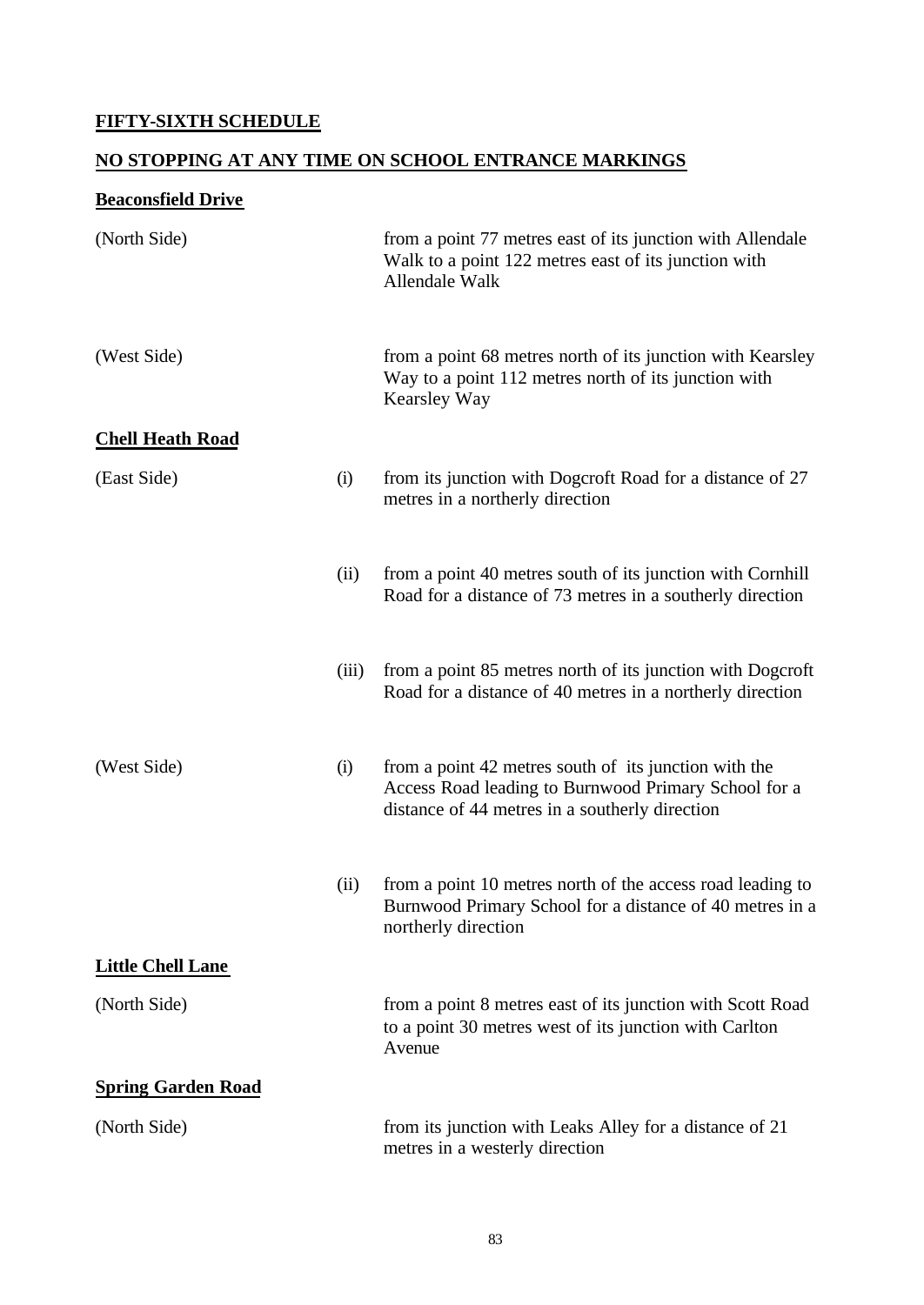## **Turner Street**

(North-west Side) from a point 42 metres north-east of its junction with Keelings Road to a point 10 metres west of its junction with Avoca Street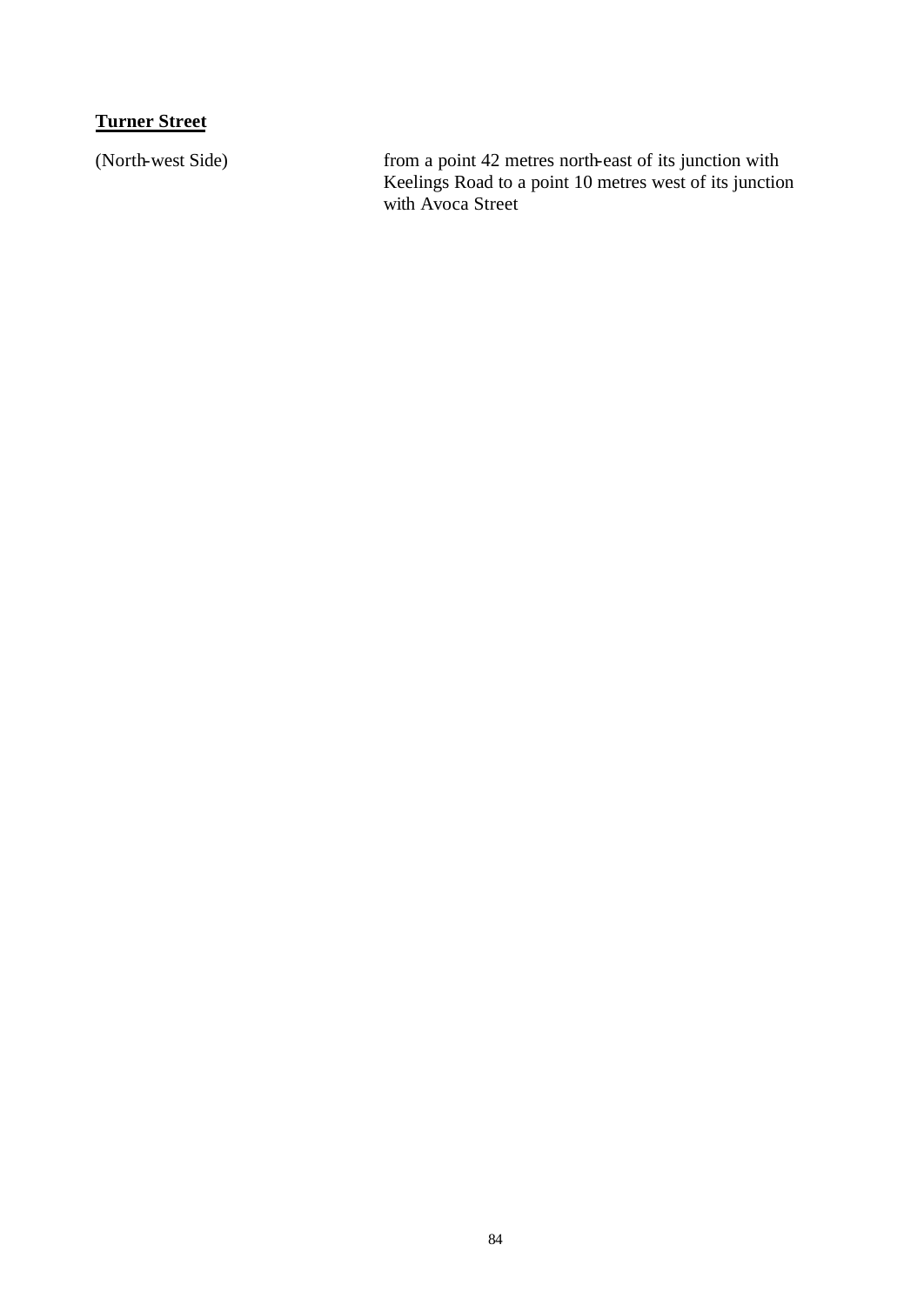## **FIFTY-SEVENTH SCHEDULE**

#### **NO WAITING 7AM-5PM THURSDAY AND BANK HOLIDAYS**

| <b>Lordshire Place</b> |      |                                                                                                     |
|------------------------|------|-----------------------------------------------------------------------------------------------------|
| (Both Sides)           |      | from its junction with Turnhurst Road for a distance of 25<br>metres in an north-easterly direction |
| <b>Mellor Street</b>   |      |                                                                                                     |
| (Both Sides)           |      | from its junction with Turnhurst Road for a distance of 20<br>metres in an north-easterly direction |
| <b>Samuel Street</b>   |      |                                                                                                     |
| (Both Sides)           |      | from its junction with Turnhurst Road for a distance of 20<br>metres in an easterly direction       |
| <b>Thomas Street</b>   |      |                                                                                                     |
| (Both Sides)           |      | from its junction with Turnhurst Road for a distance of 20<br>metres in an north-easterly direction |
| <b>Turnhurst Road</b>  |      |                                                                                                     |
| (Both Sides)           | (i)  | from its junction with Mellor Street to its junction with<br><b>Lordshire Place</b>                 |
|                        | (ii) | from its junction with Lorraine Street to its junction with<br><b>Mellor Street</b>                 |
| (East Side)            |      | from its junction with Lorraine Street for a distance of 7<br>metres in a southerly direction       |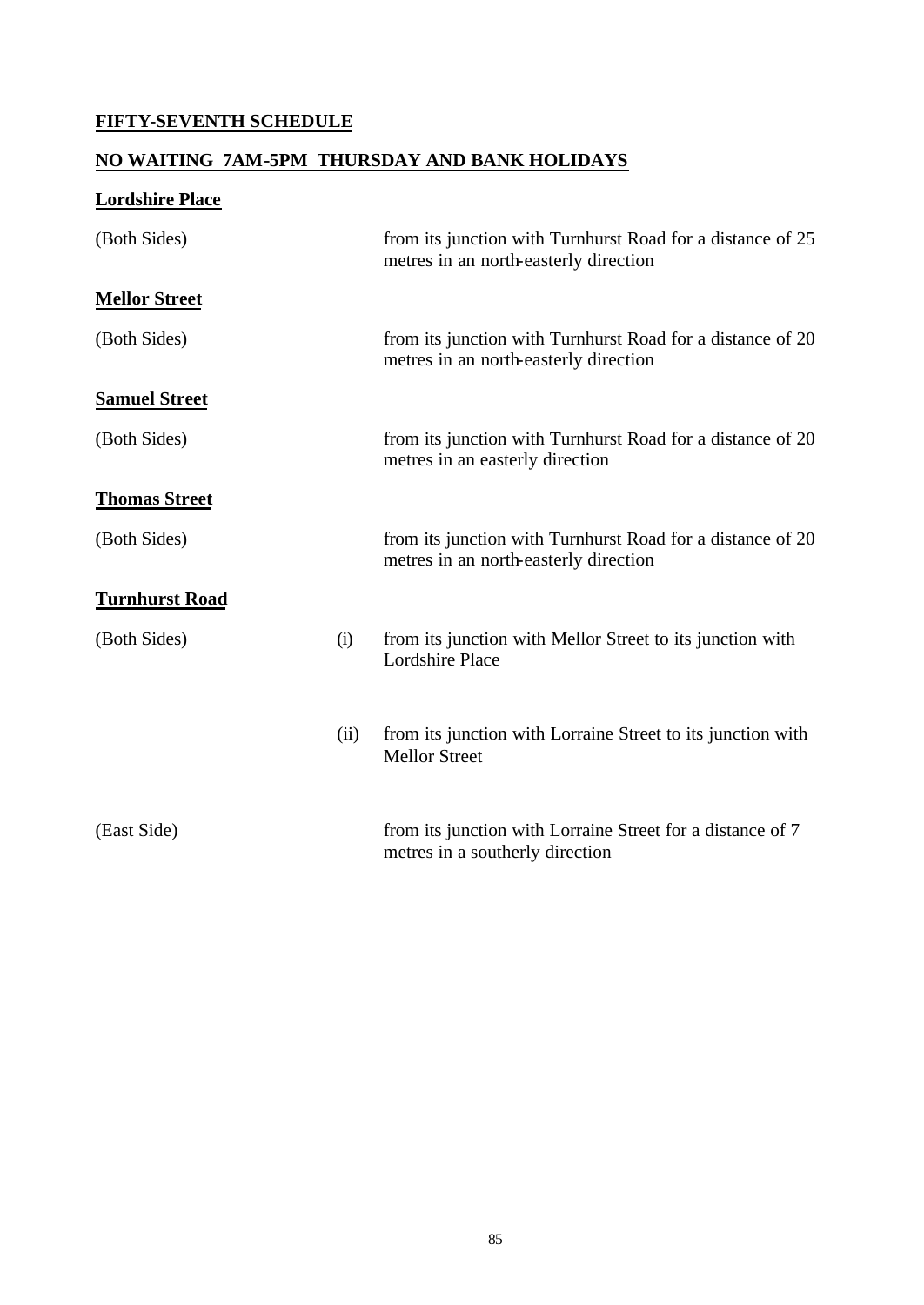#### **FIFTY-EIGHTH SCHEDULE**

#### **NO WAITING 8AM-8PM**

#### **Bowstead Street**

#### **Eaton Street**

(East Side) for its entire length.

- (South Side) (i) from a point 54 metres east of its junction with Baskerville Road for a distance of 25 metres in an easterly direction
	- (ii) from a point 15 metres west of its junction with Northwood Park Road for a distance of 31 metres in a westerly direction
	- (iii) from a point 14 metres east of its junction with Baskerville Road for a distance of 24 metres in an easterly direction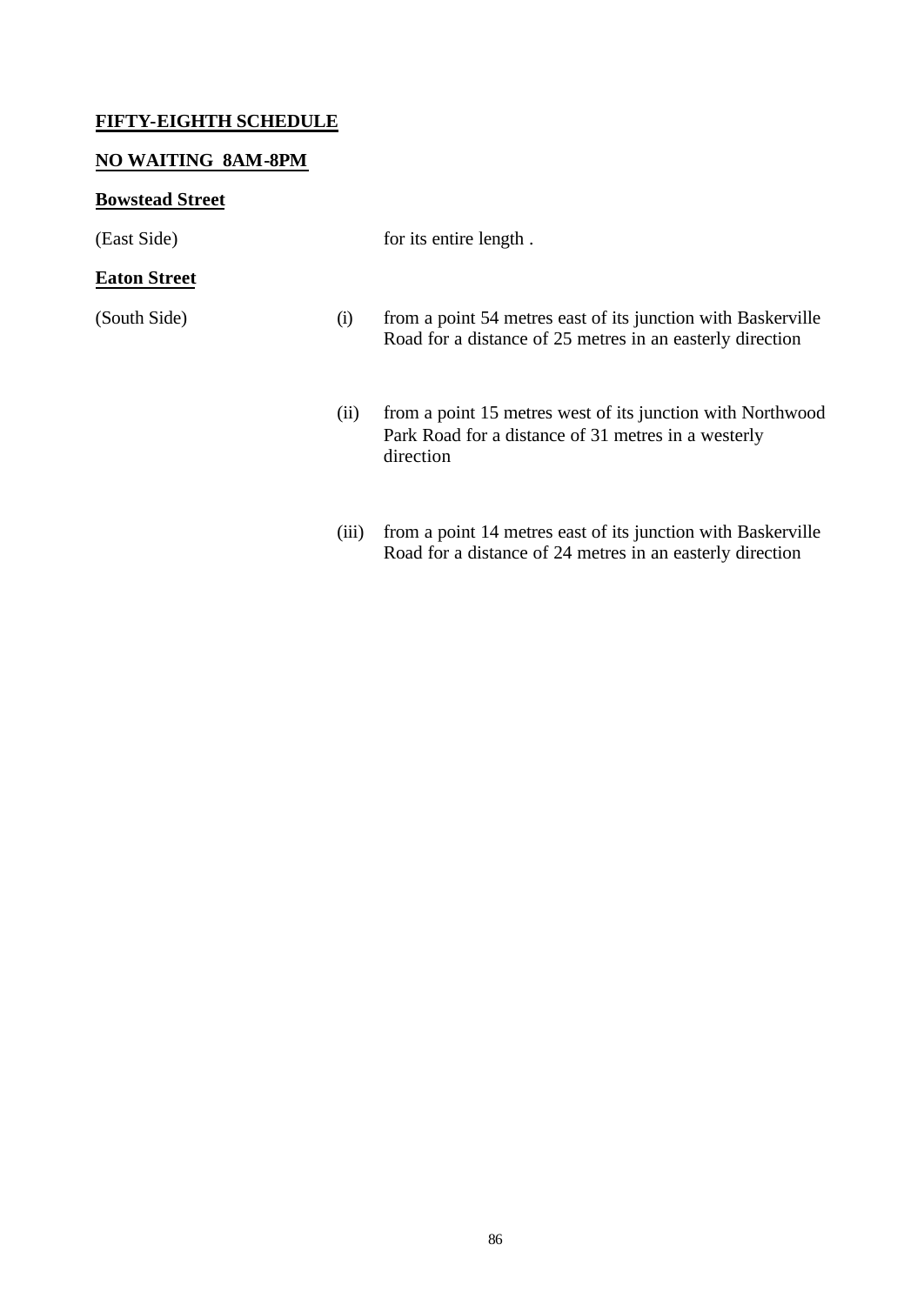### **FIFTY-NINTH SCHEDULE**

#### **NO WAITING 8AM-MIDNIGHT AND MIDNIGHT-8AM**

### **Bursley Road**

(South Side) from a point 8 metres west of its junction with Waterloo Road for a distance of 18 metres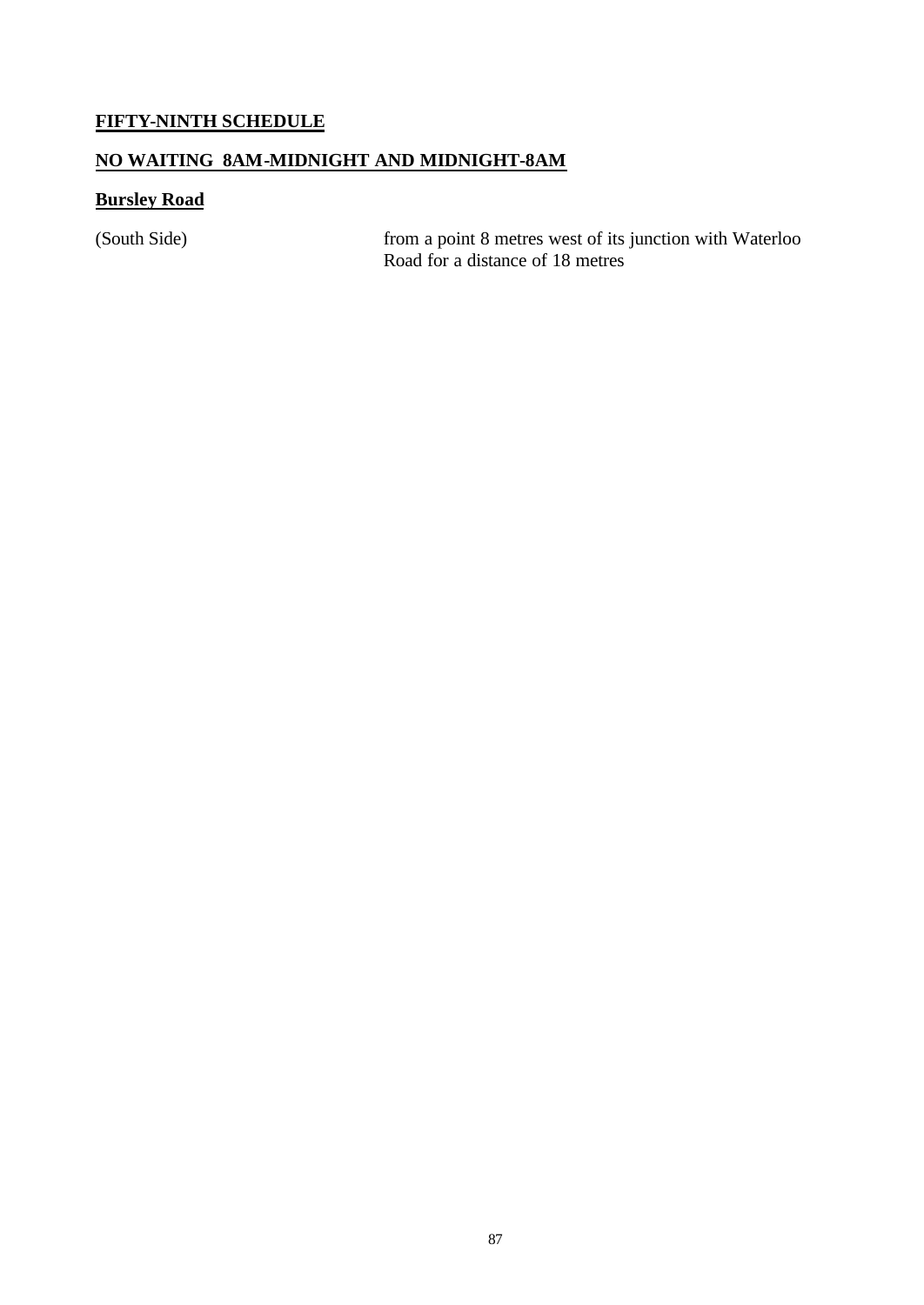### **SIXTIETH SCHEDULE**

## **NO WAITING 9AM-9PM APRIL TO SEPTEMBER**

# **Westacre**

| (East Side)  | from a point 140 metres from Bucknall Road for a distance<br>of 30 metres in a southerly direction                             |
|--------------|--------------------------------------------------------------------------------------------------------------------------------|
| (South Side) | from a point 16 metres north of its junction with Bucknall<br>Road to its junction and including the southern truncated<br>end |
| (West Side)  | from its junction with Bucknall Road for a distance of 9<br>metres in a northerly direction                                    |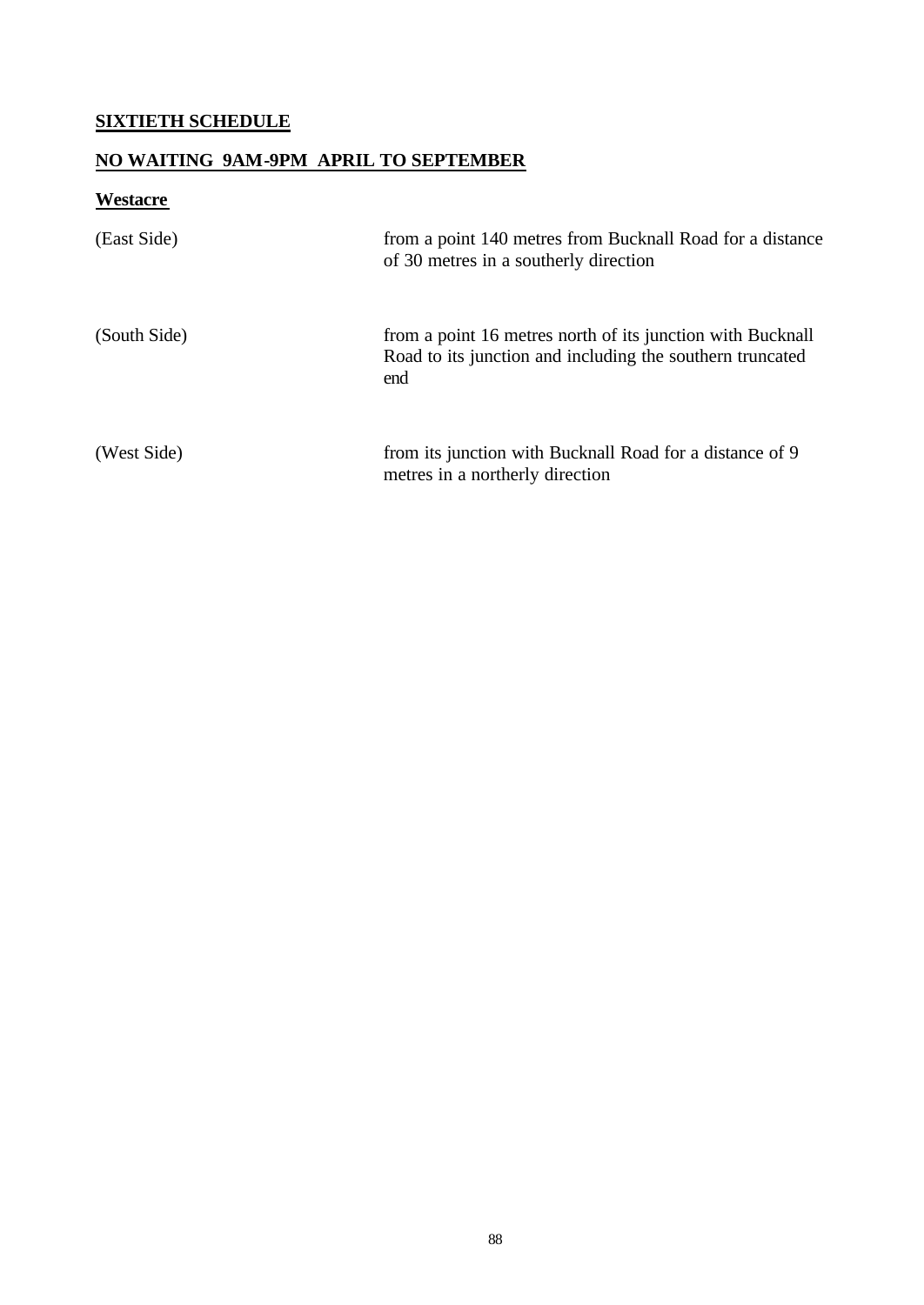### **SIXTY-FIRST SCHEDULE**

#### **NO WAITING AT ANY TIME**

# **The Avenue**

| (South Side)                                                                           | from its junction with Albany Road to its junction with<br><b>Forsbrooke Place</b>                 |
|----------------------------------------------------------------------------------------|----------------------------------------------------------------------------------------------------|
| <b>Abbey Street</b>                                                                    |                                                                                                    |
| (North Side)                                                                           | from its junction with Leek Road for a distance of 20 metres<br>in a westerly direction            |
| <b>Access Road Between Nos 280</b><br><u>And 284 Werrington Road</u>                   |                                                                                                    |
| (Both Sides)                                                                           | The whole length.                                                                                  |
| <b>Access Road Leading To</b><br><b>Stoke-on-trent College</b>                         |                                                                                                    |
| (Both Sides)                                                                           | from its junction with Moorland Road for a distance of 10<br>metres in a south-easterly direction  |
| <b>Access Road Side Of No.234</b><br><b>Moorland Road</b>                              |                                                                                                    |
| (Both Sides)                                                                           | from its junction with Moorland Road for a distance of 15<br>metres in a southerly direction       |
| <b>Access Road To Fenton Manor</b><br><b>Swimming Pool</b>                             |                                                                                                    |
| (Both Sides)                                                                           | from its junction with City Road to its junction with the<br>Access Road to the Sixth Form College |
| <b>Access Road To Mayfair Gardens</b>                                                  |                                                                                                    |
| (North-east Side)                                                                      | from its junction with Wesley Street for its entire length<br>including its most northerly end     |
| <b>Access Road To St. Peters</b><br><b>Community Centre Off Brook</b><br><b>Street</b> |                                                                                                    |
| (Both Sides)                                                                           | from its junction with Brook Street for a distance of 80<br>metres in a southerly direction        |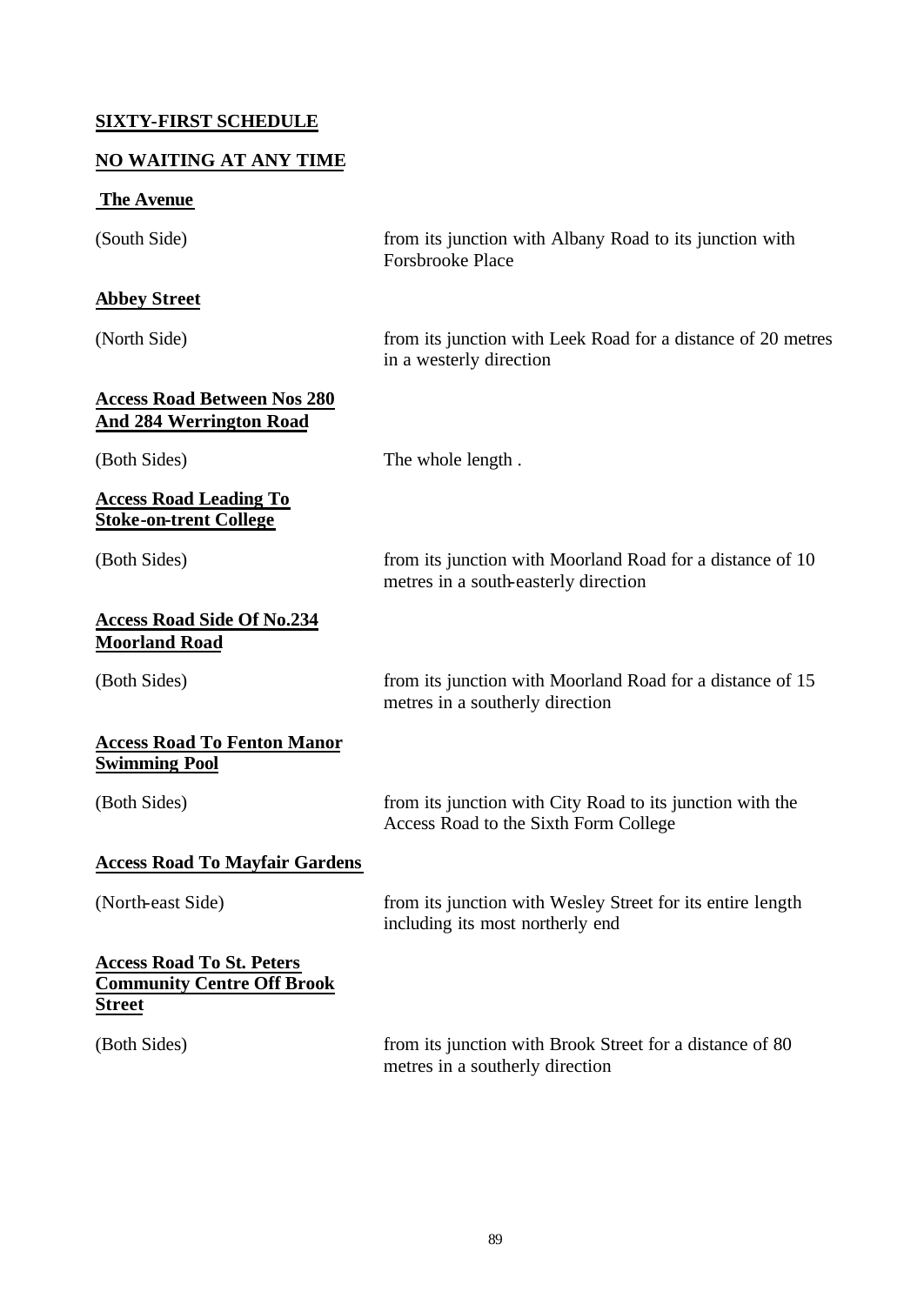| <b>Access To Northern College Of</b><br><b>Further Education</b> |                                                                                                          |
|------------------------------------------------------------------|----------------------------------------------------------------------------------------------------------|
| (Both Sides)                                                     | from its junction with Moorland Road for a distance of 10<br>metres in a southerly direction             |
| <b>Acess To The North Side Of 166</b><br><b>High Street</b>      |                                                                                                          |
| (Both Sides)                                                     | The whole length including the truncated end of the road                                                 |
| <b>Acess To The North Side Of 176</b><br><b>High Street</b>      |                                                                                                          |
| (Both Sides)                                                     | The whole length including the truncated end of the road                                                 |
| <b>Acreswood Road</b>                                            |                                                                                                          |
| (Both Sides)                                                     | from its junction with High Lane for a distance of 12 metres<br>in an easterly direction                 |
| <b>Adams Street</b>                                              |                                                                                                          |
| (East Side)                                                      | from its junction with Millrise Road for a distance of 16<br>metres in a southerly direction             |
| (West Side)                                                      | for the whole west side.                                                                                 |
| <b>Adderley Road</b>                                             |                                                                                                          |
| (North-east Side)                                                | from its junction with Ford Green Road to a point 35<br>metres east of its junction with Ford Green Road |
| (South-west Side)                                                | from its junction with Ford Green Road for a distance of<br>35 metres                                    |
| <b>Addison Street</b>                                            |                                                                                                          |
| (Both Sides)                                                     | from its junction with Birches Head Road for a distance of<br>5 metres in a north-westerly direction     |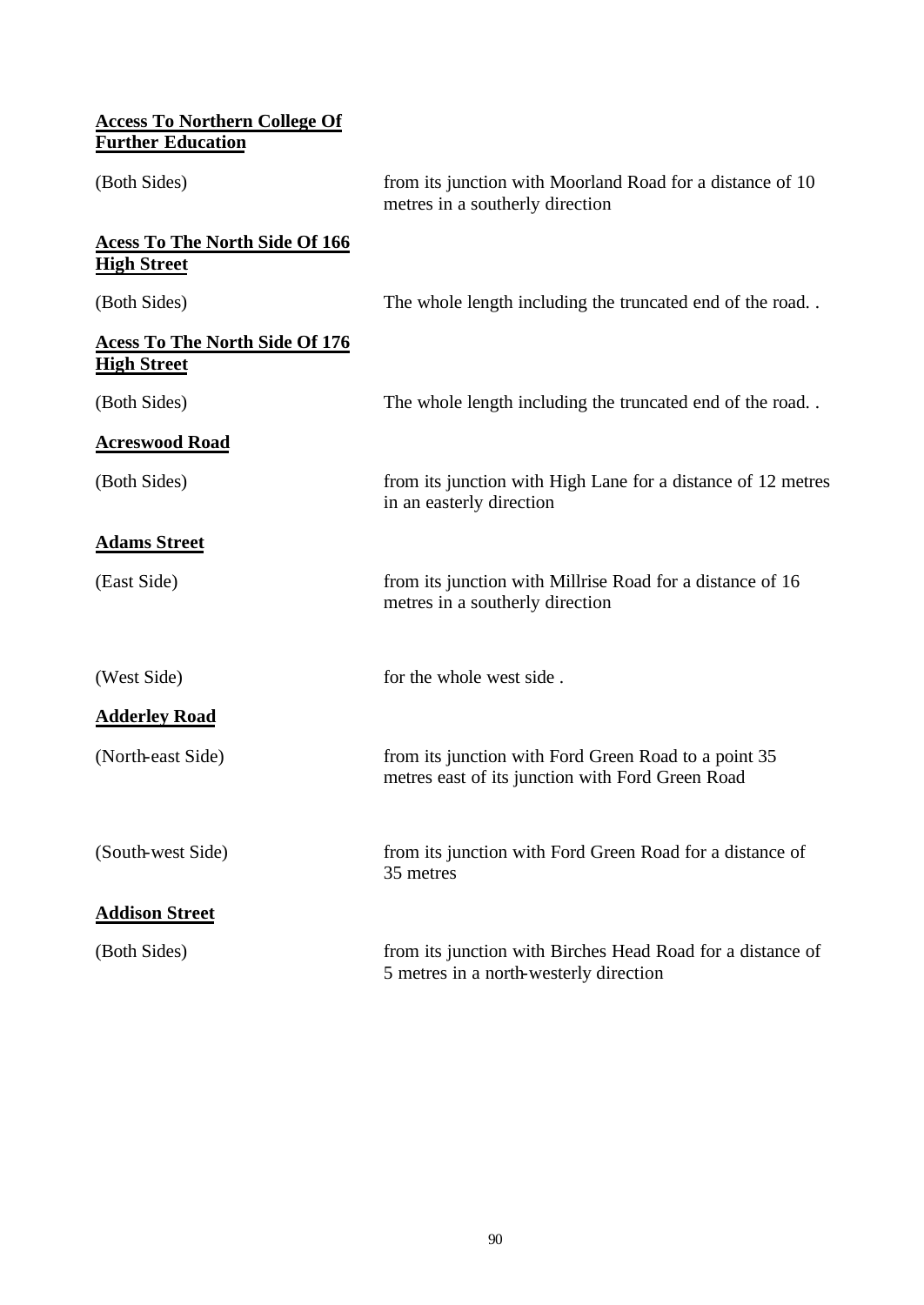### **Adelaide Street**

| (North-west Side)       | (i)   | from its junction with Waterloo Road for a distance of 30<br>metres in a north-easterly direction                                   |
|-------------------------|-------|-------------------------------------------------------------------------------------------------------------------------------------|
|                         | (ii)  | from a point 102 metres south-west of its junction with Nile<br>Street for a distance of 30 metres in a south-westerly<br>direction |
|                         | (iii) | from its junction with Nile Street for a distance of 37<br>metres in a south-westerly direction                                     |
| (South-east Side)       |       | for its entire length.                                                                                                              |
| <b>Adrian Street</b>    |       |                                                                                                                                     |
| (Both Sides)            |       | from its junction with Victoria Road for a distance of 5<br>metres in an north-easterly direction                                   |
| <b>Adventure Place</b>  |       |                                                                                                                                     |
| (North Side)            |       | the whole.                                                                                                                          |
| (South Side)            | (i)   | from a point 30 metres west of its junction with Bagnall<br>Street to and including the western end of Adventure Place              |
|                         | (ii)  | from its junction with Bagnall Street for a distance of 5<br>metres in a westerly direction                                         |
| <b>Ainsworth Street</b> |       |                                                                                                                                     |
| (Both Sides)            |       | from its junction with Whieldon Road for a distance of 20<br>metres in a westerly direction                                         |
| <b>Alastair Road</b>    |       |                                                                                                                                     |
| (North-west Side)       |       | from its junction with Kensington Road for a distance of 18<br>metres in a south-westerly direction                                 |
| (South-east Side)       |       | from its junction with Kensington Road for a distance of 18<br>metres in an south-westerly direction                                |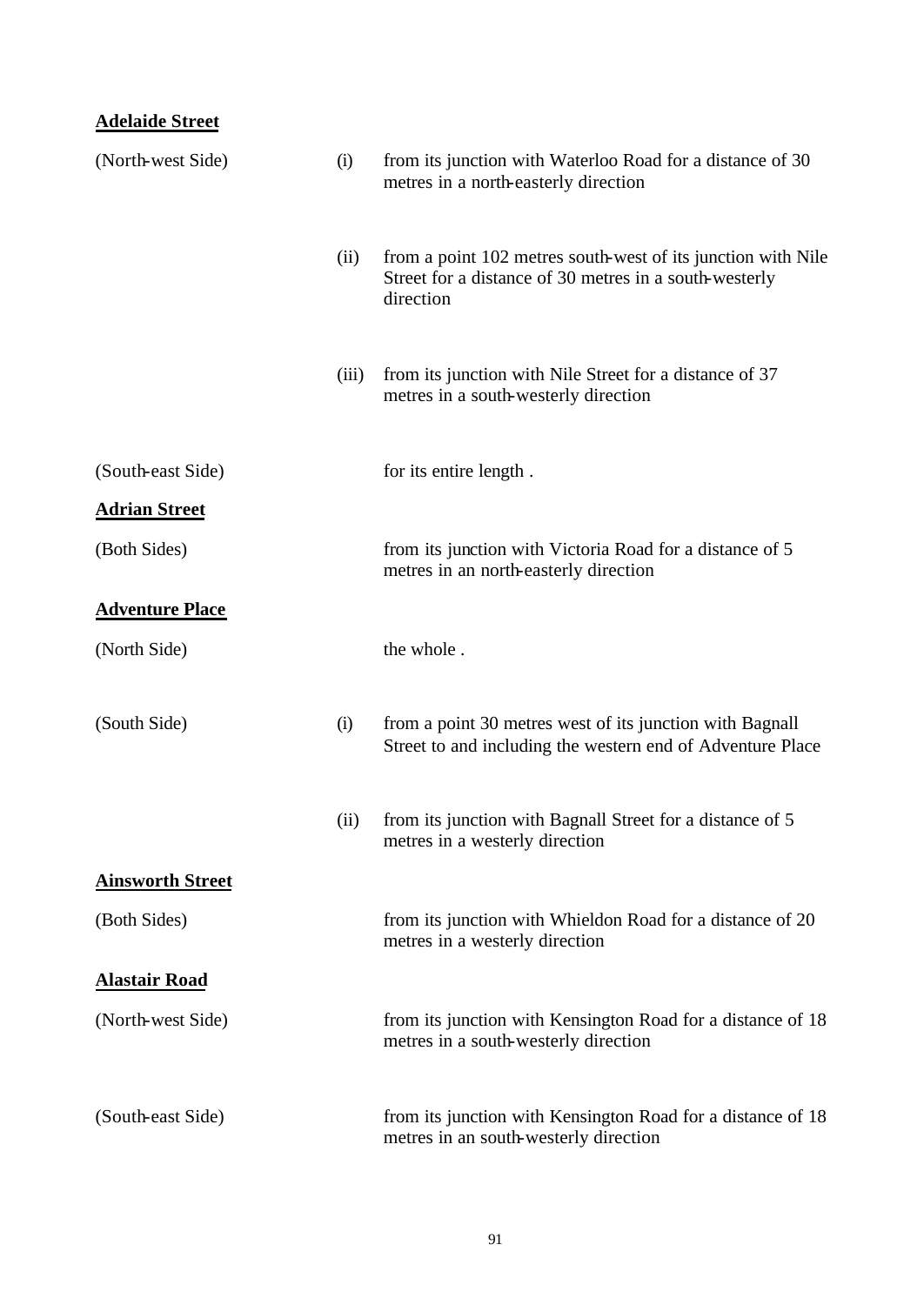### **Albany Road**

| (East Side)           | (i)   | from its junction with The Avenue for a distance of 40<br>metres in a south-westerly direction        |
|-----------------------|-------|-------------------------------------------------------------------------------------------------------|
|                       | (ii)  | from its junction with The Avenue to a point 22 metres<br>north-east of its junction with The Green   |
|                       | (iii) | from a point 40 metres south-west of its junction with The<br>Avenue to its junction with Hilton Road |
|                       | (iv)  | from its junction with Hartshill Road for a distance of 30<br>metres in an south-easterly direction   |
| (West Side)           | (i)   | from a point 52 metres south-west of its junction with The<br>Avenue to its junction with Hilton Road |
|                       | (ii)  | from its junction with The Avenue for a distance of 52<br>metres in a south-westerly direction        |
|                       | (iii) | from its junction with The Avenue for a distance of 35<br>metres in an north-easterly direction       |
|                       | (iv)  | from its junction with Linley Road for a distance of 20<br>metres in a south-westerly direction       |
|                       | (v)   | from its junction with Hartshill Road for a distance of 96<br>metres in a south-westerly direction    |
| <b>Albert Square</b>  |       |                                                                                                       |
| (East Side)           |       | from its junction with Baker Street to its junction with<br><b>Gimson Street</b>                      |
| <b>Alberta Street</b> |       |                                                                                                       |
| (Both Sides)          |       | from its junction with Trentham Road for a distance of 10<br>metres east                              |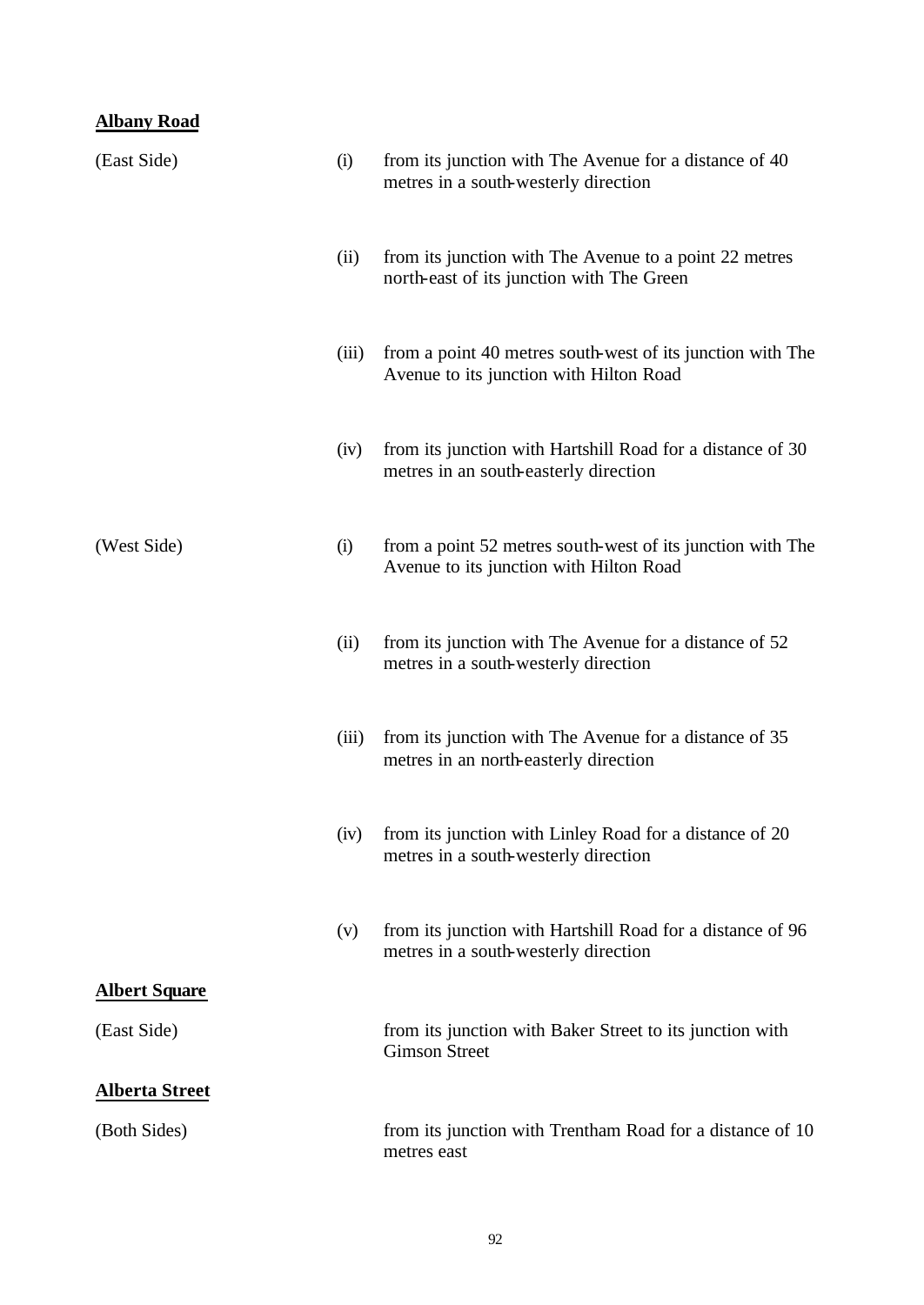### **Albion Street**

| (North Side)            | (i)   | the whole length.                                                                                                                                                                       |
|-------------------------|-------|-----------------------------------------------------------------------------------------------------------------------------------------------------------------------------------------|
|                         | (ii)  | from its junction with Cheapside to its junction with<br><b>Lichfield Street</b>                                                                                                        |
| (North-west Side)       |       | from its junction with Pall Mall to its junction with<br>Cheapside                                                                                                                      |
| (South Side)            | (i)   | from a point 5 metres east of the un-named access road on<br>the south side of Albion Street to a point 5 metres west of<br>the un-named access road on the south side of Albion Street |
|                         | (ii)  | from a point 13 metres east of its junction with Bethesda<br>Street to its junction with Broad Street                                                                                   |
|                         | (iii) | from a point 17 metres west of its junction with Bagnall<br>Street to a point 5 metres east of that junction                                                                            |
| <b>Alderflat Drive</b>  |       |                                                                                                                                                                                         |
| (East Side)             |       | from its junction with Trentham Road for a distance of 75<br>metres in a southerly direction                                                                                            |
| (West Side)             |       | from its junction with Trentham Road for a distance of 75<br>metres in a southerly direction                                                                                            |
| <b>All Saints' Road</b> |       |                                                                                                                                                                                         |
| (Both Sides)            |       | from its junction with London Road for a distance of 81<br>metres in an easterly direction                                                                                              |
| (North-east Side)       |       | from its junction with Fletcher Road in a North-Westerly<br>direction for a distance of 40 metres                                                                                       |
| (South-west Side)       |       | from its junction with Fletcher Road in a North-Westerly<br>direction for a distance of 43 metres                                                                                       |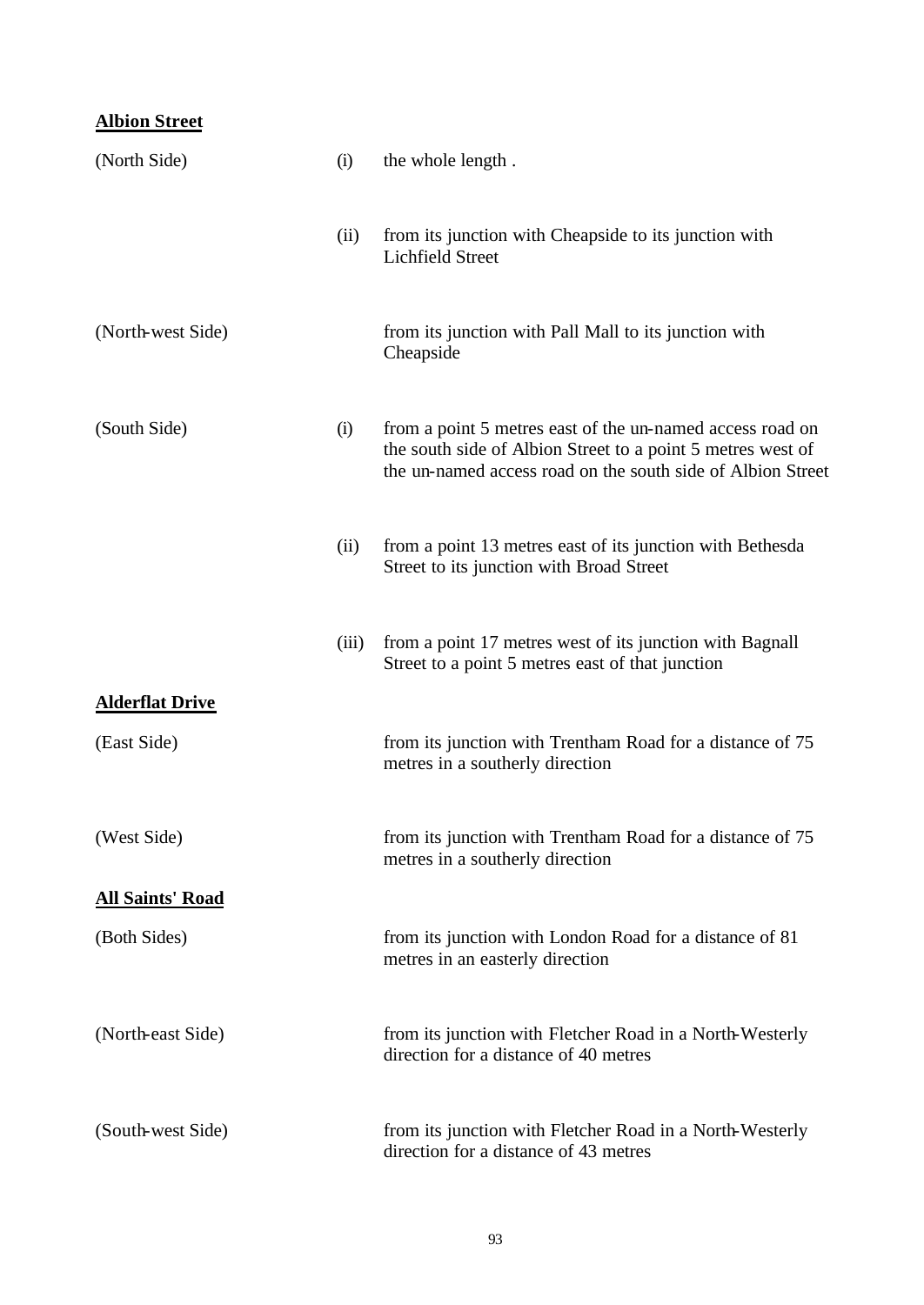| <b>Alleyway Flanking No. 51</b><br><b>Carlton Road</b> |      |                                                                                                                      |
|--------------------------------------------------------|------|----------------------------------------------------------------------------------------------------------------------|
| (Both Sides)                                           |      | The whole length.                                                                                                    |
| <b>Ambleside Place</b>                                 |      |                                                                                                                      |
| (Both Sides)                                           |      | the whole.                                                                                                           |
| <b>Amison Street</b>                                   |      |                                                                                                                      |
| (Both Sides)                                           |      | from its junction with Anchor Road for a distance of 10<br>metres in a south-easterly direction                      |
| <b>Anchor Place</b>                                    |      |                                                                                                                      |
| (North-east Side)                                      | (i)  | from its junction with Anchor Road for a distance of 5<br>metres in a north-westerly direction                       |
|                                                        | (ii) | from its junction with Wood Street for a distance of 10<br>metres in a south-easterly direction                      |
| (South-west Side)                                      | (i)  | from its junction with Wood Street for a distance of 5<br>metres in a south-easterly direction                       |
|                                                        | (ii) | from its junction with Anchor Road for a distance of 5<br>metres in a north-westerly direction                       |
| <b>Anchor Road</b>                                     |      |                                                                                                                      |
| (Both Sides)                                           |      | from its junction with Market Street to a point 7 metres<br>north-east of its junction with Anchor Place             |
| (East Side)                                            |      | from a point opposite the junction with Tideswell Road to a<br>point 5 metres south of its junction with Wood Street |
| (North-east Side)                                      |      | from its junction with Heber Street for a distance of 10<br>metres in a south-westerly direction                     |
| (South-east Side)                                      | (i)  | from its junction with Amison Street for a distance of 35<br>metres in a north-easterly direction                    |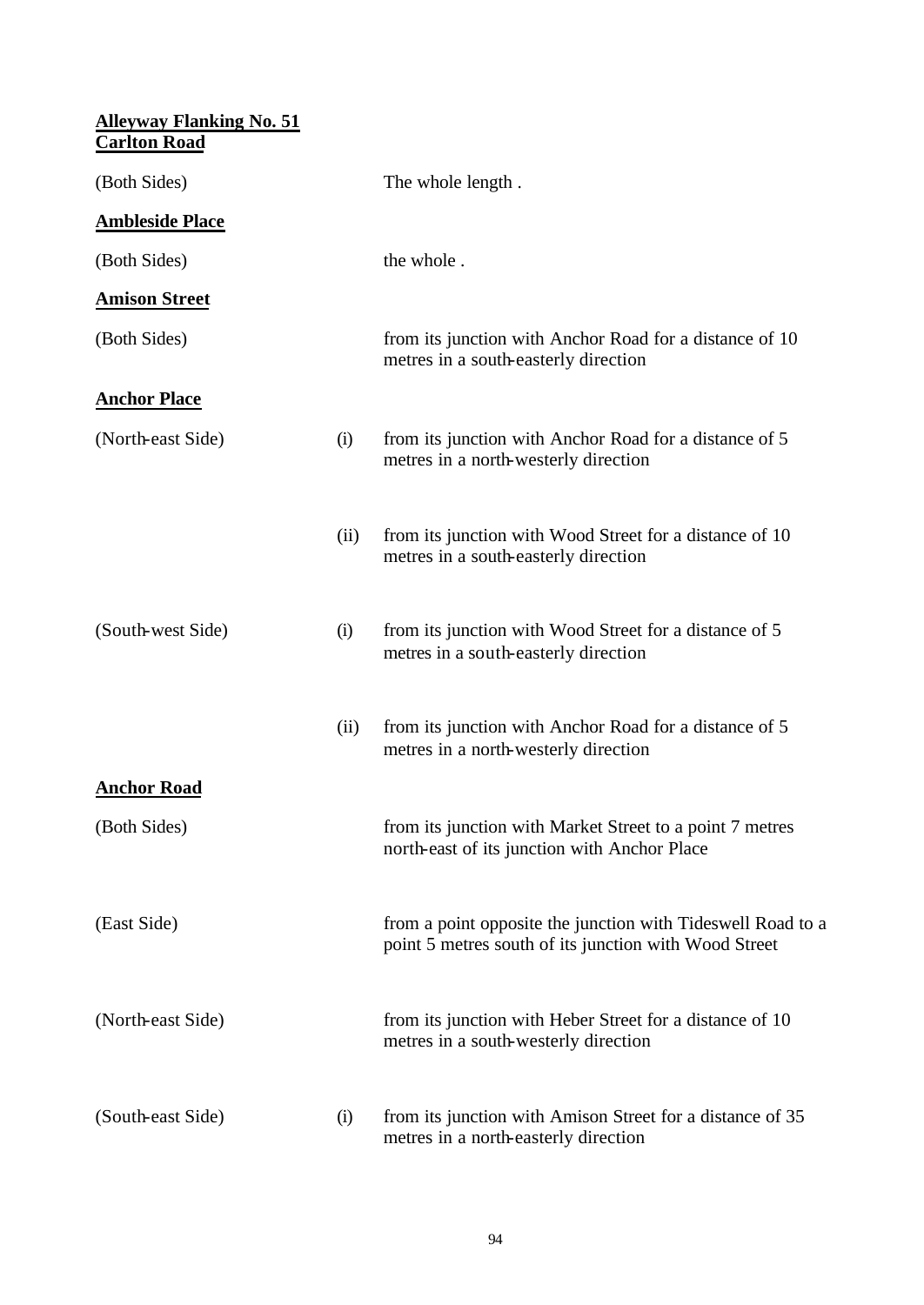|                          | (ii) | from its junction with Amison Street for a distance of 10<br>metres in a south-westerly direction     |
|--------------------------|------|-------------------------------------------------------------------------------------------------------|
| (West Side)              |      | from its junction with Tideswell Road to its junction with<br><b>Heber Street</b>                     |
| <b>Anchor Terrace</b>    |      |                                                                                                       |
| (Both Sides)             |      | from its junctions with Anchor Road and Bridgewood Street<br>for a distance of 10 metres              |
| <b>Angus Close</b>       |      |                                                                                                       |
| (Both Sides)             |      | for its entire length including its southern end.                                                     |
| <b>Aqueduct Streeet</b>  |      |                                                                                                       |
| (Both Sides)             |      | For its whole length.                                                                                 |
| <b>Aquinas Street</b>    |      |                                                                                                       |
| (North-east Side)        | (i)  | from its junction with Epworth Street for a distance of 22<br>metres in a north westerly direction    |
|                          | (ii) | from its junction with Epworth Street for its entire length                                           |
| (South-west Side)        |      | for its entire length.                                                                                |
| <b>Arbour Street</b>     |      |                                                                                                       |
| (East Side)              |      | from its junction with Upper Hillchurch Street for a<br>distance of 7 metres in a northerly direction |
| <b>Arbourfield Drive</b> |      |                                                                                                       |
| (North Side)             |      | from its junction with Dividy Road for a distance of 50<br>metres in a westerly direction             |
| (South Side)             |      | from its junction with Dividy Road to a point 10 metres<br>west of Zennor Grove                       |
| <b>Arthur Street</b>     |      |                                                                                                       |
| (East Side)              |      | from its junction with Hunt Street for a distance of 5 metres<br>in a northerly direction             |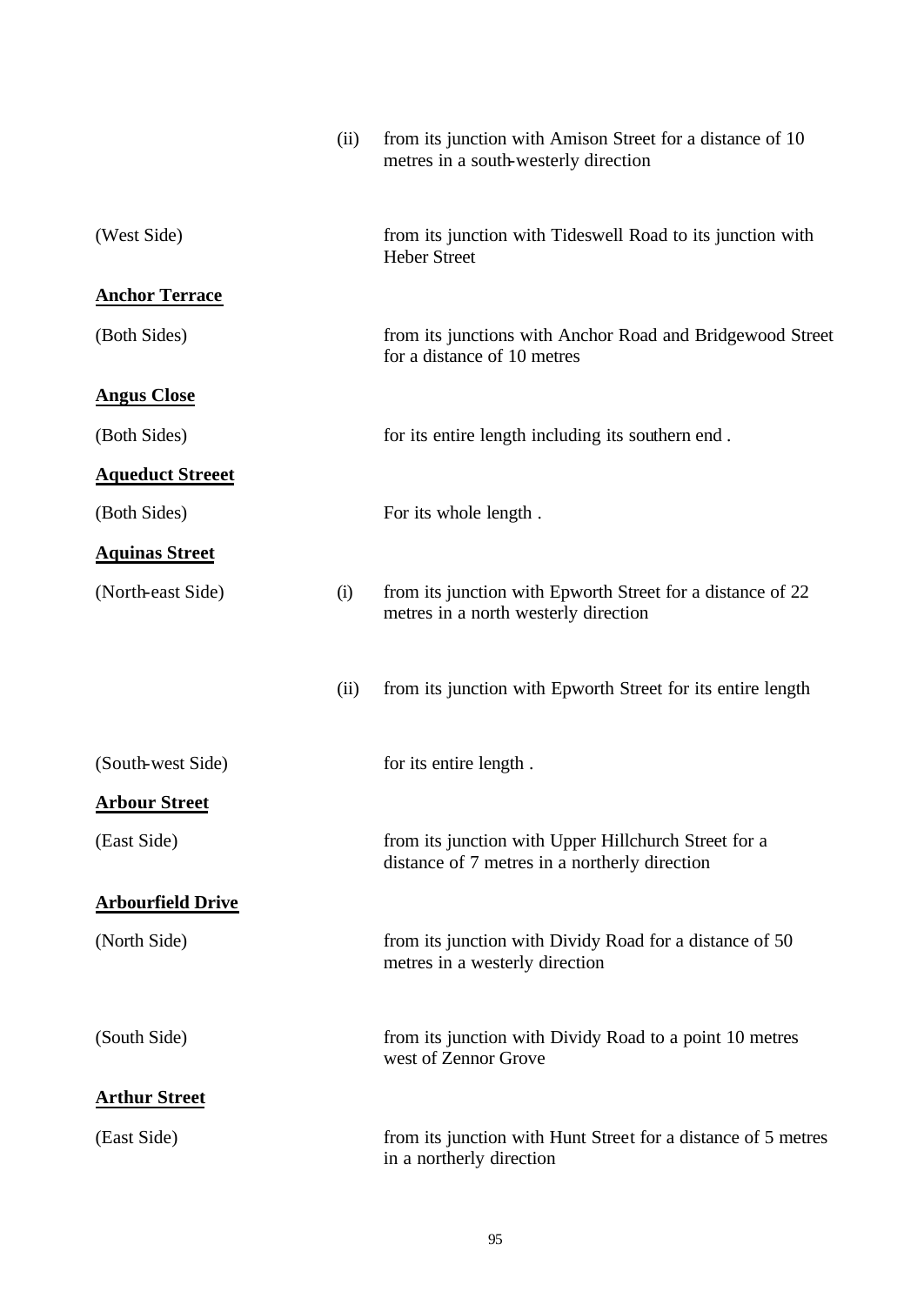| (West Side)            |       | from its junction with Hunt Street for a distance of 10<br>metres in a northerly direction                      |
|------------------------|-------|-----------------------------------------------------------------------------------------------------------------|
| <b>Asda Spine Road</b> |       |                                                                                                                 |
| (Both Sides)           |       | from its junction with Scotia Road For its entire length                                                        |
| <b>Ashford Street</b>  |       |                                                                                                                 |
| (Both Sides)           | (i)   | from its junction with Boughey Road for a distance of 11<br>metres in a westerly direction                      |
|                        | (ii)  | from its junction with College Road for a distance of 10<br>metres in an easterly direction                     |
|                        | (iii) | from its junction with Stoke Road for a distance of 5 metres<br>in an easterly direction                        |
| (East Side)            |       | from its junction with Ashford Street for a distance of 10<br>metres in a northerly direction                   |
| (North Side)           | (i)   | from its junction with Crowther Street for a distance of 8<br>metres in a easterly direction                    |
|                        | (ii)  | from a point 10 metres east of its junction with Watford<br>Street to a point 12 metres west of that junction   |
|                        | (iii) | from a point 15 metres west of its junction with Guildford<br>Street to a point 10 metres east of that junction |
|                        | (iv)  | from its junction with Crowther Street for a distance of 10<br>metres in a westerly direction                   |
|                        | (v)   | from its junction with Stoke Road to a point 10 metres east<br>of that junction                                 |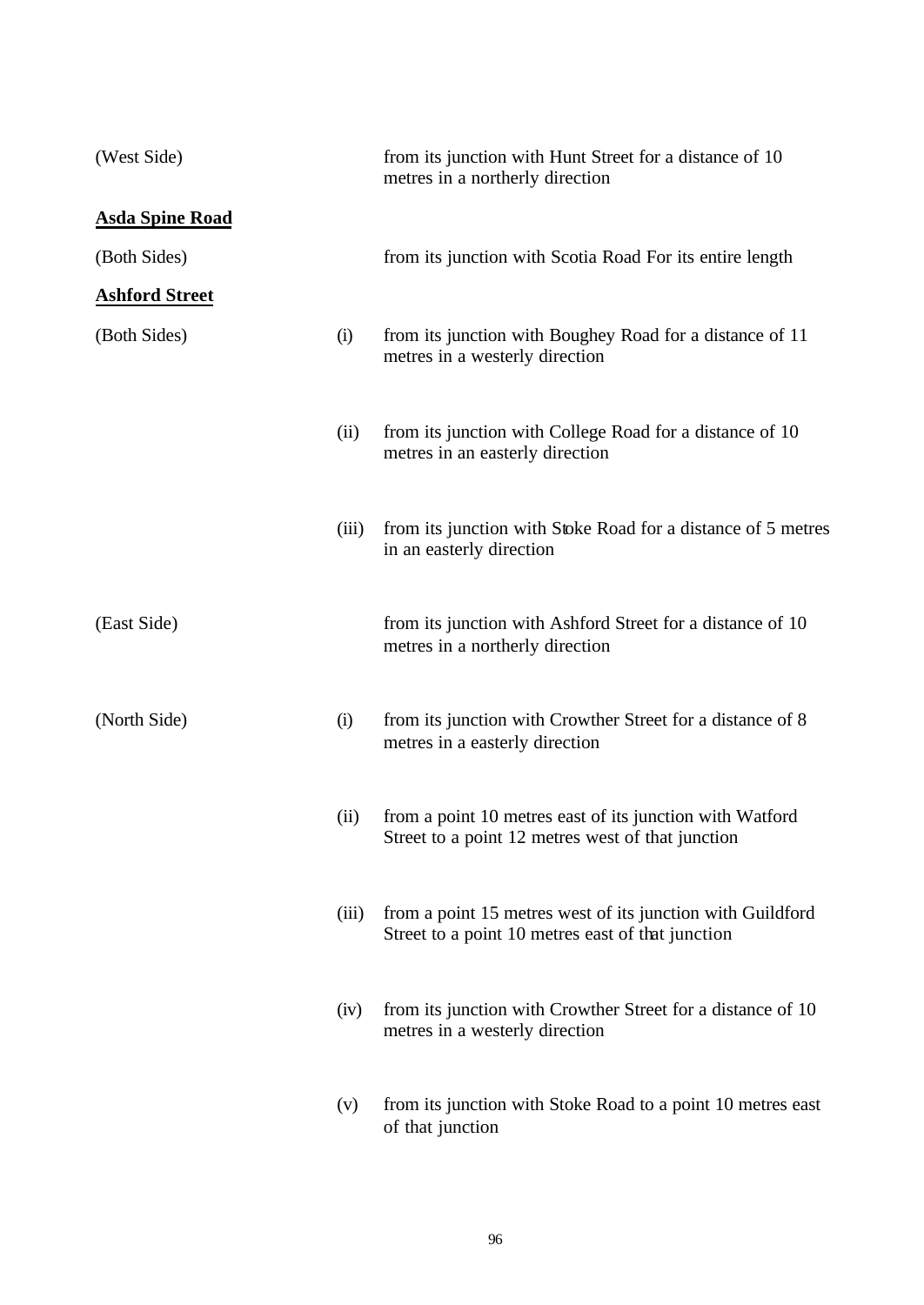| (South Side)           | (i)  | from its junction with College Road for a distance of 8<br>metres in a westerly direction                                                |
|------------------------|------|------------------------------------------------------------------------------------------------------------------------------------------|
|                        | (ii) | from its junction with Stoke Road to a point 10 metres east<br>of that junction                                                          |
| <b>Ashlands Avenue</b> |      |                                                                                                                                          |
| (South Side)           |      | from its junction with Longfield Road for a distance of 8<br>metres in a westerly direction                                              |
| <b>Ashlands Grove</b>  |      |                                                                                                                                          |
| (South Side)           |      | from its junction with Hilton Road for a distance of 30<br>metres in an easterly direction                                               |
| <b>Ashlands Road</b>   |      |                                                                                                                                          |
| (North Side)           |      | from its junction with Hilton Road for a distance of 14<br>metres in an easterly direction                                               |
| (South Side)           |      | from its junction with Lodge Road for a distance of 13<br>metres in both a westerly and easterly direction                               |
| <b>Ashman Street</b>   |      |                                                                                                                                          |
| (Both Sides)           |      | from its junction with Ford Green Road for a distance of<br>40 metres                                                                    |
| <b>Ashmore Walk</b>    |      |                                                                                                                                          |
| (East Side)            |      | from its junction with St Ann Street and following the kerb<br>line for a distance of 27 metres in a generally southerly<br>direction    |
| (West Side)            |      | from its junction with St Ann Walk and following the kerb<br>line for a distance of 32 metres in a generally south<br>westerly direction |
| <b>Ashwell Road</b>    |      |                                                                                                                                          |
| (North-west Side)      |      | from its junction with Hartshill Road for a distance of 8<br>metres in a south-westerly direction                                        |
| (South-east Side)      |      | from its junction with Hartshill Road for a distance of 10<br>metres in a South-Westerly direction                                       |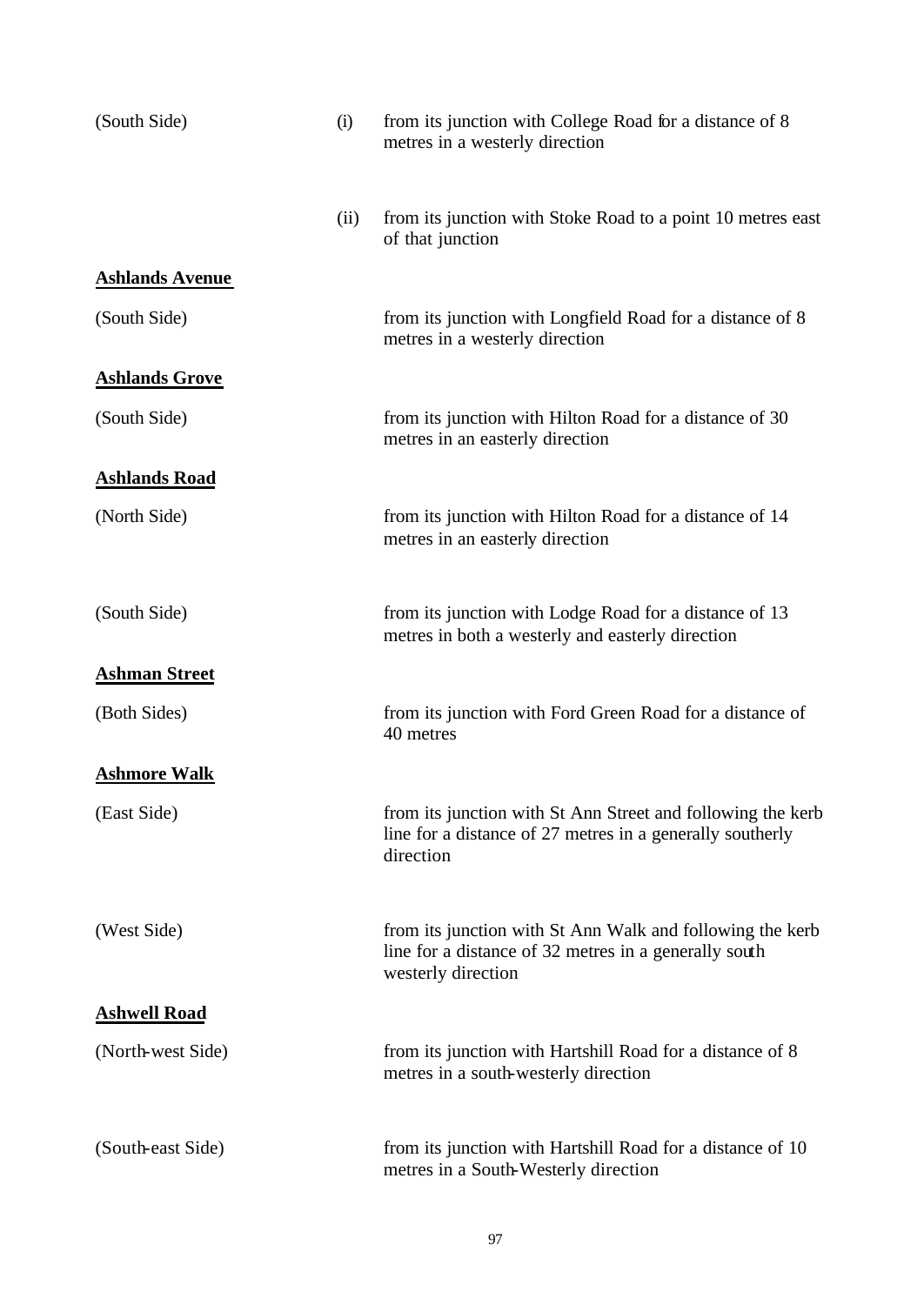### **Ashwood**

| (Both Sides)          |       | from its junction with Wood Street for a distance of 20<br>metres in a westerly direction          |
|-----------------------|-------|----------------------------------------------------------------------------------------------------|
| <b>Athlone Street</b> |       |                                                                                                    |
| (Both Sides)          | (i)   | from its junction with Chetwynd Street in a South-Westerly<br>direction for a distance of 5 metres |
|                       | (ii)  | from its junction with Chetwynd Street for a distance of 5<br>metres in a north-easterly direction |
|                       | (iii) | from its junction with Sangster Lane for a distance of 5<br>metres in a north-easterly direction   |
| <b>Atlam Close</b>    |       |                                                                                                    |
| (North Side)          |       | The whole length.                                                                                  |
| (South Side)          | (i)   | from its junction with Northfleet Street for a distance of 5<br>metres in a westerly direction     |
|                       | (ii)  | from a point 60 metres west of its junction with Northfleet<br>Street to the western end           |
| (West Side)           |       | The whole length.                                                                                  |
| <b>Atlas Street</b>   |       |                                                                                                    |
| (Both Sides)          |       | for the whole.                                                                                     |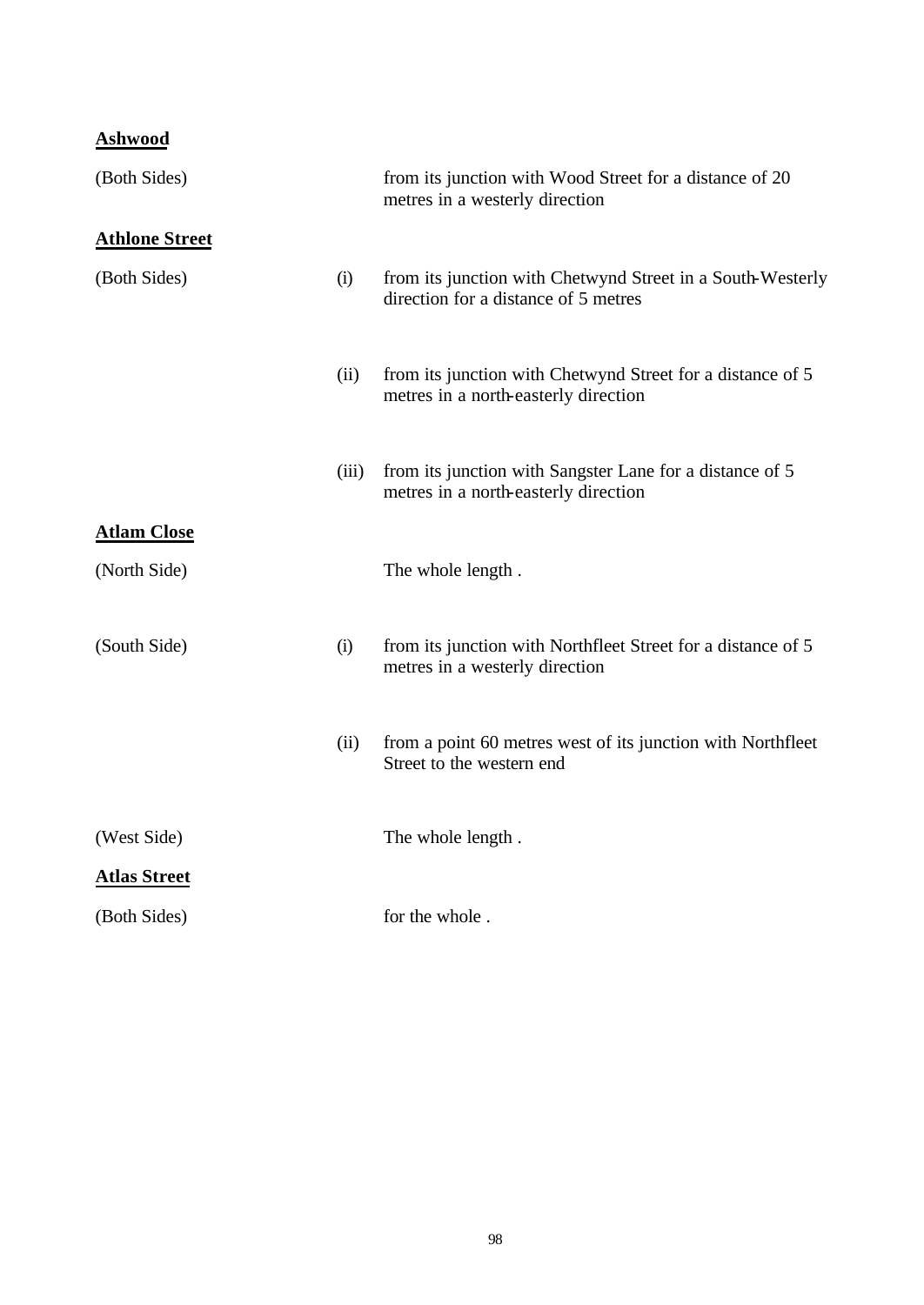### **Auckland Street**

| (North-west Side)    |       | for its entire length.                                                                                                                         |
|----------------------|-------|------------------------------------------------------------------------------------------------------------------------------------------------|
| (South-east Side)    | (i)   | from its junction with Nile Street for a distance of 15<br>metres in a south-westerly direction                                                |
|                      | (ii)  | from its junction with Waterloo Road for a distance of 10<br>metres                                                                            |
| <b>Austin Street</b> |       |                                                                                                                                                |
| (Both Sides)         |       | from its junction with Leek Road for a distance of 10 metres<br>in an south-easterly direction                                                 |
| (South-west Side)    |       | from its junction with Cornes Street following the kerbline<br>for a distance of 28 metres in a southerly then easterly<br>direction direction |
| <b>Avenue Road</b>   |       |                                                                                                                                                |
| (North Side)         | (i)   | from its junction with Boughey Road for a distance of 27<br>metres in a westerly direction                                                     |
|                      | (ii)  | from its junction with College Road for a distance of 280<br>metres in a easterly                                                              |
|                      | (iii) | from its junction with College Road for a distance of 32<br>metres in a westerly direction                                                     |
| (North-east Side)    |       | from its junction with Stoke Road for a distance of 40<br>metres in an easterly direction                                                      |
| (South Side)         | (i)   | from the boundary of Nos. $25/26$ to its junction with<br>College Road                                                                         |
|                      | (ii)  | from its junction with Stoke Road for a distance of 15<br>metres in an easterly direction                                                      |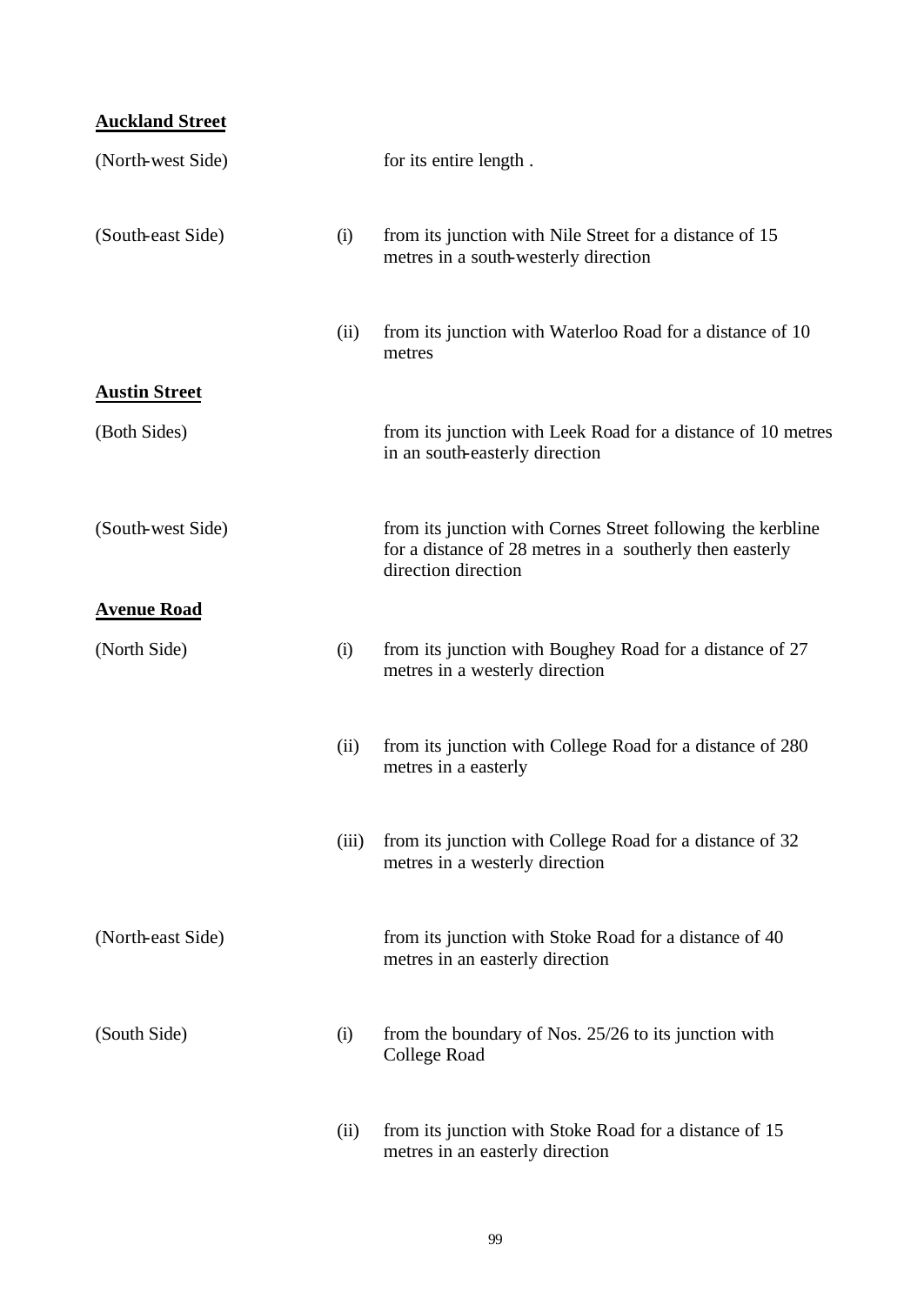|                                                                                       | (iii) | from a point 10 metres east of its junction with College<br>Road for a distance of 26 metres in an easterly direction |
|---------------------------------------------------------------------------------------|-------|-----------------------------------------------------------------------------------------------------------------------|
|                                                                                       | (iv)  | from its junction with Boughey Road to a point 30 metres<br>north-west of that junction                               |
| <b>Aynsley Road</b>                                                                   |       |                                                                                                                       |
| (Both Sides)                                                                          | (i)   | from its junction with Stoke Road for a distance of 5 metres<br>in a westerly direction                               |
|                                                                                       | (ii)  | from its junction with Stoke Road for a distance of 10<br>metres in a westerly direction                              |
| (South Side)                                                                          | (i)   | from its junction with Elgin Street for a distance of 10<br>metres in an easterly direction                           |
|                                                                                       | (ii)  | from its junction with Haywood Street for a distance of 10<br>metres in a westerly direction                          |
|                                                                                       | (iii) | from its junction with Haywood Street for a distance of 7<br>metres in an easterly direction                          |
| <b>Ayshford Street</b>                                                                |       |                                                                                                                       |
| (East Side)                                                                           |       | from its junction with Willow Row for a distance of 24<br>metres in a north-easterly direction                        |
| (West Side)                                                                           |       | from its junction with Willow Row for a distance of 16<br>metres in a north-easterly direction                        |
| <b>Back Passage Leading From</b><br><b>Sutherland Road To Market</b><br><b>Street</b> |       |                                                                                                                       |
| (Both Sides)                                                                          |       | from its junction with Market Street to its junction with<br>Sutherland Road                                          |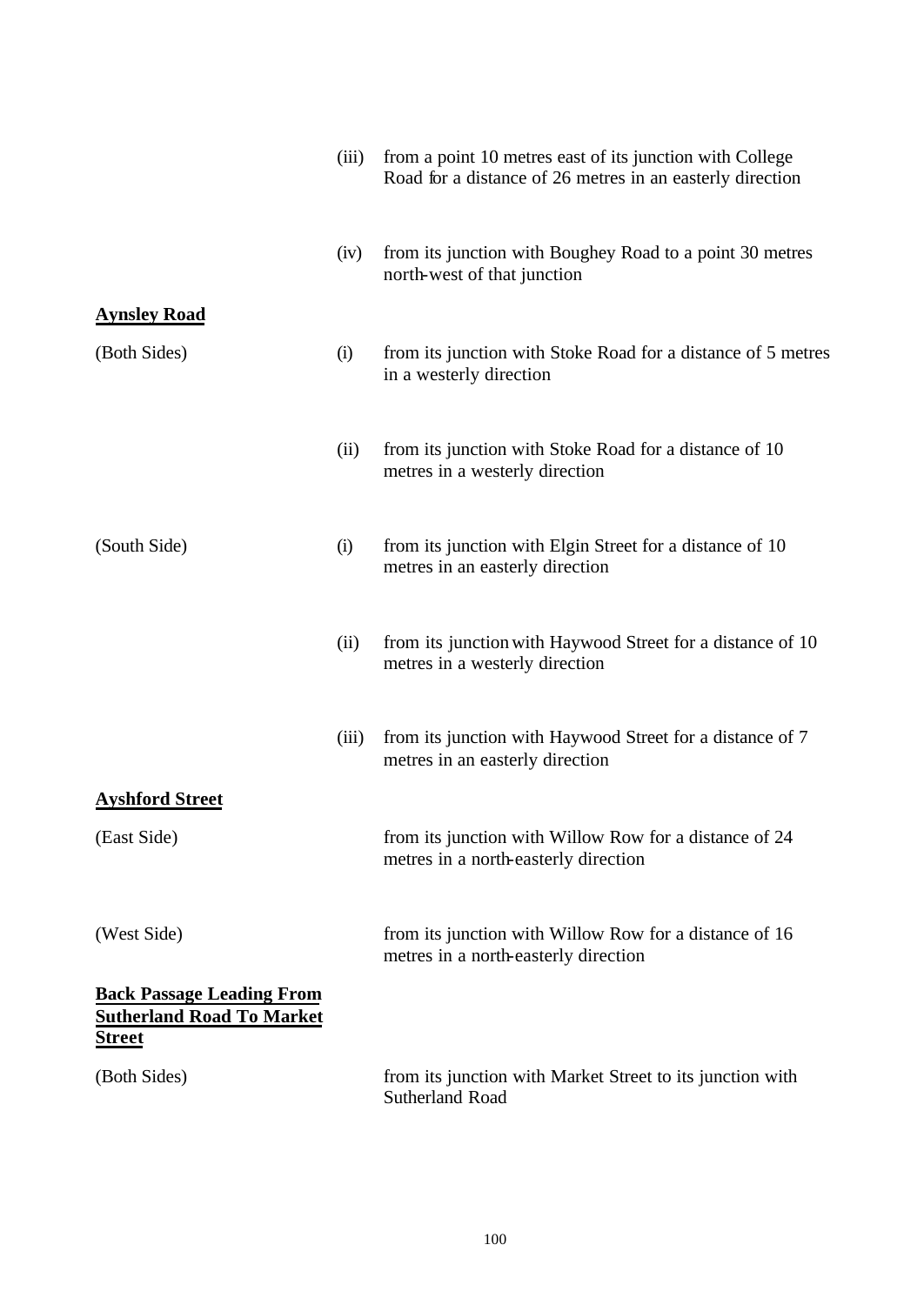### **Baddeley Green Lane**

| (Both Sides)           | (i)   | from a point 10 metres south of its junction with Lockwood<br>Street to a point 10 metres north of its junction with Felsted<br><b>Street</b> |
|------------------------|-------|-----------------------------------------------------------------------------------------------------------------------------------------------|
|                        | (ii)  | from a point 10 metres south of its junction with Lockwood<br>Street to a point 10 metres north of its junction with Felsted<br><b>Street</b> |
| (West Side)            |       | from its junction with Leonard Avenue for a distance of 10<br>metres in a southerly and northerly direction                                   |
| <b>Baddeley Road</b>   |       |                                                                                                                                               |
| (East Side)            |       | from its junction with Bagnall Road for a distance of 10<br>metres in a northerly direction                                                   |
| (West Side)            |       | from its junction with Bagnall Road for a distance of 20<br>metres in a northerly direction                                                   |
| <b>Baddeley Street</b> |       |                                                                                                                                               |
| (Both Sides)           |       | from its junction with Scotia Street for a distance of 20<br>metres in an easterly direction                                                  |
| (North Side)           | (i)   | from its junction with Mountford Street for a distance of 5<br>metres in a westerly direction                                                 |
|                        | (ii)  | from its junction with Scotia Road for a distance of 20<br>metres in an easterly direction                                                    |
|                        | (iii) | from its junction with Mountford Street for a distance of 5<br>metres in a westerly direction                                                 |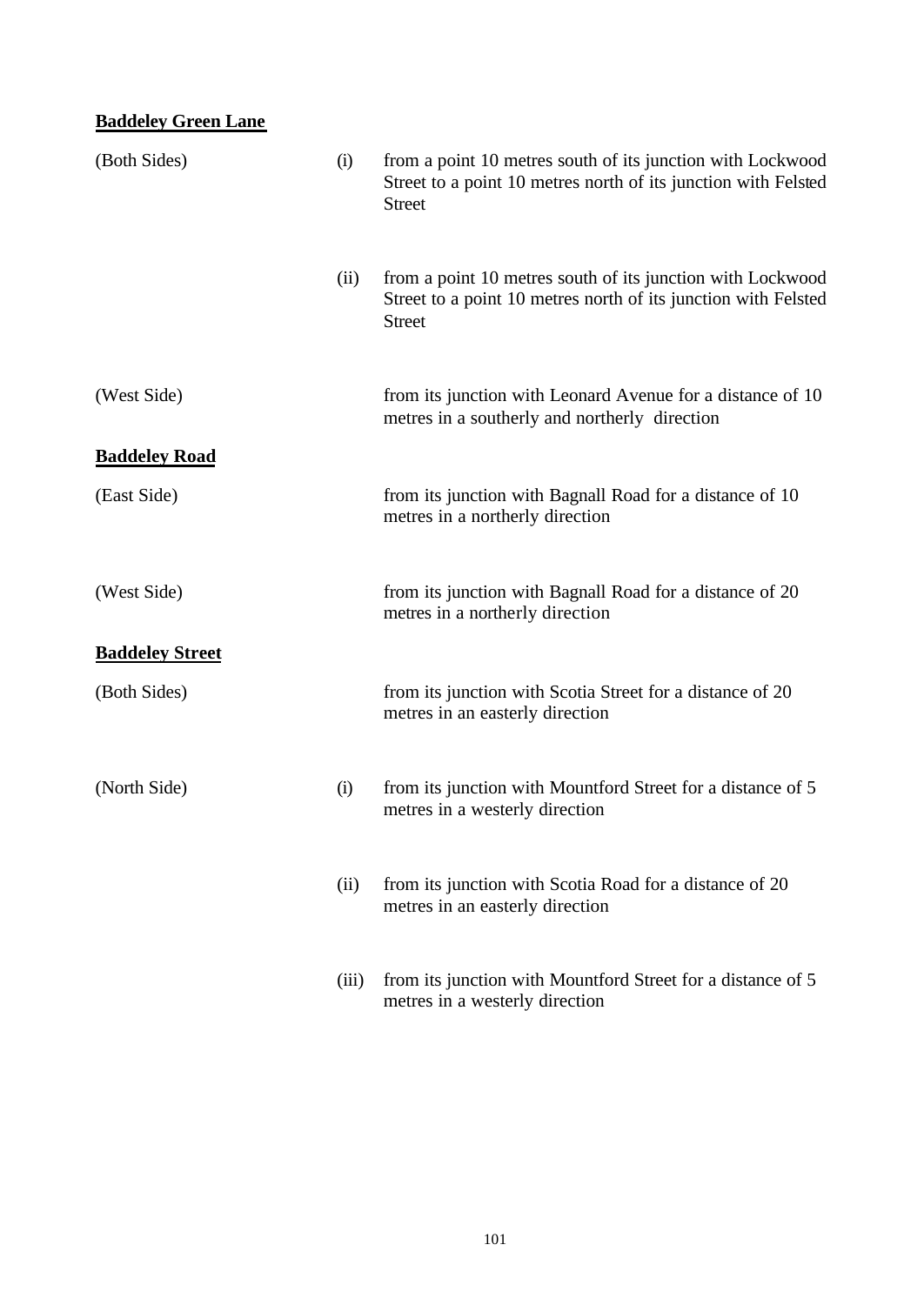| (South Side)                        | (i)   | from its junction with Scotia Road for a distance of 20<br>metres in an easterly direction         |
|-------------------------------------|-------|----------------------------------------------------------------------------------------------------|
|                                     | (ii)  | from its junction with Price Street for a distance of 10<br>metres in a westerly direction         |
|                                     | (iii) | from its junction with Price Street for a distance of 9 metres<br>in an easterly direction         |
|                                     | (iv)  | from its junction with Mountford Street for a distance of 10<br>metres in a westerly direction     |
| <b>Bagnall Road</b><br>(North Side) | (i)   | from its junction with Leek Road for a distance of 75 metres<br>in an easterly direction           |
|                                     | (ii)  | from its junction with Baddeley Road for a distance of 10<br>metres in an easterly direction       |
|                                     | (iii) | from its junction with Baddeley Road for a distance of 60<br>metres in an westerly direction       |
| (South Side)                        |       | from its junction with Leek Road to a point 37 metres east<br>of its junction with Woodside Place  |
| (South-east Side)                   | (i)   | from its junction with Jack Haye Lane for a distance of 20<br>metres in a north-easterly direction |
|                                     | (ii)  | from its junction with Jack Haye Lane for a distance of 10<br>metres in a south-westerly direction |
| <b>Bagnall Street</b>               |       |                                                                                                    |
| (Both Sides)                        |       | the whole.                                                                                         |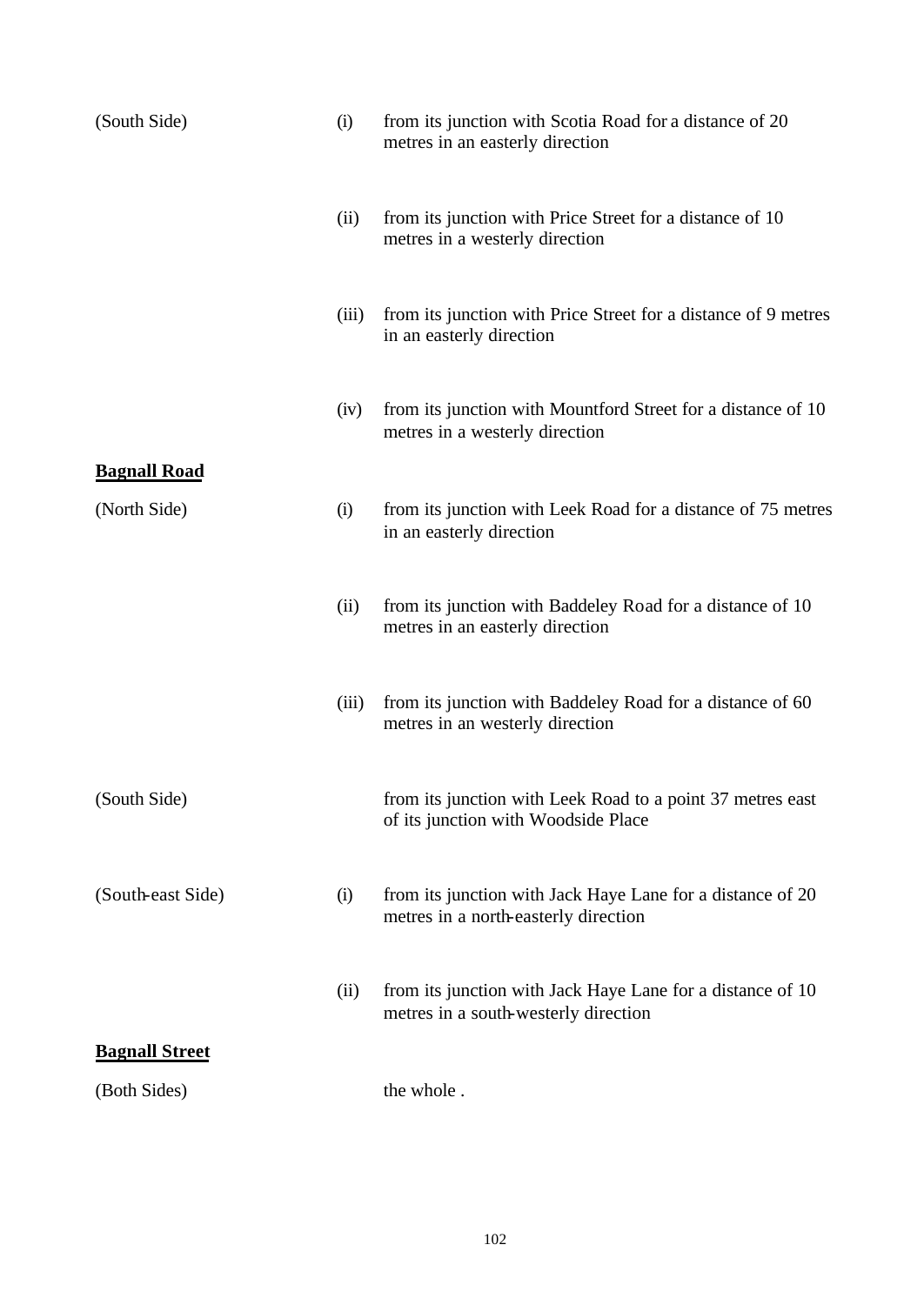### **Baker Street**

| (North Side)          | (i)   | from a point 36 metres east of its junction with Christchurch<br>Street to a point 7 metres east of that point         |
|-----------------------|-------|------------------------------------------------------------------------------------------------------------------------|
|                       | (ii)  | from its junction with Christchurch Street for a distance of<br>5 metres in an easterly direction                      |
|                       | (iii) | from its junction with Glebedale Road for a distance of 5<br>metres in a westerly direction                            |
|                       | (iv)  | from a point 26 metres west of its junction with Glebedale<br>Road for a distance of 42 metres in a westerly direction |
| (South Side)          |       | from its junction with Christchurch Street to its junction<br>with Glebedale Road                                      |
| <b>Ballinson Road</b> |       |                                                                                                                        |
| (Both Sides)          |       | from its junction with Blurton Road for a distance of 17<br>metres in a south-westerly direction                       |
| <b>Bamford Grove</b>  |       |                                                                                                                        |
| (West Side)           |       | from its junction with Whitehaven Drive for a distance of 5<br>metres in a north westerly direction                    |
| <b>Bank Street</b>    |       |                                                                                                                        |
| (Both Sides)          |       | from its junction with High Street for a distance of 26<br>metres in a south-westerly direction                        |
| (North Side)          |       | from its junction with High Street for a distance of 26<br>metres in a westerly direction                              |
| <b>Baptist Street</b> |       |                                                                                                                        |
| (North-west Side)     |       | from its junction with Woodbank Street to its junction<br>with Waterloo Road                                           |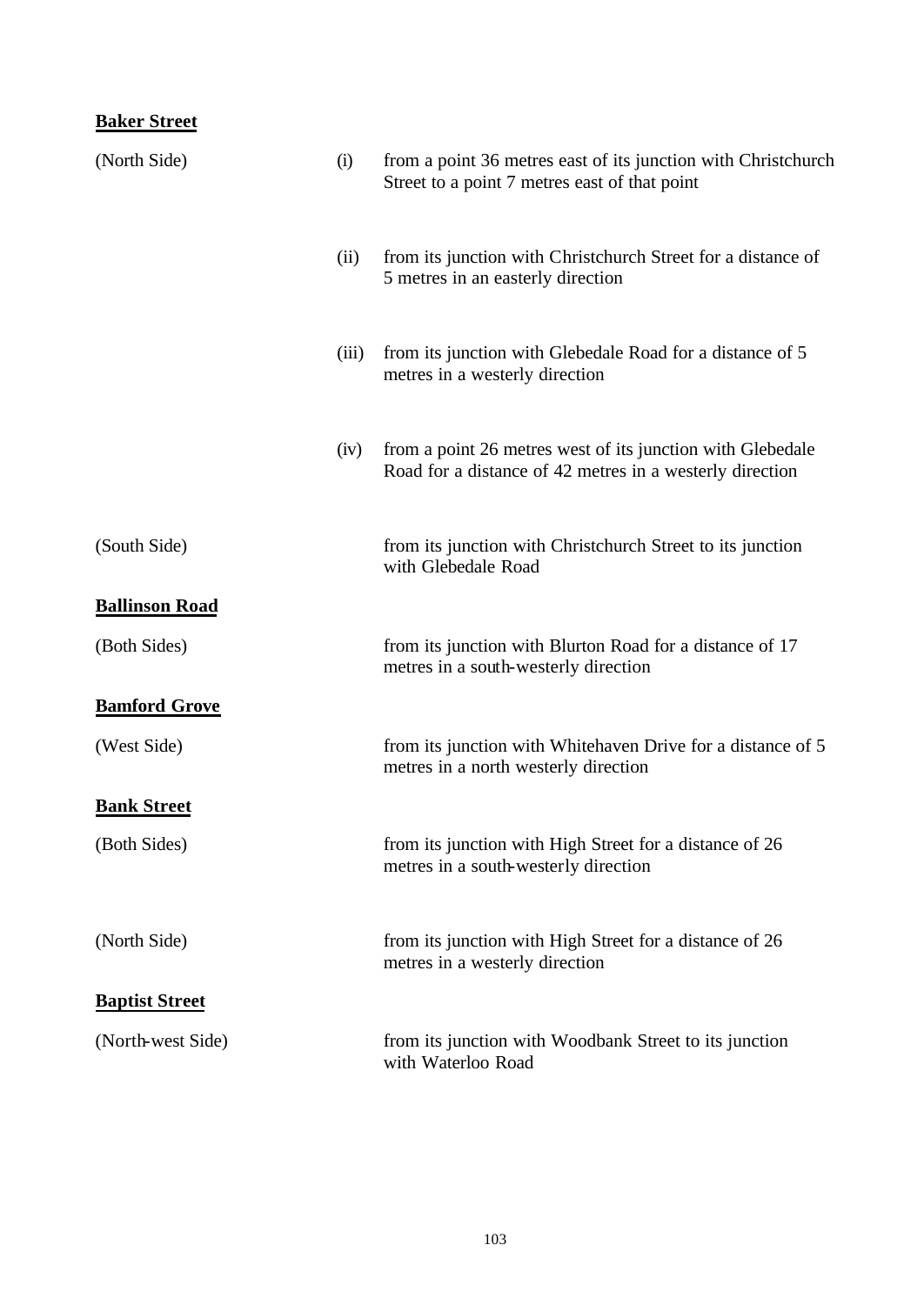| (South-east Side)         | (i)  | from its junction with Waterloo Road for a distance of 26<br>metres in a westerly direction                       |
|---------------------------|------|-------------------------------------------------------------------------------------------------------------------|
|                           | (ii) | from its junction with Woodbank Street to a point 10<br>metres north-east of its junction with Bournes Bank South |
| <b>Barford Street</b>     |      |                                                                                                                   |
| (North Side)              |      | The whole length.                                                                                                 |
| (South Side)              |      | from its junction with The Strand for a distance of 70<br>metres                                                  |
| <b>Bargrave Street</b>    |      |                                                                                                                   |
| (Both Sides)              | (i)  | from its junction with Ubberley Road for a distance of 10<br>metres in a south-westerly direction                 |
|                           | (ii) | from its junction with Dawlish Drive for a distance of 10<br>metres in a north-easterly direction                 |
| <b>Barlaston Old Road</b> |      |                                                                                                                   |
| (East Side)               |      | from its junction with Longton Road for a distance of 32<br>metres in a southerly direction                       |
| (West Side)               |      | from its junction with Longton Road for a distance of 52<br>metres in a southerly direction                       |
| <b>Barlow Street</b>      |      |                                                                                                                   |
| (Both Sides)              |      | from its junction with Uttoxeter Road to its junction with<br><b>Sunderland Road</b>                              |
| <b>Barnfield Road</b>     |      |                                                                                                                   |
| (North-east Side)         |      | from its junction with Bursley Road for a distance of 10<br>metres                                                |
| <b>Baron Street</b>       |      |                                                                                                                   |
| (Both Sides)              |      | from its junction with King Street for a distance of 15<br>metres in a south westerly direction                   |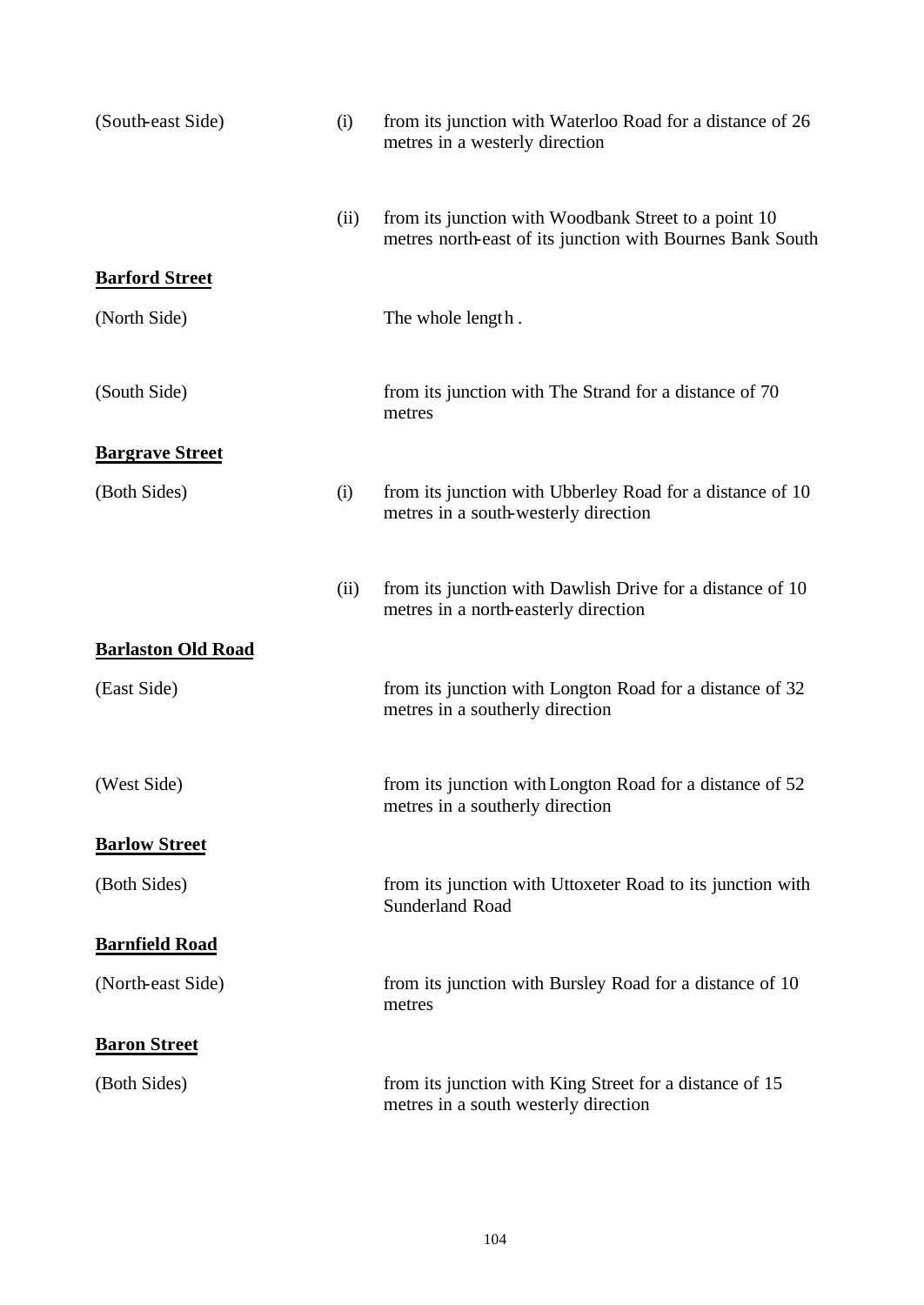### **Barratt Gardens**

| (Both Sides)                         |      | from its junction with Leek Road for a distance of 35 metres<br>in an easterly direction                                     |
|--------------------------------------|------|------------------------------------------------------------------------------------------------------------------------------|
| <b>Barrett Drive (east Junction)</b> |      |                                                                                                                              |
| (Both Sides)                         |      | from its junction with Stonor Street for a distance of 15<br>metres                                                          |
| <b>Barry Avenue</b>                  |      |                                                                                                                              |
| (North Side)                         |      | from its junction with Fellbrook Lane for a distance of 18<br>metres in a westerly direction                                 |
| (North-west Side)                    |      | from its junction with Finney Green for a distance of 10<br>metres in an north-easterly direction                            |
| (South-east Side)                    |      | The whole length.                                                                                                            |
| <b>Barthomley Road</b>               |      |                                                                                                                              |
| (Both Sides)                         |      | for a distance of 31 metres in a northerly direction from<br>its junction with Birches Head Road                             |
| <b>Baskerville Road</b>              |      |                                                                                                                              |
| (Both Sides)                         |      | from a point 15 yards north of its junction with Eaton Street<br>to a point 15 yards south of its junction with Eaton Street |
| (East Side)                          |      | from its junction with Bucknall Old Road for a distance of<br>10 metres in a northerly direction                             |
| (West Side)                          | (i)  | from its junction with Jervis Street in a Southerly direction<br>for a distance of 10 metres                                 |
|                                      | (ii) | from its junction with Bucknall Old Road for a distance of 8<br>metres in a northerly direction                              |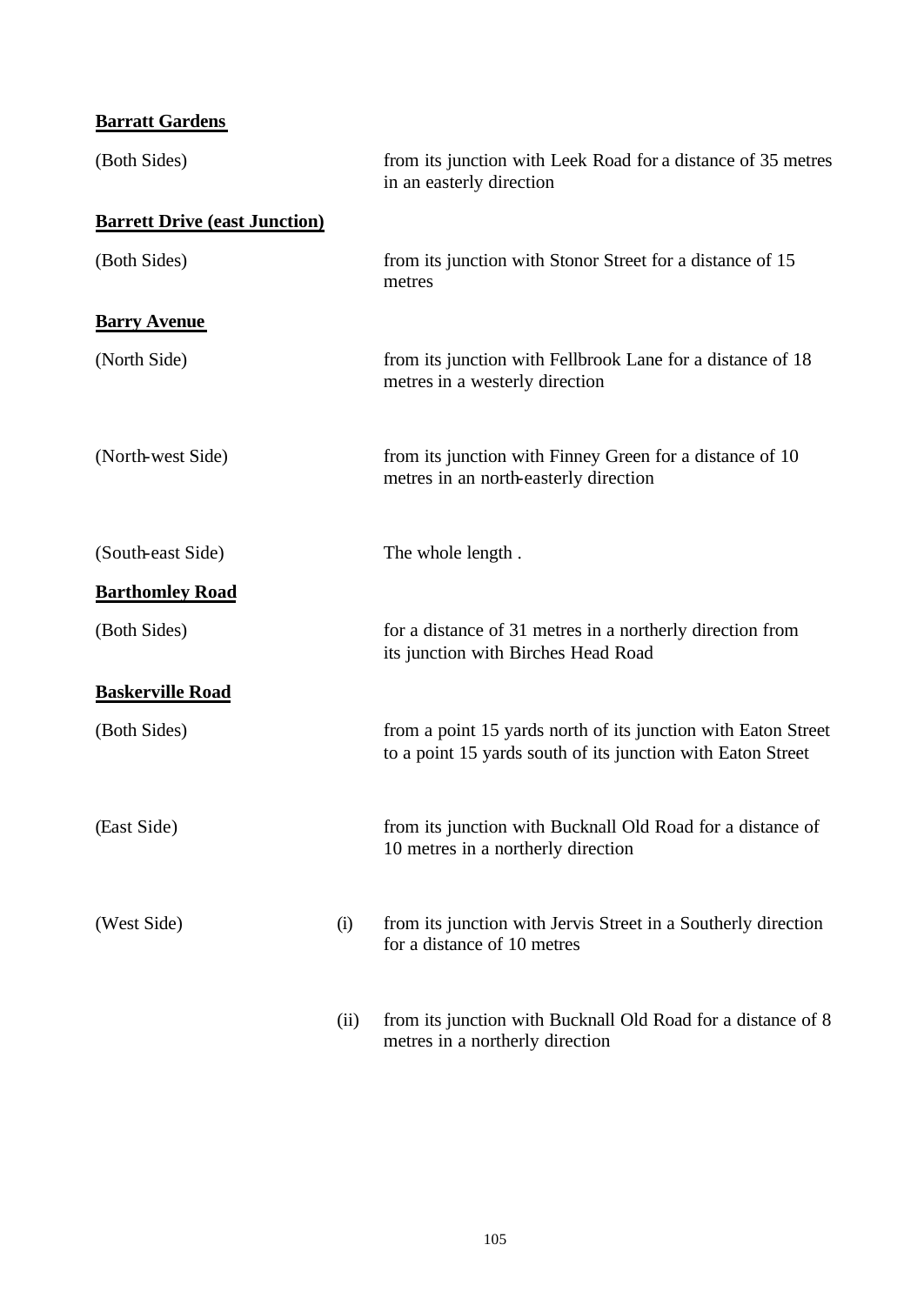### **Bath Street**

| (North Side)              |      | from a point 8 metres south-east of its junction with Spark<br>Terrace for a distance of 45 metres in a north-westerly<br>direction |
|---------------------------|------|-------------------------------------------------------------------------------------------------------------------------------------|
| (South Side)              | (i)  | from a point 4 metres north-west of its junction with<br>London Road for a distance of 13 metres in a<br>north-westerly direction   |
|                           | (ii) | from a point 5 metres east of its junction with Bath Terrace<br>for a distance of 37 metres in a westerly direction                 |
| <b>Bath Terrace</b>       |      |                                                                                                                                     |
| (East Side)               |      | from its junction with Bath Street to its junction with<br><b>Sturgess Street</b>                                                   |
| (West Side)               |      | from its junction with Bath Street for a distance of 5 metres<br>in a southerly direction                                           |
| <b>Baths Road</b>         |      |                                                                                                                                     |
| (Both Sides)              |      | The whole length.                                                                                                                   |
| <b>Bathurst Street</b>    |      |                                                                                                                                     |
| (North Side)              | (i)  | from its junction with Anchor Road in a South-Easterly<br>direction for a distance of 10 metres                                     |
|                           | (ii) | from its junction with Bridgewood Street in a<br>North-Westerly direction for a distance of 12 metres                               |
| (South-west Side)         | (i)  | from its junction with Anchor Road for a distance of 10<br>metres in an south-easterly direction                                    |
|                           | (ii) | from its junction with Bridgewood Street for a distance of<br>25 metres in an south-easterly direction                              |
| <b>Battisson Crescent</b> |      |                                                                                                                                     |
| (Both Sides)              |      | from its junction with Trentham Road for a distance of 10<br>metres in a south-westerly direction                                   |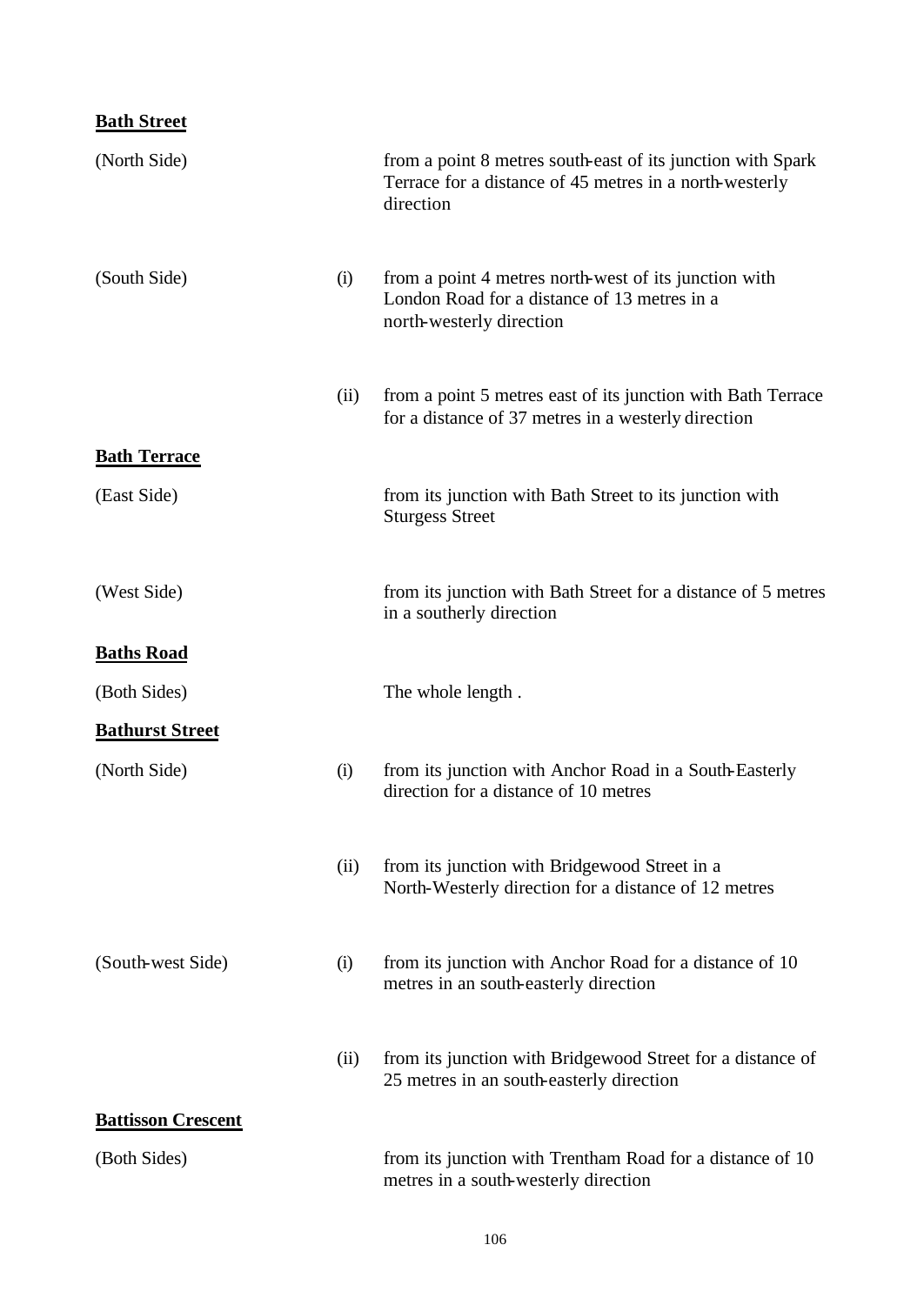### **Beaconsfield Drive**

| (North Side)             | (i)  | from its junction with Allendale Walk for a distance of 77<br>metres in an easterly direction                            |
|--------------------------|------|--------------------------------------------------------------------------------------------------------------------------|
|                          | (ii) | from a point 122 metres east of its junction with Allendale<br>Walk for a distance of 20 metres in an easterly direction |
| (West Side)              | (i)  | from a point 112 metres north of its junction with Kearsley<br>Way for a distance of 58 metres in a northerly direction  |
|                          | (ii) | from a point 40 metres north of its junction with Kearsley<br>Way for a distance of 28 metres in a northerly direction   |
| <b>Beaumont Road</b>     |      |                                                                                                                          |
| (Both Sides)             |      | from its junction with Scotia Road for its entire length                                                                 |
| <b>Beddow Way</b>        |      |                                                                                                                          |
| (Both Sides)             |      | from its junction with Turnhurst Road for a distance of 10<br>metres in an easterly direction                            |
| <b>Bedford Road</b>      |      |                                                                                                                          |
| (North-east Side)        |      | from its junction with Snow Hill to its junction with<br><b>Rectory Road</b>                                             |
| (South-west Side)        |      | from its junction with Shelton New Road to its junction<br>with Bedford Street                                           |
| <b>Belgrave Avenue</b>   |      |                                                                                                                          |
| (Both Sides)             |      | from its junction with Spratslade Drive for a distance of 5<br>metres in a southerly direction                           |
| <b>Belgrave Crescent</b> |      |                                                                                                                          |
| (Both Sides)             |      | from its junction with Belgrave Road for a distance of 10<br>metres in an north easterly direction                       |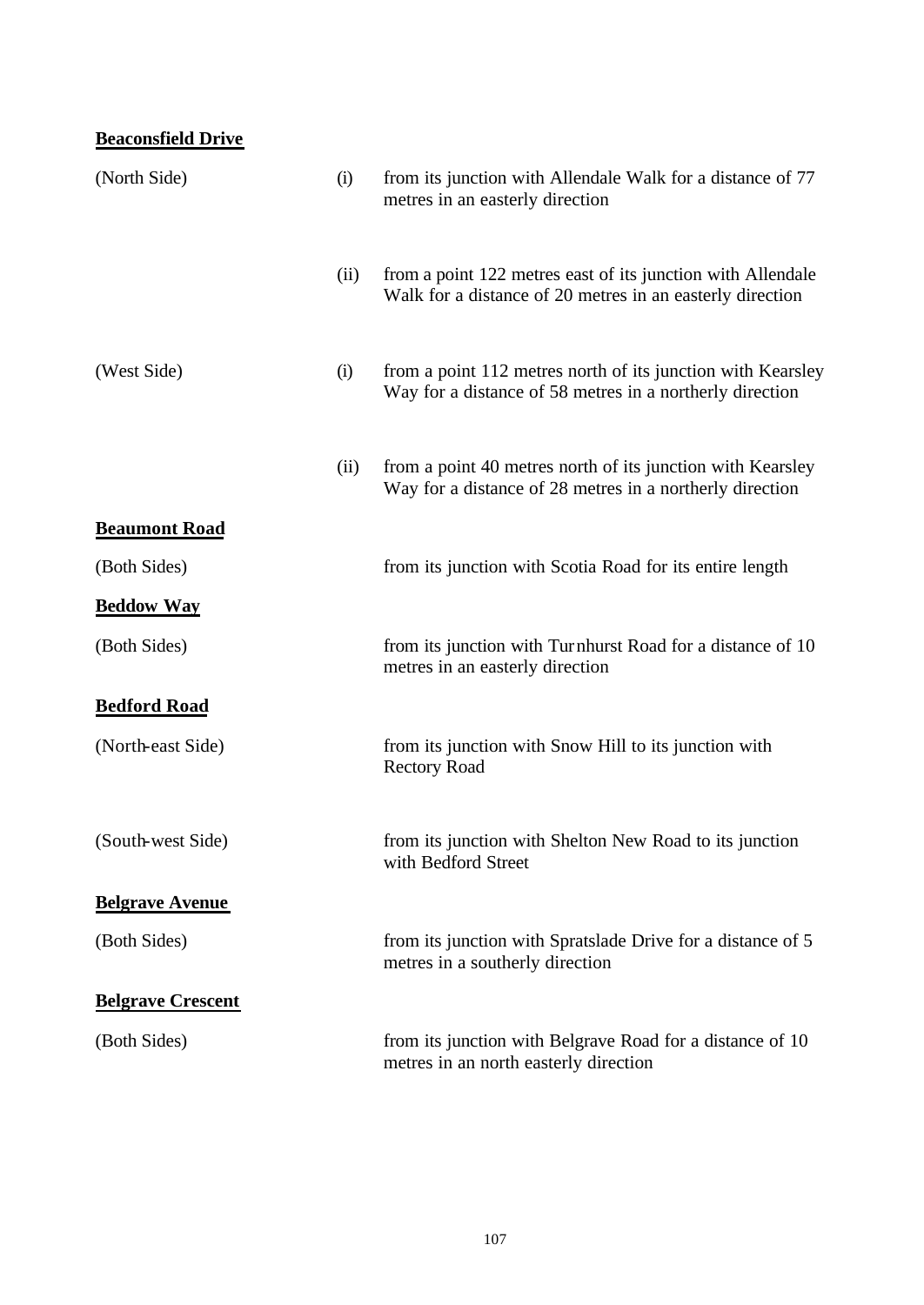# **Belgrave Road**

| (North Side)          | (i)   | from its junction with Trentham Road to its junction with<br><b>Cromartie Street</b>                                                |
|-----------------------|-------|-------------------------------------------------------------------------------------------------------------------------------------|
|                       | (ii)  | from its junction with Cromartie Street to its junction with<br><b>Dunrobin Street</b>                                              |
|                       | (iii) | from its junction with Lightwood Road for a distance of 48<br>metres in a westerly direction                                        |
|                       | (iv)  | from a point 20 metres east of its junction with Belgrave<br>Crescent to a point 5 metres north-west of that junction               |
|                       | (v)   | from a point 3 metres east of the boundary of Nos. 197/199<br>Belgrave Road for a distance of 57 metres in an easterly<br>direction |
| (North-west Side)     |       | from its junction with Dunrobin Street for a distance of 6<br>metres in an easterly direction                                       |
| (South Side)          | (i)   | from its junction with Lightwood Road for a distance of 150<br>metres in a westerly direction                                       |
|                       | (ii)  | from its junction with Trentham Road to a point 20 metres<br>east of its junction with Red Bank                                     |
| (South-east Side)     |       | from its junction with Chaplin Road for a distance of 123<br>metres in a south-easterly direction                                   |
| <b>Bellerton Lane</b> |       |                                                                                                                                     |
| (Both Sides)          |       | from its junction with Leek New Road for a distance of 18<br>metres in a north westerly direction                                   |
| (East Side)           |       | from a point 18 metres north of its junction with Leek New<br>Road for a distance of 35 metres in a northerly direction             |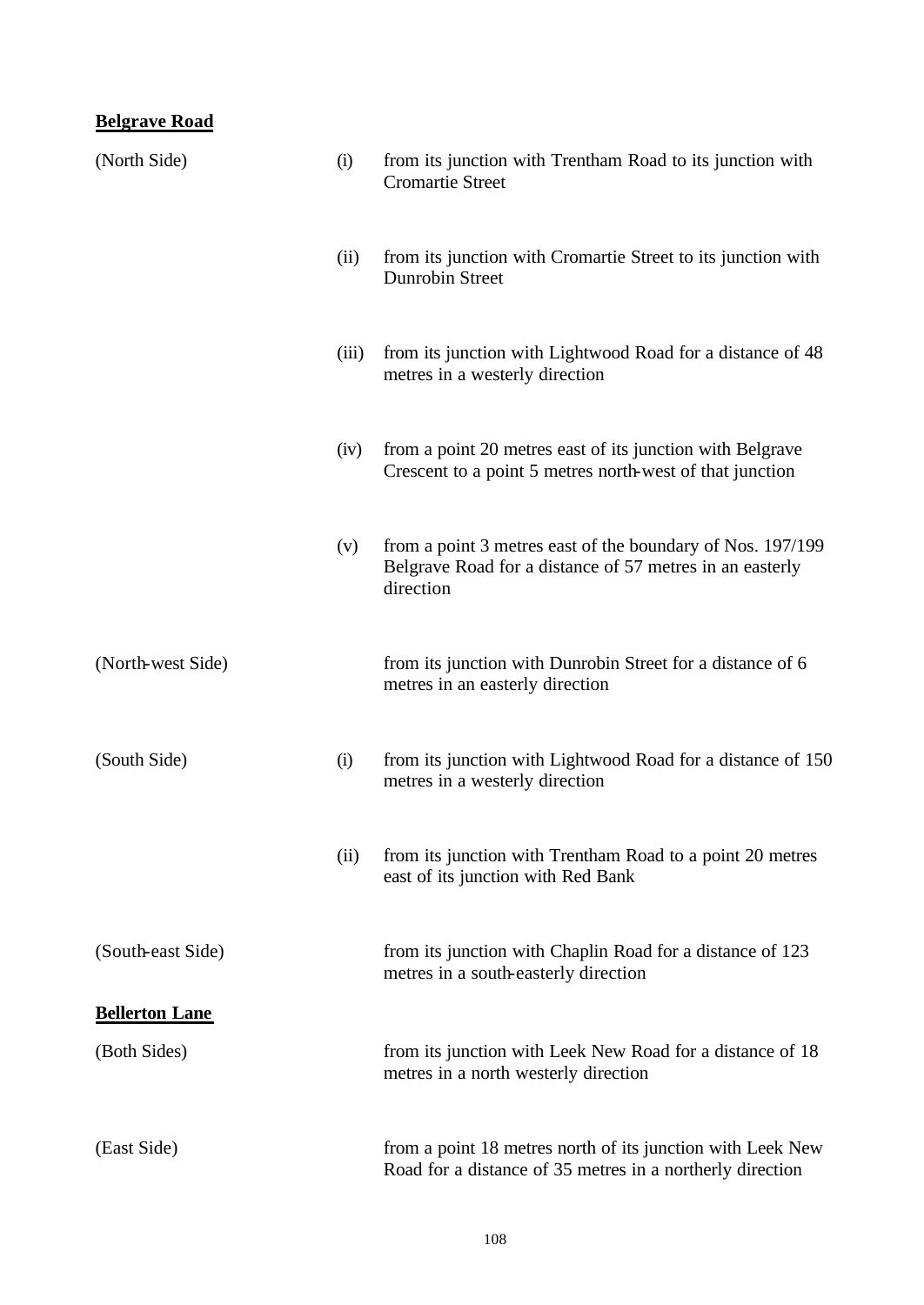| (West Side)            | (i)  | from a point 18 metres north of its junction with Leek New<br>Road for a distance of 50 metres in a northerly direction         |
|------------------------|------|---------------------------------------------------------------------------------------------------------------------------------|
|                        | (ii) | from its junction with Leek New Road for a distance of 18<br>metres in a north westerly direction                               |
| <b>Bennion Street</b>  |      |                                                                                                                                 |
| (North-east Side)      | (i)  | from its junction with Gower Street for a distance of 10<br>metres in a north-westerly direction                                |
|                        | (ii) | from a point 47 metres north-west of its junction with<br>Gower Street for a distance of 7 metres and across the end<br>of road |
| (South-west Side)      |      | the whole.                                                                                                                      |
| <b>Benson Street</b>   |      |                                                                                                                                 |
| (North Side)           |      | from a point 6 metres east of its junction with St Michael's<br>Road for a distance of 7 metres in an easterly direction        |
| (South Side)           |      | from a point 6 metres east of its junction with St Michael's<br>Road for a distance of 7 metres in an easterly direction        |
| <b>Berdmore Street</b> |      |                                                                                                                                 |
| (Both Sides)           |      | from its junction with King Street for a distance of 12<br>metres in an north easterly direction                                |
| <b>Beresford Road</b>  |      |                                                                                                                                 |
| (South Side)           |      | from its junction with Stoke Road for a distance of 10<br>metres in an easterly direction                                       |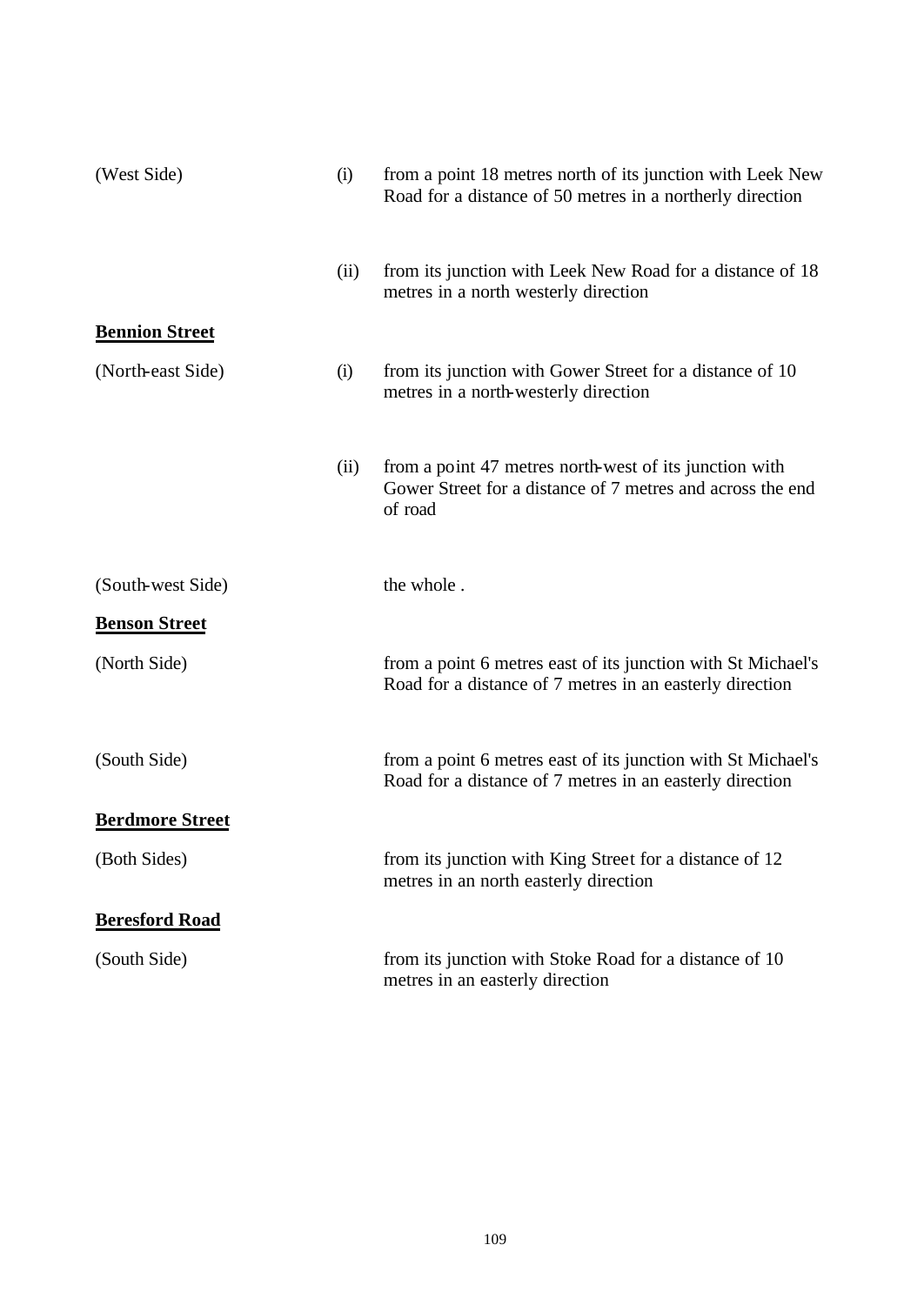### **Beresford Street**

| (Both Sides)           | (i)   | from its junction with College Road for a distance of 10<br>metres in an easterly direction      |
|------------------------|-------|--------------------------------------------------------------------------------------------------|
|                        | (ii)  | from its junction with Crowther Street for a distance of 12<br>metres in a westerly direction    |
|                        | (iii) | from its junction with College Road for a distance of 10<br>metres in a westerly direction       |
| (North-east Side)      |       | from its junction with Stoke Road for a distance of 15<br>metres in an easterly direction        |
| <b>Berkeley Street</b> |       |                                                                                                  |
| (North-west Side)      |       | from its junction with Eastwood Road for a distance of 5<br>metres in a south-westerly direction |
| (South-east Side)      |       | from its junction with Lichfield Street for a distance of 4<br>metres in an easterly direction   |
| <b>Bernard Street</b>  |       |                                                                                                  |
| (Both Sides)           |       | from its junction with Eastwood Road for a distance of 8<br>metres in a south-westerly direction |
| (South Side)           |       | from its junction with Lichfield Street for a distance of 4<br>metres in an easterly direction   |
| <b>Berry Street</b>    |       |                                                                                                  |
| (Both Sides)           |       | For its whole length.                                                                            |
| <b>Berwick Road</b>    |       |                                                                                                  |
| (Both Sides)           |       | from its junction with Leek New Road for a distance of 68<br>metres in a southerly direction     |
| <b>Best Street</b>     |       |                                                                                                  |
| (Both Sides)           | (i)   | from its junction with King Street for a distance of 32<br>metres in an north-easterly direction |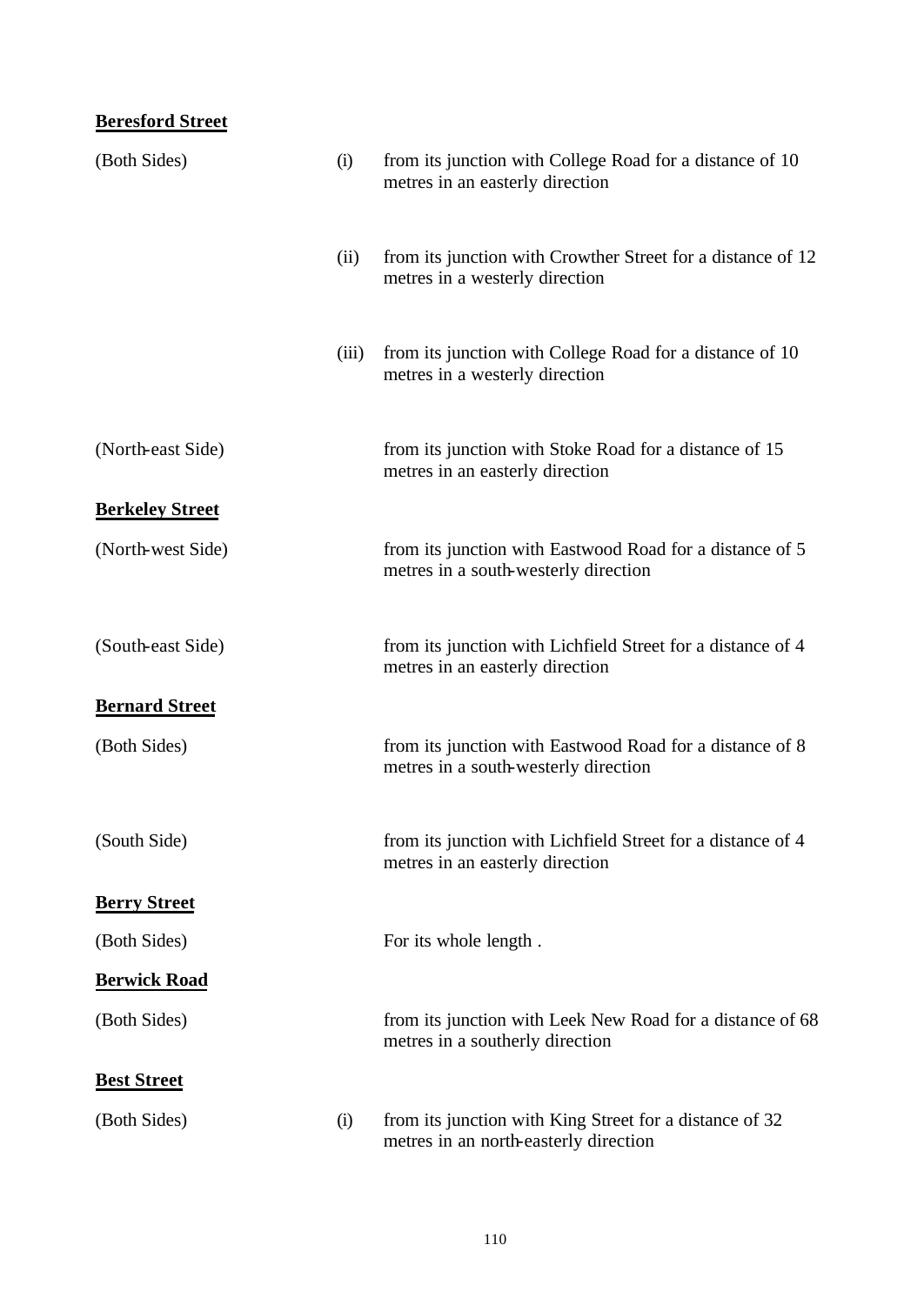|                        | (ii)  | from its junction with Park Lane for a distance of 10 metres<br>in a westerly direction                                                       |
|------------------------|-------|-----------------------------------------------------------------------------------------------------------------------------------------------|
| <b>Bethell Road</b>    |       |                                                                                                                                               |
| (Both Sides)           |       | from its junction with Unity Avenue for a distance of 15<br>metres in a southerly direction                                                   |
| <b>Bethesda Street</b> |       |                                                                                                                                               |
| (East Side)            | (i)   | from its junction with Albion Street for a distance of 38<br>metres in a southerly direction                                                  |
|                        | (ii)  | from its junction with John Street to a point 26 metres<br>north of its junction with Potteries Way                                           |
|                        | (iii) | from its junction with John Street for a distance of 14<br>metres in a northerly direction                                                    |
| (West Side)            | (i)   | from a point 137 metres south of its junction with Albion<br>Street to a point 14 metres south of its junction with<br><b>Ranelagh Street</b> |
|                        | (ii)  | from its junction with Albion Street for a distance of 39<br>metres in an southerly direction                                                 |
|                        | (iii) | from a point 87 metres south of its junction with Albion<br>Street to a point 112 metres south of its junction with<br><b>Albion Street</b>   |
| <b>Beverley Drive</b>  |       |                                                                                                                                               |
| (Both Sides)           |       | from a point 15 metres south-east of its junction with<br>Hereford Grove to a point 15 metres north-west of its<br>junction with Ruthin Road  |
| <b>Beville Street</b>  |       |                                                                                                                                               |
| (Both Sides)           |       | from its junction with Victoria Road for a distance of 5<br>metres in an north-easterly direction                                             |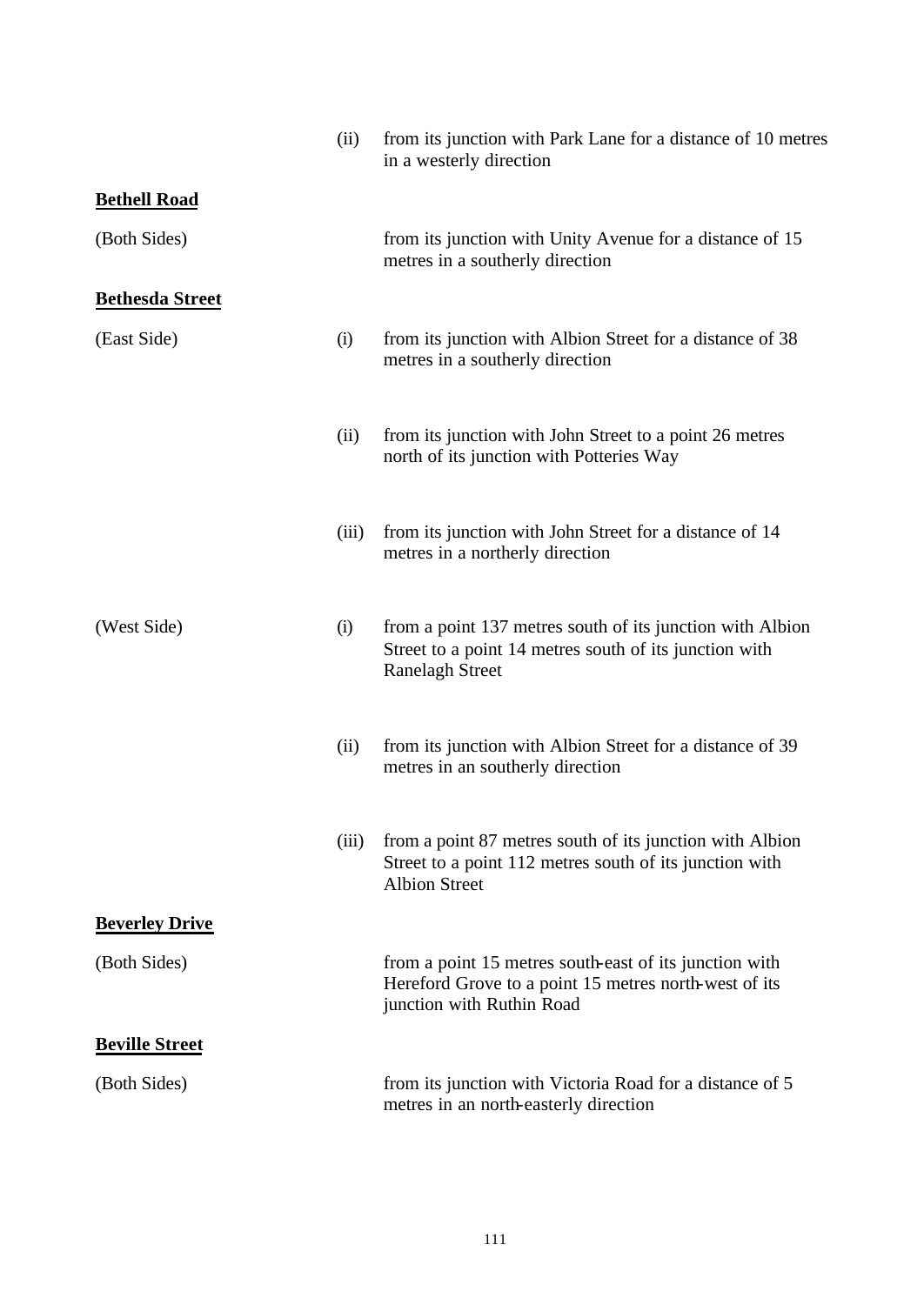## **Biddulph Road**

| (North-west Side)                                    |      | from its junction with Uplands Avenue to its junction<br>with Sargeant Avenue                                                                                                                 |
|------------------------------------------------------|------|-----------------------------------------------------------------------------------------------------------------------------------------------------------------------------------------------|
| (South-west Side)                                    |      | from its junction with High Lane to its junction with<br>Fegg Hayes Road                                                                                                                      |
| <b>Birch Terrace</b>                                 |      |                                                                                                                                                                                               |
| (North Side)                                         |      | the whole.                                                                                                                                                                                    |
| (South Side)                                         | (i)  | from its junction with Charles Street for a distance of 25<br>metres in a westerly direction                                                                                                  |
|                                                      | (ii) | from its junction with Lichfield Street for a distance of 45<br>metres in an easterly direction                                                                                               |
| <b>Birch Terrace (rear Service)</b><br><b>Road</b> ) |      |                                                                                                                                                                                               |
| (Both Sides)                                         |      | from its eastern most junction with Birch Terrace (adjacent<br>to no.1) for a distance of 38 metres in a south-easterly<br>direction and then for 120 metres in a south-westerly<br>direction |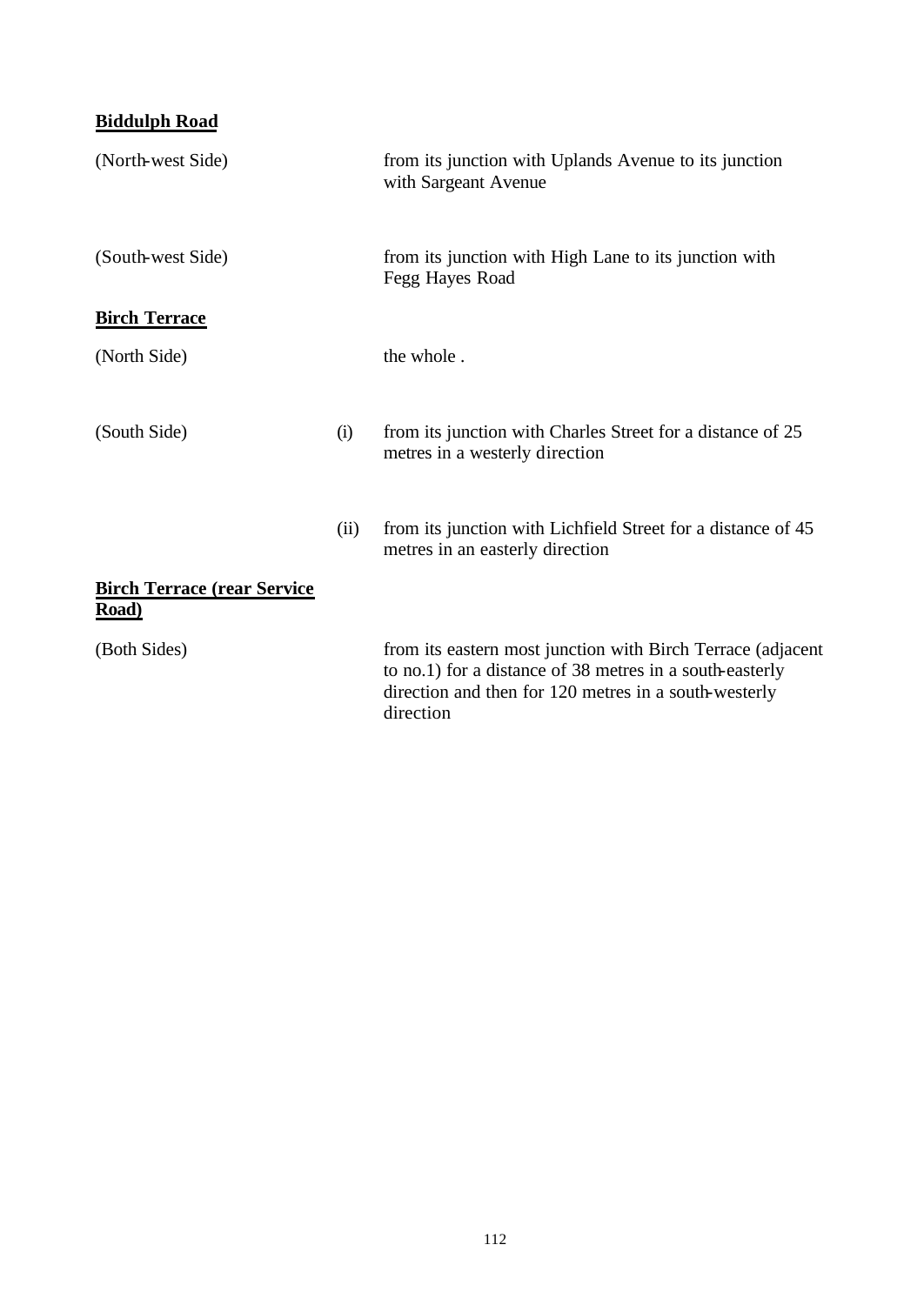### **Birches Head Road**

| (North Side)      |       | from its junction with Barthomley Road for a distance of 11<br>metres in an north-easterly direction                      |
|-------------------|-------|---------------------------------------------------------------------------------------------------------------------------|
| (North-west Side) | (i)   | from its junction with Chell Street for a distance of 30<br>metres in an easterly direction                               |
|                   | (ii)  | from a point 5 metres north-east of its junction with Fairfax<br>Street to a point 9 metres south of that junction        |
|                   | (iii) | from its junction with Addison Street for a distance of 6<br>metres in a south-westerly direction                         |
|                   | (iv)  | from its junction with Addison Street to its junction with<br><b>Barthomley Road</b>                                      |
|                   | (v)   | from its junction with Chorlton Road for a distance of 11<br>metres in a south-westerly direction                         |
|                   | (vi)  | from its junction with Chorlton Road for a distance of 8<br>metres in an north-easterly direction                         |
|                   | (vii) | from its south-western junction with Gleneagles Crescent<br>for a distance of 5 metres in a south-westerly direction      |
|                   |       | (viii) from its south-western junction with Gleneagles Crescent to<br>its north-eastern junction with Gleneagles Crescent |
|                   | (ix)  | from its north-eastern junction with Gleneagles Crescent for<br>a distance of 7 metres in a north-easterly direction      |
| (South-east Side) | (i)   | from its junction with Chell Street to its junction with<br><b>Glover Street</b>                                          |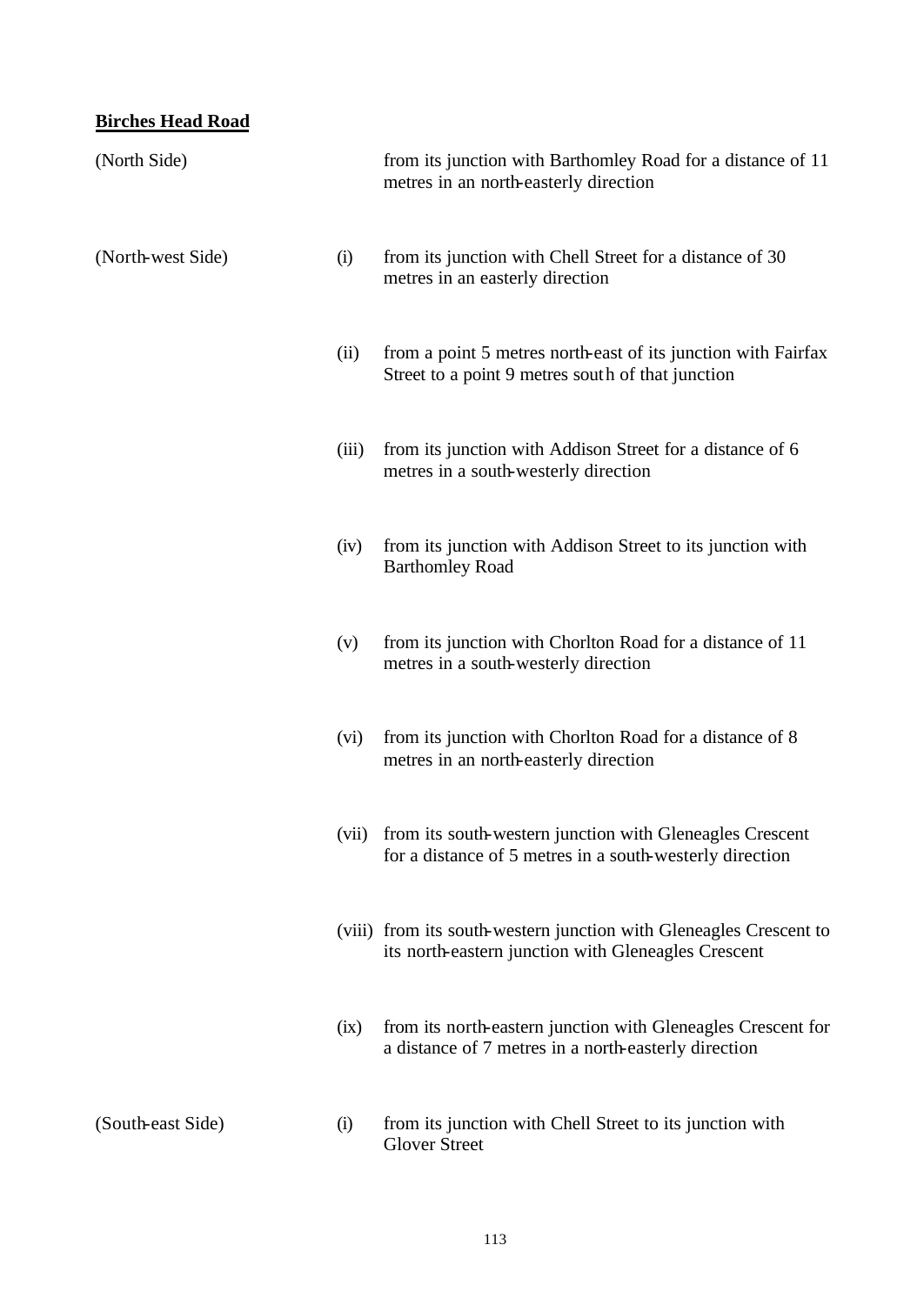- (ii) from its junction with Glover Street to its junction with Rhodes Street
- (iii) from its junction with Rhodes Street for a distance of 5 metres in a north-easterly direction
- (iv) from its junction with Lockett Street for a distance of 24 metres in a south-westerly direction
- (v) from its junction with Lockett Street to its junction with Harrop Street
- (vi) from its junction with Harrop Street to its junction with Hammersley Street
- (vii) from its junction with Hammersley Street to its junction with Campbell Terrace
- (viii) from its junction with Campbell Terrace for a distance of 6 metres in a north-easterly direction
- (ix) from its junction with Bradford Terrace for a distance of 15 metres in a south-westerly direction
- (x) from its junction with Bradford Terrace for a distance of 38 metres in a north-easterly direction

#### **Bird Cage Walk**

(Both Sides) the whole .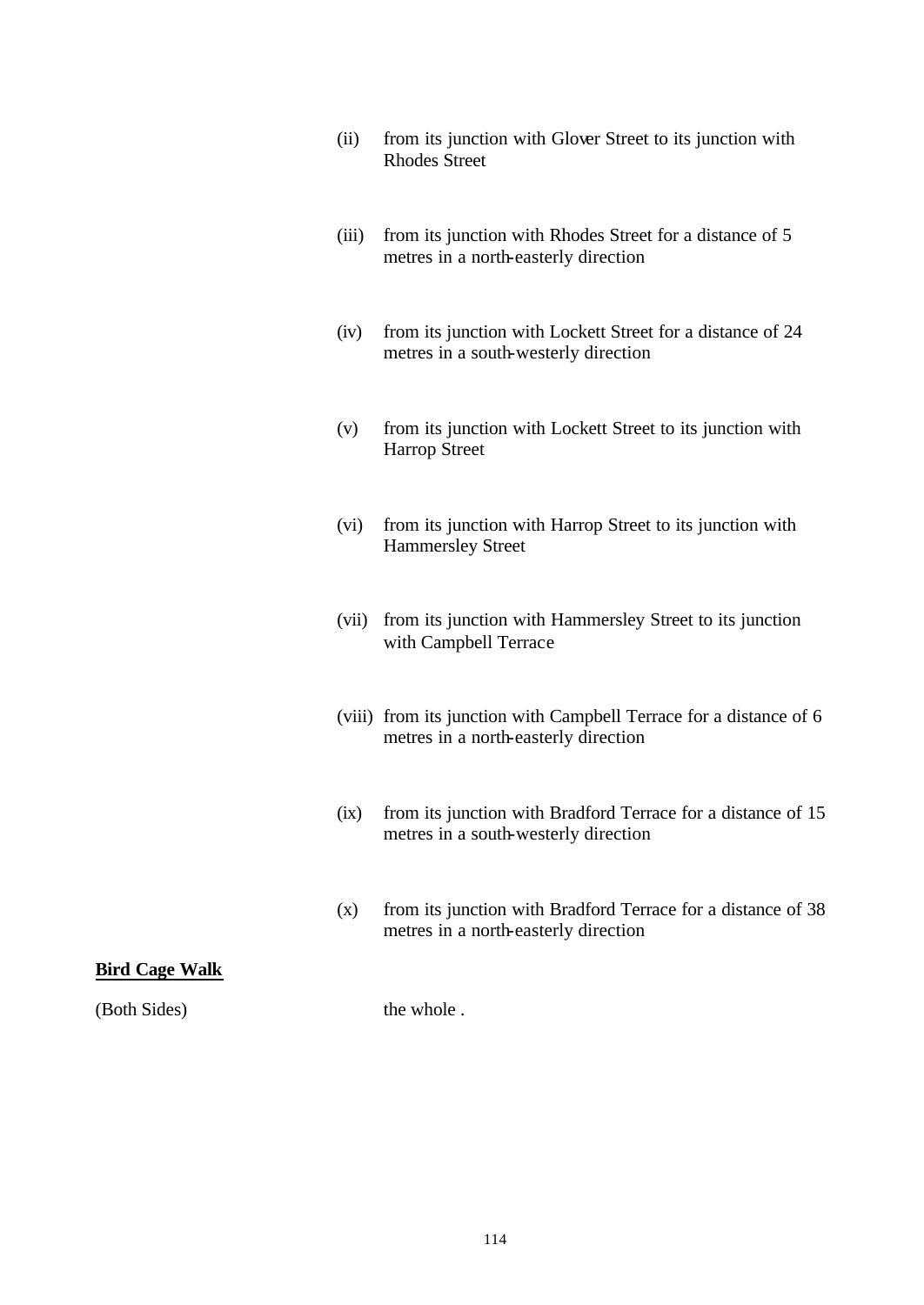| <b>Birks Street</b>     |      |                                                                                                                                                   |
|-------------------------|------|---------------------------------------------------------------------------------------------------------------------------------------------------|
| (Both Sides)            | (i)  | from its junction with Nicholls Street for a distance of 5<br>metres in a southerly direction                                                     |
|                         | (ii) | from its junction with Boothen Old Road for a distance of<br>10 metres in a northerly direction                                                   |
| <b>Black Horse Lane</b> |      |                                                                                                                                                   |
| (Both Sides)            |      | from its junction with Marsh Street to and including the<br>western end                                                                           |
| <b>Blantyre Street</b>  |      |                                                                                                                                                   |
| (Both Sides)            |      | from its junction with Trentham Road for a distance of 5<br>metres in an easterly direction                                                       |
| <b>Blurton Road</b>     |      |                                                                                                                                                   |
| (Both Sides)            |      | from its junction with Duke Street to its junction with A<br>50 Trunk Road                                                                        |
| (East Side)             |      | from its junction with A 50 Trunk Road for a distance of<br>170 metres in a southerly direction                                                   |
| (West Side)             |      | from its junction with A 50 for a distance of 94 metres in a<br>southerly direction                                                               |
| <b>Blurton Road</b>     |      |                                                                                                                                                   |
| (North-east Side)       | (i)  | from a point 12 metres south of the division between<br>Nos.352 and 354 Blurton Road to its junction with<br>Drubbery Lane                        |
|                         | (ii) | from its junction with the unadopted unnamed street<br>adjacent to No.248 Blurton Road to the boundary of Nos.<br>352/354                         |
| (South-west Side)       | (i)  | from a point 30 metres south of the division between<br>Nos.335 and 337 Blurton Road in a southerly direction to<br>its junction with Church Road |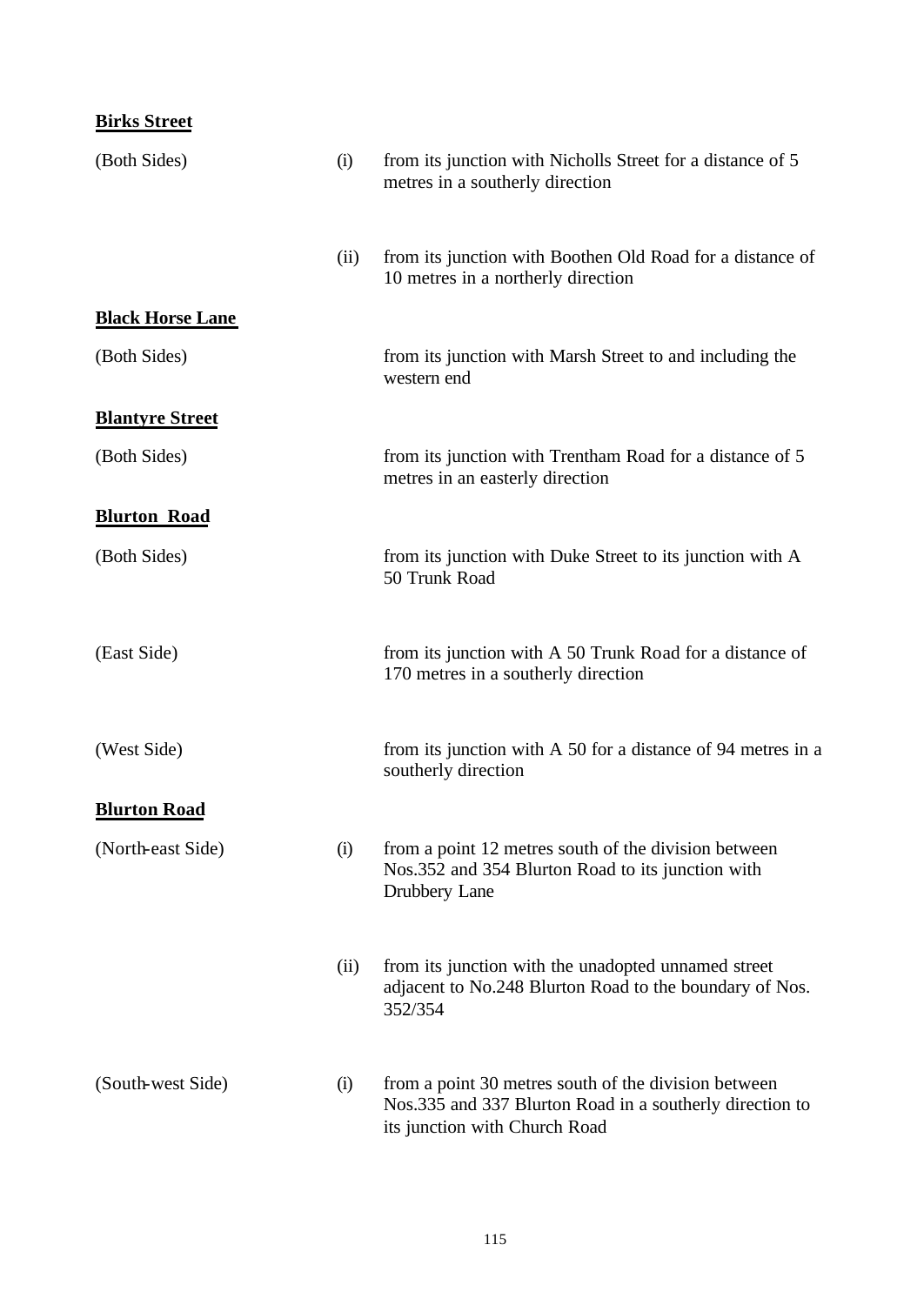|                    | (ii)  | from a point perpendicular to the south channel of the<br>unadopted unnamed street adjacent to No. 248 Blurton Road<br>in a southerly direction to the point of division between<br>Nos. 335 and 337 Blurton Road |
|--------------------|-------|-------------------------------------------------------------------------------------------------------------------------------------------------------------------------------------------------------------------|
| (West Side)        | (i)   | from its junction with Cemlyn Avenue for a distance of 5<br>metres in a southerly direction                                                                                                                       |
|                    | (ii)  | from its junction with Hollybush Road for a distance of 7<br>metres in a northerly direction                                                                                                                      |
|                    | (iii) | from its junction with Highfield Drive for a distance of 24<br>metres in a south-easterly direction                                                                                                               |
|                    | (iv)  | from its junction with Highfield Drive for a distance of 15<br>metres in a north-westerly direction                                                                                                               |
|                    | (v)   | from its junction with Cemlyn Avenue for a distance of 47<br>metres in a northerly direction                                                                                                                      |
| <b>Bold Street</b> |       |                                                                                                                                                                                                                   |
| (Both Sides)       |       | from its junction with Keelings Road to a point 20 metres<br>north-east of its junction with Keelings Road                                                                                                        |
| <b>Bond Street</b> |       |                                                                                                                                                                                                                   |
| (Both Sides)       |       | from its junction with High Street to a point 10 metres<br>south-west of that junction                                                                                                                            |
| <b>Boon Avenue</b> |       |                                                                                                                                                                                                                   |
| (Both Sides)       |       | from its junction with Honeywall for a distance of 20 metres<br>in a southerly direction                                                                                                                          |
|                    |       |                                                                                                                                                                                                                   |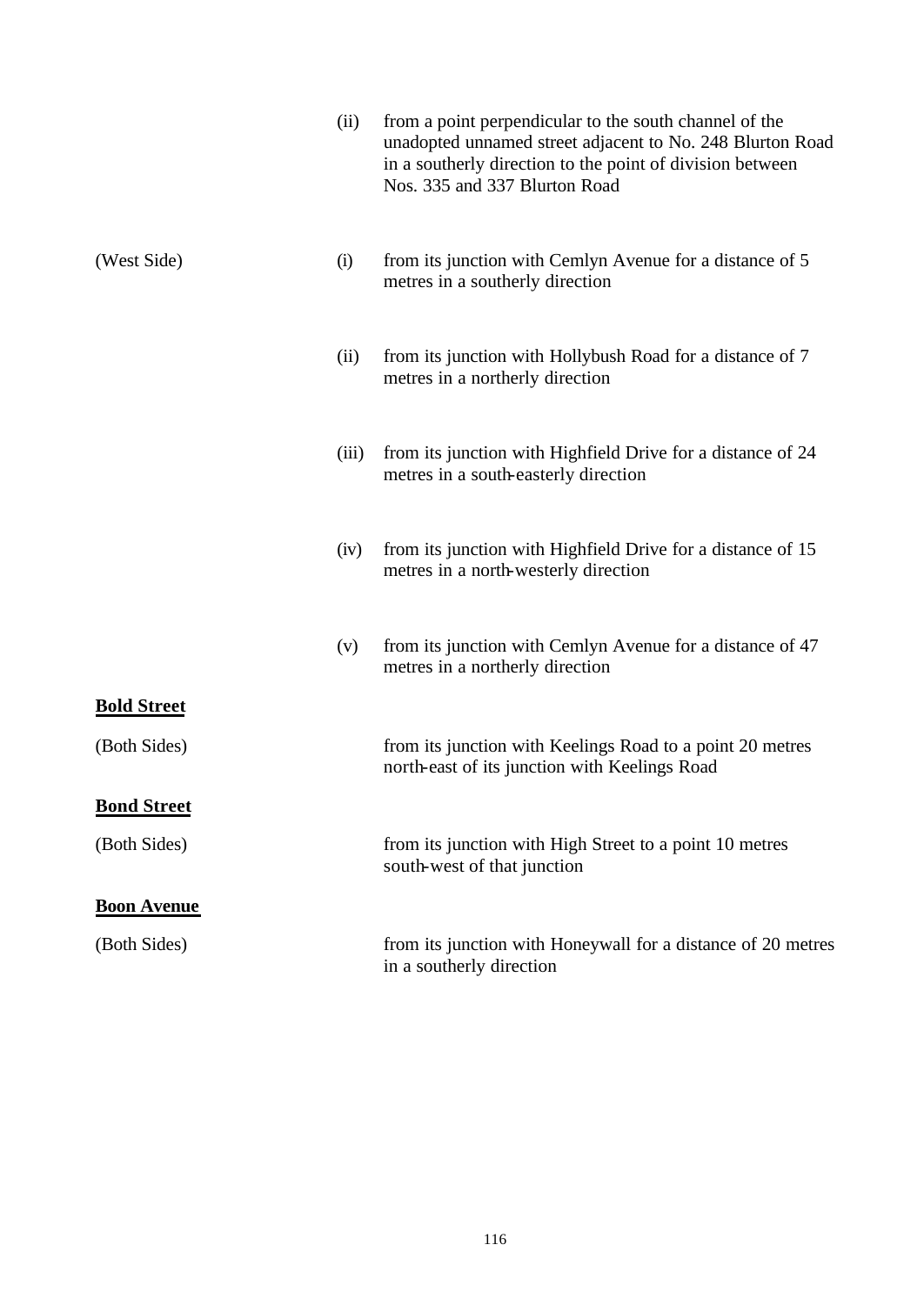### **Booth Street**

| (North-east Side)       | (i)   | from its junction with Fletcher Road for a distance of 20<br>metres in a north-westerly direction                                                                |
|-------------------------|-------|------------------------------------------------------------------------------------------------------------------------------------------------------------------|
|                         | (ii)  | from a point 35 metres north-west of its junction with<br>Fletcher Road for a distance of 30 metres in a<br>north-westerly direction                             |
| (South-west Side)       |       | from its junction with Fletcher Road for a distance of 160<br>metres in a westerly direction                                                                     |
| <b>Boothen Green</b>    |       |                                                                                                                                                                  |
| (North Side)            |       | from its junction with Sideway Road for a distance of 69<br>metres in a westerly direction                                                                       |
| (South Side)            | (i)   | from its junction with Sideway Road to the most southern<br>point of the southern leg of Boothen Green including the<br>end of the carriage way                  |
|                         | (ii)  | from the most western point of the western leg of Boothen<br>Green for a distance of 36 metres into the turning head and<br>including the end of the carriageway |
|                         | (iii) | from a point 47 metres north of the most southern point of<br>the southern leg of Boothen Green for a distance of 31<br>metres                                   |
| <b>Boothen Old Road</b> |       |                                                                                                                                                                  |
| (North-west Side)       | (i)   | from its junction with Birks Street for a distance of 8<br>metres in a south-westerly direction                                                                  |
|                         | (ii)  | from its junction with Birks Street for a distance of 57<br>metres in an north easterly direction                                                                |
|                         | (iii) | from its junction with Fielding Street for a distance of 70<br>metres in an north easterly direction                                                             |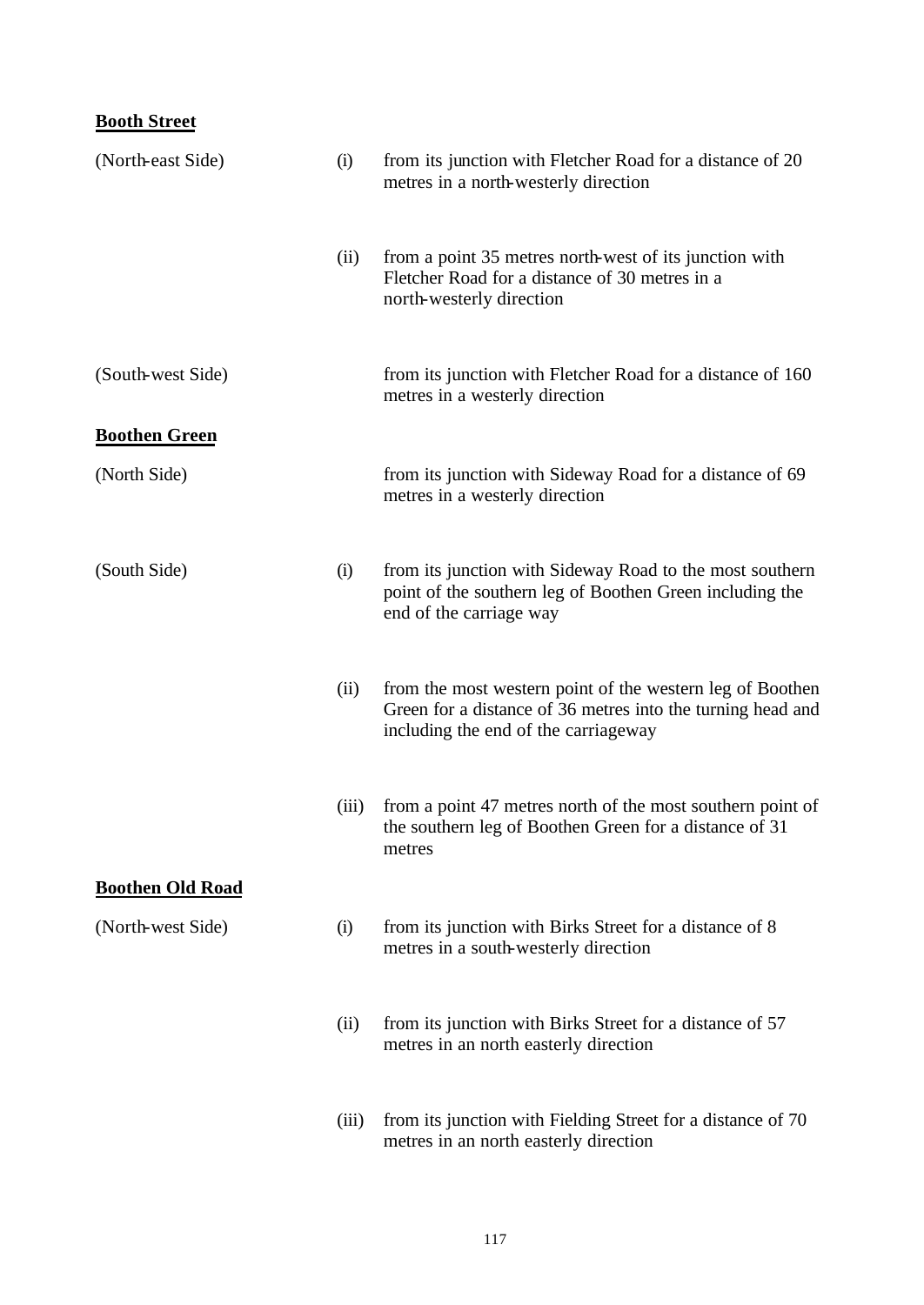| (South-east Side)   | (i)   | from its junction with Campbell Road for a distance of 253<br>metres in a southerly direction                             |
|---------------------|-------|---------------------------------------------------------------------------------------------------------------------------|
|                     | (ii)  | from its junction with Campbell Road for a distance of 253<br>metres in an north-easterly direction                       |
| (West Side)         | (i)   | from its junction with Gable Street to a point 19 metres<br>south of that junction                                        |
|                     | (ii)  | from its junction with Lime Street for a distance of 12<br>metres                                                         |
|                     | (iii) | from a point 10 metres north of its junction with Nicholls<br>Street for a distance of 18 metres in a southerly direction |
|                     | (iv)  | from its junction with Campbell Road for a distance of 10<br>metres in a south-easterly direction                         |
|                     | (v)   | from its junction with Gable Street for a distance of 5<br>metres in a northerly direction                                |
|                     | (vi)  | from a point 5 metres north of its junction with Nicholls<br>Street for a distance of 18 metres in a southerly direction  |
| <b>Boothen Road</b> |       |                                                                                                                           |
| (North-west Side)   |       | from its junction with Church Street to its junction with<br><b>Lonsdale Street</b>                                       |
| (South-east Side)   | (i)   | from a point 90 metres south-west of its junction with<br>Woodhouse Street to its junction with Lonsdale Street           |
|                     | (ii)  | from its junction with Church Street to a point 30 metres<br>south-west of its junction with Woodhouse Street             |

118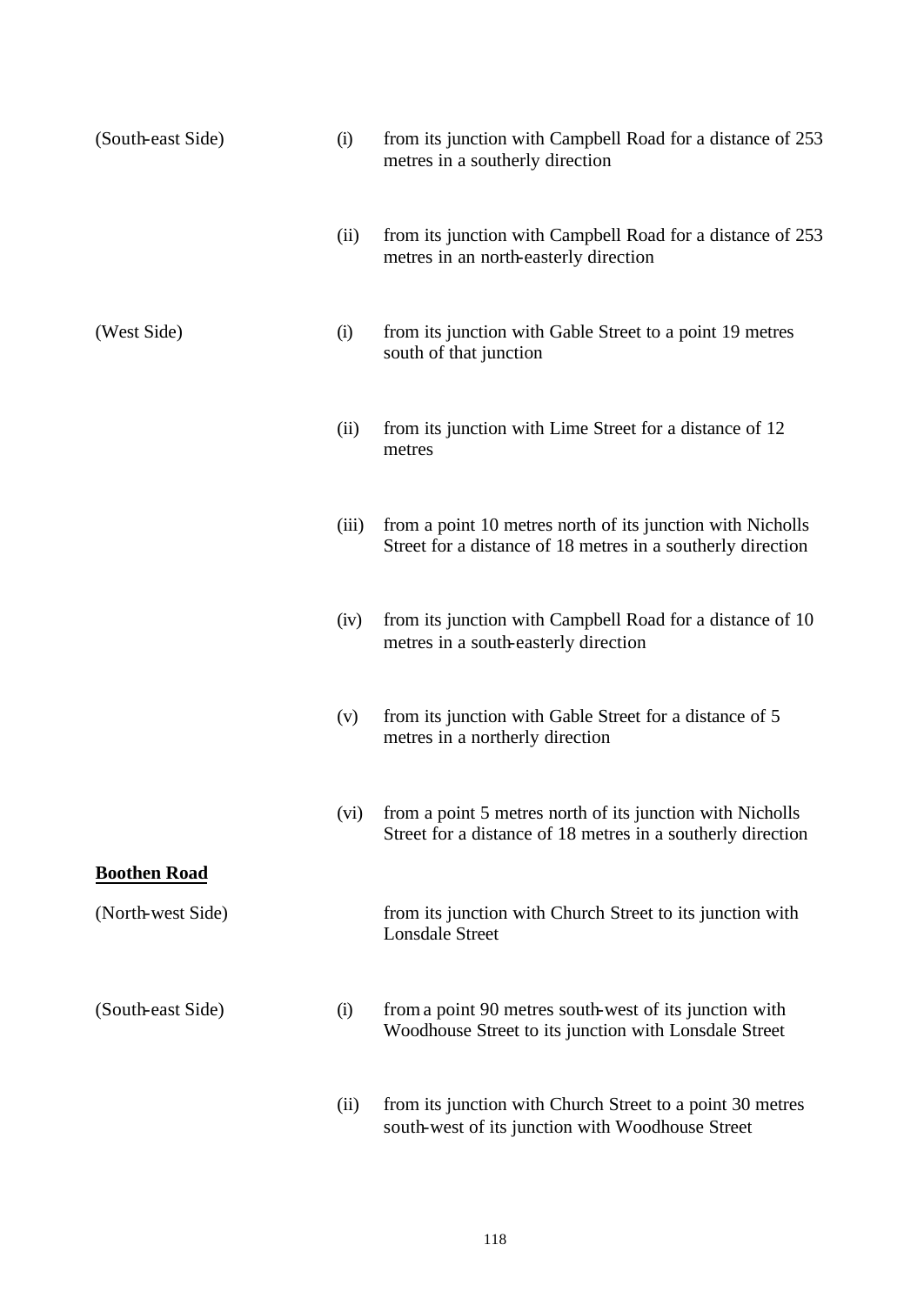| <b>Boothroyd Street</b> |       |                                                                                                                   |
|-------------------------|-------|-------------------------------------------------------------------------------------------------------------------|
| (Both Sides)            |       | the whole.                                                                                                        |
| <b>Botteslow Street</b> |       |                                                                                                                   |
| (North-east Side)       |       | from its junction with Potteries Way to its junction with<br><b>Commercial Street</b>                             |
| (West Side)             |       | from a point 5 metres north of its junction with Leek Road<br>for a distance of 5 metres in a northerly direction |
| <b>Boughey Road</b>     |       |                                                                                                                   |
| (Both Sides)            | (i)   | from its junction with Avenue Road for a distance of 16<br>metres in a southerly direction                        |
|                         | (ii)  | from its junction with Cauldon Road for a distance of 20<br>metres in a southerly direction                       |
|                         | (iii) | from its junction with Cauldon Road for a distance of 12<br>metres in a northerly direction                       |
| (East Side)             | (i)   | From the southern boundary of No 79 Boughey Road for a<br>distance of 29 metres in a southerly direction          |
|                         | (ii)  | from its junction with Darnley Street for a distance of 7<br>metres in a northerly direction                      |
|                         | (iii) | from its junction with Darnley Street for a distance of 11<br>metres in a southerly direction                     |
|                         | (iv)  | from its junction with Conway Street for a distance of 10<br>metres in a northerly direction                      |
|                         | (v)   | from its junction with Conway Street for a distance of 10<br>metres in a southerly direction                      |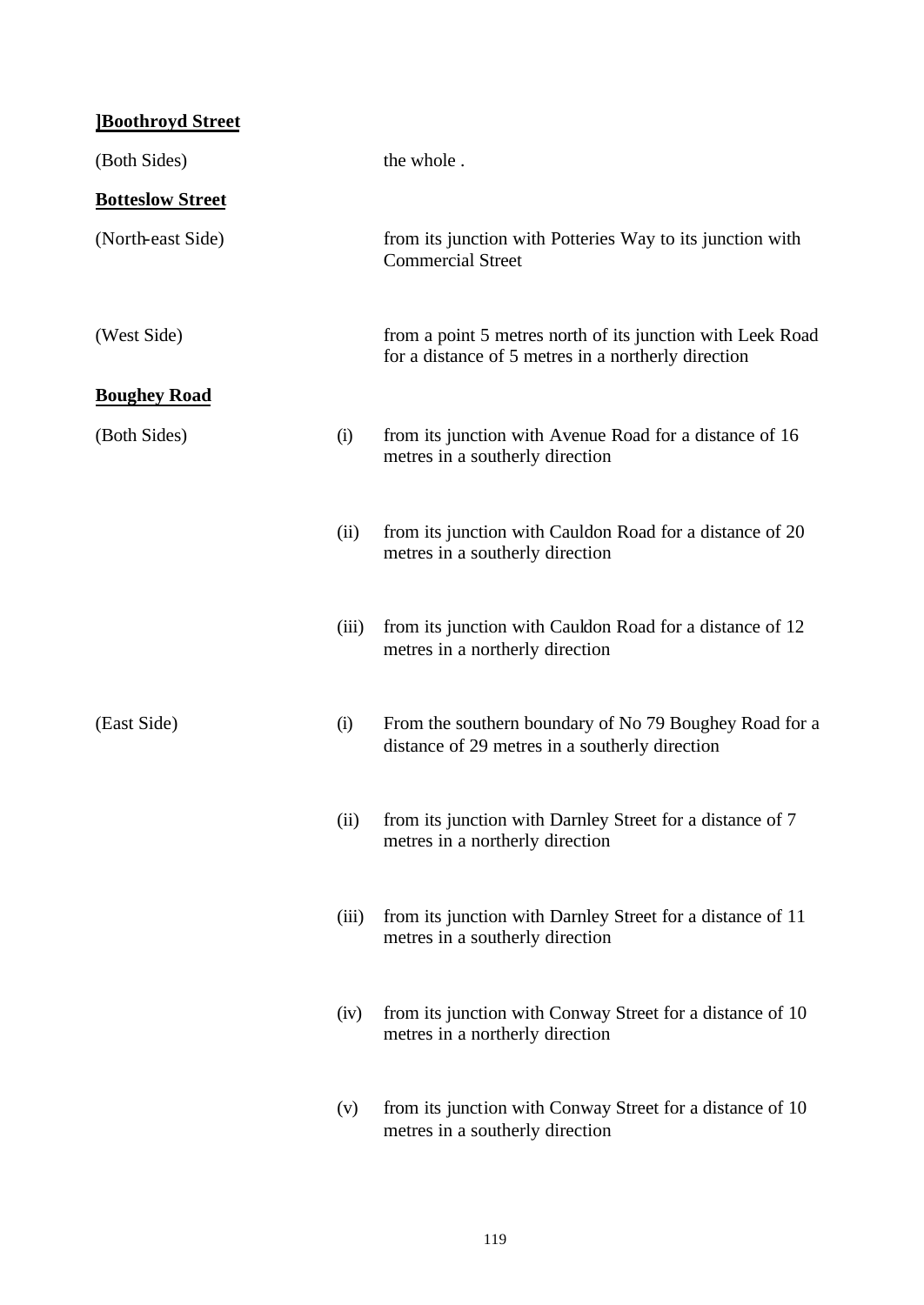(West Side) (i) From the southern boundary of No. 144 for a distance of 10 metres in a northerly direction

- (ii) from its junction with Ashford Street for a distance of 10 metres in a northerly direction
- (iii) from its junction with Ashford Street for a distance of 10 metres in a southerly direction
- (iv) from its junction with Spencer Road for a distance of 10 metres in a northerly direction
- (v) from its junction with Spencer Road for a distance of 10 metres in a southerly direction
- (vi) from its junction with Thornton Road for a distance of 10 metres in a northerly direction
- (vii) from its junction with Carlton Road for a distance of 10 metres in a northerly direction
- (viii) from its junction with Carlton Road for a distance of 10 metres in a southerly direction
- (ix) from a point 44 metres south of its junction with Spencer Road in a Southerly direction to its junction with Leek Road
- (x) from its junction with Spencer Road in a Southerly direction for a distance of 18 metres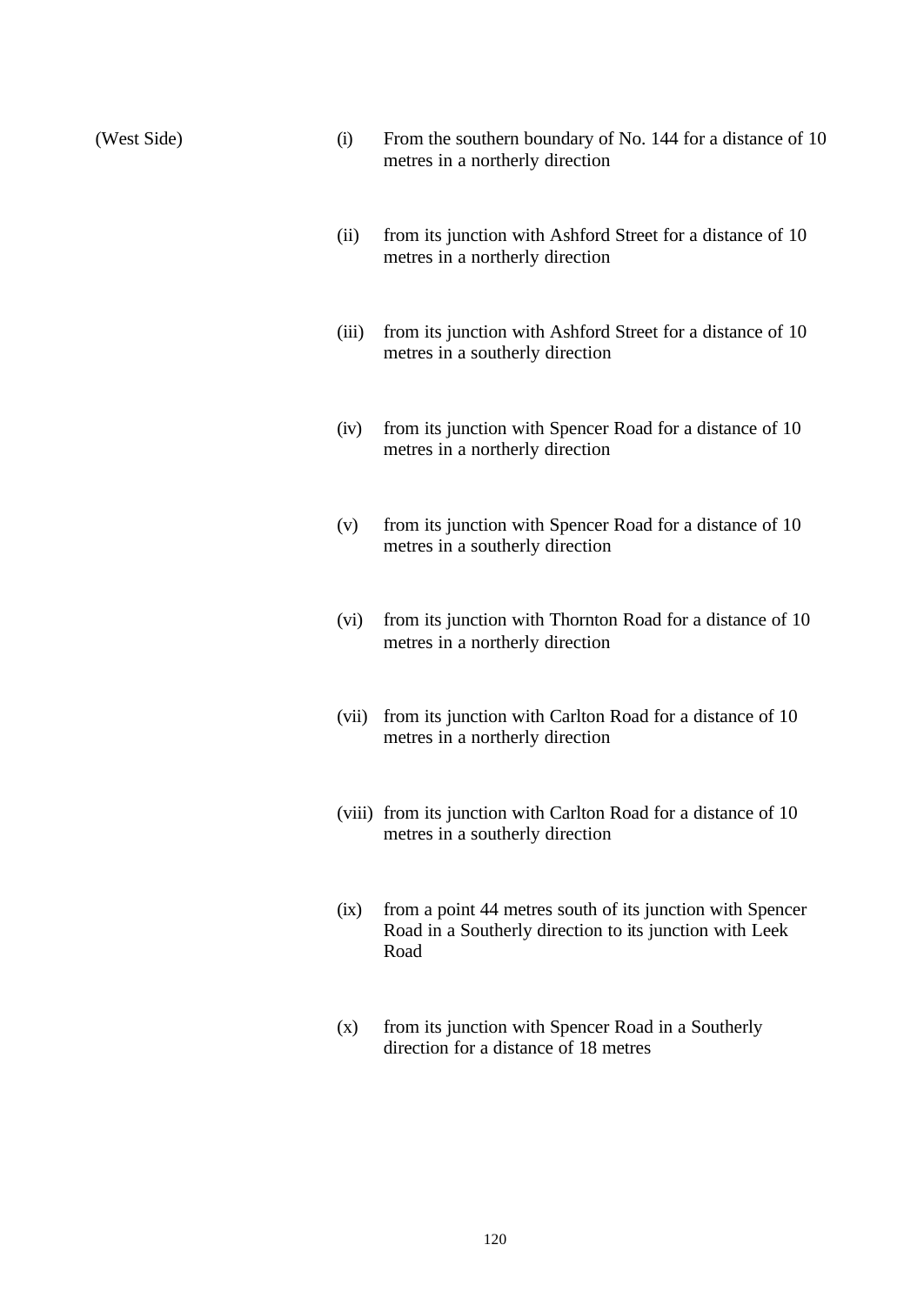| <b>Boulton Street</b>  |       |                                                                                                                                         |
|------------------------|-------|-----------------------------------------------------------------------------------------------------------------------------------------|
| (North-west Side)      |       | from its junction with Gibbins Street for a distance of 35<br>metres in a north-easterly direction                                      |
| <b>Boundary Street</b> |       |                                                                                                                                         |
| (Both Sides)           |       | from its junction with Waterloo Road and Vale Place to<br>its junction with Malam Street and Whitehaven Drive                           |
| <b>Bourne Street</b>   |       |                                                                                                                                         |
| (Both Sides)           |       | from a point 5 metres east of its junction with Derry Street<br>to a point 5 metres west of that junction                               |
| (North Side)           |       | from its junction with Blurton Road for a distance of 10<br>metres in a westerly direction                                              |
| (South Side)           |       | from its junction with Blurton Road for a distance of 5<br>metres in a westerly direction                                               |
| <b>Bournes Bank</b>    |       |                                                                                                                                         |
| (Both Sides)           |       | the island at its junction with Baptist Street.                                                                                         |
| (North-east Side)      | (i)   | from its junction with Queen Street to a point 6 metres<br>south of its junction with Cleveland Street                                  |
|                        | (ii)  | from a point 89 metres south-east of its junction with<br>Cleveland Street for a distance of 30 metres in a<br>south-easterly direction |
|                        | (iii) | from its junction with Baptist Street for a distance of 41<br>metres in a north-westerly direction                                      |
| (South-east Side)      |       | from its junction with Queen Street for a distance of 24<br>metres in a southerly direction                                             |
| (South-west Side)      |       | from a point 32 metres south of its junction with Queen<br>Street to its junction with Baptist Street                                   |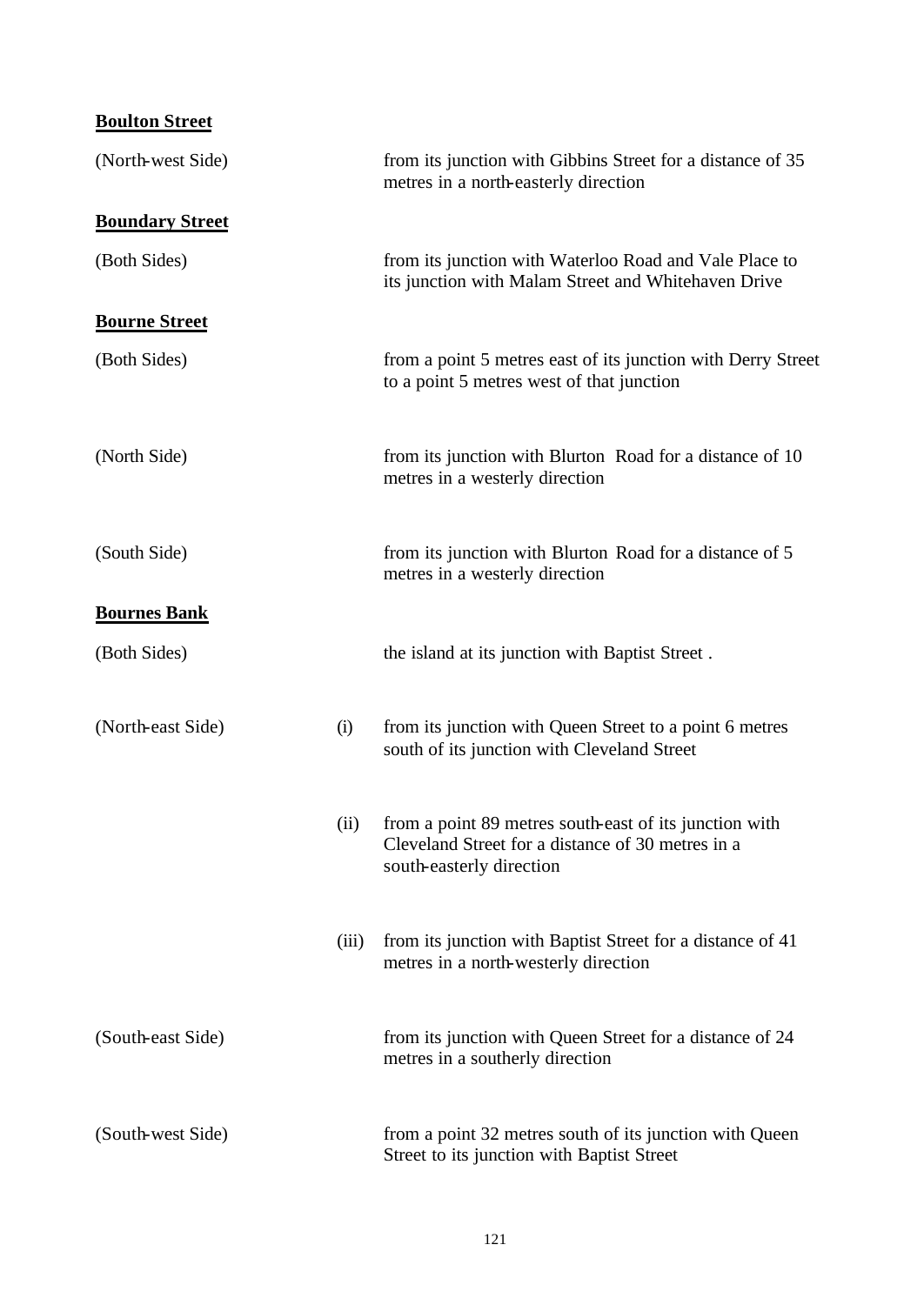### **Bournes Bank South**

| (North-east Side)     | (i)  | from its junction with Baptist Street for a distance of 10<br>metres in a south-easterly direction        |
|-----------------------|------|-----------------------------------------------------------------------------------------------------------|
|                       | (ii) | from its junction with Pitt Street West for a distance of 12<br>metres in a north-westerly direction      |
| (South-west Side)     | (i)  | the whole length.                                                                                         |
|                       | (ii) | for its entire length.                                                                                    |
| <b>Bowden Street</b>  |      |                                                                                                           |
| (Both Sides)          |      | from its junction with Moorland Road for a distance of 10<br>metres in a north-westerly direction         |
| <b>Bower Street</b>   |      |                                                                                                           |
| (Both Sides)          |      | from its junction with Harding Road for a distance of 9<br>metres in an north-easterly direction          |
| (North-west Side)     |      | from its junction with Houghton Street for a distance of 22<br>metres in a south-westerly direction       |
| (South-east Side)     |      | from its junction with Houghton Street for a distance of 6<br>metres in a south-westerly direction        |
| <b>Bowness Street</b> |      |                                                                                                           |
| (North-east Side)     |      | for its whole length.                                                                                     |
| (South-west Side)     |      | from its junction with Windermere Street for a distance of<br>10 metres in a south-easterly direction     |
| <b>Bracken Street</b> |      |                                                                                                           |
| (North Side)          |      | from a point 5 metres west of its junction with Holly Place<br>to a point 33 metres east of that junction |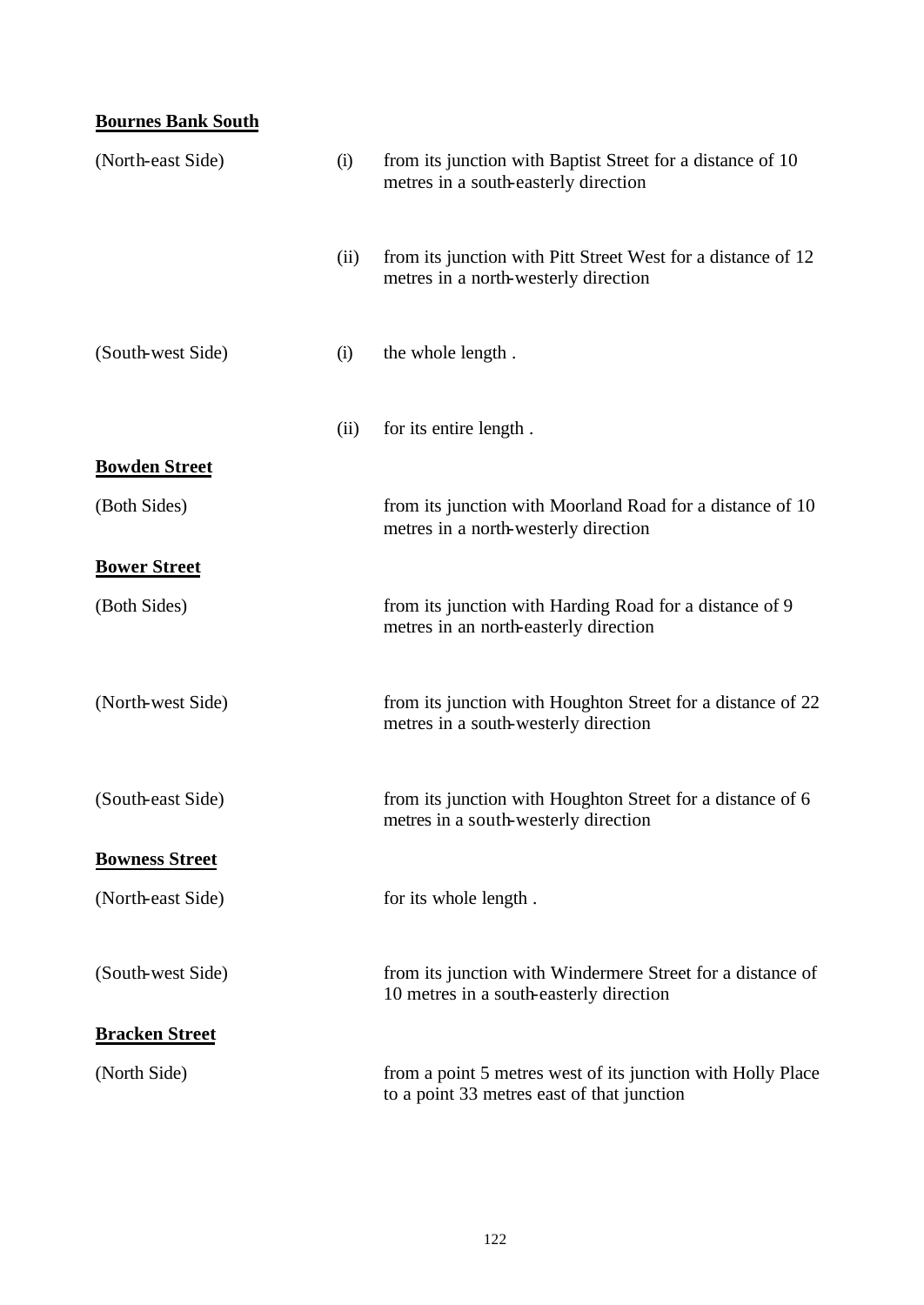| (South Side)              |       | from a point 11 metres west of its junction with Holly Place<br>for a distance of 31 metres in a easterly direction                                     |
|---------------------------|-------|---------------------------------------------------------------------------------------------------------------------------------------------------------|
| <b>Bradford Terrace</b>   |       |                                                                                                                                                         |
| (Both Sides)              |       | from its junction with Birches Head Road for a distance of<br>15 metres in a southerly direction                                                        |
| <b>Brereton Place</b>     |       |                                                                                                                                                         |
| (Both Sides)              |       | the whole length including the turning head at the eastern<br>end.                                                                                      |
| <b>Brewery Street</b>     |       |                                                                                                                                                         |
| (Both Sides)              |       | the whole length.                                                                                                                                       |
| <b>Brick House Street</b> |       |                                                                                                                                                         |
| (East Side)               |       | from a point 14 metres north of its junction with Keates St<br>to its junction with Queen Street                                                        |
| (West Side)               |       | for the whole length.                                                                                                                                   |
| <b>Bridgewood Street</b>  |       |                                                                                                                                                         |
| (North-east Side)         |       | from its junction with Sutherland Street in a North-Westerly<br>direction to a point 9 metres north-west of its junction with<br><b>Bathurst Street</b> |
| (North-west Side)         | (i)   | from its junction with Sutherland Road for a distance of 22<br>metres in a south-westerly direction                                                     |
|                           | (ii)  | from its junction with Forrister Street for a distance of 10<br>metres in a south-westerly direction                                                    |
|                           | (iii) | from a point 10 metres north-east of its junction with Park<br>Hall Street to a point 8 metres south-west of that junction                              |
|                           | (iv)  | from a point 10 metres north-east of its junction with<br>Anchor Terrace to a point 10 metres south-west of that<br>junction                            |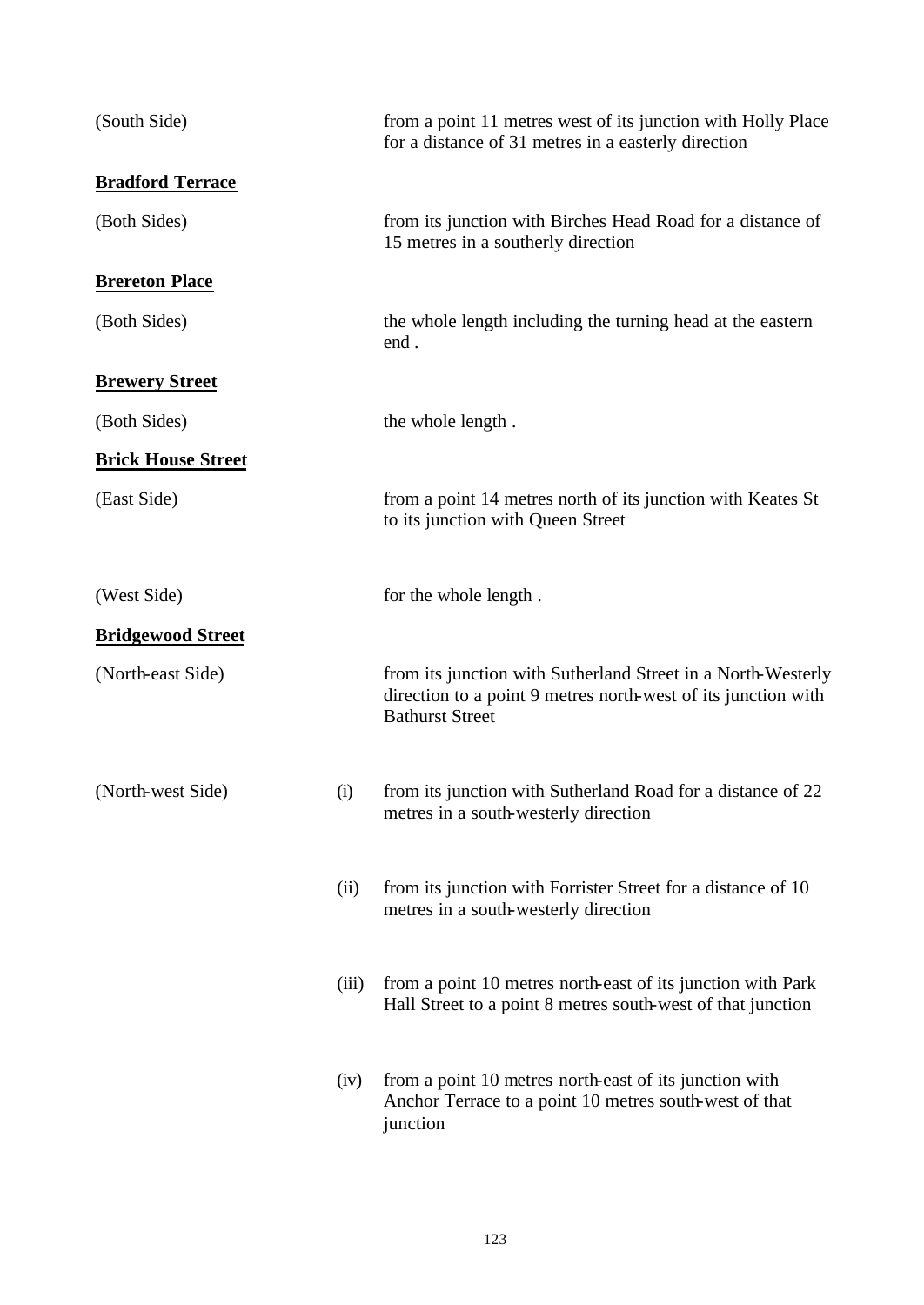| (v)                                                                                            | from its junction with Uttoxeter Road for a distance of 15<br>metres in a north-easterly direction                                 |
|------------------------------------------------------------------------------------------------|------------------------------------------------------------------------------------------------------------------------------------|
| (South-east Side)                                                                              | for its entire length.                                                                                                             |
| <b>Brierley Street</b>                                                                         |                                                                                                                                    |
| (North-east Side)                                                                              | from its junction with Ford Green Road for a distance of 24<br>metres in a north-westerly direction                                |
| (South-west Side)                                                                              | from its junction with Ford Green Road for a distance of 5<br>metres in a north-westerly direction                                 |
| <b>Bright Street</b>                                                                           |                                                                                                                                    |
| (Both Sides)                                                                                   | from its junction with Weston Road for a distance of 16<br>metres in a north-westerly direction                                    |
| <b>Brinsley Avenue</b>                                                                         |                                                                                                                                    |
| (East Side)                                                                                    | from its junction with Brook Road for a distance of 10<br>metres in a southerly direction                                          |
| (West Side)                                                                                    | from its junction with Brook Road for a distance of 25<br>metres in a southerly direction                                          |
| <b>Broad Street</b>                                                                            |                                                                                                                                    |
| (Both Sides)                                                                                   | the whole length.                                                                                                                  |
| (West Side)                                                                                    | from its junction with Broad Street to a point 34 metres<br>north of its junction with Havelock Place                              |
| <b>Broad Street (service Road)</b><br><b>Linking St James Street &amp; Broad</b><br><u>St)</u> |                                                                                                                                    |
| (South Side)                                                                                   | from a point 44 metres from the southern side of the<br>junction with St. James Street to the junction with Broad<br><b>Street</b> |
| (West Side)                                                                                    | the whole.                                                                                                                         |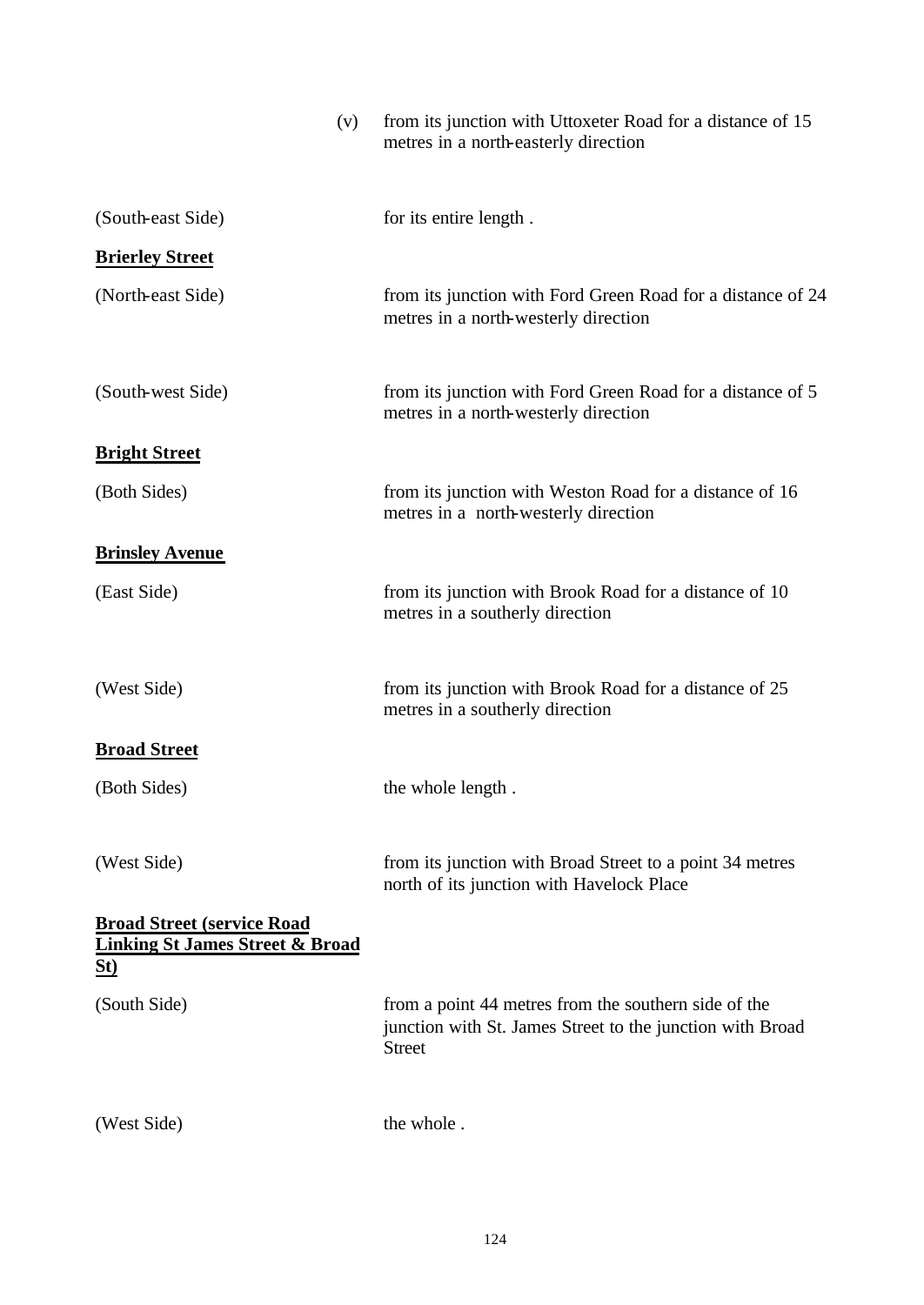# **Broad Street (service Road Linking St James Street To Broad St)** (South Side) from its junction with St James Street for a distance of 3 metres in an north-easterly direction **Broadway** (East Side) from its junction with A 50 for a distance of 26 metres in a north-easterly direction (West Side) from its junction with Uttoxeter Road for a distance of 35 metres in a northerly direction **Brockley Square** (Both Sides) for the whole length. **Brook Road** (South Side) (i) from its junction with Brinsley Avenue for a distance of 5 metres in an westerly direction (ii) from its junction with Brinsley Avenue for a distance of 10 metres in an easterly direction **Brook Street** (North Side) (i) from its junction with Glebe Street for a distance of 15 metres in an easterly direction (ii) from a point 49 metres east of its junction with Glebe Street to the eastern end of Brook Street (South Side) (i) from its junction with Glebe Street for a distance of 10 metres in an easterly direction (ii) from a point 55 metres east of its junction with Glebe Street to the eastern end of Brook Street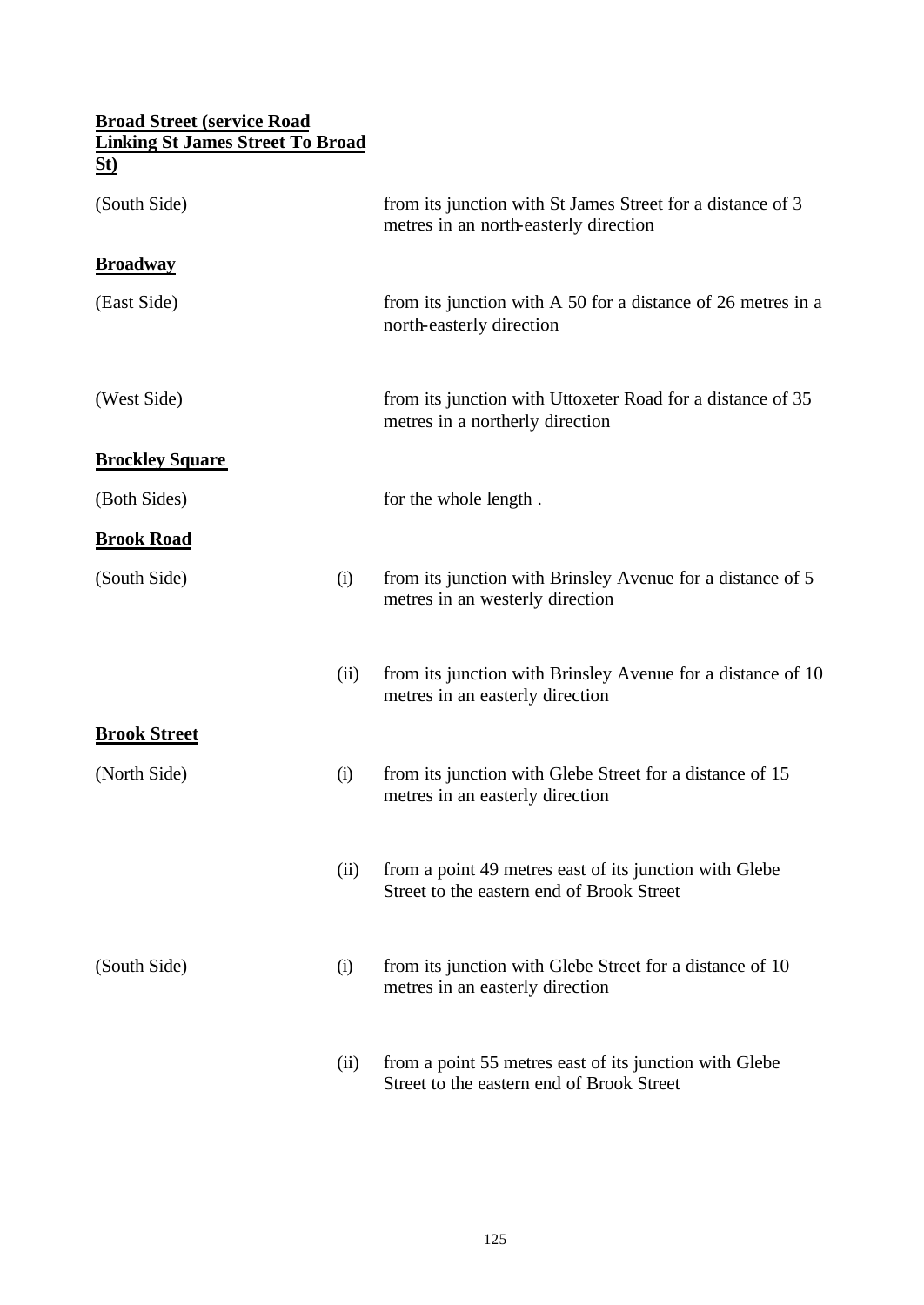## **Brookside Drive**

| (Both Sides)        |       | from its junction with Meaford Drive for a distance of 5<br>metres in an easterly direction                           |
|---------------------|-------|-----------------------------------------------------------------------------------------------------------------------|
| (North Side)        |       | from its junction with Central Drive for a distance of 9<br>metres in an easterly direction                           |
| (North-east Side)   |       | from its junction with Blurton Road for a distance of 17<br>metres in a south-westerly direction                      |
| (South-west Side)   |       | from its junction with Blurton Road for a distance of 13<br>metres in a south-westerly direction                      |
| <b>Broom Street</b> |       |                                                                                                                       |
| (North Side)        | (i)   | from its junction with Old Town Road to a point 6 metres<br>east of its junction with Plough Street                   |
|                     | (ii)  | from its junction with Old Town Road to a point 6 metres<br>east of its junction with Plough Street                   |
|                     | (iii) | from a point 3 metres west of its junction with Dilke Street<br>to a point 6 metres east of that junction             |
| (South Side)        | (i)   | from its junction with Old Town Road for a distance of 23<br>metres in an easterly direction                          |
|                     | (ii)  | from a point 34 metres east of its junction with Old Town<br>Road for a distance of 6 metres in an easterly direction |
|                     | (iii) | from a point 120 metres west of its junction with St John<br>Street to a point 10 metres east of that junction        |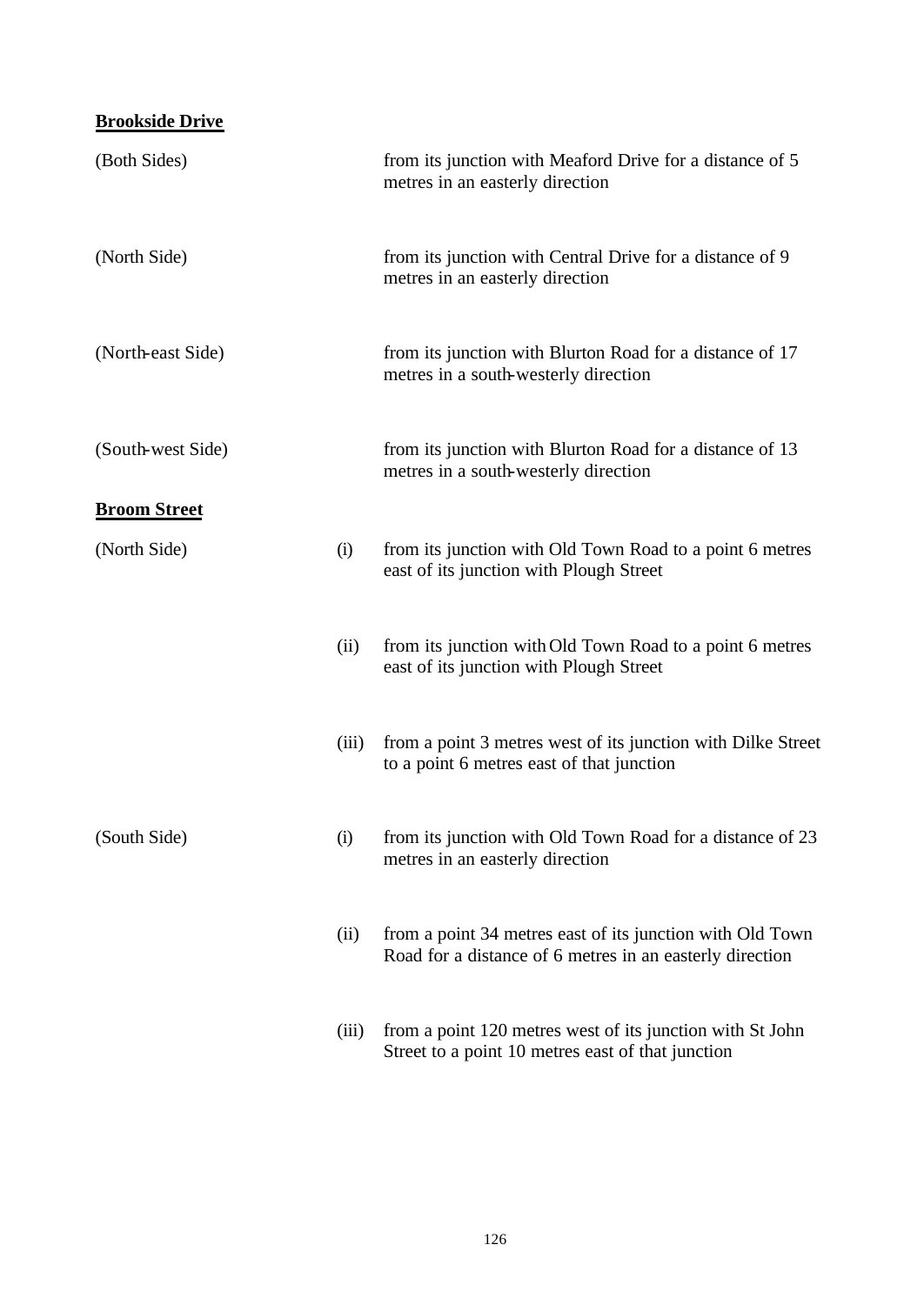| <b>Brough Lane</b>      |      |                                                                                                             |
|-------------------------|------|-------------------------------------------------------------------------------------------------------------|
| (East Side)             |      | from its junction with Longton Road for a distance of 50<br>metres in a northerly direction                 |
| (West Side)             |      | from its junction with Longton Road for a distance of 24<br>metres in a northerly direction                 |
| <b>Brownhill Road</b>   |      |                                                                                                             |
| (East Side)             |      | from its junction with Williamson Street for a distance of<br>210 metres in a southerly direction           |
| <b>Brownhills Road</b>  |      |                                                                                                             |
| (East Side)             |      | from its junction with Westport Road to a point opposite 25<br>metres north of its junction with Canal Lane |
| (South-west Side)       |      | from its junction with Connaught Street to its junction<br>with Davenport Street                            |
| <b>Brunswick Place</b>  |      |                                                                                                             |
| (Both Sides)            | (i)  | from its junction with Regent Street for a distance of 6<br>metres in a northerly direction                 |
|                         | (ii) | from its junction with Jasper Street for a distance of 5<br>metres in a southerly direction                 |
| (East Side)             |      | from its junction with Jasper Street for a distance of 5<br>metres in a southerly direction                 |
| <b>Brunswick Street</b> |      |                                                                                                             |
| (North Side)            | (i)  | from its junction with Gitana Street for a distance of 20<br>metres in an easterly direction                |
|                         | (ii) | from its junction with Gitana Street to its western<br>truncated end                                        |
| (South Side)            |      | from a point 20 metres east of Gitana Street to its western<br>end                                          |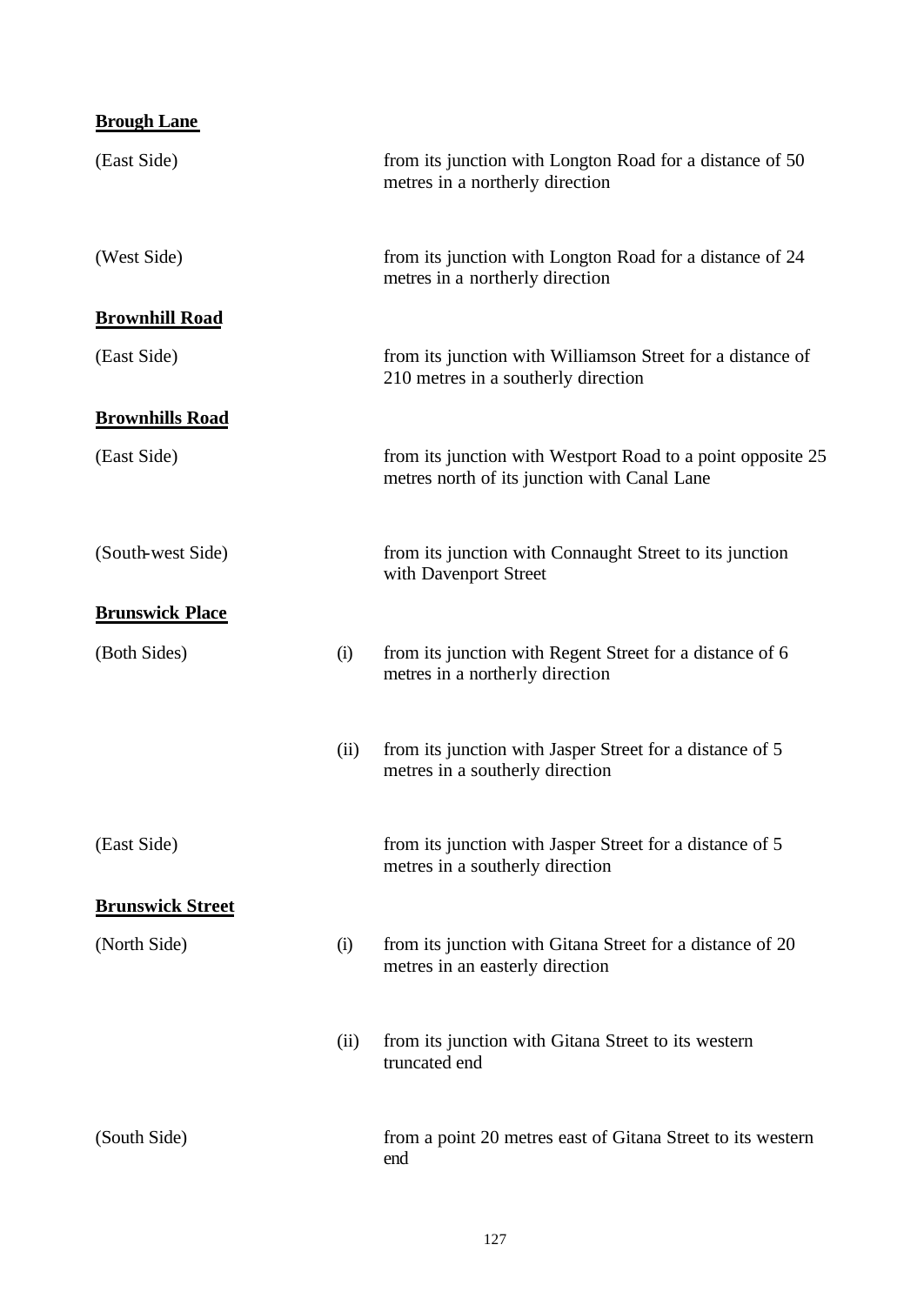| (West Side)              |      | The Whole.                                                                                                                        |
|--------------------------|------|-----------------------------------------------------------------------------------------------------------------------------------|
| <b>Bryan Street</b>      |      |                                                                                                                                   |
| (Both Sides)             |      | from Quadrant Road to Potteries Way including the<br>northern end turning head                                                    |
| (East Side)              |      | from its junction with the Hanley Eastern Bypass to a point<br>10 metres north of its junction with Union Street                  |
| (West Side)              |      | from its junction with Union Street to its junction with<br>the north side of Hanley Eastern Bypass including the<br>southern end |
| <b>Buchnall Old Road</b> |      |                                                                                                                                   |
| (South Side)             |      | The length of the road from Hillcrest Street its junction<br>with St Ann's Street                                                 |
| <b>Bucknall New Road</b> |      |                                                                                                                                   |
| (North Side)             | (i)  | from its junction with Old Hall Street to a point 27 metres<br>east of its junction with St Ann Street                            |
|                          | (ii) | from its junction with Bucknall Old Road to a point 10<br>metres west of its junction with Somerset Road                          |
| (South Side)             | (i)  | from its junction with Homer Street to its junction with<br><b>Ivy House Road</b>                                                 |
|                          | (ii) | from a point 50 metres west of its junction with Eagle<br>Street for a distance of 14 metres in a westerly direction              |
| <b>Bucknall Old Road</b> |      |                                                                                                                                   |
| (East Side)              |      | from its junction with Bucknall New Road for a distance of<br>35 metres in a north-westerly direction                             |
| (North Side)             | (i)  | from its junction with Baskerville Road for a distance of 8<br>metres in a westerly direction                                     |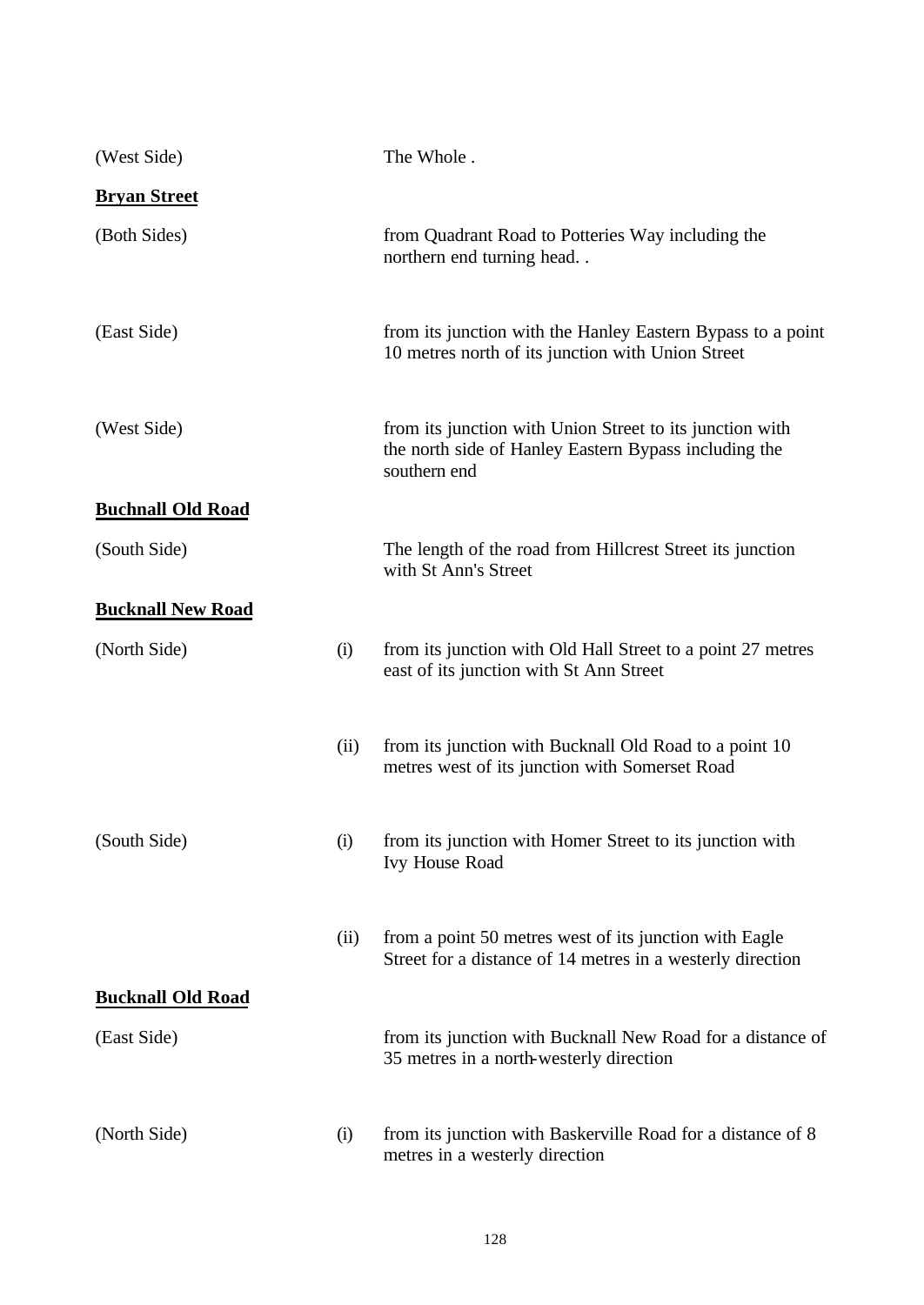|                      | (ii)  | from its junction with Eastbourne Road for a distance of 15<br>metres in an easterly direction                                |
|----------------------|-------|-------------------------------------------------------------------------------------------------------------------------------|
|                      | (iii) | from its junction with Eastbourne Road for a distance of 6<br>metres in a westerly direction                                  |
|                      | (iv)  | From its junction with Hillcrest to a point 10 metres east of<br>its junction with Dyke Street                                |
|                      | (v)   | for a distance of 10 metres both east and west of Mynors<br><b>Street</b>                                                     |
| (South Side)         |       | from its junction with St Ann Street for a distance of 10<br>metres in an easterly direction                                  |
| (West Side)          |       | from its junction with Bucknall New Road for a distance of<br>52 metres in a north-westerly direction                         |
| <b>Bucknall Road</b> |       |                                                                                                                               |
| (North Side)         | (i)   | from its junction with Leek Road for a distance of 51 metres<br>in a westerly direction                                       |
|                      | (ii)  | from its junction with Leek Road to its junction with<br><b>Werrington Road</b>                                               |
| (South Side)         |       | from its junction with Ivy House Road for a distance of 26<br>metres in an south-easterly direction                           |
| (South-west Side)    |       | from its junction with Leek Road for a distance of 49 metres<br>in a westerly direction                                       |
| <b>Bull Lane</b>     |       |                                                                                                                               |
| (North Side)         | (i)   | from its junction with Mellor Street and Handley Street to<br>a point 15 metres west of its junction with Stadmorslow<br>Lane |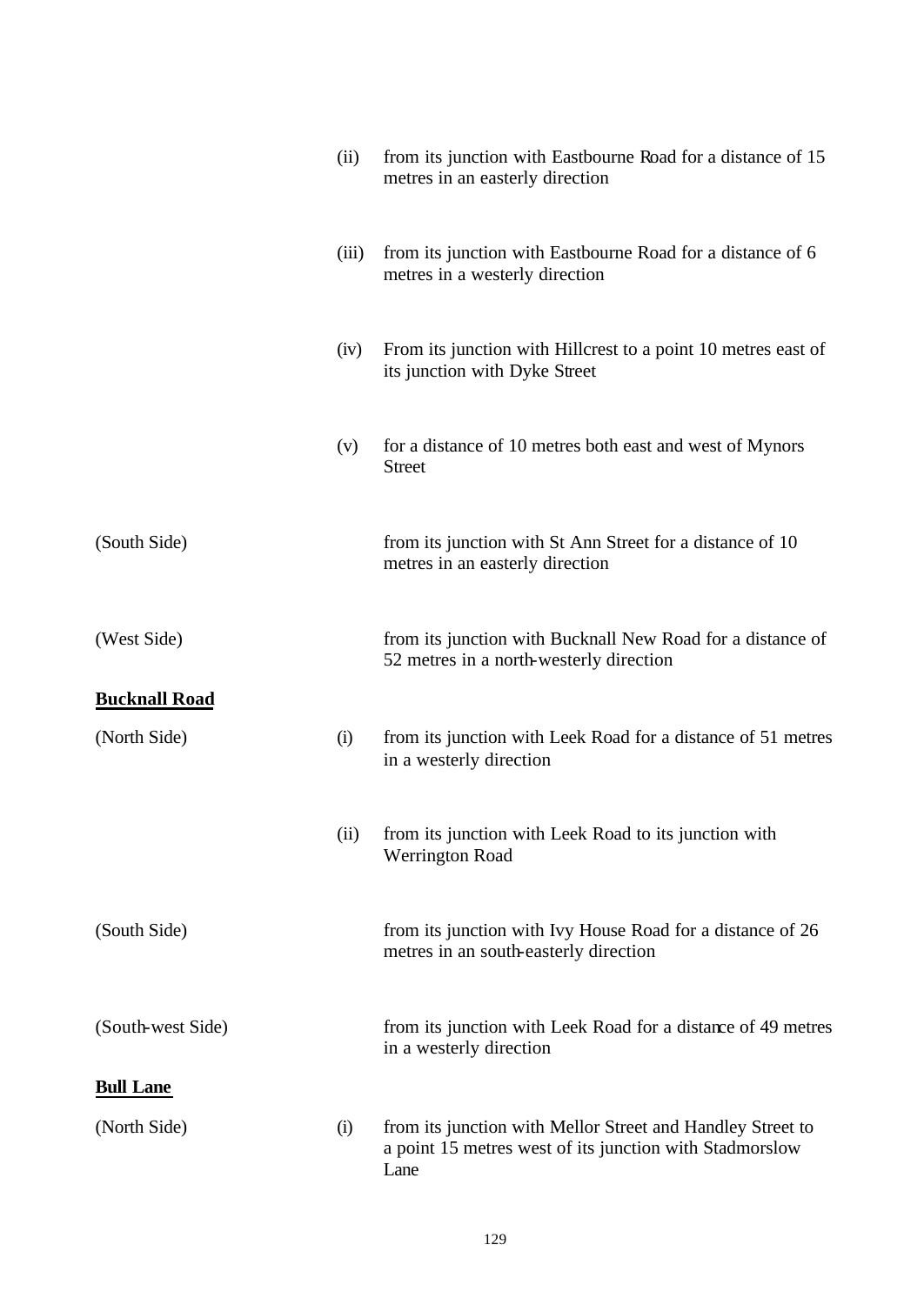|                       | (ii) | from a point 15 metres east of its junction with<br>Stadmorslow Lane to a point 25 metres east of its junction<br>with Handley Drive       |
|-----------------------|------|--------------------------------------------------------------------------------------------------------------------------------------------|
| (South Side)          | (i)  | from its junction with Mellor Street and Handley Street to a<br>point 33 metres east of its junction with Handley Street                   |
|                       | (ii) | from a point 139 metres east of its junction with Handley<br>Street to a point 40 metres east of its junction with<br><b>Handley Drive</b> |
| <b>Burgess Street</b> |      |                                                                                                                                            |
| (Both Sides)          |      | from its junction with Newport Lane for a distance of 20<br>metres                                                                         |
| (North-west Side)     |      | from its junction with Port Street for a distance of 5 metres                                                                              |
| (South-east Side)     |      | from its junction with Milvale Street for a distance of 25<br>metres                                                                       |
| <b>Burlidge Road</b>  |      |                                                                                                                                            |
| (North-east Side)     |      | from its junction with Biddulph Road for a distance of 10<br>metres in a north-westerly direction                                          |
| (South-west Side)     |      | from its junction with Biddulph Road for a distance of 45<br>metres in a north-westerly direction                                          |
| <b>Burnham Street</b> |      |                                                                                                                                            |
| (Both Sides)          |      | from its junction with King Street for a distance of 15<br>metres in an north easterly direction                                           |
| <b>Bursley Road</b>   |      |                                                                                                                                            |
| (North Side)          |      | The Whole Length.                                                                                                                          |
| (South Side)          | (i)  | from its junction with Waterloo Road for a distance of 10<br>metres                                                                        |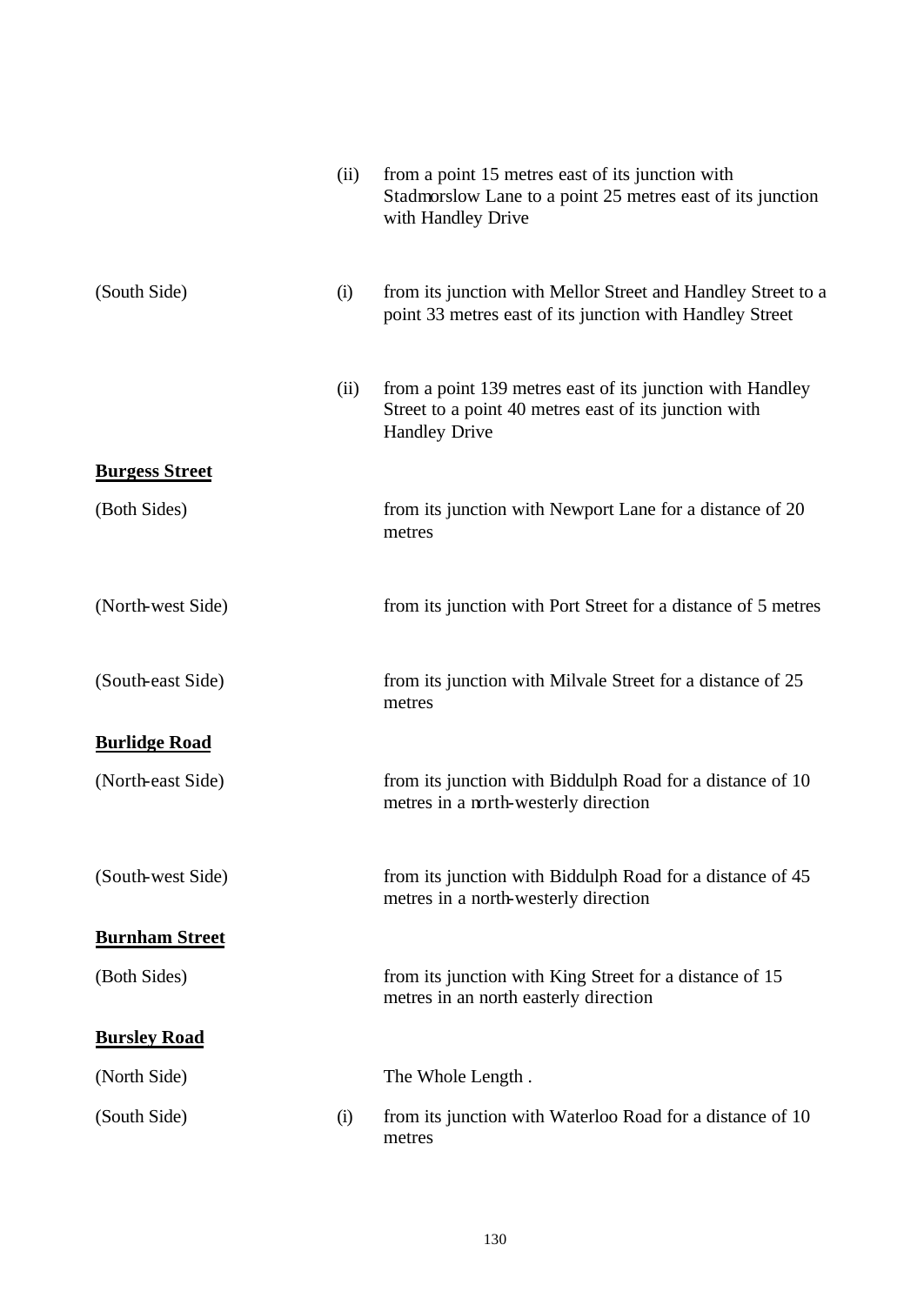|                          | (ii) | from a point 26 metres west of its junction with Waterloo<br>Road to the western end                                               |
|--------------------------|------|------------------------------------------------------------------------------------------------------------------------------------|
| <b>Burton Place</b>      |      |                                                                                                                                    |
| (Both Sides)             |      | its whole length.                                                                                                                  |
| <b>Bute Street</b>       |      |                                                                                                                                    |
| (Both Sides)             |      | from its junction with King Street for a distance of 15<br>metres in an south westerly direction                                   |
| <b>Butler Street</b>     |      |                                                                                                                                    |
| (Both Sides)             | (i)  | from a point 5 metres north of its junction with Selwyn<br>Street to its southern end                                              |
|                          | (ii) | from a point 5 metres south-west of its junction with<br>Cornwallis Street for a distance of 49 metres in a northerly<br>direction |
| (North-east Side)        |      | from its junction with Woodhouse Street for a distance of<br>14 metres in a south-easterly direction                               |
| (South-west Side)        |      | from its junction with Woodhouse Street to a point 14<br>metres south-east of that junction                                        |
| <b>Butterfield Place</b> |      |                                                                                                                                    |
| (Both Sides)             |      | from its entire length.                                                                                                            |
| <b>Buxton Street</b>     |      |                                                                                                                                    |
| (Both Sides)             |      | from its junction with Hanley Road for a distance of 15<br>metres in an easterly direction                                         |
| <b>Bycars Road</b>       |      |                                                                                                                                    |
| (South-east Side)        | (i)  | from its junction with Scotia Road for a distance of 18<br>metres in a northerly direction                                         |
|                          | (ii) | from a point 50 metres north-east of its junction with Scotia<br>Road for a distance of 30 metres in a north easterly<br>direction |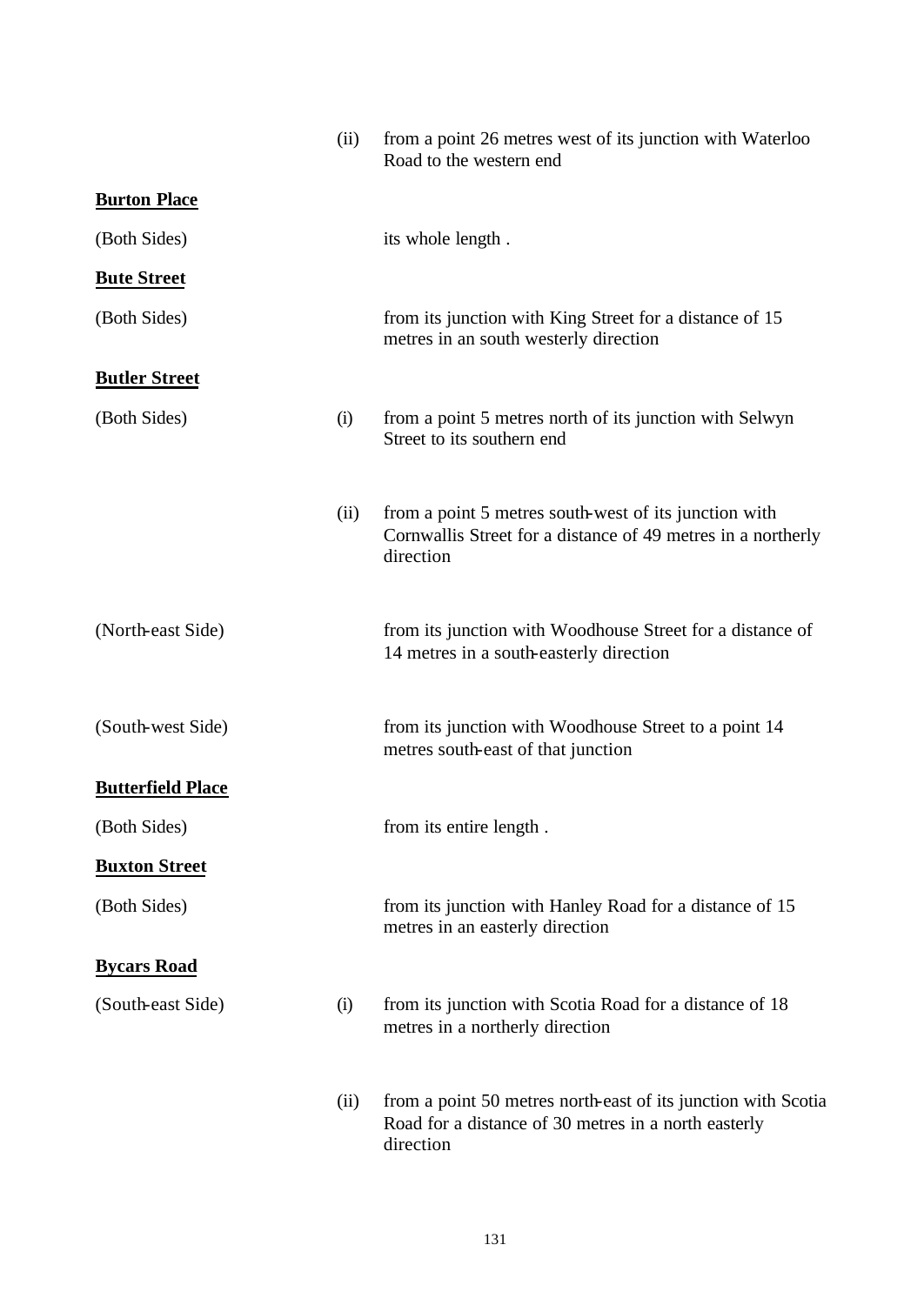### **Caledonia Road**

| (North Side)            |       | from its junction with Cemetery Road for a distance of 14<br>metres in an easterly direction       |
|-------------------------|-------|----------------------------------------------------------------------------------------------------|
| <b>Calver Street</b>    |       |                                                                                                    |
| (Both Sides)            | (i)   | from its junction with Oldcourt Street for a distance of 12<br>metres in a easterly direction      |
|                         | (ii)  | from its junction with Forster Street for a distance of 5<br>metres in a south-westerly direction  |
| <b>Calverley Street</b> |       |                                                                                                    |
| (East Side)             |       | from its junction with Normacot Road to its junction with<br><b>Uttoxeter Road</b>                 |
| (West Side)             | (i)   | from its junction with Uttoxeter Road for a distance of 15<br>metres in a south-westerly direction |
|                         | (ii)  | from its junction with Uttoxeter Road to its junction with<br><b>Malt</b> Lane                     |
|                         | (iii) | from its junction with Normacot Road for a distance of 14<br>metres in a northerly direction       |
| <b>Cambridge Street</b> |       |                                                                                                    |
| (Both Sides)            |       | the whole.                                                                                         |
| <b>Camden Street</b>    |       |                                                                                                    |
| (West Side)             | (i)   | from its junction with Duke Street for a distance of 9 metres<br>in a southerly direction          |
|                         | (ii)  | from its junction with Gorse Street for a distance of 5<br>metres in a northerly direction         |
| <b>Campbell Place</b>   |       |                                                                                                    |
| (Both Sides)            |       | For its whole length.                                                                              |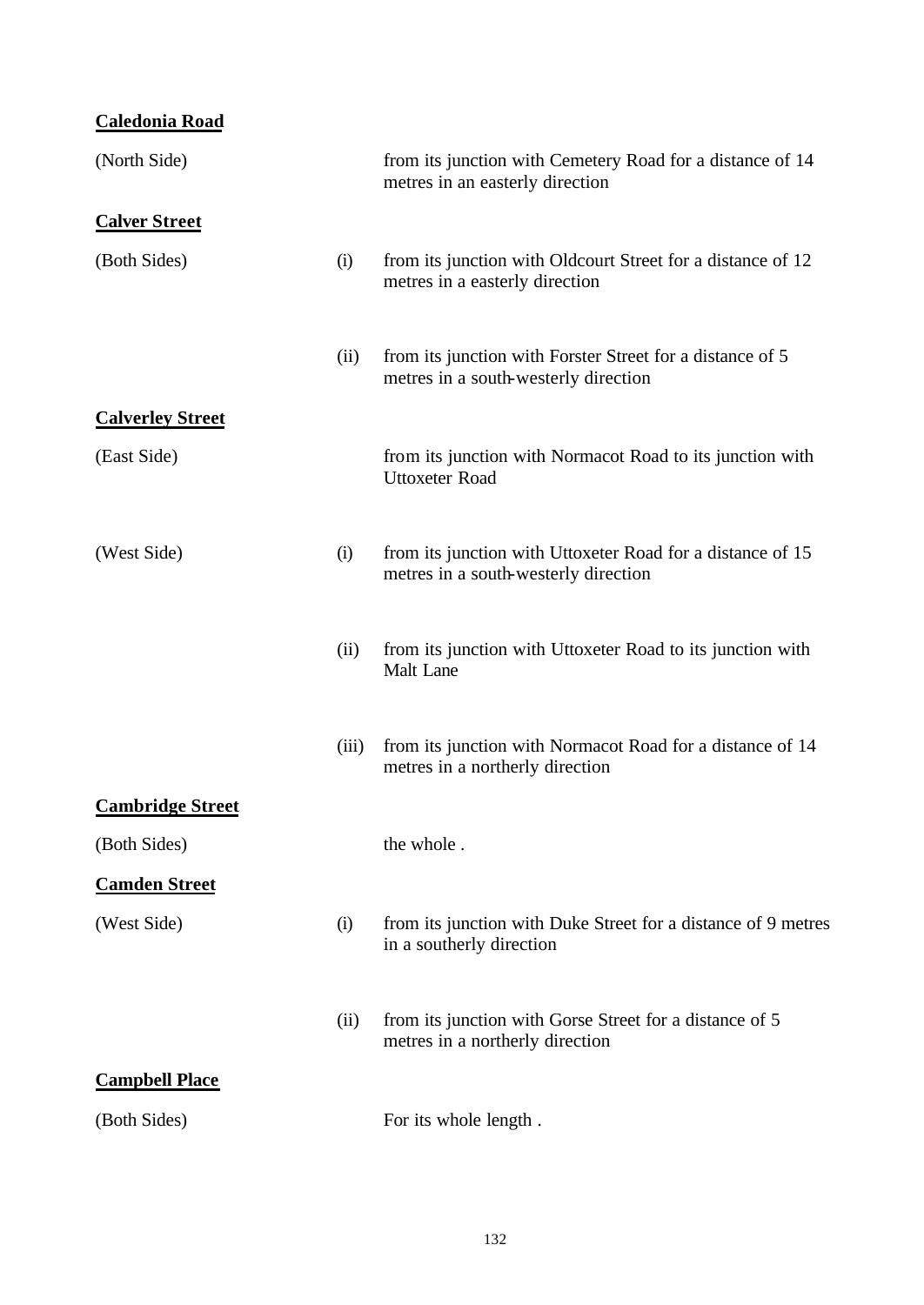### **Campbell Road**

| (East Side)             | (i)   | from its southern end to its junction with Boothen Old<br>Road                                                         |
|-------------------------|-------|------------------------------------------------------------------------------------------------------------------------|
|                         | (ii)  | from its southern truncated end for a distance of 947 metres<br>in a north-easterly direction                          |
|                         | (iii) | from its junction with Boothen Old Road for a distance of<br>19 metres in a southerly direction                        |
|                         | (iv)  | from a point 10 metres north of its junction with Gable<br>Street for a distance of 30 metres in a southerly direction |
|                         | (v)   | from its junction with Nicholls Street for a distance of 13<br>metres in a northerly direction                         |
|                         | (vi)  | from its junction with Boothen Old Road for a distance of 5<br>metres in a northerly direction                         |
| (South Side)            |       | The whole of the southern truncated end.                                                                               |
| (West Side)             | (i)   | for its entire length.                                                                                                 |
|                         | (ii)  | from its southern truncated end for a distance of 945 metres<br>in a north-westerly direction                          |
|                         | (iii) | from a point 5 metres north of its junction with Sideway<br>Road to a point 5 metres south of that junction            |
| <b>Campbell Terrace</b> |       |                                                                                                                        |
| (Both Sides)            |       | from its junction with Birches Head Road for a distance of<br>5 metres in a southerly direction                        |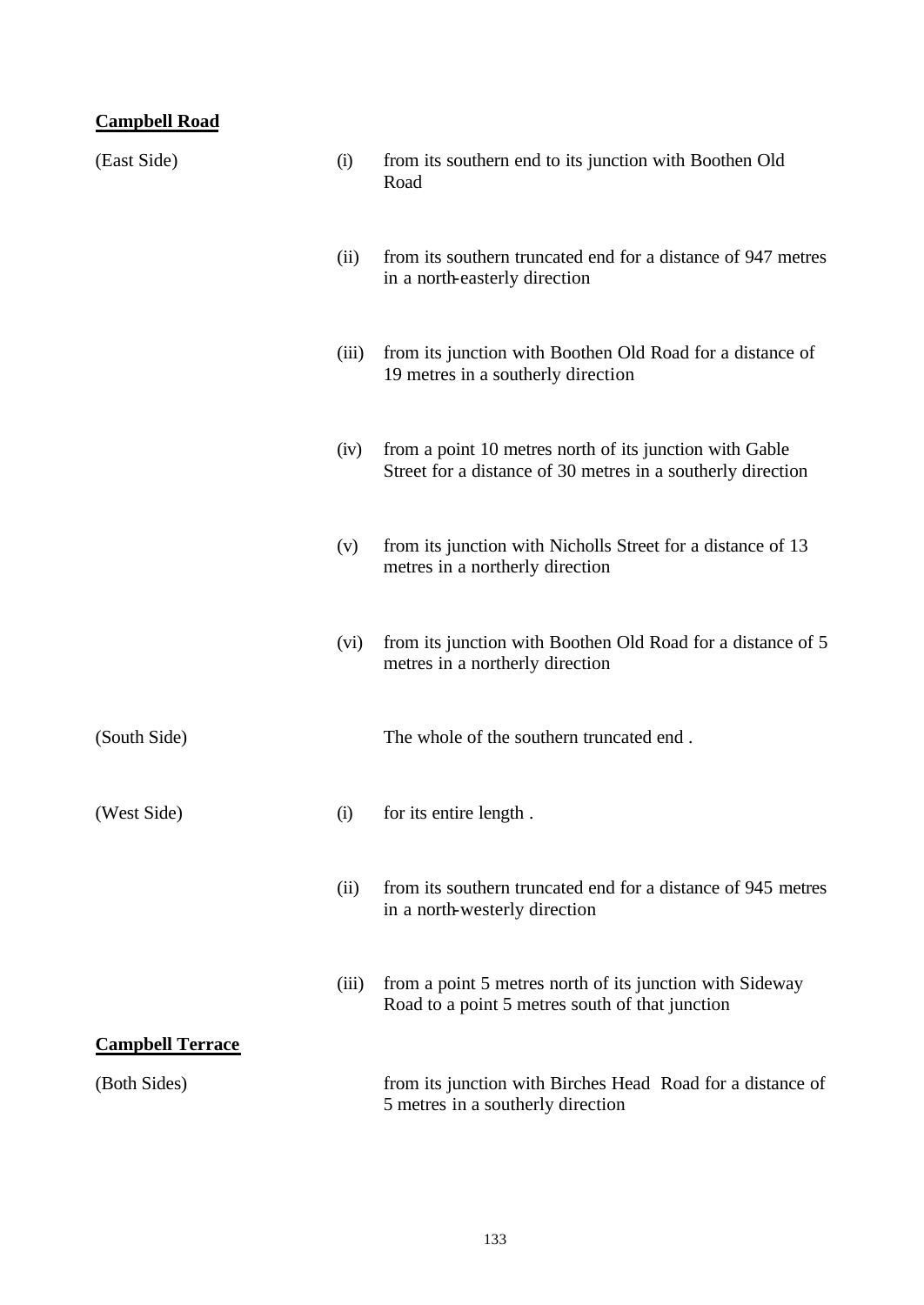## **Canal Street**

| (North-east Side)      |      | from its junction with Station Street for a distance of 44<br>metres in a northerly direction                                            |
|------------------------|------|------------------------------------------------------------------------------------------------------------------------------------------|
| (South-west Side)      |      | from its junction with Station Street for a distance of 10<br>metres in a northerly direction                                            |
| <b>Cannon Place</b>    |      |                                                                                                                                          |
| (Both Sides)           |      | the whole.                                                                                                                               |
| (North-west Side)      | (i)  | from its junction with Victoria Square for a distance of 6<br>metres in a south-westerly direction                                       |
|                        | (ii) | from its junction with Broad Street for a distance of 6<br>metres in an north-easterly direction                                         |
| <b>Cannon Street</b>   |      |                                                                                                                                          |
| (North Side)           |      | from its junction with Warner Street for a distance of 10<br>metres in a westerly direction                                              |
| (North-west Side)      |      | from a point 54 metres from Warner Street to a point 17<br>metres from Potteries Way including the whole of the<br>Unity House Forecourt |
| (South-east Side)      |      | from its junction with Warner Street to a point 15 metres<br>north-east of its junction with Potteries Way                               |
| <b>Capper Street</b>   |      |                                                                                                                                          |
| (Both Sides)           |      | for it's whole length.                                                                                                                   |
| <b>Carling Grove</b>   |      |                                                                                                                                          |
| (Northern Side)        |      | from a point 131 metres north of its junction with Hollings<br>Street for a distance of 25 metres commencing in a<br>northern direction  |
| <b>Carlisle Street</b> |      |                                                                                                                                          |
| (Both Sides)           | (i)  | from its junction with Cocknage Road for a distance of 25<br>metres in a north-easterly direction                                        |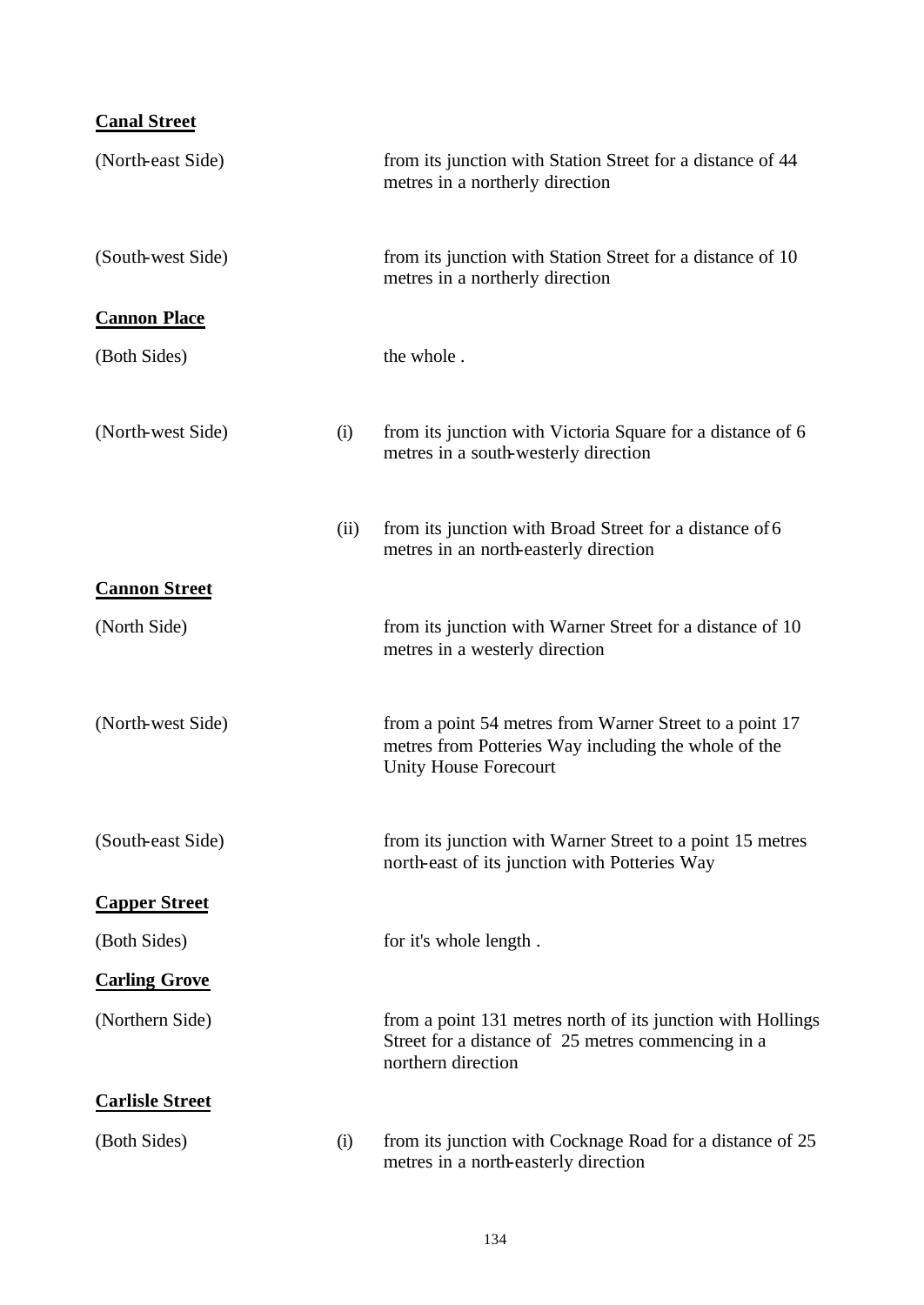|                                     | (ii)  | from its junction with Belgrave Road to its junction with<br>Peel Street                    |
|-------------------------------------|-------|---------------------------------------------------------------------------------------------|
| (East Side)                         |       | from its junction with Peel Street to its junction with<br><b>Russell Street</b>            |
| (West Side)                         | (i)   | from its junction with Russell Street to its junction with<br><b>Villiers Street</b>        |
|                                     | (ii)  | from its junction with Villiers Street to its junction with<br><b>Cobden Street</b>         |
|                                     | (iii) | from its junction with Cobden Street to its junction with<br><b>Ricardo Street</b>          |
| <b>Carlton Road</b><br>(Both Sides) |       | from its junction with Boughey Road for a distance of 10                                    |
|                                     |       | metres in a westerly direction                                                              |
| (North Side)                        | (i)   | From the rear access road for a distance of 4 metres in an<br>easterly direction            |
|                                     | (ii)  | From the rear access road for a distance of 4 metres in an<br>westerly direction            |
| (South Side)                        | (i)   | From the rear access road for a distance of 4 metres in an<br>easterly direction            |
|                                     | (ii)  | From the rear access road for a distance of 4 metres in an<br>westerly direction            |
| (West Side)                         | (i)   | from its junction with Thornton Road for a distance of 5<br>metres in a southerly direction |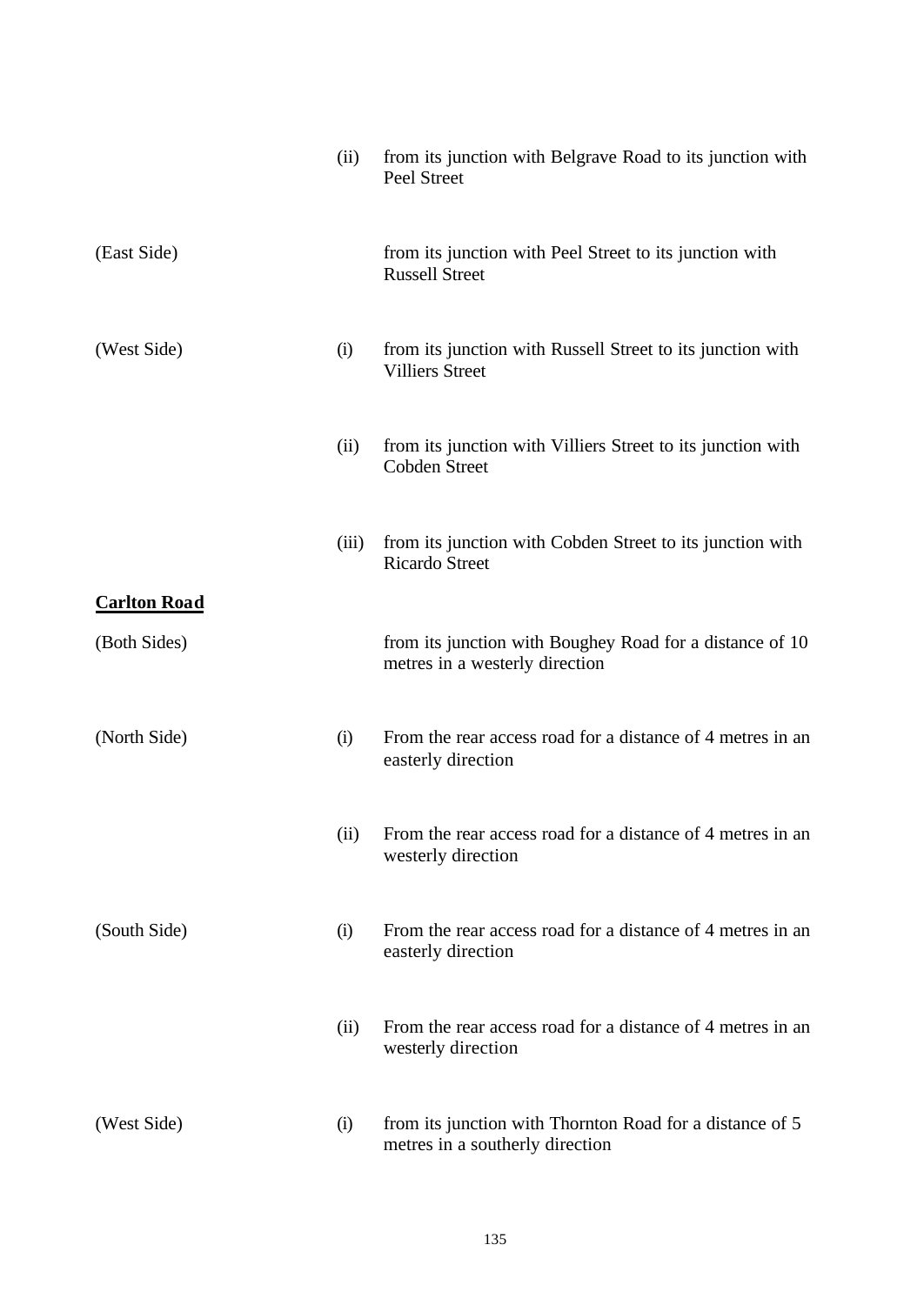|                           | (ii) | Across the western end For a distance of 4 metres on the<br>north side and for a distance of 9 metres on the south side. |
|---------------------------|------|--------------------------------------------------------------------------------------------------------------------------|
| <b>Caroline Street</b>    |      |                                                                                                                          |
| (North-west Side)         |      | For its whole length.                                                                                                    |
| (South-east Side)         | (i)  | from its junction with Upper Cross Street for a distance of<br>10 metres in a south-westerly direction                   |
|                           | (ii) | from its junction with Railway Passage for a distance of 20<br>metres in a north-easterly direction                      |
| <b>Castle Street</b>      |      |                                                                                                                          |
| (Both Sides)              |      | the whole.                                                                                                               |
| <b>Castlefield Street</b> |      |                                                                                                                          |
| (Both Sides)              |      | from its junction with Shelton New Road for a distance of<br>20 metres in a north-westerly direction                     |
| <b>Cauldon Place</b>      |      |                                                                                                                          |
| (North Side)              |      | from its junction with Stoke Road for a distance of 63<br>metres in a westerly direction                                 |
| (South Side)              | (i)  | from its junction with Stoke Road for a distance of 5 metres<br>in a westerly direction                                  |
|                           | (ii) | from a point 36 metres west of its junction with Stoke<br>Road to its junction with Cemetery Road                        |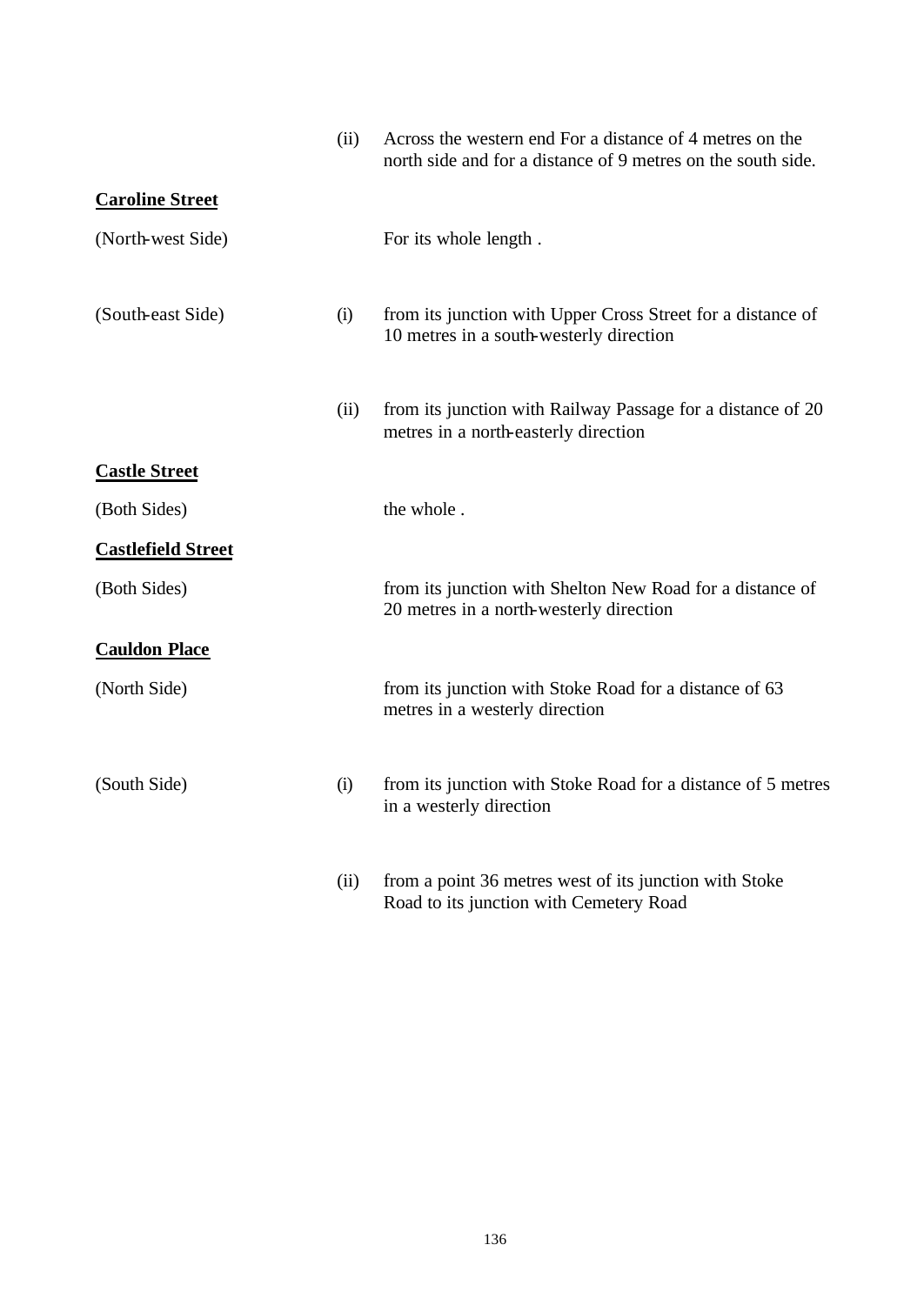# **Cauldon Road**

| (North Side) | (i)   | from its junction with Boughey Road for a distance of 11<br>metres in an easterly direction                                         |
|--------------|-------|-------------------------------------------------------------------------------------------------------------------------------------|
|              | (ii)  | from its junction with Boughey Road for a distance of 20<br>metres in a north-westerly direction                                    |
|              | (iii) | from its junction with Leek Road for a distance of 54 metres<br>in a westerly direction                                             |
|              | (iv)  | from its junction with College Road for a distance of 10<br>metres in an easterly direction                                         |
|              | (v)   | from its junction with Stoke Road for a distance of 11<br>metres in an easterly direction                                           |
|              | (vi)  | from its junction with College Road for a distance of 5<br>metres in a westerly direction                                           |
|              | (vii) | from a point 25 metres east of the alleyway flanking No.127<br>Cauldon Road for a distance of 15 metres in an easterly<br>direction |
|              |       | (viii) from the alleyway flanking No.151 Cauldon Road for a<br>distance of 19 metres in an westerly direction                       |
| (South Side) | (i)   | from its junction with Boughey Road for a distance of 20<br>metres in an easterly direction                                         |
|              | (ii)  | from its junction with Boughey Road for a distance of 20<br>metres in an westerly direction                                         |
|              |       |                                                                                                                                     |

(iii) from its junction with Leek Road for a distance of 35 metres in a westerly direction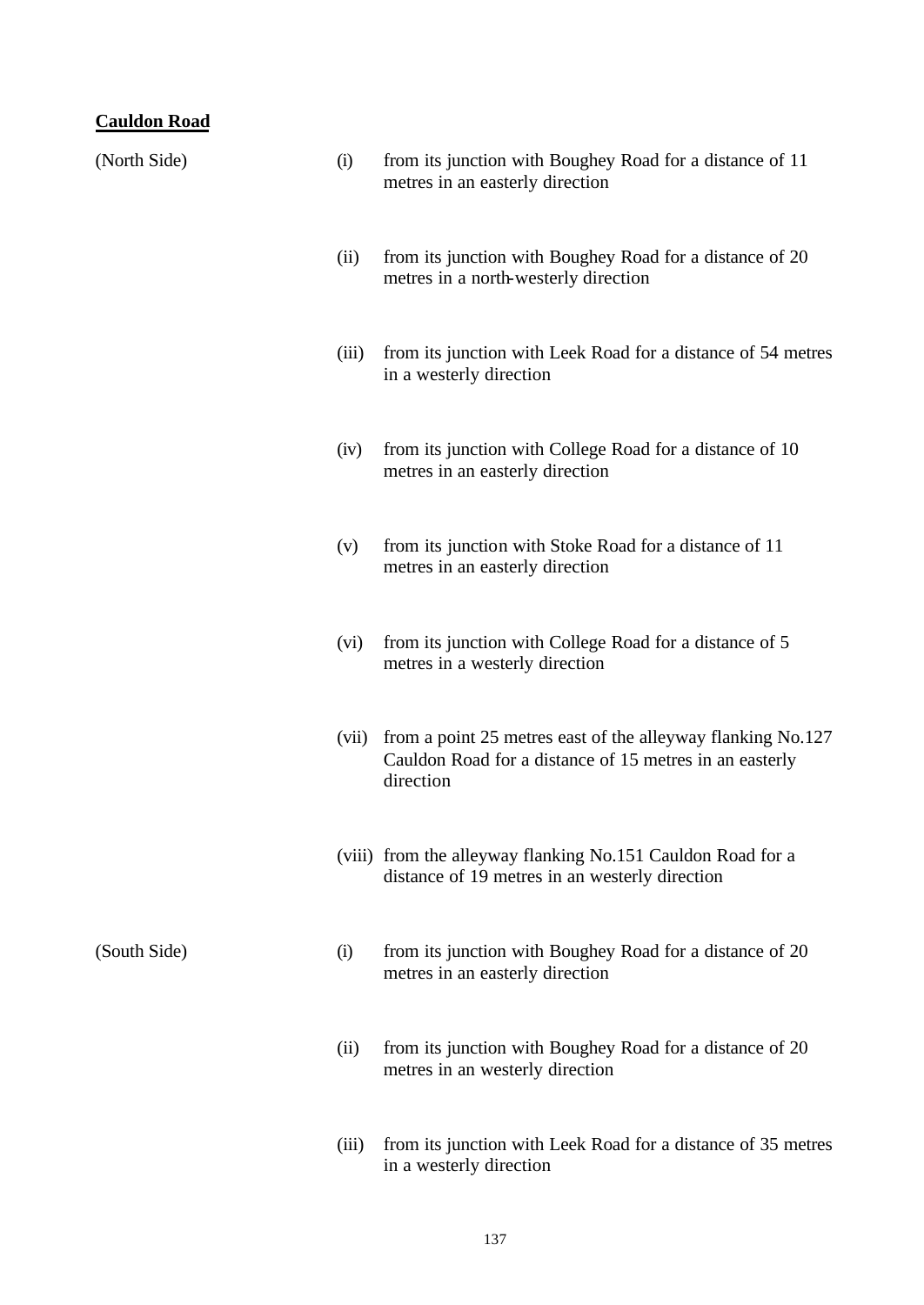| (iv) from its junction with Crowther Street for a distance of 10 |
|------------------------------------------------------------------|
| metres in an easterly direction                                  |

- (v) from its junction with Guildford Street for a distance of 10 metres in an easterly direction
- (vi) from its junction with Guildford Street for a distance of 10 metres in a westerly direction
- (vii) from its junction with Watford Street for a distance of 12 metres in an south-easterly direction
- (viii) from its junction with Watford Street for a distance of 10 metres in an north-westerly direction
- (ix) from its junction with Stoke Road for a distance of 11 metres in an easterly direction
- (x) from its junction with College Road for a distance of 11 metres in a westerly direction
- (xi) from its junction with Crowther Street for a distance of 10 metres in a westerly direction
- (xii) from its junction with College Street for a distance of 32 metres in a easterly direction

#### **Cavendish Street**

(Both Sides) from its junction with Etruria Vale Road for a distance of

#### **Caverswall Lane**

(East Side) from its junction with Uttoxeter Road for a distance of 15 metres

10 metres in an easterly direction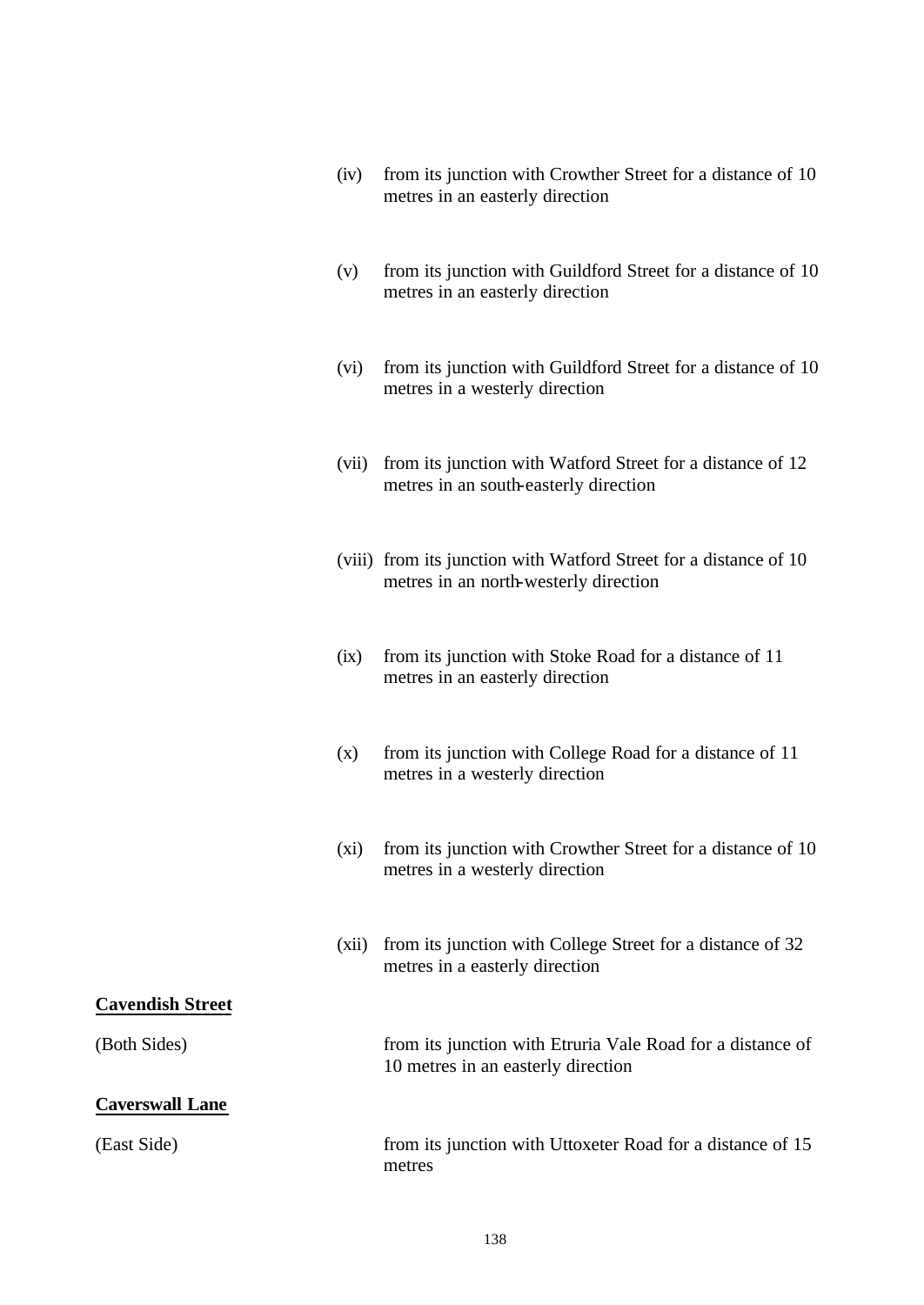| (West Side)            |      | from its junction with Uttoxeter Road to its junction with<br>the new link road to Edenhurst Avenue |
|------------------------|------|-----------------------------------------------------------------------------------------------------|
| <b>Cemetery Road</b>   |      |                                                                                                     |
| (Both Sides)           |      | for its entire length.                                                                              |
| <b>Cemlyn Avenue</b>   |      |                                                                                                     |
| (South Side)           |      | from its junction with Blurton Road for a distance of 10<br>metres in a westerly direction          |
| <b>Central Avenue</b>  |      |                                                                                                     |
| (North-east Side)      |      | from its junction with Werrington Road for a distance of 30<br>metres in a north-westerly direction |
| (South-west Side)      |      | from its junction with Werrington Road for a distance of 13<br>metres in a northerly direction      |
| <b>Central Drive</b>   |      |                                                                                                     |
| (East Side)            |      | from its junction with Brookside Drive for a distance of 11<br>metres in a northerly direction      |
| <b>Century Street</b>  |      |                                                                                                     |
| (Both Sides)           | (i)  | from its junction with York Street to a point 5 metres west<br>of its junction with Chelwood Street |
|                        | (ii) | from its junction with York Street to a point 5 metres west<br>of its junction with Chelwood Street |
| (North Side)           |      | from its junction with Cobridge Road for a distance of 30<br>metres                                 |
| (South Side)           |      | from its junction with Cobridge Road for a distance of 10<br>metres in an easterly direction        |
| <b>Chadwick Street</b> |      |                                                                                                     |
| (Both Sides)           |      | For its whole length.                                                                               |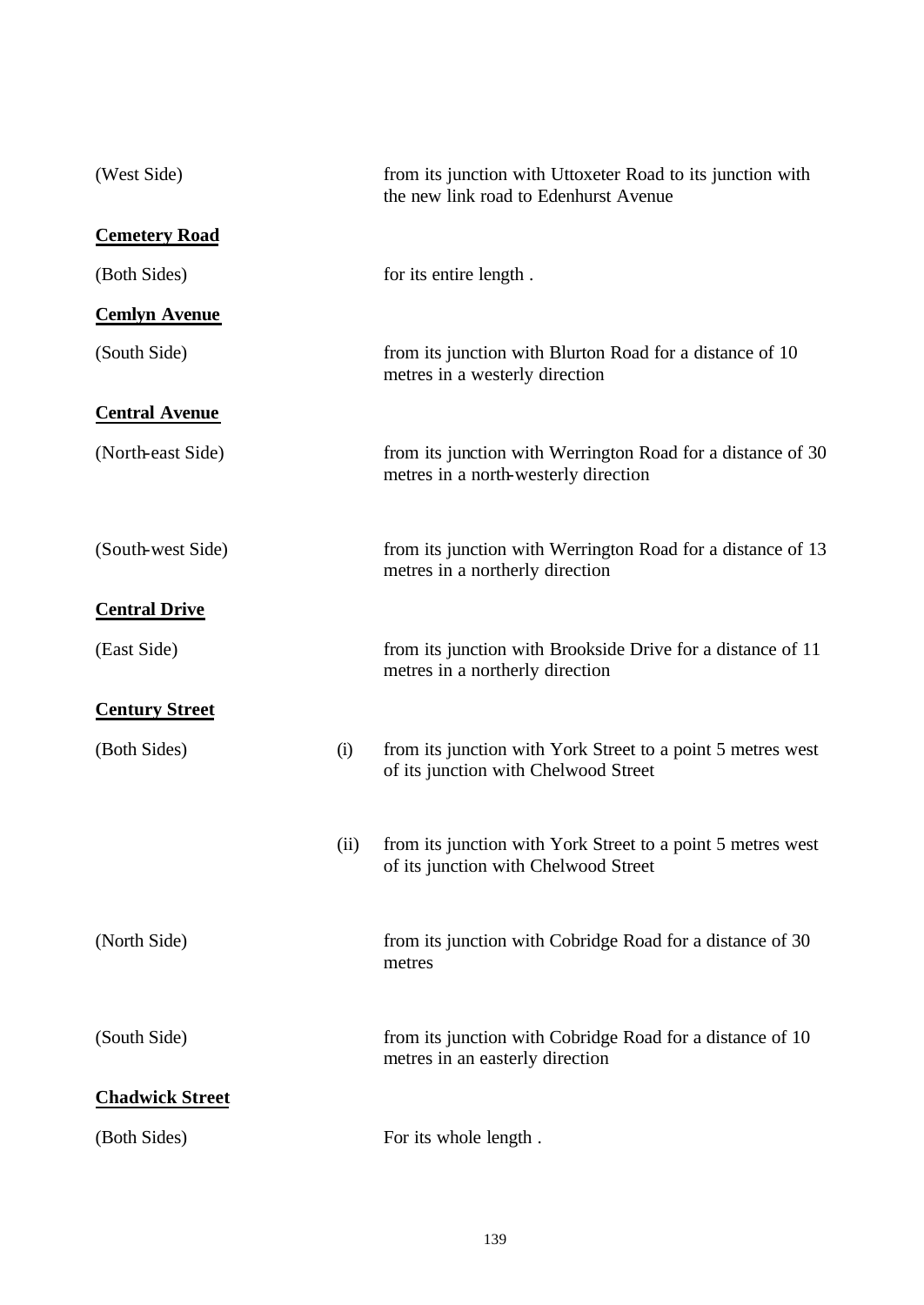# **Chain Street**

| (North-west Side)         |       | the whole length.                                                                                                                                                                                                           |
|---------------------------|-------|-----------------------------------------------------------------------------------------------------------------------------------------------------------------------------------------------------------------------------|
| (South-east Side)         | (i)   | from its junction with Robert Heath Street in a<br>North-Easterly direction for a distance of 30 metres                                                                                                                     |
|                           | (ii)  | from its junction with Ashman Street for a distance of 25<br>metres in a south-westerly direction                                                                                                                           |
| <b>Challinor Street</b>   |       |                                                                                                                                                                                                                             |
| (Both Sides)              |       | the whole length.                                                                                                                                                                                                           |
| <b>Chamberlain Avenue</b> |       |                                                                                                                                                                                                                             |
| (Both Sides)              |       | from its junction with London Road in a North-Westerly<br>direction for a distance of 10 metres                                                                                                                             |
| <b>Chamberlain Street</b> |       |                                                                                                                                                                                                                             |
| (Both Sides)              |       | from its junction with Wellesley Street for a distance of 10<br>metres in a southerly direction                                                                                                                             |
| <b>Chancery Lane</b>      |       |                                                                                                                                                                                                                             |
| (South-west Side)         |       | for the entire length with the exception of the Taxi Rank<br>on the south-western side of Chancery Lane which runs from<br>a point 15 metres north-west of its junction with Commerce<br>Street for a distance of 15 metres |
| <b>Chapel Lane</b>        |       |                                                                                                                                                                                                                             |
| (North Side)              |       | the whole length.                                                                                                                                                                                                           |
| (South Side)              | (i)   | from its junction with Swan Square for a distance of 10<br>metres in an easterly direction                                                                                                                                  |
|                           | (ii)  | from a point 5 metres west of its junction with Mayer Bank<br>to a point 20 metres east of that junction                                                                                                                    |
|                           | (iii) | from a point 10 metres west of its junction with Doulton<br>Street to a point 10 metres east of its junction with<br><b>Reginald Street</b>                                                                                 |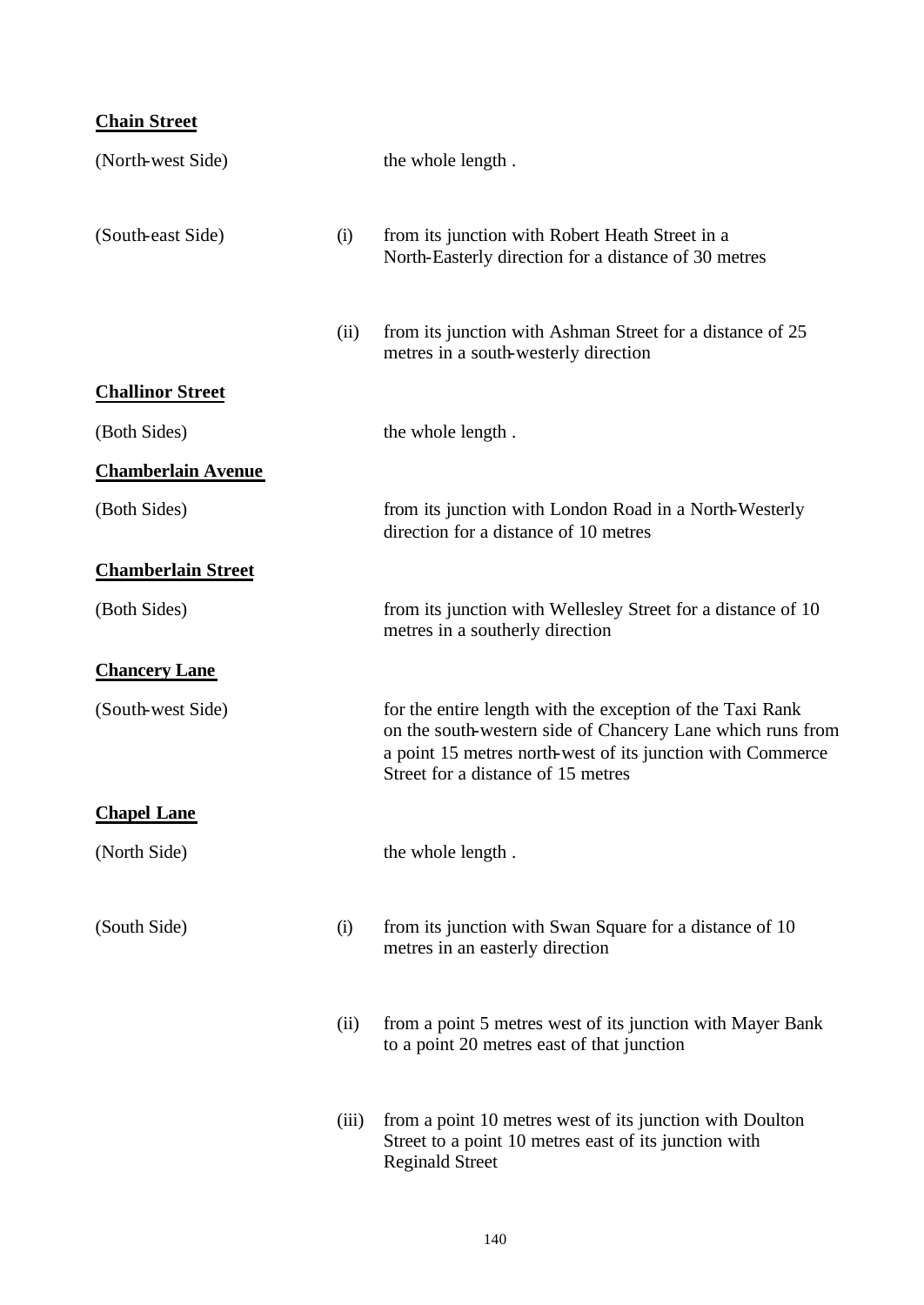### **Chapel Street**

| (East Side)         | (i)  | from its junction with Werrington Road for a distance of 21<br>metres in a northerly direction                              |
|---------------------|------|-----------------------------------------------------------------------------------------------------------------------------|
|                     | (ii) | from a point 7 metres south of the Townsend School rear<br>access road to a point 4 metres north of the same access<br>road |
| (West Side)         | (i)  | from its junction with Werrington Road for a distance of 20<br>metres in a northerly direction                              |
|                     | (ii) | from a point 50 metres north of its junction with<br>Werrington Road to a point 15 metres north of that junction            |
| <b>Chaplin Road</b> |      |                                                                                                                             |
| (Both Sides)        | (i)  | from its junction with Belgrave Road for a distance of 10<br>metres in a north easterly direction                           |
|                     | (ii) | from its junction with Chaplin Road for a distance of 25<br>metres in a north-easterly direction                            |
| (East Side)         |      | from its junction with Belgrave Road for a distance of 28<br>metres in a south-westerly direction                           |
| (North Side)        |      | from its junction with Upper Normacot Road for a distance<br>of 50 metres in a westerly direction                           |
| (South Side)        |      | from its junction with Upper Normacot Road to its<br>junction with Rothesay Road                                            |
| (West Side)         |      | from its junction with Belgrave Road for a distance of 17<br>metres in a south westerly direction                           |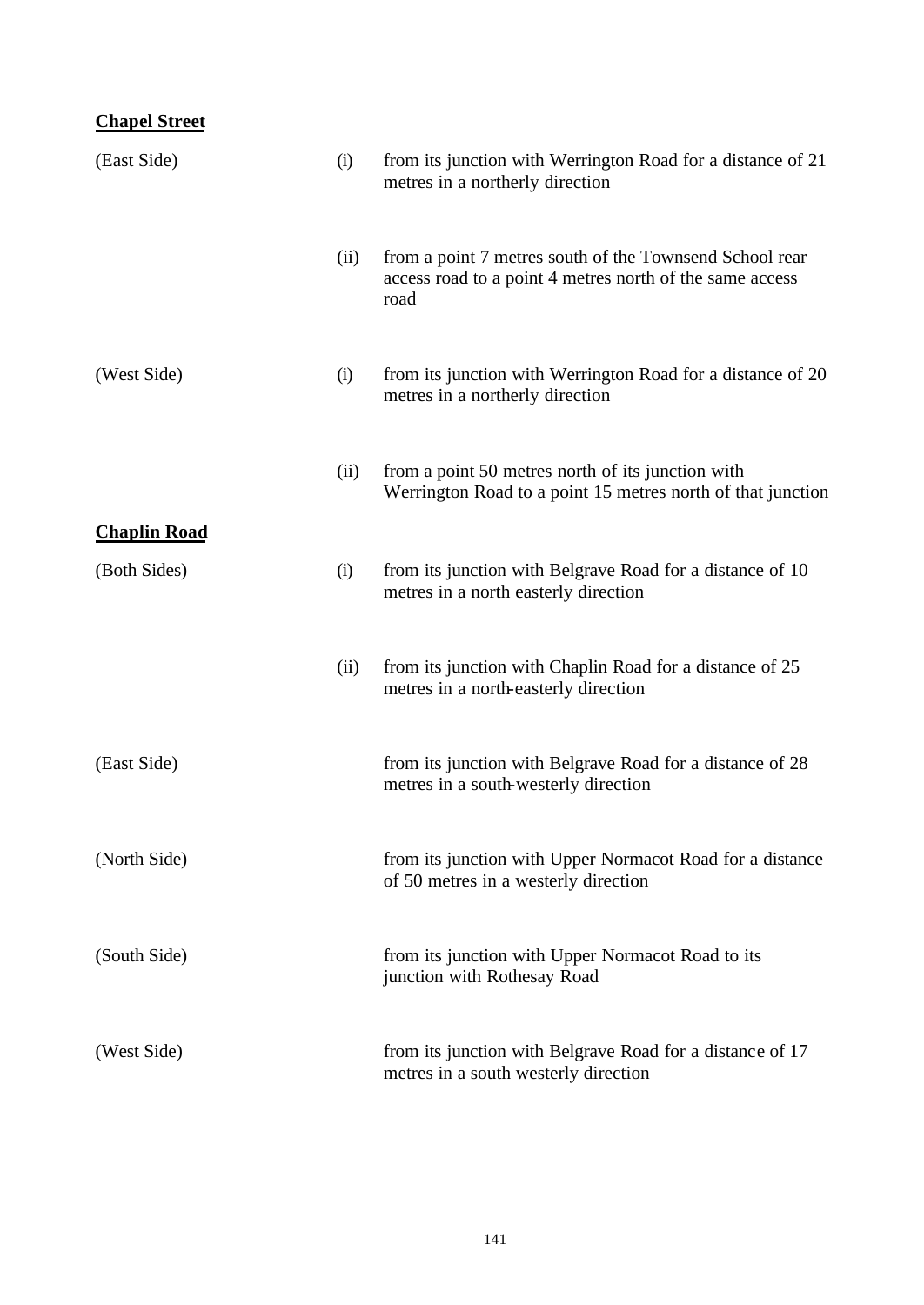# **Charles Street**

| (North-east Side)        | (i)   | from a point 122 metres south of its junction with Old Hall<br>Street to and including the southern spur                                         |
|--------------------------|-------|--------------------------------------------------------------------------------------------------------------------------------------------------|
|                          | (ii)  | from its junction with Old Hall Street for a distance of 30<br>metres in a southerly direction                                                   |
| (South-west Side)        | (i)   | from its junction with Old Hall Street for a distance of 69<br>metres in a southerly direction                                                   |
|                          | (ii)  | from a point 145 metres from Old Hall Street to Birch<br>Terrace                                                                                 |
| <b>Charlton Street</b>   |       |                                                                                                                                                  |
| (Both Sides)             | (i)   | from its junction with Lovatt Street for a distance of 5<br>metres in a north-westerly direction                                                 |
|                          | (ii)  | From its junction with Lewis Street for a distance of 5<br>metres in a north westerly direction and 5 metres in a south<br>easterly direction. . |
|                          | (iii) | from its junction with Shelton Old Road for a distance of 10<br>metres in a south-easterly direction                                             |
| <b>Chatfield Place</b>   |       |                                                                                                                                                  |
| (Both Sides)             |       | from its junction with Haig Street to its junction with<br><b>Lawley Street</b>                                                                  |
| <b>Chatham Street</b>    |       |                                                                                                                                                  |
| (Both Sides)             |       | from its junction with Howard Place for a distance of 30<br>metres in an easterly direction                                                      |
| <b>Chatterley Street</b> |       |                                                                                                                                                  |
| (Both Sides)             |       | from its junction with Scotia Road for a distance of 10<br>metres in a westerly direction                                                        |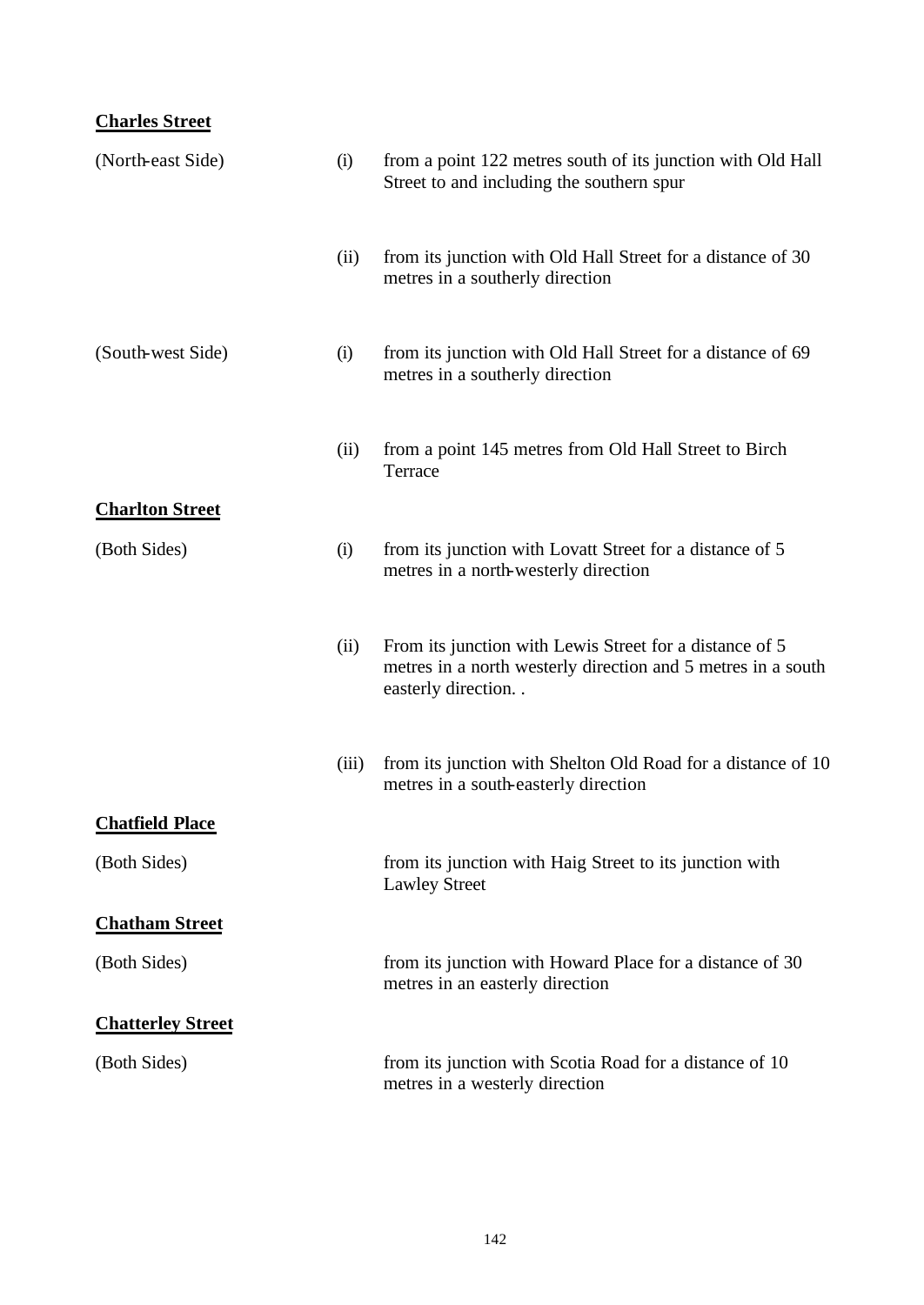# **Cheapside**

| (Both Sides)            |       | from a point 83 metres north of its junction with Albion<br>Street for a distance of 40 metres in a northerly direction<br>including the turning area on the east side adjacent to<br>Number 11 Cheapside |
|-------------------------|-------|-----------------------------------------------------------------------------------------------------------------------------------------------------------------------------------------------------------|
| (East Side)             |       | from its junction with Albion Street for a distance of 83<br>metres in a northerly direction                                                                                                              |
| (South-west Side)       |       | from its junction with Albion Street for a distance of 20<br>metres in a north westerly direction                                                                                                         |
| (West Side)             |       | from a point 52 metres north of its junction with Albion<br>Street to a point 83 metres north of its junction with Albion<br><b>Street</b>                                                                |
| <b>Chell Heath Road</b> |       |                                                                                                                                                                                                           |
| (Both Sides)            |       | from its junction with Oxford Road to the southern<br>boundary of No.523 Chell Heath Road                                                                                                                 |
| (East Side)             | (i)   | from its junction with Cornhill Road for a distance of 56<br>metres in a northerly direction                                                                                                              |
|                         | (ii)  | from its junction with Cornhill Road for a distance of 45<br>metres in a southerly direction                                                                                                              |
|                         | (iii) | from its junction with Dogcroft Road for a distance of 48<br>metres in a southerly direction                                                                                                              |
|                         | (iv)  | from a point 27 metres north of its junction with Dogcroft<br>Road for a distance of 58 metres in a northerly direction                                                                                   |
| (North-east Side)       |       | from its junction with Ford Green Road in a Northerly<br>direction to a point 60 metres north-west of its junction<br>with Duddell Road                                                                   |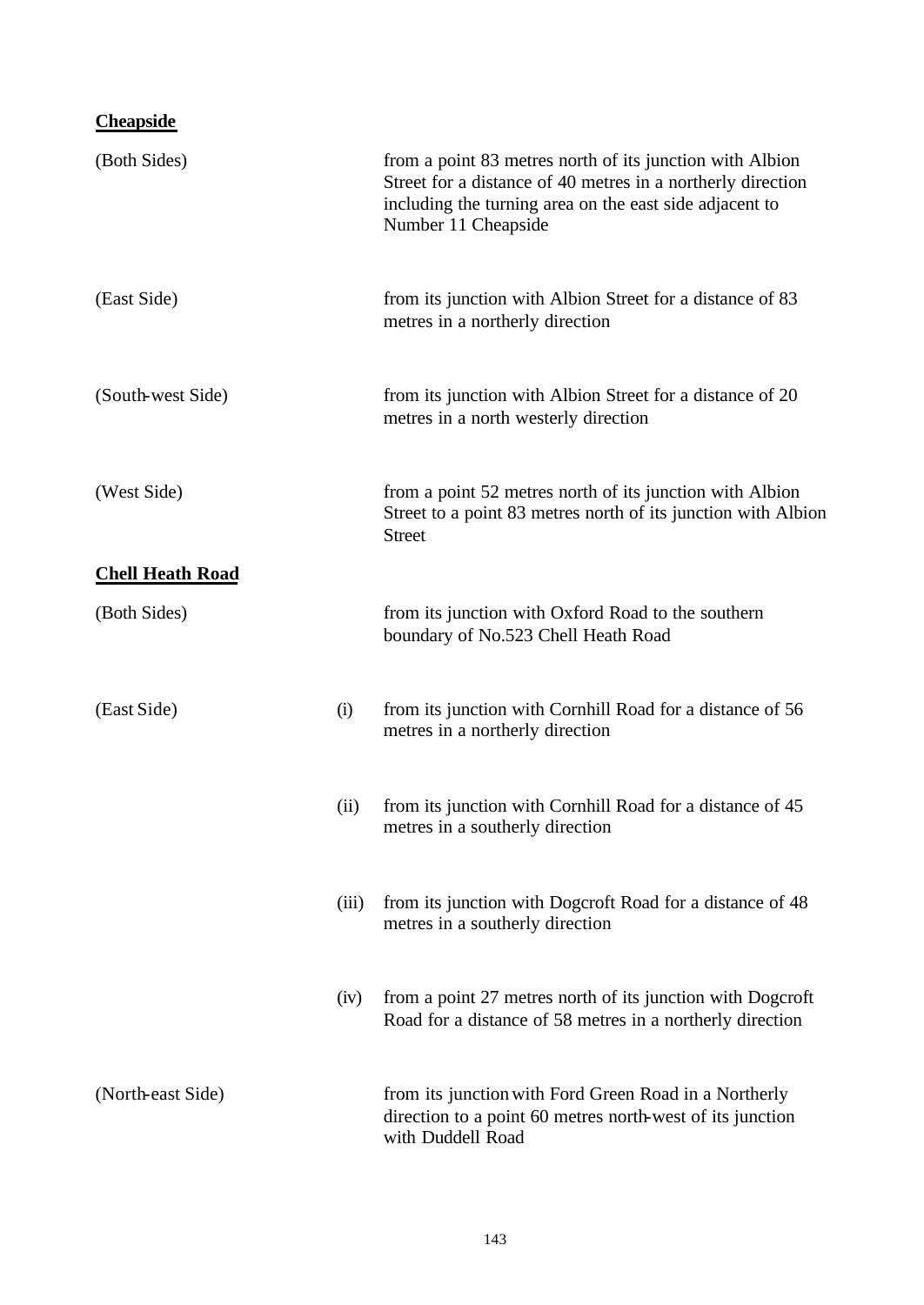| (North-west Side)       |       | from its junction with Springbank Road for a distance of<br>76 metres north                                                                                                |
|-------------------------|-------|----------------------------------------------------------------------------------------------------------------------------------------------------------------------------|
| (West Side)             | (i)   | from its junction with Sprink Bank Road for a distance of<br>76 metres in a northerly direction                                                                            |
|                         | (ii)  | from its junction with Ford Green Road to a point 40<br>metres north-west of its junction with Duddell Road                                                                |
|                         | (iii) | from its junction with Sprink Bank Road for a distance of<br>45 metres in a southerly direction                                                                            |
|                         | (iv)  | from its junction with the Access Road leading to Burnwood<br>Primary School for a distance of 42 metres in a southerly<br>direction                                       |
|                         | (v)   | from a point 86 metres south of its junction with the<br>Access Road leading to Burnwood Primary School Hayes Road<br>for a distance of 40 metres in a southerly direction |
| <b>Chell Heath Road</b> |       |                                                                                                                                                                            |
| (North-east Side)       |       | from its junction with Harlequin Drive for a distance of 124<br>metres in a northerly direction                                                                            |
| <b>Chell Street</b>     |       |                                                                                                                                                                            |
| (East Side)             |       | from its junction with Birches Head Road for a distance of<br>35 metres in a northerly direction                                                                           |
| (West Side)             |       | from its junction with Hulton Street to a point opposite<br>35 metres north of Birches Head Road                                                                           |
| <b>Chelson Street</b>   |       |                                                                                                                                                                            |
| (Both Sides)            |       | for its entire length.                                                                                                                                                     |
| <b>Cherry Grove</b>     |       |                                                                                                                                                                            |
| (North Side)            |       | from its junction with Central Drive for a distance of 107<br>metres in a westerly direction                                                                               |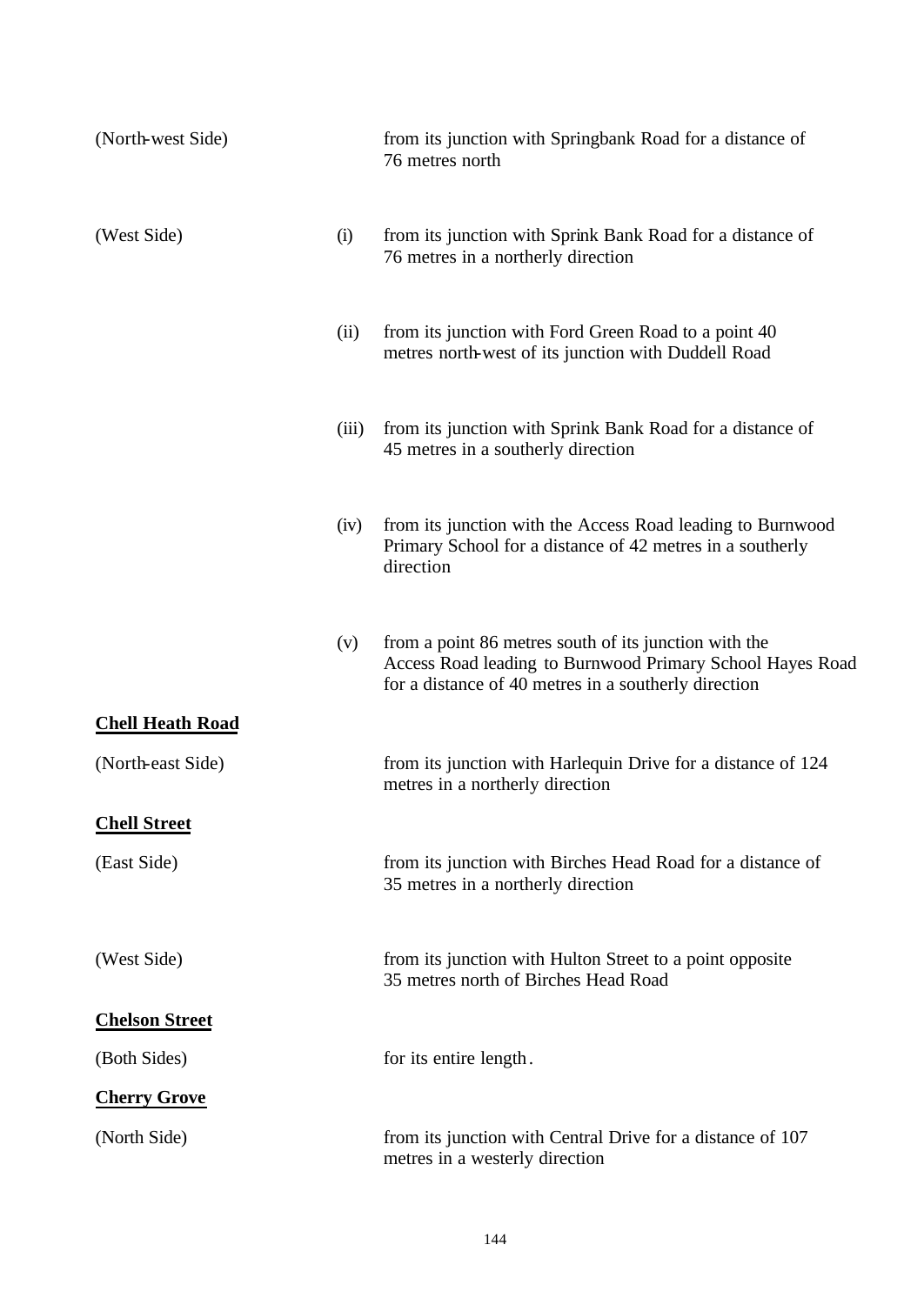## **Chetwynd Street**

| (East Side)                | (i)   | from its junction with Ford Green Road in a Southerly<br>direction for a distance of 15 metres                                                 |
|----------------------------|-------|------------------------------------------------------------------------------------------------------------------------------------------------|
|                            | (ii)  | from a point 10 metres north-west of its junction with<br>Athlone Street to a point 10 metres south-east of that<br>junction                   |
| (South-west Side)          |       | from its junction with Ford Green Road in a South-Easterly<br>direction to a point 20 metres south-east of its junction<br>with Athlone Street |
| <b>Chilton Street</b>      |       |                                                                                                                                                |
| (Both Sides)               |       | from its junction with Heron Street for a distance of 10<br>metres in an easterly direction                                                    |
| <b>Cholerton Close</b>     |       |                                                                                                                                                |
| (Both Sides)               |       | full length including the turning-head at the north-east end.                                                                                  |
| <b>Chorlton Road</b>       |       |                                                                                                                                                |
| (North-east Side)          |       | from its junction with Birches Head Road for a distance of<br>5 metres in a north-westerly direction                                           |
| (South-west Side)          |       | from its junction with Birches Head Road to its junction<br>with Acton Street                                                                  |
| <b>Christchurch Street</b> |       |                                                                                                                                                |
| (East Side)                | (i)   | from its junction with City Road for a distance of 70 metres<br>in a southerly direction                                                       |
|                            | (ii)  | from its junction with Baker Street for a distance of 5<br>metres in a northerly direction                                                     |
|                            | (iii) | from its junction with Baker Street to its junction with<br><b>Gimson Street</b>                                                               |
| (North-east Side)          | (i)   | from its junction with Gimson Street to a point 10 metres<br>south of that junction                                                            |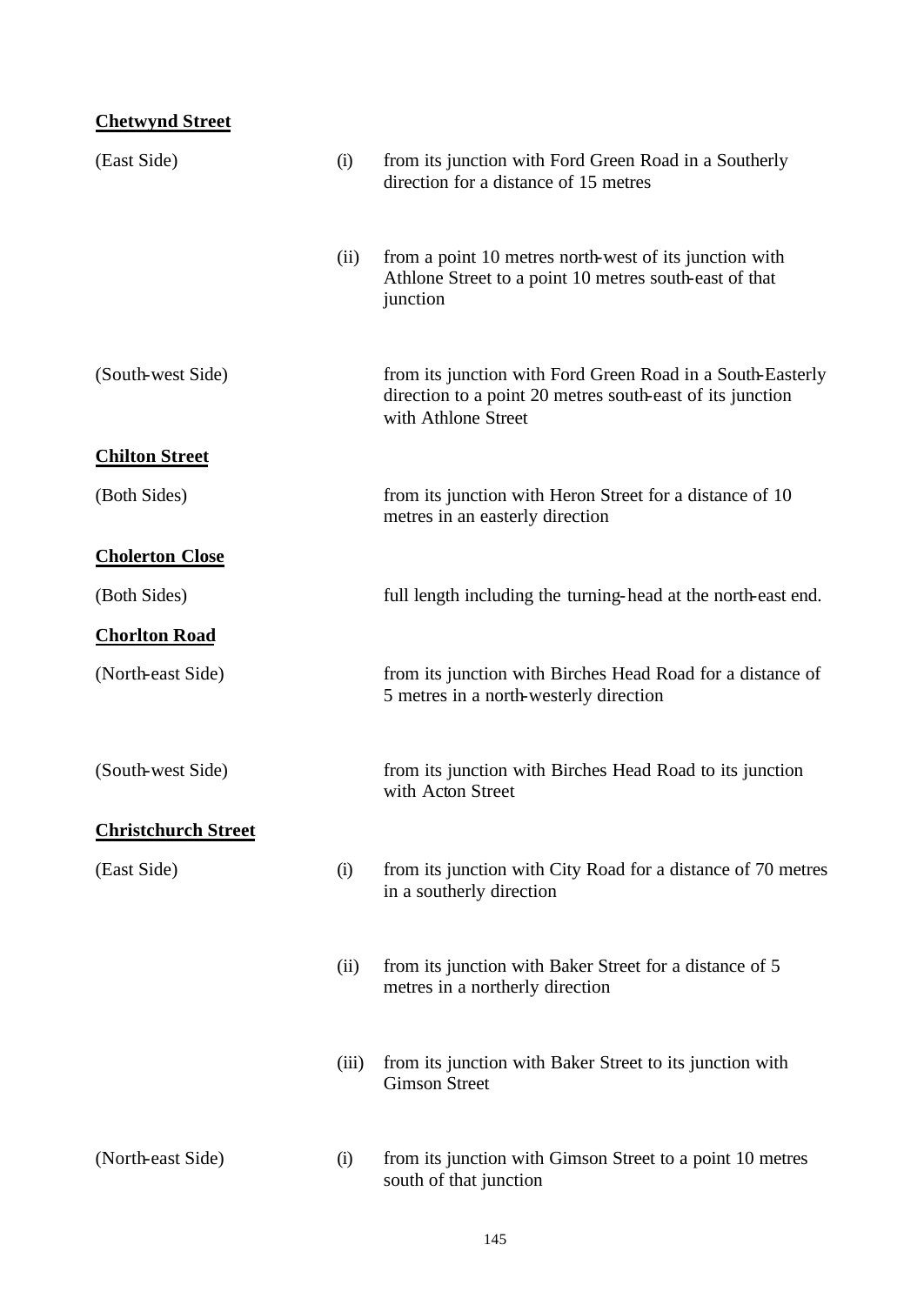|                    | (ii)  | from a point 10 metres north-west of its junction with<br>Cholerton Cbse to a point 10 metres south-east of its<br>junction with Tirley Street |
|--------------------|-------|------------------------------------------------------------------------------------------------------------------------------------------------|
|                    | (iii) | from its junction with Glebedale Road for a distance of 20<br>metres in a northerly direction                                                  |
| (South-west Side)  |       | from its junction with Station Bridge Road to a point 10<br>metres north-west of its junction with Atlas Street                                |
| (West Side)        | (i)   | from its junction with Masterson Street to its junction with<br><b>Clifton Street</b>                                                          |
|                    | (ii)  | from its junction with Raglan Street to its junction with<br><b>City Road</b>                                                                  |
|                    | (iii) | from its junction with Masterson Street to a point 10 metres<br>north of that junction                                                         |
|                    | (iv)  | from its junction with Clifton Street to a point 10 metres<br>south-east of that junction                                                      |
| <b>Church Lane</b> |       |                                                                                                                                                |
| (South Side)       |       | from a point 75 metres north-west of its junction with<br>Diarmid Road for a distance of 42 metres in a westerly<br>direction                  |
| <b>Church Road</b> |       |                                                                                                                                                |
| (East Side)        |       | from its junction with Drubbery Lane to a point 34 metres<br>north of its junction with Maythorne Road                                         |
| (West Side)        |       | from its junction with Blurton Road to a point 17 metres<br>north of its junction with the unnamed road adjacent to<br>Ashcombe Green          |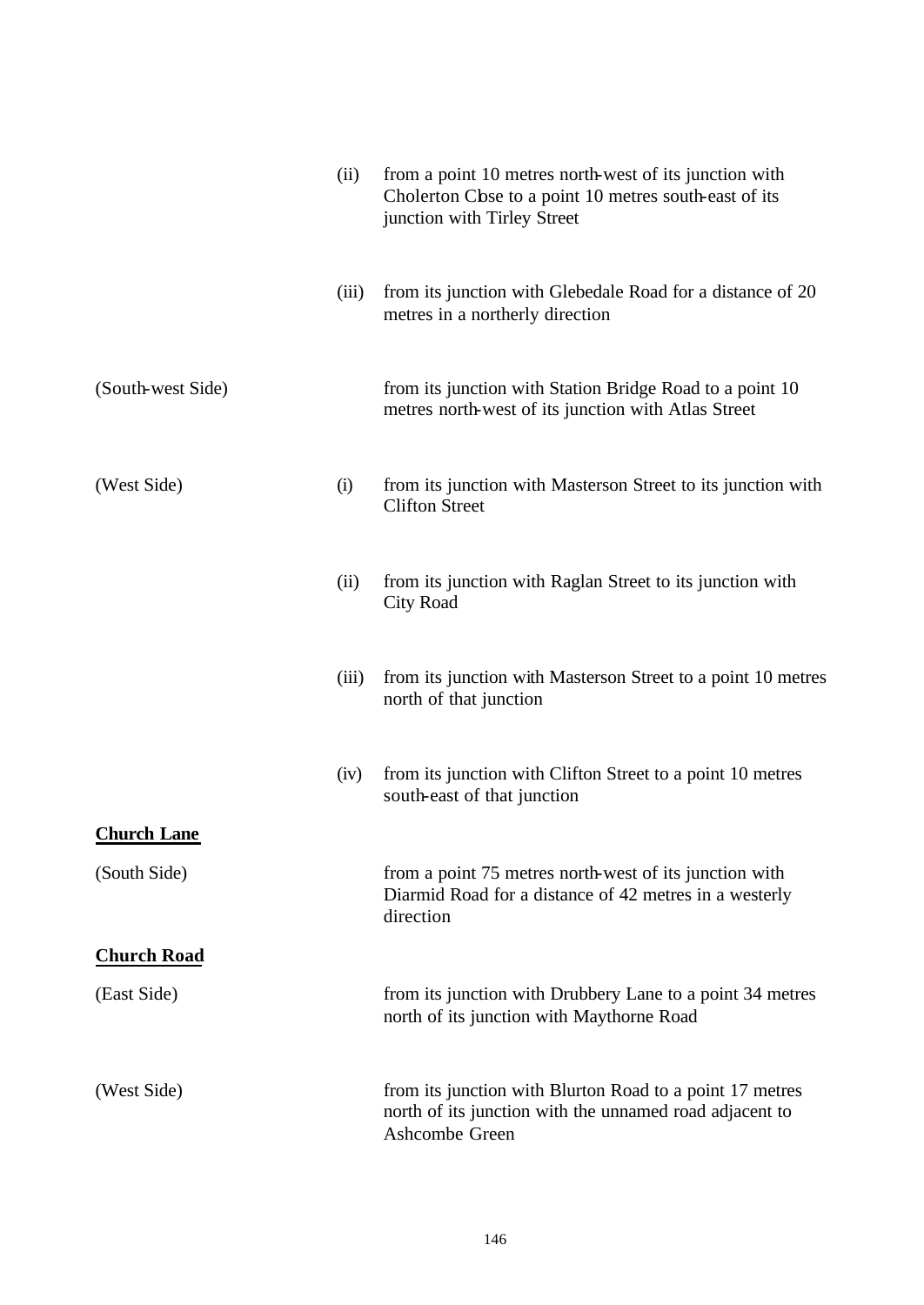# **Church Street**

| (Both Sides)          |       | for its entire length.                                                                                                  |
|-----------------------|-------|-------------------------------------------------------------------------------------------------------------------------|
| <b>City Road</b>      |       |                                                                                                                         |
| (North Side)          | (i)   | from a point 20 metres east of its junction with Oldmill<br>Street for a distance of 70 metres in an easterly direction |
|                       | (ii)  | for a distance of 20 metres in an easterly direction from its<br>junction with Oldmill Street                           |
|                       | (iii) | from a point 90 metres east of its junction with Oldmill<br>Street to its junction with King Street                     |
| (South Side)          |       | the whole length.                                                                                                       |
| <b>Clandon Avenue</b> |       |                                                                                                                         |
| (North-west Side)     |       | from its junction with Furlong Road for a distance of 10<br>metres in an south easterly direction                       |
| <b>Clare Street</b>   |       |                                                                                                                         |
| (North Side)          |       | from its junction with Victoria Street for a distance of 20<br>metres in a north-westerly direction                     |
| (South Side)          |       | from its junction with Victoria Street for a distance of 10<br>metres in a north-westerly direction                     |
| <b>Clarence Road</b>  |       |                                                                                                                         |
| (North-west Side)     |       | from its junction with King Street for a distance of 54<br>metres in a north-easterly direction                         |
| (South-east Side)     |       | from its junction with King Street to a point 10 metres<br>north-east of its junction with Portland Road                |
| <b>Claridge Road</b>  |       |                                                                                                                         |
| (Both Sides)          |       | from its junction with Victoria Street in an Easterly<br>direction for a distance of 10 metres                          |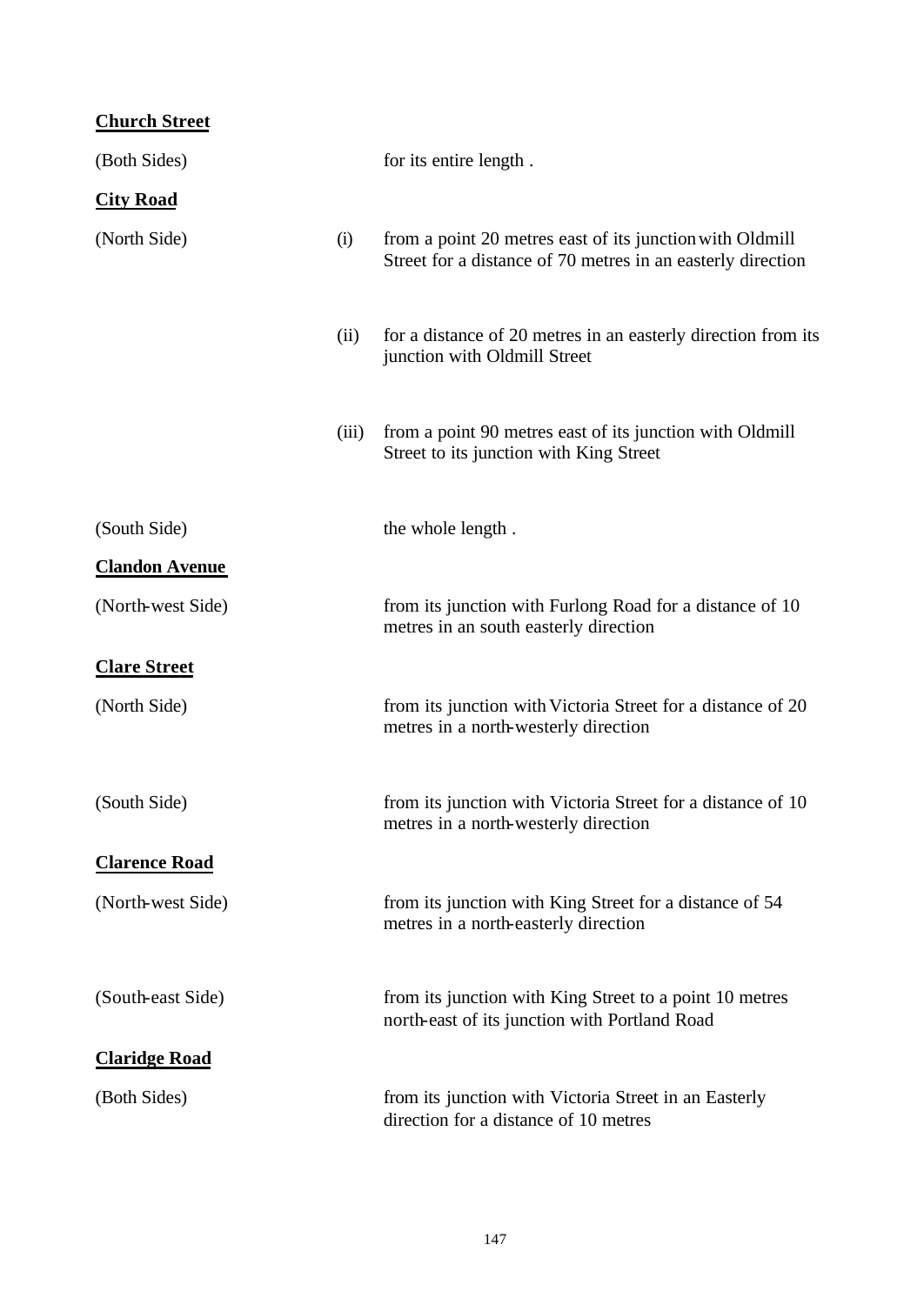| <b>Clayton Lane</b>     |      |                                                                                                        |
|-------------------------|------|--------------------------------------------------------------------------------------------------------|
| (North-west Side)       |      | from its junction with Newcastle Road for a distance of 250<br>metres in a south-westerly direction    |
| (South-east Side)       |      | from its junction with Newcastle Road for a distance of 230<br>metres in an south-westerly direction   |
| <b>Clayton Street</b>   |      |                                                                                                        |
| (Both Sides)            |      | The whole length.                                                                                      |
| <b>Cleveland Road</b>   |      |                                                                                                        |
| (North-east Side)       |      | from its junction with Victoria Road for a distance of 16<br>metres in an north-easterly direction     |
| (South-east Side)       | (i)  | from its junction with College Road for a distance of 20<br>metres in an north-easterly direction      |
|                         | (ii) | from a point 6 metres south-west of its junction with The<br>Parkway to its junction with Shirley Road |
| <b>Cleveland Street</b> |      |                                                                                                        |
| (North Side)            | (i)  | from its junction with Bournes Bank for a distance of 5<br>metres in an easterly direction             |
|                         | (ii) | from its junction with Waterloo Road for a distance of 10<br>metres in a westerly direction            |
| (South Side)            | (i)  | from its junction with Waterloo Road for a distance of 10<br>metres in a westerly direction            |
|                         | (ii) | from its junction with Bournes Bank for a distance of 5<br>metres in an easterly direction             |
| <b>Clifford Street</b>  |      |                                                                                                        |
| (North-west Side)       |      | from its junction with Lichfield Street to a point 4 metres<br>east of its western end                 |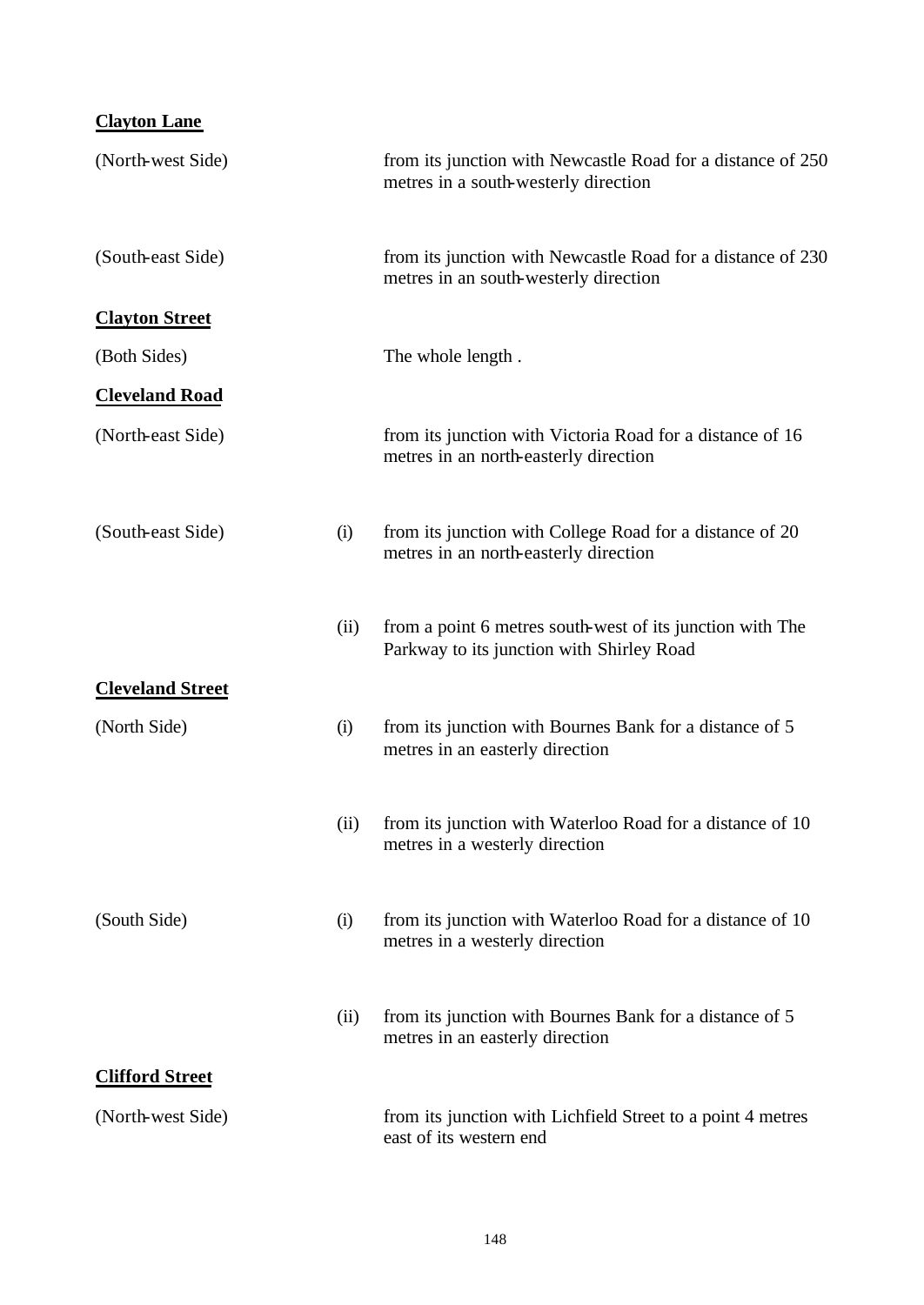| (South-east Side)     |      | from its junction with Lichfield Street for a distance of 32<br>metres in a south-westerly direction                 |
|-----------------------|------|----------------------------------------------------------------------------------------------------------------------|
| <b>Clifton Street</b> |      |                                                                                                                      |
| (Both Sides)          |      | from its junction with Christchurch Street for a distance of<br>10 metres in a westerly direction                    |
| <b>Clive Street</b>   |      |                                                                                                                      |
| (Both Sides)          |      | from its junction with Greengates Street for a distance of<br>11 metres each side of that junction                   |
| (North-west Side)     | (i)  | from its junction with High Street to its junction with<br><b>Kenworthy Street</b>                                   |
|                       | (ii) | from its junction with Kenworthy Street for a distance of 5<br>metres in an easterly direction                       |
| (South-east Side)     |      | from its junction with High Street for a distance of 27<br>metres in an easterly direction                           |
| <b>Clough Street</b>  |      |                                                                                                                      |
| (Both Sides)          |      | from its junction with Etruria Vale Road in a<br>North-Easterly direction to its junction with Marsh Street<br>South |
| <b>Club Street</b>    |      |                                                                                                                      |
| (Both Sides)          |      | from its junction with London Road to its junction with<br><b>Empire Street</b>                                      |
| <b>Cobridge Road</b>  |      |                                                                                                                      |
| (East Side)           | (i)  | from its junction with Powell Street for a distance of 228<br>metres in a southerly direction                        |
|                       | (ii) | from its junction with Edgeware Street in a Southerly<br>direction to its junction with Powell Street                |
| (South-east Side)     |      | from its junction with Edgeware Street in a North-Easterly<br>direction to its junction with Waterloo Road           |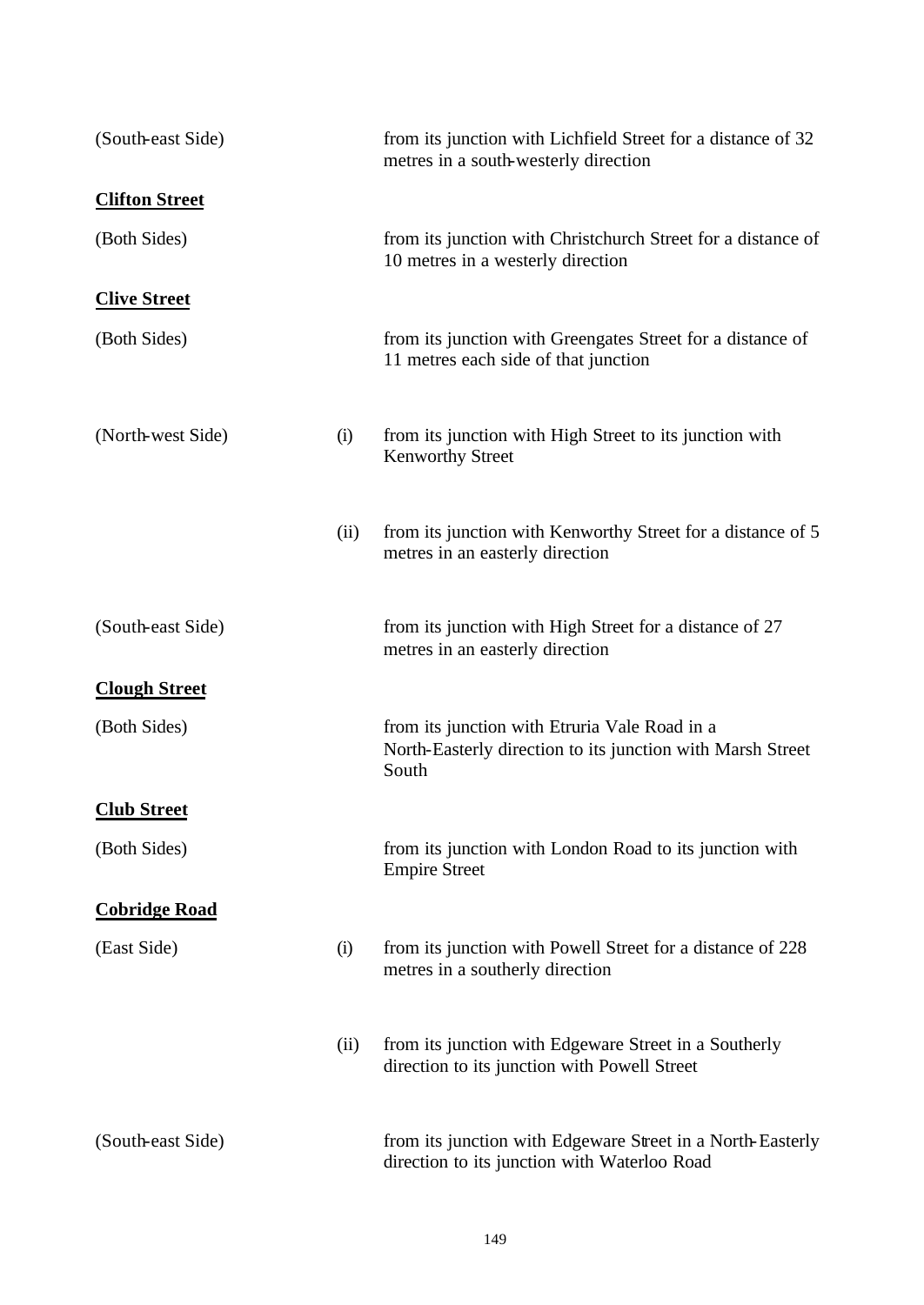| (West Side)          | (i)  | from its junction with Pavilion Drive for a distance of 228<br>metres in a southerly direction                                                                         |
|----------------------|------|------------------------------------------------------------------------------------------------------------------------------------------------------------------------|
|                      | (ii) | from its junction with Pavilion Drive in a Northerly<br>direction to its junction with Waterloo Road                                                                   |
| <b>Cocknage Road</b> |      |                                                                                                                                                                        |
| (North-east Side)    |      | from a point 25 metres north-west of its junction with<br>Carlisle Street to a point 100 metres south-east of its<br>junction with Chaplin Road                        |
| (South-east Side)    |      | from a point 25 metres north-west of the north-west side of<br>the park entrance opposite to Chaplin Road for a distance<br>of 60 metres in a south-easterly direction |
| (South-west Side)    |      | from its junction with Carlisle Street for a distance of 25<br>metres in a north-westerly direction                                                                    |
| <b>College Road</b>  |      |                                                                                                                                                                        |
| (Both Sides)         | (i)  | from its junction with Cleveland Road to the junction of<br>the back of Cauldon Road (north)                                                                           |
|                      | (ii) | from its junction with Station Road to its junction with<br><b>Ashford Street</b>                                                                                      |
| (North-east Side)    |      | from its junction with Broad Street to its junction with<br><b>Cleveland Road</b>                                                                                      |
| (North-west Side)    |      | from its junction with Cauldon Road to a point 15 metres<br>south-west of its junction with Seaford Street                                                             |
| (South-east Side)    |      | from a point 10 metres south-west of its junction with<br>Seaford Street to a point 15 metres north-east of its<br>junction with Beresford Street                      |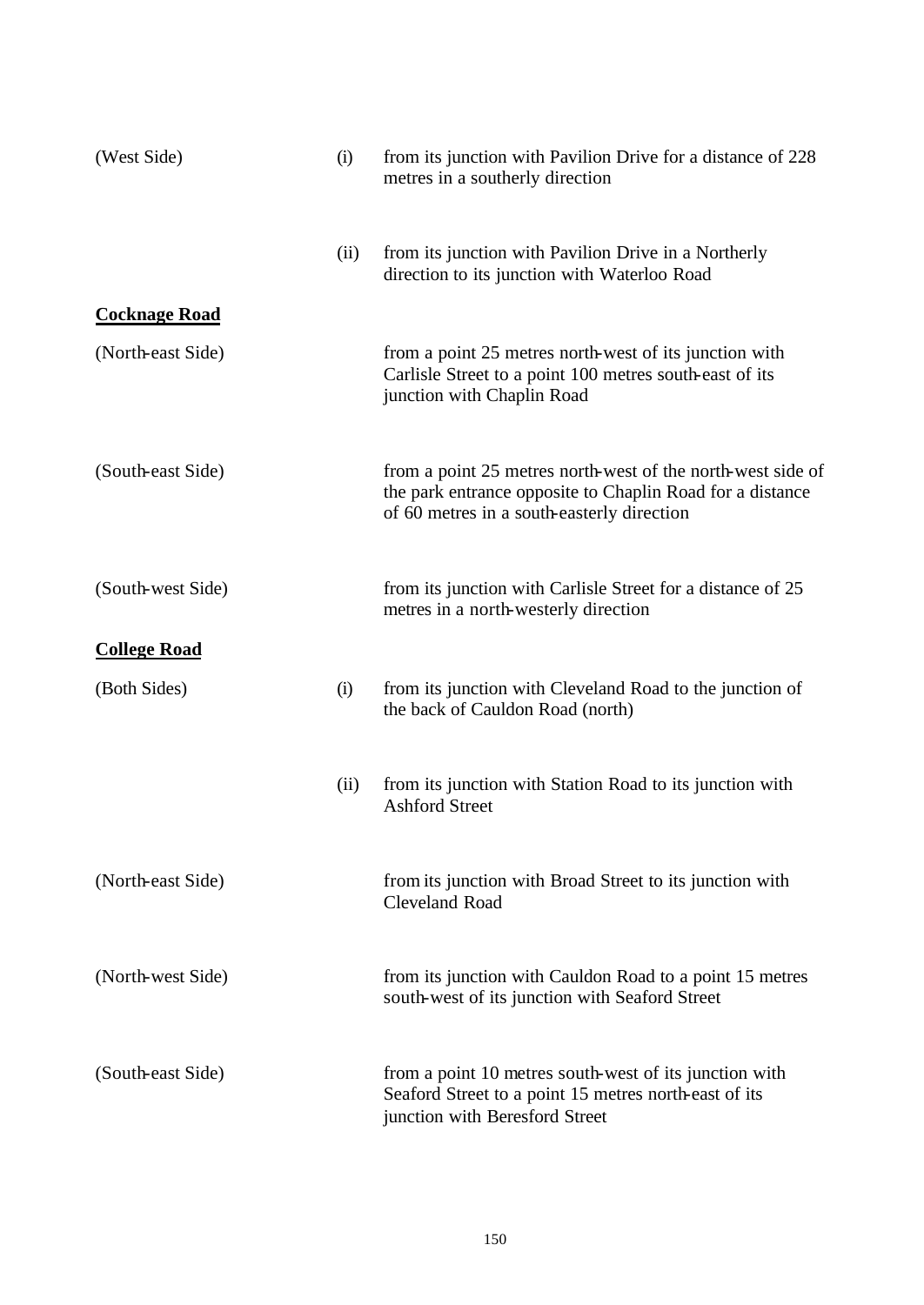| (South-west Side)        | (i)  | from its junction with Broad Street to a point 25 metres<br>south-east of its junction with Fletcher Street                                |
|--------------------------|------|--------------------------------------------------------------------------------------------------------------------------------------------|
|                          | (ii) | from its junction with Cleveland Road to a point 53 metres<br>north-west of its junction with Lawrence Street                              |
| (West Side)              | (i)  | from its junction with Ashford Street for a distance of 10<br>metres in a northerly direction                                              |
|                          | (ii) | from a point 15 metres south-west of its junction with<br>Seaford Street to a point 10 metres north of its junction<br>with Ashford Street |
| <b>Commerce Street</b>   |      |                                                                                                                                            |
| (Both Sides)             |      | the whole.                                                                                                                                 |
| (South-east Side)        |      | from its junction with Millbank Street to its junction with<br><b>Uttoxeter Road</b>                                                       |
| <b>Commercial Street</b> |      |                                                                                                                                            |
| (Both Sides)             |      | from its junction with Pitt Street West/Cross Hill to its<br>junction with Card Street                                                     |
| <b>Community Drive</b>   |      |                                                                                                                                            |
| (Both Sides)             |      | from its junction with Ford Green Road in a Southerly<br>direction for a distance of 24 metres                                             |
| <b>Connaught Street</b>  |      |                                                                                                                                            |
| (Both Sides)             |      | the whole length.                                                                                                                          |
| <b>Consort Street</b>    |      |                                                                                                                                            |
| (East Side)              |      | For its whole length.                                                                                                                      |
| (North-west Side)        |      | from a point 43 metres north-east of its junction with Hill<br>Street up to and including its northern end                                 |
| (West Side)              |      | from its junction with Hill Street for a distance of 7 metres<br>in a northerly direction                                                  |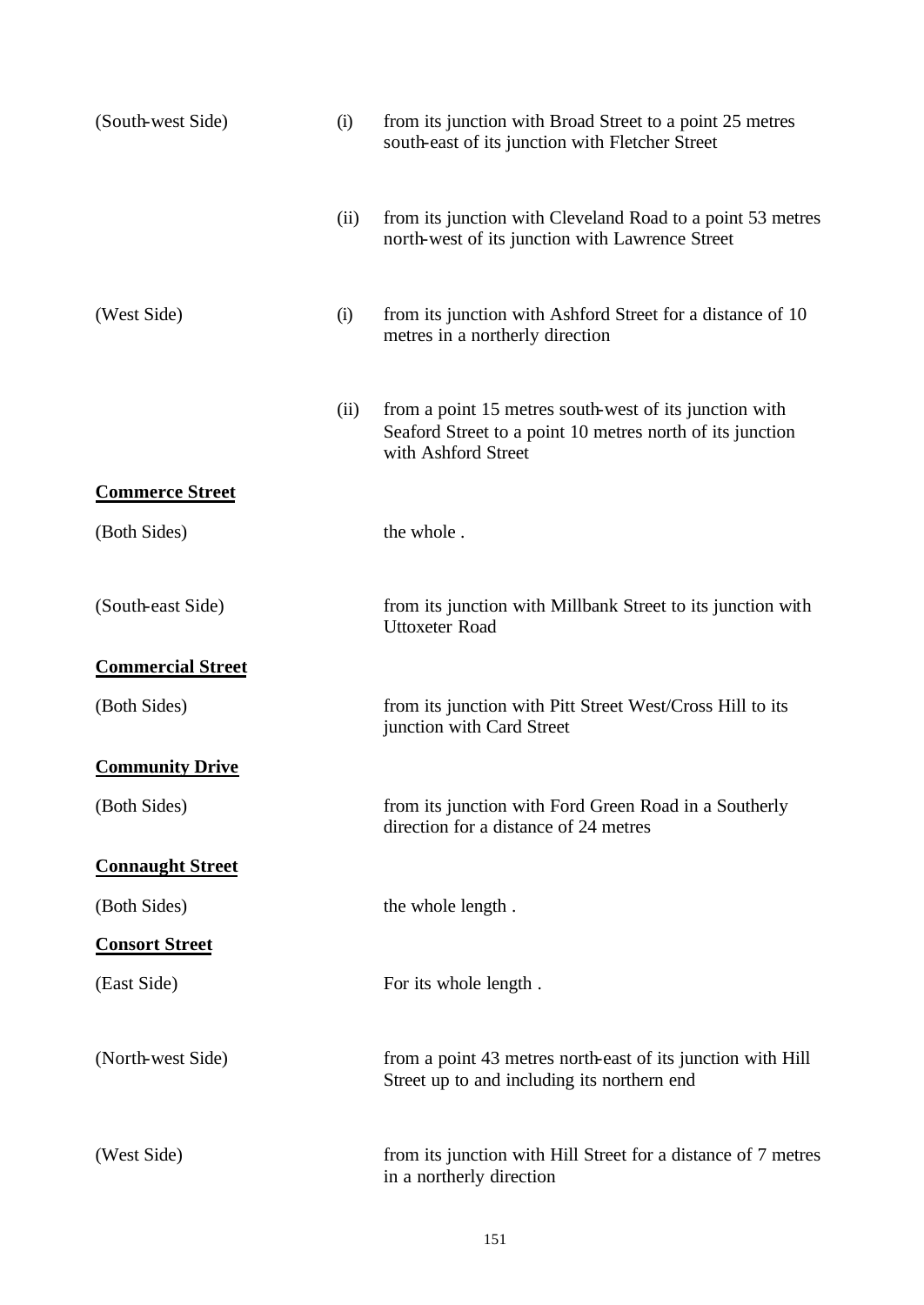| <b>Conway Street</b>                 |      |                                                                                                 |
|--------------------------------------|------|-------------------------------------------------------------------------------------------------|
| (Both Sides)                         | (i)  | from its junction with Leek Street for a distance of 11<br>metres in a westerly direction       |
|                                      | (ii) | from its junction with Boughey Road for a distance of 10<br>metres in an easterly direction     |
| <b>Cooper Street</b>                 |      |                                                                                                 |
| (Both Sides)                         | (i)  | from its junction with College Road for a distance of 20<br>metres in an easterly direction     |
|                                      | (ii) | from a point 5 metres west of its junction with Raymond<br>Street to its north-eastern end      |
| <b>Copeland Street</b>               |      |                                                                                                 |
| (North-east Side)                    |      | For its whole length.                                                                           |
| (South-east Side)                    |      | from its junction with Glebe Street to its junction with<br>Liverpool Road                      |
| <b>Cope's Avenue</b>                 |      |                                                                                                 |
| (Both Sides)                         |      | from its junction with Greengates Street for a distance of<br>11 metres in a westerly direction |
| <b>Copes Avenue Rear Access Road</b> |      |                                                                                                 |
| (Both Sides)                         |      | from its junction with High Street for a distance of 32<br>metres                               |
| <b>Cornelious Street</b>             |      |                                                                                                 |
| (North Side)                         |      | from its junction with Weston Road for a distance of 16<br>metres in a north-westerly direction |
| (South Side)                         |      | from its junction with Weston Road for a distance of 46<br>metres in a north-westerly direction |
| <b>Cornhill Road</b>                 |      |                                                                                                 |
| (Both Sides)                         |      | from its junction with Chell Heath Road for a distance of<br>23 metres east                     |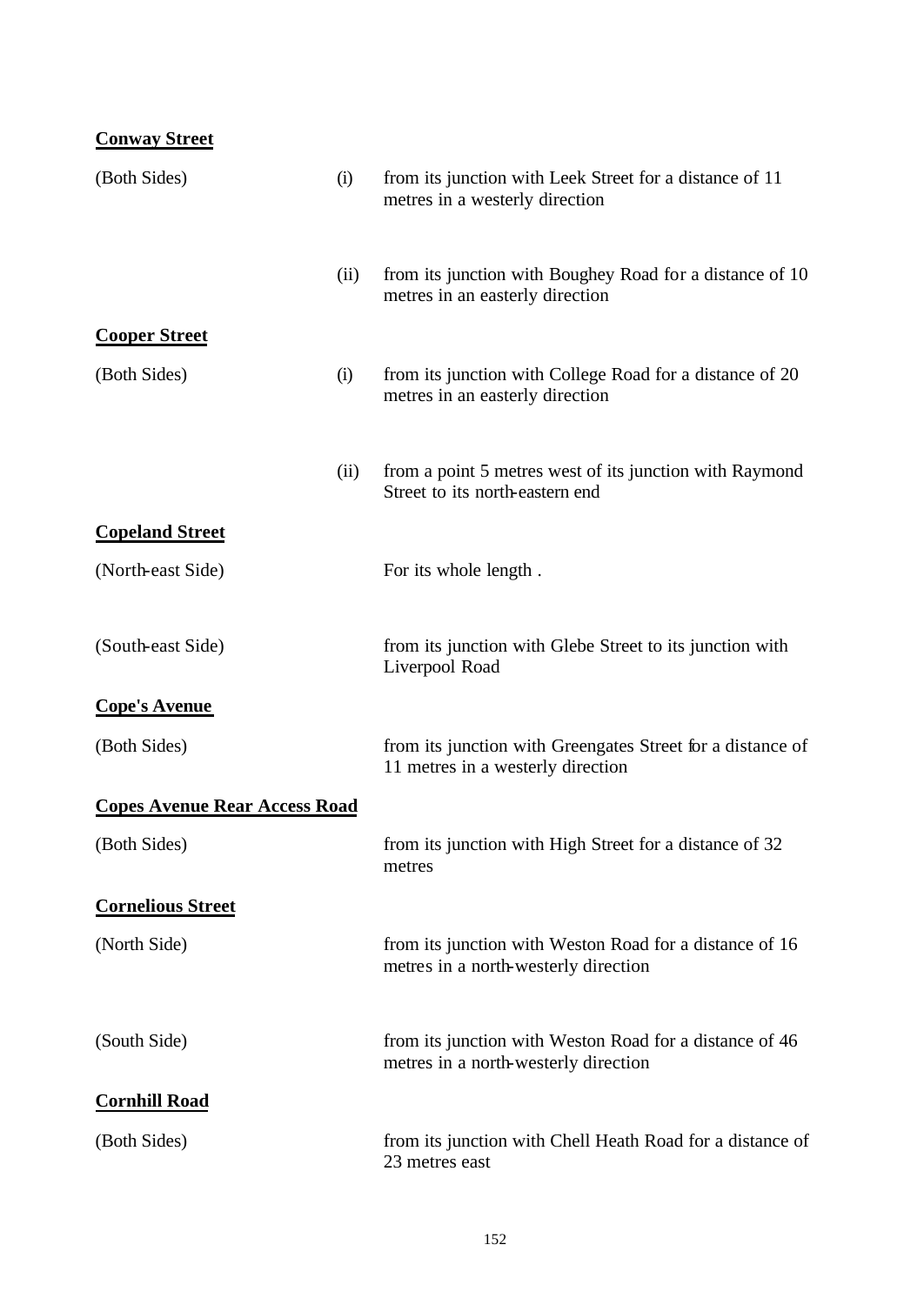# **Cornwallis Street**

| (Both Sides)              | (i)  | from a point 5 metres north-west of its junction with Butler<br>Street for a distance of 18 metres in a south-easterly<br>direction                               |
|---------------------------|------|-------------------------------------------------------------------------------------------------------------------------------------------------------------------|
|                           | (ii) | from a point 5 metres north-west of its junction with<br>Maclagan Street for a distance of 18 metres in a<br>south-easterly direction                             |
| (North Side)              | (i)  | from a point 41 metres south-east of its junction with<br>Maclagan Street for a distance of 14 metres in a<br>south-easterly direction including the turning head |
|                           | (ii) | from its junction with Lonsdale Street for a distance of 29<br>metres in an south-easterly direction                                                              |
| (South Side)              |      | from its junction with Lonsdale Street for a distance of 19<br>metres in an south-easterly direction                                                              |
| <b>Coronation Road</b>    |      |                                                                                                                                                                   |
| (Both Sides)              | (i)  | from its junction with Stowell Green (The Green) for a<br>distance of 20 metres in a north-easterly direction                                                     |
|                           | (ii) | from its junction with Hartshill Road for a distance of 15<br>metres in a south-westerly direction                                                                |
| <b>Corporation Street</b> |      |                                                                                                                                                                   |
| (Both Sides)              | (i)  | from its junction with London Road in a South-Easterly<br>direction to a point 62 metres south-east of that junction                                              |
|                           | (ii) | from a point 6 metres south-east of its junction with<br>Fletcher Road for a distance of 19 metres in a<br>north-westerly direction                               |
| (North Side)              | (i)  | from a point 5 metres south-east of its junction with Flax<br>Street for a distance of 18 metres in a north-westerly<br>direction                                 |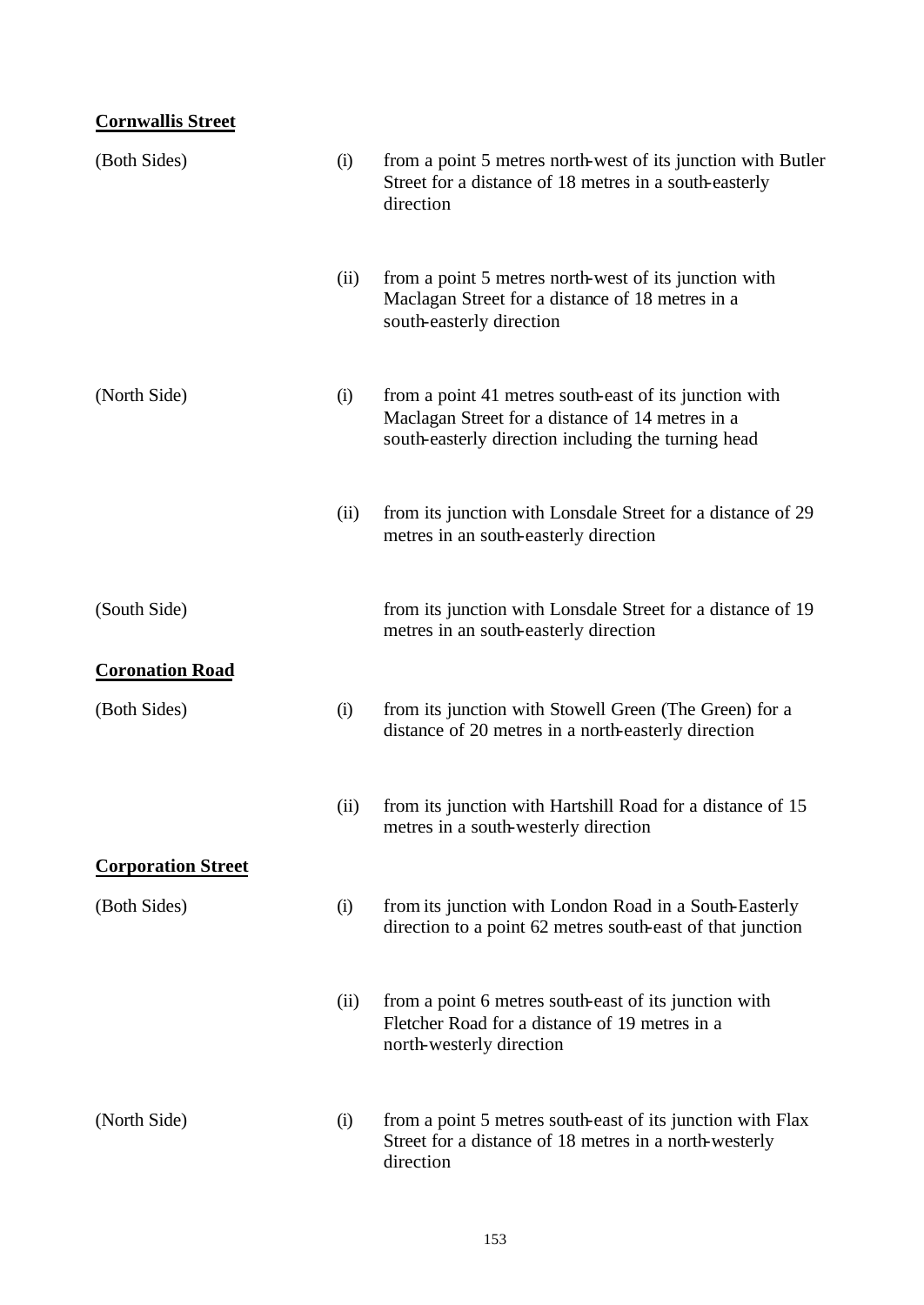|                       | (ii) | from a point 7 metres south-east of its junction with Yeaman<br>Street for a distance of 20 metres in a north-westerly<br>direction                       |
|-----------------------|------|-----------------------------------------------------------------------------------------------------------------------------------------------------------|
| (North-east Side)     |      | from its junction with Campbell Road to a point 5 metres<br>west of its junction with Keary Street                                                        |
| (South Side)          |      | from its junction with Foden Street for a distance of 5<br>metres in a north-westerly direction                                                           |
| (South-west Side)     |      | from its junction with Campbell Road for a distance of 53<br>metres                                                                                       |
| <b>Crane Street</b>   |      |                                                                                                                                                           |
| (Both Sides)          |      | from a point 28 metres north-east of its junction with<br>Douglas Street to the Factory Lodge and including the full<br>width across the Factory entrance |
| (South-east Side)     | (i)  | from its junction with Douglas Street for a distance of 8<br>metres in a north-easterly direction                                                         |
|                       | (ii) | from a point 8 metres north-east of its junction with Douglas<br>Street for a distance of 20 metres in a north-easterly<br>direction                      |
| <b>Cranmer Street</b> |      |                                                                                                                                                           |
| (Both Sides)          |      | for its entire length.                                                                                                                                    |
| <b>Cresswell Road</b> |      |                                                                                                                                                           |
| (Both Sides)          |      | from its junction with Ivy House Road for a distance of 7<br>metres in a westerly direction                                                               |
| <b>Croft Court</b>    |      |                                                                                                                                                           |
| (Both Sides)          |      | from its junction with Ford Green Road for a distance of 30<br>metres in a north-westerly direction                                                       |
| <b>Croft Crescent</b> |      |                                                                                                                                                           |
| (Both Sides)          |      | For its entire length including the turning head.                                                                                                         |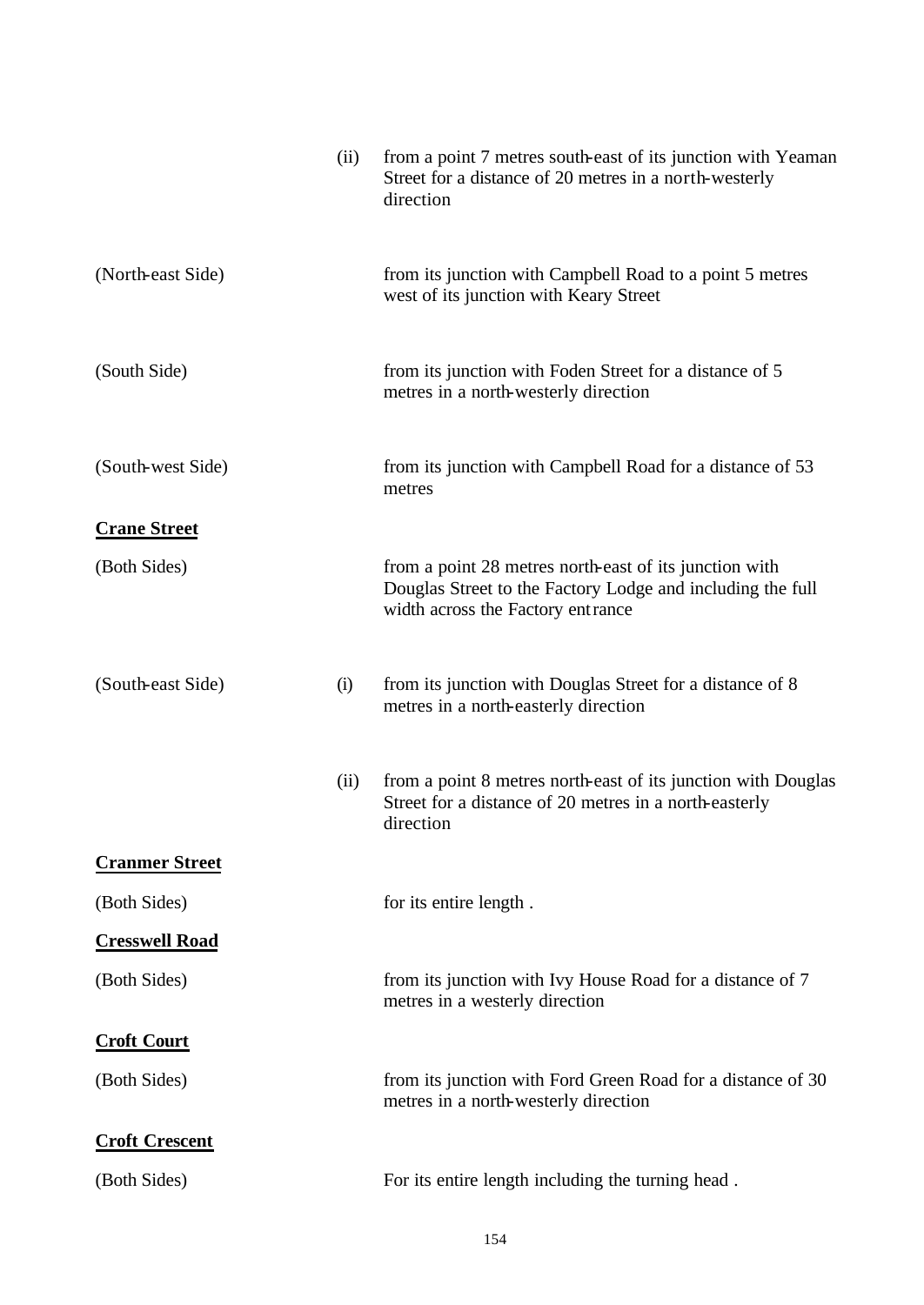| <b>Croft Street</b>     |     |                                                                                                 |
|-------------------------|-----|-------------------------------------------------------------------------------------------------|
| (Both Sides)            |     | from its junction with Navigation Road for a distance of 10<br>metres in a southerly direction  |
| <b>Cromartie Street</b> |     |                                                                                                 |
| (Both Sides)            |     | for a distance of 10 metres from and including the closed<br>northern end.                      |
| <b>Cromer Road</b>      |     |                                                                                                 |
| (East Side)             |     | from its junction with Leek Road for a distance of 78<br>metres in a north-westerly direction   |
| (West Side)             |     | from its junction with Leek Road for a distance of 42<br>metres in a north-westerly direction   |
| <b>Crosby Road</b>      |     |                                                                                                 |
| (Both Sides)            |     | from its junction with Newcastle Road for a distance of 15<br>metres in a westerly direction    |
| <b>Cross Hill</b>       |     |                                                                                                 |
| (Both Sides)            |     | the whole length.                                                                               |
| <b>Cross Street</b>     |     |                                                                                                 |
| (Both Sides)            |     | For its whole length.                                                                           |
| <b>Croston Street</b>   |     |                                                                                                 |
| (Both Sides)            |     | from its junction with Wellesley Street for a distance of 10<br>metres in a southerly direction |
| <b>Crowcrofts Road</b>  |     |                                                                                                 |
| (Both Sides)            |     | from its junction with Trentham Road for a distance of 75<br>metres in a southerly direction    |
| <b>Crown Street</b>     |     |                                                                                                 |
| (Both Sides)            |     | the whole.                                                                                      |
| <b>Crowther Street</b>  |     |                                                                                                 |
| (Both Sides)            | (i) | from its junction with Cauldon Road for a distance of 13<br>metres in a southerly direction     |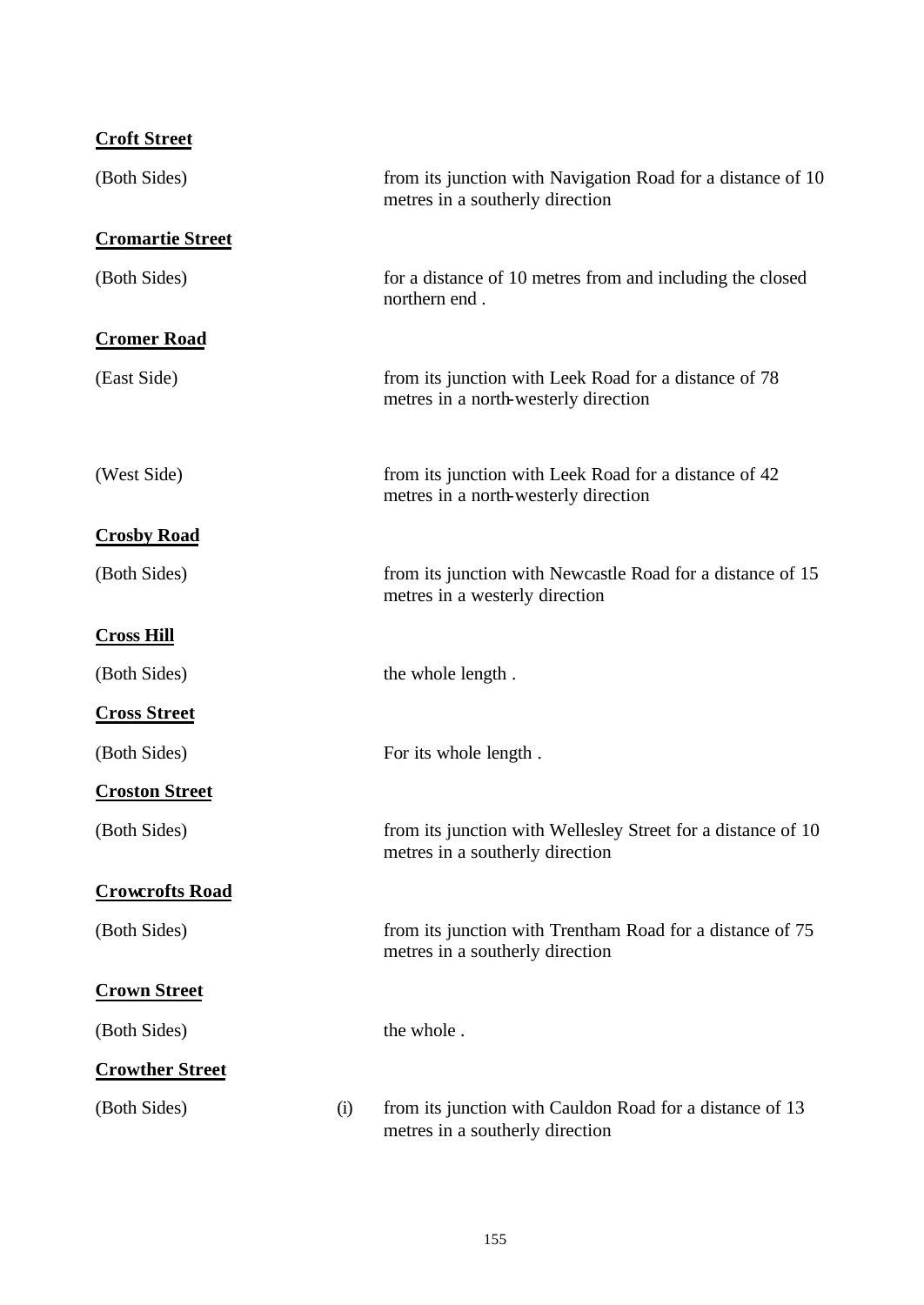|                       | (ii) | from its junction with Ashford Street for a distance of 11<br>metres in a northerly direction                         |
|-----------------------|------|-----------------------------------------------------------------------------------------------------------------------|
| (West Side)           | (i)  | from a point 13 metres north of its junction with Seaford<br>Street to a point 11 metres south of that junction       |
|                       | (ii) | from a point 14 metres north of its junction with Beresford<br>Street to a point 10 metres south of that junction     |
| <b>Daintry Street</b> |      |                                                                                                                       |
| (Both Sides)          |      | from its junction with Trent Valley Road for a distance of 7<br>metres in an easterly direction                       |
| (North-west Side)     |      | from its junction with Oakhill Avenue in a South-Westerly<br>direction for a distance of 17 metres                    |
| (South-east Side)     |      | from its junction with Oakhill Avenue in a South-Westerly<br>direction for a distance of 15 metres                    |
| Dairyfields Way       |      |                                                                                                                       |
| (Both Sides)          |      | from its junction with Leek New Road for a distance of 15<br>metres in a southerly direction                          |
| <b>Daisy Place</b>    |      |                                                                                                                       |
| (Both Sides)          |      | from its junction with Bracken Street for a distance of 5<br>metres in a northerly direction                          |
| (East Side)           | (i)  | from its junction with Gorse Street for a distance of 7<br>metres in a southerly direction                            |
|                       | (ii) | from its junction with Gorse Street for a distance of 7<br>metres in a northerly direction                            |
| <b>Dane Walk</b>      |      |                                                                                                                       |
| (North Side)          |      | from its junction with Ringland Close following the kerb<br>line for a distance of 48 metres in an easterly direction |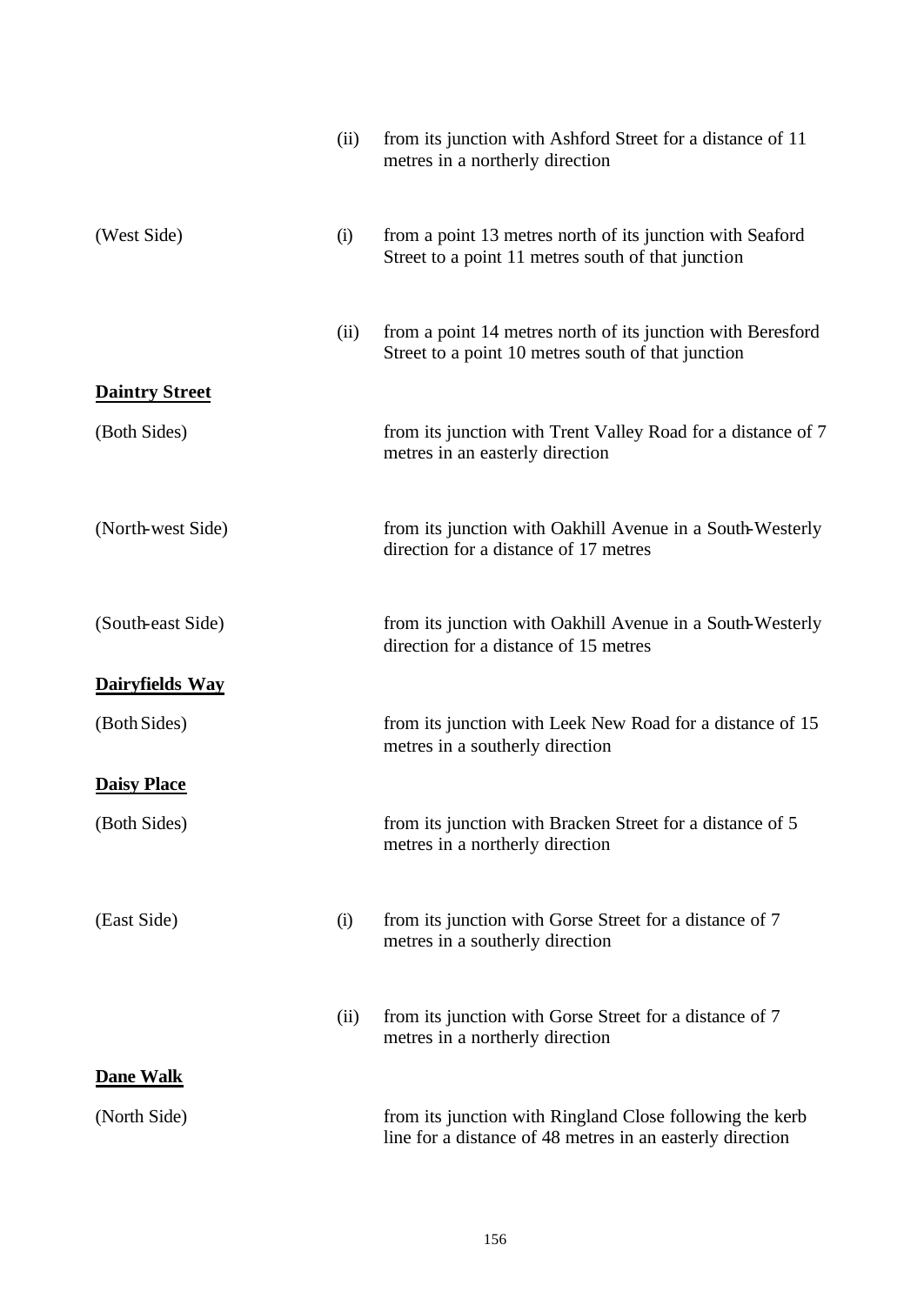| (South Side)                                                            |      | from a point 13 metres east of its junction with Ringland<br>Close for a distance of 12 metres in an south-easterly<br>direction              |
|-------------------------------------------------------------------------|------|-----------------------------------------------------------------------------------------------------------------------------------------------|
| <b>Darnley Street</b>                                                   |      |                                                                                                                                               |
| (Both Sides)                                                            |      | from its junction with Boughey Road for a distance of 10<br>metres in an easterly direction                                                   |
| (North-east Side)                                                       |      | from its junction with Leek Road to a point 11 metres<br>north-west of that junction                                                          |
| (South-west Side)                                                       |      | from its junction with Leek Road to a point 11 metres<br>north-west of that junction                                                          |
| <b>Darnley Street (alleyway</b><br><b>Flanking No.4 Darnley Street)</b> |      |                                                                                                                                               |
| (Both Sides)                                                            |      | from its junction with Darnley Street for a distance of 23<br>metres in a north easterly direction                                            |
| <b>Dartmouth Street</b>                                                 |      |                                                                                                                                               |
| (Both Sides)                                                            |      | from its junction with High Lane for a distance of 15 metres<br>in a south-westerly direction                                                 |
| <b>Davenport Street</b>                                                 |      |                                                                                                                                               |
| (Both Sides)                                                            |      | from its junction with Newcastle Street for a distance of 80<br>metres in a northerly direction                                               |
| (East Side)                                                             |      | from its junction with Westport Road to a point 80 metres<br>north of its junction with Newcastle Street                                      |
| (West Side)                                                             | (i)  | from its junction with Brownhills Road to a point 95 metres<br>south of its junction with the access road to West Water<br>Park               |
|                                                                         | (ii) | from a point 80 metres north of its junction with Newcastle<br>Street to a point 5 metres north of Bradwell Pottery Works<br>vehicle entrance |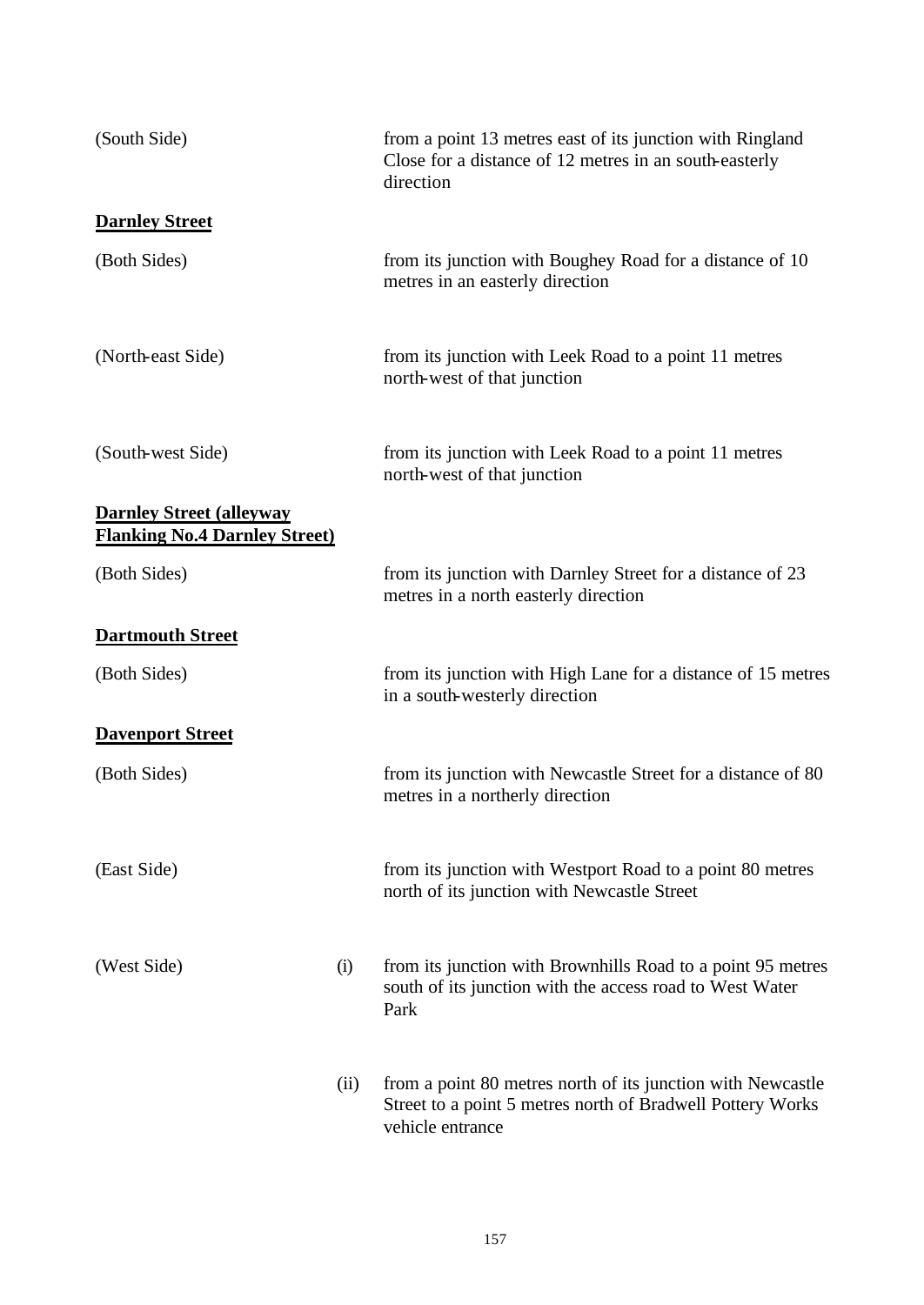## **Dawlish Drive**

| (North-east Side)                            | (i)   | from its junction with Bargrave Street for a distance of 150<br>metres in a north-westerly direction                                    |
|----------------------------------------------|-------|-----------------------------------------------------------------------------------------------------------------------------------------|
|                                              | (ii)  | from its junction with Bargrave Street for a distance of 10<br>metres in a south-easterly direction                                     |
|                                              | (iii) | from a point 258 metres north-west of its junction with<br>Bargrave Street for a distance of 40 metres in a north<br>westerly direction |
| (South-west Side)                            |       | from its junction with Brackenfield Avenue for a distance<br>of 239 metres in a north westerly direction                                |
| <b>Deaville Road</b>                         |       |                                                                                                                                         |
| (Both Sides)                                 |       | from its junction with Werrington Road to its junction<br>with Robertville Road                                                         |
| <b>Delamere Grove</b>                        |       |                                                                                                                                         |
| (Both Sides)                                 |       | Across its north eastern end of the road for a distance of<br>metres on both sides                                                      |
| <b>Dennis Street</b><br>(Both Sides)         |       | from its junction with Park Lane for a distance of 10 metres<br>in a north-westerly direction                                           |
| <b>Dennis Viollet Avenue</b><br>(Both Sides) |       | The Whole.                                                                                                                              |
| <b>Derby Street</b><br>(North Side)          |       | from its junction with Lichfield Street to its junction with<br><b>Botteslow Street</b>                                                 |
| (South Side)                                 | (i)   | from a point 78 metres south-west of its junction with<br>Botteslow for a distance of 14 metres in an south-westerly<br>direction       |
|                                              | (ii)  | from its junction with Botteslow Street for a distance of 20<br>metres in a south-westerly direction                                    |
| (South-east Side)                            |       | from its junction with Lichfield Street to a point 9 metres<br>north-east of its junction with Eastwood Road                            |
| <b>Derry Street</b>                          |       |                                                                                                                                         |
| (Both Sides)                                 |       | from a point 6 metres north of its junction with Bourne<br>Street to a point 6 metres south of that junction                            |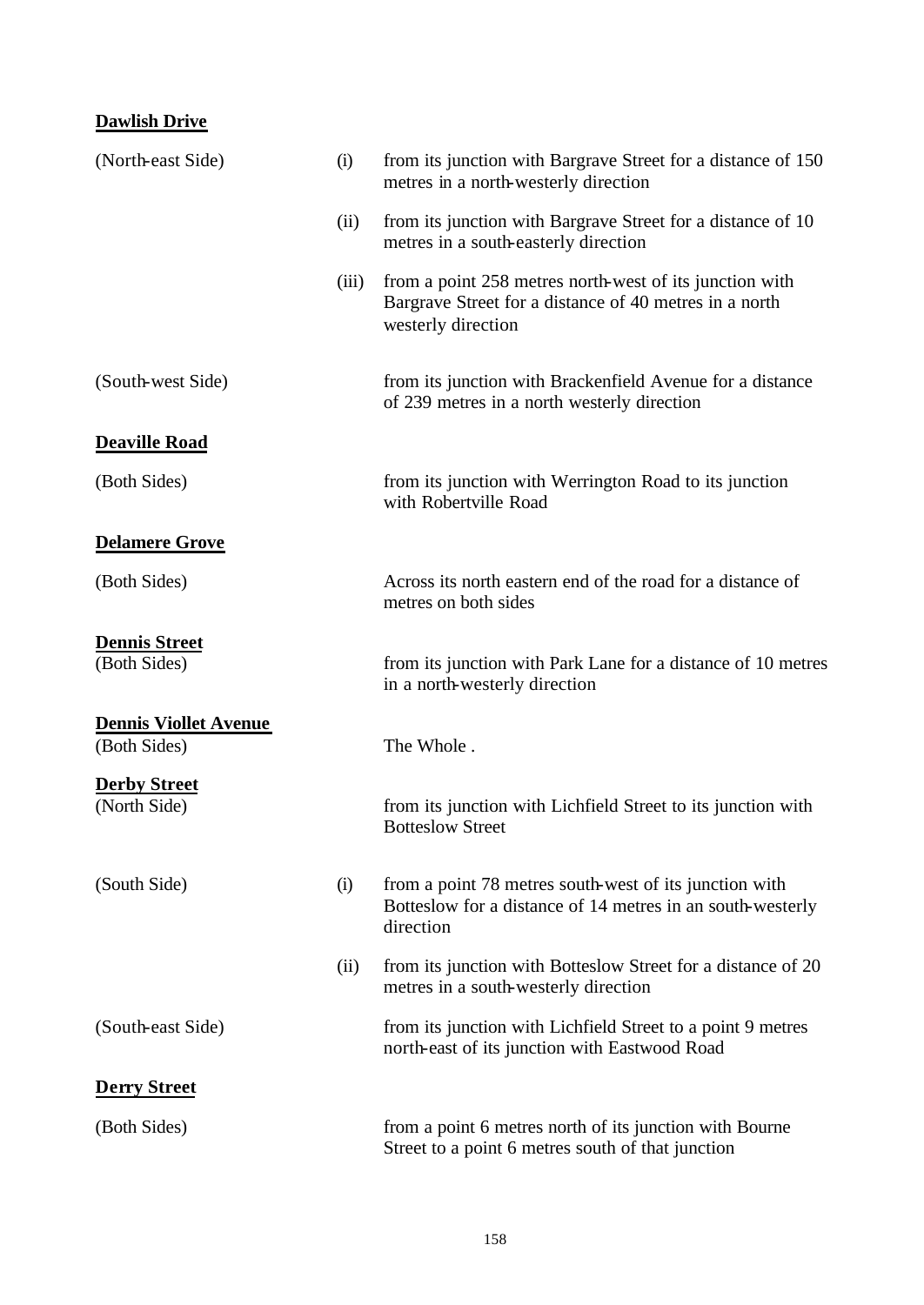| <b>Derwent Street</b> |      |                                                                                                      |
|-----------------------|------|------------------------------------------------------------------------------------------------------|
| (Both Sides)          | (i)  | from its junction with Cobridge Road for a distance of 25<br>metres in an south-easterly direction   |
|                       | (ii) | from its junction with Windermere Street for a distance of 9<br>metres in a north-westerly direction |
| <b>Dilke Street</b>   |      |                                                                                                      |
| (Both Sides)          |      | from its junction with Broom Street for a distance of 5<br>metres in a northerly direction           |
| <b>Dividy Road</b>    |      |                                                                                                      |
| (East Side)           |      | from its junction with Werrington Road for a distance of 56<br>metres in an south easterly direction |
| (South-west Side)     |      | from its junction with Buchnall Road for a distance of 76<br>metres in an south easterly direction   |
| <b>Dogcroft Road</b>  |      |                                                                                                      |
| (North Side)          |      | from its junction with Chell Heath Road for a distance of 15<br>metres in an easterly direction      |
| (South Side)          |      | from its junction with Chell Heath Road for a distance of 15<br>metres in an easterly direction      |
| <b>Doncaster Lane</b> |      |                                                                                                      |
| (Both Sides)          |      | from its junction with St Thomas Place for a distance of 20<br>metres                                |
| <b>Dorset Close</b>   |      |                                                                                                      |
| (Both Sides)          |      | from its junction with Werrington Road for a distance of 5<br>metres in a southerly direction        |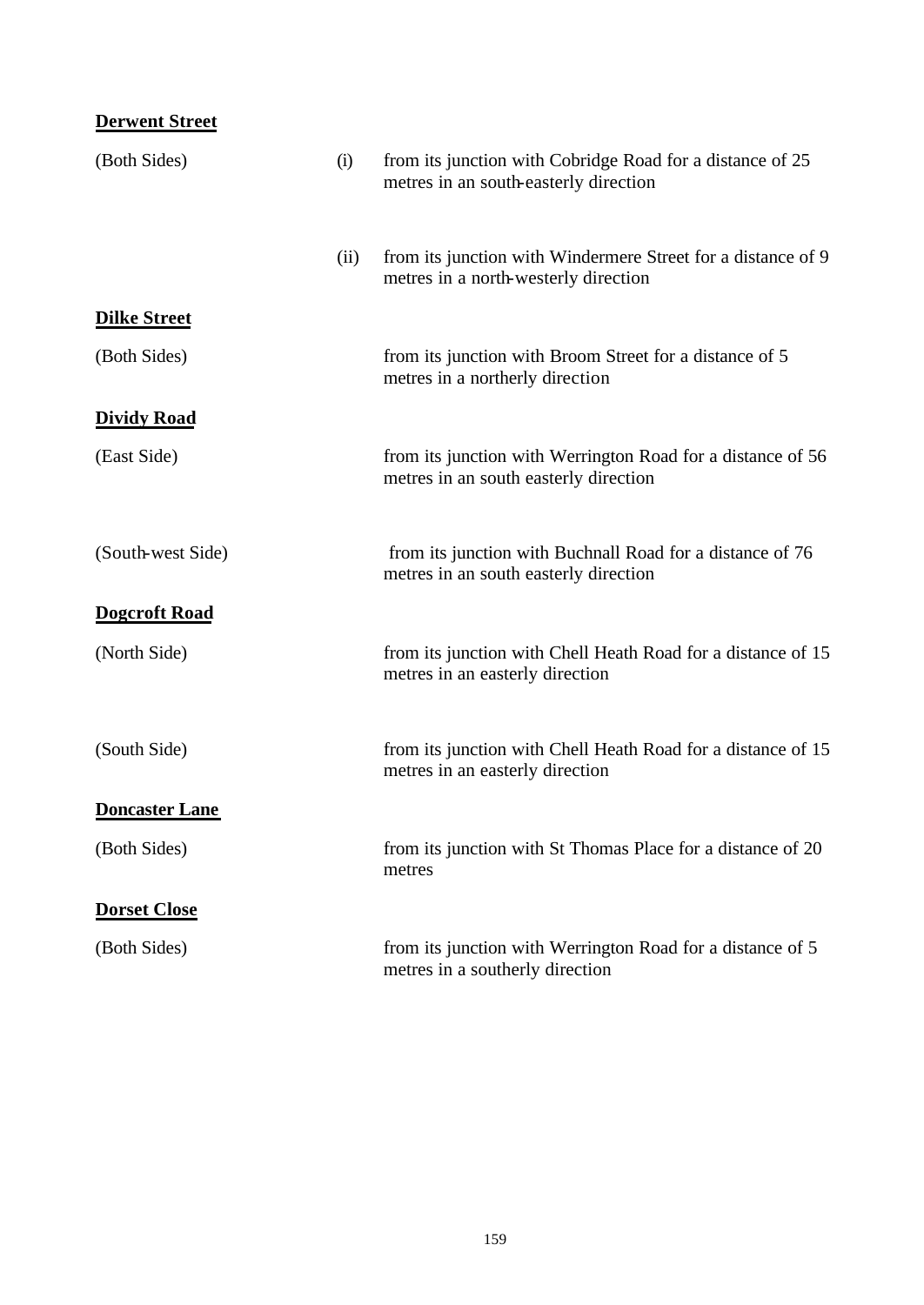# **Douglas Street**

| (North-east Side)             | (i)  | from a point 15 metres south-east of its junction with Crane<br>Street to a point 16 metres north-west of that junction              |
|-------------------------------|------|--------------------------------------------------------------------------------------------------------------------------------------|
|                               | (ii) | from its junction with Woodall Street for a distance of 10<br>metres in a north-westerly direction                                   |
| (South-west Side)             |      | from a point 44 metres north-west of its junction with<br>Waterloo Road for a distance of 37 metres in a<br>north-westerly direction |
| Douglas Street (southern End) |      |                                                                                                                                      |
| (North-west Side)             |      | from its junction with Waterloo Road for a distance of 6<br>metres                                                                   |
| (South-east Side)             |      | from its junction with Waterloo Road for a distance of 25<br>metres                                                                  |
| <b>Doulton Street</b>         |      |                                                                                                                                      |
| (Both Sides)                  |      | the whole length.                                                                                                                    |
| <b>Downey Street</b>          |      |                                                                                                                                      |
| (East Side)                   |      | from its junction with Jasper Street for a distance of 7<br>metres in a southerly direction                                          |
| (North-east Side)             |      | from its junction with Regent Road for a distance of 7<br>metres in a northerly direction                                            |
| (South-west Side)             |      | from its junction with Regent Road for a distance of 18<br>metres in a northerly direction                                           |
| <b>Drubbery Lane</b>          |      |                                                                                                                                      |
| (North Side)                  |      | from its junction with Blurton Road to its junction with<br>Gom's Mill Road                                                          |
| (South Side)                  |      | from its junction with Blurton Road to a point opposite<br>its junction with Gom's Mill Road                                         |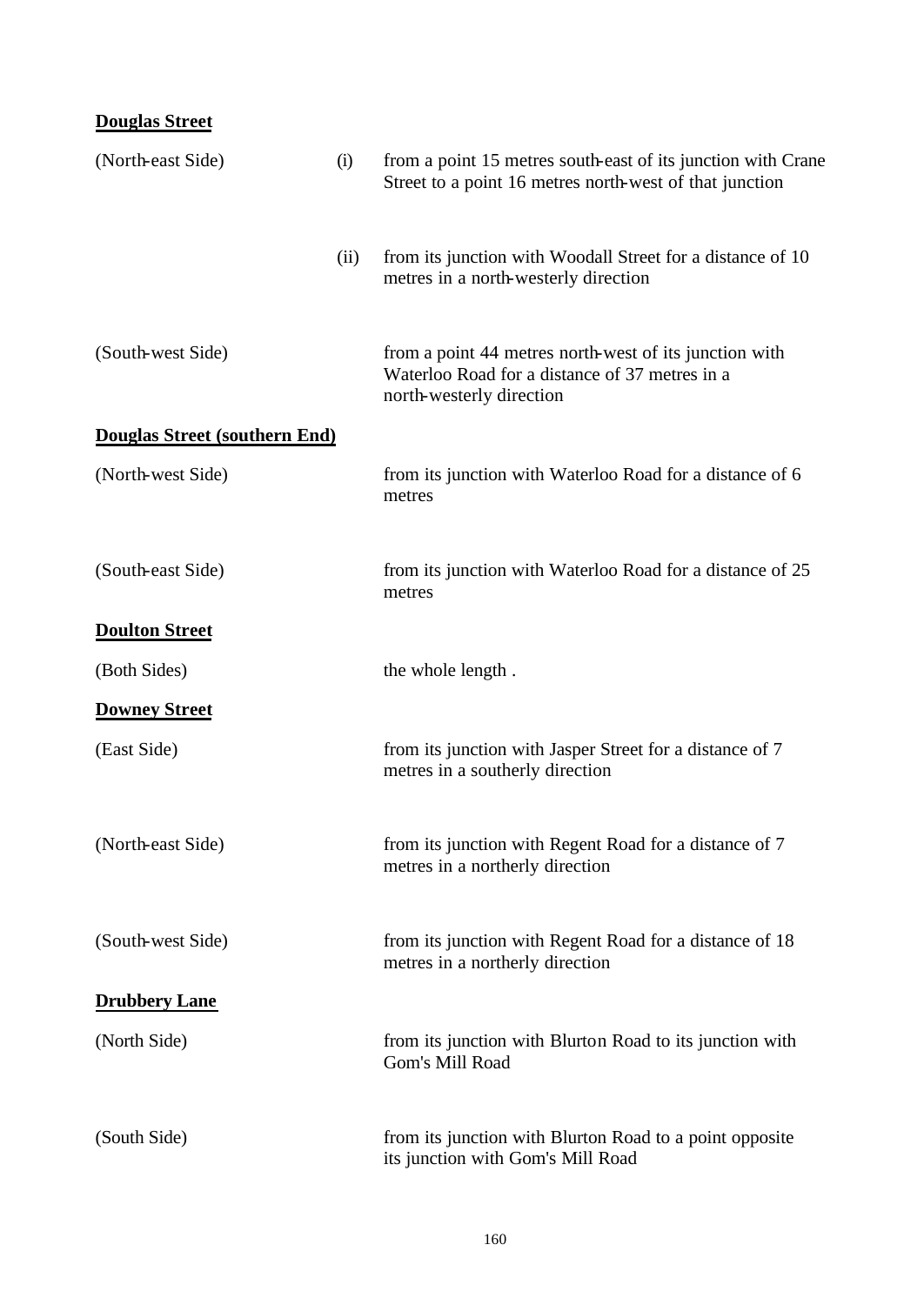## **Duke Street**

| (Both Sides)          | (i)  | from its junction with Blurton Road for a distance of 35<br>metres in an easterly direction                    |
|-----------------------|------|----------------------------------------------------------------------------------------------------------------|
|                       | (ii) | across its western truncated end and for a distance of 50<br>metres in a westerly direction                    |
| (North Side)          |      | from a point 10 metres east of its junction with Hertford<br>Street to a point 10 metres west of that junction |
| (North-east Side)     |      | from its junction with King Street in a South-Westerly<br>direction for a distance of 15 metres                |
| (North-west Side)     |      | from its junction with King Street in a South-Westerly<br>direction for a distance of 15 metres                |
| (South Side)          |      | from its junction with Camden Street for a distance of 6<br>metres in a westerly direction                     |
| <b>Duncalf Street</b> |      |                                                                                                                |
| (North-east Side)     | (i)  | from its junction with Newcastle Street in a South-Easterly<br>direction for a distance of 14 metres           |
|                       | (ii) | from its junction with Furlong Lane in a North-Westerly<br>direction for a distance of 8 metres                |
| (South-west Side)     |      | the whole length.                                                                                              |
| <b>Dundee Road</b>    |      |                                                                                                                |
| (Both Sides)          |      | from its junction with Etruria Vale Road for a distance of<br>30 metres in a westerly direction                |
| <b>Dunning Street</b> |      |                                                                                                                |
| (East Side)           | (i)  | from its junction with Keele Street to a point 46 metres<br>north of its junction with Haymarket               |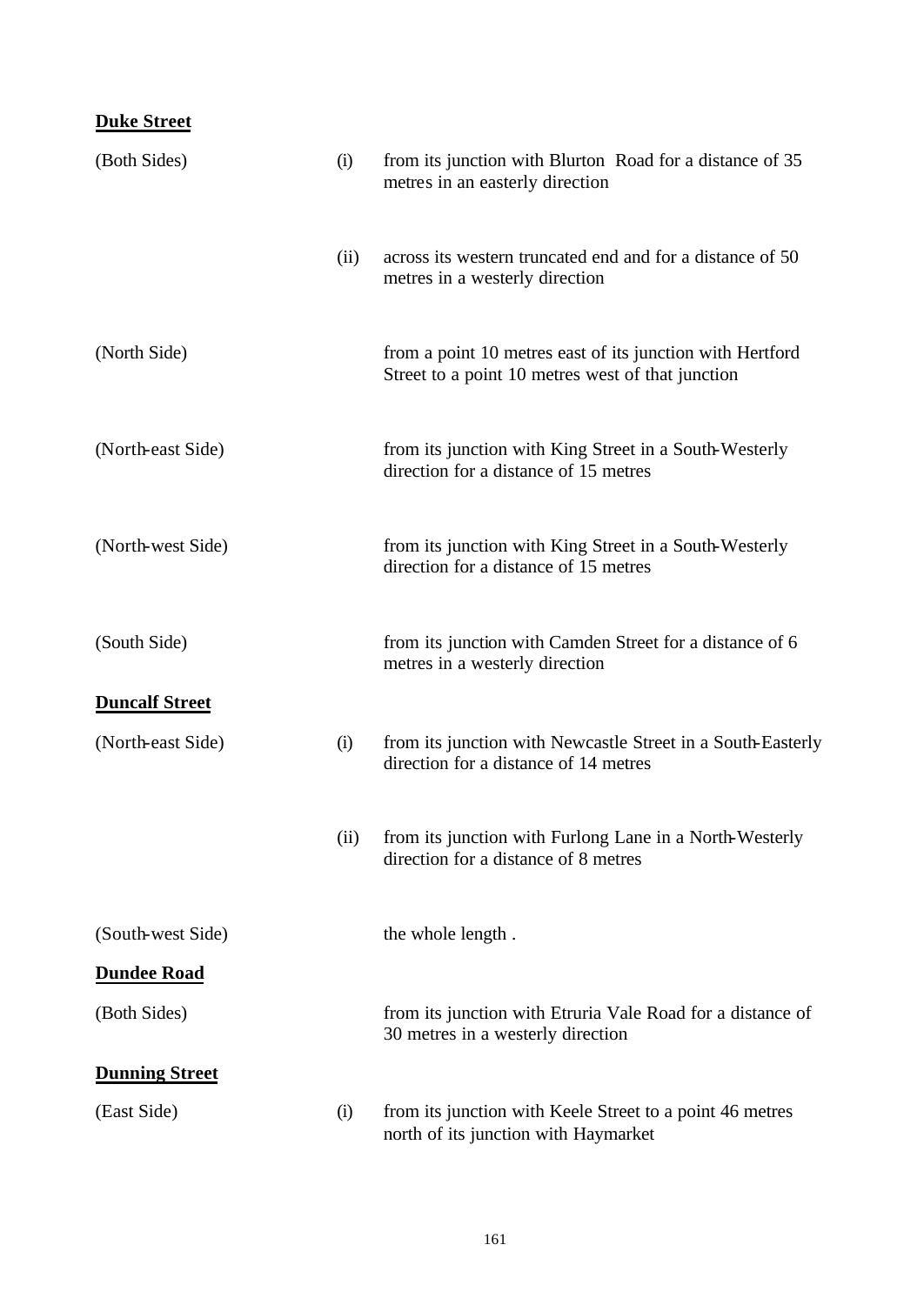|                          | (ii)  | from its junction with Roundwell Street/Haymarket for a<br>distance of 22 metres in a north-westerly direction |
|--------------------------|-------|----------------------------------------------------------------------------------------------------------------|
|                          | (iii) | from a point 50 metres north-west of its junction with<br>Roundwell Street to its junction with Madeley Street |
| (West Side)              | (i)   | from its junction with Roundwell Street/Haymarket for a<br>distance of 73 metres in a north-westerly direction |
|                          | (ii)  | from its junction with Madeley Street for a distance of 75<br>metres in a southerly direction                  |
| <b>Dunrobin Street</b>   |       |                                                                                                                |
| (Both Sides)             |       | from its junction with Belgrave Road for a distance of 10<br>metres in a northerly direction                   |
| <b>Dyke Street</b>       |       |                                                                                                                |
| (East Side)              |       | from its junction with Bucknall Old Road for a distance of 9<br>metres in a northerly direction                |
| (West Side)              |       | from its junction with Bucknall Old Road for a distance of<br>11 metres in a northerly direction               |
| <b>East Terrace</b>      |       |                                                                                                                |
| (West Side)              |       | For its entire length.                                                                                         |
| <b>Eastbourne Road</b>   |       |                                                                                                                |
| (East Side)              |       | from its junction with Bucknall Old Road for a distance of<br>15 metres in a north-easterly direction          |
| (West Side)              |       | from its junction with Bucknall Old Road for a distance of<br>30 metres in a north-easterly direction          |
| <b>Eastbridge Avenue</b> |       |                                                                                                                |
| (Both Sides)             |       | from its junction with Hanley Road for a distance of 5<br>metres in a north-easterly direction                 |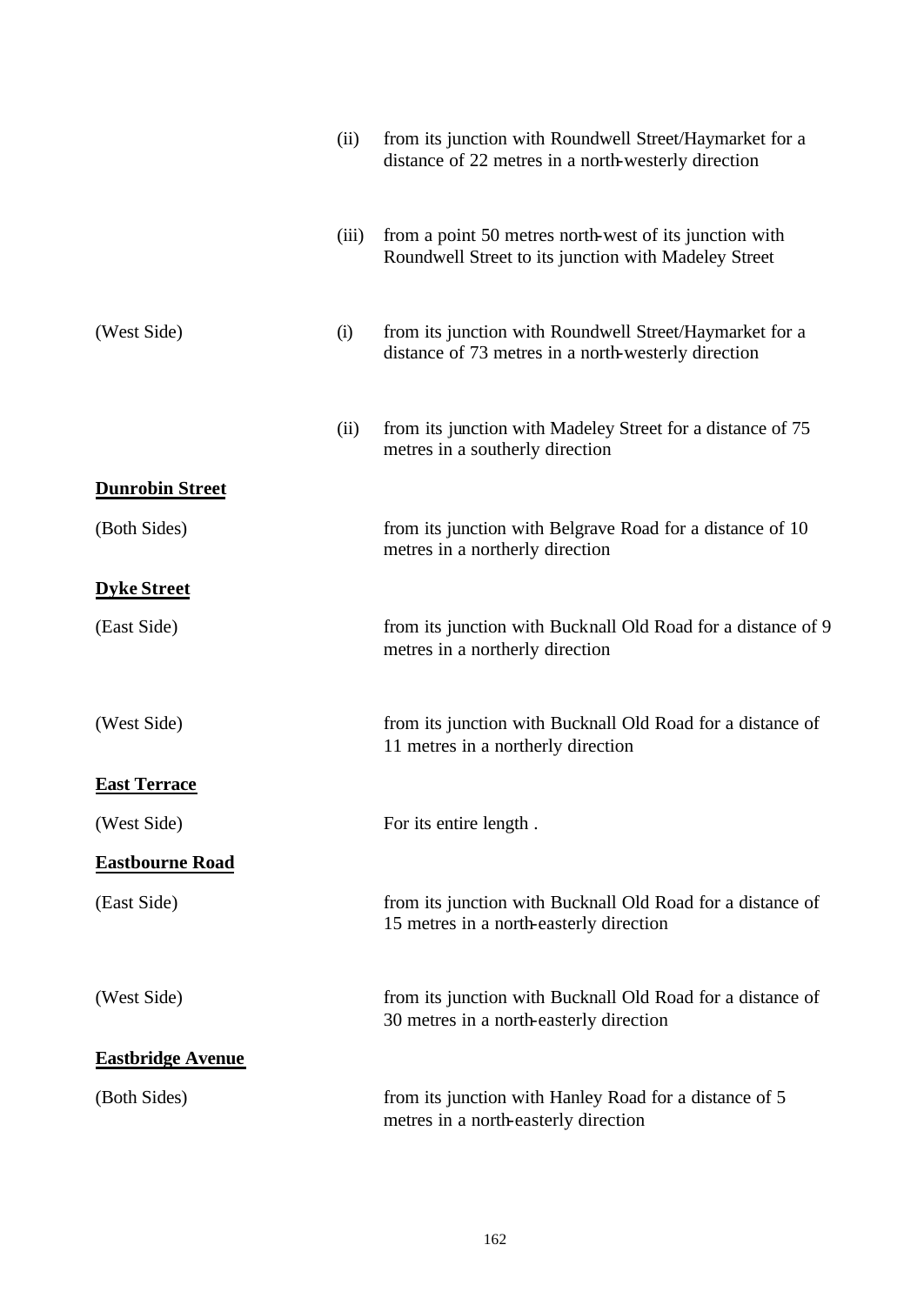## **Easters Grove**

| (Both Sides)           | (i)   | the whole except for a distance of 18 metres from the<br>eastern end on the north side and a distance of 6 metres<br>form the eastern end on the south side |
|------------------------|-------|-------------------------------------------------------------------------------------------------------------------------------------------------------------|
|                        | (ii)  | The whole except for a distance of 18 metres from the<br>eastern end on the north side and a distance of 6 metres on<br>the south side                      |
|                        | (iii) | The whole except for a distance of 18 metres from the<br>eastern end on the north side and a distance of 6 metres on<br>the south side                      |
| <b>Eastwood Avenue</b> |       |                                                                                                                                                             |
| (North Side)           |       | from its junction with High Lane for a distance of 55 metres<br>in an easterly direction                                                                    |
| (South Side)           |       | from its junction with High Lane for a distance of 15 metres<br>in an easterly direction                                                                    |
| <b>Eastwood Place</b>  |       |                                                                                                                                                             |
| (Both Sides)           |       | from its junction with Regent Road for a distance of 5<br>metres in a northerly direction                                                                   |
| (East Side)            | (i)   | from its junction with Jasper Street for a distance of 7<br>metres in a southerly direction                                                                 |
|                        | (ii)  | from a point 38 metres south of its junction with Jasper<br>Street for a distance of 13 metres in a southerly direction                                     |
| (South-west Side)      |       | from its junction with Jasper Street to a point 20 metres<br>south-east of that junction                                                                    |
| <b>Eastwood Road</b>   |       |                                                                                                                                                             |
| (East Side)            |       | from the northern boundary of No. 80 Franklyn Street for a<br>distance of 110 metres in a north-westerly direction                                          |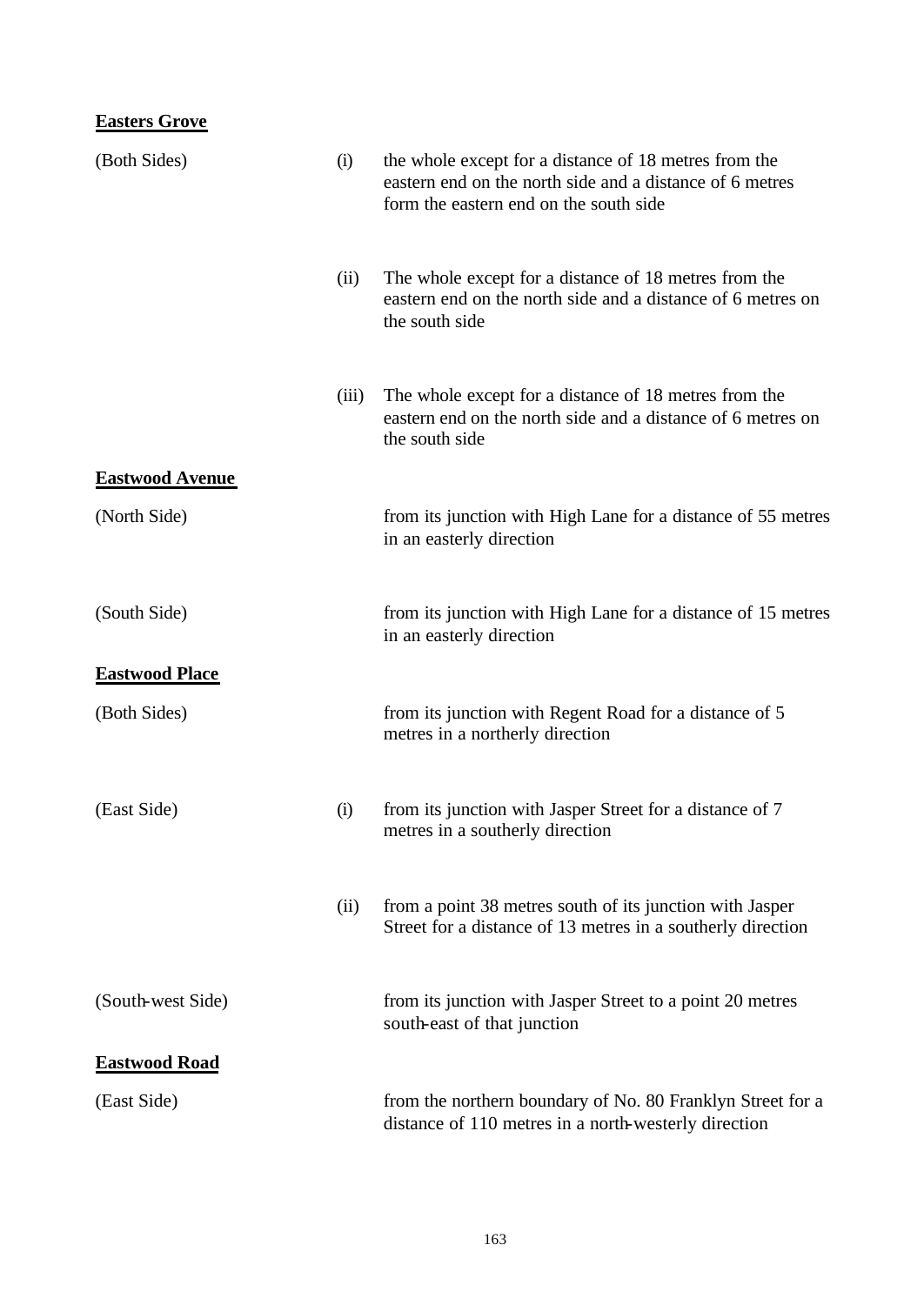| (North-east Side)   | (i)  | from its junction with Derby Street to its junction with<br>Pelham Street                                                                      |
|---------------------|------|------------------------------------------------------------------------------------------------------------------------------------------------|
|                     | (ii) | from its junction with Pelham Street for a distance of 80<br>metres in an south-easterly direction                                             |
| (South-west Side)   |      | from its junction with Derby Street to its junction with<br><b>Franklyn Street</b>                                                             |
| <b>Eaton Street</b> |      |                                                                                                                                                |
| (North Side)        | (i)  | from its junction with St John Street to its junction with<br><b>Mynors Street</b>                                                             |
|                     | (ii) | from a point 10 metres east of its junction with Baskerville<br>Road to a point 14 metres west of its junction with<br><b>Baskerville Road</b> |
| (Northern Side)     |      | from its junction with Northwood Park Road for a distance<br>of 10 metres in a south-westerly direction                                        |
| (North-west Side)   | (i)  | from its junction with King George Street for a distance of<br>5 metres in a north-easterly direction                                          |
|                     | (ii) | from its junction with King George Street for a distance of<br>8 metres in a south-westerly direction                                          |
| (South Side)        |      | from a point 12 metres west of its junction with Baskerville<br>Road to a point 14 metres east of that junction                                |
| (South-east Side)   | (i)  | from its junction with Northwood Park Road for a distance<br>of 15 metres in a south-westerly direction                                        |
|                     | (ii) | from a point 62 metres south-west of its junction with<br>Northwood Park Road for a distance of 47 metres in a<br>south-westerly direction     |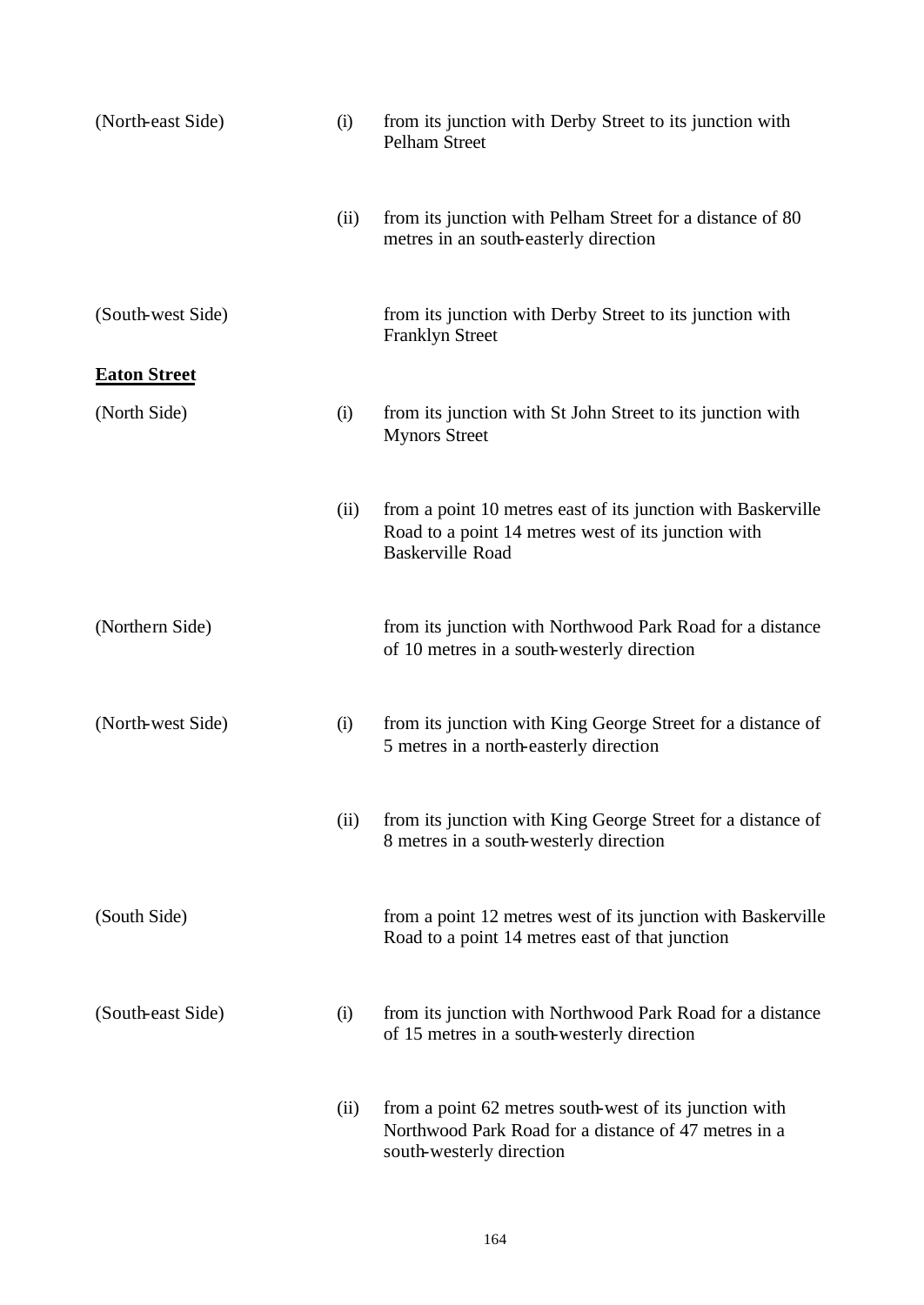| <b>Eaves Lane</b>      |       |                                                                                                                                                                                   |
|------------------------|-------|-----------------------------------------------------------------------------------------------------------------------------------------------------------------------------------|
| (Both Sides)           |       | from a point 30 metres north of the northern side of the<br>entrance to Bucknall Hospital to a point 30 metres south of<br>the southern side of the entrance to Bucknall Hospital |
| (East Side)            |       | from a point 55 metres south of its junction with Gladwyn<br>Street to its junction with Werrington Road                                                                          |
| (West Side)            |       | from a point 56 metres south of its junction with Gladwyn<br>Street to its junction with Werrington Road                                                                          |
| <b>Edensor Road</b>    |       |                                                                                                                                                                                   |
| (Both Sides)           | (i)   | from its junction with The Strand to its junction with A<br>50 Trunk Road                                                                                                         |
|                        | (ii)  | from its junction with A 50 Trunk Road to its junction<br>with Spring Garden Road                                                                                                 |
| <b>Edgeware Street</b> |       |                                                                                                                                                                                   |
| (North-east Side)      | (i)   | from its junction with Cobridge Road for a distance of 20<br>metres in a southerly direction                                                                                      |
|                        | (ii)  | from its junction with Windermere Street for a distance of<br>10 metres in a northerly direction                                                                                  |
| (South-west Side)      | (i)   | from its junction with Cobridge Road for a distance of 40<br>metres in a southerly direction                                                                                      |
|                        | (ii)  | from a point 65 metres south-east of its junction with<br>Cobridge Road to the south-east side of the junction with<br><b>Windermere Street</b>                                   |
|                        | (iii) | from a point 40 metres south-east of its junction with<br>Cobridge Road for a distance of 25 metres in an<br>south-easterly direction                                             |
| <b>Ednam Place</b>     |       |                                                                                                                                                                                   |
| (North Side)           |       | For its entire length.                                                                                                                                                            |
| <b>Edward Street</b>   |       |                                                                                                                                                                                   |
| (Both Sides)           |       | from its junction with Victoria Road for a distance of 5<br>metres in a southerly direction                                                                                       |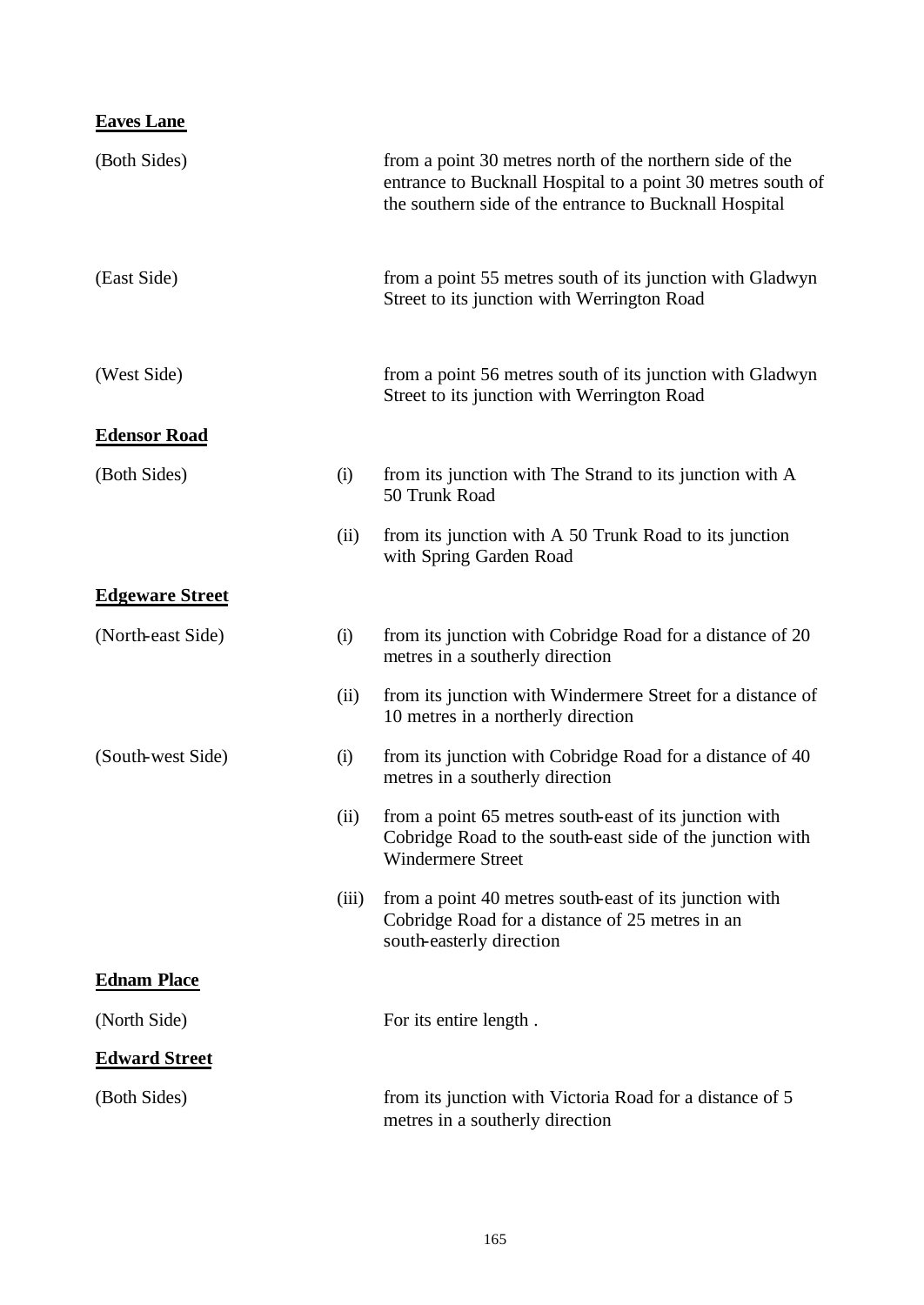**Egerton Street**

| (Both Sides)          |       | from its junction with Leek Road for a distance of 10 metres<br>in an easterly direction              |
|-----------------------|-------|-------------------------------------------------------------------------------------------------------|
| <b>Elaine Avenue</b>  |       |                                                                                                       |
| (North-west Side)     |       | from its junction with High Lane for a distance of 5 metres<br>in an north-easterly direction         |
| <b>Elder Road</b>     |       |                                                                                                       |
| (East Side)           | (i)   | from its junction with Leek New Road to its junction with<br><b>Ashburton Street</b>                  |
|                       | (ii)  | from its junction with Waterloo Road to its junction with<br><b>Sneyd Street</b>                      |
| (West Side)           |       | from its junction with Waterloo Road to a point 20 metres<br>north of its junction with Grange Street |
| <b>Elenora Street</b> |       |                                                                                                       |
| (Both Sides)          |       | For its whole length.                                                                                 |
| <b>Elgin Street</b>   |       |                                                                                                       |
| (Both Sides)          | (i)   | from its junction with Stoke Road for a distance of 5 metres<br>in a westerly direction               |
|                       | (ii)  | from its junction with Elgin Street for a distance of 10<br>metres in a southerly direction           |
|                       | (iii) | from its junction with Elgin Street for a distance of 10<br>metres in a northerly direction           |
| (North Side)          | (i)   | from its junction with Aynsley Road for a distance of 10<br>metres in an easterly direction           |
|                       | (ii)  | from its junction with Stoke Road for a distance of 11<br>metres in a westerly direction              |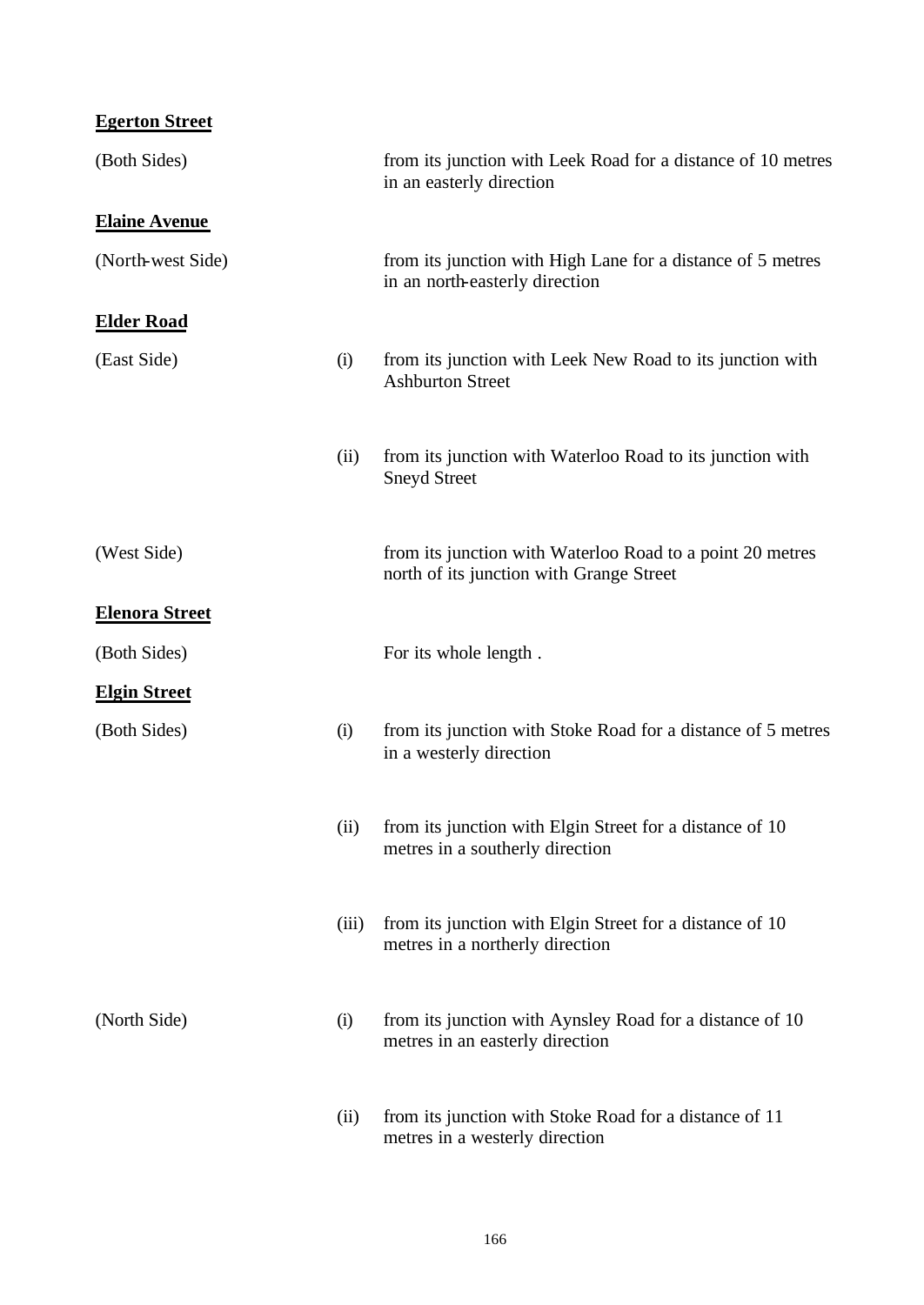| (South Side)            | (i)   | from its junction of the link road leading to Newlands Street<br>for a distance of 10 metres in an easterly direction |
|-------------------------|-------|-----------------------------------------------------------------------------------------------------------------------|
|                         | (ii)  | from its junction of the link road leading to Newlands<br>Street for a distance of 10 metres in a westerly direction  |
|                         | (iii) | from its junction with Northcote Street for a distance of 10<br>metres in a westerly direction                        |
|                         | (iv)  | from its junction with Northcote Street for a distance of 10<br>metres in an easterly direction                       |
| <b>Ellgreave Street</b> |       |                                                                                                                       |
| (South-east Side)       |       | from its junction with Newcastle Street for a distance of 20<br>metres in an north-easterly direction                 |
| <b>Elm Street</b>       |       |                                                                                                                       |
| (Both Sides)            |       | from its junction with Waterloo Road for a distance of 10<br>metres in a north-easterly direction                     |
| <b>Elsing Street</b>    |       |                                                                                                                       |
| (Both Sides)            |       | from its junction with Hallam Street for a distance of 16<br>metres in a southerly direction                          |
| (East Side)             |       | from its junction with Hallam Street for a distance of 19<br>metres in a northerly direction                          |
| (West Side)             |       | from its junction with Hallam Street for a distance of 14<br>metres in a northerly direction                          |
| <b>Emerson Road</b>     |       |                                                                                                                       |
| (Both Sides)            |       | from its junction with Stonor Street for a distance of 15<br>metres                                                   |
| <b>Enoch Street</b>     |       |                                                                                                                       |
| (North-west Side)       |       | from its junction with Woodbank Street in a South-Westerly<br>direction for a distance of 24 metres                   |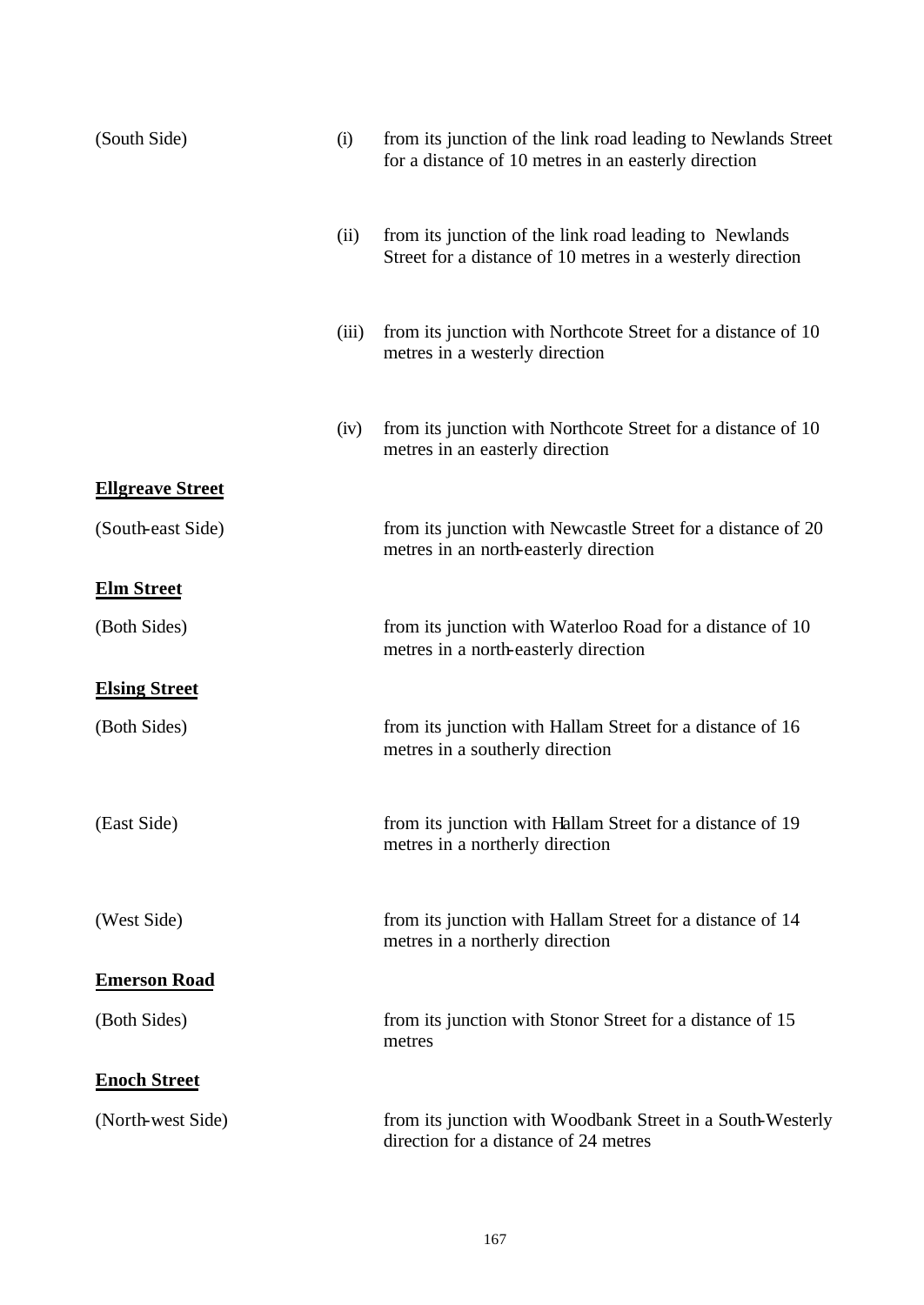| (South-east Side)       |       | from its junction with Woodbank Street in a South-Westerly<br>direction for a distance of 29 metres                 |
|-------------------------|-------|---------------------------------------------------------------------------------------------------------------------|
| <b>Ephraim Street</b>   |       |                                                                                                                     |
| (North Side)            |       | from its junction with Lichfield Road to its junction with<br>Ogden Road                                            |
| (South Side)            |       | from its junction with Lichfield Street for a distance of 25<br>metres in a westerly direction                      |
| <b>Epworth Street</b>   |       |                                                                                                                     |
| (East Side)             | (i)   | from its junction with Spark Street to a point 1 metres<br>south-west of its junction with Hornby Row               |
|                         | (ii)  | from the south side of its junction with Hide Street to a<br>point 13 metres north of its junction with Hill Street |
|                         | (iii) | from its junction with Hartshill Road for a distance of 45<br>metres in a southerly direction                       |
| (South-east Side)       |       | from its junction with Hide Street in a South-Westerly<br>direction for a distance of 6 metres                      |
| (West Side)             | (i)   | from its junction with Spark Terrace to a point 48 metres<br>south-west of its junction with Hill Street            |
|                         | (ii)  | from its junction with Hartshill Road to the south side of<br>its junction with Hide Street                         |
| <b>Esperanto Way</b>    |       |                                                                                                                     |
| (Both Sides)            |       | from its junction with Hanley Road for a distance of 50<br>yards in an easterly direction                           |
| <b>Etruria Old Road</b> |       |                                                                                                                     |
| (North-west Side)       |       | from its junction with Lanehead Road for a distance of 42<br>metres                                                 |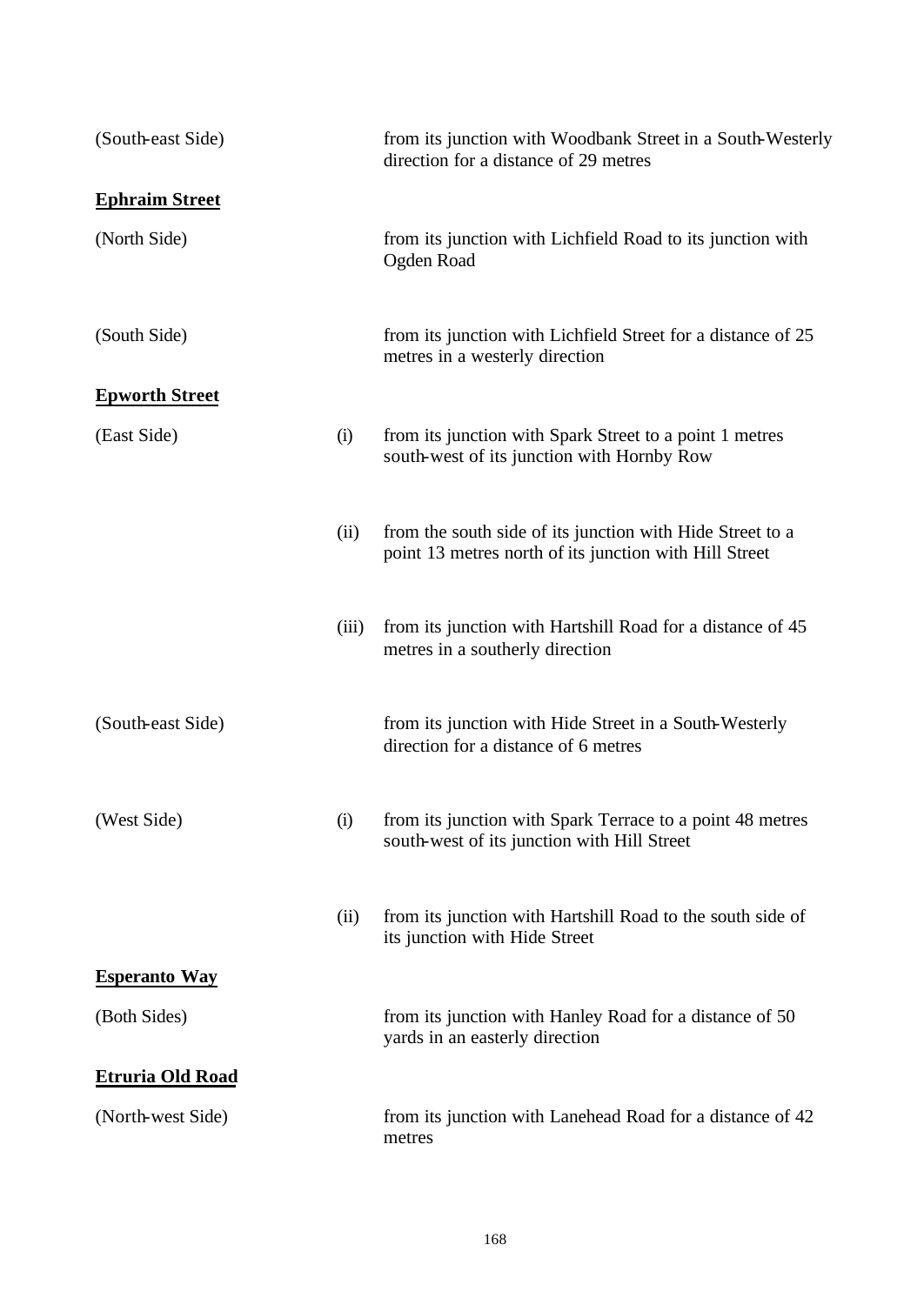| (South-east Side)        |      | from its junction with Lanehead Road for a distance of 22<br>metres                                                                        |
|--------------------------|------|--------------------------------------------------------------------------------------------------------------------------------------------|
| <b>Etruria Road</b>      |      |                                                                                                                                            |
| (Both Sides)             |      | from its junction with Trinity Street to its junction with<br>the Cobridge Road Etruria Road roundabout                                    |
| (North Side)             |      | from a point 10 metres west of its junction with The<br>Avenue to a point opposite the northern boundary line of<br><b>Newton Street</b>   |
| (South Side)             | (i)  | from its junction with Kingsfield Oval for a distance of 17<br>metres in a westerly direction                                              |
|                          | (ii) | from its junction with Kingsfield Oval for a distance of 17<br>metres in a easterly direction                                              |
| <b>Etruria Vale Road</b> |      |                                                                                                                                            |
| (Both Sides)             |      | from a point 53 metres south of its junction with Clough<br>Street to a point 50 metres north of its junction with Clough<br><b>Street</b> |
| (East Side)              | (i)  | from a point west of the southern boundary of No. 334 for a<br>distance of 15 metres in a south-easterly direction                         |
|                          | (ii) | from a point 10 metres north of its junction with Cavendish<br>Street to a point 10 metres south of that junction                          |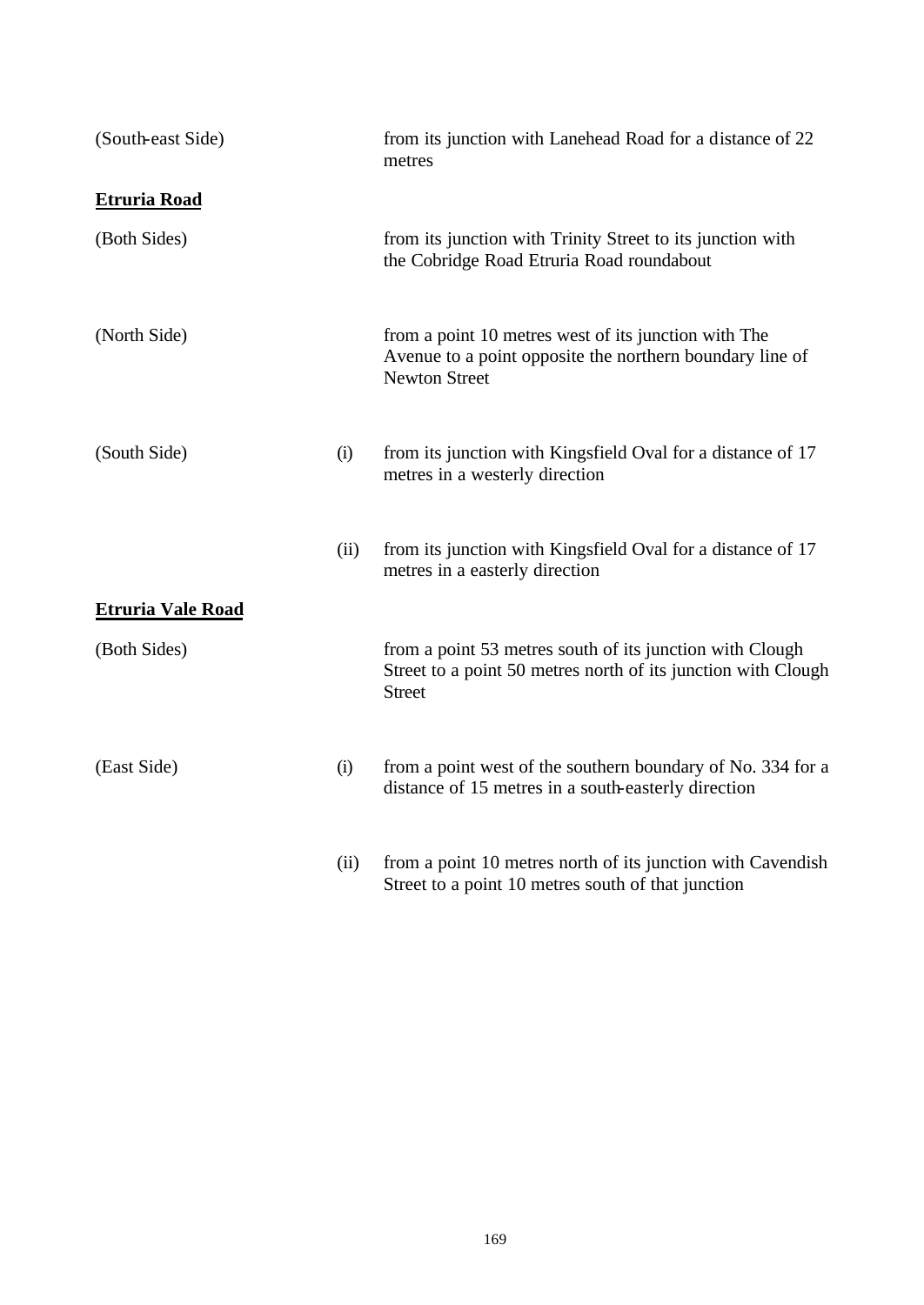### **Etruria Vale Road (west Side Of Cul-de-sac Fronting Nos.334-352)**

| (East Side)            |      | from its junction with Sandon Street for a distance of 5<br>metres in a northerly direction                                                                |
|------------------------|------|------------------------------------------------------------------------------------------------------------------------------------------------------------|
| (West Side)            | (i)  | the whole of the turning head opposite to Nos. 336-340.                                                                                                    |
|                        | (ii) | from its junction with Sandon Street for a distance of 10<br>metres in a northerly direction                                                               |
| <b>Etruscan Street</b> |      |                                                                                                                                                            |
| (East Side)            |      | from its junction with Shelton New Road for a distance of<br>296 metres in a northerly then westerly direction                                             |
| (South-west Side)      |      | from a point 232 metres north of its junction with Shelton<br>New Road for a distance of 60 metres in a northerly and<br>then westerly direction direction |
| (West Side)            |      | from its junction with Shelton New Road for a distance of<br>172 metres in a northerly direction                                                           |
| <b>Fairbank Avenue</b> |      |                                                                                                                                                            |
| (North Side)           |      | from its junction with London Road for a distance of 35<br>metres in a westerly direction                                                                  |
| (South-east Side)      |      | from its junction with London Road for a distance of 18<br>metres in a westerly direction                                                                  |
| <b>Fairfax Street</b>  |      |                                                                                                                                                            |
| (South-west Side)      |      | from its junction with Birches Head Road for a distance of<br>5 metres in a north-westerly direction                                                       |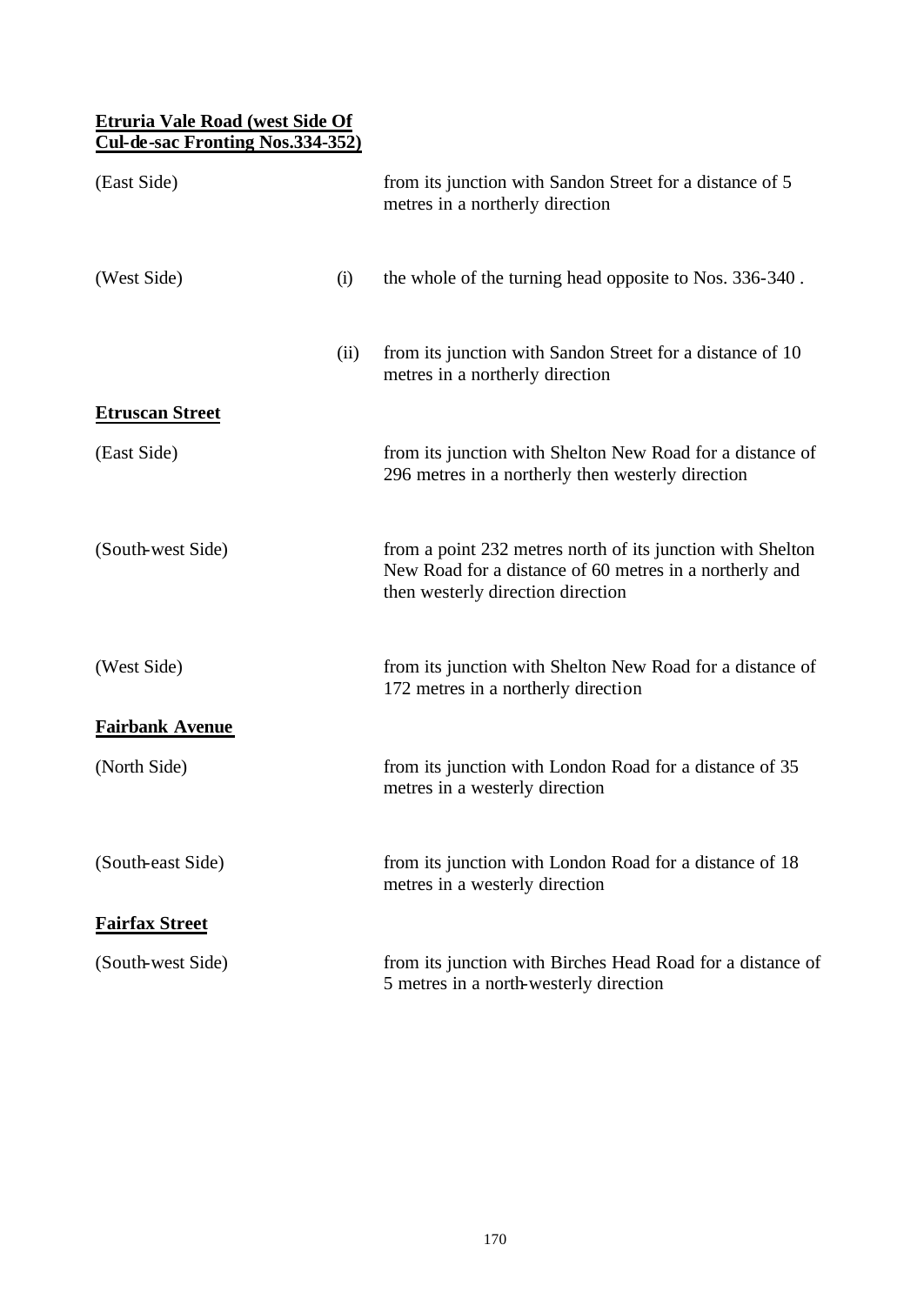## **Farndale Street**

| (North Side)           |      | the whole length.                                                                                                                            |
|------------------------|------|----------------------------------------------------------------------------------------------------------------------------------------------|
| (South Side)           | (i)  | from its junction with Wesley Street for a distance of 5<br>metres east                                                                      |
|                        | (ii) | from its junction with High Street for a distance of 5<br>metres west                                                                        |
| <b>Federation Road</b> |      |                                                                                                                                              |
| (North Side)           |      | from a point 94 metres west of its junction with Scotia Road<br>for a distance of 150 metres in a westerly direction                         |
| <b>Fell Street</b>     |      |                                                                                                                                              |
| (North-east Side)      |      | from its junction with Ford Green Street for a distance of<br>10 metres in a north-westerly direction                                        |
| <b>Fellbrook Lane</b>  |      |                                                                                                                                              |
| (North-east Side)      |      | from its junction with Werrington Road to a point 20 metres<br>south-east of a point opposite the south-eastern kerb-line<br>of Barry Avenue |
| (South-west Side)      |      | from its junction with Werringotn Road for a distance of 20<br>metres in a north-westerly direction                                          |
| <b>Felsted Street</b>  |      |                                                                                                                                              |
| (North-east Side)      |      | for its entire length.                                                                                                                       |
| (South Side)           |      | from its junction with Baddeley Green Lane for a distance<br>of 11 metres in a westerly direction                                            |
| (South-west Side)      | (i)  | from its junction with Leek New Road for a distance of 33<br>metres in an south-easterly direction                                           |
|                        | (ii) | from a point 58 metres south-east of its junction with Leek<br>New Road for a distance of 25 metres in an easterly<br>direction              |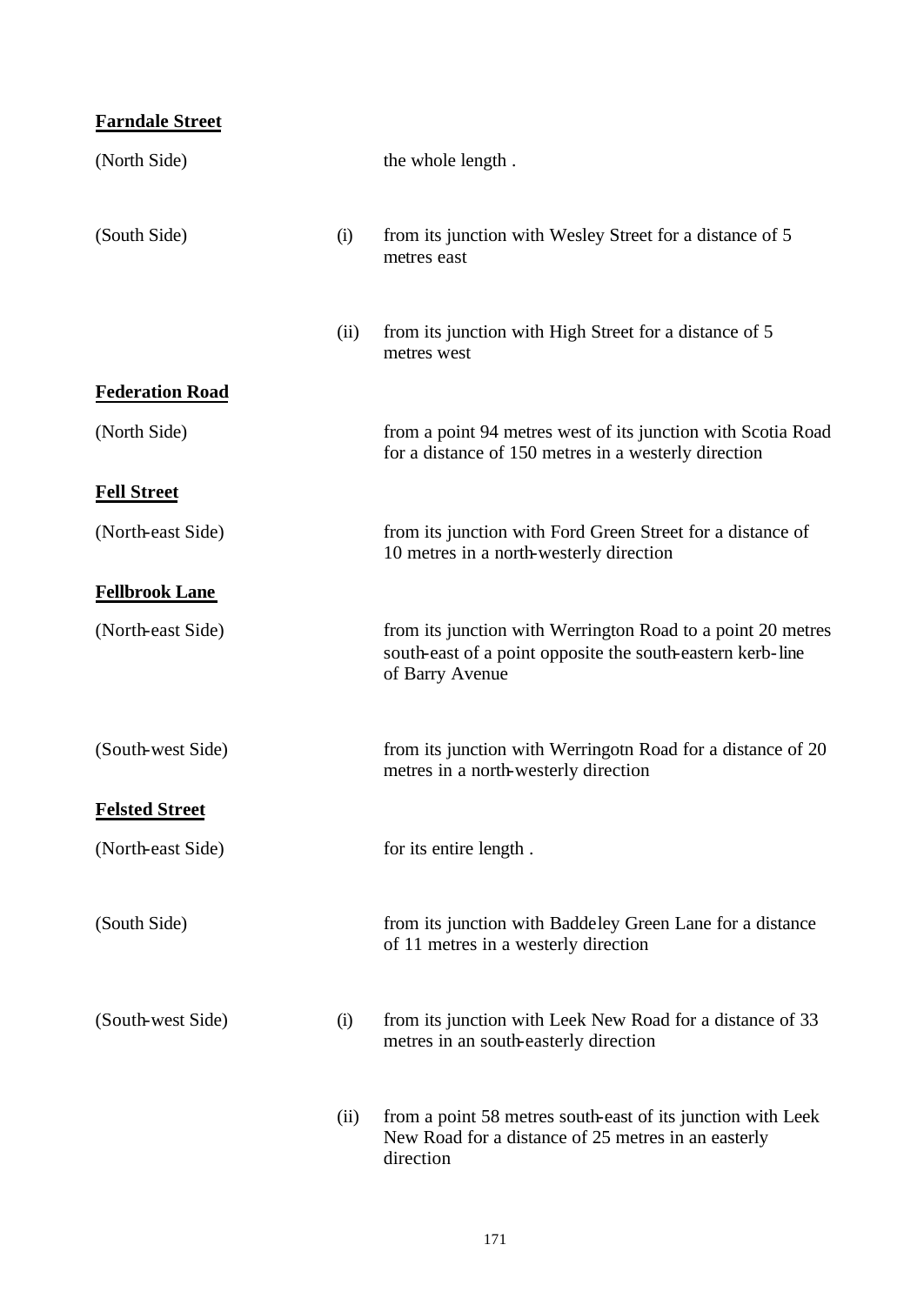# **Festing Street**

| (North Side)           | (i)   | from a point 2 metres east of its western boundary for a<br>distance of 56 metres in an easterly direction   |
|------------------------|-------|--------------------------------------------------------------------------------------------------------------|
|                        | (ii)  | from its junction with St John Street for a distance of 6<br>metres in a westerly direction                  |
| (South Side)           | (i)   | From the western boundary of the street for a distance of 15<br>metres in an easterly direction              |
|                        | (ii)  | from its junction with St John Street for a distance of 9<br>metres in a westerly direction                  |
|                        | (iii) | from a point 8 metres east of its junction with Grafton<br>Street to a point 12 metres west of that junction |
| <b>Festival Way</b>    |       |                                                                                                              |
| (Both Sides)           |       | the whole length.                                                                                            |
| <b>Fielding Street</b> |       |                                                                                                              |
| (Both Sides)           |       | from its junction with Nicholls Street for a distance of 5<br>metres in a southerly direction                |
| <b>Finney Green</b>    |       |                                                                                                              |
| (North-east Side)      |       | from its junction with Barry Avenue for a distance of 7<br>metres in a north-westerly direction              |
| (South-west Side)      |       | The whole length.                                                                                            |
| <b>Flax Street</b>     |       |                                                                                                              |
| (Both Sides)           |       | from its junction with Corporation Street for a distance of 5<br>metres in a northerly direction             |
| (East Side)            |       | from its junction with Fletcher Road for a distance of 5<br>metres in a southerly direction                  |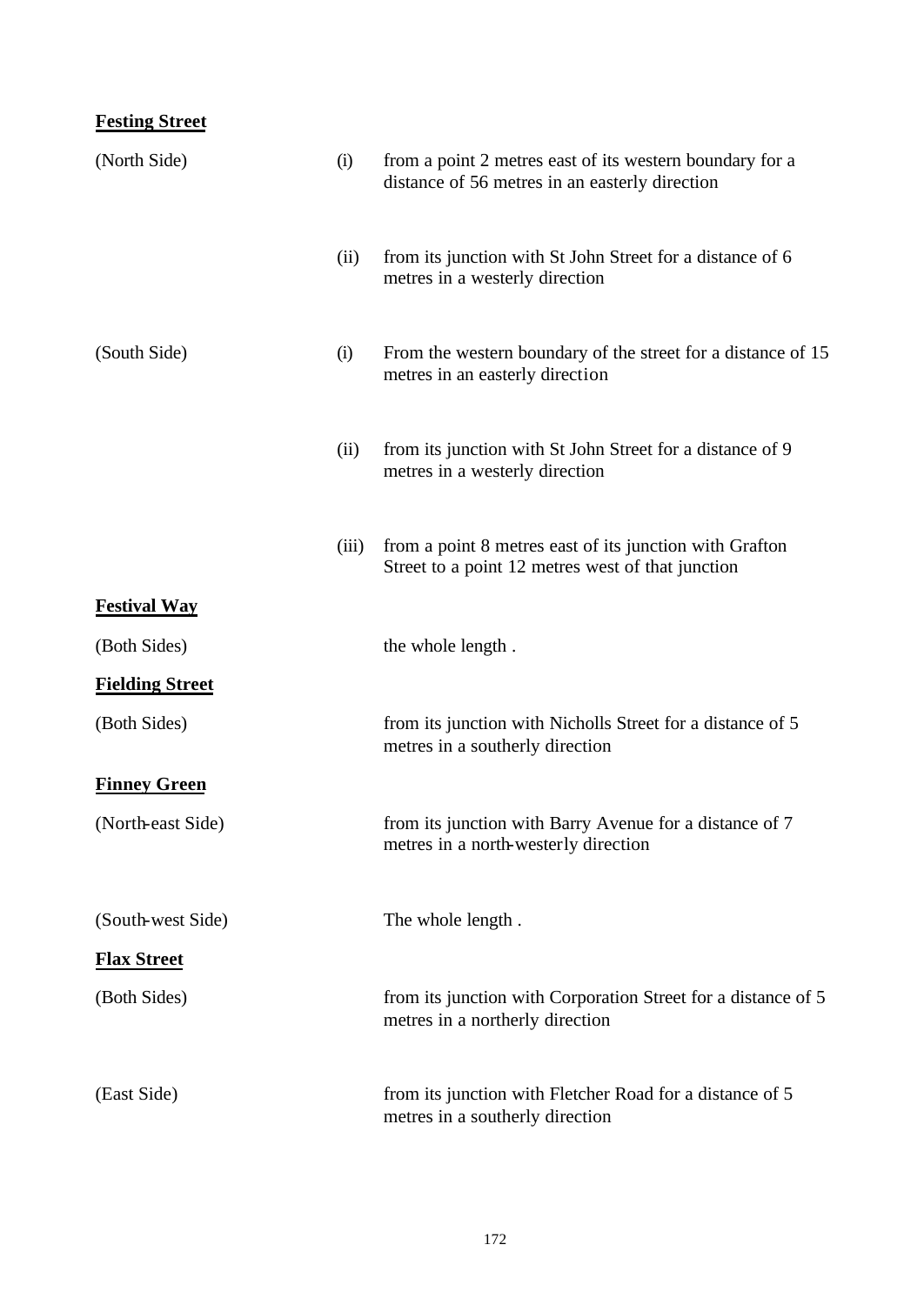| (West Side)          |       | from its junction with Fletcher Road for a distance of 15<br>metres in a southerly direction                                       |
|----------------------|-------|------------------------------------------------------------------------------------------------------------------------------------|
| <b>Fleming Road</b>  |       |                                                                                                                                    |
| (Both Sides)         |       | For its entire length.                                                                                                             |
| <b>Fletcher Road</b> |       |                                                                                                                                    |
| (Both Sides)         |       | from a point 5 metres north-east of its junction with<br>Corporation Street to a point 5 metres south of that junction             |
| (North-west Side)    | (i)   | from its junction with Booth Street for a distance of 10<br>metres in a south-westerly direction                                   |
|                      | (ii)  | from its junction with Boothen Road to its junction with<br><b>Booth Street</b>                                                    |
|                      | (iii) | from its junction with Boothen Road to its junction with<br><b>Booth Street</b>                                                    |
| (South Side)         |       | from the boundary of Nos. 149/151 to the north boundary<br>of No. 74 Water Street                                                  |
| (South-east Side)    | (i)   | from its junction with Water Street to a point 58 metres<br>south-west of that junction                                            |
|                      | (ii)  | from its junction with Campbell Road for a distance of 55<br>metres in a southerly direction                                       |
|                      | (iii) | from a point 5 metres north-east of its junction with Keary<br>Street for a distance of 35 metres in a south-westerly<br>direction |
|                      | (iv)  | from a point 5 metres north-east of its junction with Flax<br>Street for a distance of 38 metres in an south-westerly<br>direction |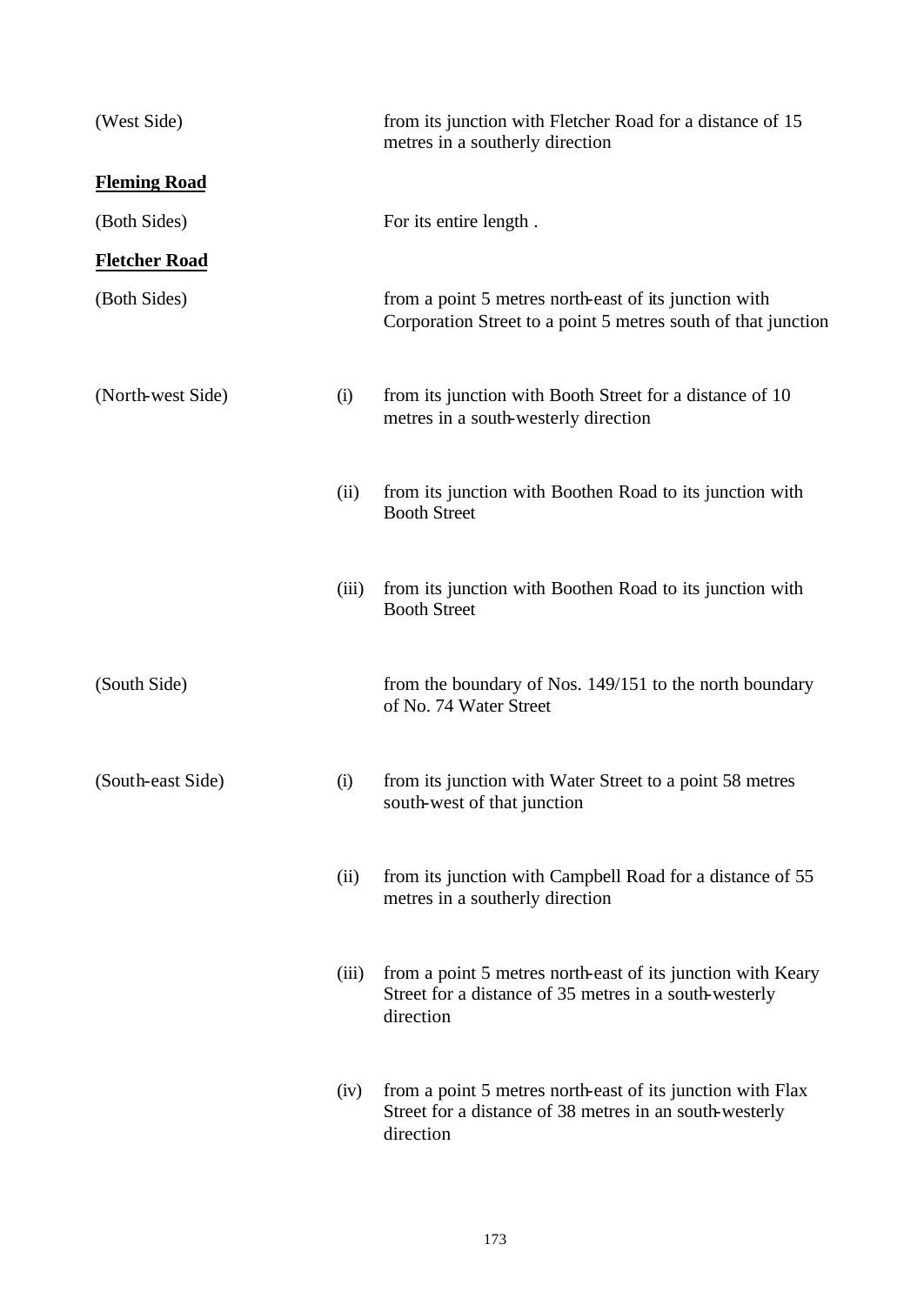|                     | (v)  | from its junction with Spode St for a distance of 7 metres in<br>a north-easterly direction                                         |
|---------------------|------|-------------------------------------------------------------------------------------------------------------------------------------|
| (South-west Side)   |      | from its junction with Campbell Road for a distance of 55<br>metres in a southerly direction                                        |
| (West Side)         | (i)  | from its junction with All Saints' Road for a distance of 12<br>metres in a southerly direction                                     |
|                     | (ii) | from its junction with Water Street to a point 39 metres<br>north-east of that junction                                             |
| <b>Floyd Street</b> |      |                                                                                                                                     |
| (Both Sides)        | (i)  | from its junction with Lovatt Street for a distance of 5<br>metres in a north-westerly direction                                    |
|                     | (ii) | from its junction with Shelton Old Road for a distance of 15<br>metres in a south-easterly direction                                |
| (East Side)         |      | From its junction with Lewis Street for a distance of 5<br>metres in a north westerly and 5 metres in a south easterly<br>direction |
| <b>Foden Street</b> |      |                                                                                                                                     |
| (West Side)         |      | from its junction with Corporation Street for a distance of<br>5 metres in a south-westerly direction                               |
| <b>Foley Road</b>   |      |                                                                                                                                     |
| (Both Sides)        | (i)  | from its junction with Heathcote Road for a distance of 20<br>metres in an north-easterly direction                                 |
|                     | (ii) | from its junction with A50 to the southern side of Gregory<br><b>Street</b>                                                         |
| <b>Foley Street</b> |      |                                                                                                                                     |
| (Both Sides)        |      | from its junction with King Street for a distance of 20<br>metres in an north-easterly direction                                    |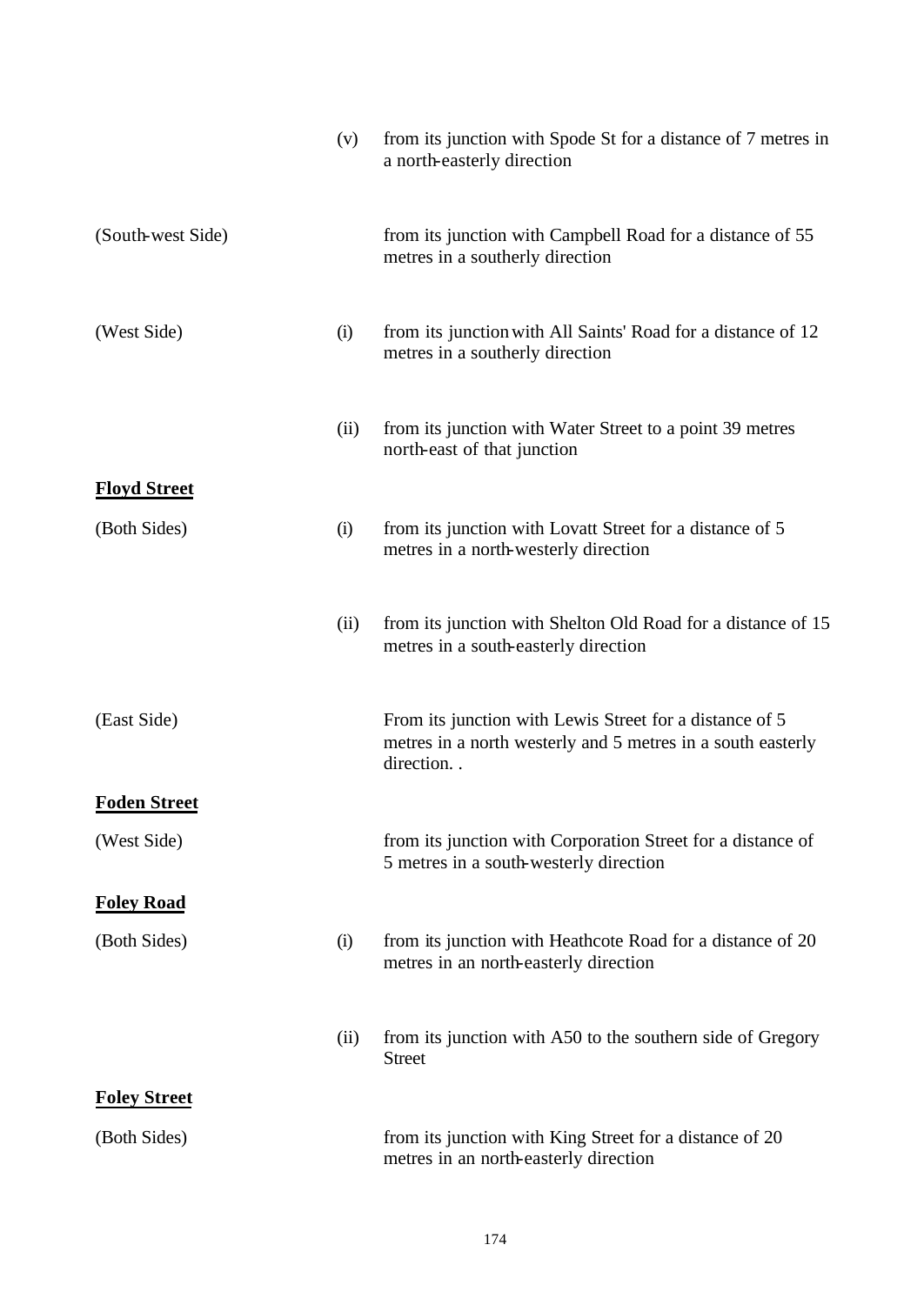# **Ford Green Road**

| (Both Sides)      | (i)   | from its junction with St Nicholas Avenue for a distance of<br>65 metres in a southerly direction                                       |
|-------------------|-------|-----------------------------------------------------------------------------------------------------------------------------------------|
|                   | (ii)  | from a point 90 metres south-west of its junction with<br>Spragg House Lane to a point 120 metres north-east of that<br>junction        |
|                   | (iii) | from its junction with St. Nicholas Avenue to a point 25<br>metres north of its junction with Norton Hall Close                         |
| (North-west Side) | (i)   | from its junction with Fell Street to its junction with<br>North West Terrace                                                           |
|                   | (ii)  | from its junction with North West Terrace to a point 20<br>metres north-east of its junction with Asham Street                          |
|                   | (iii) | from a point 40 metres north-east of its junction with<br>Ashman St to a point 52 metres north-east of that junction                    |
|                   | (iv)  | from a point 20 metres south-west of its junction with<br>Chell Heath Road to its junction with Station Crescent                        |
|                   | (v)   | from a point 20 metres south-west of its junction with<br>Chell Heath Road for a distance of 60 metres in a<br>south-westerly direction |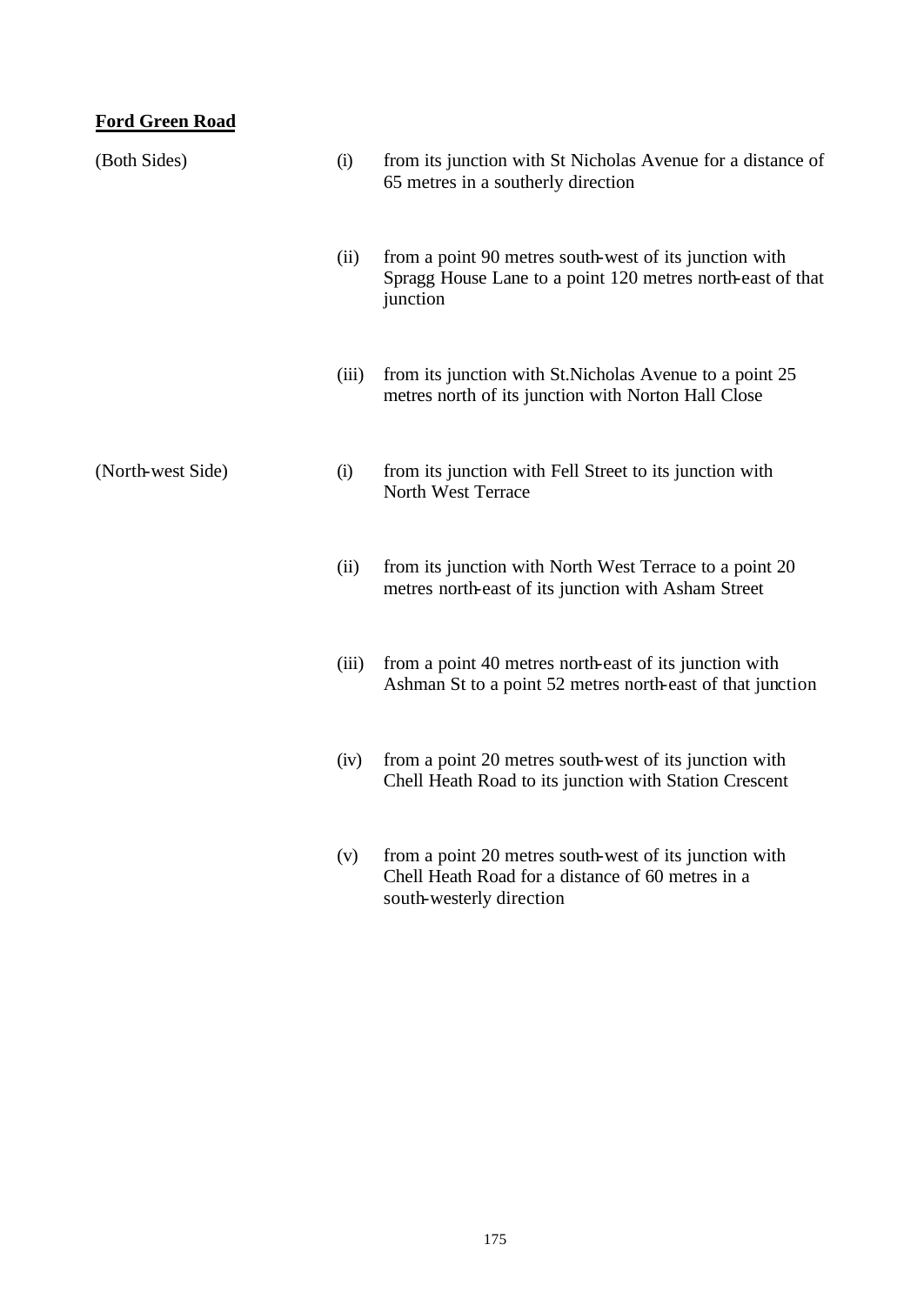| (South-east Side)       | (i)   | from its junction with Stellar Street to its junction with<br><b>Hanley Street</b>                                                            |
|-------------------------|-------|-----------------------------------------------------------------------------------------------------------------------------------------------|
|                         | (ii)  | from its junction with Stellar Street to a point 5 metres<br>north-east of its junction with Saturn Road                                      |
|                         | (iii) | from a point 25 metres north-east of its junction with<br>Saturn Road to a point 90 metres north-east of its junction<br>with Chetwynd Street |
| <b>Ford Street</b>      |       |                                                                                                                                               |
| (Both Sides)            |       | from its junction with Shelton New Road to a point 30<br>metres north-west of that junction                                                   |
| <b>Forge Lane</b>       |       |                                                                                                                                               |
| (Both Sides)            | (i)   | from its junction with Lanehead Road for a distance of 55<br>metres in a generally easterly direction                                         |
|                         | (ii)  | the whole.                                                                                                                                    |
| <b>Forrister Street</b> |       |                                                                                                                                               |
| (Both Sides)            | (i)   | from its junction with Anchor Road for a distance of 20<br>metres in a south-easterly direction                                               |
|                         |       | (ii) from a point 10 metres north-west of its junction with<br>Bridgewood Street to a point 30 metres south-east of that<br>junction          |
| <b>Forster Street</b>   |       |                                                                                                                                               |
| (North-east Side)       | (i)   | from its junction with Roundwell Street for a distance of 10<br>metres in a south-easterly direction                                          |
|                         | (ii)  | from its junction with Tower Square for a distance of 10<br>metres in a north-westerly direction                                              |
|                         | (iii) | from its junction with Phoenix Street for a distance of 5<br>metres in a south-easterly direction                                             |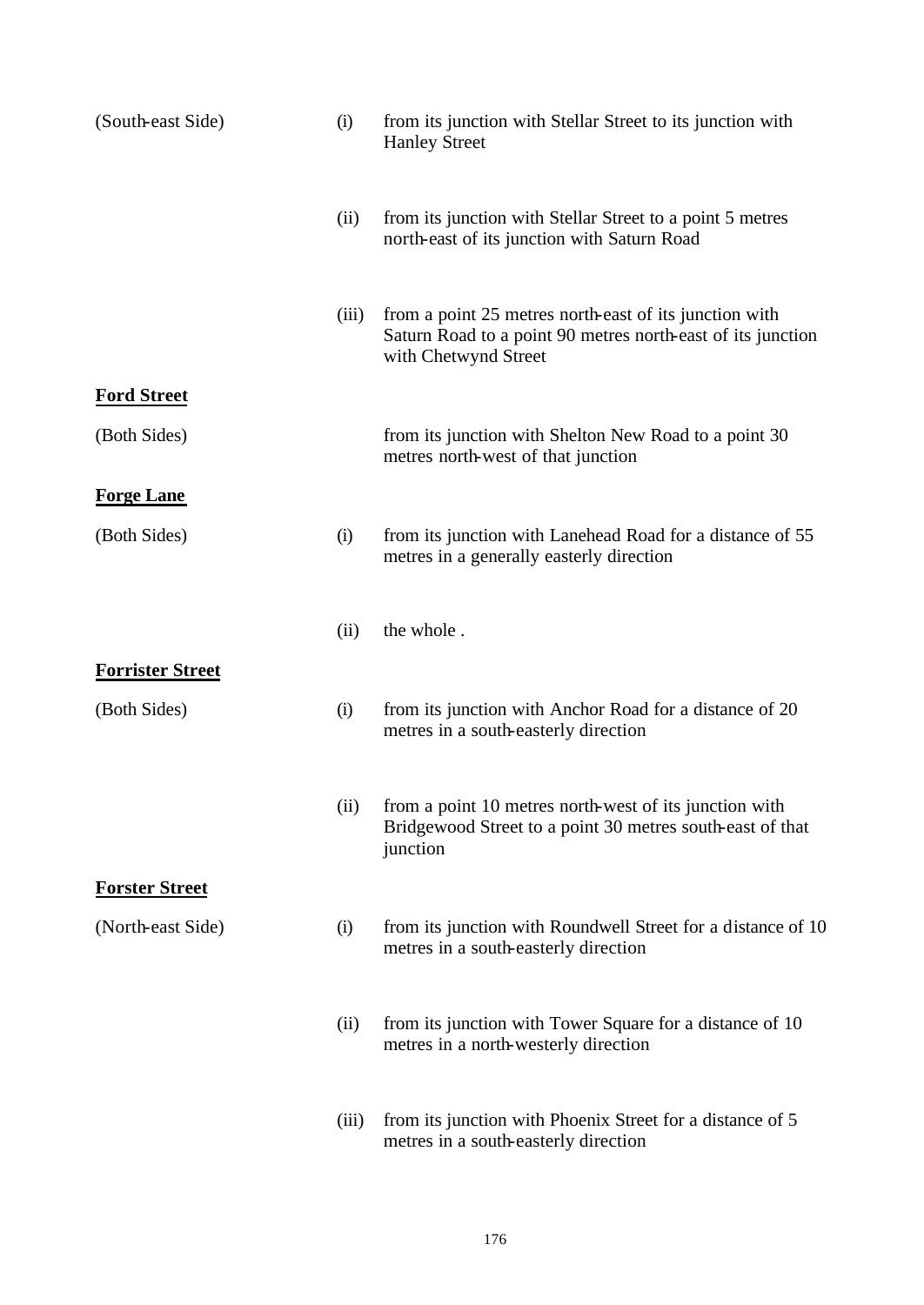|                       | (iv)  | from its junction with Phoenix Street for a distance of 5<br>metres in a north-westerly direction                                         |
|-----------------------|-------|-------------------------------------------------------------------------------------------------------------------------------------------|
| (South-west Side)     | (i)   | from its junction with Calver Street for a distance of 3<br>metres in a northerly direction                                               |
|                       | (ii)  | from its junction with Roundwell Street for a distance of 40<br>metres in a south-easterly direction                                      |
|                       | (iii) | from its junction with Calver Street for a distance of 10<br>metres on both sides of junction                                             |
|                       | (iv)  | from its junction with Tower Square for a distance of 10<br>metres in a north-westerly direction                                          |
| (West Side)           |       | from a point 10 metres south of its junction with Calver<br>Street to a point 10 metres north of its junction with<br><b>Tower Square</b> |
| <b>Foundry Street</b> |       |                                                                                                                                           |
| (East Side)           |       | the whole.                                                                                                                                |
| (West Side)           | (i)   | from its junction with New Hall Street to its junction with<br><b>Weaver Street</b>                                                       |
|                       | (ii)  | from its junction with Trinity Street for a distance of 32<br>metres in a northerly direction                                             |
|                       | (iii) | from its junction with Weaver Street for a distance of 31<br>metres in a southerly direction                                              |
|                       | (iv)  | from a point 37 metres south of its junction with Weaver<br>Street to a point 82 metres south of that junction                            |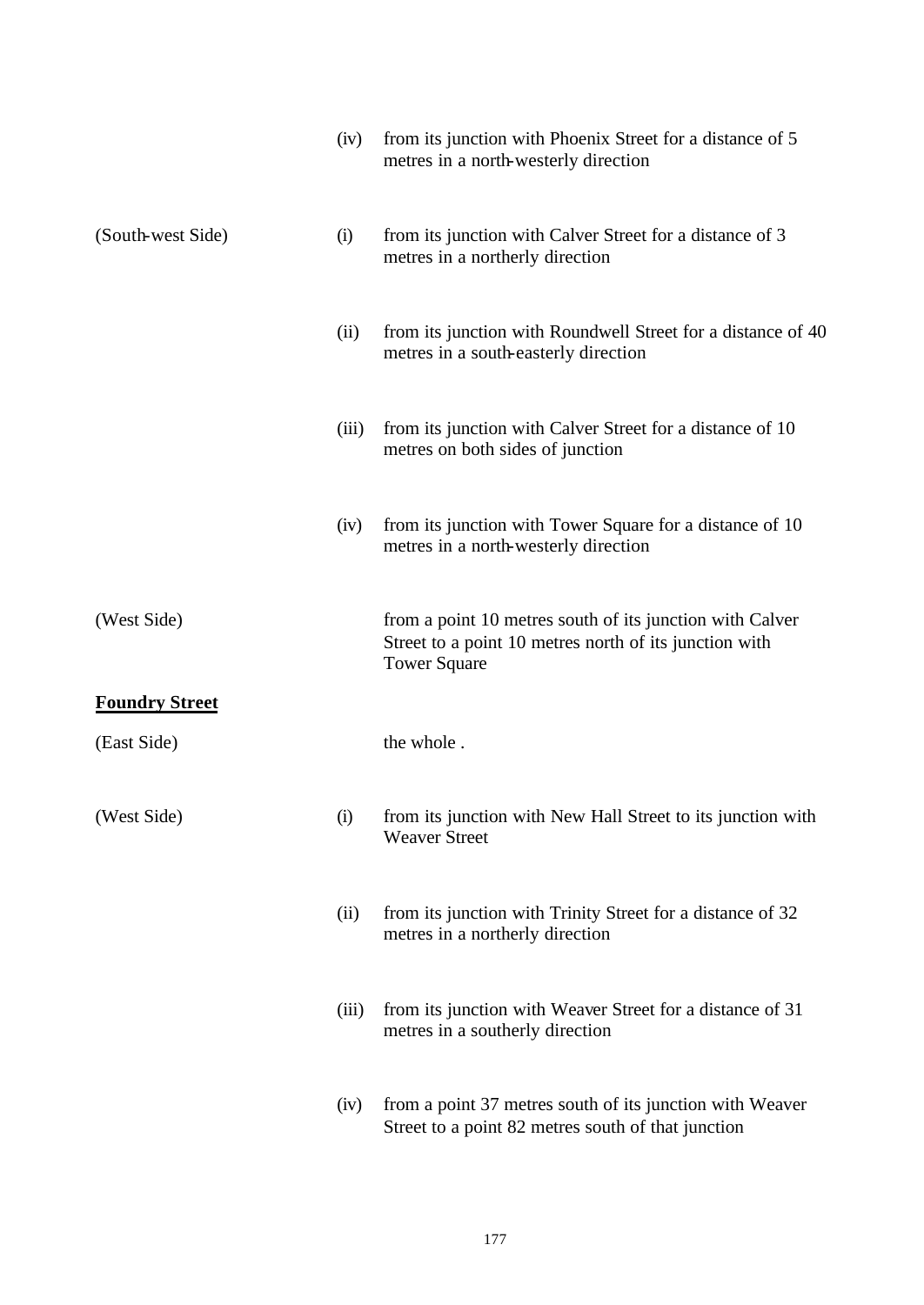# **Fountain Place**

| (South-west Side)                    | from its junction with Pack Horse Lane to its junction with<br><b>Newcastle Street</b>                              |
|--------------------------------------|---------------------------------------------------------------------------------------------------------------------|
| <b>Fountain Place Traffic Island</b> |                                                                                                                     |
|                                      | the whole periphery.                                                                                                |
| <b>Fountain Square</b>               |                                                                                                                     |
| (Both Sides)                         | for its entire length including the periphery of the island.                                                        |
| <b>Fountain Street</b>               |                                                                                                                     |
| (East Side)                          | from its junction with City Road to a point 17 metres north<br>of that junction                                     |
| (West Side)                          | from its junction with City Road to a point 12 metres north<br>of that junction                                     |
| <b>Foxley Lane</b>                   |                                                                                                                     |
| (Both Sides)                         | from its junction with Maunders Road to the south-west<br>side kerbline of Redhills Road where it meets Foxley Lane |
| <b>Franklyn Street</b>               |                                                                                                                     |
| (Both Sides)                         | from its junction with Leek Road for a distance of 14<br>metres in a north-westerly direction                       |
| (North Side)                         | from its junction with Eastwood Road for a distance of 10<br>metres in a westerly direction                         |
| (South Side)                         | from its junction with Eastwood Road for a distance of 75<br>metres in a westerly direction                         |
| <b>Frederick Avenue</b>              |                                                                                                                     |
| (East Side)                          | from its junction with Princes Road for a distance of 4<br>metres in an north easterly direction                    |
| (North-west Side)                    | from its junction with Princes Road for a distance of 5<br>metres in a north-easterly direction                     |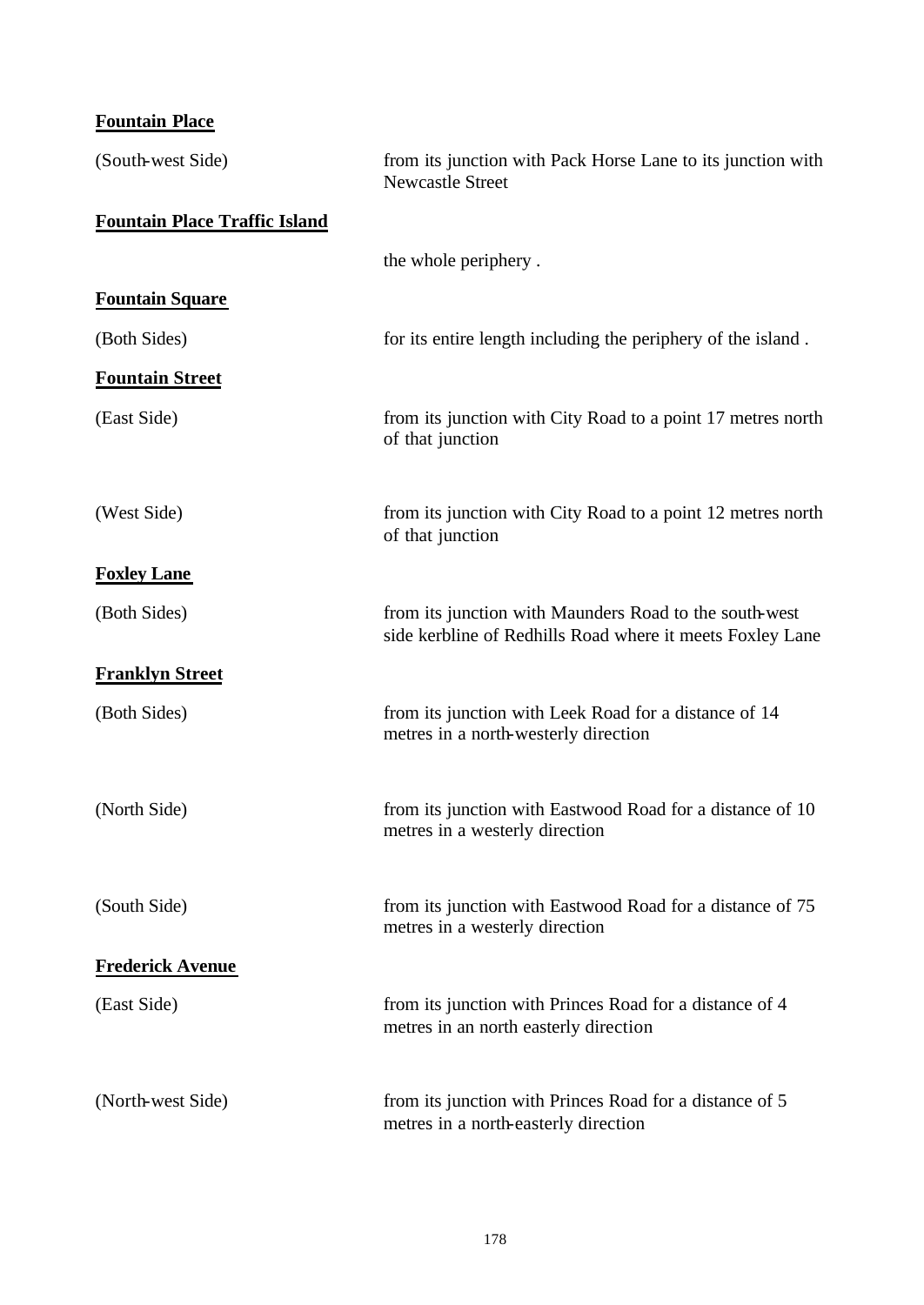| <b>Frederick Street</b> |      |                                                                                                              |
|-------------------------|------|--------------------------------------------------------------------------------------------------------------|
| (Both Sides)            |      | from its junction with Victoria Road for a distance of 45<br>metres in an easterly direction                 |
| <b>Fremantle Road</b>   |      |                                                                                                              |
| (South-west Side)       |      | from its junction with London Road for a distance of 10<br>metres in a westerly direction                    |
| <b>Furlong Lane</b>     |      |                                                                                                              |
| (Both Sides)            |      | from its junction with Newport Lane to its junction with<br><b>Slater Street</b>                             |
| (North-west Side)       |      | from its junction with Furlong Parade to a point 30 metres<br>south-west of its junction with Duncalf Street |
| (South-east Side)       |      | from its junction with Lower Hadderidge for a distance of<br>9 metres                                        |
| <b>Furlong Parade</b>   |      |                                                                                                              |
| (North-east Side)       | (i)  | from its junction with Newcastle Street for a distance of 20<br>metres                                       |
|                         | (ii) | from its junction with Wycliffe Street for a distance of 10<br>metres                                        |
| (South-west Side)       |      | for its entire length.                                                                                       |
| <b>Furlong Passage</b>  |      |                                                                                                              |
| (North Side)            |      | from its junction with St John's Square for a distance of 32<br>metres in a westerly direction               |
| (South Side)            |      | from its junction with St John's Square for a distance of 26<br>metres in a westerly direction               |
| <b>Furlong Road</b>     |      |                                                                                                              |
| (North-west Side)       | (i)  | from its junction with St Michael's Road for a distance of<br>54 metres in a south-westerly direction        |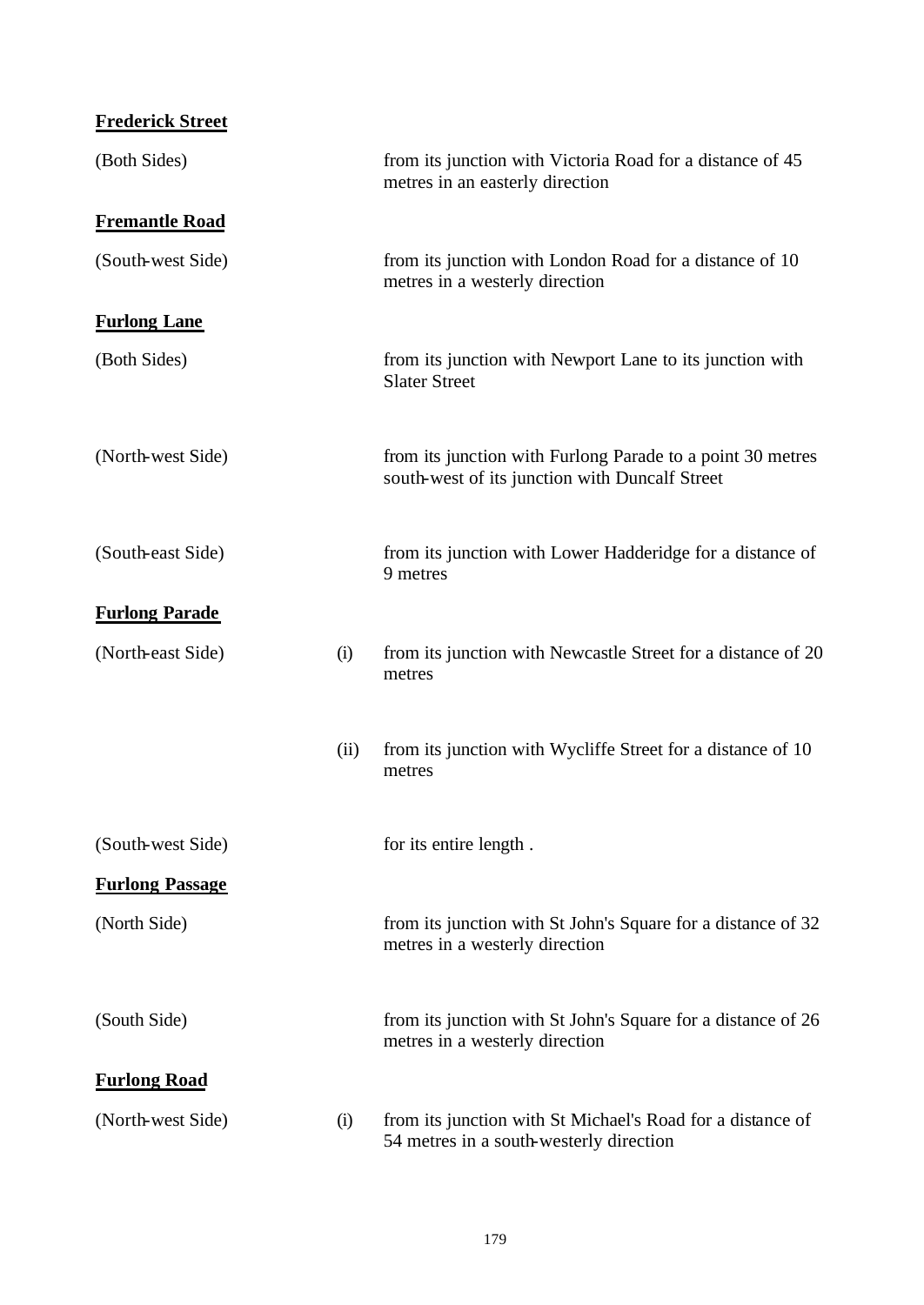|              | (ii)  | from its junction with High Street for a distance of 185<br>metres in an north-easterly direction                                           |
|--------------|-------|---------------------------------------------------------------------------------------------------------------------------------------------|
|              | (iii) | from a point 60 metres south-west of its junction with<br>Victoria Park Road for a distance of 35 metres in a<br>southerly direction        |
|              | (iv)  | from a point 23 metres south-west of its junction with<br>Hoskins Road to a point 53 metres south-west of its<br>junction with Hoskins Road |
| (South Side) | (i)   | From its junction with High Street to its junction with<br><b>Greengates Street</b>                                                         |
|              | (ii)  | from its junction with Greengates Street for a distance of 5<br>metres in an easterly direction                                             |
|              | (iii) | from the west kerbline of New Hayes Road for a distance of<br>30 metres in an easterly direction                                            |
|              | (iv)  | from its junction with Clandon Avenue for a distance of 70<br>metres in a westerly direction                                                |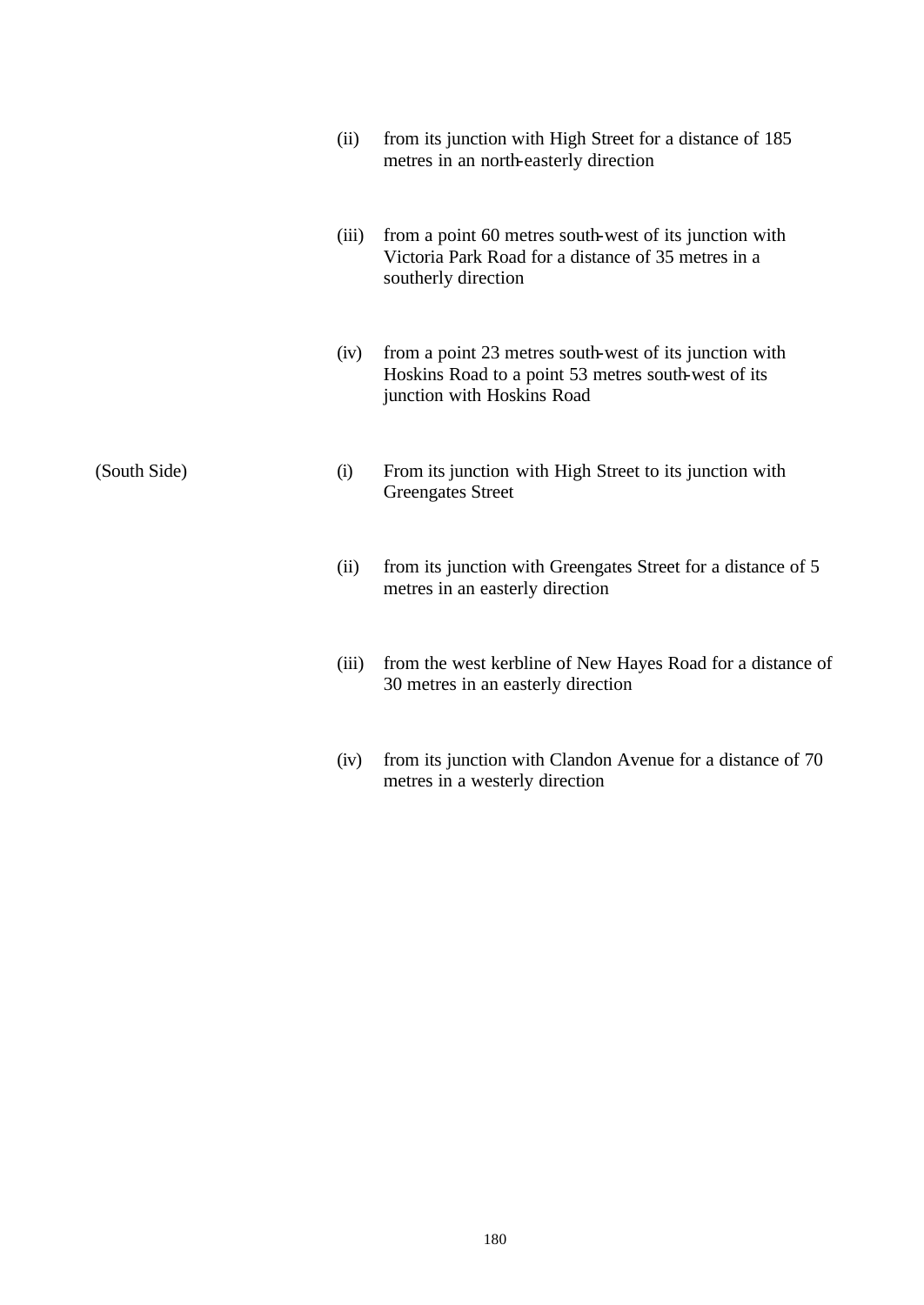| (South-east Side)    | (i)   | from its junction with Victoria Park Road for a distance of<br>35 metres in a south westerly direction                               |
|----------------------|-------|--------------------------------------------------------------------------------------------------------------------------------------|
|                      | (ii)  | from its junction with The Tudors for a distance of 35<br>metres in a south westerly direction                                       |
|                      | (iii) | from a point 90 metres south-west of its junction with The<br>Tudors for a distance of 35 metres in a south westerly<br>direction    |
|                      | (iv)  | from a point 35 metres south-west of its junction with<br>Victoria Park Road for a distance of 35 metres in a<br>southerly direction |
| <b>Gable Street</b>  |       |                                                                                                                                      |
| (Both Sides)         | (i)   | from its junction with Campbell Road for a distance of 5<br>metres in an easterly direction                                          |
|                      | (ii)  | from its junction with Boothen Old Road for a distance of 5<br>metres in a westerly direction                                        |
| <b>Garden Street</b> |       |                                                                                                                                      |
| (North Side)         |       | from its junction with Manor Court Street for a distance of<br>15 metres in an easterly direction                                    |
| (South Side)         |       | from its junction with Manor Court Street for a distance of<br>20 metres in an easterly direction                                    |
| <b>Garth Street</b>  |       |                                                                                                                                      |
| (Both Sides)         |       | from its junction with Upper Huntbach Street to its<br>junction with Huntbach Street                                                 |
| (East Side)          |       | from its junction with Upper Hillchurch Street to its<br>junction with Upper Huntbach Street                                         |
| (West Side)          |       | from its junction with Upper Hillchurch Street to its<br>junction with Upper Huntbach Street                                         |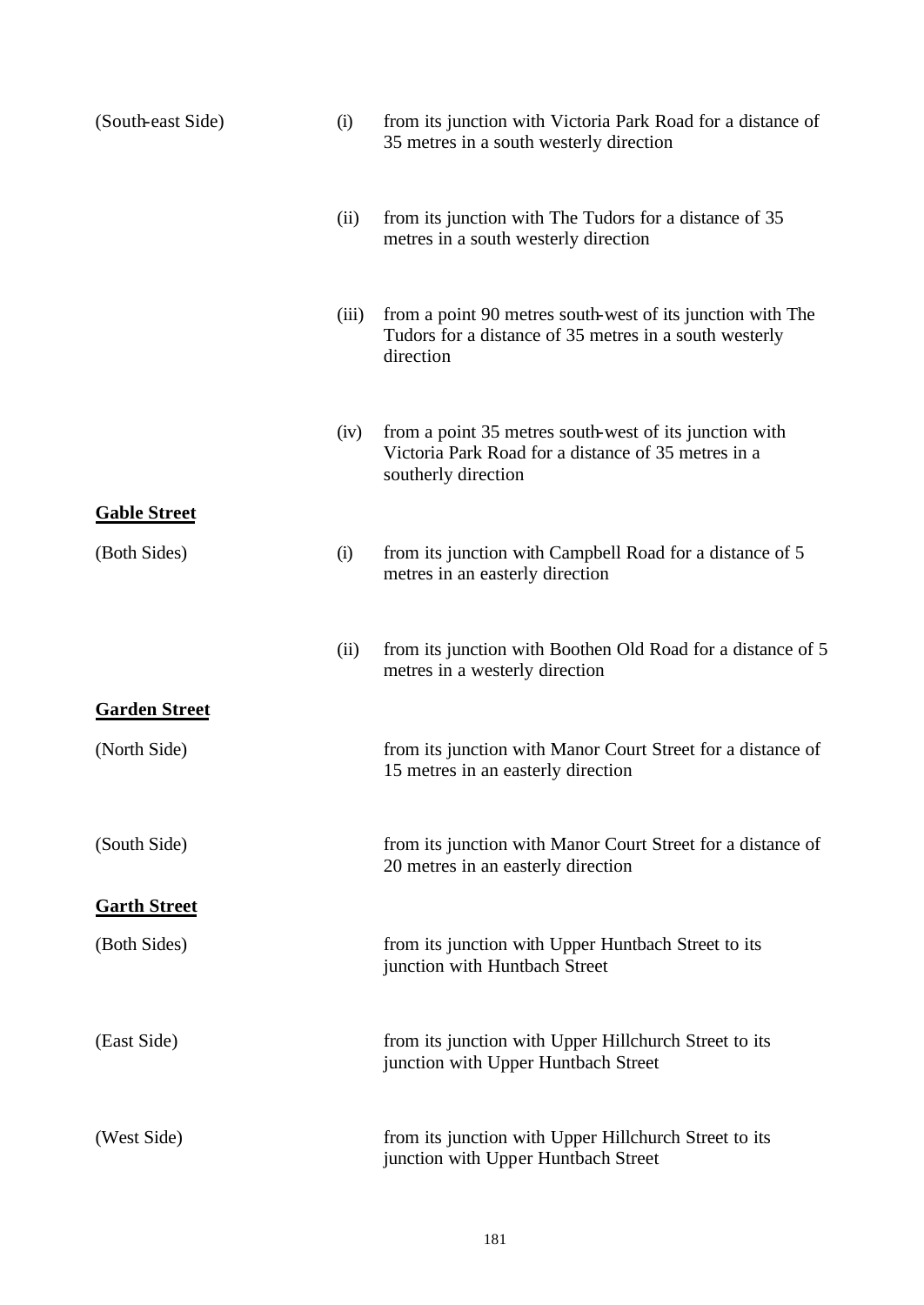# **Geen Street**

| (Both Sides)                 |       | for its whole length.                                                                               |
|------------------------------|-------|-----------------------------------------------------------------------------------------------------|
| <b>George Eastham Avenue</b> |       |                                                                                                     |
| (Both Sides)                 | (i)   | The Whole.                                                                                          |
|                              | (ii)  | The Whole.                                                                                          |
|                              | (iii) | The Whole.                                                                                          |
| <b>George Street</b>         |       |                                                                                                     |
| (Both Sides)                 |       | from its junction with Victoria Road for a distance of 5<br>metres in a westerly direction          |
| <b>Gibson Street</b>         |       |                                                                                                     |
| (East Side)                  |       | from its junction with Pinnox Street for a distance of 5<br>metres in a northerly direction         |
| (West Side)                  |       | from its junction with Williamson Street to its junction<br>with Pinnox Street                      |
| <b>Gilman Place</b>          |       |                                                                                                     |
| (East Side)                  | (i)   | from its junction with Old Hall Street for a distance of 48<br>metres in a southerly direction      |
|                              | (ii)  | from a point 58 metres south of its junction with Old Hall<br>Street to its southern end            |
| (West Side)                  |       | its whole length including its southern end.                                                        |
| <b>Gilman Street</b>         |       |                                                                                                     |
| (North-east Side)            |       | from its junction with Waterloo Street to its junction with<br>Perry Street                         |
| (South-west Side)            | (i)   | from its junction with Waterloo Street for a distance of 10<br>metres in a north-westerly direction |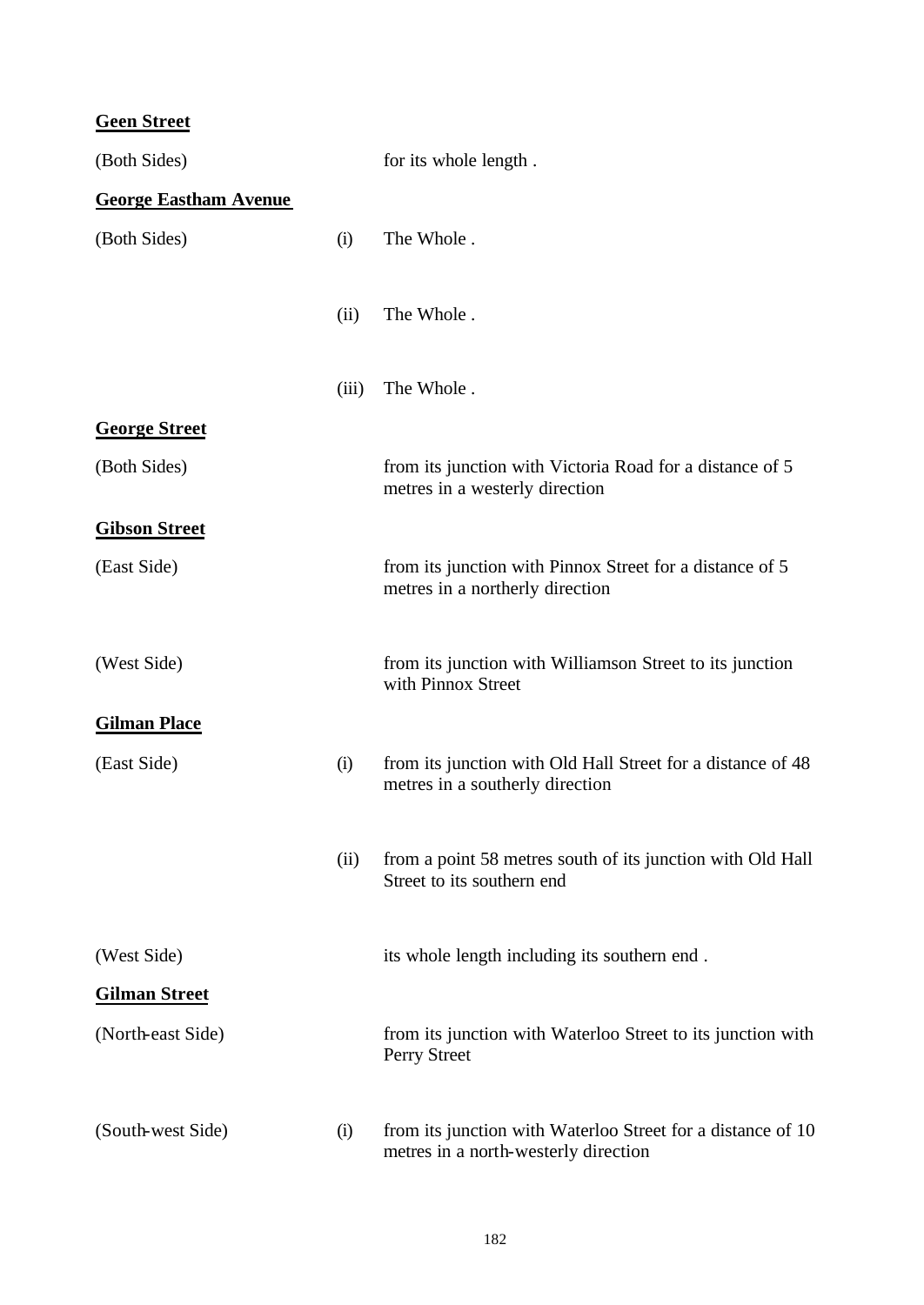|                         | (ii)  | from a point 140 metres north-west of its junction with<br>Waterloo Street to a point 7 metres north of its junction<br>with Matthews Walk |
|-------------------------|-------|--------------------------------------------------------------------------------------------------------------------------------------------|
| <b>Gimson Street</b>    |       |                                                                                                                                            |
| (Both Sides)            |       | from its junction with Christchurch Street for a distance of<br>10 metres in an easterly direction                                         |
| (North Side)            |       | from its junction with Albert Square for a distance of 26<br>metres in an easterly direction                                               |
| <b>Gitana Street</b>    |       |                                                                                                                                            |
| (East Side)             | (i)   | from its junction with Brunswick Street for a distance of 29<br>metres in a northerly direction                                            |
|                         | (ii)  | from its junction with Trinity Street for a distance of 15<br>metres in a southerly direction                                              |
| (West Side)             |       | the whole length.                                                                                                                          |
| <b>Gladstone Street</b> |       |                                                                                                                                            |
| (East Side)             |       | from its junction with Etruria Road to a point 50 metres<br>south of that junction                                                         |
| (West Side)             |       | from its junction with Etruria Road to a point 50 metres<br>south of that junction                                                         |
| <b>Glass Street</b>     |       |                                                                                                                                            |
| (North Side)            | (i)   | from its junction with Town Road for a distance of 55<br>metres in an easterly direction                                                   |
|                         | (ii)  | from a point 88 metres east of its junction with Town Road<br>to a point 106 metres east of that junction                                  |
|                         | (iii) | from its junction with the eastern end for a distance of 3<br>metres in a westerly direction                                               |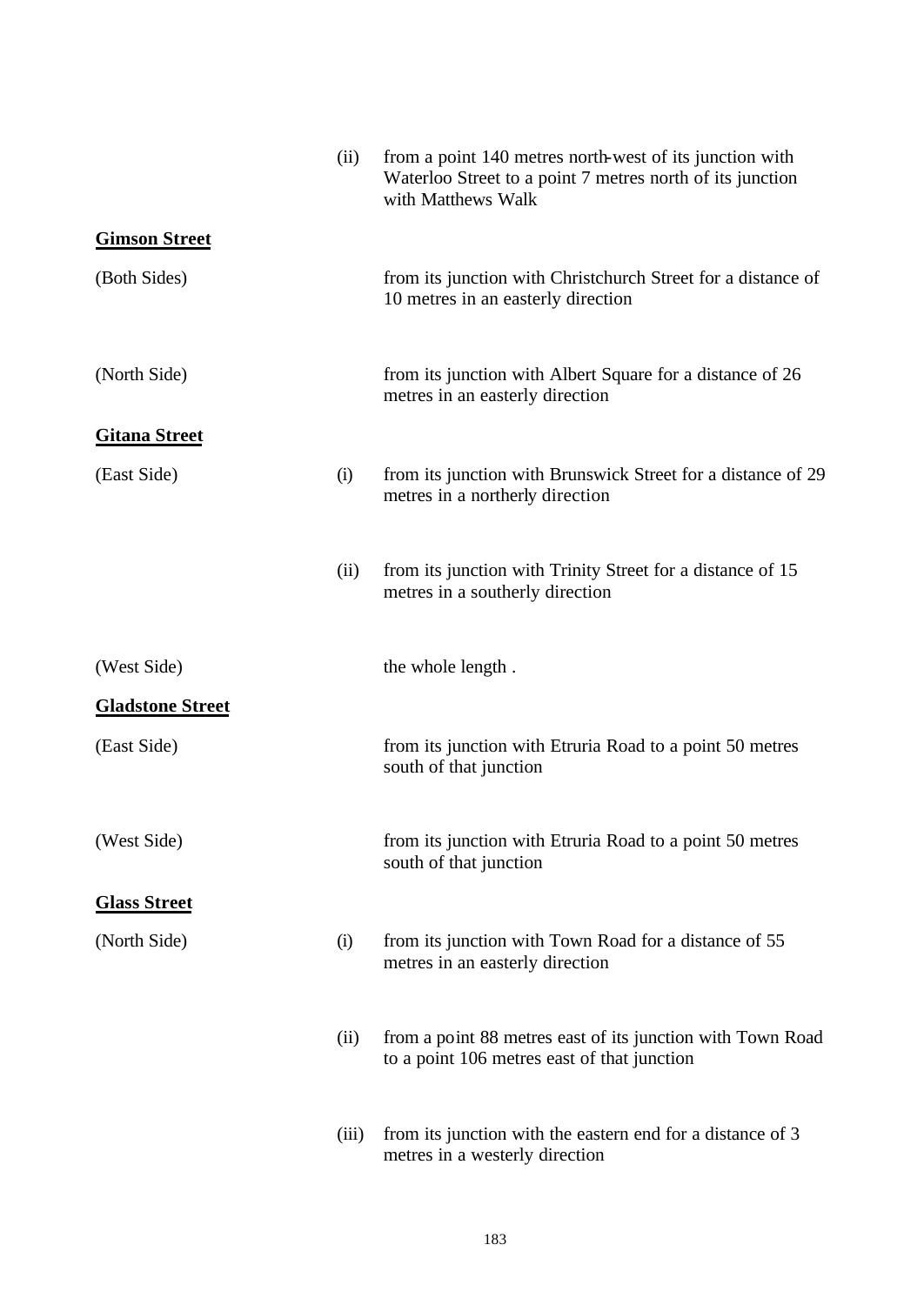| (South Side)           | (i)  | from its junction with Town Road for a distance of 7 metres<br>in an easterly direction              |
|------------------------|------|------------------------------------------------------------------------------------------------------|
|                        | (ii) | from a point 44 metres east of its junction with Town Road<br>to and including its eastern end       |
| <b>Glebe Court</b>     |      |                                                                                                      |
| (North-west Side)      |      | from its junction with Glebe Street to a point 8 metres<br>south-west of that junction               |
| (South-west Side)      |      | from a point 40 metres north-east of its south-western end<br>to its junction with Lytton Street     |
| <b>Glebe Street</b>    |      |                                                                                                      |
| (East Side)            |      | from its junction with Leek Road for a distance of 106<br>metres in a southerly direction            |
| (North-west Side)      | (i)  | from a point 36 metres south-west of its junction with<br>Kingsway to its junction with Station Road |
|                        | (ii) | from its junction with Church Street for a distance of 20<br>metres in an north-easterly direction   |
|                        |      | (iii) from its junction with Kingsway for a distance of 35 metres<br>in a south westerly direction   |
| (South-east Side)      |      | to its junction with Church Street to its junction with<br>Glebe Court                               |
| <b>Glendale Street</b> |      |                                                                                                      |
| (Both Sides)           |      | from its junction with Waterloo Road for a distance of 15<br>metres                                  |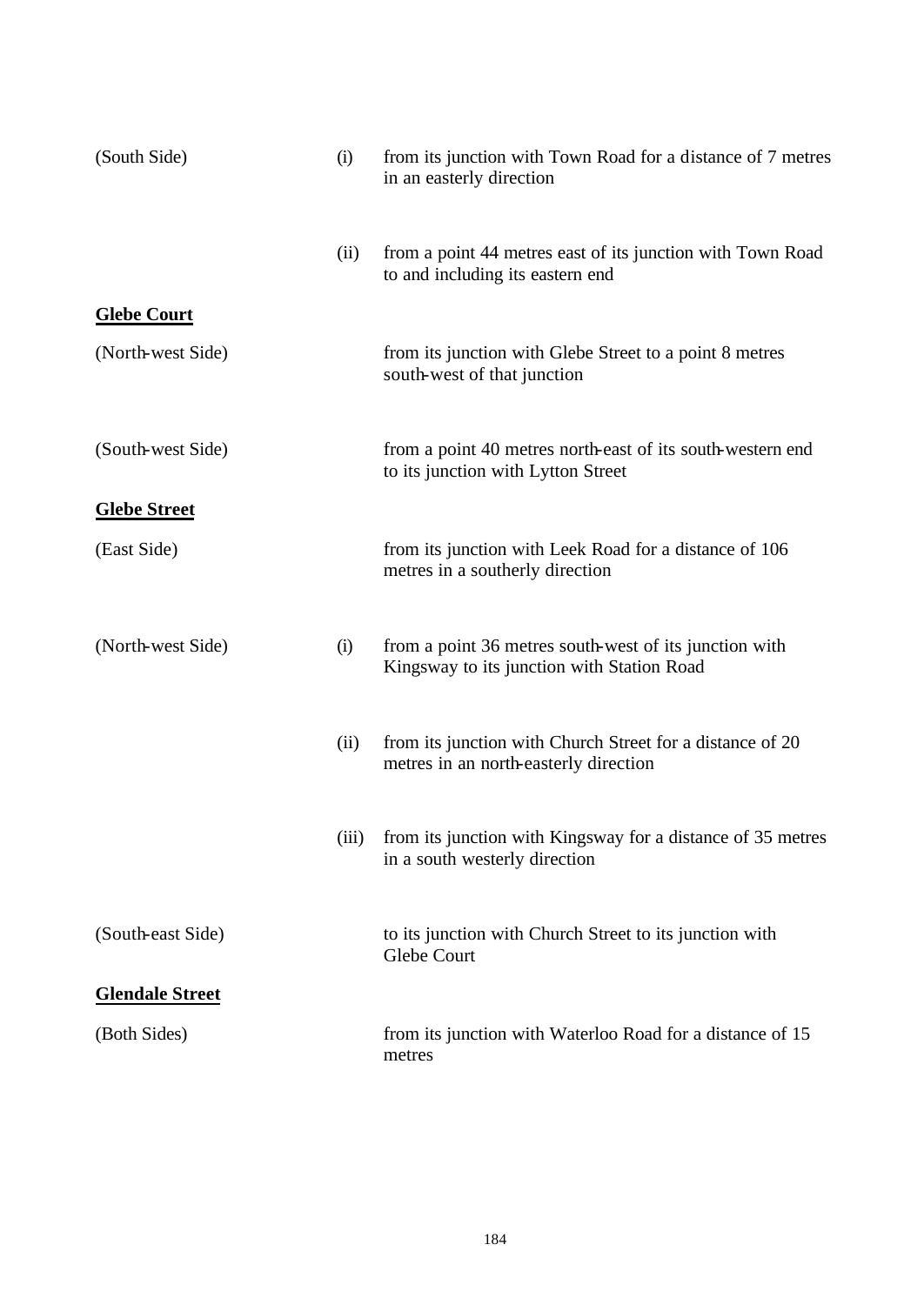| <b>Gleneagles Crescent</b> |      |                                                                                                                                             |
|----------------------------|------|---------------------------------------------------------------------------------------------------------------------------------------------|
| (Both Sides)               | (i)  | from its junction with Birches Head Road for a distance of<br>6 metres in a north-westerly direction                                        |
|                            | (ii) | from its junction with Birches Head Road for a distance of<br>5 metres in a north-westerly direction                                        |
| <b>Globe Street</b>        |      |                                                                                                                                             |
| (North-west Side)          |      | from a point 5 metres north-east of its junction with<br>Sancton Green to a point 5 metres south-west of its<br>junction with Sancton Green |
| <b>Glover Street</b>       |      |                                                                                                                                             |
| (Both Sides)               |      | from its junction with Birches Head Road for a distance of<br>5 metres in an south-easterly direction                                       |
| <b>Goddard Street</b>      |      |                                                                                                                                             |
| (Both Sides)               |      | from its junction with Bridgewood Street for a distance of<br>10 metres in an south-easterly direction                                      |
| <b>Gold Street</b>         |      |                                                                                                                                             |
| (Both Sides)               |      | from its junction with The Strand to its junction with<br><b>Heathcote Road</b>                                                             |
| <b>Goldenhill Road</b>     |      |                                                                                                                                             |
| (West Side)                | (i)  | from its junction with King Street for a distance of 30<br>metres                                                                           |
|                            | (ii) | from its junction with King Street for a distance of 25<br>metres in a northerly direction                                                  |
| <b>Goms Mill Road</b>      |      |                                                                                                                                             |
| (North Side)               |      | from its junction with the private road opposite Spring<br>Garden Road for a distance of 15 metres                                          |
| <b>Goodson Street</b>      |      |                                                                                                                                             |
| (Both Sides)               |      | its whole length.                                                                                                                           |
| <b>Gordon Banks Drive</b>  |      |                                                                                                                                             |
| (Both Sides)               |      | The Whole.                                                                                                                                  |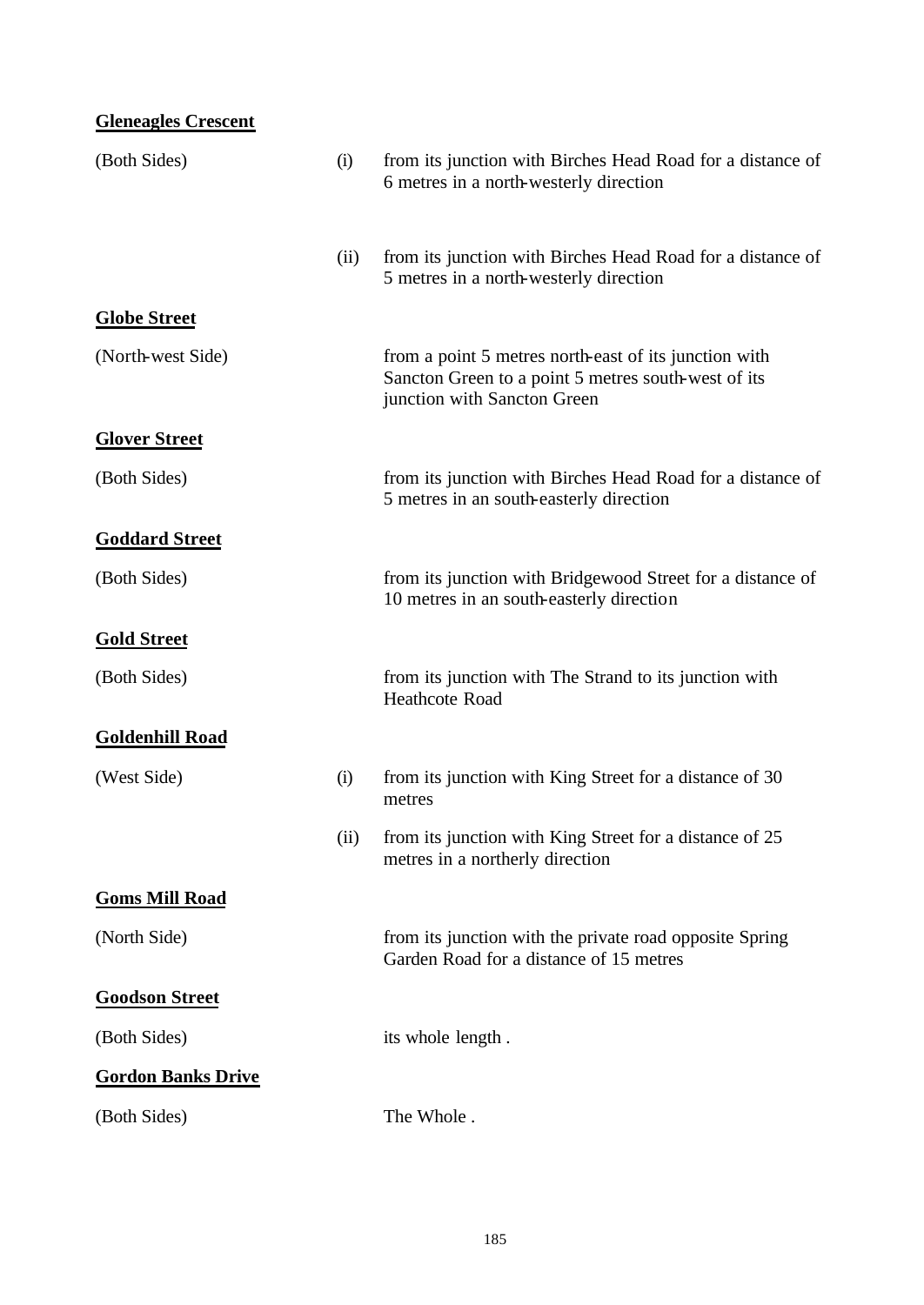## **Gorse Street**

| (North Side)          | (i)  | from its junction with Camden Street for a distance of 5<br>metres in a westerly direction                                                                  |
|-----------------------|------|-------------------------------------------------------------------------------------------------------------------------------------------------------------|
|                       | (ii) | from its junction with Daisy Place for a distance of 10<br>metres in an easterly direction                                                                  |
| (South Side)          |      | from its junction with Daisy Place for a distance of 5 metres<br>in an easterly direction                                                                   |
| <b>Gower Street</b>   |      |                                                                                                                                                             |
| (North-west Side)     | (i)  | from its junction with Normacot Road to its junction with<br><b>Bennion Street</b>                                                                          |
|                       | (ii) | from its junction with Bennion Street for a distance of 15<br>metres in a south-easterly direction                                                          |
| (South-east Side)     | (i)  | from its junction with Normacot Road for a distance of 15<br>metres in a south-westerly direction                                                           |
|                       | (ii) | from a point 57 metres south-west of its junction with<br>Normacot Road for a distance of 20 metres in a generally<br>southern direction                    |
| <b>Grafton Road</b>   |      |                                                                                                                                                             |
| (Both Sides)          | (i)  | from its junction with Rutland Road for a distance of 11<br>metres in a south-easterly direction                                                            |
|                       | (ii) | from its junction with Wood Street for a distance of 40<br>metres in a north-westerly direction                                                             |
| <b>Grafton Street</b> |      |                                                                                                                                                             |
| (Both Sides)          |      | from a point 7 metres north of its junction with Upper<br>Hillchurch Street to a point 30 metres south-east of its<br>junction with Upper Hillchurch Street |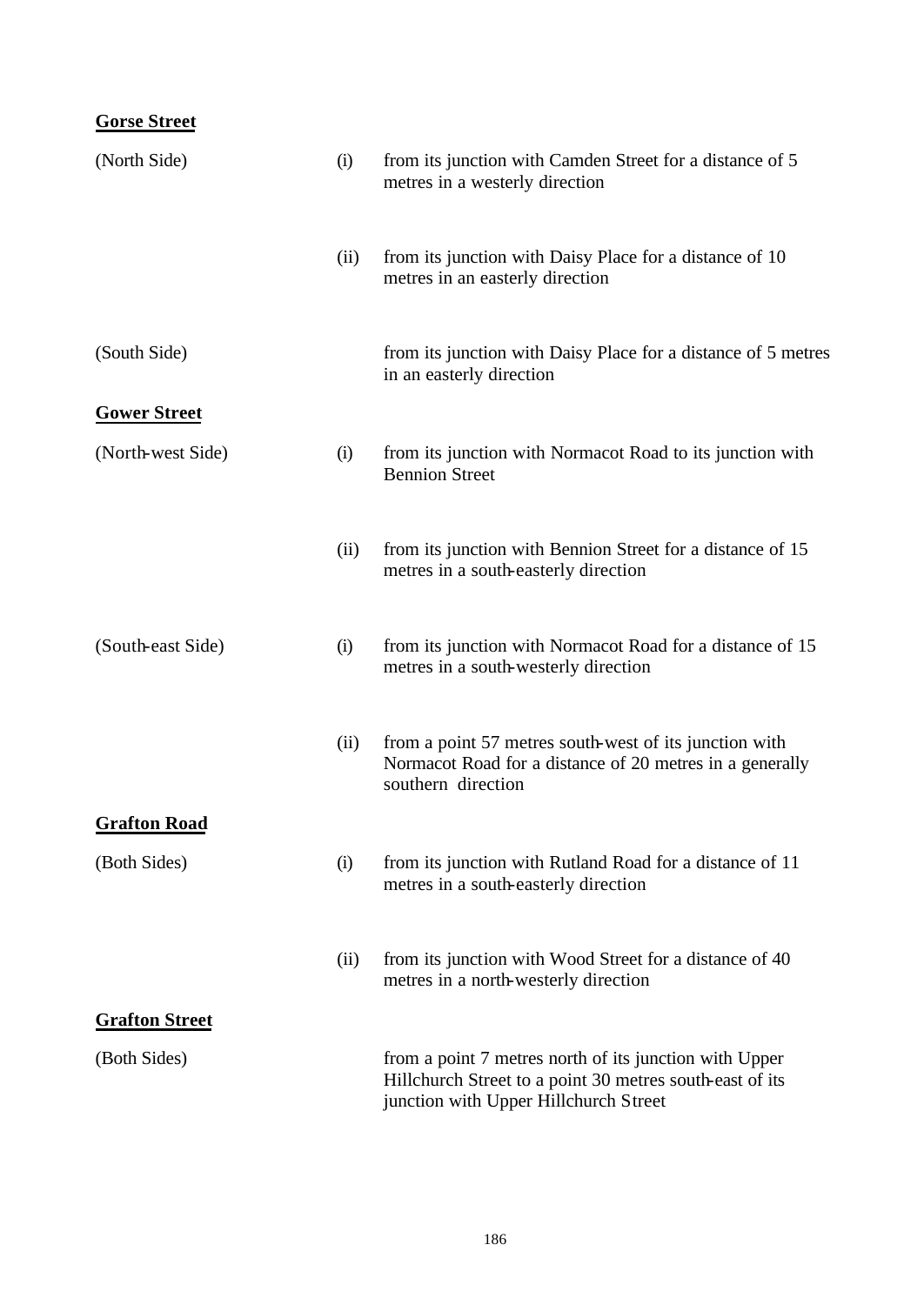| (East Side)          |       | from its junction with Mayer Street for a distance of 10<br>metres in a northerly direction       |
|----------------------|-------|---------------------------------------------------------------------------------------------------|
| (North Side)         |       | from its junction with St John Street for a distance of 38<br>metres in a westerly direction      |
| (South Side)         |       | from its junction with St John Street for a distance of 44<br>metres in a westerly direction      |
| (West Side)          | (i)   | from its junction with Mayer Street for a distance of 10<br>metres in a northerly direction       |
|                      | (ii)  | from its junction with Festing Street for a distance of 11<br>metres in a southerly direction     |
|                      | (iii) | from its junction with Festing Street for a distance of 7<br>metres in a southerly direction      |
| <b>Grange Road</b>   |       |                                                                                                   |
| (Both Sides)         |       | from its junction with Sandon Road for a distance of 35<br>metres in an easterly direction        |
| <b>Grange Street</b> |       |                                                                                                   |
| (Both Sides)         |       | from its junction with Waterloo Road for a distance of 10<br>metres in a north-easterly direction |
| <b>Grant Street</b>  |       |                                                                                                   |
| (Both Sides)         |       | for its entire length.                                                                            |
| <b>Gravelly Bank</b> |       |                                                                                                   |
| (North-east Side)    |       | from its junction with Sandon Road for a distance of 22<br>metres in a westerly direction         |
| (South-west Side)    |       | from its junction with Sandon Road for a distance of 80<br>metres in a westerly direction         |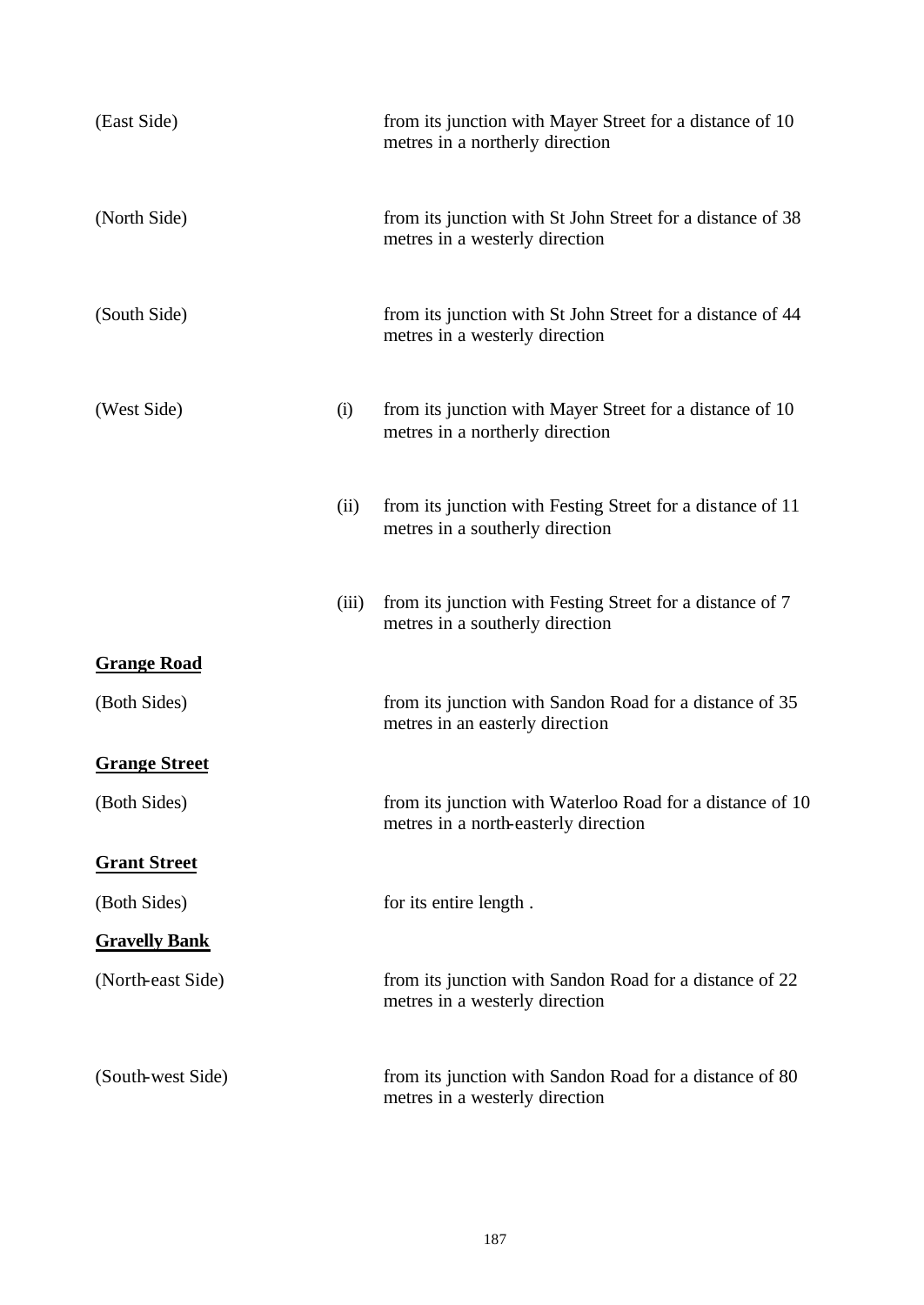| <b>Greasley Road</b>     |       |                                                                                                                               |
|--------------------------|-------|-------------------------------------------------------------------------------------------------------------------------------|
| (North-east Side)        |       | from a point 43 metres south-east of its junction with<br>Priory Road to a point 33 metres north-west of that junction        |
| (South Side)             |       | from a point 20 metres west of its junction with Hulton Road<br>for a distance of 56 metres in a westerly direction           |
| (South-west Side)        |       | from a point 70 metres south-east of its junction with<br>Whitehouse Road to a point 35 metres north-west of that<br>junction |
| <b>Greenbank Road</b>    |       |                                                                                                                               |
| (North Side)             |       | from its junction with High Lane for a distance of 20 metres<br>in a westerly direction                                       |
| (South Side)             |       | from its junction with High Lane for a distance of 40 metres<br>in a westerly direction                                       |
| <b>Greendock Street</b>  |       |                                                                                                                               |
| (North-east Side)        | (i)   | from its junction with Edensor Road for a distance of 15<br>metres in a north-westerly direction                              |
|                          | (ii)  | from its junction with Heathcote Road for a distance of 185<br>metres in an south-easterly direction                          |
| (South-west Side)        |       | from its junction with Edensor Road for a distance of 14<br>metres in a north-westerly direction                              |
| <b>Greengates Street</b> |       |                                                                                                                               |
| (Both Sides)             | (i)   | from its junction with Meir Street for a distance of 9<br>metres each side                                                    |
|                          | (ii)  | from its junction with Clive Street for a distance of 11<br>metres each side of that junction                                 |
|                          | (iii) | from its junction with Cope's Avenue for a distance of 11<br>metres each side of that junction                                |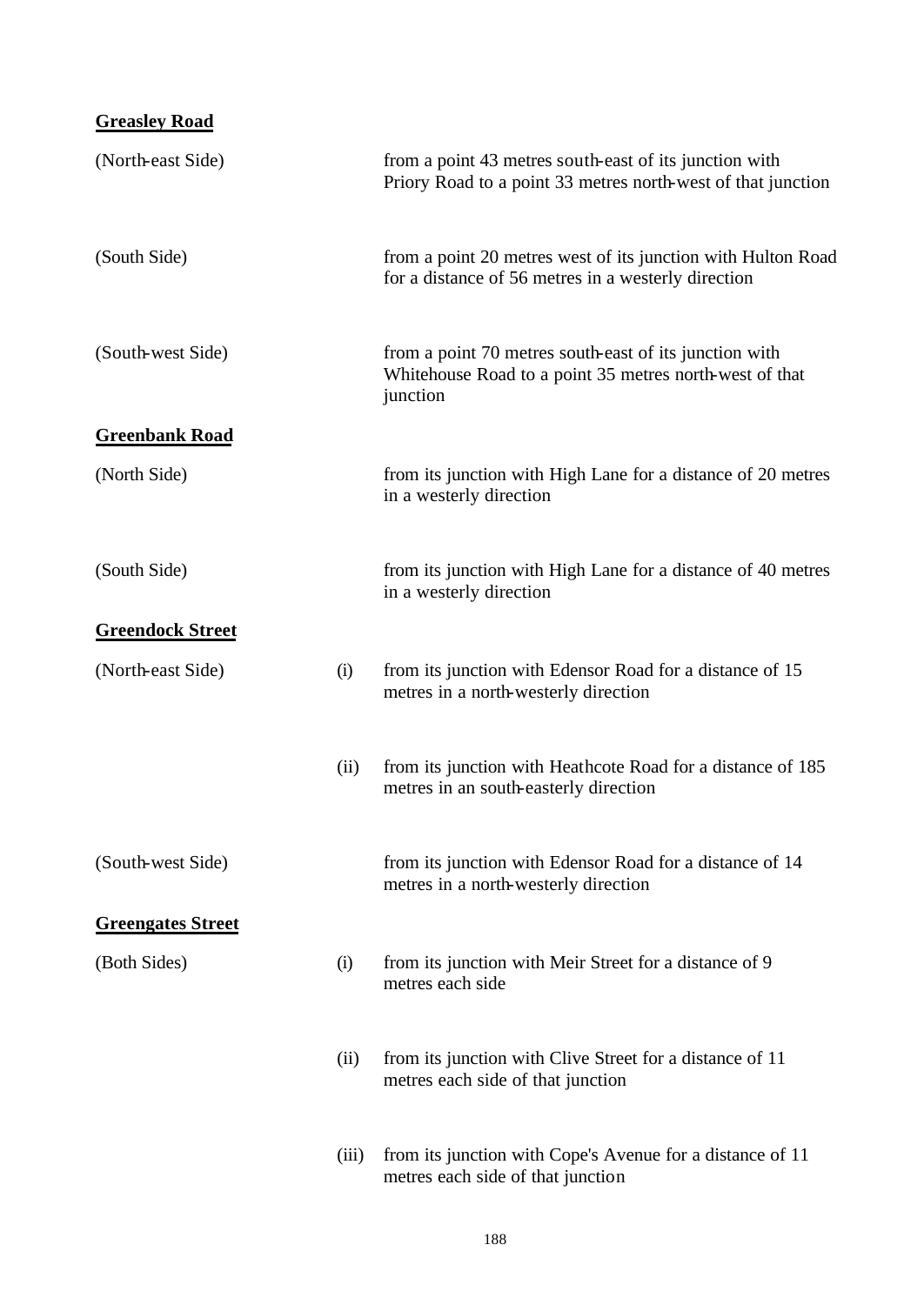| (East Side)             | (i)   | from its junction with Park Terrace for a distance of 3<br>metres in a northerly direction                        |
|-------------------------|-------|-------------------------------------------------------------------------------------------------------------------|
|                         | (ii)  | from its junction with Park Terrace to its junction with<br>The Boulevard                                         |
| (West Side)             | (i)   | from its junction with Hunt Street for a distance of 10<br>metres in a northerly direction                        |
|                         | (ii)  | from its junction with Hunt Street for a distance of 20<br>metres in a southerly direction                        |
| <b>Greenhead Street</b> | (iii) | from its junction with The Boulevard for a distance of 29<br>metres in a northerly direction                      |
| (North-west Side)       | (i)   | from its junction with Westport Road for a distance of 10<br>metres                                               |
|                         | (ii)  | from its junction with Scotia Road for a distance of 15<br>metres in a southerly direction                        |
| (South-east Side)       | (i)   | from its junction with Scotia Road for a distance of 10<br>metres in a southerly direction                        |
|                         | (ii)  | from its junction with Westport Road for a distance of 10<br>metres in a north-easterly direction                 |
|                         | (iii) | from a point 10 metres south of its junction with Overhouse<br>Street to a point 10 metres north of that junction |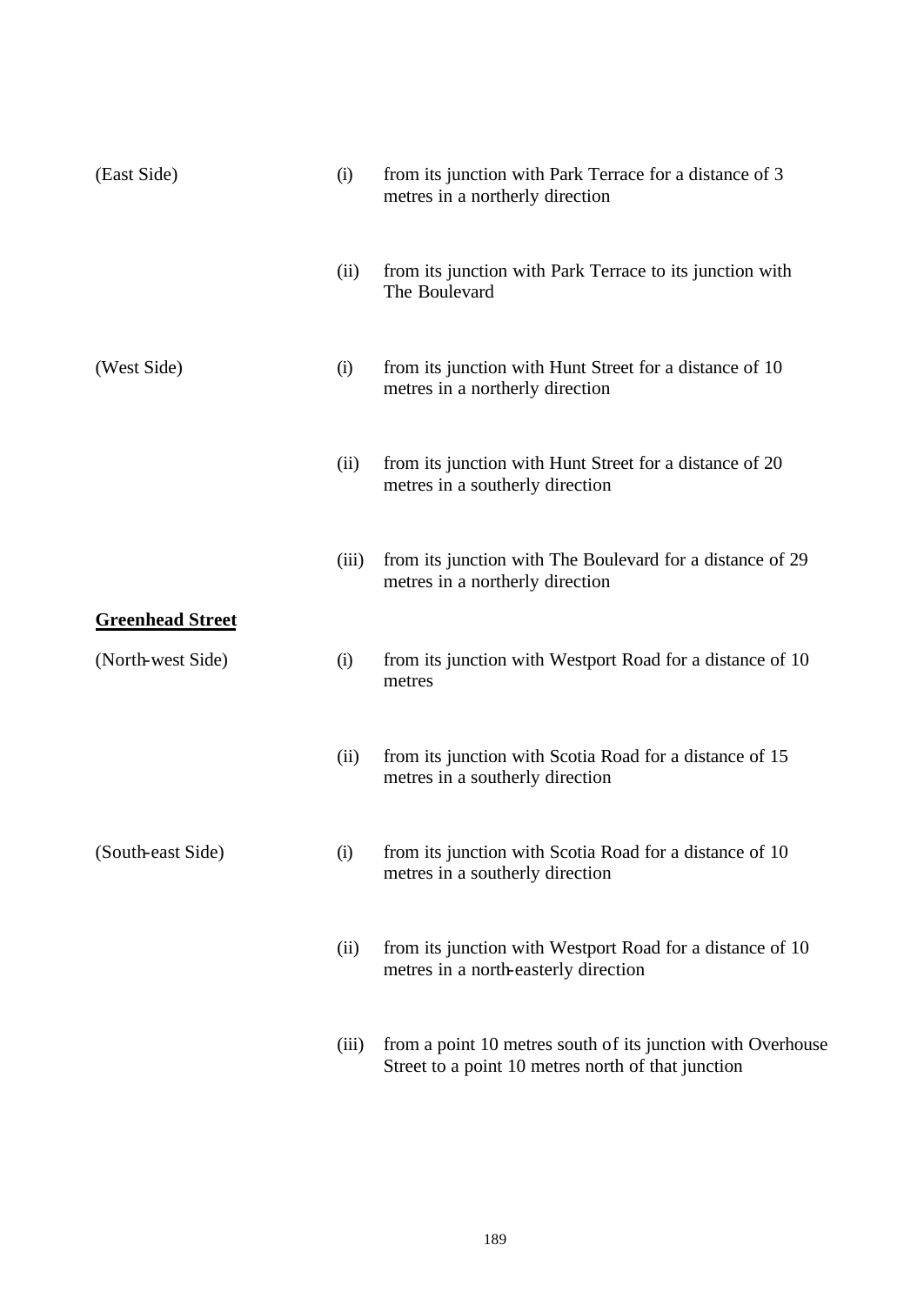| <b>Greyhound Way</b>    |      |                                                                                                                                                      |
|-------------------------|------|------------------------------------------------------------------------------------------------------------------------------------------------------|
| (Both Sides)            | (i)  | from a point 110 metres south-west of its junction with<br>Waterloo Road to its junction with Pavilion Drive                                         |
|                         | (ii) | from its junction with Waterloo Road for a distance of 110<br>metres in a south-westerly direction                                                   |
| <b>Greysan Avenue</b>   |      |                                                                                                                                                      |
| (Both Sides)            |      | from its junction with Turnhurst Road for a distance of 10<br>metres in an easterly direction                                                        |
| <b>Grice Road</b>       |      |                                                                                                                                                      |
| (Both Sides)            |      | from its junction with Hartshill Road for a distance of 10<br>metres in an north-easterly direction                                                  |
| <b>Griffin Street</b>   |      |                                                                                                                                                      |
| (North-east Side)       | (i)  | from a point 35 metres north-west of its junction with<br>Grosvenor Street to the end of the street including the<br>north-west end                  |
|                         | (ii) | from a point 45 metres north-west of its southern end to<br>and including its southern end                                                           |
| <b>Grosvenor Avenue</b> |      |                                                                                                                                                      |
| (Both Sides)            | (i)  | from its junction with London Road for a distance of 15<br>metres in an south easterly direction                                                     |
|                         | (ii) | from a point 7 metres north-west of its junction with Neville<br>Street to a point 7 metres south-east of its junction with<br><b>Neville Street</b> |
| (North-west Side)       |      | from its junction with Fremantle Road to its junction with<br><b>Trent Valley Road</b>                                                               |
| <b>Grosvenor Road</b>   |      |                                                                                                                                                      |
| (East Side)             |      | from its junction with Meir Road for a distance of 13 metres<br>in a southerly direction                                                             |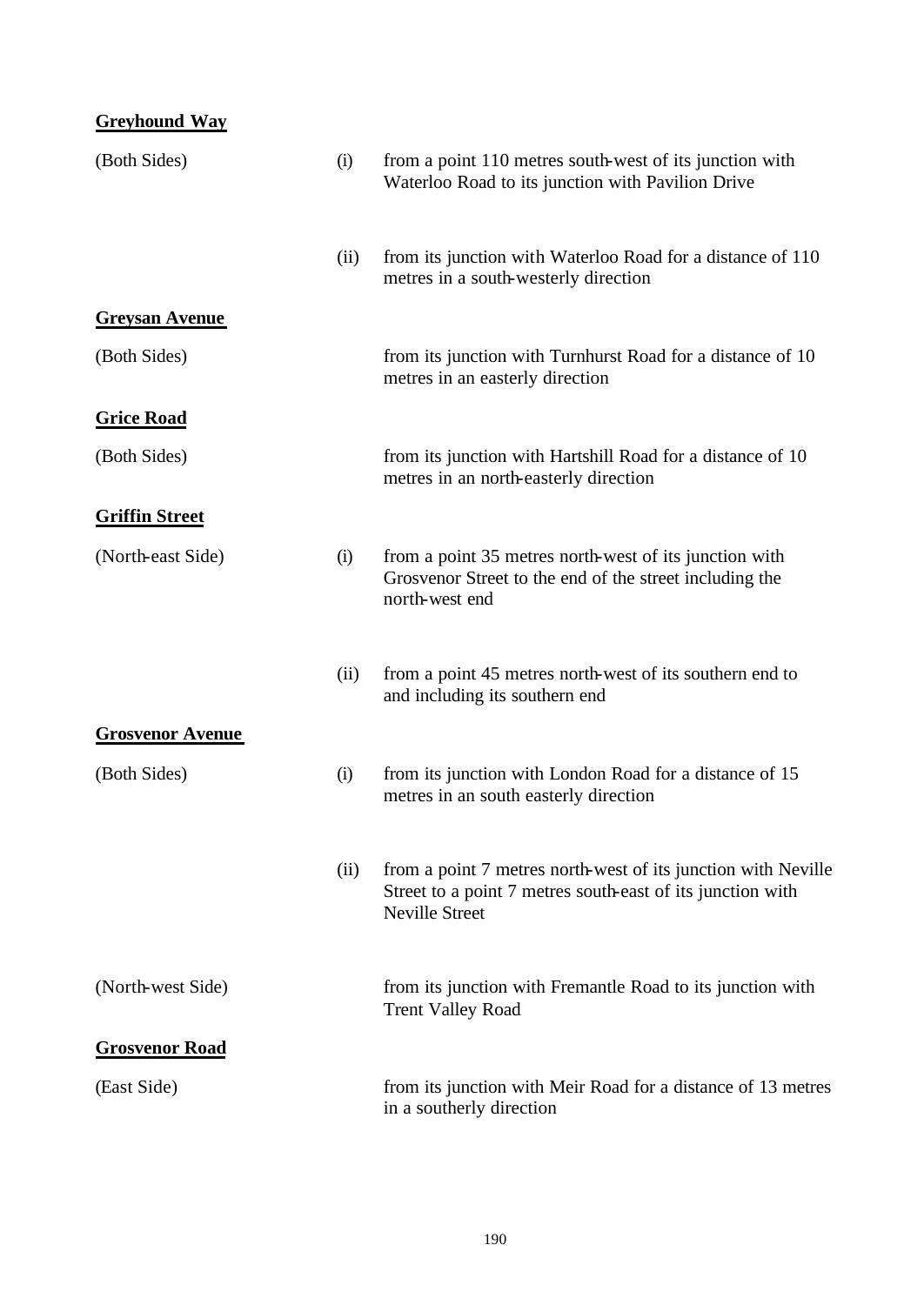| <b>Grove Avenue</b>     |      |                                                                                                                     |
|-------------------------|------|---------------------------------------------------------------------------------------------------------------------|
| (Both Sides)            |      | from its junction with Grove Road for a distance of 10<br>metres in a northerly direction                           |
| (East Side)             |      | from a point 38 metres north of its junction with Grove<br>Road for its whole length and across the end of the road |
| <b>Grove Road</b>       |      |                                                                                                                     |
| (Both Sides)            |      | from its junction with Blurton Road/Heron Street to a<br>point 62 metres west of its junction with Grove Avenue     |
| (North Side)            | (i)  | from its junction with Claud Street for a distance of 130<br>metres in an easterly direction                        |
|                         | (ii) | from its junction with Claud Street for a distance of 180<br>metres in a westerly direction                         |
| (South Side)            |      | from its junction with Grove Avenue for a distance of 380<br>metres in a westerly direction                         |
| <b>Grove Street</b>     |      |                                                                                                                     |
| (Both Sides)            |      | from its junction with Waterloo Road for a distance of 10<br>metres in a north-easterly direction                   |
| <b>Guildford Street</b> |      |                                                                                                                     |
| (Both Sides)            | (i)  | from its junction with Cauldon Road for a distance of 13<br>metres in a southerly direction                         |
|                         | (ii) | from its junction with Ashford Street for a distance of 10<br>metres in a northerly direction                       |
| <b>Guy Street</b>       |      |                                                                                                                     |
| (Both Sides)            |      | from its junction with Werrington Road for a distance of 5<br>metres in an south-easterly direction                 |
| <b>Gwenys Crescent</b>  |      |                                                                                                                     |
| (Both Sides)            |      | from a point 100 metres north of its junction with<br>Highfield Drive to include the whole of the turning head      |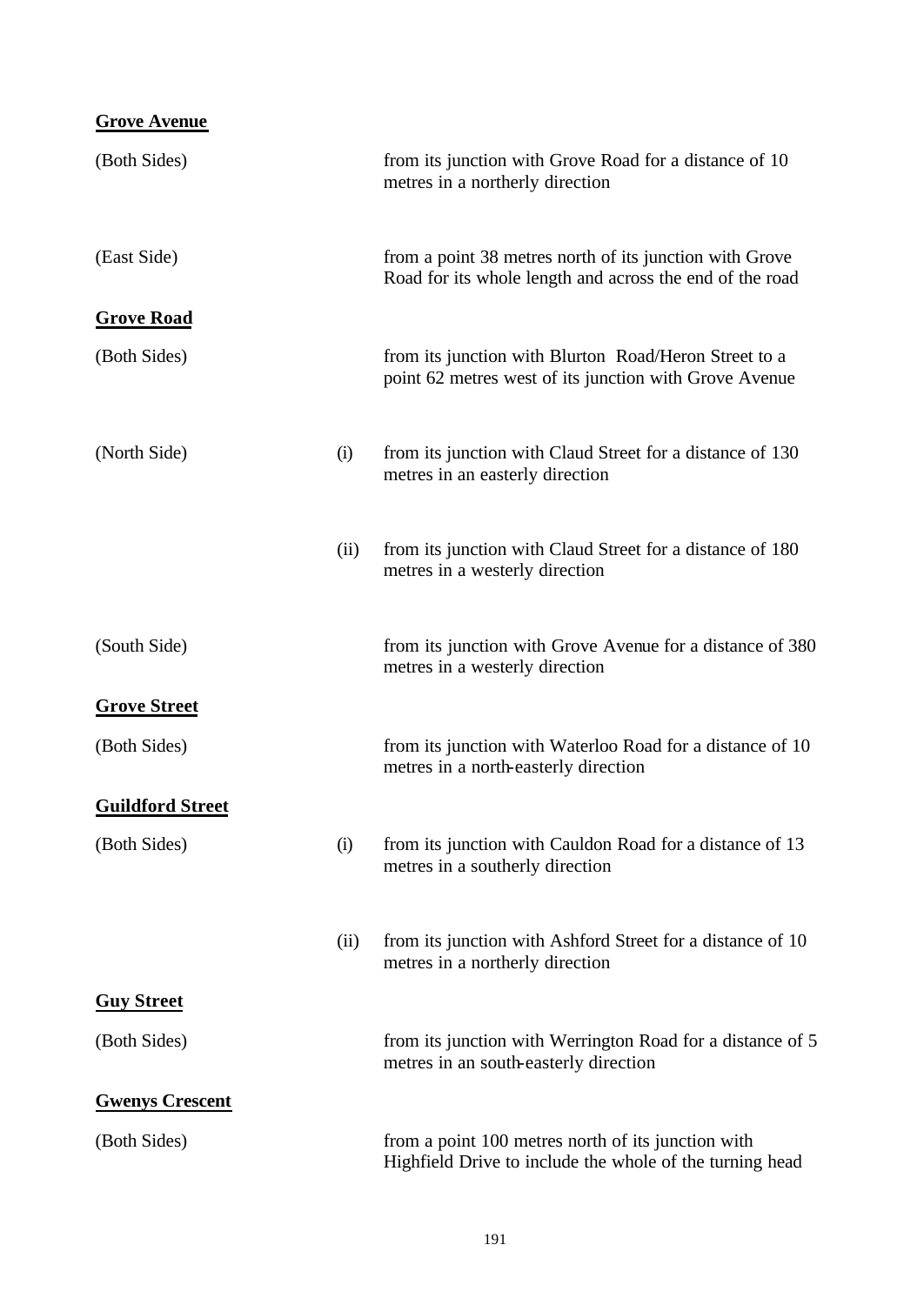## **Hall Street**

| (North-west Side)    |       | from its junction with Westport Road for a distance of 10<br>metres in a south-westerly direction  |
|----------------------|-------|----------------------------------------------------------------------------------------------------|
| (South-east Side)    |       | from its junction with Westport Road for a distance of 5<br>metres in a south-westerly direction   |
| <b>Hallam Street</b> |       |                                                                                                    |
| (Both Sides)         |       | from its junction with Elsing Street for a distance of 15<br>metres in a westerly direction        |
| (North Side)         | (i)   | from its junction with Elsing Street for a distance of 13<br>metres in a easterly direction        |
|                      | (ii)  | from its junction with Manor Street for a distance of 30<br>metres in a westerly direction         |
| (South Side)         | (i)   | from its junction with Elsing Street for a distance of 13<br>metres in a easterly direction        |
|                      | (ii)  | from its junction with Manor Street for a distance of 10<br>metres in a westerly direction         |
| <b>Hamil Road</b>    |       |                                                                                                    |
| (Both Sides)         |       | from its junction with High Lane for a distance of 30 metres<br>in a southerly direction           |
| (North-west Side)    | (i)   | from its junction with Stanfield Road for a distance of 15<br>metres in a north-easterly direction |
|                      | (ii)  | from its junction with Stanfield Road for a distance of 20<br>metres in a south-westerly direction |
|                      | (iii) | from its junction with Moorland Road to its junction with<br>Jenkins Street                        |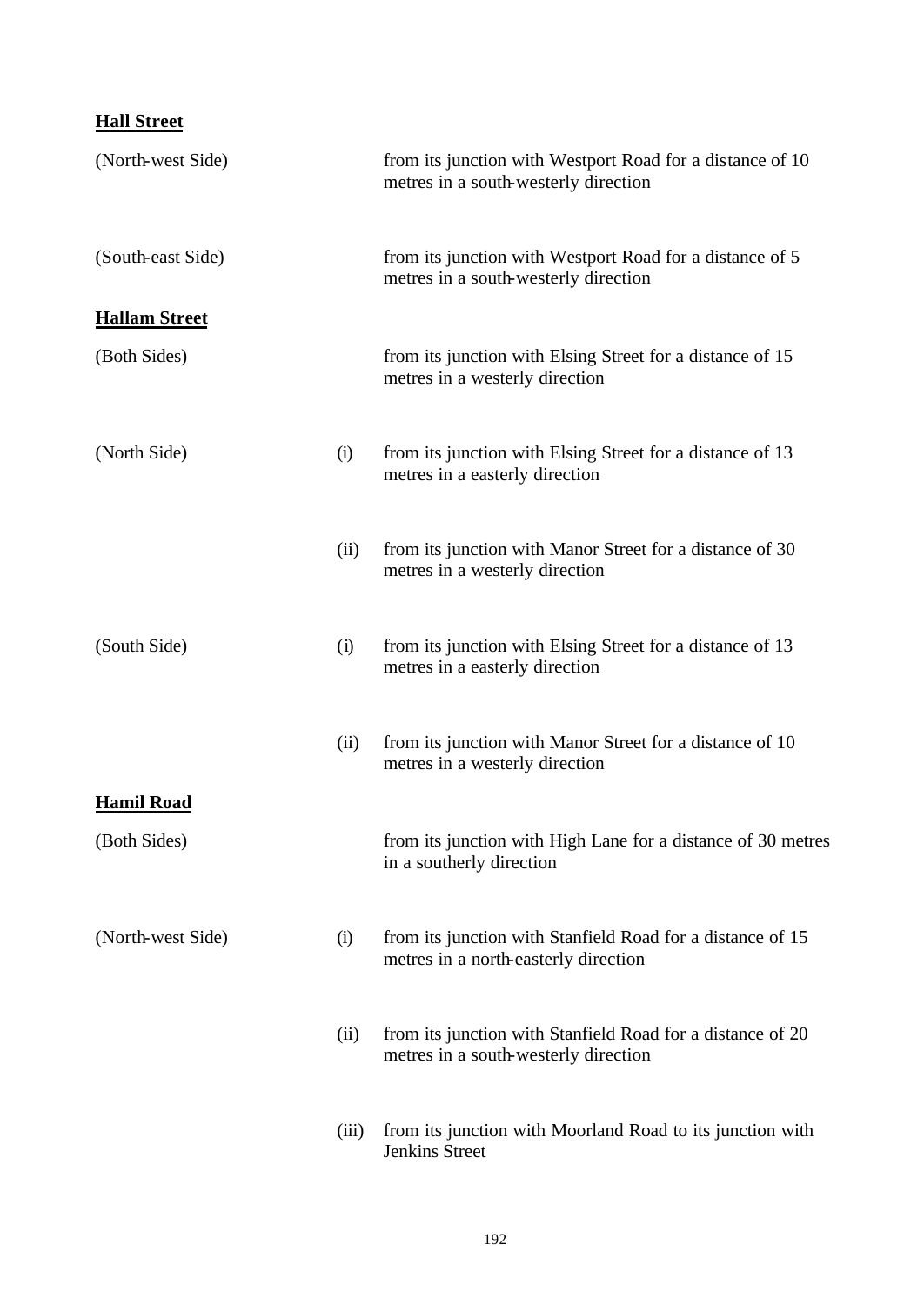|                       | (iv)  | from its junction with Jenkins Street to the south-west<br>boundary of no.113 Hamil Road                                          |
|-----------------------|-------|-----------------------------------------------------------------------------------------------------------------------------------|
| (South-east Side)     | (i)   | from its junction with Moorland Road to a point 23 metres<br>north-east of its junction with Owen Grove                           |
|                       | (ii)  | from its junction with Park Road for a distance of 15 metres<br>in a north-easterly direction                                     |
|                       | (iii) | from its junction with Park Road for a distance of 25 metres<br>in a south-westerly direction                                     |
|                       | (iv)  | from a point 60 metres south-west of its junction with Park<br>Road for a distance of 105 metres in a south-westerly<br>direction |
| <b>Hampton Street</b> |       |                                                                                                                                   |
| (Both Sides)          |       | from its junction with Franklyn Street for a distance of 13<br>metres in a westerly direction                                     |
| (North Side)          |       | from its junction with Lichfield Street for a distance of 11<br>metres in an easterly direction                                   |
| (South Side)          |       | from its junction with Lichfield Street for a distance of 16<br>metres in an easterly direction                                   |
| <b>Hancock Street</b> |       |                                                                                                                                   |
| (Both Sides)          |       | from its junction with Roebuck Street for a distance of 10<br>metres in a southerly direction                                     |
| (East Side)           | (i)   | from its junction with Wintonfield Street for a distance of<br>11 metres in a northerly direction                                 |
|                       | (ii)  | from its junction with Wintonfield Street for a distance of 5<br>metres in a southerly direction                                  |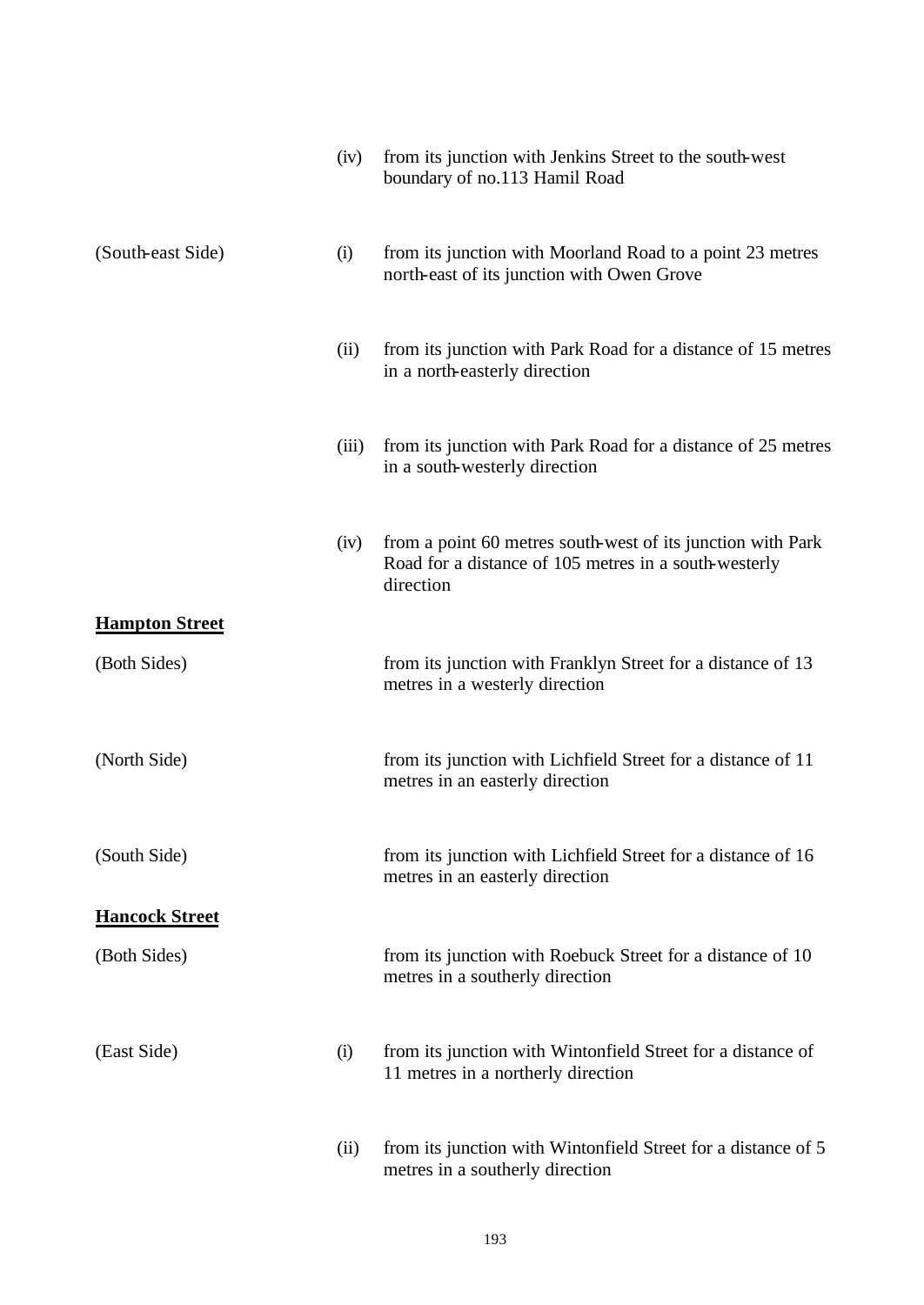| (South-east Side)                                                           |      | from its junction with Leek Road to a point 13 metres<br>north-east of that junction              |
|-----------------------------------------------------------------------------|------|---------------------------------------------------------------------------------------------------|
| (West Side)                                                                 | (i)  | from its junction with Wintonfield Street for a distance of<br>16 metres in a northerly direction |
|                                                                             | (ii) | from its junction with Wintonfield Street for a distance of 9<br>metres in a southerly direction  |
| <b>Hand Street</b>                                                          |      |                                                                                                   |
| (Both Sides)                                                                | (i)  | from its junction with Williamson Street for a distance of 5<br>metres in a southerly direction   |
|                                                                             | (ii) | from its junction with Pinnox Street for a distance of 5<br>metres in a northerly direction       |
| <b>Handley Drive</b>                                                        |      |                                                                                                   |
| (Both Sides)                                                                |      | from its junction with Bull Lane for a distance of 23 metres<br>in a southerly direction          |
| <b>Handley Street</b>                                                       |      |                                                                                                   |
| (East Side)                                                                 |      | from its junction with Bull Lane for a distance of 22 metres<br>in a southerly direction          |
| (West Side)                                                                 |      | from its junction with Bull Lane for a distance of 35 metres<br>in a southerly direction          |
| <b>Hanley Eastern By-pass</b>                                               |      |                                                                                                   |
|                                                                             |      | the whole.                                                                                        |
| <b>Hanley Eastern By-pass</b><br><b>Northbound Slip Road (town</b><br>Road) |      |                                                                                                   |

the whole length from the junction with Quadrant Road to the northbound carriageway of the Hanley Eastern By-Pass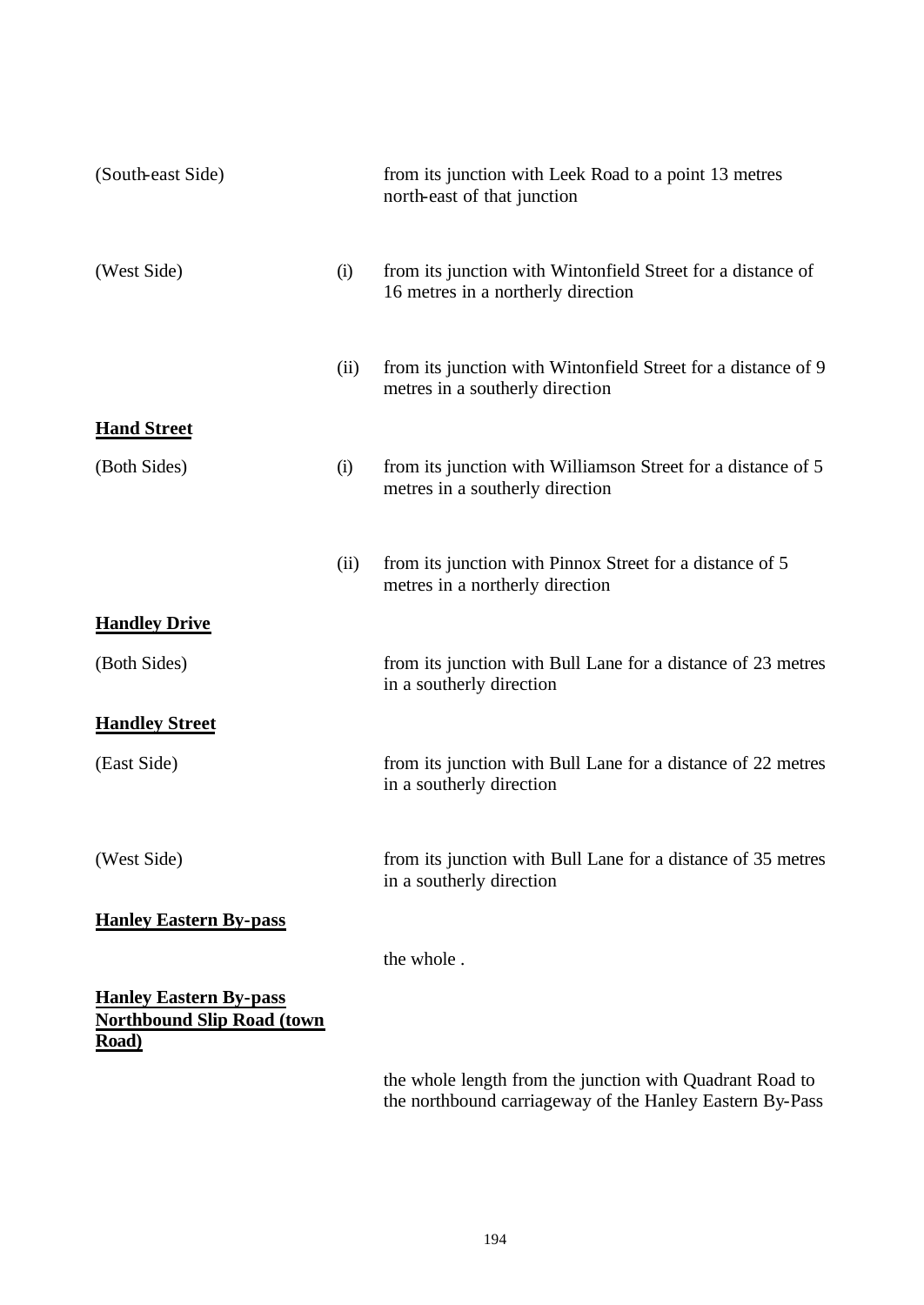### **Hanley Road**

| (Both Sides)      | (i)   | from a point 5 metres north-west of its junction with<br>Richmond Avenue for a distance of 42 metres in a<br>south-easterly direction                                               |
|-------------------|-------|-------------------------------------------------------------------------------------------------------------------------------------------------------------------------------------|
|                   | (ii)  | from a point 17 metres north-west of its junction with<br>Oxford Avenue for a distance of 59 metres in a<br>south-easterly direction                                                |
| (East Side)       | (i)   | from its junction with Milton Road to its junction with<br><b>Buxton Street</b>                                                                                                     |
|                   | (ii)  | from its junction with Milton Road for a distance of 43<br>metres in a northerly direction                                                                                          |
|                   | (iii) | from its junction with Buxton Street for a distance of 43<br>metres in a southerly direction                                                                                        |
|                   | (iv)  | from its junction with Preston Street to its junction with<br>Robinson Avenue                                                                                                       |
| (North Side)      |       | from its junction with Ford Green Road to its junction<br>with Moorland Road                                                                                                        |
| (North-east Side) | (i)   | from its junction with Holden Viaduct Slip Road (North) for<br>a distance of 36 metres in a north-westerly direction                                                                |
|                   | (ii)  | from a point 131 metres north of its junction with Preston<br>Street to a point 37 metres south-east of its junction with<br>Ford Green Road                                        |
|                   | (iii) | from a point 10 metres north-west of its junction with<br>Eastbridge Avenue in a South-Easterly direction to a point<br>25 metres south-east of its junction with Eastbridge Avenue |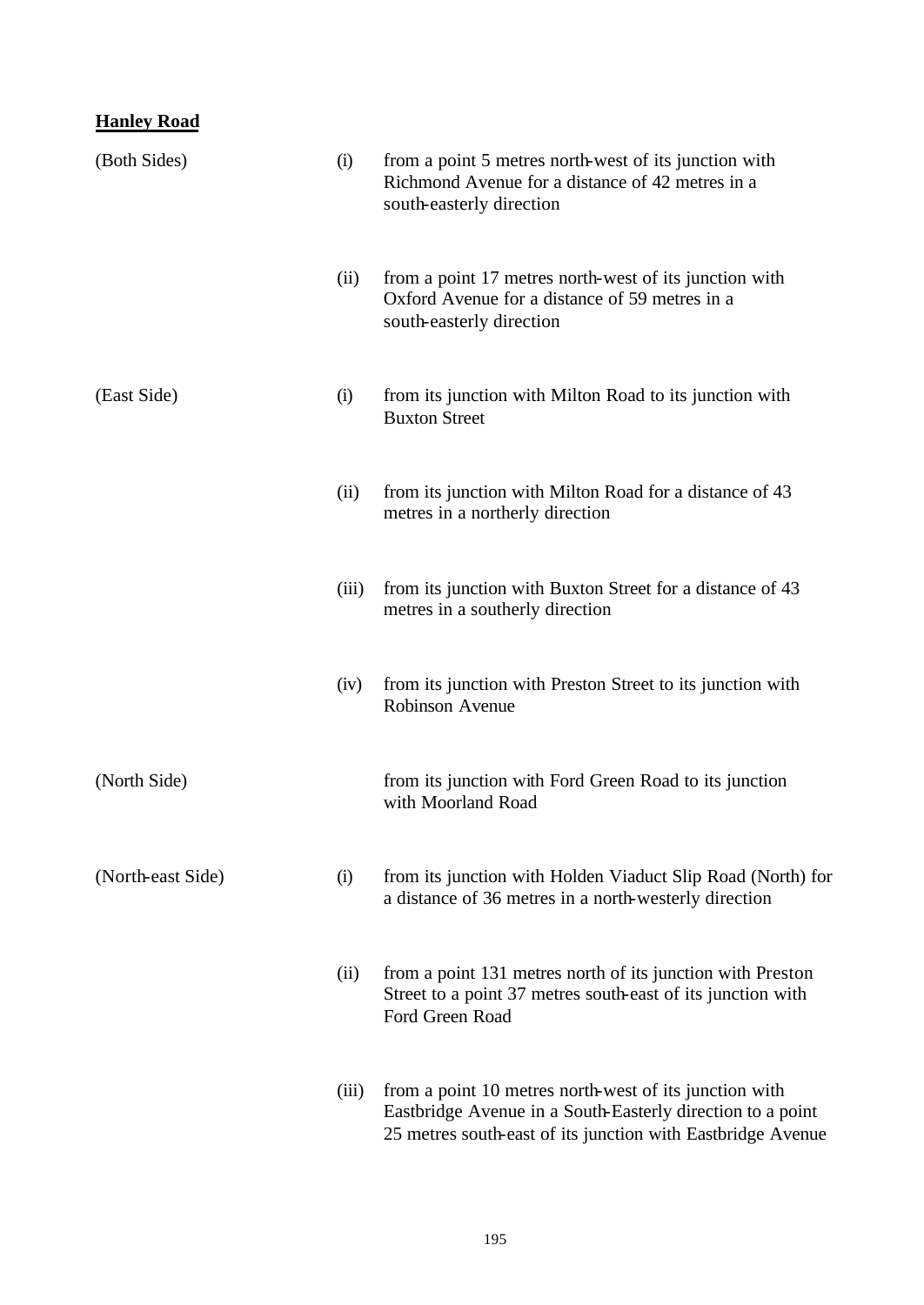| (South Side)          |       | from its junction with Sneyd Hill for a distance of 18 metres<br>in an easterly direction         |
|-----------------------|-------|---------------------------------------------------------------------------------------------------|
| (South-west Side)     | (i)   | from its junction with Leek New Road in a North-Westerly<br>direction for a distance of 12 metres |
|                       | (ii)  | from its junction with Sneyd Hill to a point 106 metres east<br>of its junction with Sneyd Hill   |
|                       | (iii) | from its junction with Leek New Road in a South-Easterly<br>direction for a distance of 49 metres |
| (West Side)           | (i)   | from its junction with Preston Street to a point opposite<br>the boundary of No.306               |
|                       | (ii)  | from its junction with Sneyd Street for a distance of 35<br>metres in a northerly direction       |
|                       | (iii) | from its junction with Sneyd Street for a distance of 83<br>metres in a southerly direction       |
| <b>Hanover Street</b> |       |                                                                                                   |
| (North Side)          | (i)   | from its junction with York Street to a point 10 metres east<br>of Hope Street                    |
|                       | (ii)  | from its junction with its eastern end for a distance of 21<br>metres in a westerly direction     |
| (South Side)          |       | the whole south side including the turning head at the<br>eastern end                             |
| <b>Harber Street</b>  |       |                                                                                                   |
| (Both Sides)          |       | from its junction with Uttoxeter Road to its junction with<br>Sutherland Road                     |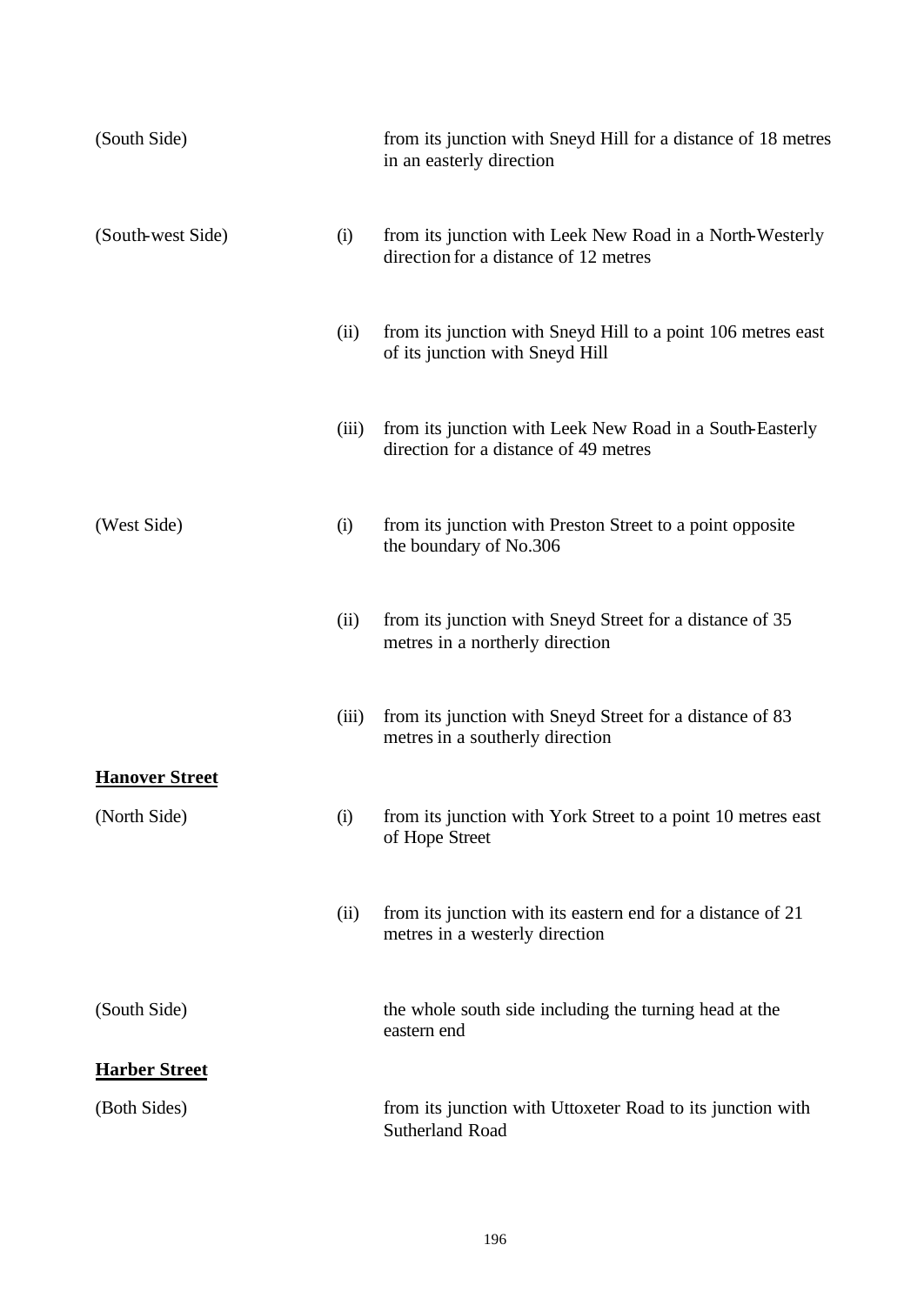## **Harcourt Street**

| (Both Sides)           |      | from its junction with Wellesley Street for a distance of 11<br>metres in a southerly direction                                                  |
|------------------------|------|--------------------------------------------------------------------------------------------------------------------------------------------------|
| <b>Harding Road</b>    |      |                                                                                                                                                  |
| (East Side)            |      | from a point 10 metres north of its junction with Bower<br>Street to a point 6 metres south of that junction                                     |
| (North-east Side)      |      | from its junction with Regent Road for a distance of 10<br>metres in an south-easterly direction                                                 |
| (South Side)           |      | from its junction with Regent Road for a distance of 10<br>metres in an south-easterly direction                                                 |
| <b>Hardy Street</b>    |      |                                                                                                                                                  |
| (Both Sides)           |      | from its junction with High Street for a distance of 10<br>metres in a south-westerly direction                                                  |
| <b>Harewood Street</b> |      |                                                                                                                                                  |
| (North-west Side)      |      | between junctions with Ladywell Road and the un-named<br>road joining Watergate Street and Harewood Street                                       |
| (South Side)           |      | from its junction with the un-named road leading to<br>Highgate Tile Works of H R Johnson for a distance of 7<br>metres in an easterly direction |
| (South-east Side)      | (i)  | from a point 7 metres north-east of its junction with<br>Lascelles Street to a point 7 metres south-west of that<br>junction                     |
|                        | (ii) | from a point 7 metres north-east of its junction with<br>Connaught Street to a point 7 metres south-west of that<br>junction                     |
| <b>Harlequin Drive</b> |      |                                                                                                                                                  |
| (North-west Side)      |      | from its junction with Chell Heath Road for a distance of 15<br>metres in an easterly direction                                                  |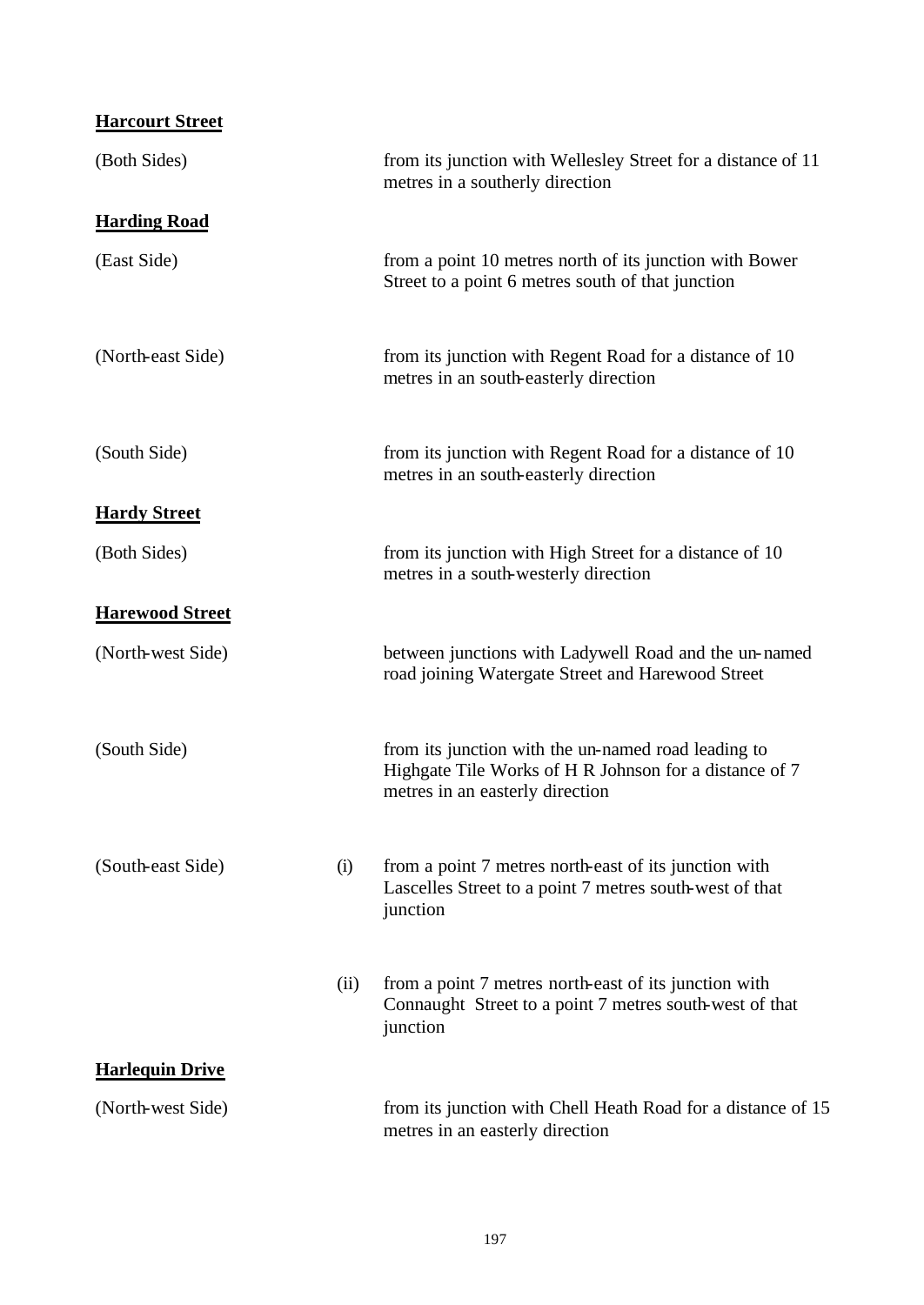### **Harley Street**

| (Both Sides)         | (i)  | from its junction with the Lichfield Road service area for a<br>distance of 25 metres in a north-easterly direction<br>including the south-western kerbline of the road closure |
|----------------------|------|---------------------------------------------------------------------------------------------------------------------------------------------------------------------------------|
|                      | (ii) | from its junction with Derby Street for a distance of 47<br>metres in a north-westerly direction                                                                                |
| (North Side)         |      | from its junction with the road closure at the south-western<br>end for a distance of 24 metres in an north-easterly<br>direction                                               |
| (South Side)         |      | from its junction with the road closure at the south-western<br>end for a distance of 16 metres in an north-easterly<br>direction                                               |
| <b>Harper Street</b> |      |                                                                                                                                                                                 |
| (North-west Side)    | (i)  | from the south-westerly side of Port Street for a distance<br>of 15 metres                                                                                                      |
|                      | (ii) | from its junction with Yale Street for a distance of 5 metres<br>in a south-westerly direction                                                                                  |
| (South-east Side)    |      | from its junction with Port Street for a distance of 7 metres                                                                                                                   |
| <b>Harrop Street</b> |      |                                                                                                                                                                                 |
| (Both Sides)         |      | from its junction with Birches Head Road for a distance of 5<br>metres in a south-easterly direction                                                                            |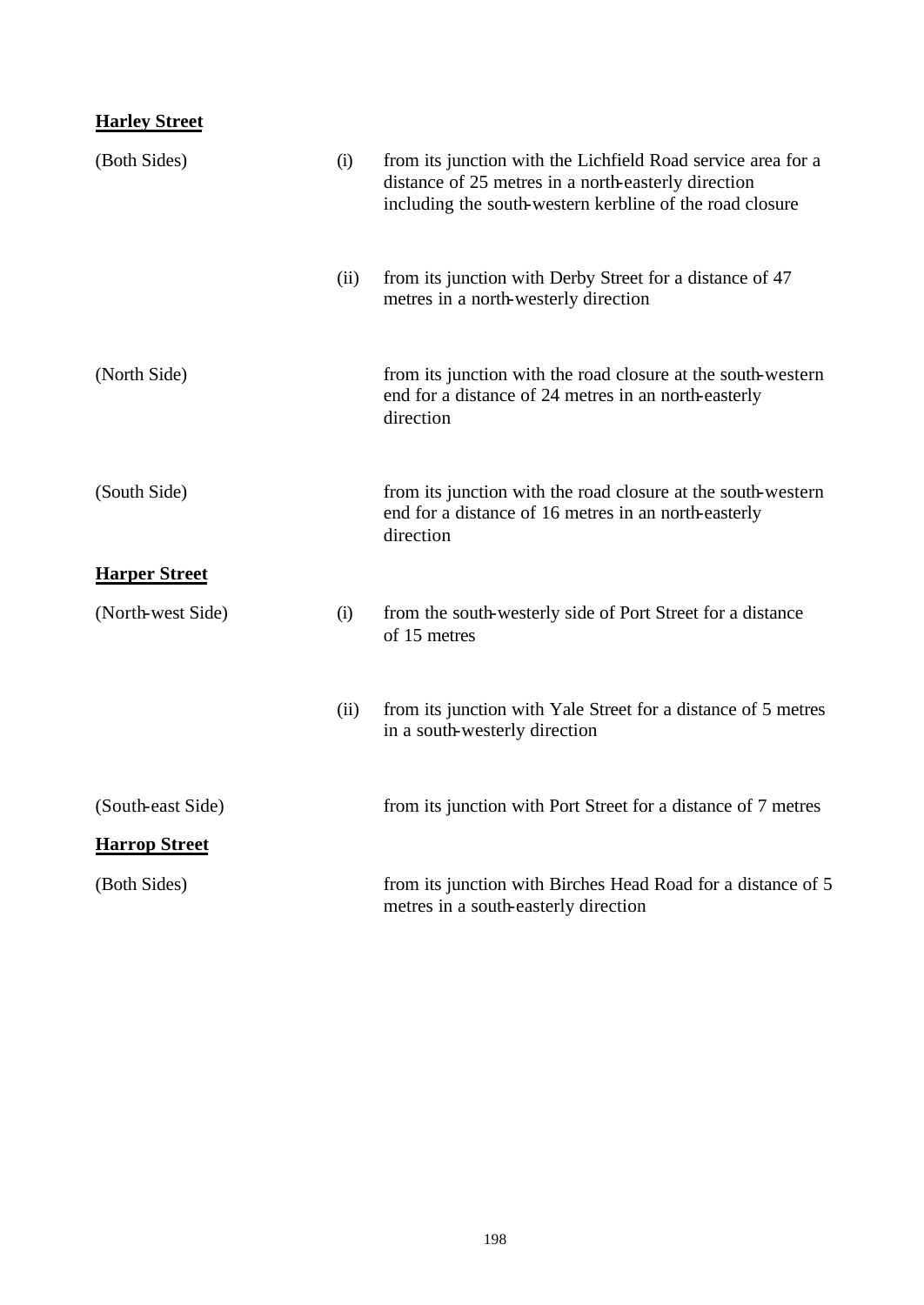### **Hartill Street**

| (North Side)          | (i)   | from its junction with Leek Road for a distance of 7 metres<br>in an easterly direction                                            |
|-----------------------|-------|------------------------------------------------------------------------------------------------------------------------------------|
|                       | (ii)  | from its junction with Leek Road for a distance of 5 metres<br>in an easterly and westerly direction                               |
| (Outer Side)          |       | from its junction with Leek Road for a distance of 60 metres<br>in an easterly direction                                           |
| <b>Hartshill Raod</b> |       |                                                                                                                                    |
| (North Side)          | (i)   | from its junction with Allen Street for a distance of 20<br>metres in a westerly direction                                         |
|                       | (ii)  | from its junction with Cumming Street for a distance of 9<br>metres in a easterly direction                                        |
|                       | (iii) | from its junction with Cumming Street for a distance of 7<br>metres in a westerly direction                                        |
| <b>Hartshill Road</b> |       |                                                                                                                                    |
| (Both Sides)          |       | from its junction with Liverpool Road to the north-west<br>side of its junction with Shelton Old Road                              |
| (East Side)           |       | from its junction with Shelton Old Road to a point 25<br>metres north of its junction with Shelton Old Road                        |
| (North Side)          | (i)   | from a point 35 metres west of its junction with Palmers<br>Green to a point 10 metres east of its junction with<br>Kingswell Road |
|                       | (ii)  | from a point 67 metres east of its junction with Kingswell<br>Road to its junction with Nelson Road                                |
|                       | (iii) | from its junction with Princes Road to its junction with<br>Allen Street                                                           |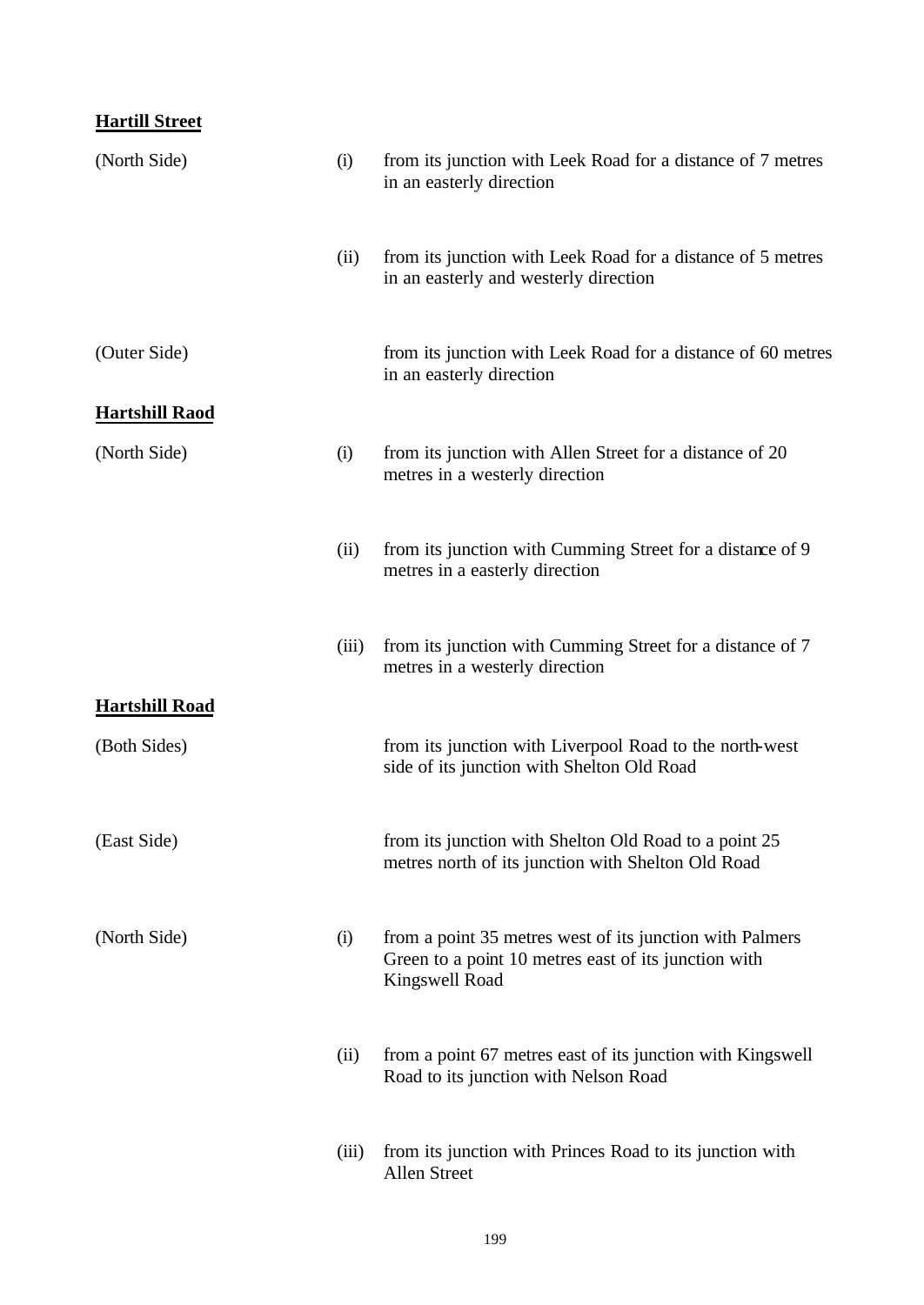| (North-east Side)     |       | from its junction with Stoke Old Road for a distance of 25<br>metres in a south-easterly direction                                       |
|-----------------------|-------|------------------------------------------------------------------------------------------------------------------------------------------|
| (South Side)          | (i)   | from a point 35 metres west of its junction with Palmers<br>Green to a point 5 metres east of its junction with Albany<br>Road           |
|                       | (ii)  | from its junction with Steel Street for a distance of 12<br>metres in an easterly direction                                              |
|                       | (iii) | from a point 6 metres west of its junction with Coronation<br>Road to a point opposite the west side of the junction<br>with Nelson Road |
| (West Side)           |       | from its junction with Shelton Old Road to its junction<br>with Northcote Avenue                                                         |
| <b>Hassall Street</b> |       |                                                                                                                                          |
| (East Side)           | (i)   | from its junction with Waterloo Street for a distance of 10<br>metres in a southerly direction                                           |
|                       | (ii)  | from its junction with Botteslow Street for a distance of 14<br>metres in a northerly direction                                          |
| (West Side)           | (i)   | from its junction with Botteslow Street for a distance of 15<br>metres in a northerly direction                                          |
|                       | (ii)  | from its junction with Waterloo Street for a distance of 15<br>metres in a southerly direction                                           |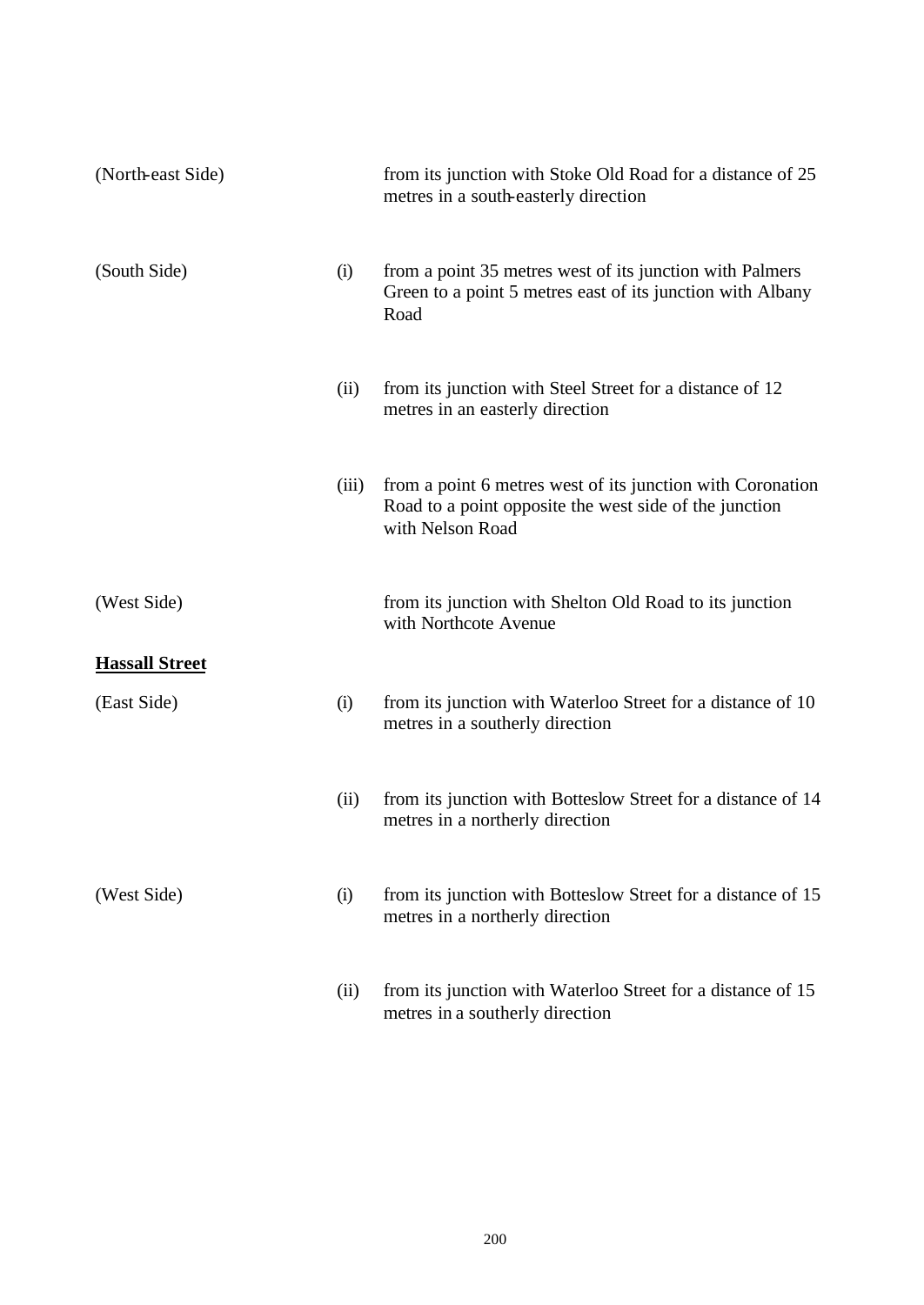### **Havelock Place**

| (South-east Side)      | (i)   | from its junction with Snow Hill for a distance of 16 metres<br>in a south-westerly direction                          |
|------------------------|-------|------------------------------------------------------------------------------------------------------------------------|
|                        | (ii)  | from a point 40 metres south-west of its junction with Snow<br>Hill to a point 60 metres south-west of that junction   |
|                        | (iii) | from a point 100 metres south-west of its junction with<br>Snow Hill to a point 110 metres south-west of that junction |
|                        | (iv)  | from its junction with Snow Hill for a distance of 15 metres<br>in a south-westerly direction                          |
| <b>Hawkins Street</b>  |       |                                                                                                                        |
| (Both Sides)           |       | from its junction with Napier Street for a distance of 25<br>metres in a westerly direction                            |
| <b>Hawthorn Street</b> |       |                                                                                                                        |
| (Both Sides)           |       | from its junction with Waterloo Road for a distance of 10<br>metres in a north-easterly direction                      |
| <b>Haywood Road</b>    |       |                                                                                                                        |
| (North-west Side)      | (i)   | from its junction with High Lane for a distance of 65 metres<br>in a westerly direction                                |
|                        | (ii)  | from a point 110 metres south-west of its junction with<br>High Lane to a point 146 metres south-west of that junction |
| (South-east Side)      |       | from its junction with High Lane for a distance of 25 metres<br>in a westerly direction                                |
| <b>Haywood Street</b>  |       |                                                                                                                        |
| (Both Sides)           | (i)   | from its junction with Stoke Road for a distance of 5 metres<br>in a westerly direction                                |
|                        | (ii)  | from its junction with Aynsley Road for a distance of 9<br>metres in an easterly direction                             |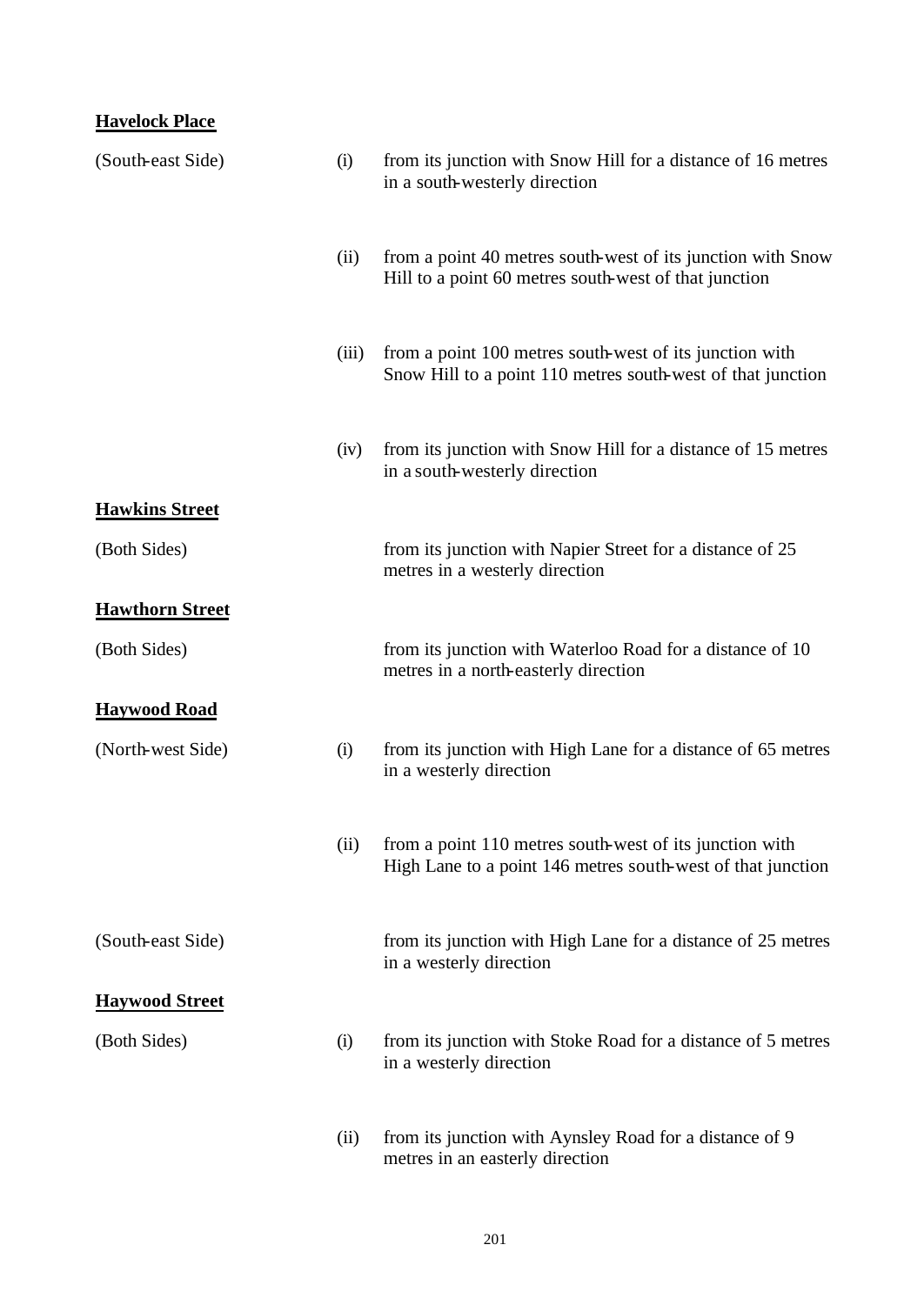|                          | (iii) | from its junction with Stoke Road for a distance of 10<br>metres in a westerly direction                                                     |
|--------------------------|-------|----------------------------------------------------------------------------------------------------------------------------------------------|
| <b>Hazelhurst Street</b> |       |                                                                                                                                              |
| (West Side)              |       | from a point 51 metres south of its junction with Franklyn<br>Street to a point 71 metres south of that junction                             |
| <b>Heathcote Road</b>    |       |                                                                                                                                              |
| (Both Sides)             | (i)   | from its junction with A 50 Trunk Road to its junction<br>with Greendock Street                                                              |
|                          | (ii)  | from its junction with The Strand to its junction with A 50                                                                                  |
| <b>Heber Street</b>      |       |                                                                                                                                              |
| (South-west Side)        |       | from its junction with Anchor Road for a distance of 10<br>metres in a north-westerly direction                                              |
| <b>Herbert Street</b>    |       |                                                                                                                                              |
| (South-west Side)        |       | from its junction with Standard Street for a distance of 10<br>metres in a north-westerly direction                                          |
| <b>Heron Street</b>      |       |                                                                                                                                              |
| (East Side)              | (i)   | from its junction with Duke Street to a point 10 metres<br>north of that junction                                                            |
|                          | (ii)  | from a point 10 metres north of its junction with Chilton<br>Street to a point 10 metres south of its junction with<br><b>Chilton Street</b> |
|                          | (iii) | from its junction with Hines Street for a distance of 6<br>metres in a southerly direction                                                   |
|                          | (iv)  | from its junction with Station Bridge Road to its junction<br>with Hines Street                                                              |
| (West Side)              | (i)   | from its junction with Grove Road to a point 30 metres<br>north of that junction                                                             |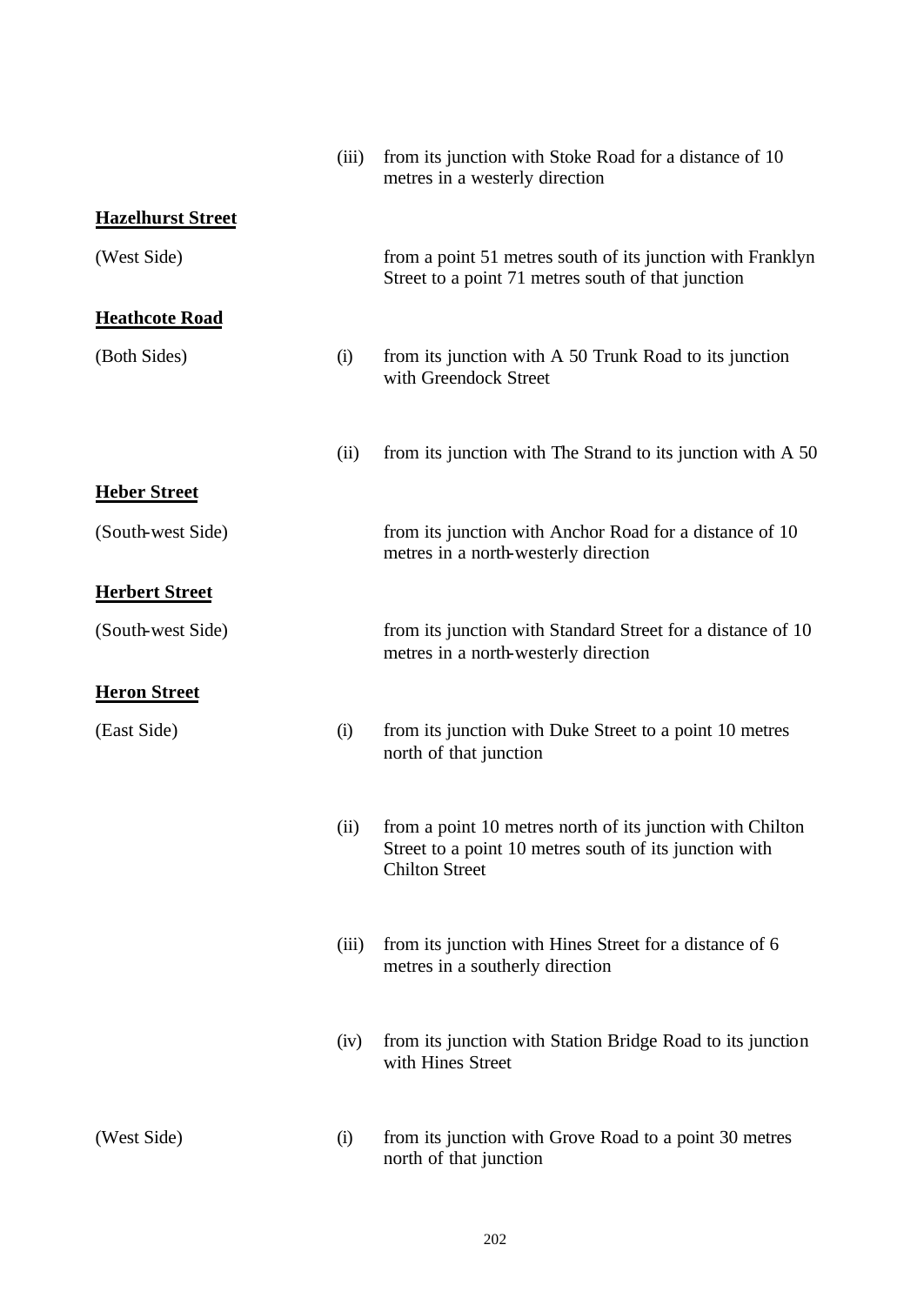|                        | (ii)  | from its junction with Station Bridge Road for a distance<br>of 22 metres                                                                         |
|------------------------|-------|---------------------------------------------------------------------------------------------------------------------------------------------------|
|                        | (iii) | from a point 55 metres south of its junction with Station<br>Bridge Road for a distance of 28 metres                                              |
| <b>Hertford Street</b> |       |                                                                                                                                                   |
| (Both Sides)           |       | from its junction with Duke Street for a distance of 10<br>metres in a northerly direction                                                        |
| <b>Hide Street</b>     |       |                                                                                                                                                   |
| (Both Sides)           |       | for its whole length.                                                                                                                             |
| <b>High Bank Place</b> |       |                                                                                                                                                   |
| (East Side)            |       | from its junction with High Lane for a distance of 5 metres<br>in a northerly direction                                                           |
| <b>High Lane</b>       |       |                                                                                                                                                   |
| (East Side)            | (i)   | from a point 20 metres north of its junction with Eastwood<br>Avenue to a point 26 metres south of that junction                                  |
|                        | (ii)  | from a point 20 metres north of its junction with Oakville<br>Avenue to a point 20 metres south of its junction with<br><b>Woodland Grove</b>     |
| (North Side)           | (i)   | from its junction with Acreswood Road for a distance of 10<br>metres in a north-westerly direction and 35 metres in a<br>south-easterly direction |
|                        | (ii)  | from its junction with Inglefield Avenue for a distance of<br>10 metres in a north-westerly direction                                             |
|                        | (iii) | from its junction with Inglefield Avenue to its junction<br>with Elaine Avenue                                                                    |
|                        | (iv)  | from its junction with High Bank Place for a distance of 25<br>metres in an easterly direction                                                    |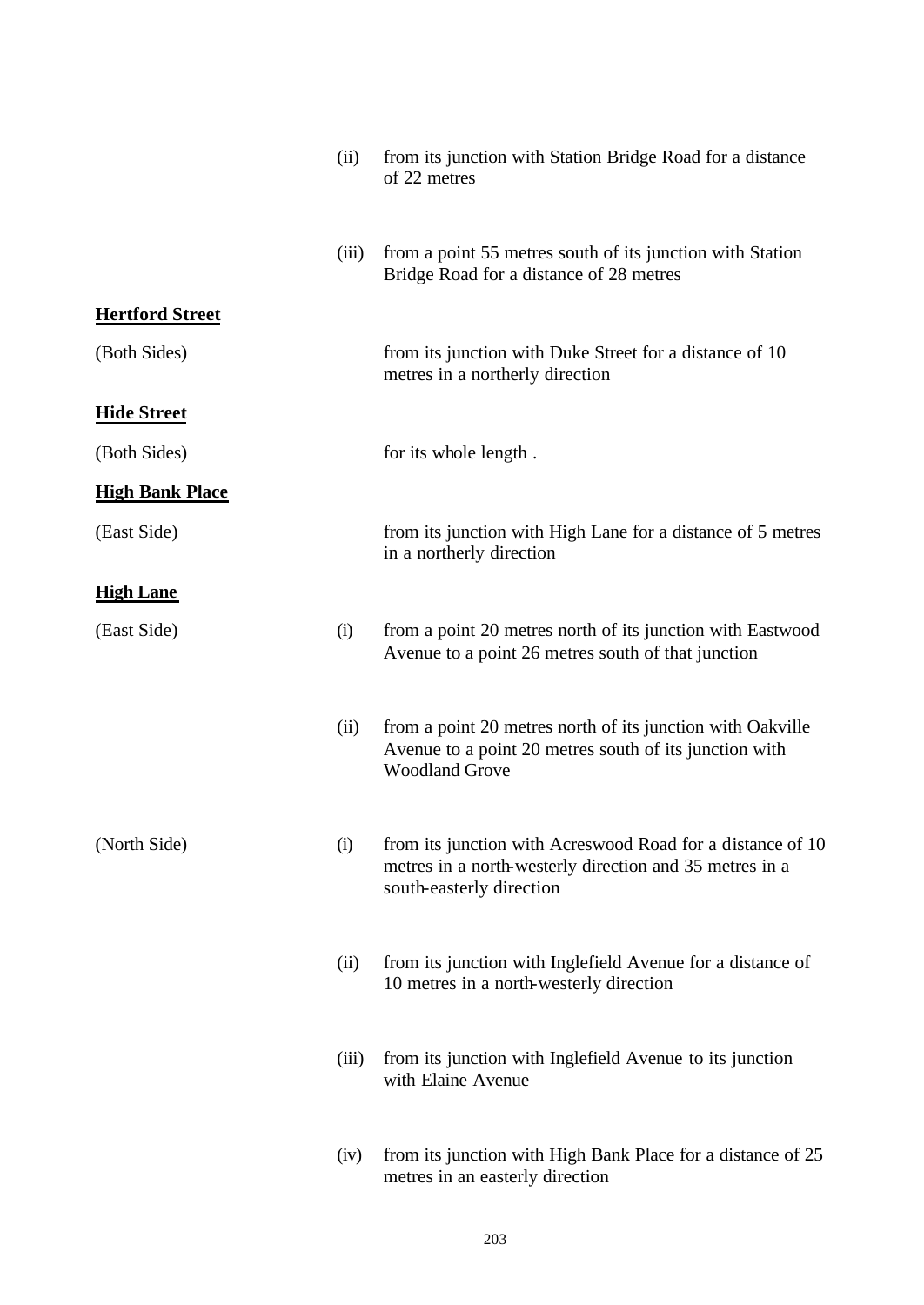| (North-east Side) | (i)   | from its junction with Penrhyn Avenue for a distance of 21<br>metres in a south-easterly direction                                            |
|-------------------|-------|-----------------------------------------------------------------------------------------------------------------------------------------------|
|                   | (ii)  | from its junction with Penrhyn Avenue to its junction<br>with Elaine Avenue                                                                   |
|                   | (iii) | from a point 20 metres north of its junction with Oakville<br>Avenue to a point 20 metres south of its junction with<br><b>Woodland Grove</b> |
| (South Side)      | (i)   | from its junction with Shaftesbury Avenue for a distance of<br>10 metres in a northerly direction and 25 metres in a<br>southerly direction   |
|                   | (ii)  | from a point 20 metres east of its junction with Dartmouth<br>Street for a distance of 12 metres in an easterly direction                     |
|                   | (iii) | from a point 23 metres east of its junction with Garlick<br>Street for a distance of 22 metres in a easterly direction                        |
| (South-west Side) | (i)   | from a point 20 metres south-east of its junction with<br>Macclesfield Street to a point 34 metres north-west of that<br>junction             |
|                   | (ii)  | from a point 20 metres south-east of its junction with<br>Dartmouth Street to a point 20 metres north-west of that<br>junction                |
|                   | (iii) | from a point 20 metres south of its junction with Louise<br>Street to a point 20 metres north of that junction                                |
|                   | (iv)  | from its junction with Moorland Road for a distance of 40<br>metres in a north westerly direction                                             |
| (West Side)       | (i)   | from its junction with Greenbank Road for a distance of 25<br>metres in a southerly direction                                                 |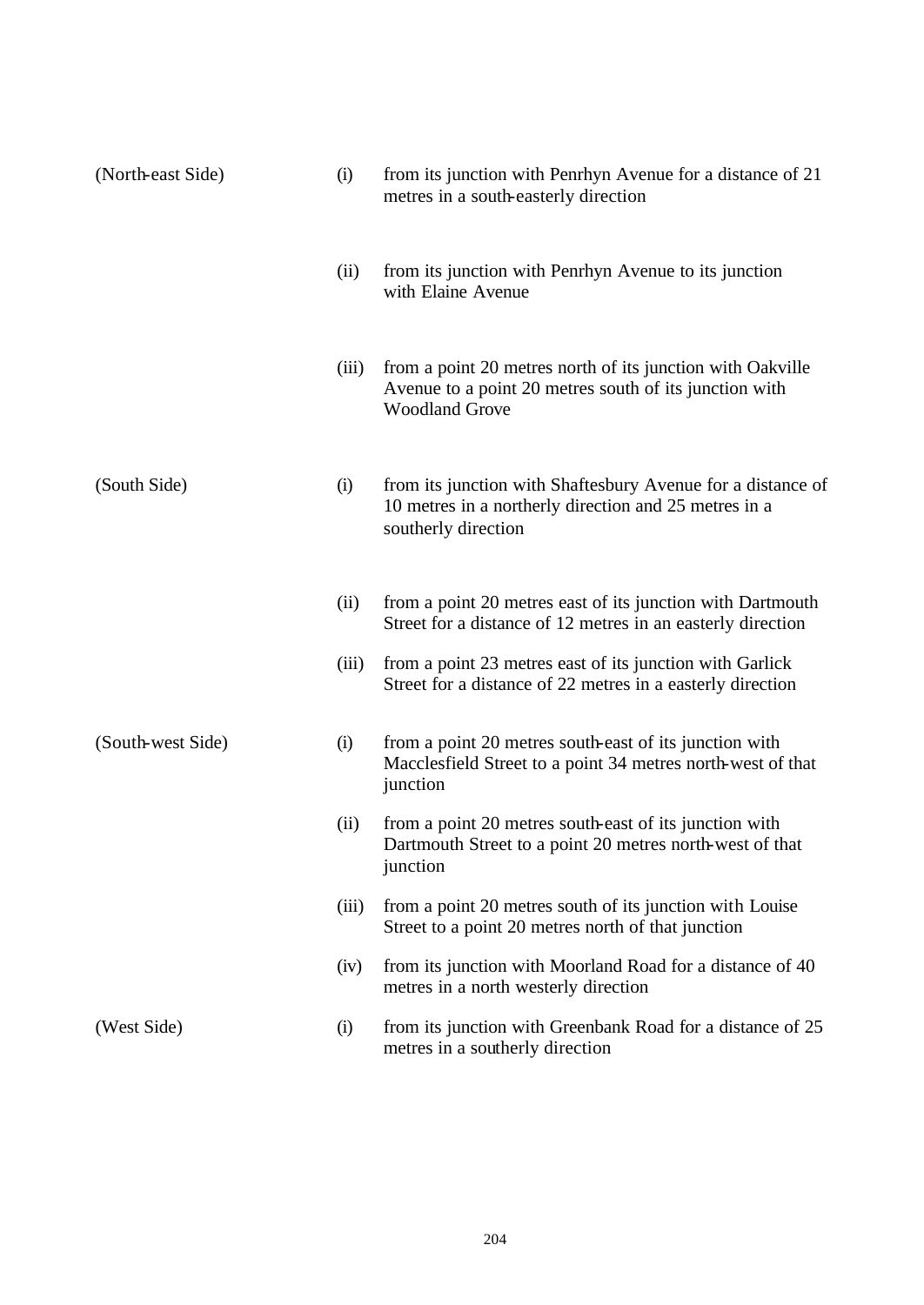|                    | (ii)  | from a point 50 metres north of its junction with<br>Shaftesbury Avenue for a distance of 100 metres in a<br>northerly direction                |
|--------------------|-------|-------------------------------------------------------------------------------------------------------------------------------------------------|
|                    | (iii) | from a point 50 metres north of its junction with<br>Shaftesbury Avenue for a distance of 100 metres in a<br>northerly direction                |
| <b>High Street</b> |       |                                                                                                                                                 |
| (East Side)        | (i)   | from its junction with Williamson Street to its junction<br>with Clive Street                                                                   |
|                    | (ii)  | from its junction with Furlong Road for a distance of 280<br>metres in a southerly direction                                                    |
|                    | (iii) | from its junction with Shelford Road for a distance of 5<br>metres in a northerly direction                                                     |
|                    | (iv)  | from its junction with Shelford Road for a distance of 20<br>metres in a southerly direction                                                    |
| (North-east Side)  |       | from its junction with Furlong Road for a distance of 286<br>metres in a north-westerly direction                                               |
| (South-west Side)  | (i)   | from a point 5 metres north-west of its junction with<br>Parsonage Street to a point 31 metres south-east of that<br>junction                   |
|                    | (ii)  | from a point 10 metres south-east of its junction with St<br>Aidan's Street to a point 10 metres north-west of its<br>junction with Bond Street |
|                    | (iii) | from a point 12 metres north-west of its junction with<br>Newfield Street to a point 11 metres south-east of that<br>junction                   |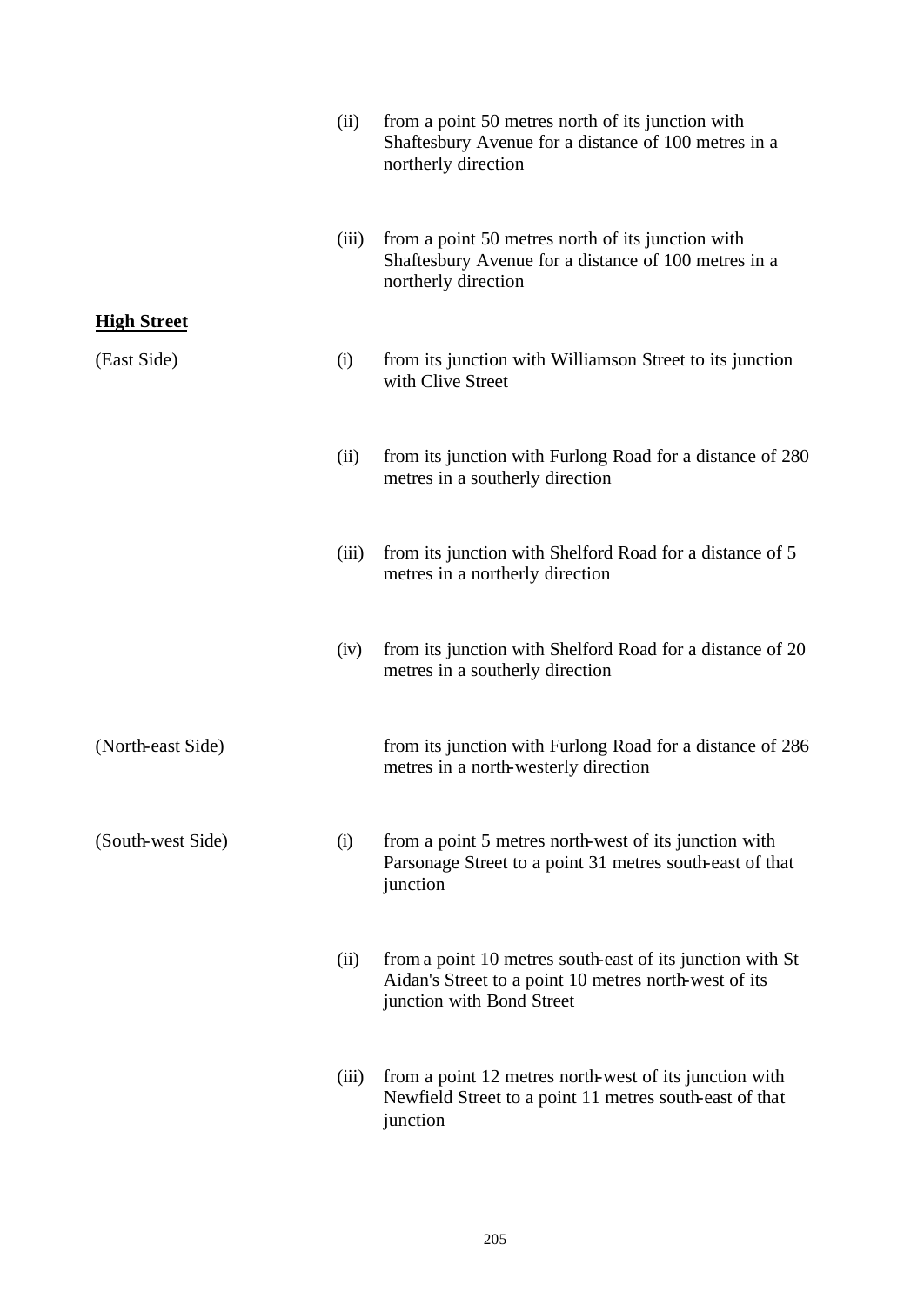|                        | (iv)  | from a point 11 metres north-west of its junction with Smith<br>Child Street to a point 10 metres south-east of that junction  |
|------------------------|-------|--------------------------------------------------------------------------------------------------------------------------------|
|                        | (v)   | from a point 11 metres north-west of its junction with Hardy<br>Street to a point 10 metres south-east of that junction        |
|                        | (vi)  | from its junction with Summerbank Road for a distance of<br>17 metres in a south-easterly direction                            |
|                        | (vii) | from a point 5 metres north-west of its junction with Bank<br>Street to a point 3 metres south-east of that junction           |
| (West Side)            | (i)   | from a point 7 metres north of its junction with Madison<br>Street for a distance of 230 metres in a southerly direction       |
|                        | (ii)  | from its junction with Roundwell Street to its junction<br>with Connaught Street                                               |
| <b>Highfield Drive</b> |       |                                                                                                                                |
| (Both Sides)           | (i)   | from the northern end of the street including the turning<br>head for a distance of 22 metres in a south-easterly<br>direction |
|                        | (ii)  | from its junction with Blurton Road for a distance of 15<br>metres in a westerly direction                                     |
| <b>Higson Avenue</b>   |       |                                                                                                                                |
| (North-west Side)      | (i)   | from a point 29 metres south-west of its junction with<br>Hartshill Road for a distance of 45 metres                           |
|                        | (ii)  | from its junction with Hartshill Road for a distance of 10<br>metres in a southerly direction                                  |
| (South-west Side)      |       | from its junction with Hartshill Road for its entire length<br>including the turning head at its south-west side               |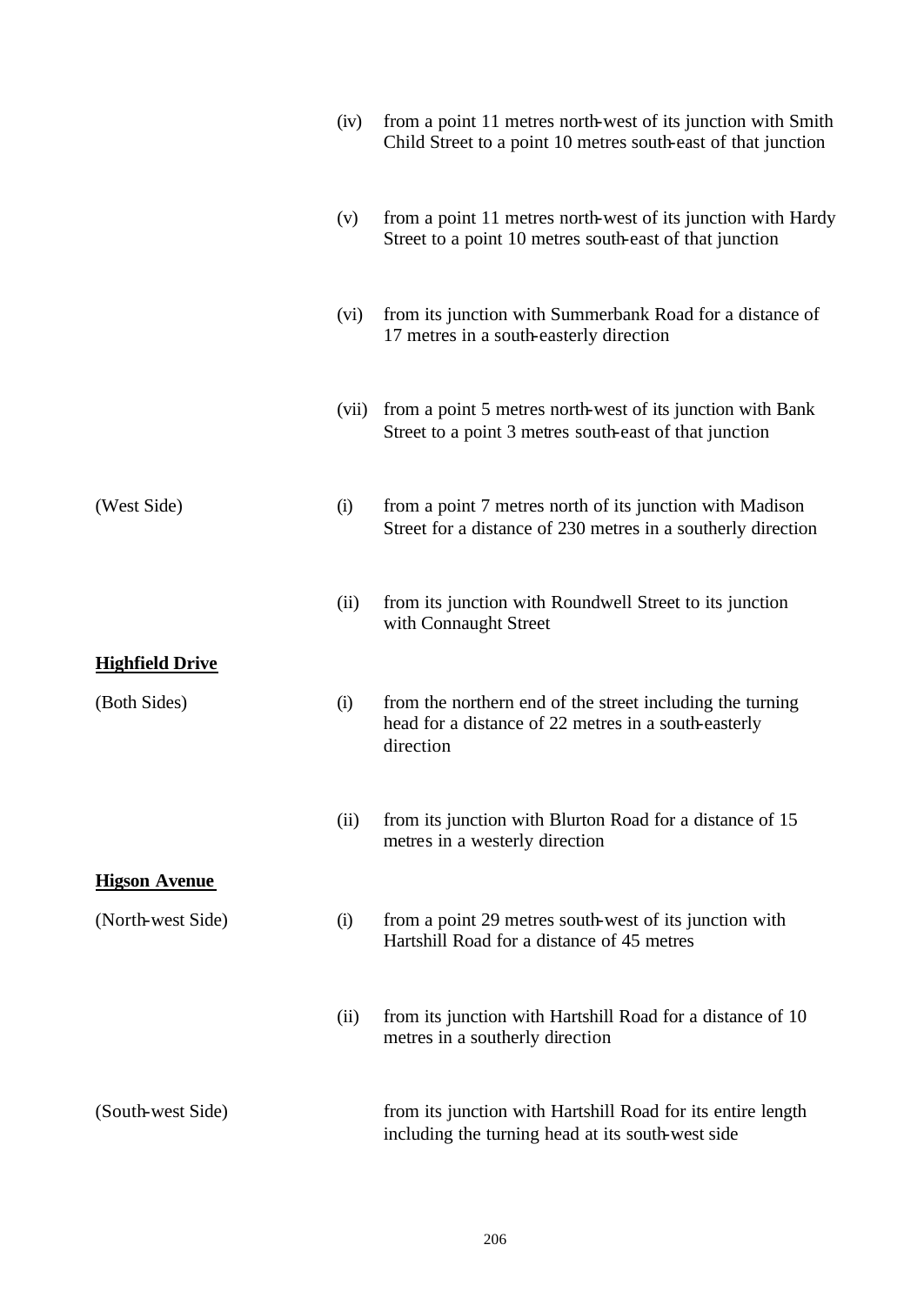### **Hill Street**

| (North Side)             |      | from its junction with Campbell Place to a point 15 metres<br>west of its junction with Epworth Street                   |
|--------------------------|------|--------------------------------------------------------------------------------------------------------------------------|
| (North-east Side)        |      | from its junction with Honeywall to a point 10 metres<br>south-east of that junction                                     |
| (South Side)             |      | from a point 15 metres east of its junction with Epworth<br>Street to its junction with Honeywall                        |
| (West Side)              |      | from its junction with Campbell Place to a point 16 metres<br>west of its junction with Poulson Street                   |
| <b>Hillchurch Street</b> |      |                                                                                                                          |
| (North Side)             |      | from its junction with Town Road for a distance of 62<br>metres in an easterly direction                                 |
| <b>Hillcrest Street</b>  |      |                                                                                                                          |
| (North Side)             | (i)  | from its junction with Garth Street for a distance of 15<br>metres in a westerly direction                               |
|                          | (ii) | from a point 37 metres south-west of its junction with Garth<br>Street up to and including its southern end              |
|                          |      | (iii) from its junction with Linfield Road to a point 15 metres<br>west of its junction with Garth Street                |
| (South Side)             |      | the whole length.                                                                                                        |
| <b>Hilton Road</b>       |      |                                                                                                                          |
| (East Side)              | (i)  | from its junction with Albany Road to a point 70 metres<br>north of its junction with Ashlands Road                      |
|                          | (ii) | from a point 20 metres south of its junction with Ashlands<br>Grove for a distance of 40 metres in a southerly direction |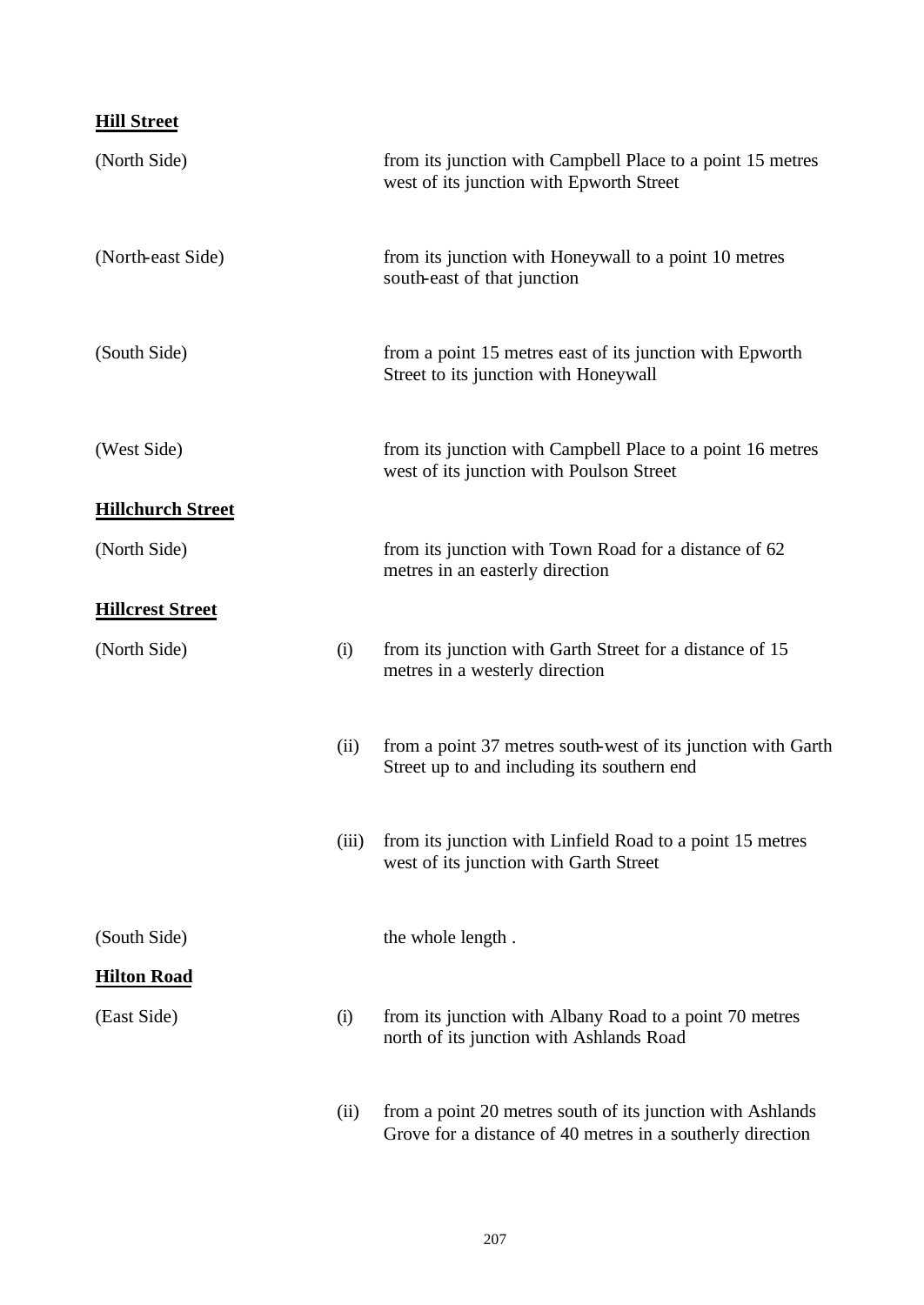|                     | (iii) | from its junction with Ashlands Road for a distance of 70<br>metres in a north-westerly direction                                      |
|---------------------|-------|----------------------------------------------------------------------------------------------------------------------------------------|
|                     | (iv)  | from its junction with Ashlands Grove for a distance of 20<br>metres in an south easterly direction                                    |
|                     | (v)   | from its junction with Oliver Road for a distance of 20<br>metres in a northerly direction                                             |
| (North-east Side)   |       | from a point 156 metres south-east of its junction with<br>Ashlands Road for a distance of 31 metres in an<br>south-easterly direction |
| (South-west Side)   |       | from its junction with City General Hospital's southern<br>entrance to a point 65 metres north-west of that junction                   |
| (West Side)         | (i)   | from a point 20 metres north of the City General Hospital's<br>northern entrance to its junction with Albany Road                      |
|                     | (ii)  | from its junction with City General Hospital's northern<br>entrance for a distance of 20 metres in a north-westerly<br>direction       |
|                     | (iii) | from its junction with City General Hospital's northern<br>entrance for a distance of 70 metres in an south-easterly<br>direction      |
|                     | (iv)  | from its junction with City General Hospital's southern<br>entrance for a distance of 65 metres in a southerly direction               |
| <b>Hinde Street</b> |       |                                                                                                                                        |
| (Both Sides)        |       | the whole length.                                                                                                                      |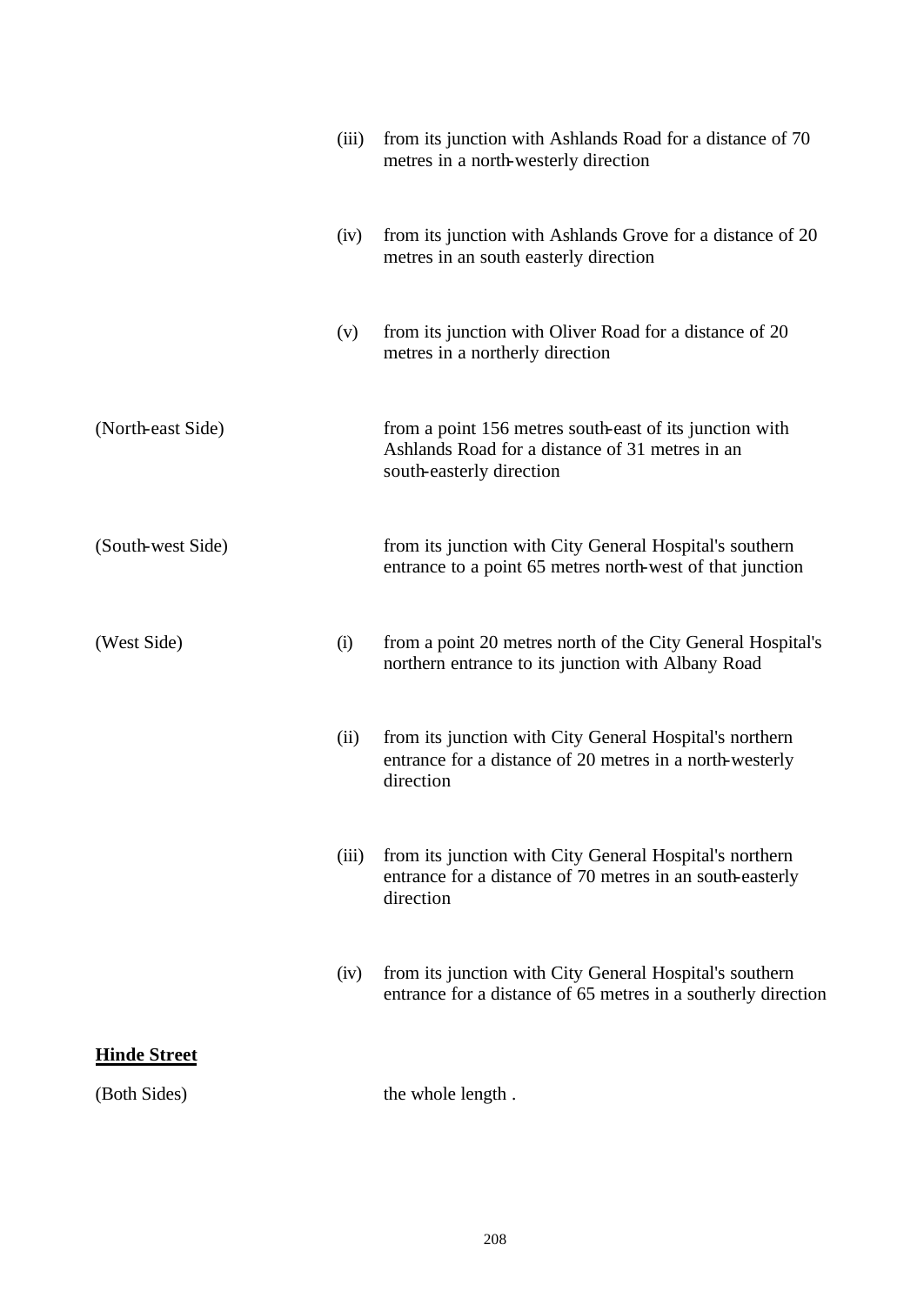| <b>Hines Street</b> |
|---------------------|
|---------------------|

| (Both Sides)           |      | from its junction with Heron Street for a distance of 10<br>metres in an easterly direction                                                                          |
|------------------------|------|----------------------------------------------------------------------------------------------------------------------------------------------------------------------|
| <b>Hobart Street</b>   |      |                                                                                                                                                                      |
| (Both Sides)           |      | from its junction with Adelaide Street for a distance of 17<br>metres in a south-easterly direction                                                                  |
| <b>Hobson Street</b>   |      |                                                                                                                                                                      |
| (Both Sides)           | (i)  | from its junction with Nile Street to a point 5 metres<br>north-east of its junction with Lingard Street                                                             |
|                        | (ii) | from a point 5 metres north-east of its junction with Lingard<br>Street for a distance of 29 metres in an north easterly<br>direction and across the end of the road |
| <b>Hollings Street</b> |      |                                                                                                                                                                      |
| (Both Sides)           |      | from its junction with King Street for a distance of 15<br>metres in a north easterly direction                                                                      |
| <b>Holly Place</b>     |      |                                                                                                                                                                      |
| (Both Sides)           |      | from its junction with Bracken Street for a distance of 5<br>metres in a northerly direction                                                                         |
| <b>Hollybush Road</b>  |      |                                                                                                                                                                      |
| (North Side)           | (i)  | from its junction with Meaford Drive to its junction with<br><b>Lilac Grove</b>                                                                                      |
|                        | (ii) | from the eastern highway boundary of Cedar Grove to the<br>western highway boundary of that street                                                                   |
| <b>Honeywall</b>       |      |                                                                                                                                                                      |
| (Both Sides)           |      | from its junction with Hartshill Road to a point 10 metres<br>south of its junction with Hill Street                                                                 |
| (South Side)           |      | from a point 10 metres south-west of its junction with Hill<br>Street to a point 34 metres south-west of its junction<br>with Boon Avenue                            |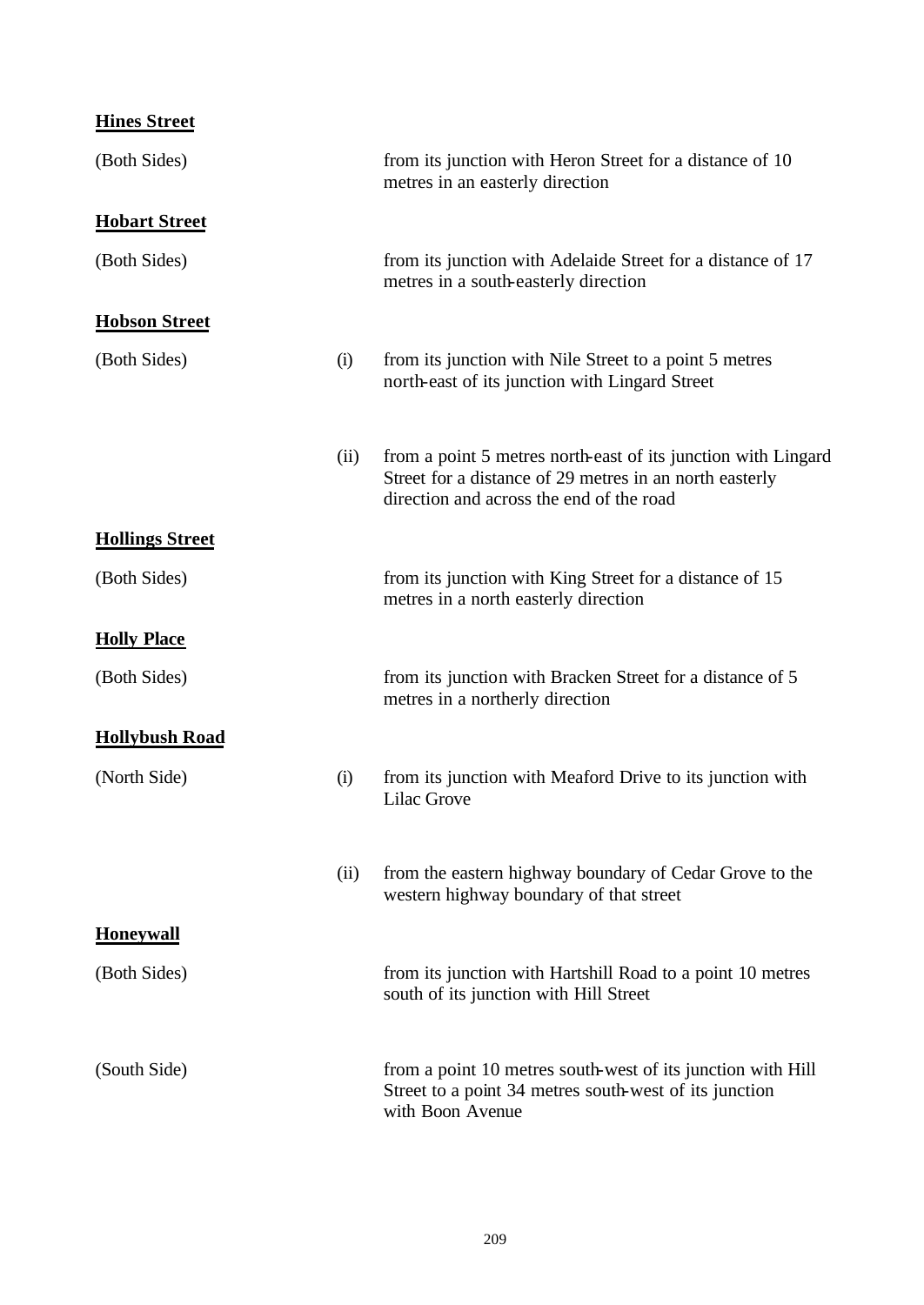### **Hope Street**

| (East Side)           | (i)   | from a point 204 metres south of its junction with Brewery<br>Street to its junction with Stafford Street                                                           |
|-----------------------|-------|---------------------------------------------------------------------------------------------------------------------------------------------------------------------|
|                       | (ii)  | from a point 40 metres south of its junction with Brewery<br>Street to a point 103 metres south of its junction with<br><b>Brewery Street</b>                       |
|                       | (iii) | from a point 5 metres north of its junction with Brewery<br>Street to a point 7 metres south of its junction with<br><b>Brewery Street</b>                          |
|                       | (iv)  | from its junction with Hanover Street for a distance of 12<br>metres in a southerly direction                                                                       |
| (West Side)           | (i)   | from its junction with New Hall Street for a distance of 18<br>metres in a northerly direction                                                                      |
|                       | (ii)  | from its junction with Sampson Street to a point 113 metres<br>south of that junction including the side and rear access<br>entry to premises No.s 7-23 Hope Street |
| <b>Hordley Street</b> |       |                                                                                                                                                                     |
| (East Side)           | (i)   | from its junction with Perry Close for a distance of 24<br>metres in a south westerly direction                                                                     |
|                       | (ii)  | from its junction with Perry Close for a distance of 145<br>metres following the kerb line in a generally northerly and<br>then easterly direction                  |
| (North Side)          | (i)   | from a point 93 metres north of its junction with Mathews<br>Walk for a distance of 15 metres in a easterly direction                                               |
|                       | (ii)  | from a point 160 metres north-east of its junction with<br>Mathews Walk to the northern truncated end                                                               |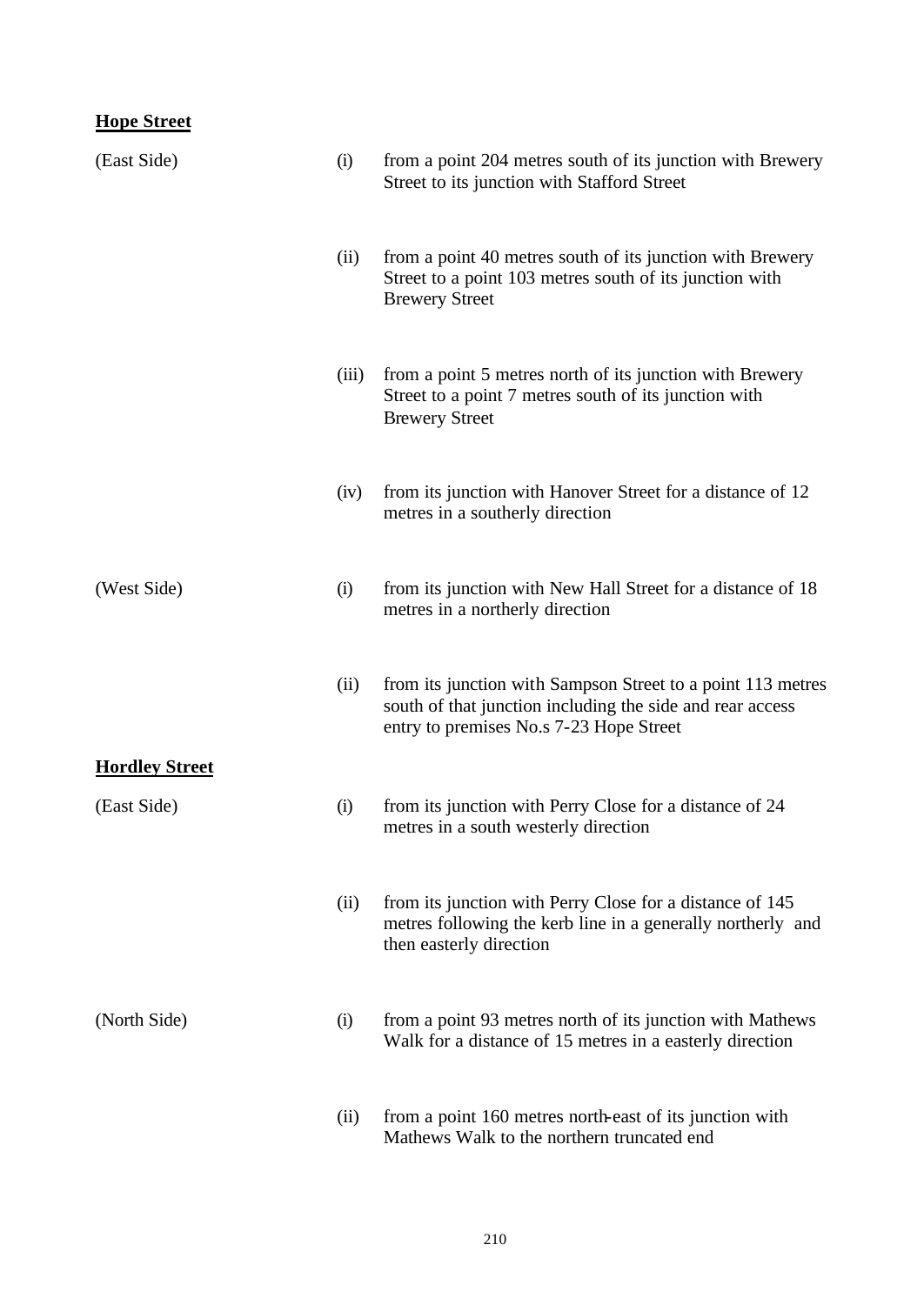| (South Side)           |      | from its northern truncated end following the kerbline for a<br>distance of 45 metres in a generally south easterly direction       |
|------------------------|------|-------------------------------------------------------------------------------------------------------------------------------------|
| (West Side)            |      | from a point 35 metres north of its junction with Mathews<br>Walk to a point 65 metres north of that junction                       |
| <b>Hornby Row</b>      |      |                                                                                                                                     |
| (Both Sides)           |      | for its entire length.                                                                                                              |
| <b>Hose Street</b>     |      |                                                                                                                                     |
| (East Side)            |      | from its junction with Roundwell Street for a distance of 10<br>metres in a southerly direction                                     |
| (West Side)            | (i)  | from its junction with Roundwell Street for a distance of 10<br>metres in a southerly direction                                     |
|                        | (ii) | for a distance of 5 metres on both sides of its junction with<br>Phoenix Street.                                                    |
| <b>Hot Lane</b>        |      |                                                                                                                                     |
| (North-west Side)      |      | from its junction with Nile Street for a distance of 125<br>metres in a north-easterly direction                                    |
| <b>Houghton Street</b> |      |                                                                                                                                     |
| (Both Sides)           |      | from its junction with Regent Road for a distance of 5<br>metres in an easterly direction                                           |
| (North-east Side)      |      | from a point 46 metres south-east of its junction with<br>Regent Road for a distance of 38 metres in an<br>south-easterly direction |
| (South-west Side)      |      | from a point 8 metres north-west of its junction with Bower<br>Street to a point 7 metres south-east of that junction               |
| <b>Howard Place</b>    |      |                                                                                                                                     |
| (Both Sides)           |      | from its junctions with Pyenest Street and Norfolk Street<br>to its junction with Stoke Road                                        |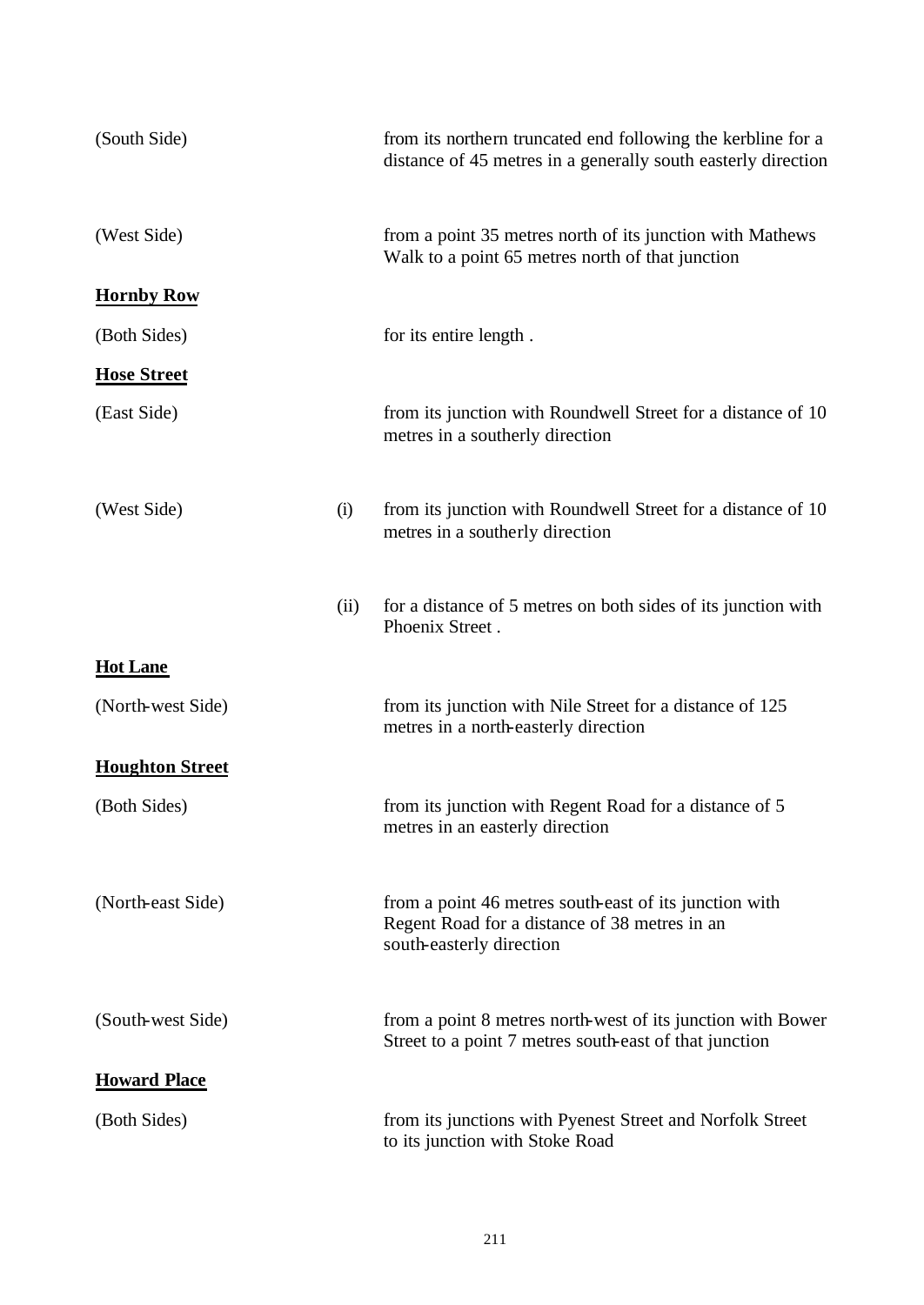| (East Side)            |      | from its junction with Wellesley Street to its junction with<br><b>Norfolk Street</b>            |
|------------------------|------|--------------------------------------------------------------------------------------------------|
| (West Side)            |      | from its junction with Shelton New Street to its junction<br>with Pyenest Street                 |
| <b>Howard Street</b>   |      |                                                                                                  |
| (Both Sides)           |      | from its junction with Trentham Road for a distance of 5<br>metres in an easterly direction      |
| <b>Howson Street</b>   |      |                                                                                                  |
| (Both Sides)           |      | from its junction with Eastwood Road for a distance of 5<br>metres in a south-westerly direction |
| <b>Hulton Street</b>   |      |                                                                                                  |
| (Both Sides)           |      | the periphery of the traffic island and central reservation.                                     |
| (North-west Side)      |      | from its junction with Town Road to its junction with Chell<br><b>Street</b>                     |
| (South-east Side)      |      | from its junction with Town Road to its junction with Chell<br><b>Street</b>                     |
| <b>Hunt Street</b>     |      |                                                                                                  |
| (North Side)           | (i)  | from its junction with Arthur Street for a distance of 5<br>metres in a westerly direction       |
|                        | (ii) | from its junction with Greengates Street for a distance of 5<br>metres in a westerly direction   |
| (South Side)           |      | from its junction with Greengates Street for its entire length                                   |
| <b>Huntbach Street</b> |      |                                                                                                  |
| (North Side)           |      | from its junction with Town Road for a distance of 127<br>metres in an easterly direction        |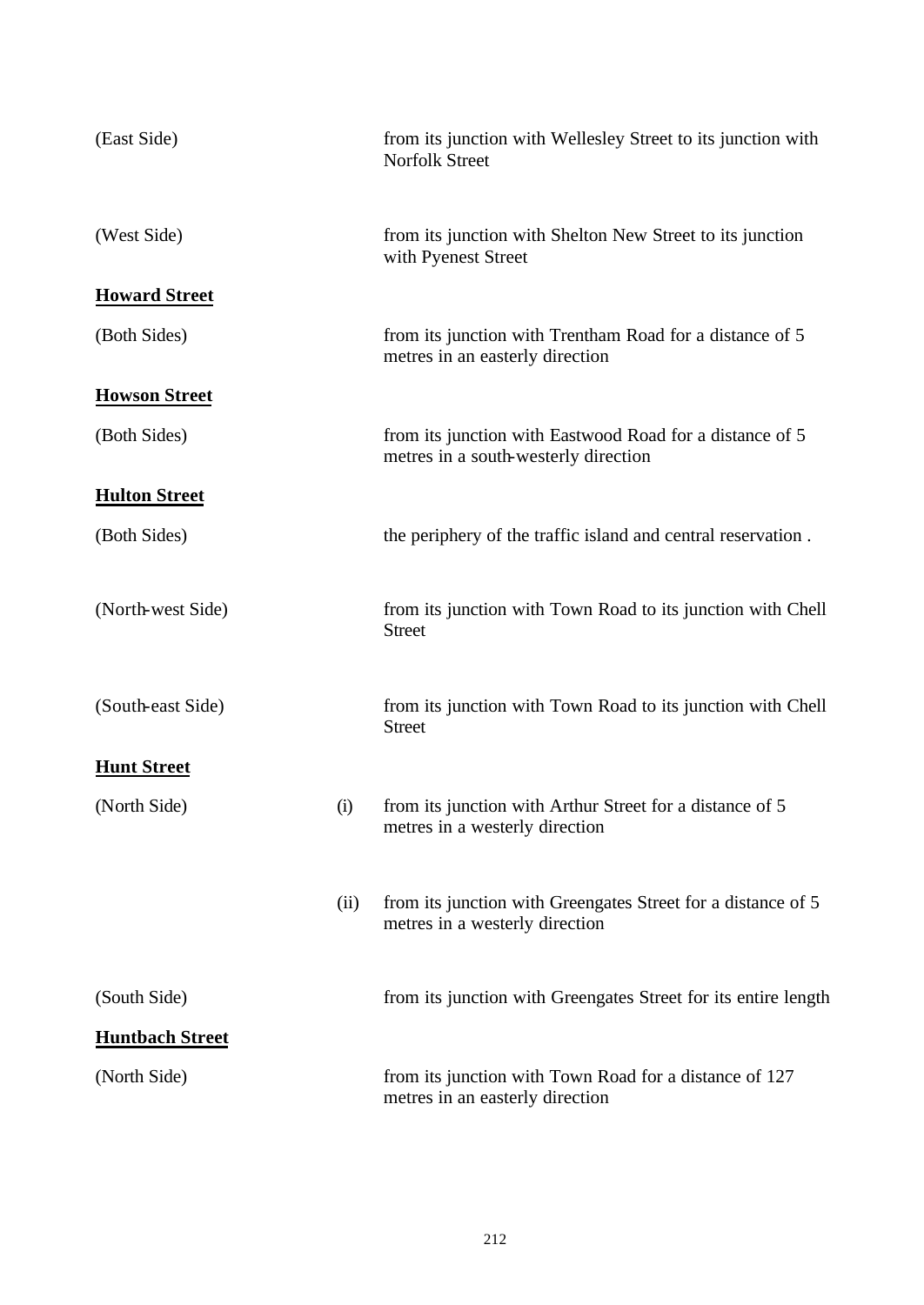| (South-east Side)        |       | from its junction with Town Street to a point 17 metres<br>south-west of its junction with Meigh Street                                     |
|--------------------------|-------|---------------------------------------------------------------------------------------------------------------------------------------------|
| <b>Inglefield Avenue</b> |       |                                                                                                                                             |
| (Both Sides)             |       | from its junction with High Lane for a distance of 5 metres<br>in a north-easterly direction                                                |
| <b>Inglis Street</b>     |       |                                                                                                                                             |
| (Both Sides)             |       | from its junction with Hartill Street for a distance of 5<br>metres in a northerly direction                                                |
| <b>Ivy House Road</b>    |       |                                                                                                                                             |
| (East Side)              |       | from its junction with Bucknall New Road for a distance of<br>41 metres in a southerly direction                                            |
| (West Side)              | (i)   | from its junction with Bucknall New Road to its junction<br>with Seymour Street                                                             |
|                          | (ii)  | from its junction with Seymour Street for a distance of 7<br>metres in a southerly direction                                                |
|                          | (iii) | from a point 7 metres north of its junction with Cresswell<br>Road to a point 81 metres south of its junction with<br><b>Cresswell Road</b> |
| <b>Jack Haye Lane</b>    |       |                                                                                                                                             |
| (North Side)             |       | from its junction with Bagnall Road for a distance of 15<br>metres in an easterly direction                                                 |
| (South Side)             |       | from its junction with Bagnall Road for a distance of 40<br>metres in an easterly direction                                                 |
| <b>Jackson Street</b>    |       |                                                                                                                                             |
| (North-east Side)        | (i)   | from its junction with Moorland Road for a distance of 32<br>metres in a north-westerly direction                                           |
|                          | (ii)  | from a point 55 metres from its junction with Moorland<br>Road to its junction with Hamil Road                                              |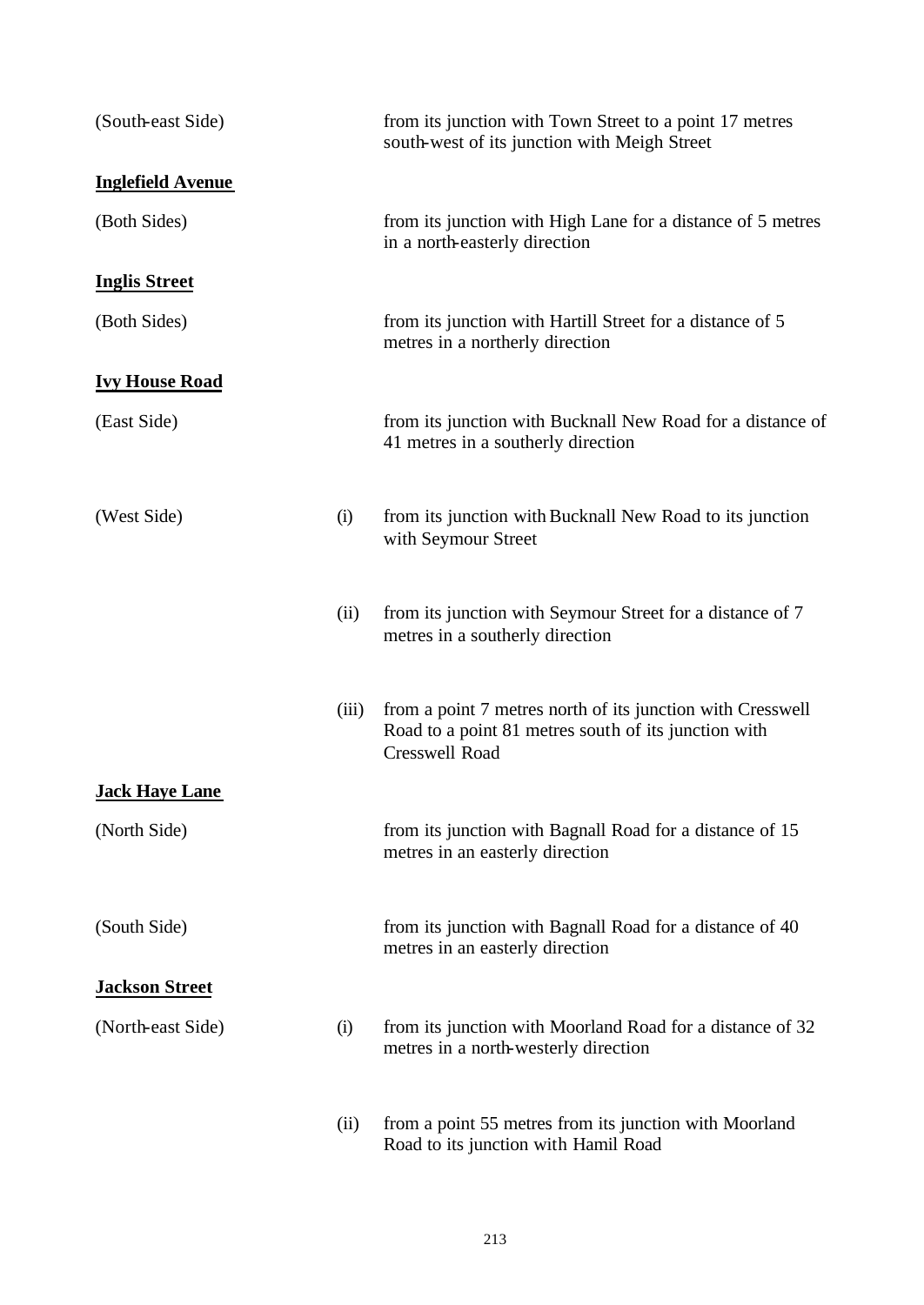| (South-west Side)     |       | from its junction with Hamil Road for a distance of 17<br>metres in a south-easterly direction                       |
|-----------------------|-------|----------------------------------------------------------------------------------------------------------------------|
| <b>James Street</b>   |       |                                                                                                                      |
| (North-west Side)     |       | from its junction with London Road for a distance of 15<br>metres in a north-westerly direction                      |
| <b>Jasper Street</b>  |       |                                                                                                                      |
| (North Side)          | (i)   | from its junction with Lower Bethesda Street for a distance<br>of 16 metres in an easterly direction                 |
|                       | (ii)  | from its eastern end for a distance of 29 metres in a<br>westerly direction                                          |
| (North-east Side)     |       | from a point 17 metres east of its junction with Downey<br>Street up to and including its north-eastern most end     |
| (South Side)          |       | from its junction with Lower Bethesda Street to a point 3<br>metres east of its junction with Downey Street          |
| <b>Jenkins Street</b> |       |                                                                                                                      |
| (Both Sides)          |       | from its junction with Wedgwood Street to its junction<br>with Hamil Road                                            |
| <b>Jervis Street</b>  |       |                                                                                                                      |
| (North Side)          |       | From the western boundary of the street for a distance of 17<br>metres in an easterly direction                      |
| (South Side)          | (i)   | from its junction with Mynors Street for a distance of 8<br>metres in an easterly direction                          |
|                       | (ii)  | from its junction with Mynors Street for a distance of 12<br>metres in an westerly direction                         |
|                       | (iii) | from its junction with Baskerville Road for a distance of 10<br>metres in a westerly direction                       |
| (West Side)           |       | from a point 20 metres west of its junction with Mynors<br>Street for a distance of 8 metres in a westerly direction |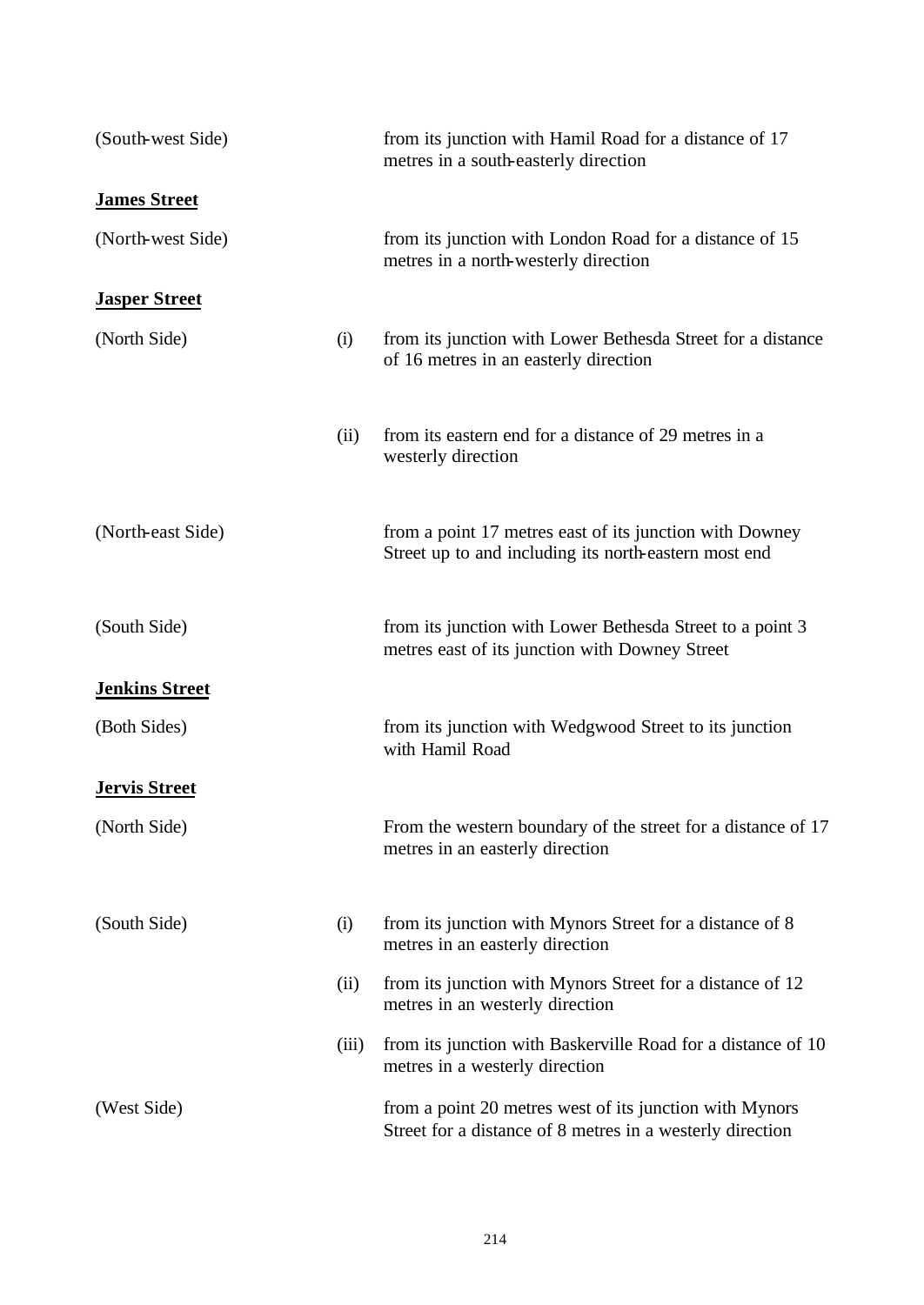| <b>John Street</b>                                           |                                                                                                                                                                                               |
|--------------------------------------------------------------|-----------------------------------------------------------------------------------------------------------------------------------------------------------------------------------------------|
| (North Side)                                                 | the whole length.                                                                                                                                                                             |
| (South Side)                                                 | the whole.                                                                                                                                                                                    |
| <b>Junction Of Marsden Street And</b><br><b>Dyke Street</b>  |                                                                                                                                                                                               |
| (South Side)                                                 | from its junction with Dyke Street for a distance of 11<br>metres in a westerly direction                                                                                                     |
| (West Side)                                                  | from its northern end for a distance of 51 metres in a<br>southerly direction                                                                                                                 |
| <b>Junction Of Marston Street And</b><br><b>Dyke Street</b>  |                                                                                                                                                                                               |
| (West Side)                                                  | from a point 26 metres north of its junction with Bucknall<br>Old Road for a distance of 26 metres in a northerly<br>direction                                                                |
| <b>Junction Of Mayer Street And</b><br><b>Grafton Street</b> |                                                                                                                                                                                               |
| (Both Sides)                                                 | from its junction with Mayer Street for a distance of 10<br>metres from Mayer Street in a southerly direction                                                                                 |
| (North Side)                                                 | from a point 84 metres west of its junction with St John's<br>Street for a distance of 27 metres in a westerly direction                                                                      |
| (South Side)                                                 | from a point 81 metres west of its junction with St John's<br>Street for a distance of 28 metres in a westerly direction                                                                      |
| <b>Junction Of Mynors Street And</b><br><u>Eaton Street</u>  |                                                                                                                                                                                               |
|                                                              | on the south side of Eaton Street 10 metres east and west<br>of Mynors Street and on both sides of Mynors Street for a<br>distance of 10 metres from Eaton Street in a southerly<br>direction |
| (East Side)                                                  | from its junction with Eaton Street for a distance of 10<br>metres in a northerly direction                                                                                                   |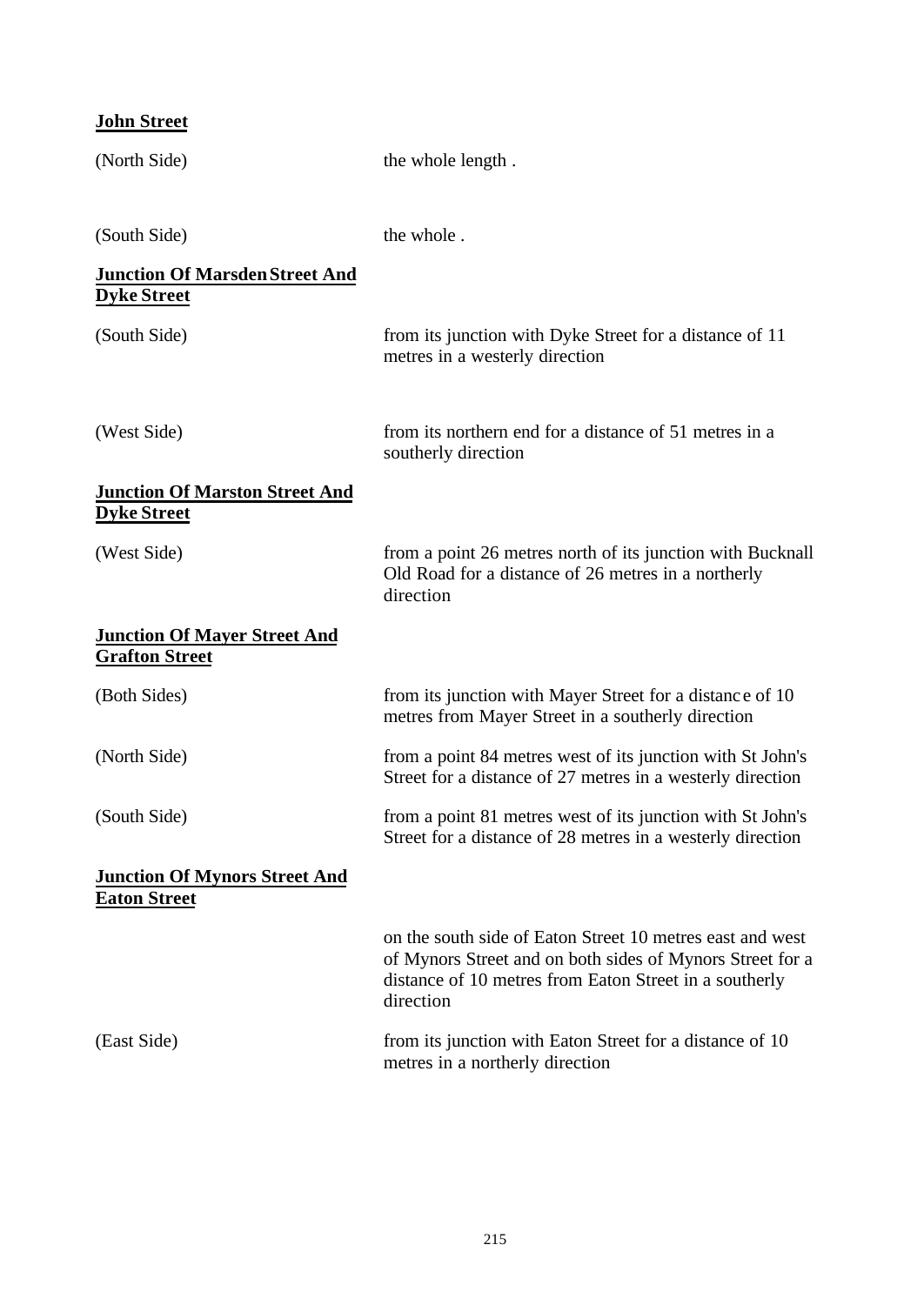| (North Side)          |      | from its junction with Mynors Street for a distance of 10<br>metres in a easterly direction                                                      |
|-----------------------|------|--------------------------------------------------------------------------------------------------------------------------------------------------|
| <b>Jupiter Street</b> |      |                                                                                                                                                  |
| (North Side)          |      | from its junction with Ford Green Road to its junction with<br><b>Mars Street</b>                                                                |
| (South Side)          |      | from its junction with Ford Green Road for a distance of 13<br>metres in an easterly direction                                                   |
| <b>Keary Street</b>   |      |                                                                                                                                                  |
| (Both Sides)          |      | from its junction with Corporation Street for a distance of 5<br>metres in a northerly direction                                                 |
| (East Side)           |      | from its junction with Fletcher Road for a distance of 9<br>metres in a southerly direction                                                      |
| (West Side)           |      | from its junction with Fletcher Road for a distance of 20<br>metres in a southerly direction                                                     |
| <b>Keates Street</b>  |      |                                                                                                                                                  |
| (Both Sides)          |      | the whole length.                                                                                                                                |
| <b>Keele Street</b>   |      |                                                                                                                                                  |
| (North Side)          |      | from its junction with Dunning Street to its junction with<br><b>High Street</b>                                                                 |
| (South Side)          | (i)  | from its junction with Dunning Street for a distance of 11<br>metres in an easterly direction                                                    |
|                       | (ii) | from its junction with High Street for a distance of 13<br>metres in a westerly direction                                                        |
| <b>Keelings Road</b>  |      |                                                                                                                                                  |
| (North-east Side)     |      | from a point 5 metres south-east of its junction with Bold<br>Street to a point 5 metres north-west of its junction with<br><b>Turner Street</b> |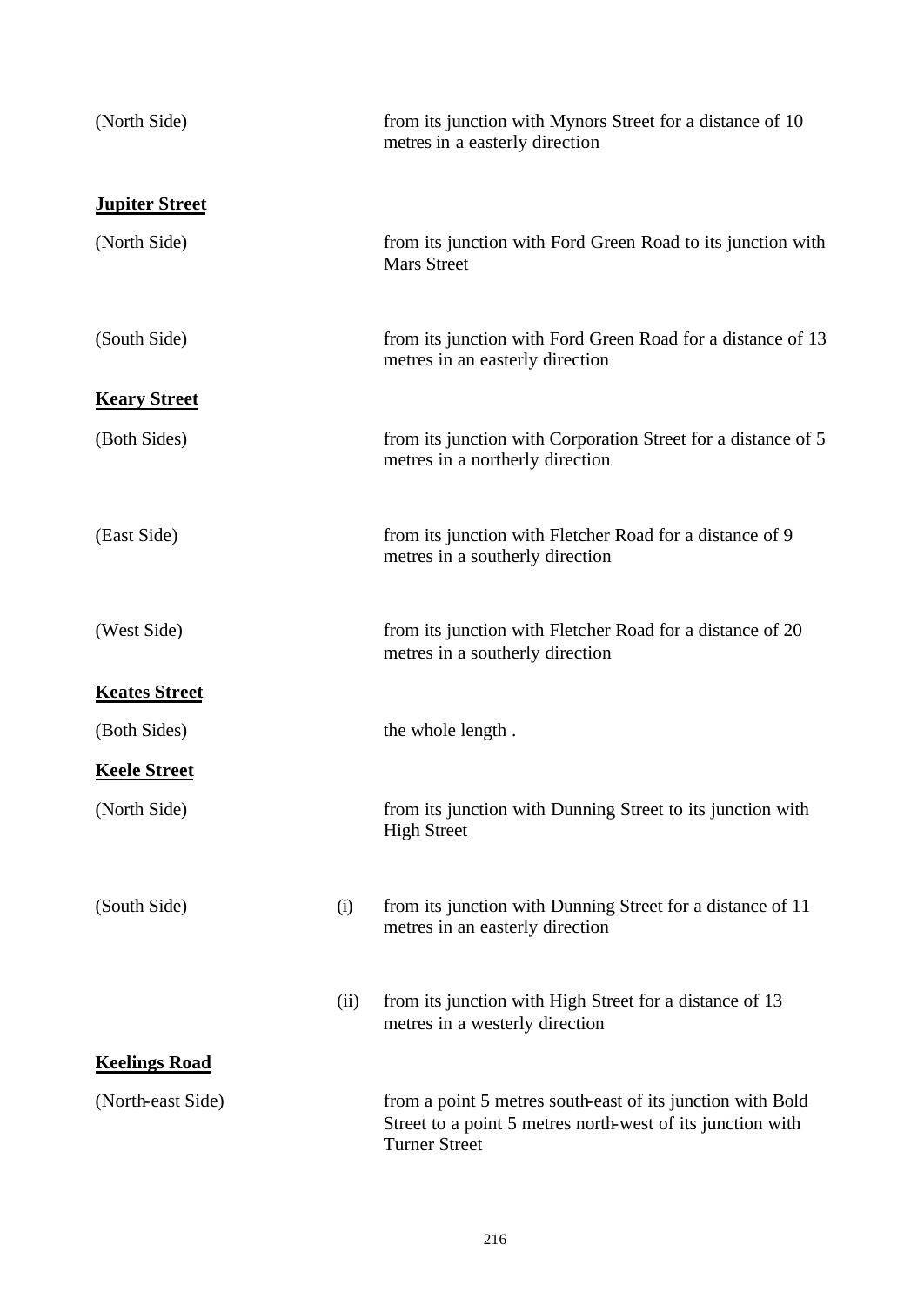| (South-west Side)       |      | from a point 6 metres south-east of its junction with the<br>rear passage between Nos. 76-78 to a point 5 metres<br>north-west of its junction with Turner Street |
|-------------------------|------|-------------------------------------------------------------------------------------------------------------------------------------------------------------------|
| <b>Kennedy Road</b>     |      |                                                                                                                                                                   |
| (Both Sides)            |      | from its junction with The Lea for a distance of 10 metres<br>in a southerly direction                                                                            |
| <b>Kensington Road</b>  |      |                                                                                                                                                                   |
| (East Side)             |      | from its junction with Racecourse Road for a distance of 17<br>metres in a south-westerly direction                                                               |
| (West Side)             |      | from its junction with London Road to its junction with<br><b>Alastair Road</b>                                                                                   |
| <b>Kenworthy Street</b> |      |                                                                                                                                                                   |
| (Both Sides)            | (i)  | from its junction with Clive Street for a distance of 5<br>metres in a northerly direction                                                                        |
|                         | (ii) | from its junction with Meir Street for a distance of 5 metres<br>in a southerly direction                                                                         |
| <b>Kidsgrove Road</b>   |      |                                                                                                                                                                   |
| (East Side)             |      | from its junction with Oldcott Drive for a distance of 25<br>metres in a southerly direction                                                                      |
| (West Side)             |      | from its junction with Woodstock Street for a distance of 23<br>metres in a southerly direction                                                                   |
| <b>Kildare Street</b>   |      |                                                                                                                                                                   |
| (Both Sides)            |      | from its junction with Trentham Road for a distance of 5<br>metres in an easterly direction                                                                       |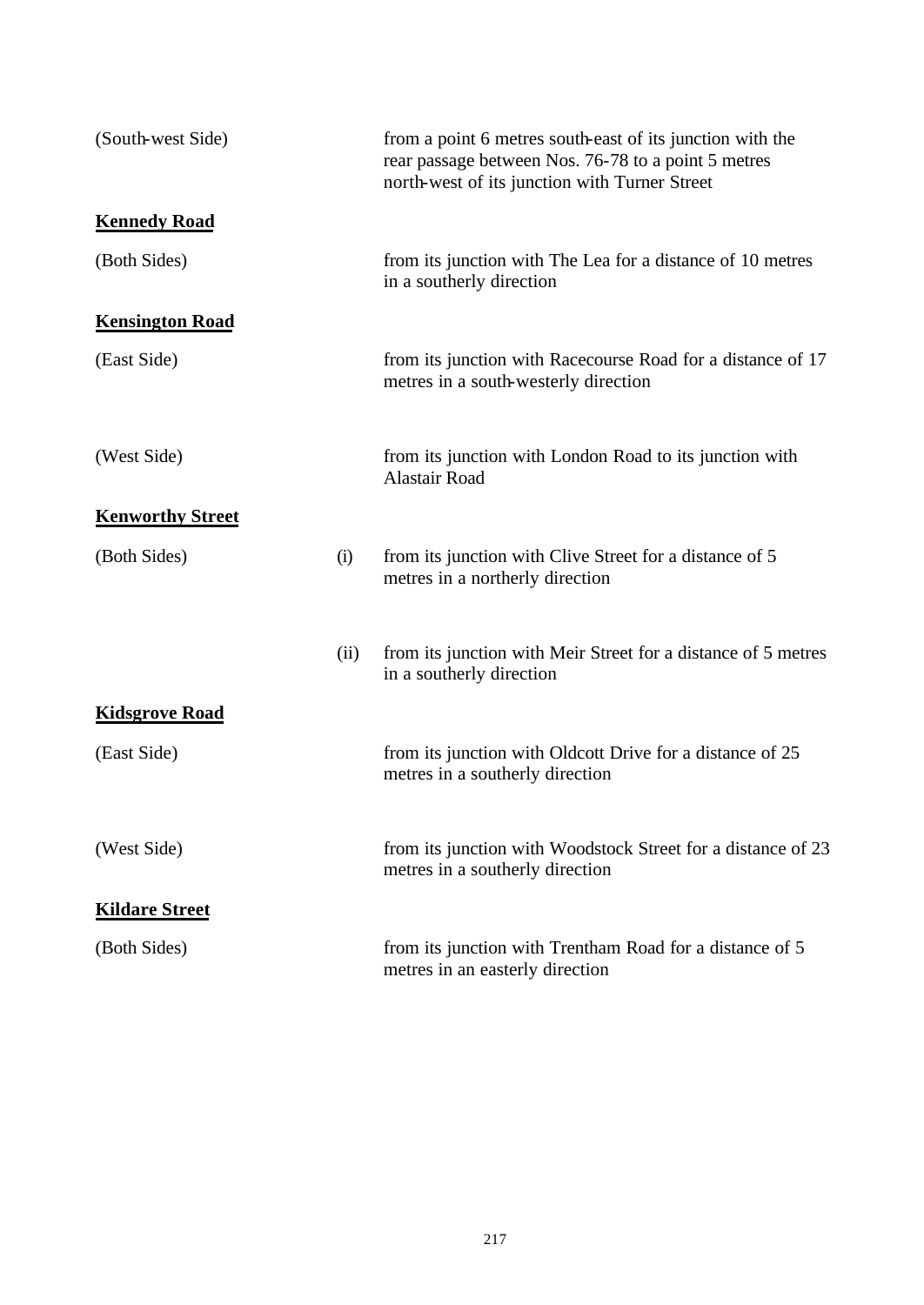| <b>King George Street</b> |       |                                                                                                                              |
|---------------------------|-------|------------------------------------------------------------------------------------------------------------------------------|
| (Both Sides)              |       | from its junction with Eaton Street for a distance of 10<br>metres in a north-westerly direction                             |
| (East Side)               |       | from a point 20 metres north of its junction with Eaton<br>Street for a distance of 8 metres in a northerly direction        |
| (West Side)               |       | from a point 20 metres north of its junction with Eaton<br>Street for a distance of 11 metres in a northerly direction       |
| <b>King Street</b>        |       |                                                                                                                              |
| (North Side)              | (i)   | from its junction with Sandy Lane to its junction with<br><b>Nelson Place</b>                                                |
|                           | (ii)  | from a point 79 metres west of its junction with Park Street<br>to the roundabout at the northern end of Victoria Place Link |
|                           | (iii) | from its junction with Park Street for a distance of 64<br>metres in a westerly direction                                    |
|                           | (iv)  | from its junction with Park Street for a distance of 13<br>metres in an easterly direction                                   |
|                           | (v)   | from a point 39 metres east of its junction with Park Street<br>to a point 30 metres west of its junction with Best Street   |
|                           | (vi)  | from its junction with Best Street for a distance of 10<br>metres in a westerly direction                                    |
|                           | (vii) | from its junction with Best Street to its junction with Park<br>Lane                                                         |
|                           |       | (viii) from its junction with Park Lane to its junction with<br>Smiths passage                                               |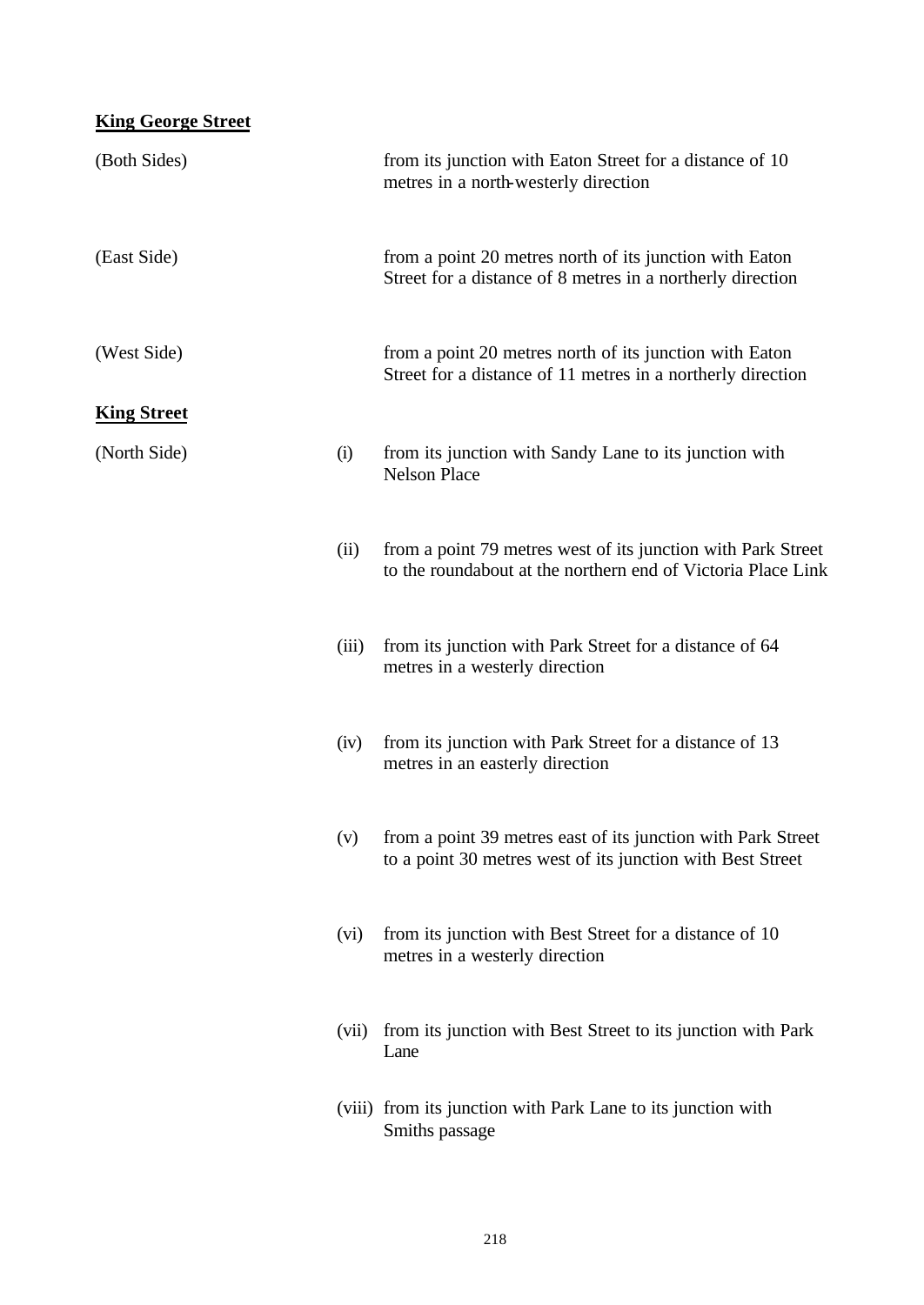- (ix) from its junction with Smiths Passage to its junction with Royal Street
- (x) from its junction with Royal Street to its junction with Burnham Street
- (xi) from its junction with Burnham Street to its junction with BerdmoreStreet
- (xii) from its junction with Berdmore Street for a distance of 3 metres in an easterly direction
- (xiii) from its junction with Hollings Street for a distance of 17 metres in a westerly direction
- (xiv) from its junction with Hollings Street to its junction with Foley Street
- (xv) from its junction with Foley Street to its junction with Goldenhill Road
- (xvi) from its junction with Goldenhill Road to its junction with Clarence Road
- (xvii) from its junction with Clarence Road to its junction with March Road
- (xviii)from its junction withMarch Road to its junction withTimes Square

(South Side) (i) from its junction with Times Square to its junction with Sidings Place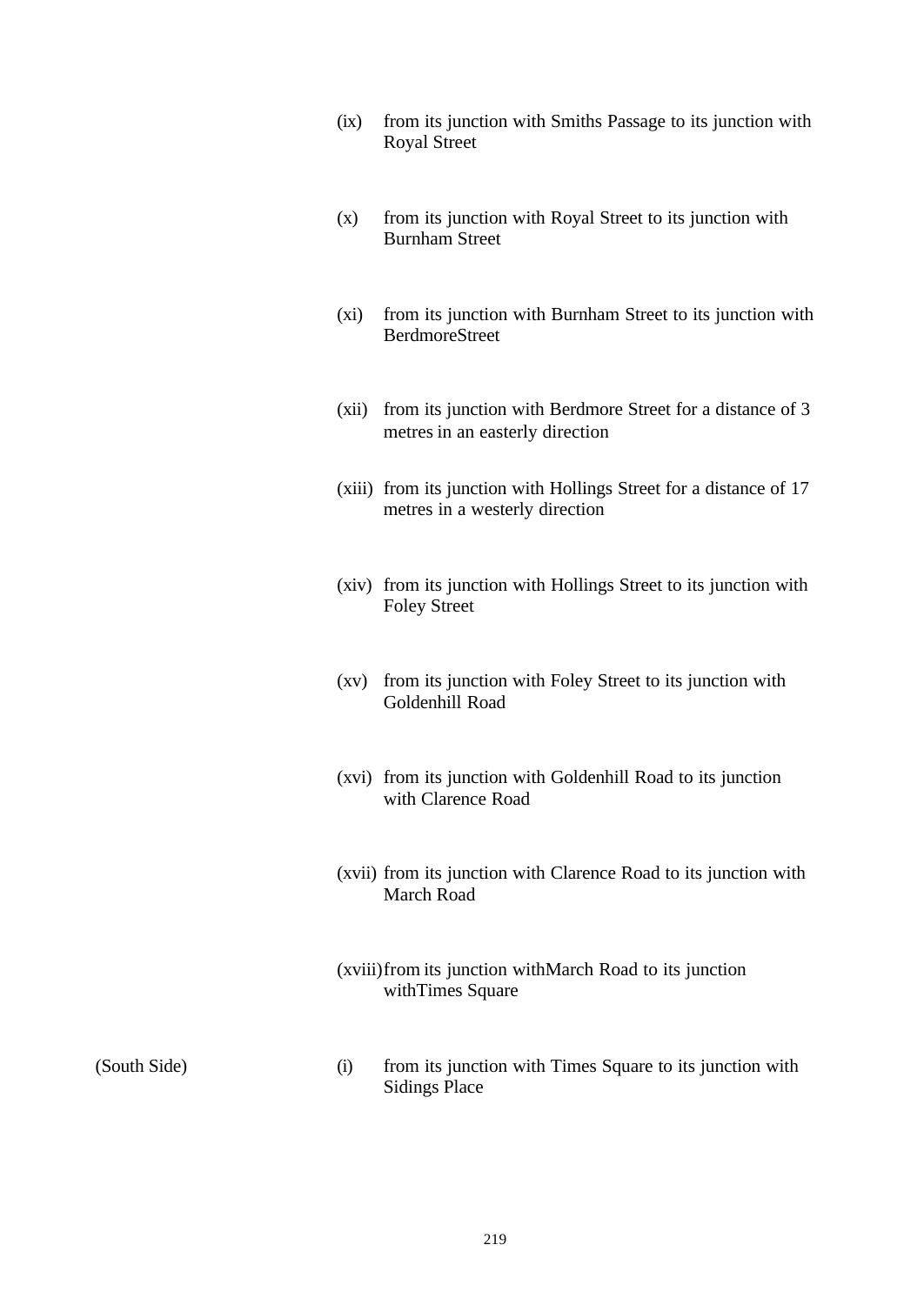- (ii) from its junction with Sidings Place to its junction with Fife Street
- (iii) from its junction with Fife Street for a distance of 5 metres in a westerly direction
- (iv) from its junction with Bute Street for a distance of 10 metres in an easterly direction
- (v) from its junction with Bute Street to its junction with Perth Street
- (vi) from its junction with Baron Street to its junction with Perth Street
- (vii) from its junction with Baron Street for a distance of 93 metres in a westerly direction
- (viii) from its junction with Bishop Street for a distance of 5 metres in an easterly direction
- (ix) from its junction with Bishop Street for a distance of 5 metres in an westerly direction
- (x) from its junction with Montrose Street for a distance of 10 metres in an easterly direction
- (xi) from its junction with Montrose Street to its junction with Duke Street
- (xii) from its junction with Duke Street to its junction with China Street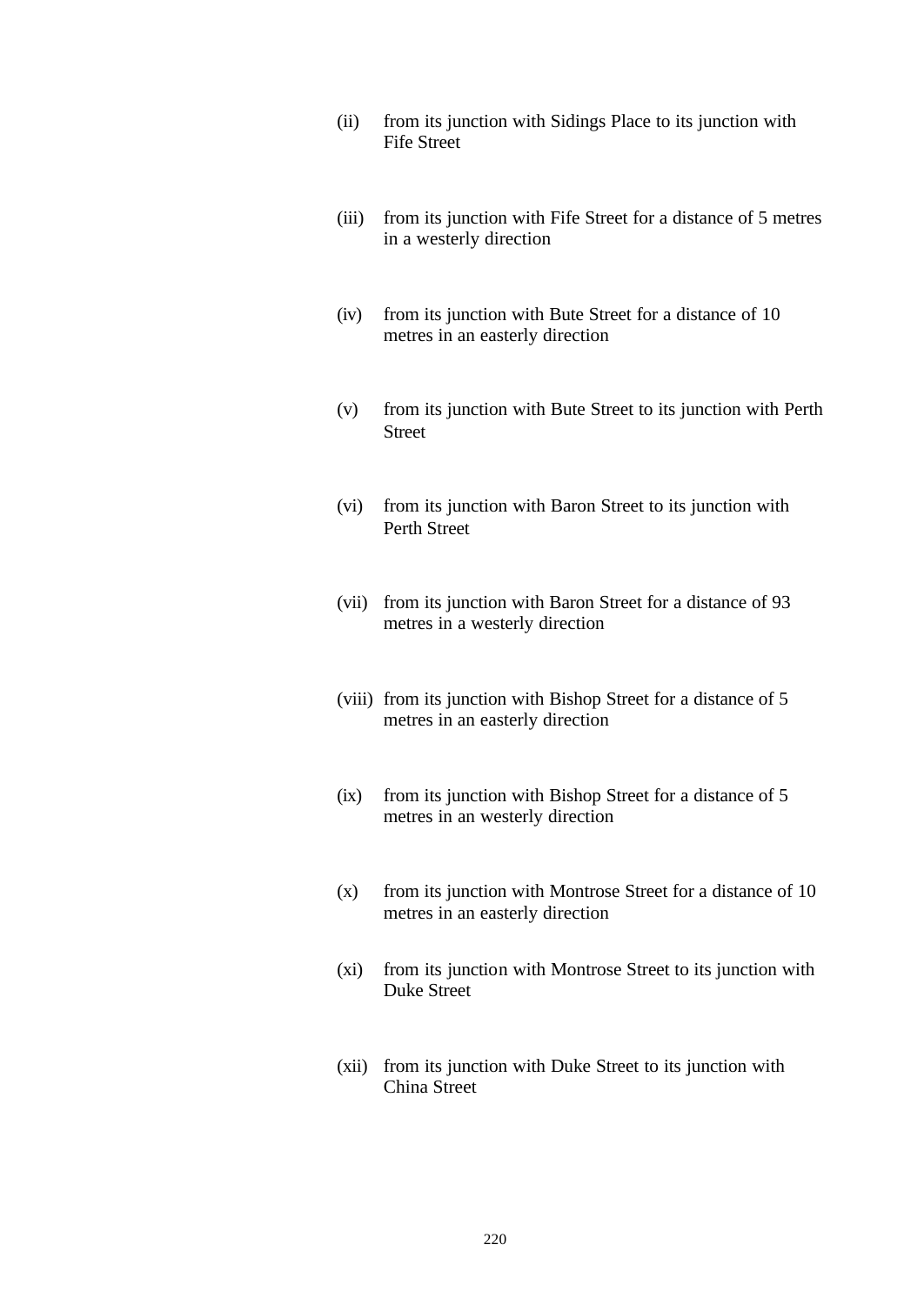|                            |      | (xiii) from its junction with China Street to the Roundabout at<br>the northern end of Victoria Place Link                                                                             |
|----------------------------|------|----------------------------------------------------------------------------------------------------------------------------------------------------------------------------------------|
| <b>King William Street</b> |      |                                                                                                                                                                                        |
| (East Side)                |      | from its junction with Queen's Avenue to its junction with<br><b>St Chads Road</b>                                                                                                     |
| (West Side)                |      | from its junction with The Boulevard for a distance of 30<br>metres in a southerly direction                                                                                           |
| <b>Kingcross Street</b>    |      |                                                                                                                                                                                        |
| (North-west Side)          |      | north-east and north-west sides for its entire length                                                                                                                                  |
| <b>Kingsfield Oval</b>     |      |                                                                                                                                                                                        |
| (East Side)                |      | from its junction with Etruria Road for a distance of 40<br>metres in a southerly direction and leading into Kingsfield<br>oval for a distance of 12 metres                            |
| (West Side)                | (i)  | from its junction with Etruria Road for a distance of 12<br>metres in a southerly direction                                                                                            |
|                            | (ii) | from a point 22 metres south of its junction with Etruria<br>Road for a distance of 18 metres in a southerly direction<br>and leading into Kingsfield Oval for a distance of 14 metres |
| <u>Kingsway</u>            |      |                                                                                                                                                                                        |
| (Both Sides)               |      | the whole except for a length of 42 metres on the northwest<br>side from a point 86 metres from the junction with Church<br>Street in a north-westerly direction                       |
| <b>Kingswell Road</b>      |      |                                                                                                                                                                                        |
| (North-east Side)          |      | from its junction with Hartshill Road to a point 38 metres<br>north-west of that junction                                                                                              |
| (South-west Side)          |      | from its junction with Hartshill Road to a point 36.5 metres<br>north-west of that junction                                                                                            |
| <b>Kinver Street</b>       |      |                                                                                                                                                                                        |
| (North-east Side)          |      | from its junction with Ford Green Road for a distance of 20<br>metres in a north-westerly direction                                                                                    |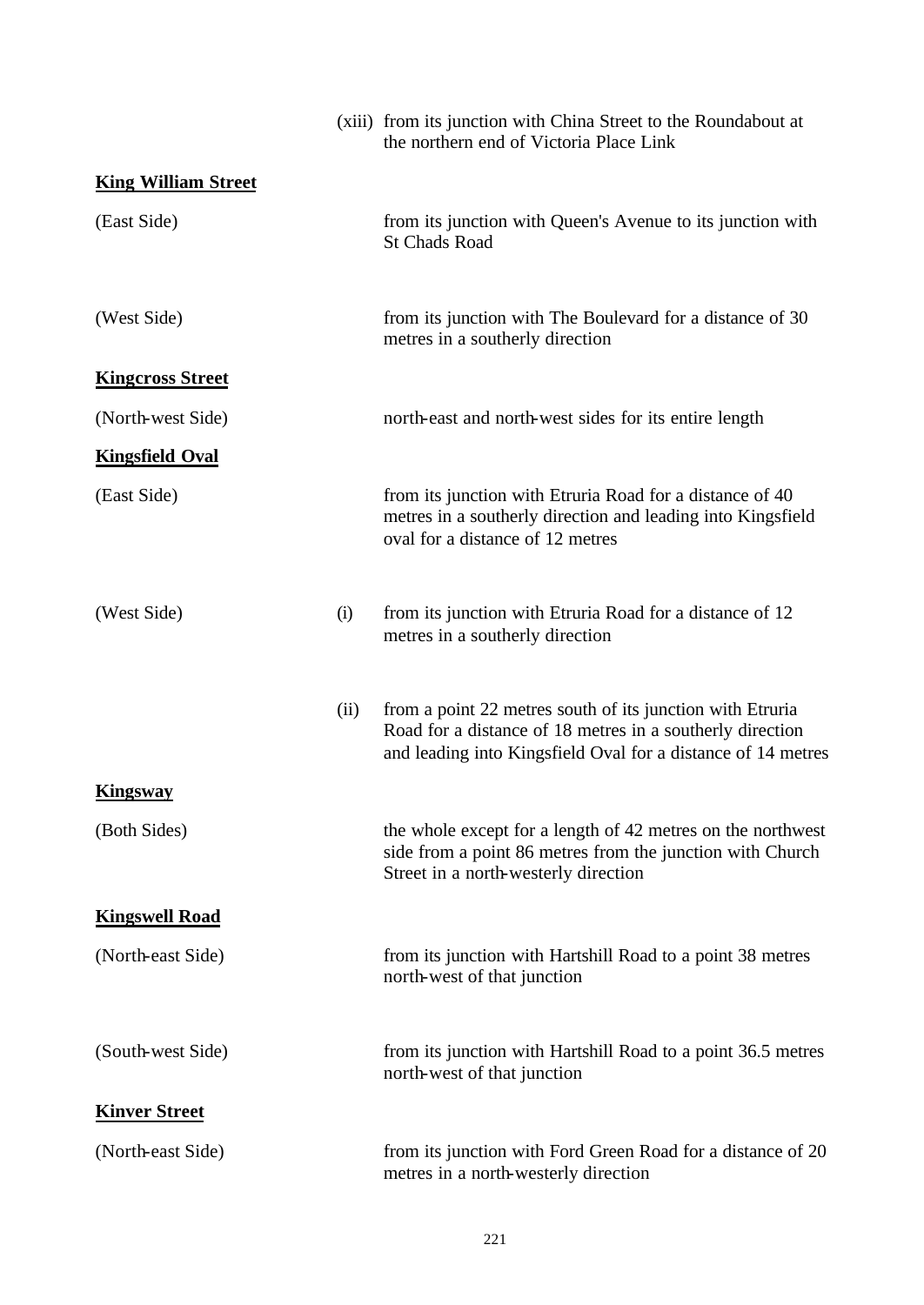| (South-west Side)      | from its junction with Ford Green Road for a distance of 5<br>metres in a north-westerly direction         |
|------------------------|------------------------------------------------------------------------------------------------------------|
| <b>Kirby Street</b>    |                                                                                                            |
| (Both Sides)           | from its junction with Waterloo Road for a distance of 10<br>metres in a north-easterly direction          |
| <b>Kirk Street</b>     |                                                                                                            |
| (North-east Side)      | from its junction with Ford Green Road for a distance of<br>30 metres                                      |
| (South-west Side)      | from its junction with Ford Green Road in a North-Westerly<br>direction for a distance of 10 metres        |
| <b>Kirkham Street</b>  |                                                                                                            |
| (North-east Side)      | from its junction with London Road in a North-Westerly<br>direction for a distance of 15 feet              |
| (South Side)           | from its junction with London Road for a distance of 4<br>metres                                           |
| <b>Knowle Street</b>   |                                                                                                            |
| (East Side)            | from its junction with Shelton Old Road for a distance of 5<br>metres in a northerly direction             |
| (South-west Side)      | from its junction with Shelton Old Road for a distance of 5<br>metres in a north-westerly direction        |
| <b>Knypersley Road</b> |                                                                                                            |
| (North-east Side)      | from its junction with Endon Road for a distance of 274<br>metres in a north-westerly direction            |
| (South-west Side)      | from its junction with Ford Green Road for a distance of<br>297 metres in a north-westerly direction       |
| <b>Ladywell Road</b>   |                                                                                                            |
| (Both Sides)           | from its junction with High Street to a point 15 metres<br>north-west of its junction with Harewood Street |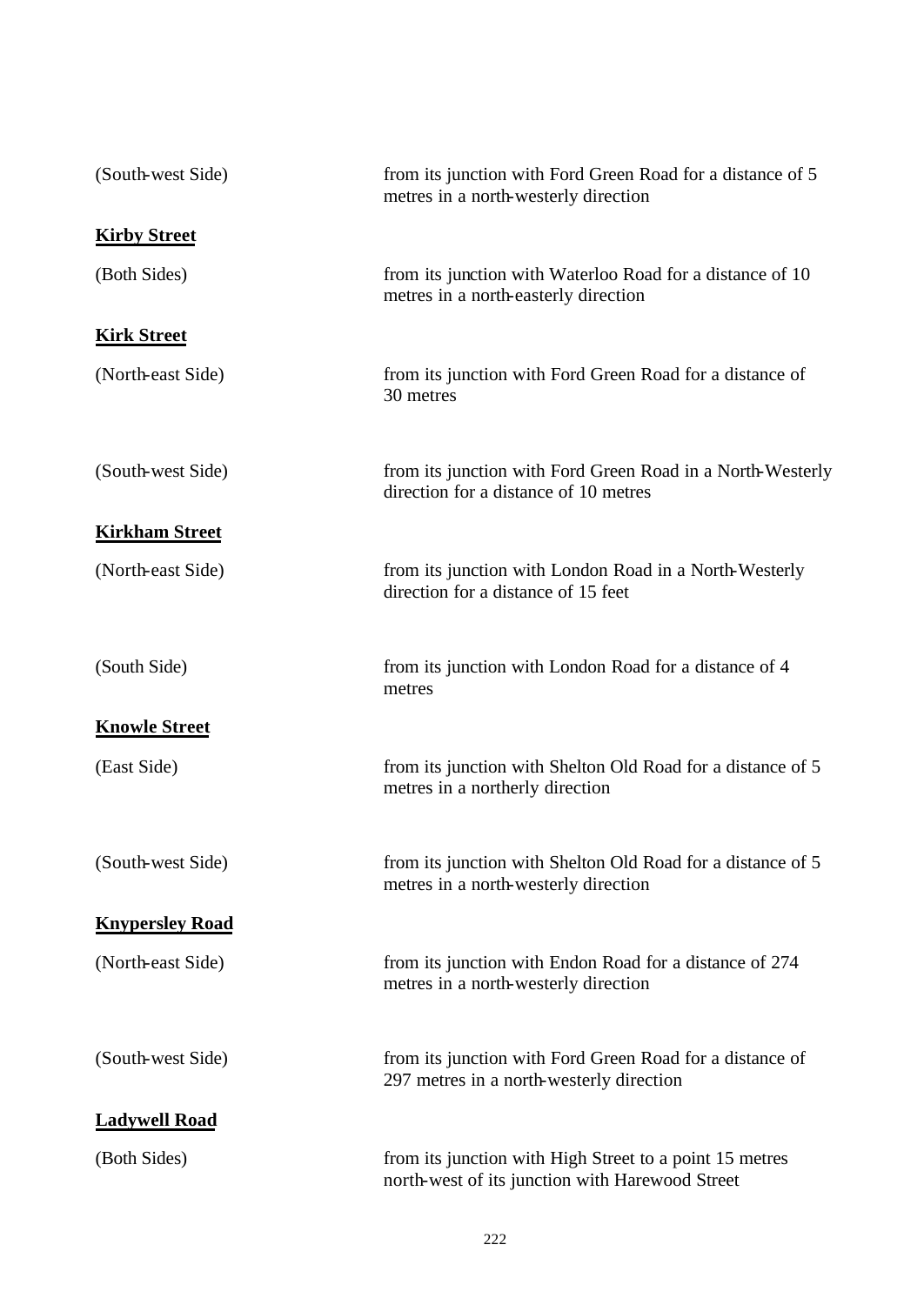| <b>Lakewood Grove</b> |      |                                                                                                                                                             |
|-----------------------|------|-------------------------------------------------------------------------------------------------------------------------------------------------------------|
| (Both Sides)          |      | the whole.                                                                                                                                                  |
| <b>Lamb Street</b>    |      |                                                                                                                                                             |
| (Both Sides)          |      | for its entire length.                                                                                                                                      |
| <b>Lambert Street</b> |      |                                                                                                                                                             |
| (Both Sides)          |      | The whole length of the street.                                                                                                                             |
| <b>Landon Street</b>  |      |                                                                                                                                                             |
| (Both Sides)          |      | from its junction with Uttoxeter Road to its junction with<br><b>Sutherland Road</b>                                                                        |
| <b>Lanehead Road</b>  |      |                                                                                                                                                             |
| (Inner Side)          |      | the whole length.                                                                                                                                           |
| (Outer Side)          | (i)  | from the north-west side of its junction with Etruria Road<br>in a clockwise direction to a point 20 metres south-west of<br>its junction with Salem Street |
|                       | (ii) | from a point 10 metres north-east of its junction with<br>Garibaldi Street to a point 10 metres south-west of that<br>junction                              |
|                       |      | (iii) from a point 20 metres north-east of its junction with<br>Humbert Street in a clockwise direction to its south-east<br>junction with Etruria Road     |
| <b>Langland Drive</b> |      |                                                                                                                                                             |
| (Both Sides)          |      | from its junction with Blurton Road for a distance of 15<br>metres in a north-easterly direction                                                            |
| <b>Langley Street</b> |      |                                                                                                                                                             |
| (North Side)          |      | from its junction with Victoria Street for a distance of 47<br>metres in a westerly direction                                                               |
| (South Side)          |      | from its junction with Victoria Street for a distance of 50<br>metres in a westerly direction                                                               |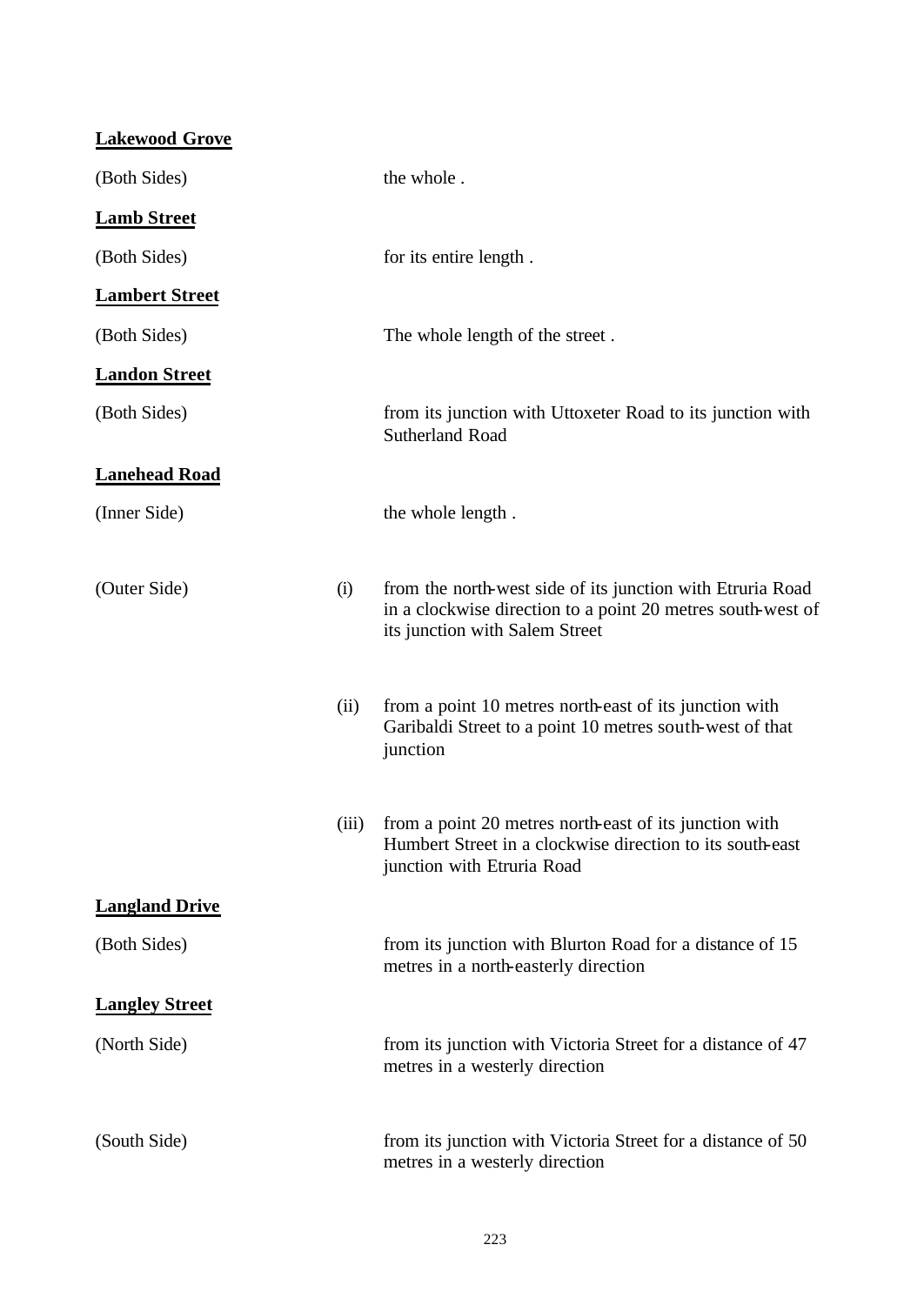| <b>Lansdowne Road</b>   |      |                                                                                                                                                  |
|-------------------------|------|--------------------------------------------------------------------------------------------------------------------------------------------------|
| (Both Sides)            |      | from its junction with Victoria Street for a distance of 10<br>metres in an easterly direction                                                   |
| <b>Lansdowne Street</b> |      |                                                                                                                                                  |
| (Both Sides)            |      | from its junction with Cocknage Road for a distance of 10<br>metres in a north-easterly direction                                                |
| <b>Lascelles Street</b> |      |                                                                                                                                                  |
| (North-east Side)       |      | the whole length.                                                                                                                                |
| (South Side)            |      | from a point 41 metres west of its junction with High Street<br>for a distance of 20 metres in a westerly direction                              |
| (South-west Side)       | (i)  | from its junction with High Street to a point 15 metres<br>north-west of that junction                                                           |
|                         | (ii) | from its junction with Ladywell Road to a point 15 metres<br>south-east of that junction                                                         |
| <b>Laurel Grove</b>     |      |                                                                                                                                                  |
| (Both Sides)            |      | from a point 40 metres both of its junction with Roundway<br>around its turning head to a point 40 metres from its<br>junction on the south side |
| <b>Lawley Street</b>    |      |                                                                                                                                                  |
| (Both Sides)            |      | from its junction with Sandgate Street to its junction with<br><b>Chatfield Place</b>                                                            |
| <b>Lawrence Street</b>  |      |                                                                                                                                                  |
| (Both Sides)            |      | from its junction with College Road for a distance of 50<br>metres in a westerly direction                                                       |
| (South-west Side)       |      | from its junction with Shelton Farm Road for a distance of<br>10 metres in a north-westerly direction                                            |
| <b>Leason Street</b>    |      |                                                                                                                                                  |
| (North-west Side)       |      | from its south western truncated end for a distance of 9<br>metres in a north easterly direction                                                 |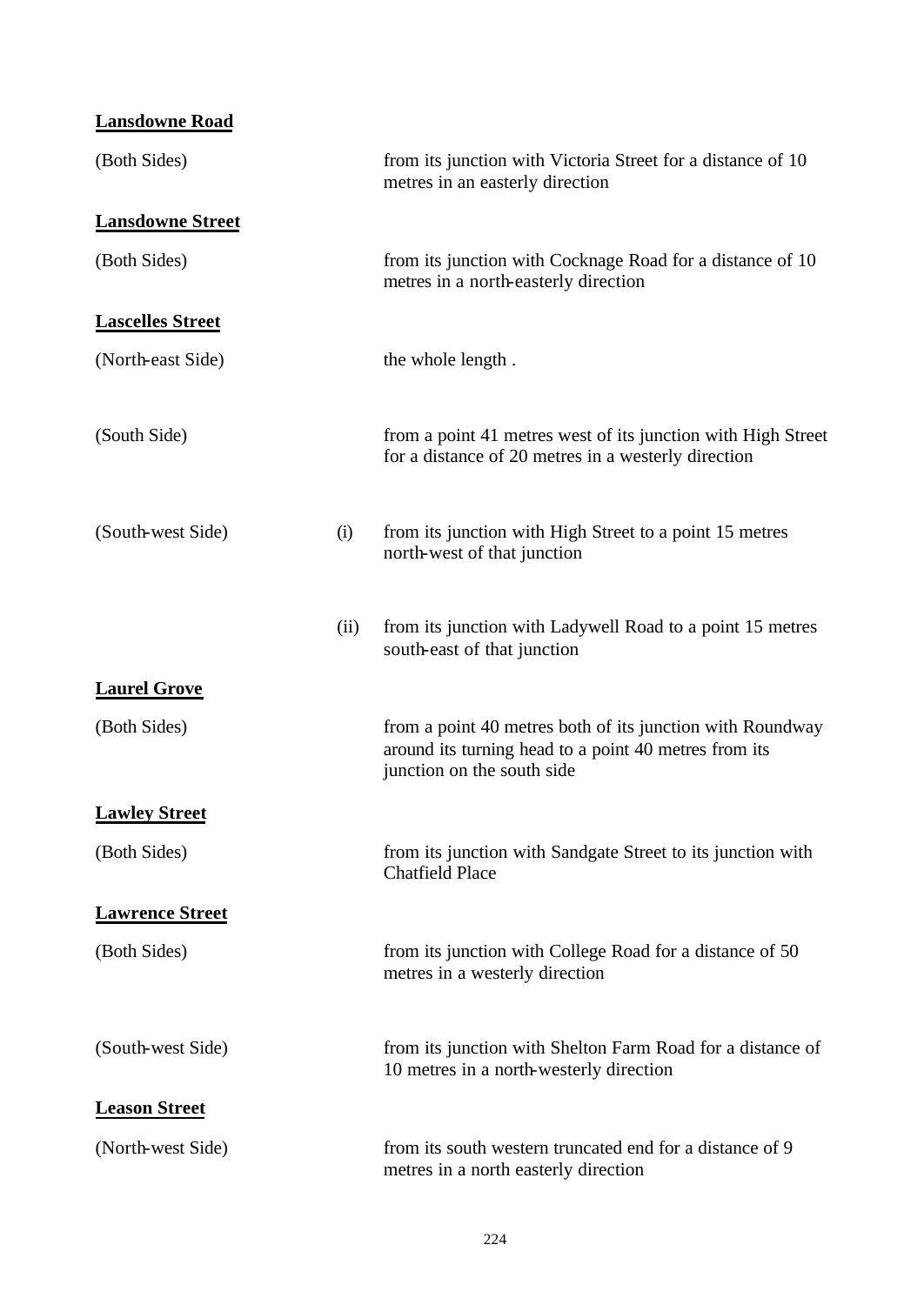| (South-east Side)    |       | from its south western truncated end for a distance of 7<br>metres in a north easterly direction                                                                                                  |
|----------------------|-------|---------------------------------------------------------------------------------------------------------------------------------------------------------------------------------------------------|
| <b>Leek New Road</b> |       |                                                                                                                                                                                                   |
| (Both Sides)         | (i)   | from a point 80 metres north-east of its junction with Leek<br>New Road for a distance of 20 metres in a north-easterly<br>direction                                                              |
|                      | (ii)  | from a point 27 metres south-west of its junction with<br>Bellerton Lane on the north side and Newford Crescent on<br>the south side for a distance of 73 metres in a<br>south-westerly direction |
|                      | (iii) | from a point 12 metres south-west of its junction with<br>Crossway Road to a point 47 metres north-east of that<br>junction                                                                       |
|                      | (iv)  | from a point 64 metres north-east of its junction with<br>Bellerton Lane to a point 27 metres south-west of its<br>junction with Bellerton Lane                                                   |
|                      | (v)   | from its junction with Leonard Avenue to its junction<br>with Baddeley Green Lane                                                                                                                 |
| (North Side)         |       | From a centre line opposite its junction with Berwick Road<br>for a distance of 75 metres in a south-westerly direction                                                                           |
| (South Side)         |       | from its junction with Berwick Road for a distance of 50<br>metres in a south-westerly direction                                                                                                  |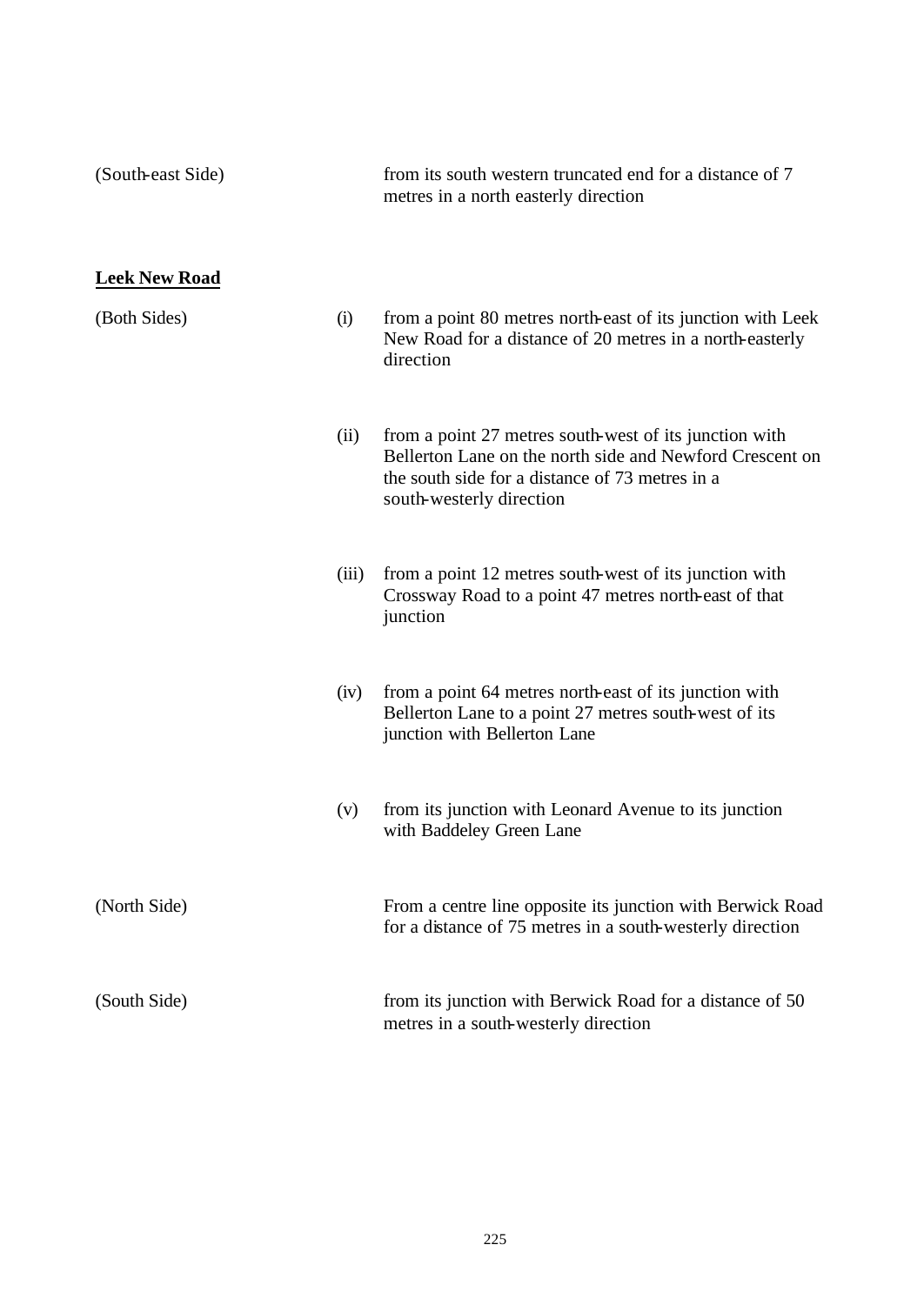### **Leek Road**

| (Both Sides) | (i)   | from a point 45 metres south of its junction with Birches<br>Head Road to a point 55 metres north of its junction<br>with Woodhead Road |
|--------------|-------|-----------------------------------------------------------------------------------------------------------------------------------------|
|              | (ii)  | from its junction with Bucknall Road for a distance of 126<br>metres in a northerly direction                                           |
|              | (iii) | from its junction with Lichfield Street and Victoria Road<br>for a distance of 23.8 metres in a south-westerly direction                |
|              | (iv)  | from its junction with Trentmill Road to its junction with<br><b>Bucknall Road</b>                                                      |
|              | (v)   | from its junction with Lichfield Street and Victoria Road to<br>a point 27 metres east of its junction with Franklin Street             |
|              | (vi)  | from its junction with Station Road to its junction with<br><b>City Road</b>                                                            |
|              | (vii) | from its junction with Lichfield Street/Victoria Road for a<br>distance of 25 yards in a southerly direction                            |
| (East Side)  | (i)   | from its junction with Norbury Avenue to a point 65 metres<br>south of its junction with Barratt Gardens                                |
|              | (ii)  | from its junction with Abbots Road for a distance of 36<br>metres in a northerly direction                                              |
|              | (iii) | from its junction with Norbury Avenue to a point 65 metres<br>south of its junction with Barratt Gardens                                |
|              | (iv)  | from its junction with Bucknall Road for a distance of 327<br>metres in a northerly direction                                           |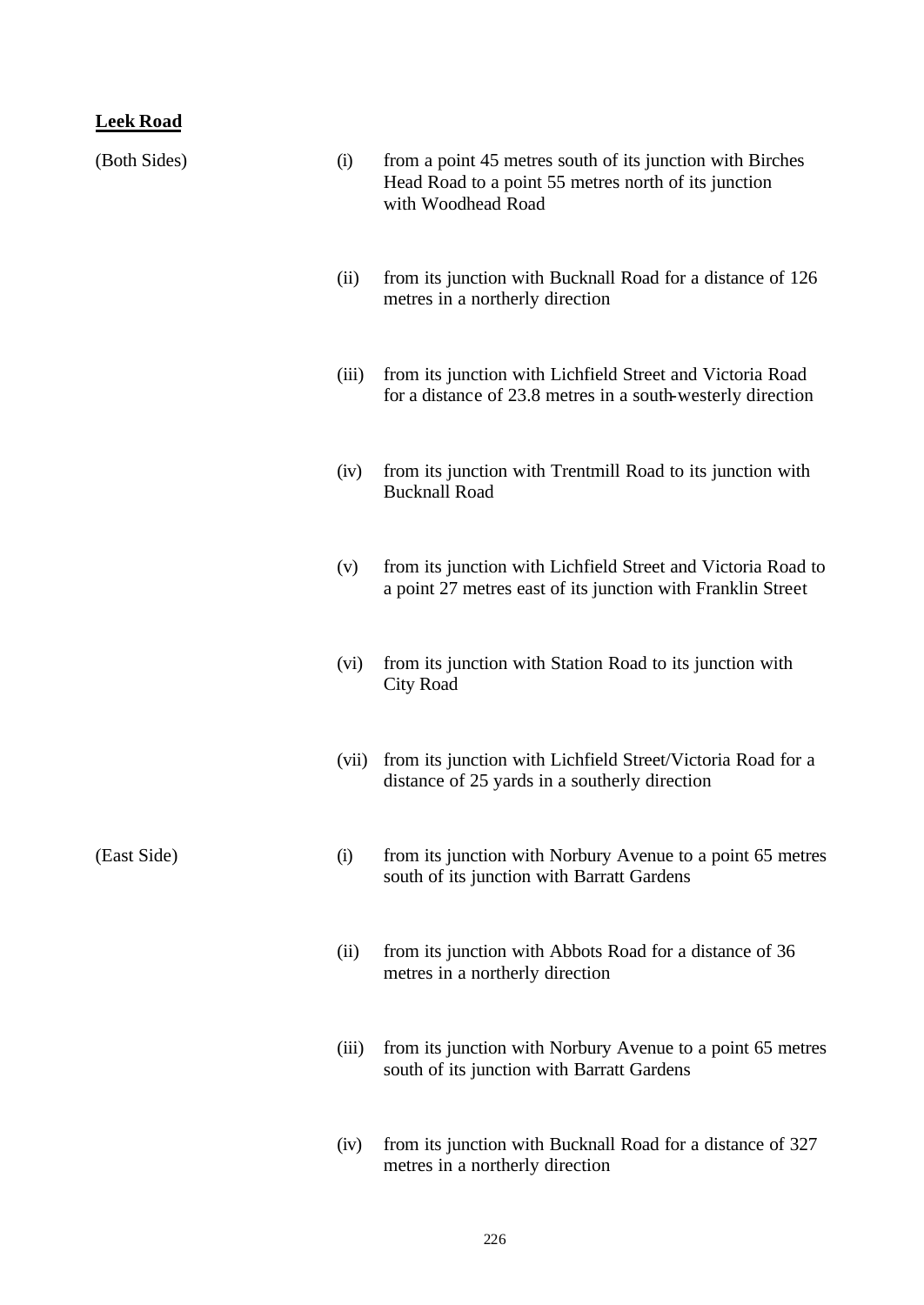|                   | (v)   | from its junction with the northern University Entrance for<br>a distance of 390 metres in a southerly direction                                                                   |
|-------------------|-------|------------------------------------------------------------------------------------------------------------------------------------------------------------------------------------|
|                   | (vi)  | from a point 20 metres north of its junction with Hartill<br>Street to a point opposite the southern side of Station Road                                                          |
| (North-west Side) | (i)   | from a point 15 metres south-west of its junction with<br>School Road to a point 53 metres north of its junction<br>with Whitehouse Road                                           |
|                   | (ii)  | from its junction with Cromer Road for a distance of 281<br>metres in a north-easterly direction                                                                                   |
|                   | (iii) | from its junction with Boughey Road to its junction with<br><b>Station Road</b>                                                                                                    |
|                   | (iv)  | from its junction with Mawson Grove to a point 11 metres<br>south-west of that junction                                                                                            |
| (South-east Side) | (i)   | from its junction with Heath House Lane for a distance of<br>272 metres in a north-easterly direction                                                                              |
|                   | (ii)  | from its junction with the new University access located<br>opposite Cauldon Road for a distance of 60 metres in a<br>north-easterly direction                                     |
| (West Side)       | (i)   | from its junction with Norbury Avenue to a point 65 metres<br>south of its junction with Barratt Gardens                                                                           |
|                   | (ii)  | from a point 10 metres south of the extension of the<br>southern kerbline of Abbots Road to a point 30 metres<br>north of the extension of the northern kerbline of Abbots<br>Road |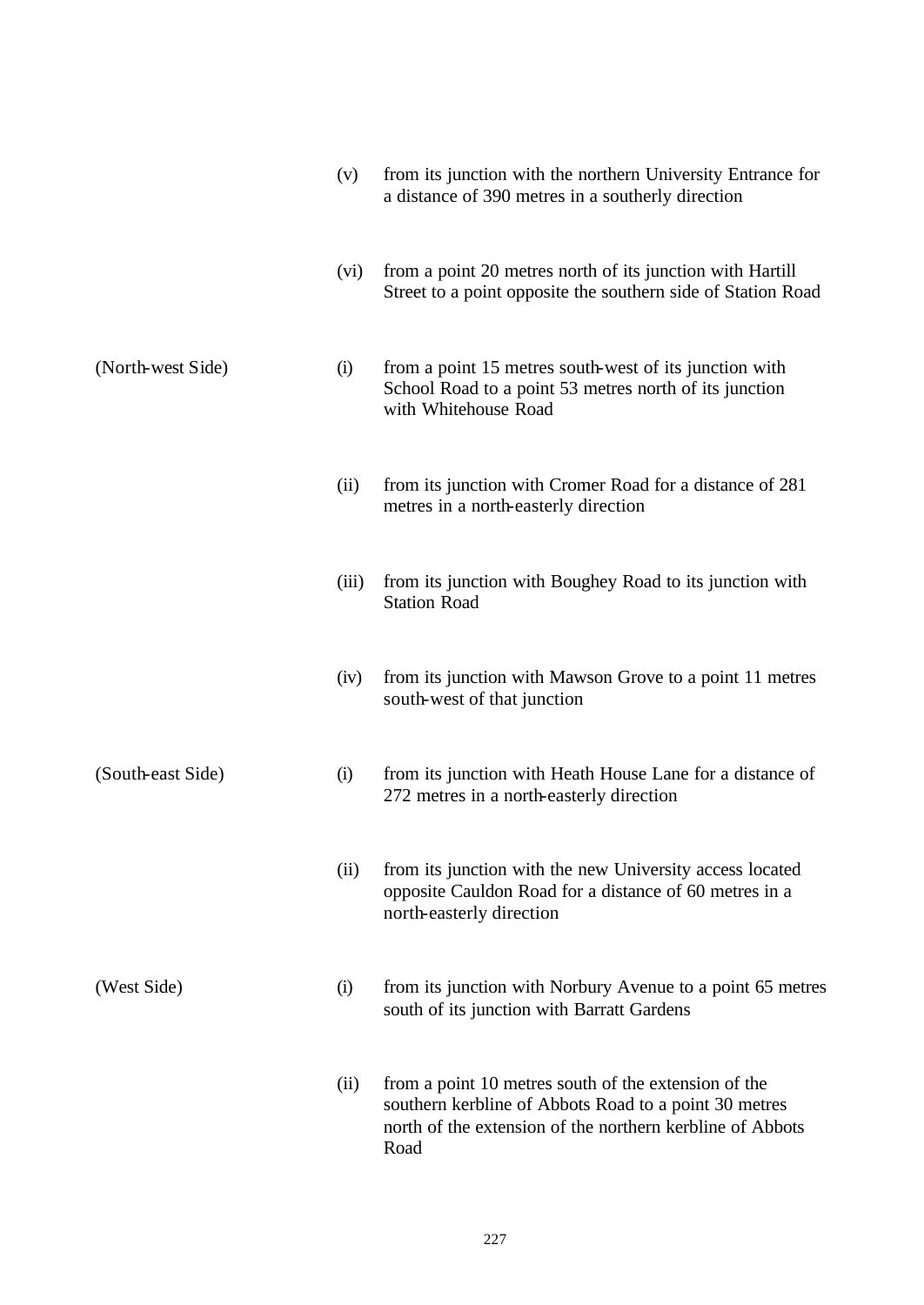- (iii) from its junction with Norbury Avenue to a point 65 metres south of its junction with Barratt Gardens
- (iv) from its junction with Cromer Road for a distance of 61 metres in a south-westerly direction
- (v) From the southern boundary of No. 107 for a distance of 91 metres in a southerly direction
- (vi) both sides of the alleyway along frontages of No. 135 and 139 for a distance of 5 metres in a northerly and southerly direction
- (vii) from its junction with Conway Street for a distance of 20 metres in a southerly direction
- (viii) from its junction with Conway Street to its junction with Darnley Street
- (ix) from its junction with Darnley Street to its junction with Cauldon Road
- (x) from its junction with Cauldon Road for a distance of 60 metres in a northerly direction
- (xi) from its junction with Mawson Grove for a distance of 13 metres in a northerly direction

#### **Leese Street**

(Both Sides) For its whole length.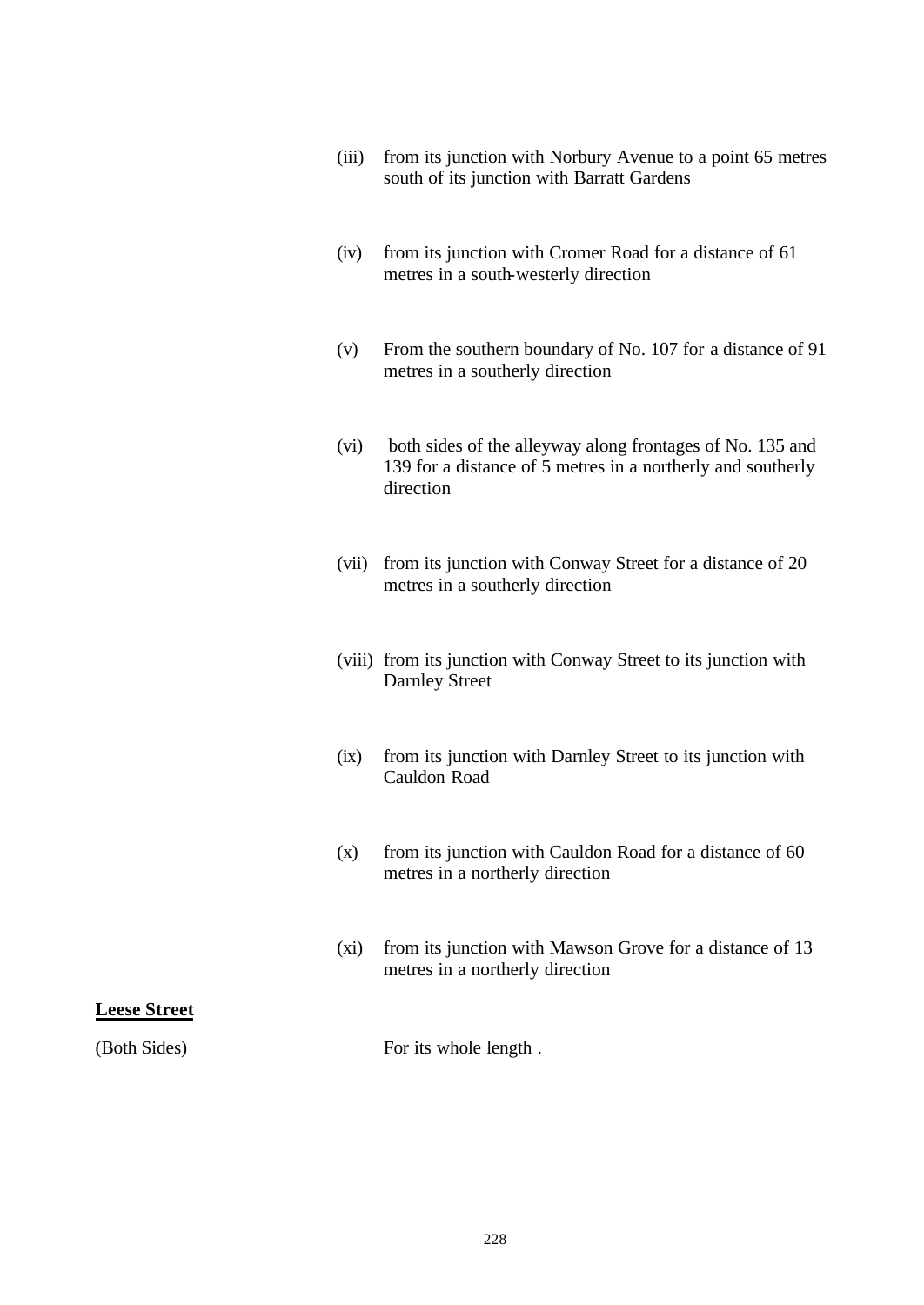# **Leonard Avenue**

| (North-east Side)       | (i)   | from its junction with Leek New Road for a distance of 5<br>metres in an easterly direction                                                                      |
|-------------------------|-------|------------------------------------------------------------------------------------------------------------------------------------------------------------------|
|                         | (ii)  | from its junction with Baddeley Green Lane for a distance<br>of 5 metres in a westerly direction                                                                 |
| (South-west Side)       |       | from its junction with Baddeley Green Lane for a distance<br>of 5 metres in a westerly direction                                                                 |
| <b>Leveson Street</b>   |       |                                                                                                                                                                  |
| (Both Sides)            |       | from its junction with Trentham Road for a distance of 5<br>metres in an easterly direction                                                                      |
| <b>Lewis Street</b>     |       |                                                                                                                                                                  |
| (Both Sides)            | (i)   | from its junction with Floyd Street for a distance of 5<br>metres in a north-easterly direction                                                                  |
|                         | (ii)  | From its junction with Charlton Street for a distance of 5<br>metres south westerly direction and 5 metres in a north<br>easterly direction                      |
|                         | (iii) | from a point 43 metres north-east of its junction with<br>Charlton Street for a distance of 9 metres in a<br>north-easterly direction including the turning head |
| <b>Lichfield Street</b> |       |                                                                                                                                                                  |
| (Both Sides)            |       | from a point 5 metres north of its junction with Lichfield<br>Street (Service Area between Potteries Way & Derby<br>Street) to its junction with Leek Road       |
| (East Side)             |       | from its junction with Old Hall Street to a point 40 metres<br>south of its junction with Birch Terrace                                                          |
| (West Side)             | (i)   | from a point 5 metres north of its junction with Boothroyd<br>Street to a point 40 metres south of its junction with John<br><b>Street</b>                       |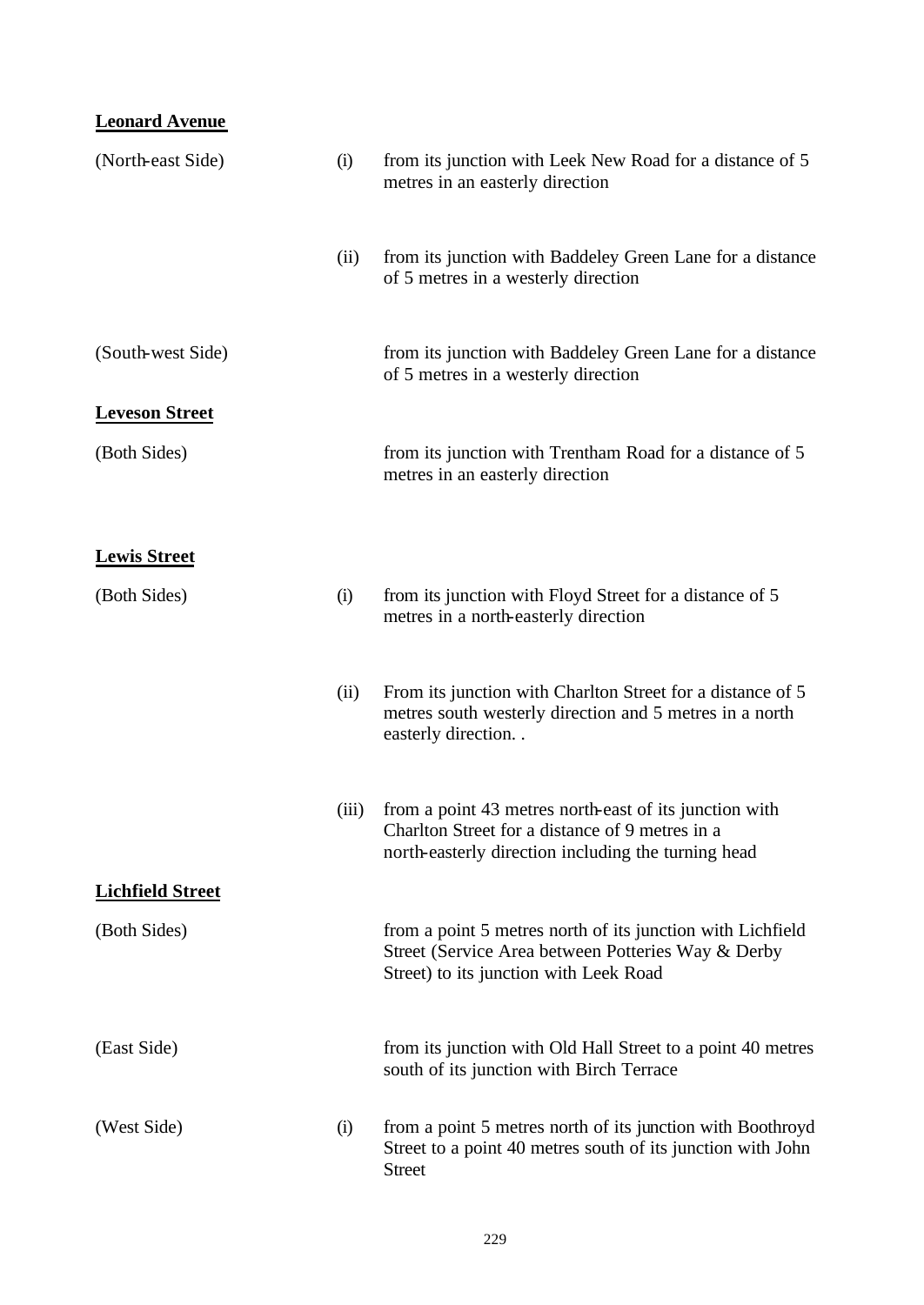(ii) from its junction with Old Hall Street for a distance of 31 metres in a southerly direction

#### **Lichfield Street (service Area Between Potteries Way & Birch Terrace)**

| (East Side)                                                                                          |      | from a point 5 metres north of its southern truncated end for<br>a distance of 8 metres in a northerly direction                                                                                                      |
|------------------------------------------------------------------------------------------------------|------|-----------------------------------------------------------------------------------------------------------------------------------------------------------------------------------------------------------------------|
| (West Side)                                                                                          | (i)  | from its junction with Lichfield Street for a distance of 3<br>metres in a southerly direction                                                                                                                        |
|                                                                                                      | (ii) | from its junction with Lichfield Street following the<br>kerbline for a distance of 17 metres firstly in a northern<br>direction then across the northern truncated end and back<br>along the east side.              |
| <b>Lichfield Street (service Area</b><br><b>Between Potteries Way &amp; Derby</b><br><b>Street</b> ) |      |                                                                                                                                                                                                                       |
| (East Side)                                                                                          | (i)  | from a point 5 metres south of its northern truncated end for<br>a distance of 8 metres in a southerly direction                                                                                                      |
|                                                                                                      | (ii) | from a point 5 metres north of its junction with Harley<br>Street in a Northerly direction to and including its<br>southern truncated end                                                                             |
| (West Side)                                                                                          |      | from its junction with Lichfield Street for a distance of 15<br>metres north                                                                                                                                          |
| <b>Lichfield Street (service Area</b><br><b>Between Potteries Way And</b><br><b>Derby Street)</b>    |      |                                                                                                                                                                                                                       |
| (West Side)                                                                                          |      | from its junction with Lichfield Street for a distance of 5<br>metres in a southerly direction                                                                                                                        |
| <b>Lightwater Grove</b>                                                                              |      |                                                                                                                                                                                                                       |
| (South Side)                                                                                         |      | from its junction with Newford Crescent in a north-easterly<br>direction including the turning head to a point on the<br>north side of Lightwater Grove 26 metres north-east of its<br>junction with Newford Crescent |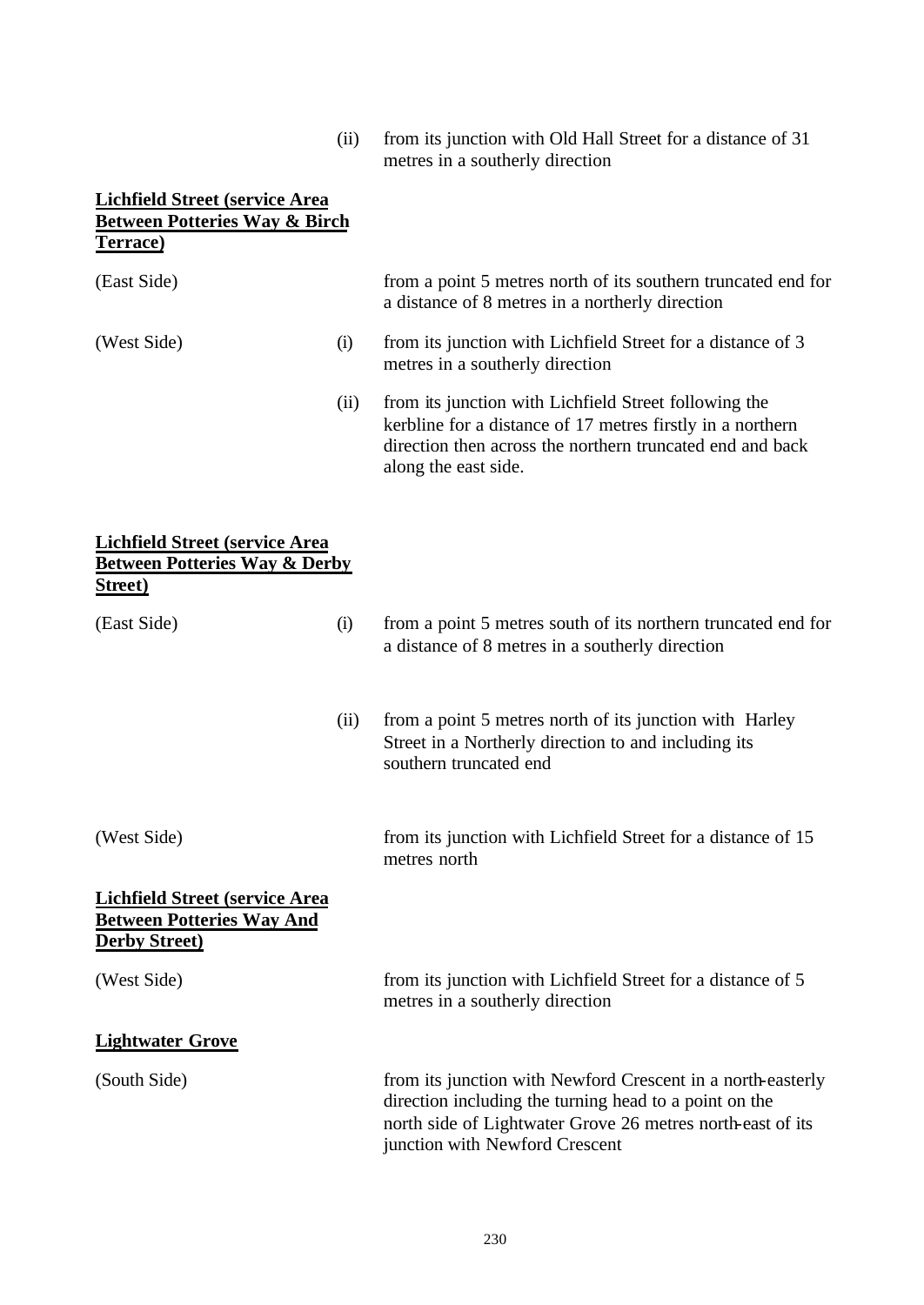# **Lightwood Road**

| (Both Sides)          | (i)   | from its junction with Belgrave Road for a distance of 51<br>metres in a north-westerly direction                         |
|-----------------------|-------|---------------------------------------------------------------------------------------------------------------------------|
|                       | (ii)  | from its junction with A 50 Trunk Road roundabout for a<br>distance of 3 metres                                           |
| (North-east Side)     |       | from its junction with Belgrave Road for a distance of 40<br>metres in an south-easterly direction                        |
| (South-west Side)     |       | from its junction with Belgrave Road for a distance of 250<br>metres in an south-easterly direction                       |
| <b>Lime Street</b>    |       |                                                                                                                           |
| (Both Sides)          |       | from its junction with Nicholls Street for a distance of 5<br>metres in a northerly direction                             |
| (East Side)           | (i)   | from a point 5 metres north of its junction with Windsmoor<br>Street for a distance of 18 metres in a southerly direction |
|                       | (ii)  | from its junction with Boothen Old Road for a distance of<br>20 metres in a southerly direction                           |
| <b>Lindsay Street</b> |       |                                                                                                                           |
| (Both Sides)          |       | the whole length.                                                                                                         |
| <b>Linfield Road</b>  |       |                                                                                                                           |
| (North Side)          | (i)   | from its junction with Bucknall Old Road for a distance of<br>13 metres in an easterly direction                          |
|                       | (ii)  | from its junction with Ringland Close for a distance of 8<br>metres in a westerly direction                               |
|                       | (iii) | from its junction with Ringland Close for a distance of 8<br>metres in a easterly direction                               |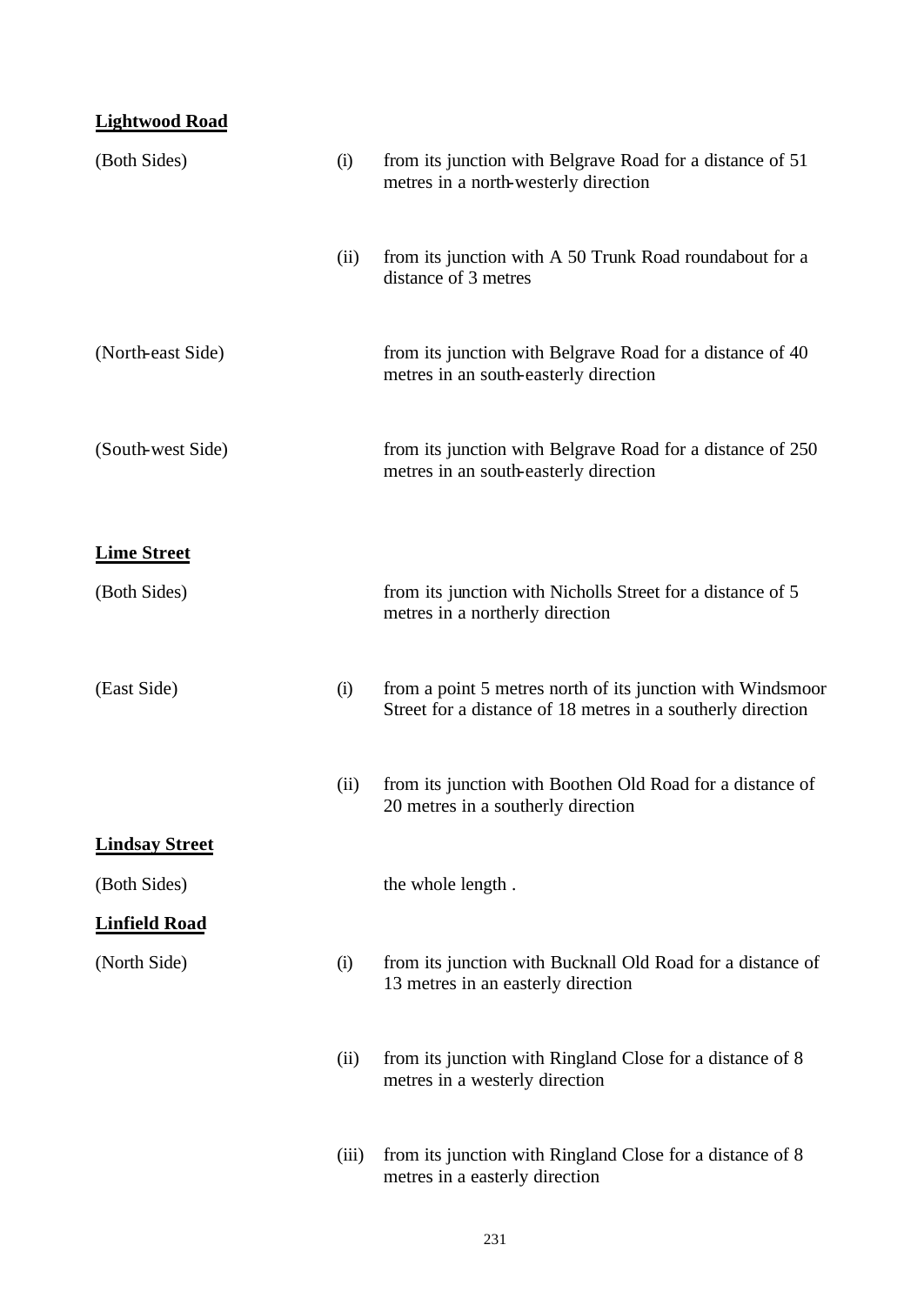| (South Side)             | (i)   | from its junction with Hillcrest Street in an Easterly<br>direction to its truncated end including the western<br>kerbline and continuing 3 metres in a easterly direction<br>from the western end |
|--------------------------|-------|----------------------------------------------------------------------------------------------------------------------------------------------------------------------------------------------------|
|                          | (ii)  | from a point 67 metres east of its junction with Ringland<br>Close for a distance of 40 metres commencing in a<br>southerly direction and following the kerbline                                   |
| <b>Lingard Street</b>    |       |                                                                                                                                                                                                    |
| (North-west Side)        | (i)   | from its junction with Hobson Street to a point 256 metres<br>north of its junction with Sylvester Street                                                                                          |
|                          | (ii)  | from its junction with Moorland Road for a distance of 7<br>metres in a southerly direction                                                                                                        |
|                          | (iii) | from a point 30 metres south of its junction with Moorland<br>Road for a distance of 20 metres in a south-westerly<br>direction                                                                    |
| (South-east Side)        | (i)   | from its junction with Moorland Road for a distance of 129<br>metres in a southerly and westerly direction                                                                                         |
|                          | (ii)  | from its junction with Hobson Street for a distance of 196<br>metres in a northerly and easterly direction                                                                                         |
| <b>Little Chell Lane</b> |       |                                                                                                                                                                                                    |
| (Both Sides)             |       | from a point 16 metres east of its junction with Victoria<br>Park Road to a point 16 metres west of that junction                                                                                  |
| (North Side)             | (i)   | from a point opposite the eastern kerbline of Scott Road for<br>a distance of 8 metres in an easterly direction                                                                                    |
|                          | (ii)  | from a point 30 metres west of its junction with Carlton<br>Avenue to a point 20 metres east of its junction with<br><b>Carlton Avenue</b>                                                         |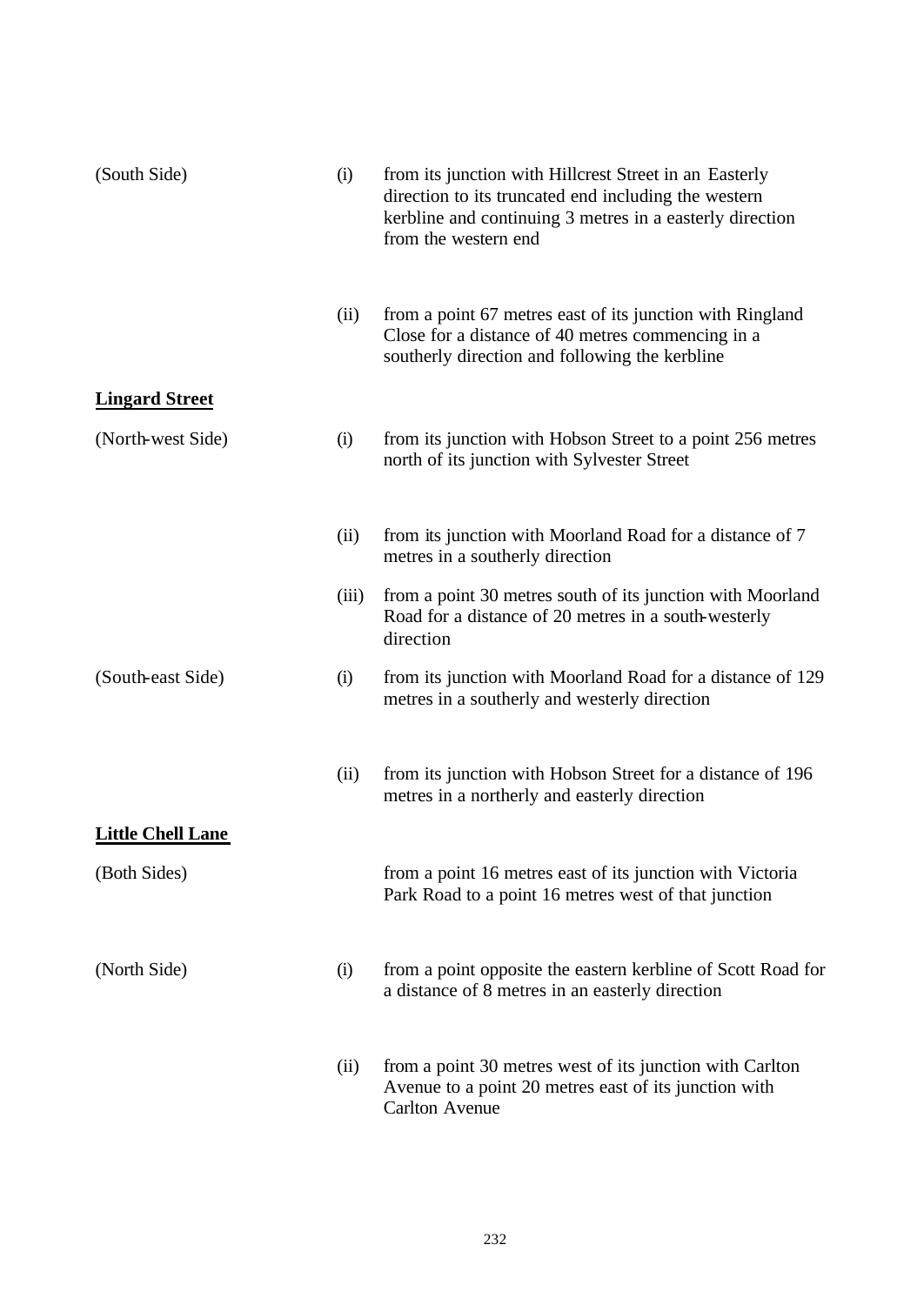| <b>Liverpool Road</b>                                   |       |                                                                                                                                     |
|---------------------------------------------------------|-------|-------------------------------------------------------------------------------------------------------------------------------------|
| (East Side)                                             | (i)   | from a point 49 metres south of its junction with Registry<br>Street to its junction with Copeland Street                           |
|                                                         | (ii)  | from its junction with Church Street to a point 33 metres<br>north of its junction with Elenora Street                              |
|                                                         | (iii) | from a point 15 metres south of its junction with Leese<br>Street to a point 15 metres north of its junction with<br>Rebecca Street |
| (West Side)                                             |       | for its entire length.                                                                                                              |
| <b>Livingstone St</b>                                   |       |                                                                                                                                     |
| (Both Sides)                                            |       | from its junction with Ford Green Road for a distance of 5<br>metres in a north-westerly direction                                  |
| <b>Lockett Street</b>                                   |       |                                                                                                                                     |
| (Both Sides)                                            | (i)   | from its junction with Birches Head Road for a distance of 5<br>metres in a south-easterly direction                                |
|                                                         | (ii)  | from its junction with Moston Street for a distance of 4<br>metres in a northerly direction                                         |
| <b>Locketts Lane</b>                                    |       |                                                                                                                                     |
| (Both Sides)                                            |       | from its junction with Uttoxeter Road to its junction with<br>Normacot Road                                                         |
| (North-west Side)                                       |       | from its junction with Normacot Road for a distance of 30<br>metres in a south-westerly direction                                   |
| <b>Locketts Lane (north-eastern</b><br><b>Section</b> ) |       |                                                                                                                                     |
| (South-east Side)                                       |       | from its junction with Normacot Road for a distance of 15<br>metres                                                                 |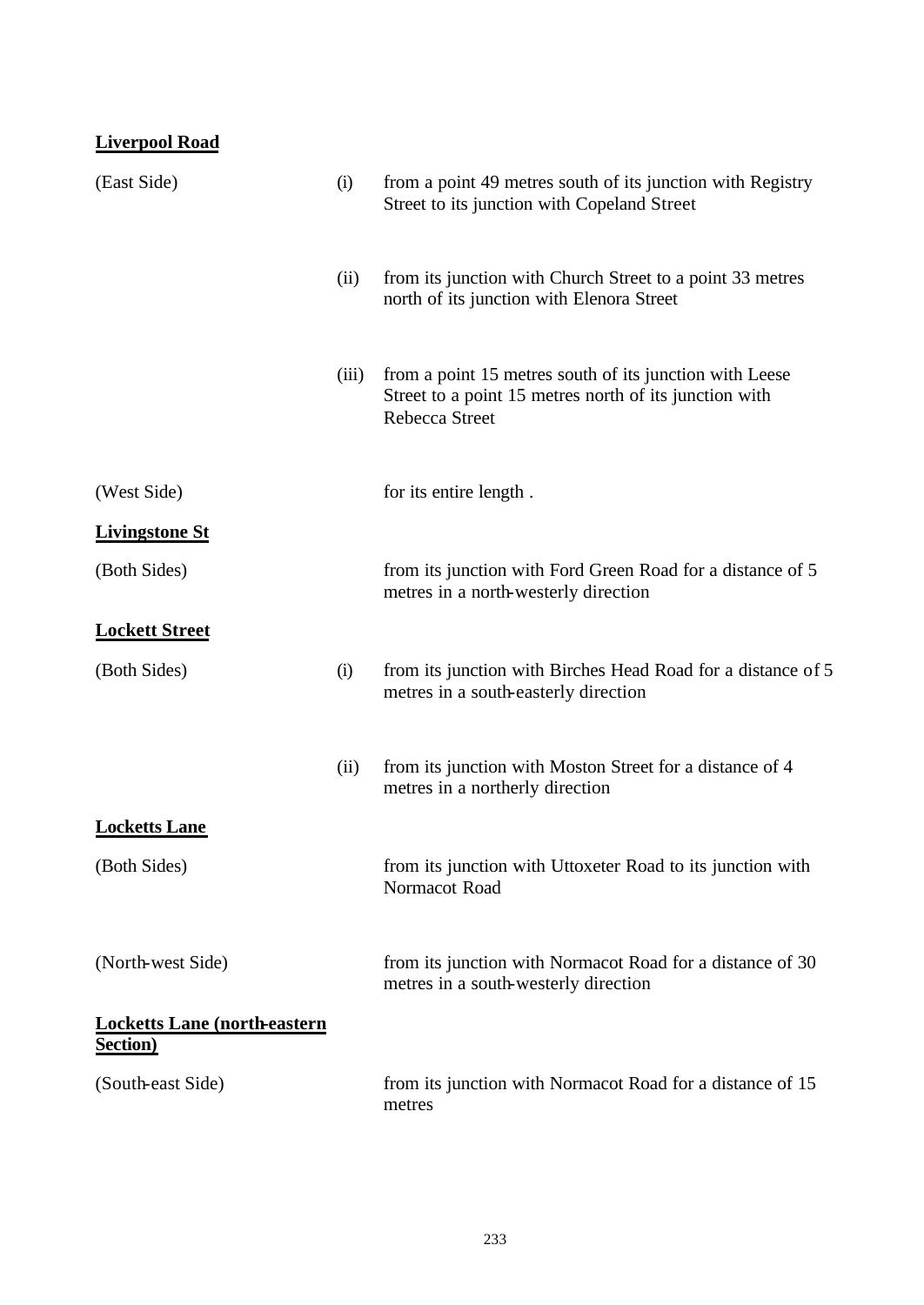# **Locketts Lane (south-western Section)**

| (Both Sides)           |       | from its junction with Lightwood Road for a distance of 30<br>metres                                                    |
|------------------------|-------|-------------------------------------------------------------------------------------------------------------------------|
| <b>Lockwood Street</b> |       |                                                                                                                         |
| (North-east Side)      | (i)   | from its junction with Leek New Road for a distance of 10<br>metres in an easterly direction                            |
|                        | (ii)  | from its junction with Baddeley Green Lane for a distance<br>of 5 metres in a westerly direction                        |
| (South-west Side)      | (i)   | from its junction with Baddeley Green Lane for a distance<br>of 5 metres in a westerly direction                        |
|                        | (ii)  | from its junction with Leek New Road for a distance of 69<br>metres in a south-easterly direction                       |
| <b>Lodge Road</b>      |       |                                                                                                                         |
| (East Side)            |       | from its junction with Newcastle Lane for a distance of 15<br>metres in a northerly direction                           |
| <b>Loftus Street</b>   |       |                                                                                                                         |
| (East Side)            |       | the whole length.                                                                                                       |
| (West Side)            | (i)   | from a point 65 metres south of its junction with Bexley<br>Street for a distance of 17 metres in a southerly direction |
|                        | (ii)  | from its junction with Sampson Street for a distance of 10<br>metres in a northerly direction                           |
|                        | (iii) | from its junction with Bexley Street for a distance of 10<br>metres in a southerly direction                            |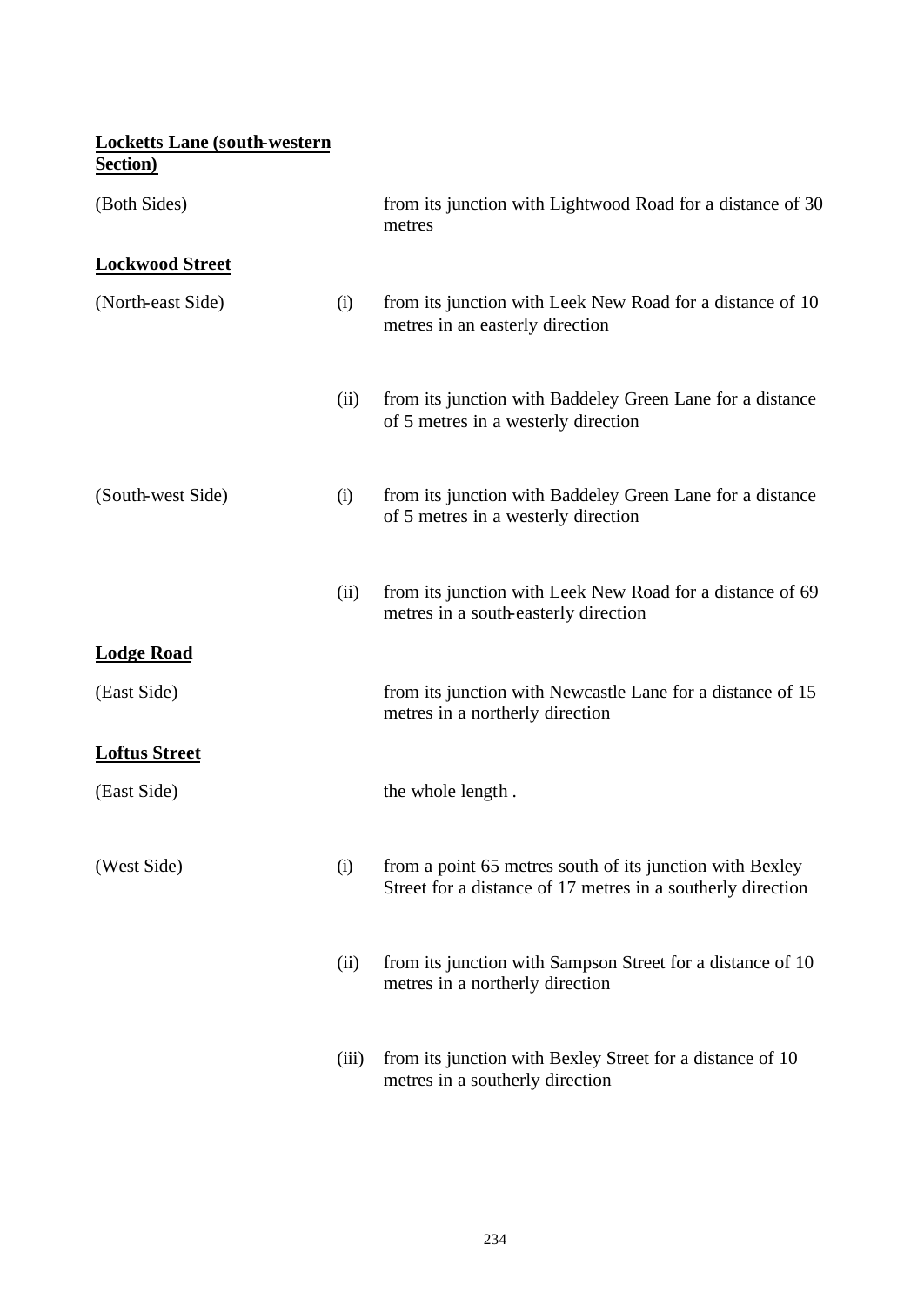| <b>Lomas Street</b> |       |                                                                                                                                                    |
|---------------------|-------|----------------------------------------------------------------------------------------------------------------------------------------------------|
| (South-east Side)   | (i)   | from its junction with Pyenest Street for a distance of 472<br>metres in a south-westerly direction                                                |
|                     | (ii)  | from its junction with Pyenest Street for a distance of 472<br>metres in a south-westerly direction                                                |
| <b>London Road</b>  |       |                                                                                                                                                    |
| (Both Sides)        |       | from its junction with Campbell Place in a south-westerly<br>direction to its junction with Sheppard Street                                        |
| (North-west Side)   | (i)   | from a point 9 metres north-east of its junction with<br>Penkville Street to a point 11 metres south-west of that<br>junction                      |
|                     | (ii)  | from a point 29 metres north-east of its junction with<br>Shelburne Street to a point 8 metres south-west of that<br>junction                      |
|                     | (iii) | from its junction with Newcastle Road to its junction with<br><b>Kensington Court</b>                                                              |
|                     | (iv)  | from its junction with Fairbank Avenue to a point 15 metres<br>north-east of its junction with Regent Street                                       |
|                     | (v)   | from its junction with Fairbank Avenue to its junction<br>with Racecourse Road                                                                     |
|                     | (vi)  | from a point 10 metres north-east of its junction with Munro<br>Street to a point 15 metres south-west of its junction with<br><b>James Street</b> |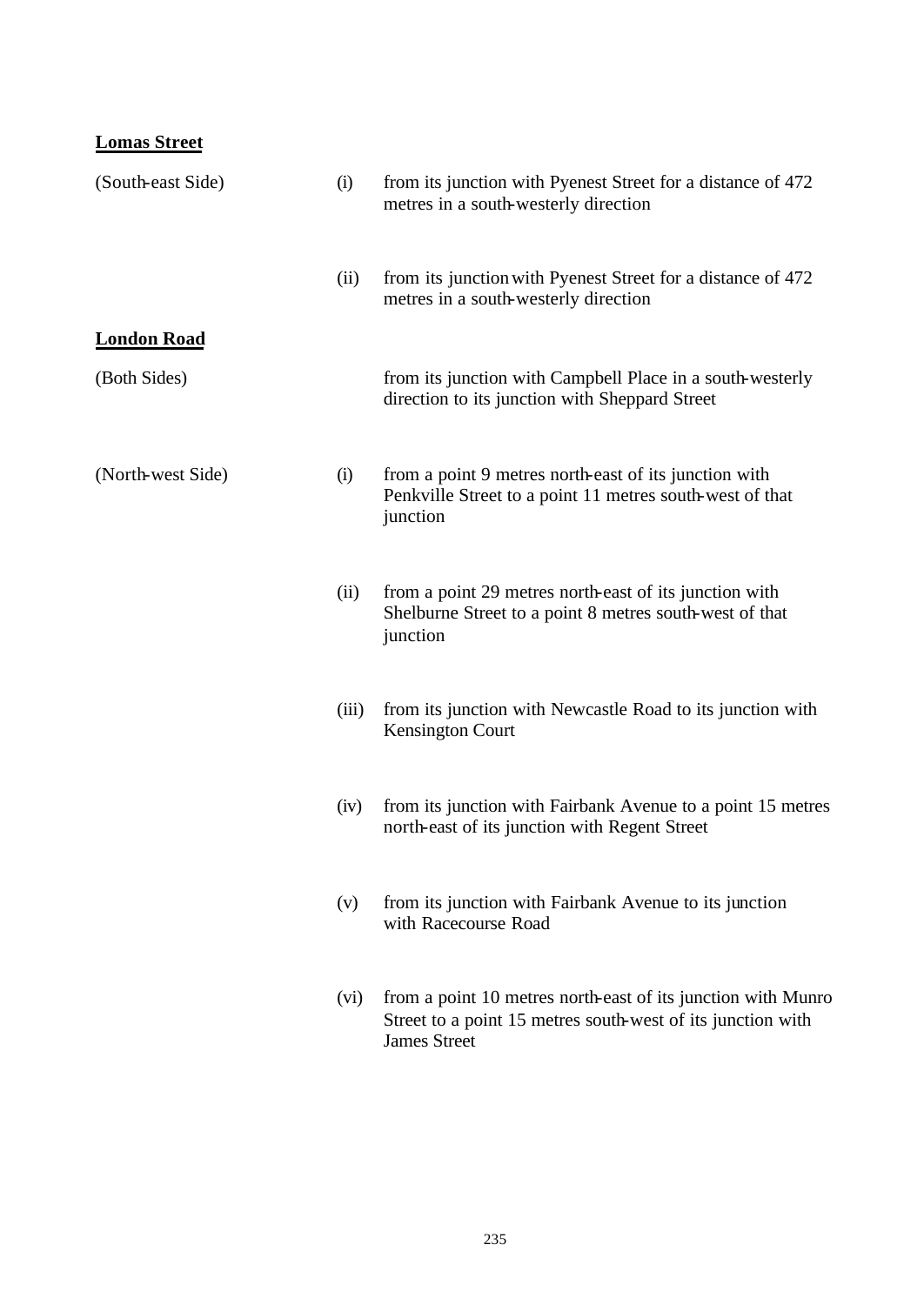| (South-east Side)     | (i)   | from its junction with Racecourse Road to a point 41 metres<br>north-east of that junction                                |
|-----------------------|-------|---------------------------------------------------------------------------------------------------------------------------|
|                       | (ii)  | from its junction with Grosvenor Avenue for a distance of<br>12 metres in a north westerly direction                      |
|                       | (iii) | from its junction with Grosvenor Avenue for a distance of<br>15 metres in a north easterly direction                      |
|                       | (iv)  | from its junction with Wolseley Road for a distance of 20<br>metres in a westerly direction                               |
|                       | (v)   | from its junction with Kensington Road for a distance of 18<br>metres in a south-westerly direction                       |
|                       | (vi)  | from its junction with Wolseley Road for a distance of 18<br>metres in an easterly north-direction                        |
| (West Side)           |       | from a point 25 metres south of its junction with Flash Lane<br>to a point 3 metres north of its junction with Flash Lane |
| <b>London Road</b>    |       |                                                                                                                           |
| (North-west Side)     |       | from its junction with Fremantle Road for a distance of 65<br>metres in a south-westerly direction                        |
| <b>Longfield Road</b> |       |                                                                                                                           |
| (Both Sides)          | (i)   | from its junction with Hilton Road for a distance of 23<br>metres in an easterly direction                                |
|                       | (ii)  | from its junction with Hilton Road for a distance of 23<br>metres in an easterly direction                                |
| (East Side)           |       | from its junction with Ashlands Avenue for a distance of 7<br>metres in a southerly direction                             |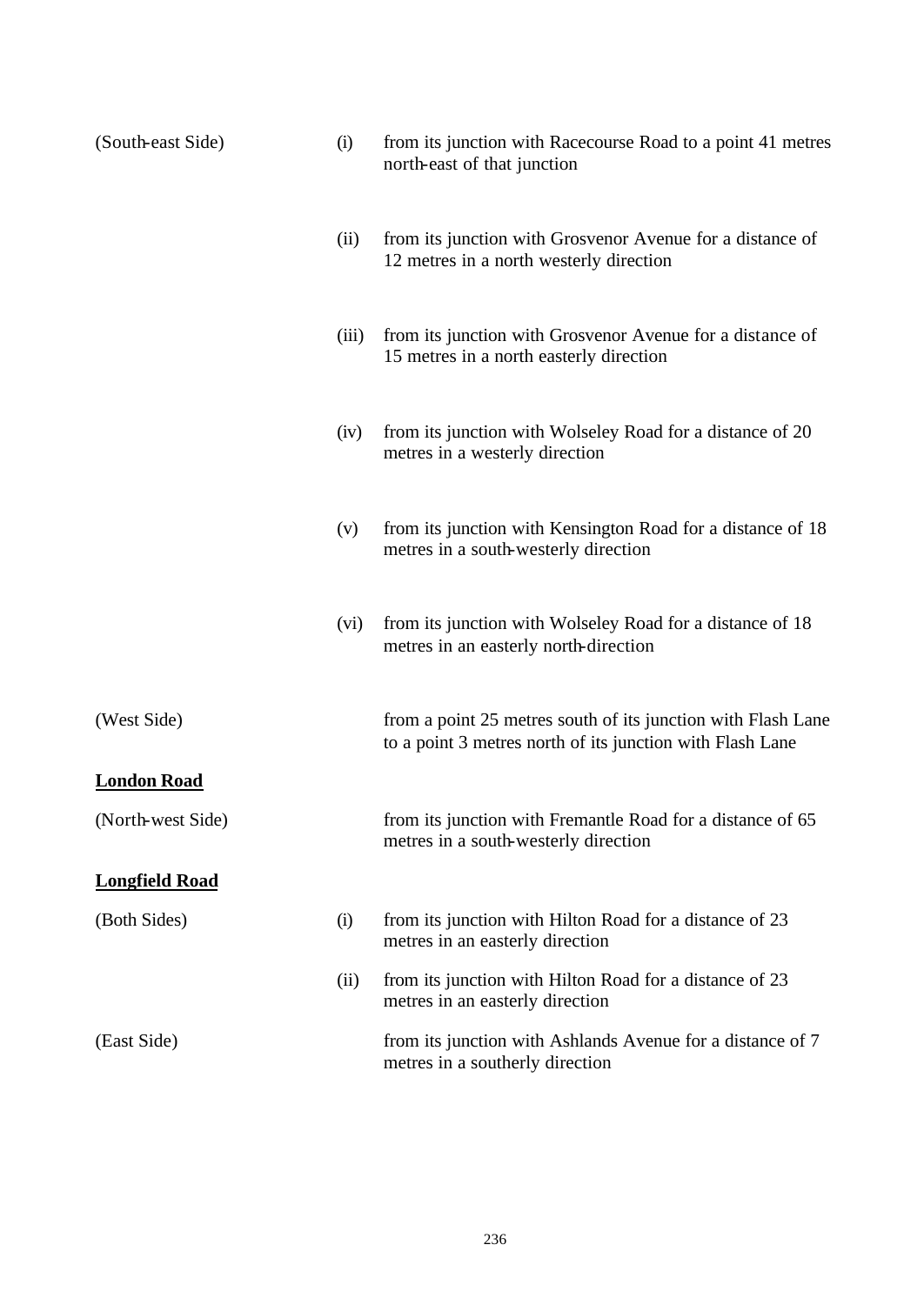| (West Side)              |       | from its junction with Ashlands Avenue for a distance of 23<br>metres in a southerly direction                                            |
|--------------------------|-------|-------------------------------------------------------------------------------------------------------------------------------------------|
| <b>Longshaw Street</b>   |       |                                                                                                                                           |
| (Both Sides)             |       | from its junction with Station Street for a distance of 62<br>metres in a westerly direction                                              |
| <b>Longton Hall Road</b> |       |                                                                                                                                           |
| (Both Sides)             |       | from its junction with Blurton Road for a distance of 45<br>metres in a north-easterly direction                                          |
| <b>Longton Road</b>      |       |                                                                                                                                           |
| (North Side)             | (i)   | from its junction with Stone Road for a distance of 135<br>metres in an easterly direction                                                |
|                          | (ii)  | from a point 15 metres west of its junction with Stuart<br>Avenue to a point 20 metres east of that junction                              |
|                          | (iii) | from a point 20 metres north-west of its junction with<br>Barlaston Old Road to a point 20 metres east of that<br>junction                |
|                          | (iv)  | from a point 46 metres west of its junction with Brough Lane<br>to a point 20 metres east of that junction                                |
|                          | (v)   | from a point 20 metres west of its junction with Meadow<br>Lane to a point 20 metres east of that junction                                |
| (South Side)             | (i)   | from its junction with Stone Road for a distance of 135<br>metres in an easterly direction                                                |
|                          | (ii)  | from a point 135 metres west of its junction with Stuart<br>Avenue to a point 20 metres east of its junction with<br><b>Stuart Avenue</b> |
|                          | (iii) | from a point 46 metres west of its junction with Barlaston<br>Old Road to a point 50 metres east of that junction                         |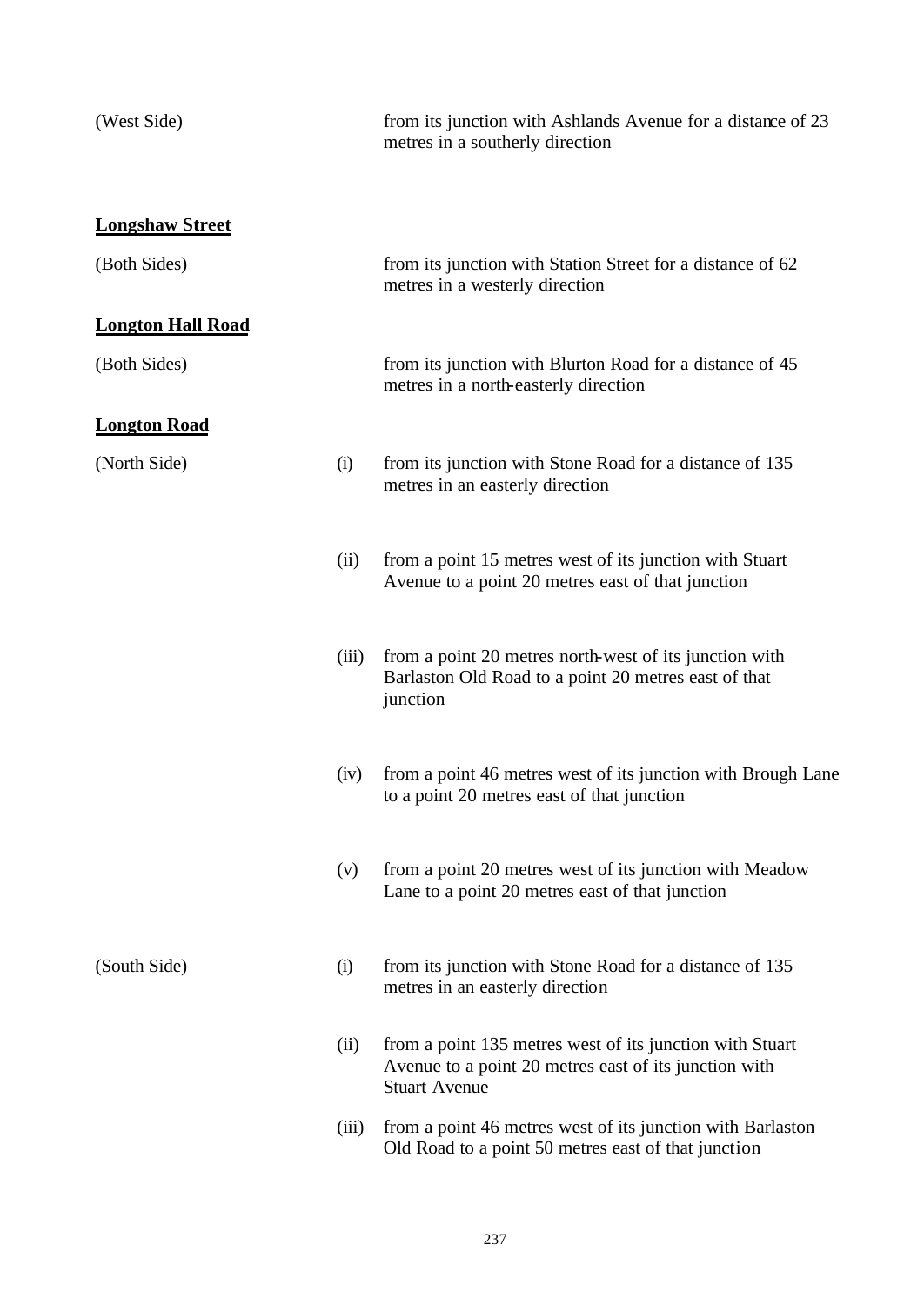# **Lonsdale Street**

| (East Side)              |       | from its junction with Woodhouse Street to its junction<br>with Boothen Old Road                                 |
|--------------------------|-------|------------------------------------------------------------------------------------------------------------------|
| (South-east Side)        |       | from its junction with Church Street to its junction with<br><b>Woodhouse Street</b>                             |
| (West Side)              | (i)   | from its junction with Boothen Road for a distance of 19<br>metres in a northerly direction                      |
|                          | (ii)  | from its junction with Woodhouse Street for a distance of<br>45 metres in a southerly direction                  |
|                          | (iii) | from its junction with Church Street to its junction with<br><b>Woodhouse Street</b>                             |
| <b>Loughborough Walk</b> |       |                                                                                                                  |
| (North-east Side)        |       | from its junction with Caroline Street to a point 60 metres<br>south-east then south-west of that junction       |
| (South-east Side)        |       | the turning head at the south-east end of Loughborough Walk<br>for its entire length                             |
| (West Side)              | (i)   | from its junction with Caroline Street for a distance of 30<br>metres in a southerly direction                   |
|                          | (ii)  | from a point 30 metres south of its junction with Caroline<br>Street to a point 70 metres south of that junction |
| <b>Louise Street</b>     |       |                                                                                                                  |
| (Both Sides)             |       | from its junction with High Lane for a distance of 15<br>metres                                                  |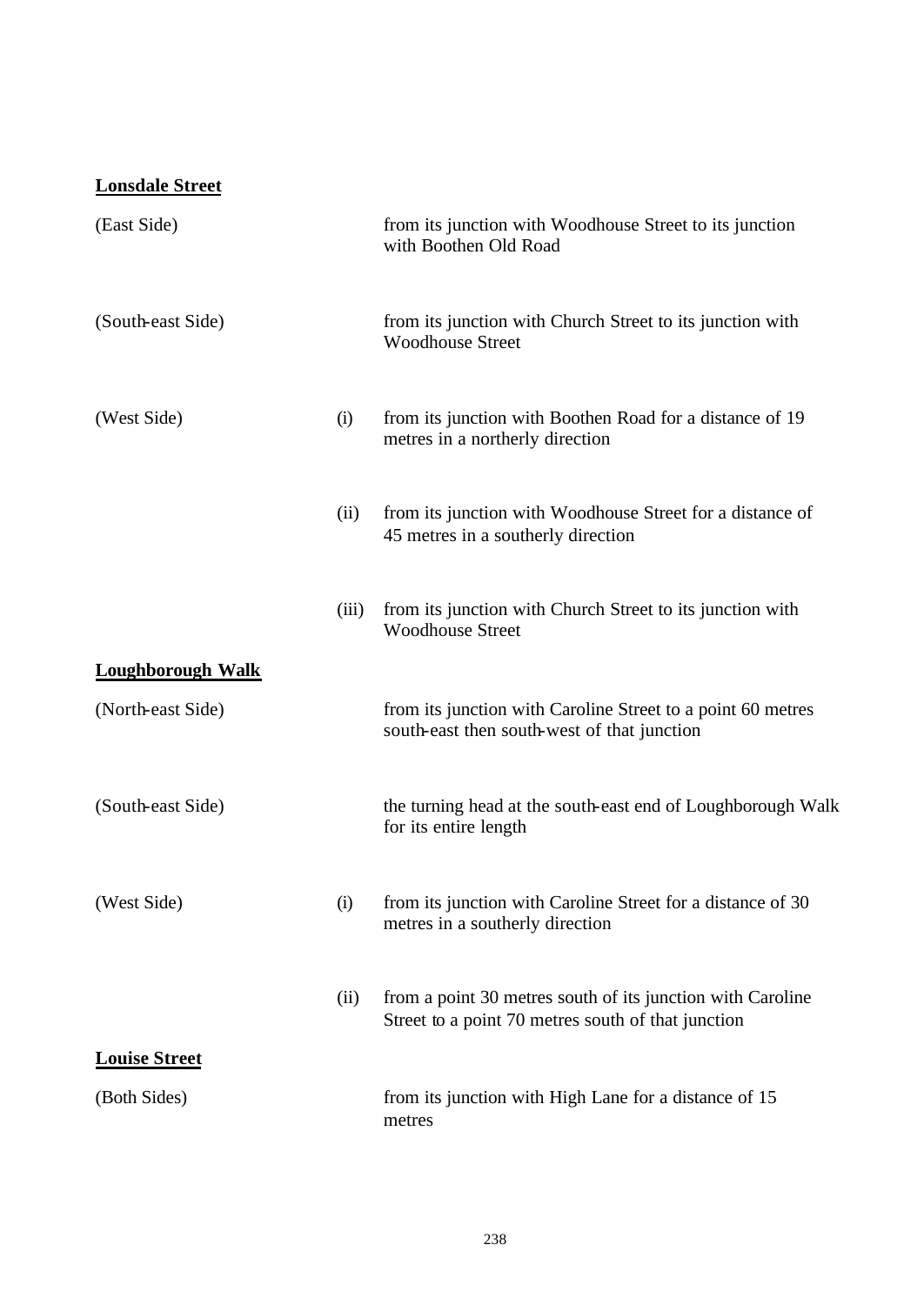#### **Lovatt Street**

| (North Side)                 | (i)   | from a point 5 metres west of its junction with Liverpool<br>Road for a distance of 24 metres in a north-westerly<br>direction                       |
|------------------------------|-------|------------------------------------------------------------------------------------------------------------------------------------------------------|
|                              | (ii)  | From its junction with Charlton Street for a distance of 5<br>metres in a south westerly direction and 10 metres in a north<br>easterly direction. . |
|                              | (iii) | From its junction with Floyd Street for a distance of 5<br>metres in a south westerly direction and 5 metres in a north<br>easterly direction. .     |
| <b>Lowe Street</b>           |       |                                                                                                                                                      |
| (Both Sides)                 |       | For its whole length.                                                                                                                                |
| <b>Lower Bethesda Street</b> |       |                                                                                                                                                      |
| (East Side)                  | (i)   | from its junction with Regent Road for a distance of 21<br>metres in a northerly direction                                                           |
|                              | (ii)  | from its junction with Potteries Way to a point 24 metres<br>south-east of its junction with Jasper Street                                           |
| (West Side)                  |       | the whole.                                                                                                                                           |
| <b>Lower Bryan Street</b>    |       |                                                                                                                                                      |
| (East Side)                  |       | from a point 55 metres north of its junction with Union<br>Street to a point 130 metres north of that junction                                       |
| (North Side)                 |       | the whole length of the closed end (78 metres north of<br>Union Street).                                                                             |
| <b>Lower Foundry Street</b>  |       |                                                                                                                                                      |
| (East Side)                  | (i)   | from its junction with Trinity Street to a point 12 metres<br>north of that junction                                                                 |
|                              | (ii)  | from a point 23 metres north of its junction with Trinity<br>Street for a distance of 55 metres in a northerly direction                             |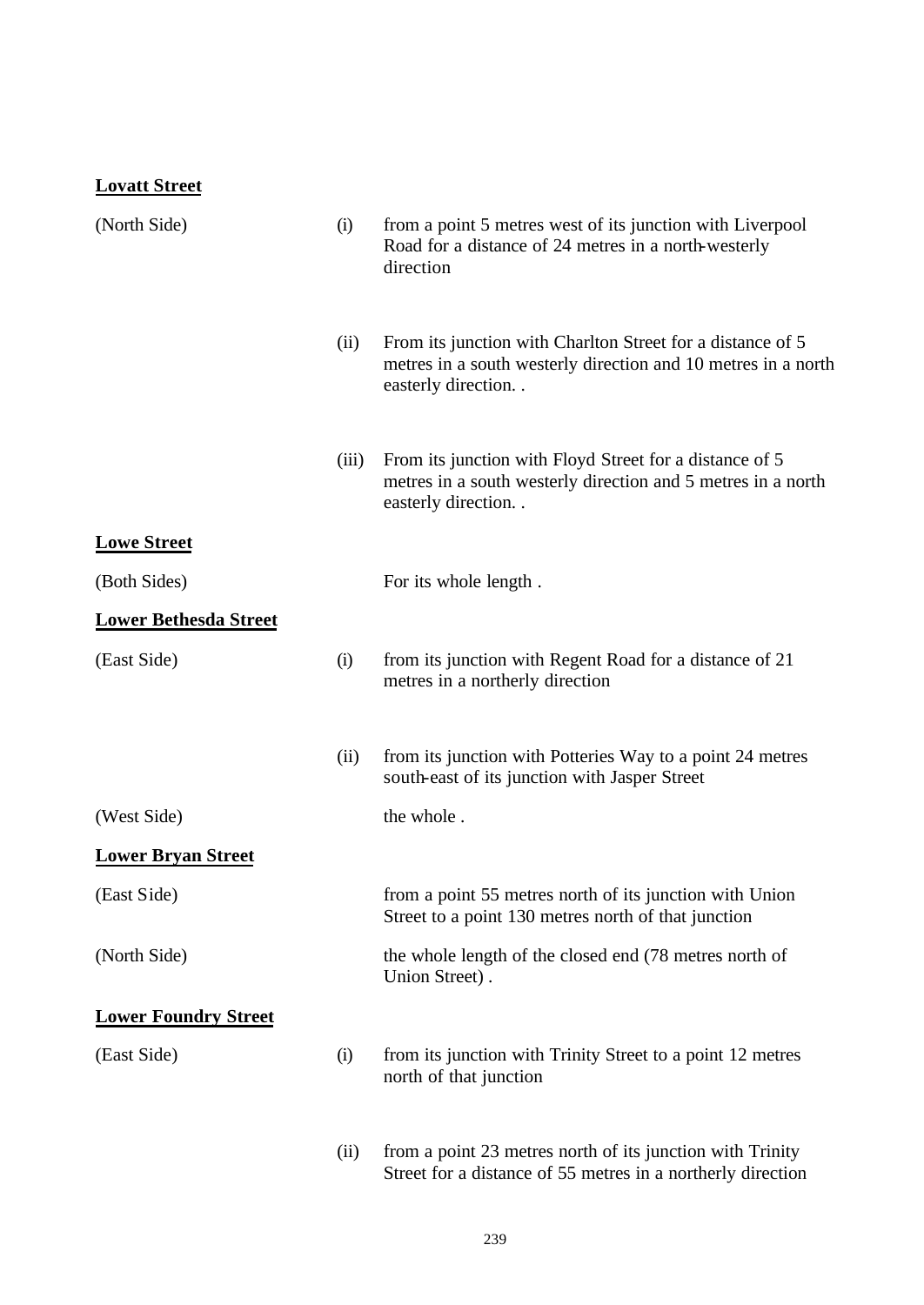|                                                                         | (iii) | from its junction with Weaver Street to a point 16 metres<br>south of that junction                       |
|-------------------------------------------------------------------------|-------|-----------------------------------------------------------------------------------------------------------|
| (West Side)                                                             | (i)   | from its junction with Weaver Street to a point 55 metres<br>south of that junction                       |
|                                                                         | (ii)  | from its junction with Trinity Street to a point 59 metres<br>north of that junction                      |
| <b>Lower Hadderidge</b>                                                 |       |                                                                                                           |
| (Both Sides)                                                            | (i)   | from its junction with Navigation Road for a distance of 10<br>metres in a northerly direction            |
|                                                                         | (ii)  | from its junction with Wycliffe Road/Furlong Lane for a<br>distance of 10 metres in a southerly direction |
| <b>Lucas Street</b>                                                     |       |                                                                                                           |
| (Both Sides)                                                            |       | from its junction with Newcastle Street for a distance of 13<br>metres in a southerly direction           |
| <b>Ludlow Street - (alleyway Rear)</b><br><b>Of Properties 1 To 87)</b> |       |                                                                                                           |
| (Both Sides)                                                            | (i)   | from its junction with Wellington Road to its junction with<br><b>Eagle Street</b>                        |
|                                                                         | (ii)  | from its junction with Wellington Road to its junction with<br><b>Eagle Street</b>                        |
| <b>Lyndhurst Street</b>                                                 |       |                                                                                                           |
| (Both Sides)                                                            |       | from its junction with Newcastle Street for a distance of 25<br>metres in a north-westerly direction      |
| <b>Lytton Street</b>                                                    |       |                                                                                                           |
| (East Side)                                                             |       | for its whole length.                                                                                     |
| (West Side)                                                             | (i)   | from its junction with Oldmill Street for a distance of 50<br>metres in a northerly direction             |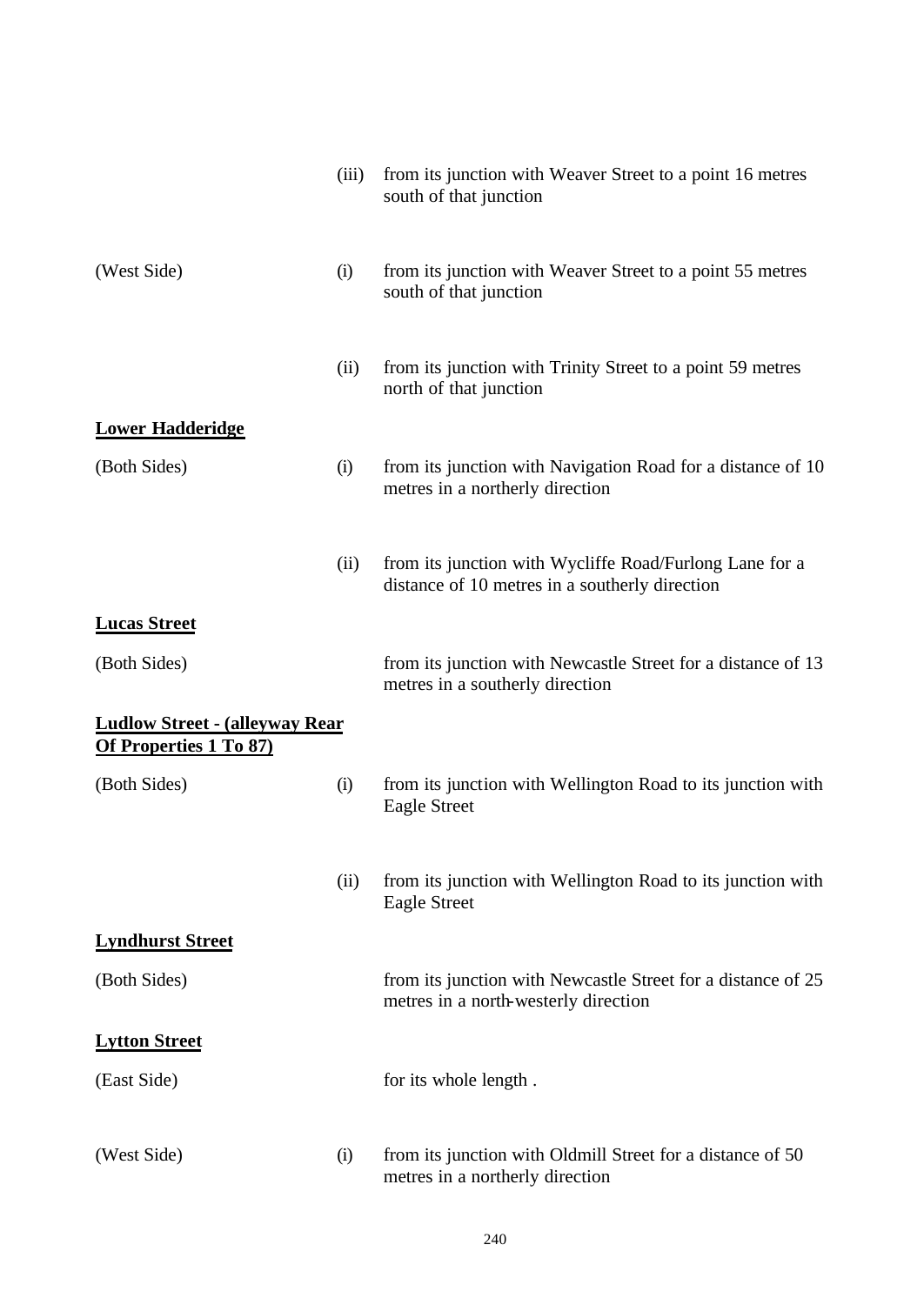|                                            | (ii)  | from a point 77 metres north of its junction with Oldmill<br>Street to a point 127 metres north of that junction   |
|--------------------------------------------|-------|--------------------------------------------------------------------------------------------------------------------|
|                                            | (iii) | from its junction with Glebe Court to a point 29 metres<br>south-east of that junction                             |
|                                            | (iv)  | from a point 242 metres north of its junction with Old Mill<br>Street to a point 292 metres north of that junction |
| <b>Macclesfield Street</b><br>(Both Sides) | (i)   | from its junction with High Lane for a distance of 15 metres<br>in a south-westerly direction                      |
|                                            | (ii)  | from its junction with Park Road for a distance of 10 metres<br>in an north easterly direction                     |
| <b>Machin Street</b>                       |       |                                                                                                                    |
| (Both Sides)                               | (i)   | from its junction with Greengates Street for a distance of 11<br>metres in an easterly direction                   |
|                                            | (ii)  | from its junction with Stanley Street for a distance of 11<br>metres each side of that junction                    |
| (North Side)                               | (i)   | from its junction with Wilks Street for a distance of 10<br>metres in a westerly direction                         |
|                                            | (ii)  | from its junction with Wilks Street for a distance of 10<br>metres in a easterly direction                         |
| <b>Macintyre Street</b>                    |       |                                                                                                                    |
| (North-west Side)                          |       | for its entire length.                                                                                             |
| (South-east Side)                          | (i)   | from its junction with Waterloo Road for a distance of 14<br>metres                                                |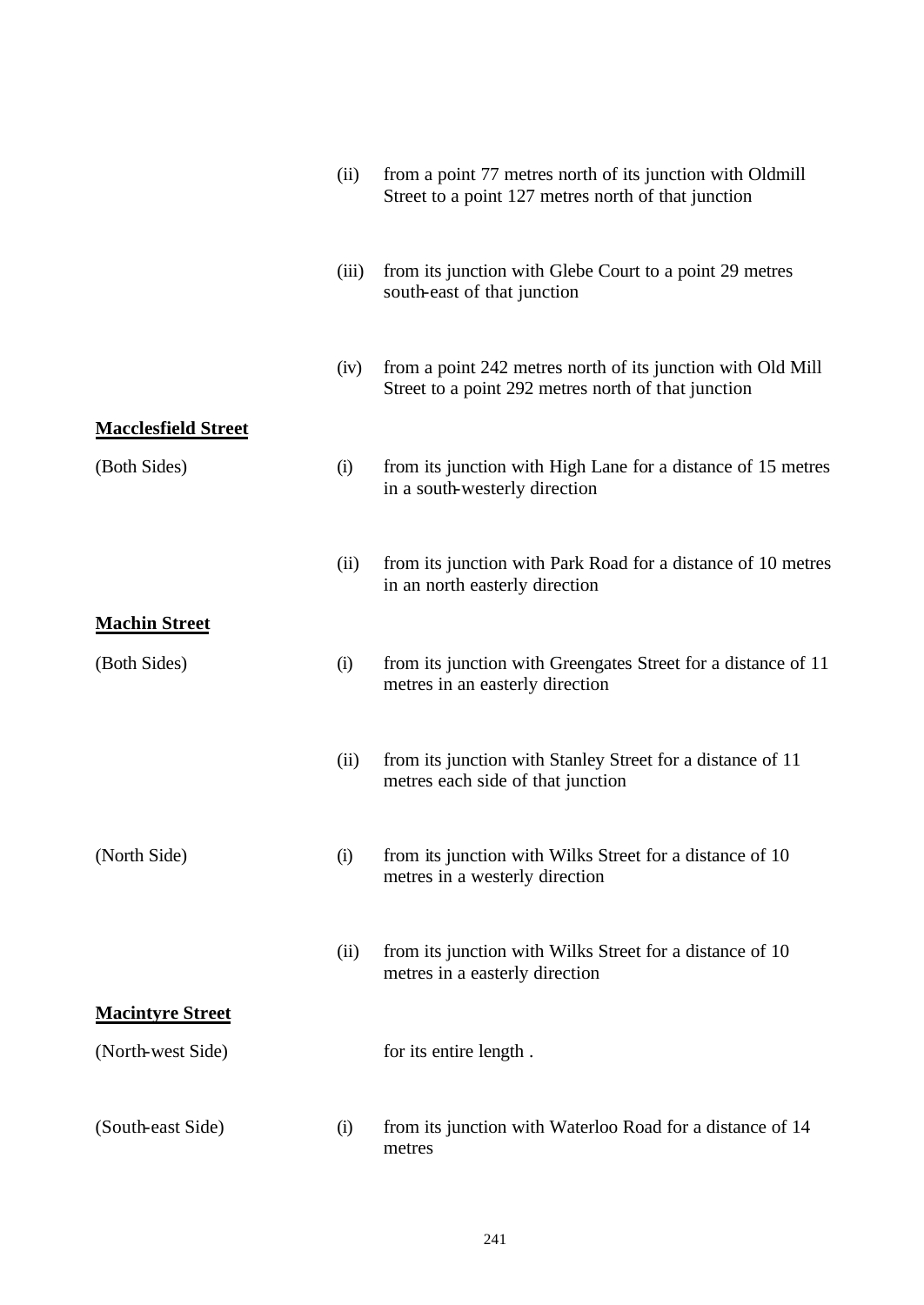|                        | (ii) | from its junction with Podmore Street for a distance of 10<br>metres                                                                    |
|------------------------|------|-----------------------------------------------------------------------------------------------------------------------------------------|
| <b>Maclagan Street</b> |      |                                                                                                                                         |
| (Both Sides)           | (i)  | from its junction with Selwyn Street for a distance of 5<br>metres in a north-easterly direction                                        |
|                        | (ii) | from a point 5 metres south-west of its junction with<br>Cornwallis Street for a distance of 18 metres in a<br>north-easterly direction |
| (East Side)            |      | from its junction with Selwyn Street for a distance of 5<br>metres in a south-westerly direction                                        |
| (West Side)            | (i)  | from its junction with Selwyn Street for a distance of 24<br>metres in a south-westerly direction                                       |
|                        | (ii) | from a point 5 metres south-west of its junction with Stamer<br>Street for a distance of 18 metres in a north-easterly<br>direction     |
| <b>Madeira Place</b>   |      |                                                                                                                                         |
| (Both Sides)           |      | from its junction with Wesley Street for a distance of 20<br>metres in a north-westerly direction                                       |
| <b>Madeley Street</b>  |      |                                                                                                                                         |
| (South Side)           |      | from its junction with Dunning Street for a distance of 19<br>metres in an easterly direction                                           |
| (South-east Side)      |      | from its junction with Dunning Street for a distance of 17<br>metres in a westerly direction                                            |
| <b>Madison Street</b>  |      |                                                                                                                                         |
| (North Side)           |      | from its junction with High Street to a point 5 metres<br>south-west of that junction                                                   |
| <b>Malam Street</b>    |      |                                                                                                                                         |
| (Both Sides)           |      | for its whole length.                                                                                                                   |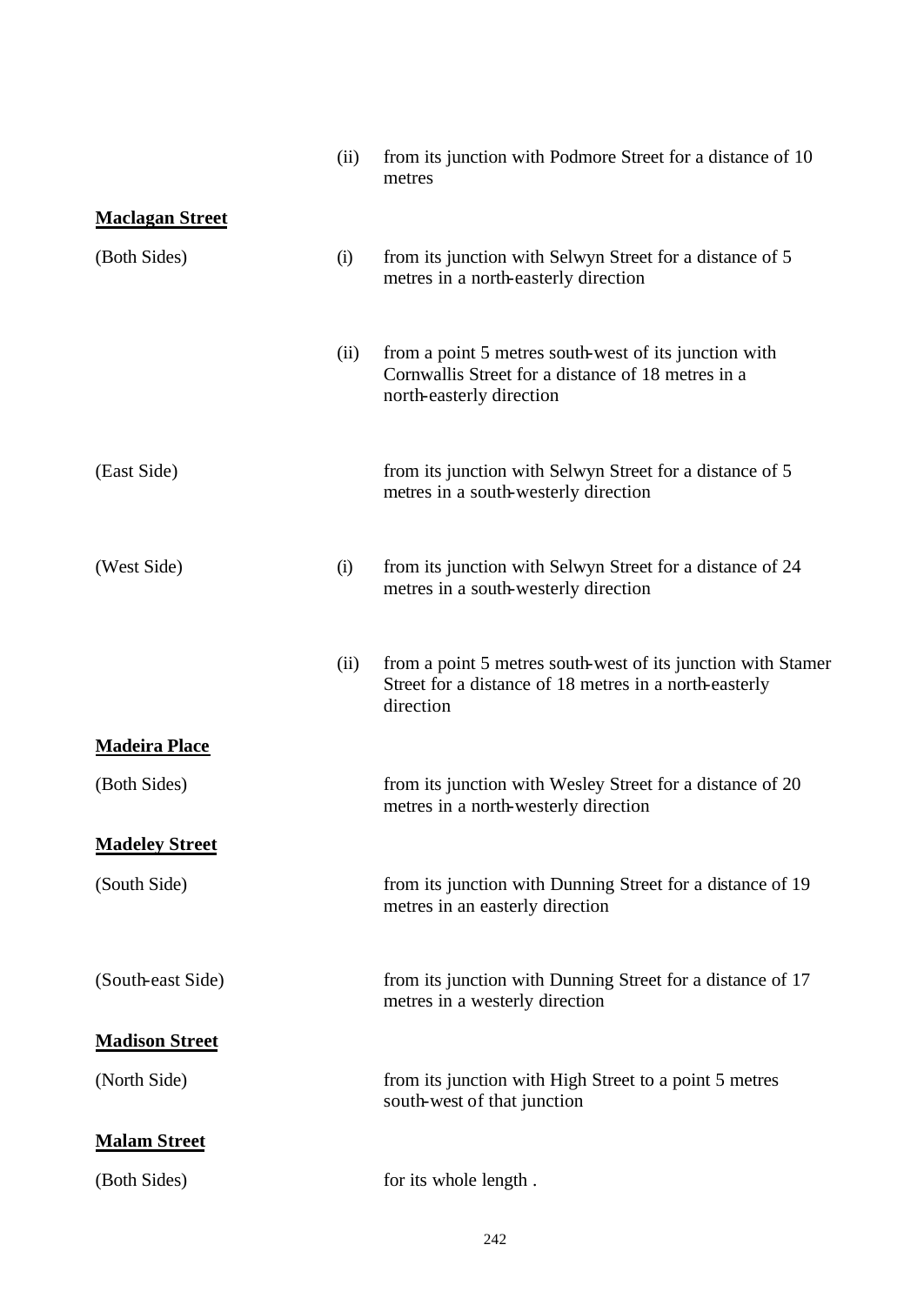| <b>Malt Lane</b>          |      |                                                                                                               |
|---------------------------|------|---------------------------------------------------------------------------------------------------------------|
| (North Side)              |      | from a point 26 metres north-west of its junction with<br>Calverley Street to its junction with Locketts Lane |
| (South Side)              |      | from its junction with Locketts Lane for a distance of 32<br>metres in an south-easterly direction            |
| <b>Manor Court Street</b> |      |                                                                                                               |
| (East Side)               |      | entire periphery of Penkhull church.                                                                          |
| (West Side)               | (i)  | from its junction with Newcastle Lane for a distance of 5<br>metres in a southerly direction                  |
|                           | (ii) | from its junction with Garden Street for a distance of 10<br>metres in a northerly direction                  |
| <b>March Road</b>         |      |                                                                                                               |
| (North-west Side)         |      | For its whole length.                                                                                         |
| (South-east Side)         | (i)  | from its junction with King Street for a distance of 10<br>metres in a north-easterly direction               |
|                           | (ii) | from its junction with Portland Road for a distance of 20<br>metres in a south-westerly direction             |
| <b>Marina Way</b>         |      |                                                                                                               |
| (Both Sides)              |      | the whole.                                                                                                    |
| <b>Market Lane</b>        |      |                                                                                                               |
| (Both Sides)              |      | for its entire length.                                                                                        |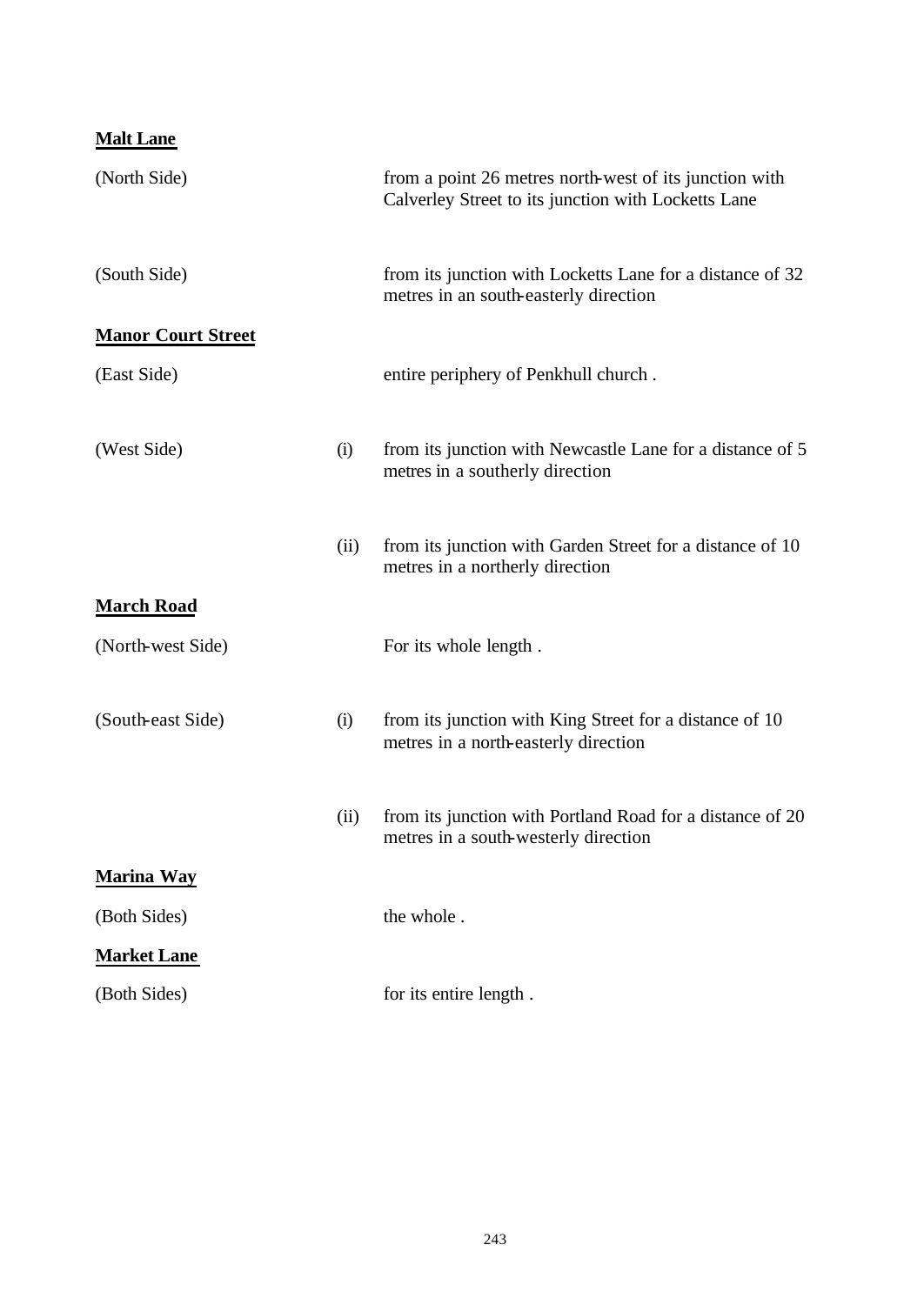# **Market Place (north)**

| (North-west Side)           | (i)   | from a point 15 metres north-east of its junction with<br>Steventon Place to its junction with New Street      |
|-----------------------------|-------|----------------------------------------------------------------------------------------------------------------|
|                             | (ii)  | from its junction with Steventon Place for a distance of 15<br>metres in a south-easterly direction            |
| (South-east Side)           | (i)   | from its junction with New Street for a distance of 27<br>metres in a south-westerly direction                 |
|                             | (ii)  | from a point 68 metres south-west of its junction with New<br>Street to its junction with Market Place (South) |
| <b>Market Place (south)</b> |       |                                                                                                                |
| (North-west Side)           |       | from a point 34 metres south-west of its junction with<br>Steventon Place to its junction with Wedgwood Street |
| (South-east Side)           |       | from its junction with St John's Square to its junction<br>with Swan Square                                    |
| <b>Market Square</b>        |       |                                                                                                                |
| (Both Sides)                |       | for its entire length.                                                                                         |
| <b>Market Street</b>        |       |                                                                                                                |
| (North-east Side)           | (i)   | from its junction with Anchor Road to a point 17 metres<br>south-east of that junction                         |
|                             | (ii)  | from a point 67 metres south-east of its junction with<br>Anchor Road to its junction with Uttoxeter Road      |
|                             | (iii) | from its junction with Times Square to its junction with<br>Anchor Road                                        |
| (South-west Side)           |       | the whole.                                                                                                     |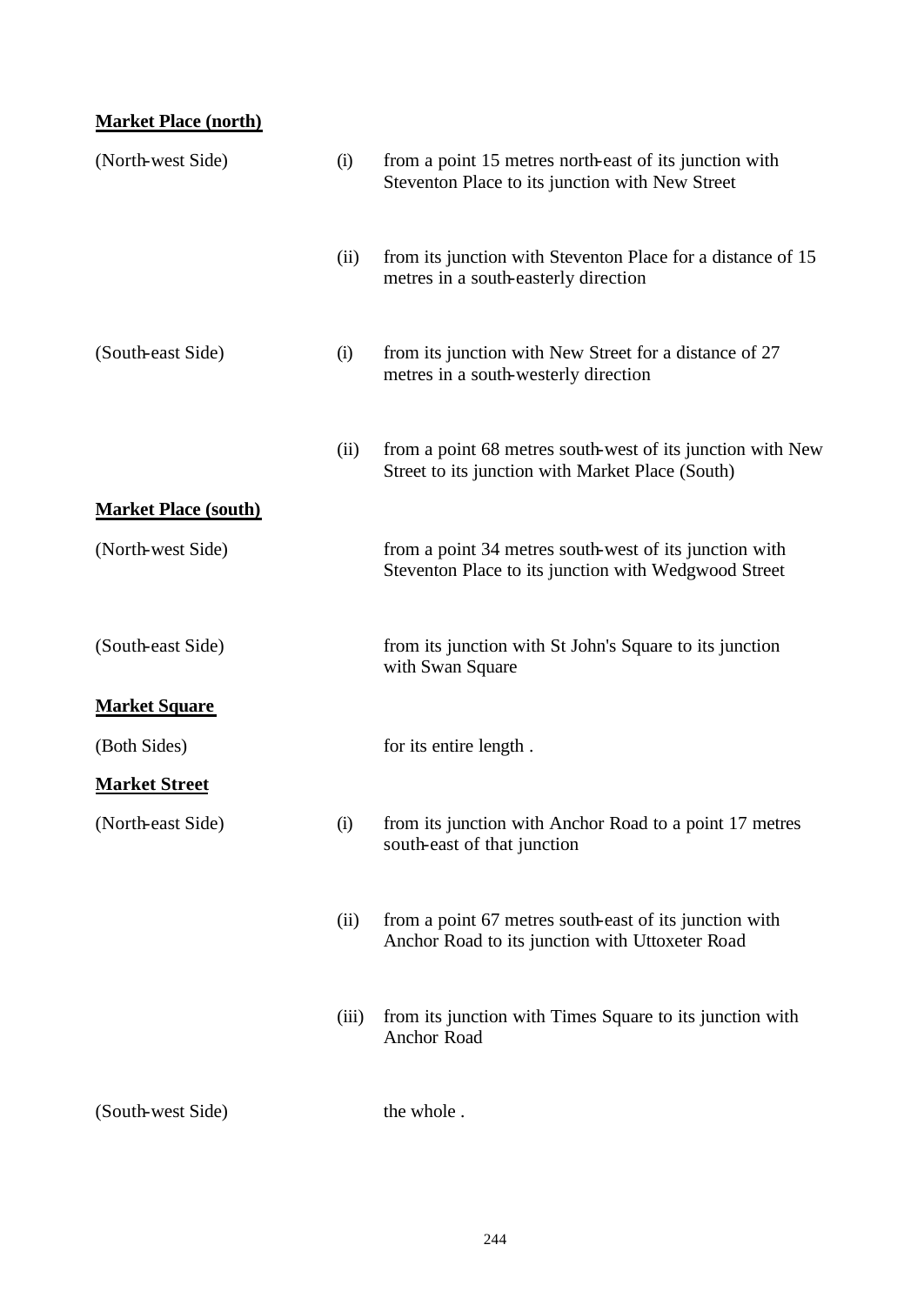#### **Marlborough Road**

| (North-east Side)         |      | from its junction with Wood Street for a distance of 45<br>metres in a north-westerly direction       |
|---------------------------|------|-------------------------------------------------------------------------------------------------------|
| (South-west Side)         | (i)  | from its junction with Wood Street for a distance of 36<br>metres in a north-westerly direction       |
|                           | (ii) | from its junction with Rutland Road for a distance of 10<br>metres                                    |
| <b>Marsden Street</b>     |      |                                                                                                       |
| (North Side)              |      | from its junction with Dyke Street for a distance of 11<br>metres in a westerly direction             |
| (South Side)              |      | the whole length.                                                                                     |
| <b>Marsh Street North</b> |      |                                                                                                       |
| (Both Sides)              |      | for the whole.                                                                                        |
| <b>Marsh Street South</b> |      |                                                                                                       |
| (Both Sides)              |      | the whole.                                                                                            |
| <b>Marychurch Rd</b>      |      |                                                                                                       |
| (East Side)               |      | from its junction with Werrington Road for a distance of 20<br>metres in a southerly direction        |
| <b>Marychurch Road</b>    |      |                                                                                                       |
| (East Side)               |      | from a point 45 metres south of its junction with<br>Werrington Road to its junction with Ruxley Road |
| (West Side)               | (i)  | from its junction with Ruxley Road for a distance of 10<br>metres in a northerly direction            |
|                           | (ii) | from its junction with Werrington Road for a distance of<br>110 metres in a southerly direction       |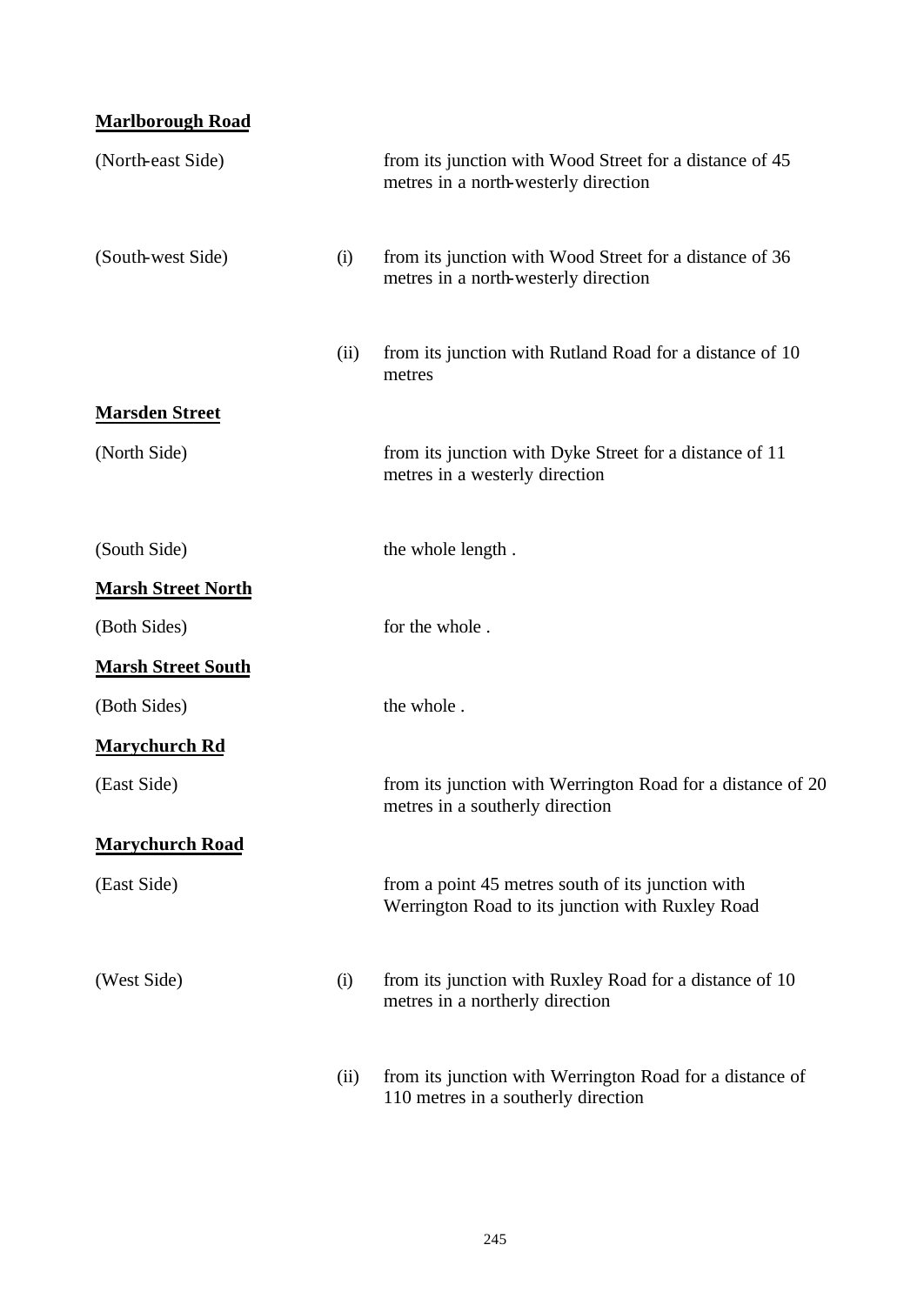| <b>Masterson Street</b>    |     |                                                                                                                                |
|----------------------------|-----|--------------------------------------------------------------------------------------------------------------------------------|
| (Both Sides)               |     | from its junction with Christchurch Street for a distance of<br>10 metres in a westerly direction                              |
| <b>Maud Street</b>         |     |                                                                                                                                |
| (Both Sides)               |     | from its junction with Victoria Road for a distance of 5<br>metres west                                                        |
| <b>Mawson Grove</b>        |     |                                                                                                                                |
| (Both Sides)               |     | for its entire length.                                                                                                         |
| <b>May Street</b>          |     |                                                                                                                                |
| (Both Sides)               |     | from its junction with Moorland Road for a distance of 10<br>metres in a north-westerly direction                              |
| <b>Mayer Street</b>        |     |                                                                                                                                |
| (Both Sides)               |     | from its junction with St John's Street for a distance of 10<br>metres in a westerly direction                                 |
| (North Side)               |     | from its western end for a distance of 90 metres in an<br>easterly direction (including the western end of the<br>carriageway) |
| <b>Mayfield Place West</b> |     |                                                                                                                                |
| (Both Sides)               |     | for its whole length including the turning head at the<br>north-western end                                                    |
| <b>Maythorne Road</b>      |     |                                                                                                                                |
| (North-east Side)          |     | from its junction with Church Road for a distance of 30<br>metres in an south easterly direction                               |
| (South-west Side)          |     | from its junction with Church Road for a distance of 42<br>metres in an south easterly direction                               |
| <b>Mcgough Street</b>      |     |                                                                                                                                |
| (North-west Side)          |     | from its junction with Wesley Street for a distance of 5<br>metres in a south-westerly direction                               |
| <b>Meadow Lane</b>         |     |                                                                                                                                |
| (Both Sides)               | (i) | from its junction with Longton Road for a distance of 10<br>metres in a northerly direction                                    |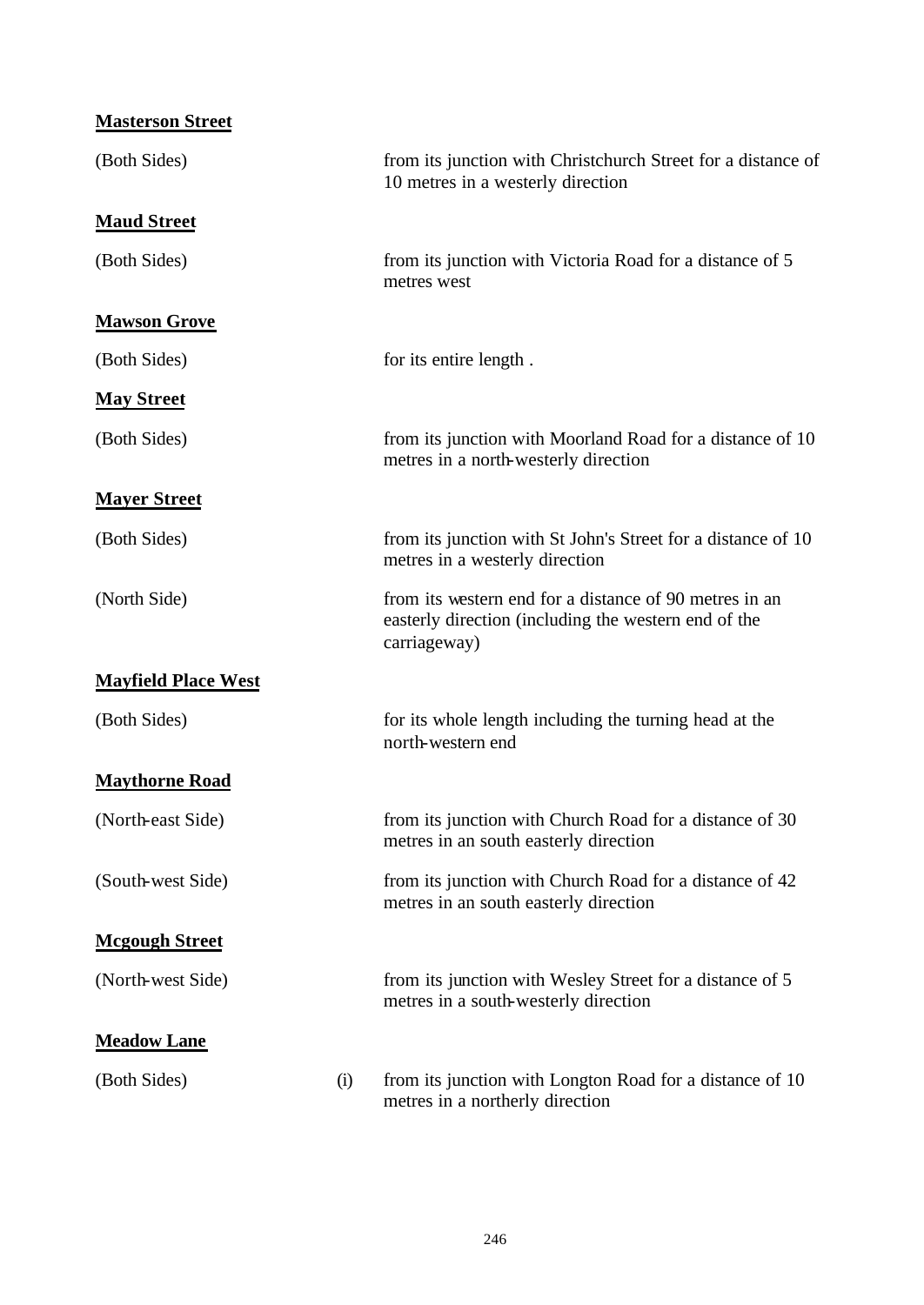|                      | (ii) | from its junction with Longton Road for a distance of 20<br>metres in a northerly direction                               |
|----------------------|------|---------------------------------------------------------------------------------------------------------------------------|
| <b>Meadow Street</b> |      |                                                                                                                           |
| (Both Sides)         |      | from its junction with Millrise Road for a distance of 15<br>metres in a northerly direction                              |
| <b>Meaford Drive</b> |      |                                                                                                                           |
| (Both Sides)         |      | from its junction with Brookside Drive and Roundway for a<br>distance of 30 metres in a southerly direction               |
| (West Side)          | (i)  | from its junction with Roundway (South) for a distance of 5<br>metres in a northerly direction                            |
|                      | (ii) | from its junction with Roundway (North) for a distance of 5<br>metres in a northerly direction                            |
| <b>Meigh Street</b>  |      |                                                                                                                           |
| (East Side)          |      | the whole length.                                                                                                         |
| (West Side)          |      | from a point 10 metres south of its junction with Huntbach<br>Street to its southern extremity                            |
| <b>Meir Road</b>     |      |                                                                                                                           |
| (North Side)         |      | from a point 153 metres east of its junction with Alexandra<br>Road for a distance of 130 metres in an easterly direction |
| (South Side)         | (i)  | from its junction with Grosvenor Road for a distance of 18<br>metres in an easterly direction                             |
|                      | (ii) | from the northern boundary of No. 2 Grosvenor Road for a<br>distance of 108 metres in a northerly and westerly direction  |
| <b>Meir Street</b>   |      |                                                                                                                           |
| (Both Sides)         | (i)  | from its junction with Greengates Street for a distance of 9<br>metres each side of that junction                         |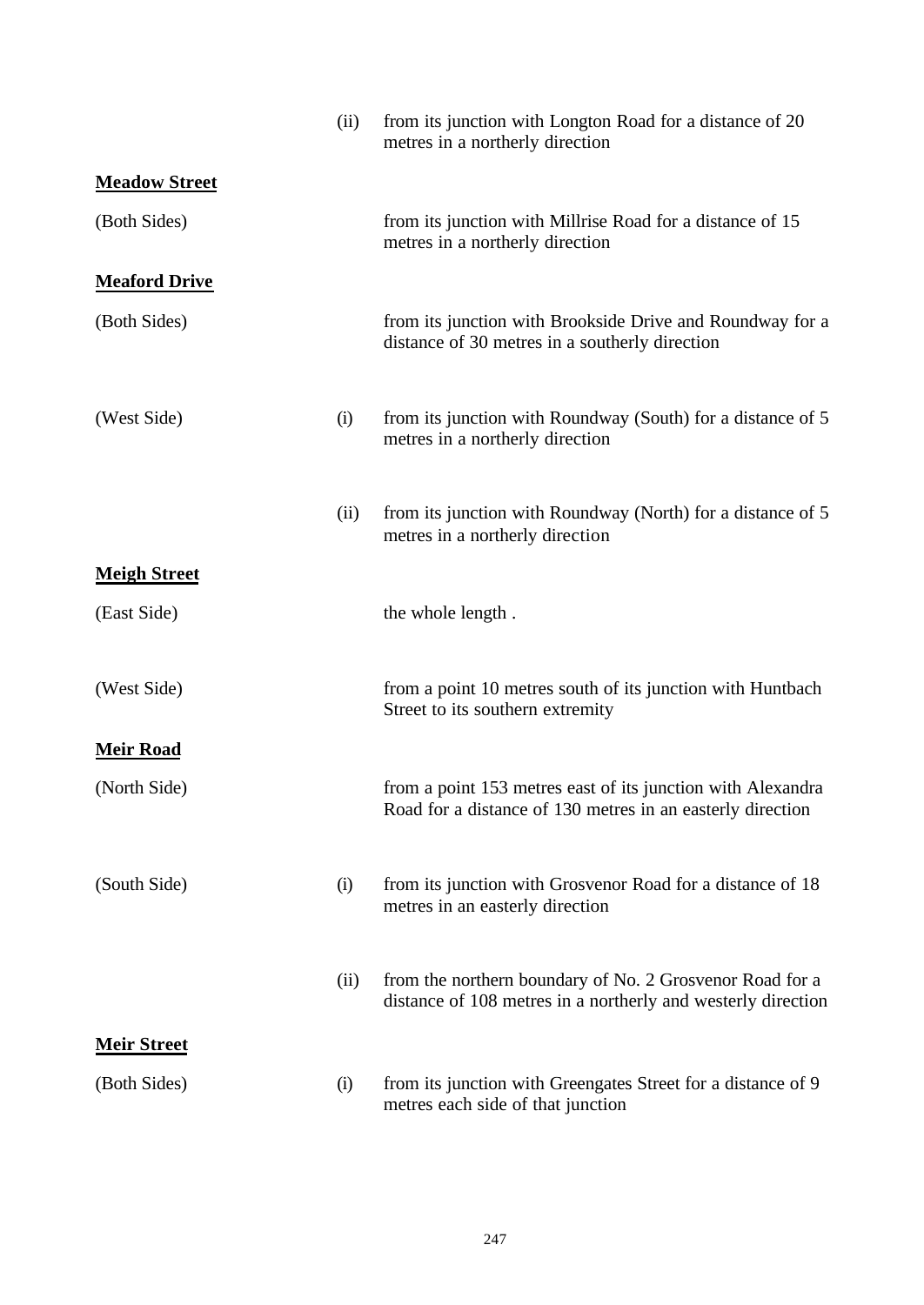|                                            | (ii) | from its junction with High Street for a distance of 15<br>metres in an easterly direction     |
|--------------------------------------------|------|------------------------------------------------------------------------------------------------|
| (South Side)                               | (i)  | from its junction with Kenworthy Street for a distance of 5<br>metres in an easterly direction |
|                                            | (ii) | from its junction with Kenworthy Street for a distance of 5<br>metres in a westerly direction  |
| <b>Meir View</b>                           |      |                                                                                                |
| (Both Sides)                               |      | from its junction with Weston Road for a distance of 2<br>metres in a north-westerly direction |
| <b>Meirhay Road</b>                        |      |                                                                                                |
| (Both Sides)                               |      | from its junction with Uttoxeter Road to its junction with<br><b>Sutherland Road</b>           |
| <b>Mellor Street</b>                       |      |                                                                                                |
| (Both Sides)                               |      | from its junction with Handley Street for a distance of 40<br>metres in a westerly direction   |
| <b>Merrick Street</b>                      |      |                                                                                                |
| (North-east Side)                          |      | from its junction with Hulton Street for a distance of 17<br>metres in a southerly direction   |
| (South-west Side)                          |      | from its junction with Hulton Street for a distance of 8<br>metres in a southerly direction    |
| <b>Mersey Street</b>                       |      |                                                                                                |
| (East Side)                                |      | the whole.                                                                                     |
| (West Side)                                |      | the whole.                                                                                     |
| <b>Middle Cross Street</b><br>(Both Sides) |      | For its whole length.                                                                          |
| <b>Millbank Street</b><br>(Both Sides)     |      | for its entire length.                                                                         |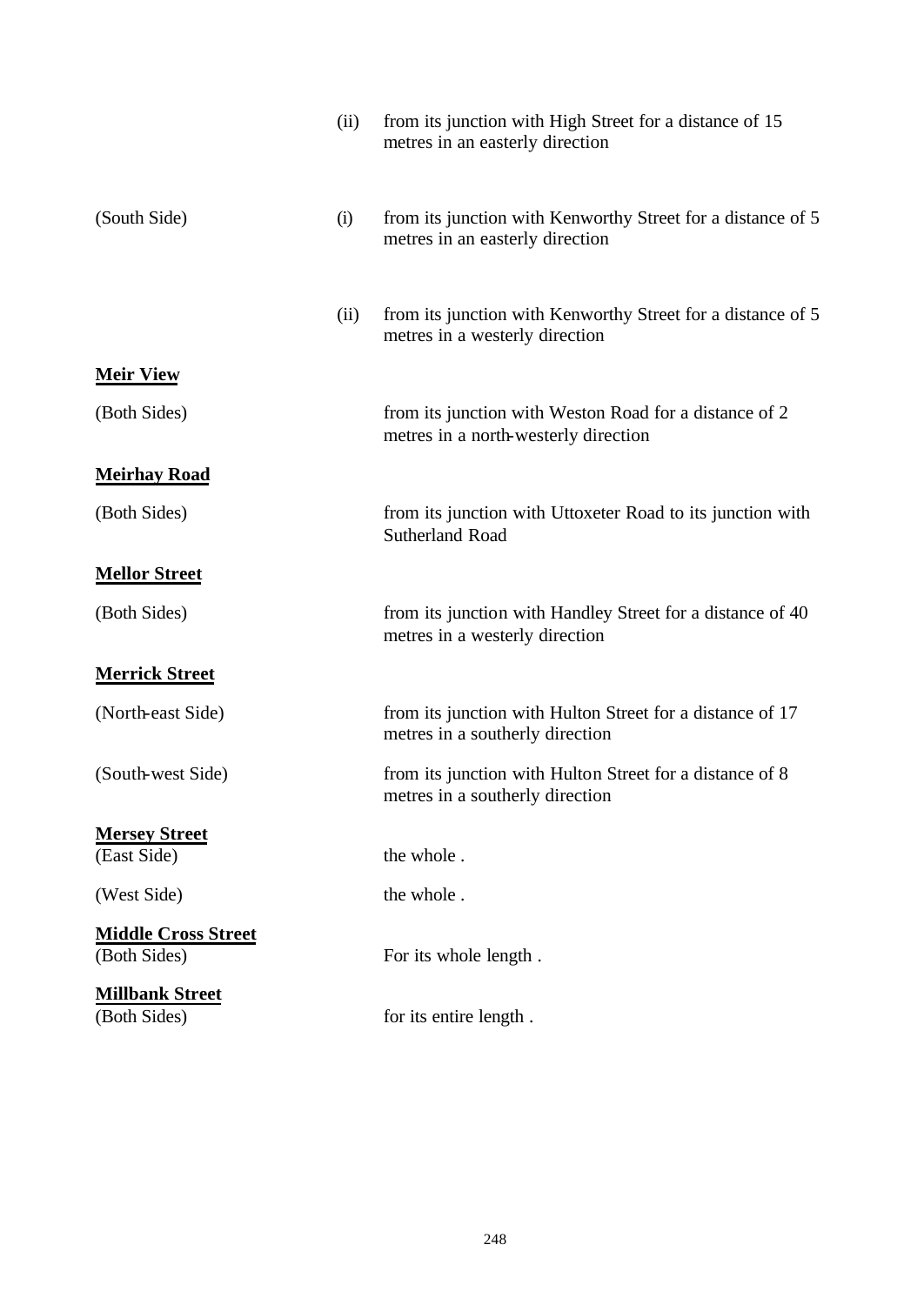|  | <b>Millrise Road</b> |
|--|----------------------|
|  |                      |

| (North Side)       | (i)   | from its junction with Maunders Road for a distance of 42<br>metres in an easterly direction                                    |
|--------------------|-------|---------------------------------------------------------------------------------------------------------------------------------|
|                    | (ii)  | from its junction with Newmill Street in a Westerly<br>direction to a point 55 metres west of its junction with<br>Langham Road |
|                    | (iii) | from its junction with Newmill Street in a Westerly<br>direction to a point 55 metres west of its junction with<br>Langham Road |
|                    | (iv)  | from its junction with Leek Road to a point 30 metres east<br>of its junction with Newmill Street                               |
|                    | (v)   | from its junction with Newmill Street for a distance of 5<br>metres in an easterly direction                                    |
|                    | (vi)  | from its junction with Newmill Street to a point 55 metres<br>west of its junction with Langham Road                            |
|                    | (vii) | from its junction with Newmill Street to a point 55 metres<br>west of its junction with Langham Road                            |
| (South Side)       |       | the whole.                                                                                                                      |
| <b>Milton Road</b> |       |                                                                                                                                 |
| (Both Sides)       |       | from its junction with Hanley Road for a distance of 22<br>metres in an easterly direction                                      |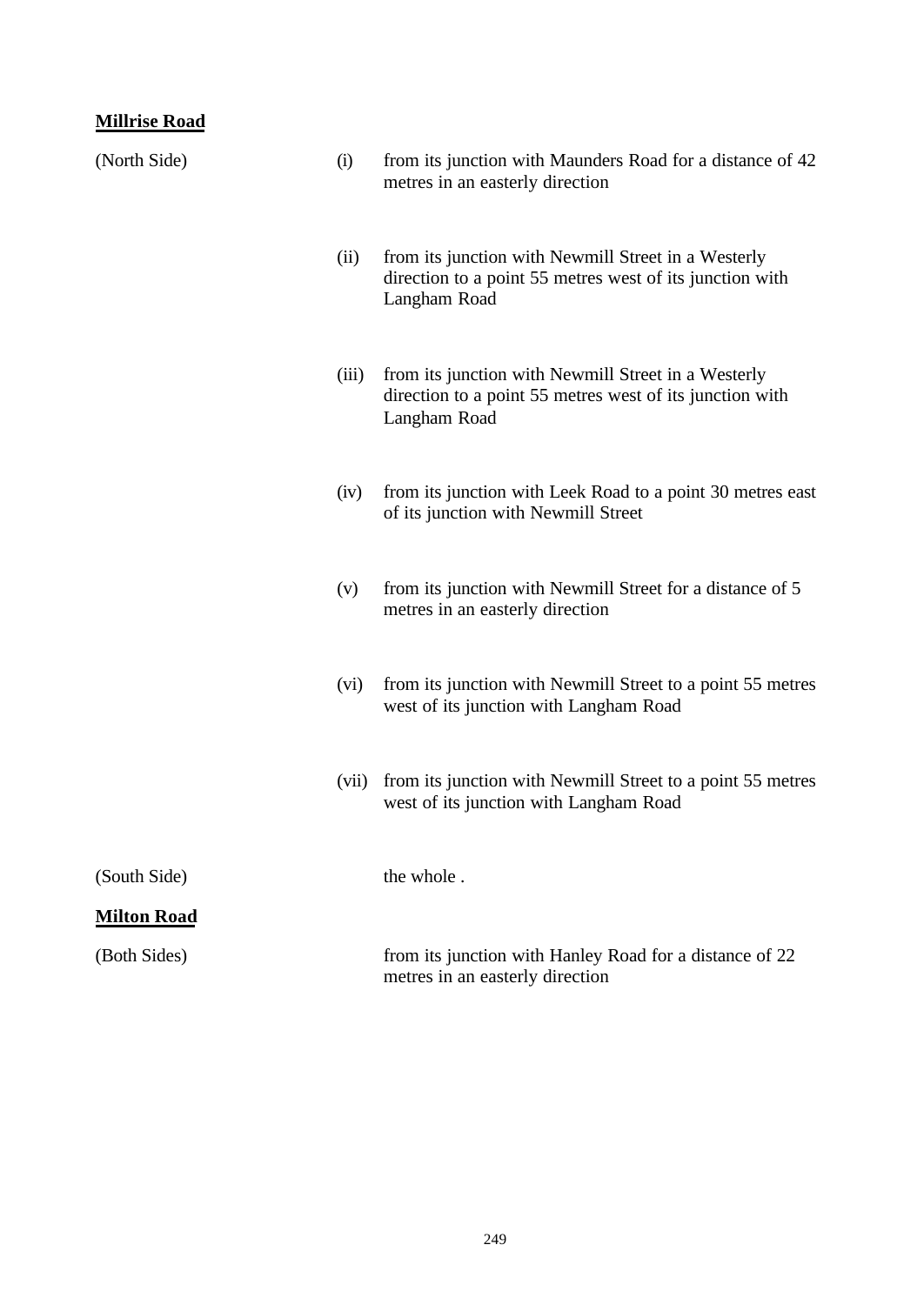# **Moorland Road**

| (North Side)      | (i)   | from its junction with High Lane to the eastern boundary<br>of No.257                                                                             |
|-------------------|-------|---------------------------------------------------------------------------------------------------------------------------------------------------|
|                   | (ii)  | from its junction with Wedgwood Street to a point 264<br>metres east of its junction with Jackson Street                                          |
| (North-west Side) | (i)   | from a point 10 metres north-east of its junction with May<br>Street to a point 12 metres south-west of its junction with<br><b>Bowden Street</b> |
|                   | (ii)  | from a point 57 metres south-west of its junction with Park<br>Road for a distance of 93 metres in a south-westerly<br>direction                  |
|                   | (iii) | from its junction with Park Road for a distance of 93 metres<br>in a south-westerly direction                                                     |
|                   | (iv)  | from its junction with Park Road for a distance of 44 metres<br>in a north-easterly direction                                                     |
| (South Side)      | (i)   | from its junction with Swan Square for a distance of 93<br>metres in an easterly direction                                                        |
|                   | (ii)  | from a point 5 metres west of its junction with Doulton<br>Street to a point 10 metres east of that junction                                      |
|                   | (iii) | from a point 5 metres west of its junction with Reginald<br>Street to a point 10 metres east of that junction                                     |
|                   | (iv)  | from its junction with Sneyd Hill to a point 20 metres east<br>of a point opposite the west side of its junction with<br><b>Leonard Street</b>    |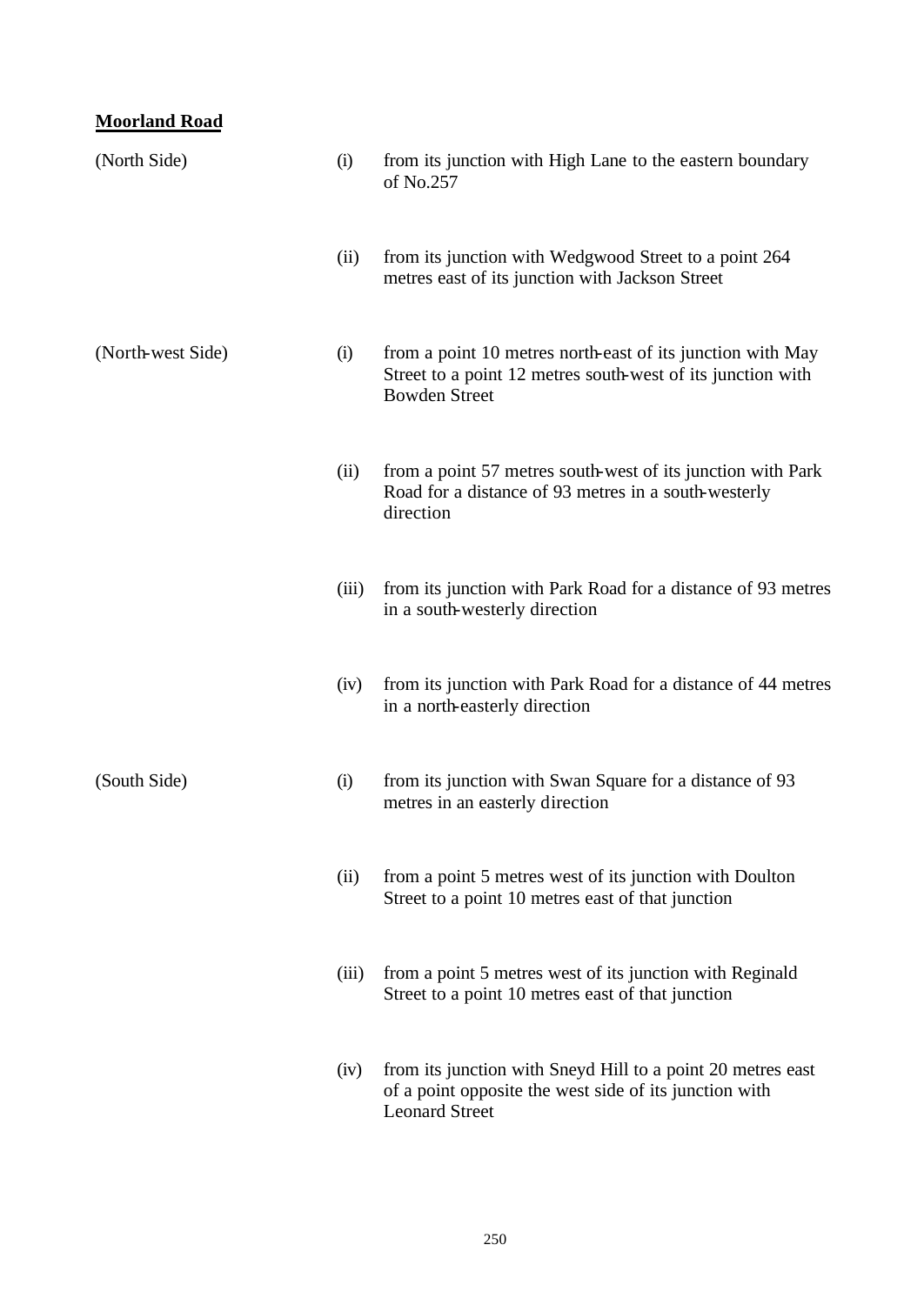|                                     | (v)   | from its junction with Swan Square for a distance of 93<br>metres in an easterly direction                                                   |
|-------------------------------------|-------|----------------------------------------------------------------------------------------------------------------------------------------------|
|                                     | (vi)  | from its junction with Lingard Street for a distance of 15<br>metres in a westerly direction                                                 |
|                                     | (vii) | from its junction with Lingard Street to its junction with<br>the Access Road side of No.234 Moorland Road                                   |
|                                     |       | (viii) from the Access Road side of No.234 Moorland Road to the<br>Access Road leading to Stoke on Trent College                             |
|                                     | (ix)  | from the Access Road leading to Stoke on Trent College for<br>a distance of 60 metres in a easterly direction                                |
|                                     | (x)   | From the West Side of the railway Bridge for a distance of<br>204 metres in an easterly direction                                            |
| <b>Morley Street</b><br>(East Side) | (i)   | from its junction with Clough Street for a distance of 23<br>metres in a south easterly direction                                            |
|                                     |       | (ii) from a point 35.5 metres north-west of its junction with<br>Broad Street for a distance of 23.5 metres in a<br>north-westerly direction |
|                                     | (iii) | from a point 20.5 metres north-west of its junction with<br>Broad Street for a distance of 9.5 metres in a<br>north-westerly direction       |
|                                     | (iv)  | from its junction with Broad Street for a distance of 16<br>metres in a northerly direction                                                  |
| (West Side)                         |       | the whole.                                                                                                                                   |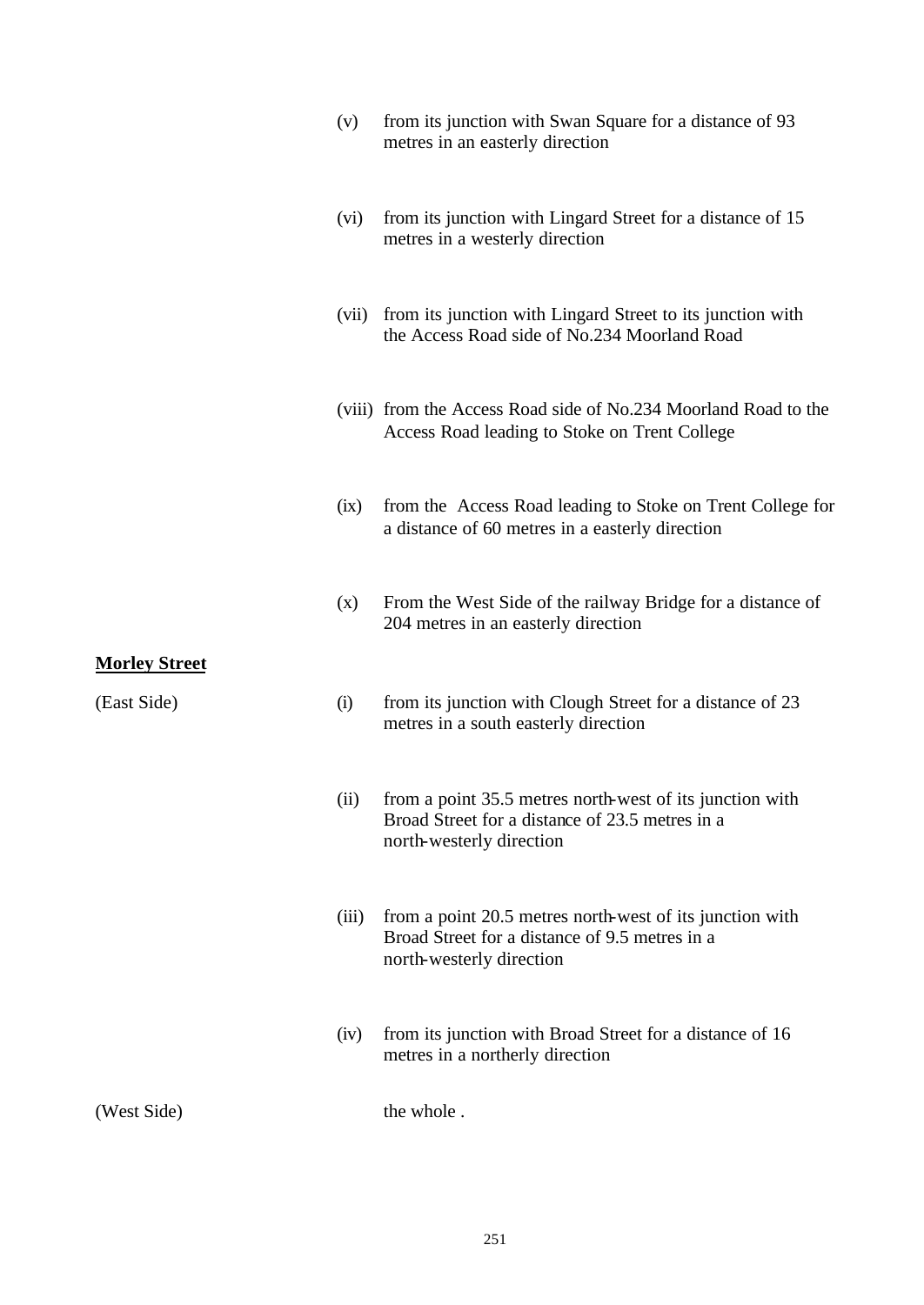# **Morpeth Street**

| (East Side)           | (i)  | from its junction with Uttoxeter Road for a distance of 70<br>metres in a south-westerly direction |
|-----------------------|------|----------------------------------------------------------------------------------------------------|
|                       | (ii) | from its junction with Normacot Road for a distance of 10<br>metres in a north-easterly direction  |
| (West Side)           |      | for its entire length.                                                                             |
| <b>Moston Street</b>  |      |                                                                                                    |
| (North Side)          | (i)  | from its junction with Lockett Street for a distance of 12<br>metres in an westerly direction      |
|                       | (ii) | from its junction with Lockett Street for a distance of 11<br>metres in an easterly direction      |
| <b>Moulton Road</b>   |      |                                                                                                    |
| (Both Sides)          |      | for its entire length.                                                                             |
| <b>Mount Avenue</b>   |      |                                                                                                    |
| (East Side)           |      | from its junction with Princes Road for a distance of 5<br>metres in a south westerly direction    |
| (North-west Side)     |      | from its junction with Princes Road for a distance of 5<br>metres in a south-westerly direction    |
| <b>Mount Pleasant</b> |      |                                                                                                    |
| (Both Sides)          |      | the whole.                                                                                         |
| <b>Mount Street</b>   |      |                                                                                                    |
| (North-east Side)     |      | the whole including the turning head at the south-west end<br>of the street.                       |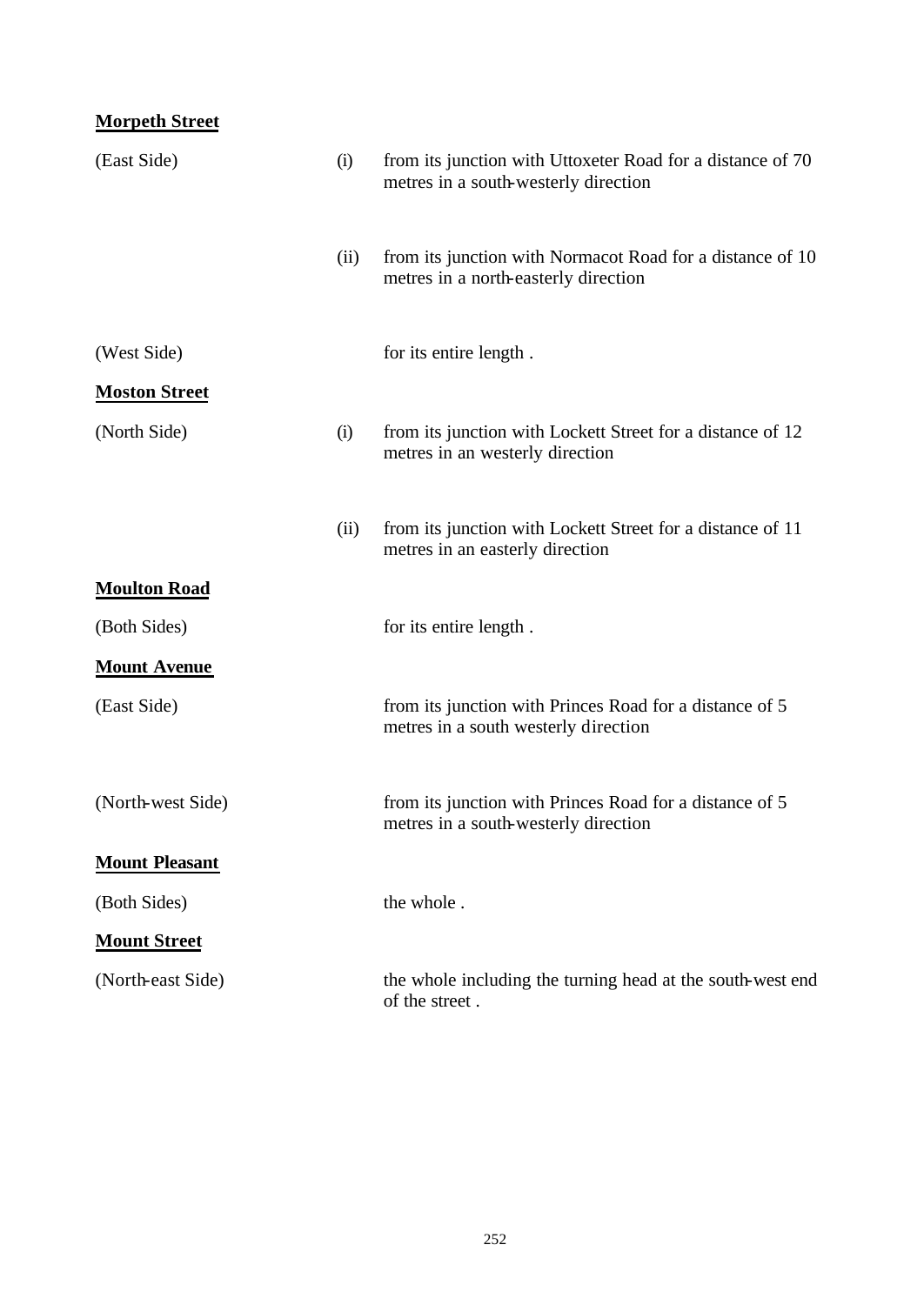| (South-east Side)       | (i)   | from its junction with Rawlins Street for a distance of 8<br>metres in a south-westerly direction                       |
|-------------------------|-------|-------------------------------------------------------------------------------------------------------------------------|
|                         | (ii)  | from its south-west end for a distance of 16 metres in an<br>north-easterly direction                                   |
| <b>Mountford Street</b> |       |                                                                                                                         |
| (Both Sides)            | (i)   | from its junction with Baddeley Street for a distance of 5<br>metres in a northerly direction                           |
|                         | (ii)  | from its junction with Baddeley Street for a distance of 10<br>metres in a southerly direction                          |
|                         | (iii) | from its junction with Jenkins Street for a distance of 10<br>metres in a northerly direction                           |
| (West Side)             |       | from its junction with Baddeley Street for a distance of 5<br>metres in a northerly direction                           |
| <b>Mulgrave Street</b>  |       |                                                                                                                         |
| (North Side)            | (i)   | from its junction with Cobridge Road for a distance of 20<br>metres in an easterly direction                            |
|                         | (ii)  | from a point 55 metres east of its junction with Cobridge<br>Road for a distance of 15 metres in an easterly direction  |
|                         | (iii) | from a point 115 metres east of its junction with Cobridge<br>Road for a distance of 65 metres in an easterly direction |
|                         | (iv)  | from a point 215 metres east of its junction with Cobridge<br>Road for a distance of 15 metres in an easterly direction |
| (South Side)            | (i)   | from its junction with Cobridge Road for a distance of 130<br>metres in an easterly direction                           |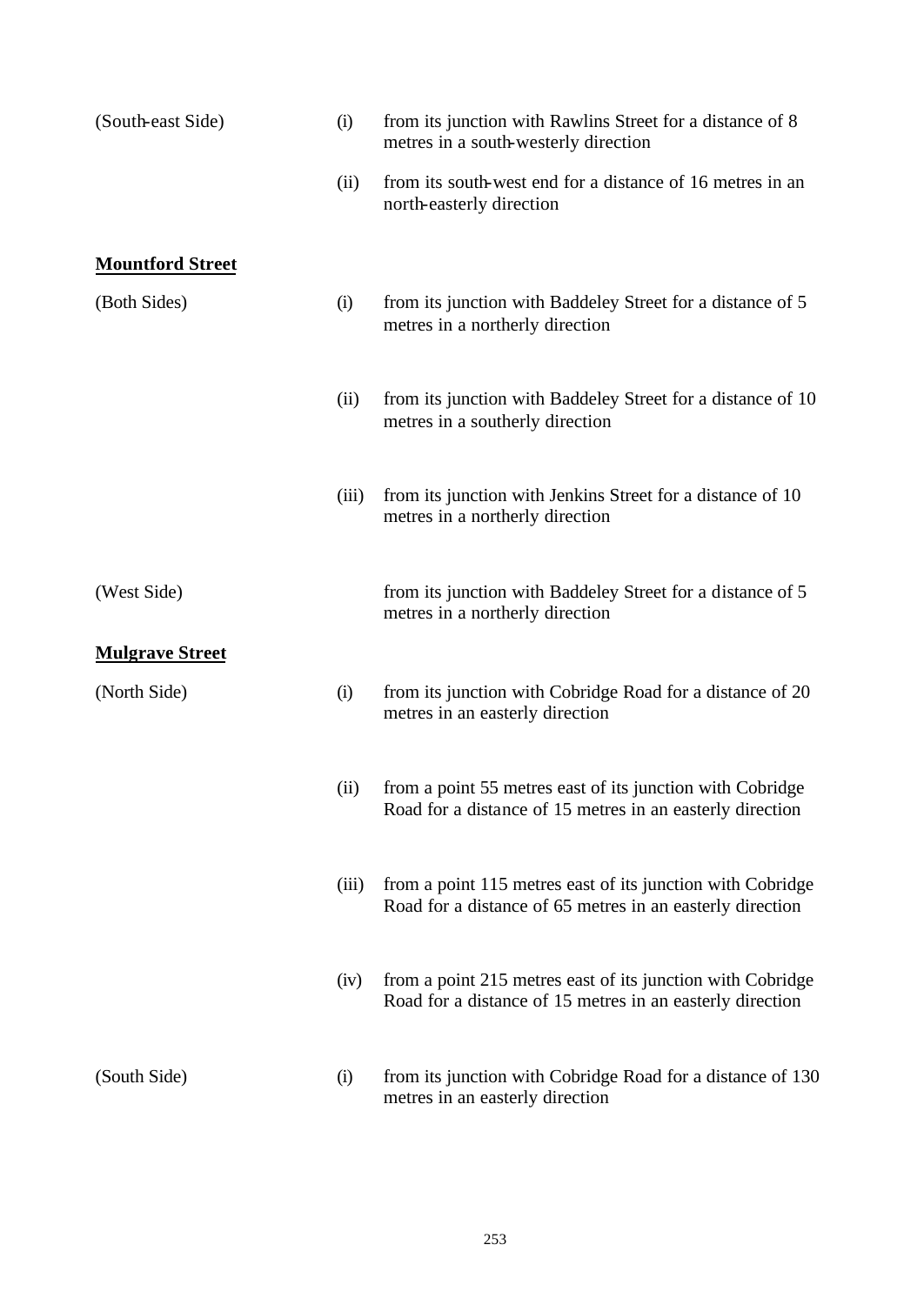|                        | (ii)  | from a point 158 metres east of its junction with Cobridge<br>Road for a distance of 81 metres in a north-easterly<br>direction                   |
|------------------------|-------|---------------------------------------------------------------------------------------------------------------------------------------------------|
| (South-east Side)      |       | from the north-east side of the junction with Bowness Street<br>for a distance of 12 metres in a south-westerly direction                         |
| <b>Mynors Street</b>   |       |                                                                                                                                                   |
| (Both Sides)           | (i)   | from its junction with Jervis Street for a distance of 10<br>metres in a southerly direction                                                      |
|                        | (ii)  | from its junction with Bucknall Old Road for a distance of 9<br>metres in a northerly direction                                                   |
| <b>Napier Street</b>   |       |                                                                                                                                                   |
| (Both Sides)           |       | from its junction with Hawkins Street for a distance of 25<br>metres in a north-easterly direction                                                |
| <b>Navigation Road</b> |       |                                                                                                                                                   |
| (North Side)           | (i)   | from a point 85 metres north-east of its junction with<br>Lower Hadderidge in a North-Easterly direction for a<br>distance of 13 metres           |
|                        | (ii)  | from a point 30 metres south-west of its junction with<br>Woodbank Street to a point 50 metres south-west of its<br>junction with Woodbank Street |
|                        | (iii) | from its junction with Woodbank Street in a South-Westerly<br>direction for a distance of 25 metres                                               |
| (North-west Side)      |       | from a point 10 metres north-east of its junction with<br>Lower Hadderidge to a point 10 metres south-west of that<br>junction                    |
| (South Side)           |       | from its junction with Woodbank Street to a point 9 metres<br>west of its junction with Croft Street                                              |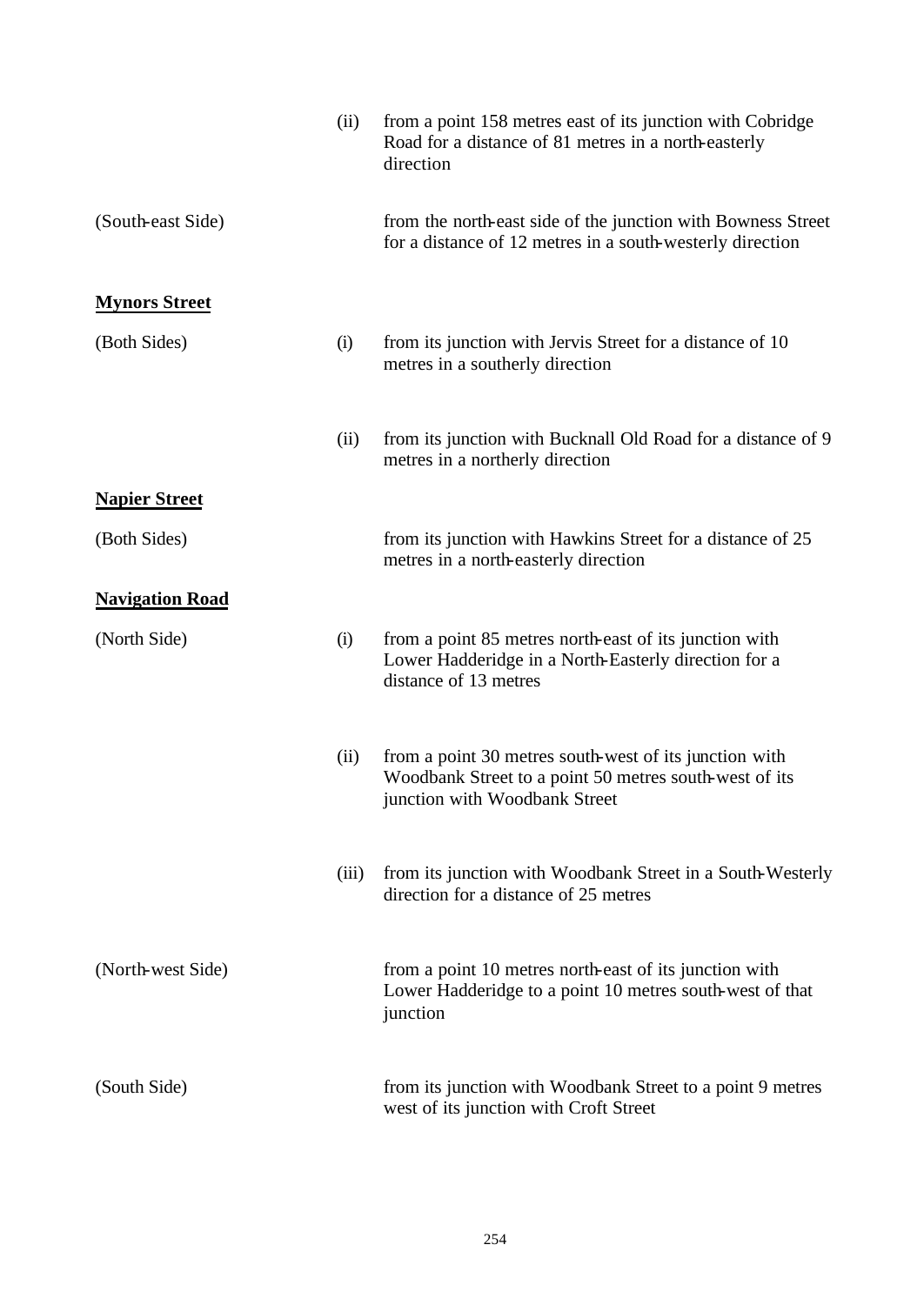| (South-east Side)         |       | from a point 10 metres north-east of its junction with<br>Pleasent Street to a point 10 metres south-west of that<br>junction |
|---------------------------|-------|-------------------------------------------------------------------------------------------------------------------------------|
| <b>Nelson Place</b>       |       |                                                                                                                               |
| (East Side)               | (i)   | from its junction with Waterloo Street for a distance of 17<br>metres                                                         |
|                           | (ii)  | from its junction with Botteslow Street for a distance of 14<br>metres                                                        |
| (West Side)               | (i)   | from its junction with Waterloo Street for a distance of 27<br>metres                                                         |
|                           | (ii)  | from its junction with Botteslow Street for a distance of 17<br>metres                                                        |
| <b>Nelson Road</b>        |       |                                                                                                                               |
| (West Side)               |       | from its junction with Hartshill Road for a distance of 5<br>metres in an north-easterly direction                            |
| <b>Nephew Street</b>      |       |                                                                                                                               |
| (East Side)               |       | from its junction with Orme Street for a distance of 5<br>metres in a southerly direction                                     |
| <b>Neville Street</b>     |       |                                                                                                                               |
| (Both Sides)              | (i)   | from its junction with Wolseley Road for a distance of 7<br>metres in both directions                                         |
|                           | (ii)  | from its junction with Grosvenor Avenue for a distance of 7<br>metres in an easterly direction                                |
|                           | (iii) | from its junction with Kensington Road for a distance of 18<br>metres in an south-westerly direction                          |
| <b>New Century Street</b> |       |                                                                                                                               |
| (Both Sides)              |       | the whole.                                                                                                                    |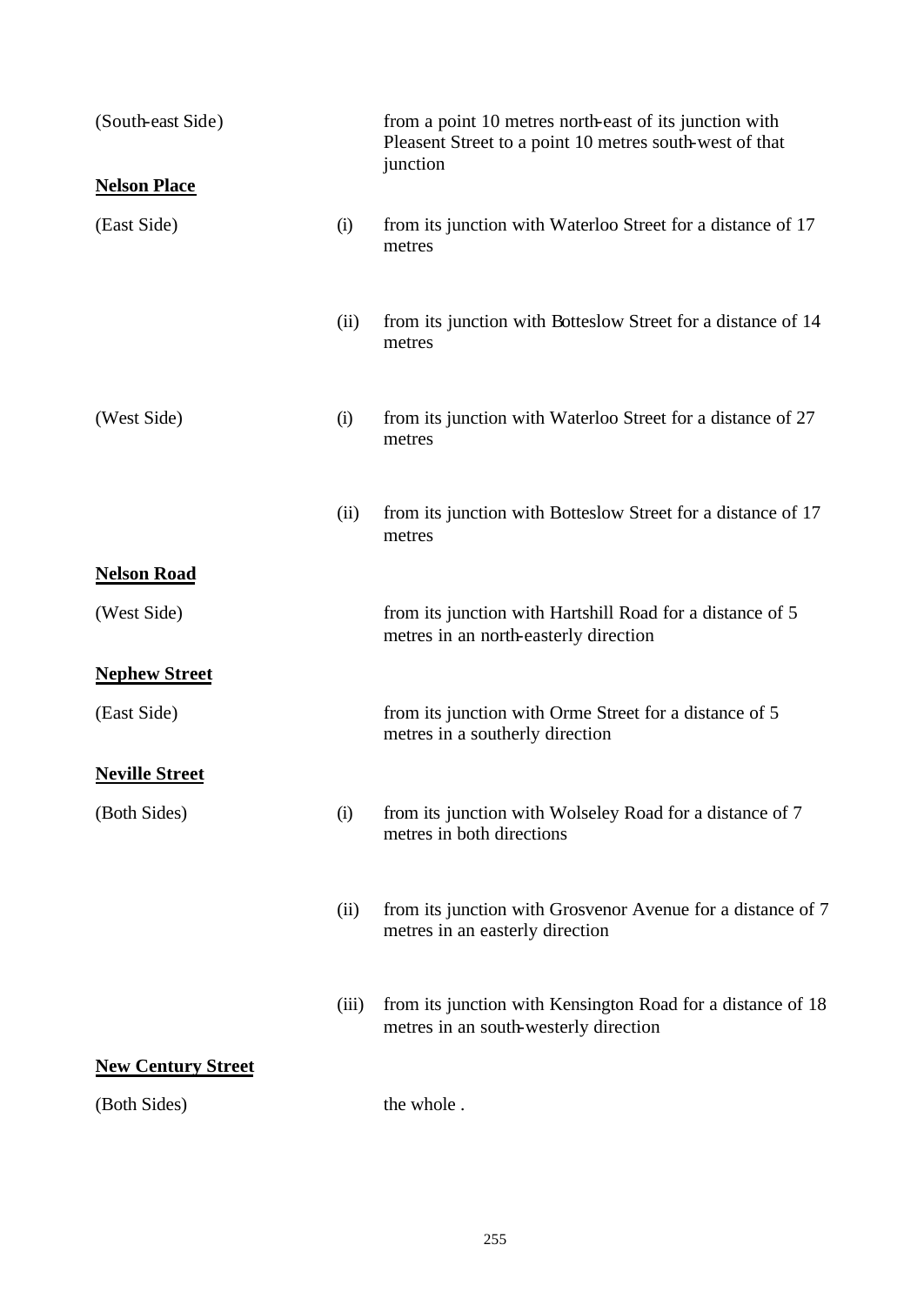# **New Hall Road**

| (Both Sides)                                                                                                   |      | from its junction with Uttoxeter Road for a distance of 10<br>metres in a northerly direction                                                          |
|----------------------------------------------------------------------------------------------------------------|------|--------------------------------------------------------------------------------------------------------------------------------------------------------|
| (East Side)                                                                                                    |      | from its junction with Pitsford Street for a distance of 7<br>metres in a north-easterly direction                                                     |
| (North-west Side)                                                                                              |      | from a point 70 metres north-east of its junction with<br>Uttoxeter Road to its north-eastern truncated end                                            |
| (South-west Side)                                                                                              |      | from a point 10 metres west of its junction with Pitsford<br>Street to a point 10 metres east of that junction (to its<br>north-eastern truncated end) |
| <b>New Hall Street</b>                                                                                         |      |                                                                                                                                                        |
| (Both Sides)                                                                                                   |      | the whole length.                                                                                                                                      |
| <b>New Kingsway</b>                                                                                            |      |                                                                                                                                                        |
| (Both Sides)                                                                                                   | (i)  | from its junction with Weston Road for a distance of 22<br>metres in an easterly direction                                                             |
|                                                                                                                | (ii) | from its junction with Princess Drive for a distance of 15<br>metres                                                                                   |
| <b>New Street</b>                                                                                              |      |                                                                                                                                                        |
| (Both Sides)                                                                                                   |      | from its junction with Market Place for a distance of 34<br>metres in a westerly direction                                                             |
| <b>New University Access On</b><br><b>South-east Side Of Leek Road</b><br><b>Located Opposite Cauldon Road</b> |      |                                                                                                                                                        |
| (Both Sides)                                                                                                   |      | from its junction with Leek Road for a distance of 55 metres<br>in a south-easterly direction                                                          |
| <b>Newcastle Lane</b>                                                                                          |      |                                                                                                                                                        |

| (North Side) |  |
|--------------|--|
|--------------|--|

(North Side) (i) for a distance of 15 metres either side of its junction with Queen's Road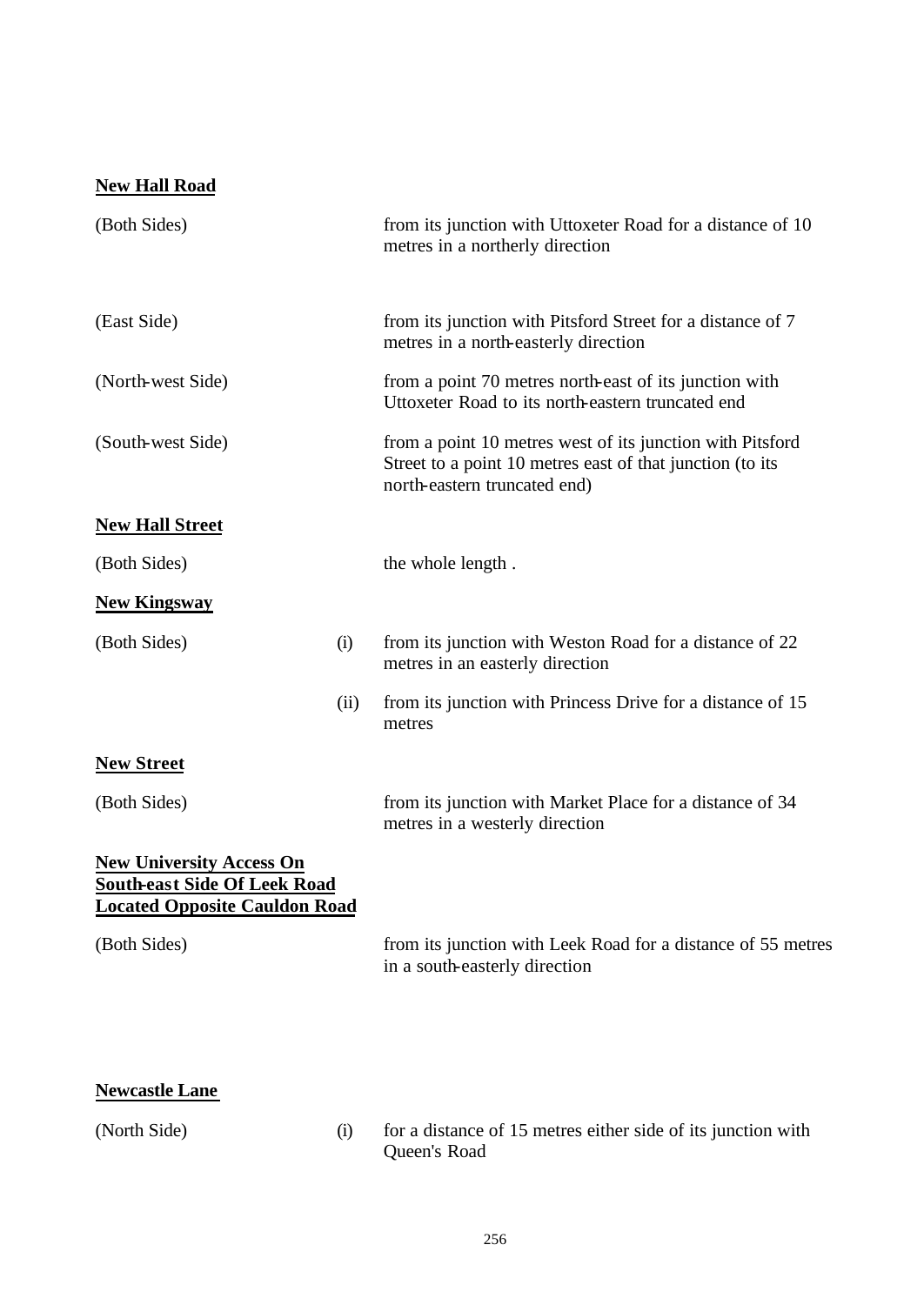|                         | (ii) | from its junction with Lodge Road for a distance of 30<br>metres in an easterly direction                              |
|-------------------------|------|------------------------------------------------------------------------------------------------------------------------|
| (South Side)            |      | from a point 70 metres west of its junction with<br>Springfields Road to a point 95 metres west of that junction       |
| <b>Newcastle Road</b>   |      |                                                                                                                        |
| (East Side)             |      | from its junction with Keelings Drive to its junction with<br><b>Hillfield Avenue</b>                                  |
| (South-west Side)       | (i)  | from its junction with Leaside Road for a distance of 57<br>metres in a southerly direction                            |
|                         | (ii) | from a point 87 metres south of its junction with Leaside<br>Road for a distance of 13 metres in a southerly direction |
| (West Side)             |      | from its junction with Hillfield Avenue to a point 15 metres<br>south of its junction with Keelings Drive              |
| <b>Newfield Street</b>  |      |                                                                                                                        |
| (Both Sides)            |      | from its junction with High Street for a distance of 10<br>metres in a south-westerly direction                        |
| <b>Newford Crescent</b> |      |                                                                                                                        |
| (North-east Side)       |      | from its junction with Leek New Road for a distance of 38<br>metres in a south easterly direction                      |
| (South-west Side)       |      | from its junction with Leek New Road for a distance of 98<br>metres in a south easterly direction                      |
| <b>Newhouse Road</b>    |      |                                                                                                                        |
| (East Side)             |      | from its junction with Werrington Road for a distance of 30<br>metres in a northerly direction                         |
| (West Side)             |      | from its junction with Werrington Road for a distance of 19<br>metres in a northerly direction                         |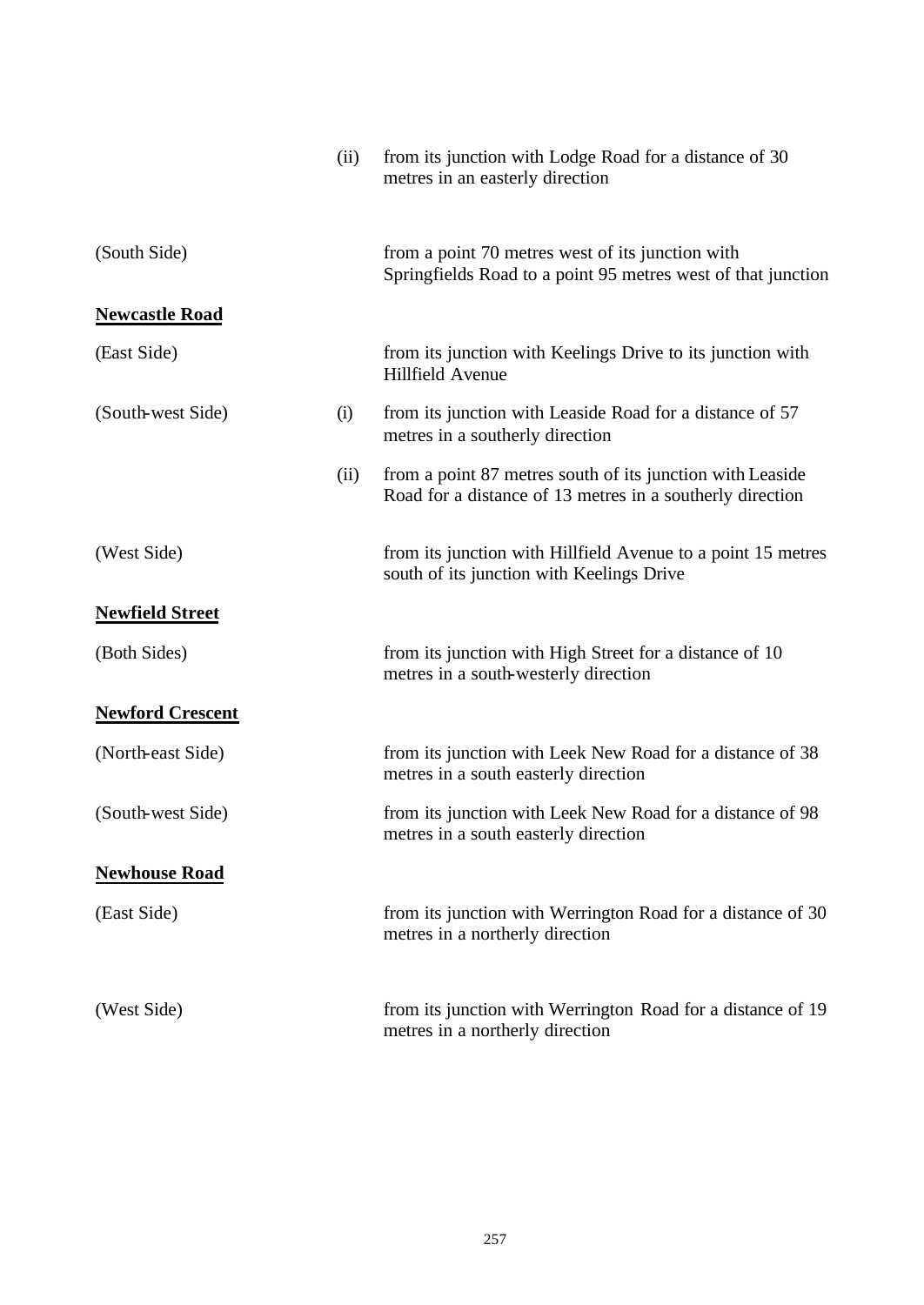#### **Newlands Street**

| (Both Sides)                        |       | from its junction with Stoke Road for a distance of 11<br>metres in a westerly direction                             |
|-------------------------------------|-------|----------------------------------------------------------------------------------------------------------------------|
| (North Side)                        | (i)   | from its junction with the link road leading to Elgin Street<br>for a distance of 10 metres in an easterly direction |
|                                     | (ii)  | from the junction with the link road leading to Elgin Street<br>for a distance of 10 metres in a westerly direction  |
|                                     | (iii) | from its junction with Northcote Street for a distance of 10<br>metres in an easterly direction                      |
|                                     | (iv)  | from its junction with Northcote Street for a distance of 10<br>metres in a westerly direction                       |
| <b>Newleigh Street</b>              |       | the western end.                                                                                                     |
| (North Side)                        |       | for its entire length except for a distance of 6 metres from<br>the eastern end.                                     |
| (South Side)                        |       | the whole length except for a distance of 18 metres from the<br>eastern end                                          |
| <b>Newmount Road</b><br>(East Side) |       | the eastern closed end of the road.                                                                                  |
|                                     |       |                                                                                                                      |
| (North Side)                        |       | from the eastern end of the road for a distance of 13 metres<br>west                                                 |
| (South Side)                        |       | from the eastern end of the road for a distance of 23 metres<br>west                                                 |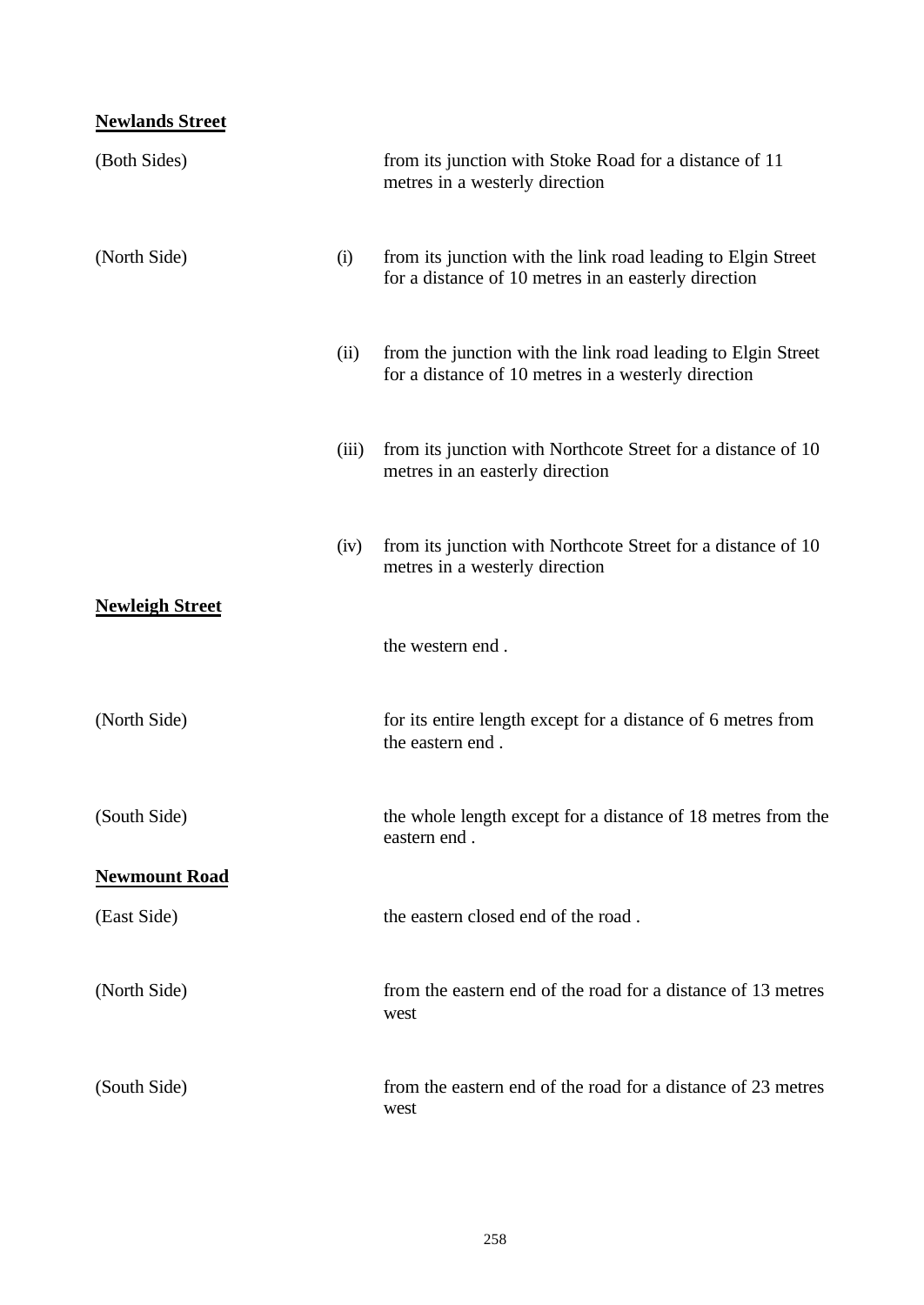#### **Newport Lane**

| (Both Sides)           |      | from its junction with Furlong Lane and Burgess Street for<br>a distance of 60 metres in a southerly direction             |
|------------------------|------|----------------------------------------------------------------------------------------------------------------------------|
| (East Side)            | (i)  | from its junction with Furlong Lane for a distance of 43<br>metres in a northerly direction                                |
|                        | (ii) | from a point 183 metres south of its junction with Luke<br>Street for a distance of 22 metres in a southerly direction     |
| (West Side)            | (i)  | from its junction with Maddock Street to its junction with<br><b>Burgess Street</b>                                        |
|                        | (ii) | from a point 190 metres south of its junction with Prospect<br>Street for a distance of 22 metres in a southerly direction |
| <b>Newport Street</b>  |      |                                                                                                                            |
| (East Side)            |      | from its junction with Newcastle Street for a distance of 15<br>metres in a southerly direction                            |
| <b>Newton Street</b>   |      |                                                                                                                            |
| (East Side)            |      | from its junction with Etruria Road for a distance of 15<br>metres in a southerly direction                                |
| (West Side)            |      | from its junction with Etruria Road for a distance of 47<br>metres in a southerly direction                                |
| <b>Nicholas Street</b> |      |                                                                                                                            |
| (North Side)           |      | from its junction with Hamil Road for a distance of 10<br>metres in a westerly direction                                   |
| <b>Nicholls Street</b> |      |                                                                                                                            |
| (Both Sides)           | (i)  | from a point 5 metres west of its junction with Lime Street<br>for a distance of 17 metres in an easterly direction        |
|                        | (ii) | from its junction with Campbell Road for a distance of 5<br>metres in an easterly direction                                |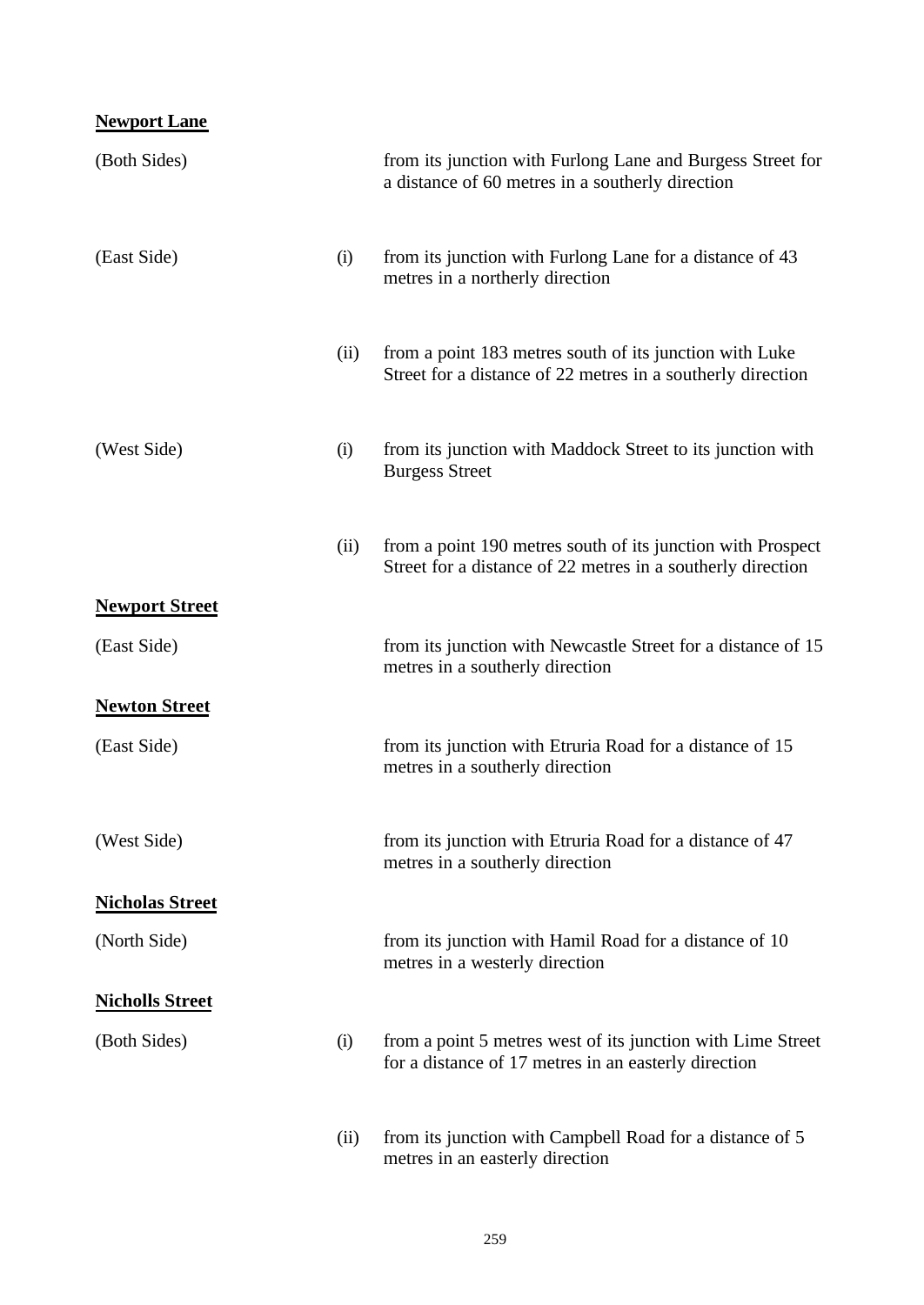| (East Side)        |       | from its junction with Nicholls Street for a distance of 10<br>metres in a southerly direction                                                                               |
|--------------------|-------|------------------------------------------------------------------------------------------------------------------------------------------------------------------------------|
| (North Side)       |       | from its junction with Boothen Old Road for a distance of<br>11 metres in a westerly direction                                                                               |
| (South Side)       | (i)   | from its junction with Boothen Old Road for a distance of 5<br>metres in a westerly direction                                                                                |
|                    | (ii)  | from its junction with Fielding Street for a distance of 5<br>metres in a westerly direction                                                                                 |
| <b>Nile Street</b> |       |                                                                                                                                                                              |
| (North-east Side)  | (i)   | from a point 15 metres north-west of its junction with<br>Hobson Street to a point 15 metres south-east of that<br>junction                                                  |
|                    | (ii)  | from its junction with Swan Square to a point 39 metres<br>north-east of its junction with Hobson Street                                                                     |
|                    | (iii) | from a point 15 metres south-east of its junction with<br>Hobson Street for a distance of 69 metres in a<br>south-easterly direction                                         |
|                    |       | (iv) from a point 39 metres north-west of its junction with<br>Hobson Street to a point 15 metres north-west of that<br>junction                                             |
|                    | (v)   | from its junction with Hot Lane for a distance of 225 metres<br>in a north-westerly direction                                                                                |
|                    |       |                                                                                                                                                                              |
| (South Side)       | (i)   | from its junction with the unnamed access road to the rear<br>of properties 32-44 Nile Street for a distance of 20 metres<br>in a north-westerly direction and 4 metres in a |

south-easterly direction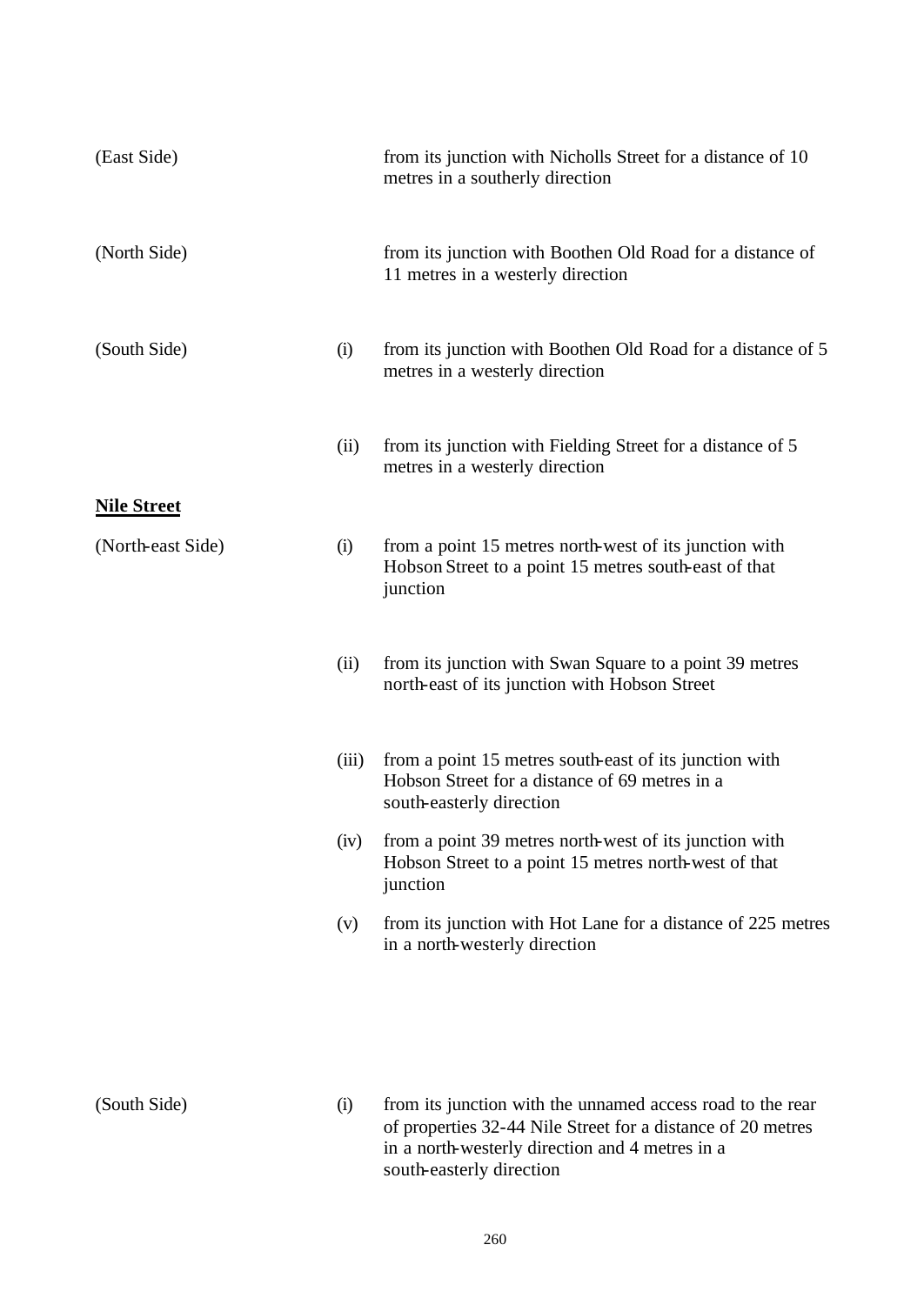|                       | (ii)  | from its junction with Waterloo Road for a distance of 10<br>metres in an easterly direction                                                          |
|-----------------------|-------|-------------------------------------------------------------------------------------------------------------------------------------------------------|
| (South-west Side)     | (i)   | from a point 21 metres south-east of its junction with Pitt<br>Street East to a point 77 metres south-east of its junction<br>with Adelaide Street    |
|                       | (ii)  | from a point 48 metres north-west of its junction with Zion<br>Street to a point 21 metres south-east of its junction with<br><b>Pitt Street East</b> |
|                       | (iii) | from a point 12 metres west of its junction with Walley<br>Street to a point 12 metres east of that junction                                          |
|                       | (iv)  | from a point 89 metres north-west of its junction with Zion<br>Street for a distance of 15 metres in a north-westerly<br>direction                    |
|                       | (v)   | from its junction with Elder Road to its junction with<br><b>Bettany Road</b>                                                                         |
| <b>Norfolk Street</b> |       |                                                                                                                                                       |
| (Both Sides)          |       | from its junction with Howard Place for a distance of 30<br>metres in an easterly direction                                                           |
| <b>Normacot Road</b>  |       |                                                                                                                                                       |
| (Both Sides)          |       | from its junction with A50 to a point 10 metres east of its<br>junction with Gower Street/Chadwick Street                                             |
| (North-east Side)     |       | from its junction with Warren Street for a distance of 15<br>metres in a south-easterly direction                                                     |
| (North-west Side)     |       | from its junction with A50 to its junction with Chadwick<br><b>Street</b>                                                                             |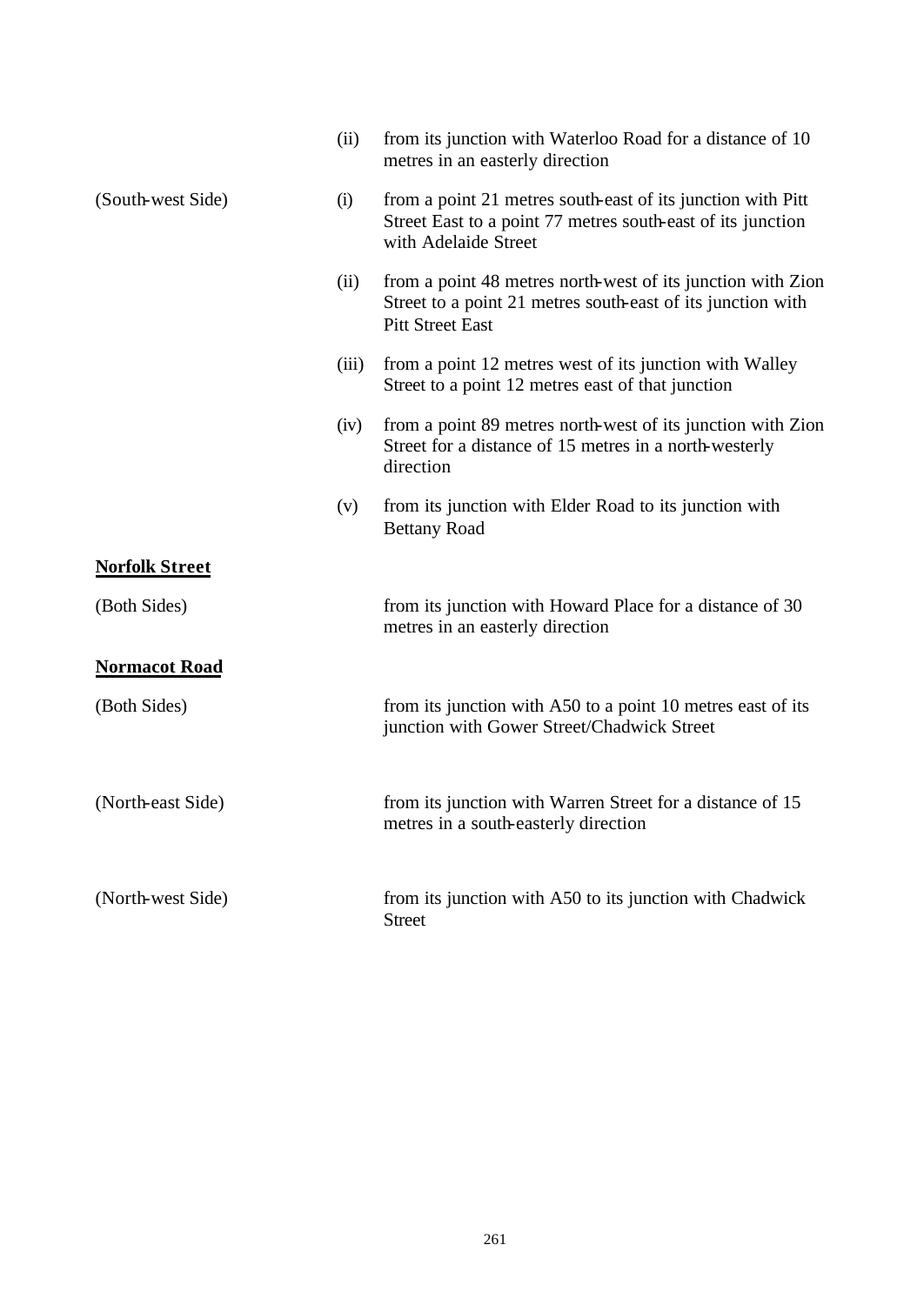(South-west Side) from its junction with Upper Normacot Road for a distance of 25 metres in a north-westerly direction

| <b>North East Access Road Leading</b><br><b>To Rear Of Properties On North</b><br><b>West Side Of Harley Street</b> |      |                                                                                                                                                                |
|---------------------------------------------------------------------------------------------------------------------|------|----------------------------------------------------------------------------------------------------------------------------------------------------------------|
| (Both Sides)                                                                                                        |      | from its junction with Harley Street for a distance of 25<br>metres in a north-westerly direction                                                              |
| <b>North Road</b>                                                                                                   |      |                                                                                                                                                                |
| (North Side)                                                                                                        |      | for a distance of 45 metres in a south-easterly and 67<br>metres in a north-westerly direction from the junction<br>with Sandbach Road                         |
| (South Side)                                                                                                        |      | for a distance of 60 metres in a south-easterly and 52<br>metres in a north-westerly direction from the junction<br>with Sandbach Road                         |
| <b>North Street</b>                                                                                                 |      |                                                                                                                                                                |
| (Both Sides)                                                                                                        | (i)  | from its junction with Shelton Old Road for a distance of 40<br>metres in a northerly direction                                                                |
|                                                                                                                     | (ii) | from its junction with Shelton Old Road for a distance of 40<br>metres in a northerly direction                                                                |
| (North Side)                                                                                                        |      | from the back entry adjacent to No. 151 Leek New Road for<br>50 metres in a westerly direction including the unadopted<br>entry adjacent to No. 103 North Road |
| (South Side)                                                                                                        |      | for a distance of 10 metres in a westerly direction from<br>the junction with Leek New Road                                                                    |
| <b>Northcote Street</b>                                                                                             |      |                                                                                                                                                                |
| (Both Sides)                                                                                                        | (i)  | from its junction with Northcote Street for a distance of 10<br>metres in a southerly direction                                                                |
|                                                                                                                     | (ii) | from its junction with Newlands Street for a distance of 10<br>metres in a northerly direction                                                                 |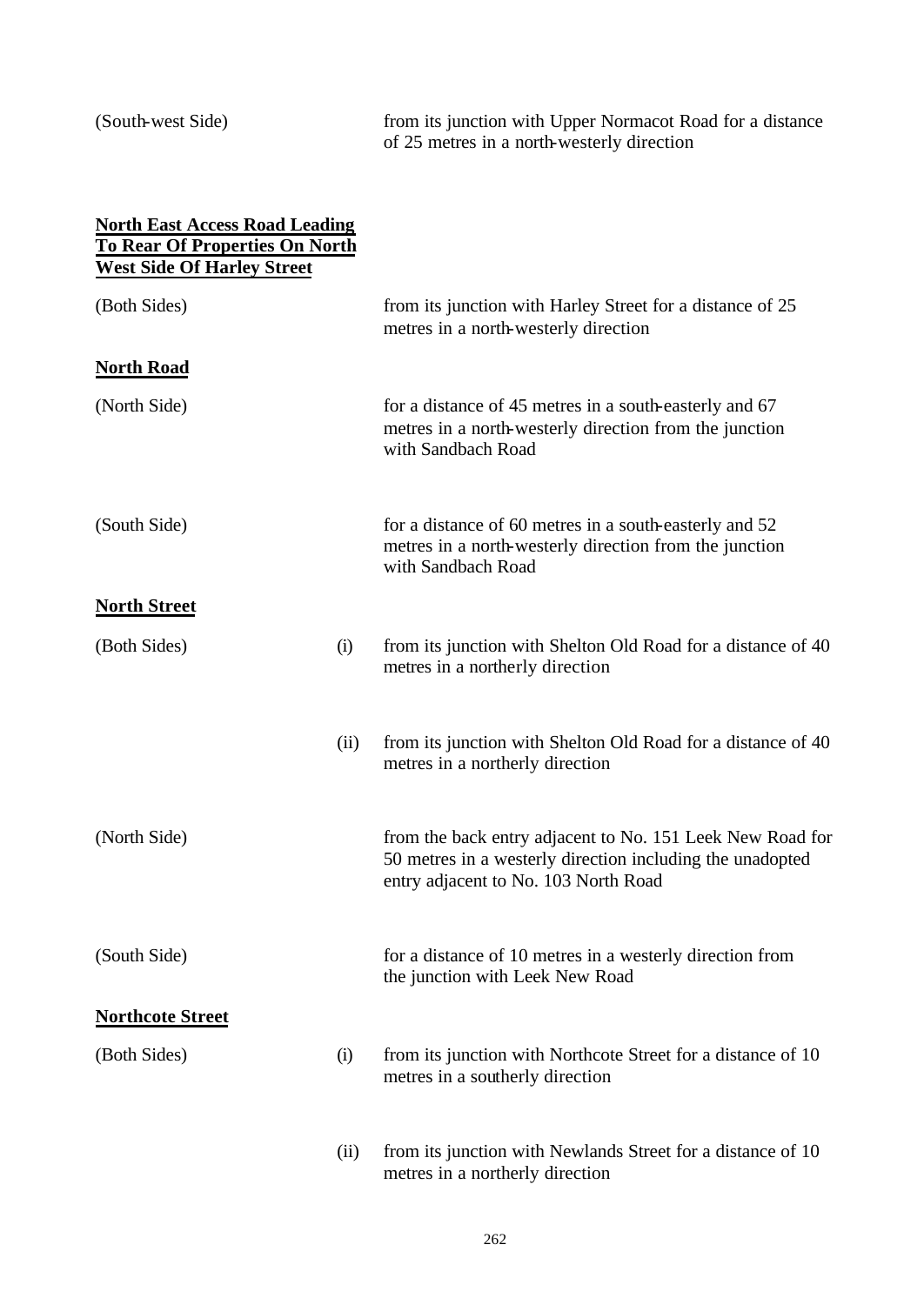| <b>Northfleet Street</b>   |       |                                                                                                                                     |
|----------------------------|-------|-------------------------------------------------------------------------------------------------------------------------------------|
| (East Side)                | (i)   | from its junction with Werrington Road for a distance of 10<br>metres in a northerly direction                                      |
|                            | (ii)  | from its junction with Barry Avenue for a distance of 19<br>metres in a southerly direction                                         |
| (West Side)                |       | The whole length.                                                                                                                   |
| <b>Northwood Park Road</b> |       |                                                                                                                                     |
| (Both Sides)               | (i)   | from its junction with Keelings Road for a distance of 10<br>metres in a southerly direction                                        |
|                            | (ii)  | from its junction with Bucknall Old Road for a distance of<br>10 metres in a northerly direction                                    |
| (North-east Side)          | (i)   | from its junction with Eaton Street for a distance of 10<br>metres in a south-easterly direction                                    |
|                            | (ii)  | from a point 68 metres south-east of its junction with Eaton<br>Street to its south-eastern truncated end and across end of<br>road |
| (South-west Side)          | (i)   | from a point 73 metres south-east of its junction with Eaton<br>Street to its south-eastern truncated end                           |
|                            | (ii)  | from its junction with Eaton Street for a distance of 10<br>metres in a north-westerly direction                                    |
|                            | (iii) | from its junction with Eaton Street for a distance of 15<br>metres in a south-easterly direction                                    |
| <b>Norton Hall Close</b>   |       |                                                                                                                                     |
| (Both Sides)               |       | from its junction with Ford Green Road for a distance of<br>60 metres                                                               |
| (South Side)               |       | from its junction with Ford Green Road in an Easterly<br>direction for a distance of 35 metres                                      |
| <b>Norton Lane</b>         |       |                                                                                                                                     |
| (Both Sides)               |       | from its junction with Leek New Road for a distance of 60<br>metres in a north-westerly direction                                   |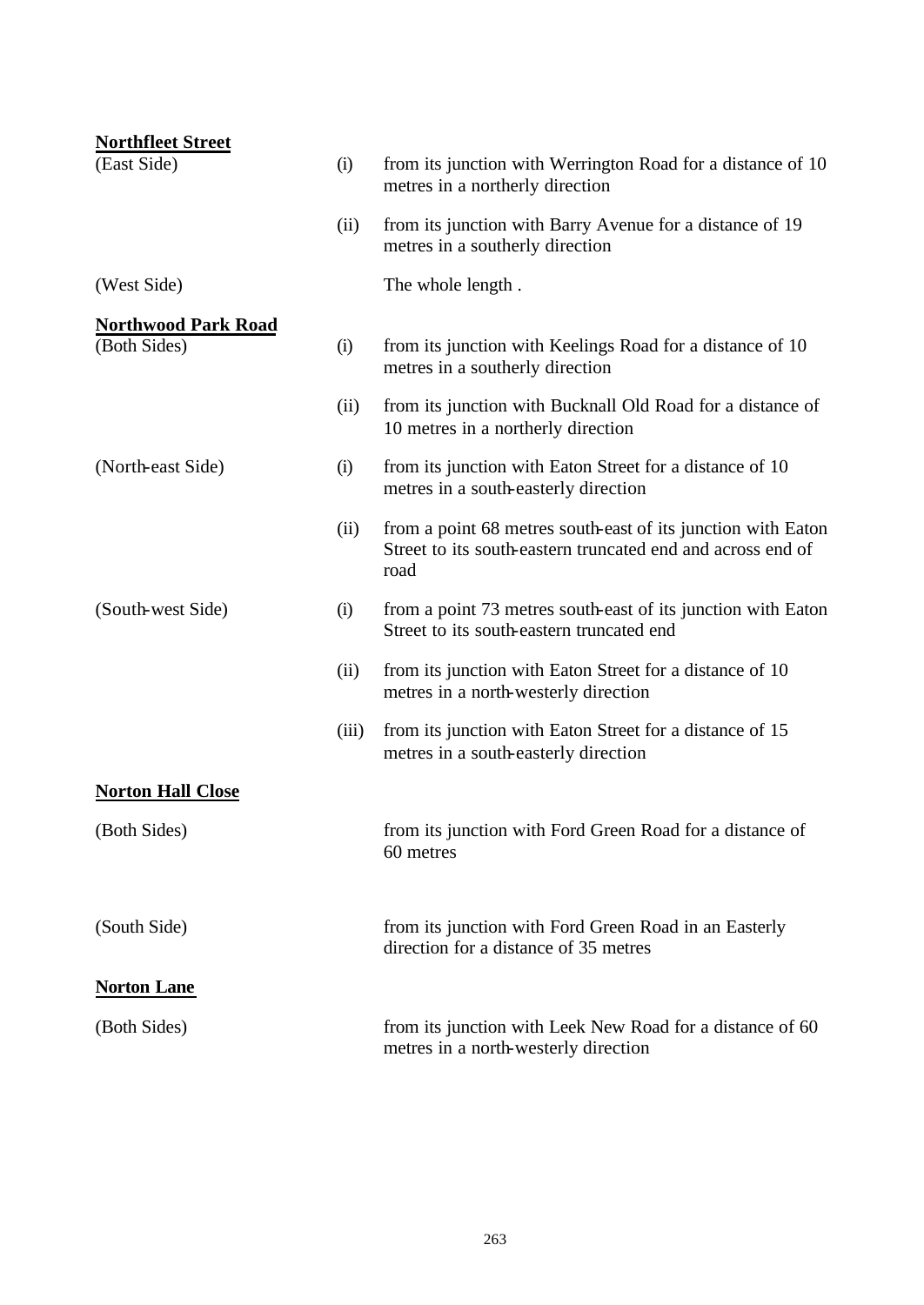| (East Side)           |      | from a point 87 metres south of its junction with Ford<br>Green Road for a distance of 65 metres in an south easterly<br>direction |
|-----------------------|------|------------------------------------------------------------------------------------------------------------------------------------|
| (West Side)           | (i)  | from its junction with St Bartholomews Close for a distance<br>of 20 metres in a northerly direction                               |
|                       | (ii) | from its junction with St Bartholomews Close for a distance<br>of 30 metres in a southerly direction                               |
| <b>Oakhill Avenue</b> |      |                                                                                                                                    |
| (Both Sides)          | (i)  | from its junction with London Road for a distance of 10<br>metres                                                                  |
|                       | (ii) | from its western end for a distance of 13 metres including<br>the truncated western end                                            |
| (South Side)          |      | from its junction with Daintry Street for a distance of 7<br>metres in a north westerly direction                                  |
| (West Side)           |      | from its junction with Daintry Street to a point 13 metres<br>south of that junction                                               |
| <b>Oakwood Road</b>   |      |                                                                                                                                    |
| (Both Sides)          |      | from its junction with Blurton Road for a distance of 14<br>metres in a westerly direction                                         |
| (South Side)          |      | from its junction with Blurton Road for a distance of 18<br>metres in a westerly direction                                         |
| <b>Ogden Road</b>     |      |                                                                                                                                    |
|                       |      |                                                                                                                                    |
| (North-east Side)     | (i)  | from its junction with Regent Road for a distance of 23<br>metres in an south-easterly direction                                   |
|                       | (ii) | from its junction with Ephraim Street for a distance of 5<br>metres in a north-westerly direction                                  |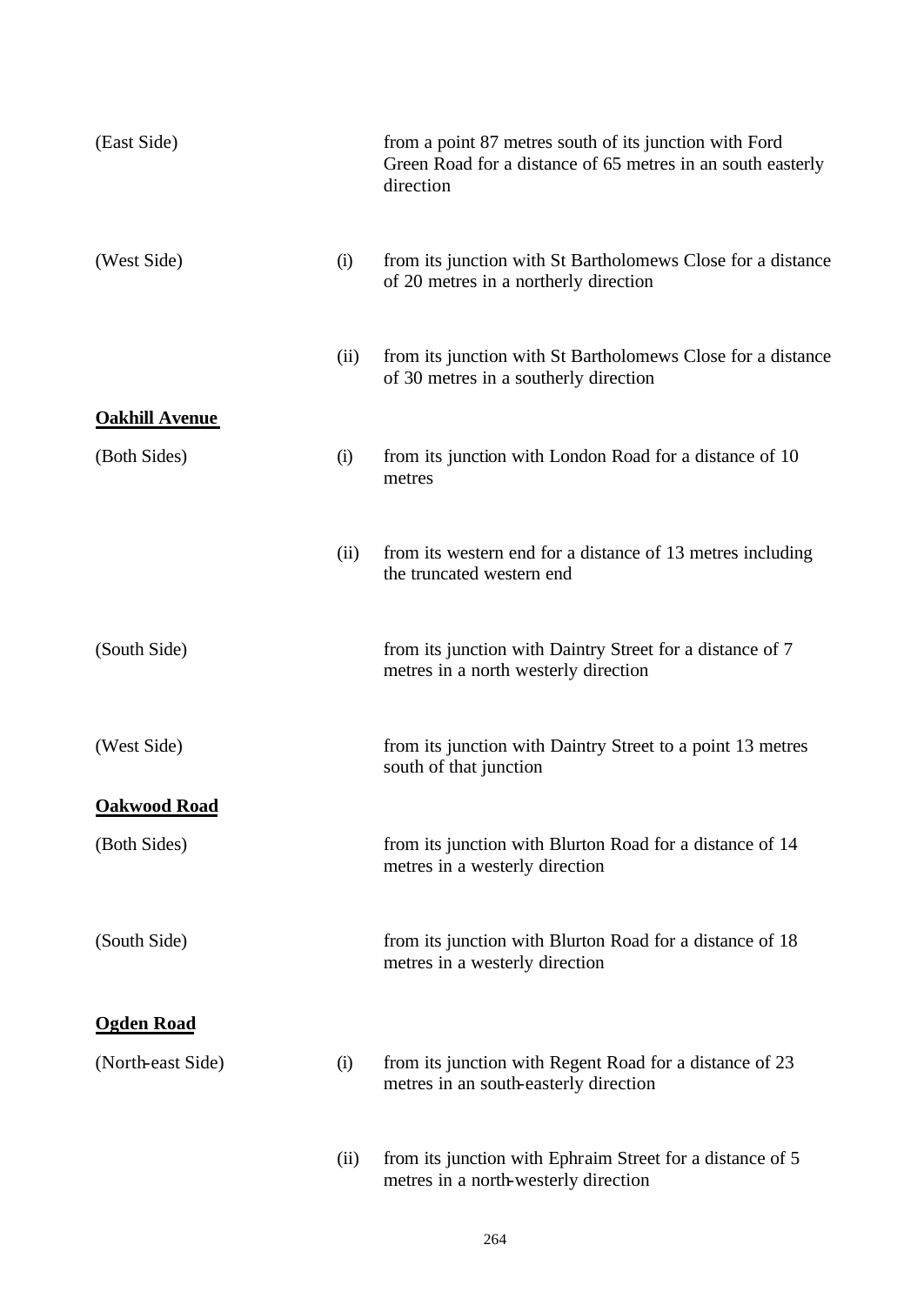| (South-west Side)        | (i)   | from its junction with Regent Road for a distance of 23<br>metres in a south-westerly direction                                      |
|--------------------------|-------|--------------------------------------------------------------------------------------------------------------------------------------|
|                          | (ii)  | from its junction with Ephraim Street for a distance of 10<br>metres in a north-westerly direction                                   |
| <b>Old Hall Street</b>   |       |                                                                                                                                      |
| (North-west Side)        | (i)   | from its junction with Potteries Way to a point 10 metres<br>south-west of its junction with Parliment Row                           |
|                          | (ii)  | from its junction with Tontine Street for a distance of 30<br>metres in an north-easterly direction                                  |
|                          | (iii) | from its junction with Albion Street for a distance of 61<br>metres in a north-easterly direction                                    |
| (South Side)             |       | the whole.                                                                                                                           |
| <b>Old Town Road</b>     |       |                                                                                                                                      |
| (Both Sides)             |       | the whole.                                                                                                                           |
| <b>Old Whieldon Road</b> |       |                                                                                                                                      |
| (South Side)             | (i)   | from its junction with Whieldon Road for a distance of 15<br>metres in a westerly direction                                          |
|                          | (ii)  | from its north-western extremity for a distance of 45 metres<br>in an south-easterly direction                                       |
| <b>Oldcourt Street</b>   |       |                                                                                                                                      |
| (North-east Side)        | (i)   | from a point 25 metres north-west of its junction with<br>Calver Street for a distance of 34 metres in a north-westerly<br>direction |
|                          | (ii)  | from its junction with Roundwell Street for a distance of 10<br>metres in an south-easterly direction                                |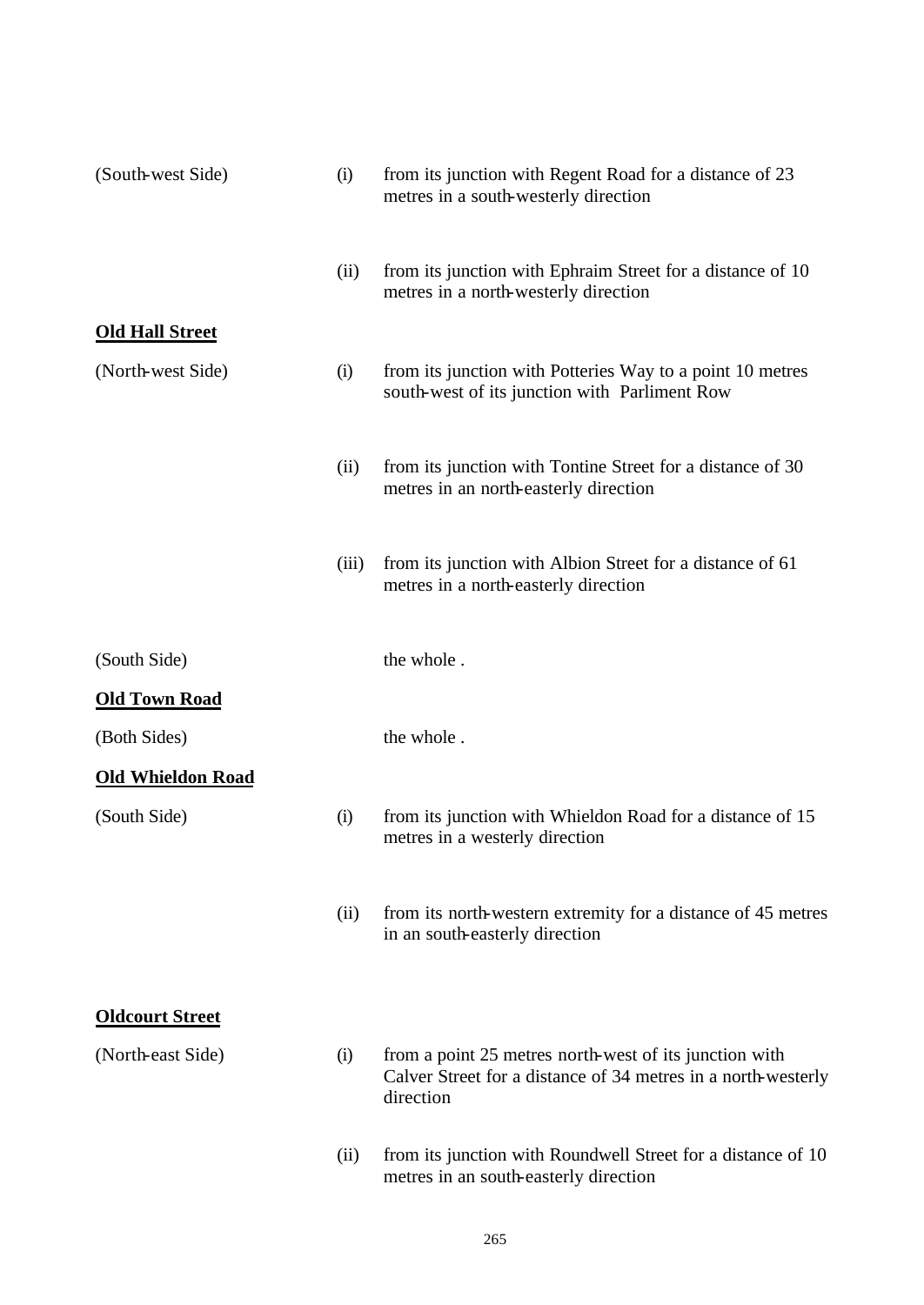| (iii)                    | from a point 25 metres north-west of its junction with Calver<br>Street to its junction with Paradise Street                           |
|--------------------------|----------------------------------------------------------------------------------------------------------------------------------------|
| (South-west Side)        | from its junction with Roundwell Street for a distance of 55<br>metres in a south-easterly direction                                   |
| (West Side)              | from its junction with Paradise Street for a distance of 54<br>metres in a westerly then north westerly direction                      |
| <b>Oldham Street</b>     |                                                                                                                                        |
| (Both Sides)             | from its junction with Hampton Street for a distance of 13<br>metres in a southerly direction                                          |
| <b>Oldmill Street</b>    |                                                                                                                                        |
| (Both Sides)             | from its junction with City Road for a distance of 53 metres<br>in a northerly direction                                               |
| <b>Orb Street</b>        |                                                                                                                                        |
| (Both Sides)             | the whole length including the southern end                                                                                            |
| <b>Orgreave Street</b>   |                                                                                                                                        |
| (Both Sides)             | from its junction with Waterloo Road for a distance of 10<br>metres in a north-easterly direction                                      |
| <b>Orkney Avenue</b>     |                                                                                                                                        |
| (Both Sides)             | from its junction with Turnhurst Road for a distance of 10<br>metres in a westerly direction                                           |
| <b>Orme Street</b>       |                                                                                                                                        |
| (North-west Side)<br>(i) | from its junction with Newcastle Street for a distance of 15<br>metres in a south-westerly direction                                   |
| (ii)                     | from a point 43 metres south-west of its junction with<br>Newcastle Street for a distance of 7 metres in a<br>south-westerly direction |
| (South-east Side)<br>(i) | from its junction with Newcastle Street for a distance of 15<br>metres in a south-westerly direction                                   |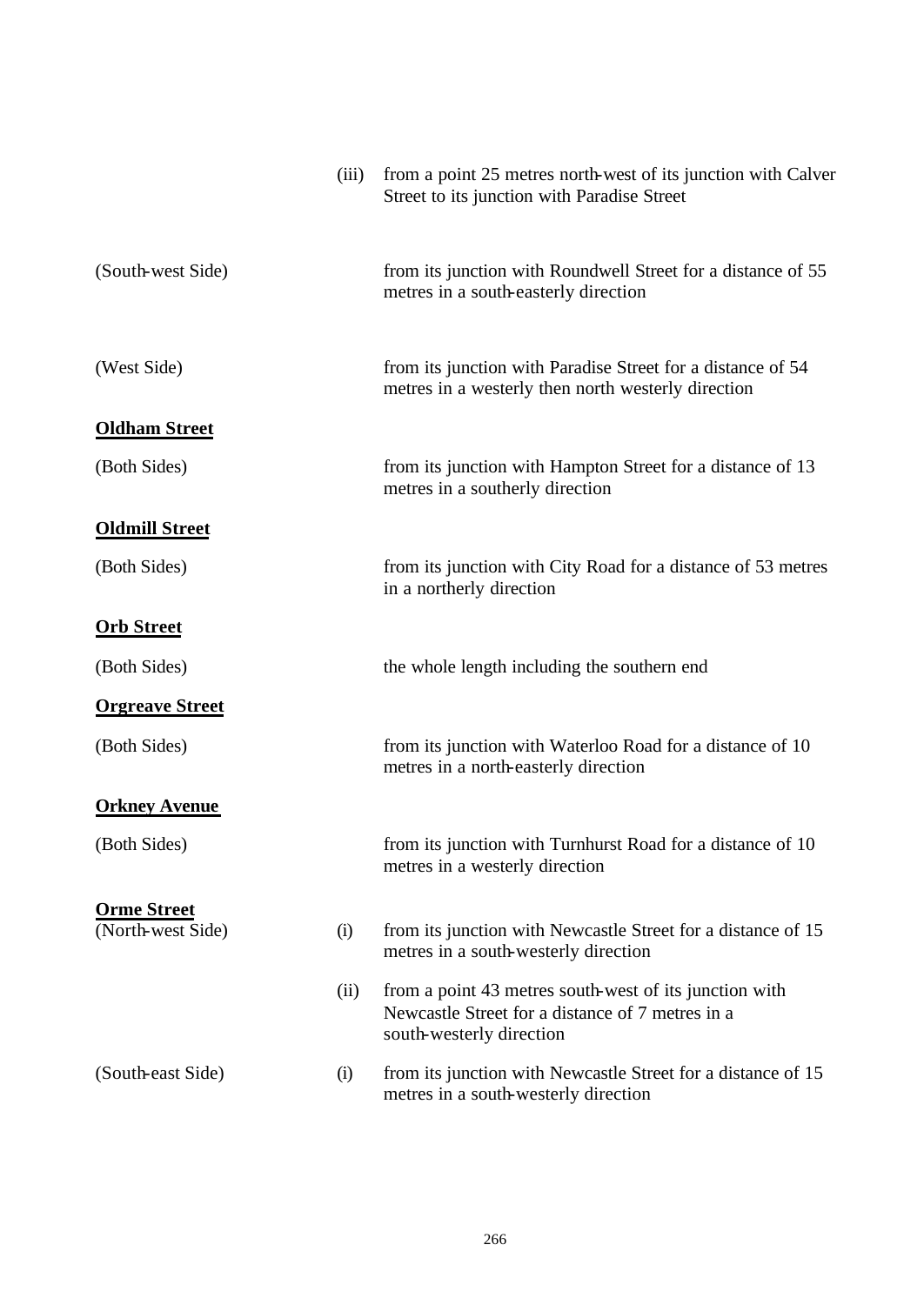|                                         | (ii) | from its junction with Newcastle Street for a distance of 15<br>metres in an north-easterly direction                                                                                                       |
|-----------------------------------------|------|-------------------------------------------------------------------------------------------------------------------------------------------------------------------------------------------------------------|
| <b>Osborne Road</b><br>(Both Sides)     |      | from its junction with Hartshill Road for a distance of 10<br>metres in an north-easterly direction                                                                                                         |
| <b>Outclough Road</b><br>(Both Sides)   |      | from its junction with Bridge Street to its junction with<br><b>Finch Street</b>                                                                                                                            |
| <b>Overhouse Street</b><br>(Both Sides) | (i)  | from its junction with Scotia Road for a distance of 10<br>metres in a westerly direction                                                                                                                   |
|                                         | (ii) | from its junction with Greenhead Street for a distance of 12<br>metres in an easterly direction                                                                                                             |
| <b>Owen Grove</b><br>(Both Sides)       |      | On the north side from a point 50 metres south-east of its<br>junction with Hamil Road around the turning head to a<br>point on the south side 45 metres south-east of the said<br>junction with Hamil Road |
| <b>Oxford Avenue</b><br>(Both Sides)    |      | from its junction with Hanley Road for a distance of 5<br>metres in a north-easterly direction                                                                                                              |
| <b>Oxford Road</b><br>(Both Sides)      |      | from the boundary of Nos. 11/13 Oxford to its junction<br>with Chell Heath Road                                                                                                                             |
| (West Side)                             |      | from its junction with Fegg Hayes Road to the boundary of<br>Nos. 41/43                                                                                                                                     |
| <b>Pack Horse Lane</b>                  |      |                                                                                                                                                                                                             |
| (Both Sides)                            |      | the whole length.                                                                                                                                                                                           |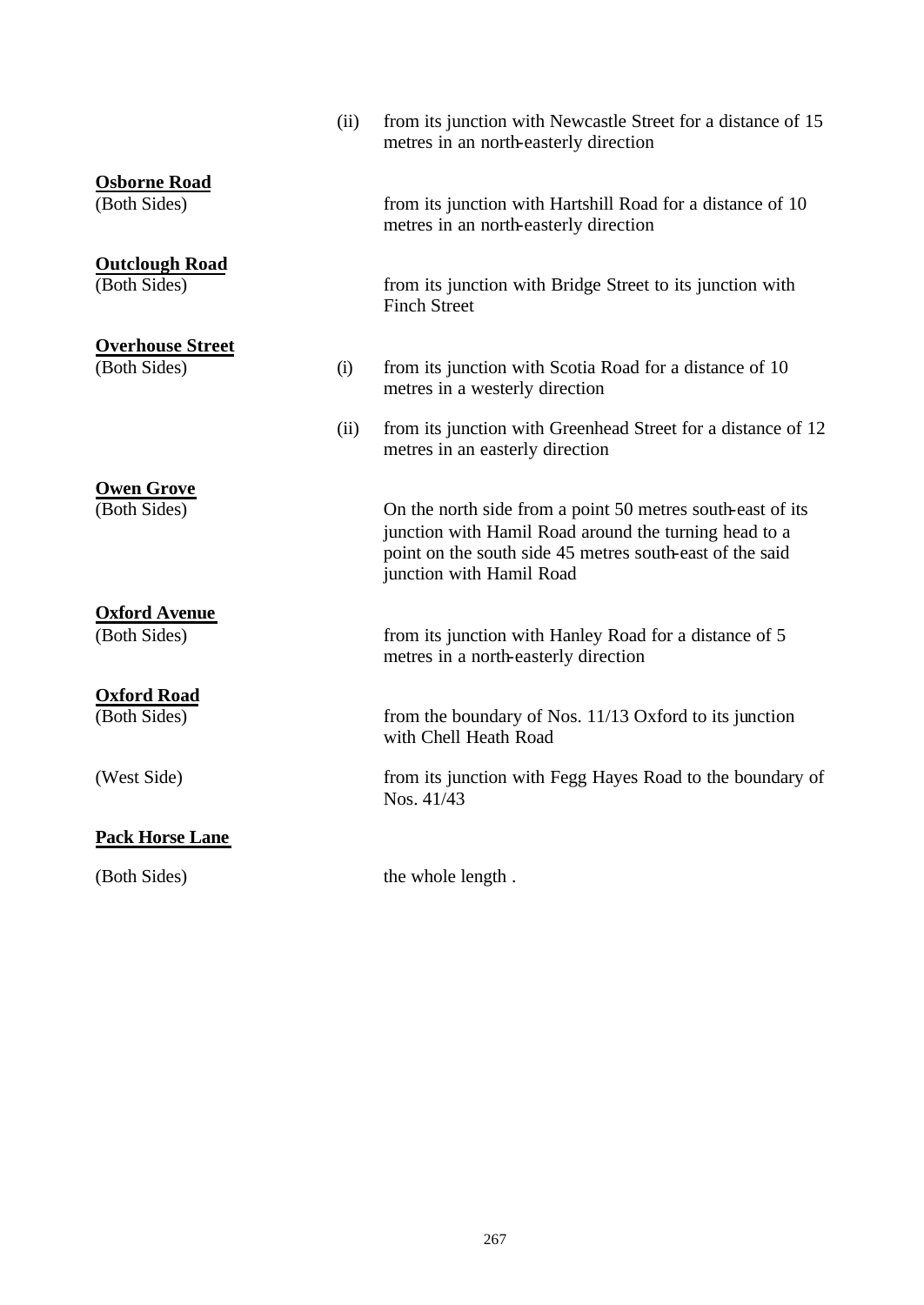#### **Pall Mall**

| (North-east Side)        | (i)   | from its junction with Marsh Street South for a distance of<br>30 metres in a south easterly direction                                  |
|--------------------------|-------|-----------------------------------------------------------------------------------------------------------------------------------------|
|                          | (ii)  | from a point 29 metres north-west of its junction with<br>Piccadilly to a point 42 metres north-west of its junction<br>with Piccadilly |
|                          | (iii) | from its junction with Piccadilly for a distance of 12 metres<br>in a north westerly direction                                          |
|                          | (iv)  | from its junction with Piccadilly for a distance of 12 metres<br>in an south easterly direction                                         |
|                          | (v)   | from its junction with Albion Street to a point 87 metres<br>south-east of its junction with Piccadilly                                 |
| (South-west Side)        |       | the whole.                                                                                                                              |
| <b>Palmerston Street</b> |       |                                                                                                                                         |
| (Both Sides)             | (i)   | from its junction with Hampton Street for a distance of 12<br>metres in a south easterly direction                                      |
|                          | (ii)  | from its junction with Leek Road for a distance of 14<br>metres in a north-westerly direction                                           |
| <b>Paradise Street</b>   |       |                                                                                                                                         |
| (North-west Side)        |       | from its junction with Oldcourt Street for a distance of 10<br>metres in a north-easterly direction                                     |
| (South Side)             |       | from a point 10 metres west of its junction with Tower<br>Square to its junction with Oldcourt Street                                   |
| (South-east Side)        |       | from its junction with Tower Square for a distance of 10<br>metres in a south-westerly direction                                        |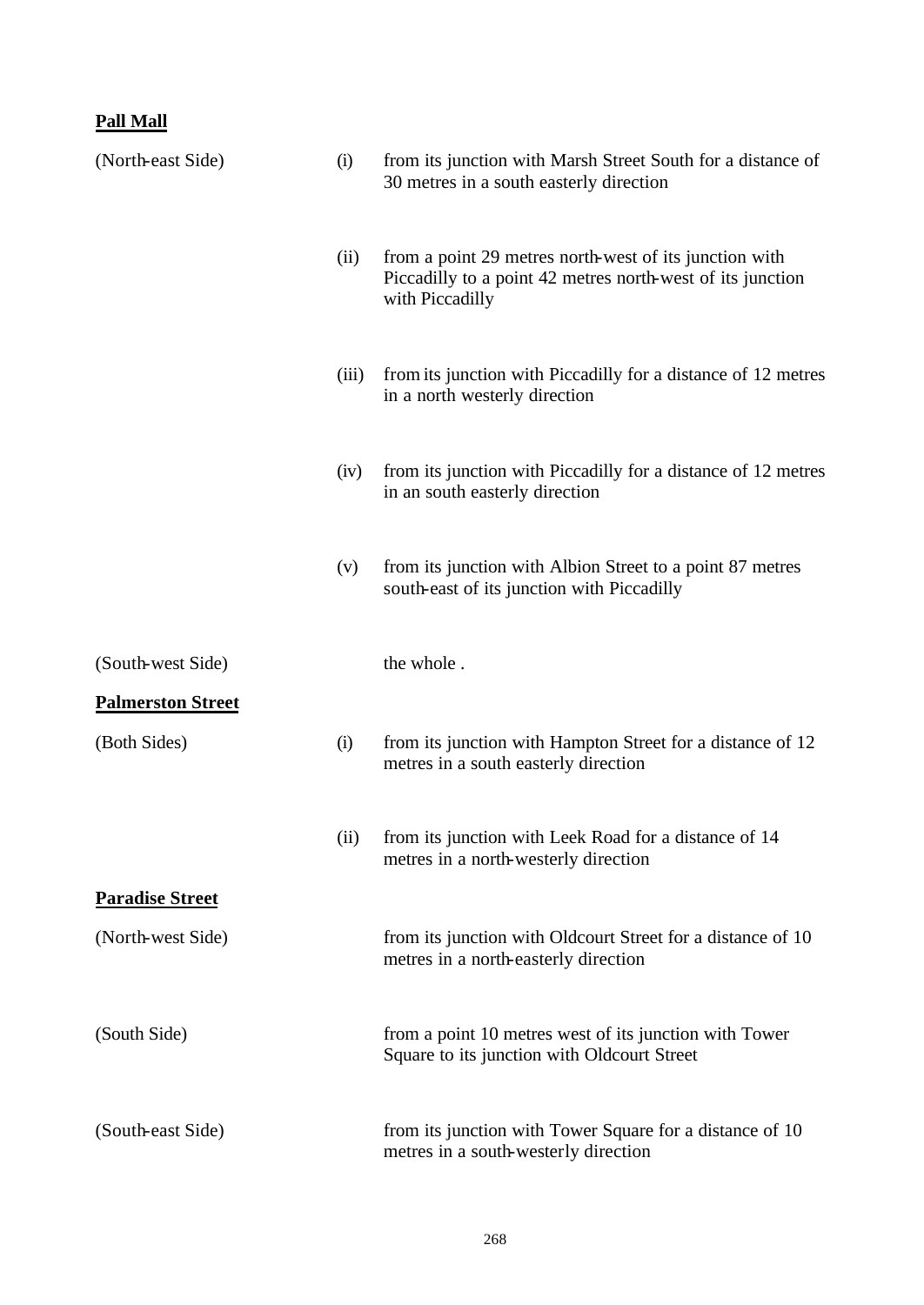| <b>Paragon Road</b> |      |                                                                                                                                                           |
|---------------------|------|-----------------------------------------------------------------------------------------------------------------------------------------------------------|
| (Both Sides)        |      | from its junction with Sutherland Road for a distance of 15<br>metres                                                                                     |
| <b>Park Lane</b>    |      |                                                                                                                                                           |
| (Both Sides)        |      | The whole length.                                                                                                                                         |
| <b>Park Road</b>    |      |                                                                                                                                                           |
| (Both Sides)        |      | from its junction with Hamil Road for a distance of 15<br>metres in a south-easterly direction                                                            |
| (North-east Side)   | (i)  | from its junction with Moorland Road to its junction with<br><b>Macclesfield Street</b>                                                                   |
|                     | (ii) | from its junction with Macclesfield Street for a distance of<br>10 metres in a north westerly direction                                                   |
| (South-west Side)   |      | from its junction with Moorland Road for a distance of 50<br>metres in a north westerly direction                                                         |
| <b>Park Street</b>  |      |                                                                                                                                                           |
| (North Side)        | (i)  | from its eastern junction with King Street for a distance of<br>5 metres in an north-easterly direction                                                   |
|                     | (ii) | from a point 60 metres north-east of the western junction<br>with King Street to a point 18 metres north-west of the<br>eastern junction with King Street |
| (South Side)        | (i)  | from a point 166 metres north-east of its western junction<br>with King Street to its eastern junction with King Street                                   |
|                     | (ii) | from its western junction with King Street for a distance of<br>30 metres in a north-easterly direction                                                   |
| <b>Park Terrace</b> |      |                                                                                                                                                           |
| (Both Sides)        |      | from its junction with Stanley Street for a distance of 10<br>metres in a westerly direction                                                              |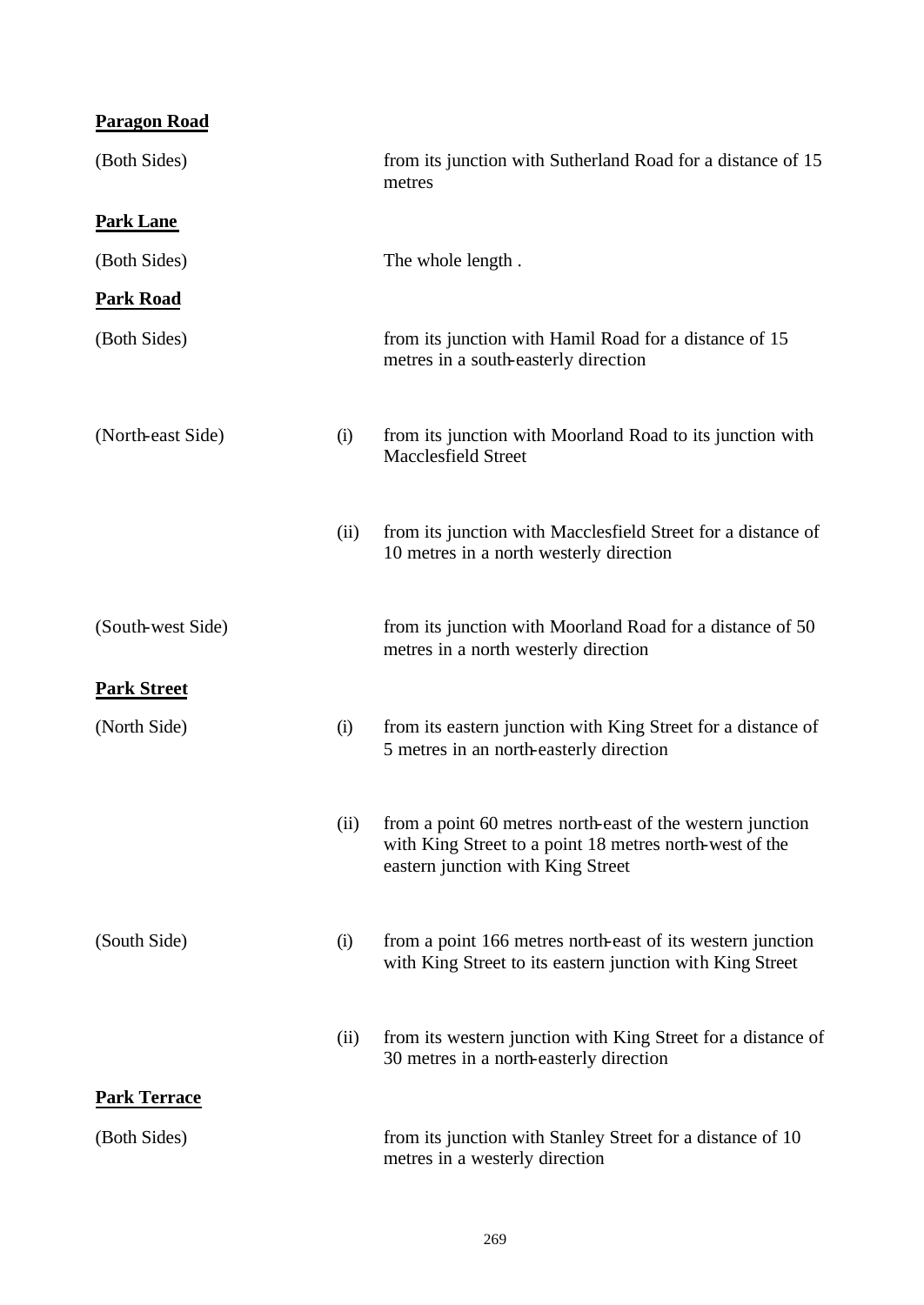#### **Parker Street**

| (East Side)                                                   |      | the whole.                                                                                                                            |
|---------------------------------------------------------------|------|---------------------------------------------------------------------------------------------------------------------------------------|
| (North Side)                                                  |      | the whole.                                                                                                                            |
| (South Side)                                                  |      | from a point 5 metres south-west of its junction with Mersey<br>Street to a point 5 metres north-east of that junction                |
| (West Side)                                                   |      | the whole.                                                                                                                            |
| <b>Parkstreet</b>                                             |      |                                                                                                                                       |
| (North-west Side)                                             |      | from its junction with King Street for a distance of 30<br>metres in an north-easterly direction                                      |
| <b>Parliament Row</b>                                         |      |                                                                                                                                       |
| (East Side)                                                   |      | from Trumpet Passage to Old Hall Street                                                                                               |
| <b>Parliament Squiare</b>                                     |      |                                                                                                                                       |
| (Both Sides)                                                  |      | the whole.                                                                                                                            |
| <b>Parsonage Street</b>                                       |      |                                                                                                                                       |
| (Both Sides)                                                  |      | from its junction with High Street for a distance of 10<br>metres in a south-westerly direction                                       |
| <b>Passage Between Queen Street</b><br><b>And Swan Square</b> |      |                                                                                                                                       |
| (Both Sides)                                                  |      | for the whole length.                                                                                                                 |
| <b>Pavilion Drive</b>                                         |      |                                                                                                                                       |
| (Both Sides)                                                  |      | the whole length.                                                                                                                     |
| <b>Paxton Street</b>                                          |      |                                                                                                                                       |
| (North-east Side)                                             | (i)  | from its junction with Clifford Street for a distance of 5<br>metres in a north-westerly direction                                    |
|                                                               | (ii) | from a point 23 metres north-west of its junction with<br>Clifford Street for a distance of 5 metres in a<br>north-westerly direction |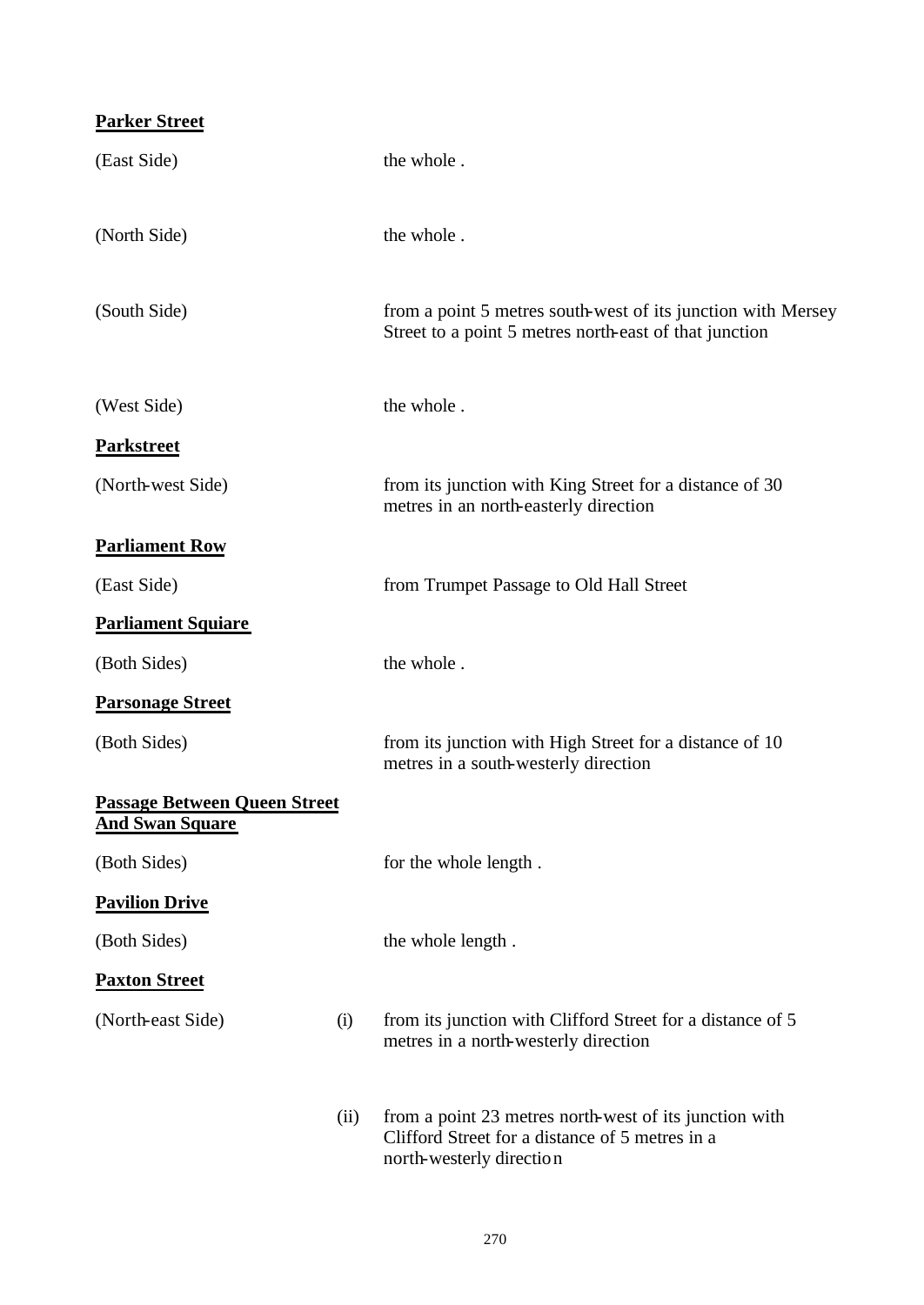|                          | (iii) | from a point 60 metres north-west of its junction with<br>Clifford Street to its north western end                                        |
|--------------------------|-------|-------------------------------------------------------------------------------------------------------------------------------------------|
| (South-west Side)        |       | the whole length.                                                                                                                         |
| <b>Pelham Street</b>     |       |                                                                                                                                           |
| (Both Sides)             |       | from its junction with Eastwood Road for a distance of 5<br>metres in a south-westerly direction                                          |
| <b>Penfleet Avenue</b>   |       |                                                                                                                                           |
| (Both Sides)             |       | for a distance of 10 metres in an south-easterly direction<br>to its junction with Weston Road                                            |
| <b>Penkhull New Road</b> |       |                                                                                                                                           |
| (North Side)             | (i)   | from a point 170 metres west of its junction with London<br>Road to a point 34 metres east of its junction with St<br><b>Thomas Place</b> |
|                          | (ii)  | from its junction with St Thomas Place for a distance of 10<br>metres in an easterly direction                                            |
| (North-east Side)        |       | from its junction with London Road in a North-Westerly<br>direction to a point 127 metres north-west of that junction                     |
| (South Side)             |       | from a point 106 metres north-west of its junction with<br>London Road to its junction with Rothwell Street                               |
| (South-west Side)        |       | from its junction with London Road in a North-Westerly<br>direction to a point 20 metres north-west of that junction                      |
| <b>Pennell Street</b>    |       |                                                                                                                                           |
| (East Side)              |       | from its junction with Werrington Road for a distance of 18<br>metres in a southerly direction                                            |
| (West Side)              |       | from its junction with Werrington Road for a distance of 23<br>metres in a southerly direction                                            |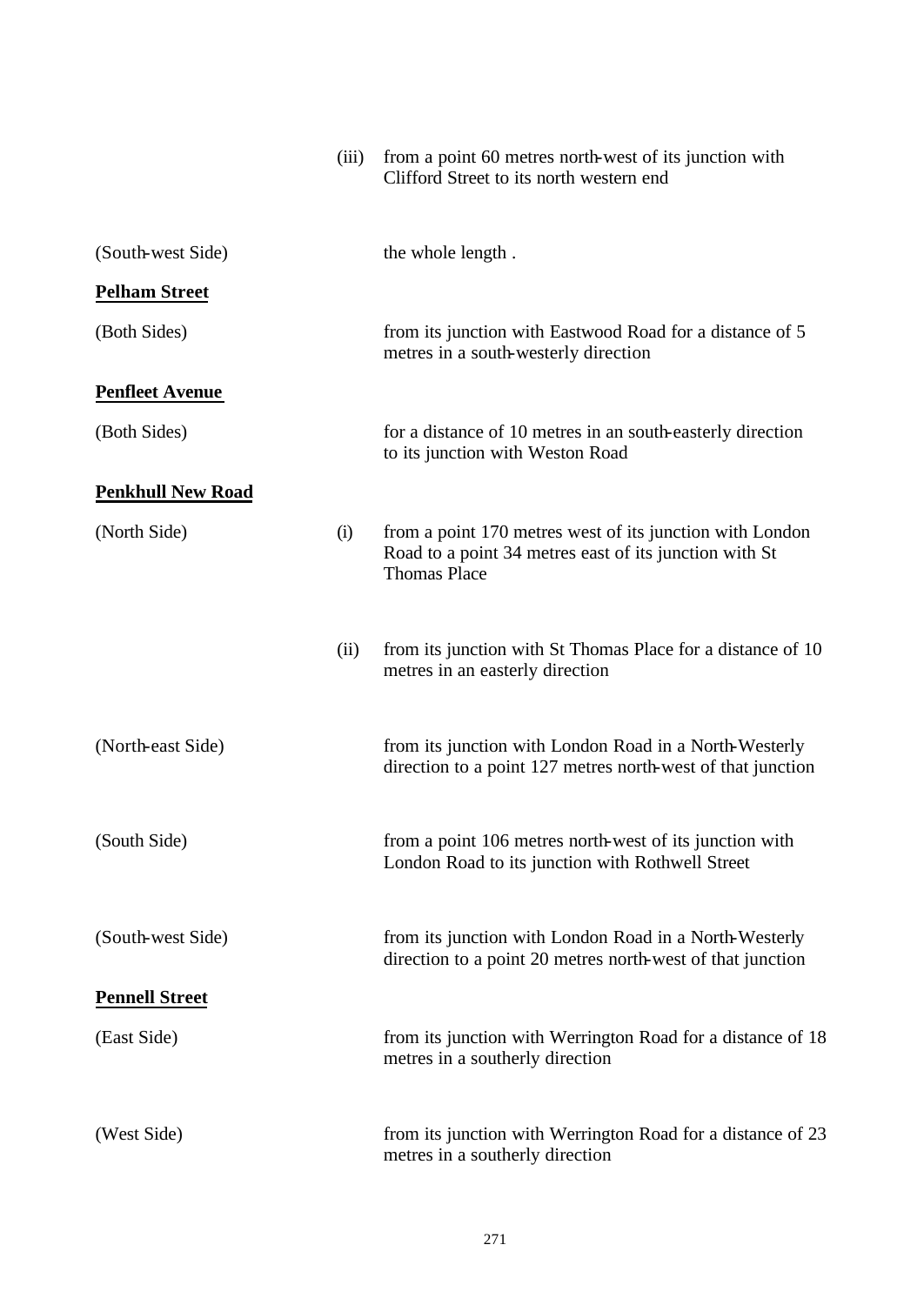## **Percy Street**

| (North Side)          | (i)   | from a point 62 metres east of its junction with Stafford<br>Street for a distance of 6 metres in an easterly direction         |
|-----------------------|-------|---------------------------------------------------------------------------------------------------------------------------------|
|                       | (ii)  | from its junction with Parliament Square for a distance of<br>55 metres in a westerly direction                                 |
|                       | (iii) | from a point 42 metres east of its junction with Stafford<br>Street to a point 50 metres east of that junction                  |
|                       | (iv)  | from its junction with Stafford Street to a point 63 metres<br>west of Tontine Street                                           |
| (South Side)          |       | the whole except for a distance of 12 metres from<br>Parliament Square on the south side.                                       |
| <b>Perry Close</b>    |       |                                                                                                                                 |
| (North Side)          | (i)   | from its junction with Hordley Street for a distance of 32<br>metres in an south easterly direction                             |
|                       | (ii)  | from a point 58 metres south-east of its junction with<br>Hordley Street for a distance of 4 metres in an easterly<br>direction |
| (South Side)          | (i)   | from its junction with Hordley Street to its junction with<br>Well Street                                                       |
|                       | (ii)  | from its junction with Well Street in a easterly direction to<br>and including its truncated eastern end                        |
| <b>Perth Street</b>   |       |                                                                                                                                 |
| (Both Sides)          |       | from its junction with King Street for a distance of 15<br>metres in an south westerly direction                                |
| <b>Phoenix Street</b> |       |                                                                                                                                 |
| (North-west Side)     | (i)   | from its junction with Forster Street for a distance of 10<br>metres in a north-easterly direction                              |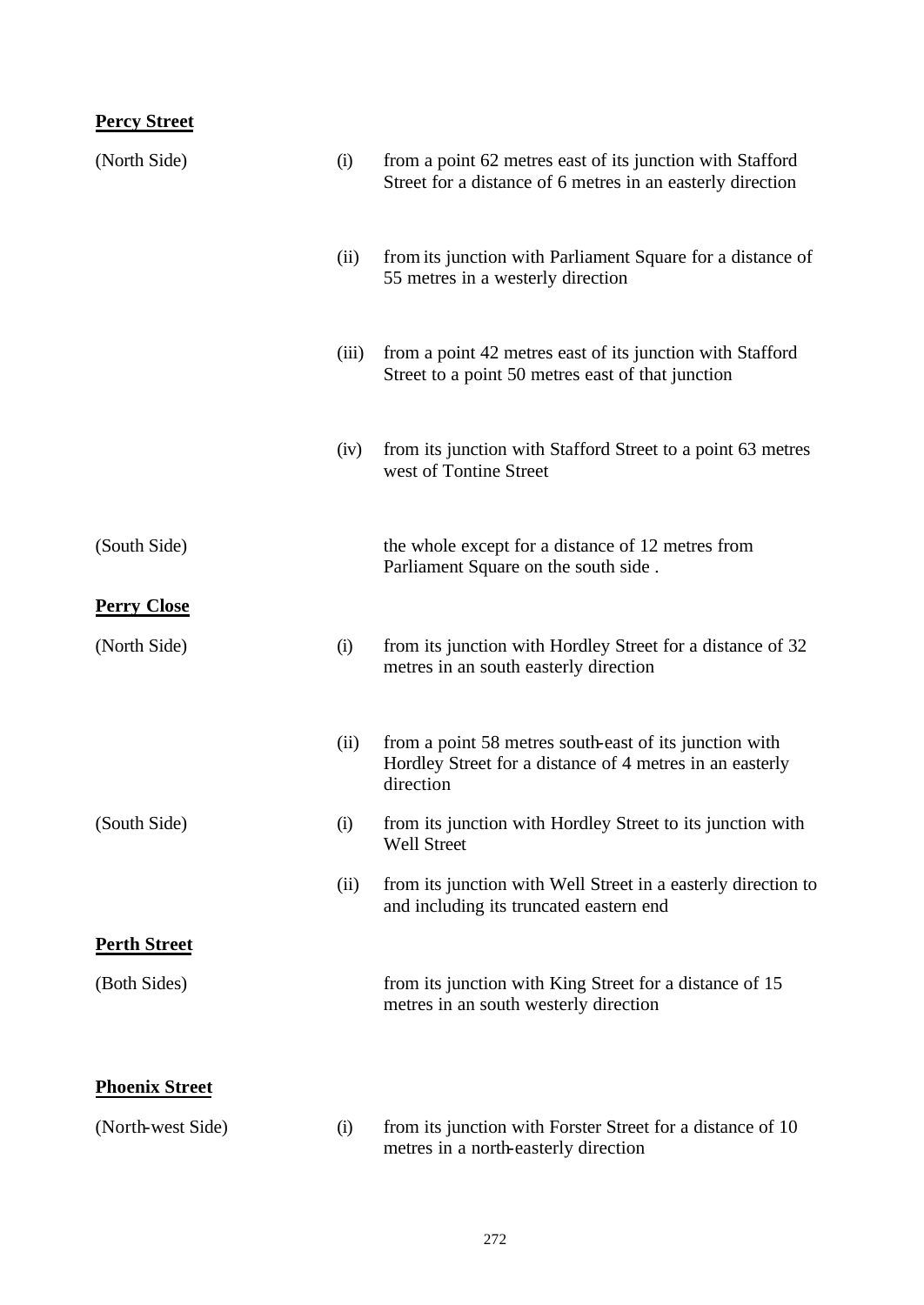|                                       | (ii) | from its junction with Hose Street for a distance of 15<br>metres in a south-westerly direction                               |
|---------------------------------------|------|-------------------------------------------------------------------------------------------------------------------------------|
| (South Side)                          |      | from its junction with Forster Street for a distance of 10<br>metres in a easterly direction                                  |
| (South-east Side)                     |      | from its junction with Hose Street for a distance of 5<br>metres in a south-westerly direction                                |
| <b>Piccadilly Street</b>              |      |                                                                                                                               |
| (North Side)                          |      | from a point 5 metres east of its junction with Oldcourt<br>Street for a distance of 24 metres in an easterly direction       |
| (North-west Side)                     |      | from its junction with the rear access road to Mayfair<br>Gardens for a distance of 5 metres in a north-easterly<br>direction |
| (South-east Side)                     |      | from its junction with access road to Mayfair Gardens for a<br>distance of 3 metres in an easterly direction                  |
| <b>Pickford Place</b><br>(Both Sides) |      | from its junction with Sandon Road for a distance of 70<br>metres in a westerly direction                                     |
| <b>Pickmere Close</b><br>(Both Sides) |      | from its junction with Baddeley Green Lane for a distance<br>of 5 metres in a south-westerly direction                        |
| <b>Picton Street</b><br>(East Side)   | (i)  | from its junction with Waterloo Street for a distance of 5<br>metres in a southerly direction                                 |
|                                       | (ii) | from its junction with Commercial Road for a distance of 6<br>metres in a northerly direction                                 |
| (West Side)                           | (i)  | from its junction with Waterloo Street for a distance of 11<br>metres in a southerly direction                                |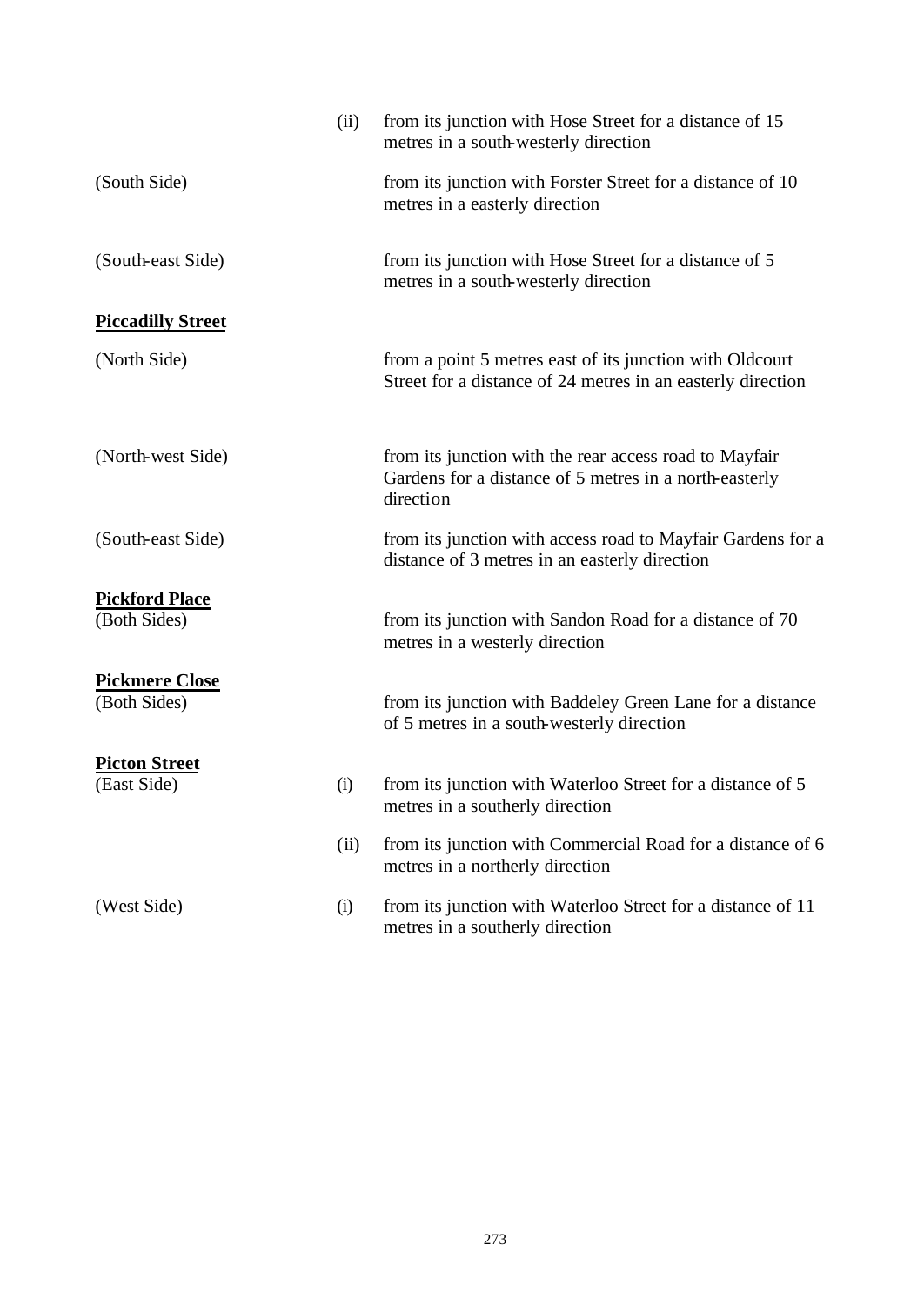|                         | (ii) | from its junction with Commercial Road for a distance of 8<br>metres in a northerly direction                            |
|-------------------------|------|--------------------------------------------------------------------------------------------------------------------------|
| <b>Pierce Street</b>    |      |                                                                                                                          |
| (West Side)             |      | from a point 10 metres north-west of the south end of the<br>street for a distance of 16 metres in a northerly direction |
| <b>Pinnox Street</b>    |      |                                                                                                                          |
| (North Side)            | (i)  | from its junction with Gibson Street for a distance of 4<br>metres in an easterly direction                              |
|                         | (ii) | from its junction with Scotia Road for a distance of 26<br>metres in a southerly direction                               |
| (South-west Side)       |      | from its junction with Scotia Road for a distance of 33<br>metres in a southerly direction                               |
| <b>Pitcairn Street</b>  |      |                                                                                                                          |
| (Both Sides)            |      | the whole.                                                                                                               |
| <b>Pitsford Street</b>  |      |                                                                                                                          |
| (Both Sides)            |      | from its junction with New Hall Road for a distance of 10<br>metres in a south-easterly direction                        |
| <b>Pitt Street East</b> |      |                                                                                                                          |
| (North-west Side)       |      | the whole length.                                                                                                        |
| (South-east Side)       | (i)  | from its junction with Waterloo Road for a distance of 55<br>metres in an easterly direction                             |
|                         | (ii) | from its junction with Nile Street for a distance of 15<br>metres in an easterly direction                               |
| <b>Pitt Street West</b> |      |                                                                                                                          |
| (Both Sides)            |      | the whole length.                                                                                                        |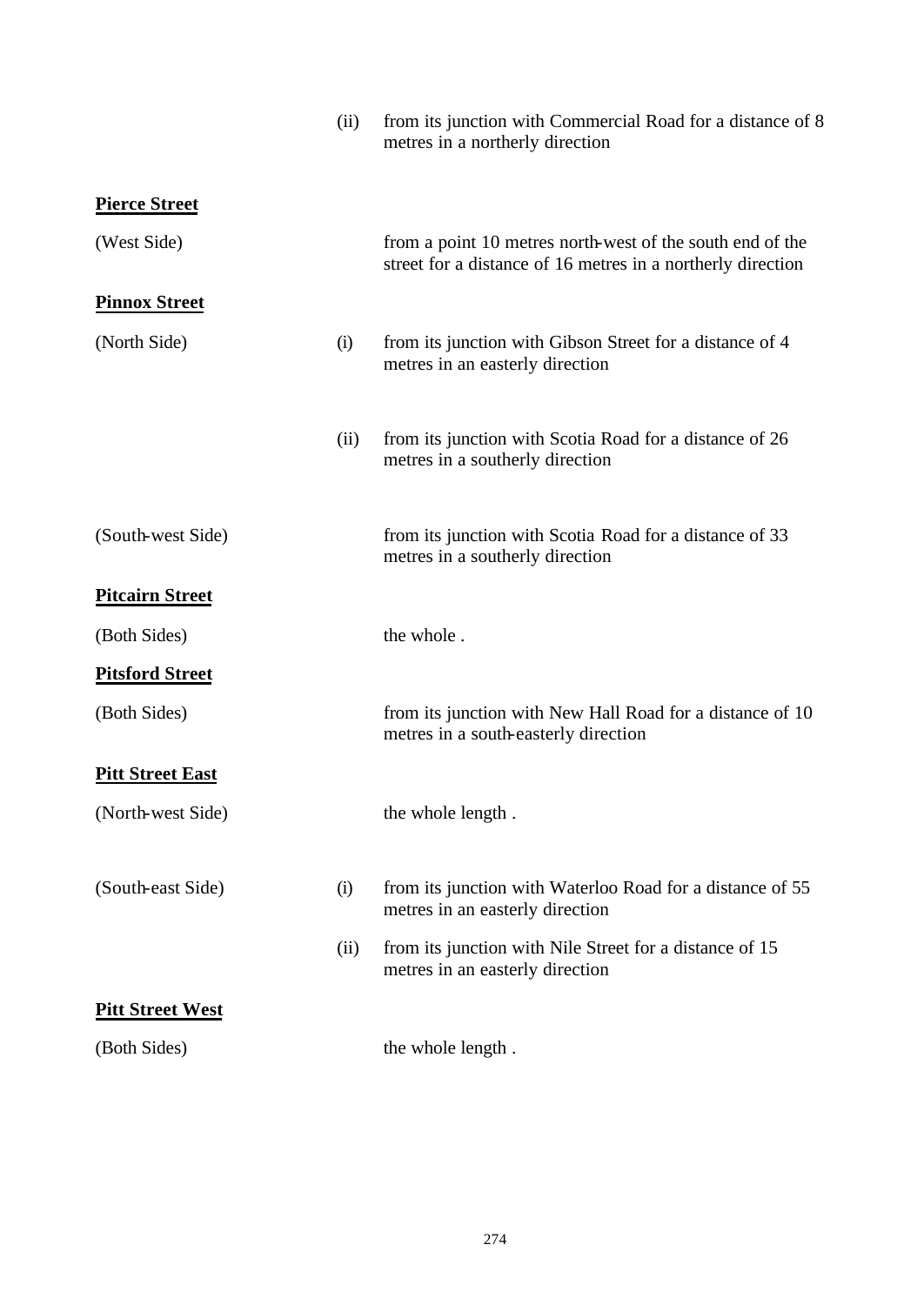| <b>Plant Street</b>       |     |                                                                                                   |
|---------------------------|-----|---------------------------------------------------------------------------------------------------|
| (Both Sides)              |     | from its junction with Wood Street for a distance of 10<br>metres in an easterly direction        |
| <b>Pleasant Street</b>    |     |                                                                                                   |
| (Both Sides)              |     | from its junction with Navigation Road for a distance of 10<br>metres in a southerly direction    |
| <b>Plough Street</b>      |     |                                                                                                   |
| (Both Sides)              |     | from its junction with Broom Street for a distance of 5<br>metres in a northerly direction        |
| <b>Podmore Street</b>     |     |                                                                                                   |
| (North-east Side)         |     | from its junction with Macintyre Street for a distance of 90<br>metres                            |
| (South-west Side)         |     | from its junction with Macintyre Street for a distance of 6<br>metres                             |
| <b>Poplar Drive North</b> |     |                                                                                                   |
| (Both Sides)              |     | from its junction with Blurton Road for a distance of 15<br>metres in a westerly direction        |
| <b>Poplar Drive South</b> |     |                                                                                                   |
| (Both Sides)              |     | from its junction with Blurton Road for a distance of 5<br>metres in a westerly direction         |
| <b>Port Street</b>        |     |                                                                                                   |
| (East Side)               |     | from its junction with Harper Street for a distance of 25<br>metres                               |
| (West Side)               |     | from its junction with the north side of Harper Street for a<br>distance of 25 metres             |
| <b>Port Vale Street</b>   |     |                                                                                                   |
| (Both Sides)              |     | from its junction with Newcastle Street for a distance of 10<br>metres in a southerly direction   |
| <b>Portland Road</b>      |     |                                                                                                   |
| (North-east Side)         | (i) | from its junction with Clarence Road for a distance of 30<br>metres in a south-easterly direction |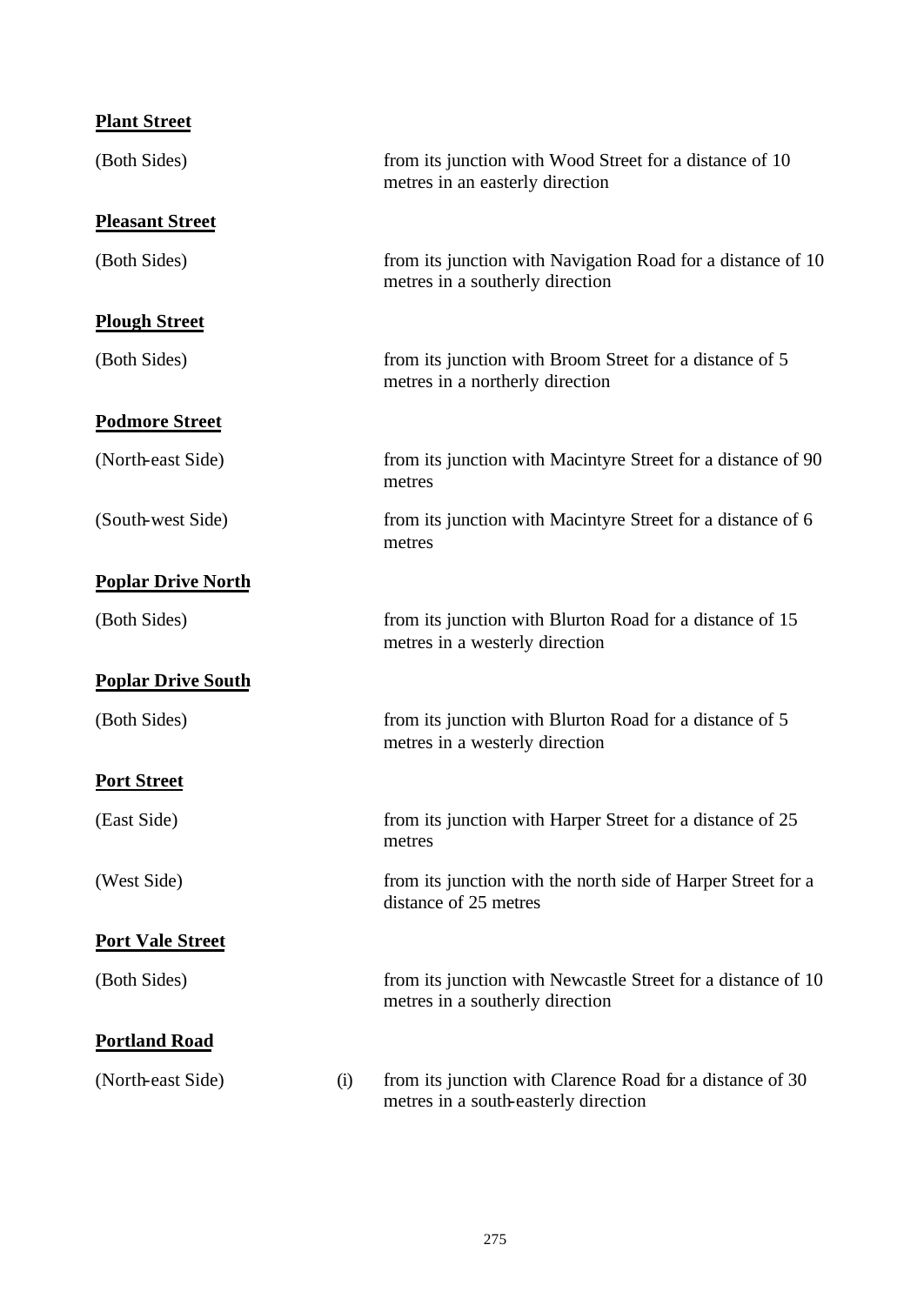|                       | (ii) | from its junction with Rutland Road to a point 10 metres<br>north-west of its junction with Priorfield Close                            |
|-----------------------|------|-----------------------------------------------------------------------------------------------------------------------------------------|
| (South-west Side)     | (i)  | from its junction with Clarence Road for a distance of 10<br>metres in a south-easterly direction                                       |
|                       | (ii) | from a point 10 metres north-west of its junction with<br>March Road to a point 25 metres south-east of its<br>junction with March Road |
| <b>Poulson Street</b> |      |                                                                                                                                         |
| (Both Sides)          |      | from its junction with Hill Street to its junction with Hide<br><b>Street</b>                                                           |
| (East Side)           |      | from a point 3 metres south-west of its junction with Hide<br>Street for a distance of 36 metres in a south then westerly<br>direction  |
| (West Side)           |      | from a point 2 metres south-west of its junction with Hide<br>Street for a distance of 27 metres in a south-westerly<br>direction       |
| <b>Power Grove</b>    |      |                                                                                                                                         |
| (North-east Side)     |      | from its junction with Foley Road for a distance of 35<br>metres in a north-westerly direction                                          |
| (South-west Side)     |      | from its junction with Foley Road for a distance of 36<br>metres in a north-westerly direction                                          |
| <b>Price Street</b>   |      |                                                                                                                                         |
| (Both Sides)          | (i)  | from its junction with Baddeley Street for a distance of 10<br>metres in a southerly direction                                          |
|                       | (ii) | from its junction with Jenkins Street for a distance of 10<br>metres in a northerly direction                                           |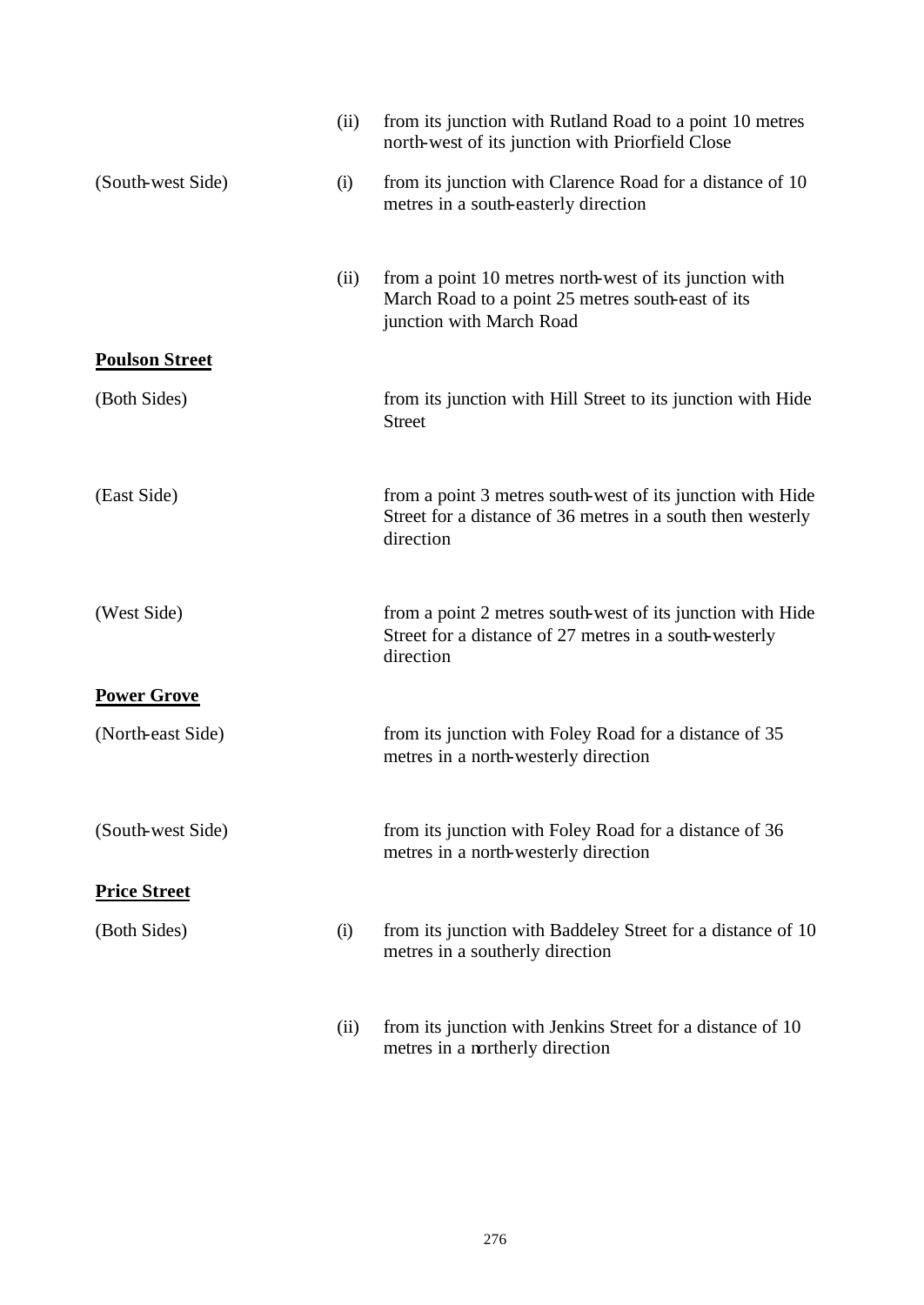|                      | (iii) | from its junction with Moorland Road for a distance of 18<br>metres in a northerly direction                                                         |
|----------------------|-------|------------------------------------------------------------------------------------------------------------------------------------------------------|
| (East Side)          |       | from its junction with Jenkins Street for a distance of 24<br>metres in a southerly direction                                                        |
| (West Side)          |       | from its junction with Jenkins Street for a distance of 18<br>metres in a southerly direction                                                        |
| <b>Prime Street</b>  |       |                                                                                                                                                      |
| (Both Sides)         |       | from a point 95 metres south-east of its junction with Birch<br>Street in a south-easterly direction including the turning<br>head                   |
| <b>Princes Road</b>  |       |                                                                                                                                                      |
| (East Side)          |       | from a point 54 metres south-east of its junction with<br>Frederick Avenue to a point 115 metres south-east of its<br>junction with Frederick Avenue |
| (North-east Side)    | (i)   | from its junction with Hartshill Road to a point 65 metres<br>south-east of its junction with Yoxall Avenue                                          |
|                      | (ii)  | from its junction with Quarry Road to a point 25 metres<br>south-east of its junction with Frederick Avenue                                          |
|                      | (iii) | from its junction with Hartshill Road to a point 65 metres<br>south-east of its junction with Yoxall Avenue                                          |
|                      | (iv)  | from its junction with Quarry Road to a point 20 metres<br>north-west of that junction                                                               |
| (West Side)          |       | for its entire length.                                                                                                                               |
| <b>Prince's Road</b> |       |                                                                                                                                                      |
| (East Side)          |       | from its junction with St. Thomas Place to a point 39 metres<br>north of its junction with Stone Street                                              |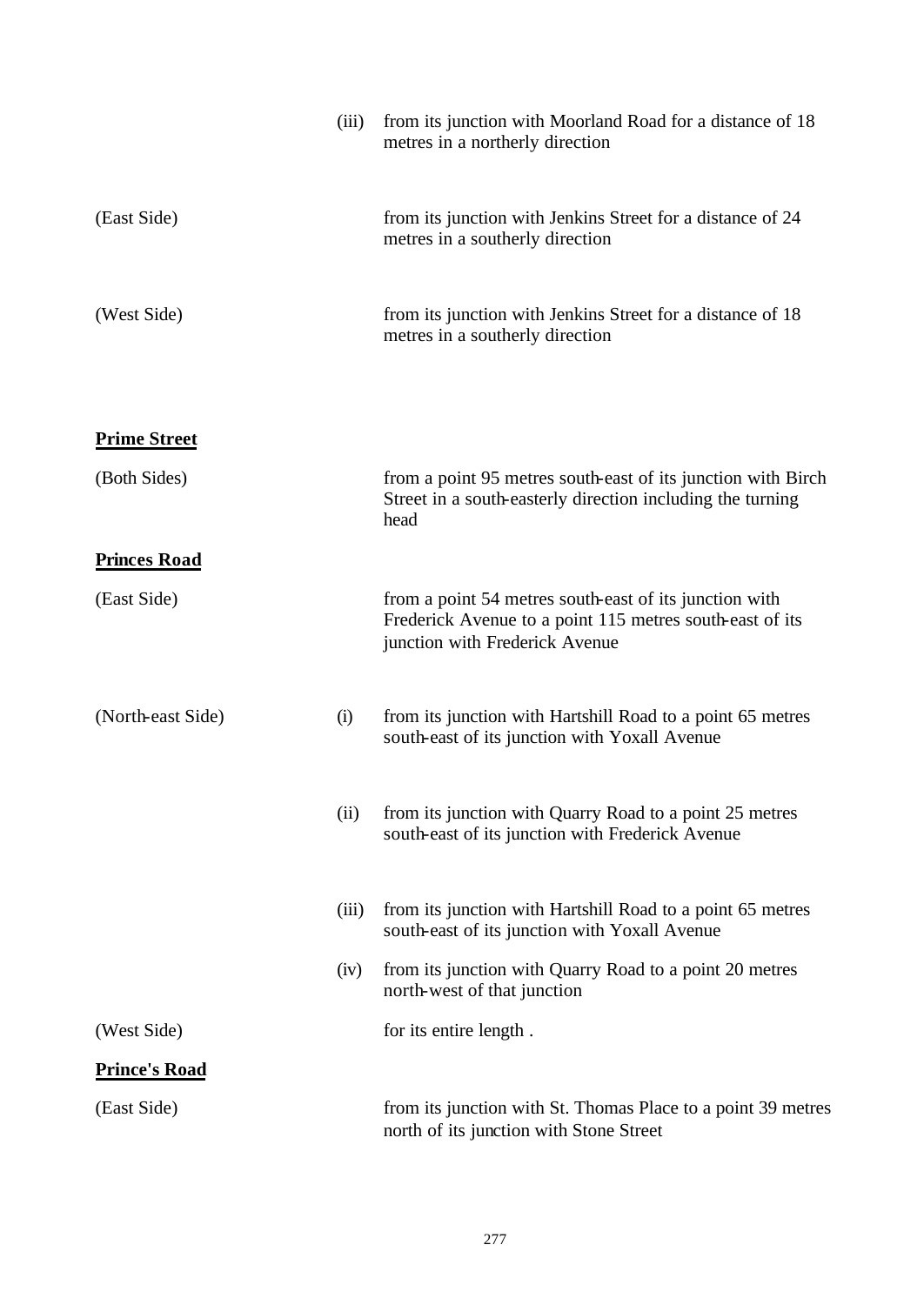| <b>Princess Drive</b>   |      |                                                                                                                |
|-------------------------|------|----------------------------------------------------------------------------------------------------------------|
| (Both Sides)            |      | from a point 16 metres south of its junction with New<br>Kingsway to a point 13 metres north of that junction  |
| <b>Priorfield Close</b> |      |                                                                                                                |
| (North-west Side)       |      | from its junction with Portland Road for a distance of 5<br>metres in a north-easterly direction               |
| (South-east Side)       |      | from its junction with Portland Road for a distance of 5<br>metres in a north-easterly direction               |
| <b>Priory Road</b>      |      |                                                                                                                |
| (Both Sides)            |      | from its junction with Greasley Road for a distance of 19<br>metres in an north easterly direction             |
| <b>Pump Street</b>      |      |                                                                                                                |
| (North-east Side)       |      | from its junctions with Honeywall and Epworth Street for a<br>distance of 15 metres                            |
| (South-west Side)       |      | For its whole length.                                                                                          |
| <b>Pyenest Street</b>   |      |                                                                                                                |
| (North Side)            |      | from its junction with Howard Place for a distance of 40<br>metres in an westerly direction                    |
| (South Side)            |      | from its junction with Howard Place for a distance of 8<br>metres in a westerly direction                      |
| <b>Quadrant Road</b>    |      |                                                                                                                |
| (Both Sides)            |      | the whole.                                                                                                     |
| <b>Quarry Road</b>      |      |                                                                                                                |
| (East Side)             | (i)  | from its junction with West Avenue for a distance of 16<br>metres in a northerly direction                     |
|                         | (ii) | from a point 14 metres south of its junction with Quarry<br>Avenue to a point 14 metres north of that junction |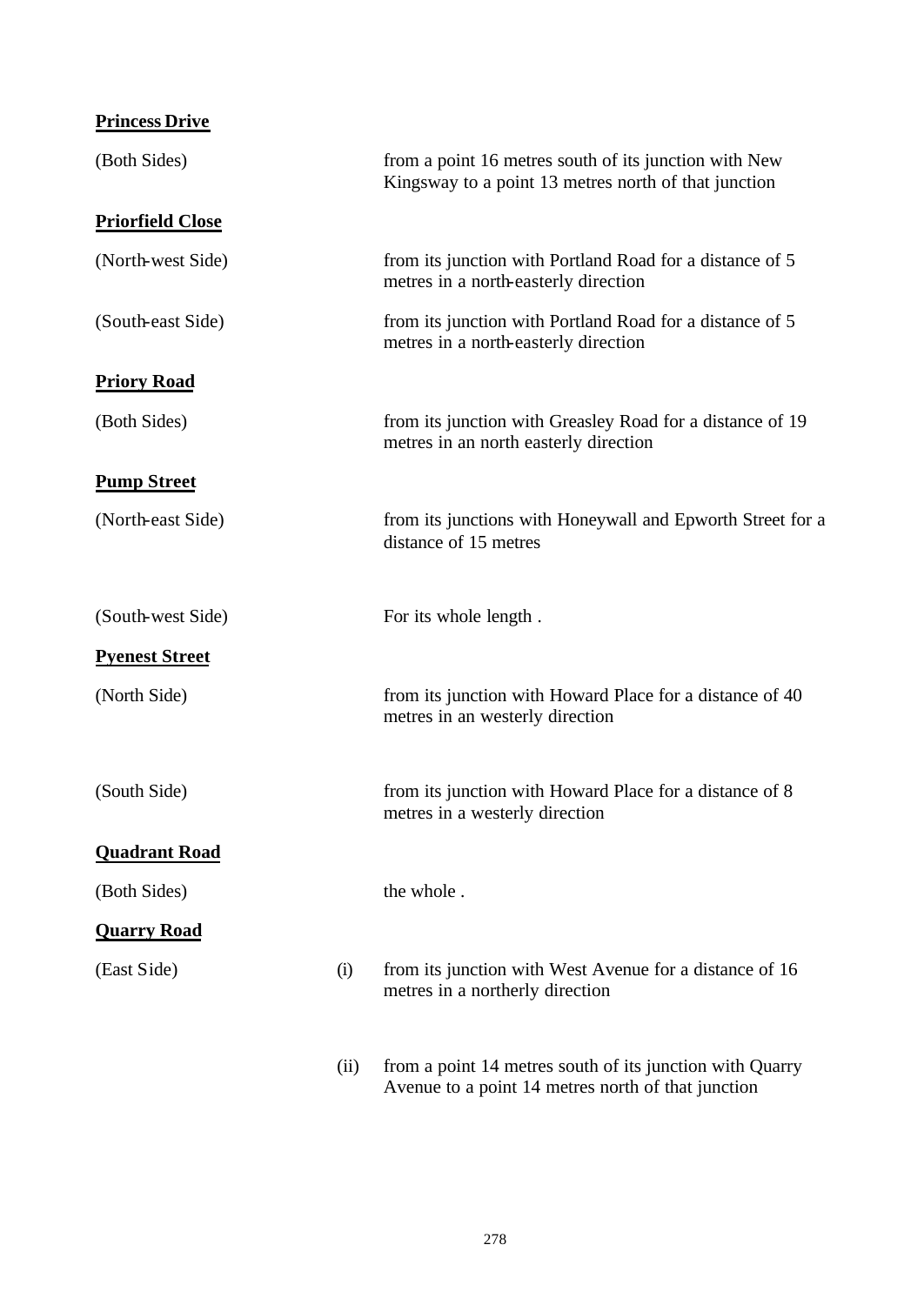|                          | (iii) | from its junction with Princes Road to its junction with<br><b>West Avenue</b>                                                                            |
|--------------------------|-------|-----------------------------------------------------------------------------------------------------------------------------------------------------------|
| (West Side)              | (i)   | from a point 15 metres south of its junction with Yoxall<br>Avenue to a point 11 metres north of that junction                                            |
|                          | (ii)  | from a point 10 metres south of its junction with Quarry<br>Avenue to a point 10 metres north of that junction                                            |
|                          | (iii) | from its junction with Princes Road for a distance of 7<br>metres in a northerly direction                                                                |
| <b>Queen Anne Street</b> |       |                                                                                                                                                           |
| (North Side)             | (i)   | from its junction with Stoke Road for a distance of 6 metres<br>in an easterly direction                                                                  |
|                          | (ii)  | from its junction with College Road for a distance of 14<br>metres in a westerly direction                                                                |
| (South Side)             | (i)   | from its junction with Stoke Road for a distance of 10<br>metres in an easterly direction                                                                 |
|                          | (ii)  | from its junction with College Road for a distance of 10<br>metres in a westerly direction                                                                |
| <b>Queen Street</b>      |       |                                                                                                                                                           |
| (North Side)             | (i)   | from its junction with Waterloo Road to a point 5 metres<br>west of its junction with the unnamed access road leading<br>from Queen Street to Swan Square |
|                          | (ii)  | from its junction with Clayhanger Street for a distance of 5<br>metres in an easterly direction                                                           |
|                          | (iii) | from its junction with Clayhanger Street to its junction<br>with Brick House Street                                                                       |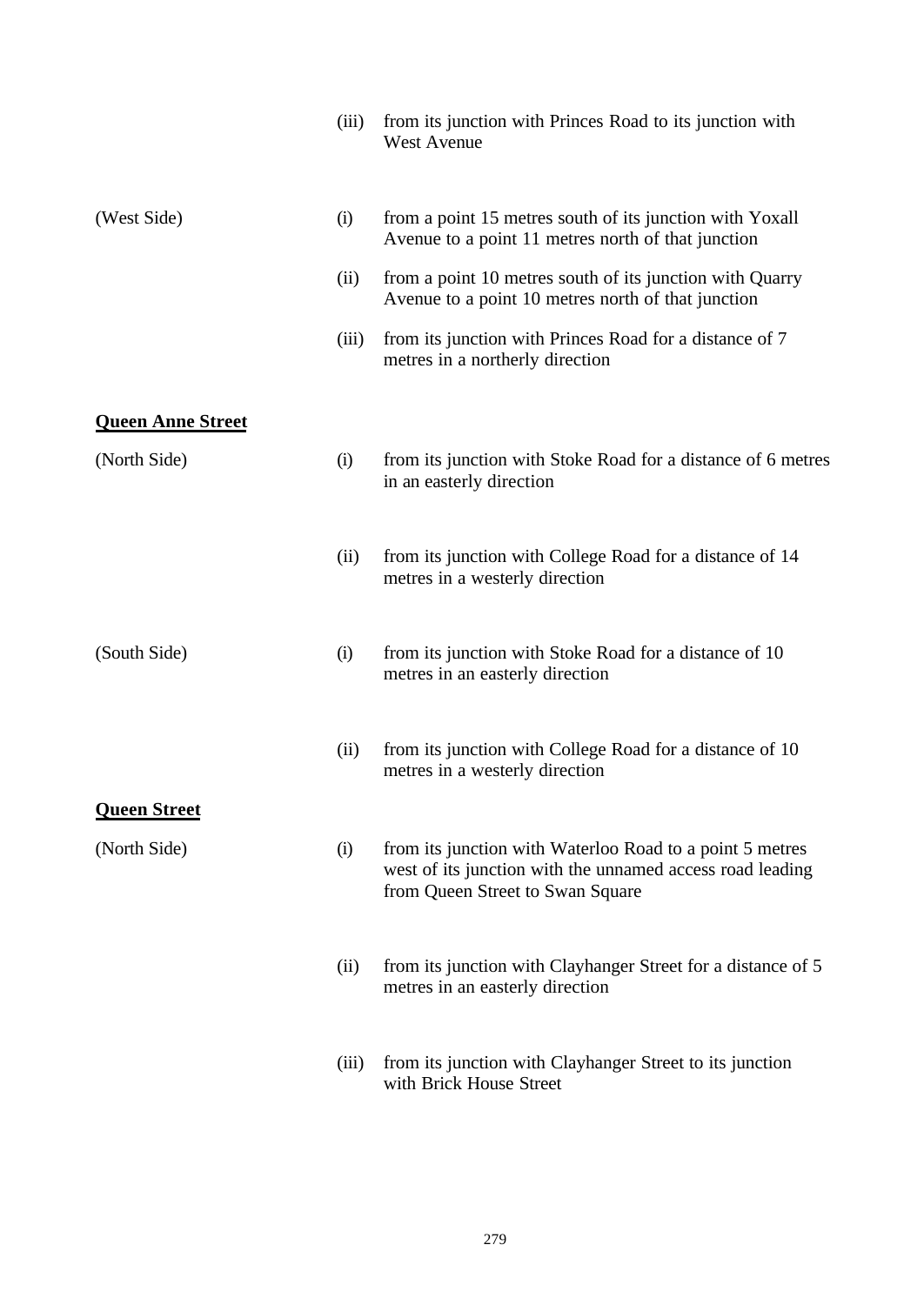|                           | (iv) | from a point 58 metres west of its junction with Brick House<br>Street to its junction with St. John's Square              |
|---------------------------|------|----------------------------------------------------------------------------------------------------------------------------|
|                           | (v)  | from a point 3 metres west of its junction with Brick House<br>Street for a distance of 20 metres in a westerly direction  |
|                           | (vi) | from a point 29 metres west of its junction with Brick House<br>Street for a distance of 29 metres in a westerly direction |
|                           |      |                                                                                                                            |
| (South Side)              | (i)  | from its junction with Waterloo Road to its junction with<br><b>William Clowes Street</b>                                  |
|                           | (ii) | from its junction with Waterloo Road to its junction with<br><b>William Clowes Street</b>                                  |
| <b>Queen's Avenue</b>     |      |                                                                                                                            |
| (North Side)              | (i)  | from its junction with Sunnyside Avenue for a distance of<br>11 metres in an easterly direction                            |
|                           | (ii) | from its junction with Victoria Park Road to its junction<br>with Sunnyside Avenue                                         |
| (South Side)              |      | from its junction with King William Street for a distance of<br>33 metres in an easterly direction                         |
| <b>Queens Park Avenue</b> |      |                                                                                                                            |
| (North-east Side)         | (i)  | from a point 70 metres south-east of its junction with<br>Trentham Road to its junction with Cocknage Road                 |
|                           | (ii) | from its junction with Trentham Road for a distance of 70<br>metres in a south-easterly direction                          |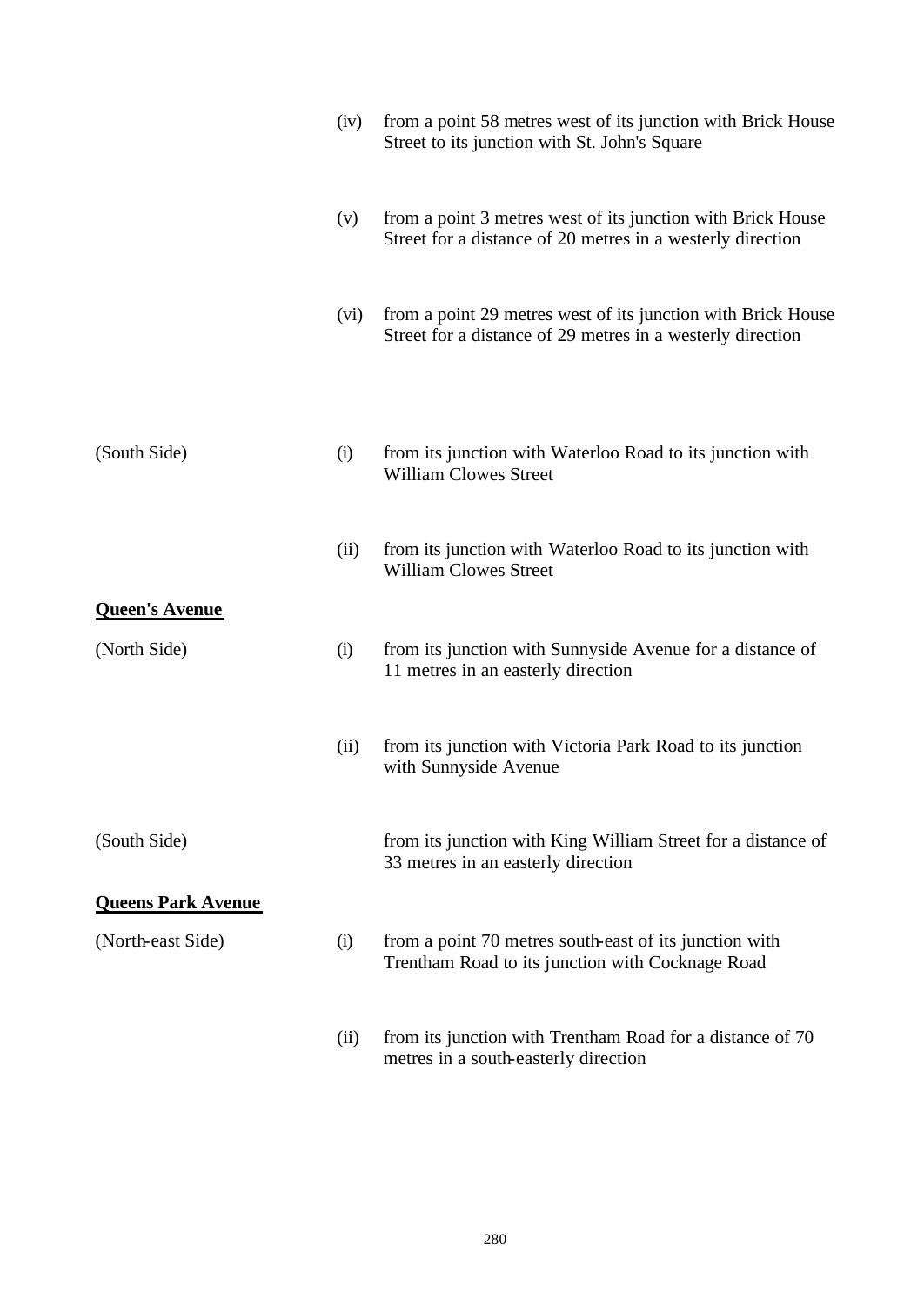| (South-east Side)                           |       | from a point 25 metres north-west of the north-west side of<br>the park entrance opposite to Carlisle Street for a distance<br>of 55 metres in a south-easterly direction |
|---------------------------------------------|-------|---------------------------------------------------------------------------------------------------------------------------------------------------------------------------|
| (South-west Side)                           |       | from its junction with Trentham Road for a distance of 55<br>metres in a south-easterly direction                                                                         |
| <b>Queen's Road</b>                         |       |                                                                                                                                                                           |
| (Both Sides)                                |       | from its junction with Queen's Road for a distance of 15<br>metres in a northerly direction                                                                               |
| (East Side)                                 |       | from its junction with Prince's Road for a distance of 335<br>metres in a southerly direction                                                                             |
| (West Side)                                 | (i)   | from its junction with Wilfred Place for a distance of 10<br>metres in a northerly direction                                                                              |
|                                             | (ii)  | from its junction with Wilfred Place for a distance of 10<br>metres in a southerly direction                                                                              |
|                                             | (iii) | from its junction with Thornburrow Drive for a distance of<br>10 metres in a northerly direction                                                                          |
|                                             | (iv)  | from its junction with Thornburrow Drive for a distance of<br>55 metres in a southerly direction                                                                          |
| <b>Racecourse Road</b><br>(North-east Side) |       | from its junction with London Road for its entire length                                                                                                                  |
| <b>Raglan Street</b>                        |       |                                                                                                                                                                           |
|                                             |       |                                                                                                                                                                           |
| (South Side)                                |       | from its junction with Christchurch Street for a distance of<br>30 metres in a westerly direction                                                                         |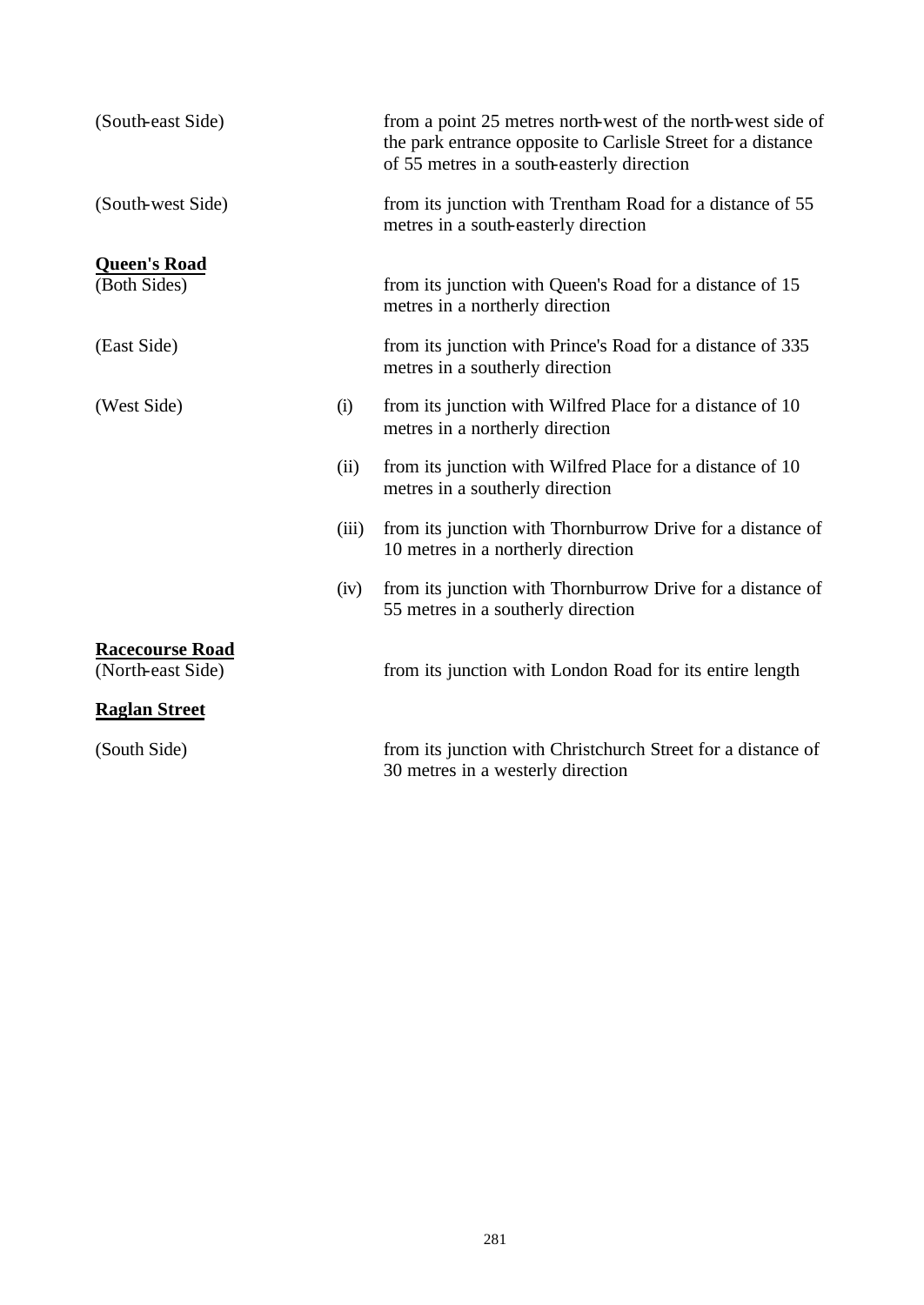#### **Railway Passage**

| (East Side)            |      | from a point 52 metres north of its junction with Market<br>Street to the north side of the passage                                  |
|------------------------|------|--------------------------------------------------------------------------------------------------------------------------------------|
| (North Side)           |      | from its junction with Caroline Street for a distance of 85<br>metres in an easterly direction                                       |
| (South Side)           | (i)  | from its junction with Market Street for a distance of 5<br>metres in an north easterly direction                                    |
|                        | (ii) | For its whole length.                                                                                                                |
| <b>Ranelagh Street</b> |      |                                                                                                                                      |
| (Both Sides)           |      | the whole.                                                                                                                           |
| <b>Rathbone Avenue</b> |      |                                                                                                                                      |
| (Both Sides)           |      | For its entire length.                                                                                                               |
| <b>Rathbone Street</b> |      |                                                                                                                                      |
| (Both Sides)           |      | for its entire length.                                                                                                               |
| <b>Ratton Street</b>   |      |                                                                                                                                      |
| (South-west Side)      | (i)  | from its junction with Upper Huntbach Street for a distance<br>of 68 metres in a northerly direction                                 |
|                        | (ii) | from its junction with Upper Hillchurch Street for a<br>distance of 10 metres in a southerly direction                               |
| (West Side)            |      | from a point 10 metres south of its junction with Upper<br>Hillchurch Street for a distance of 28 metres in a southerly<br>direction |
| <b>Raymond Street</b>  |      |                                                                                                                                      |
| (Both Sides)           |      | from its junction with Cooper Street for a distance of 5<br>metres in an south-easterly direction                                    |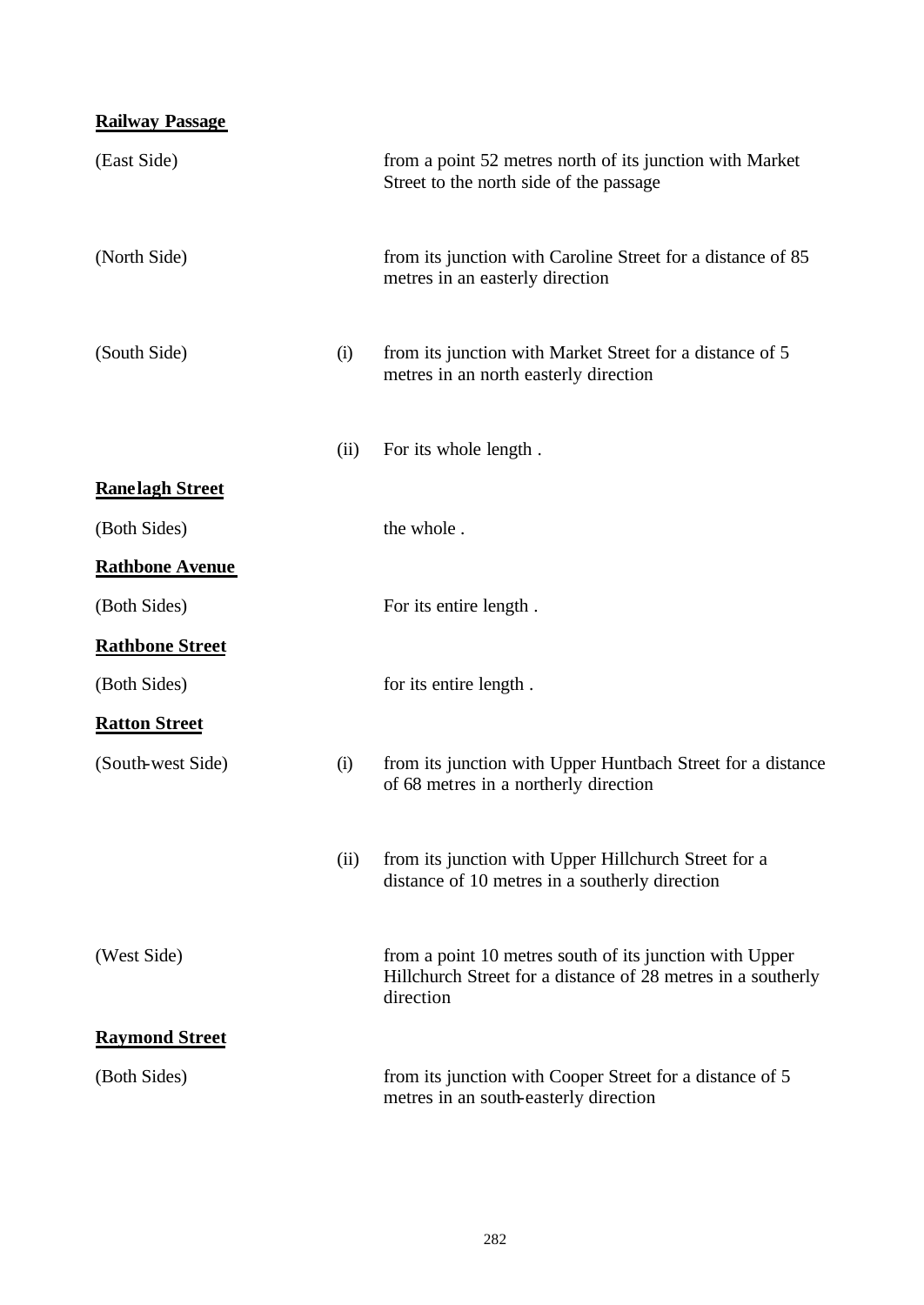| (East Side)                                                                   | from its junction with Shirley Road for a distance of 7<br>metres in a northerly direction           |
|-------------------------------------------------------------------------------|------------------------------------------------------------------------------------------------------|
| (West Side)                                                                   | from its junction with Shirley Road for a distance of 3<br>metres in a northerly direction           |
| <b>Rear Access Road To Mayfair</b><br><b>Gardens</b>                          |                                                                                                      |
| (North Side)                                                                  | from its junction with Wesley Street for a distance of 5<br>metres in a westerly direction           |
| (South Side)                                                                  | for its entire length.                                                                               |
| <b>Rear Access Road To Properties</b><br><b>On West Side Of Gilman Street</b> |                                                                                                      |
| (South-west Side)                                                             | for the whole of the south-west side including the turning<br>head                                   |
| <b>Rear Access Road To Townsend</b><br><b>Junior &amp; Infant School</b>      |                                                                                                      |
| (North Side)                                                                  | from its junction with Chapel Street for a distance of 7<br>metres in an easterly direction          |
| (South Side)                                                                  | from its junction with Chapel Street for a distance of 5<br>metres in an easterly direction          |
| <b>Rebecca Street</b>                                                         |                                                                                                      |
| (Both Sides)                                                                  | from its junction with Liverpool Road to a point 5 metres<br>(i)<br>south-east of that junction      |
|                                                                               | from its junction with Liverpool Road for a distance of 5<br>(ii)<br>metres in an easterly direction |
| <b>Rectory Passage</b>                                                        |                                                                                                      |
| (Both Sides)                                                                  | from its junction with Snow Hill for a distance of 40 metres<br>in a westerly direction              |
| <b>Red Bank</b>                                                               |                                                                                                      |
| (Both Sides)                                                                  | from its junction with Belgrave Road for a distance of 10<br>metres in a southerly direction         |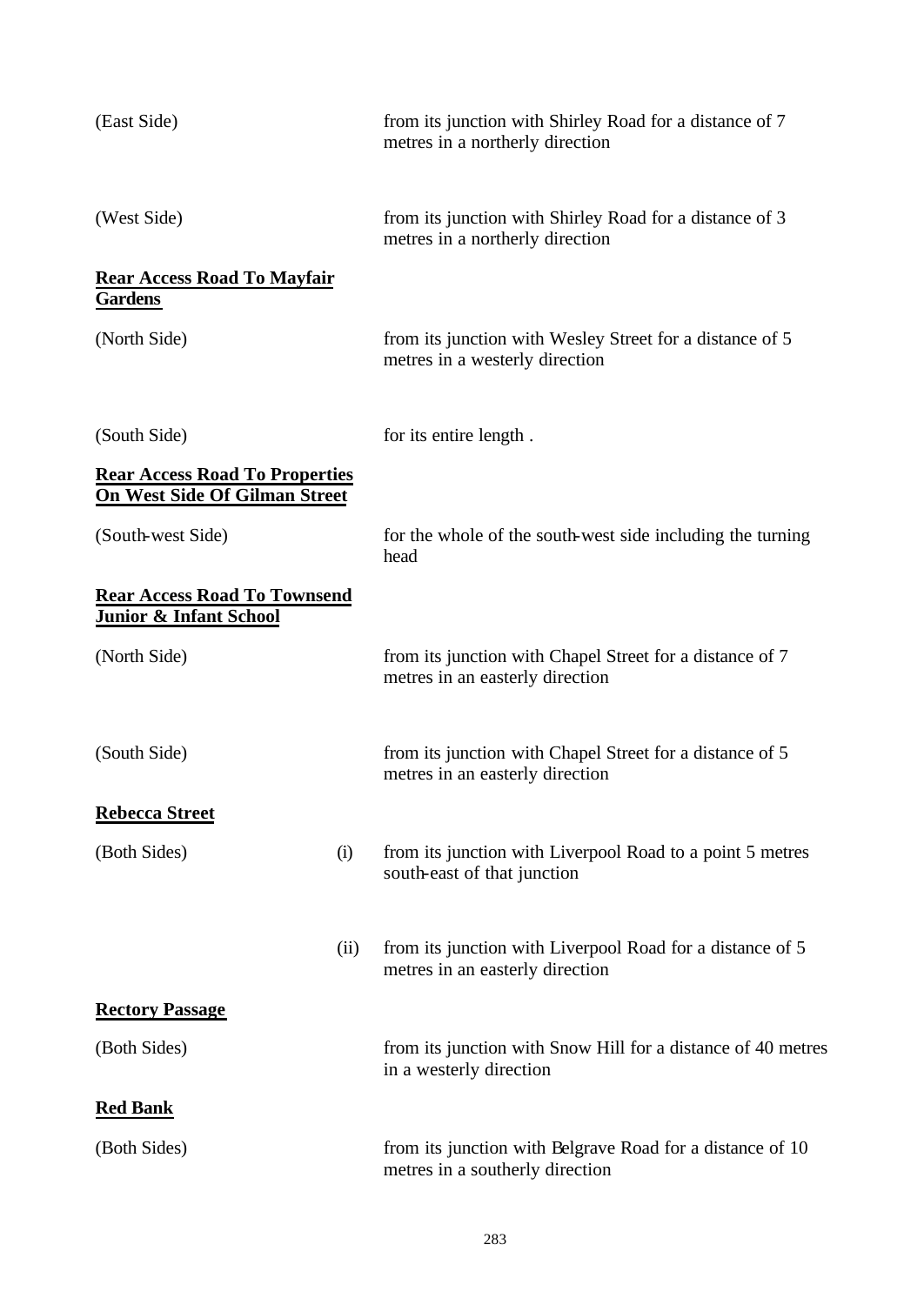**Red Lion Passage** (Both Sides) the whole . **Regent Road** (East Side) from its junction with Shirley Road to a point 15 metres north of its junction with Houghton Street (North-west Side) (i) from a point 16 metres south of its junction with Shirley Road to a point 8 metres north-east of its junction with Hinde Street (ii) from a point 21 metres south-west of its junction with Cardiff Grove to a point 12 metres north-east of that junction (iii) from a point 15 metres south-west of its junction with Lower Bethesda Street to its junction with Lichfield Street (South-east Side) from a point 15 metres south-west of its junction with Houghton Street to its junction with Lichfield Street **Regent Street** (Both Sides) from its junction with London Road for a distance of 15 metres in a westerly direction **Regina Street** (North-east Side) from its junction with Ford Green Road for a distance of 5 metres in a south-easterly direction (West Side) from its junction with Ford Green Road in a Southerly direction for a distance of 20 metres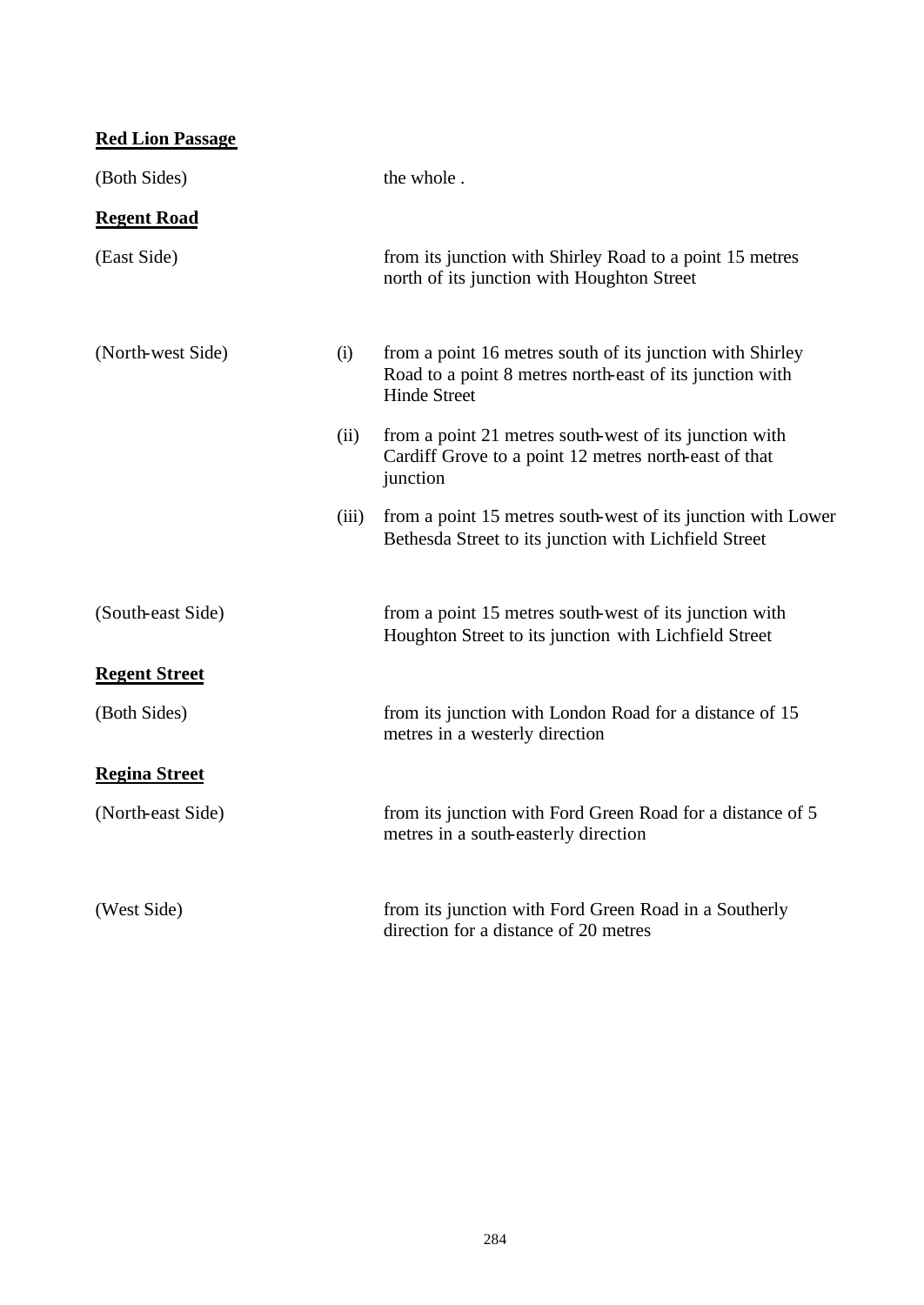| <b>Reginald Street</b> |      |                                                                                                       |
|------------------------|------|-------------------------------------------------------------------------------------------------------|
| (East Side)            | (i)  | from its junction with Moorland Road for a distance of 10<br>metres in a southerly direction          |
|                        | (ii) | from its junction with Chapel Lane for a distance of 10<br>metres in a northerly direction            |
| (West Side)            |      | the whole length.                                                                                     |
| <b>Registry Street</b> |      |                                                                                                       |
| (Both Sides)           |      | For its whole length.                                                                                 |
| <b>Remer Street</b>    |      |                                                                                                       |
| (North Side)           | (i)  | from its junction with Waterloo Road for a distance of 10<br>metres in an easterly direction          |
|                        | (ii) | from its junction with Elder Road for a distance of 10<br>metres in an westerly direction             |
| (South Side)           |      | from its junction with Waterloo Road to its junction with<br><b>Elder Road</b>                        |
| <b>Rhodes Street</b>   |      |                                                                                                       |
| (North-east Side)      |      | from its junction with Birches Head Road for a distance of 5<br>metres in a south-easterly direction  |
| (South-west Side)      |      | from its junction with Birches Head Road for a distance of<br>26 metres in a south-easterly direction |
| <b>Richmond Avenue</b> |      |                                                                                                       |
| (Both Sides)           |      | from its junction with Hanley Road for a distance of 5<br>metres in a north-easterly direction        |
| <b>Richmond Street</b> |      |                                                                                                       |
| (Both Sides)           |      | from its junction with Honeywall for a distance of 9 metres<br>in a westerly direction                |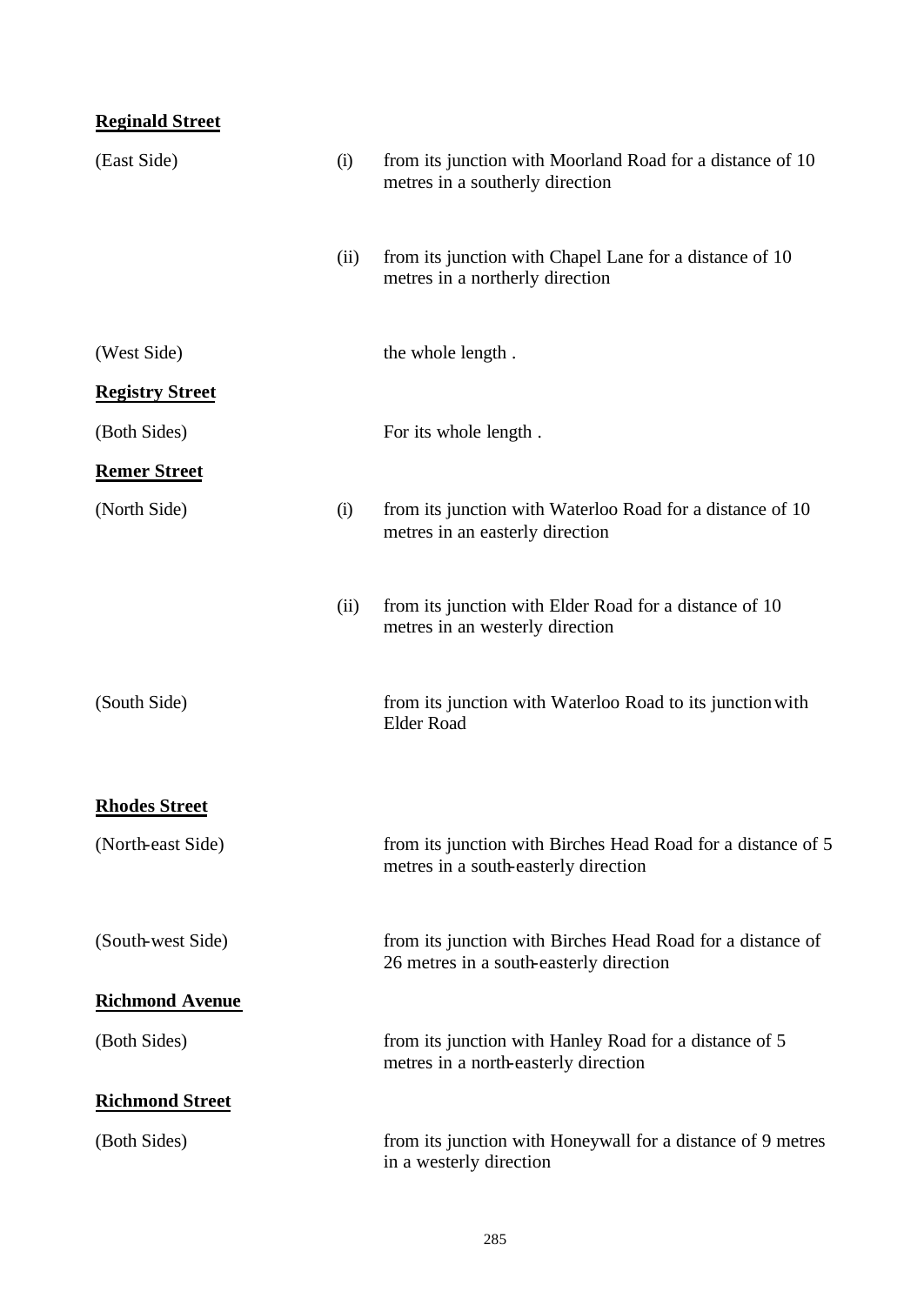## **Richmond Terrace**

| (East Side)             |      | from its junction with Wellesley Street for a distance of 5<br>metres in a northerly direction                                                   |
|-------------------------|------|--------------------------------------------------------------------------------------------------------------------------------------------------|
| (North Side)            |      | from its junction with Snow Hill for a distance of 24 metres<br>in an south easterly direction                                                   |
| (North-east Side)       |      | from a point 25 metres north of its junction with Wellesley<br>Street for a distance of 24 metres in a northern then<br>westerly direction       |
| (South Side)            | (i)  | from its junction with Snow Hill for a distance of 20 metres<br>in an easterly direction                                                         |
|                         | (ii) | from a point 100 metres south-east of its junction with Snow<br>Hill for a distance of 9 metres in an easterly direction                         |
| (West Side)             | (i)  | from its junction with Wellesley Street for a distance of 5<br>metres in a northerly direction                                                   |
|                         | (ii) | from a point 20 metres north of its junction with Wellesley<br>Street for a distance of 10 metres in a northerly direction                       |
| <b>Ridgehouse Drive</b> |      |                                                                                                                                                  |
| (Both Sides)            |      | the whole length.                                                                                                                                |
| <b>Ridgeway Road</b>    |      |                                                                                                                                                  |
| (East Side)             |      | from its junction with Stonehaven Grove for a distance of<br>136 metres in a southerly direction                                                 |
| (West Side)             |      | from a point opposite 29 metres south of opposite its<br>junction with Stonehaven Grove for a distance of 105 metres<br>in a southerly direction |
| <b>Ridgway Road</b>     |      |                                                                                                                                                  |
| (North Side)            |      | from its junction with Boughey Road for a distance of 363<br>metres in an easterly direction                                                     |
| (South Side)            | (i)  | from its junction with Boughey Road for a distance of 21<br>metres in an easterly direction                                                      |
|                         | (ii) | from its junction with Mawson Grove for a distance of 10<br>metres in an westerly direction                                                      |
| (South-east Side)       |      | from its junction with Mawson Grove for a distance of 17<br>metres in an north-easterly direction                                                |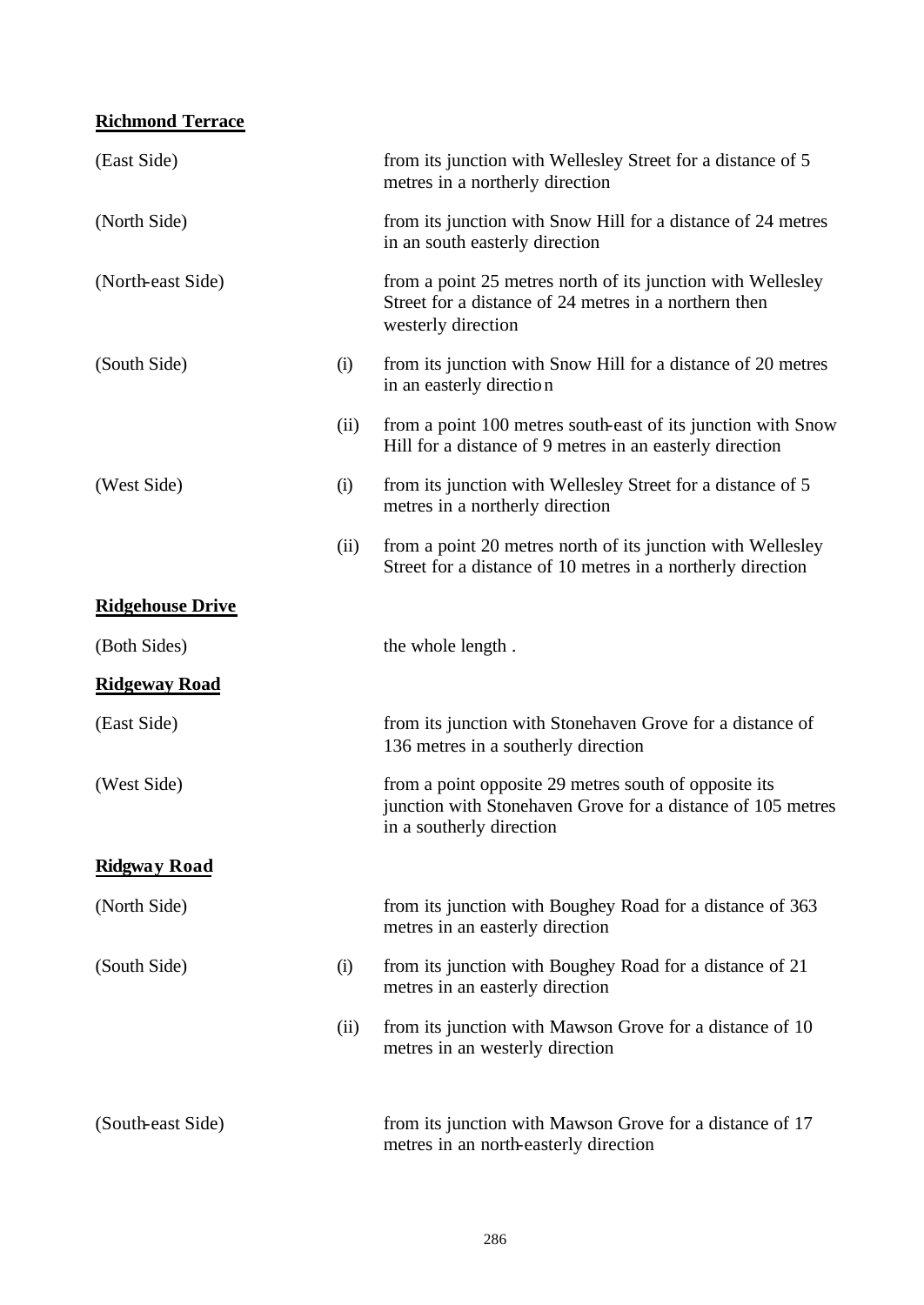## **Ringland Close**

| (East Side)                                                | (i)  | from its junction with Linfield Road to its junction with<br>Dane Walk                                                                                                                                     |
|------------------------------------------------------------|------|------------------------------------------------------------------------------------------------------------------------------------------------------------------------------------------------------------|
|                                                            | (ii) | from a point 14 metres north of its junction with Dane Walk<br>to a point 28 metres north of that junction                                                                                                 |
| (West Side)                                                | (i)  | from its junction with Linfield Road for a distance of 3<br>metres in a northerly direction                                                                                                                |
|                                                            | (ii) | from a point 25 metres north of its junction with Linfield<br>Road for a distance of 12 metres in a northerly then<br>westerly direction                                                                   |
| <b>Ringland Close (northern)</b><br><b>Truncated Spur)</b> |      |                                                                                                                                                                                                            |
| (North Side)                                               |      | from a point 5 metres east of its western end for a distance<br>of 5 metres in a westerly direction                                                                                                        |
| <b>Ringland Close (western Spur)</b>                       |      |                                                                                                                                                                                                            |
| (North Side)                                               |      | from a point 10 metres east of its western truncated end<br>following the kerb line in an easterly direction for a<br>distance of 75 metres continuing into (northern truncated<br>spur) of Ringland Close |
| <b>Ripon Road</b>                                          |      |                                                                                                                                                                                                            |
| (Both Sides)                                               |      | from its junction with Finstoke Avenue for a distance of 75<br>metres in an south easterly direction                                                                                                       |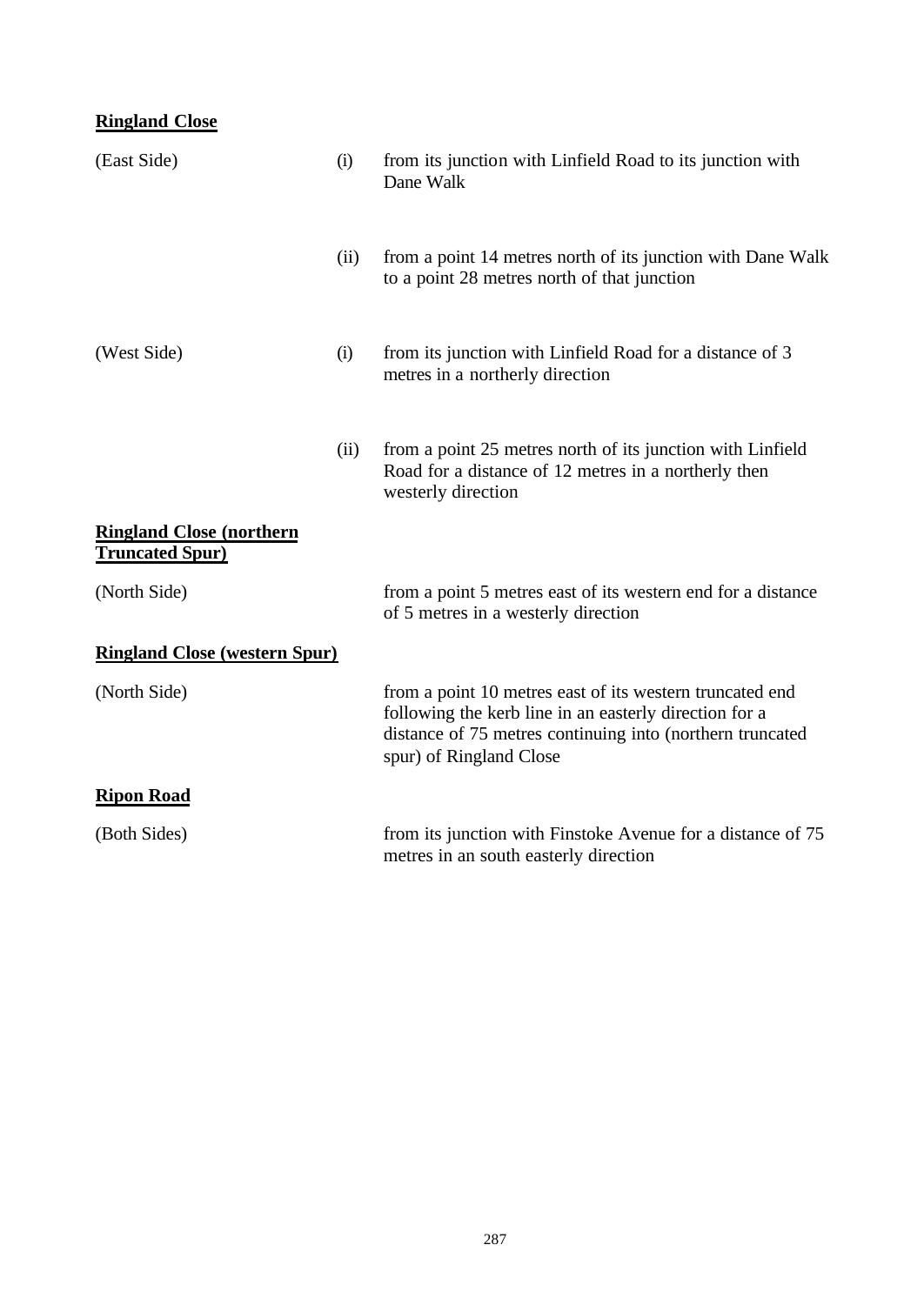| <b>Robert Heath Street</b> |      |                                                                                                                                               |
|----------------------------|------|-----------------------------------------------------------------------------------------------------------------------------------------------|
| (Both Sides)               |      | from its junction with Coseley Street for a distance of 5<br>metres in a south easterly direction                                             |
| (North-east Side)          |      | from a point 23 metres north-west of its junction with Ford<br>Green Road to a point 5 metres north-west of its junction<br>with Chain Street |
| (South-west Side)          |      | from its junction with Ford Green Road for a distance of 30<br>metres in a north westerly direction                                           |
| <b>Robson Street</b>       |      |                                                                                                                                               |
| (North Side)               |      | from its junction with Broad Street to a point 14 metres<br>west of its junction with Slippery Lane                                           |
| (South Side)               | (i)  | from its junction with Broad Street to a point 24 metres<br>west of its junction with Slippery Lane                                           |
|                            | (ii) | from a point 46 metres west of its junction with Slippery<br>Lane to and including the western end                                            |
| <b>Roebuck Street</b>      |      |                                                                                                                                               |
| (North-east Side)          | (i)  | from its junction with Hancock Street to a point 40 metres<br>north-west of that junction                                                     |
|                            | (ii) | from the north-western end of Roebuck Street to a point 23<br>metres south-east of that point                                                 |
| (South-west Side)          | (i)  | from the north-western end of Roebuck Street to a point 28<br>metres south-east of that point including the turning head                      |
|                            | (ii) | from its junction with Hancock Street to a point 13 metres<br>north-west of that junction                                                     |
| <b>Ronald Street</b>       |      |                                                                                                                                               |
| (Both Sides)               |      | from its junction with Trentham Road for a distance of 5<br>metres in an easterly direction                                                   |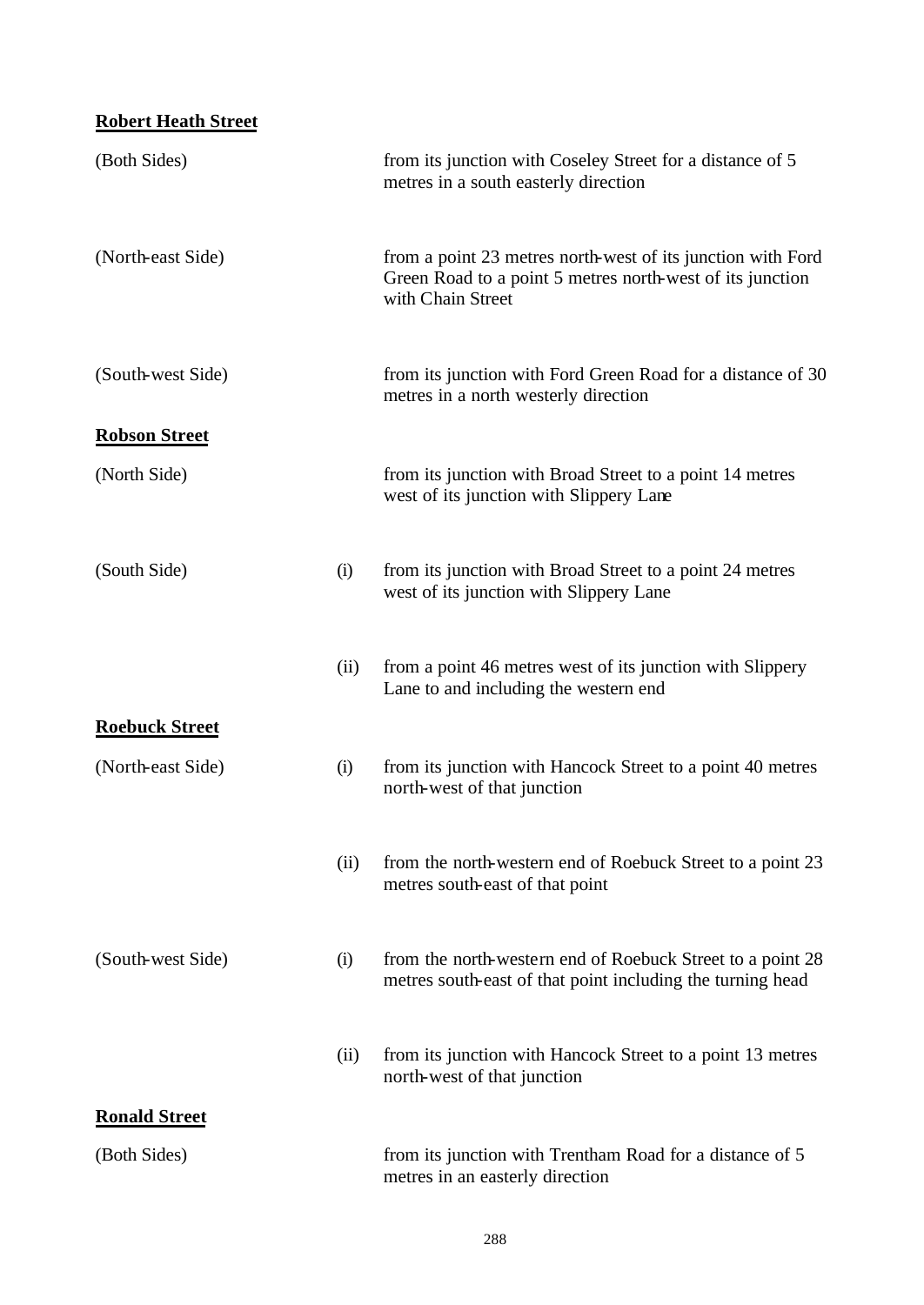**Rosebery Street**

| (Both Sides)            |      | from its junction with St Michael's Road for a distance of<br>15 metres in a south-easterly direction       |
|-------------------------|------|-------------------------------------------------------------------------------------------------------------|
| <b>Rosslyn Road</b>     |      |                                                                                                             |
| (Both Sides)            | (i)  | from its junction with A 50 Trunk Road roundabout for a<br>distance of 30 metres                            |
|                         | (ii) | from its junction with Trentham Road for a distance of 10<br>metres north-east                              |
| <b>Rosvean Close</b>    |      |                                                                                                             |
| (North Side)            |      | from its junction with Malam Street for a distance of 7<br>metres in an easterly direction                  |
| (South Side)            |      | from its junction with Malam Street for a distance of 8<br>metres in an easterly direction                  |
| <b>Rothwell Street</b>  |      |                                                                                                             |
| (West Side)             |      | entire periphery of Penkhull Church.                                                                        |
| <b>Roundway</b>         |      |                                                                                                             |
| (South-west Side)       |      | from a point 2 metres north of its junction with Laurel<br>Grove to a point 7 metres south of that junction |
| <b>Roundway</b> (south) |      |                                                                                                             |
| (North Side)            |      | from its junction with Meaford Drive for a distance of 13<br>metres in a westerly direction                 |
| <b>Roundwell Street</b> |      |                                                                                                             |
| (North Side)            | (i)  | from its junction with High Street for a distance of 17<br>metres in a westerly direction                   |
|                         | (ii) | from its junction with America Street to its junction with<br><b>High Street</b>                            |
| (South Side)            |      | from its junction with Oldcourt Street to its junction with<br><b>High Street</b>                           |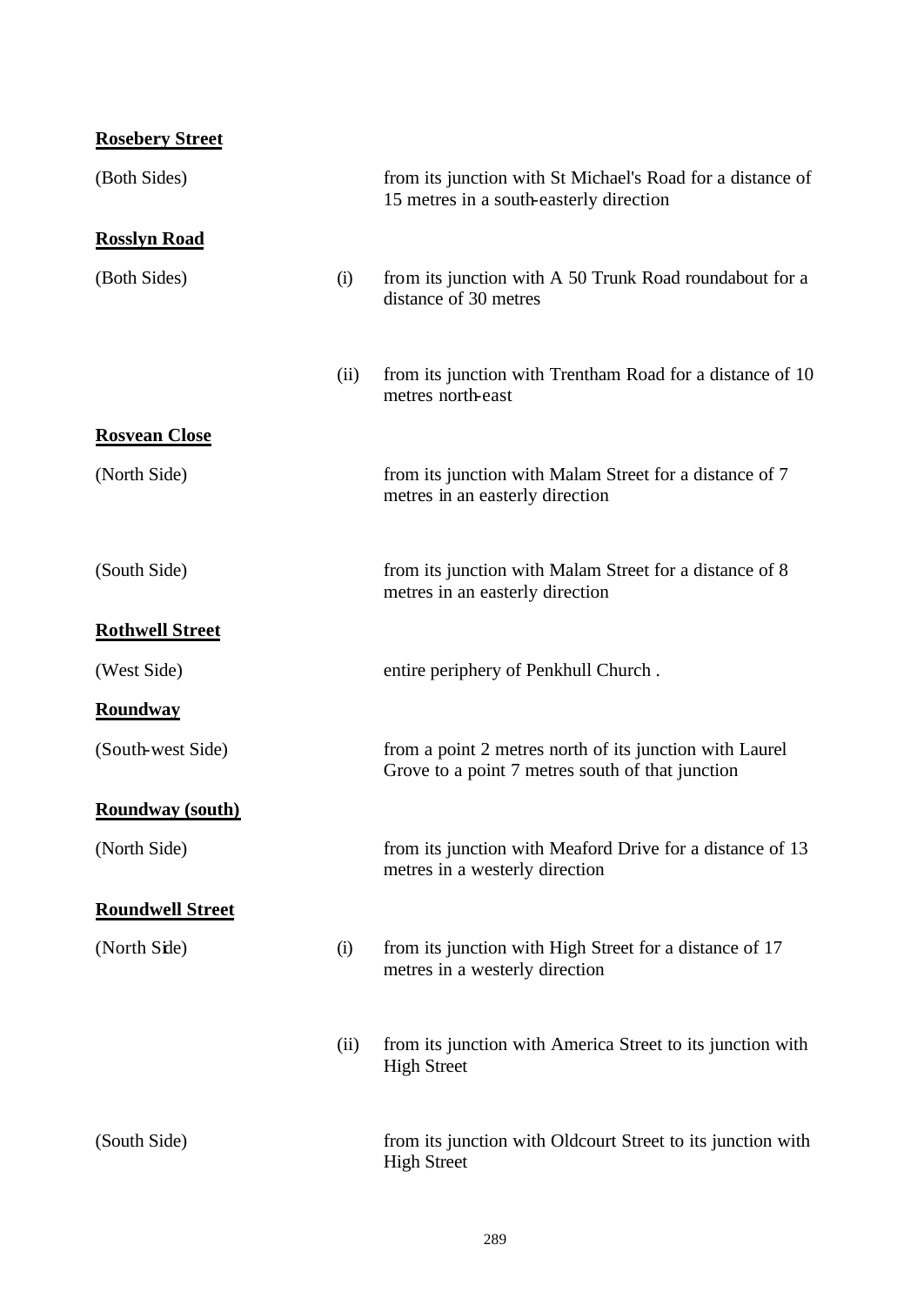| <b>Royal Infirmary Entrance</b><br><b>Queen's Road</b> |                                                                                                                                             |
|--------------------------------------------------------|---------------------------------------------------------------------------------------------------------------------------------------------|
| (Both Sides)                                           | from its junction with Queen's Road for a distance of 10<br>metres in an easterly direction                                                 |
| <b>Royal Street</b>                                    |                                                                                                                                             |
| (North-west Side)                                      | For its entire length.                                                                                                                      |
| <b>Rugby Drive</b>                                     |                                                                                                                                             |
| (Both Sides)                                           | from its junction with Cocknage Road for a distance of 10<br>metres in a north-easterly direction                                           |
| <b>Rushton Road</b>                                    |                                                                                                                                             |
| (Both Sides)                                           | from its junction with Waterloo Road for a distance of 10<br>metres in a north-easterly direction                                           |
| <b>Rutland Road</b>                                    |                                                                                                                                             |
| (North-east Side)                                      | from its junction with Portland Road for a distance of 10<br>metres in a north-easterly direction                                           |
| (North-west Side)                                      | from a point 10 metres south-west of its junction with<br>Grafton Road to a point 10 metres north-east of its<br>junction with Grafton Road |
| (South-east Side)                                      | from its junction with Marlborough Road to a point 4<br>metres south-west of its junction with Grafton Road                                 |
| <b>Ruxley Road</b>                                     |                                                                                                                                             |
| (East Side)                                            | from its junction with Werrington Road for a distance of 45<br>metres in a south-westerly direction                                         |
| (West Side)                                            | from its junction with Werrington Road for a distance of 45<br>metres in a south-westerly direction                                         |
| <b>Salisbury Avenue</b>                                |                                                                                                                                             |
| (West Side)                                            | from its junction with Wellesley Street for a distance of 10<br>metres in a southerly direction                                             |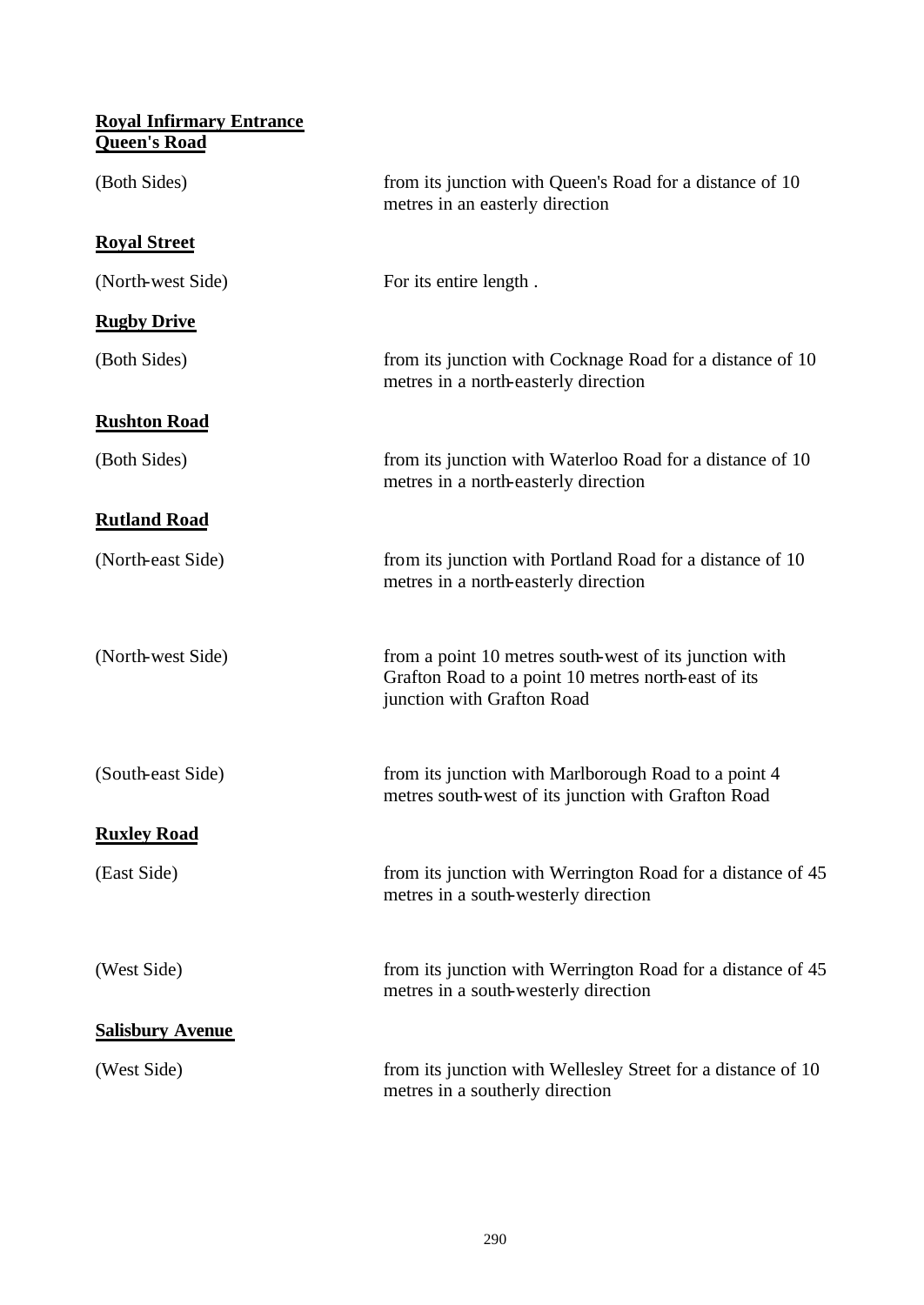# **Sampson Street** (Both Sides) (i) from its junction with Century Street to its junction with York Street (ii) from York Street to Hope Street **Sancton Green** (Both Sides) The whole length. **Sandbach Road** (North-west Side) (i) from its junction with North Road for a distance of 45 metres in a north-easterly direction (ii) from a point 115 metres north-east of its junction with North Road for a distance of 66 metres in a north-easterly direction (iii) from its junction with North Road for a distance of 60 metres in a south-westerly direction (South-east Side) (i) from its junction with North Road for a distance of 256 metres in a north-easterly direction (ii) from its junction with North Road for a distance of 45 metres in a south-westerly direction **Sandgate Street** (Both Sides) from its junction with Uttoxeter Road to its junction with Sunderland Road **Sandon Road** (East Side) (i) from its junction with Ednam Place for a distance of 49 metres in a northerly direction (ii) from a point 110 metres north of its junction with Grange Road to a point 70 metres south of that junction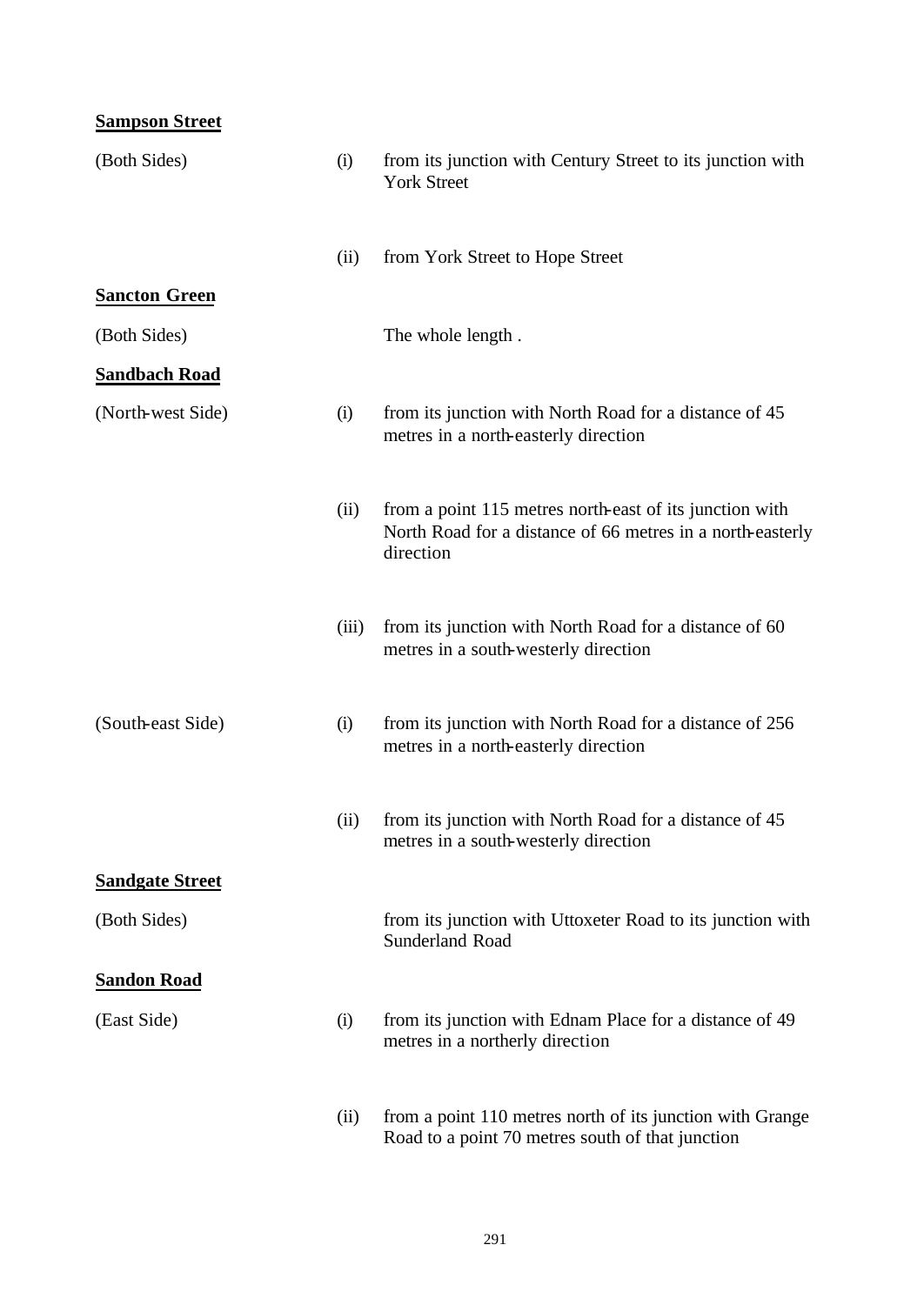| (West Side)           | (i)  | from its junction with Uttoxeter Road to its junction with<br><b>Chatsworth Place</b>                            |
|-----------------------|------|------------------------------------------------------------------------------------------------------------------|
|                       | (ii) | from a point 110 metres north of its junction with Gravelly<br>Bank to a point 110 metres south of that junction |
| <b>Sandon Street</b>  |      |                                                                                                                  |
| (North Side)          |      | from its junction with Etruria Road (cul-de-sac) for a<br>distance of 5 metres in an easterly direction          |
| (South Side)          |      | from its junction with Etruria Vale Road (cul-de-sac) for a<br>distance of 10 metres in an easterly direction    |
| <b>Sangster Lane</b>  |      |                                                                                                                  |
| (Both Sides)          |      | from its junction with Ford Green Road to its southern end                                                       |
| <b>Saracen Way</b>    |      |                                                                                                                  |
| (South Side)          | (i)  | from its junction with Sandon Road for a distance of 23<br>metres east                                           |
|                       | (ii) | from its junction with Uttoxeter Road for a distance of 35<br>metres south west                                  |
| <b>Saturn Road</b>    |      |                                                                                                                  |
| (Both Sides)          |      | from its junction with Ford Green Road for a distance of 10<br>metres in an south easterly direction             |
| <b>Sceptre Street</b> |      |                                                                                                                  |
| (Both Sides)          |      | the whole.                                                                                                       |
| <b>Scotia Road</b>    |      |                                                                                                                  |
| (Both Sides)          | (i)  | from its junction with Bycars Road for a distance of 14<br>metres in a northerly direction                       |
|                       | (ii) | from its junction with Bycars Road for a distance of 14<br>metres in a northerly direction                       |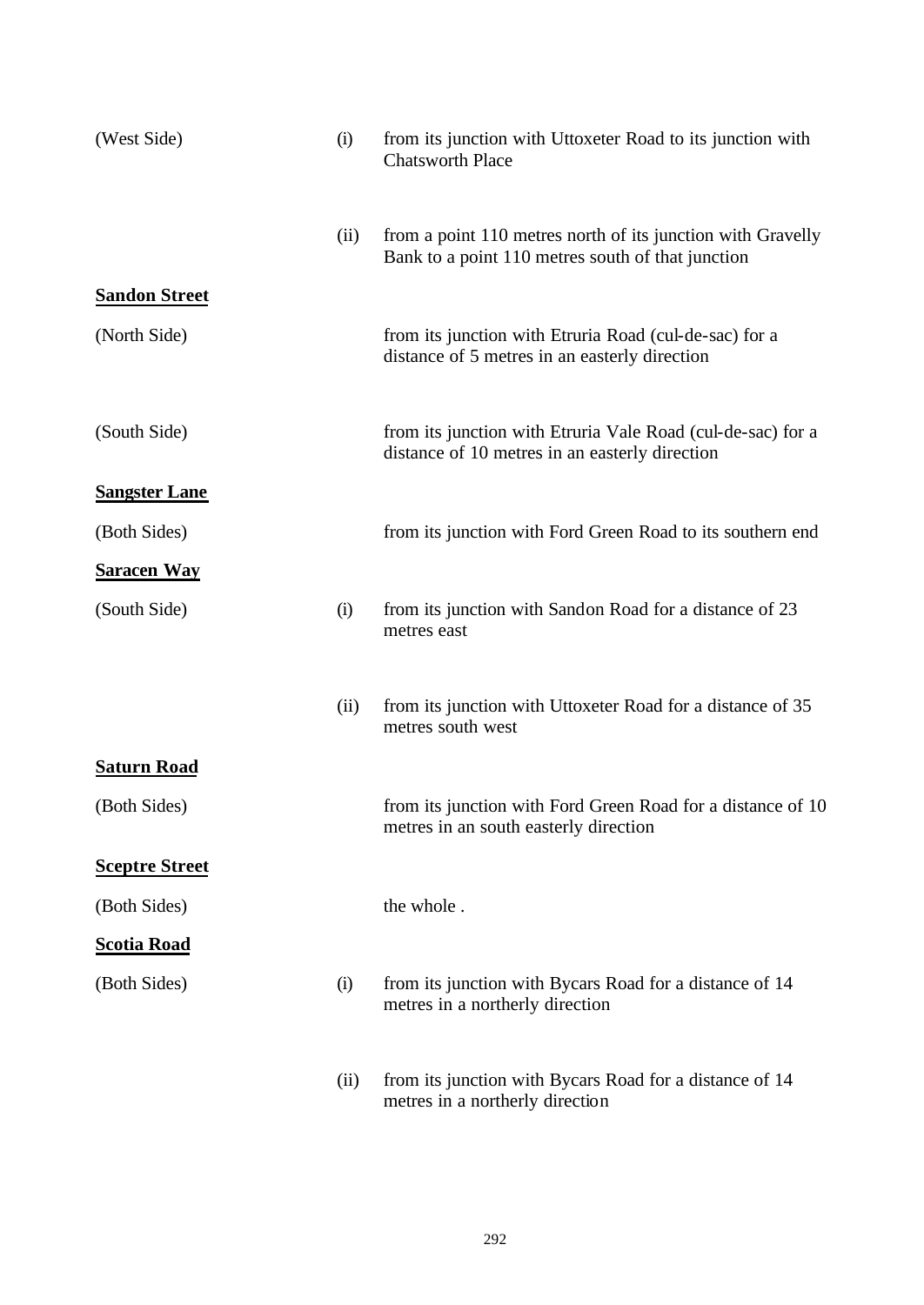| (North-east Side)         | (i)   | from its junction with King William Street to a point 55<br>metres south-east of its junction with Butterfield Place                  |
|---------------------------|-------|---------------------------------------------------------------------------------------------------------------------------------------|
|                           | (ii)  | from its junction with King William Street to a point 55<br>metres south-east of its junction with Butterfield Place                  |
| (South-west Side)         | (i)   | from its junction with Pinnox Street for a distance of 9<br>metres in a north-westerly direction                                      |
|                           | (ii)  | from a point 55 metres south-east of its junction with<br>Butterfield Place to its junction with Williamson Street                    |
|                           | (iii) | from a point 55 metres south-east of its junction with<br>Butterfield Place to its junction with Williamson Street                    |
| (West Side)               | (i)   | from a point 60 yards south of its junction with Butterfield<br>Place to its junction with High Street                                |
|                           | (ii)  | from a point 10 metres north of its junction with Chatterley<br>Street to a point 10 metres south of that junction                    |
| <b>Scott Lidgett Road</b> |       |                                                                                                                                       |
| (North-east Side)         | (i)   | from its junction with Station Street for a distance of 15<br>metres in a south-easterly direction                                    |
|                           | (ii)  | from a point 72 metres south-east of its junction with<br>Station Street for a distance of 32 metres in a<br>south-easterly direction |
| (South-west Side)         | (i)   | from its junction with Longport Road for a distance of 30<br>metres in an south-easterly direction                                    |
|                           | (ii)  | from a point 66 metres south-east of its junction with<br>Longport Road for a distance of 16 metres in an<br>south-easterly direction |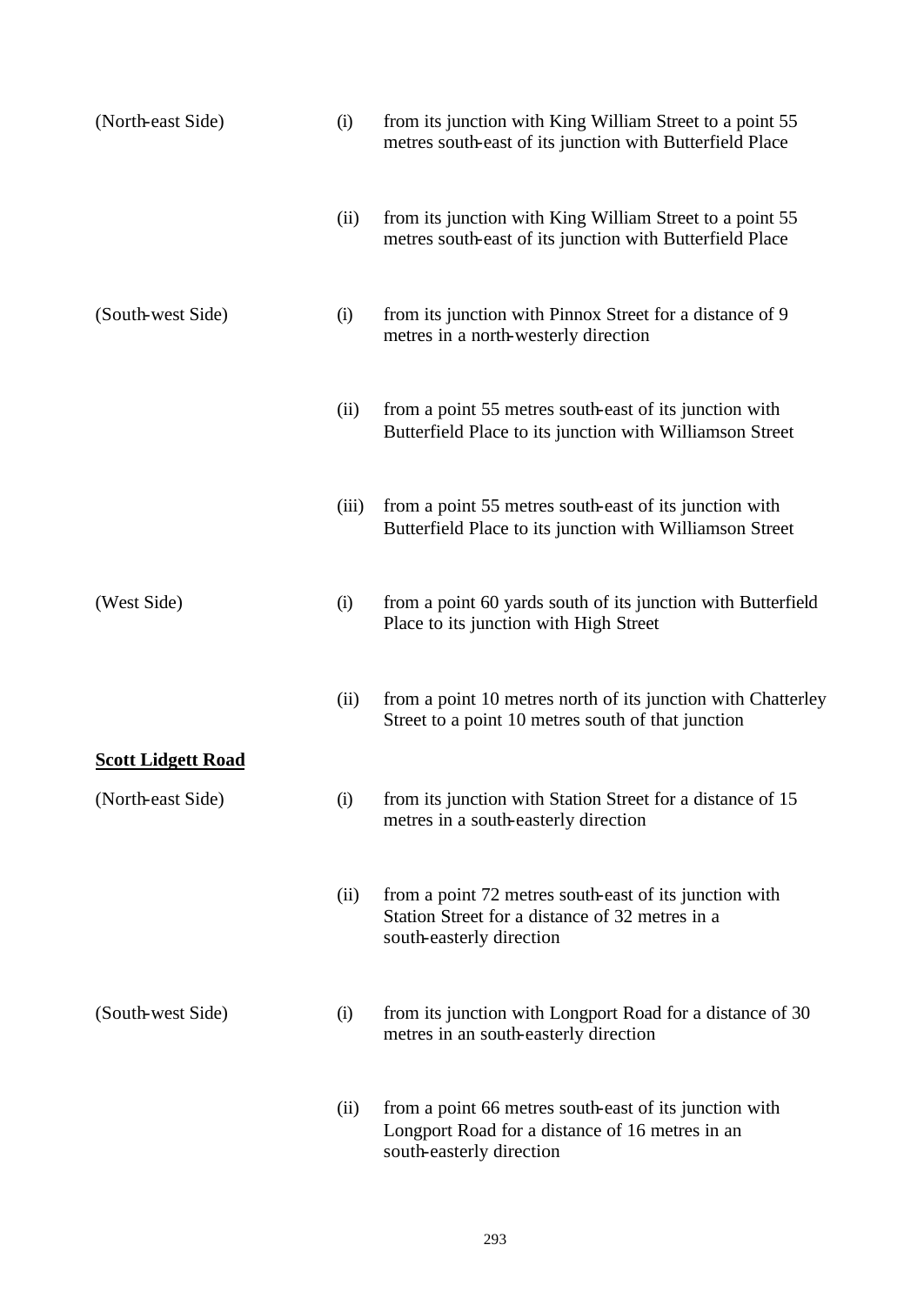#### **Scragg Street**

| (North Side)           |       | from its junction with Turnhurst Road for a distance of 9<br>metres in an easterly direction                                          |
|------------------------|-------|---------------------------------------------------------------------------------------------------------------------------------------|
| <b>Seaford Street</b>  |       |                                                                                                                                       |
| (Both Sides)           | (i)   | from its junction with College Road for a distance of 10<br>metres in an easterly direction                                           |
|                        | (ii)  | from its junction with Crowther Street for a distance of 10<br>metres in a westerly direction                                         |
|                        | (iii) | from its junction with Stoke Road for a distance of 10<br>metres in an easterly direction                                             |
| (North Side)           |       | from its junction with College Road for a distance of 10<br>metres in a westerly direction                                            |
| (South Side)           |       | from its junction with College Road for a distance of 10<br>metres in a westerly direction                                            |
| <b>Selbourne Drive</b> |       |                                                                                                                                       |
| (Both Sides)           |       | from its junction with Turnhurst Road for a distance of 10<br>metres in a westerly direction                                          |
| <b>Selwyn Street</b>   |       |                                                                                                                                       |
| (Both Sides)           | (i)   | from a point 5 metres north-west of its junction with Butler<br>Street for a distance of 18 metres in a south-easterly<br>direction   |
|                        | (ii)  | from a point 5 metres north-west of its junction with<br>Maclagan Street for a distance of 18 metres in a<br>south-easterly direction |
|                        | (iii) | from its junction with Lonsdale Street for a distance of 19<br>metres in an south-easterly direction                                  |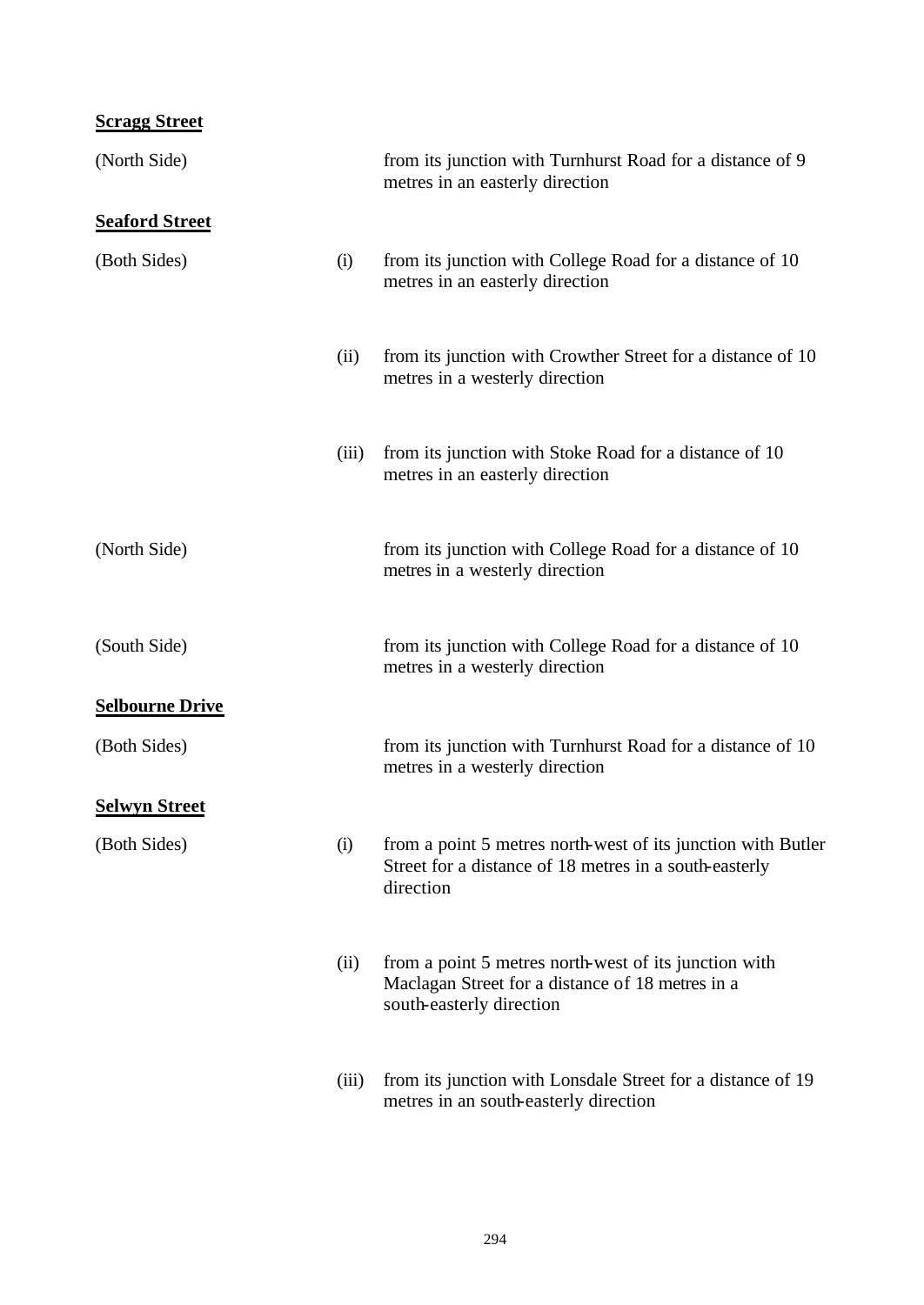## **Service Road Off Gitana Street**

| (Both Sides)                                           |      | from its junction with Gitana Street for a distance of 57<br>metres                                              |
|--------------------------------------------------------|------|------------------------------------------------------------------------------------------------------------------|
| <b>Services Area Leading To</b><br><b>Lindop Court</b> |      |                                                                                                                  |
| (East Side)                                            |      | The whole of its eastern side to the truncated southern end.                                                     |
| (South Side)                                           |      | The whole of the truncated end.                                                                                  |
| (West Side)                                            |      | From the truncated southerly end for a distance of 4 metres<br>in a northerly direction                          |
| <b>Severn Street</b>                                   |      |                                                                                                                  |
| (Both Sides)                                           |      | from its junction with Windermere Street for a distance of<br>10 metres in a north-westerly direction            |
| <b>Seymour Street</b>                                  |      |                                                                                                                  |
| (Both Sides)                                           |      | from its junction with Ivy House Road for a distance of 7<br>metres in a westerly direction                      |
| <b>Shaftesbury Avenue</b>                              |      |                                                                                                                  |
| (Both Sides)                                           |      | from its junction with High Lane for a distance of 12 metres<br>in a southerly direction                         |
| <b>Shaw Street</b>                                     |      |                                                                                                                  |
| (Both Sides)                                           |      | from its southerly junction with Cobridge Road for a<br>distance of 10 metres in an easterly direction           |
| <b>Sheaf Passage</b>                                   |      |                                                                                                                  |
| (Nrth Side)                                            |      | from its junction with Webberley Lane for a distance of 8<br>metres in a westerly direction                      |
| <b>Shearer Street</b>                                  |      |                                                                                                                  |
| (North-west Side)                                      | (i)  | from its junction with Bedford Road to a point 50 metres<br>south-west of its junction with Bedford Road         |
|                                                        | (ii) | from its junction with Shelton New Road to a point 40<br>metres north-east of its junction with Shelton New Road |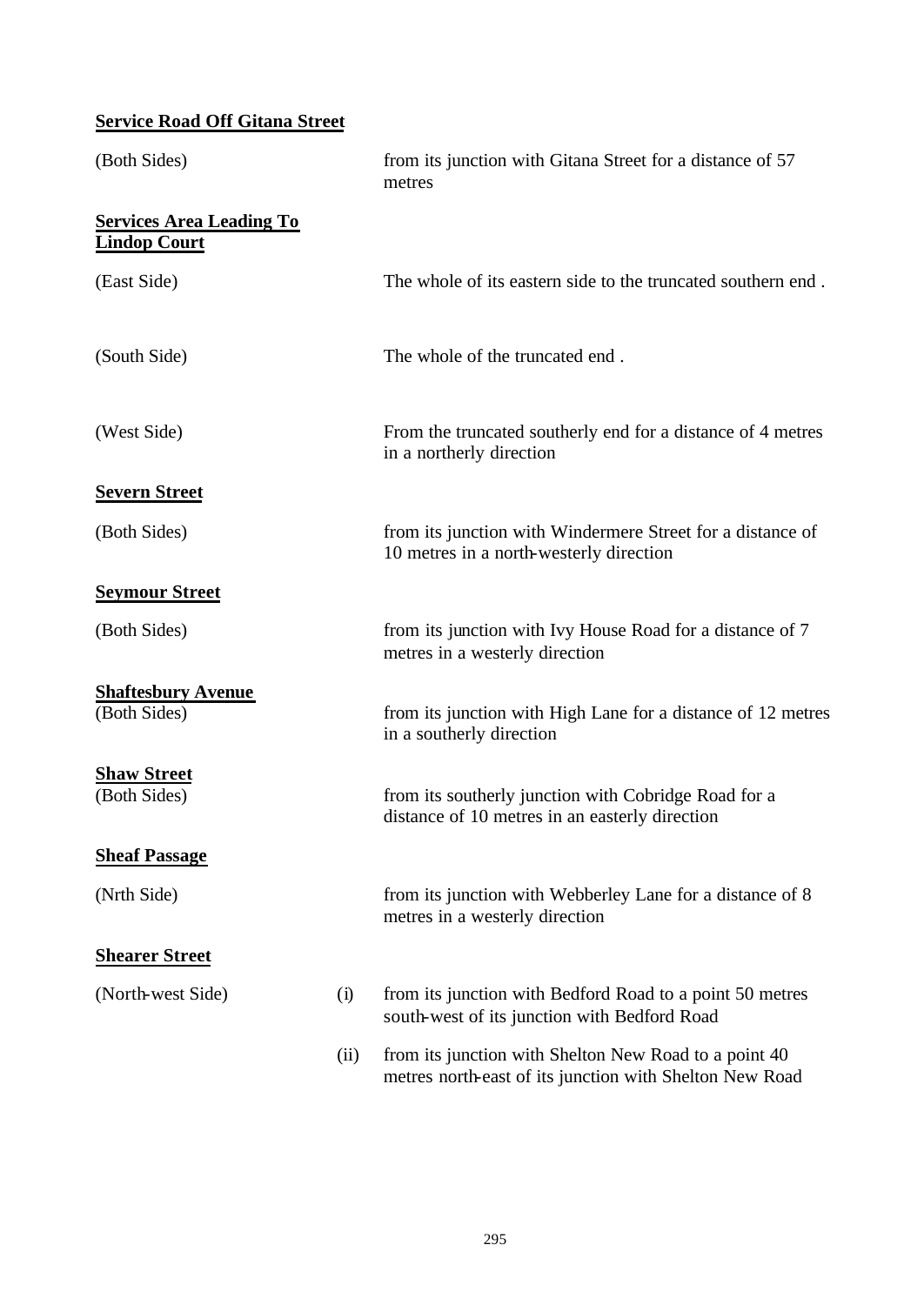| (South-east Side)        |       | for its entire length.                                                                                                                        |
|--------------------------|-------|-----------------------------------------------------------------------------------------------------------------------------------------------|
| <b>Shelford Road</b>     |       |                                                                                                                                               |
| (Both Sides)             |       | from its junction with High Street for a distance of 30<br>metres in an easterly direction                                                    |
| <b>Shelton Farm Road</b> |       |                                                                                                                                               |
| (Both Sides)             |       | from its junction with Lawrence Street for a distance of 10<br>metres in a southerly direction                                                |
| <b>Shelton New Road</b>  |       |                                                                                                                                               |
| (North Side)             | (i)   | from its junction with Bedford Road for a distance of 30<br>metres in a westerly direction                                                    |
|                          | (ii)  | from its junction with Shearer Street for a distance of 25<br>metres in an easterly direction                                                 |
|                          | (iii) | from a point 61 metres south-west of its junction with<br>Victoria Street to a point 31 metres north-east of its<br>junction with Ford Street |
| (North-west Side)        | (i)   | from its junction with Etruscan Street for a distance of 15<br>metres in a south-westerly direction                                           |
|                          | (ii)  | from its junction with Shearer Street to its junction with<br><b>Castlefield Street</b>                                                       |
|                          | (iii) | from its junction with Etruscan Street for a distance of 50<br>metres in an north-easterly direction                                          |
|                          | (iv)  | from a point 100 metres north-east of its junction with<br>Etruscan Street for a distance of 46 metres in an<br>north-easterly direction      |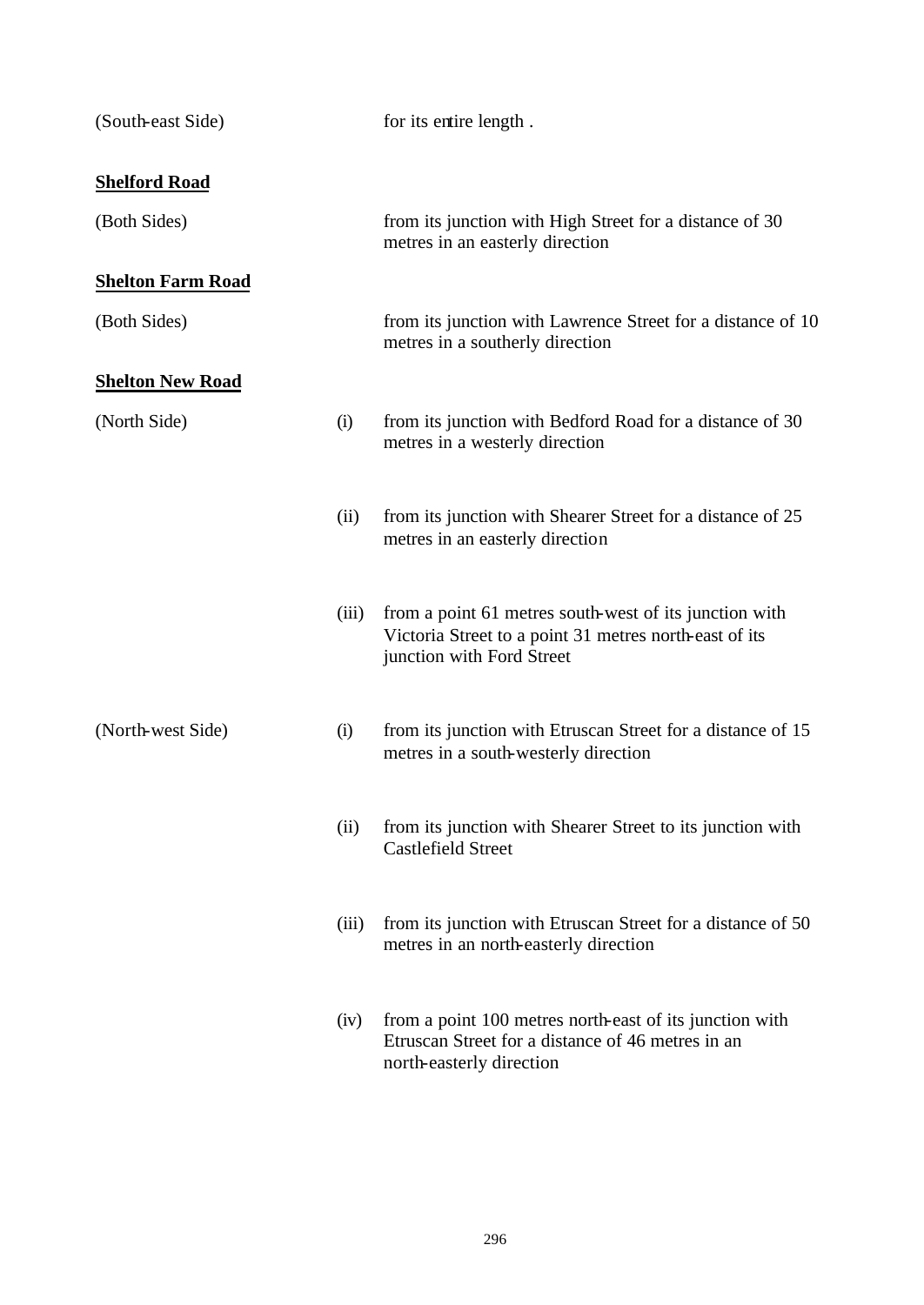| (South Side)              |       | from a point 43 metres west of its junction with Victoria<br>Street to a point 63 metres east of its junction with Victoria<br><b>Street</b> |
|---------------------------|-------|----------------------------------------------------------------------------------------------------------------------------------------------|
| <b>Shelton New Street</b> |       |                                                                                                                                              |
| (South Side)              | (i)   | from its junction with Howard Place to a point 100 metres<br>east of its junction with Pyenest Street                                        |
|                           | (ii)  | from its junction with Pyenest Street for a distance of 9<br>metres in an easterly direction                                                 |
|                           | (iii) | from its junction with Pyenest Street to a point opposite the<br>south east side of Shearer Street                                           |
| <b>Shelton Old Road</b>   |       |                                                                                                                                              |
| (Both Sides)              | (i)   | from its junction with Hartshill Road to its junction with<br>the A500                                                                       |
|                           | (ii)  | from its junction with Hartshill Road to its junction with<br>the A500                                                                       |
|                           | (iii) | from its junction with Hartshill Road to its junction with<br>the A500                                                                       |
|                           | (iv)  | from its junction with Hartshill Road to its junction with<br>the A500                                                                       |
|                           | (v)   | from its junction with Hartshill Road to its junction with<br>the A500                                                                       |
|                           | (vi)  | from its junction with Hartshill Road to its junction with<br>the A500                                                                       |
| <b>Sheppard Street</b>    |       |                                                                                                                                              |
| (North-east Side)         |       | from its junction with London Road in a North-Westerly<br>direction for a distance of 35 metres                                              |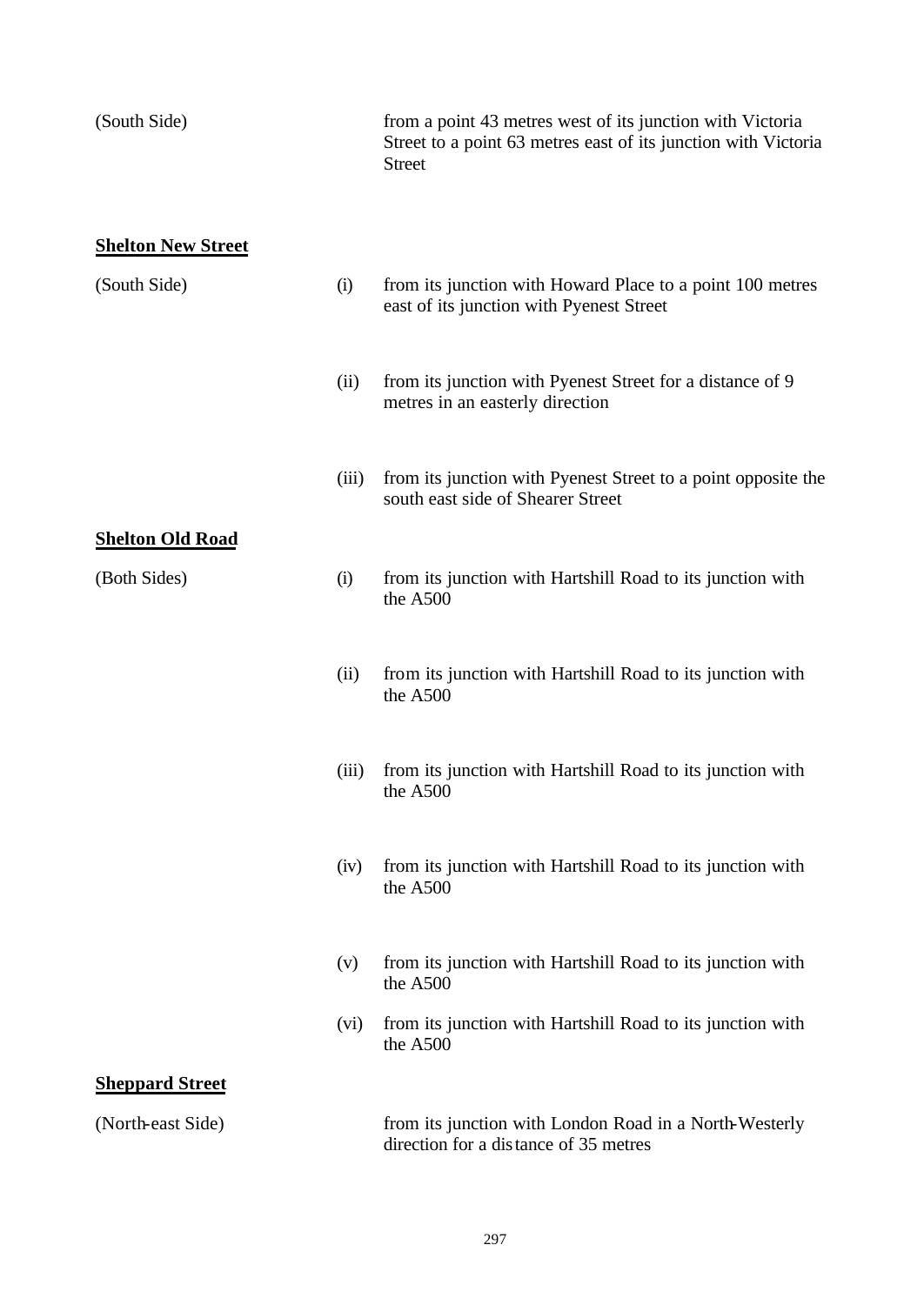| (South-west Side)   |       | from its junction with London Road in a North-Westerly<br>direction for a distance of 9 metres                                      |
|---------------------|-------|-------------------------------------------------------------------------------------------------------------------------------------|
| <b>Shirley Road</b> |       |                                                                                                                                     |
| (North Side)        | (i)   | from its junction with Regent Road for a distance of 15<br>metres in a westerly direction                                           |
|                     | (ii)  | from its junction with Regent Road for a distance of 10<br>metres in an easterly direction                                          |
|                     | (iii) | from its junction with Raymond Street for a distance of 14<br>metres in an easterly direction                                       |
| (South Side)        | (i)   | from its junction with Victoria Avenue for a distance of 15<br>metres in an easterly direction                                      |
|                     | (ii)  | from its junction with Cleveland Road for a distance of 16<br>metres in a westerly direction                                        |
|                     | (iii) | from its junction with Regent Road for a distance of 9<br>metres in an easterly direction                                           |
| <b>Sideway Road</b> |       |                                                                                                                                     |
| (East Side)         |       | from the south side of the northern junction with Campbell<br>Road to the north side of the southern junction with<br>Campbell Road |
| (North Side)        |       | from its northern junction with Campbell Road to its<br>junction with Boothen Green                                                 |
| (North-west Side)   |       | from its junction with South Terrace to a point 20 metres<br>east of the Chester Gate entrance to the Michelin Factory              |
| (South Side)        |       | from its southern junction with Campbell Road for a<br>distance of 20 metres in a westerly direction                                |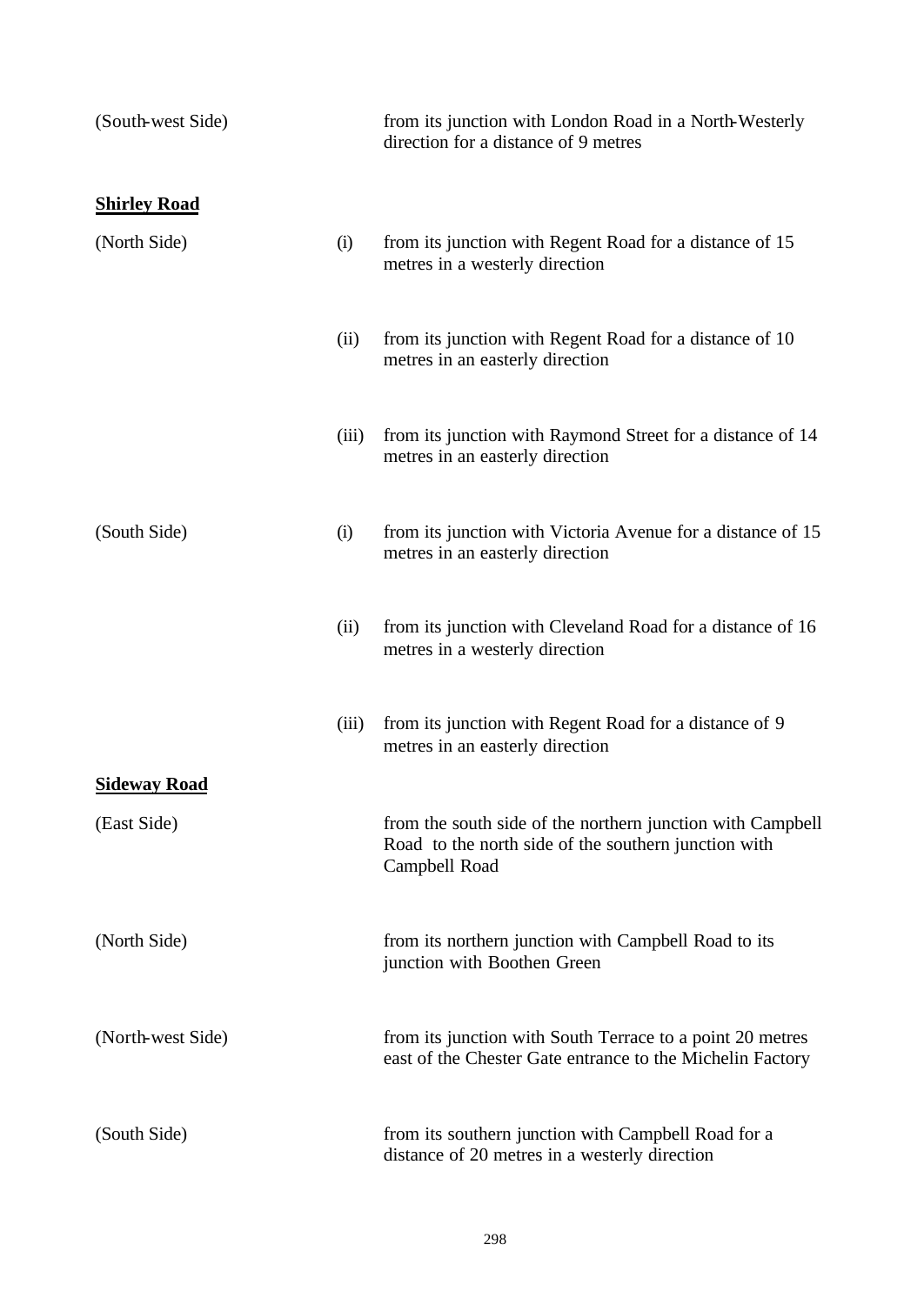## **Sidings Place**

| (East Side)                 |      | from its junction with Baths Road for a distance of 17<br>metres in a north-westerly direction     |
|-----------------------------|------|----------------------------------------------------------------------------------------------------|
| (North-west Side)           | (i)  | from its junction with King Street for a distance of 15<br>metres in a south-westerly direction    |
|                             | (ii) | from a point 43 metres south-west of its junction with King<br>Street for a distance of 90 metres  |
| (West Side)                 |      | from its junction with Baths Road for a distance of 15<br>metres in a north-westerly direction     |
| <b>Silverstone Crescent</b> |      |                                                                                                    |
| (Both Sides)                | (i)  | from its junction with Turnhurst Road for a distance of 10<br>metres in a westerly direction       |
|                             | (ii) | from its junction with Turnhurst Road for a distance of 10<br>metres in a westerly direction       |
| <b>Simon Place</b>          |      |                                                                                                    |
| (Both Sides)                |      | The whole length.                                                                                  |
| <b>Simpson Street</b>       |      |                                                                                                    |
| (Both Sides)                |      | from its junction with Leek Road for a distance of 13.7<br>metres in an south-easterly direction   |
| <b>Slippery Lane</b>        |      |                                                                                                    |
| (East Side)                 |      | the whole length.                                                                                  |
| (West Side)                 | (i)  | from its junction with Clough Street for a distance of 23<br>metres in a southerly direction       |
|                             | (ii) | from a point 53 metres south of its junction with Clough<br>Street to its junction with Sun Street |
|                             |      |                                                                                                    |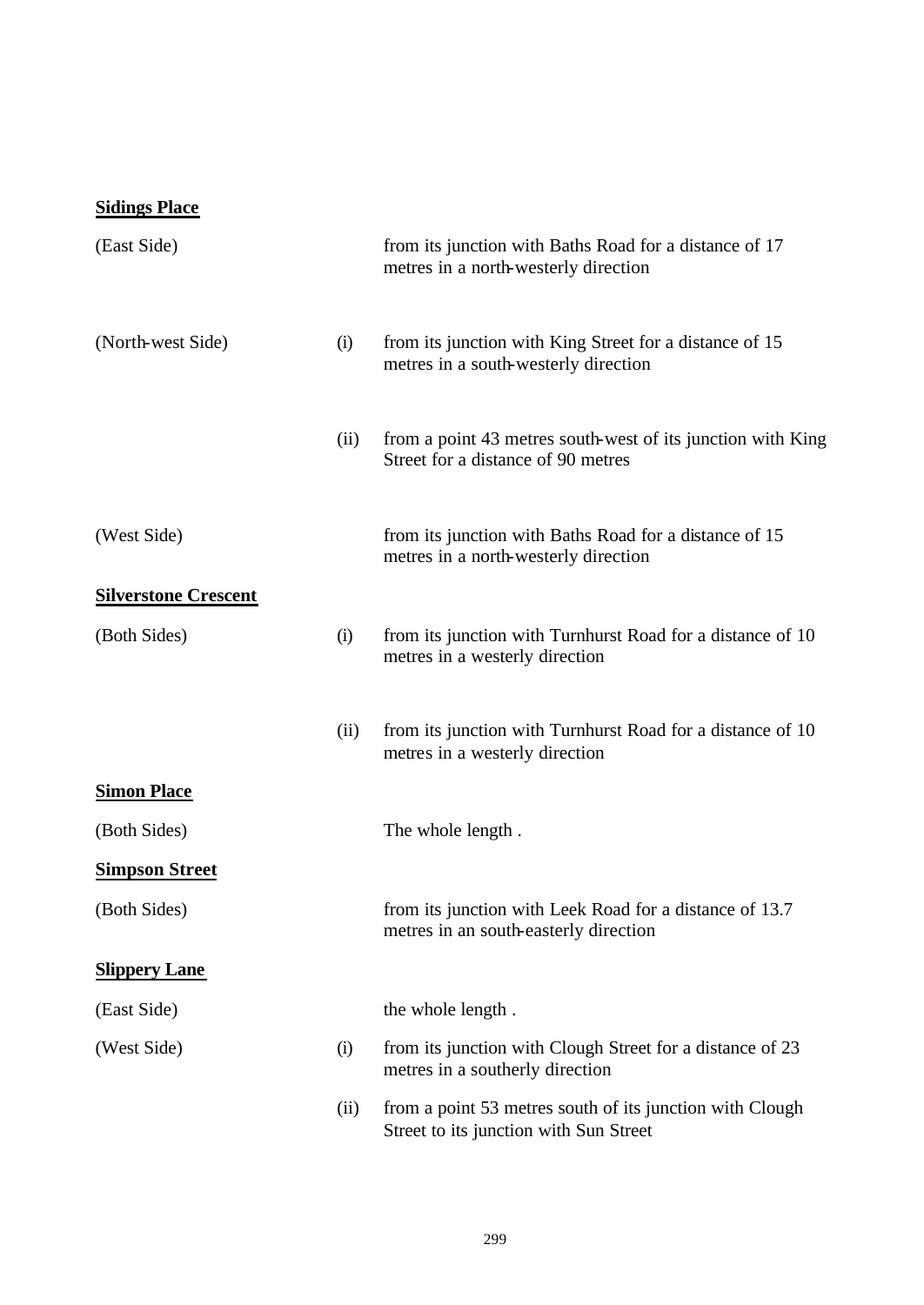| <b>Smithpool Road</b> |      |                                                                                                     |
|-----------------------|------|-----------------------------------------------------------------------------------------------------|
| (Both Sides)          |      | from its junction with Whieldon Road for a distance of 15<br>metres in an easterly direction        |
| <b>Smithy Lane</b>    |      |                                                                                                     |
| (Both Sides)          |      | for its entire length.                                                                              |
| <b>Sneyd Hill</b>     |      |                                                                                                     |
| (East Side)           |      | from its junction with Hanley Road for a distance of 110<br>metres in a southerly direction         |
| (West Side)           |      | from its junction with Hanley Road for a distance of 30<br>metres in a southerly direction          |
| <b>Sneyd Street</b>   |      |                                                                                                     |
| (North Side)          |      | from its junction with Hanley Road for a distance of 25<br>metres in a westerly direction           |
| (South Side)          |      | from its junction with Hanley Road for a distance of 22<br>metres in a westerly direction           |
| <b>Snow Hill</b>      |      |                                                                                                     |
| (Both Sides)          | (i)  | from its junction with Bedford Road and Wellesley Street<br>to its junction with Richmond Terrace   |
|                       | (ii) | from its junction with Broad Street to a point 50 metres<br>north of its junction with Cutts street |
| (East Side)           | (i)  | from its junction with Cutts Street to its junction with<br><b>Richmond Terrace</b>                 |
|                       | (ii) | from its junction with Cutts Street to a point 22 metres<br>north of that junction                  |
| (West Side)           | (i)  | from its junction with St Mark's Street To a point opposite<br>the south side of Richmond Street    |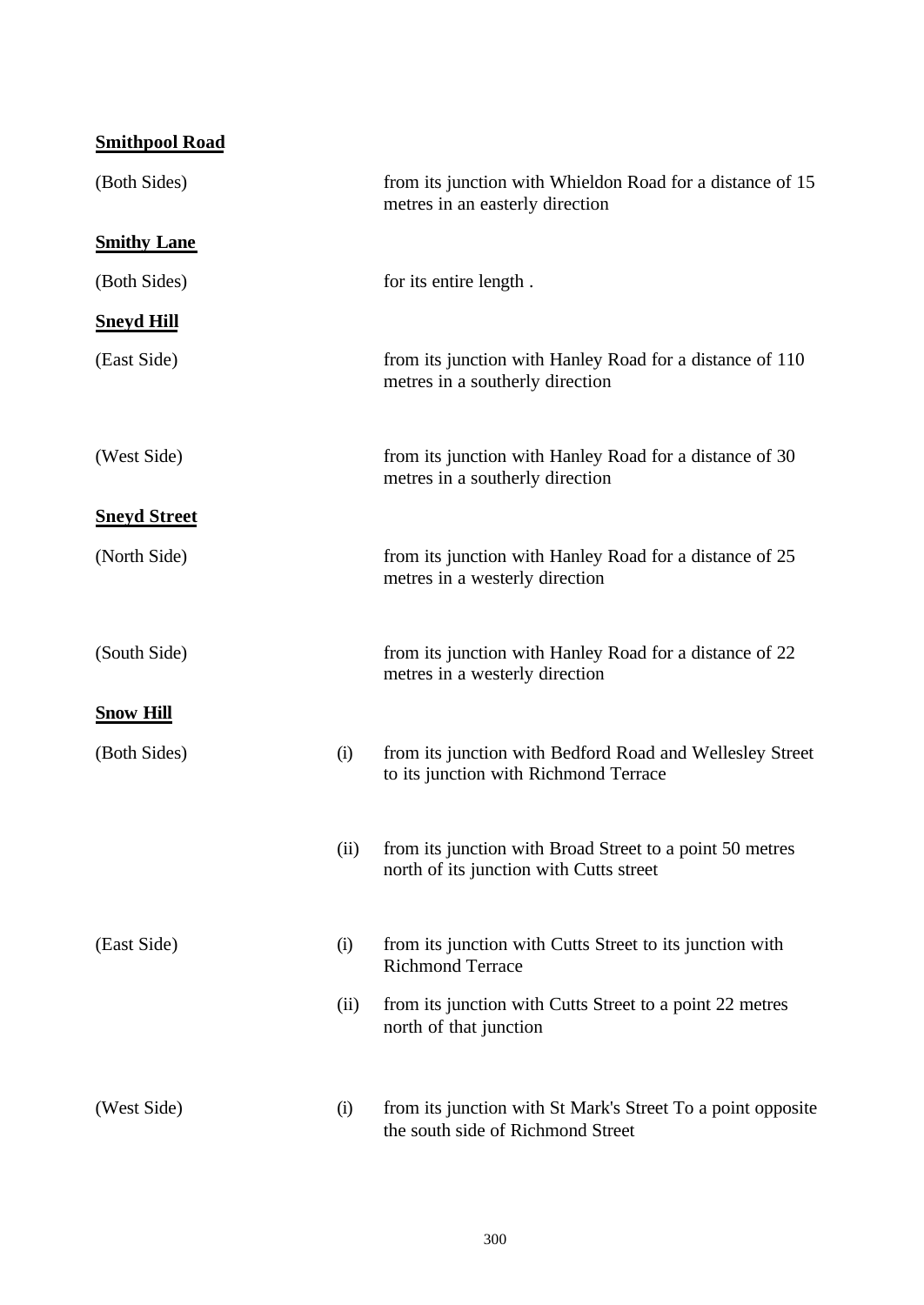|                           | (ii)  | from a point 10 metres north of its junction with Havelock<br>Place to its junction with Richmond Terrace            |
|---------------------------|-------|----------------------------------------------------------------------------------------------------------------------|
|                           | (iii) | from its junction with Rectory Passage for a distance of 29<br>metres in a southerly direction                       |
| <b>Somerset Road</b>      |       |                                                                                                                      |
| (Both Sides)              |       | from its junction with Bucknall New Road for a distance of<br>5 metres in a northerly direction                      |
| <b>South Terrace</b>      |       |                                                                                                                      |
| (North Side)              |       | for its entire length.                                                                                               |
| (South Side)              |       | from its junction with Sideway Road to a point 109 metres<br>west of that junction                                   |
| <b>South Wolfe Street</b> |       |                                                                                                                      |
| (Both Sides)              |       | For its whole length.                                                                                                |
| <b>Spark Street</b>       |       |                                                                                                                      |
| (North Side)              |       | from its junction with Epworth Street for a distance of 51<br>metres in a south-easterly direction                   |
| (North-east Side)         |       | from its junction with London Road in a North-Westerly<br>direction to a point 39 metres north-west of that junction |
| (South Side)              |       | from its junction with Spark Terrace for a distance of 115<br>metres in a south-easterly direction                   |
| (South-west Side)         |       | from its junction with London Road for a distance of 40<br>metres                                                    |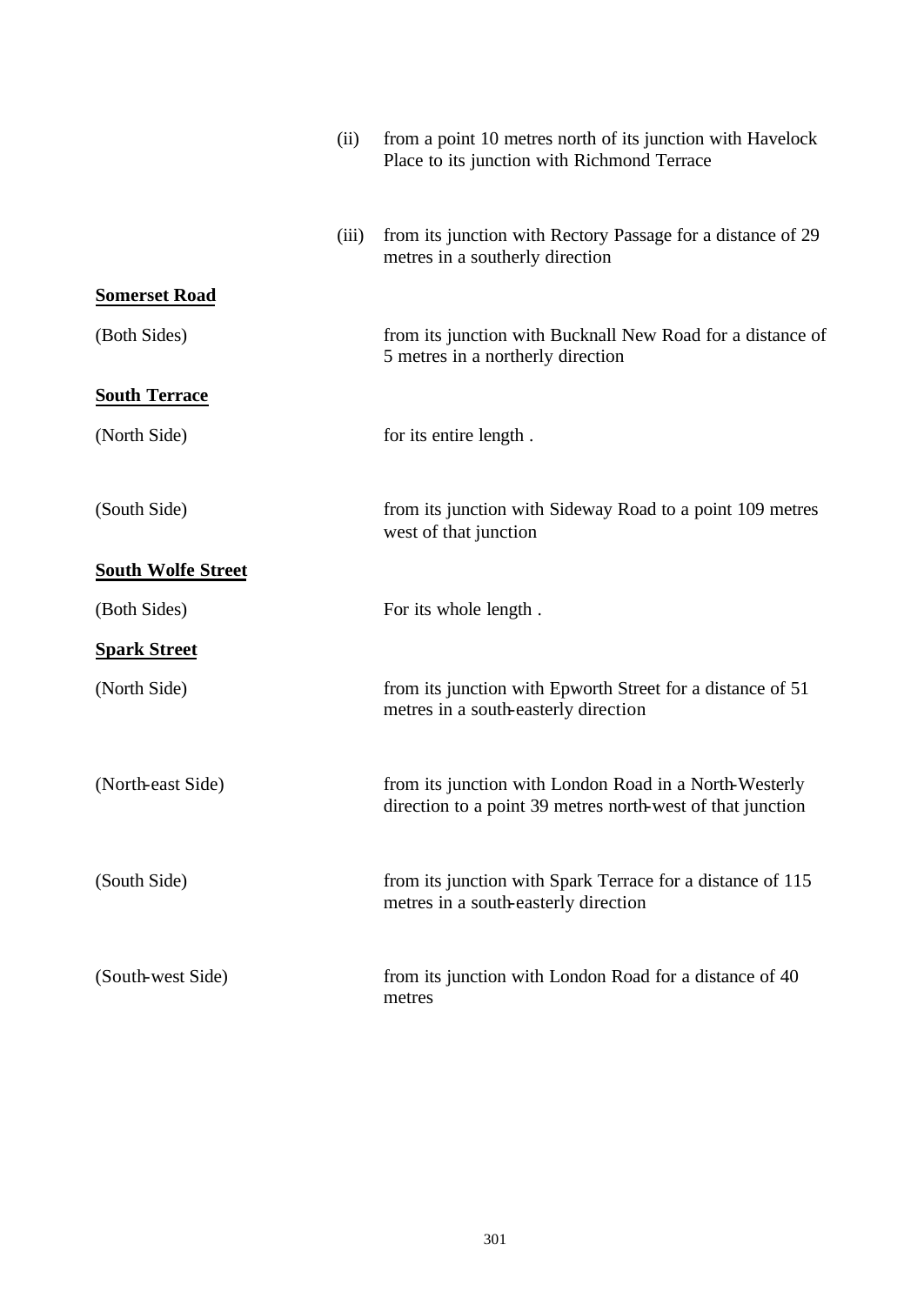## **Spark Terrace**

| (East Side)           | (i)  | from its junction with Spark Street for a distance of 30<br>metres in an south-easterly direction                                  |
|-----------------------|------|------------------------------------------------------------------------------------------------------------------------------------|
|                       | (ii) | from its junction with Bath Street for a distance of 10<br>metres in a northerly direction                                         |
| (West Side)           |      | from its junction with Bath Street for a distance of 10<br>metres in a northerly direction                                         |
| <b>Sparrow Street</b> |      |                                                                                                                                    |
| (North-east Side)     |      | from its junction with Ford Green Road for a distance of 5<br>metres in a south-easterly direction                                 |
| (West Side)           |      | from its junction with Ford Green Road in a Southerly<br>direction for a distance of 30 metres                                     |
| <b>Spencer Road</b>   |      |                                                                                                                                    |
| (Both Sides)          |      | from its junction with Boughey Road for a distance of 10<br>metres in a westerly direction                                         |
| (North Side)          | (i)  | from the rear access road for a distance of 4 metres in an<br>easterly direction                                                   |
|                       |      | (ii) from the rear access road for a distance of 4 metres in an<br>westerly direction                                              |
| (South Side)          | (i)  | from the rear access road for a distance of 4 metres in an<br>easterly direction                                                   |
|                       | (ii) | from the rear access road for a distance of 4 metres in an<br>westerly direction                                                   |
| (West Side)           |      | Across the western truncated end for a distance of 4 metres<br>on the north and south side of the road in front of No 77<br>and 78 |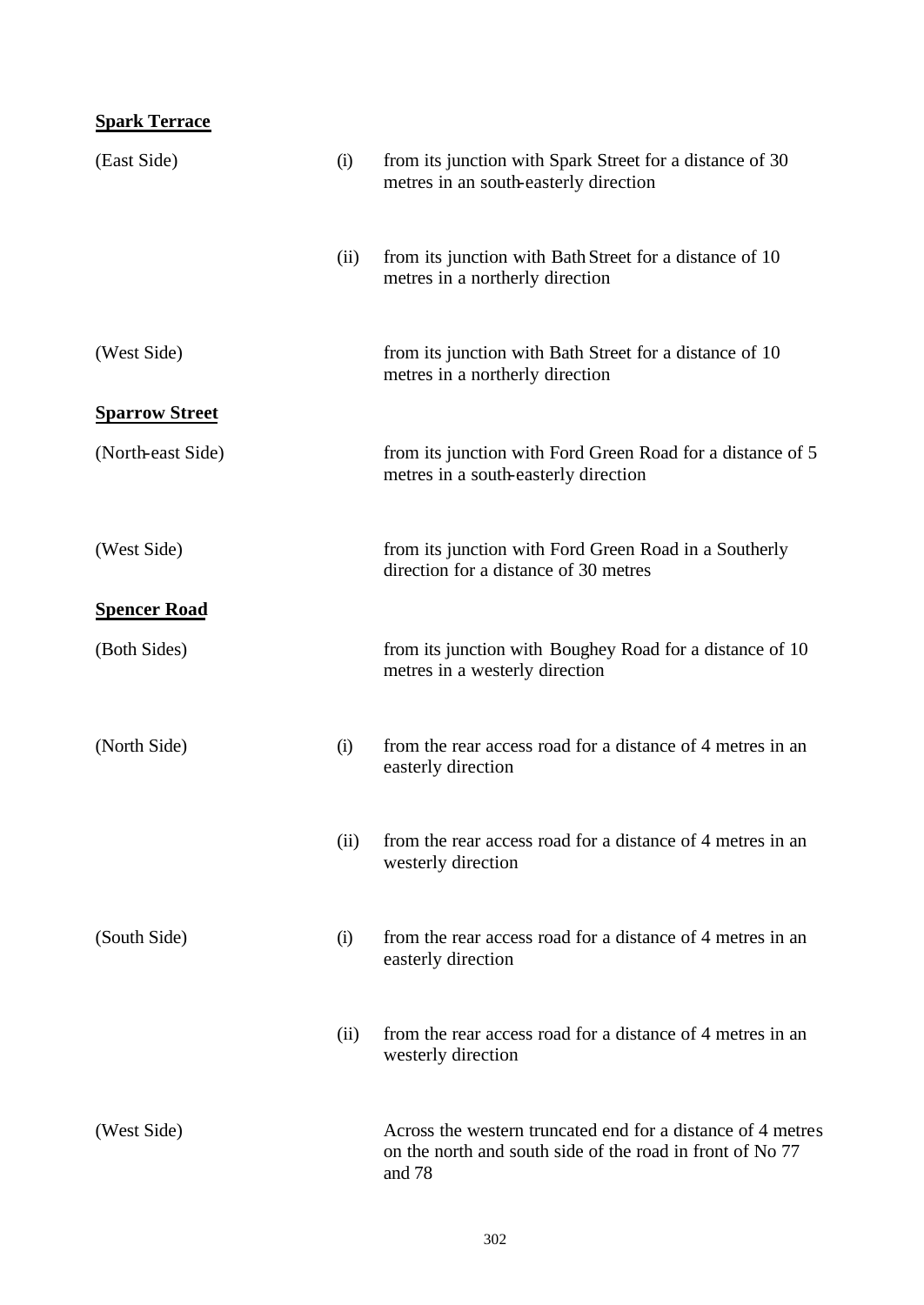## **Spode Street**

| (North Side)              |       | from its junction with Fletcher Road for a distance of 5<br>metres in a south-easterly direction                             |
|---------------------------|-------|------------------------------------------------------------------------------------------------------------------------------|
| <b>Spratslade Drive</b>   |       |                                                                                                                              |
| (North Side)              | (i)   | from its junction with Trentham Road for a distance of 15<br>metres in a westerly direction                                  |
|                           | (ii)  | from a point 49 metres west of its junction with Trentham<br>Road for a distance of 39 metres in a westerly direction        |
|                           | (iii) | from its junction with Belgrave Avenue for a distance of 5<br>metres in an easterly direction                                |
| (South Side)              |       | from its junction with Trentham Road for a distance of 67<br>metres in a westerly direction                                  |
| <b>Spring Garden Road</b> |       |                                                                                                                              |
| (North Side)              | (i)   | from a point 183 metres east of its junction with Leaks<br>Alley to its junction with Trentham Road                          |
|                           | (ii)  | from its junction with Edensor Road to a point 20 metres<br>west of its junction with Leaks Alley                            |
| (South Side)              | (i)   | from a point 60 metres west of its junction with Springfield<br>Crescent for a distance of 62 metres in a westerly direction |
|                           | (ii)  | from a point 11 metres west of its junction with Springfield<br>Crescent to a point 8 metres east of that junction           |
|                           | (iii) | from a point 233 metres west of its junction with Trentham<br>Road for a distance of 25 metres in a westerly direction       |
| (South-east Side)         |       | from its junction with Trentham Road to a point 55 metres<br>east of the Cemetery Gates                                      |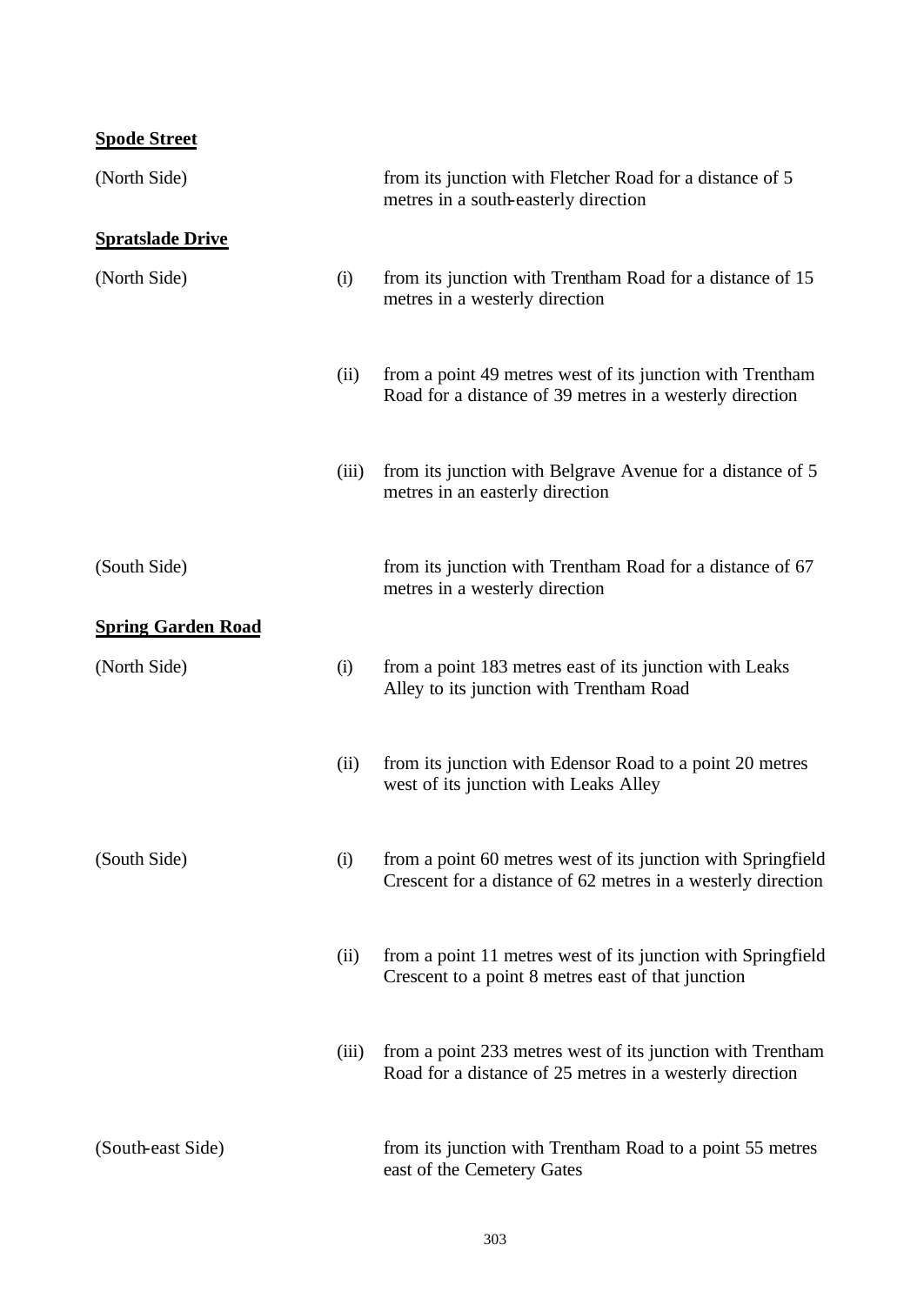| <b>Springfield Crescent</b>  |                                                                                                                        |
|------------------------------|------------------------------------------------------------------------------------------------------------------------|
| (Both Sides)                 | from its junction with Spring Garden Road for a distance of<br>10 metres in a southerly direction                      |
| <b>Sprink Bank Road</b>      |                                                                                                                        |
| (North Side)                 | from its junction with Chell Heath Road for a distance of<br>75 metres in a westerly direction                         |
| (South Side)                 | from its junction with Chell Heath Road for a distance of<br>58 metres in a westerly direction                         |
| <b>Spur Street</b>           |                                                                                                                        |
| (Both Sides)                 | from its junction with Leek Road for a distance of 13.7<br>metres in a north-westerly direction                        |
| <b>St Aidan's Street</b>     |                                                                                                                        |
| (North Side)                 | from its junction with High Street for a distance of 10<br>metres in a south-westerly direction                        |
| (South Side)                 | from its junction with High Street for a distance of 10<br>metres in a south-westerly direction                        |
| <b>St Ann Street</b>         |                                                                                                                        |
| (East Side)                  | from its junction with Bucknall New Road for a distance of<br>17 metres in a northerly direction                       |
| <b>St Bartholomews Close</b> |                                                                                                                        |
| (Both Sides)                 | The whole length.                                                                                                      |
| <b>St James Street</b>       |                                                                                                                        |
| (Both Sides)                 | the whole length.                                                                                                      |
| <b><u>St John Street</u></b> |                                                                                                                        |
| (East Side)                  | from its junction with Upper Huntbach Street for a distance<br>of 10 metres in a northerly direction                   |
| (West Side)                  | from a point 45 metres south of its junction with Mayer<br>Street for a distance of 30 metres in a southerly direction |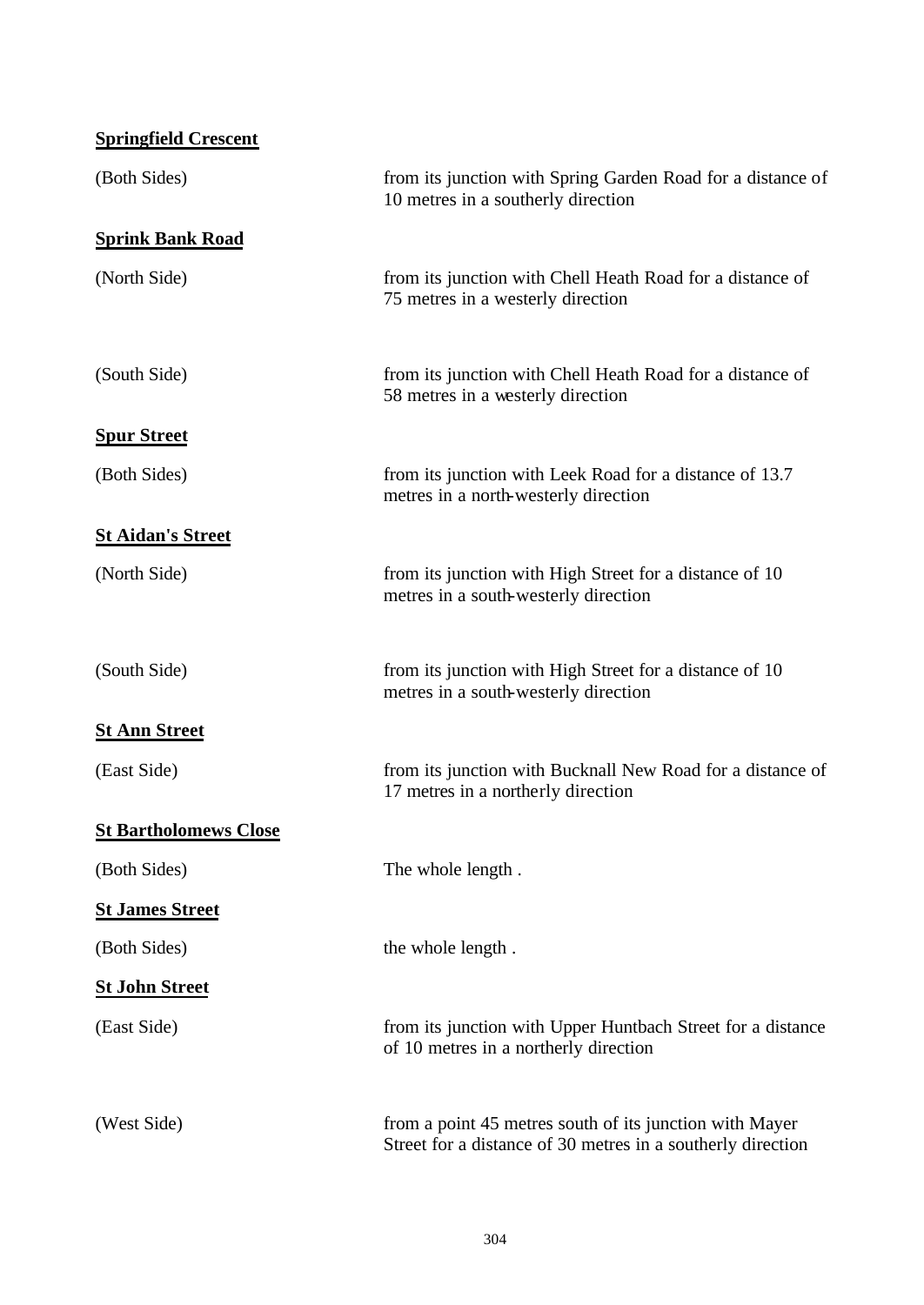## **St John's Square**

|                         |      | the whole of the western eastern and northern sides.                                                                                           |
|-------------------------|------|------------------------------------------------------------------------------------------------------------------------------------------------|
|                         |      | on the central island on the western northern and southern<br>sides.                                                                           |
| (South Side)            |      | from its junction with William Clowes Street for a distance<br>of 5 metres in a westerly direction                                             |
|                         | (i)  | from its junction with Furlong Passage to a point 23 metres<br>west of its junction with William Clowes Street                                 |
| <b>St Luke Street</b>   |      |                                                                                                                                                |
| (East Side)             |      | from its junction with Waterloo Street for a distance of 9<br>metres in a northerly direction                                                  |
| (West Side)             |      | from its junction with Waterloo Street for a distance of 8<br>metres in a northerly direction                                                  |
| <b>St Mark's Street</b> |      |                                                                                                                                                |
| (Both Sides)            |      | from its junction with Snow Hill for a distance of 10 metres<br>in a northerly direction                                                       |
| <b>St Martin's Lane</b> |      |                                                                                                                                                |
| (North Side)            |      | from its junction with Transport Lane for a distance of 31<br>metres in an easterly direction                                                  |
| (South Side)            |      | from its junction with Transport Lane for a distance of 15<br>metres                                                                           |
| <b>St Michaels Road</b> |      |                                                                                                                                                |
| (East Side)             | (i)  | from a point 30 metres north of its junction with Rosebery<br>Street to a point 75 metres south of its junction with<br><b>Rosebery Street</b> |
|                         | (ii) | from a point 10 metres south of its junction with<br>Hazelhurst Road to a point 40 metres south of its junction<br>with Hazelhurst Road        |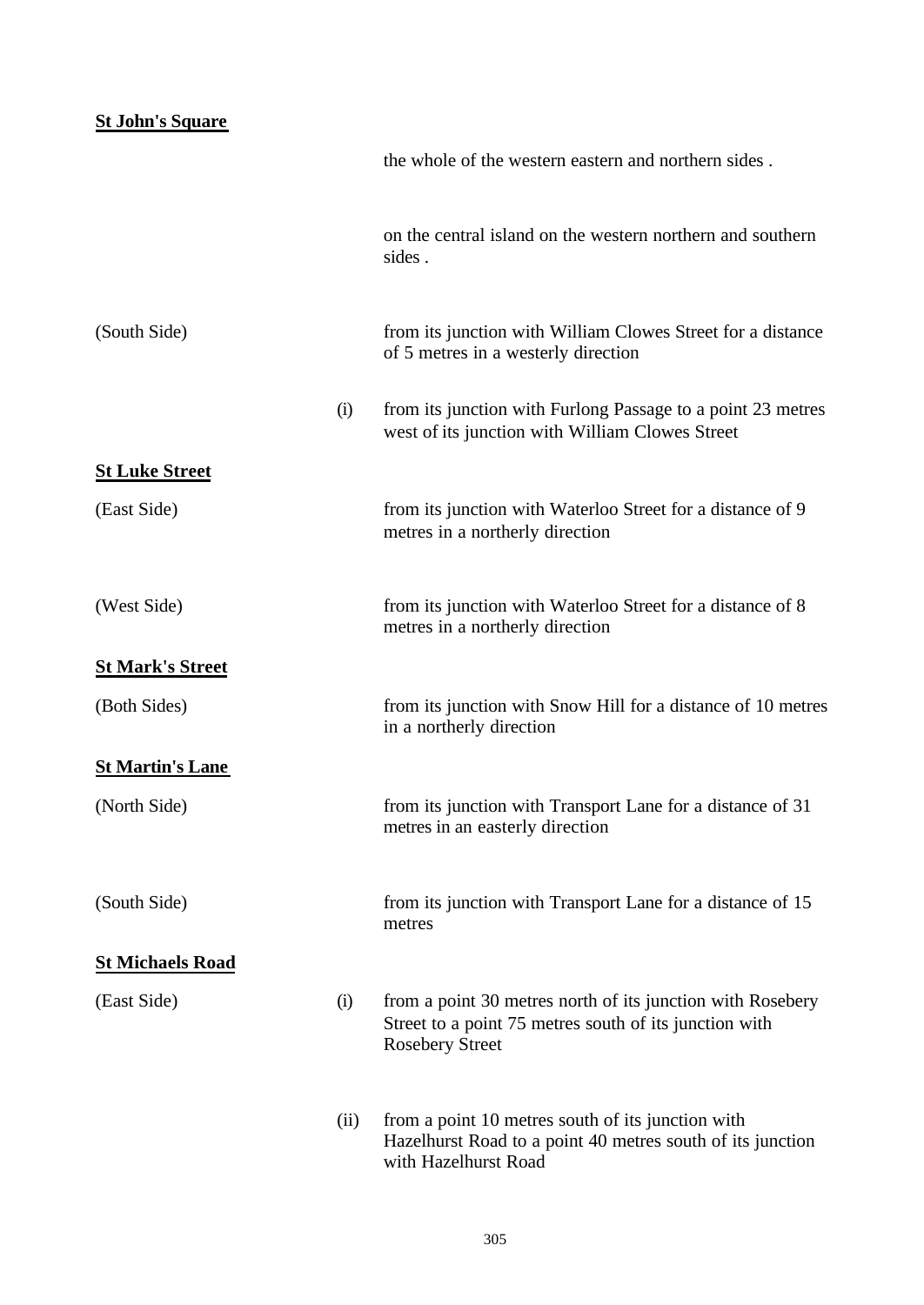## **St Michael's Road**

| (East Side)               |      | from a point 18 metres north of its junction with Benson<br>Street to a point 19 metres south of that junction                               |
|---------------------------|------|----------------------------------------------------------------------------------------------------------------------------------------------|
| (North-west Side)         | (i)  | from a point 29 metres opposite the southern carriageway of<br>Roseberry Street for a distance of 40 metres in a southerly<br>direction      |
|                           | (ii) | from its junction with Turnhurst Road to its junction with<br><b>Hewitt Street</b>                                                           |
| (South-east Side)         |      | from its junction with Hazelhurst Road for a distance of 25<br>metres in an north-easterly direction                                         |
| (South-west Side)         |      | from its junction with Hazelhurst Road for a distance of 10<br>metres in a south-westerly direction                                          |
| (West Side)               | (i)  | from its junction with Furlong Road for a distance of 54<br>metres in a northerly direction                                                  |
|                           | (ii) | from a point 15 metres south of its junction with Turnhurst<br>Road to a point 52 metres south of its junction with<br><b>Turnhurst Road</b> |
| <b>St Nicholas Avenue</b> |      |                                                                                                                                              |
| (Both Sides)              |      | from its junction with Ford Green Road for a distance of 60<br>metres in a north-westerly direction                                          |
| <b>St Paul Street</b>     |      |                                                                                                                                              |
| (East Side)               |      | from a point 5 metres north of the turning head to a point 5<br>metres south of the turning head including the turning head                  |
| <b>Stafford Lane</b>      |      |                                                                                                                                              |
| (Both Sides)              |      | the whole.                                                                                                                                   |
| <b>Stafford Street</b>    |      |                                                                                                                                              |
| (East Side)               | (i)  | from its junction with Hope Street to a point 55 metres<br>north of its junction with Lamb Street                                            |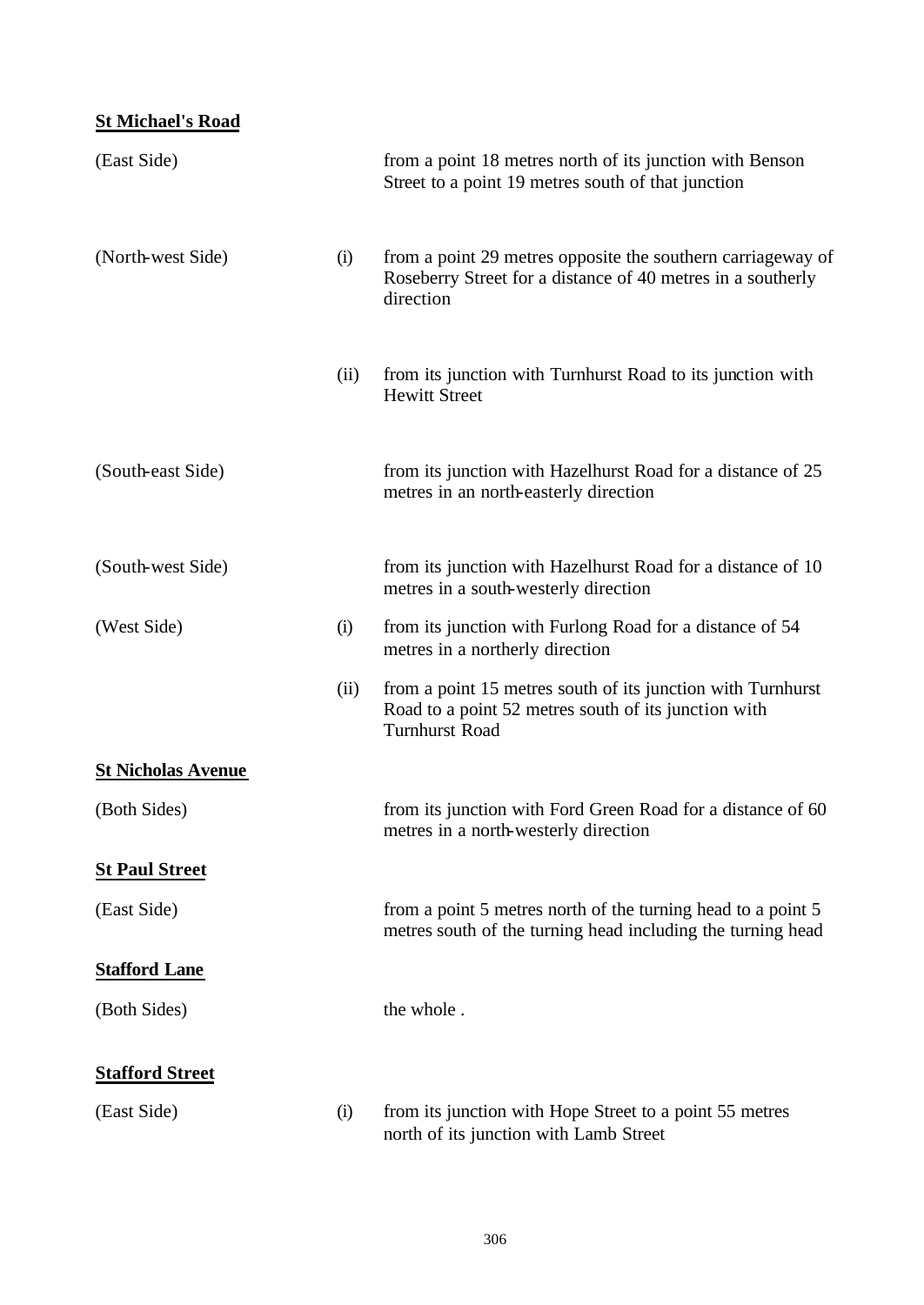|                        | (ii)  | from its junction with Percy Street to a point 45 metres<br>south of its junction with Lamb Street                           |
|------------------------|-------|------------------------------------------------------------------------------------------------------------------------------|
|                        | (iii) | from a point 2 metres north of its junction with Stafford<br>Lane Service Road to a point 5 metres south of that<br>junction |
| (North-east Side)      |       | from its junction with Old Hall Street to a point 30 metres<br>north-west of its junction with Tontine Street                |
| (South-west Side)      |       | from its junction with New Hall Street for a distance of 48<br>metres in an south-easterly direction                         |
| (West Side)            | (i)   | from its junction with Trinity Street for a distance of 23.5<br>metres in a northerly direction                              |
|                        | (ii)  | from its junction with Old Hall Street to its junction with<br><b>Trinity Street</b>                                         |
| <b>Stamer Street</b>   |       |                                                                                                                              |
| (Both Sides)           |       | from its junction with Maclagan Street for a distance of 5<br>metres in a north-westerly direction                           |
| (South-east Side)      |       | from its junction with Butler Street to a point 5 metres<br>north-east of that junction                                      |
| <b>Standard Street</b> |       |                                                                                                                              |
| (North-west Side)      |       | from its junction with Herbert Street for a distance of 10<br>metres in a south-westerly direction                           |
| (South-east Side)      |       | from its junction with City Road for a distance of 10 metres<br>in a northerly direction                                     |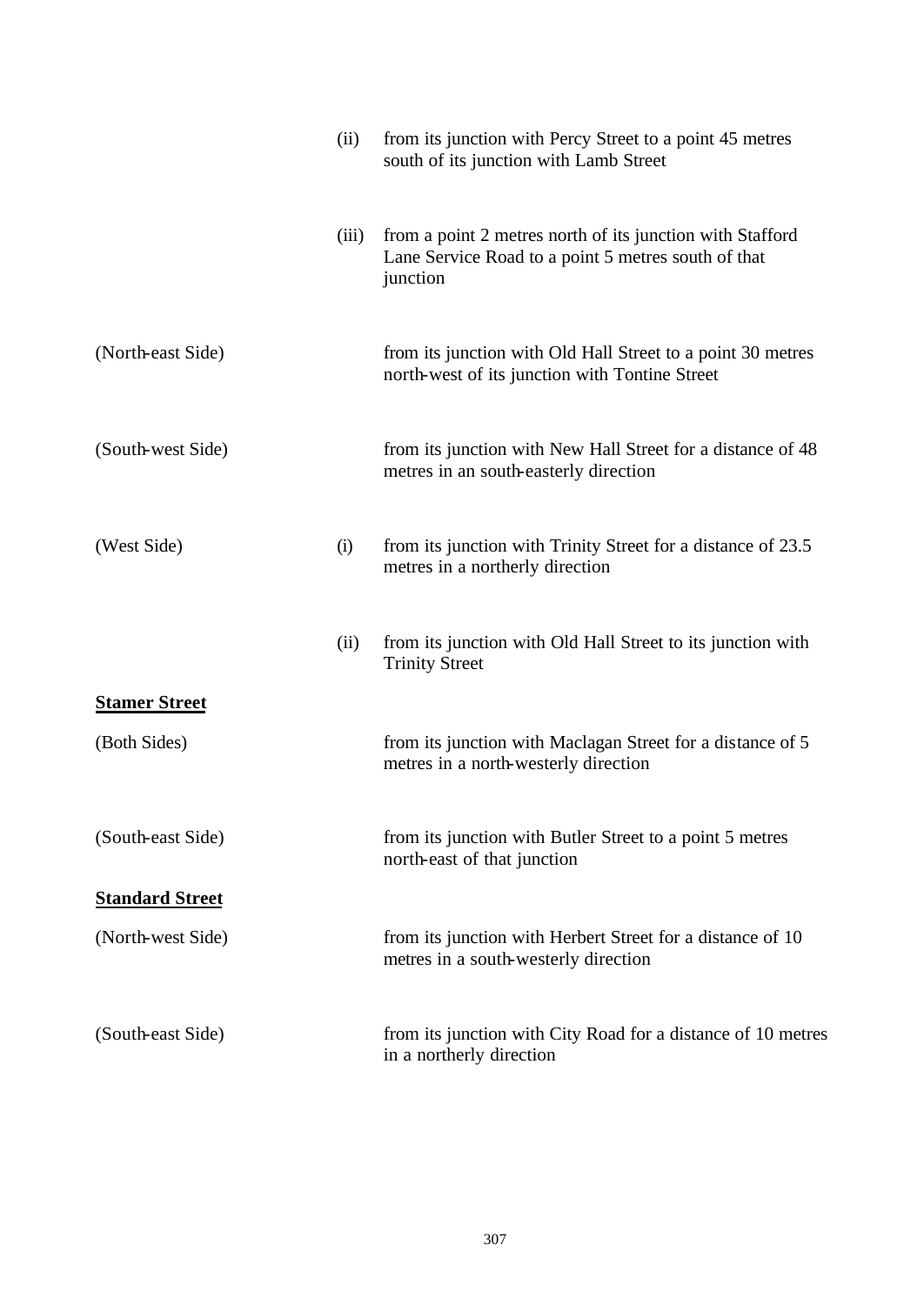## **Stanfield Road**

| (Both Sides)                |       | from its junction with Hamil Road for a distance of 15<br>metres in a north-westerly direction                                  |
|-----------------------------|-------|---------------------------------------------------------------------------------------------------------------------------------|
| <b>Stanley Matthews Way</b> |       |                                                                                                                                 |
| (Both Sides)                |       | The Whole.                                                                                                                      |
| <b>Stanley Road</b>         |       |                                                                                                                                 |
| (Both Sides)                |       | from its junction with Hartshill Road for a distance of 27<br>metres in a north-easterly direction                              |
| <b>Stanley Street</b>       |       |                                                                                                                                 |
| (Both Sides)                | (i)   | from its junction with Machin Street for a distance of 11<br>metres either side of that junction                                |
|                             | (ii)  | from its junction with The Boulevard for a distance of 28<br>yards in a northerly direction                                     |
| (East Side)                 |       | from a point 10 metres north of its junction with Park<br>Terrace for a distance of 30 metres in a southerly direction          |
| (West Side)                 | (i)   | from its junction with Park Terrace for a distance of 6.5<br>metres in a southerly direction                                    |
|                             | (ii)  | from its junction with Park Terrace for a distance of 5<br>metres in a northerly direction                                      |
|                             | (iii) | from a point 8 metres north of its junction with Park<br>Terrace to a point 8 metres south of its junction with Park<br>Terrace |
| <b>Stanton Road</b>         |       |                                                                                                                                 |
| (North Side)                |       | from its junction with Weston Road for a distance of 35<br>metres in an south-easterly direction                                |
| (North-east Side)           | (i)   | from its junction with Colclough Road to its junction with<br><b>Kingsley Street</b>                                            |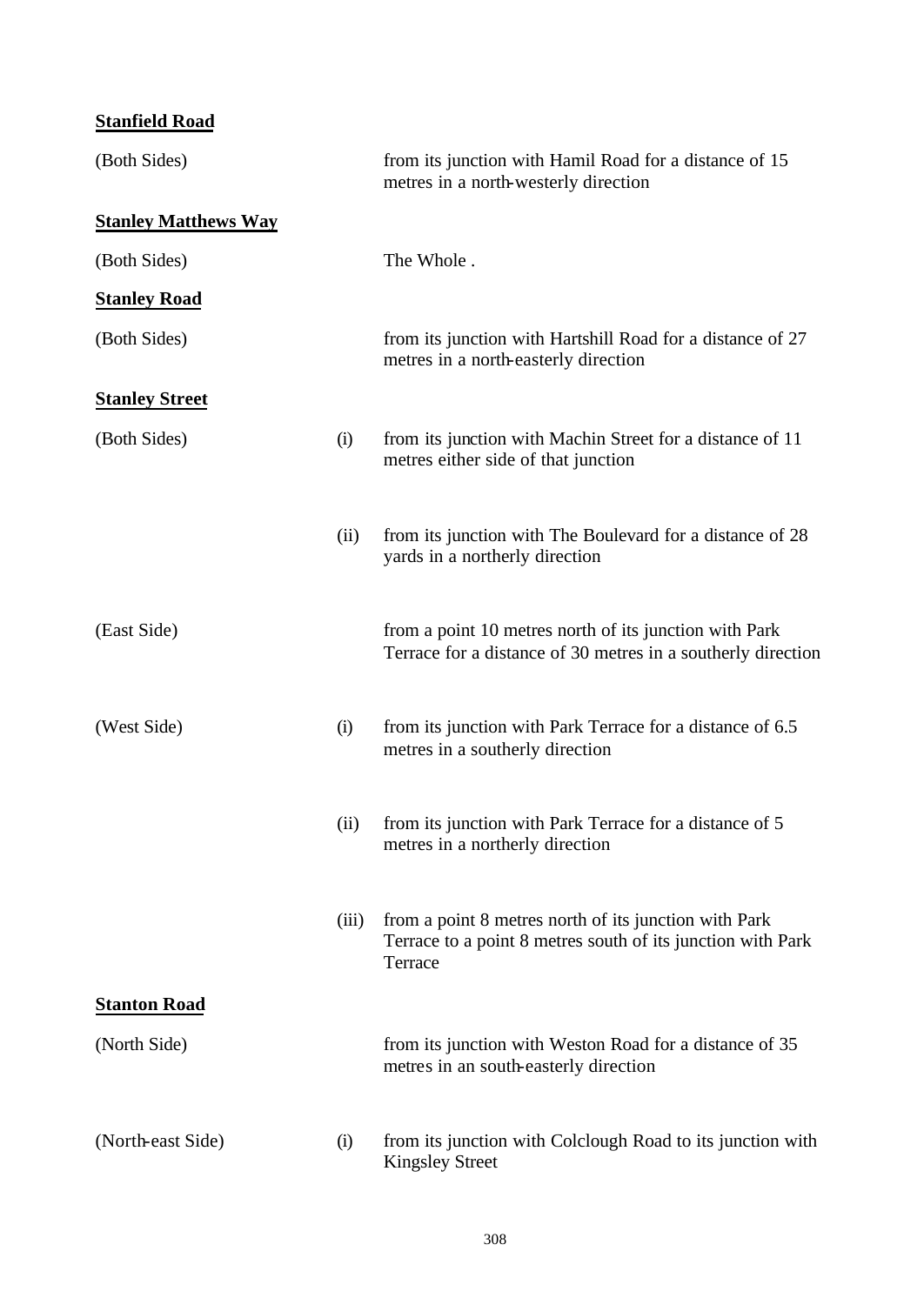|                             | (ii)  | from its junction with Kingsley Street for a distance of 10<br>metres in a north westerly direction        |
|-----------------------------|-------|------------------------------------------------------------------------------------------------------------|
|                             | (iii) | from its junction with Woodgate Street for a distance of 15<br>metres in an north westerly direction       |
|                             | (iv)  | from its junction with Woodgate Street for a distance of 11<br>metres in an south easterly direction       |
| (South Side)                |       | from its junction with Weston Road for a distance of 77<br>metres in an south-easterly direction           |
| (West Side)                 |       | from its junction with Station View for a distance of 10<br>metres in a southerly direction                |
| <b>Star And Garter Road</b> |       |                                                                                                            |
| (Both Sides)                |       | from its junction with Meir Road for a distance of 30 metres<br>in a southerly direction                   |
| <b>Statham Street</b>       |       |                                                                                                            |
| (North-west Side)           | (i)   | from its junction with Morley Street for a distance of 27<br>metres in a south-westerly direction          |
|                             | (ii)  | from a point 48 metres south-west of its junction with<br>Morely Street to its junction with Slippery Lane |
| (South Side)                |       | the whole length.                                                                                          |
| <b>Station Bridge Road</b>  |       |                                                                                                            |
| (North Side)                |       | from its junction with Heron Street for a distance of 80<br>metres in a north-westerly direction           |
| (South Side)                |       | from its junction with Heron Street to a point 12 metres east<br>of that junction                          |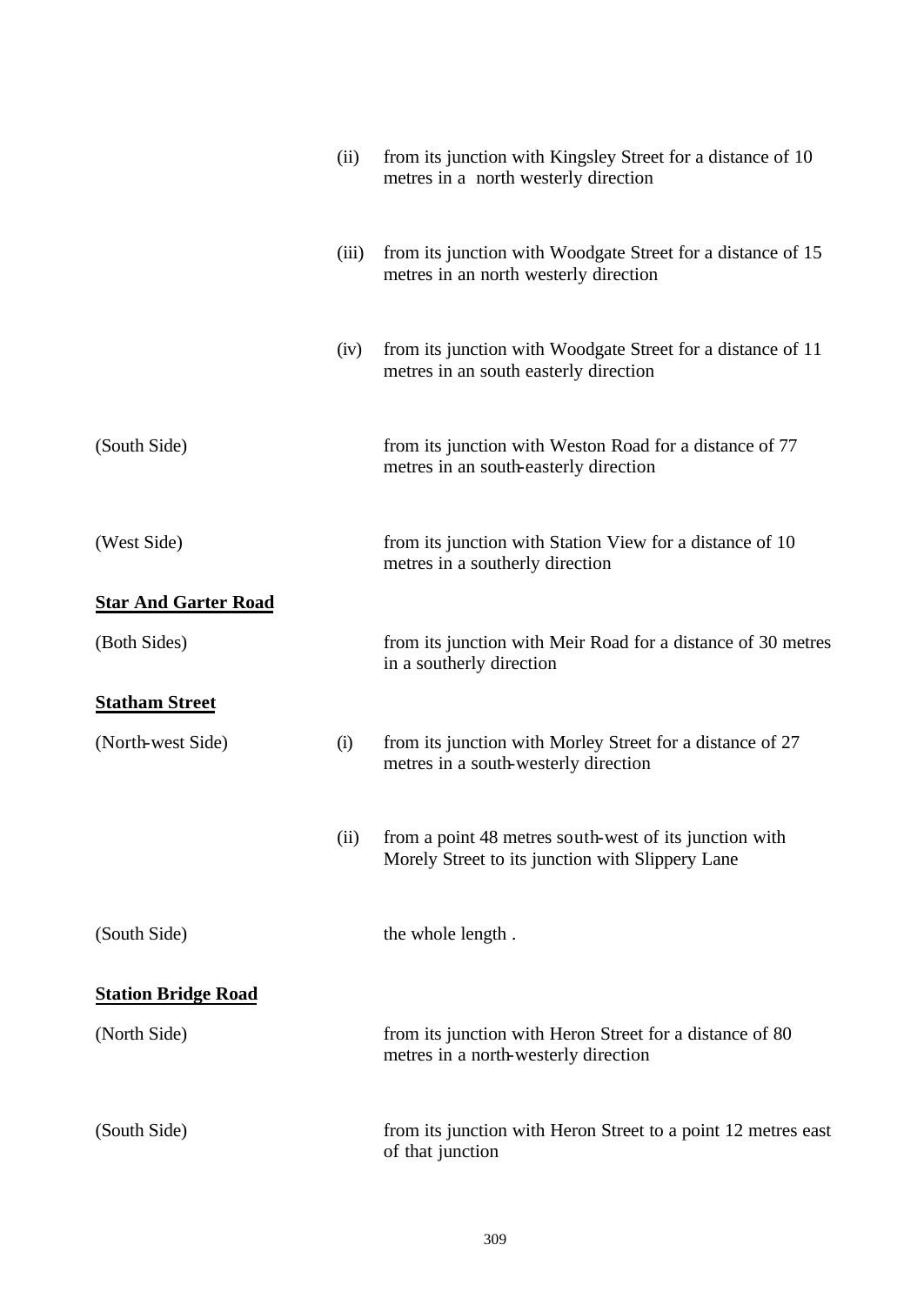## **Station Road**

| (North-east Side)      | (i)   | from its junction with Stoke Road for a distance of 43<br>metres in an south easterly direction                                             |
|------------------------|-------|---------------------------------------------------------------------------------------------------------------------------------------------|
|                        | (ii)  | from its junction with College Road for a distance of 27<br>metres in a north westerly direction                                            |
|                        | (iii) | from its junction with College Road for a distance of 34<br>metres in an south easterly direction                                           |
|                        | (iv)  | from its junction with Leek Street for a distance of 230<br>metres in a north westerly direction                                            |
| (South-west Side)      | (i)   | from its junction with Stoke Road for a distance of 237<br>metres in an south easterly direction                                            |
|                        | (ii)  | from a point 257 metres south-east of its junction with<br>Stoke Road to a point 171 metres north-west of its junction<br>with Glebe Street |
|                        | (iii) | from its junction with Glebe Street for a distance of 150<br>metres in a north westerly direction                                           |
| <b>Station View</b>    |       |                                                                                                                                             |
| (West Side)            |       | from its junction with Stanton Road for a distance of 10<br>metres in a westerly direction                                                  |
| <b>Stellar Street</b>  |       |                                                                                                                                             |
| (Both Sides)           |       | from its junction with Ford Green Road for a distance of 5<br>metres in a south-easterly direction                                          |
| <b>Steventon Place</b> |       |                                                                                                                                             |
| (Both Sides)           |       | from its junction with Market Place for a distance of 25<br>metres in a northerly direction                                                 |
| <b>Stoke Old Road</b>  |       |                                                                                                                                             |
| (North Side)           |       | from its junction with Hartshill Road for a distance of 50<br>metres in an easterly direction                                               |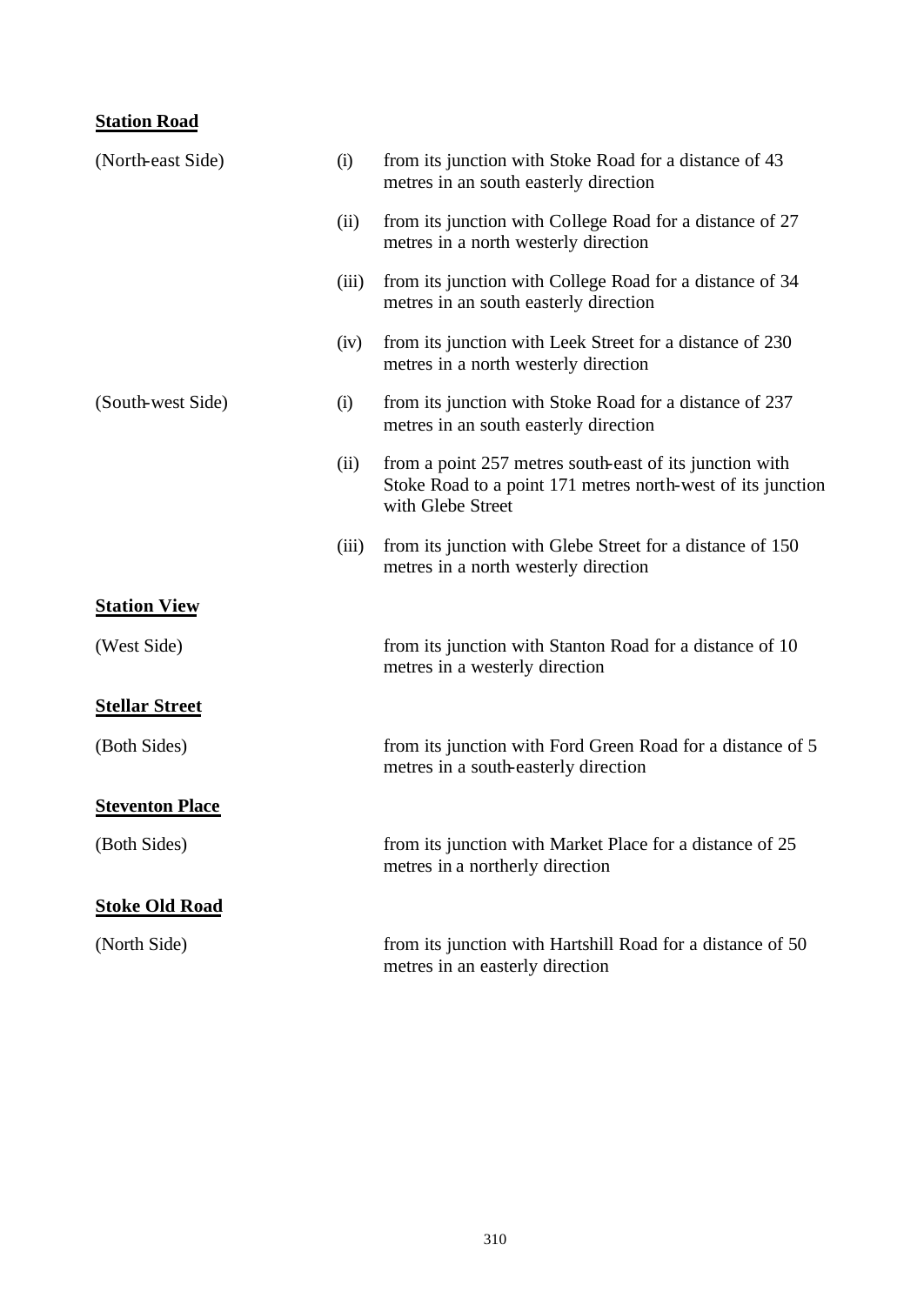| (North-west Side)     |      | from a point 12 metres south-west of its junction with<br>Victoria Street to a point 15 metres north-east of that<br>junction |
|-----------------------|------|-------------------------------------------------------------------------------------------------------------------------------|
| (South Side)          |      | from its junction with Hartshill Road to its junction with<br><b>Kingswell Road</b>                                           |
| (South-east Side)     |      | from a point 15 metres south-west of its junction with<br>Victoria Street to a point 18 metres north-east of that<br>junction |
| <b>Stoke Road</b>     |      |                                                                                                                               |
| (Both Sides)          |      | for its entire length.                                                                                                        |
| <b>Stokesay Grove</b> |      |                                                                                                                               |
| (Both Sides)          |      | from its junction with Waterloo Road for a distance of 10<br>metres in a north-easterly direction                             |
| <b>Stone Road</b>     |      |                                                                                                                               |
| (East Side)           | (i)  | from a point 76 metres south of its junction with Allerton<br>Road to a point 60 metres north of that junction                |
|                       | (ii) | from a point 76 metres south of its junction with Allerton<br>Road to a point 60 metres north of that junction                |
| (South-west Side)     | (i)  | from its junction with Riverside Road to its junction with<br>Summerville Road                                                |
|                       | (ii) | from its junction with Summerville Road in a<br>South-Easterly direction to its junction with Riverside Road                  |
| (West Side)           |      | from its junction with Park Drive to a point 84 metres north<br>of that junction                                              |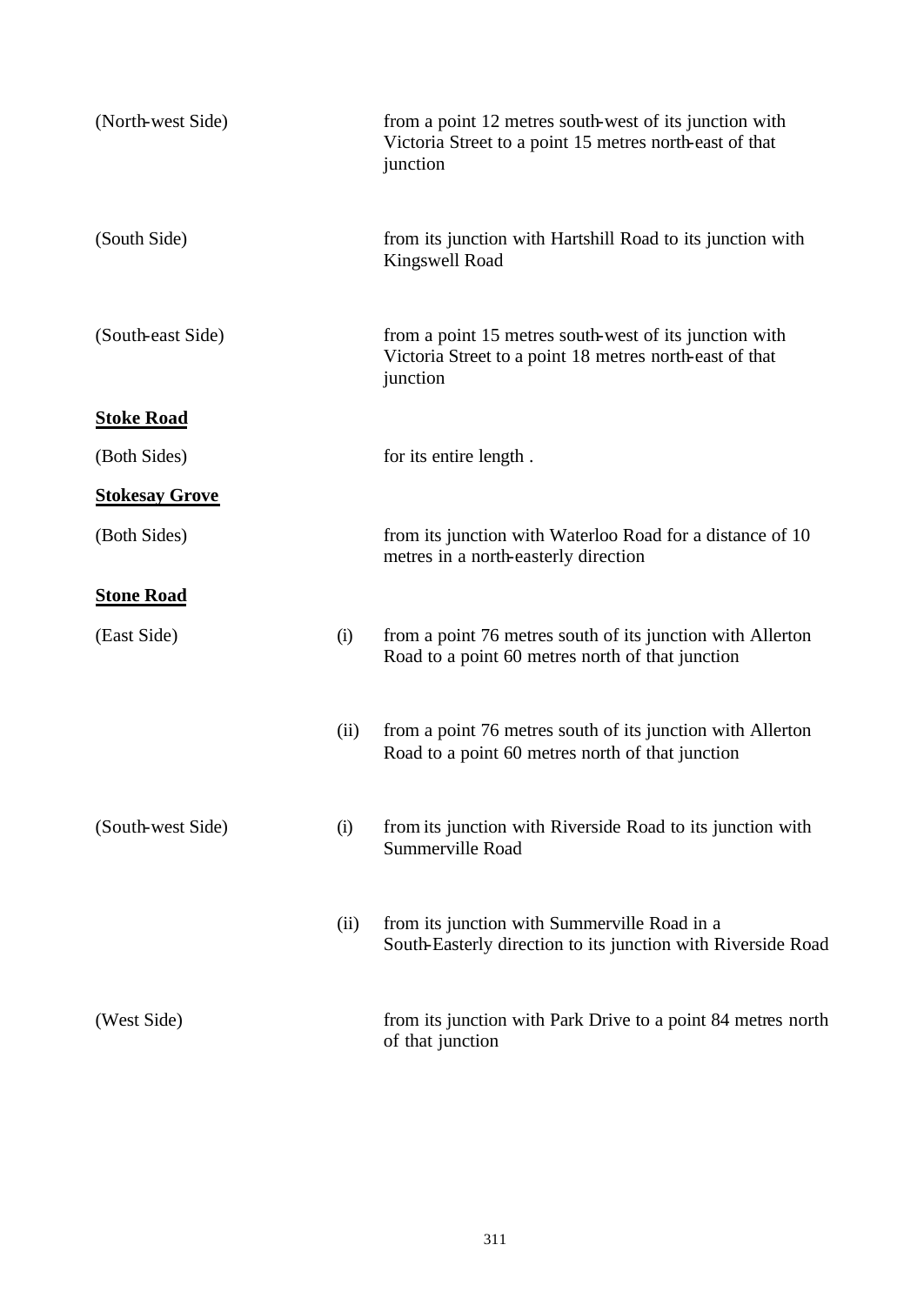| <b>Stone Street</b>     |                                                                                                      |
|-------------------------|------------------------------------------------------------------------------------------------------|
| (East Side)             | from its junction with Prince's Road for a distance of 5<br>metres in an easterly direction          |
| (South Side)            | from its junction with Prince's Road for a distance of 5<br>metres in an easterly direction          |
| <b>Stonehaven Grove</b> |                                                                                                      |
| (Both Sides)            | For its entire length.                                                                               |
| <b>Stonor Street</b>    |                                                                                                      |
| (Both Sides)            | from its junction with Waterloo Road to a point 10 metres<br>west of its junction with Emerson Road  |
| <b>Stowell Green</b>    |                                                                                                      |
| (Both Sides)            | from its junction with The Avenue for a distance of 10<br>metres in a westerly direction             |
| <b>Stratheden Road</b>  |                                                                                                      |
| (North-west Side)       | from its junction with Narvik Crescent to its junction with<br><b>Cheviot Drive</b>                  |
| <b>Stuart Avenue</b>    |                                                                                                      |
| (Both Sides)            | from its junction with Longton Road for a distance of 15<br>metres in a northerly direction          |
| <b>Stubbs Lane</b>      |                                                                                                      |
| (South-west Side)       | from its junction with Botteslow Street for a distance of 30<br>metres in a south easterly direction |
| <b>Stubbs Street</b>    |                                                                                                      |
| (North-west Side)       | from its junction with Newcastle Street for a distance of 10<br>metres in a south-westerly direction |
| (South-east Side)       | from its junction with Newcastle Street for a distance of 10<br>metres                               |
| <b>Sturgess Street</b>  |                                                                                                      |
| (North Side)            | from its junction with Bath Terrace for a distance of 5<br>metres in a south-easterly direction      |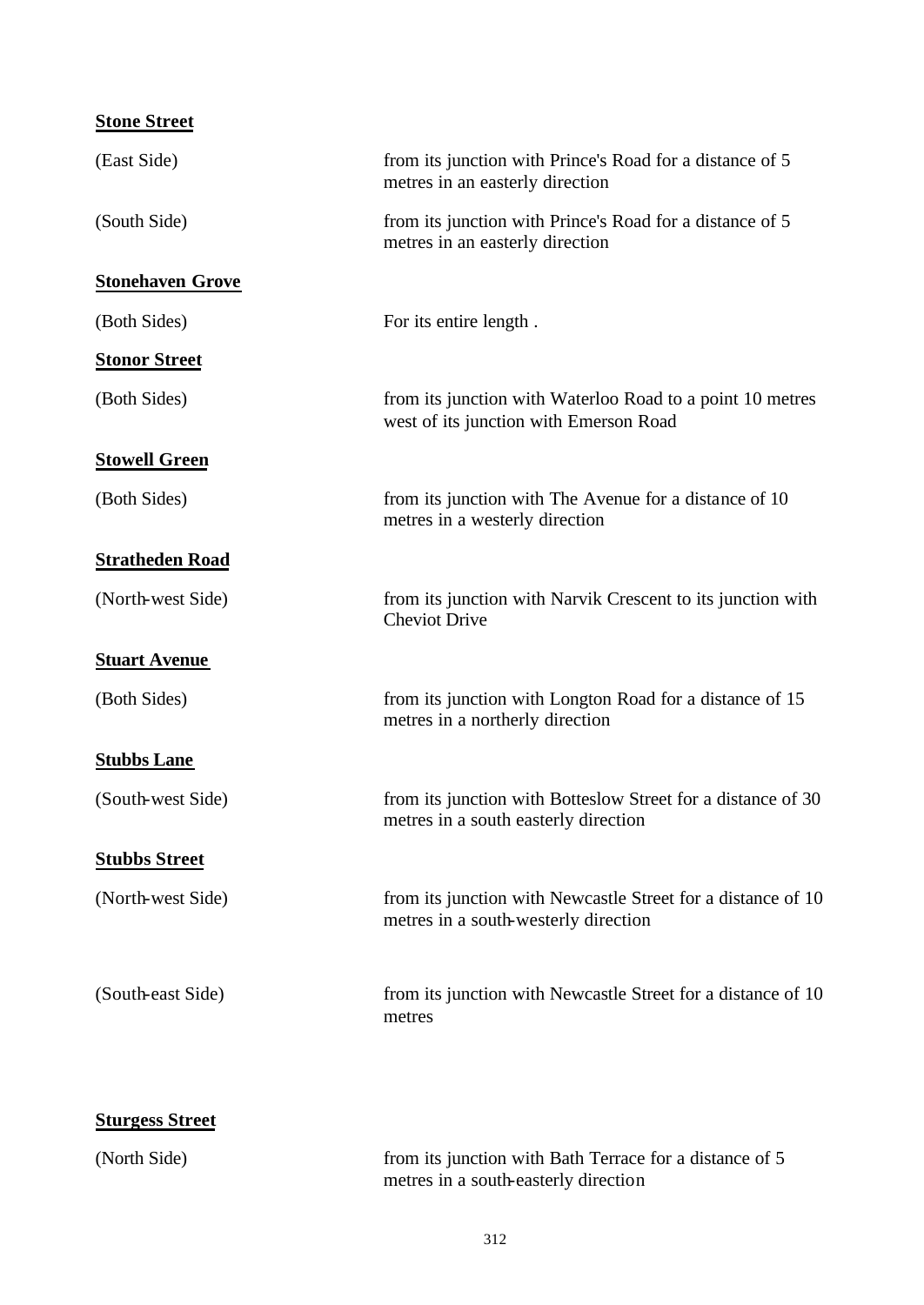| (North-west Side)                     |       | from its junction with London Road to a point 20 metres<br>north-west of that junction                                          |
|---------------------------------------|-------|---------------------------------------------------------------------------------------------------------------------------------|
| (South-east Side)                     |       | from its junction with London Road to a point 16 metres<br>north-west of that junction                                          |
| <b>Summer Row</b><br>(Both Sides)     |       | from its junction with Trentham Road for a distance of 5<br>metres in a westerly direction                                      |
| <b>Summerbank Road</b><br>(East Side) |       | from its junction with High Street for a distance of 15<br>metres in a southerly direction                                      |
| <b>Sun Street</b><br>(North Side)     | (i)   | from its junction with Broad Street to a point 26 metres<br>west of its junction with Slippery Lane                             |
|                                       | (ii)  | from a point 45 metres west of its junction with Slippery<br>Lane for a distance of 26 metres in a westerly direction           |
|                                       | (iii) | from its junction with Mount Pleasant for a distance of 23<br>metres in an north-easterly direction                             |
| (North-west Side)                     |       | from its junction with Mount Pleasant for a distance of 29<br>metres in a south westerly direction                              |
| (South Side)                          | (i)   | from a point 11 metres east of its junction with Yates<br>Street to a point 7 metres west of its junction with Margill<br>Close |
|                                       | (ii)  | from its junction with Broad Street for a distance of 32<br>metres in a westerly direction                                      |
|                                       | (iii) | from its junction with Clyde Street for a distance of 14<br>metres in an easterly direction                                     |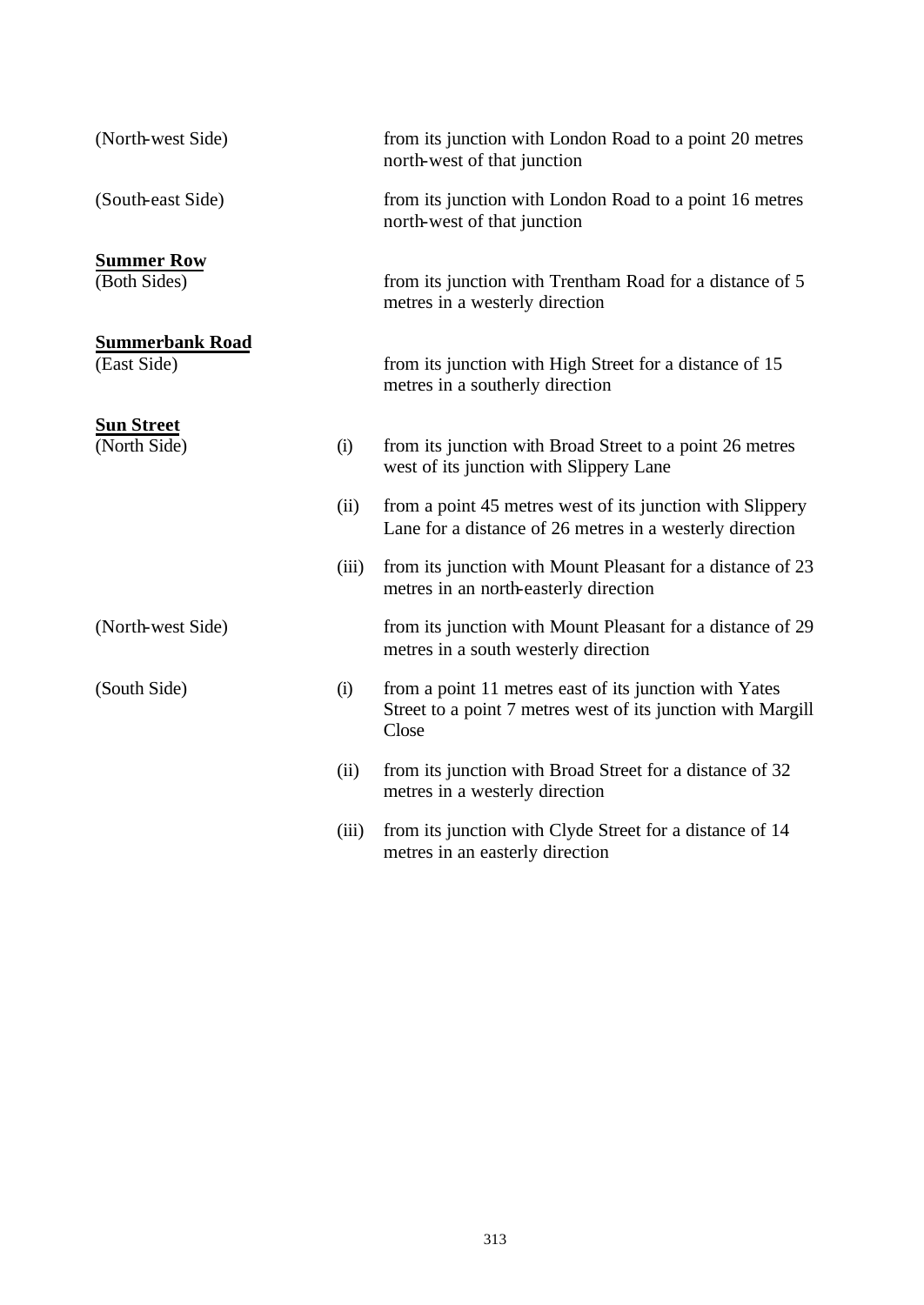| (South-east Side)        | (i)   | from its junction with Argyle Street for a distance of 45<br>metres in a south westerly direction                                               |
|--------------------------|-------|-------------------------------------------------------------------------------------------------------------------------------------------------|
|                          | (ii)  | from a point 2 metres north-east of its junction with Argyle<br>Street for a distance of 18 metres in a north easterly<br>direction             |
|                          | (iii) | from its junction with Milton Street for a distance of 7<br>metres in a south westerly direction                                                |
| <b>Sunnyside Avenue</b>  |       |                                                                                                                                                 |
| (Both Sides)             |       | from its junction with Queen's Avenue for a distance of 6<br>metres in a northerly direction                                                    |
| <b>Sutherland Road</b>   |       |                                                                                                                                                 |
| (Both Sides)             |       | from a point 17 metres west of its junction with Weston<br>Coyney Road to its junction with Meirhay Road                                        |
| (North-east Side)        | (i)   | from its junction with Paragon Road for a distance of 145<br>metres in a south-easterly direction                                               |
|                          | (ii)  | from its junction with Anchor Road to its junction with<br>Paragon Road                                                                         |
| (North-west Side)        |       | from its junction with Anchor Street to a point 25 metres<br>south-east of its junction with Barlow Street                                      |
| (South-west Side)        |       | from a point 25 metres south-east of its junction with<br>Barlow Street to a point 40 metres south-east of its<br>junction with Sandgate Street |
| <b>Sutherland Street</b> |       |                                                                                                                                                 |
| (Both Sides)             |       | from its junction with Whieldon Road for a distance of 18<br>metres                                                                             |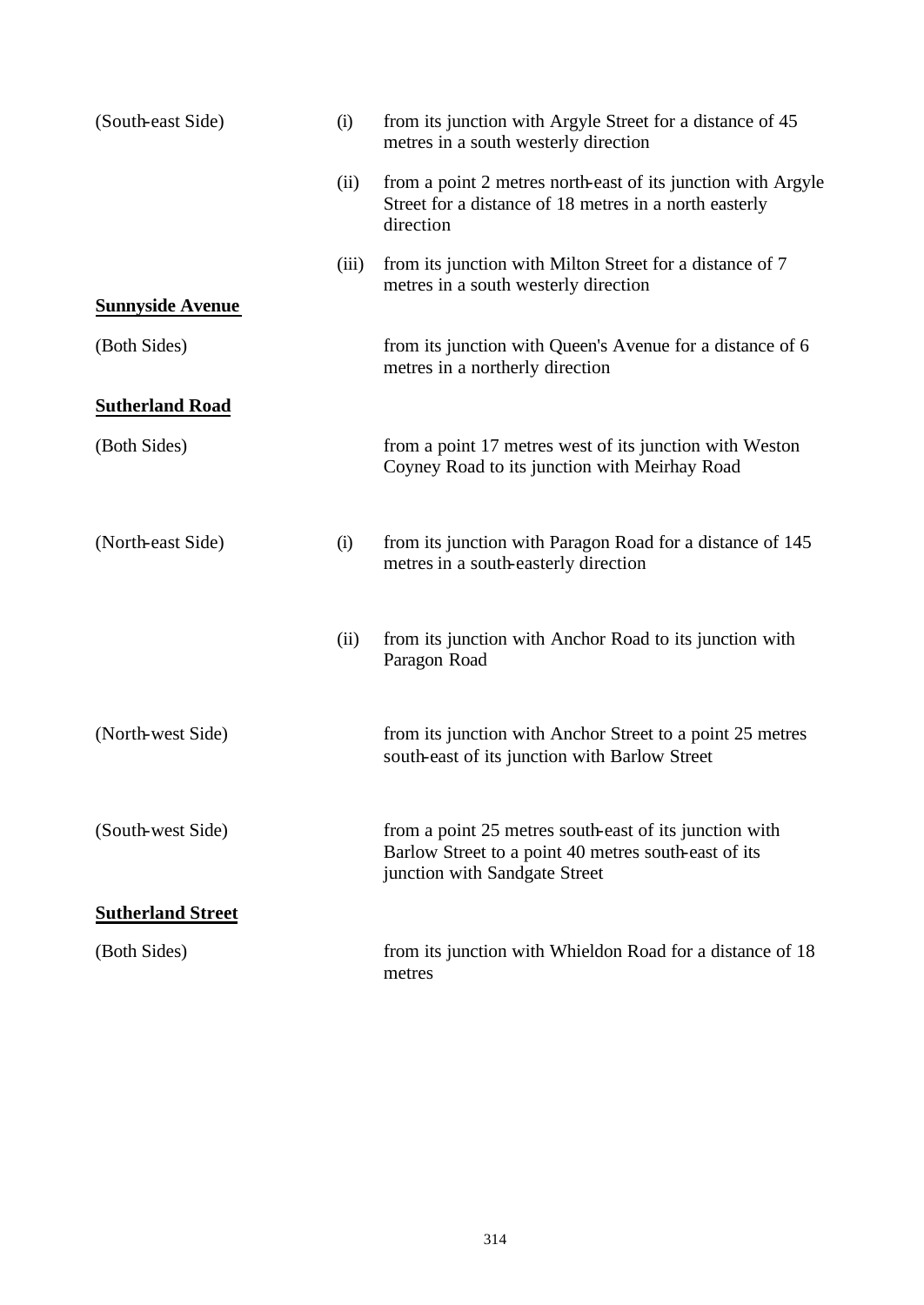## **Swan Square**

| (Both Sides)                                                | from its junction with Market Place/Moorland Road to its<br>junction with Queen Street/Nile Street   |
|-------------------------------------------------------------|------------------------------------------------------------------------------------------------------|
| <b>Swan Square - Eastern Side Of</b><br><b>War Memorial</b> |                                                                                                      |
| (East Side)                                                 | from its junction with Chapel Lane in a Northerly direction<br>for a distance of 5 metres            |
| (West Side)                                                 | from its junction with Chapel Lane to its junction with<br>Moorland Road                             |
| <b>Swan Street</b>                                          |                                                                                                      |
| (Both Sides)                                                | from its junction with Shelton Old Road for a distance of 50<br>metres in a south-easterly direction |
| <b>Sylvester Street</b>                                     |                                                                                                      |
| (Both Sides)                                                | from its junction with Lingard Street for a distance of 19<br>metres in a westerly direction         |
| <b>Talbot Street</b>                                        |                                                                                                      |
| (Both Sides)                                                | from its junction with Eastwood Road for a distance of 4<br>metres in a south-westerly direction     |
| (South-east Side)                                           | from its junction with Eastwood Road for a distance of 5<br>metres in a south-westerly direction     |
| <b>Tavistock Place</b>                                      |                                                                                                      |
| (North Side)                                                | from its junction with Victoria Street for a distance of 24<br>metres in an easterly direction       |
| (South Side)                                                | from its junction with Victoria Street for a distance of 28<br>metres                                |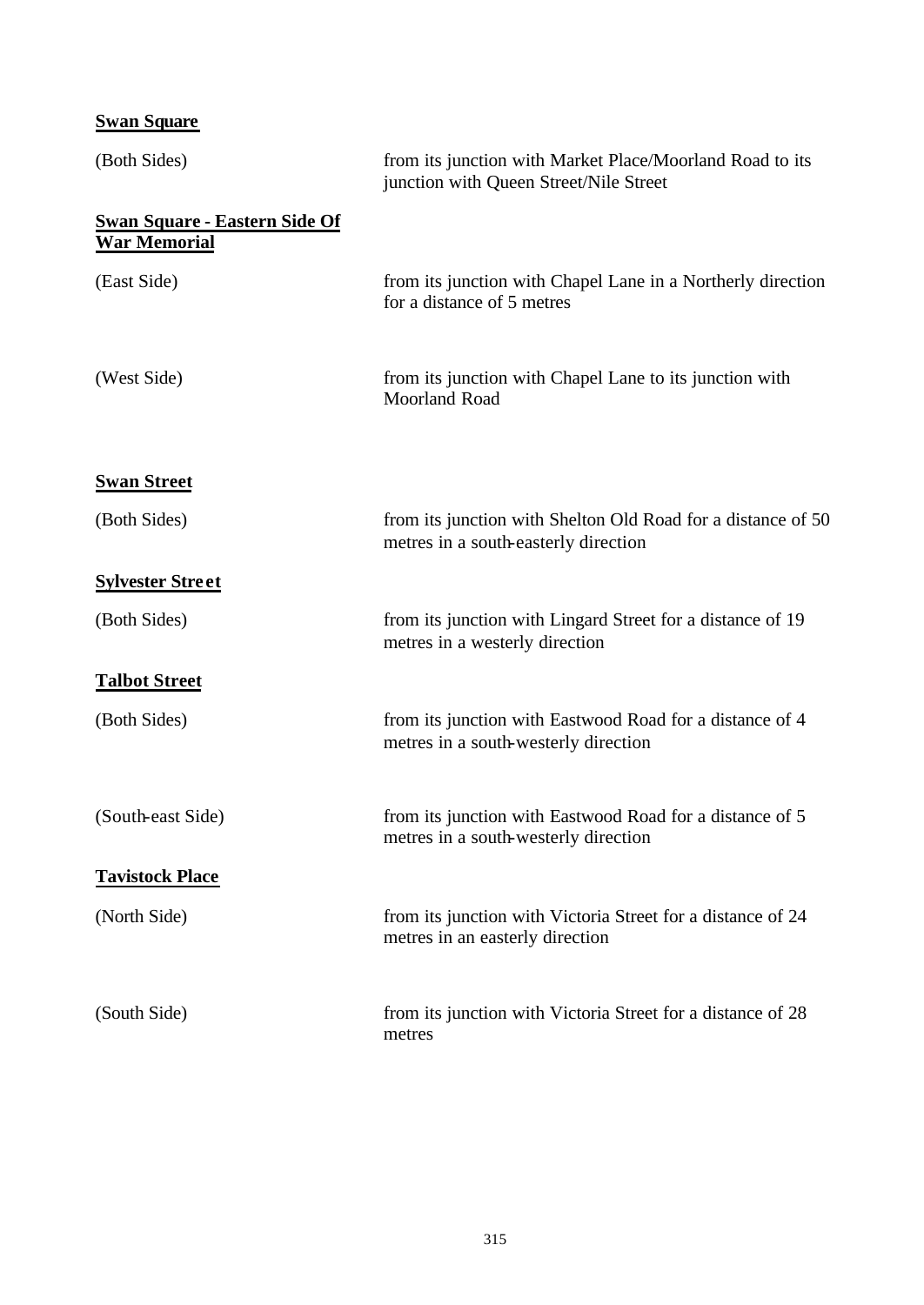## **The Avenue**

| (North Side)                                         | (i)   | from its junction with Albany Road to its junction with<br><b>Stowell Green</b>                                        |
|------------------------------------------------------|-------|------------------------------------------------------------------------------------------------------------------------|
|                                                      | (ii)  | from its junction with Albany Road for a distance of 60<br>metres in a westerly direction                              |
|                                                      | (iii) | from its junction with Stowell Green for a distance of 25<br>metres in a north-easterly direction                      |
| (North-west Side)                                    |       | from its junction with Hartshill Road for a distance of 37<br>metres in a south-westerly direction                     |
| (South Side)                                         |       | from its junction with Albany Road for a distance of 65<br>metres in an easterly direction                             |
| (South-east Side)                                    |       | from its junction with Hartshill Road for a distance of 22<br>metres in a south-westerly direction                     |
| <b>The Boulevard</b>                                 |       |                                                                                                                        |
| (North Side)                                         |       | for its entire length.                                                                                                 |
| (South Side)                                         |       | for its entire length.                                                                                                 |
| <b>The Lea</b>                                       |       |                                                                                                                        |
| (North Side)                                         |       | from a point 10 metres east of its junction with Wetherby<br>Road for a distance of 100 metres in a westerly direction |
| (South Side)                                         |       | from a point 10 metres west of its junction with Kennedy<br>Road to a point 10 metres east of that junction            |
| <b>The Northern Spur Of Baptist</b><br><u>Street</u> |       |                                                                                                                        |
| (Both Sides)                                         |       | for its whole length.                                                                                                  |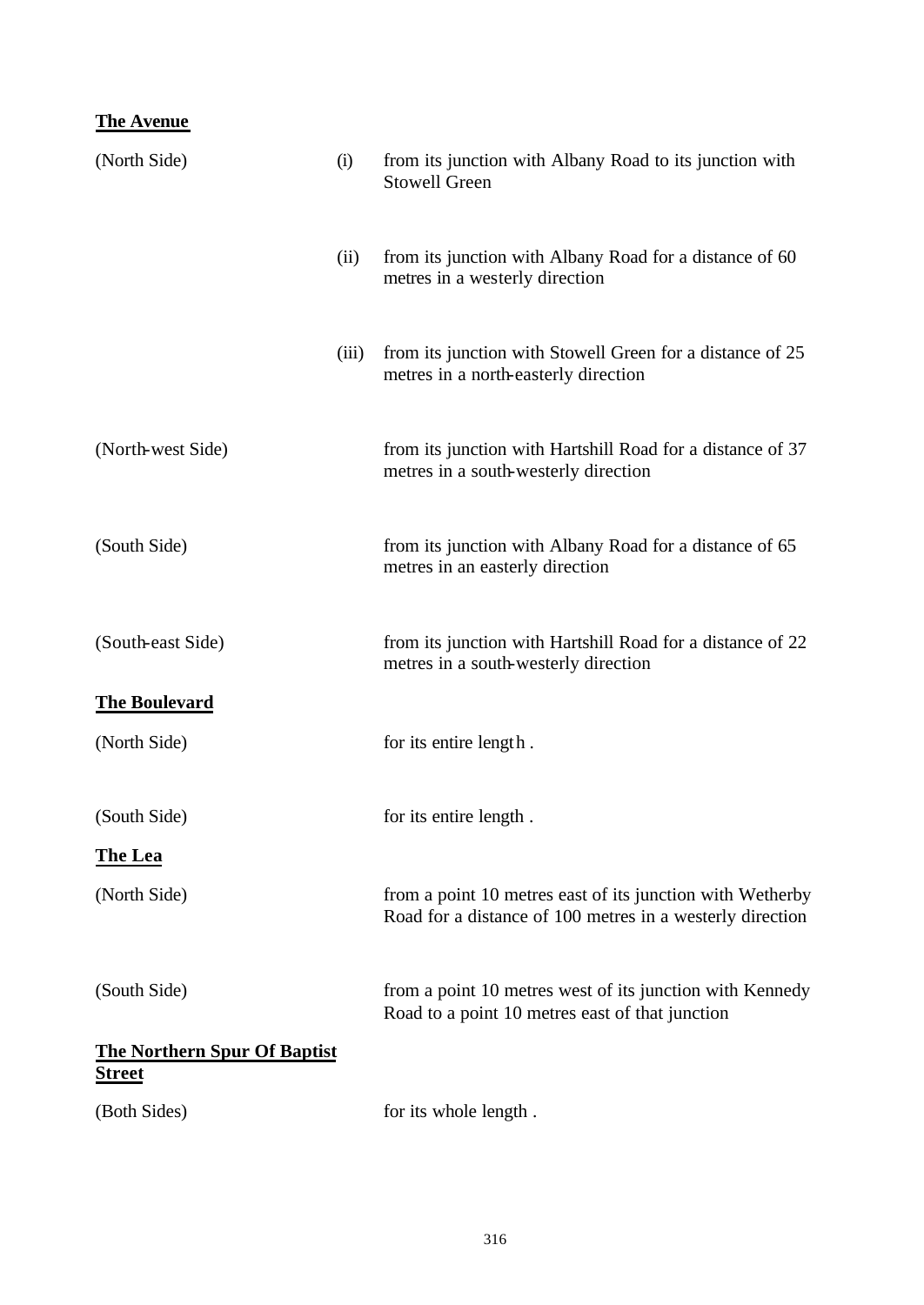| <b>The Parkway</b> |  |
|--------------------|--|
|--------------------|--|

| (East Side)                                                              | from its junction with Shirley Road for a distance of 37<br>metres in a southerly direction         |
|--------------------------------------------------------------------------|-----------------------------------------------------------------------------------------------------|
| (South Side)                                                             | from its junction with Cleveland Road for a distance of 30<br>metres in an south-easterly direction |
| (West Side)                                                              | the eastern side of the island between The Parkway<br>Shirley Road and Cleveland Road.              |
| <b>The Passage Connecting Stafford</b><br><b>Lane To Stafford Street</b> |                                                                                                     |
| (Both Sides)                                                             | the whole.                                                                                          |
| <b>The Service Road Adjacent To</b><br>No. 27 Hope Street                |                                                                                                     |
| (Both Sides)                                                             | the whole length.                                                                                   |
| <b>The Strand</b>                                                        |                                                                                                     |
| (North-east Side)                                                        | the whole length.                                                                                   |
| (West Side)                                                              | for its whole length.                                                                               |
| <b>Thornburrow Drive</b>                                                 |                                                                                                     |
| (Both Sides)                                                             | from its junction with Queen's Road for a distance of 15<br>metres in a westerly direction          |
| <b>Thornton Road</b>                                                     |                                                                                                     |
| (Both Sides)                                                             | from its junction with Boughey Road for a distance of 10<br>metres in a westerly direction          |
| (North Side)<br>(i)                                                      | from its most western end for a distance of 5 metres in an<br>easterly direction                    |
| (ii)                                                                     | from the rear access road for a distance of 4 metres in an<br>easterly direction                    |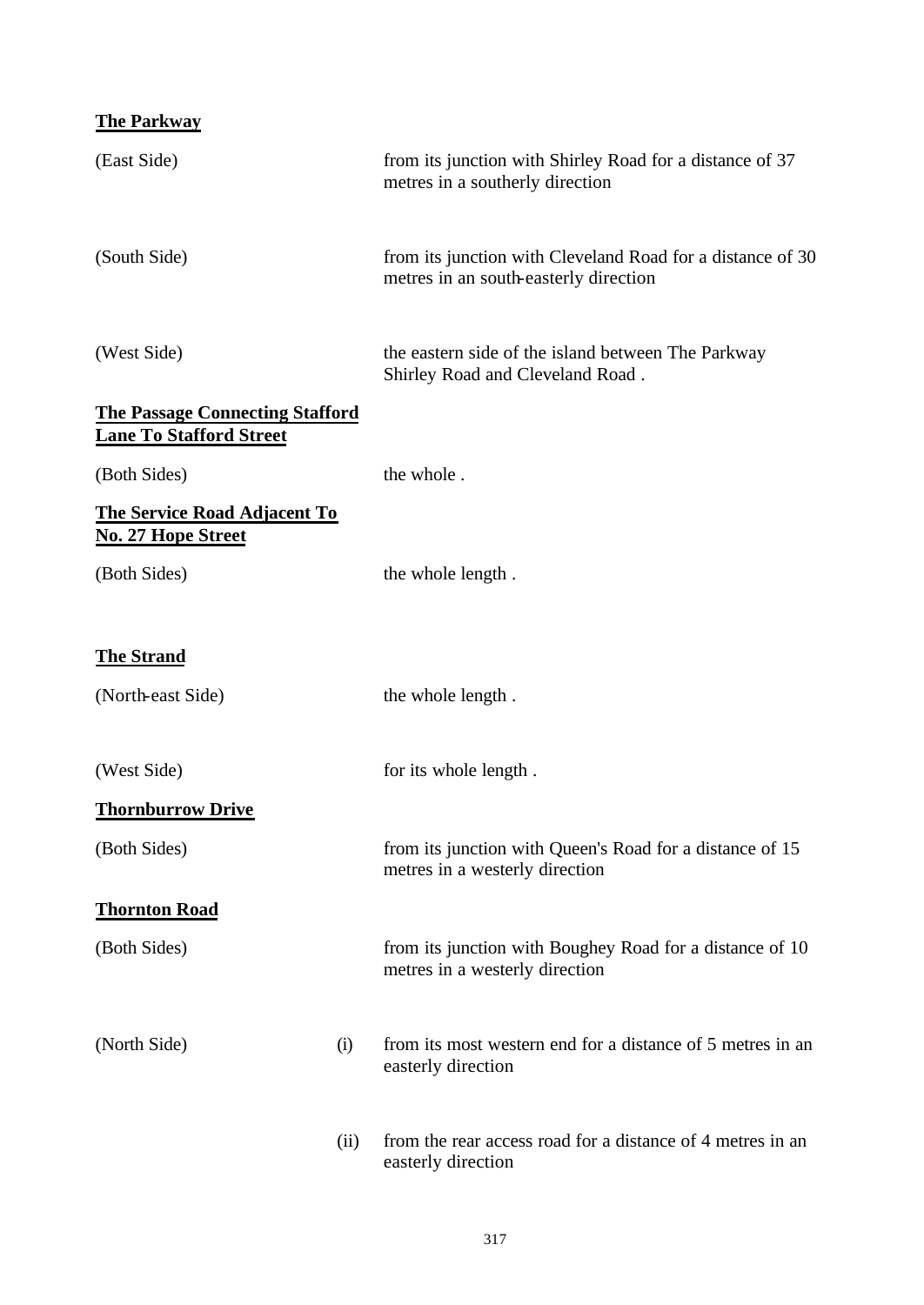|                              | (iii) | from the rear access road for a distance of 4 metres in an<br>westerly direction                                  |
|------------------------------|-------|-------------------------------------------------------------------------------------------------------------------|
| (South Side)                 | (i)   | from the rear access road for a distance of 4 metres in a<br>easterly direction                                   |
|                              | (ii)  | from the rear access road for a distance of 8 metres in a<br>westerly direction                                   |
| <b>Times Square</b>          |       |                                                                                                                   |
| (North-east Side)            |       | from its junction with Wood Street to its junction with<br><b>Caroline Street</b>                                 |
| (South Side)                 |       | from its junction with The Strand to its junction with<br><b>Transport Lane</b>                                   |
| <b>Tirley Street</b>         |       |                                                                                                                   |
| (Both Sides)                 |       | from its junction with Christchurch Street for a distance of<br>40 metres in an easterly direction                |
| <b>Tontine Square</b>        |       |                                                                                                                   |
| (Both Sides)                 |       | for its entire length.                                                                                            |
| <b>Tontine Street</b>        |       |                                                                                                                   |
| (Both Sides)                 |       | from its junction with Percy Street to its junction with<br><b>Albion Square</b>                                  |
| <b>Tony Waddington Place</b> |       |                                                                                                                   |
| (Both Sides)                 |       | The Whole.                                                                                                        |
| <b>Town Road</b>             |       |                                                                                                                   |
| (East Side)                  | (i)   | from a point 14 metres north of its junction with Hillchurch<br>Street to its junction with Huntbach Street       |
|                              | (ii)  | from Quadrant Road round the short cul-de-sac and turning<br>head to a point 40 metres north of Hillchurch Street |
| (North Side)                 | (i)   | from its junction with Hulton Street to a point 23 metres<br>east of its junction with Dilke Street               |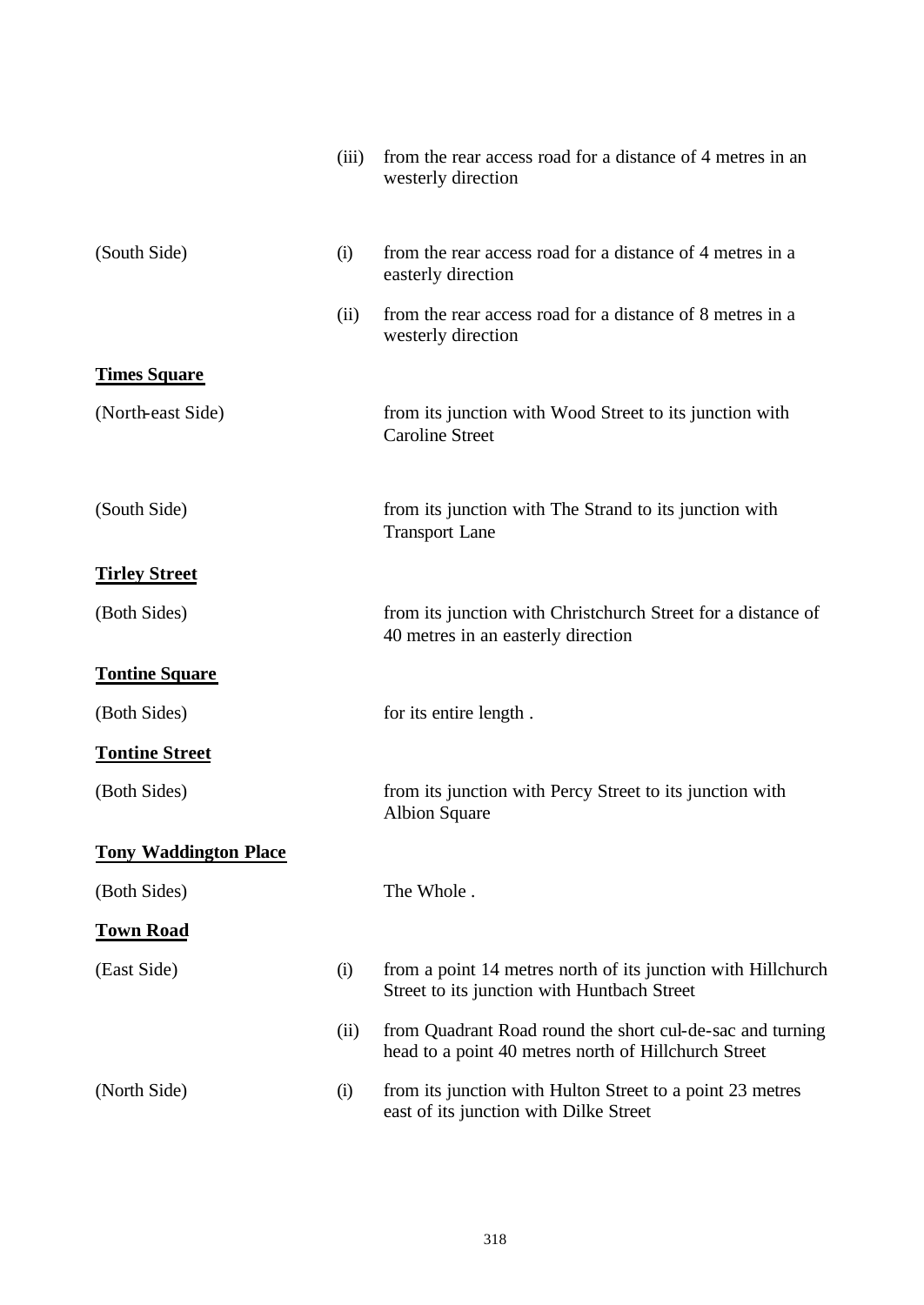|                          | (ii) | from its junction with Hulton Street to its junction with<br>Potteries Way                               |
|--------------------------|------|----------------------------------------------------------------------------------------------------------|
| (South Side)             | (i)  | from its junction with Dilke Street for a distance of 22<br>metres in an easterly direction              |
|                          | (ii) | from its junction with Dilke Street to its junction with<br>Potteries Way                                |
| <b>Trade Street</b>      |      |                                                                                                          |
| (South-east Side)        | (i)  | from its junction with Hill Street for a distance of 5 metres<br>in a north easterly direction           |
|                          | (ii) | from its junction with Church Street for a distance of 7<br>metres in a south westerly direction         |
| <b>Trafalgar Road</b>    |      |                                                                                                          |
| (Both Sides)             |      | from its junction with Hartshill Road for a distance of 10<br>metres in an north-easterly direction      |
| <b>Transport Lane</b>    |      |                                                                                                          |
| (North-west Side)        |      | from its junction with The Strand for a distance of 6 metres<br>in a north-easterly direction            |
| (South-east Side)        |      | from its junction with The Strand for a distance of 30<br>metres in a north-easterly direction           |
| <b>Trent Valley Road</b> |      |                                                                                                          |
| (East Side)              |      | from its junction with London Road to a point 7 metres<br>north-west of its junction with Daintry Street |
| (West Side)              |      | from its junction with London Road for a distance of 75<br>metres in a northerly direction               |
| <b>Trentham Road</b>     |      |                                                                                                          |
| (East Side)              | (i)  | from its junction with A 50 Trunk Road roundabout to its<br>junction with Kildare Street                 |
|                          | (ii) | from its junction with Belgrave Avenue to its junction with<br>Kildare Street                            |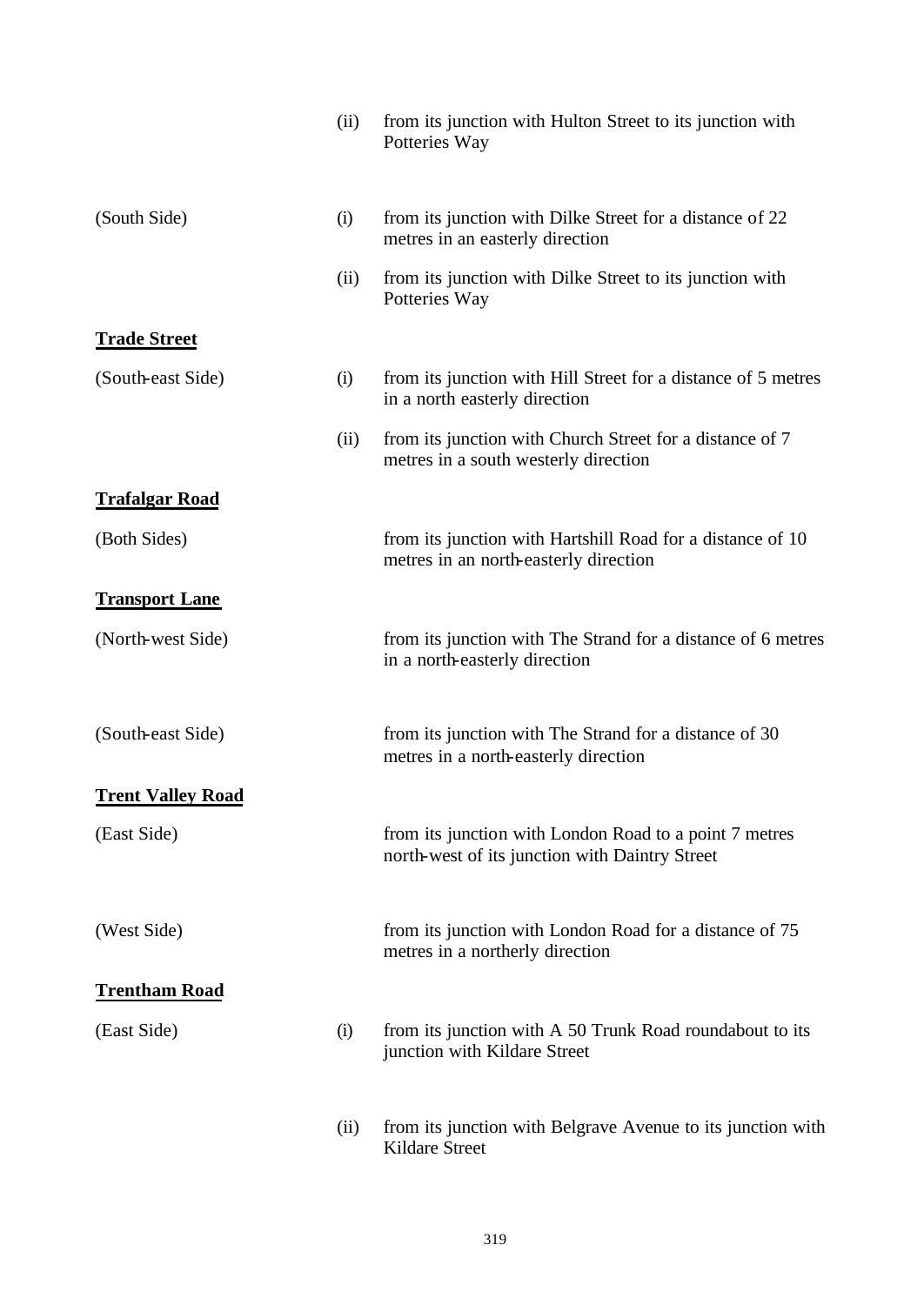| (West Side)           | (i)   | from its junction with A 50 Trunk Road roundabout to a<br>point 10 metres south of its junction with Spring Garden<br>Road             |
|-----------------------|-------|----------------------------------------------------------------------------------------------------------------------------------------|
|                       | (ii)  | from a point 9 metres north of its junction with Summer<br>Row to a point 75 metres north of its junction with Howard<br><b>Street</b> |
|                       | (iii) | from its junction with Cemetery Avenue to a point opposite<br>its junction with Kildare Street                                         |
| <b>Trinity Street</b> |       |                                                                                                                                        |
| (Both Sides)          |       | from its junction with Marsh Street South/North for a<br>distance of 149 metres in a westerly direction                                |
| (North Side)          | (i)   | from its junction with Marsh Street North to a point 5<br>metres east of its junction with Lower Foundry Street                        |
|                       | (ii)  | from a point 5 metres west of its junction with Foundry<br>Street to its junction with Stafford Street                                 |
| (South Side)          | (i)   | from its junction with Marsh Street South to a point 6<br>metres east of its junction with Gitana Street                               |
|                       | (ii)  | from its junction with Stafford Street for a distance of 51<br>metres in a westerly direction                                          |
| <b>Turner Street</b>  |       |                                                                                                                                        |
| (Both Sides)          |       | from its junction with Keelings Road to a point 5 metres<br>north-east of its junction with Keelings Road                              |
| (North-west Side)     | (i)   | from a point 5 metres north-east of its junction with<br>Keelings Road for a distance of 37 metres in an north<br>easterly direction   |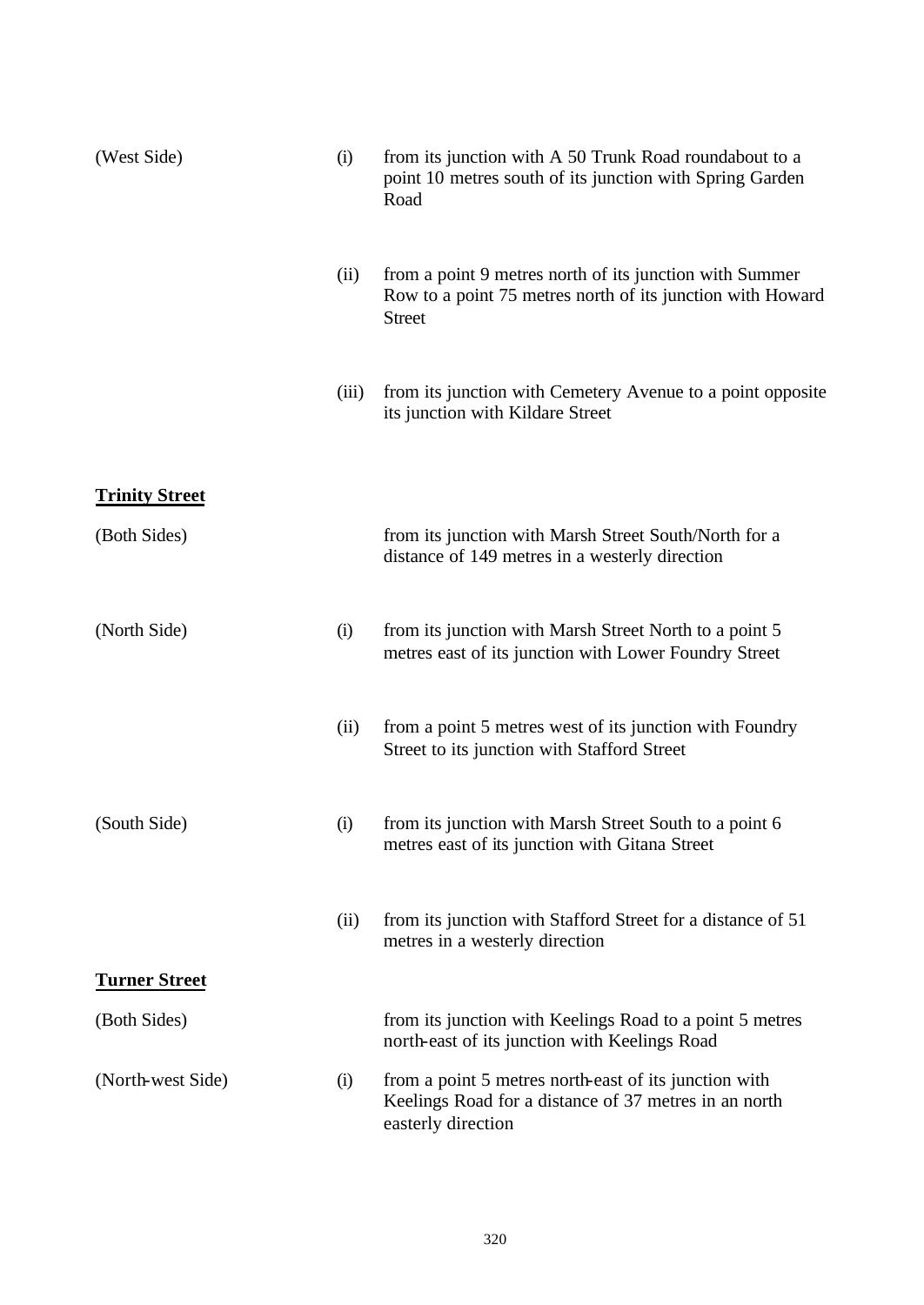(ii) from its junction with Avoca Street for a distance of 10 metres in a south westerly direction

#### **Turnhurst Road**

- (East Side) (i) from its junction with Claybourne Nursing Home to a point 10 metres south of the entrance to Westclife Hospital
	- (ii) from a point 76 metres south of its junction with Beddow Way to a point 16 metres north of its junction with Beddow Way
	- (iii) from a point 28 metres south of its junction with Silverstone Crescent (south) to a point 70 metres north of its junction with Silverstone Crescent (south)
	- (iv) from a point 88 metres south of its junction with Orkney Avenue to a point 18 metres south of its junction with Orkney Avenue
	- (v) from a point 25 metres south of its junction with Greysan Avenue to the boundary of Nos. 334/336 Turnhurst Road
	- (vi) from a point 18 metres south of its junction with Scragg Street to a point 25 metres north of its junction with Scragg Street
	- (vii) from the boundary of Nos. 420/422 Turnhurst Road to the boundary of Nos. 440/442 Turnhurst Road
	- (viii) from its junction with St Michael's Road to a point 24 metres north of its junction with Young Street

(West Side) (i) from a point 26m north of the northern carriageway of Greysan Avenue for a distance of 29 metres in a southerly direction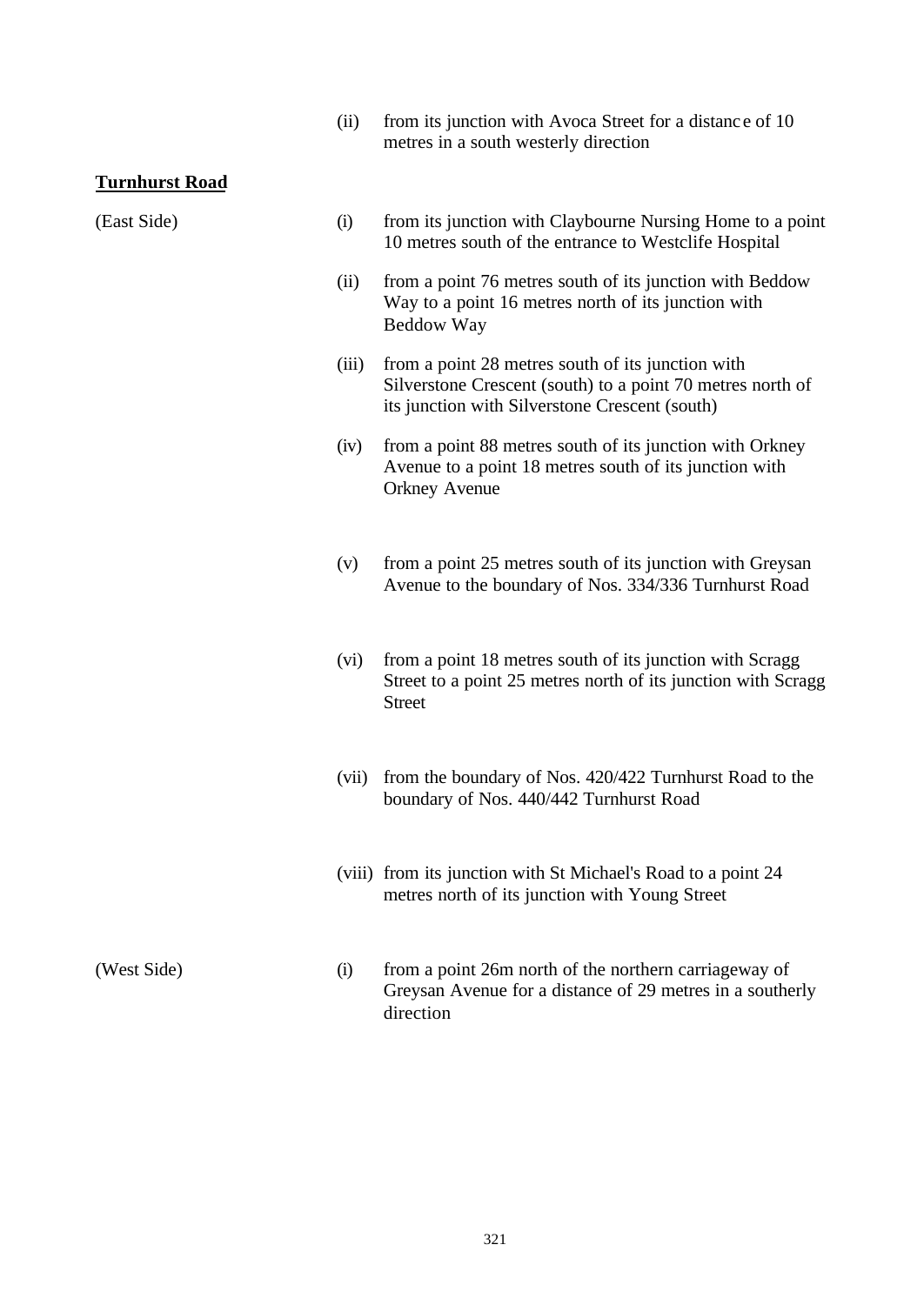- (ii) from a point 18 metres south of its junction with Zodiac Drive to a point 30 metres north of its junction with Zodiac Drive
- (iii) from a point 76 metres south of its junction with Beddow Way to a point 14 metres south of its junction with Beddow Way
- (iv) from a point 24 metres south of its junction with Selbourne Drive to a point 25 metres north of its junction with Selbourne Drive
- (v) from the boundary of Nos. 133/135 Turnhurst Road to a point 160 metres north of its junction with Selbourne Drive
- (vi) from a point 28 metres south of its junction with Silverstone Crescent to a point 124 metres north of its junction with Silverstone Crescent
- (vii) from its junction with Silverstone Crescent (North) to a point 30 metres north of its junction with Orkney Avenue
- (viii) from a point opposite the boundary of Nos. 394/396 Turnhurst Road to the boundary of Nos. 373/375 Turnhurst Road
- (ix) from a point opposite the boundary of Nos. 420/422 Turnhurst Road to a point 80 metres south of its junction with Lorraine Street
- (x) from its junction with St Michael's Road for a distance of 49 metres in a northerly direction
- (xi) from a point 113 metres north of its junction with Scragg Street to a point 178 metres north of that junction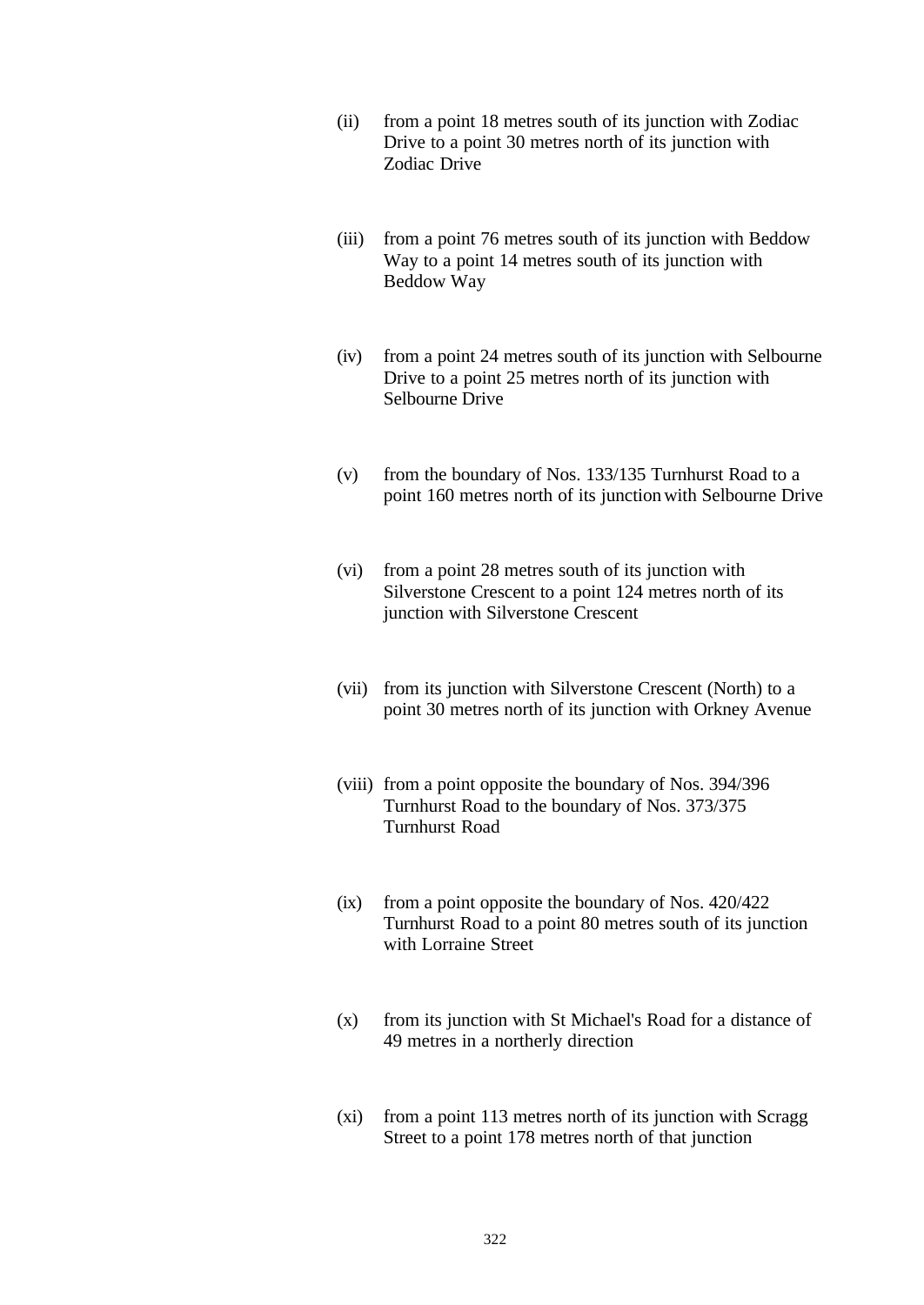# **Tweed Street**

| (North Side)                                                                                |       | from a point 5 metres east of its junction with Derry Street<br>to a point 5 metres west of its junction with Derry Street |
|---------------------------------------------------------------------------------------------|-------|----------------------------------------------------------------------------------------------------------------------------|
| <b>Twigg Street</b>                                                                         |       |                                                                                                                            |
| (South-east Side)                                                                           |       | from its junction with Beverley Drive to its junction with<br><b>Malthouse Road</b>                                        |
| <b>Ubberley Road</b>                                                                        |       |                                                                                                                            |
| (South-west Side)                                                                           | (i)   | from its junction with Bargrave Street for a distance of 10<br>metres in a north-westerly direction                        |
|                                                                                             | (ii)  | from its junction with Bargrave Street for a distance of 10<br>metres in a south-easterly direction                        |
| <b>Unamed Service Road Between</b><br><b>Alderflat Drive And Crowcrofts</b><br><u>Drive</u> |       |                                                                                                                            |
| (North Side)                                                                                | (i)   | from a point 128 metres east of its junction with Alderflat<br>Drive for a distance of 30 metres in an easterly direction  |
|                                                                                             | (ii)  | from a point 198 metres east of its junction with Alderflat<br>Drive for a distance of 34 metres in an easterly direction  |
|                                                                                             | (iii) | from its junction with Crowcrofts Road for a distance of 28<br>metres in a westerly direction                              |
| (South Side)                                                                                |       | from its junction with Alderflat Drive to its junction with<br><b>Crowcrofts Road</b>                                      |
| <b>Unamed Service Road Between</b><br><b>Alderflat Drive And Crowcrofts</b><br><u>Road</u>  |       |                                                                                                                            |
| (North Side)                                                                                |       | from its junction with Alderflat Drive for a distance of 78<br>metres in an easterly direction                             |
| <b>Union Street</b>                                                                         |       |                                                                                                                            |
| (Both Sides)                                                                                |       | for the whole length.                                                                                                      |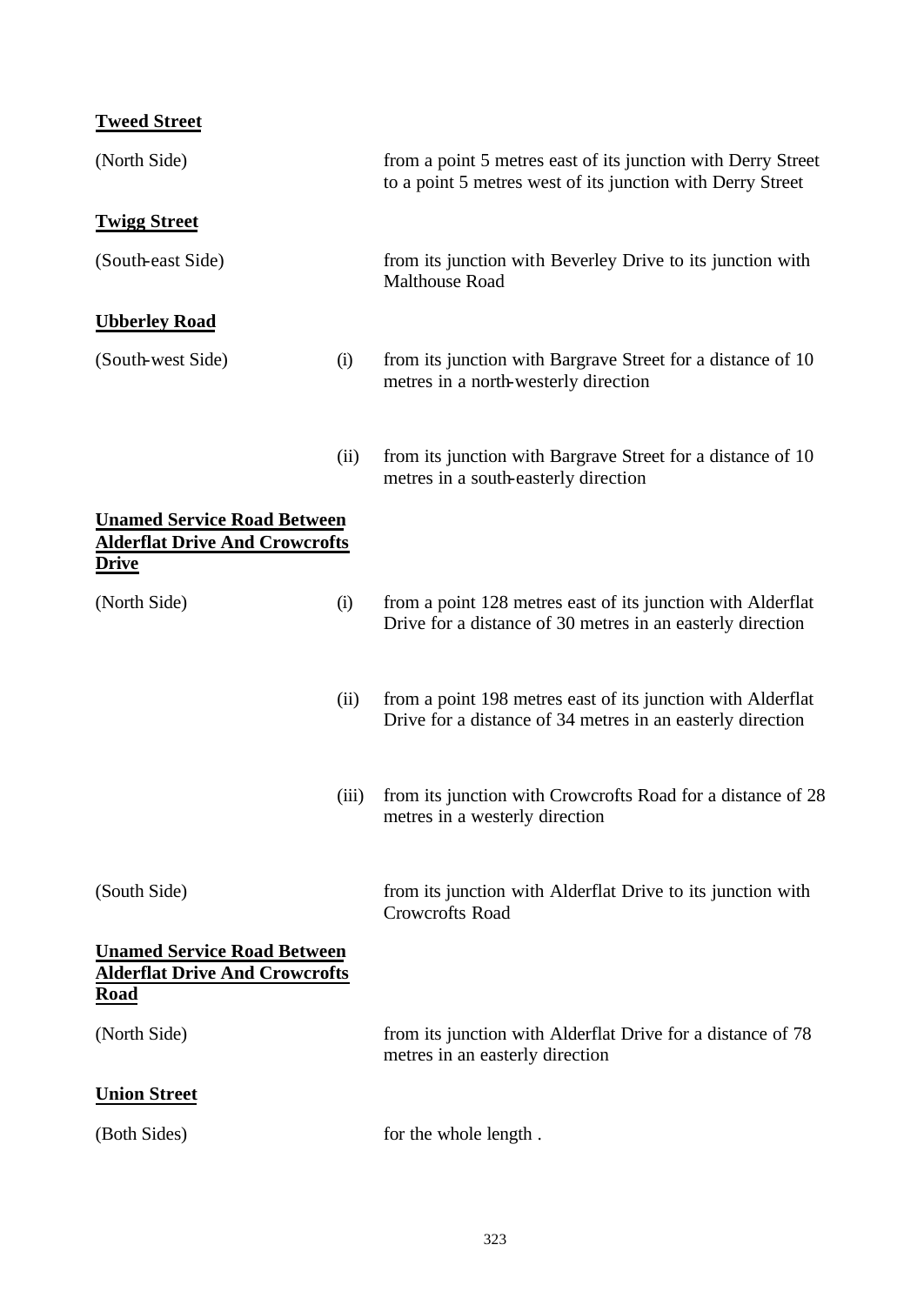| <b>Unity Avenue</b>                                                                                       |                                                                                               |
|-----------------------------------------------------------------------------------------------------------|-----------------------------------------------------------------------------------------------|
| (North Side)                                                                                              | from its junction with Hanley Road to its junction with<br><b>Bethell Road</b>                |
| (South Side)                                                                                              | from its junction with Hanley Road for a distance of 80<br>metres in a westerly direction     |
| (West Side)                                                                                               | from its junction with Bethell Road for a distance of 25<br>metres in a southerly direction   |
| <b>University Entrance Off Leek</b><br><b>Road</b>                                                        |                                                                                               |
| (Both Sides)                                                                                              | from its junction with Leek Road for a distance of 55 metres<br>in an easterly direction      |
| <b>Unnamed Access (formerly</b><br><b>Wycliffe Street/woodbank Street)</b>                                |                                                                                               |
| (Both Sides)                                                                                              | the whole periphery except the 16 parking spaces                                              |
| <b>Un-named Access Road (on The</b><br><b>South Of Birch Terrrace)</b>                                    |                                                                                               |
| (Both Sides)                                                                                              | the whole including the turning head.                                                         |
| <b>Un-named Access Road (on The</b><br><b>South Side Of Albion Street)</b>                                |                                                                                               |
| (Both Sides)                                                                                              | the whole.                                                                                    |
| <b>Unnamed Access Road Off</b><br><b>College Road And Adjacent To</b><br><u> Staffordshire University</u> |                                                                                               |
| (Both Sides)                                                                                              | from its junction with College Road in an Easterly direction<br>for a distance of 47 metres   |
| <b>Unnamed Access Road Off</b><br><b>Greenhead Street</b>                                                 |                                                                                               |
| (Both Sides)                                                                                              | for its entire length.                                                                        |
| <b>Unnamed Access Road To Dibden</b><br><b>Court Off Epworth Street</b>                                   |                                                                                               |
| (Both Sides)                                                                                              | from its junction with Epworth Street for a distance of 20<br>metres in a northerly direction |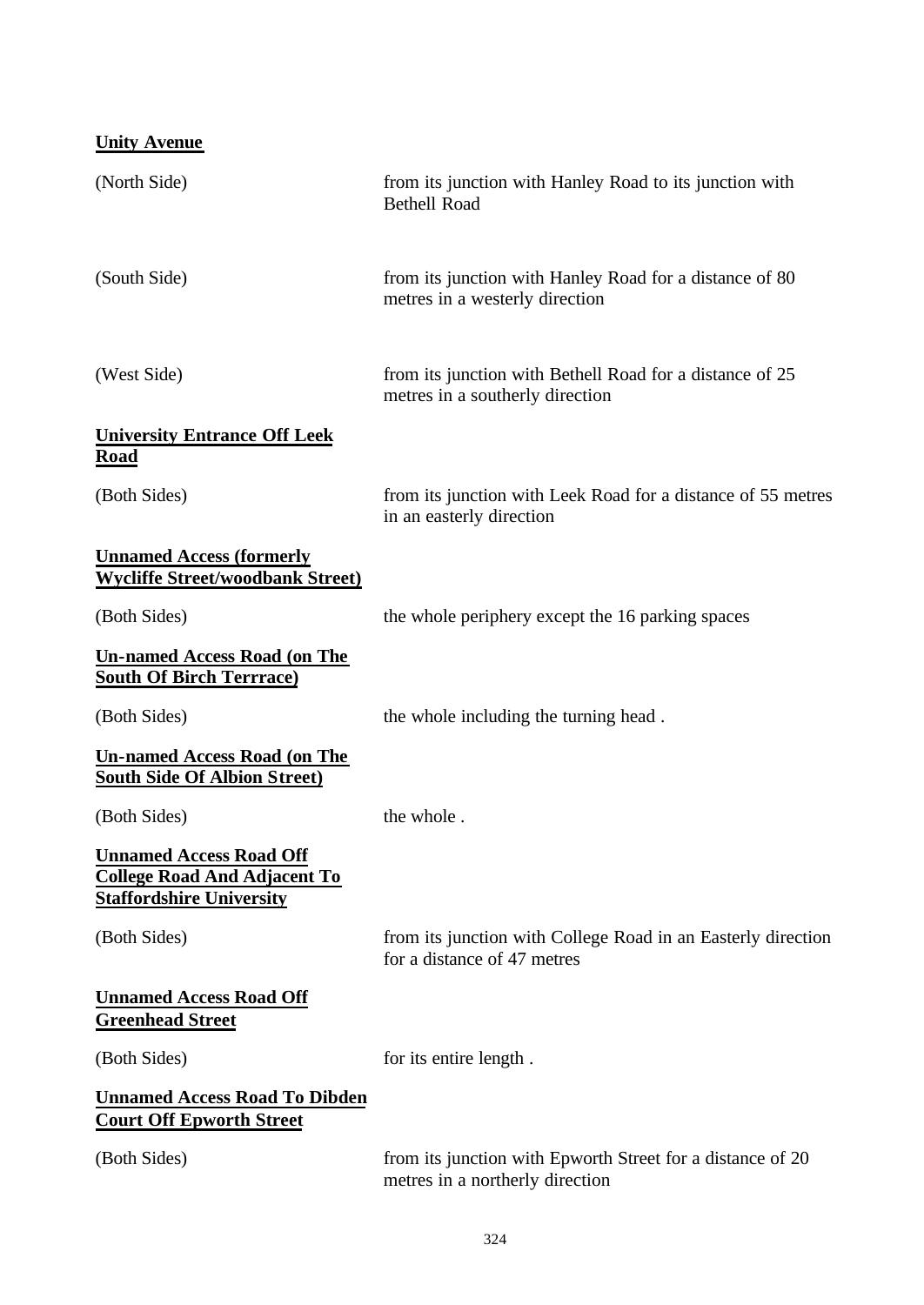#### **Unnamed Access Road To Penkhull Court Off Epworth Street**

### **Un-named Passage (connecting Staford Street To Foundry Street)**

(Both Sides) from its junction with Epworth Street in a North-Westerly direction for a distance of 36 metres

(Both Sides) the whole including the cul-de-sac off the northern side of the passage way .

#### **Un-named Road (connecting Harewood Street To Highgate Tile Works)**

(Both Sides) from its junction with Harewood Street for a distance of 7 metres in a southerly direction

#### **Un-named Road Between Well Street And Wellington Street**

(South-east Side) the whole .

| <b>Unnamed Road Off Moulton Road</b><br><b>Joining With Bath Passage And</b><br><b>Strand Passage</b> |                                                                                               |
|-------------------------------------------------------------------------------------------------------|-----------------------------------------------------------------------------------------------|
| (Both Sides)                                                                                          | for its entire length.                                                                        |
| <b>Unnamed Service Road To The</b><br><b>Rear Of Nos.6-26 Christchurch</b><br><b>Street</b>           |                                                                                               |
| (Both Sides)                                                                                          | The whole Length.                                                                             |
| <b>Unnamed Turning Head Off</b><br><b>Pickford Place</b>                                              |                                                                                               |
| (Both Sides)                                                                                          | for its entire length.                                                                        |
| <b>Upper Belgrave Road</b>                                                                            |                                                                                               |
| (North Side)                                                                                          | from its junction with Lightwood Road to its junction<br>with Buccleuch Road                  |
| (South Side)<br>(i)                                                                                   | from its junction with Lightwood Road for a distance of 35<br>metres in an easterly direction |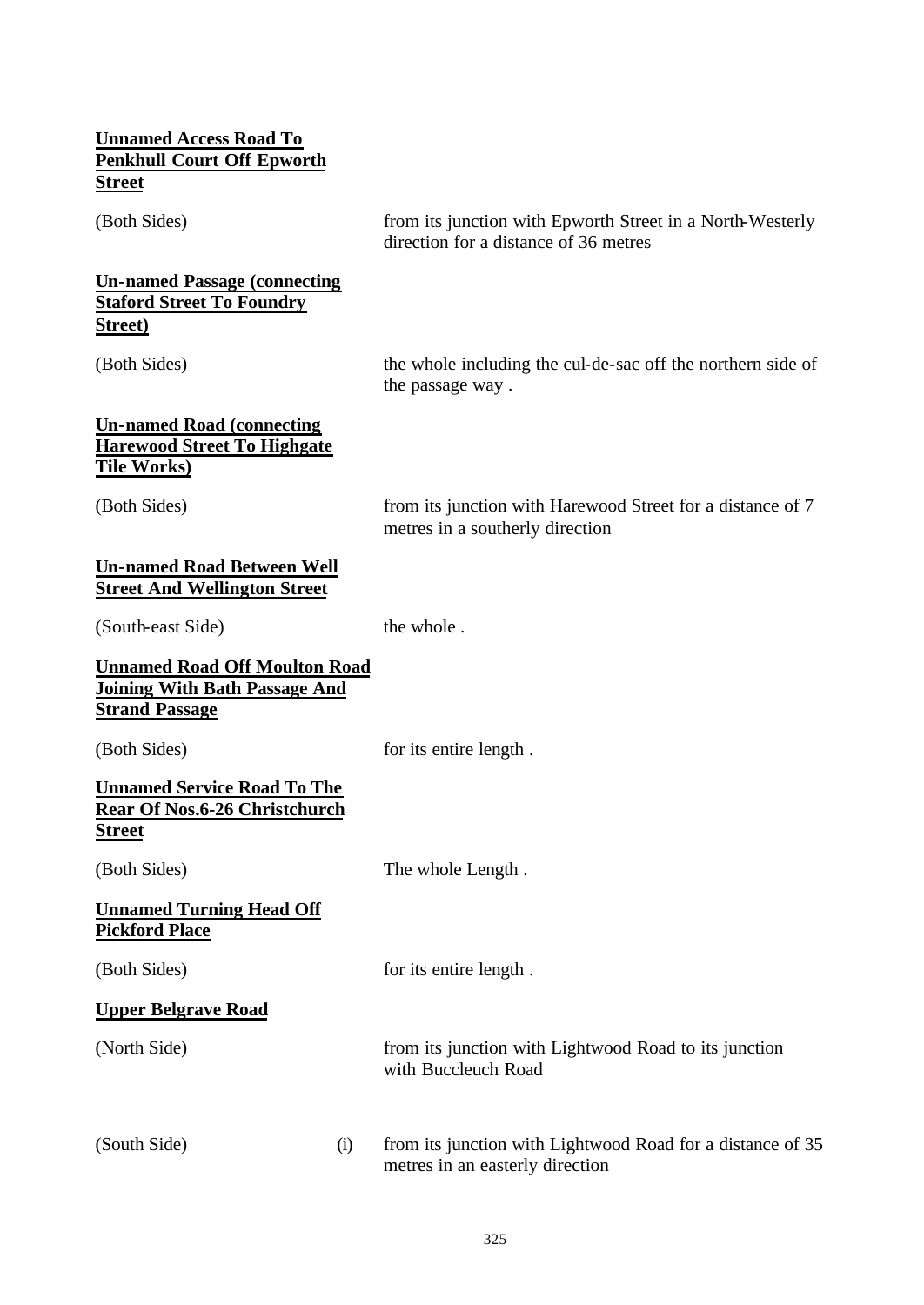|                                | (ii)  | from its junction with Ramage Grove for a distance of 110<br>metres in a westerly direction                                                                                                                                  |
|--------------------------------|-------|------------------------------------------------------------------------------------------------------------------------------------------------------------------------------------------------------------------------------|
| <b>Upper Cross Street</b>      |       |                                                                                                                                                                                                                              |
| (Both Sides)                   |       | For its whole length.                                                                                                                                                                                                        |
| <b>Upper Hillchurch Street</b> |       |                                                                                                                                                                                                                              |
| (Both Sides)                   | (i)   | from its junction with St John Street for a distance of 11<br>metres in a westerly direction                                                                                                                                 |
|                                | (ii)  | from its western end for a distance of 56 metres in an<br>easterly direction                                                                                                                                                 |
| (North Side)                   |       | from a point 6 metres west of its junction with Grafton<br>Street to a point 12 metres east of that junction                                                                                                                 |
| (South Side)                   | (i)   | from a point 37 metres east of its junction with Garth Street<br>for a distance of 24 metres in an easterly direction                                                                                                        |
|                                | (ii)  | from a point 9 metres west of its junction with Grafton<br>Street to a point 10 metres east of that junction                                                                                                                 |
|                                | (iii) | from a point 34.5 metres east of its junction with Town Road<br>for a distance of 112 metres in an easterly then northerly<br>then westerly direction so as to include the whole of the<br>eastern truncated end of the road |
| <b>Upper Huntbach Street</b>   |       |                                                                                                                                                                                                                              |
| (North-west Side)              |       | from its junction with St John's Street to a point 9 metres<br>east of its junction with Potteries Way                                                                                                                       |
| (South Side)                   | (i)   | from a point 9 metres west of its junction with Ratton Street<br>to a point 5 metres east of that junction                                                                                                                   |
|                                | (ii)  | from a point 60 metres east of its junction with Ratton<br>Street for a distance of 34 metres in an easterly direction                                                                                                       |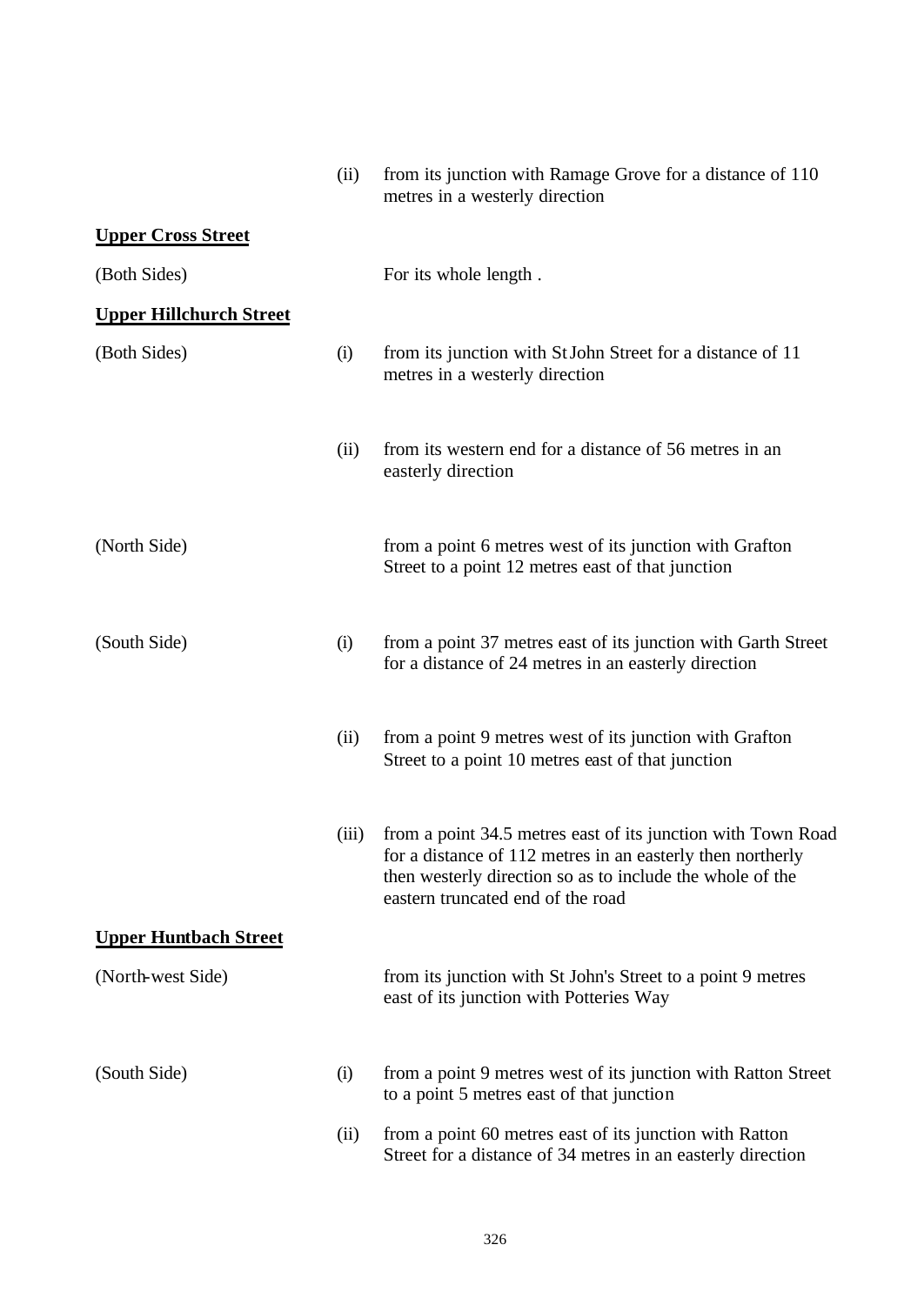| (South-east Side)          |       | from the eastern side of the Hanley Eastern Bypass to a<br>point 9 metres north-east of the junction with Garth Street                        |
|----------------------------|-------|-----------------------------------------------------------------------------------------------------------------------------------------------|
| <b>Upper Normacot Road</b> |       |                                                                                                                                               |
| (East Side)                |       | from its junction with Uttoxeter Road for a distance of 14<br>metres in a southerly direction                                                 |
| (North Side)               |       | from the boundary of Nos. 12/10 for a distance of 61 metres<br>in a westerly direction                                                        |
| (South Side)               |       | from a point 37 metres south of its junction with Uttoxeter<br>Road for a distance of 48 metres in a westerly direction                       |
| (West Side)                | (i)   | from its junction with Normacot Road for a distance of 75<br>metres in a southerly direction                                                  |
|                            | (ii)  | from its junction with Uttoxeter Road to the boundary of<br>Nos. 2/4                                                                          |
| <b>Uttoxeter Road</b>      |       |                                                                                                                                               |
| (Both Sides)               |       | from a point 84 metres south-east of its junction with New<br>Hall Road for a distance of 49 metres in an easterly and<br>northerly direction |
| (North-east Side)          | (i)   | from its junction with Caverswall Lane for a distance of 15<br>metres in a south-easterly direction                                           |
|                            | (ii)  | from its junction with Market Street to a point 105 metres<br>north-west of its junction with Landon Street                                   |
|                            | (iii) | from a point 25 metres north-west of its junction with<br>Landon Street to a point 70 metres north-west of its<br>junction with Baker Street  |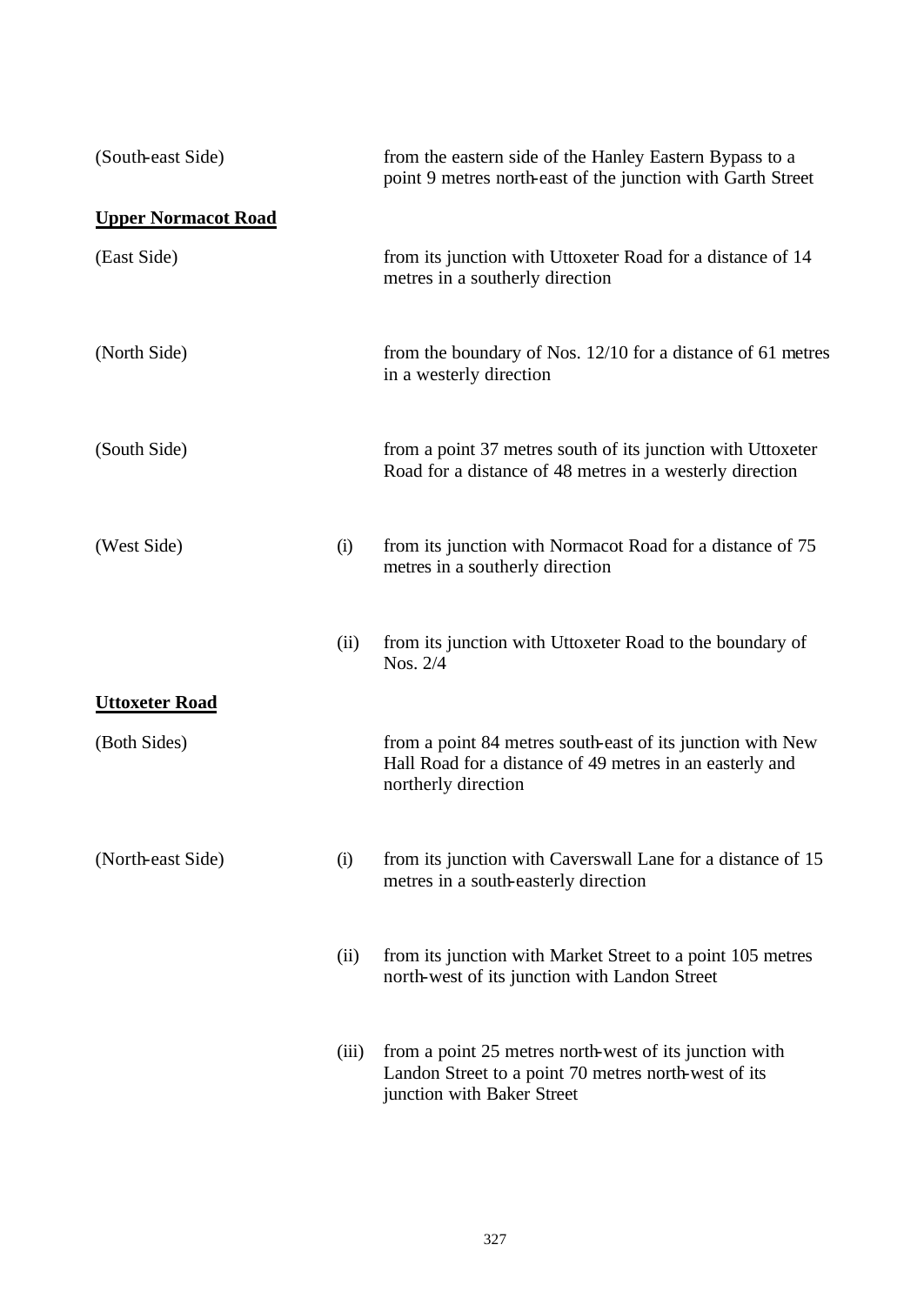|                                                         | (iv)  | from a point 20 metres north-west of its junction with<br>Baker Street to its junction with Upper Normacot Road                        |
|---------------------------------------------------------|-------|----------------------------------------------------------------------------------------------------------------------------------------|
|                                                         | (v)   | from its junction with New Hall Road for a distance of 30<br>metres in an south easterly direction                                     |
| (South-west Side)                                       | (i)   | from its junction with Caverswall Lane for a distance of 20<br>metres in a south-easterly direction                                    |
|                                                         | (ii)  | from a point 25 metres south-east of its junction with New<br>Hall Road for a distance of 40 metres in an south easterly<br>direction  |
|                                                         | (iii) | from its junction with Market Street to its junction with<br><b>Upper Normacot Road</b>                                                |
| <b>Vale Street</b>                                      |       |                                                                                                                                        |
| (Both Sides)                                            |       | For its whole length.                                                                                                                  |
| <b>Vehicular Access Road To</b><br><b>Health Centre</b> |       |                                                                                                                                        |
| (Both Sides)                                            |       | for a distance of 20 metres in an easterly direction to its<br>junction with Garth Street                                              |
| <b>Vernon Road</b>                                      |       |                                                                                                                                        |
| (Both Sides)                                            |       | for the whole length and the western end of the carriage<br>way                                                                        |
| <b>Viaduct Slip Road (north)</b>                        |       |                                                                                                                                        |
| (Both Sides)                                            |       | For the full length of the northern slip road from its<br>junction with Leek New Road (A53) to its junction with<br><b>Hanley Road</b> |
| <b>Viaduct Slip Road (south)</b>                        |       |                                                                                                                                        |
| (Both Sides)                                            |       | from its junction with Leek New Road (A53) to its<br>junction with Hanley Road                                                         |
| <b>Victoria Avenue</b>                                  |       |                                                                                                                                        |
| (East Side)                                             |       | the whole.                                                                                                                             |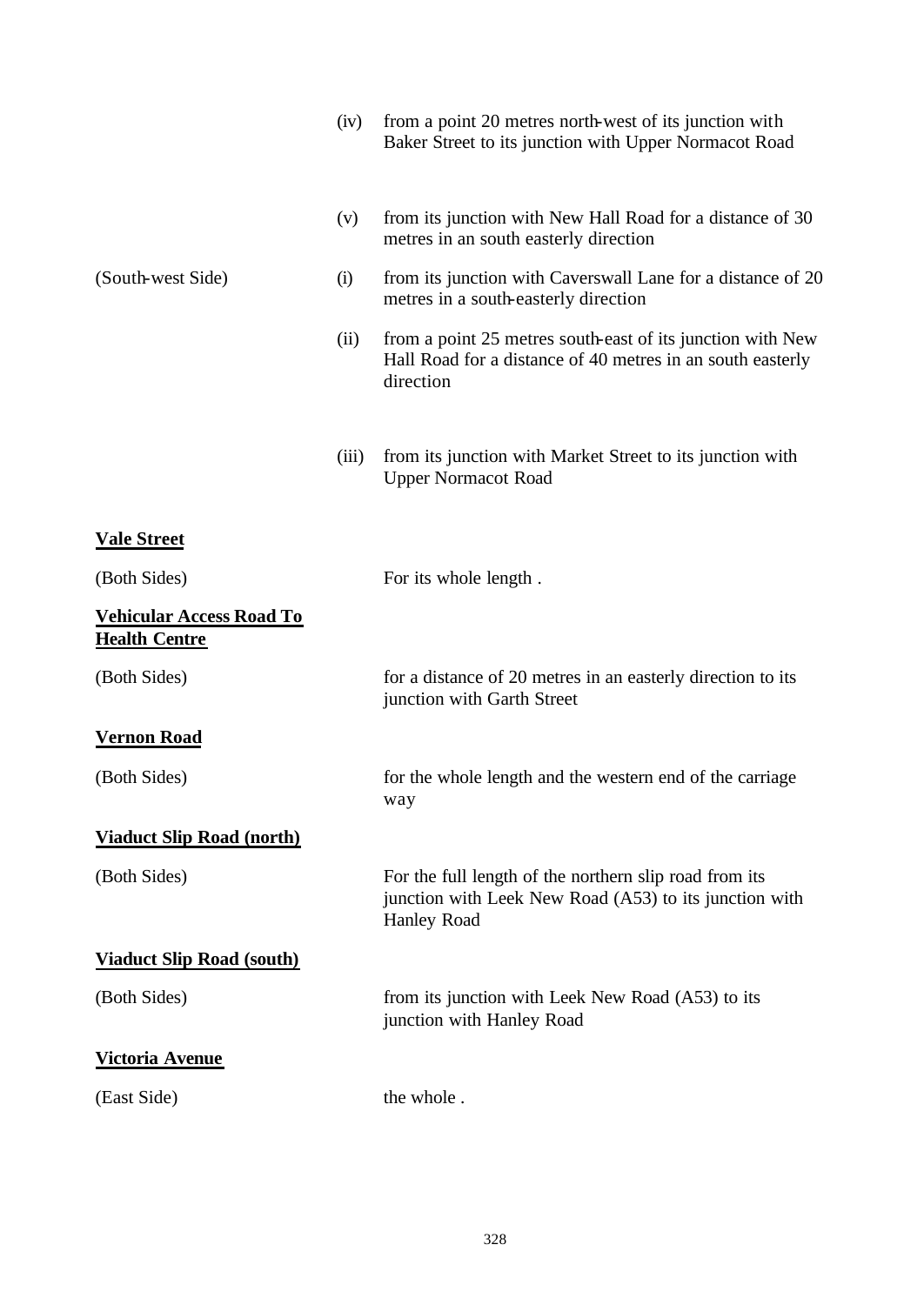| (West Side)               | (i)   | from its junction with College Road to a point 23 metres<br>north of that junction                                                              |
|---------------------------|-------|-------------------------------------------------------------------------------------------------------------------------------------------------|
|                           | (ii)  | from its junction with Raymond Street for a distance of 8<br>metres in a southerly direction                                                    |
| <b>Victoria Park Road</b> |       |                                                                                                                                                 |
| (Both Sides)              |       | from its junction with The Boulevard/Queens Avenue for a<br>distance of 53 metres in a northerly direction                                      |
| (East Side)               |       | from a point 43 metres north of its junction with Unicorn<br>Place to a point 64 metres south of its junction with Little<br>Chell Lane         |
| (West Side)               |       | from a point 43 metres north of its junction with Unicorn<br>Place to a point 58 metres south of its junction with Little<br>Chell Lane         |
| <b>Victoria Place</b>     |       |                                                                                                                                                 |
| (East Side)               |       | from its junction with Wileman Street to its junction with<br><b>Philip Street</b>                                                              |
| (West Side)               |       | from a point 84 metres north of its junction with City Road<br>to a point 44 metres north of its junction with Victoria<br>Place cul de sac     |
| <b>Victoria Road</b>      |       |                                                                                                                                                 |
| (Both Sides)              | (i)   | from a point 73 metres north-west of its junction with<br>Dewsbury Road to its junction with Adrian Street                                      |
|                           | (ii)  | from a point 32 metres south-east of its junction with<br>Warrington Road to a point 73 metres north-west of its<br>junction with Dewsbury Road |
|                           | (iii) | from its junction with Leek Road for a distance of 22.8<br>metres in a southerly direction                                                      |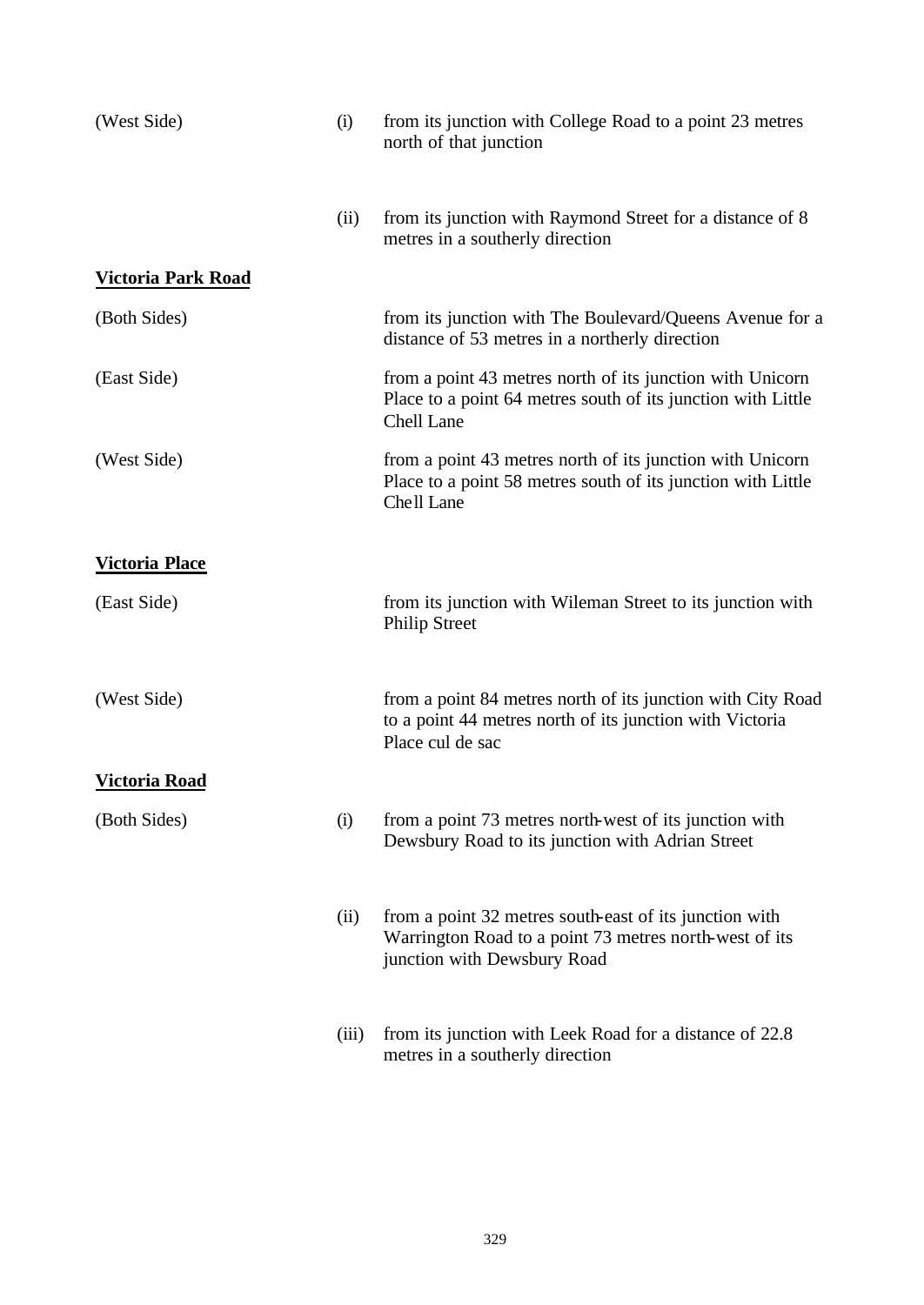| (North-east Side)      |       | from its junction with Leek Road for a distance of 25 yrds<br>in a south-easterly direction                                                  |
|------------------------|-------|----------------------------------------------------------------------------------------------------------------------------------------------|
| (South-west Side)      |       | from its junction with Leek Road for a distance of 25 yards<br>in a south-easterly direction                                                 |
| <b>Victoria Square</b> |       |                                                                                                                                              |
| (North Side)           | (i)   | from its junction with Cannon Place for a distance of 7<br>metres in a westerly direction                                                    |
|                        | (ii)  | from its junction with Broad Street for a distance of 5<br>metres in an easterly direction                                                   |
| (South Side)           |       | from its junction with Broad Street for a distance of 5<br>metres in an easterly direction                                                   |
| <u>Victoria Street</u> |       |                                                                                                                                              |
| (East Side)            | (i)   | from its junction with Etruria Road to a point 31 metres<br>south-east of that junction                                                      |
|                        | (ii)  | from its junction with Hartshill Road to a point 50 metres<br>south of its junction with Shelton New Road                                    |
|                        | (iii) | from a point 112 metres south of its junction with Etruria<br>Road to a point 40 metres north of its junction with<br><b>Tavistock Place</b> |
|                        | (iv)  | from its junction with Tavistock Place for a distance of 10<br>metres in a northerly and southerly direction                                 |
|                        | (v)   | from its junction with Shelton New Road for a distance of<br>50 metres in a northerly and southerly direction                                |
| (West Side)            | (i)   | from its junction with Hartshill Road for a distance of 70<br>metres in a northerly direction                                                |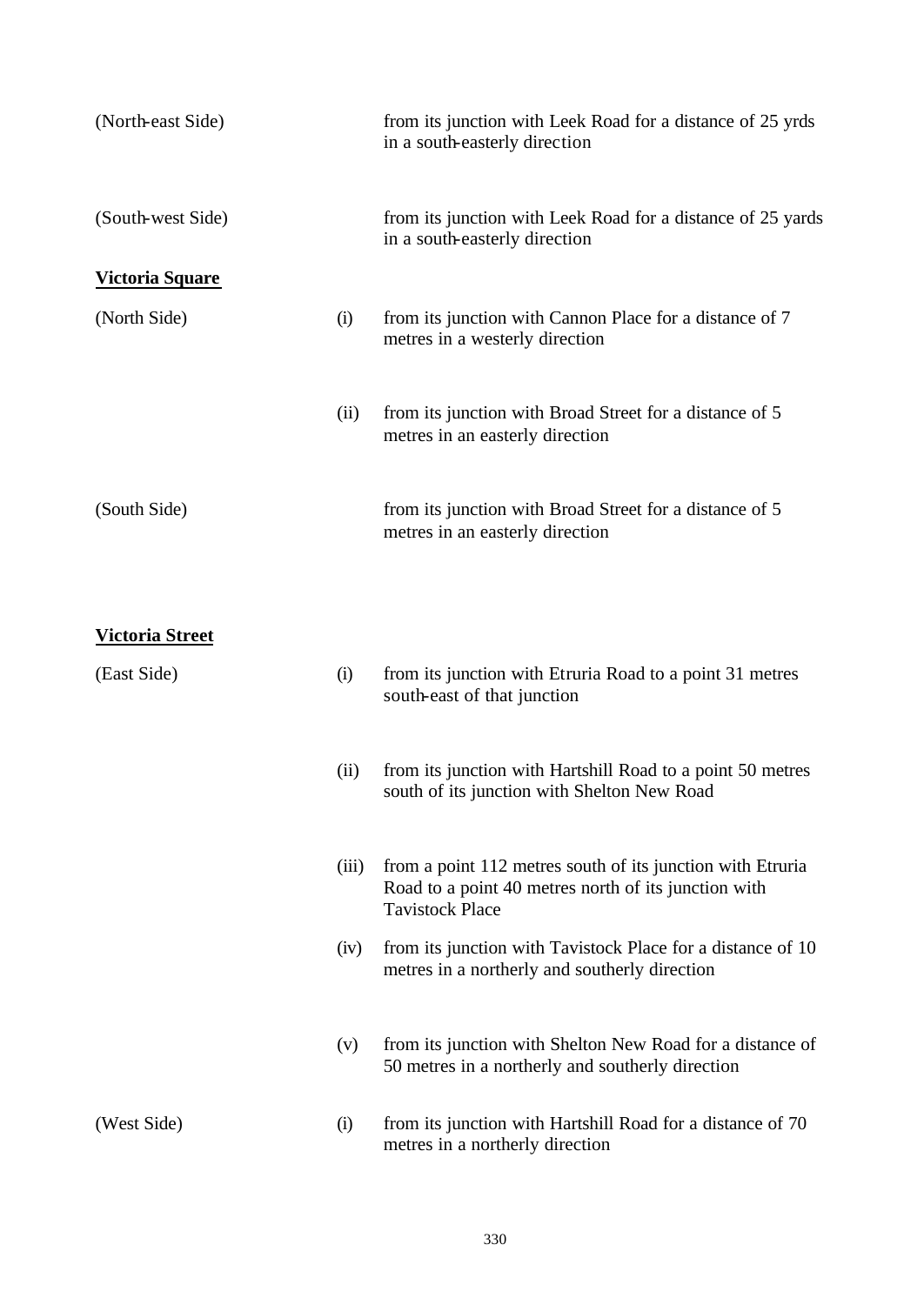|                        | (ii)  | from a point 120 metres north of its junction with<br>Hartshill Road to a point 50 metres south of its junction<br>with Shelton New Road   |
|------------------------|-------|--------------------------------------------------------------------------------------------------------------------------------------------|
|                        | (iii) | from its junction with Etruria Street for a distance of 130<br>metres in a southerly direction                                             |
|                        | (iv)  | from a point 30 metres north of its junction with Clare<br>Street to a point 30 metres south of its junction with<br><b>Stoke New Road</b> |
| <b>Vinebank Street</b> |       |                                                                                                                                            |
| (North-east Side)      | (i)   | from its junction with London Road in a North-Westerly<br>direction for a distance of 12 metres                                            |
|                        | (ii)  | from a point 129 metres north-west of its junction with<br>London Road to its junction with its western end                                |
| (South-west Side)      |       | from its junction with London Road in a North-Westerly<br>direction for a distance of 14 metres                                            |
| <b>Walley Street</b>   |       |                                                                                                                                            |
| (Both Sides)           |       | from its junction with Nile Street for a distance of 13<br>metres in a south-westerly direction                                            |
| <b>Walton Crescent</b> |       |                                                                                                                                            |
| (Both Sides)           |       | the whole length.                                                                                                                          |
| <b>Warner Street</b>   |       |                                                                                                                                            |
| (East Side)            |       | from its junction with Albion Street for a distance of 58<br>metres in a southerly direction                                               |
| (North-east Side)      |       | from a point 10 metres north-west of its junction with<br>Cannon Street to the southern end                                                |
| (South-west Side)      |       | the whole including the south-eastern end                                                                                                  |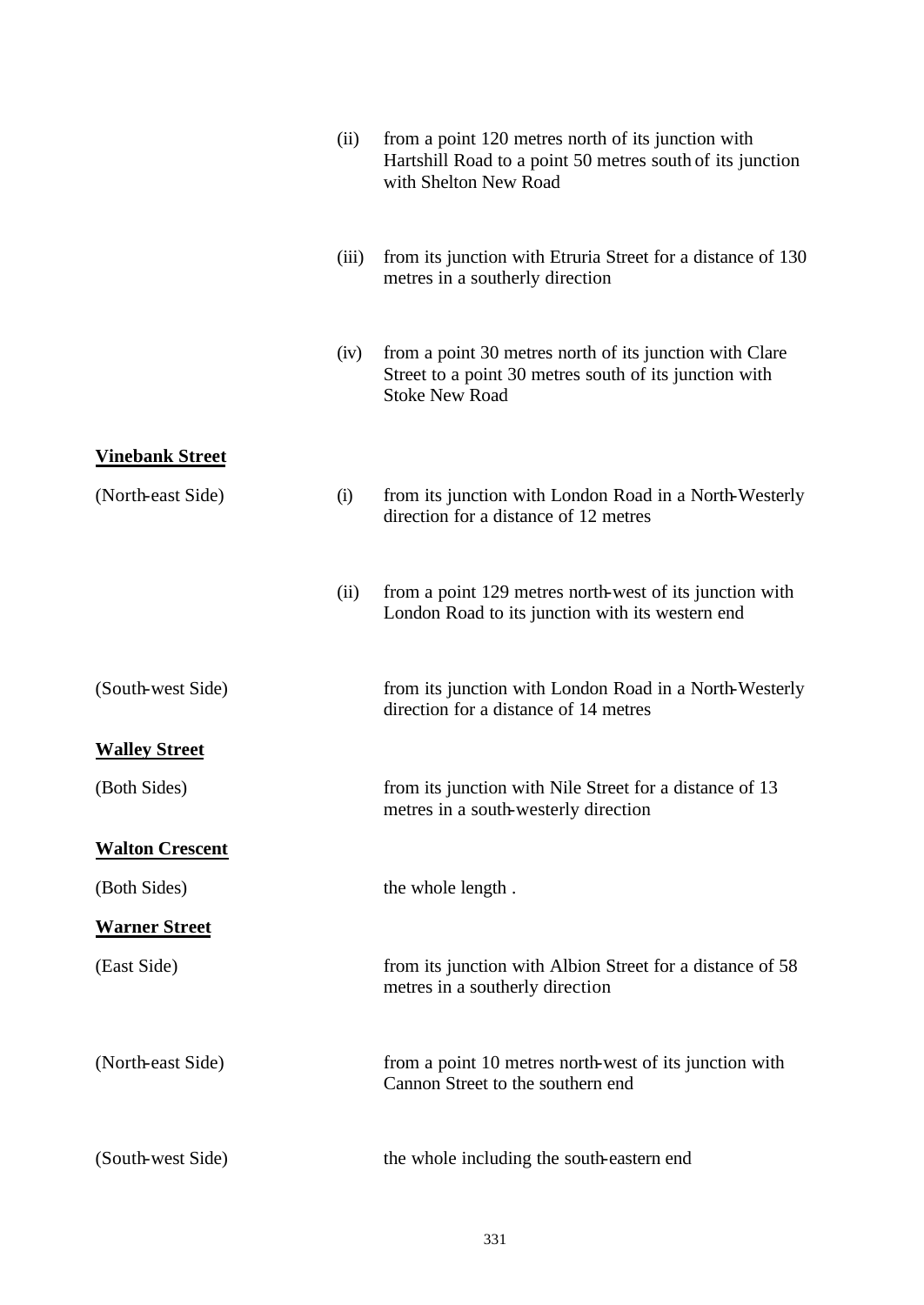## **Warren Street**

| (East Side)              |      | from its junction with Normacot Road for a distance of 87<br>metres in a south-westerly direction                                      |
|--------------------------|------|----------------------------------------------------------------------------------------------------------------------------------------|
| (North-west Side)        | (i)  | from its junction with Normacot Road for a distance of 60<br>metres in a south-westerly direction                                      |
|                          | (ii) | from its junction with Normacot Road for a distance of 10<br>metres in a north-easterly direction                                      |
| (West Side)              |      | from its junction with Uttoxeter Road for a distance of 10<br>metres in a south-westerly direction                                     |
| <b>Warrington Street</b> |      |                                                                                                                                        |
| (East Side)              |      | from its junction with Park Street for a distance of 40<br>metres in a northerly direction                                             |
| (West Side)              |      | from its junction with Park Street to its junction with Park<br>Place                                                                  |
| <b>Washington Street</b> |      |                                                                                                                                        |
| (East Side)              |      | from its junction with Williamson Street to its junction<br>with Lambert Street                                                        |
| (West Side)              |      | from its junction with Williamson Street for a distance of<br>15.5 metres in a northerly direction                                     |
| <b>Water Street</b>      |      |                                                                                                                                        |
| (Both Sides)             |      | from the northern boundary of No. 80 Water Street to its<br>junction with Fletcher Road and All Saints' Road<br>respectively           |
| (North-east Side)        | (i)  | from the north boundary of No.74 Water Street for a<br>distance of 14 metres in a southerly direction                                  |
|                          | (ii) | from a point 41 metres south of the northern boundary of<br>No.74 Water Street for a distance of 54 metres in a<br>southerly direction |
| (South-west Side)        |      | from its junction with Fletcher Road to a point opposite<br>the north-west wall of No. 37 Water Road                                   |
| (West Side)              |      | from the southern building line of No.31 Water Street to a<br>point 3 metres north of its junction with its southern end               |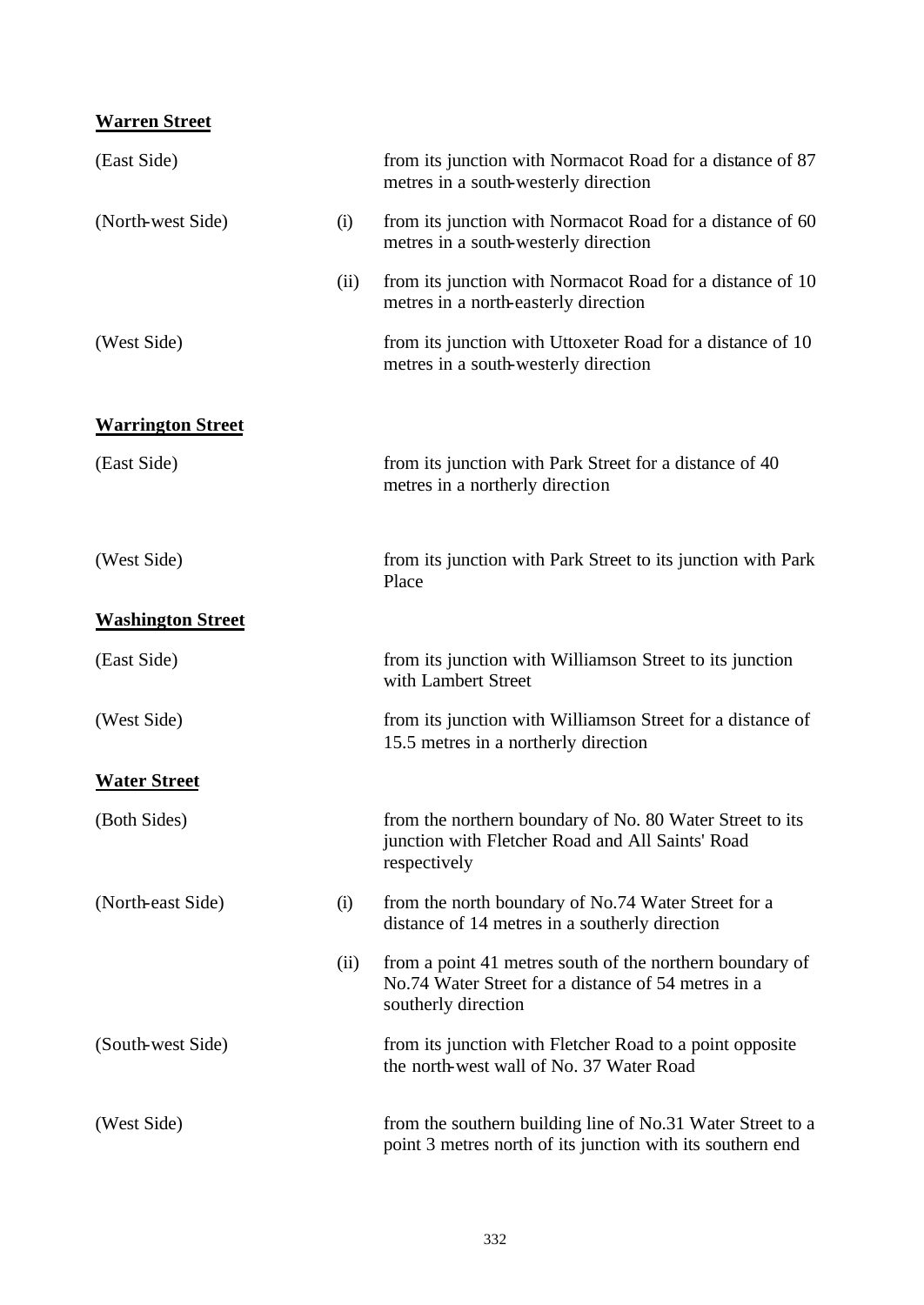# **Waterloo Road**

| (Both Sides)      |       | from its junction with Cobridge Road in a Northerly<br>direction to its junction with Grange Street                                               |
|-------------------|-------|---------------------------------------------------------------------------------------------------------------------------------------------------|
| (East Side)       | (i)   | from its junction with Rushton Road to its junction with<br><b>Kirby Street</b>                                                                   |
|                   | (ii)  | from its junction with Nile Street to a point 10 metres<br>south of its junction with Auckland Street                                             |
| (North-east Side) | (i)   | from a point 11 metres north-west of its junction with<br>Adelaide Street to a point 12 metres south-east of its<br>junction with Adelaide Street |
|                   | (ii)  | from a point 15 metres north-west of its junction with<br>Stokesay Grove for a distance of 87 metres in a<br>south-easterly direction             |
|                   | (iii) | from a point 10 metres north-west of its junction with<br>Glendale Street to a point 9 metres south-east of its<br>junction with Glendale Street  |
|                   | (iv)  | from a point 33 metres south-east of its junction with<br>Macintyre Street for a distance of 42 metres in a<br>south-easterly direction           |
|                   | (v)   | from a point 28 metres north-west of its junction with Elm<br>Street for a distance of 64 metres in a south-easterly<br>direction                 |
|                   | (vi)  | from its junction with Rushton Road for a distance of 15<br>metres in a north-easterly direction                                                  |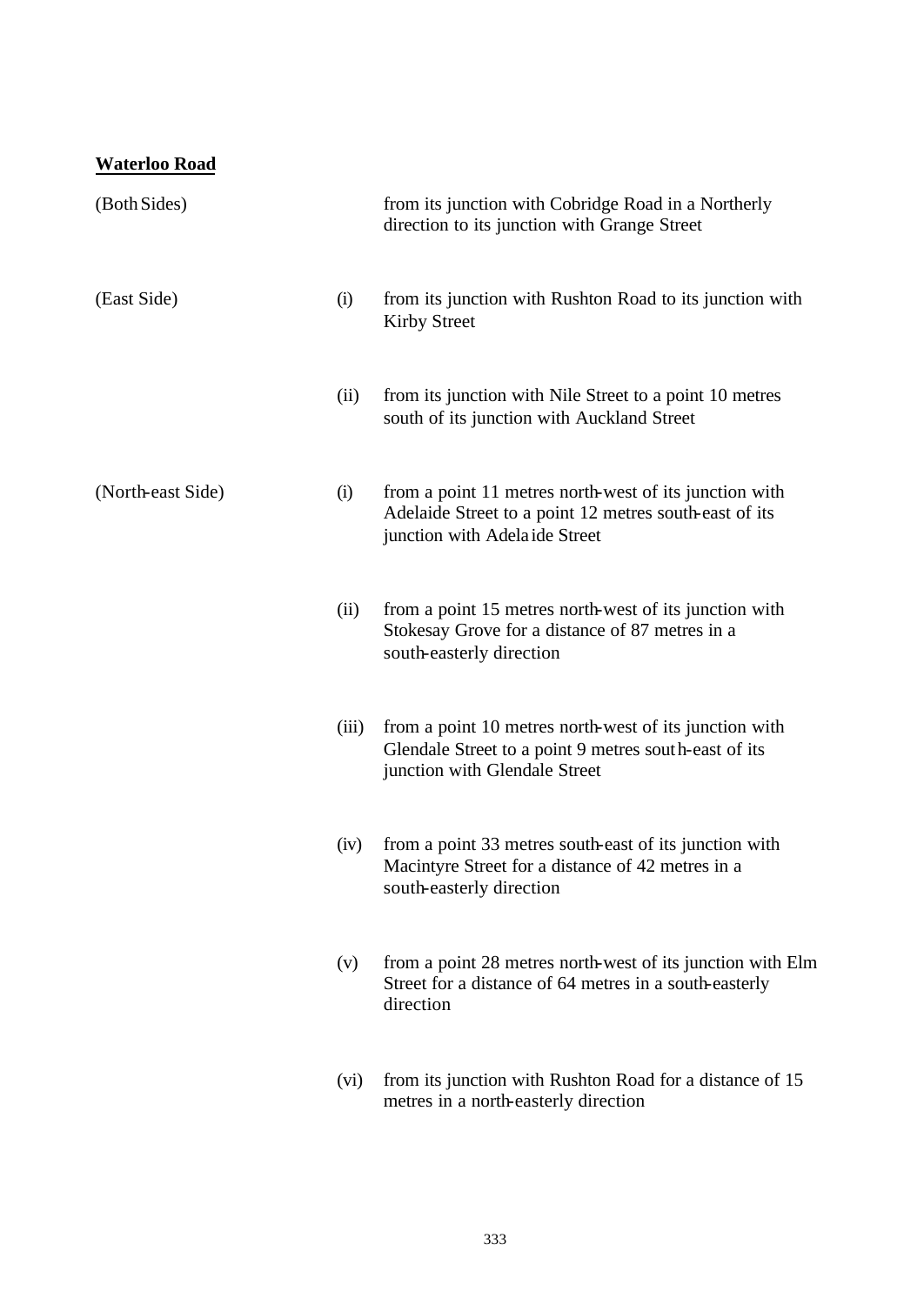|                   | (vii)   | from its junction with Kirby Street for a distance of 5<br>metres in an south-easterly direction                                                                              |
|-------------------|---------|-------------------------------------------------------------------------------------------------------------------------------------------------------------------------------|
|                   |         | (viii) from a point 15 metres north-west of its junction with Grove<br>Street for a distance of 29 metres in a south-easterly<br>direction                                    |
|                   | (ix)    | from a point 26 metres north-west of its junction with<br>Hawthorn Street for a distance of 48 metres in a<br>south-easterly direction                                        |
|                   | (x)     | from its junction with Grange Street for a distance of 13<br>metres in a north-westerly direction                                                                             |
|                   | $(x_i)$ | from a point 12 metres north-west of its junction with<br>Macintyre Street to a point 16 metres south-east of its<br>junction with Macintyre Street                           |
| (North-west Side) |         | from its junction with Cobridge Road in a South-Easterly<br>direction to its roundabout with Potteris Way                                                                     |
| (South-west Side) | (i)     | from a point perpendicular to Adelaide Street north-west<br>kerbline for a distance of 26 metres in a north-westerly<br>direction and 10 metres in a south-easterly direction |
|                   | (ii)    | from a point 37 metres south-east of a point perpendicular<br>to the south-east kerbline of Macintyre Street for a distance<br>of 64 metres in a south-easterly direction     |
|                   | (iii)   | from a point 90 metres north-west of its junction with<br>Bursley Road for a distance of 18 metres in a south-easterly<br>direction                                           |
|                   | (iv)    | from a point 29 metres north-west of its junction with<br>Bursley Road for a distance of 50 metres in a southerly<br>direction                                                |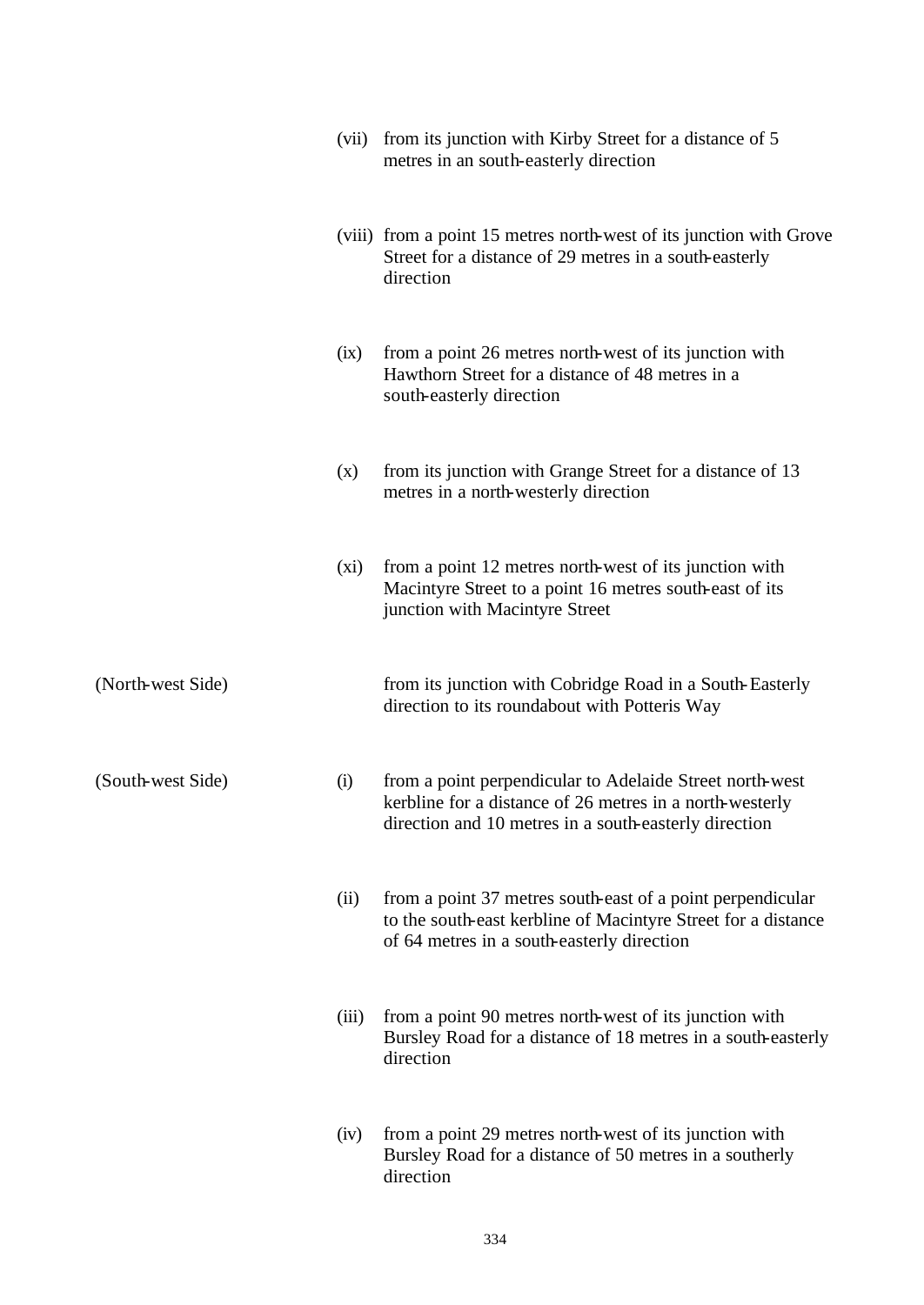|                        | (v)   | from a point 53 metres south-east of its junction with<br>Bursley Road for a distance of 36 metres in a south-easterly<br>direction  |
|------------------------|-------|--------------------------------------------------------------------------------------------------------------------------------------|
|                        | (vi)  | from a point 86 metres south-east of its junction with Stonor<br>Street for a distance of 27 metres in a south-easterly<br>direction |
|                        | (vii) | from a point 15 metres north-west of its junction with Stonor<br>Street for a distance of 8 metres in a south-easterly<br>direction  |
|                        |       | (viii) from its junction with Pitt Street West for a distance of 81<br>metres in a southerly direction                               |
|                        | (ix)  | from its junction with Pitt Street West for a distance of 81<br>metres in a southerly direction                                      |
| (West Side)            |       | from its junction with Queen Street to a point 66 metres<br>south of its junction with Pitt Street West                              |
| <b>Waterloo Street</b> |       |                                                                                                                                      |
| (Both Sides)           |       | from the western end of Waterloo Street to a point 4 metres<br>east of its junction with Gilman Street                               |
| (North Side)           | (i)   | from a point 4 metres west of its junction with St Luke<br>Street to a point 9 metres east of that junction                          |
|                        | (ii)  | from its junction with Wellington Street for a distance of<br>10 metres in a westerly direction                                      |
|                        | (iii) | from its junction with Wellington Street for a distance of 10<br>metres in a easterly direction                                      |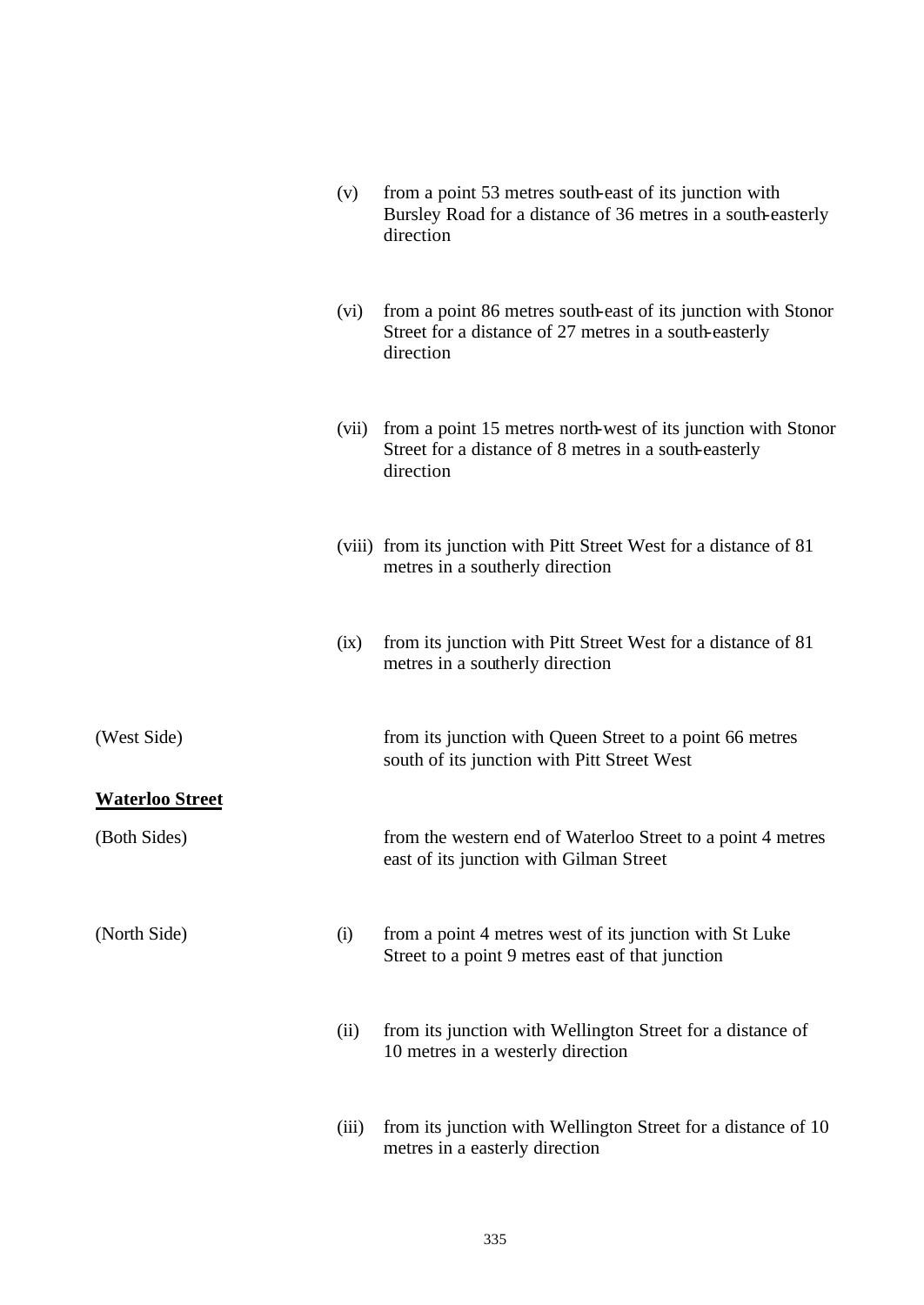| (South Side)          | (i)   | from its junction with Picton Street for a distance of 11<br>metres in a westerly direction                                      |
|-----------------------|-------|----------------------------------------------------------------------------------------------------------------------------------|
|                       | (ii)  | from its junction with Picton Street for a distance of 7<br>metres in a easterly direction                                       |
|                       | (iii) | from a point 10 metres east of its junction with Gilman<br>Street to a point 16 metres east of its junction with Nelson<br>Place |
| <b>Watery Lane</b>    |       |                                                                                                                                  |
| (West Side)           |       | from its junction with Upper Belgrave Road for a distance<br>of 55 metres in a southerly direction                               |
| <b>Watford Street</b> |       |                                                                                                                                  |
| (Both Sides)          | (i)   | from its junction with Cauldon Road for a distance of 10<br>metres in a southerly direction                                      |
|                       | (ii)  | from its junction with Ashford Street for a distance of 12<br>metres in a northerly direction                                    |
| <b>Weaver Street</b>  |       |                                                                                                                                  |
| (Both Sides)          | (i)   | the whole.                                                                                                                       |
|                       | (ii)  | the whole length.                                                                                                                |
| <b>Webberley Lane</b> |       |                                                                                                                                  |
| (North-west Side)     |       | from its junction with Normacot Road for a distance of 75<br>metres in a south westerly direction                                |
| (South-east Side)     |       | from its junction with Normacot Road to its junction with<br><b>Beaufort Road</b>                                                |
| <b>Wedgwood Place</b> |       |                                                                                                                                  |
| (Both Sides)          | (i)   | from its junction with New Street to its junction with<br>Scotia Road                                                            |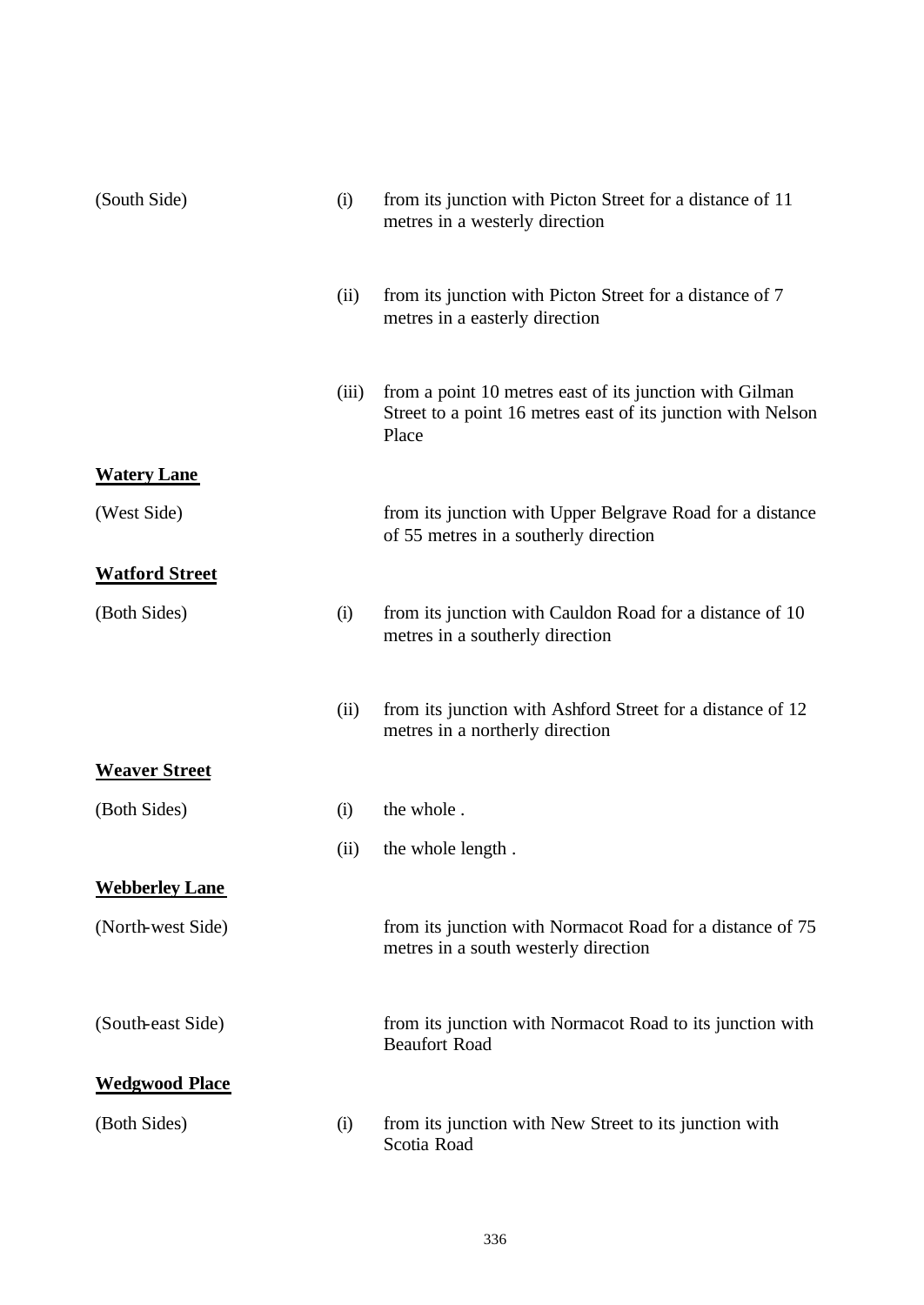|                         | (ii)  | from its junction with New Street to its junction with<br>Scotia Road                                                                        |
|-------------------------|-------|----------------------------------------------------------------------------------------------------------------------------------------------|
| <b>Wedgwood Street</b>  |       |                                                                                                                                              |
| (East Side)             | (i)   | from its junction with Jenkins Street in a South-Easterly<br>direction for a distance of 13 metres                                           |
|                         | (ii)  | from its junction with Moorland Road in a North-Westerly<br>direction for a distance of 53 metres                                            |
| Wedgwoodstreet          |       |                                                                                                                                              |
| (West Side)             |       | from its junction with Market Place in a North-Westerly<br>direction to its junction with Wedgwood Place                                     |
| <b>Welch Street</b>     |       |                                                                                                                                              |
| (Both Sides)            |       | For its whole length.                                                                                                                        |
| <b>Well Street</b>      |       |                                                                                                                                              |
| (East Side)             |       | from its junction with the un-named road between Well<br>Street and Wellington Street for a distance of 4 metres in a<br>southerly direction |
| (North-east Side)       |       | between junctions with Perry Close and north side of<br>junction with the passage way connecting Well Street to<br><b>Wellington Street</b>  |
| (South-west Side)       |       | from its junction with Perry Close for a distance of 20<br>metres in a southerly direction                                                   |
| <b>Wellesley Street</b> |       |                                                                                                                                              |
| (North Side)            | (i)   | from its junction with College Road for a distance of 57<br>metres                                                                           |
|                         | (ii)  | from its junction with Snow Hill for a distance of 73 metres<br>in an easterly direction                                                     |
|                         | (iii) | from its junction with Richmond Terrace to a point 10<br>metres west of that junction                                                        |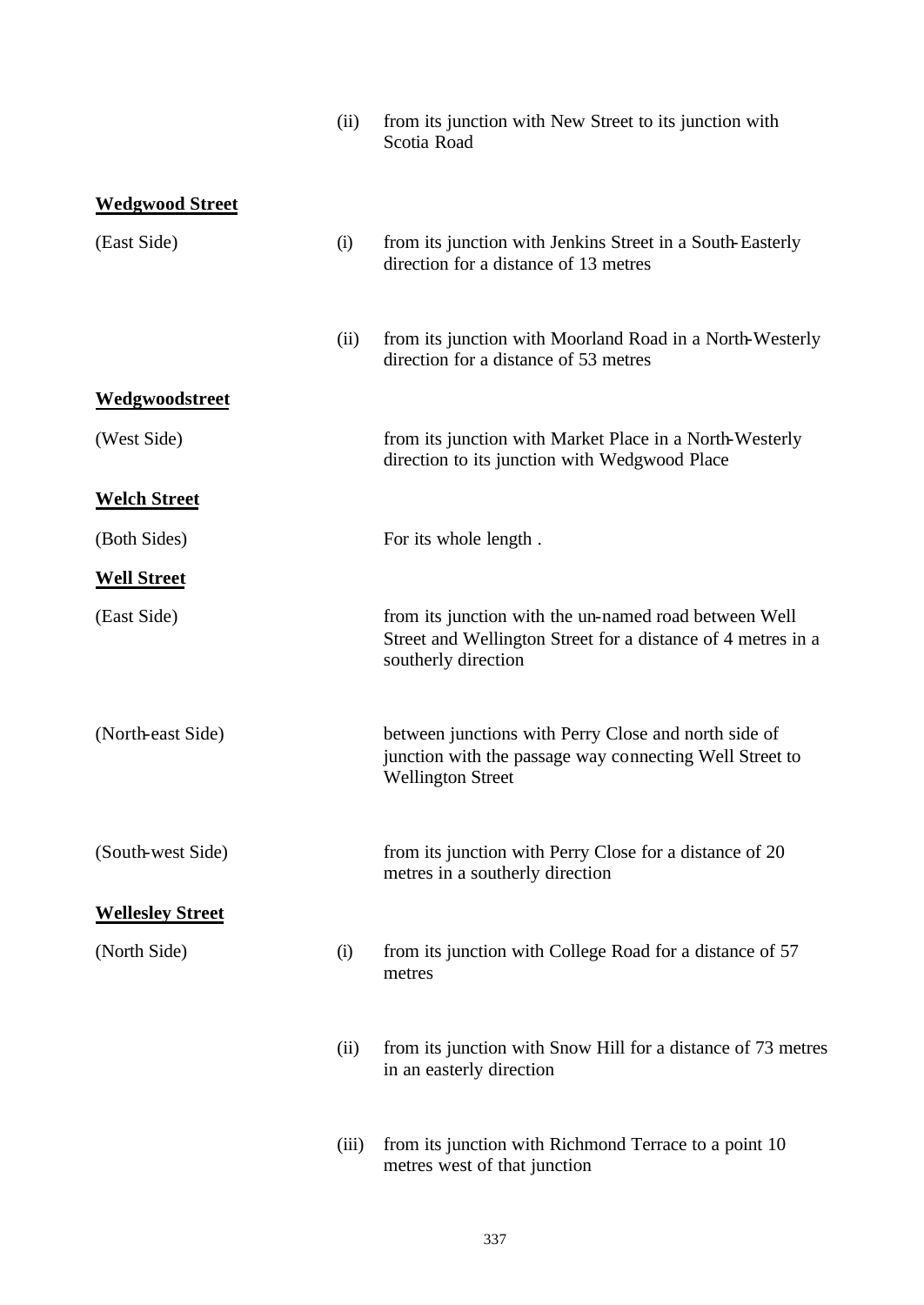| (iv) | from its junction with Richmond Terrace to a point 11 |
|------|-------------------------------------------------------|
|      | metres east of that junction                          |

- (South Side) (i) from its junction with Salisbury Avenue for a distance of 10 metres in a westerly direction
	- (ii) from its junction with Chamberlain Street for a distance of 10 metres in an easterly direction
	- (iii) from its junction with Chamberlain Street for a distance of 10 metres in a westerly direction
	- (iv) from its junction with Harcourt Street for a distance of 10 metres in an easterly direction
	- (v) from its junction with Harcourt Street for a distance of 10 metres in an westerly direction
	- (vi) from a point 10 metres west of its junction with Croston Street to a point 10 metres east of that junction
	- (vii) from its junction with College Road to a point 11 metres south-west of that junction
	- (viii) from its junction with Howard Place for a distance of 20 metres in an easterly direction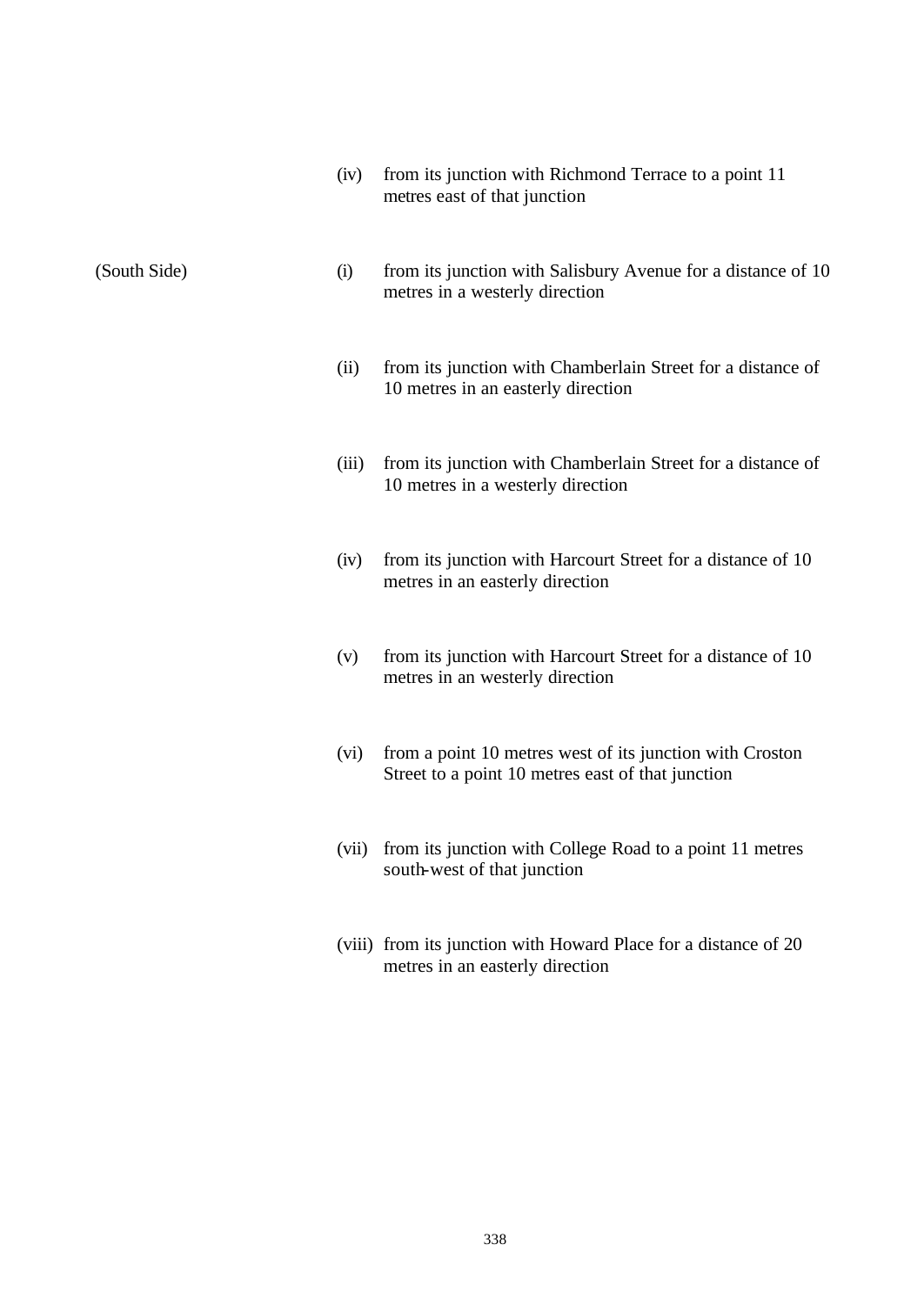# **Wellington Street**

| (East Side)            | (i)   | from a point 43 metres north of its junction with Wellington<br>Terrace for a distance of 7 metres in a northerly direction                                                                                                               |
|------------------------|-------|-------------------------------------------------------------------------------------------------------------------------------------------------------------------------------------------------------------------------------------------|
|                        | (ii)  | from a point 25 metres north of the point opposite the<br>southern end of the passageway connecting Well Street and<br>Wellington Street following the kerb line for a distance of<br>102 metres commencing in a north easterly direction |
|                        | (iii) | from its junction with Waterloo Street for a distance of 14<br>metres in a northerly direction                                                                                                                                            |
| (West Side)            | (i)   | from its junction with the passageway connecting Well<br>Street and Wellington Street for a distance of 35 metres in<br>a northerly direction being 62 metres along the kerbline                                                          |
|                        | (ii)  | from its junction with Waterloo Street for a distance of 7<br>metres in a northerly direction                                                                                                                                             |
| <b>Werrington Road</b> |       |                                                                                                                                                                                                                                           |
| (North Side)           | (i)   | from a point 22 metres west of its junction with Central<br>Avenue to a point 103 metres east of its junction with<br>Eaves Lane                                                                                                          |
|                        | (ii)  | from its junction with Bucknall Road to a point 48 metres<br>east of its junction with Fellbrook Lane                                                                                                                                     |
| (South Side)           | (i)   | from its junction with Corneville Road for a distance of 146<br>metres in a westerly direction                                                                                                                                            |
|                        | (ii)  | from its junction with Leek Road to its junction with<br>Deaville Road                                                                                                                                                                    |
|                        | (iii) | from its junction with Bucknall Road to a point 32 metres<br>east of its junction with Dorset Close                                                                                                                                       |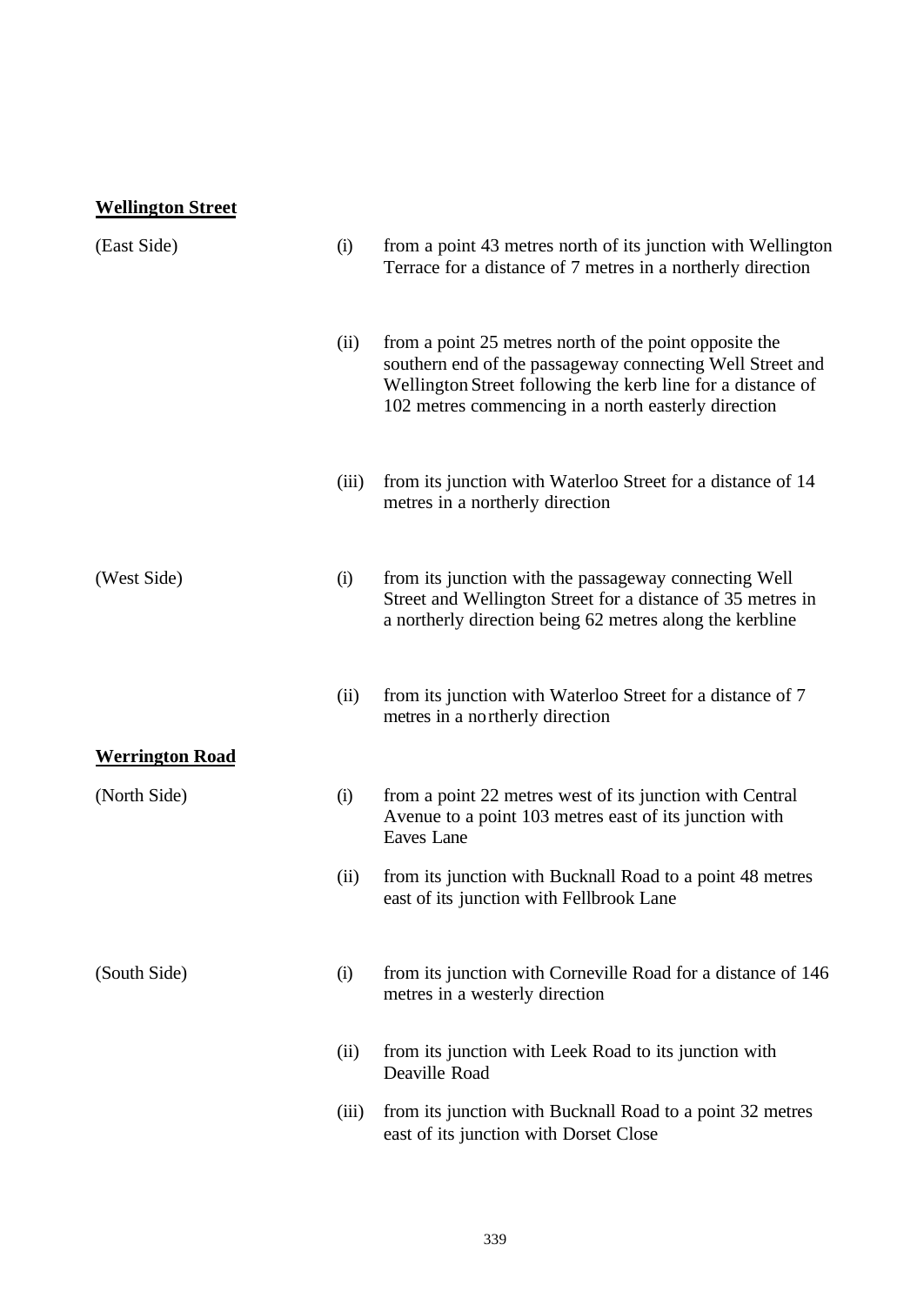## **Wesley Street**

| (East Side)                                         | (i)  | from a point 23 metres south of its junction with Tower<br>Square for a distance of 26 metres in a northerly direction |
|-----------------------------------------------------|------|------------------------------------------------------------------------------------------------------------------------|
|                                                     | (ii) | from a point 11 metres north of its junction with Farndale<br>Street to a point 12 metres south of that junction       |
| (West Side)                                         |      | the whole length.                                                                                                      |
| <b>West Avenue</b>                                  |      |                                                                                                                        |
| (North Side)                                        |      | from its junction with Quarry Road for a distance of 18<br>metres in an easterly direction                             |
| (South Side)                                        |      | from its junction with Quarry Road for a distance of 15<br>metres in an easterly direction                             |
| <b>West Terrace (alleyway Rear)</b><br><u>1-57)</u> |      |                                                                                                                        |
| (West Side)                                         |      | For its entire length.                                                                                                 |
| <u>Westacre</u>                                     |      |                                                                                                                        |
| (East Side)                                         |      | from its junction with Bucknall Road for a distance of 10<br>metres in a northerly direction                           |
| <b>Westmill Street</b>                              |      |                                                                                                                        |
| (Both Sides)                                        | (i)  | from its junction with Leek Road for a distance of 14 metres<br>in a westerly direction                                |
|                                                     | (ii) | from its junction with Lichfield Street for a distance of 40<br>metres in an south-easterly direction                  |
| <b>Weston Coyney Road</b>                           |      |                                                                                                                        |
| (Both Sides)                                        | (i)  | from its junction with Weston Road for a distance of 21<br>metres in a westerly direction                              |
|                                                     | (ii) | from its junction with Sutherland Road for a distance of 100<br>metres in a north-easterly direction                   |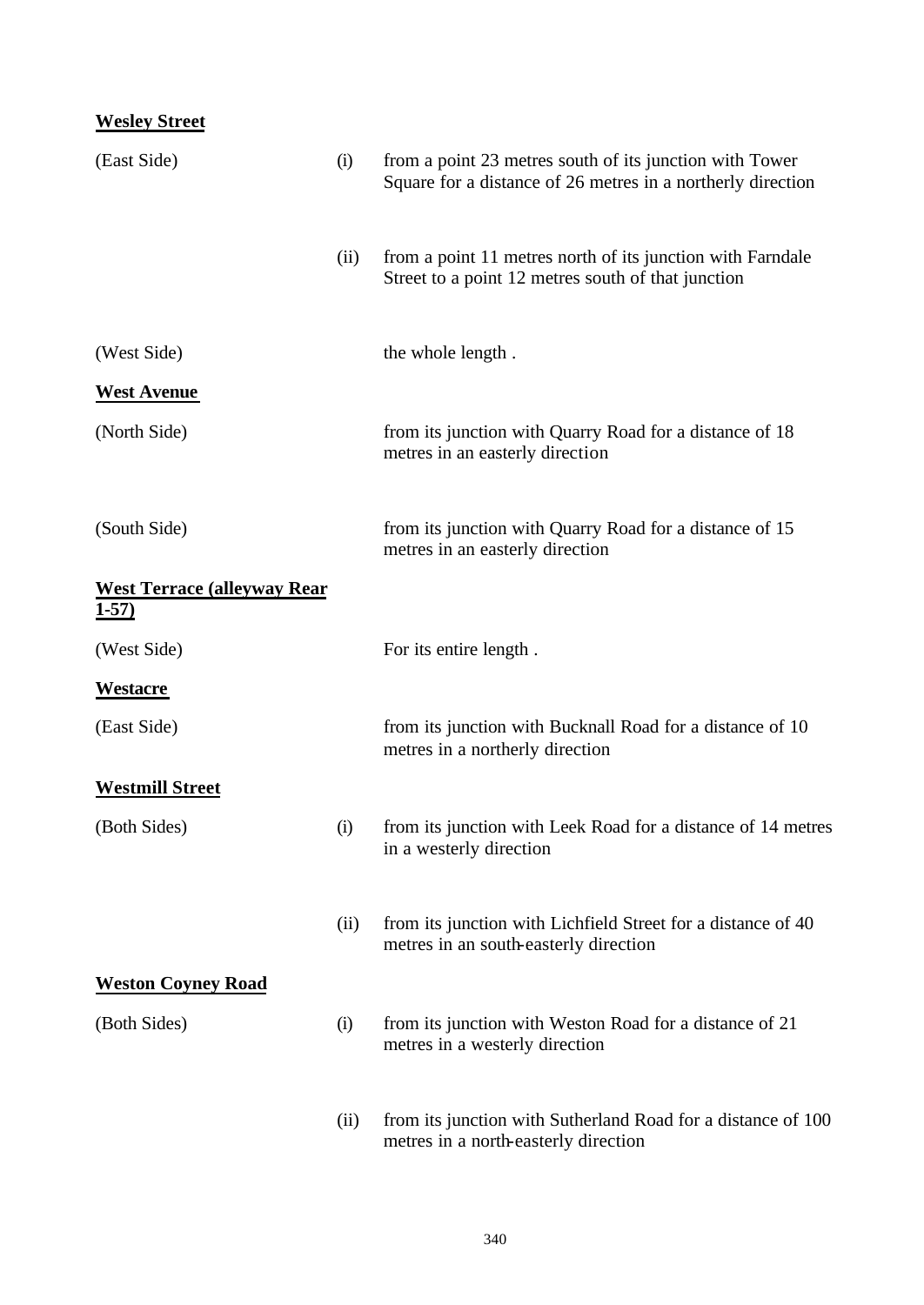## **Weston Road**

| (Both Sides)             |       | from its junction with Uttoxeter Road to a point 40 metres<br>north of its junction with Woodville Road                                                                      |
|--------------------------|-------|------------------------------------------------------------------------------------------------------------------------------------------------------------------------------|
| (East Side)              | (i)   | from its junction with New Kingsway for a distance of 43<br>metres in a northerly direction                                                                                  |
|                          | (ii)  | from its junction with New Kingsway for a distance of 60<br>metres in a southerly direction                                                                                  |
| (West Side)              | (i)   | from its junction with Weston Coyney Road for a distance<br>of 38 metres in a northerly direction                                                                            |
|                          | (ii)  | from its junction with Weston Coyney Road for a distance<br>of 22 metres in a southerly direction                                                                            |
| <b>Westport Greenway</b> |       |                                                                                                                                                                              |
| (Both Sides)             |       | from its junction with Davenport Street to the car park                                                                                                                      |
| <b>Westport Road</b>     |       |                                                                                                                                                                              |
| (North Side)             |       | from its junction with Federation Road for a distance of<br>160 metres in a north-westerly direction                                                                         |
| (North-east Side)        | (i)   | from its junction with Brownhills Road for a distance of 45<br>metres in an south-easterly direction                                                                         |
|                          | (ii)  | from a point 55 metres north-west of its junction with<br>Market Place in a North-Westerly direction to a point 60<br>metres south-east of its junction with Federation Road |
|                          | (iii) | from its junction with Federation Road in a South-Easterly<br>direction to a point 25 metres south-east of that junction                                                     |
| (South-east Side)        |       | from its junction with Brownhills Road for a distance of 45<br>metres in an south-easterly direction                                                                         |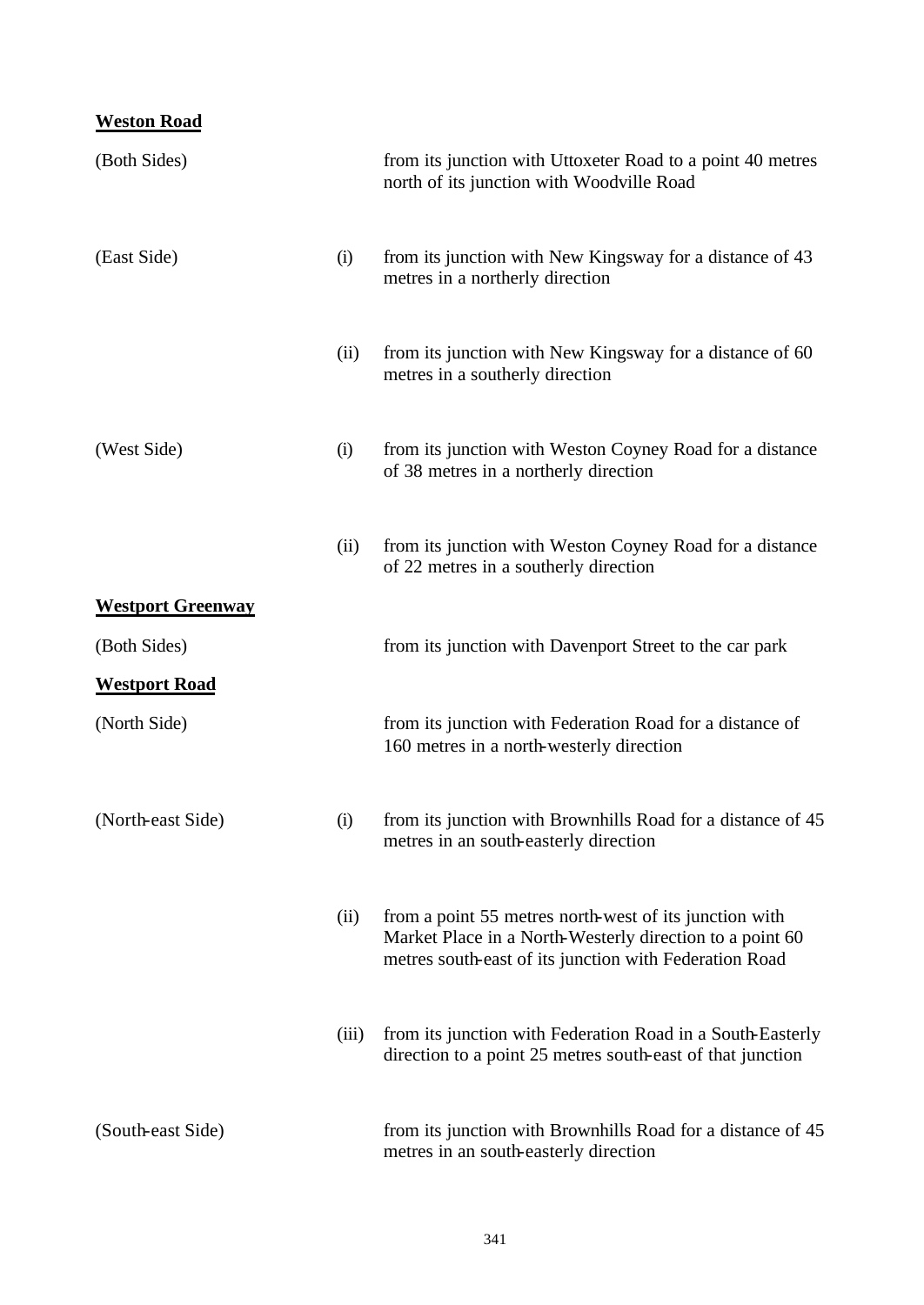| (South-west Side)       | (i)   | from its junction with Federation Road for a distance of 40<br>metres in a north-westerly direction                       |
|-------------------------|-------|---------------------------------------------------------------------------------------------------------------------------|
|                         | (ii)  | from its junction with Pack Horse Lane in a North-Westerly<br>direction to a point 25 metres north-west of that junction  |
|                         | (iii) | from a point 61 metres north-west of its junction with<br>Pack Horse Lane to its junction with Federation Road            |
| <b>Weybourne Avenue</b> |       |                                                                                                                           |
| (Both Sides)            |       | from its junction with Leek New Road for a distance of 10<br>metres in a northerly direction                              |
| (East Side)             | (i)   | from its junction with Leek New Road for a distance of 10<br>metres in a northerly direction                              |
|                         | (ii)  | from a point 52 metres north of its junction with Leek New<br>Road for a distance of 63 metres including the turning head |
| (West Side)             |       | the whole west side including the northern end                                                                            |
| <b>Wharf Place</b>      |       |                                                                                                                           |
| (East Side)             | (i)   | from its junction with Glebe Street for a distance of 10<br>metres in a southerly direction                               |
|                         | (ii)  | from its south-east end for a distance of 37 metres in a<br>northerly direction                                           |
| (West Side)             |       | from its junction with Glebe Street for a distance of 13<br>metres in a southerly direction                               |
| <b>Whieldon Road</b>    |       |                                                                                                                           |
| (Both Sides)            |       | from its junction with Smithpool Road and Ridley Street<br>for a distance of 20 metres north                              |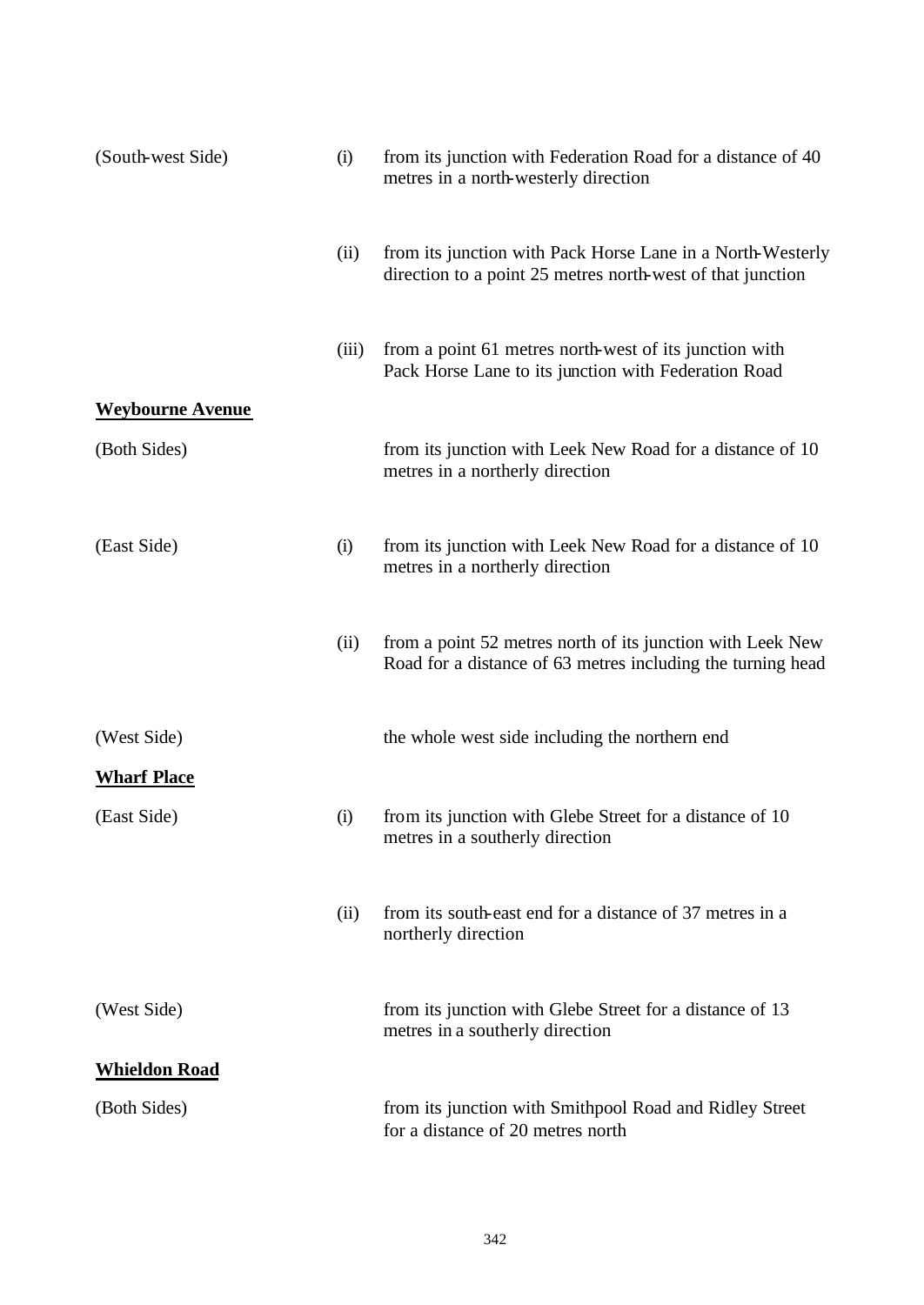| (East Side)             |      | from its junction with Smithpool Road for a distance of 45<br>metres in a southerly direction                                 |
|-------------------------|------|-------------------------------------------------------------------------------------------------------------------------------|
| (North Side)            |      | from its junction with Old Whieldon Road to its junction<br>with Sutherland Street                                            |
| (South Side)            |      | from the east side of the private works road to a point<br>opposite the west side of Sutherland Street                        |
| (West Side)             | (i)  | from its junction with Ainsworth Street for a distance of 20<br>metres in a northerly direction                               |
|                         | (ii) | from its junction with Ainsworth Street for a distance of 20<br>metres in a southerly direction                               |
| <b>Whitaker Road</b>    |      |                                                                                                                               |
| (Both Sides)            |      | from its junction with Blurton Road for a distance of 39<br>metres in an easterly direction                                   |
| <b>Whitehaven Drive</b> |      |                                                                                                                               |
| (West Side)             |      | from its junction with Bamford Grove to its junction with<br><b>Boundary Street</b>                                           |
| <b>Whitehouse Road</b>  |      |                                                                                                                               |
| (Both Sides)            |      | from its junction with Greasley Road for a distance of 14<br>metres in a south westerly direction                             |
| <b>Whittle Road</b>     |      |                                                                                                                               |
| (Both Sides)            |      | the whole.                                                                                                                    |
| <b>Wilfred Place</b>    |      |                                                                                                                               |
| (Both Sides)            |      | from its junction with Queen's Road for a distance of 15<br>metres in a westerly direction                                    |
| (North Side)            |      | from a point 52 metres west of its junction with Queen's<br>Road for a distance of 18 metres in a north-westerly<br>direction |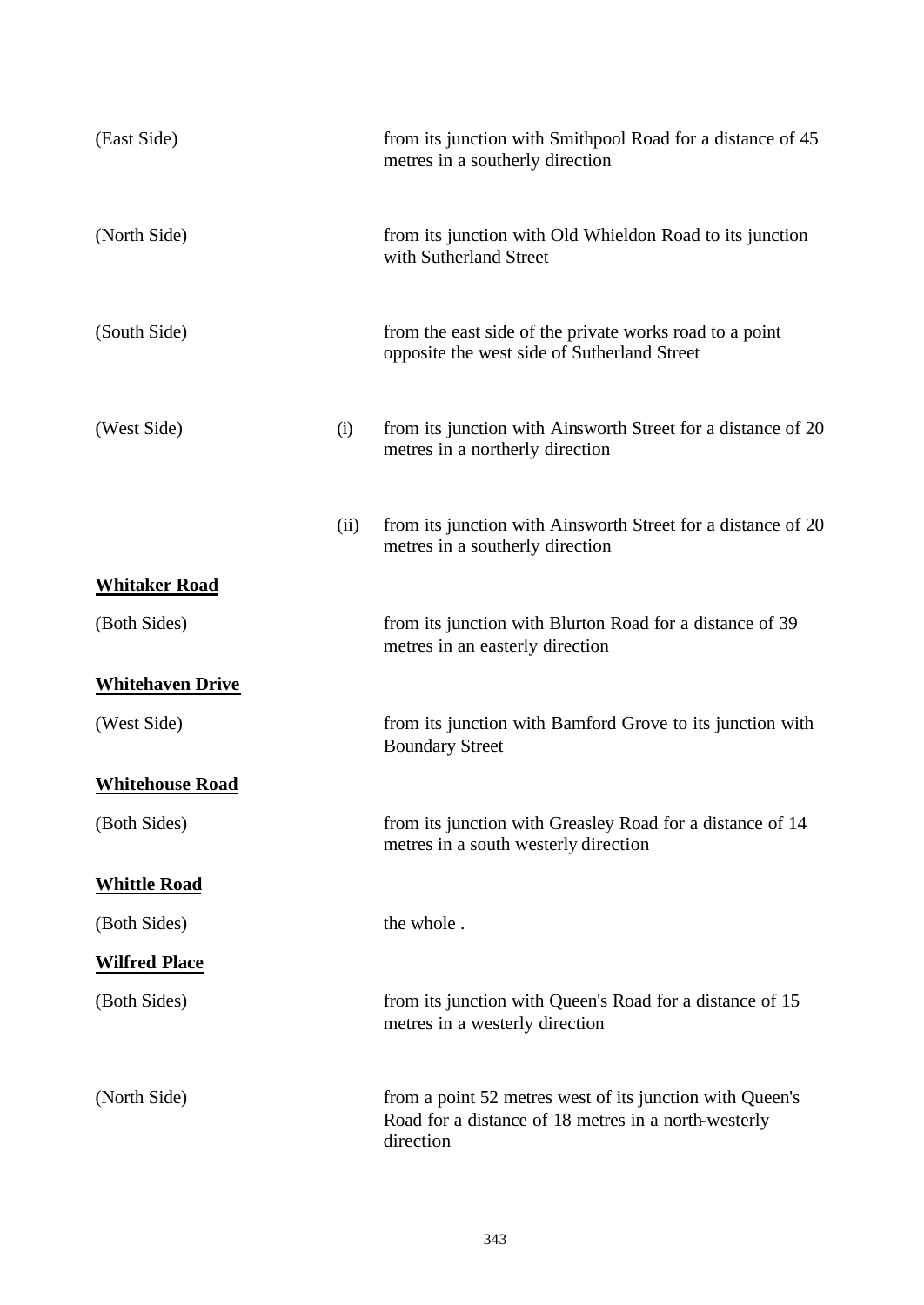## **Wilks Street**

| (Both Sides)                 |       | from its junction with Machin Street for a distance of 10<br>metres in a northerly direction                                          |
|------------------------------|-------|---------------------------------------------------------------------------------------------------------------------------------------|
| <b>William Clowes Street</b> |       |                                                                                                                                       |
| (North-east Side)            | (i)   | from its junction with Queen Street in a Southerly direction<br>for a distance of 10 metres                                           |
|                              | (ii)  | from a point 22 metres south-east of its junction with Queen<br>Street for a distance of 10 metres                                    |
|                              | (iii) | from a point 43 metres south-east of its junction with Queen<br>Street for a distance of 39 metres in a south-easterly<br>direction   |
| (South-west Side)            |       | the whole length.                                                                                                                     |
| <b>William Street</b>        |       |                                                                                                                                       |
| (North Side)                 | (i)   | from its junction with Victoria Road for a distance of 5<br>metres in a westerly direction                                            |
|                              | (ii)  | from its junction with Millicent Street for a distance of 5<br>metres in an easterly direction                                        |
| (North-east Side)            | (i)   | from a point 104 metres south-west of its junction with<br>Manor Street for a distance of 37 metres in an<br>south-easterly direction |
|                              | (ii)  | from a point in line with the centre-line of Fountain Street<br>for a distance of 14 metres in a north-westerly direction             |
| (South Side)                 |       | from its junction with Victoria Road for a distance of 16<br>metres in a westerly direction                                           |
| (South-west Side)            |       | from a point 120 metres south-east of its junction with<br>Manor Street to its junction with Fountain Street                          |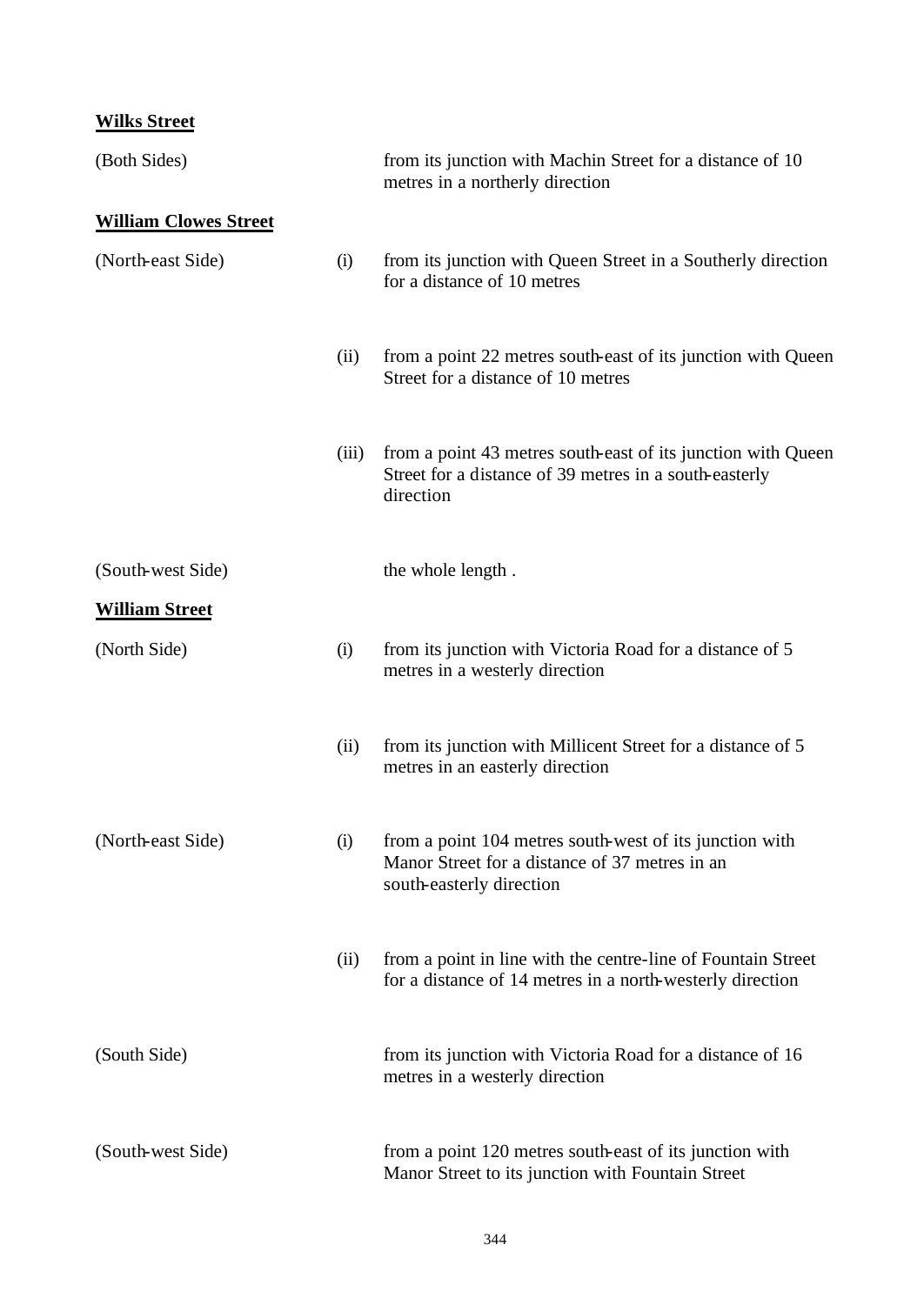## **William Terrace (alleyway Rear Of 2-62)**

| (West Side)              |       | For its entire length.                                                                                                                 |
|--------------------------|-------|----------------------------------------------------------------------------------------------------------------------------------------|
| <b>Williamson Street</b> |       |                                                                                                                                        |
| (North Side)             |       | The whole length.                                                                                                                      |
| (South Side)             | (i)   | from a point 10 metres west of its junction with Hand Street<br>to a point 10 metres east of its junction with Hand Street             |
|                          | (ii)  | from its junction with High Street to a point 10 metres east<br>of its junction with Gibson Street                                     |
|                          | (iii) | from a point 46 metres east of its junction with Hand Street<br>for a distance of 45 metres in a westerly direction                    |
| <b>Willow Row</b>        |       |                                                                                                                                        |
| (North Side)             |       | from its junction with Edensor Road for a distance of 34<br>metres in a south-easterly direction                                       |
| (North-west Side)        | (i)   | from its junction with Ayshford Street for a distance of 3<br>metres in a north-westerly direction                                     |
|                          | (ii)  | from a point 70 metres north-west of its junction with<br>Ayshford Street for a distance of 20 metres in a<br>north-westerly direction |
|                          | (iii) | from its junction with Ayshford Street for a distance of 77<br>metres in a south-easterly direction                                    |
| (South-west Side)        |       | from its junction with Edensor Street to the south east<br>end of Willow Row                                                           |
| <b>Windermere Street</b> |       |                                                                                                                                        |
| (North-west Side)        | (i)   | from its junction with Edge ware Street for a distance of 10<br>metres in an easterly direction                                        |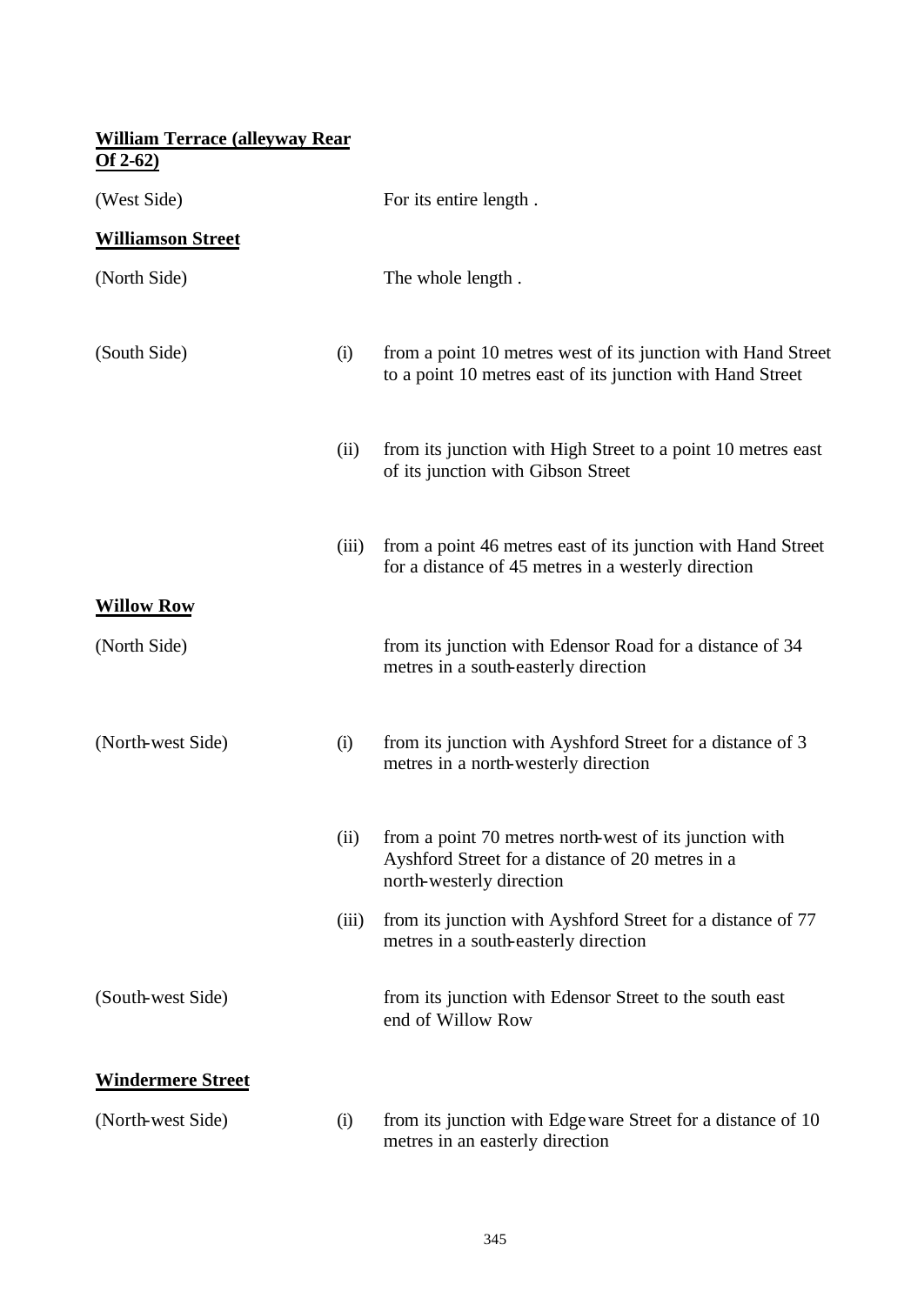|                         | (ii)  | from a point 10 metres south-west of its junction with<br>Severn Street to a point 10 metres north-east of that<br>junction |
|-------------------------|-------|-----------------------------------------------------------------------------------------------------------------------------|
|                         | (iii) | from a point 10 metres south-west of its junction with<br>Derwent Street to its junction with Bowness Street                |
|                         | (iv)  | from its junction with Waterloo Road for a distance of 26<br>metres in a south-westerly direction                           |
| (South-east Side)       | (i)   | from the south-west side of the junction with Edgeware<br>Street for a distance of 20 metres in an easterly direction       |
|                         | (ii)  | from its junction with Waterloo Road for a distance of 30<br>metres in a south-westerly direction                           |
| <b>Windsmoor Street</b> |       |                                                                                                                             |
| (Both Sides)            | (i)   | from its junction with Lime Street for a distance of 5 metres<br>in an easterly direction                                   |
|                         | (ii)  | from its junction with Boothen Old Road for a distance of                                                                   |

10 metres in a westerly direction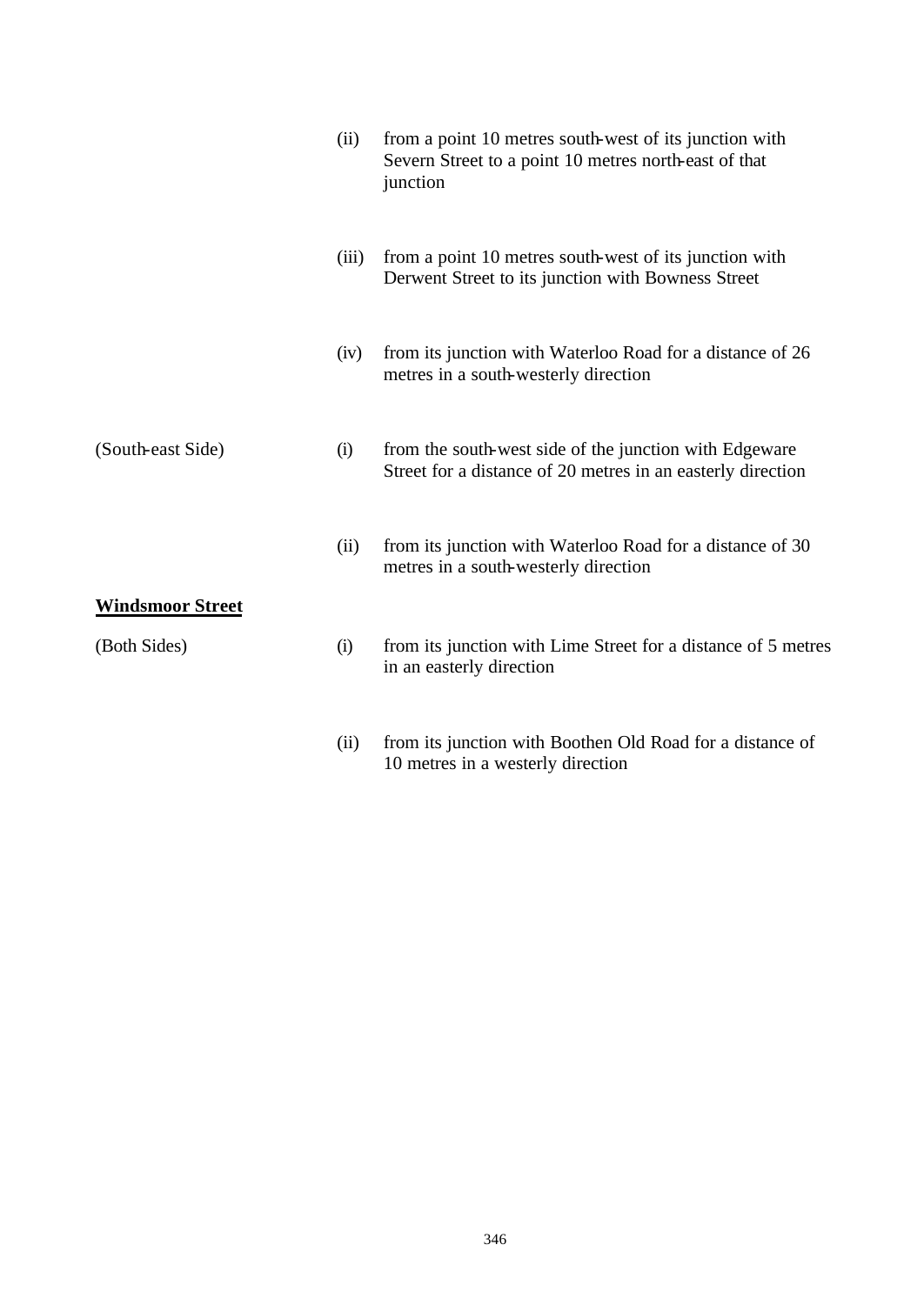# **Wintonfield Street**

| (North Side)         | (i)  | from its junction with Hancock Street for a distance of 2<br>metres in a westerly direction                                       |
|----------------------|------|-----------------------------------------------------------------------------------------------------------------------------------|
|                      | (ii) | from its junction with Hancock Street for a distance of 3<br>metres in a easterly direction                                       |
| (South Side)         | (i)  | from its junction with Hancock Street to a point 20 metres<br>north-west of that junction                                         |
|                      | (ii) | from a point 62 metres north-west of its junction with<br>Hancock Street to the north-western end of Wintonfield<br><b>Street</b> |
| (South-west Side)    |      | from its junction with Hancock Street to a point 15 metres<br>south-east of that junction                                         |
| <b>Wolfe Street</b>  |      |                                                                                                                                   |
| (Both Sides)         |      | for its entire length.                                                                                                            |
| <b>Wolseley Road</b> |      |                                                                                                                                   |
| (Both Sides)         | (i)  | from its junction with London Road for a distance of 7<br>metres in a southerly direction                                         |
|                      | (ii) | from its junction with Neville Street for a distance of 7<br>metres in both directions                                            |
| <b>Wood Street</b>   |      |                                                                                                                                   |
| (Both Sides)         |      | from its junction with Times Square to a point 10 metres<br>north-east of its junction with Ashwood                               |
| <u>Wood Terrace</u>  |      |                                                                                                                                   |
| (North-east Side)    |      | from its junction with Broad Street to a point 81 metres<br>south-east of that junction                                           |
| (South-west Side)    |      | from its junction with Snow Hill for a distance of 31 metres<br>in a southerly direction                                          |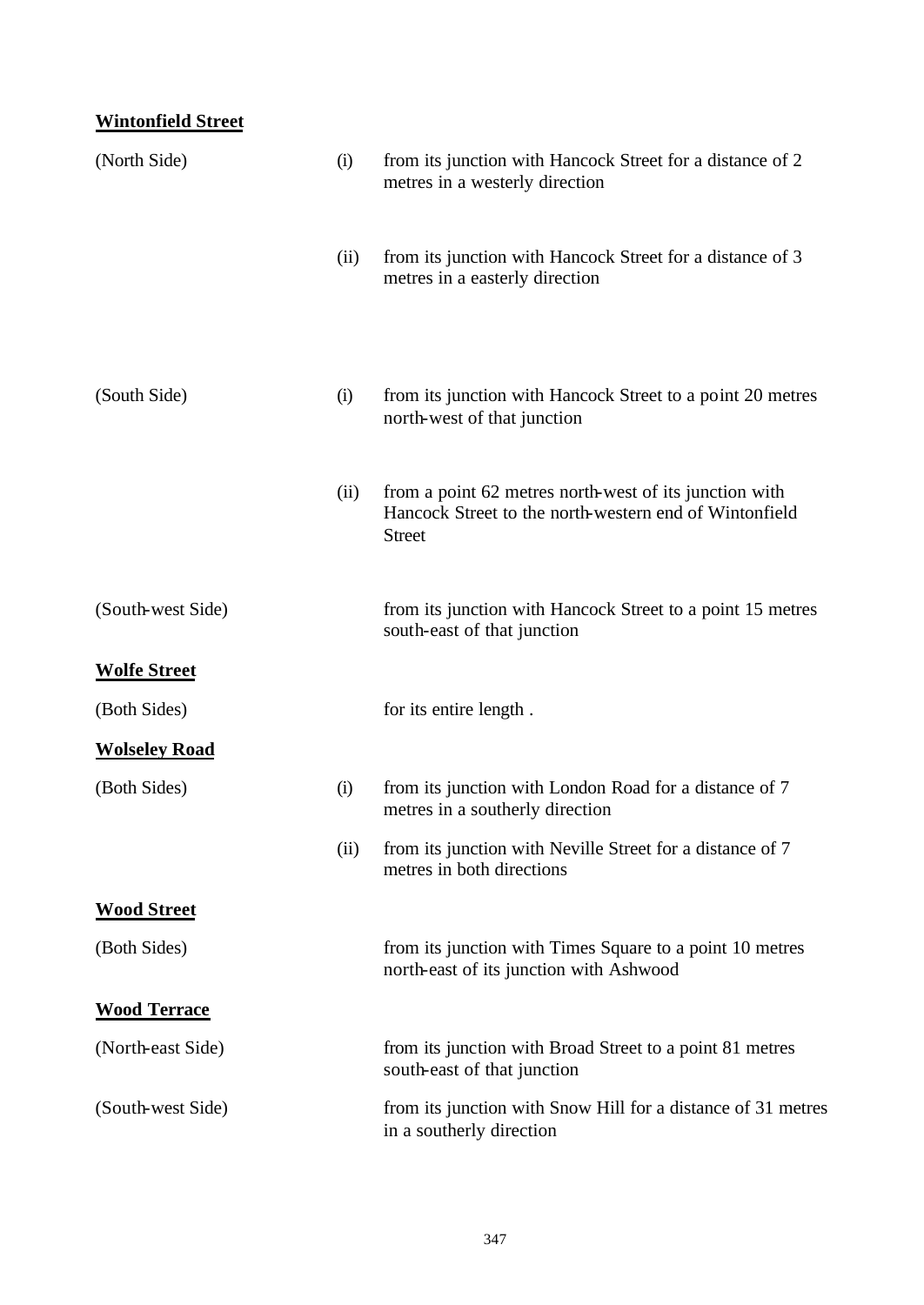| <b>Woodall Street</b>                                                            |                                                                                                    |
|----------------------------------------------------------------------------------|----------------------------------------------------------------------------------------------------|
| (North-west Side)                                                                | from its junction with Douglas Street for a distance of 25<br>metres in a north-easterly direction |
| (South-east Side)                                                                | from its junction with Douglas Street for a distance of 25<br>metres in a north-easterly direction |
| <b>Woodbank Street</b>                                                           |                                                                                                    |
| (Both Sides)                                                                     | for its entire length.                                                                             |
| <b>Woodhouse Street</b>                                                          |                                                                                                    |
| (Both Sides)                                                                     | from its junction with Boothen Road to its junction with<br><b>Bowstead Street</b>                 |
| <b>Woodland Street</b>                                                           |                                                                                                    |
| (North Side)                                                                     | from its junction with High Street to its eastern end                                              |
| (South Side)                                                                     | from its eastern truncated end to its junction with the<br>access road leading to asda Superstore  |
| <b>Woodland Street (access Road</b><br><b>Leading To The Asda Spine</b><br>Road) |                                                                                                    |
| (Both Sides)                                                                     | from its junction with Woodland Street to its junction<br>with the Asda Spine Road                 |
| <b>Woodland Street (dead End At</b><br><b>Eastern End)</b>                       |                                                                                                    |
| (East Side)                                                                      | its entire length.                                                                                 |
| <b>Woodstock Street</b>                                                          |                                                                                                    |
| (North Side)                                                                     | from its junction with Kidsgrove Road for a distance of 20<br>metres in a south-westerly direction |
| (South Side)                                                                     | from its junction with Kidsgrove Road for a distance of 10<br>metres in a south-westerly direction |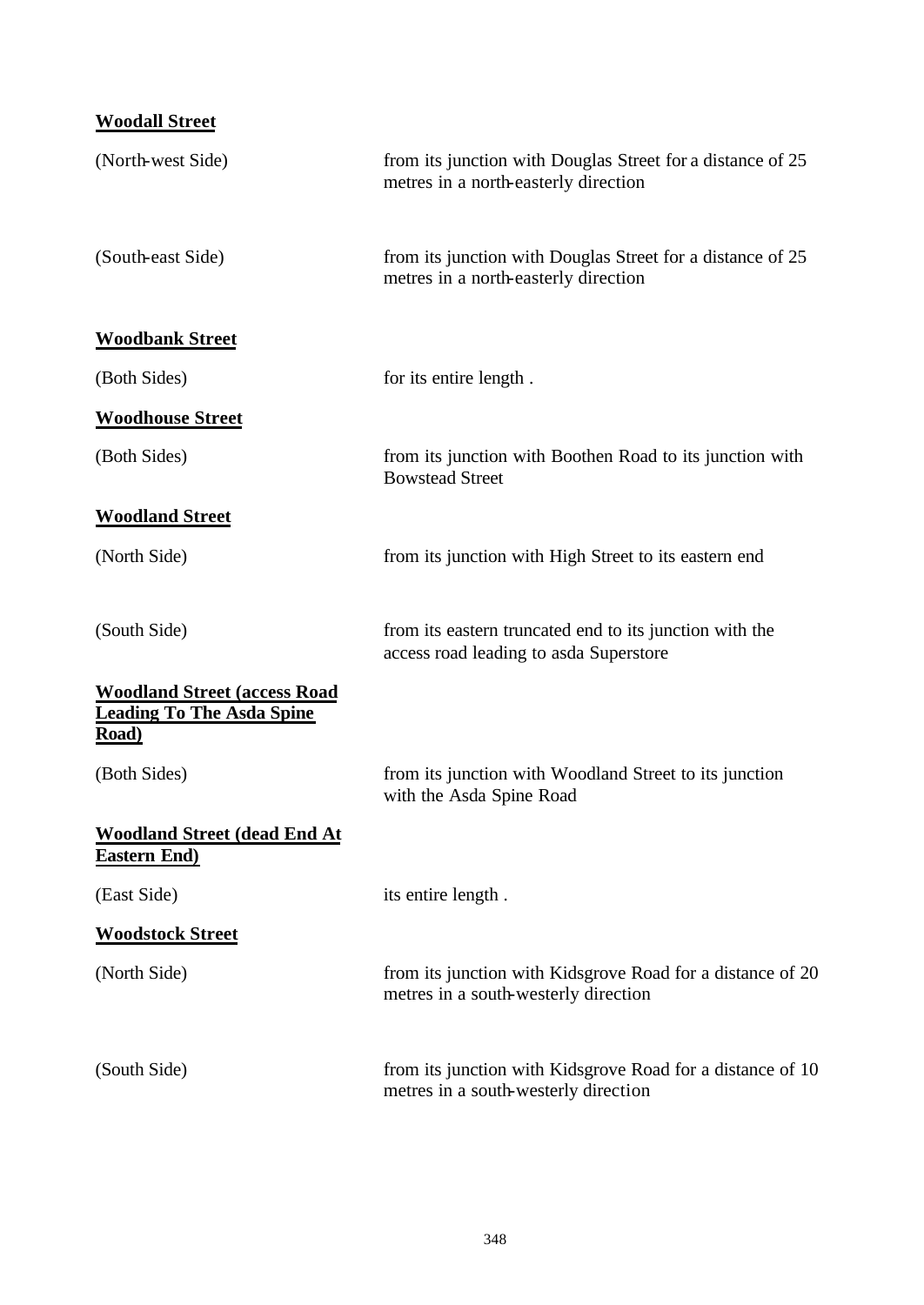| <b>Woodville Road</b>    |       |                                                                                                                                                                         |
|--------------------------|-------|-------------------------------------------------------------------------------------------------------------------------------------------------------------------------|
| (North Side)             |       | from its junction with Westwood Road for a distance of 20<br>metres in an south-easterly direction                                                                      |
| (South Side)             |       | from its junction with Westwood Road for a distance of 15<br>metres in an south-easterly direction                                                                      |
| <b>Wrenbury Crescent</b> |       |                                                                                                                                                                         |
| (South Side)             |       | South side of the northern arm from its junction with<br>Dividy Road for a distance of 30 metres in a south-westerly<br>direction                                       |
| <b>Wycliffe Road</b>     |       |                                                                                                                                                                         |
| (North-west Side)        |       | the whole length.                                                                                                                                                       |
| (South-east Side)        | (i)   | from its junction with Lower Hadderidge for a distance of<br>10 metres in an easterly direction                                                                         |
|                          | (ii)  | from its junction with Woodbank Street for a distance of 41<br>metres in a westerly direction                                                                           |
| <b>Yale Street</b>       |       |                                                                                                                                                                         |
| (West Side)              |       | from its junction with Harper Street for a distance of 10<br>metres                                                                                                     |
| <b>Yates Street</b>      |       |                                                                                                                                                                         |
| (East Side)              |       | the whole.                                                                                                                                                              |
| (South-west Side)        | (i)   | from its junction with Yates Street for a distance of 6<br>metres in an south-easterly direction                                                                        |
|                          | (ii)  | from a point 5 metres north of the north side of its<br>junction with Red Lion Passage to a point 5 metres south of<br>the south side of its junction with Sheaf Street |
|                          | (iii) | from its junction with Broad Street for a distance of 5<br>metres in a north-westerly direction                                                                         |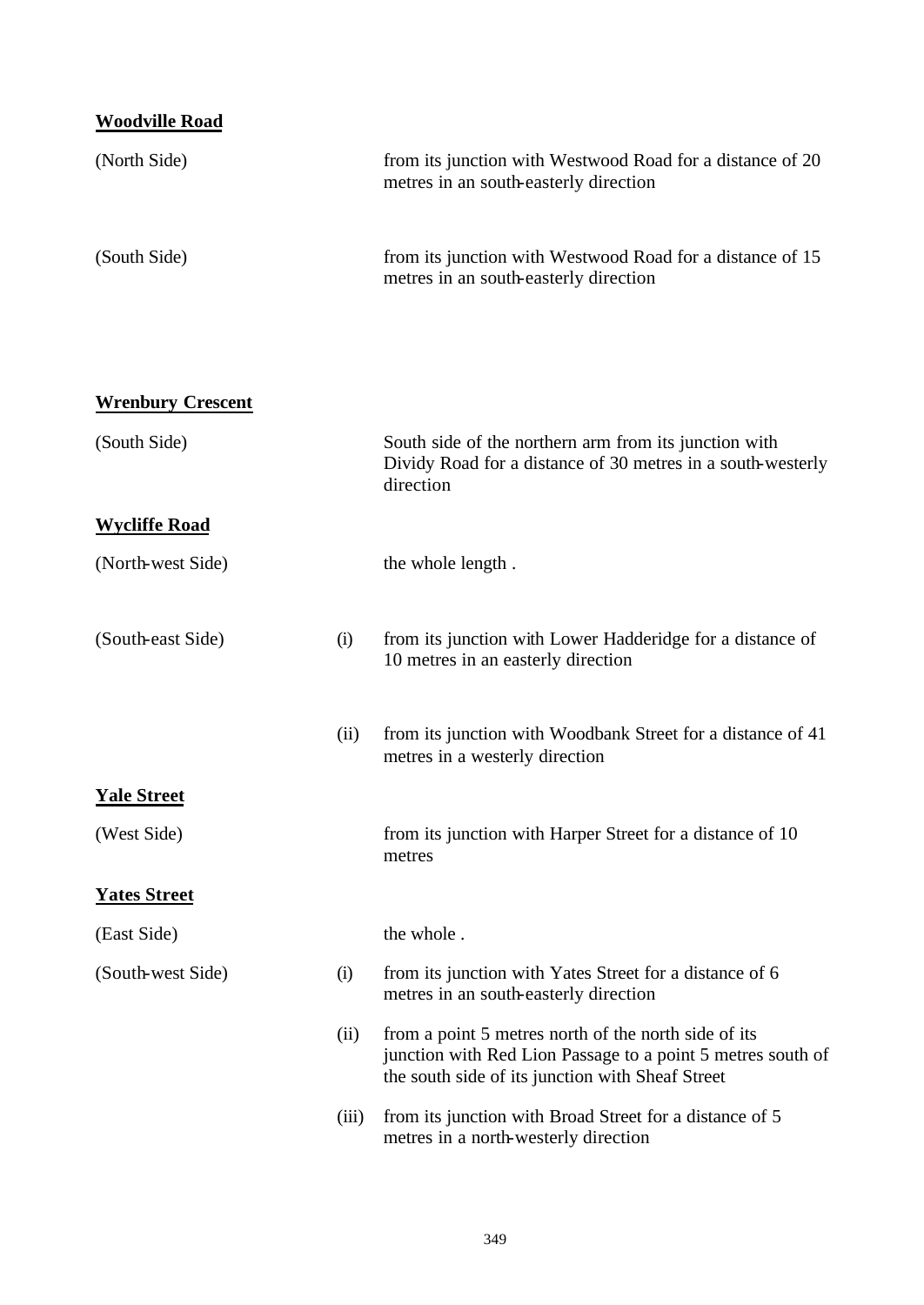## **Yeaman Street**

| (Both Sides)         |       | from its junction with Booth Street for a distance of 20<br>metres in a southerly direction                                        |
|----------------------|-------|------------------------------------------------------------------------------------------------------------------------------------|
| (North-west Side)    |       | from a point 76 metres south-west of its junction with Booth<br>Street for a distance of 9 metres in a south-westerly<br>direction |
| (South-east Side)    |       | from its junction with Corporation Street for a distance of 8<br>metres in an north-easterly direction                             |
| <b>York Street</b>   |       |                                                                                                                                    |
| (Both Sides)         | (i)   | from its junction with Marsh Street North to its junction<br>with Waterloo Road                                                    |
|                      | (ii)  | from its junction with Marsh Street North to its junction<br>with Waterloo Road                                                    |
|                      | (iii) | from its junction with Marsh Street North to its junction<br>with Waterloo Road                                                    |
|                      | (iv)  | from its junction with Marsh Street North to its junction<br>with Waterloo Road                                                    |
| <b>Yoxall Avenue</b> |       |                                                                                                                                    |
| (Both Sides)         |       | from its junction with Princes Road in a North-Easterly<br>direction for a distance of 10 metres                                   |
| (North-east Side)    |       | from its junction with Quarry Road for a distance of 15<br>metres in a north-westerly direction                                    |
| (South-west Side)    |       | from its junction with Quarry Road for a distance of 32<br>metres in a north-westerly direction                                    |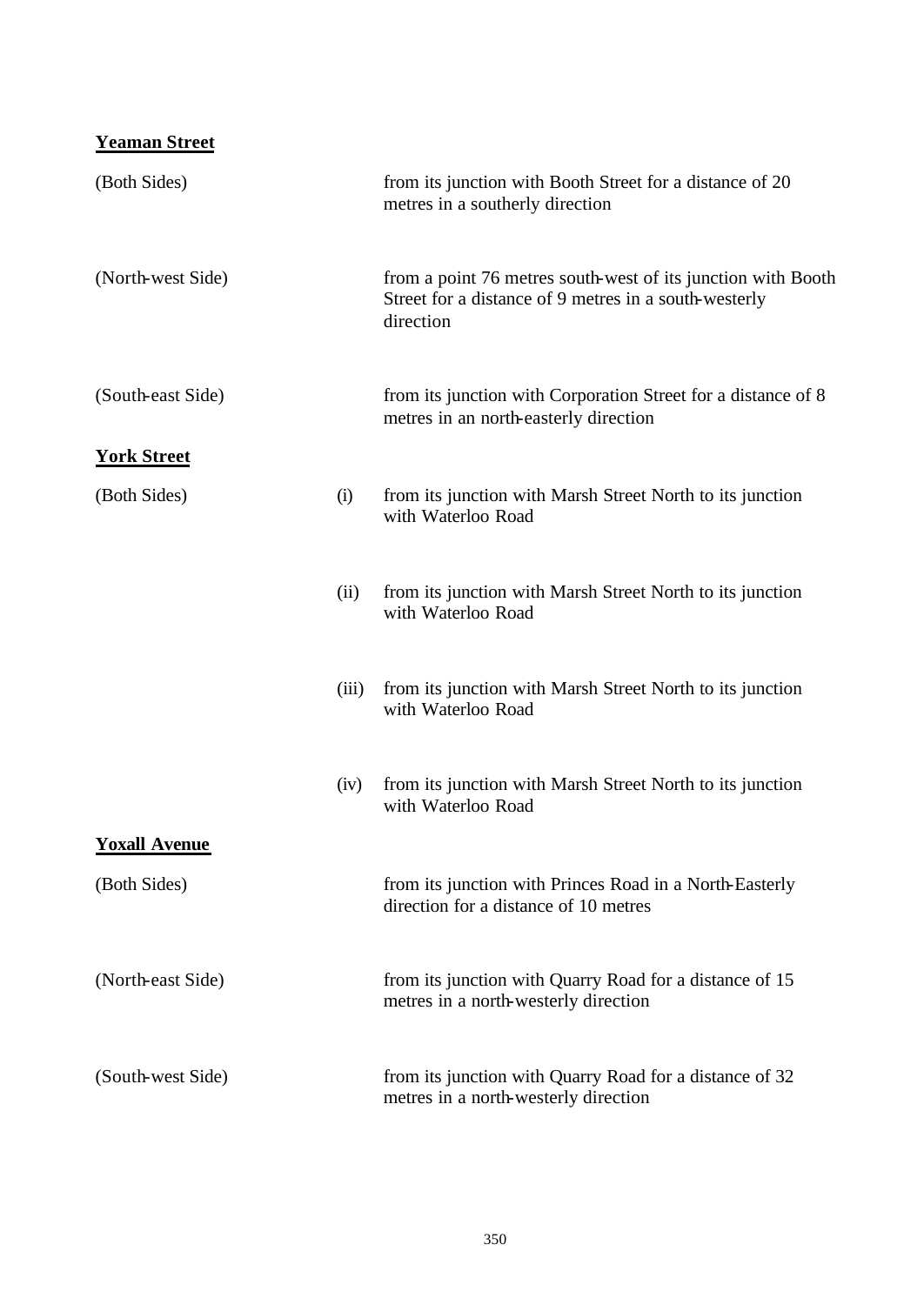# **Zion Street**

| (North-west Side)   | For its whole length.                                                                             |
|---------------------|---------------------------------------------------------------------------------------------------|
| (South Side)        | from its junction with Nile Street for a distance of 21<br>metres in a westerly direction         |
| (South-east Side)   | from its junction with Waterloo Road in a North-Easterly<br>direction for a distance of 27 metres |
| <b>Zodiac Drive</b> |                                                                                                   |
| (Both Sides)        | from its junction with Turnhurst Road for a distance of 10<br>metres in a westerly direction      |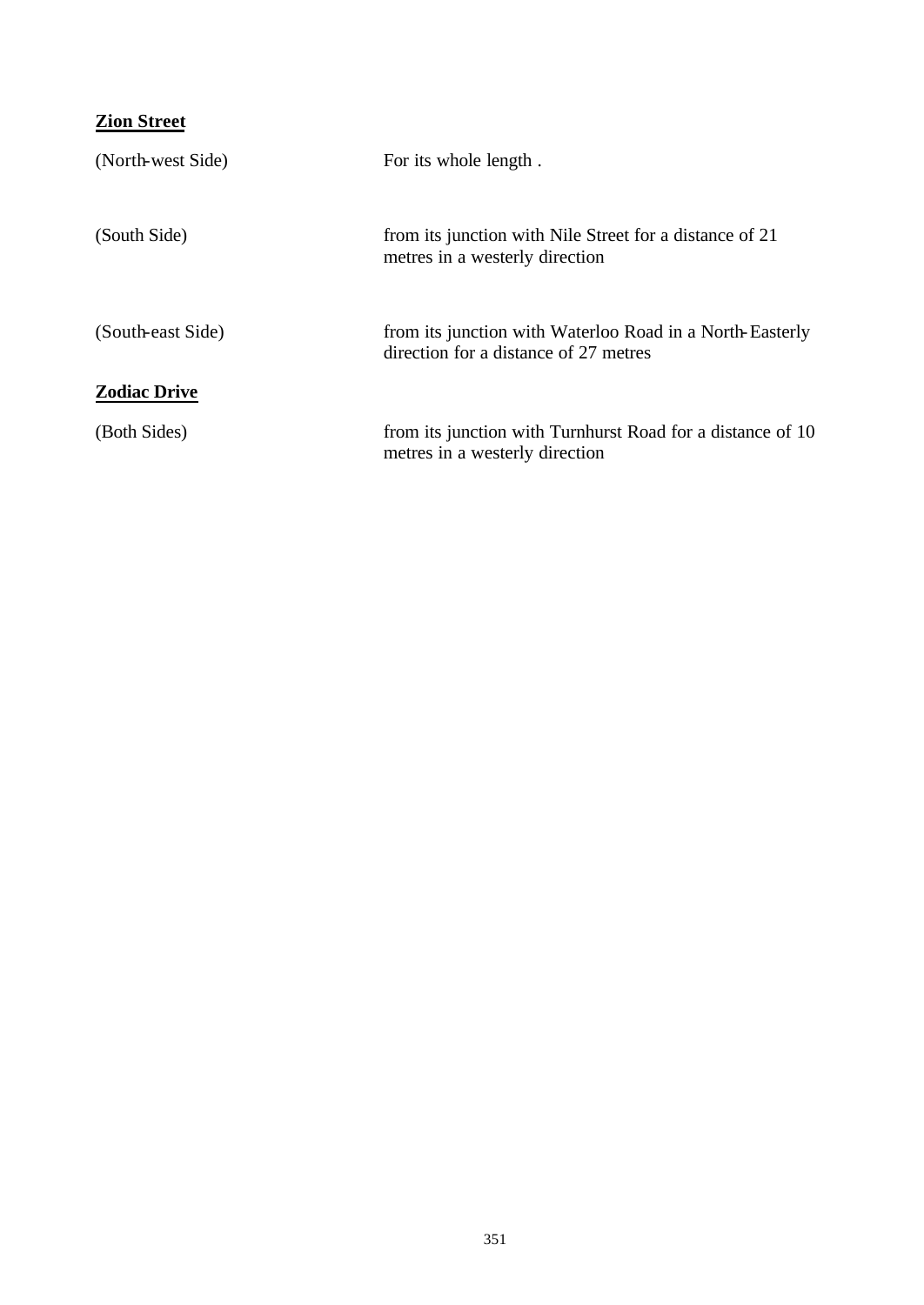## **SIXTY-SECOND SCHEDULE**

## **NO WAITING AT ANY TIME AND NO LOADING AND UNLOADING 10AM-4PM**

## **Tower Square**

| (East Side)          |      | along the entire length of the eastern end of Tower Square<br>to a point 25 metres north-east of its junction with Oldcourt<br><b>Street</b> |
|----------------------|------|----------------------------------------------------------------------------------------------------------------------------------------------|
| (South Side)         |      | The whole of the southern side of the carriage.                                                                                              |
| (West Side)          |      | The whole of the western side of the carriage.                                                                                               |
| <b>Wesley Street</b> |      |                                                                                                                                              |
| (East Side)          | (i)  | from its junction with Tower Square for a distance of 5<br>metres in a southerly direction                                                   |
|                      | (ii) | from its junction with Tower Square for a distance of 9<br>metres in a southerly direction                                                   |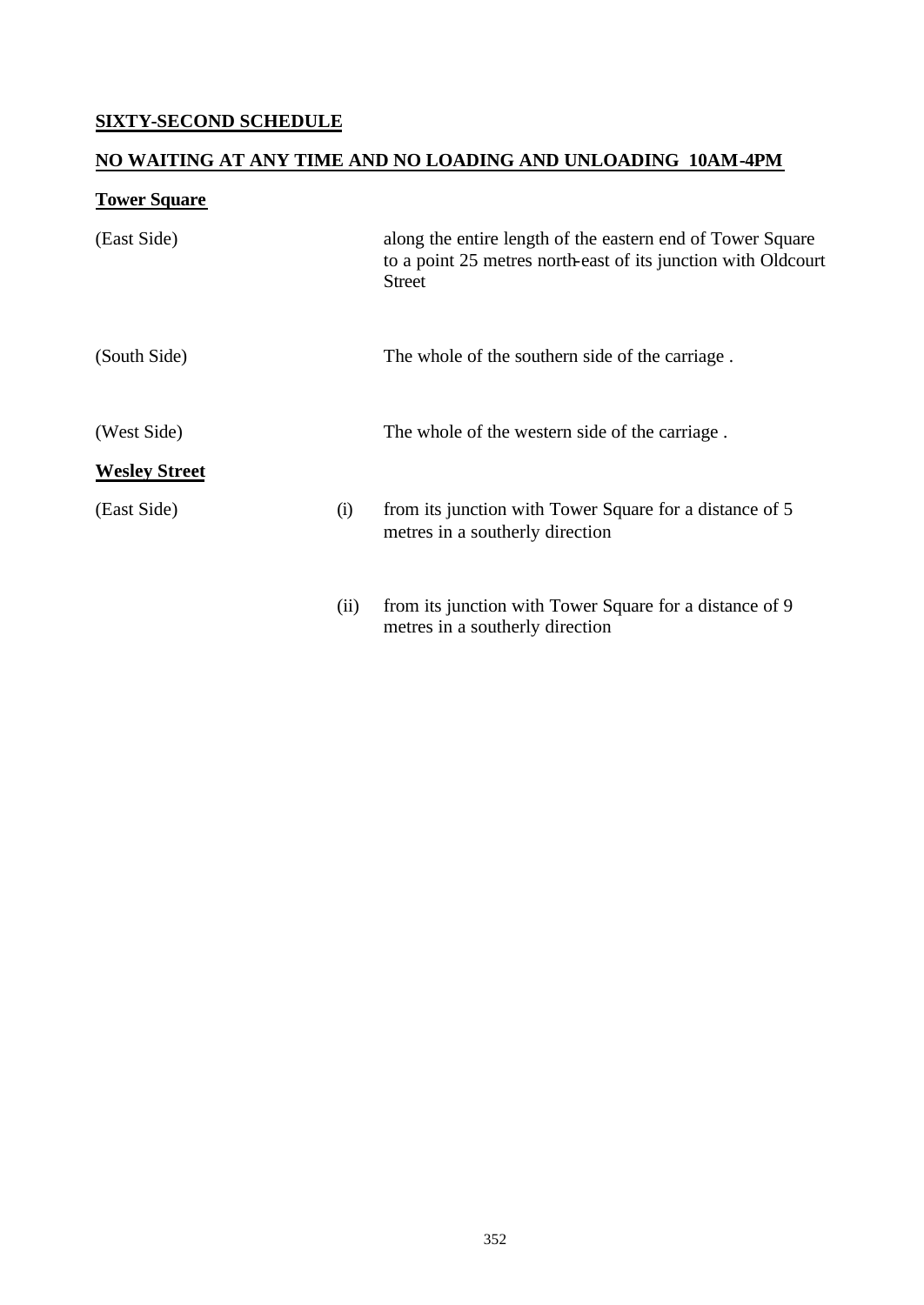#### **SIXTY-THIRD SCHEDULE**

#### **NO WAITING AT ANY TIME AND NO LOADING AND UNLOADING 7.30AM-9AM AND 4.30PM-6PM**

## **King Street**

(South-east Side) from its junction with Baron Street to its junction with Times Square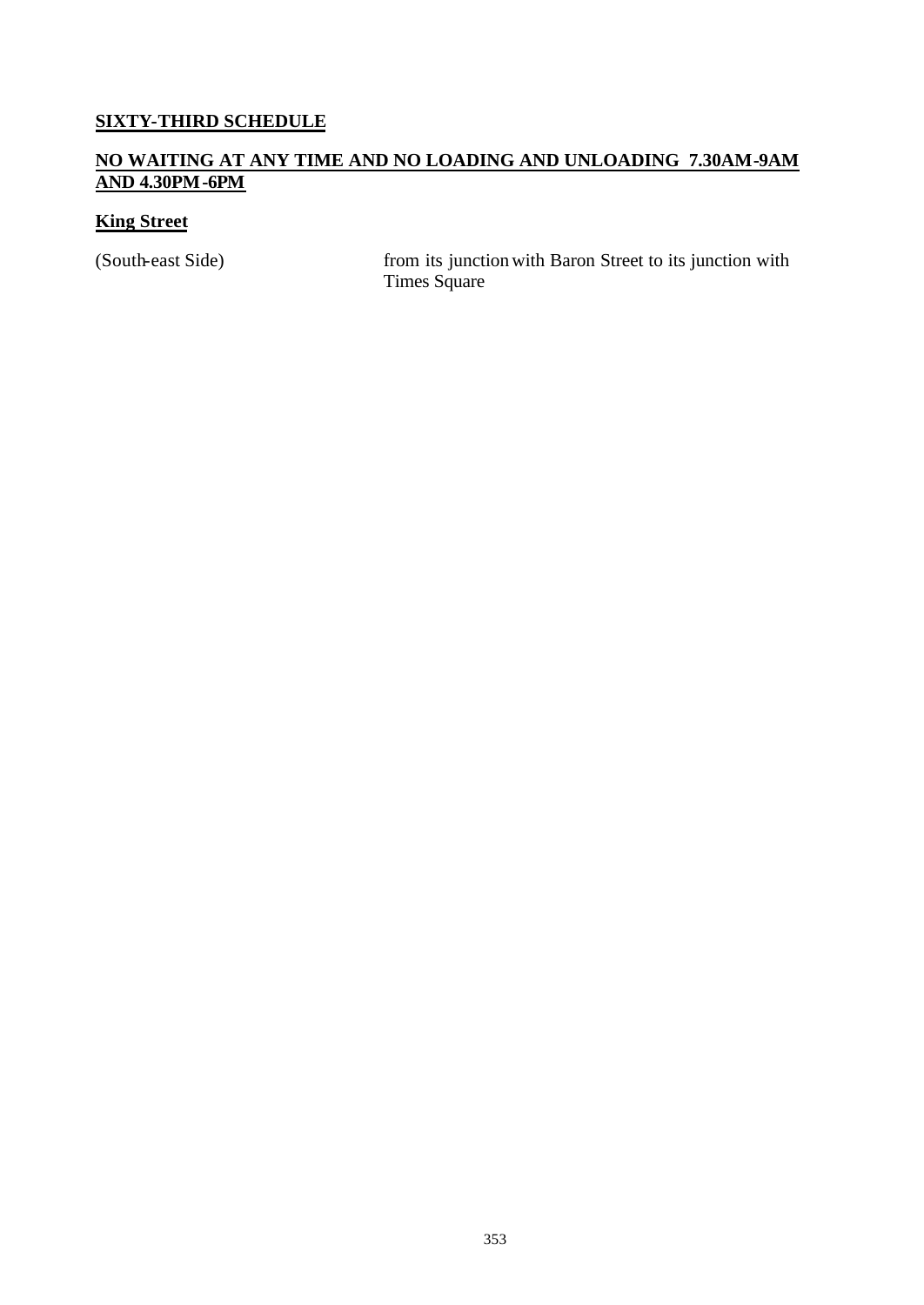#### **SIXTY-FOURTH SCHEDULE**

#### **NO WAITING AT ANY TIME AND NO LOADING AND UNLOADING MON-FRI 7.30AM-9AM AND 4.30PM-6PM**

#### **Longport Road**

| (East Side)             |      | from its junction with Scott Lidgett Road for a distance of<br>83 metres in a southerly direction                |
|-------------------------|------|------------------------------------------------------------------------------------------------------------------|
| (West Side)             |      | from its junction with Station Street to its junction with<br>Porthill Road                                      |
| <b>Newcastle Street</b> |      |                                                                                                                  |
| (North Side)            |      | for the whole length.                                                                                            |
| (South Side)            | (i)  | from a point 77 metres west of its junction with Duncalf<br>Street to its junction with Station Street           |
|                         | (ii) | from its junction with St John's Square Burslem to a point<br>11 metres west of its junction with Duncalf Street |
| <b>Porthill Road</b>    |      |                                                                                                                  |
| (Both Sides)            |      | from its junction with Longport Road to its junction with<br>the City Boundary at Porthill                       |
| <b>Station Street</b>   |      |                                                                                                                  |
| (East Side)             |      | from its junction with Newcastle Street to its junction with<br>Scott Lidgett Road                               |
| (West Side)             | (i)  | from its junction with Newcastle Street to a point 12<br>metres south of its junction with Longshaw Street       |
|                         | (ii) | the western perimeter of the traffic island.                                                                     |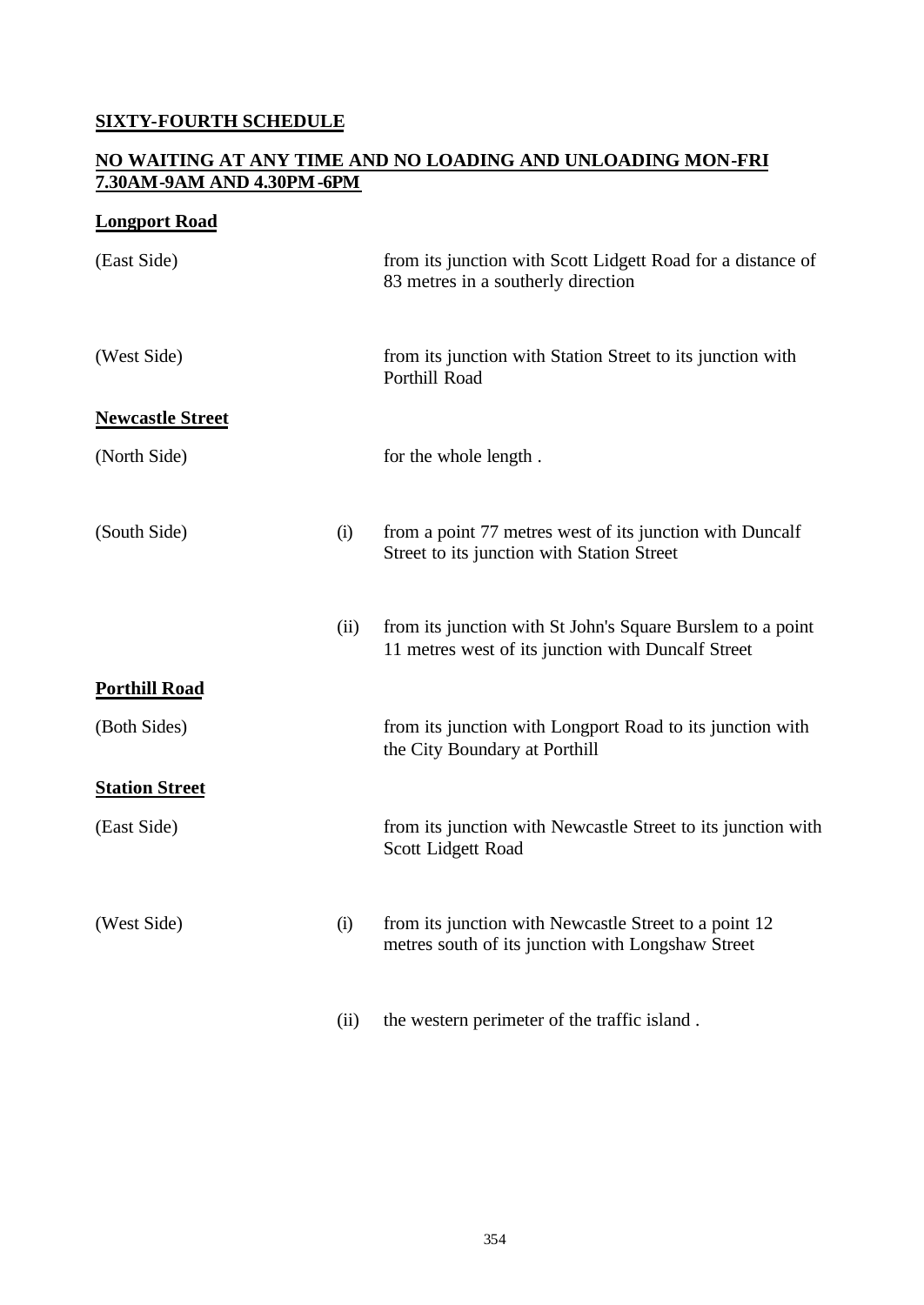## **SIXTY-FIFTH SCHEDULE**

#### **NO WAITING AT ANY TIME EXCEPT BUSES**

# **Chancery Lane**

| (North-east Side)       | for the entire length.                                                                                                       |
|-------------------------|------------------------------------------------------------------------------------------------------------------------------|
| <b>Kingcross Street</b> |                                                                                                                              |
| (South-east Side)       | south-west and south-east sides the entire length                                                                            |
| <b>Stafford Street</b>  |                                                                                                                              |
| (West Side)             | from a point 53.7 metres north of its junction with Trinity<br>Street for a distance of 28.5 metres in a northerly direction |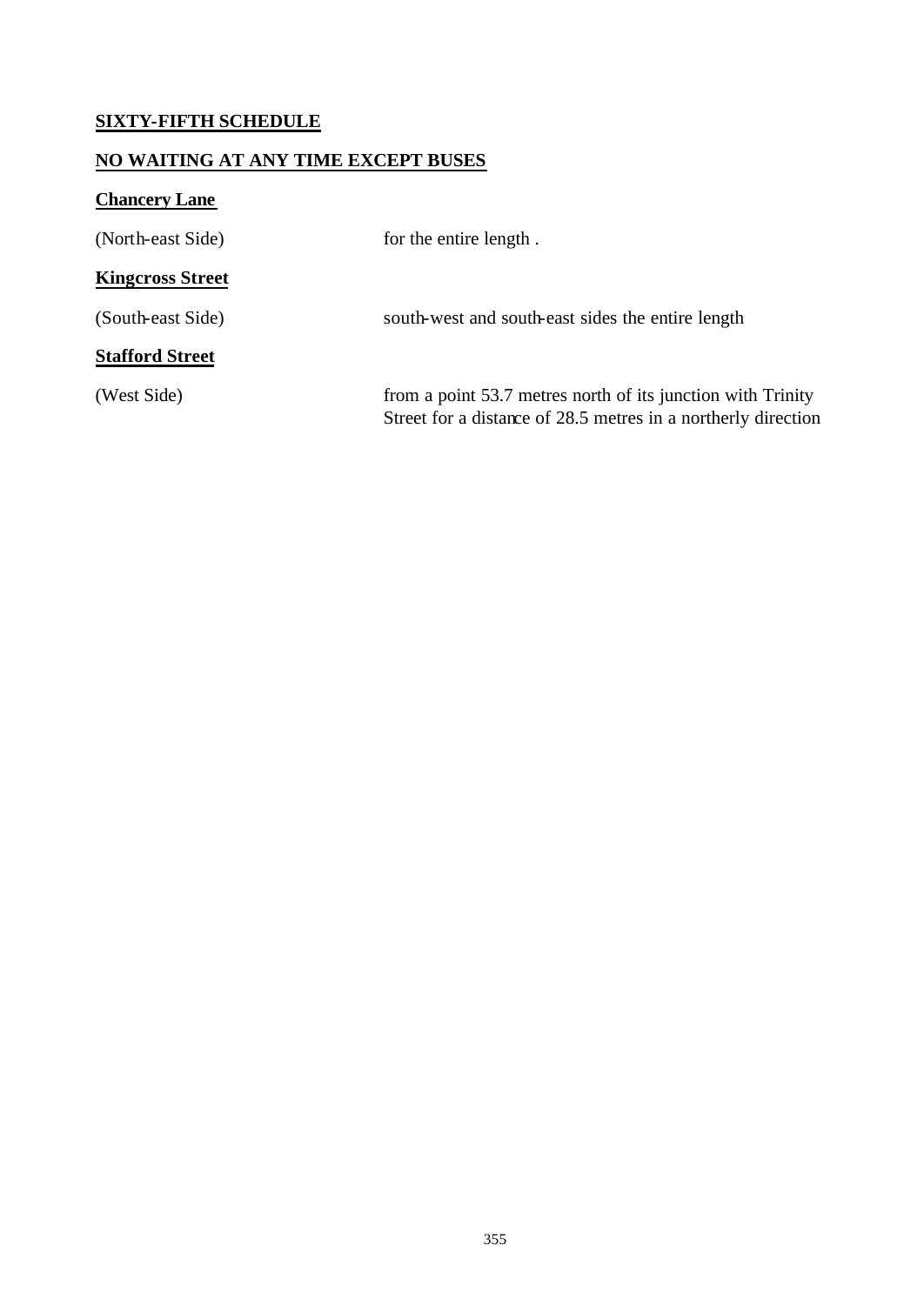## **SIXTY-SIXTH SCHEDULE**

## **NO WAITING AT ANY TIME EXCEPT FOR DISABLED PERSONS VEHICLES**

# **Cheapside**

| (West Side)           |      | from a point 20 metres from its junction with Albion Street<br>to a point 52 metres from its junction with Albion Street<br>$(6$ spaces) |
|-----------------------|------|------------------------------------------------------------------------------------------------------------------------------------------|
| <b>Foundry Street</b> |      |                                                                                                                                          |
| (West Side)           | (i)  | from a point 82 metres south of its junction with Weaver<br>Street for a distance of 12 metres in a southerly direction                  |
|                       | (ii) | from a point 31 metres south of its junction with Weaver<br>Street for a distance of 6 metres in a southerly direction                   |
| <b>Gilman Place</b>   |      |                                                                                                                                          |
| (East Side)           |      | from a point 48 metres south of its junction with Old Hall<br>Street for a distance of 10 metres in a southerly direction                |
| <b>Gitana Street</b>  |      |                                                                                                                                          |
| (East Side)           |      | from a point 15 metres south of its junction with Trinity<br>Street for a distance of 21 metres in a southerly direction                 |
| <b>Hope Street</b>    |      |                                                                                                                                          |
| (West Side)           |      | from a point 113 metres south of its junction with Sampson<br>Street for a distance of 21.4 metres in a southerly direction              |
| <b>Parliament Row</b> |      |                                                                                                                                          |
| (East Side)           |      | from a point 20 metres south of its junction with Parliament<br>Square for a distance of 16 metres in an easterly direction              |
| <b>Percy Street</b>   |      |                                                                                                                                          |
| (South Side)          |      | commencing at the junction with Parliament Square<br>extending in a westerly direction for 2 spaces                                      |
| <b>Pierce Street</b>  |      |                                                                                                                                          |
| (East Side)           |      | from a point 18 metres from the northern end of the street<br>for a distance of 12 metres in a southerly direction                       |
| <b>Queen Street</b>   |      |                                                                                                                                          |
| (North Side)          |      | from a point 5 metres east of its junction with Clayhanger<br>Street for a distance of 18 metres in an easterly direction                |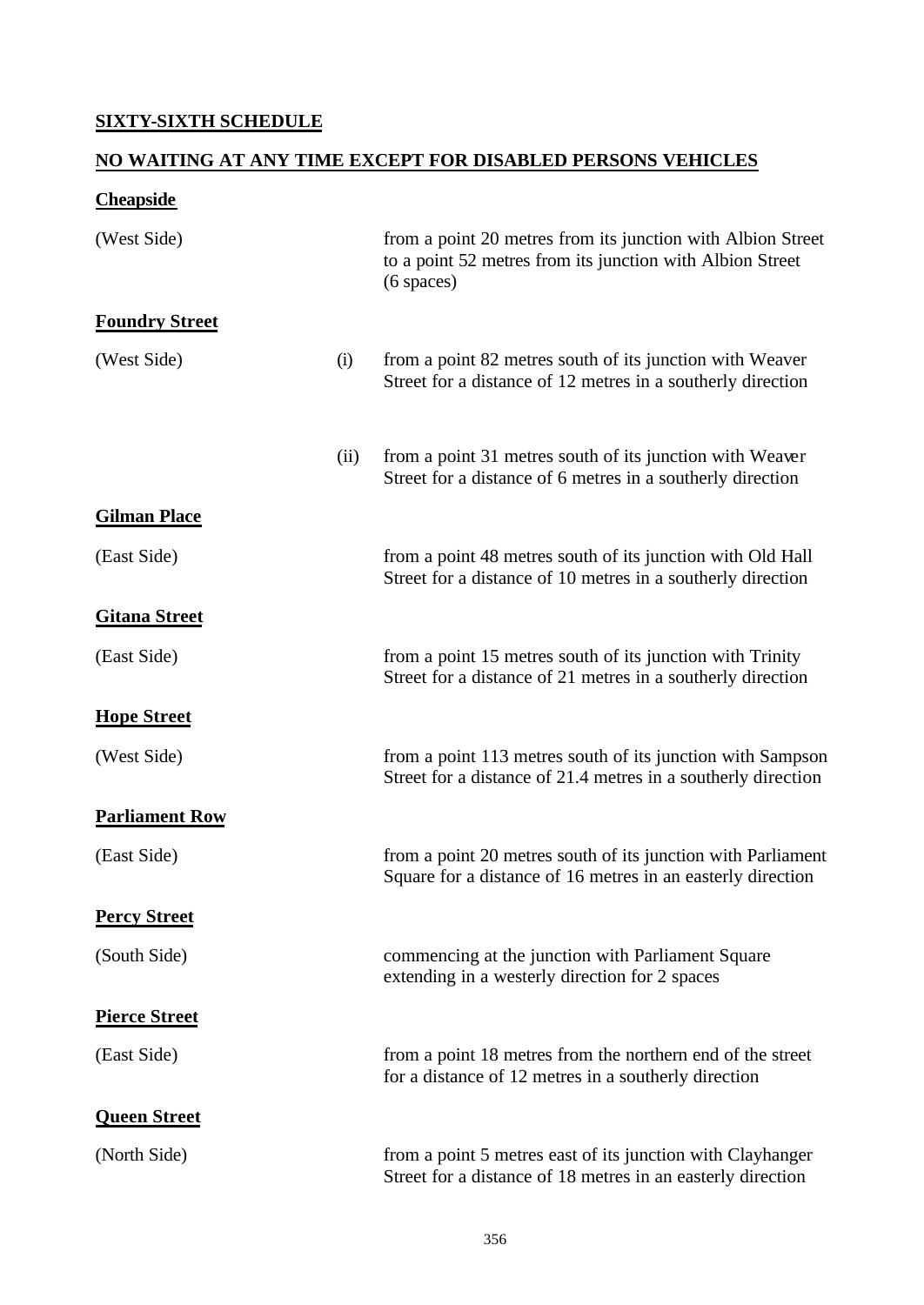| <b>St John's Square</b>                                    |                                                                                                                                        |
|------------------------------------------------------------|----------------------------------------------------------------------------------------------------------------------------------------|
| (South Side)                                               | from a point 5 metres west of its junction with William<br>Clowes Street for a distance of 18 metres in a westerly<br>direction        |
| <b>Stafford Street</b>                                     |                                                                                                                                        |
| (East Side)                                                | from a point 28 metres north of its junction with Tontine<br>Street for a distance of 20 metres in a northerly direction (4<br>spaces) |
| <b>Tontine Street</b>                                      |                                                                                                                                        |
| (West Side)                                                | commencing at a point 20 metres south of Percy Street for a<br>distance of 10 metres in a southerly direction                          |
| <b>Town Road</b>                                           |                                                                                                                                        |
| (East Side)                                                | from a point 7 metres south of its junction with Hillchurch<br>Street for a distance of 24 metres in a southerly direction             |
| <b>Unity House Forecourt (off</b><br><b>Cannon Street)</b> |                                                                                                                                        |
|                                                            | from a point 7 metres from the northern side of the<br>junction with Cannon Street extending in a westerly<br>direction                |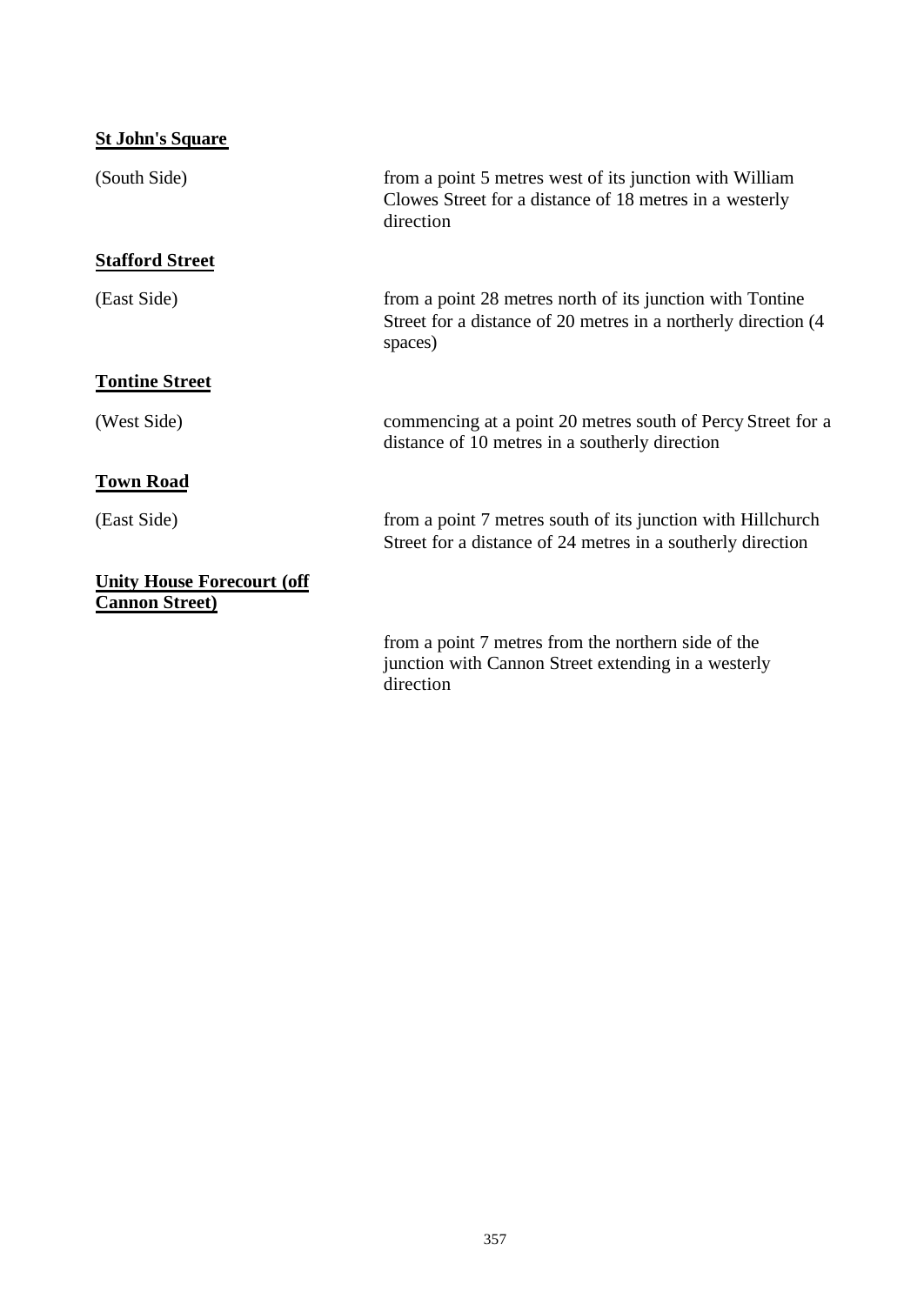## **SIXTY-SEVENTH SCHEDULE**

## **NO WAITING AT ANY TIME EXCEPT FOR LOADING OR UNLOADING**

# **Lower Foundry Street**

| (West Side)            |     | from a point 60 metres north of its junction with Trinity<br>Street for a distance of 15 metres in a northerly direction     |
|------------------------|-----|------------------------------------------------------------------------------------------------------------------------------|
| <b>Stafford Street</b> |     |                                                                                                                              |
| (West Side)            | (i) | from a point 23.5 metres north of its junction with Trinity<br>Street to a point 53.7 metres north of that junction          |
|                        | (i) | from a point 82.2 metres north of its junction with Trinity<br>Street for a distance of 21.5 metres in a northerly direction |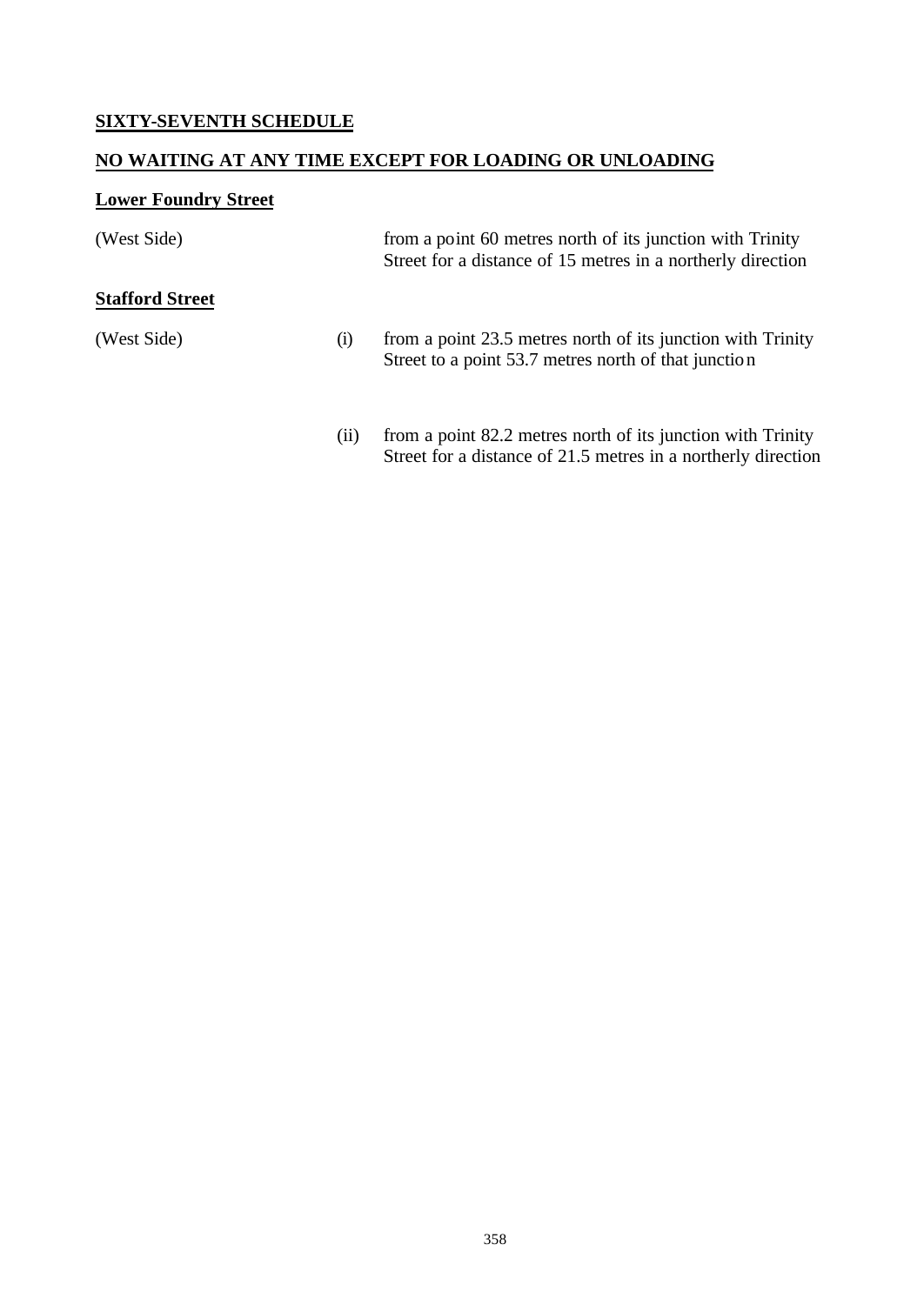## **SIXTY-EIGHTH SCHEDULE**

## **NO WAITING AT ANY TIME ON EVENT DAYS AND MATCH DAYS ONLY**

# **Almond Grove**

| (North Side)           |       | from its junction with Central Drive for a distance of 6<br>metres in a westerly direction                                                        |
|------------------------|-------|---------------------------------------------------------------------------------------------------------------------------------------------------|
| (South Side)           |       | from its junction with Central Drive for a distance of 96<br>metres in a westerly direction                                                       |
| <b>Ash Grove</b>       |       |                                                                                                                                                   |
| (East Side)            |       | from its junction with Brookside Drive for its whole length<br>including its turning head                                                         |
| (West Side)            |       | from its junction with Brookside Drive for a distance of 5<br>metres in a northerly direction                                                     |
| <b>Blurton Road</b>    |       |                                                                                                                                                   |
| (East Side)            |       | from a point 170 metres south of its junction with Blurton<br>Road/A50 Interchange for a distance of 120 metres in an<br>south easterly direction |
| (West Side)            |       | from a point 15 metres north of its junction with Highfield<br>Drive for a distance of 155 metres in a north-westerly<br>direction                |
| <b>Brookside Drive</b> |       |                                                                                                                                                   |
| (Both Sides)           |       | from its junction with Meaford Drive for a distance of 5<br>metres in an easterly direction                                                       |
| (North Side)           | (i)   | from its junction with Central Drive for a distance of 9<br>metres in a westerly direction                                                        |
|                        | (ii)  | from a point 8 metres east of its junction with Yew Tree<br>Avenue to a point 9 metres west of that junction                                      |
|                        | (iii) | from a point 10 metres east of its junction with Ash Grove<br>to a point 5 metres west of that junction                                           |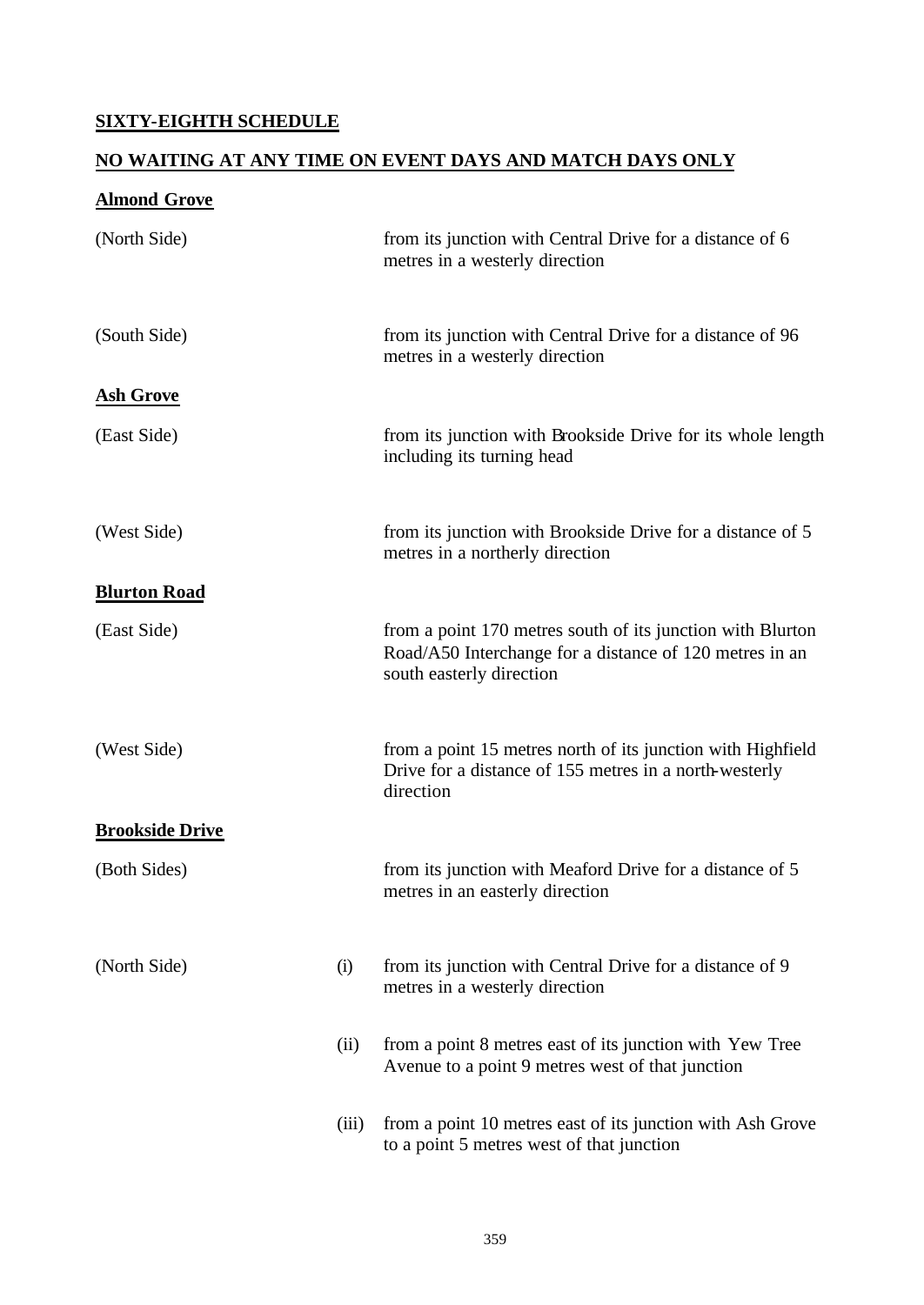|                       | (iv)  | from a point 5 metres west of its junction with Willow Grove<br>to a point 7 metres east of that junction   |
|-----------------------|-------|-------------------------------------------------------------------------------------------------------------|
|                       | (v)   | from a point 8 metres west of its junction with Larch Grove<br>to a point 4 metres east of that junction    |
| <b>Brownsea Place</b> |       |                                                                                                             |
| (Both Sides)          |       | for its whole length including the western end.                                                             |
| <b>Cemlyn Avenue</b>  |       |                                                                                                             |
| (North Side)          | (i)   | from its junction with Blurton Road to its junction with<br>Fieldway                                        |
|                       | (ii)  | from its junction with Fieldway to its junction with<br>Greenway                                            |
|                       | (iii) | from its junction with Greenway for a distance of 33 metres<br>in a westerly direction                      |
|                       | (iv)  | from a point 5 metres west of its junction with Central Drive<br>to a point 15 metres east of that junction |
|                       | (v)   | from its junction with Meaford Drive for a distance of 5<br>metres in an easterly direction                 |
| (South Side)          | (i)   | from its junction with Central Drive for a distance of 5<br>metres in an easterly direction                 |
|                       | (ii)  | from its junction with Central Drive to its junction with<br>Yew Tree Avenue                                |
|                       |       | (iii) from its junction with Yew Tree Avenue for a distance of 5                                            |

(iii) from its junction with Yew Tree Avenue for a distance of 5 metres in a westerly direction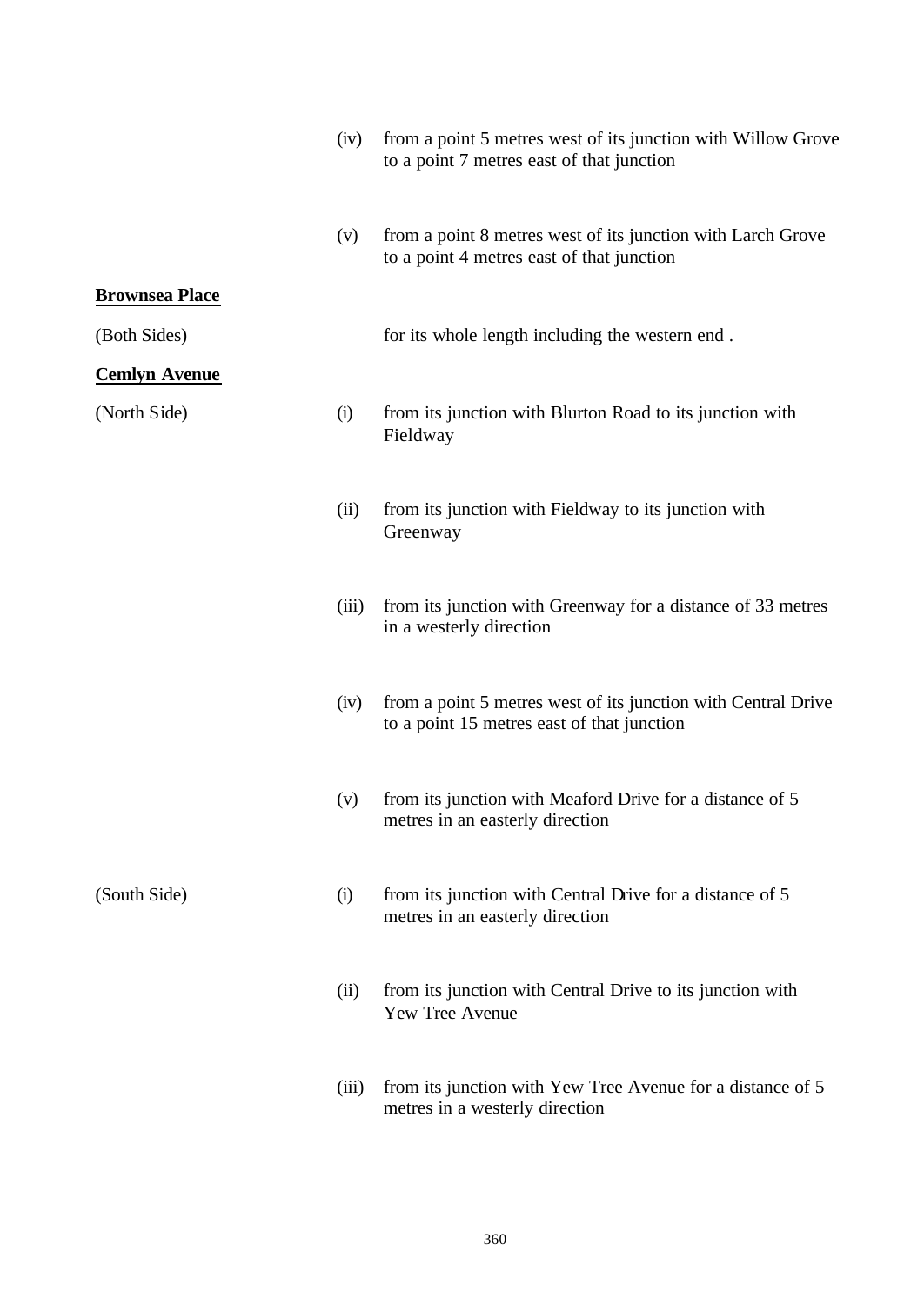|                      | (iv)  | from its junction with Meaford Drive for a distance of 5<br>metres in a easterly direction                     |
|----------------------|-------|----------------------------------------------------------------------------------------------------------------|
| <b>Central Drive</b> |       |                                                                                                                |
| (Both Sides)         | (i)   | from its junction with Highfield Drive for a distance of 5<br>metres in a southerly direction                  |
|                      | (ii)  | from a point 11 metres north of its junction with Hollybush<br>Road to a point 5 metres south of that junction |
| (East Side)          | (i)   | from its junction with Cemlyn Avenue for a distance of 5<br>metres in a southerly direction                    |
|                      | (ii)  | from its junction with Cemlyn Avenue for a distance of 20<br>metres in a northerly direction                   |
| (West Side)          | (i)   | from its junction with Brookside Drive to its junction<br>with Cemlyn Avenue                                   |
|                      | (ii)  | from a point 5 metres north of its junction with Cherry<br>Grove to a point 6 metres south of that junction    |
|                      | (iii) | from its junction with Almond Grove to its junction with<br>Cemlyn Avenue                                      |
|                      | (iv)  | from its junction with Almond Grove for a distance of 5<br>metres in a northerly direction                     |
| <b>Claud Street</b>  |       |                                                                                                                |
| (East Side)          | (i)   | from its junction with Grove Road for a distance of 15<br>metres in a northerly direction                      |
|                      | (ii)  | from its northern end of road for a distance of 20 metres in<br>a southerly direction                          |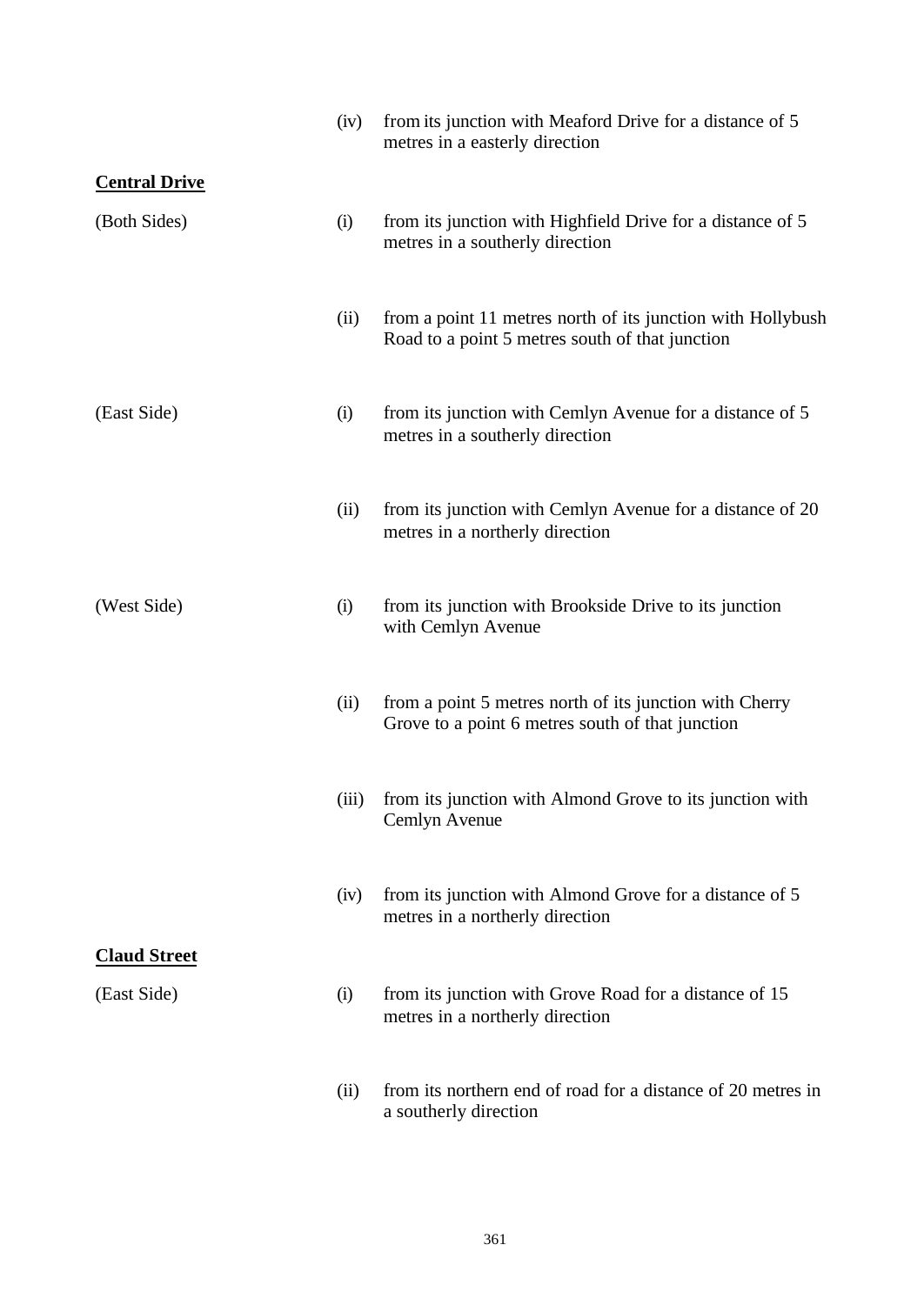| (West Side)            |       | The Whole and including its northern end.                                                                     |
|------------------------|-------|---------------------------------------------------------------------------------------------------------------|
| <b>Fieldway</b>        |       |                                                                                                               |
| (Both Sides)           |       | from its junction with Cemlyn Avenue for a distance of 6<br>metres in a northerly direction                   |
| <b>Greenway</b>        |       |                                                                                                               |
| (Both Sides)           |       | from its junction with Cemlyn Avenue for a distance of 6<br>metres in a northerly direction                   |
| <b>Gwenys Crescent</b> |       |                                                                                                               |
| (East Side)            |       | from its junction with Highfield Drive for a distance of 100<br>metres in a northerly direction               |
| (West Side)            | (i)   | from its junction with Highfield Drive to the boundary of<br>Nos. 7/9 Gwenys Crescent                         |
|                        | (ii)  | from its junction with Highfield Drive for a distance of 5<br>metres in a northerly direction                 |
| <b>Highfield Drive</b> |       |                                                                                                               |
| (North Side)           | (i)   | from a point 5 metres west of its junction with Hollybush<br>Cres to a point 5 metres east of that junction   |
|                        | (ii)  | from a point 7 metres west of its junction with Kenelyn<br>Crescent to a point 5 metres east of that junction |
|                        | (iii) | from a point 14 metres west of its junction with Gwenys<br>Crescent to a point 6 metres east of that junction |
| (South Side)           | (i)   | from a point 10 metres west of its junction with Central<br>Drive to a point 11 metres east of that junction  |
|                        | (ii)  | from a point 5 metres west of its junction with Meaford<br>Drive to a point 5 metres east of that junction    |
| <b>Hollybush Road</b>  |       |                                                                                                               |
| (North Side)           | (i)   | from its junction with Lilac Grove for a distance of 5                                                        |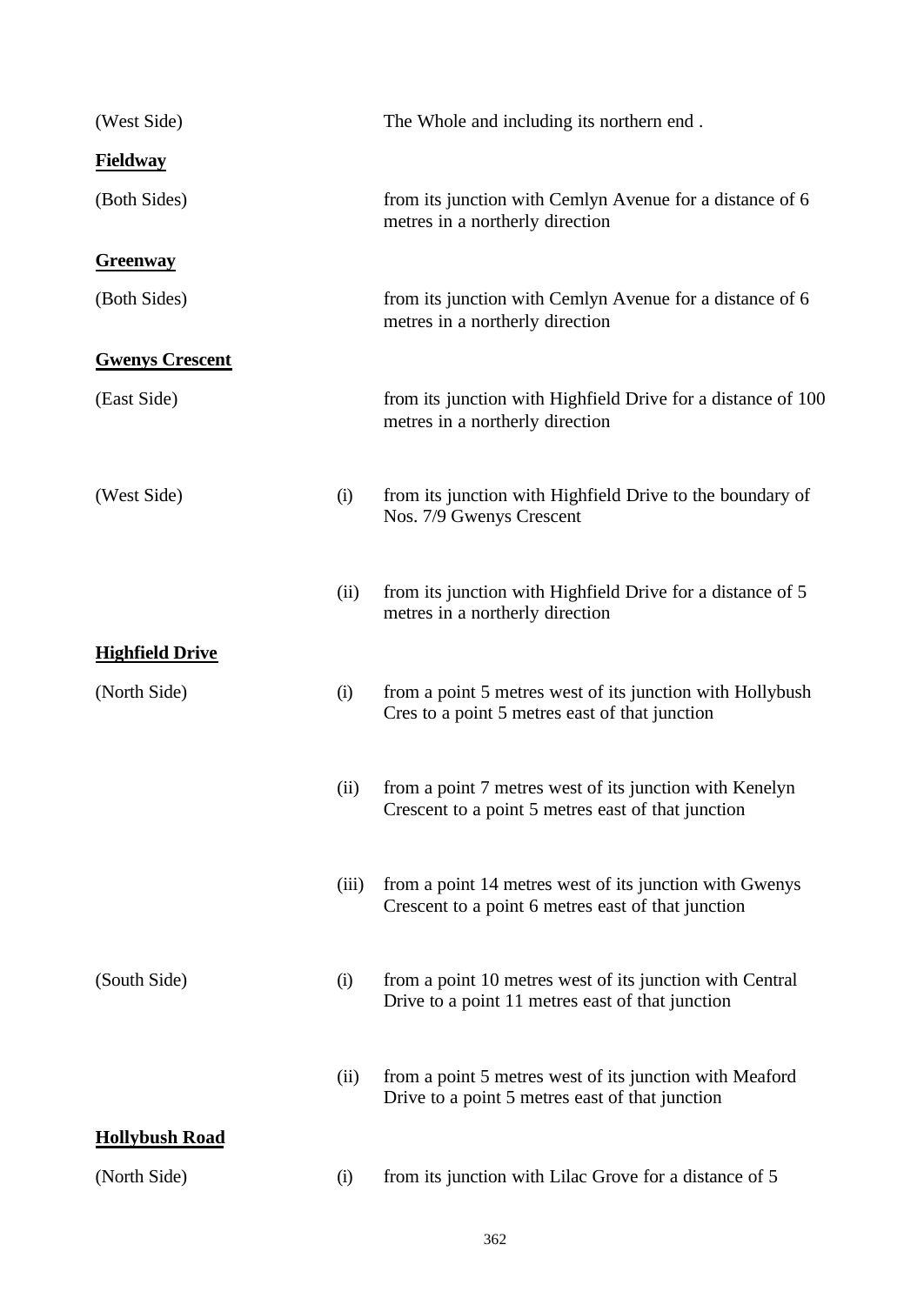metres in a westerly direction

|              | (ii)  | from its junction with Laburnum Grove for a distance of 5<br>metres in an easterly direction                 |
|--------------|-------|--------------------------------------------------------------------------------------------------------------|
|              | (iii) | from its junction with Laburnum Grove to its junction with<br><b>Central Drive</b>                           |
|              | (iv)  | from its junction with Central Drive for a distance of 5<br>metres in a westerly direction                   |
|              | (v)   | from a point 9 metres east of its junction with Seedfields<br>Road to a point 5 metres west of that junction |
|              | (vi)  | from its junction with Meaford Drive to its junction with<br><b>Lilac Grove</b>                              |
|              | (vii) | from its junction with Meaford Drive for a distance of 7<br>metres in an easterly direction                  |
| (South Side) | (i)   | from a point 9 metres east of its junction with Central Drive<br>to a point 10 metres west of that junction  |
|              | (ii)  | from a point 9 metres east of its junction with Central Drive<br>to a point 10 metres west of that junction  |
|              | (iii) | from its junction with Blurton Road for a distance of 5<br>metres in a westerly direction                    |
|              | (iv)  | from its junction with Meaford Drive for a distance of 40<br>metres in a westerly direction                  |
|              | (v)   | from its junction with Meaford Drive for a distance of 5<br>metres in an easterly direction                  |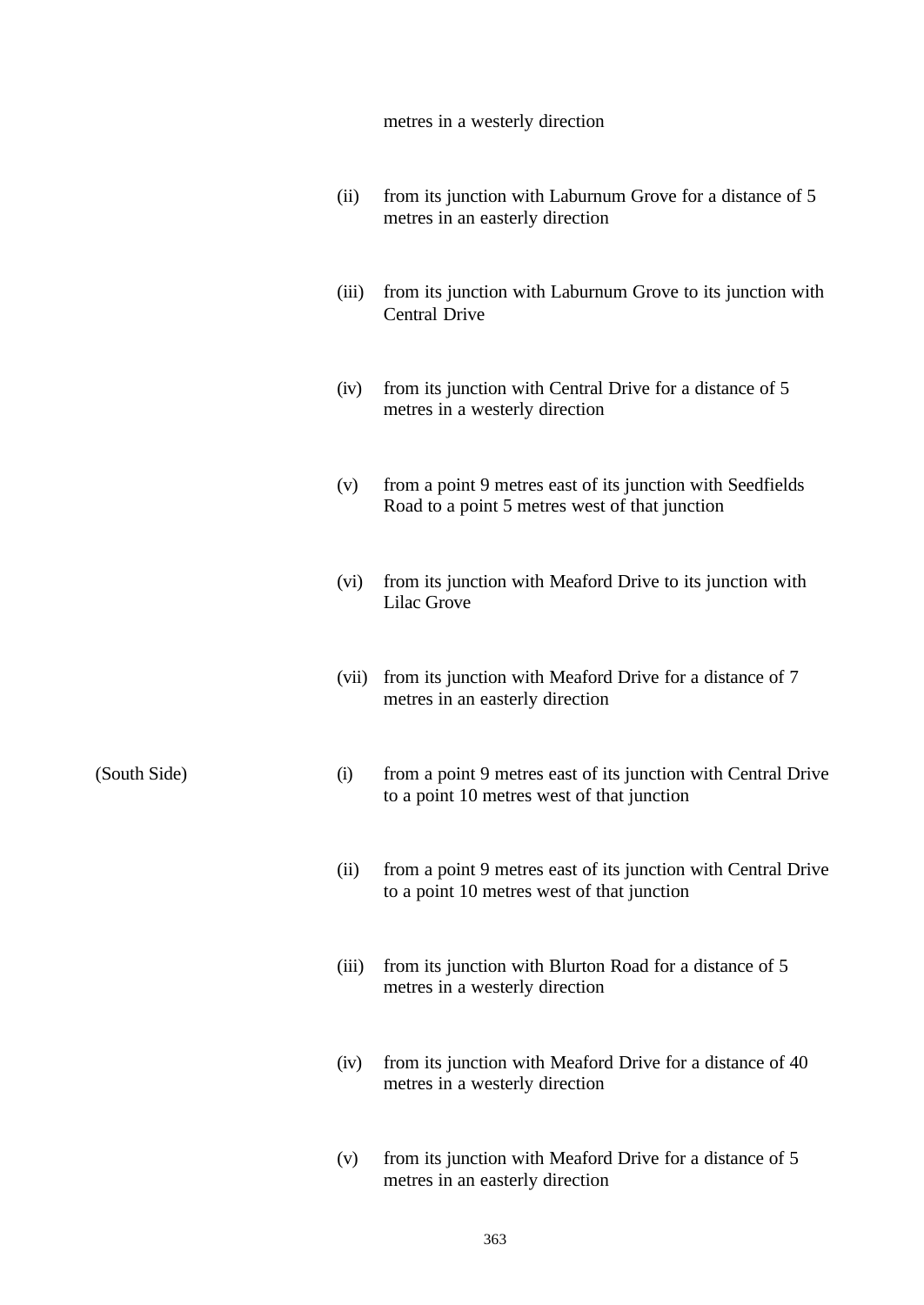| <b>Kenelyn Crescent</b> |       |                                                                                                                     |
|-------------------------|-------|---------------------------------------------------------------------------------------------------------------------|
| (Both Sides)            |       | from a point 127 metres north-west of its junction with<br>Highfield Drive to include the whole of the turning head |
| (East Side)             |       | from its junction with Highfield Drive for a distance of 5<br>metres in a northerly direction                       |
| (West Side)             |       | from its junction with Highfield Drive for a distance of 5<br>metres in a northerly direction                       |
| <b>Laburnum Grove</b>   |       |                                                                                                                     |
| (East Side)             |       | for its whole length including the turning head                                                                     |
| (West Side)             |       | from its junction with Hollybush Road for a distance of 5<br>metres in a northerly direction                        |
| <b>Larch Grove</b>      |       |                                                                                                                     |
| (Both Sides)            |       | from its junction with Brookside Drive for a distance of 5<br>metres in a northerly direction                       |
| <b>Laurel Grove</b>     |       |                                                                                                                     |
| (Both Sides)            |       | from its junction with Roundway for a distance of 5 metres<br>in a south-westerly direction                         |
| <b>Lilac Grove</b>      |       |                                                                                                                     |
| (Both Sides)            |       | from its junction with Hollybush Road for a distance of 5<br>metres in a northerly direction                        |
| <b>Meaford Drive</b>    |       |                                                                                                                     |
| (East Side)             | (i)   | from its junction with Highfield Drive to its junction with<br>Seedfields Road                                      |
|                         | (ii)  | from its junction with Seedfields Road for a distance of 5<br>metres in a southerly direction                       |
|                         | (iii) | from a point 5 metres north of its junction with Hollybush<br>Road to a point 5 metres south of that junction       |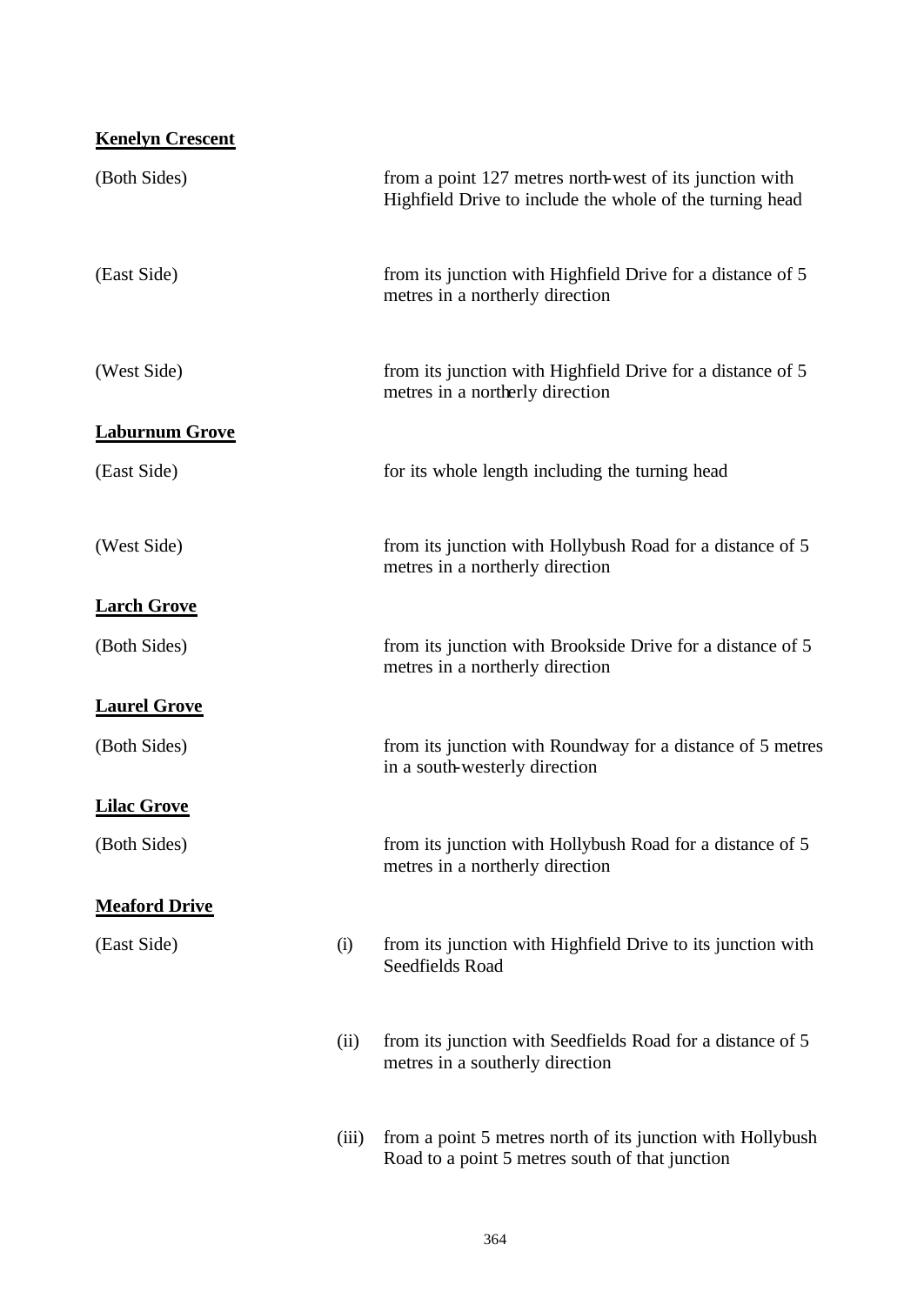|                        | (iv)  | from a point 5 metres north of its junction with Cemlyn<br>Avenue to a point 5 metres south of that junction        |
|------------------------|-------|---------------------------------------------------------------------------------------------------------------------|
| (West Side)            | (i)   | from its junction with Highfield Drive for a distance of 5<br>metres in a southerly direction                       |
|                        | (ii)  | from a point 5 metres north of its junction with Hollybush<br>Road to a point 5 metres south of that junction       |
|                        | (iii) | from a point 5 metres north of its junction with Rowan<br>Grove to a point 7 metres south of that junction          |
|                        | (iv)  | from a point 8 metres north of its junction with Sycamore<br>Grove to a point 6 metres south of that junction       |
|                        | (v)   | from a point 5 metres north of its junction with Roundway<br>(north end) to a point 5 metres south of that junction |
| <b>Roundway</b>        |       |                                                                                                                     |
| (Both Sides)           |       | from its junction with Meaford Drive for a distance of 10<br>metres in a westerly direction                         |
| <b>Rowan Grove</b>     |       |                                                                                                                     |
| (North Side)           |       | from its junction with Meaford Drive for a distance of 5<br>metres in a westerly direction                          |
| (South Side)           |       | from its junction with Meaford Drive for a distance of 62<br>metres in a westerly direction                         |
| <b>Seedfields Road</b> |       |                                                                                                                     |
| (Both Sides)           | (i)   | from its junction with Hollybush Road for a distance of 8<br>metres in a northerly direction                        |
|                        | (ii)  | from its junction with Meaford Drive for a distance of 5<br>metres in an easterly direction                         |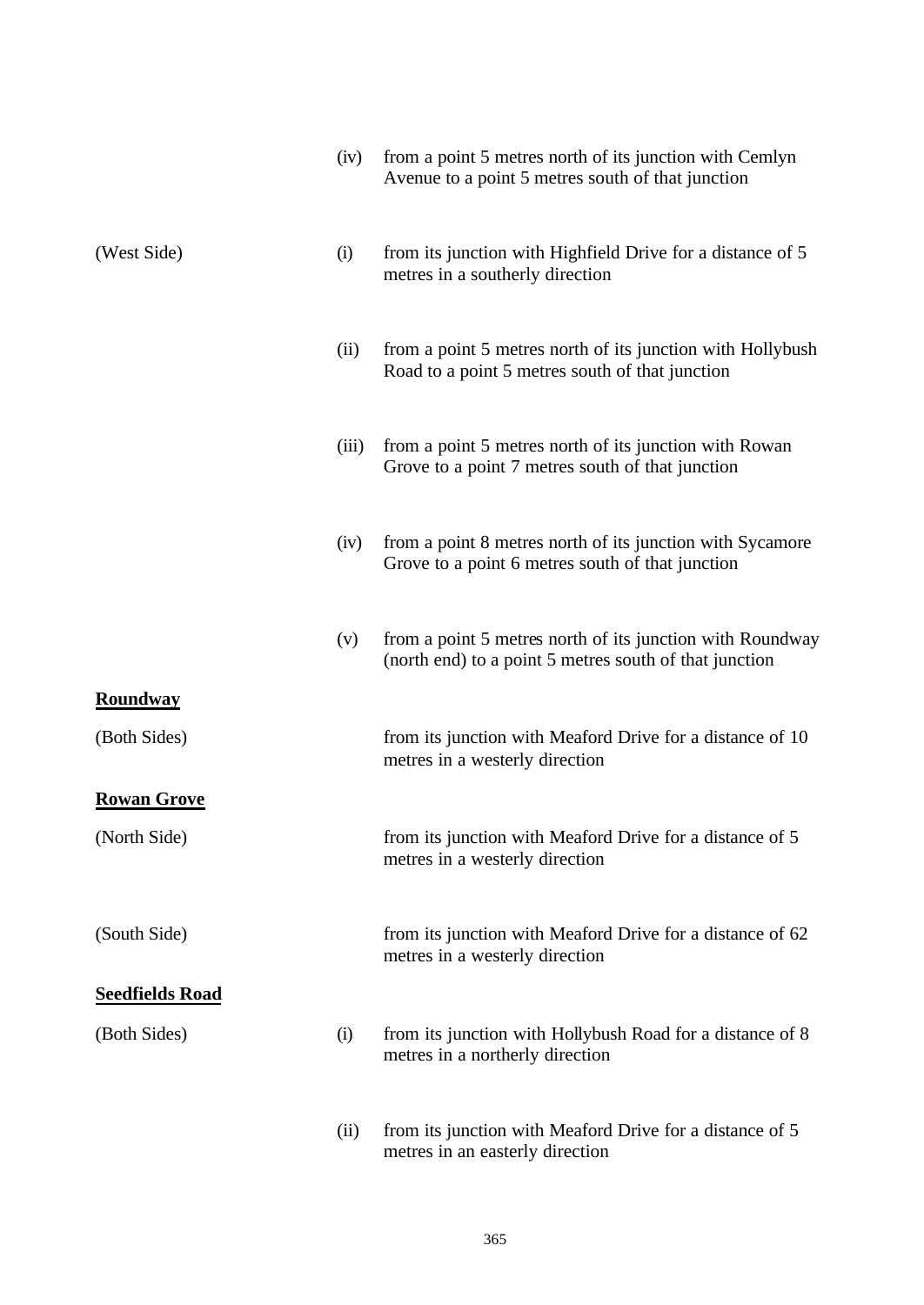| <b>Sycamore Grove</b>  |      |                                                                                               |
|------------------------|------|-----------------------------------------------------------------------------------------------|
| (North Side)           |      | from its junction with Meaford Drive for a distance of 5<br>metres in a westerly direction    |
| (South Side)           |      | from its junction with Meaford Drive for a distance of 64<br>metres in a westerly direction   |
| <b>The Orchards</b>    |      |                                                                                               |
| (Both Sides)           |      | for its entire length.                                                                        |
| <b>Willow Grove</b>    |      |                                                                                               |
| (East Side)            |      | from its junction with Brookside Drive for a distance of 5<br>metres in a northerly direction |
| <b>Yew Tree Avenue</b> |      |                                                                                               |
| (Both Sides)           | (i)  | from its junction with Brookside Drive for a distance of 5<br>metres in a northerly direction |
|                        | (ii) | from its junction with Cemlyn Avenue for a distance of 5<br>metres in a southerly direction   |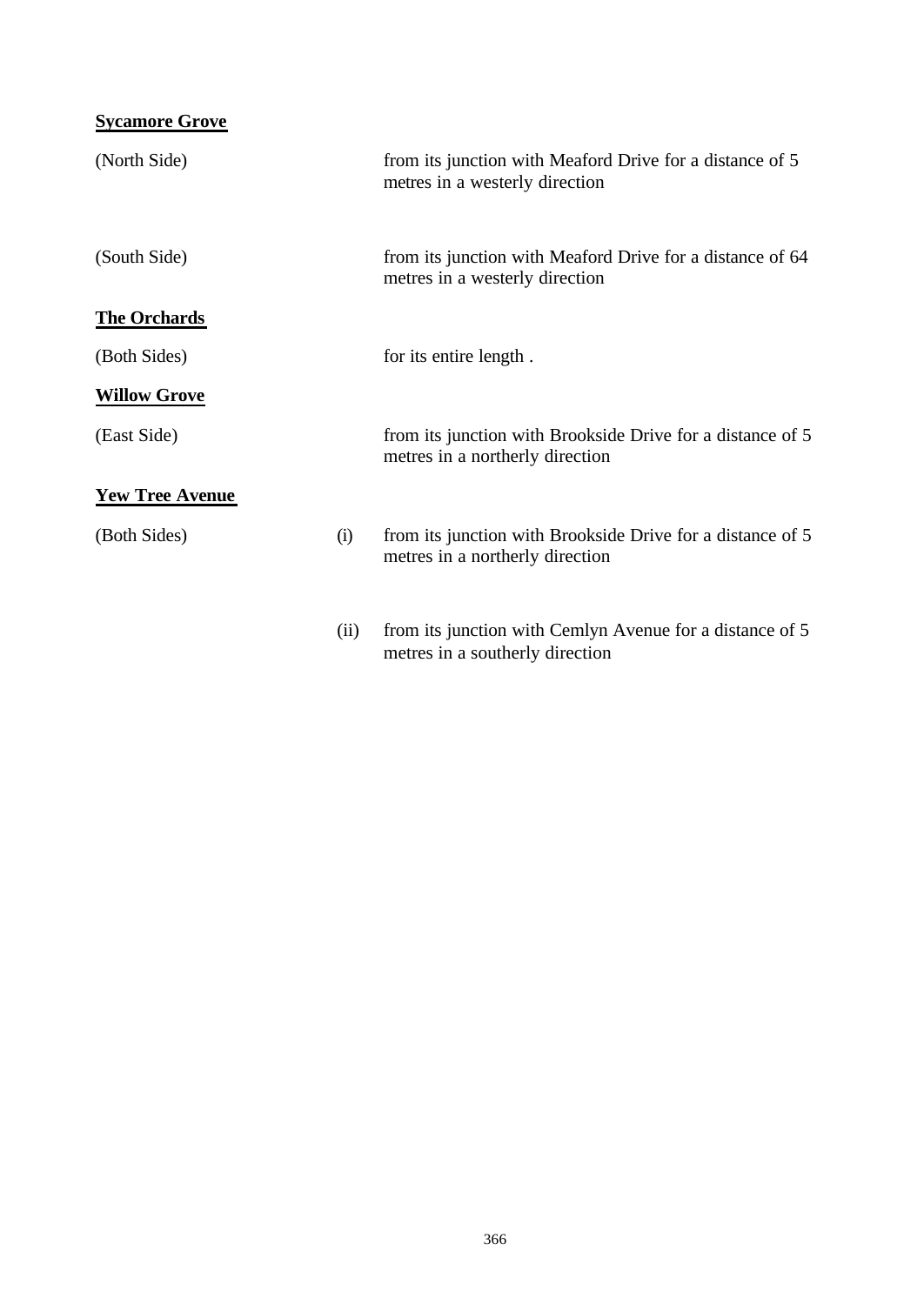## **SIXTY-NINTH SCHEDULE**

## **NO WAITING AT ANY TIME/NO LOADING AND/OR UNLOADING AT ANY TIME**

## **Bull Lane**

| (North Side)            | from a point 15 metres west of its junction with<br>Stadmorslow Lane to a point 15 metres east of that junction |
|-------------------------|-----------------------------------------------------------------------------------------------------------------|
| <b>Stadmorslow Lane</b> |                                                                                                                 |
| (East Side)             | from its junction with Bull Lane for a distance of 25 metres<br>in a northerly direction                        |
| (West Side)             | from its junction with Bull Lane for a distance of 10 metres<br>in a northerly direction                        |
| <b>Stafford Street</b>  |                                                                                                                 |
| (North Side)            | from a point 68 metres south of its junction with Bryan<br>Street to its junction with Hope Street              |
| <b>Wharf Place</b>      |                                                                                                                 |
| (South-west Side)       | from its south-eastern end for a distance of 25 metres in a<br>north-westerly direction                         |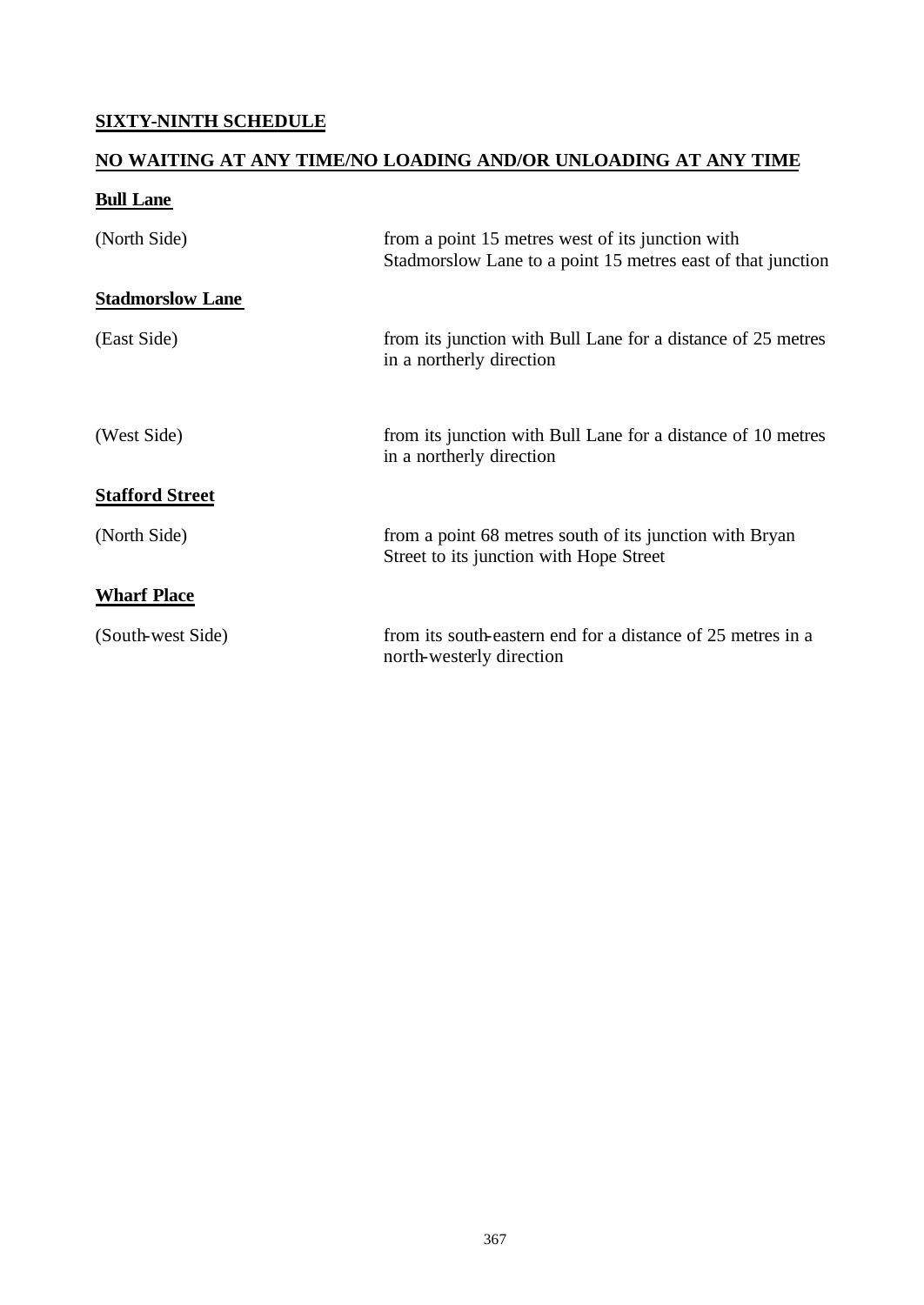#### **SEVENTIETH SCHEDULE**

#### **NO WAITING AT ANY TIME/NO LOADING OR UNLOADING MON-SAT 9AM-5PM EXCLUDING BANK HOLIDAYS**

#### **St Ann Street**

- (West Side) (i) from its junction with Bucknall Old Road to its junction with Ashmore Walk
	- (ii) from its junction with Bucknall New Road to its junction with Ashmore Walk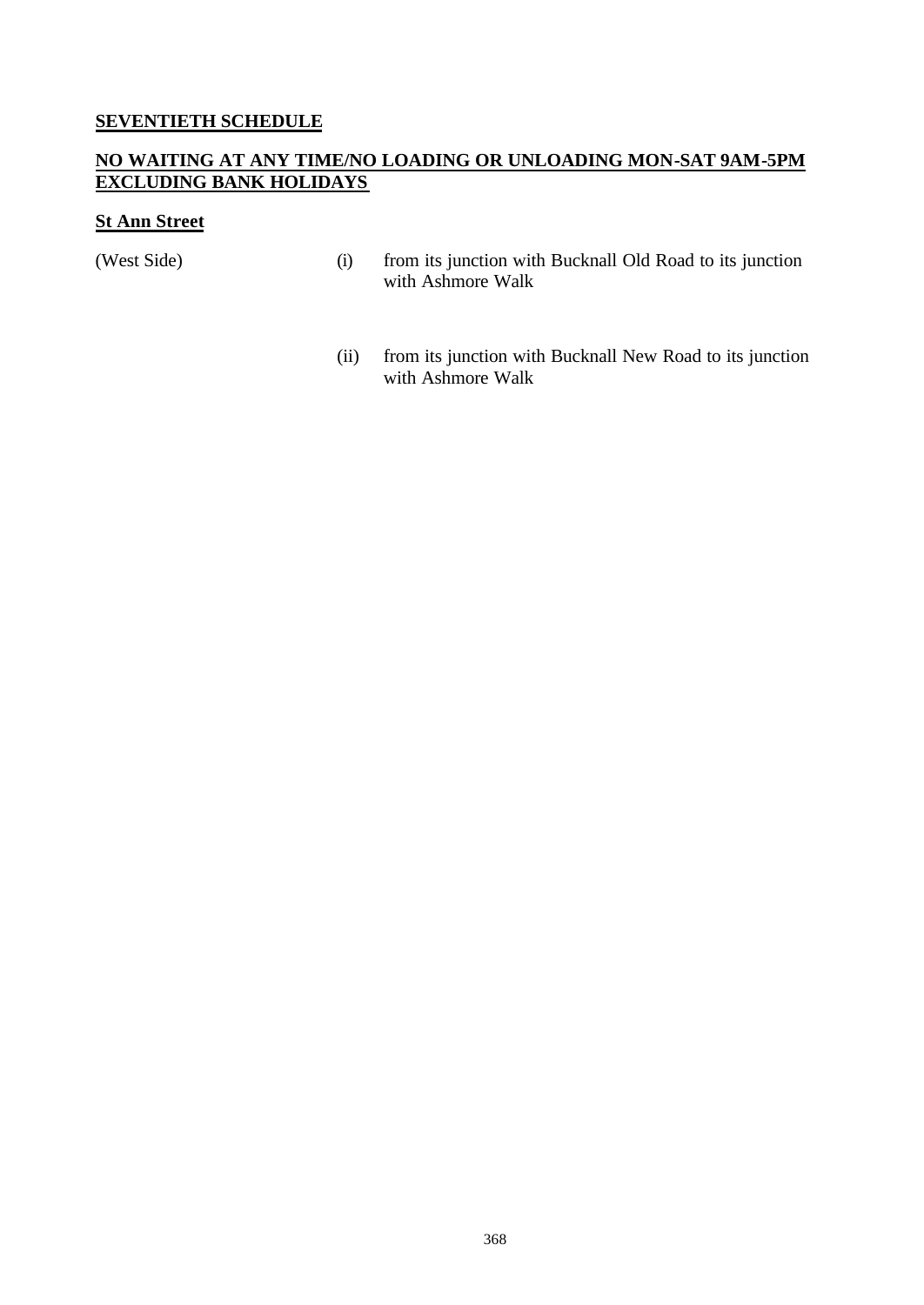# **SEVENTY-FIRST SCHEDULE**

#### **NO WAITING EXCEPT FOR LOADING/UNLOADING FOR A PERIOD OF 20 MINUTES ONLY NO RETURN WITHIN 2 HOURS**

#### **Trinity Street**

(South Side) from a point 72 metres north-east of its junction with Gitana Street for a distance of 7.5 metres in a north-easterly direction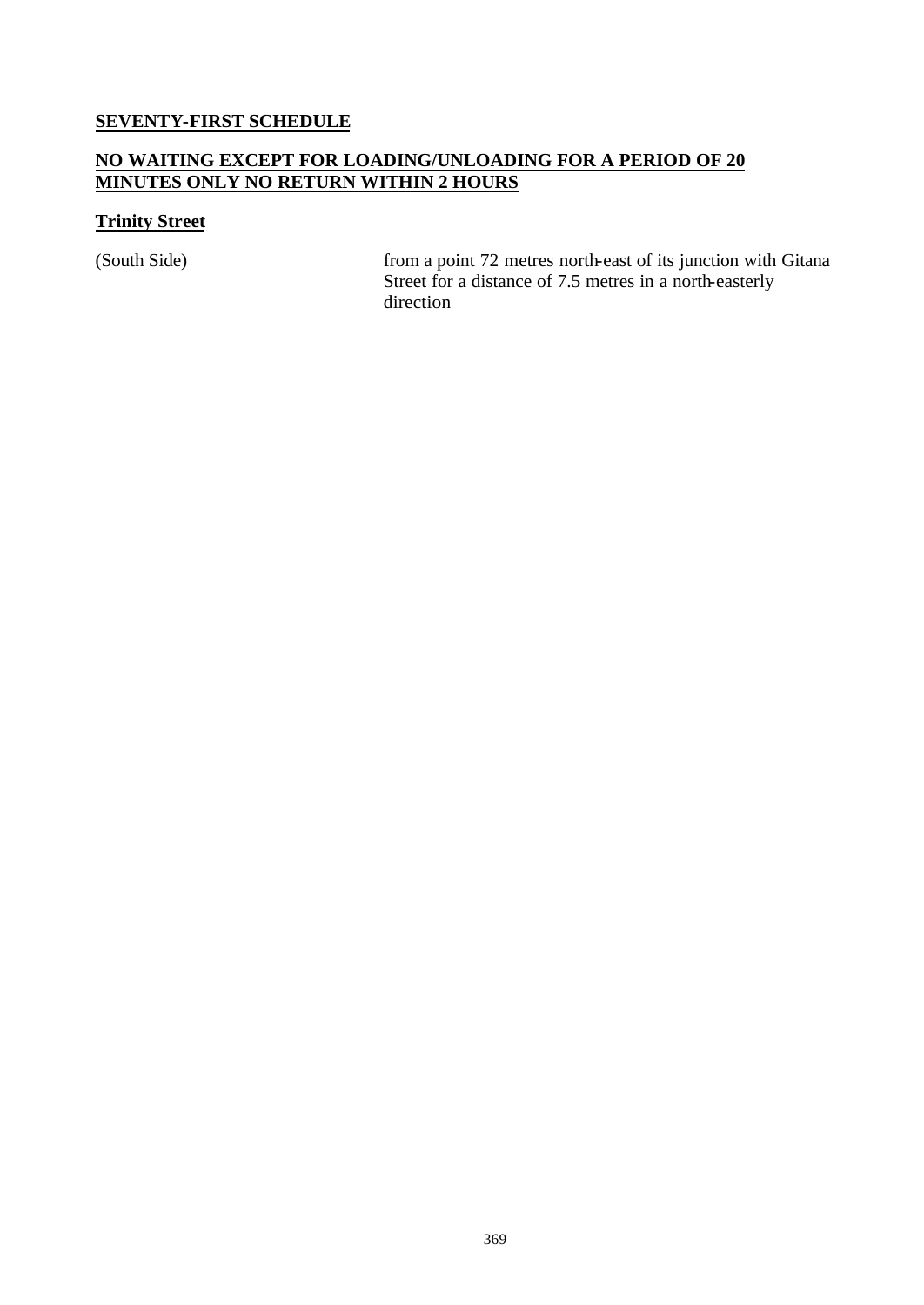#### **SEVENTY-SECOND SCHEDULE**

#### **NO WAITING EXCEPT FOR LOADING/UNLOADING MON-SAT FOR A PERIOD OF 30 MINUTES ONLY NO RETURN WITHIN 1 HOUR**

#### **Transport Lane**

(North-west Side) from a point 18 metres north-east of its junction with The Strand for a distance of 30 metres in a north-easterly direction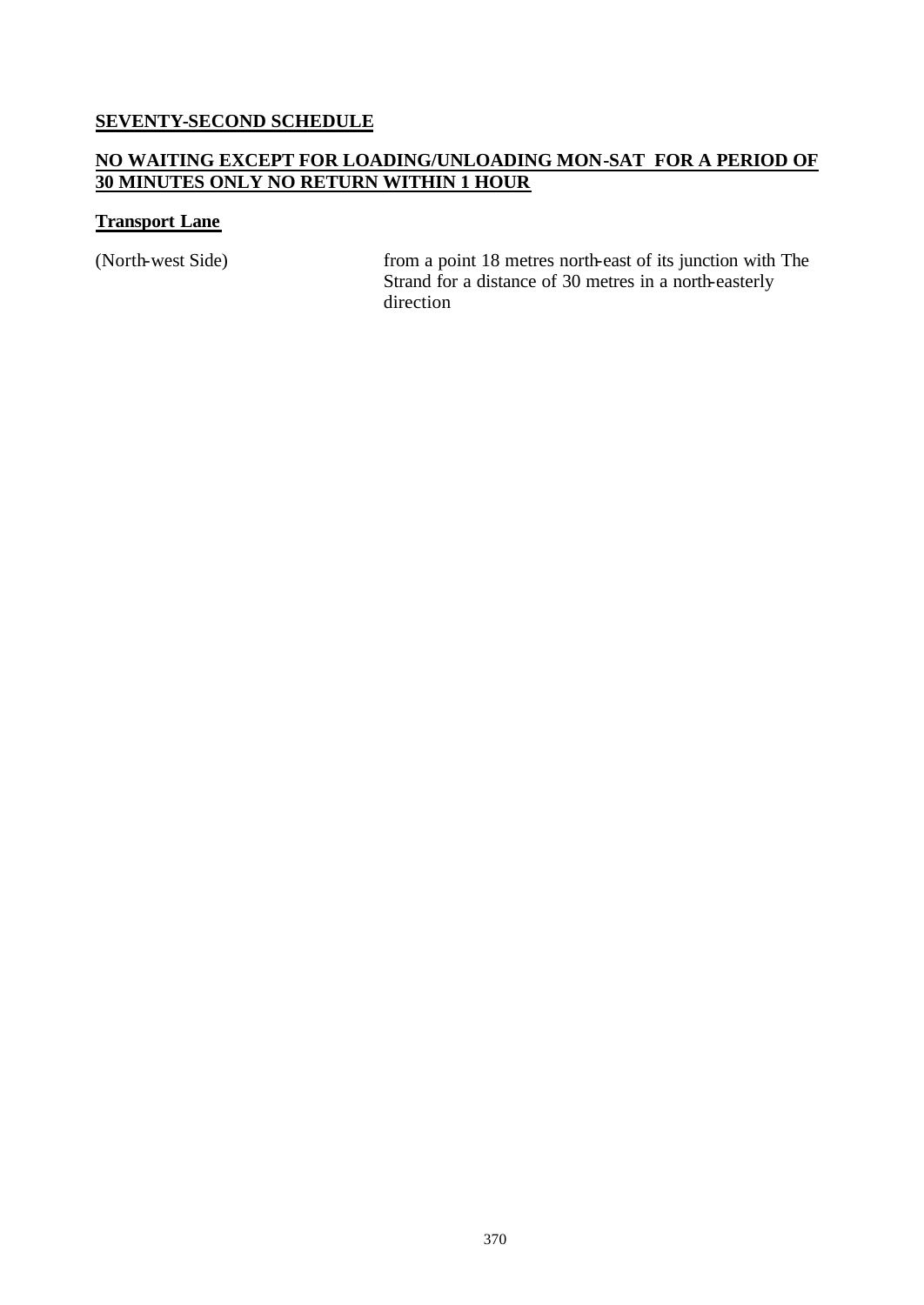#### **SEVENTY-THIRD SCHEDULE**

#### **NO WAITING MON-FRI 7.30AM-9AM AND 4.30PM-6PM**

## **Snow Hill**

(West Side) from a point 9 metres north of its junction with Havelock Place for a distance of 26 metres in a northerly direction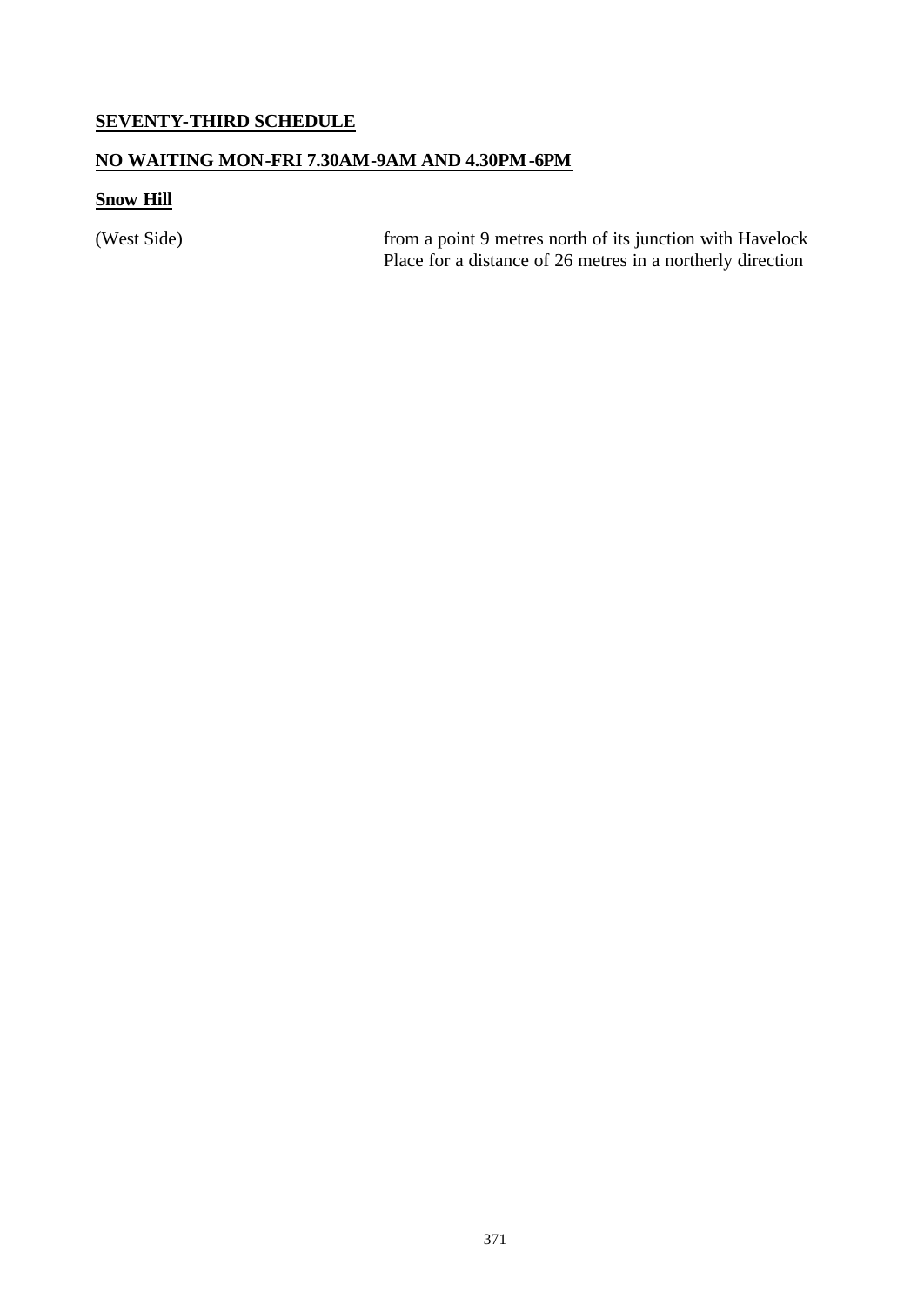# **SEVENTY-FOURTH SCHEDULE**

## **NO WAITING MON-FRI 8.30AM-4.30PM**

# **Colclough Lane**

| (North-west Side)     | from its junction with Collinson Road to a point opposite<br>the north-east side to Sandy Road      |
|-----------------------|-----------------------------------------------------------------------------------------------------|
| <b>Mobberley Road</b> |                                                                                                     |
| (North-east Side)     | from its junction with Colclough Lane for a distance of 100<br>metres in a north-westerly direction |
| (South-west Side)     | from its junction with Colclough Lane for a distance of 30<br>metres in a north-westerly direction  |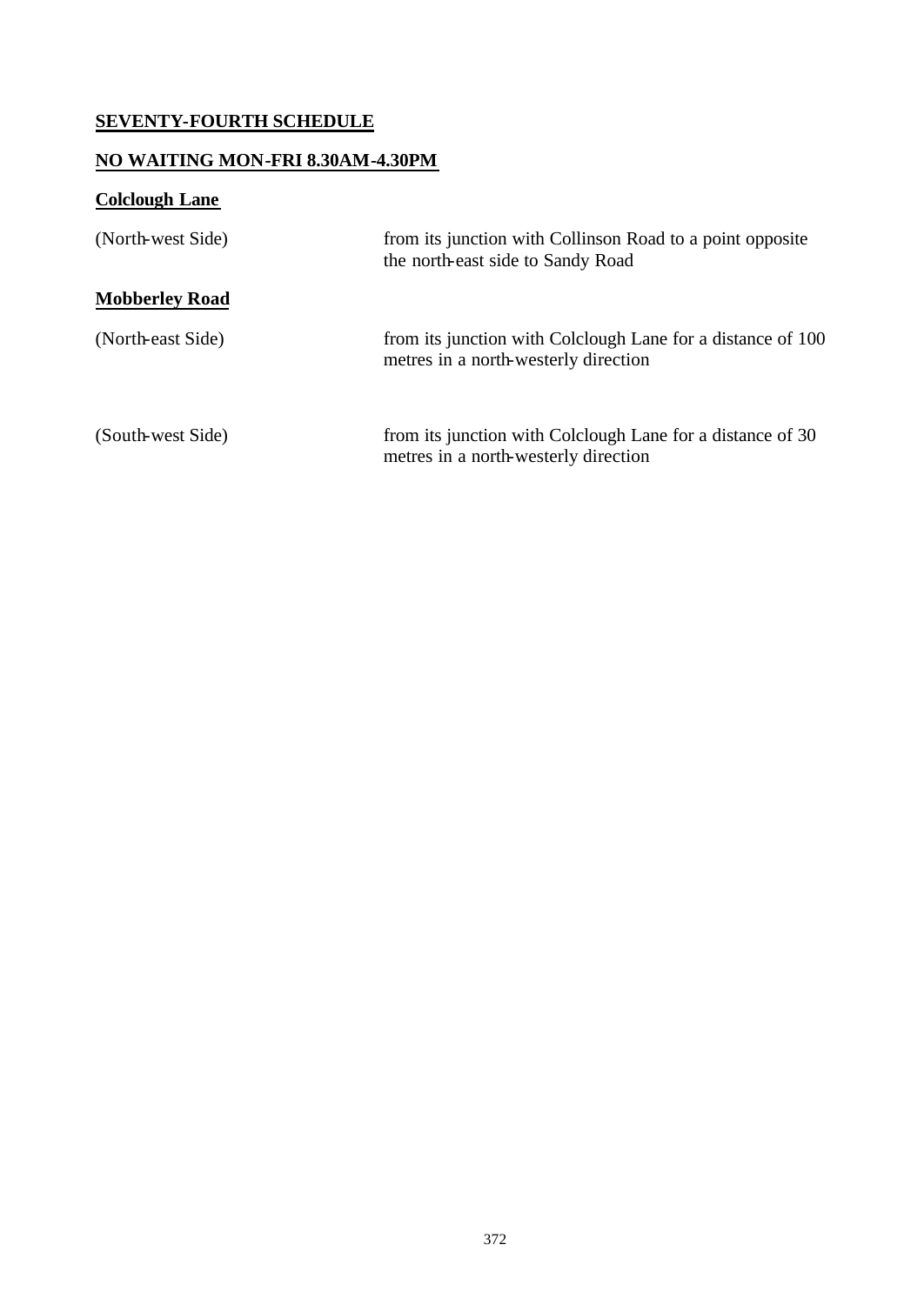#### **SEVENTY-FIFTH SCHEDULE**

#### **NO WAITING MON-FRI 8.30AM-4PM**

## **Greendock Street**

(South-west Side) from a point 71 metres north-west of its junction with Edensor Road for a distance of 101 metres in a north-westerly direction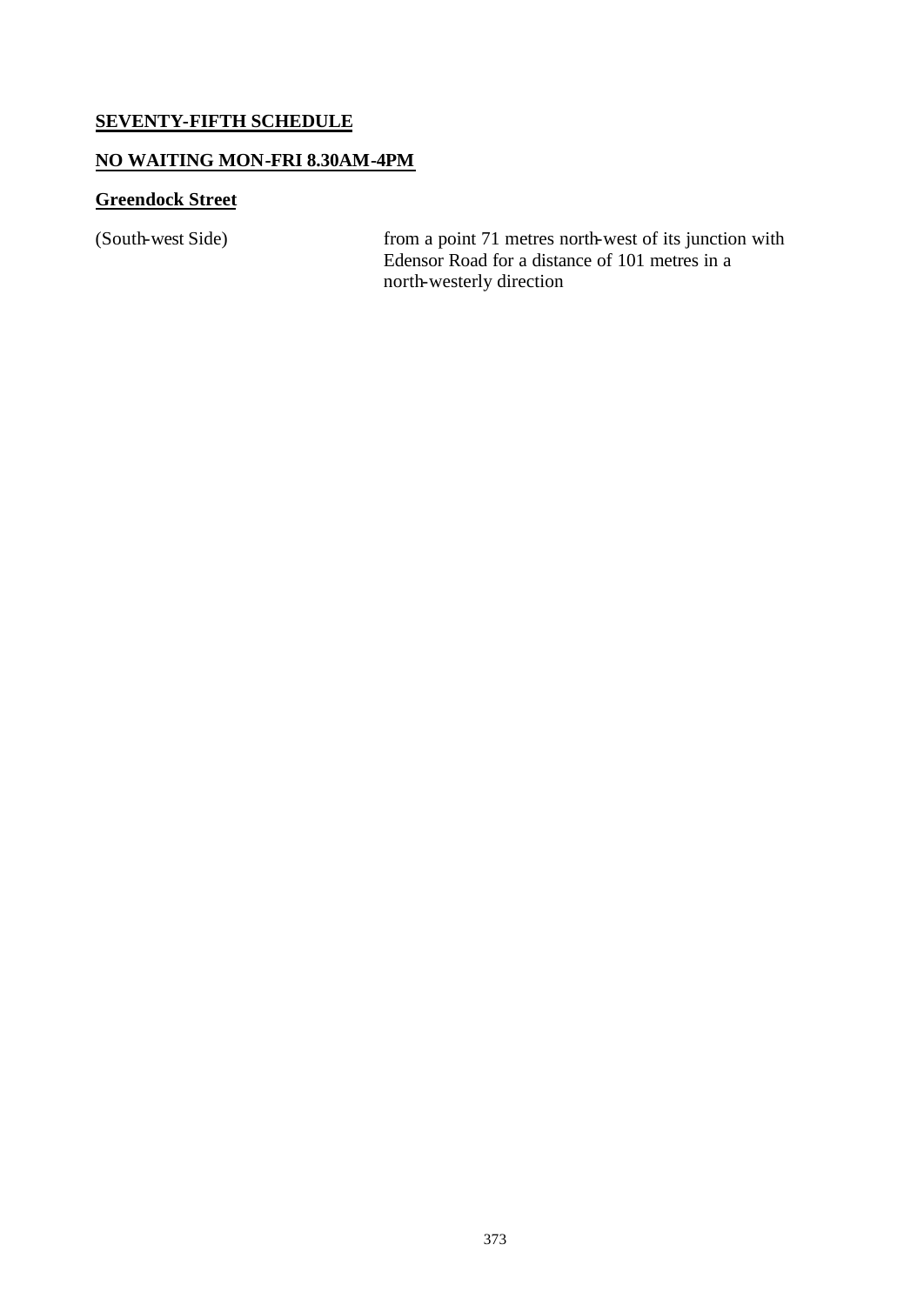### **SEVENTY-SIXTH SCHEDULE**

### **NO WAITING MON-FRI 8.30AM-4PM EXCLUDING PUBLIC HOLIDAYS**

### **Greendock Street**

(South-west Side) from a point 14 metres north-west of its junction with Edensor Road for a distance of 17 metres in a north-westerly direction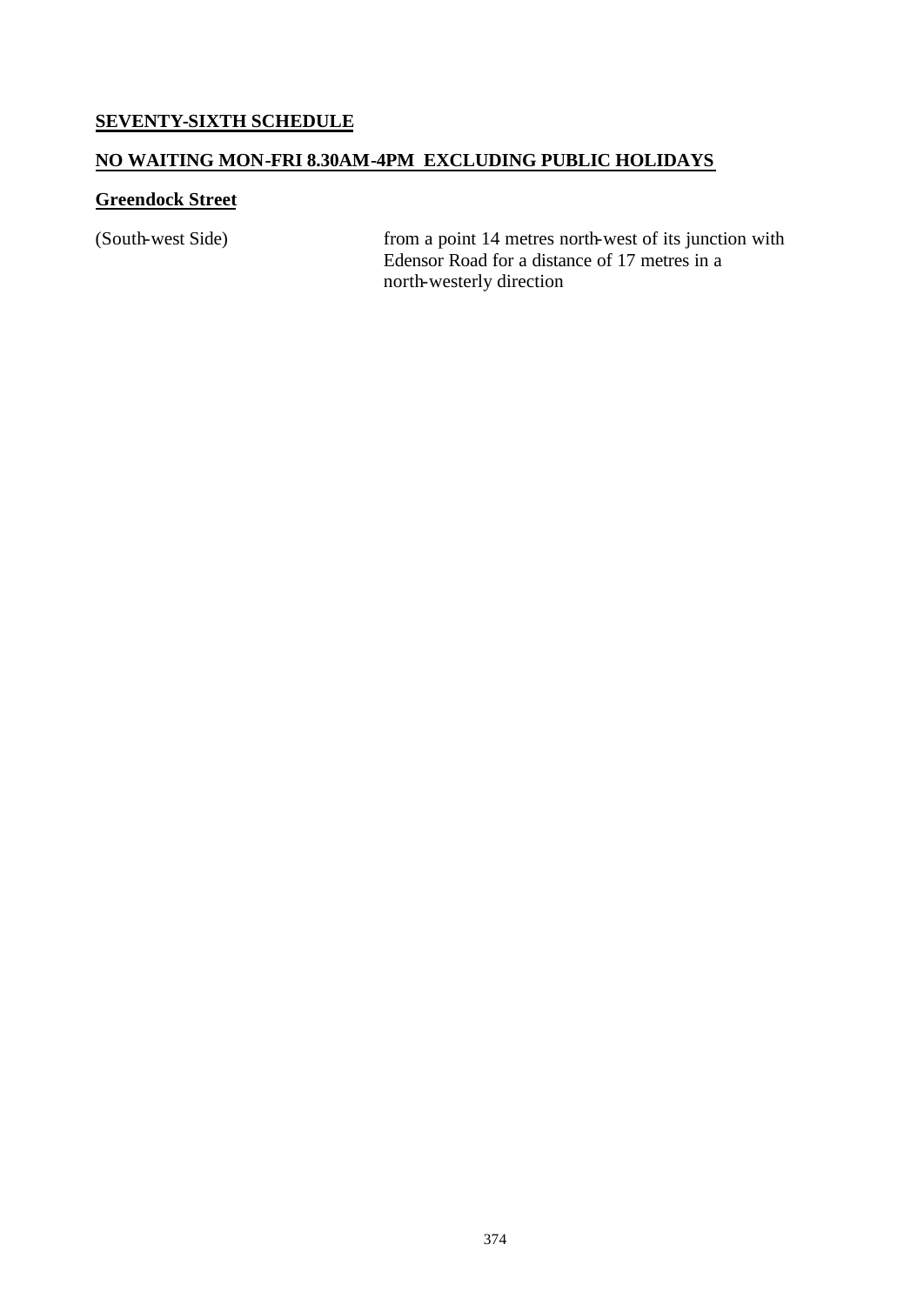### **SEVENTY-SEVENTH SCHEDULE**

### **NO WAITING MON-FRI 8.30AM-9.30AM AND 2.30PM-3.30PM**

### **Northwood Park Road**

(North-east Side) from a point 10 metres south-east of its junction with Eaton Street for a distance of 14 metres in a south-easterly direction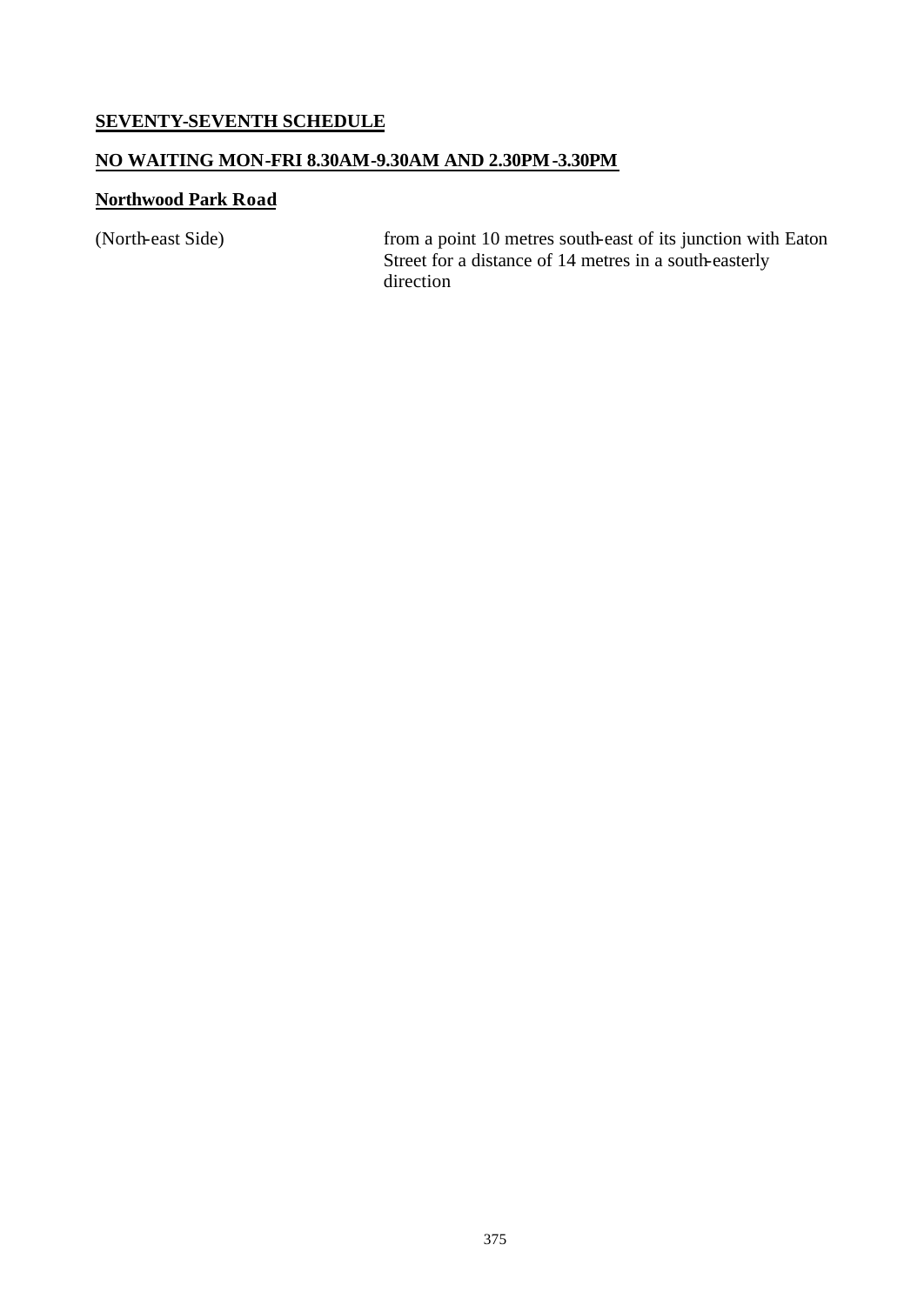# **SEVENTY-EIGHTH SCHEDULE**

# **NO WAITING MON-FRI 8.30AM-9.30AM AND 3PM-4PM**

# **Ashwell Road**

| (North-west Side)         |      | from a point 10 metres south-west of its junction with<br>Hartshill Road for a distance of 65 metres in a<br>south-westerly direction       |
|---------------------------|------|---------------------------------------------------------------------------------------------------------------------------------------------|
| <b>Avoca Street</b>       |      |                                                                                                                                             |
| (Both Sides)              | (i)  | from its junction with Turner Street for a distance of 10<br>metres in a north-westerly direction                                           |
|                           | (ii) | from its junction with Turner Street for a distance of 10<br>metres in an south-easterly direction                                          |
| <b>Beaconsfield Drive</b> |      |                                                                                                                                             |
| (East Side)               | (i)  | from its junction with Emsworth Road for a distance of 84<br>metres in a southerly direction                                                |
|                           | (ii) | from its junction with Emsworth Road for a distance of 35<br>metres in a northerly direction                                                |
| <b>Boothen Old Road</b>   |      |                                                                                                                                             |
| (Both Sides)              |      | from its junction with Lime Street to its junction with<br><b>Windsmoor Street</b>                                                          |
| <b>Brocksford Street</b>  |      |                                                                                                                                             |
| (North-east Side)         |      | from a point 14 metres north-west of its junction with<br>Berdmore Street to a point 40 metres north of its junction<br>with Burnham Street |
| (South-west Side)         |      | from its junction with Berdmore Street to a point 40 metres<br>north of its junction with Burnham Street                                    |
| <b>Carlton Avenue</b>     |      |                                                                                                                                             |
| (West Side)               |      | from its junction with Little Chell Lane for a distance of 10<br>metres in a southerly direction                                            |
| <b>Clowes Road</b>        |      |                                                                                                                                             |
| (Both Sides)              |      | from its junction with Piggott Grove for a distance of 20<br>metres in a south westerly direction                                           |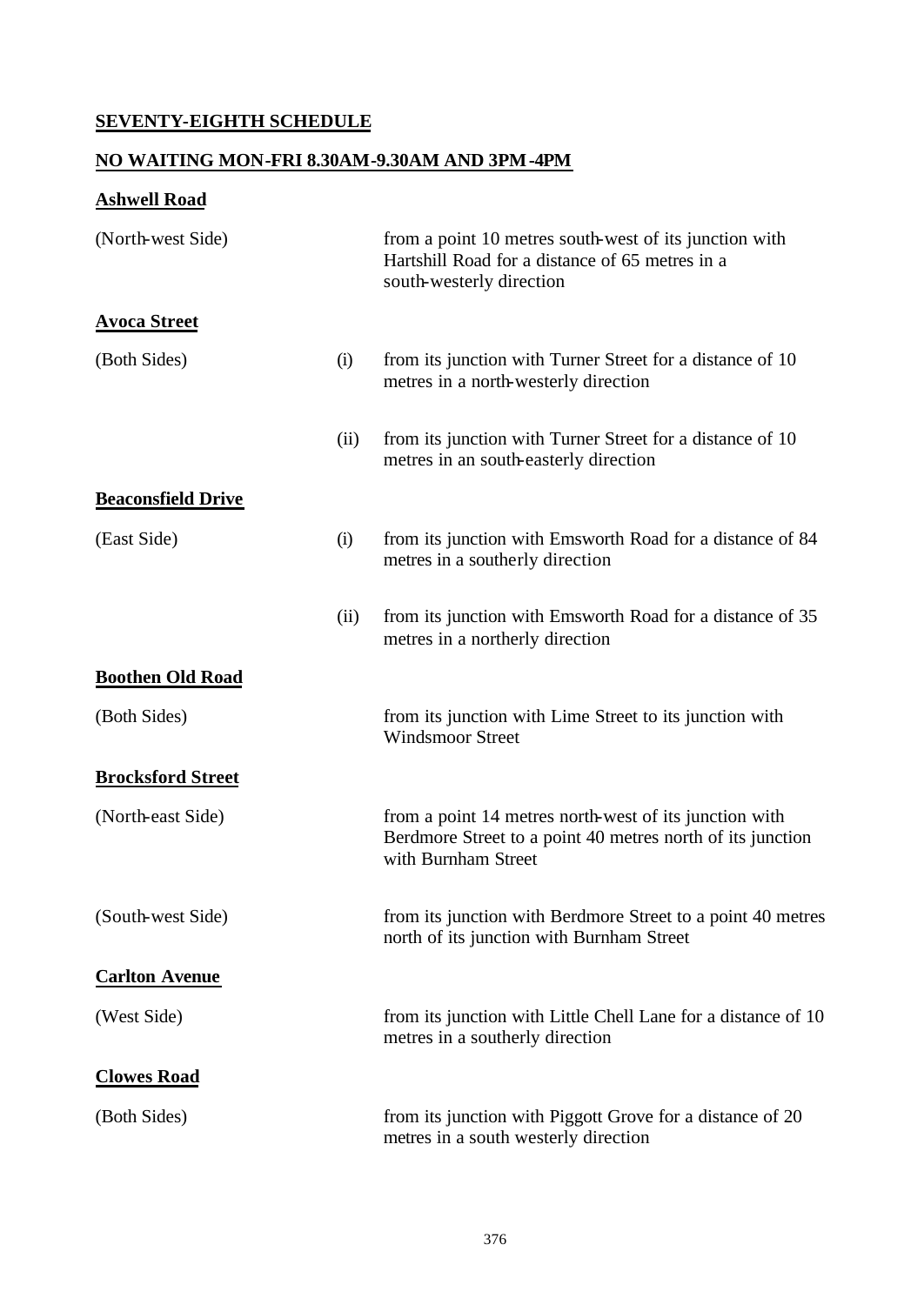| <b>Greatbatch Avenue</b> |      |                                                                                                                                                         |
|--------------------------|------|---------------------------------------------------------------------------------------------------------------------------------------------------------|
| (East Side)              |      | from a point opposite the south side of Tilson Avenue for a<br>distance of 70 metres in a northerly direction                                           |
| (West Side)              |      | from a point 30 metres north of its junction with Tilson<br>Avenue for a distance of 70 metres in a northerly direction                                 |
| <b>Little Chell Lane</b> |      |                                                                                                                                                         |
| (South Side)             |      | from its junction with Scott Road to its junction with<br><b>Carlton Avenue</b>                                                                         |
| <b>Lodge Road</b>        |      |                                                                                                                                                         |
| (Both Sides)             |      | from a point 10 metres north-west of its junction with<br>Franklin Road for a distance of 60 metres                                                     |
| <b>London Road</b>       |      |                                                                                                                                                         |
| (South-east Side)        |      | from a point 30 metres south-west to a point 25 metres<br>north-east of Mace Street                                                                     |
| <b>Munro Street</b>      |      |                                                                                                                                                         |
| (South-west Side)        |      | from a point 20 metres north-west to a point 53 metres<br>north-west of its junction with London Road                                                   |
| <b>Newcastle Lane</b>    |      |                                                                                                                                                         |
| (South Side)             | (i)  | from its junction with Manor Court Street to its junction<br>with Garden Street                                                                         |
|                          | (ii) | from Marchwood Court for a distance of 85 metres in an<br>easterly direction from Thistley Hough for a distance of 60<br>metres in a westerly direction |
| <b>North Street</b>      |      |                                                                                                                                                         |
| (South Side)             |      | from a point 70 metres east to a point 45 metres west of<br>the vehicle entrance to St. Thomas's School excluding the<br>parking lay-by                 |
| <b>Park Place</b>        |      |                                                                                                                                                         |
| (North Side)             |      | from its junction with Warrington Street for a distance of<br>45 metres in an north-easterly direction                                                  |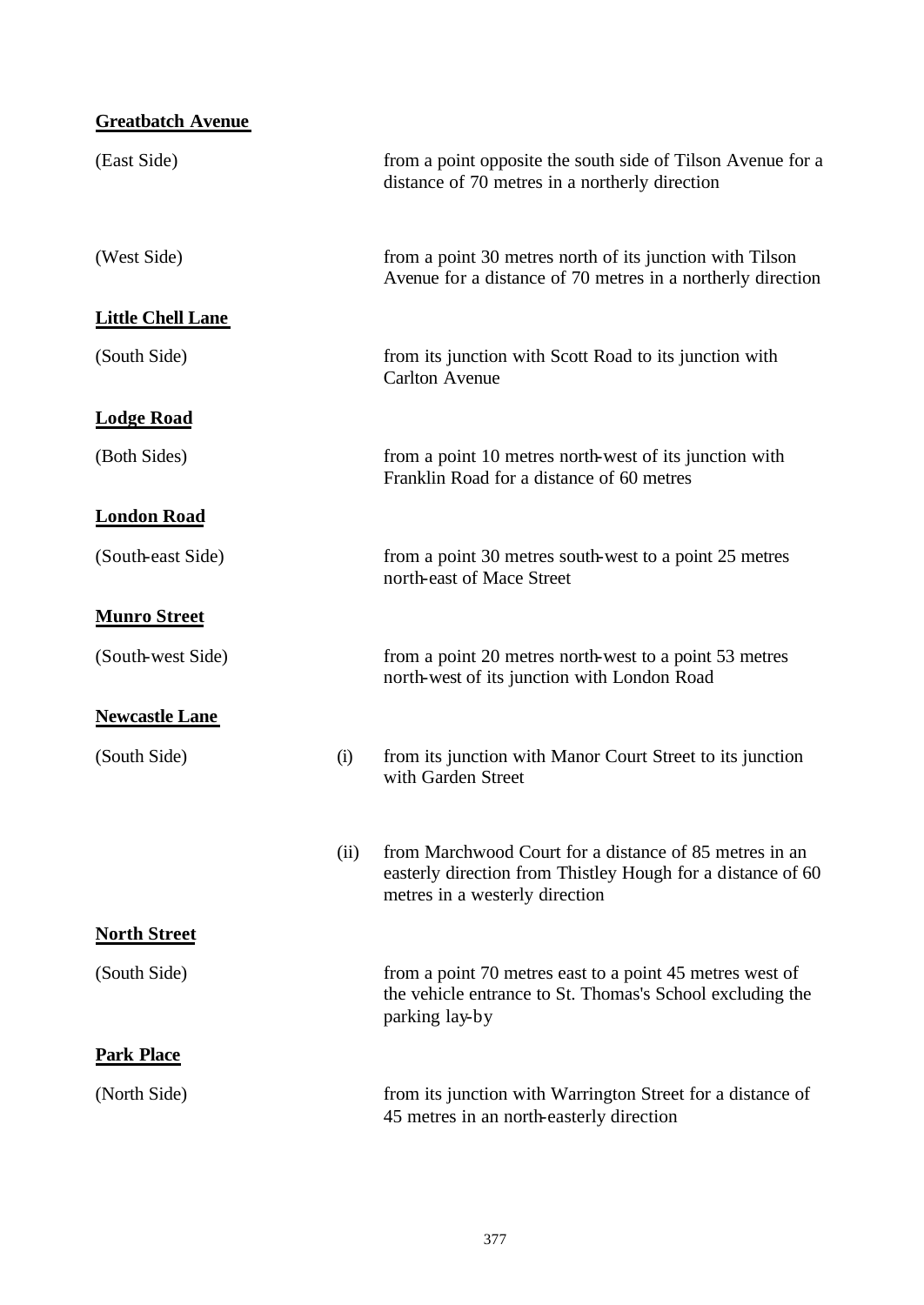| (South Side)                                                      |      | from its junction with Warrington Street for a distance of<br>75 metres in a westerly direction                                      |
|-------------------------------------------------------------------|------|--------------------------------------------------------------------------------------------------------------------------------------|
| <b>Piggott Grove</b>                                              |      |                                                                                                                                      |
| (East Side)                                                       |      | from its junction with the Access Road leading to<br>Marychurch School for a distance of 20 metres in an south<br>easterly direction |
| (West Side)                                                       |      | from its junction with Clowes Road for a distance of 30<br>metres in an south easterly direction                                     |
| <b>Piggott Grove (access Road To</b><br><b>Marychurch School)</b> |      |                                                                                                                                      |
| (Both Sides)                                                      |      | The Whole.                                                                                                                           |
| <b>Queen's Road</b>                                               |      |                                                                                                                                      |
| (South-east Side)                                                 |      | from a point 30 metres south-east to a point 80 metres<br>north-west of the entrance to St. Peter's High School                      |
| <b>Rookery Lane</b>                                               |      |                                                                                                                                      |
| (West Side)                                                       | (i)  | from a point 190 metres south-east of its junction with<br>London Road for a distance of 60 metres in a southerly<br>direction       |
|                                                                   | (ii) | from a point 270 metres south-east of its junction with<br>London Road for a distance of 110 metres in a southerly<br>direction      |
| <b>Scott Road</b>                                                 |      |                                                                                                                                      |
| (East Side)                                                       |      | from its junction with Little Chell Lane for a distance of 5<br>metres in a southerly direction                                      |
| <b>Thistley Hough</b>                                             |      |                                                                                                                                      |
| (West Side)                                                       |      | from a point 65 metres south to a point 170 metres south of<br>its junction with Newcastle Lane                                      |
| <b>Turner Street</b>                                              |      |                                                                                                                                      |
| (Both Sides)                                                      | (i)  | from its junction with Avoca Street for a distance of 10<br>metres in a north easterly direction                                     |
|                                                                   | (ii) | from its junction with Avoca Street for a distance of 10                                                                             |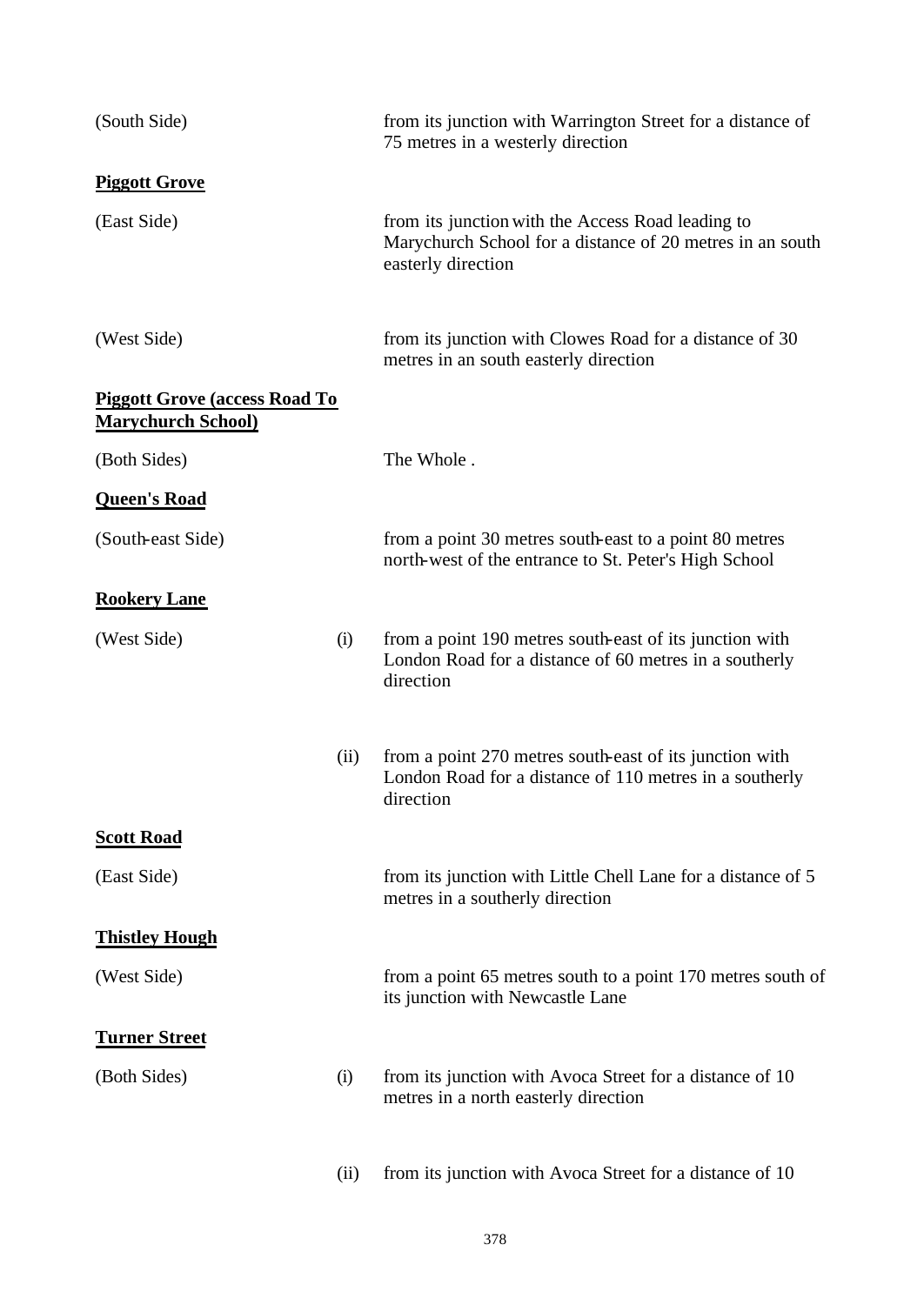|                      |      | metres in a north easterly direction                                                                     |
|----------------------|------|----------------------------------------------------------------------------------------------------------|
| (South-east Side)    | (i)  | from its junction with Avoca Street to its junction with<br>Dover Street                                 |
|                      | (ii) | from a point 5 metres north-east of its junction with<br>Keelings Road to its junction with Dover Street |
| <b>Watkin Street</b> |      |                                                                                                          |
| (West Side)          |      | from its junction with Temple Street for a distance of 70<br>metres in a southerly direction             |
| <b>West Street</b>   |      |                                                                                                          |
| (South Side)         |      | from its junction with Dimmelow Street for a distance of 75<br>metres in a westerly direction            |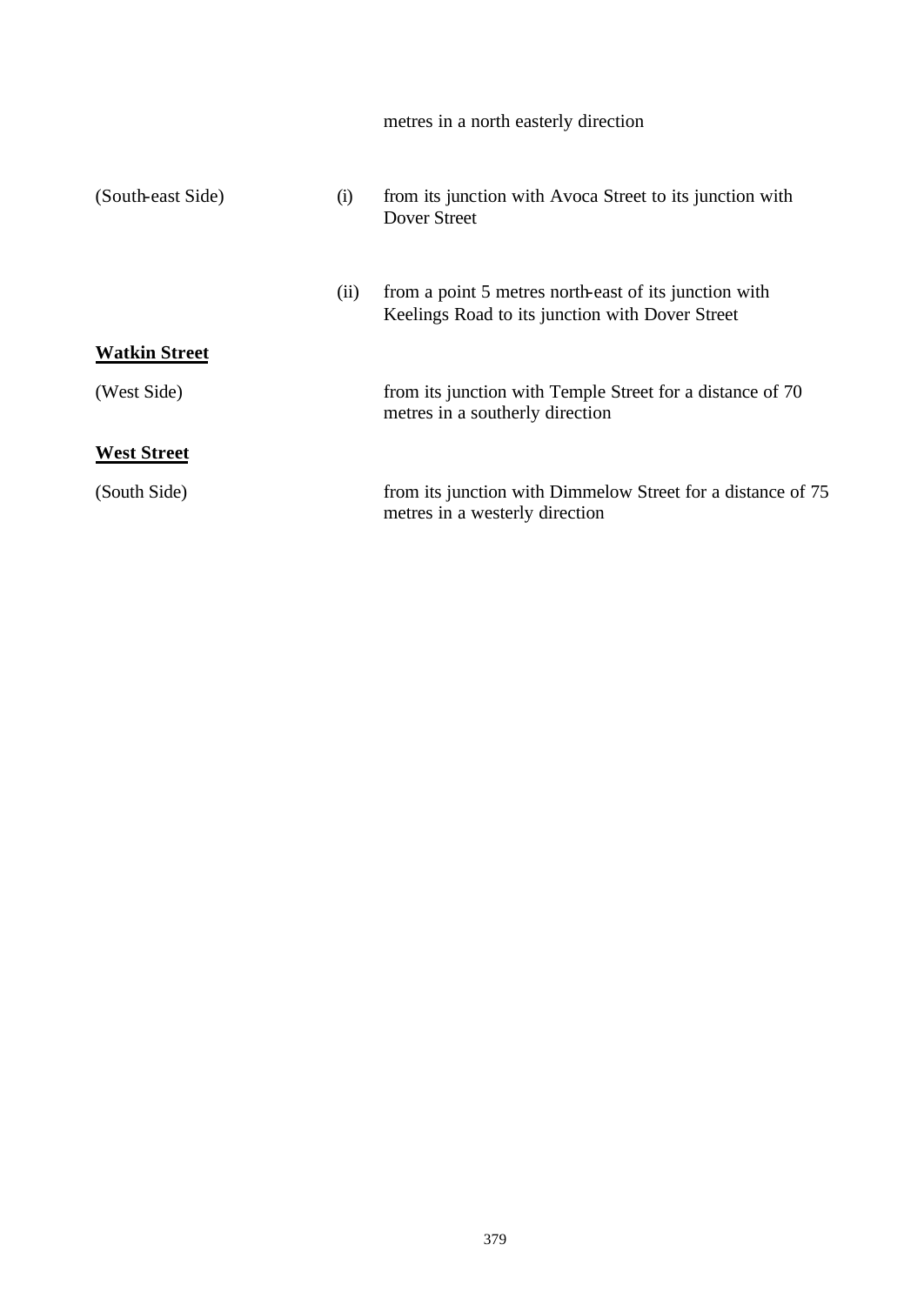# **SEVENTY-NINTH SCHEDULE**

#### **NO WAITING MON-FRI 8.30AM-9.30AM AND 3PM-4PM EXCLUDING PUBLIC HOLIDAYS**

# **Byatts Grove**

| (North-west Side)         | from its junction with Goms Mill Road to its junction<br>with Ley Gardens                                                                                        |
|---------------------------|------------------------------------------------------------------------------------------------------------------------------------------------------------------|
| <b>Carberry Way</b>       |                                                                                                                                                                  |
| (North-east Side)         | from a point 1.9 metres north-west of its junction with<br>Ibsen Road in a South-Easterly direction for a distance of<br>56 metres in a south-easterly direction |
| <b>Ford Hayes Lane</b>    |                                                                                                                                                                  |
| (South Side)              | from a point 40 metres south-west of its junction with<br>Beverley Drive for a distance of 50 metres in a south<br>westerly direction                            |
| <b>Melville Road</b>      |                                                                                                                                                                  |
| (South-east Side)         | from its junction with Spring Road to its junction with<br>Reservoir Road                                                                                        |
| <b>Princess Drive</b>     |                                                                                                                                                                  |
| (East Side)               | from a point 104 metres south of New Kingsway for a<br>distance of 120 metres in a southerly and easterly direction                                              |
| <b>Spring Garden Road</b> |                                                                                                                                                                  |
| (North Side)              | from its junction with Leaks Alley for a distance of 180<br>metres in an easterly direction                                                                      |
| <b>Spring Road</b>        |                                                                                                                                                                  |
| (North-east Side)         | from its junction with Melville Road for a distance of 73<br>metres in a southerly direction                                                                     |
| <b>Wellington Road</b>    |                                                                                                                                                                  |
| (West Side)               | from its junction with Bucknall New Road to a point 65<br>metres north-west of its junction with Waterloo Street                                                 |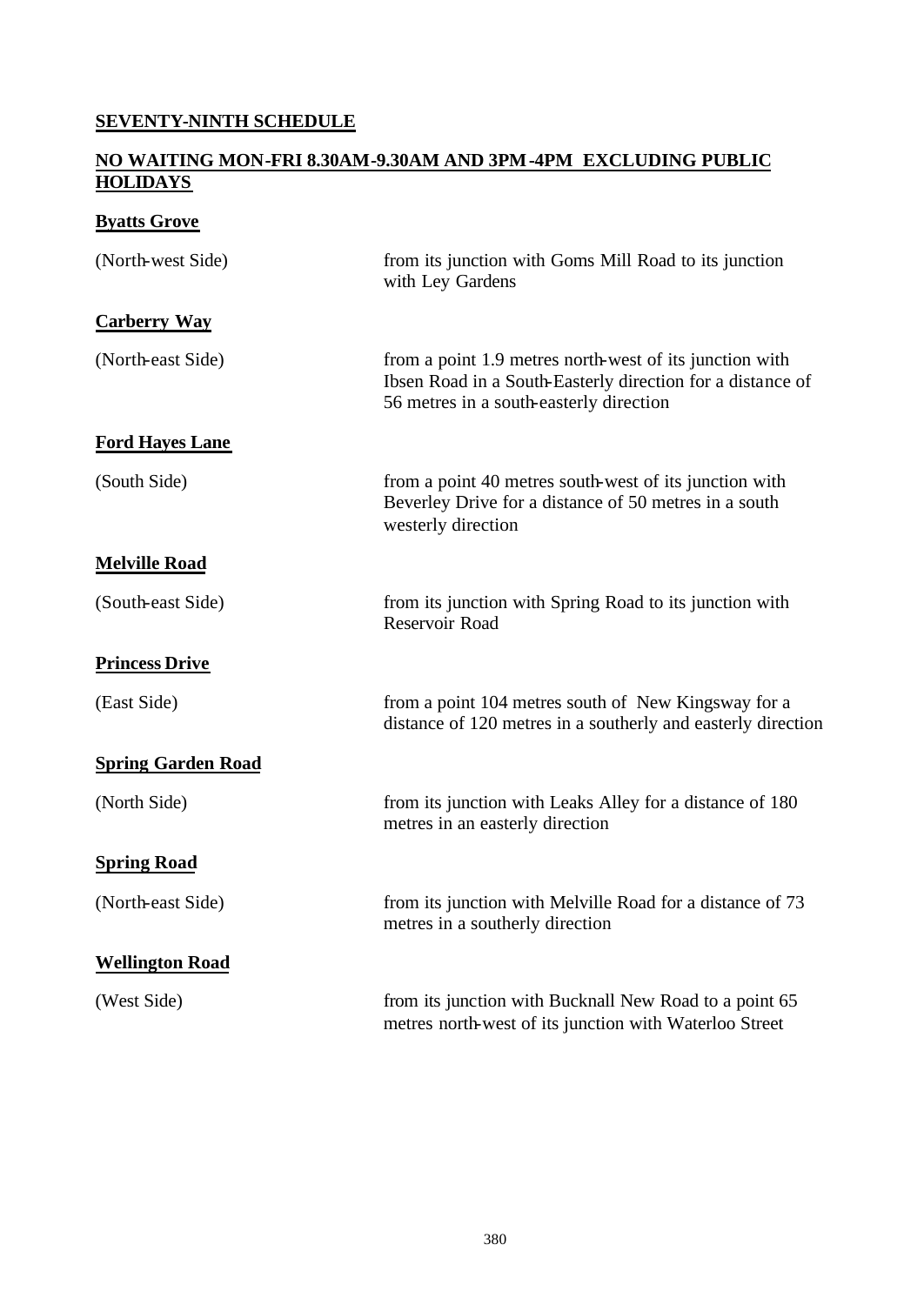### **EIGHTIETH SCHEDULE**

#### **NO WAITING MON-FRI 8.30AM-9.30AM AND 3PM-4PM EXCLUDING PUBLIC HOLIDAYS AND SCHOOL HOLIDAYS**

# **Sneyd Street**

| (North-west Side) | from a point 85 metres south-west of its junction with<br>Crossway Road for a distance of 165 metres in a<br>south-westerly direction |
|-------------------|---------------------------------------------------------------------------------------------------------------------------------------|
| (South-east Side) | from a point 85 metres south-west of its junction with<br>Crossway Road for a distance of 190 metres in a<br>south-westerly direction |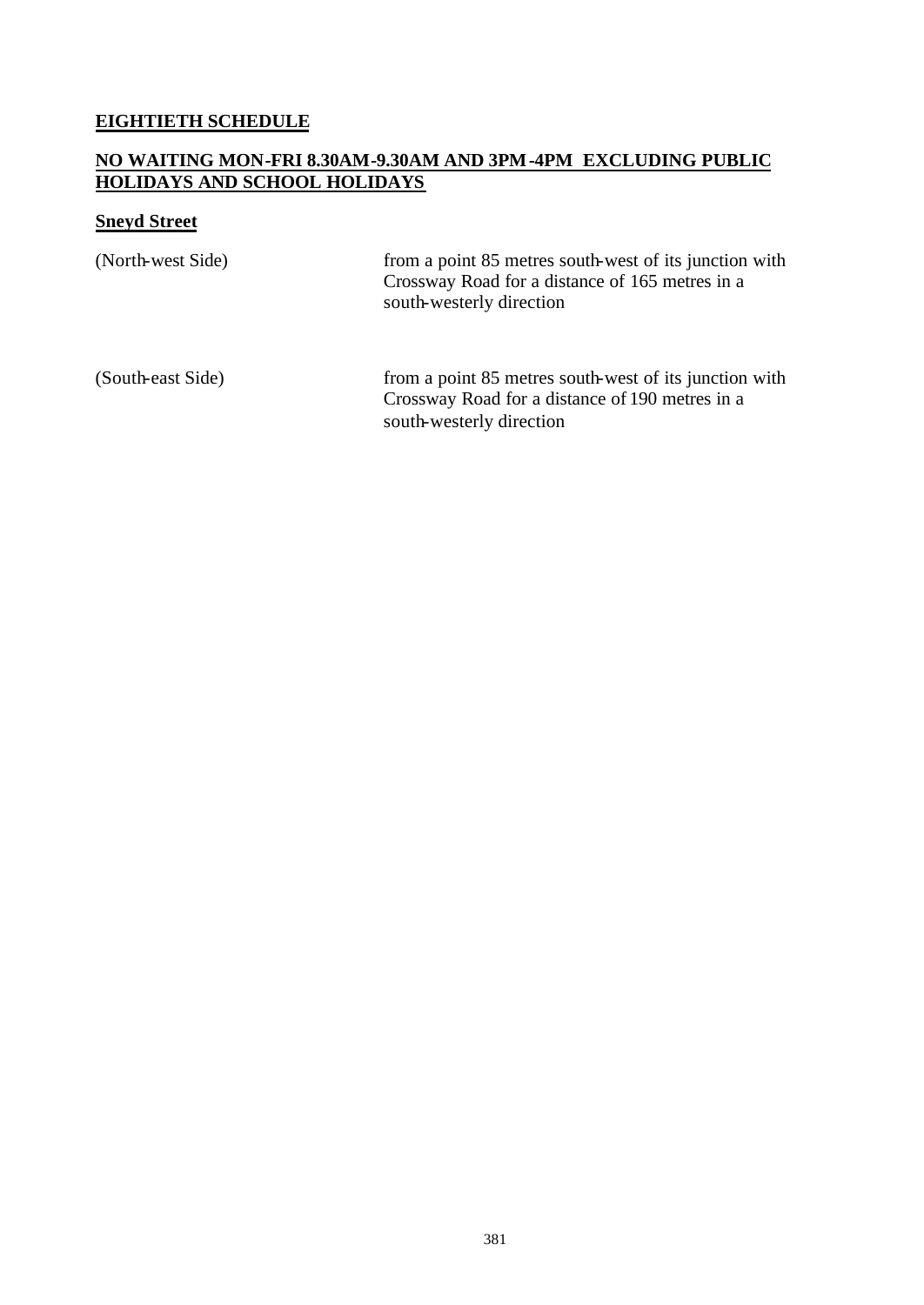# **EIGHTY-FIRST SCHEDULE**

#### **NO WAITING MON-FRI 8.30AM-9.30AM AND 3PM-4PM EXCLUDING SCHOOL HOLIDAYS**

### **Arbourfield Drive**

| (East Side)            |      | from a point 30 metres south of its junction with Southall<br>Way for a distance of 30 metres in a southerly direction                 |
|------------------------|------|----------------------------------------------------------------------------------------------------------------------------------------|
| (West Side)            |      | from a point 15 metres south of its junction with Southall<br>Way for a distance of 45 metres in a southerly direction                 |
| <b>Aylesbury Road</b>  |      |                                                                                                                                        |
| (North-east Side)      | (i)  | from a point 65 metres west of its junction with Brecon<br>Way to a point 110 metres west of its junction with<br>Brecon Way           |
|                        | (ii) | from a point 30 metres west of its junction with Brecon<br>Way to a point 70 metres east of its junction with Brecon<br>Way            |
| <b>Barthomley Road</b> |      |                                                                                                                                        |
| (South-west Side)      |      | from a point 5 metres north-west of its junction with<br>Burnley Street to a point 10 metres south-east of that<br>junction            |
| <b>Boulton Street</b>  |      |                                                                                                                                        |
| (North-west Side)      |      | from a point 35 metres north-east of its junction with<br>Gibbins Street for a distance of 33 metres in an<br>north-easterly direction |
| <b>Box Lane</b>        |      |                                                                                                                                        |
| (Both Sides)           |      | from a point 5 metres north to a point 30 metres south of<br><b>Broadway Place</b>                                                     |
| <b>Broadfield Road</b> |      |                                                                                                                                        |
| (North Side)           |      | from its junction with Heathside Lane for a distance of 120<br>metres in a south-easterly direction                                    |
| (South Side)           |      | from a point 70 metres south-east of its junction with<br>Heathside Lane for a distance of 40 metres in a<br>south-easterly direction  |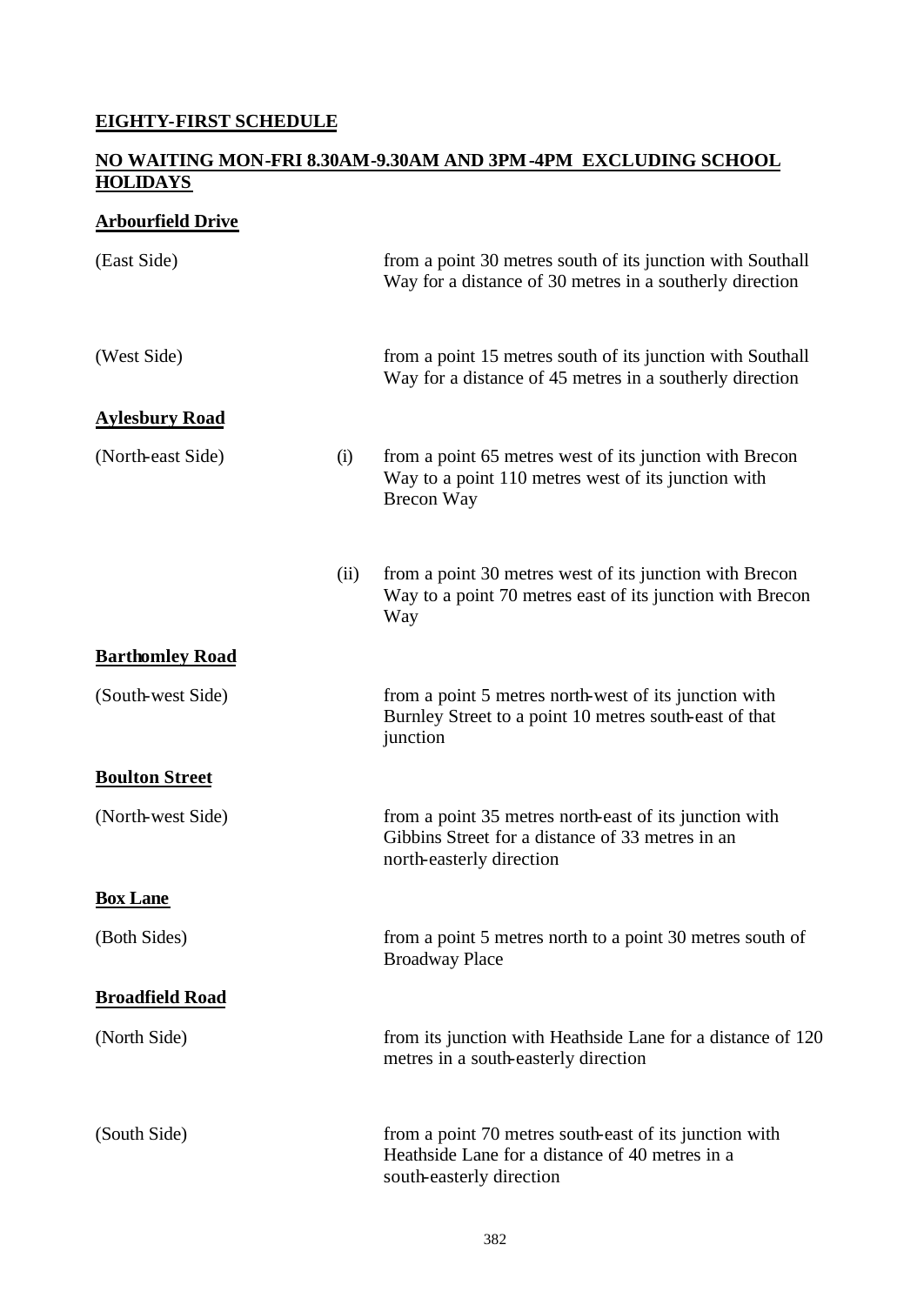| <b>Broadway Place</b>       |                                                                                                                                                  |
|-----------------------------|--------------------------------------------------------------------------------------------------------------------------------------------------|
| (Both Sides)                | for its entire length.                                                                                                                           |
| <b>Burnley Street</b>       |                                                                                                                                                  |
| (Both Sides)                | from its junction with Barthomley Road for its entire length                                                                                     |
| <b>Byatts Grove</b>         |                                                                                                                                                  |
| (Both Sides)                | from its junction with Goms Mill Road for a distance of 75<br>metres in an north-easterly direction                                              |
| <b>Carberry Way</b>         |                                                                                                                                                  |
| (West Side)                 | from its junction with West Coyney Road to a point 47<br>metres north of its junction with Ibsen Road                                            |
| <b>Carr Street</b>          |                                                                                                                                                  |
| (North-east Side)           | from its junction with Mellor Street for a distance of 20<br>metres in a southerly direction                                                     |
| (West Side)                 | the whole length including the turning head at the southern<br>end.                                                                              |
| <b>Clayfield Grove</b>      |                                                                                                                                                  |
| (Both Sides)                | from its junction with Pevensey Grove to the truncated<br>western end of the street                                                              |
| <b>Clayfield Grove West</b> |                                                                                                                                                  |
| (Both Sides)                | from the truncated eastern end of the street for a distance<br>of 50 metres                                                                      |
| <b>Corneville Road</b>      |                                                                                                                                                  |
| (Both Sides)                | from a point 25 metres south-west of its junction with<br>Langford Road to a point 31 metres north-east of its<br>junction with Langford Road    |
| <b>Dawlish Drive</b>        |                                                                                                                                                  |
| (South-west Side)           | from a point 5 metres south-east of its junction with<br>Brassington Way to a point 90 metres north-west of its<br>junction with Brassington Way |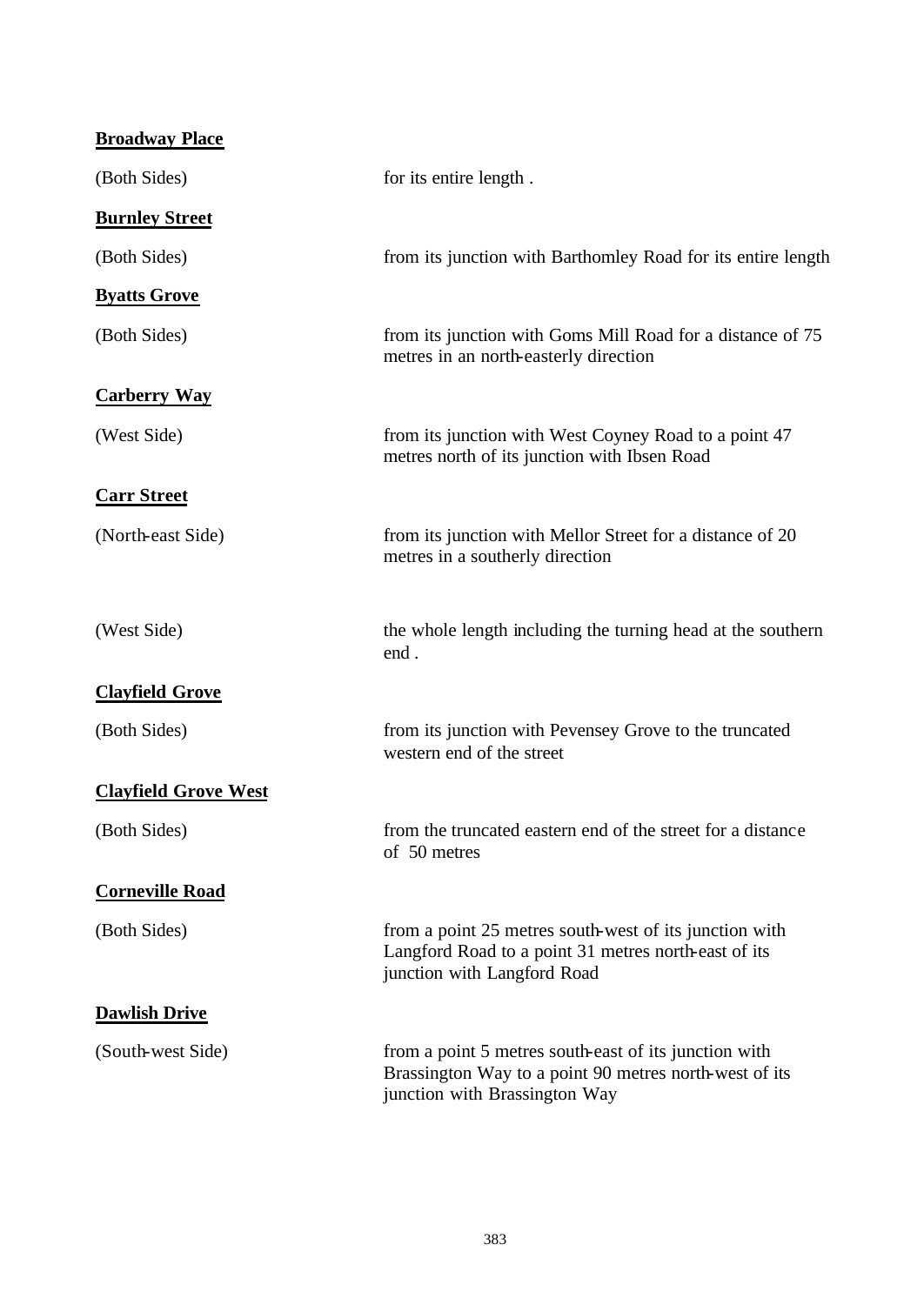| <b>Debenham Crescent</b> |      |                                                                                                                                                  |
|--------------------------|------|--------------------------------------------------------------------------------------------------------------------------------------------------|
| (Both Sides)             |      | from a point 20 metres north of its junction with Hillberry<br>Close for a distance of 75 metres in a northerly direction                        |
| <b>Field Avenue</b>      |      |                                                                                                                                                  |
| (Both Sides)             |      | from a point 60 metres west of its junction with Malstone<br>Avenue to a point 50 metres east of its junction with Hill<br>View                  |
| <b>Harrowby Road</b>     |      |                                                                                                                                                  |
| (North-west Side)        |      | from its southern junction with Anson Road to a point 30<br>metres south of its northern junction with Anson Road                                |
| (South-east Side)        | (i)  | from its junction with Stockfield Road for a distance of 55<br>metres in an north-easterly direction                                             |
|                          | (ii) | from a point 90 metres north-east of its junction with<br>Stockfield Road to a point 30 metres south of its northern<br>junction with Anson Road |
| <b>Haywood Road</b>      |      |                                                                                                                                                  |
| (South-east Side)        |      | from a point 25 metres south-west of its junction with High<br>Lane for a distance of 160 metres in a south westerly<br>direction                |
| <b>Heathside Lane</b>    |      |                                                                                                                                                  |
| (East Side)              |      | from its junction with Broadfield Road for a distance of 90<br>metres in a north-easterly direction                                              |
| <b>Langford Road</b>     |      |                                                                                                                                                  |
| (Both Sides)             |      | from the south eastern end of the road for a distance of 50<br>metres in a north westerly direction                                              |
| <b>Lilleshall Street</b> |      |                                                                                                                                                  |
| (South-east Side)        |      | from Erskine Street to St. Clair Street                                                                                                          |
| <b>Manor Street</b>      |      |                                                                                                                                                  |
| (East Side)              |      | from its junction with William Street for a distance of 90<br>metres in a southerly direction                                                    |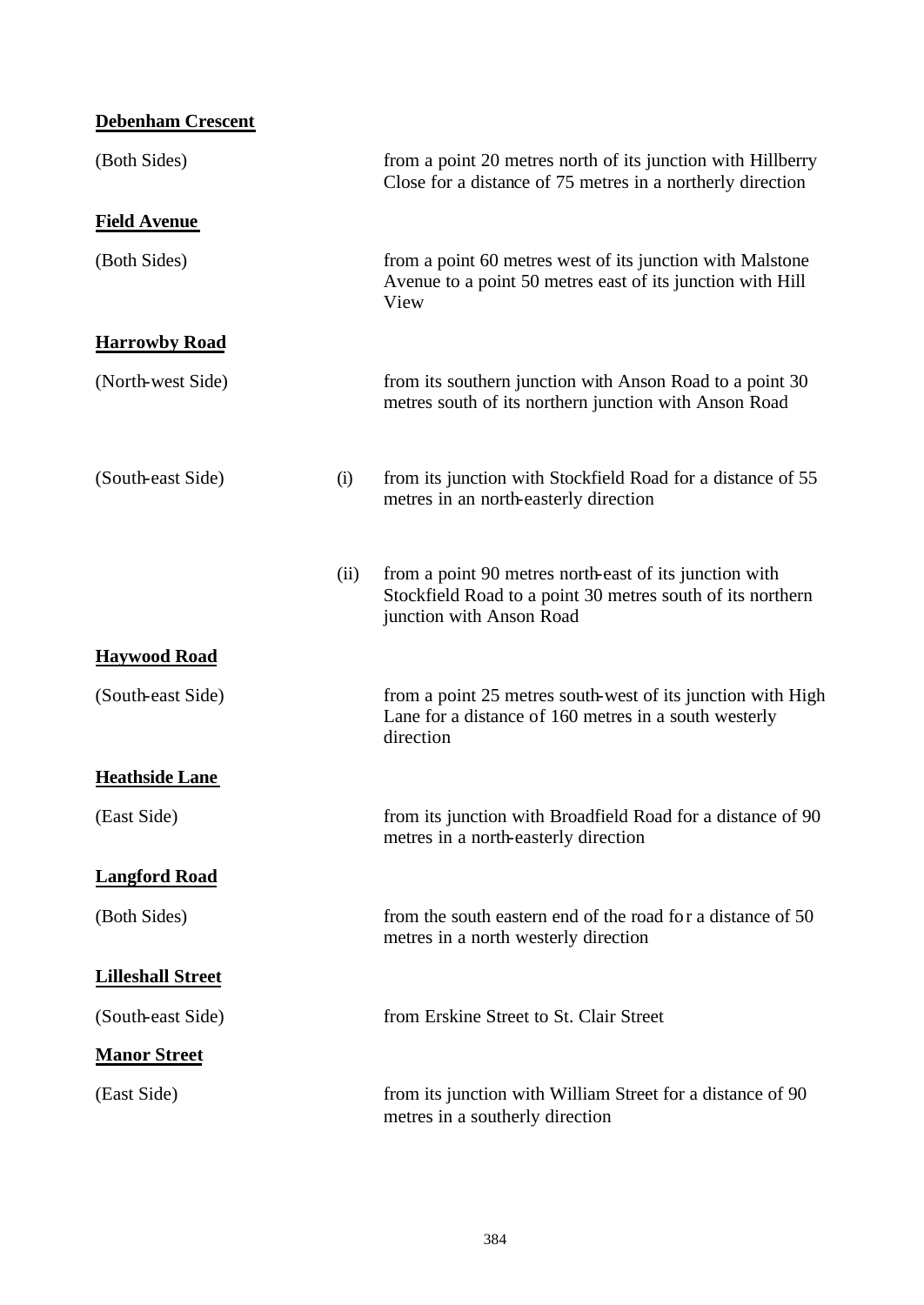# **Marlborough Road**

| (South-west Side)        |       | from a point 10 metres south-east of its junction with<br>Rutland Road to a point 36 metres north-west of its<br>junction with Wood Street      |
|--------------------------|-------|-------------------------------------------------------------------------------------------------------------------------------------------------|
| <b>Milton Road</b>       |       |                                                                                                                                                 |
| (Both Sides)             | (i)   | from a point 95 metres north-east of its junction with<br>Berwick Road to a point 145 metres north-east of its<br>junction with Berwick Road    |
|                          | (ii)  | from a point 55 metres north-east of its junction with<br>Aveling Road to a point 83 metres north-east of its<br>junction with Aveling Road     |
|                          | (iii) | from a point 110 metres north-east of its junction with<br>Aveling Road to a point 145 metres north-east of its<br>junction with Aveling Road   |
| <b>Nursery Avenue</b>    |       |                                                                                                                                                 |
| (Both Sides)             |       | from a point 33 metres south-east of its junction with Leek<br>New Road for a distance of 36 metres in an south easterly<br>direction           |
| <b>Pinewood Crescent</b> |       |                                                                                                                                                 |
| (Both Sides)             |       | from its junction with Pennington Close to its junction<br>with Denewood Place                                                                  |
| <b>Ralph Drive</b>       |       |                                                                                                                                                 |
| (Both Sides)             |       | from a point 35 metres east of its junction with Fitzherbert<br>Road to a point 100 metres east of its junction with<br><b>Fitzherbert Road</b> |
| <b>Regina Street</b>     |       |                                                                                                                                                 |
| (North-east Side)        |       | from its junction with Athlone Street to and including the<br>south eastern end                                                                 |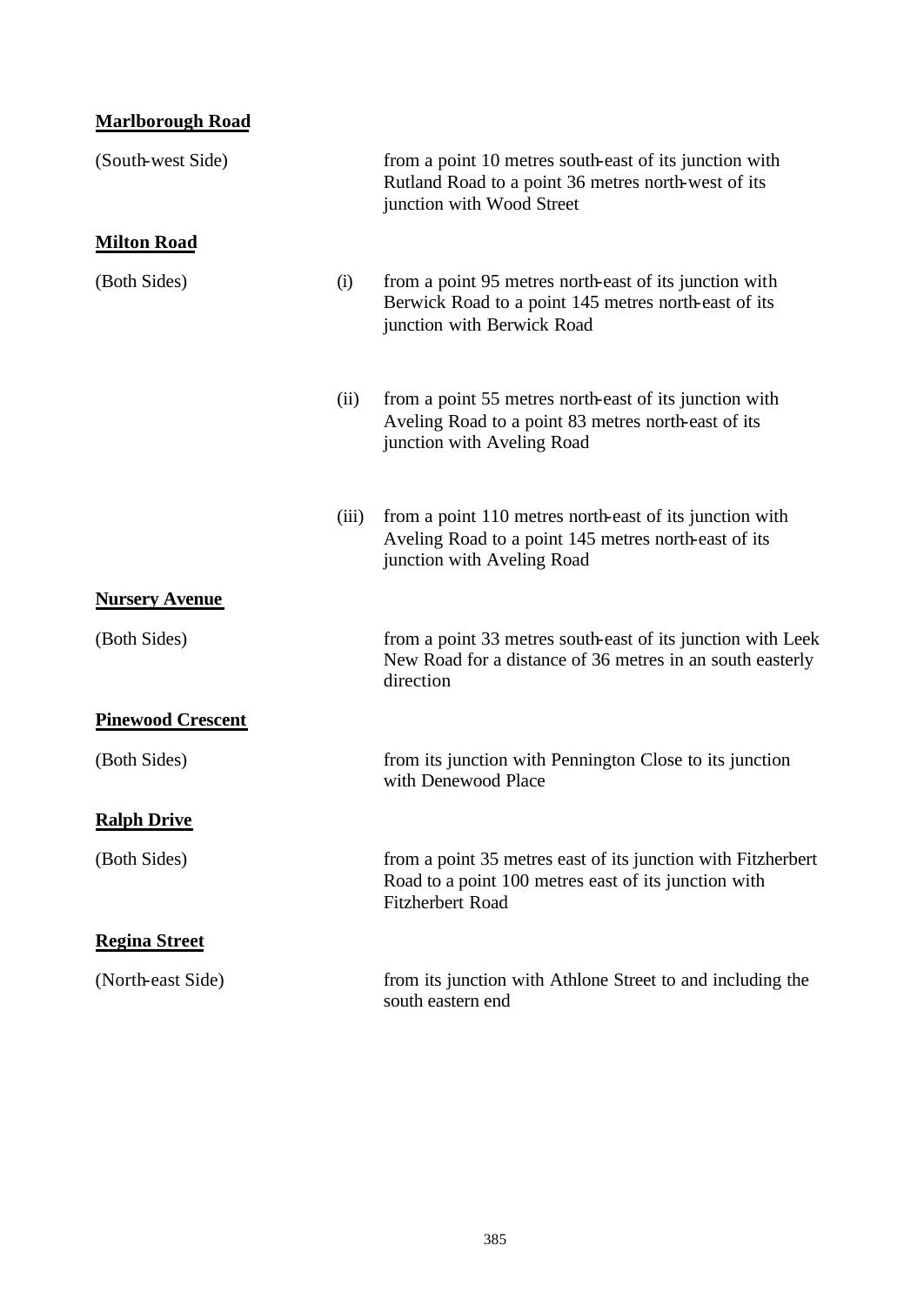# **Sandon Road**

| (East Side)               |      | from its junction with Harrowby Road for a distance of 87<br>metres in a northerly direction                                               |
|---------------------------|------|--------------------------------------------------------------------------------------------------------------------------------------------|
| (West Side)               | (i)  | from its junction with Queensmead Road for a distance of<br>140 metres in a northerly direction                                            |
|                           | (ii) | from its junction with Martindale Close for a distance of 55<br>metres in a southerly direction                                            |
| <b>School Road</b>        |      |                                                                                                                                            |
| (Both Sides)              |      | from a point 45 metres south of its junction with<br>Whitehouse Road for a distance of 65 metres in a southerly<br>direction               |
| <b>Smithpool Road</b>     |      |                                                                                                                                            |
| (South Side)              |      | from a point 15 metres east of its junction with Whieldon<br>Road for a distance of 25 metres in an easterly direction                     |
| <b>Sparrow Street</b>     |      |                                                                                                                                            |
| (North-east Side)         |      | from the south eastern end for a distance of 10 metres in a<br>northerly direction                                                         |
| (South-west Side)         |      | for a distance of 25 metres in a northerly direction to<br>include the south eastern end                                                   |
| <b>Spring Garden Road</b> |      |                                                                                                                                            |
| (North-east Side)         |      | from a point 20 metres south-east of its junction with<br>Edensor Road to a point 20 metres south-east of its<br>junction with Leaks Alley |
| (South-west Side)         |      | from a point 258 metres west of its junction with Trentham<br>Road for a distance of 64 metres in a westerly direction                     |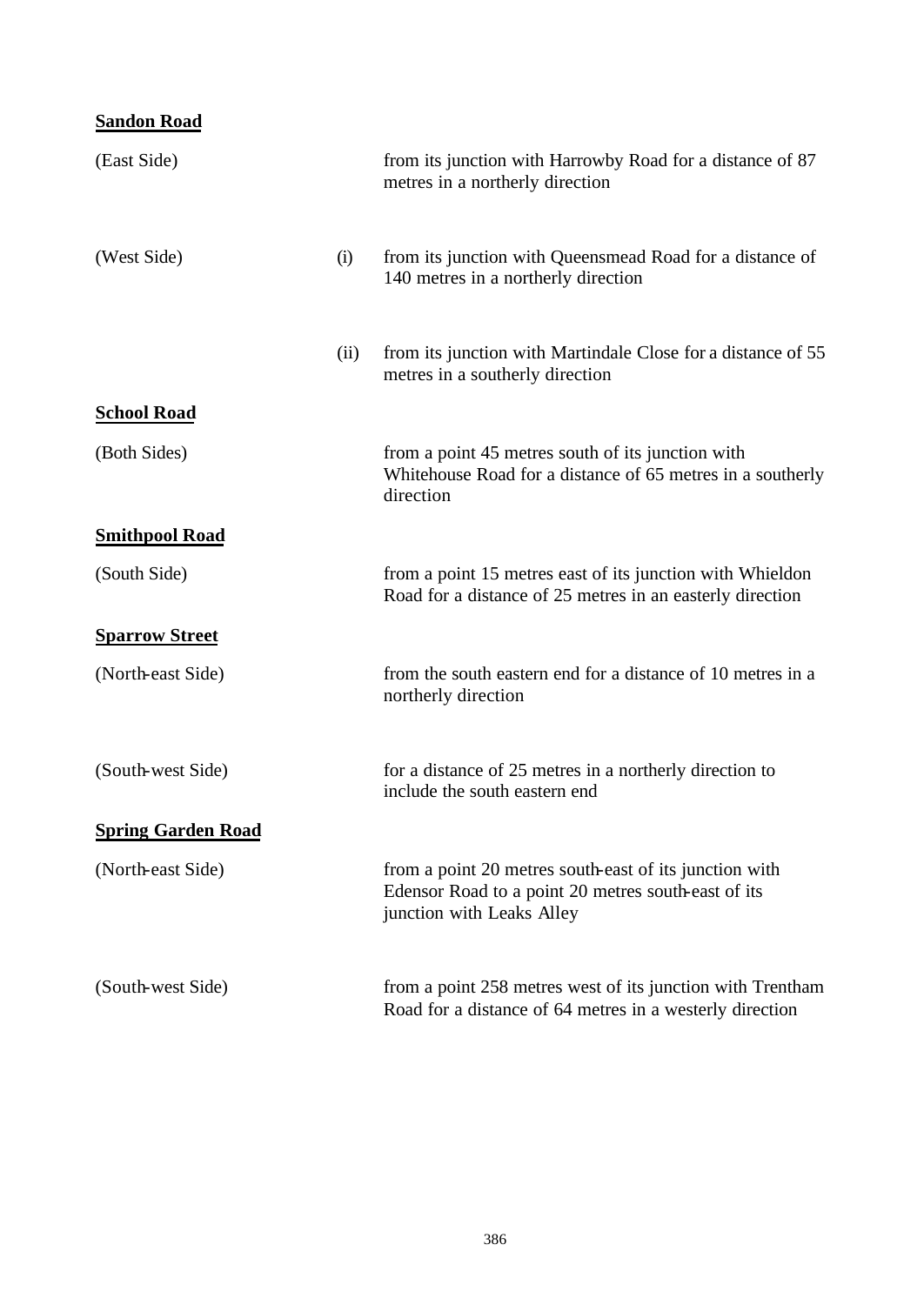# **Springfields Road**

| (Both Sides)           |      | for its entire length.                                                                                                                                     |
|------------------------|------|------------------------------------------------------------------------------------------------------------------------------------------------------------|
| (South-west Side)      |      | from its junction with Springfields Road for a distance of<br>20 metres on each side of its junction with Springfield<br>Road                              |
| <b>St Clair Street</b> |      |                                                                                                                                                            |
| (South-west Side)      | (i)  | from its junction with Lilleshall Street for a distance of 10<br>metres in a south-easterly direction                                                      |
|                        | (ii) | from a point 50 metres south-east of its junction with<br>Lilleshall Street to a point 85 metres south-east of its<br>junction with Lilleshall Street      |
| <b>Wellfield Road</b>  |      |                                                                                                                                                            |
| (South-west Side)      | (i)  | from its junction with Brachenfield Avenue for a distance<br>of 105 metres in a north westerly direction                                                   |
|                        | (ii) | from a point 45 metres north-west of its junction with<br>Brackenfield Avenue to a point 105 metres north-west of<br>its junction with Brackenfield Avenue |
| <b>Wellington Road</b> |      |                                                                                                                                                            |
| (East Side)            |      | from its junction with Ludlow Street for a distance of 42<br>metres in a southerly direction                                                               |
| <b>West Street</b>     |      |                                                                                                                                                            |
| (North-east Side)      |      | from its junction with Dimmelow Street to a point 15 metres<br>south of its junction with Bath Street                                                      |
| <b>William Street</b>  |      |                                                                                                                                                            |
| (South-west Side)      |      | from its junction with Manor Street for a distance of 120<br>metres in an south-easterly direction                                                         |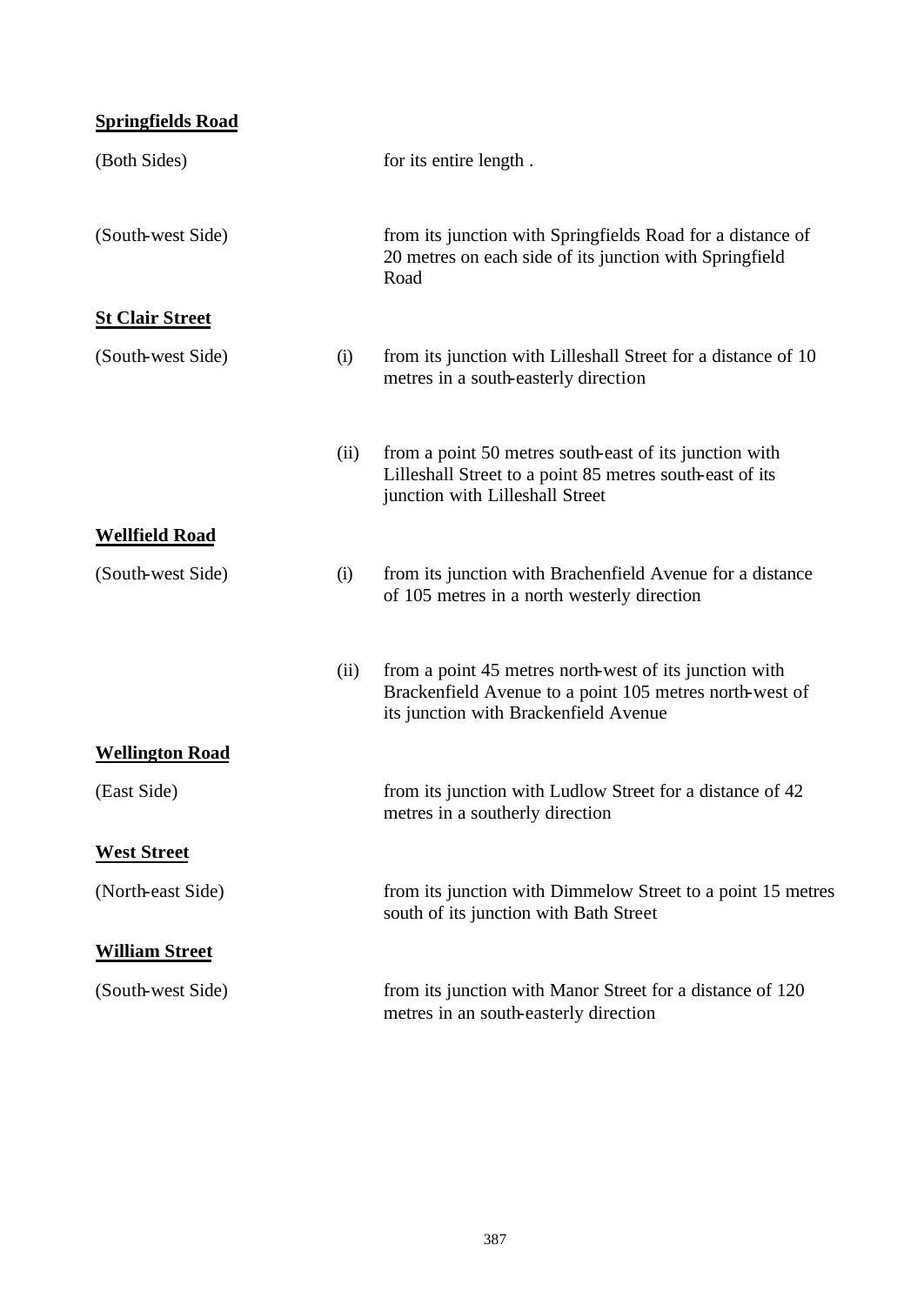# **Wood Street**

| (North-west Side)      | from its junction with Anchor Road to a point opposite the<br>south side of Heber Street          |
|------------------------|---------------------------------------------------------------------------------------------------|
| (South-east Side)      | from a point 55 metres west of its junction with Anchor<br>Road to its junction with Heber Street |
| <b>Woodward Street</b> |                                                                                                   |
| (Both Sides)           | from its junction with Barthomley Road for its entire length                                      |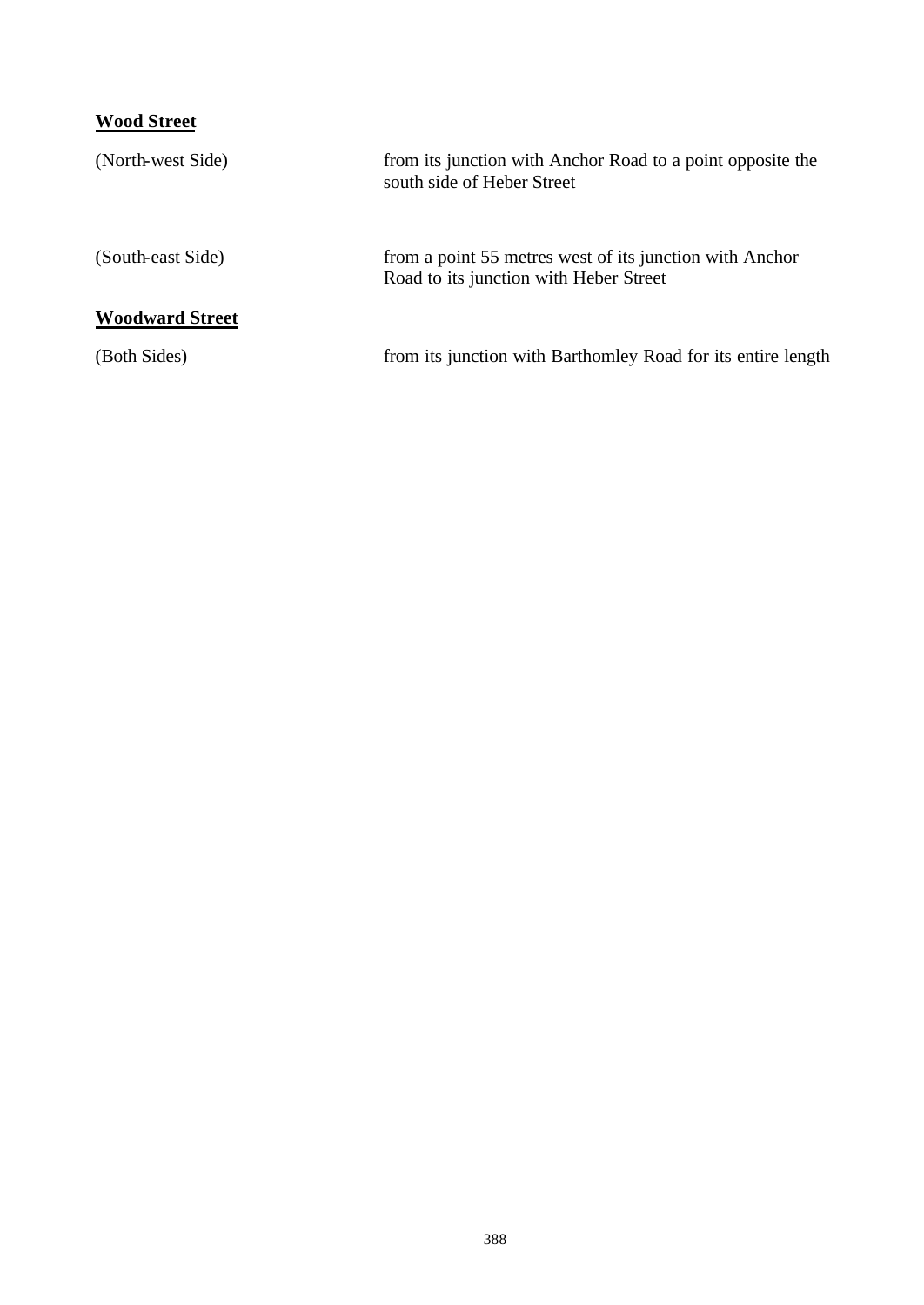### **EIGHTY-SECOND SCHEDULE**

### **NO WAITING MON-FRI 8.45AM-3.15PM EXCLUDING PUBLIC HOLIDAYS**

# **Plough Street**

(West Side) from a point 5 metres north of its junction with Broom Street for a distance of 58 metres in a northerly direction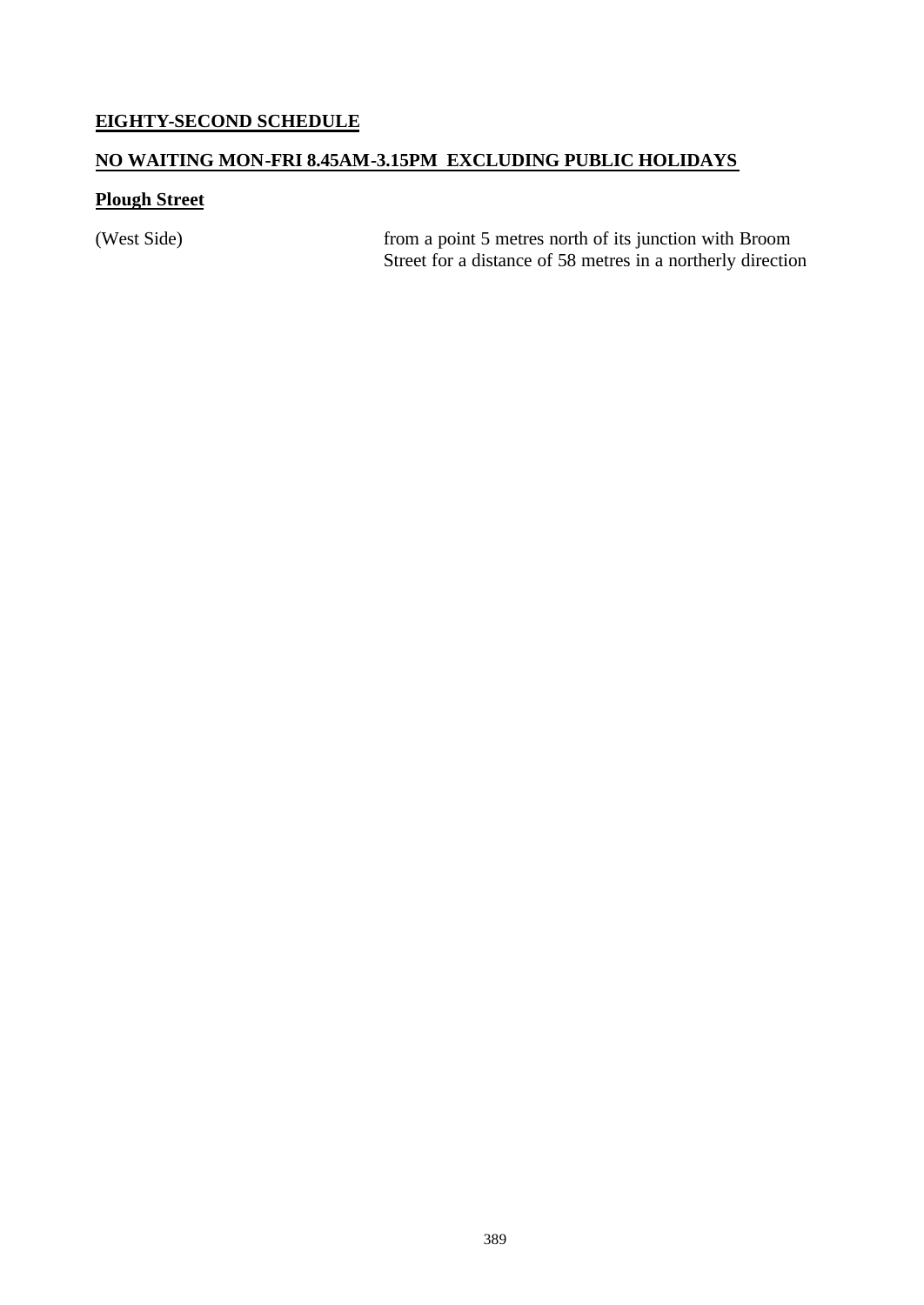# **EIGHTY-THIRD SCHEDULE**

# **NO WAITING MON-FRI 8AM-4PM EXCLUDING PUBLIC HOLIDAYS**

# **Avonside Avenue**

| (Both Sides)          |       | from its junction with Sunnyside Avenue for a distance of<br>10 metres in an easterly direction                                                           |
|-----------------------|-------|-----------------------------------------------------------------------------------------------------------------------------------------------------------|
| <b>Ivy House Road</b> |       |                                                                                                                                                           |
| (East Side)           | (i)   | from a point 41 metres south of its junction with Bucknall<br>Road to a point 12 metres south of the southern side of the<br>junction with Cresswell Road |
|                       | (ii)  | from a point 105 metres north of its junction with Leek Road<br>for a distance of 20 metres in a northerly direction                                      |
|                       | (iii) | from a point 52 metres south of its junction with<br>Cresswell Road to a point 19 metres south of its junction<br>with Caldon Canal Drawbridge            |
| (West Side)           | (i)   | from Cauldon Canal Drawbridge for a distance of 22 metres<br>in a southerly direction                                                                     |
|                       | (ii)  | from a point 99 metres north of its junction with Leek Road                                                                                               |

for a distance of 21 metres in a northerly direction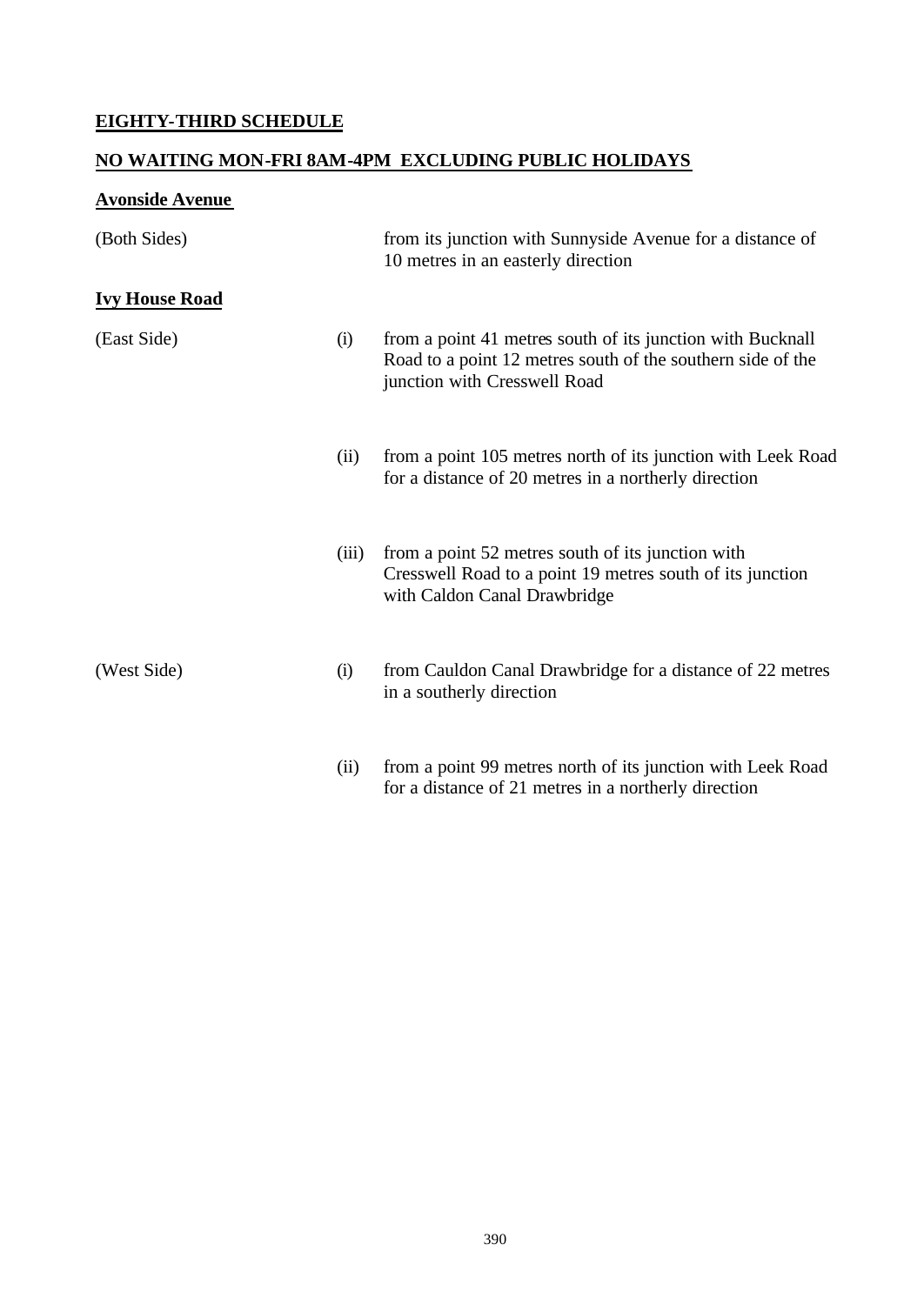| <b>Sunnyside Avenue</b> |       |                                                                                                                                         |
|-------------------------|-------|-----------------------------------------------------------------------------------------------------------------------------------------|
| (East Side)             | (i)   | from a point 10 metres north of its junction with Avonside<br>Avenue to a point 20 metres south of its junction with<br>Avonside Avenue |
|                         | (ii)  | from the boundary of Nos. 94/96 for a distance of 20 metres<br>in a southerly direction                                                 |
|                         | (111) | from the boundary of Nos. 70/72 for a distance of 20 metres<br>in a northerly direction                                                 |
| (West Side)             |       | from a point opposite the boundary of Nos. 34/36 to a<br>point 10 metres north of its junction with Avonside Avenue                     |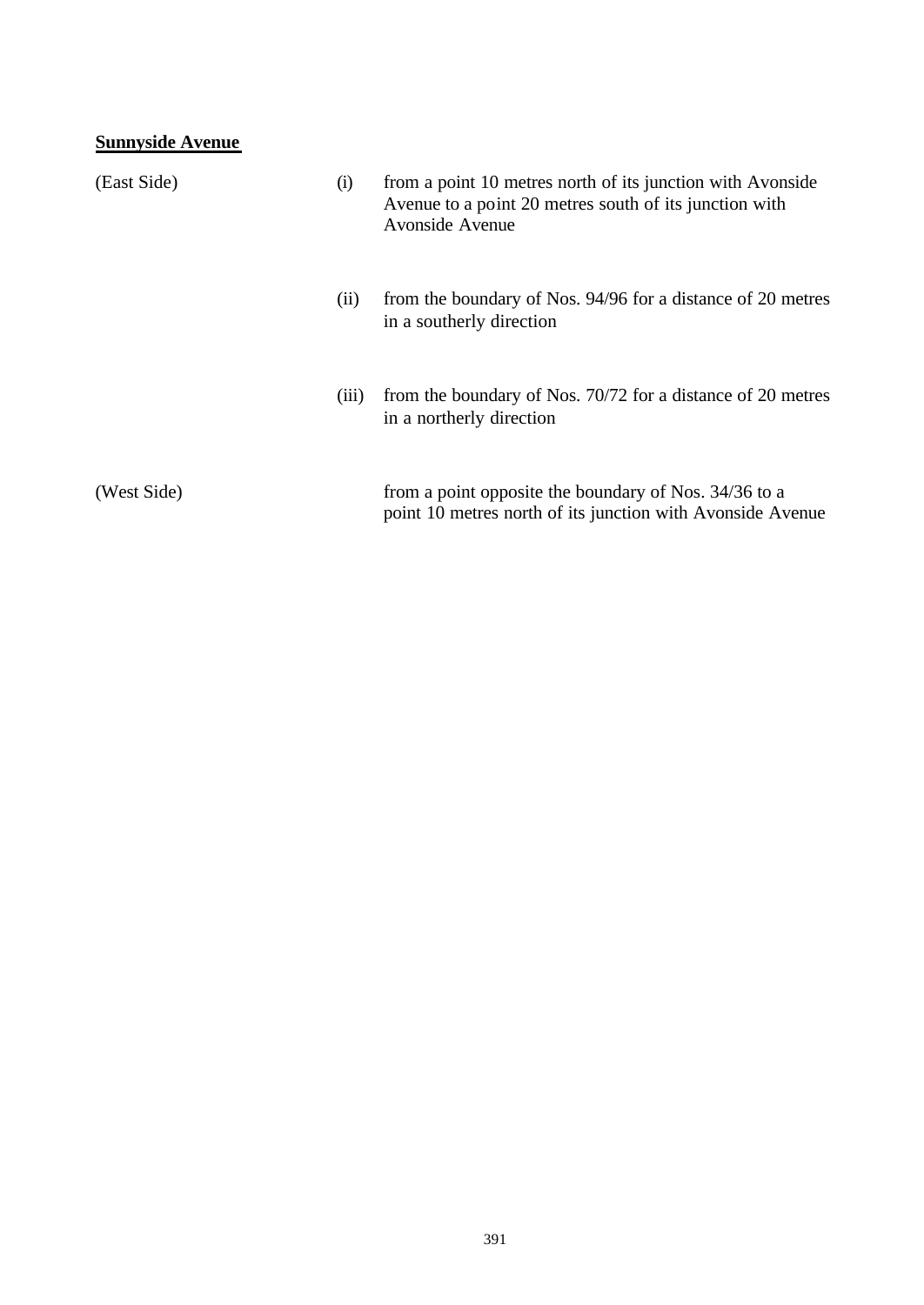# **EIGHTY-FOURTH SCHEDULE**

# **NO WAITING MON-FRI 8AM-5.30PM**

# **Arbourfield Drive**

| (East Side)              | from a point 30 metres south of its junction with Southall<br>Way to a point 50 metres north of that point                                       |
|--------------------------|--------------------------------------------------------------------------------------------------------------------------------------------------|
| (North-west Side)        | from a point 12 metres south of its junction with the<br>southern entrance to Eaton Park School to a point 80 metres<br>north-east of that point |
| (West Side)              | from a point 15 metres south of its junction with Southall<br>Way to a point 40 metres north of that point                                       |
| <b>Debenham Crescent</b> |                                                                                                                                                  |
| (East Side)              | from a point 28 metres north of its junction with the<br>entrance to Eaton Park School to a point 53 metres south of<br>that point               |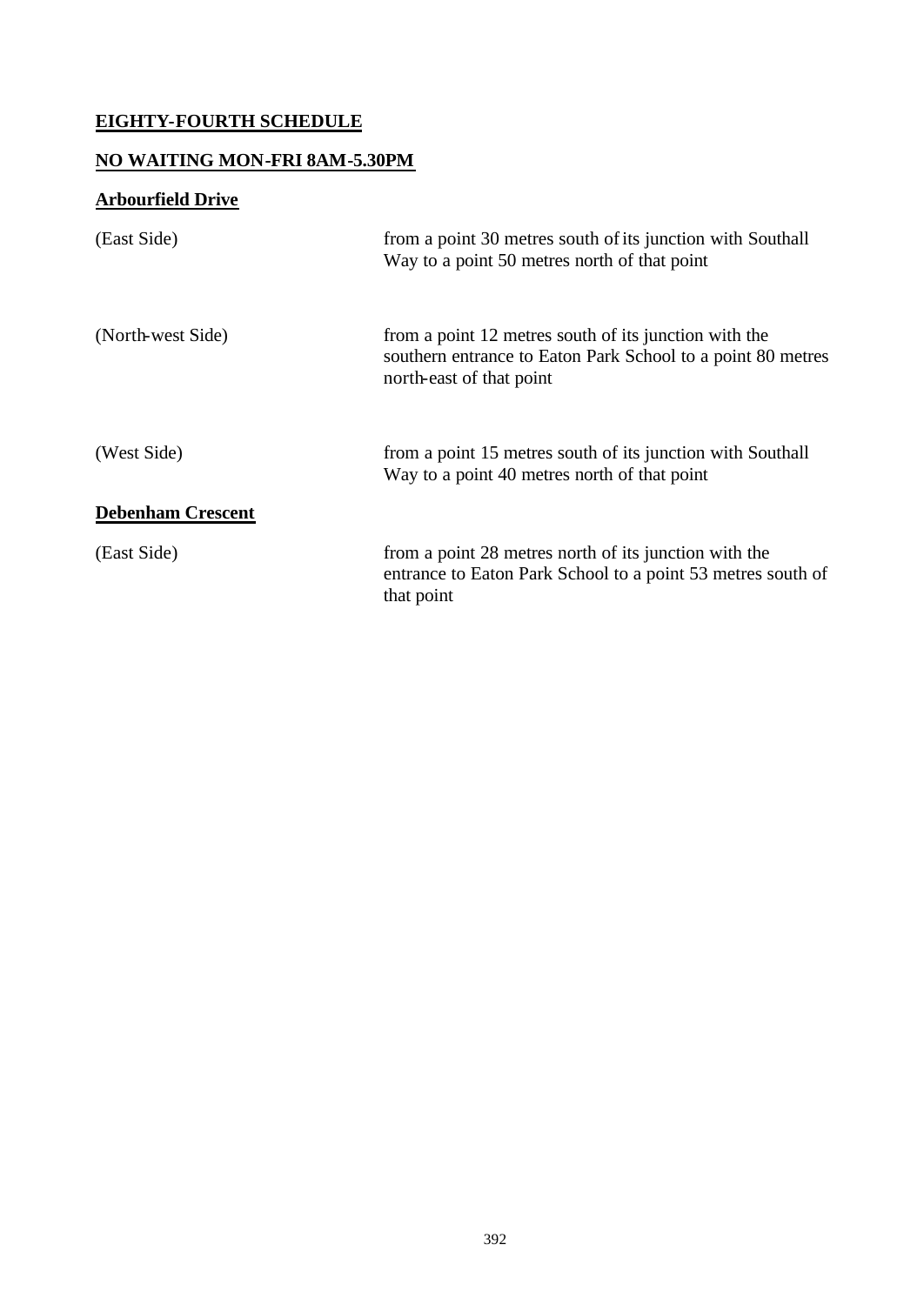# **EIGHTY-FIFTH SCHEDULE**

### **NO WAITING MON-FRI 8AM-5PM**

# **Berkeley Street**

| (North-west Side)          | from a point 5 metres south-west of its junction with<br>Eastwood Road for a distance of 20 metres in a<br>south-westerly direction   |
|----------------------------|---------------------------------------------------------------------------------------------------------------------------------------|
| <b>Bernard Street</b>      |                                                                                                                                       |
| (North-west Side)          | from a point 8 metres south-east of its junction with<br>Eastwood Road for a distance of 20 metres in a<br>south-westerly direction   |
| <b>Northwood Park Road</b> |                                                                                                                                       |
| (North-east Side)          | from a point 24 metres south-east of its junction with Eaton<br>Street for a distance of 44 metres in a south-easterly<br>direction   |
| <b>Rebecca Street</b>      |                                                                                                                                       |
| (Both Sides)               | from a point 5 metres south-east of its junction with<br>Liverpool Road for a distance of 30 metres in an<br>south-easterly direction |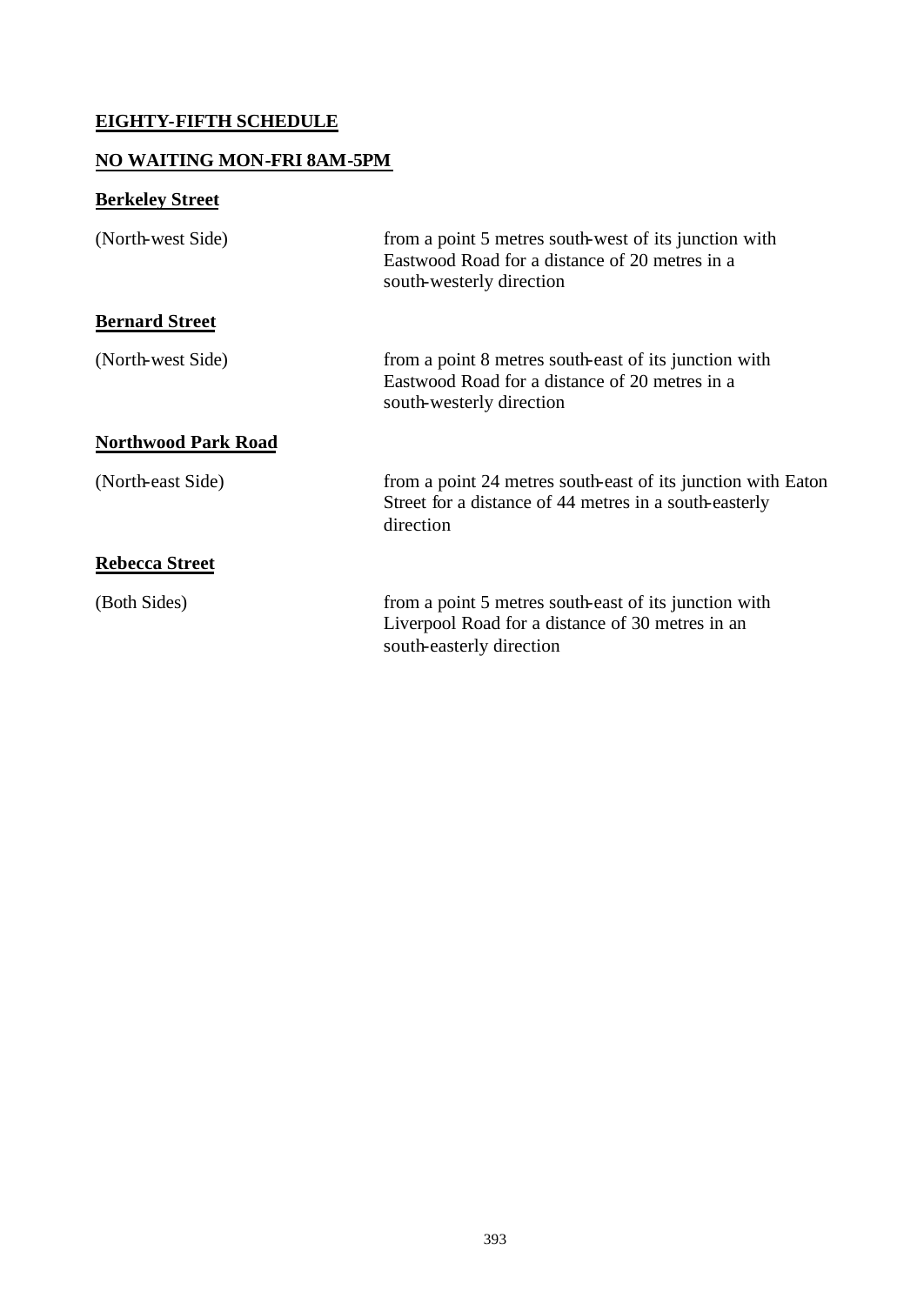# **EIGHTY-SIXTH SCHEDULE**

# **NO WAITING MON-FRI 8AM-5PM EXCLUDING PUBLIC HOLIDAYS**

# **Bank Street**

| (South-east Side)      |      | from a point 25 metres south-west of its junction with High<br>Street to its junction with Grosvenor Place                    |
|------------------------|------|-------------------------------------------------------------------------------------------------------------------------------|
| <b>Grosvenor Place</b> |      |                                                                                                                               |
| (North-east Side)      |      | from its junction with Madison Street to its junction with<br><b>Bank Street</b>                                              |
| <b>High Street</b>     |      |                                                                                                                               |
| (West Side)            | (i)  | from a point 2 metres north of its junction with Bank Street<br>for a distance of 13 metres in a northerly direction          |
|                        | (ii) | from a point 3 metres south of its junction with Bank Street<br>to a point 7 metres north of its junction with Madison Street |
| <b>Madison Street</b>  |      |                                                                                                                               |
| (North-west Side)      |      | from a point 5 metres south-west of its junction with High<br>Street to its junction with Grosvenor Place                     |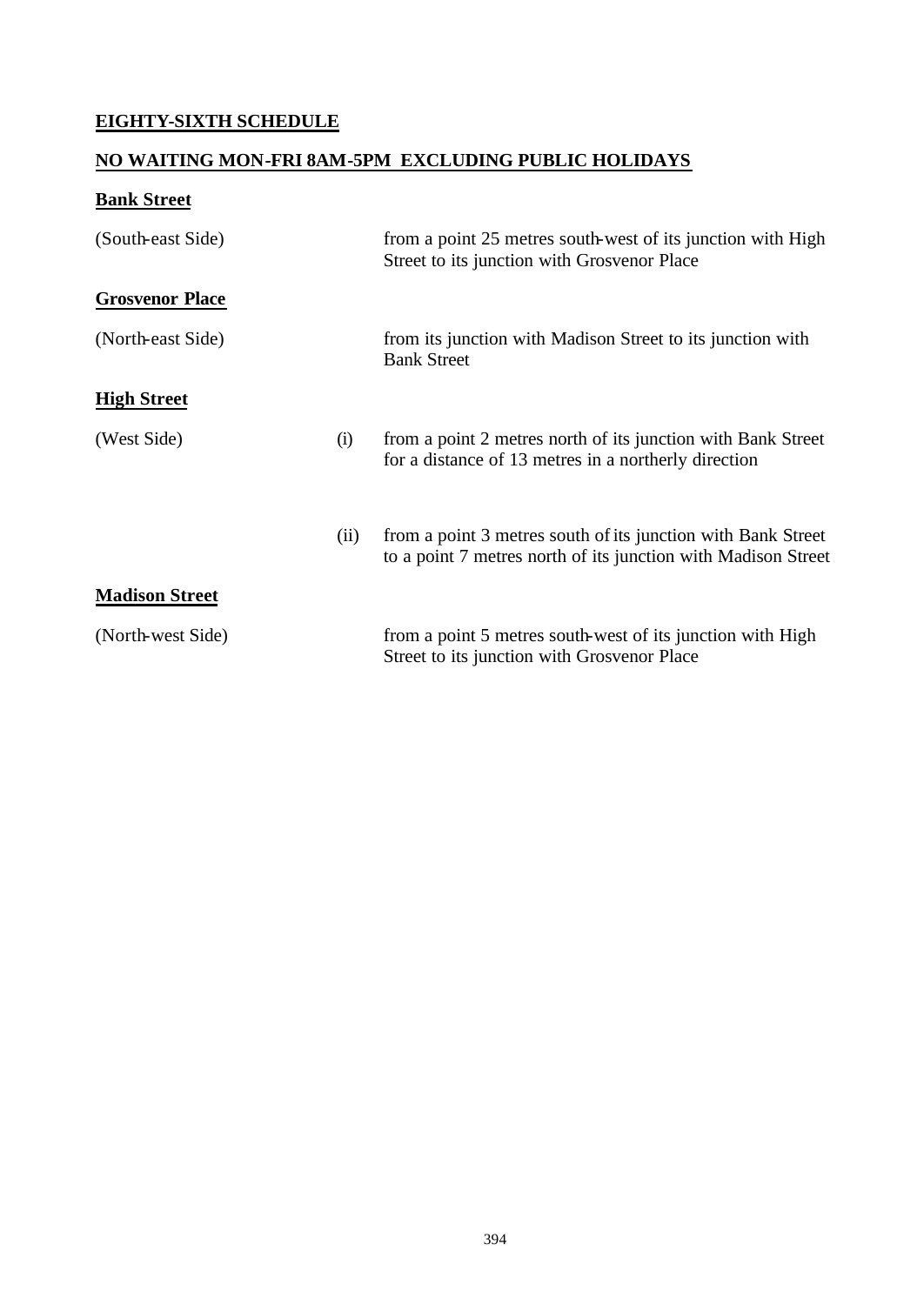# **EIGHTY-SEVENTH SCHEDULE**

# **NO WAITING MON-FRI 8AM-6PM**

# **Baddeley Street**

| (North Side)               | (i)  | from a point 20 metres east of its junction with Scotia Road<br>to a point 20 metres west of its junction with Mountford<br><b>Street</b>         |
|----------------------------|------|---------------------------------------------------------------------------------------------------------------------------------------------------|
|                            | (ii) | from a point 20 metres east of its junction with Scotia Road<br>to a point 5 metres west of its junction with Mountford<br><b>Street</b>          |
| <b>Barker Street</b>       |      |                                                                                                                                                   |
| (Both Sides)               |      | for its entire length.                                                                                                                            |
| <b>Bute Street</b>         |      |                                                                                                                                                   |
| (East Side)                |      | from a point 15 metres south-west of its junction with King<br>Street for a distance of 30 metres                                                 |
| <b>Caroline Street</b>     |      |                                                                                                                                                   |
| (South-east Side)          |      | from a point 10 metres south-west of its junction with<br>Upper Cross Street to a point 20 metres north-east of its<br>junction with Times Square |
| <b>Chatham Street</b>      |      |                                                                                                                                                   |
| (North Side)               |      | from its junction with Croston Street for a distance of 10<br>metres in a westerly direction                                                      |
| (South Side)               |      | from its junction with Croston Street to a point 30 metres<br>east of its junction with Howard Place                                              |
| <b>Christchurch Street</b> |      |                                                                                                                                                   |
| (South-west Side)          |      | from a point 10 metres south-east of its junction with<br>Clifton Street to a point 10 metres north-west of its<br>junction with Atlas Street     |
| <b>Cleveland Street</b>    |      |                                                                                                                                                   |
| (South Side)               |      | from a point 10 metres west of its junction with Waterloo<br>Road to a point 5 metres east of its junction with Bournes<br><b>Bank</b>            |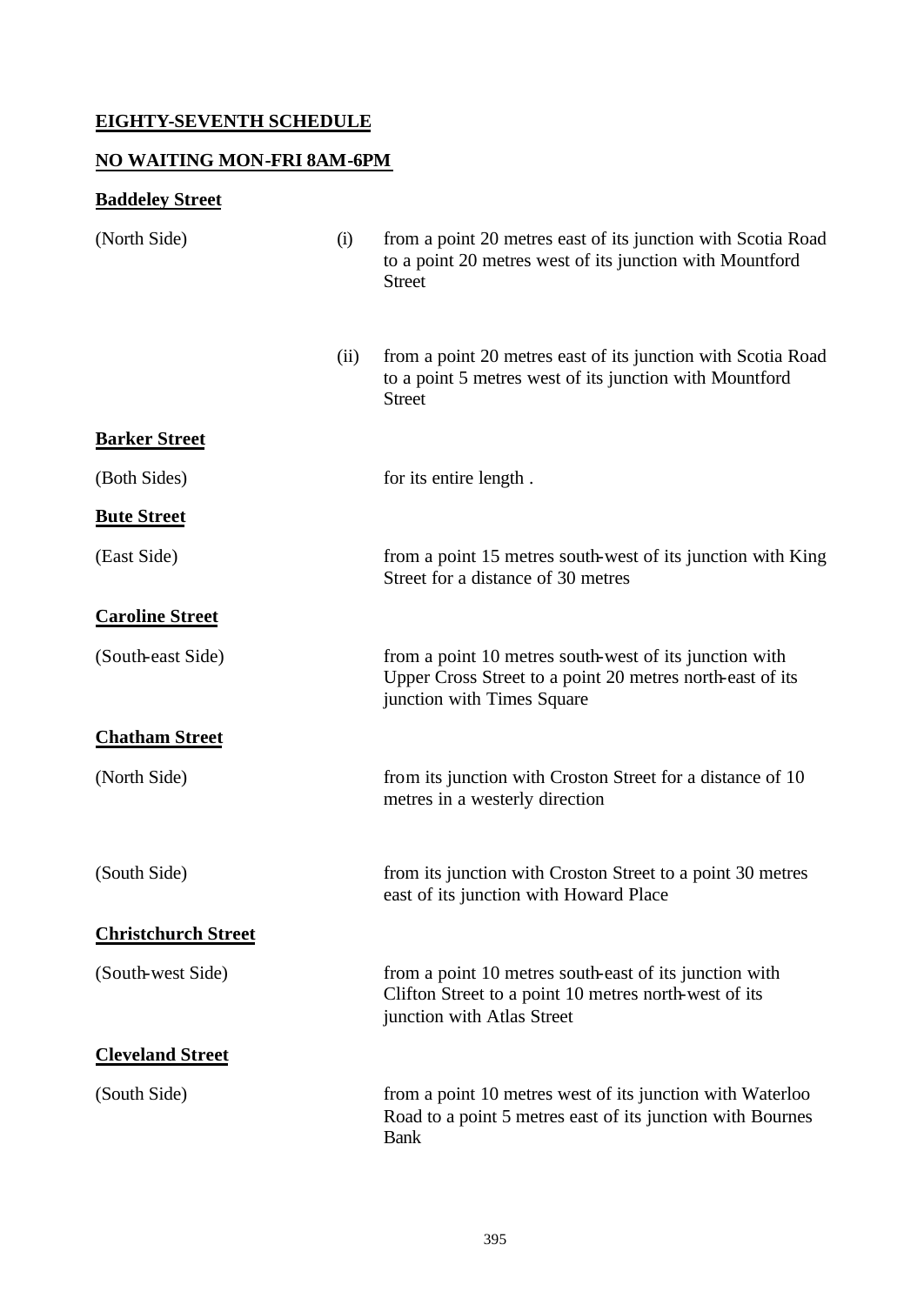| <b>Croston Street</b>   |      |                                                                                                                                                                                       |
|-------------------------|------|---------------------------------------------------------------------------------------------------------------------------------------------------------------------------------------|
| (West Side)             |      | from its junction with Norfolk Street to a point 10 metres<br>south of its junction with Wellesley Street                                                                             |
| <b>Drayton Road</b>     |      |                                                                                                                                                                                       |
| (South-west Side)       |      | from its junction with Clarence Road for a distance of 130<br>metres in a south-easterly direction                                                                                    |
| <b>Ellgreave Street</b> |      |                                                                                                                                                                                       |
| (North-west Side)       |      | from its junction with Newcastle Street for a distance of 25<br>metres in an north-easterly direction                                                                                 |
| <b>Gimson Street</b>    |      |                                                                                                                                                                                       |
| (North Side)            |      | from its junction with Glebedale Road for a distance of 15<br>metres in a westerly direction                                                                                          |
| <b>Greenhead Street</b> |      |                                                                                                                                                                                       |
| (North-west Side)       | (i)  | from a point 15 metres south-west of its junction with<br>Scotia Road for a distance of 95 metres in a south-westerly<br>direction                                                    |
|                         | (ii) | from a point 20 metres south-west of its junction with New<br>Street to its junction with the un-named entry leading off<br>its north-west side situated 45 metres from Westport Road |
| (South-east Side)       |      | from a point 10 metres south-west of its junction with<br>Scotia Road to a point 10 metres north-east of its junction<br>with Overhouse Street                                        |
| <b>Hamil Road</b>       |      |                                                                                                                                                                                       |
| (South-west Side)       |      | from a point 25 metres south-west of its junction with Park<br>Road for a distance of 35 metres in a south-westerly<br>direction                                                      |
| <b>Leek Road</b>        |      |                                                                                                                                                                                       |
| (East Side)             |      | from a point 20 metres north of its junction with Hartill<br>Street for a distance of 62 metres in a northerly direction                                                              |
| (West Side)             |      | from a point 61 metres south of its junction with Cromer<br>Road for a distance of 66 metres in a south-westerly<br>direction                                                         |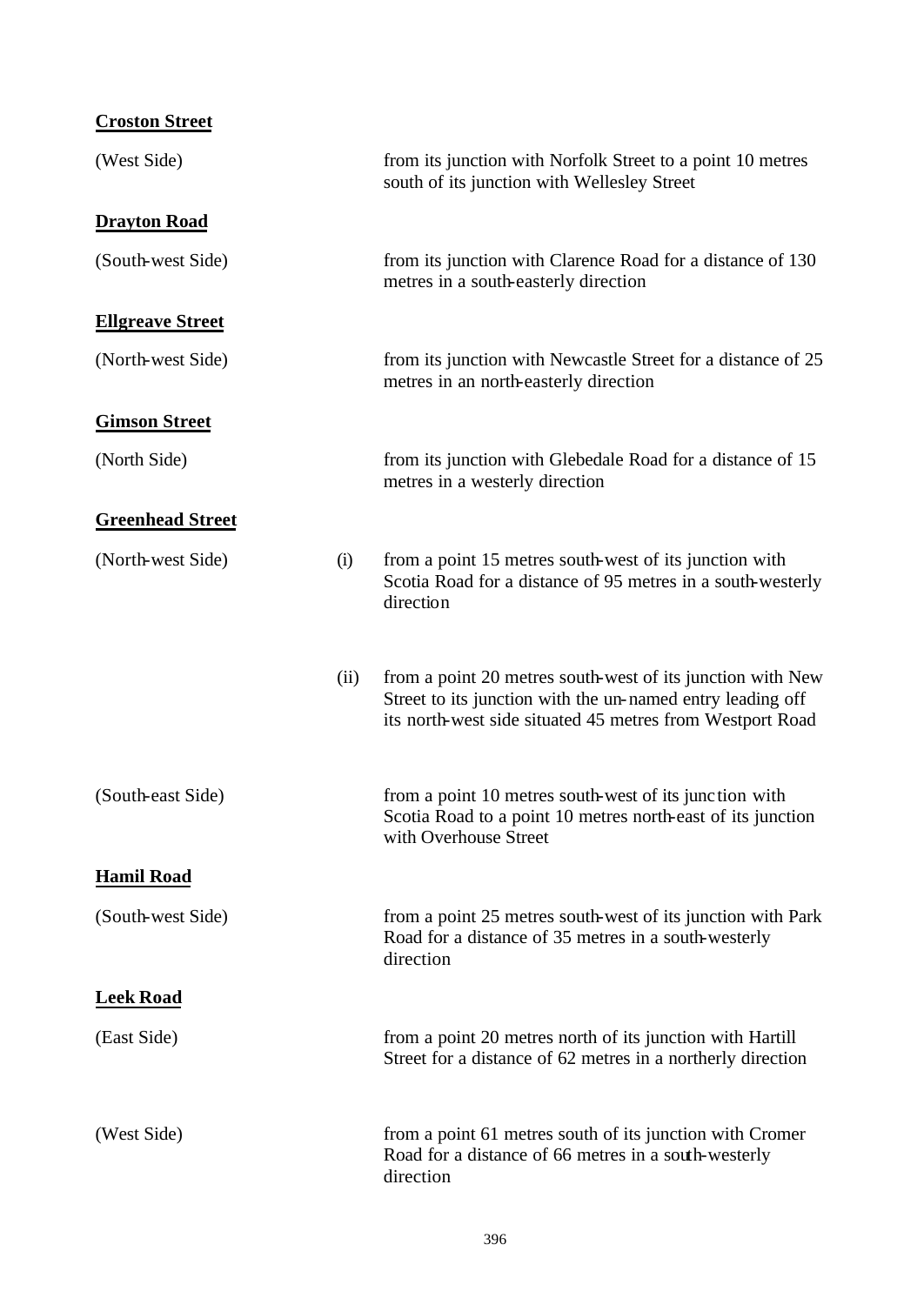| <b>Locketts Lane</b>    |                                                                                                                                                                                 |
|-------------------------|---------------------------------------------------------------------------------------------------------------------------------------------------------------------------------|
| (North-west Side)       | from a point 30 metres north-east of its junction with<br>Lightwood Road to Speakman Street including the periphery<br>of the traffic island adjacent to the Government Offices |
| (South-east Side)       | from a point 31 metres north-east of its junction with<br>Lightwood Road to a point 25 metres north-east of its<br>junction with Mandela Way                                    |
| <b>Mandela Way</b>      |                                                                                                                                                                                 |
| (Both Sides)            | from its junction with Locketts Lane for a distance of 70<br>metres in a south easterly direction                                                                               |
| <b>Mountford Street</b> |                                                                                                                                                                                 |
| (East Side)             | from a point 24 metres north of its junction with Baddeley<br>Street for a distance of 15 metres in a northerly direction                                                       |
| (West Side)             | from a point 5 metres north of its junction with Baddeley<br>Street to its northern end                                                                                         |
| <b>Navigation Road</b>  |                                                                                                                                                                                 |
| (East Side)             | from a point 110 metres south of its junction with Pleasant<br>Street for a distance of 165 metres in a southerly direction                                                     |
| (North-west Side)       | from a point 10 metres north-east of its junction with<br>Lower Hadderidge to a point 70 metres south-west of its<br>junction with Woodbank Street                              |
| (West Side)             | from a point 10 metres south of its junction with Lower<br>Hadderidge for a distance of 227 metres in a southerly<br>direction                                                  |
| <b>Nephew Street</b>    |                                                                                                                                                                                 |
| (East Side)             | from a point 5 metres south-east of its junction with Orme<br>Street to a point 15 metres north-west of its junction with<br>Port Vale Street                                   |
| (South-west Side)       | from its junction with Orme Street for a distance of 35                                                                                                                         |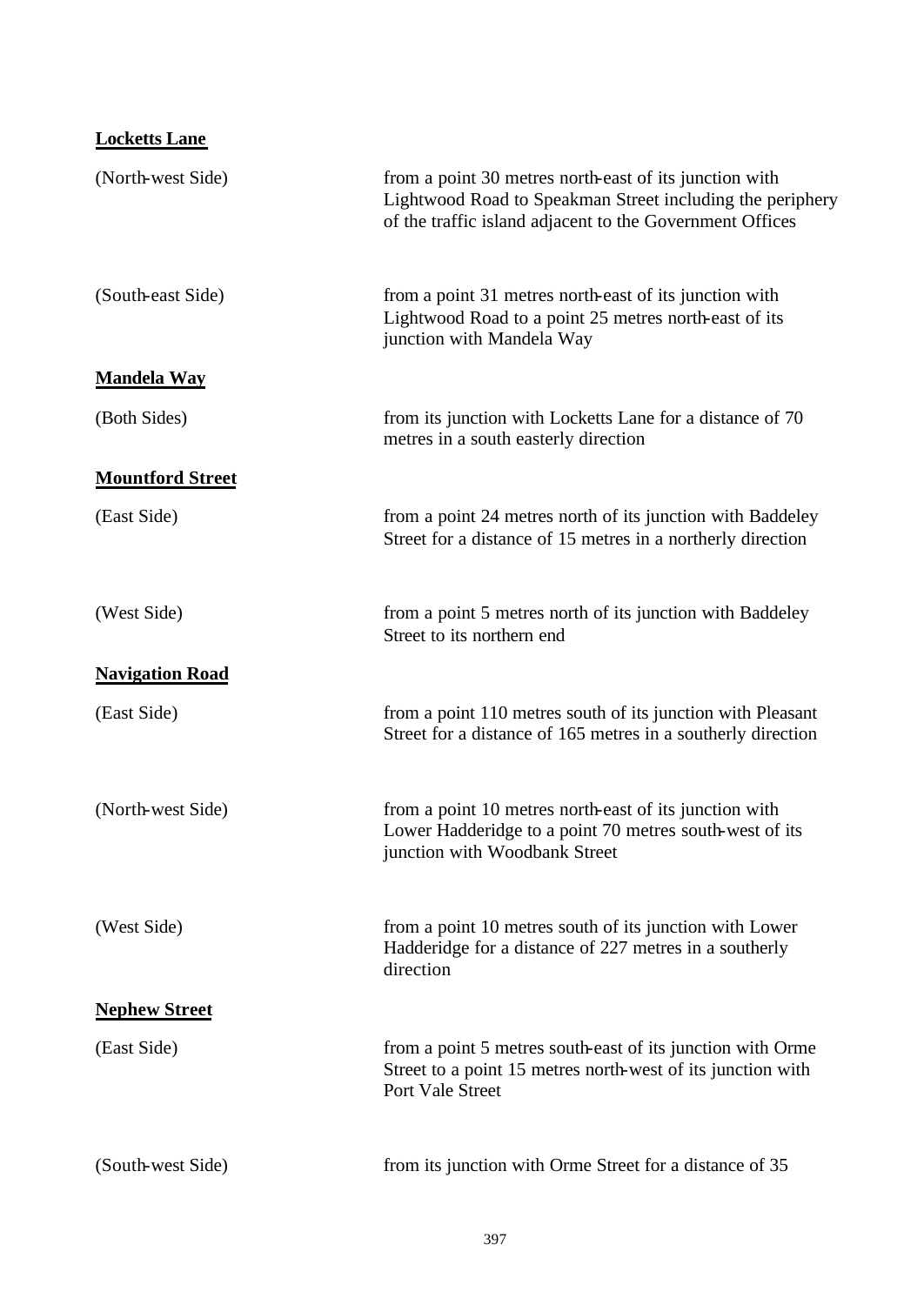|                                                                           | metres in a south-easterly direction                                                                                                     |
|---------------------------------------------------------------------------|------------------------------------------------------------------------------------------------------------------------------------------|
| <b>Norfolk Street</b>                                                     |                                                                                                                                          |
| (North Side)                                                              | from its junction with Croston Street for a distance of 51<br>metres in a westerly direction                                             |
| (South Side)                                                              | from a point 30 metres east of its junction with Howard<br>Place for a distance of 100 metres in an easterly direction                   |
| <b>Orme Street</b>                                                        |                                                                                                                                          |
| (North-west Side)                                                         | from its junction with Nephew Street for a distance of 20<br>metres in a north-easterly direction                                        |
| <b>Port Street</b>                                                        |                                                                                                                                          |
| (East Side)                                                               | from a point 5 metres north-east of its junction with Harper<br>Street for a distance of 27 metres in a southerly direction              |
| <b>Quarry Road</b>                                                        |                                                                                                                                          |
| (East Side)                                                               | from a point 16 metres north of its junction with West<br>Avenue to a point 14 metres south of its junction with<br><b>Quarry Avenue</b> |
| <b>Reginald Street</b>                                                    |                                                                                                                                          |
| (East Side)                                                               | from a point 10 metres south of its junction with Morland<br>Road to a point 10 metres north of its junction with<br>Chapel Lane         |
| <b>Unamed Access Street Between</b><br><b>Vale Street And Geen Street</b> |                                                                                                                                          |
| (East Side)                                                               | from its junction with Vale Street to its junction with Geen<br><b>Street</b>                                                            |
| <b>Walker Street</b>                                                      |                                                                                                                                          |
| (South Side)                                                              | the whole length.                                                                                                                        |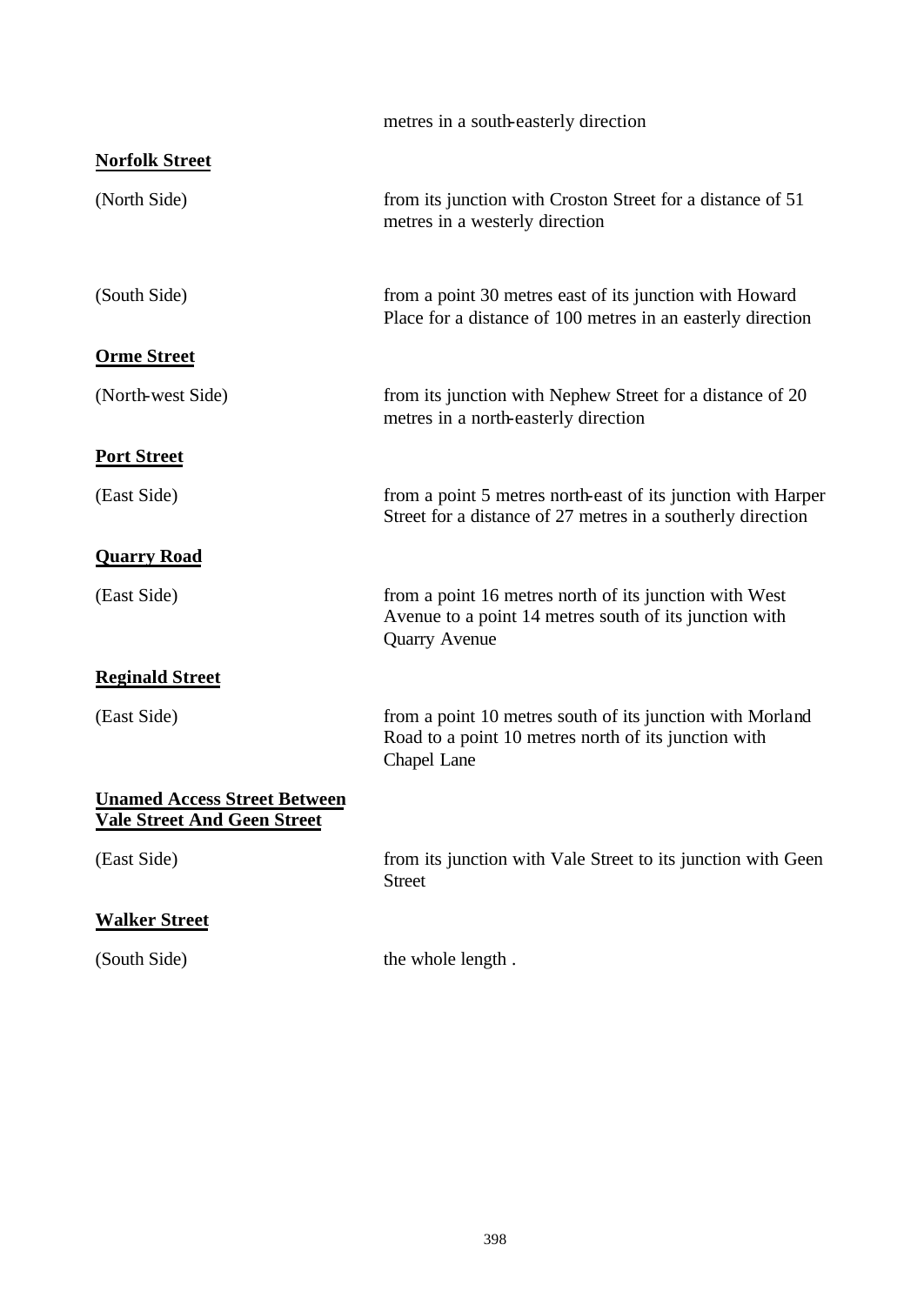# **West Avenue**

| (South Side)       | from a point 15 metres east of its junction with Quarry Road<br>to a point 75 metres east of that junction                            |
|--------------------|---------------------------------------------------------------------------------------------------------------------------------------|
| <b>Zion Street</b> |                                                                                                                                       |
| (South-east Side)  | from a point 27 metres north-east of its junction with<br>Waterloo Road for a distance of 32 metres in an<br>north-easterly direction |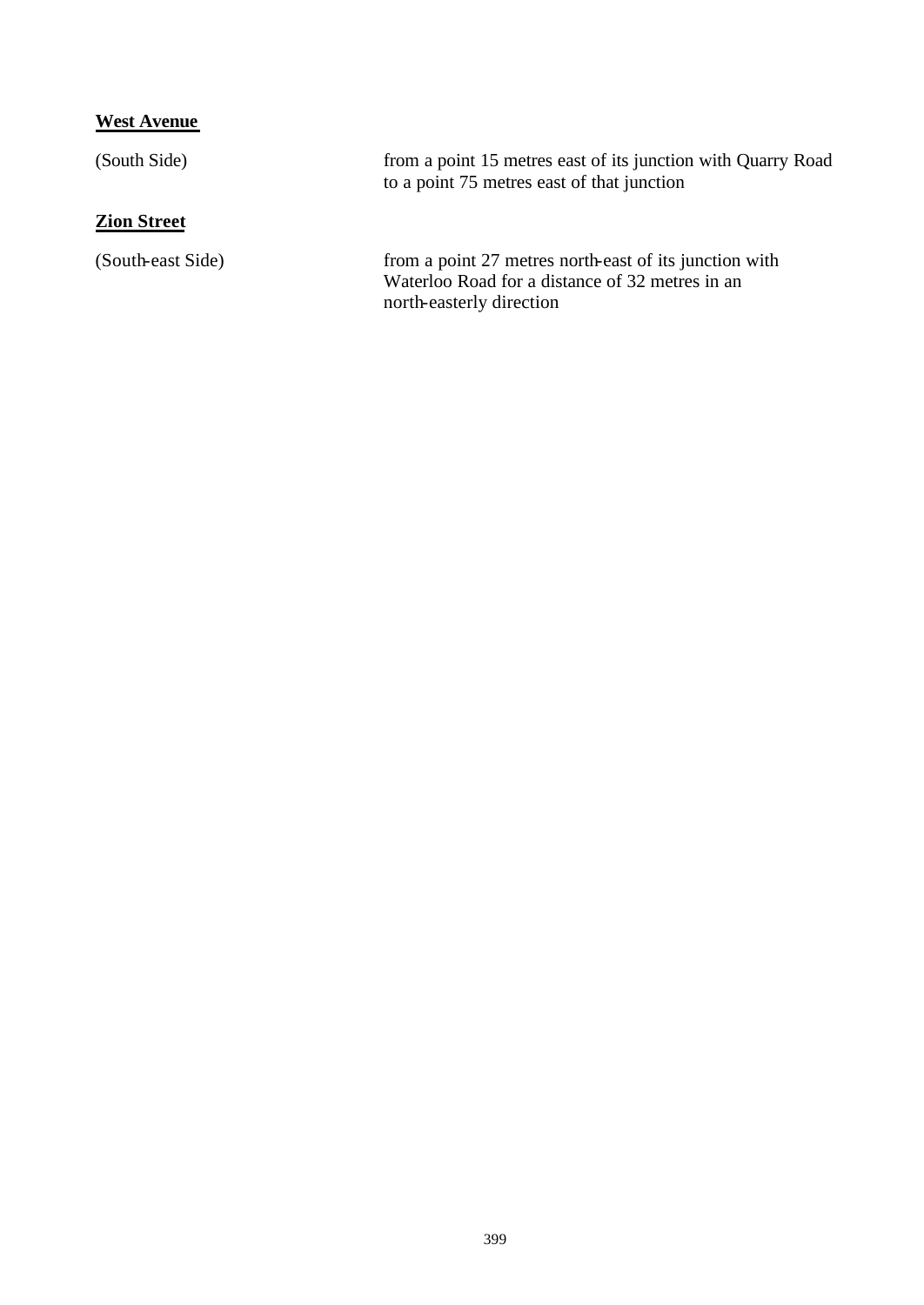### **EIGHTY-EIGHTH SCHEDULE**

#### **NO WAITING MON-FRI 8AM-6PM EXCLUDING BANK HOLIDAYS**

#### **Moorland Road**

(North-west Side) from a point 372 metres north-east of its junction with Jackson Street in a North-Easterly direction for a distance of 25 metres in a south-westerly direction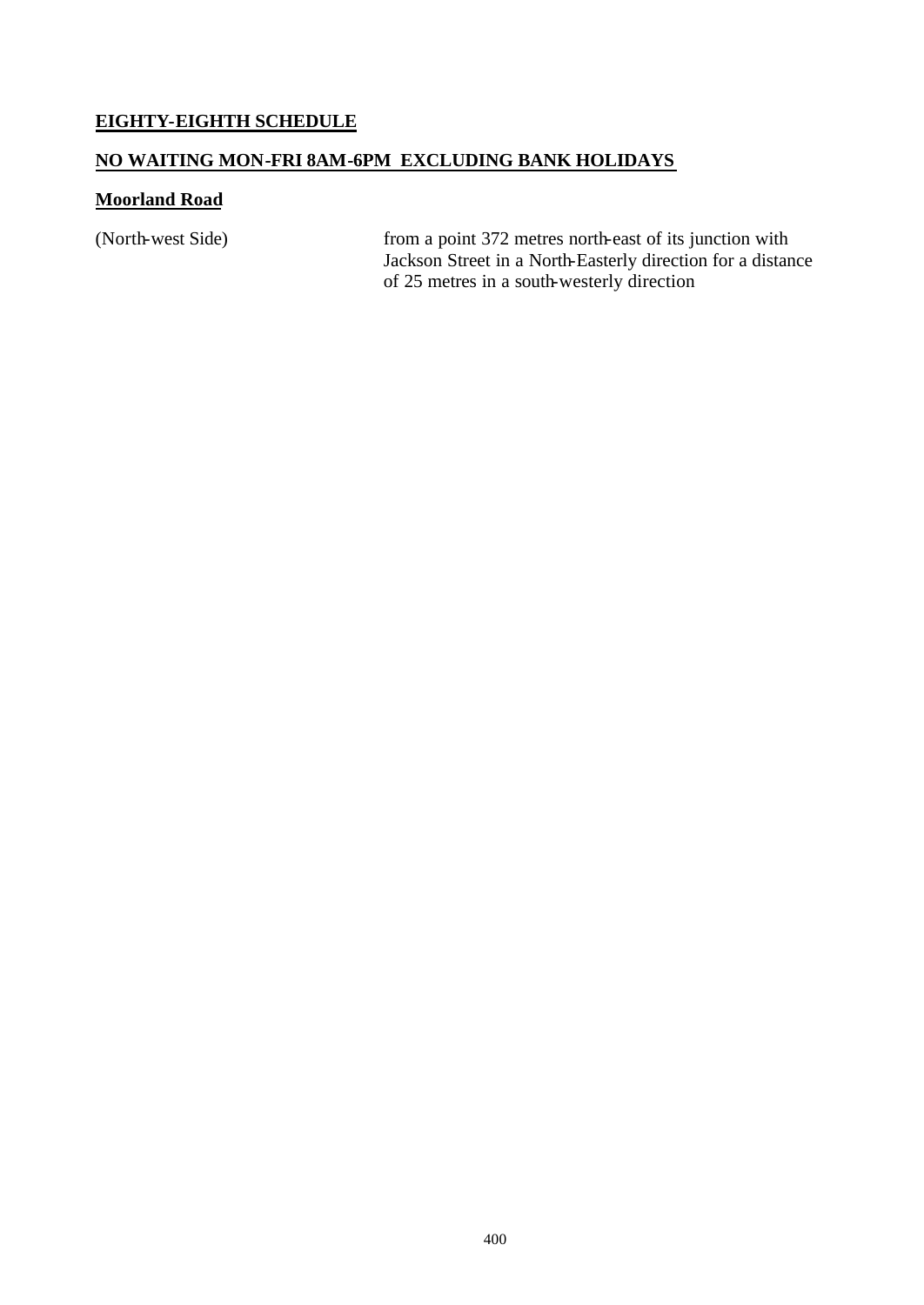### **EIGHTY-NINTH SCHEDULE**

#### **NO WAITING MON-FRI 8AM-6PM EXCLUDING PUBLIC HOLIDAYS**

# **Belsay Close** (Both Sides) the whole length including the turning head at its north-east end **Douglas Street** (North-east Side) from a point 10 metres north-west of its junction with Woodall Street to a point 15 metres south-east of its junction with Crane Street **Drayton Road** (North-east Side) from its junction with Clarence Street to its junction with Marlborough Road **Franklyn Street** (North-west Side) (i) from a point 10 metres south-west of its junction with Eastwood Road for a distance of 15 metres in a south-westerly direction (ii) from a point 65 metres south-west of its junction with Eastwood Road to a point 5 metres south-east of its junction with Hampton Street **Gregory Street** (Both Sides) from its junction with Grosvenor Street to its junction with Foley Road **Hampton Street** (South-east Side) from a point 16 metres north-east of its junction with Lichfield Street to a point 13 metres south-west of its junction with Franklyn Street **Hampton Street** (North-east Side) from a point 11 metres north-east of its junction with Lichfield Street to a point 13 metres south-west of its junction with Franklyn Street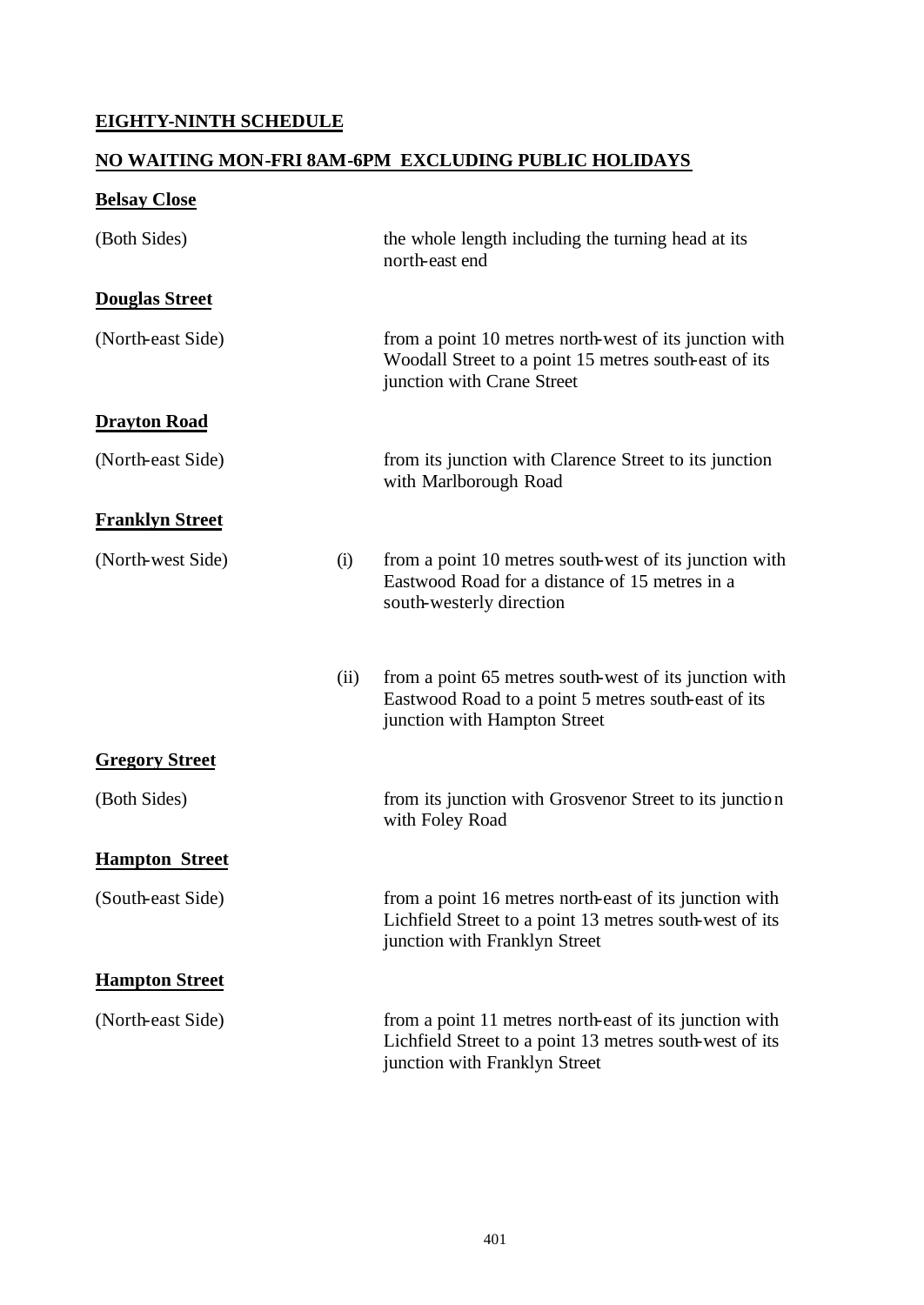| <b>Harding Road</b> |
|---------------------|
|---------------------|

| (North-east Side)        |      | from a point 10 metres south-east of its junction with<br>Regent Road to a point 10 metres north-west of its<br>junction with Bower Street |
|--------------------------|------|--------------------------------------------------------------------------------------------------------------------------------------------|
| <b>Hazelhurst Street</b> |      |                                                                                                                                            |
| (Both Sides)             |      | from its junction with Franklyn Street for a distance of 10<br>metres in a southerly direction                                             |
| (South-west Side)        |      | from its junction with Franklyn Street for a distance of 51<br>metres in a southerly direction                                             |
| <b>Heathdene Close</b>   |      |                                                                                                                                            |
| (Both Sides)             |      | the whole length including the turning head at its<br>south-west end                                                                       |
| <b>Houghton Street</b>   |      |                                                                                                                                            |
| (South-west Side)        | (i)  | from a point 5 metres south-east of its junction with Regent<br>Road to a point 44 metres south-east of that junction                      |
|                          | (ii) | from a point 7 metres south-east of its junction with Bower<br>Street for a distance of 56 metres in an south-easterly<br>direction        |
| <b>Moorland Road</b>     |      |                                                                                                                                            |
| (North-west Side)        |      | from a point 10 metres south-west of its junction with<br>Bowden Street for a distance of 45 metres in a<br>south-westerly direction       |
| <b>Pelham Street</b>     |      |                                                                                                                                            |
| (East Side)              |      | from its junction with Talbot Street for a distance of 6<br>metres in a southerly direction                                                |
| (North-east Side)        |      | from a point 35 metres south of its junction with Talbot<br>Street to a point 108 metres west of its junction with<br>Eastwood Road        |
| (North-west Side)        |      | from a point 5 metres south-west of its junction with<br>Eastwood Road for a distance of 37 metres in a<br>south-westerly direction        |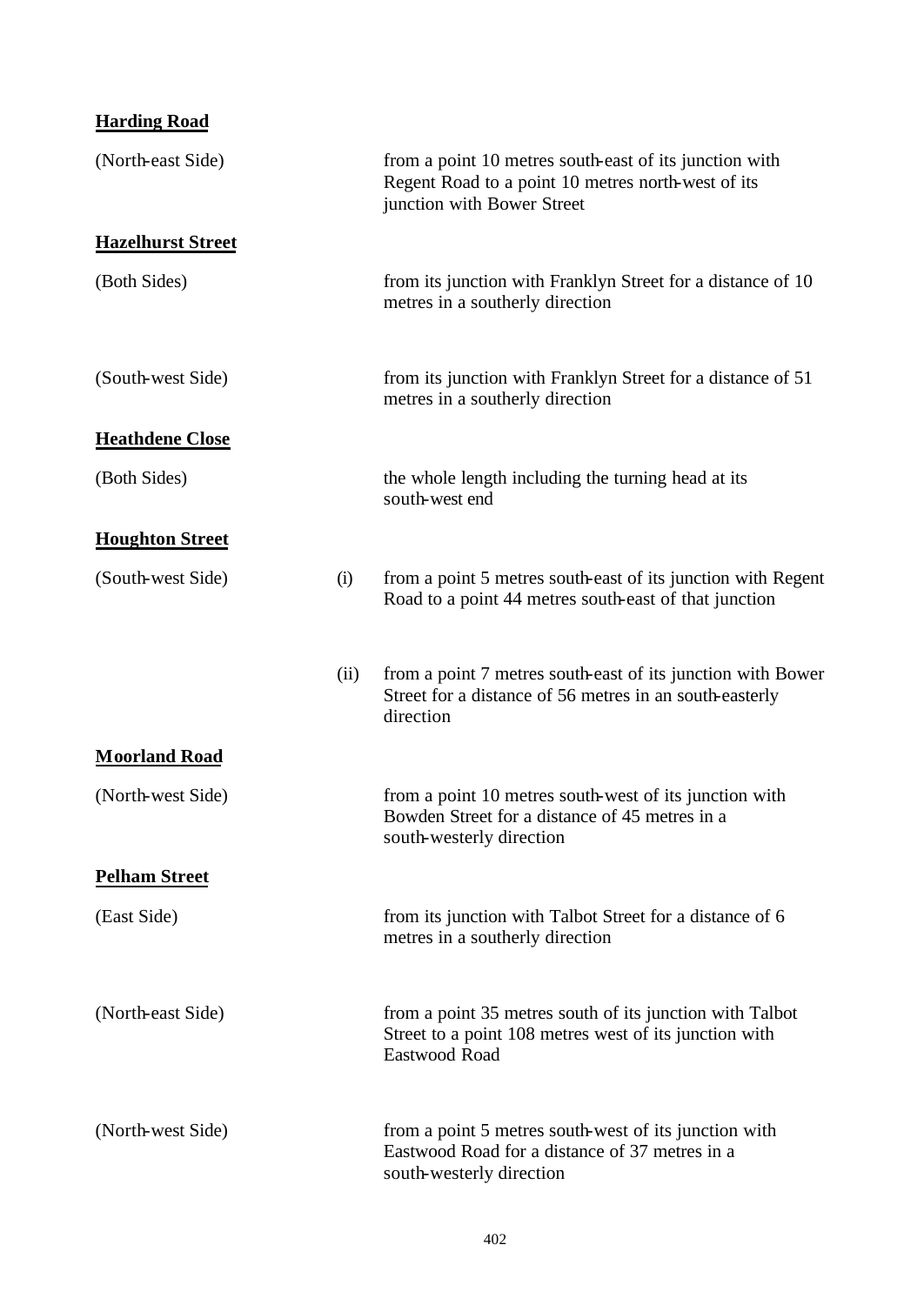| (South-east Side)        | from a point 4 metres south-west of its junction with<br>Eastwood Street to its junction with Talbot Street                                    |
|--------------------------|------------------------------------------------------------------------------------------------------------------------------------------------|
| <b>St Michael's Road</b> |                                                                                                                                                |
| (East Side)              | from a point 18 metres north of its junction with Benson<br>Street to a point 75 metres south of its junction with<br><b>Rosebery Street</b>   |
| (West Side)              | from a point 33 metres north of its junction with Rosebery<br>Street to a point 33 metres south of its junction with<br><b>Rosebery Street</b> |
| <b>The Avenue</b>        |                                                                                                                                                |
| (South Side)             | from a point 30 metres west of its junction with Upper<br>Crescent to a point 20 metres east of its junction with<br><b>Upper Crescent</b>     |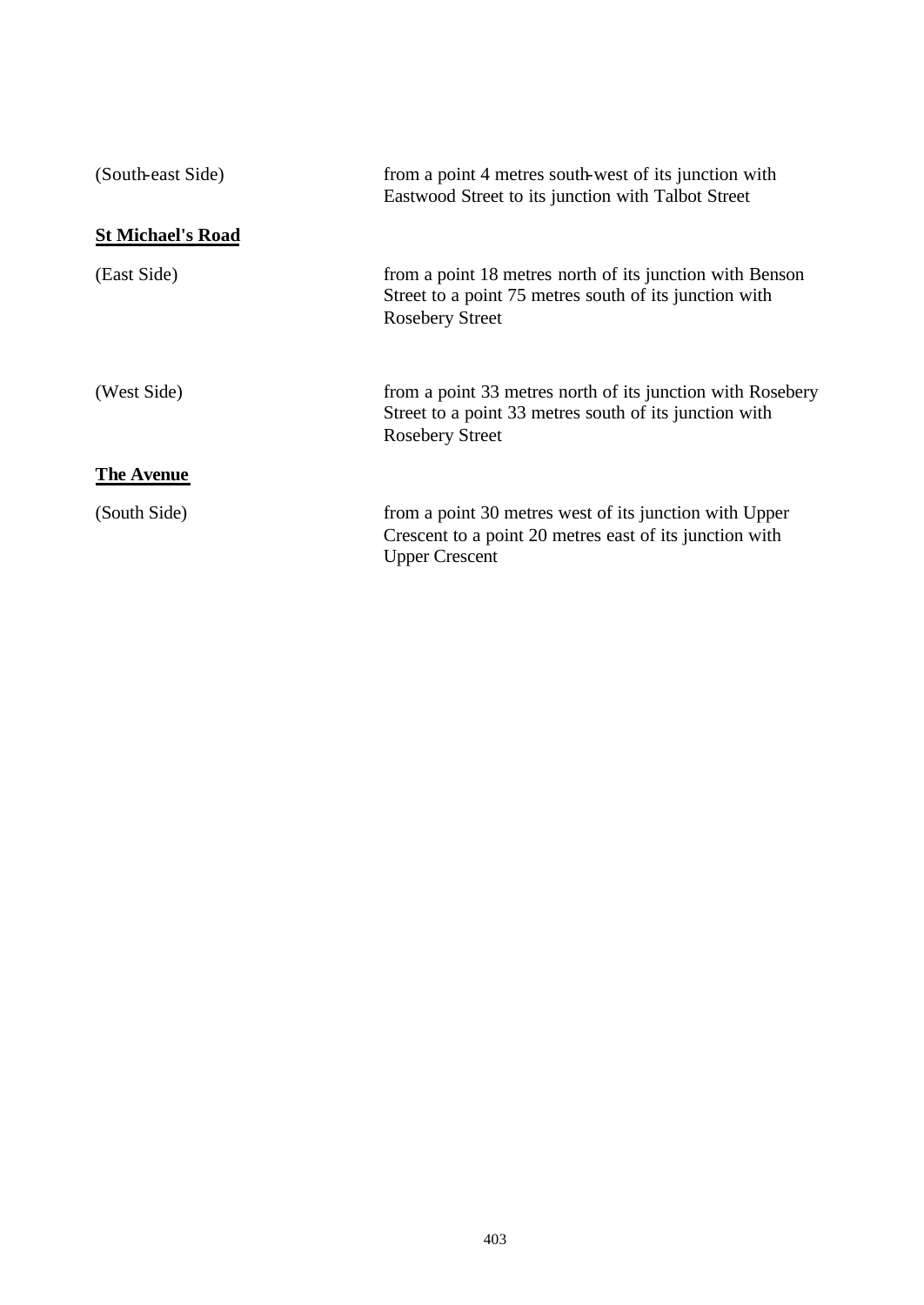# **NINETIETH SCHEDULE**

# **NO WAITING MON-FRI 9.30AM-10AM AND 2.30PM-3PM**

# **Boothen Green**

| (North Side)        | the most western end of the western leg in an easterly<br>direction to a point 69 metres west of its junction with<br>Sideway Road      |
|---------------------|-----------------------------------------------------------------------------------------------------------------------------------------|
| (West Side)         | the southern most point of the southern leg for a distance of<br>47 metres in a northerly direction                                     |
| <b>Sideway Road</b> |                                                                                                                                         |
| (West Side)         | from its junction with Boothen Green for a distance of 50<br>metres in a southerly direction                                            |
| <b>Water Street</b> |                                                                                                                                         |
| (South Side)        | the southern side of the turning head to a point 6 metres on<br>the east and west sides of the turning head in a northerly<br>direction |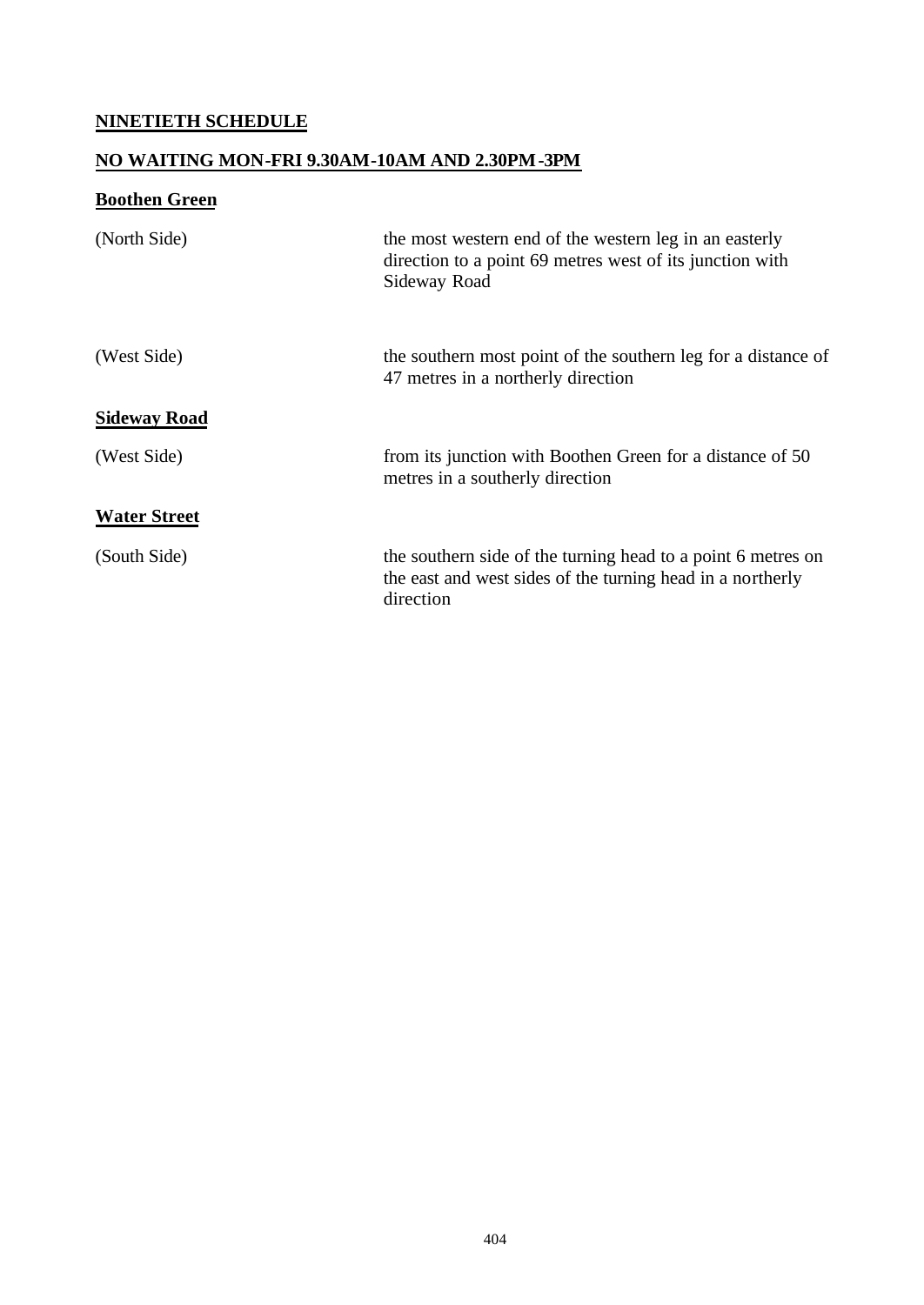# **NINETY-FIRST SCHEDULE**

# **NO WAITING MON-FRI 9.30AM-3.30PM**

# **Quarry Road**

| (North-west Side)  | from a point 7 metres north-east of its junction with<br>Princes Road to a point 35 metres north-east of that point |
|--------------------|---------------------------------------------------------------------------------------------------------------------|
| <b>West Avenue</b> |                                                                                                                     |
| (South Side)       | from a point 75 metres east of its junction with Quarry Road<br>to a point opposite the east side of Watson Street  |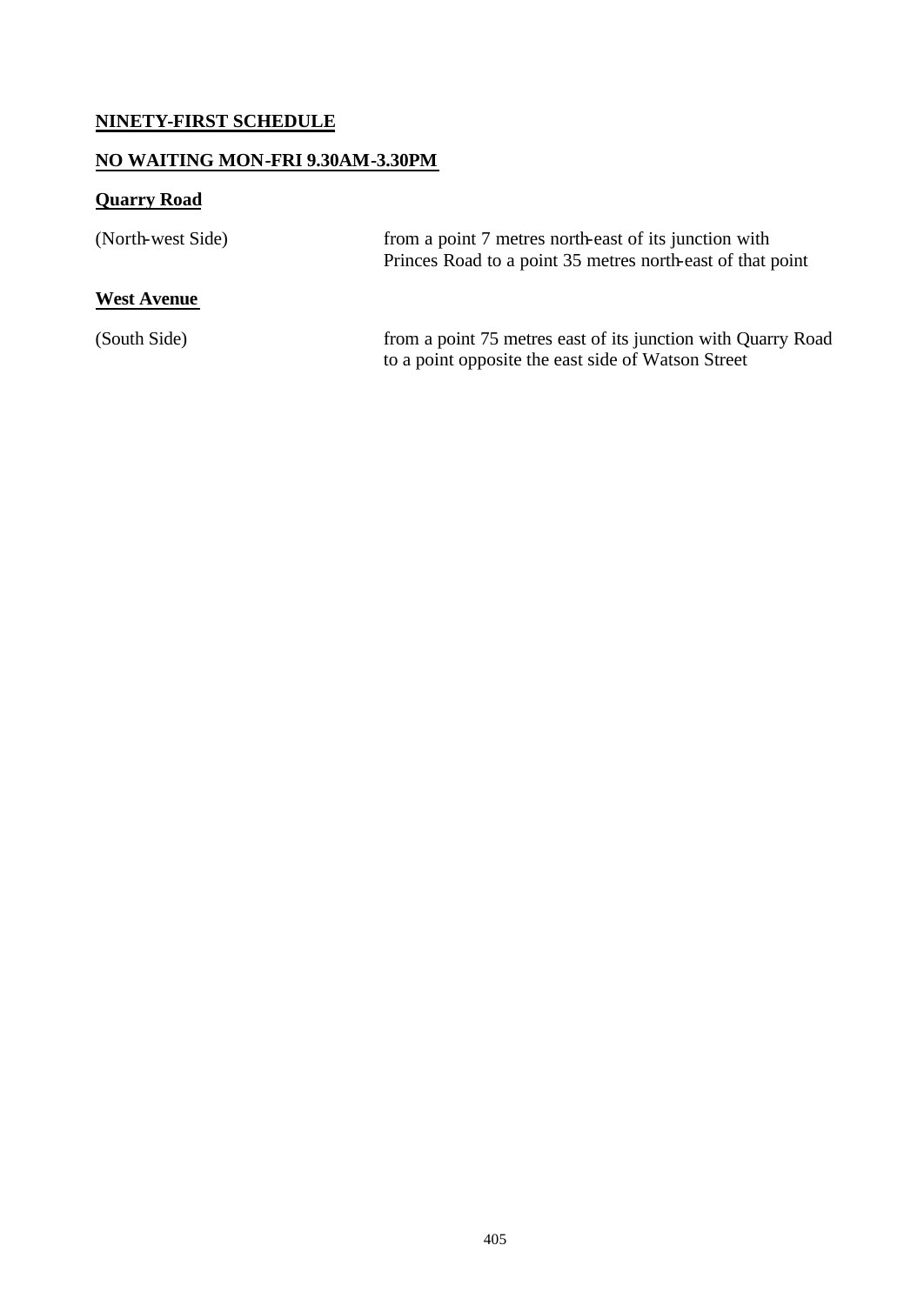# **NINETY-SECOND SCHEDULE**

# **NO WAITING MON-FRI 9AM-4PM EXCLUDING PUBLIC HOLIDAYS**

| <b>Ashlands Crescent</b> |       |                                                                                                                                                |
|--------------------------|-------|------------------------------------------------------------------------------------------------------------------------------------------------|
| (Both Sides)             |       | For its entire length.                                                                                                                         |
| <b>Ashlands Grove</b>    |       |                                                                                                                                                |
| (Both Sides)             |       | for its entire length.                                                                                                                         |
| <b>Ashlands Road</b>     |       |                                                                                                                                                |
| (East Side)              |       | from its junction with Longfield Road to its junction with<br><b>Thornburrow Drive</b>                                                         |
| (North Side)             | (i)   | from a point 7 metres west of its junction with Ashlands<br>Crescent to a point 7 metres east of its junction with<br><b>Ashlands Crescent</b> |
|                          | (ii)  | from a point 4 metres east of its junction with Ashlands<br>Grove to a point 4 metres west of its junction with<br><b>Ashlands Grove</b>       |
|                          | (iii) | from a point 33 metres east of its junction with Ashlands<br>Grove to a point 50 metres east of its junction with<br><b>Ashlands Grove</b>     |
| (North-west Side)        |       | from a point 32 metres south-west of its junction with<br>Ashlands Crescent to a point 48 metres south-west of that<br>junction                |
| (South Side)             | (i)   | from its junction with Thornburrow Drive for a distance of<br>32 metres in a westerly direction                                                |
|                          | (ii)  | from a point 13 metres east of its junction with Lodge Road<br>for a distance of 12 metres in an easterly direction                            |
|                          | (iii) | from a point 36 metres east of its junction with Hilton Road<br>for a distance of 41 metres in an easterly direction                           |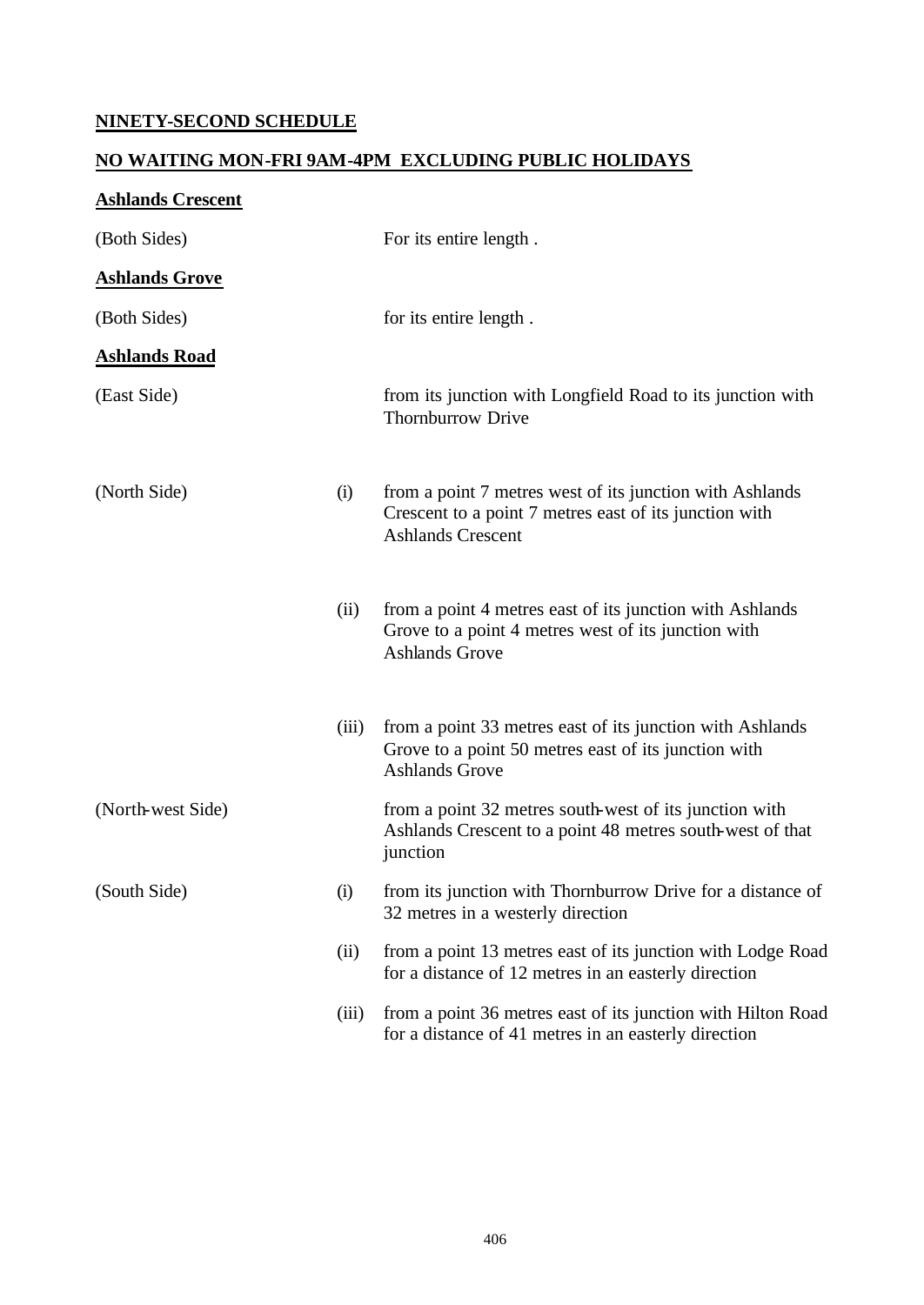| (West Side)           |      | from its junction with Thornburrow Drive for a distance of<br>25 metres in a northerly direction and 10 metres in a<br>westerly direction |
|-----------------------|------|-------------------------------------------------------------------------------------------------------------------------------------------|
| <b>Garden Place</b>   |      |                                                                                                                                           |
| (East Side)           |      | from its junction with Longfield Road for a distance of 31<br>metres in a northerly direction                                             |
| (West Side)           |      | from its junction with Longfield Road for a distance of 5<br>metres in a northerly direction                                              |
| <b>Longfield Road</b> |      |                                                                                                                                           |
| (North Side)          | (i)  | from its junction with Ashland Road to a point 41 metres<br>east of its junction with Garden Place                                        |
|                       | (ii) | from a point 10 metres east of its junction with Garden<br>Place to a point 58 metres west of its junction with Garden<br>Place           |
| (South Side)          |      | from a point 10 metres west of its junction with Garden<br>Place for a distance of 63 metres in an easterly direction                     |
| (West Side)           | (i)  | from a point 57 metres south of its junction with Ashlands<br>Avenue to its junction with Ashlands Road                                   |
|                       | (ii) | from a point 23 metres south of its junction with Ashlands<br>Avenue for a distance of 6 metres in a southerly direction                  |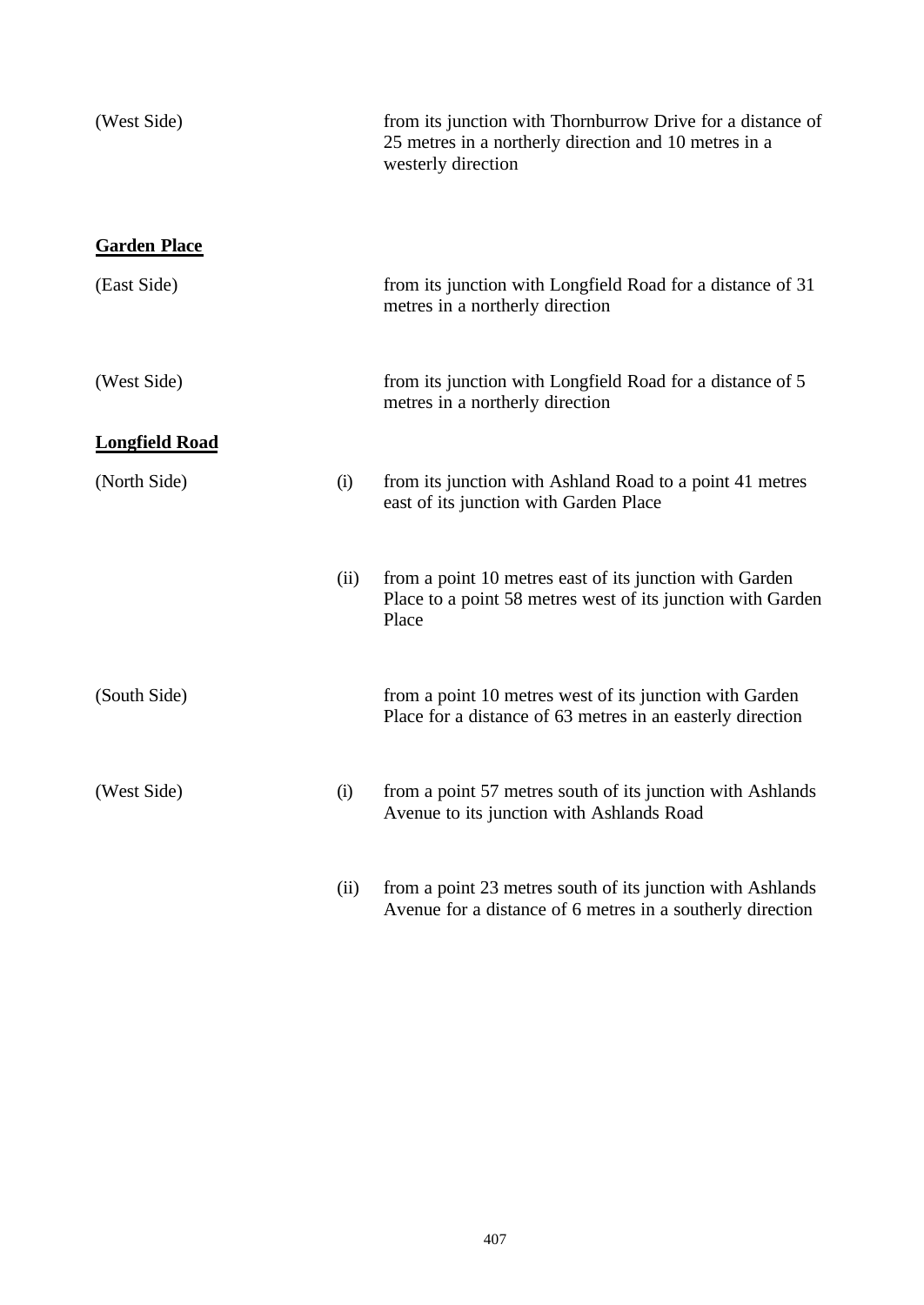### **NINETY-THIRD SCHEDULE**

### **NO WAITING MON-FRI 9AM-5PM EXCLUDING BANK HOLIDAYS**

### **Thornburrow Drive**

(Both Sides) from a point 15 metres west of its junction with Queens Road to its junction with Ashlands Road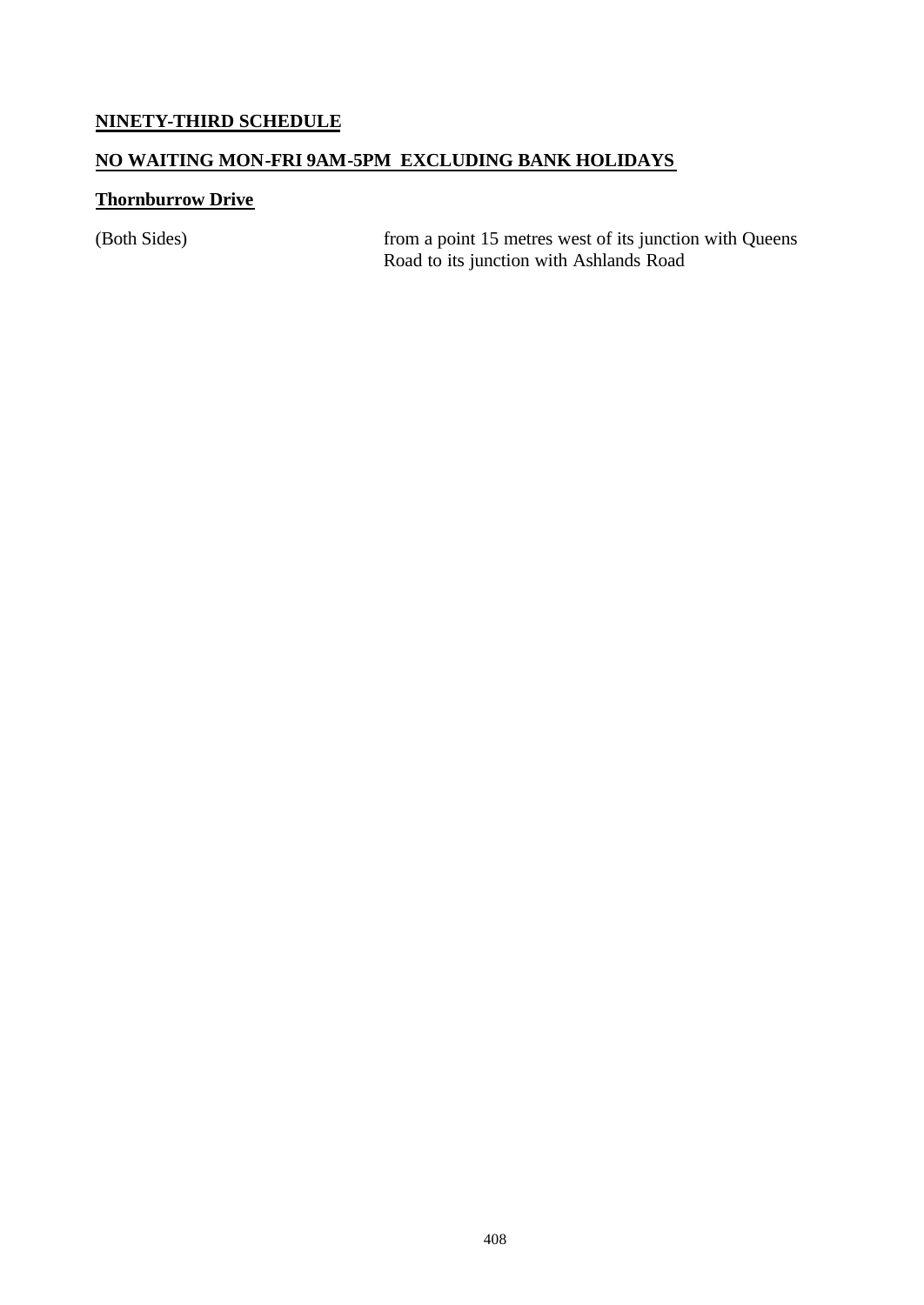# **NINETY-FOURTH SCHEDULE**

# **NO WAITING MON-FRI 9AM-5PM EXCLUDING PUBLIC HOLIDAYS**

# **Cresswell Road**

| (North Side)          | (i)  | from a point 7 metres west of its junction with Ivy House<br>Road to a point 81 metres west of its junction with Ivy<br>House Road |
|-----------------------|------|------------------------------------------------------------------------------------------------------------------------------------|
|                       | (ii) | from its junction with Homer Street to its junction with<br><b>Eagle Street</b>                                                    |
| (South Side)          |      | from a point 32 metres east of its junction with Eagle Street<br>for a distance of 90 metres in an easterly direction              |
| <b>Pinnox Street</b>  |      |                                                                                                                                    |
| (South Side)          |      | from a point 8 metres east of its junction with Railway<br>Street to a point 8 metres west of that junction                        |
| <b>Railway Street</b> |      |                                                                                                                                    |
| (East Side)           |      | from its junction with Pinnox Street for a distance of 5<br>metres in a southerly direction                                        |
| (West Side)           |      | from its junction with Pinnox Street for a distance of 66<br>metres in a southerly direction                                       |
| <b>Regent Street</b>  |      |                                                                                                                                    |
| (Both Sides)          |      | from a point 21 metres west of its junction with London<br>Road to its junction with Ulster Terrace                                |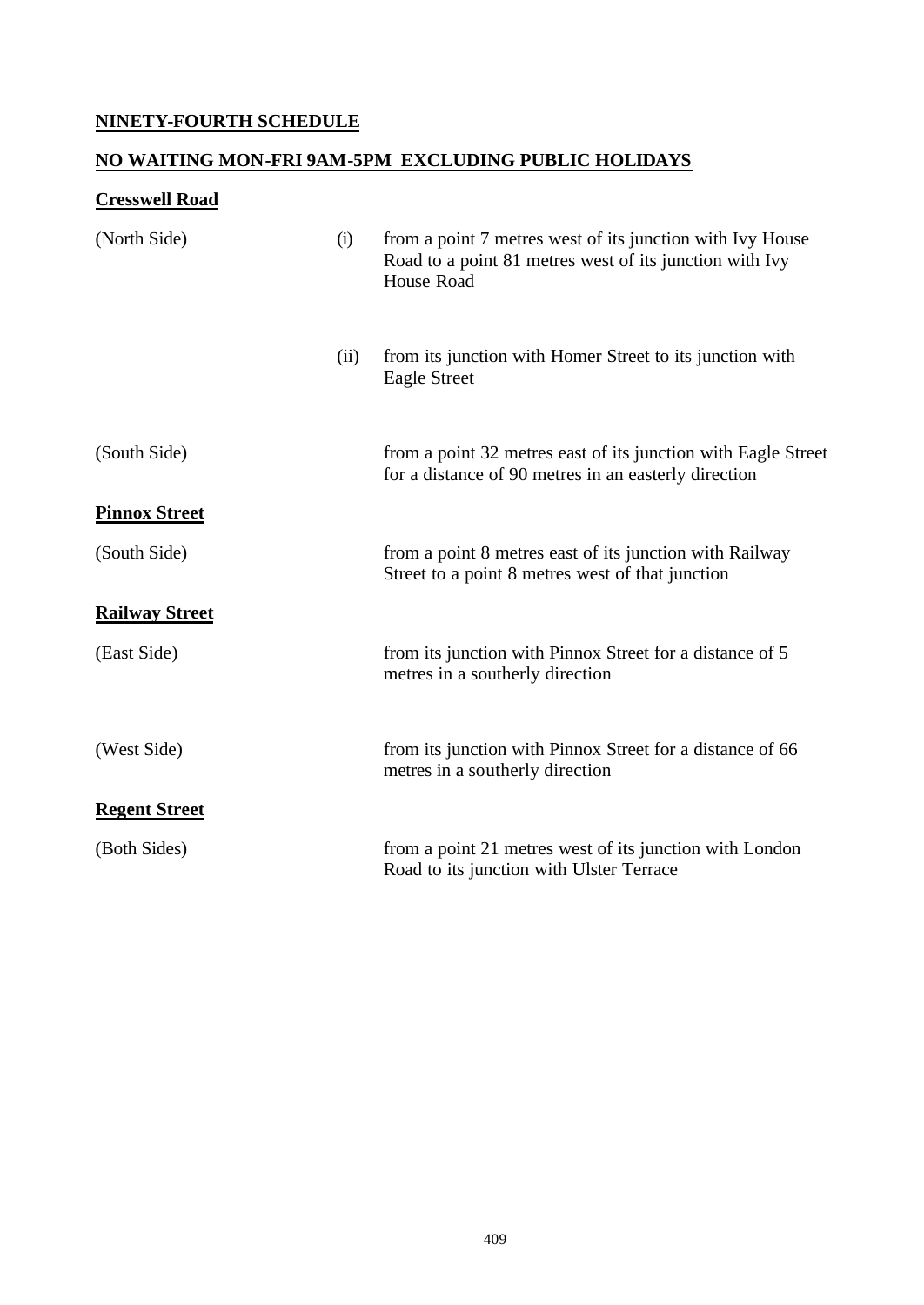## **NINETY-FIFTH SCHEDULE**

# **NO WAITING MON-SAT**

# **Etruria Road**

| (South Side)       |      | from a point 61 metres north-east of its junction with<br>Newton Street to a point 4.6 metres west of its junction<br>with King Place                                                                                                         |
|--------------------|------|-----------------------------------------------------------------------------------------------------------------------------------------------------------------------------------------------------------------------------------------------|
| <b>Kings Place</b> |      |                                                                                                                                                                                                                                               |
| (South-west Side)  |      | for a distance of 4.6 metres in an northerly direction from<br>the centre line of the back passage of Etruria Road and<br>King Terrace to a point 4.6 metres south of the centre line<br>of the back passage to Etruria Road and King Terrace |
| (West Side)        | (i)  | from its junction with Etruria Road for a distance of 4.6<br>metres in a southerly direction                                                                                                                                                  |
|                    | (ii) | from its junction with Kings Terrace to a point 4.6 metres<br>north of that junction                                                                                                                                                          |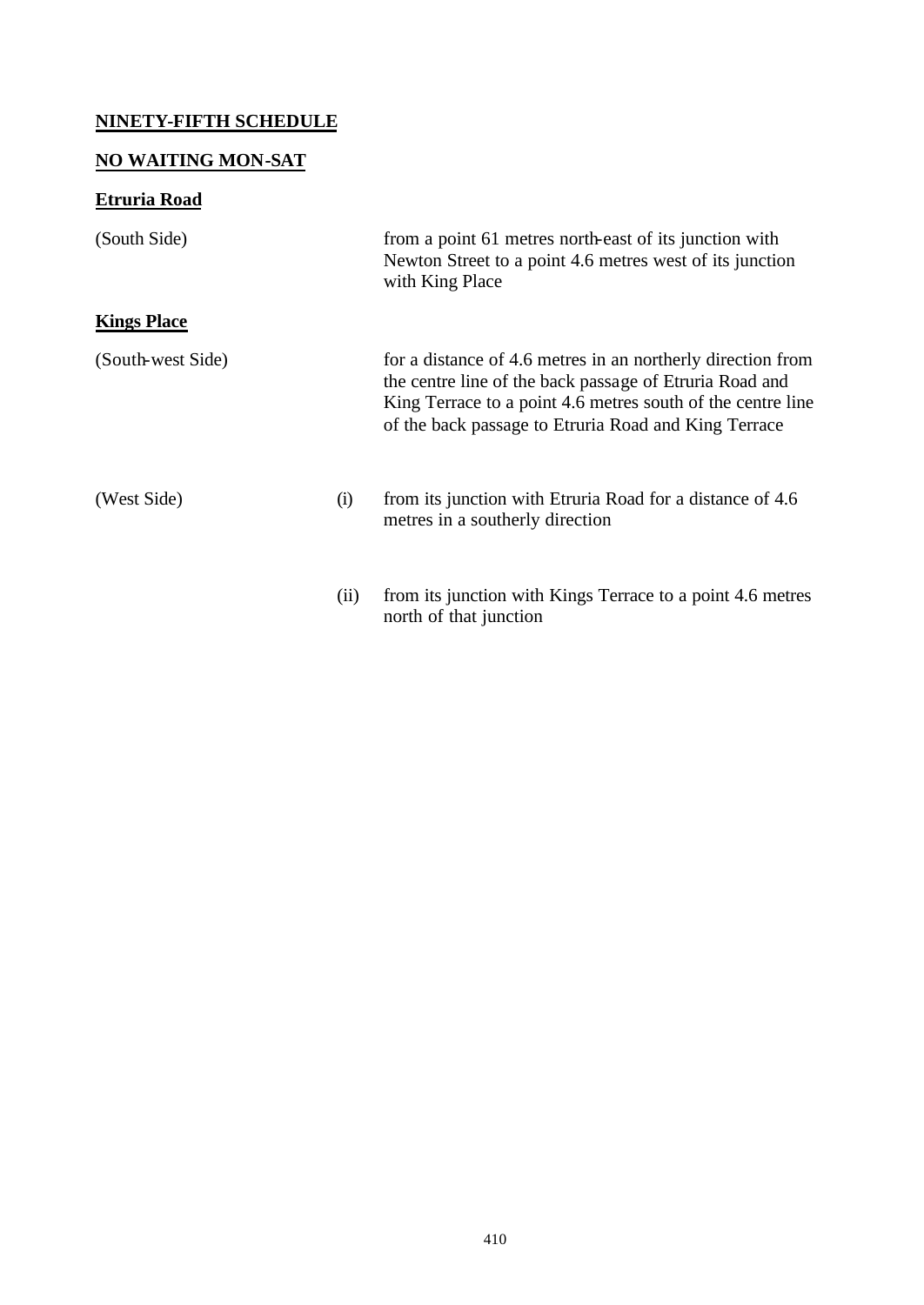### **NINETY-SIXTH SCHEDULE**

### **NO WAITING MON-SAT 10AM-4PM**

### **Vinebank Street**

(North-east Side) from a point 12 metres north-west of its junction with London Road for a distance of 117 metres in a north-westerly direction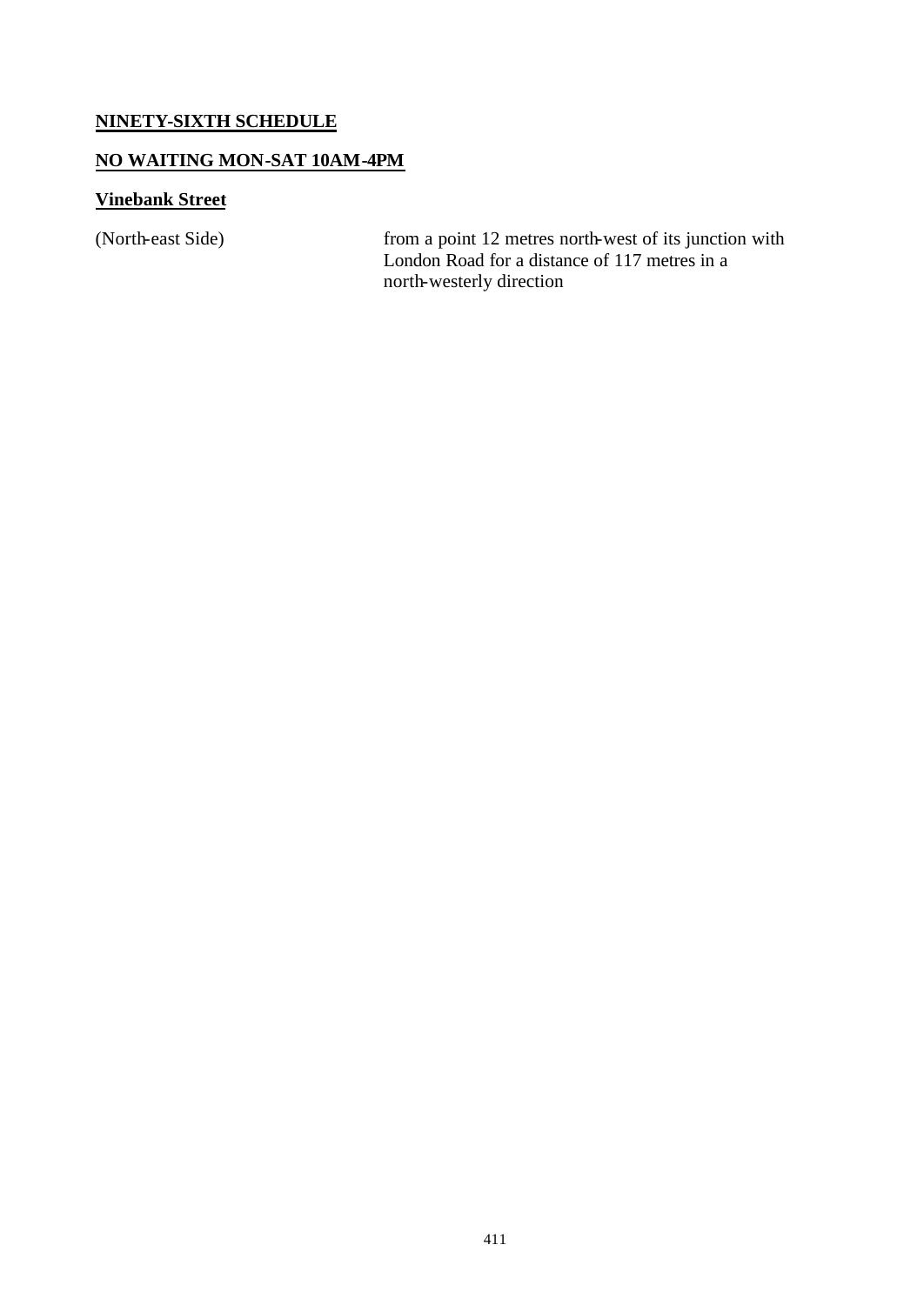## **NINETY-SEVENTH SCHEDULE**

## **NO WAITING MON-SAT 10AM-8PM EXCLUDING PUBLIC HOLIDAYS**

## **Belfast Close**

| (Both Sides)           |      | from its junction with Joyce Avenue for a distance of 40<br>metres in a westerly direction                                             |
|------------------------|------|----------------------------------------------------------------------------------------------------------------------------------------|
| <b>Joyce Avenue</b>    |      |                                                                                                                                        |
| (North-east Side)      | (i)  | from its junction with Stratheden Road for a distance of 15<br>metres in a northerly direction                                         |
|                        | (ii) | from a point 50 metres north of its junction with Stratheden<br>Road for a distance of 60 metres in a northerly direction              |
| (South-west Side)      |      | from its junction with Stratheden Road to a point 55 metres<br>north of its junction with Belfast Close                                |
| <b>Stratheden Road</b> |      |                                                                                                                                        |
| (Both Sides)           |      | from a point 61 metres north-east of its junction with Bank<br>Hall Road for a distance of 110 metres in a north-easterly<br>direction |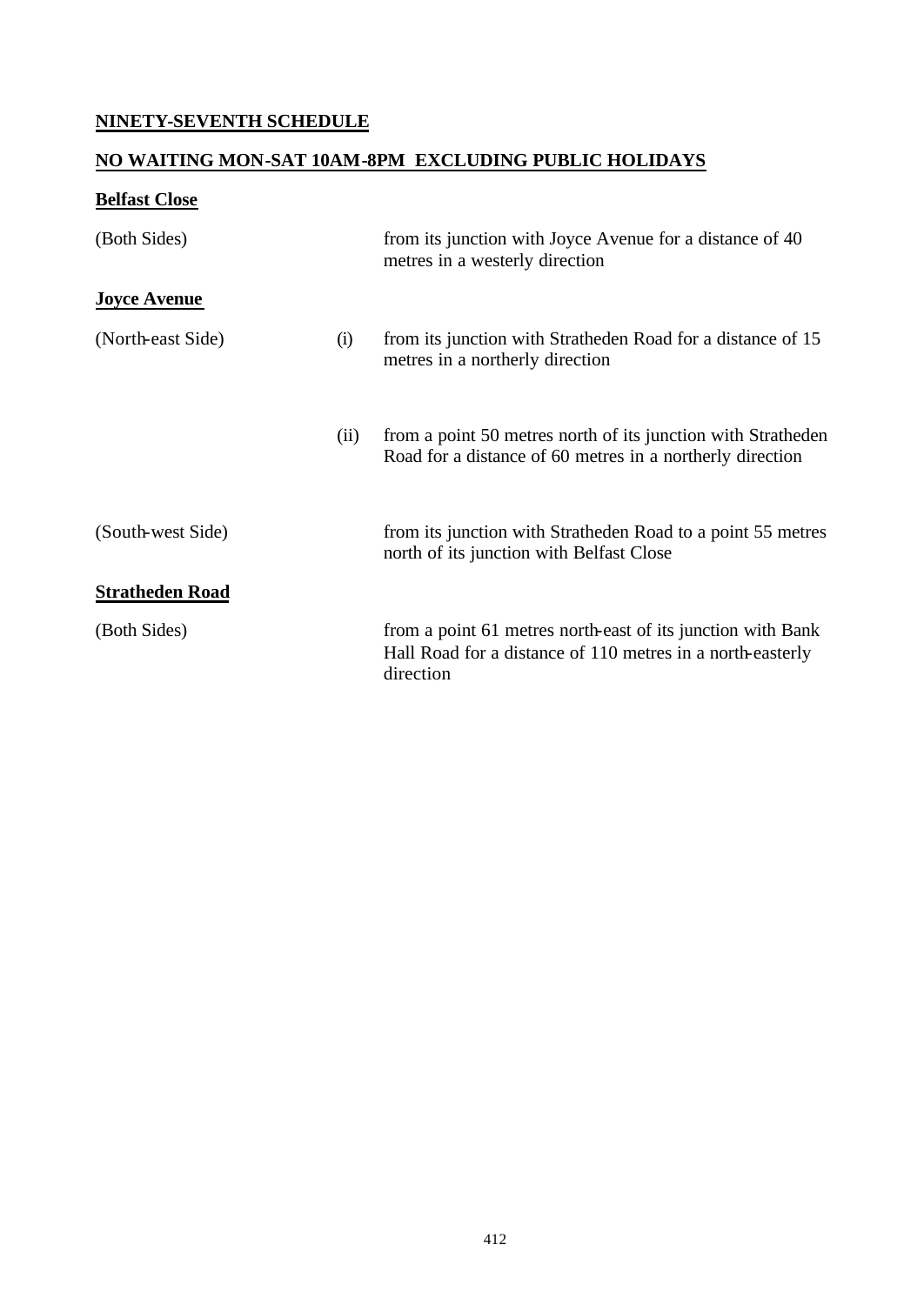## **NINETY-EIGHTH SCHEDULE**

### **NO WAITING MON-SAT 11.30AM-12PM**

# **Bathurst Street**

| (North-east Side)     | from a point 50 metres south-east of its junction with<br>Anchor Road to a point 12 metres north-west of its<br>junction with Bridgewood Street |
|-----------------------|-------------------------------------------------------------------------------------------------------------------------------------------------|
| <b>Goddard Street</b> |                                                                                                                                                 |
| (North-east Side)     | from a point 60 metres south-east of its junction with<br>Bridgewood Street for a distance of 50 metres in a<br>south-easterly direction        |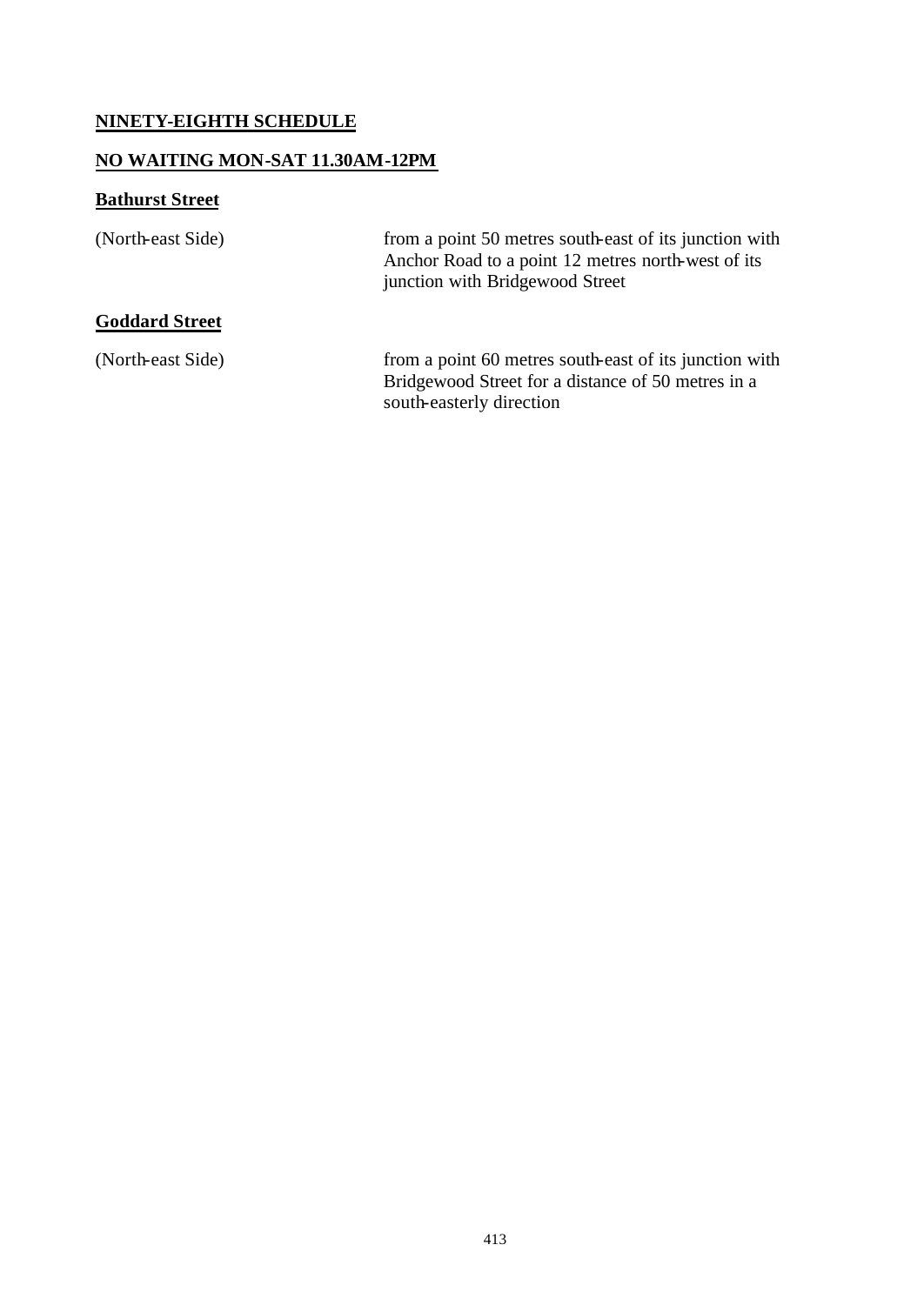### **NINETY-NINTH SCHEDULE**

#### **NO WAITING MON-SAT 11.30AM-12PM EXCLUDING PUBLIC HOLIDAYS**

#### **Anchor Terrace**

(South-west Side) from a point 10 metres south-east of its junction with Anchor Road to a point 60 metres north-west of its junction with Bridgewood Street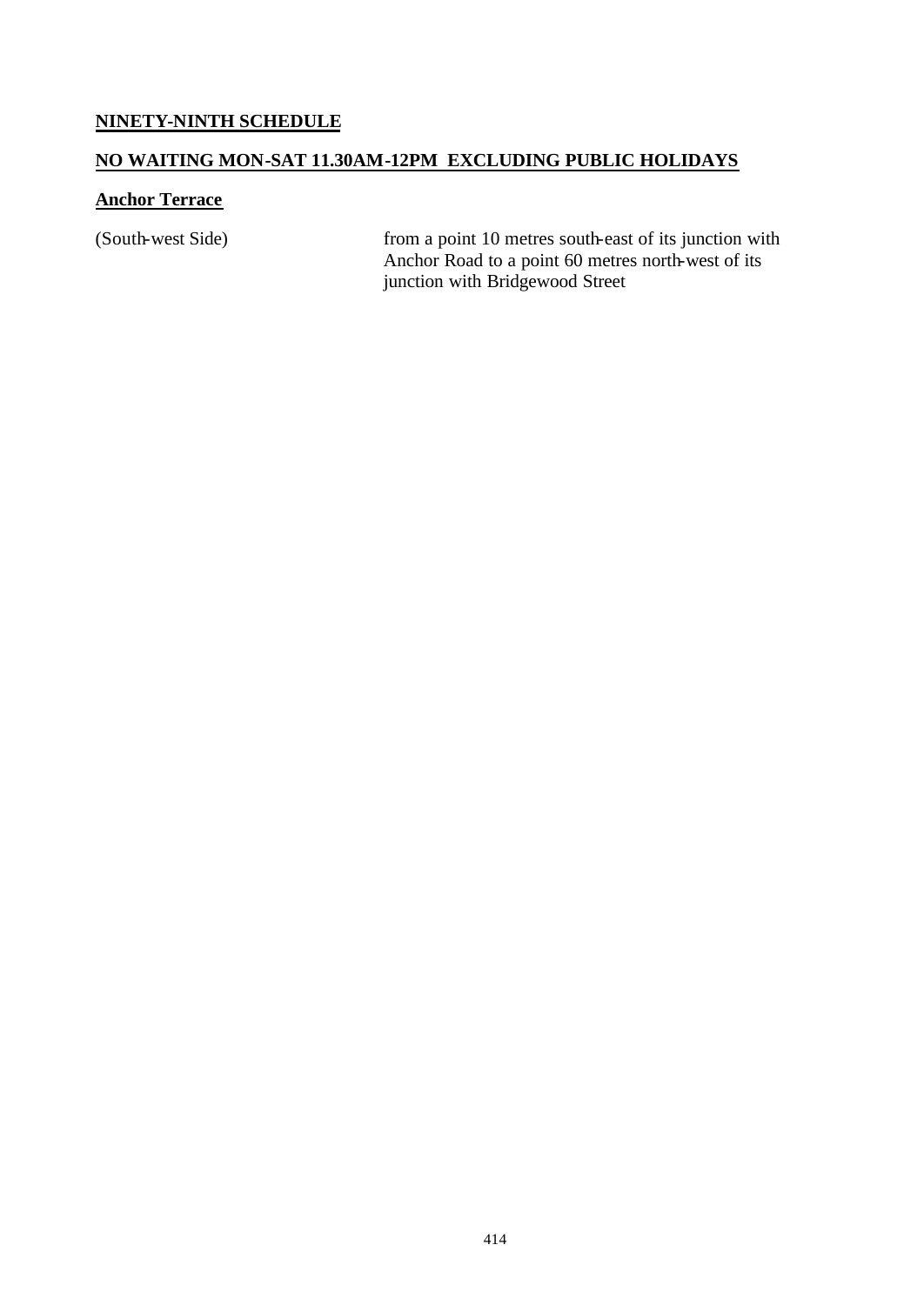## **ONE HUNDREDTH SCHEDULE**

### **NO WAITING MON-SAT 11AM-11.30AM**

# **Anchor Terrace**

| (North-east Side)       |      | from a point 10 metres north-west of its junction with<br>Bridgewood Street to a point 56 metres south-east of its<br>junction with Anchor Road |
|-------------------------|------|-------------------------------------------------------------------------------------------------------------------------------------------------|
| <b>Forrister Street</b> |      |                                                                                                                                                 |
| (South-east Side)       |      | from a point 45 metres south-east of its junction with<br>Anchor Road to a point 10 metres north-west of its<br>junction with Bridgewood Street |
| <b>Park Hall Street</b> |      |                                                                                                                                                 |
| (East Side)             |      | for its entire length.                                                                                                                          |
| (South-west Side)       | (i)  | from its junction with Bridgewood Street for a distance of<br>61 metres in a north-westerly direction                                           |
|                         | (ii) | from its junction with Bridgewood Street to its junction with<br>the eastern end of the street                                                  |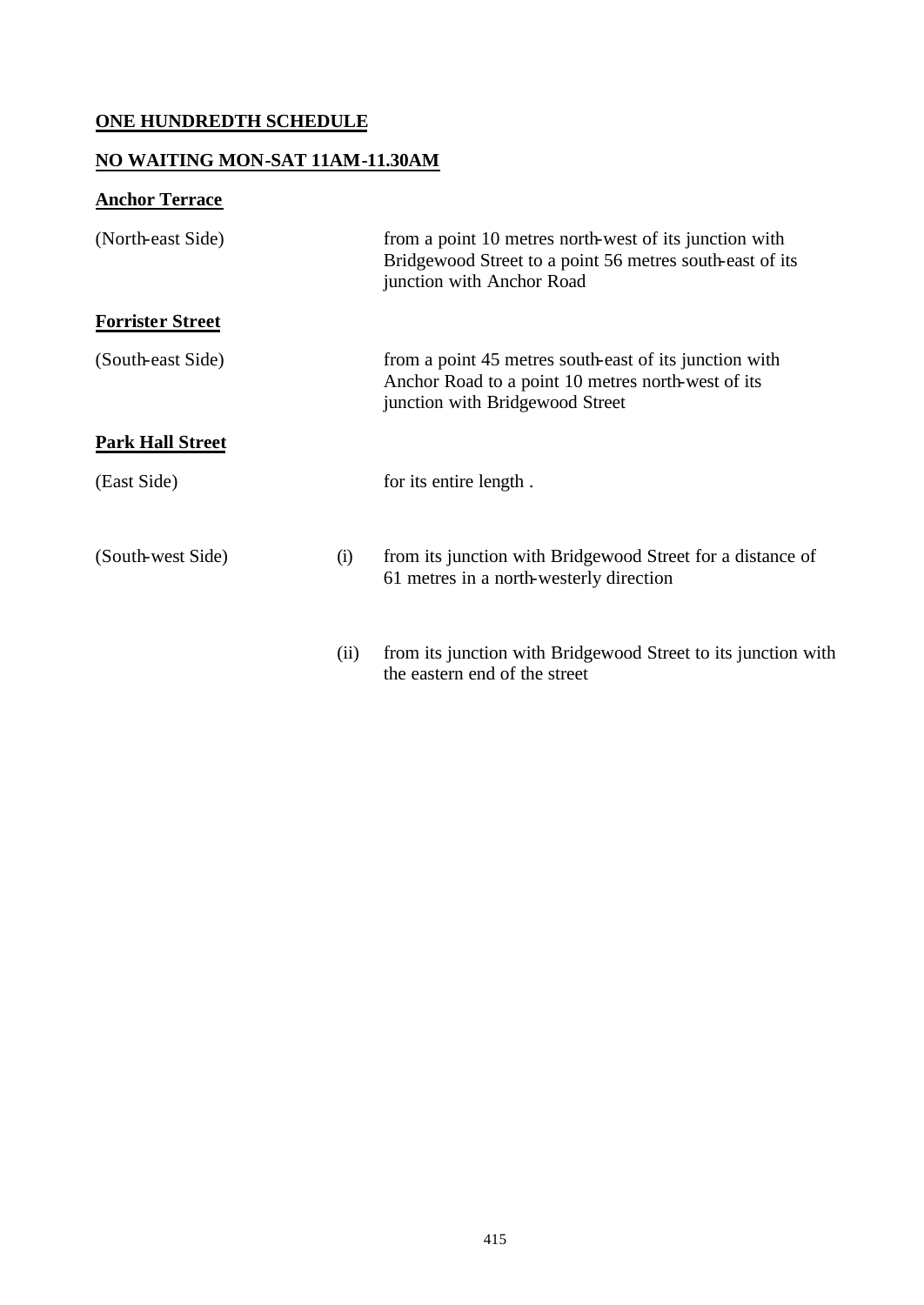## **ONE HUNDRED AND FIRST SCHEDULE**

### **NO WAITING MON-SAT 11AM-11.30AM EXCLUDING PUBLIC HOLIDAYS**

### **Bathurst Street**

| (North-east Side)       | from a point 10 metres south-east of its junction with<br>Anchor Road for a distance of 40 metres in a south-easterly<br>direction |
|-------------------------|------------------------------------------------------------------------------------------------------------------------------------|
| <b>Park Hall Street</b> |                                                                                                                                    |
| (North-east Side)       | from a point 80 metres south-east of its junction with<br>Bridgewood Street to its junction with the eastern end of the<br>street  |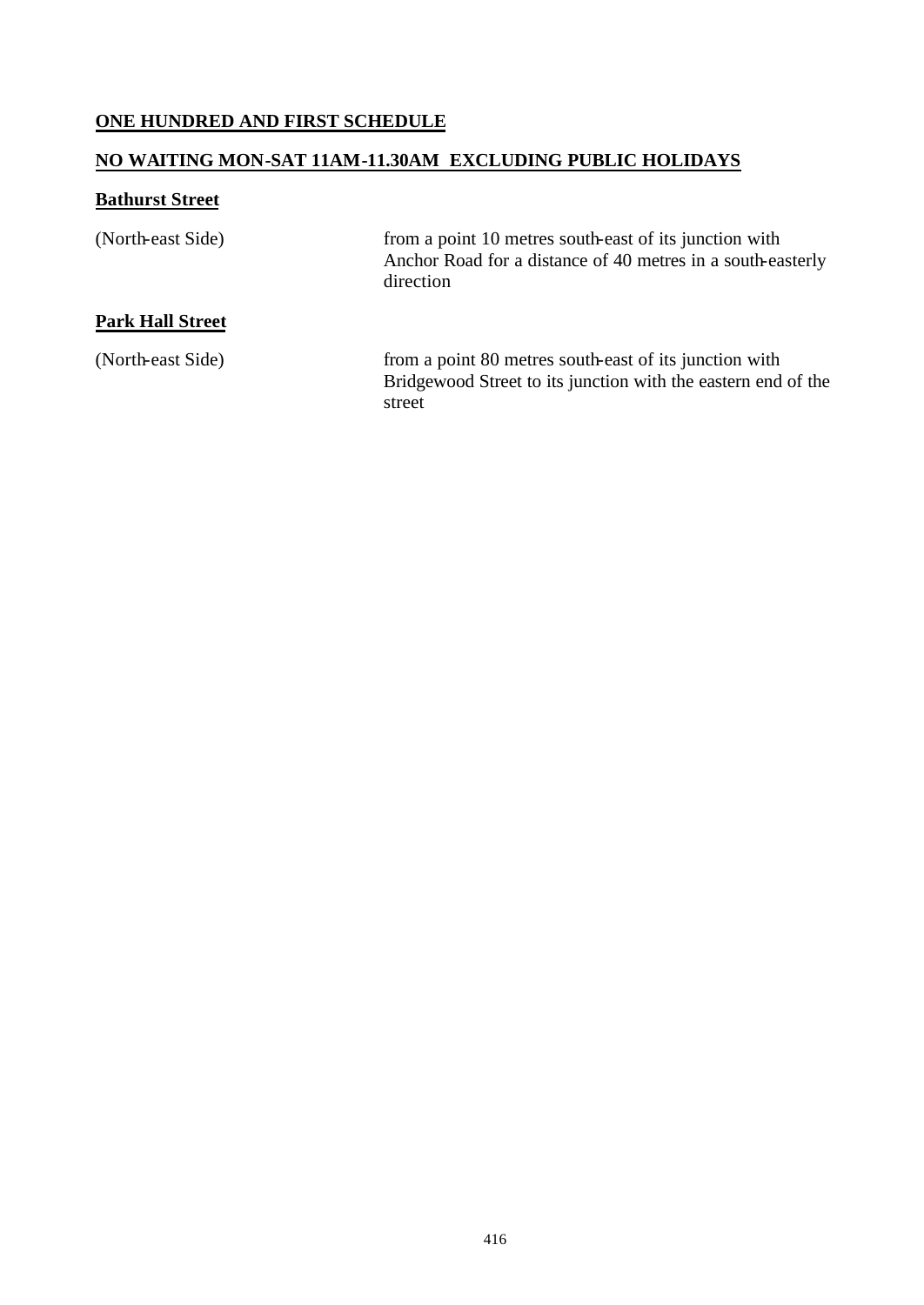### **ONE HUNDRED AND SECOND SCHEDULE**

### **NO WAITING MON-SAT 11AM-12PM AND 2PM-3PM**

### **Brunswick Place**

(South-west Side) from a point 5 metres south-east of its junction with Jasper Street to a point 6 metres north-west of its junction with Regent Road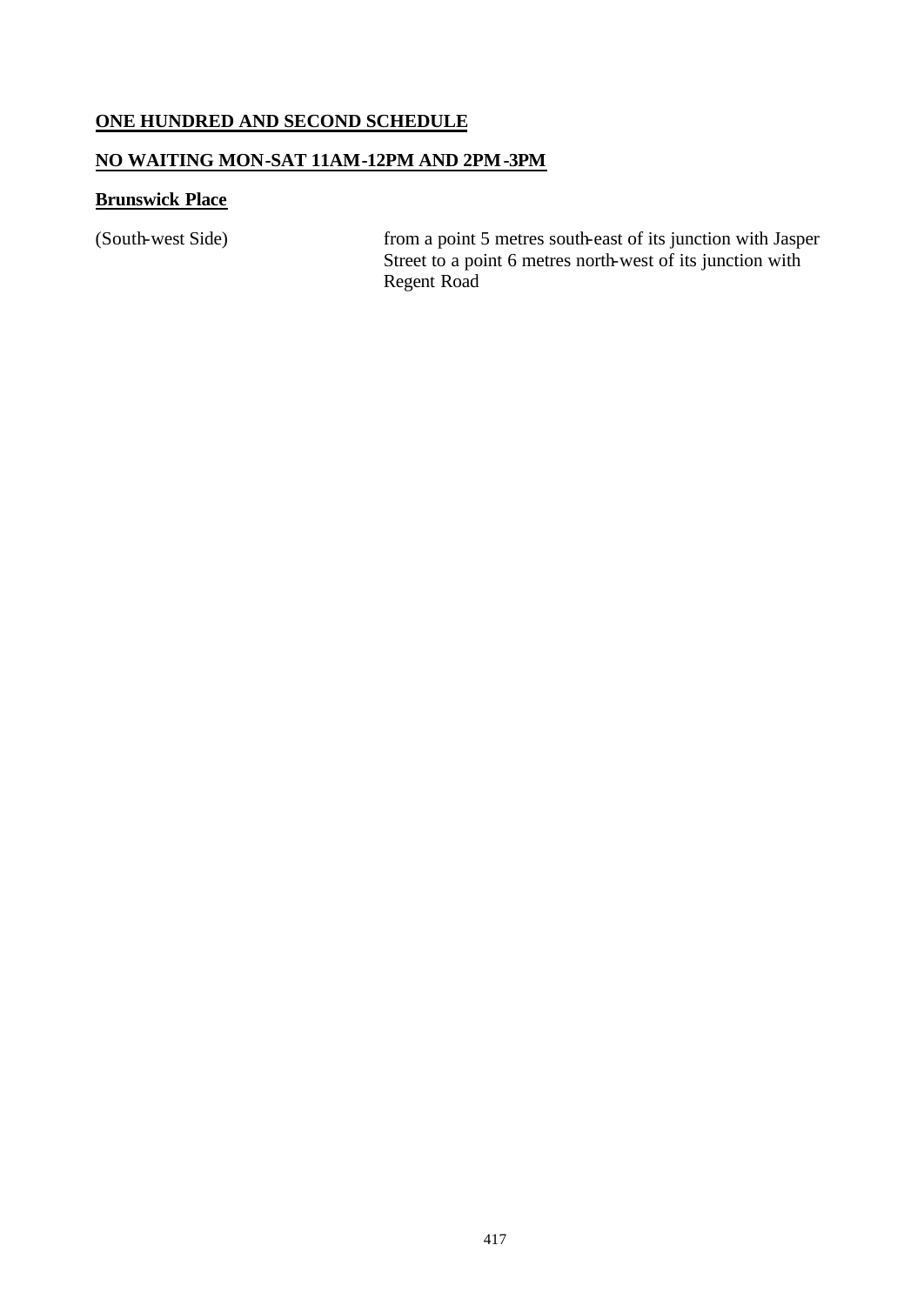## **ONE HUNDRED AND THIRD SCHEDULE**

### **NO WAITING MON-SAT 7.30AM-9AM AND 4.30PM-6PM**

## **Bank Hall Road**

| (East Side)               |     | from its junction with Moorland Road for a distance of 35<br>metres in a northerly direction                         |
|---------------------------|-----|----------------------------------------------------------------------------------------------------------------------|
| (West Side)               |     | from its junction with High Lane for a distance of 30 metres<br>in a northerly direction                             |
| <b>Hanley Road</b>        |     |                                                                                                                      |
| (North-east Side)         |     | from its junction with Preston Street for a distance of 131<br>metres in a north-westerly direction                  |
| (South-west Side)         |     | from a point 106 metres east of its junction with Sneyd Hill<br>to a point opposite the south side of Preston Street |
| <b>High Bank Place</b>    |     |                                                                                                                      |
| (North-west Side)         |     | from its junction with High Lane to a point 5 metres<br>north-east of the said junction                              |
| (South-east Side)         |     | from its junction with High Lane to a point 5 metres<br>north-east of the said junction                              |
| <b>High Lane</b>          |     |                                                                                                                      |
| (North Side)              | (i) | from its junction with High Bank Place to a point 15 metres<br>west of that junction                                 |
|                           | (i) | from its junction with High Bank Place to its junction<br>with Bank Hall Road                                        |
| <b>Moorland Road</b>      |     |                                                                                                                      |
| (North Side)              |     | from its junction with Bank Hall Road to its junction with<br>North West Terrace                                     |
| <b>North West Terrace</b> |     |                                                                                                                      |
| (South-west Side)         |     | from its junction with Moorland Road for a distance of 5<br>metres in a north-westerly direction                     |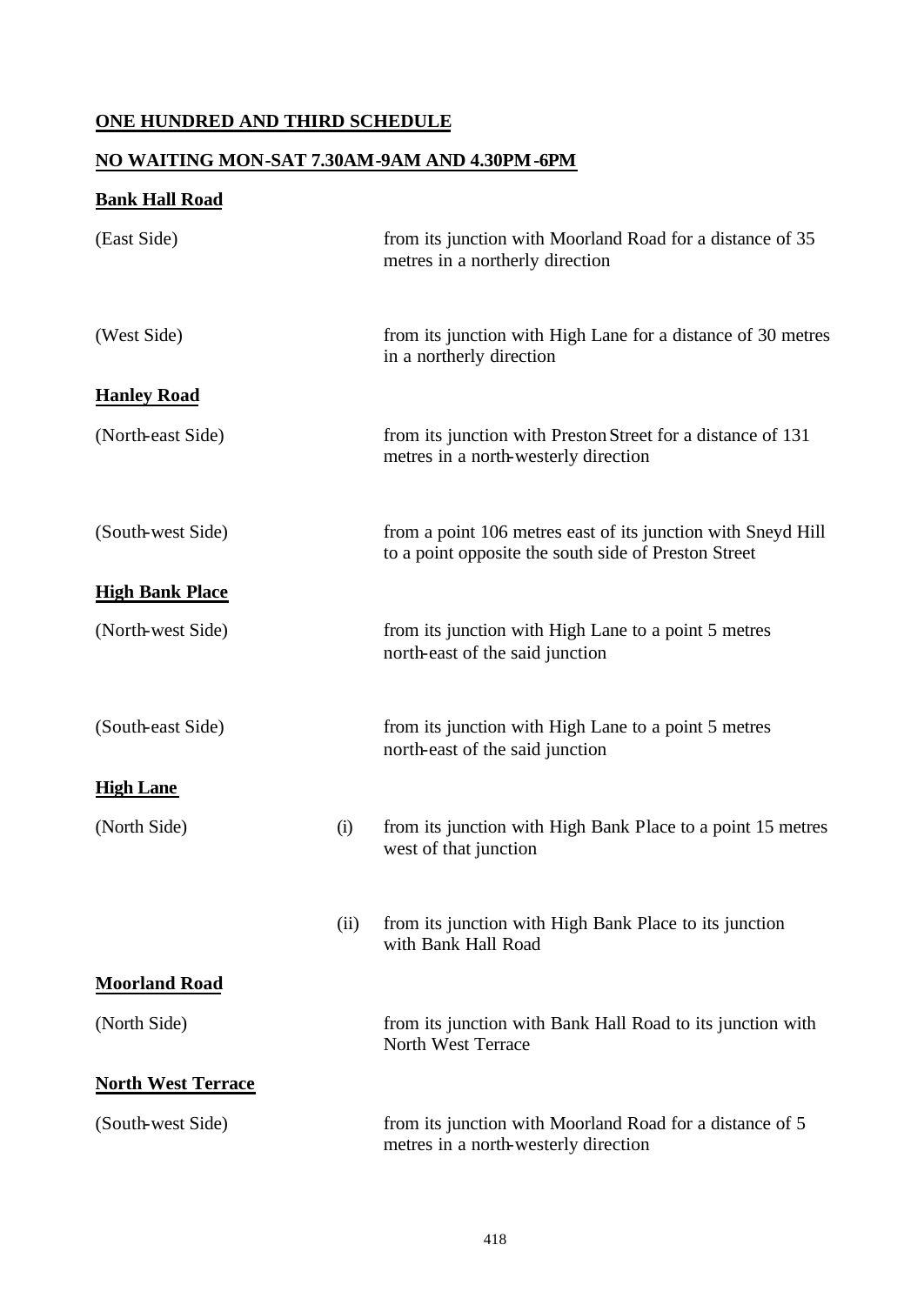## **Sneyd Hill**

(West Side) from a point 30 metres south of its junction with Hanley Road to a point 110 metres south of its junction with Hanley Road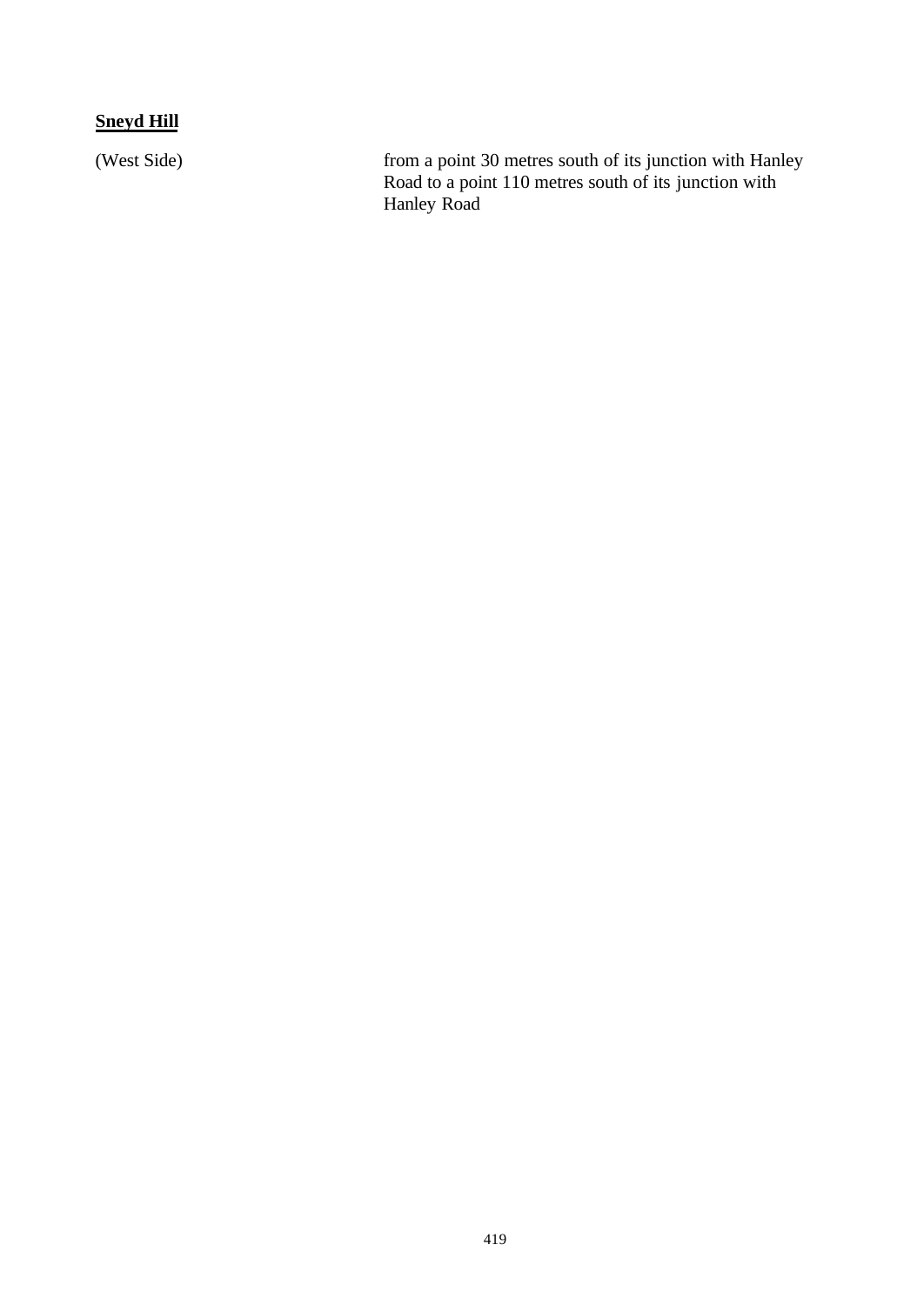## **ONE HUNDRED AND FOURTH SCHEDULE**

### **NO WAITING MON-SAT 7AM-5PM**

## **Booth Street**

(North-east Side) from a point 65 metres north-west of its junction with Fletcher Road for a distance of 40 metres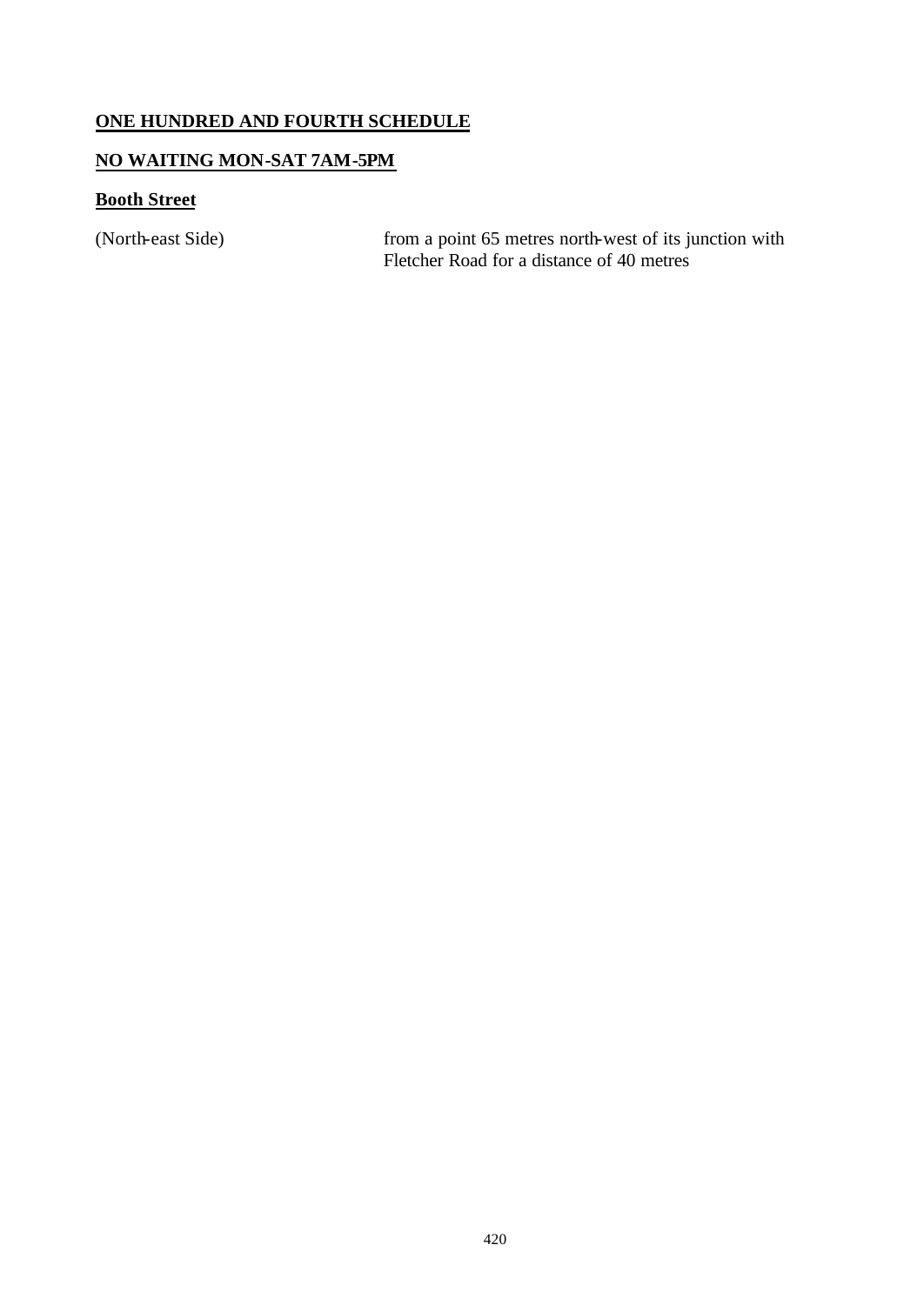### **ONE HUNDRED AND FIFTH SCHEDULE**

### **NO WAITING MON-SAT 8AM-11AM AND 11.30AM-6PM**

### **Forrister Street**

(North-east Side) from a point 65 metres south-east of its junction with Anchor Road to a point 10 metres north-west of its junction with Bridgewood Street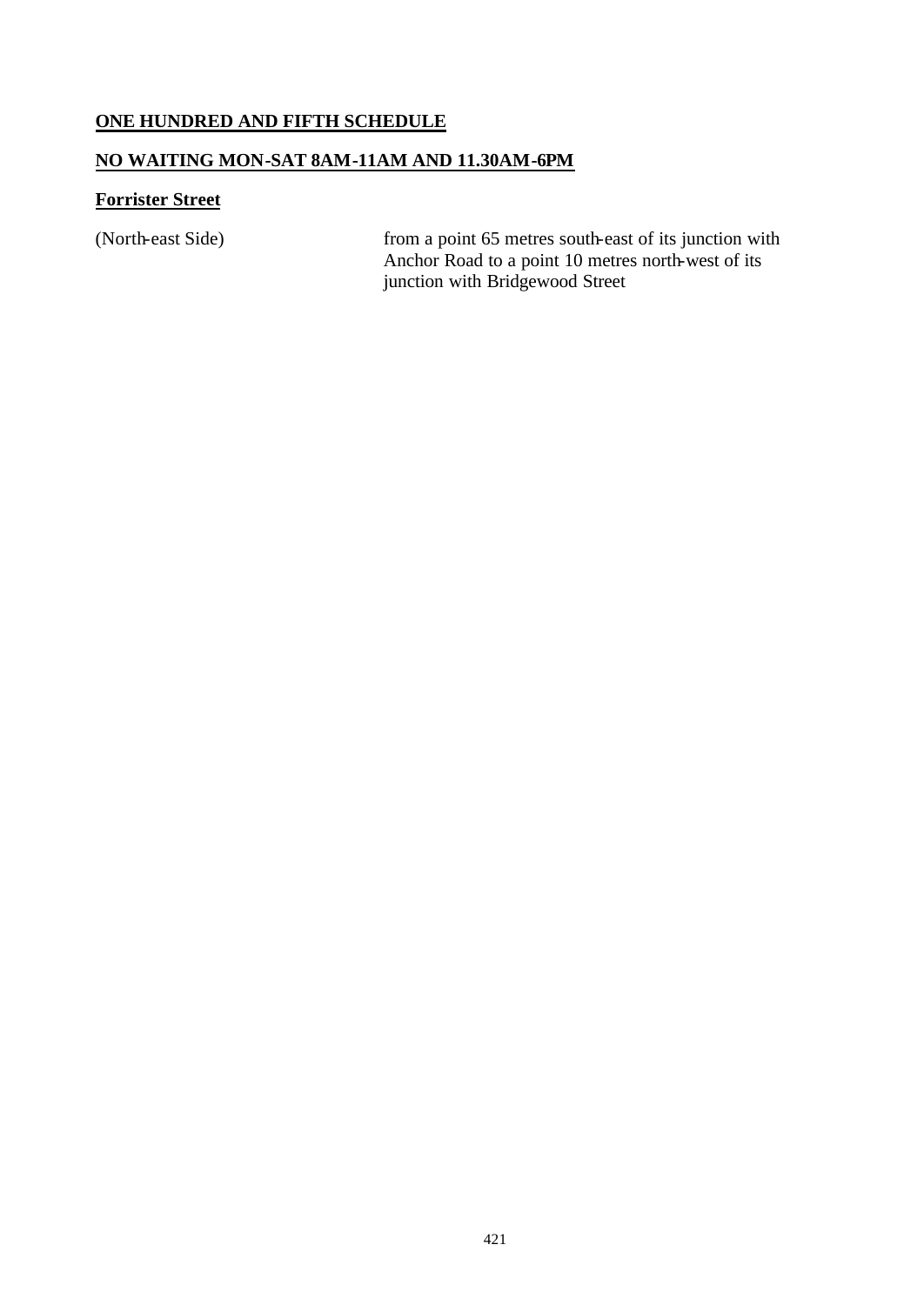# **ONE HUNDRED AND SIXTH SCHEDULE**

#### **NO WAITING MON-SAT 8AM-11AM AND 11.30AM-6PM EXCLUDING PUBLIC HOLIDAYS**

## **Park Hall Street**

| (North-east Side) | (i)  | from its junction with Bridgewood Street to its western end                                                                       |
|-------------------|------|-----------------------------------------------------------------------------------------------------------------------------------|
|                   | (ii) | from its junction with Bridgewood Street for a distance of<br>80 metres in a south-easterly direction                             |
| (South-west Side) |      | from a point 61 metres north-west of its junction with<br>Bridgewood Street to its junction with the western end of<br>the street |
| (West Side)       |      | for its entire length.                                                                                                            |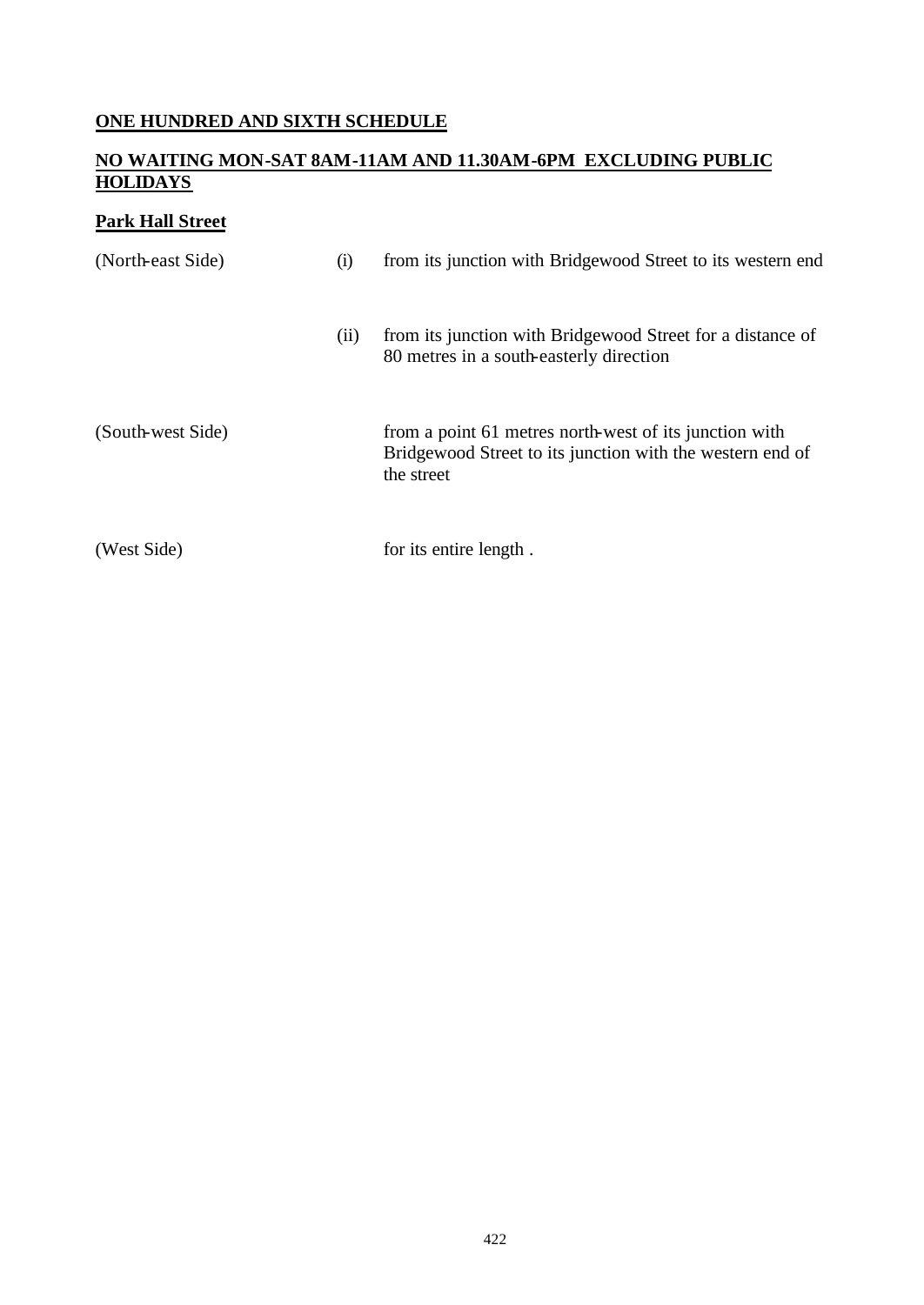## **ONE HUNDRED AND SEVENTH SCHEDULE**

### **NO WAITING MON-SAT 8AM-5.30PM**

## **Parker Street**

(South Side) from a point 5 metres west of its junction with Mersey Street to the western end of Parker Street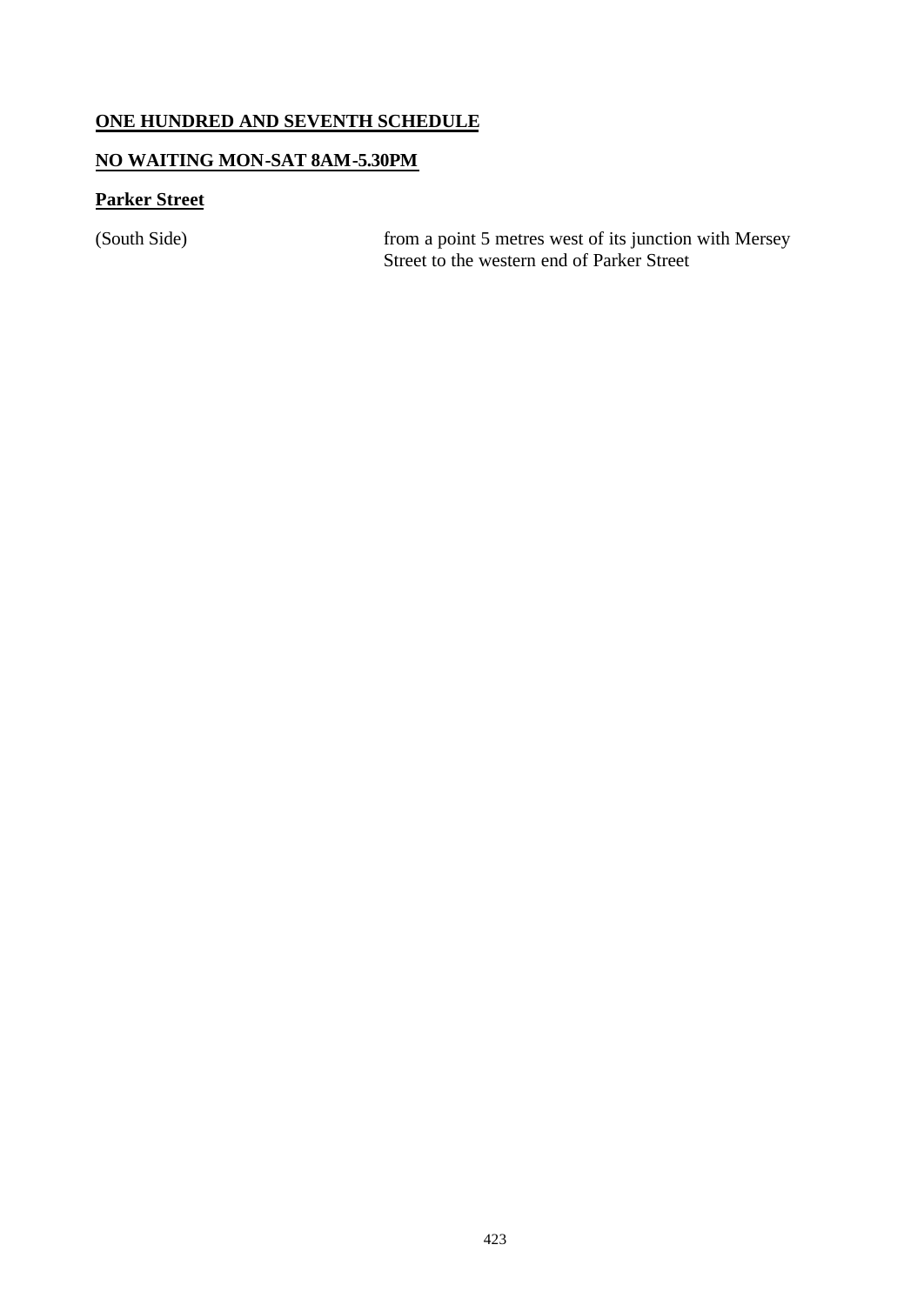## **ONE HUNDRED AND EIGHTH SCHEDULE**

## **NO WAITING MON-SAT 8AM-6PM**

# **America Street**

| (North-east Side)      |      | from its junction with Holland Street to its junction with<br><b>Roundwell Street</b>                                             |
|------------------------|------|-----------------------------------------------------------------------------------------------------------------------------------|
| <b>Ashford Street</b>  |      |                                                                                                                                   |
| (North Side)           | (i)  | from a point 19 metres north-west of its junction with<br>Crowther Street for a distance of 17 metres in an easterly<br>direction |
|                        | (ii) | from a point 10 metres east of its junction with Watford<br>Street for a distance of 15 metres in an easterly direction           |
| (South Side)           |      | from the boundary of Nos. 174/176 Ashford Street for a<br>distance of 10 metres in an easterly direction                          |
| <b>Ashlands Avenue</b> |      |                                                                                                                                   |
| (North Side)           |      | from its junction with The Avenue to its end                                                                                      |
| <b>Avenue Road</b>     |      |                                                                                                                                   |
| (South-west Side)      |      | from a point 194 metres south-east of its junction with<br>College Road to a point 211 metres south-east of that<br>junction      |
| <b>Avondale Street</b> |      |                                                                                                                                   |
| (South-west Side)      |      | from its junction with Longshaw Street to its junction with<br><b>Bradwell Street</b>                                             |
| <b>Beresford Road</b>  |      |                                                                                                                                   |
| (South Side)           |      | from a point 10 metres south-east of its junction with Stoke<br>Road for a distance of 29 metres in a south-easterly<br>direction |
| <b>Boughey Road</b>    |      |                                                                                                                                   |
| (West Side)            |      | from a point 20 metres south of its junction with Cauldon<br>Road for a distance of 19 metres in a southerly direction            |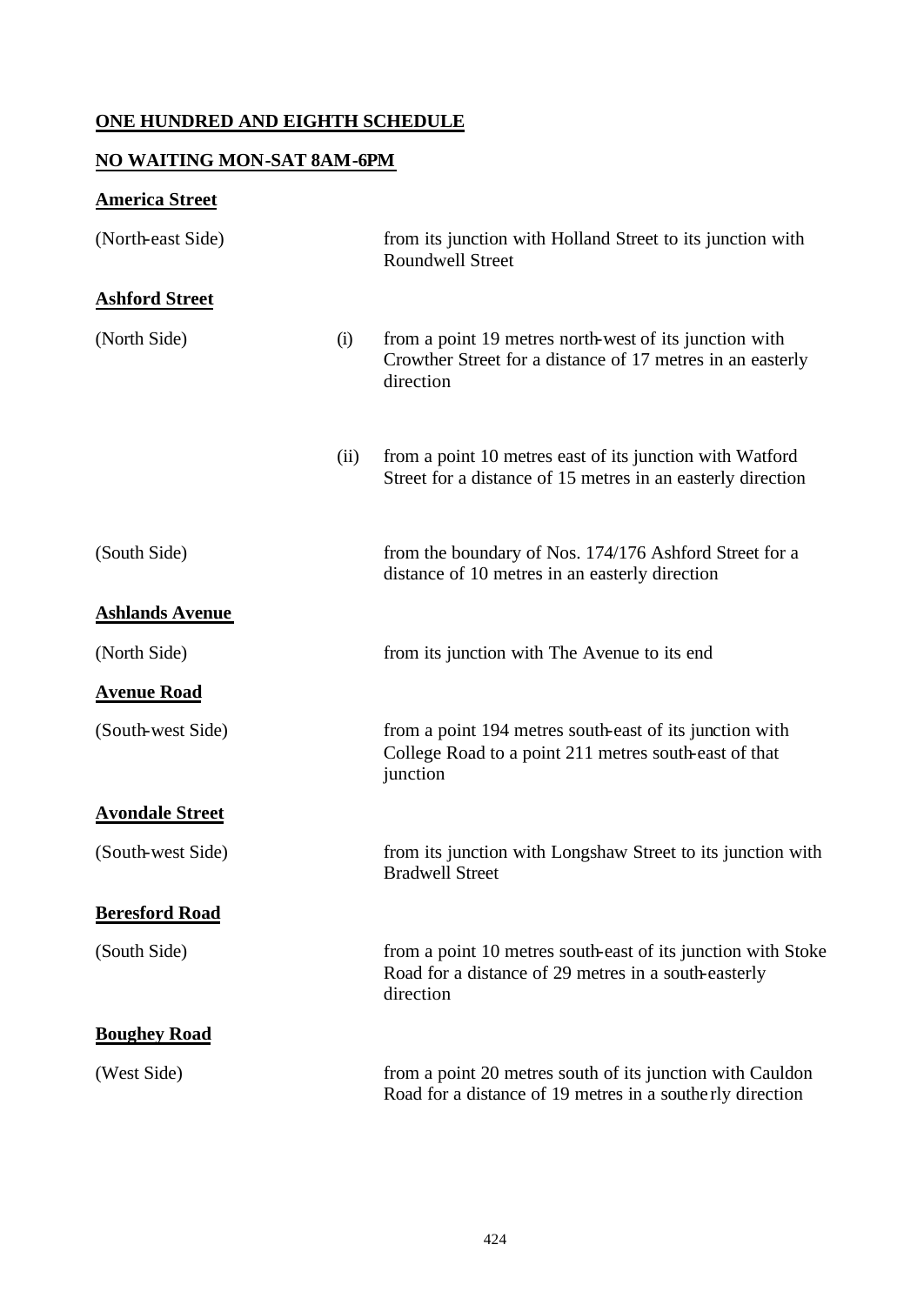| <b>Bright Street</b>   |      |                                                                                                                                         |
|------------------------|------|-----------------------------------------------------------------------------------------------------------------------------------------|
| (South Side)           |      | from a point 16 metres west of its junction with Weston<br>Road for a distance of 92 metres in a westerly direction                     |
| <b>Cardiff Grove</b>   |      |                                                                                                                                         |
| (Both Sides)           |      | The whole length including the northern end.                                                                                            |
| <b>Cauldon Road</b>    |      |                                                                                                                                         |
| (North Side)           |      | from a point 21 metres east of its junction with Boughey<br>Road for a distance of 20 metres in an easterly direction                   |
| <b>Chilton Street</b>  |      |                                                                                                                                         |
| (North Side)           |      | from a point opposite 10 metres west of its junction with<br>Hertford Street to a point 10 metres east of that junction                 |
| (South Side)           | (i)  | from a point 5 metres west of its junction with Hertford<br>Street to a point 9 metres east of that junction                            |
|                        | (ii) | from a point 10 metres east of its junction with Heron Street<br>for a distance of 13 metres in an easterly direction                   |
| <b>Cleveland Road</b>  |      |                                                                                                                                         |
| (South-east Side)      |      | from a point 19 metres east of its junction with College<br>Road to a point 19 metres west of its junction with The<br>Parkway          |
| <b>Conway Street</b>   |      |                                                                                                                                         |
| (Both Sides)           |      | from a point 21 metres west of its junction with Leek Road<br>for a distance of 13 metres in a westerly direction                       |
| <b>Cooper Street</b>   |      |                                                                                                                                         |
| (North Side)           |      | from a point 20 metres east of its junction with College<br>Road to a point 5 metres west of its junction with Raymond<br><b>Street</b> |
| <b>Crowther Street</b> |      |                                                                                                                                         |
| (East Side)            |      | from a point 25 metres south-west of its junction with<br>Cauldon Road to a point 37 metres south-west of that<br>junction              |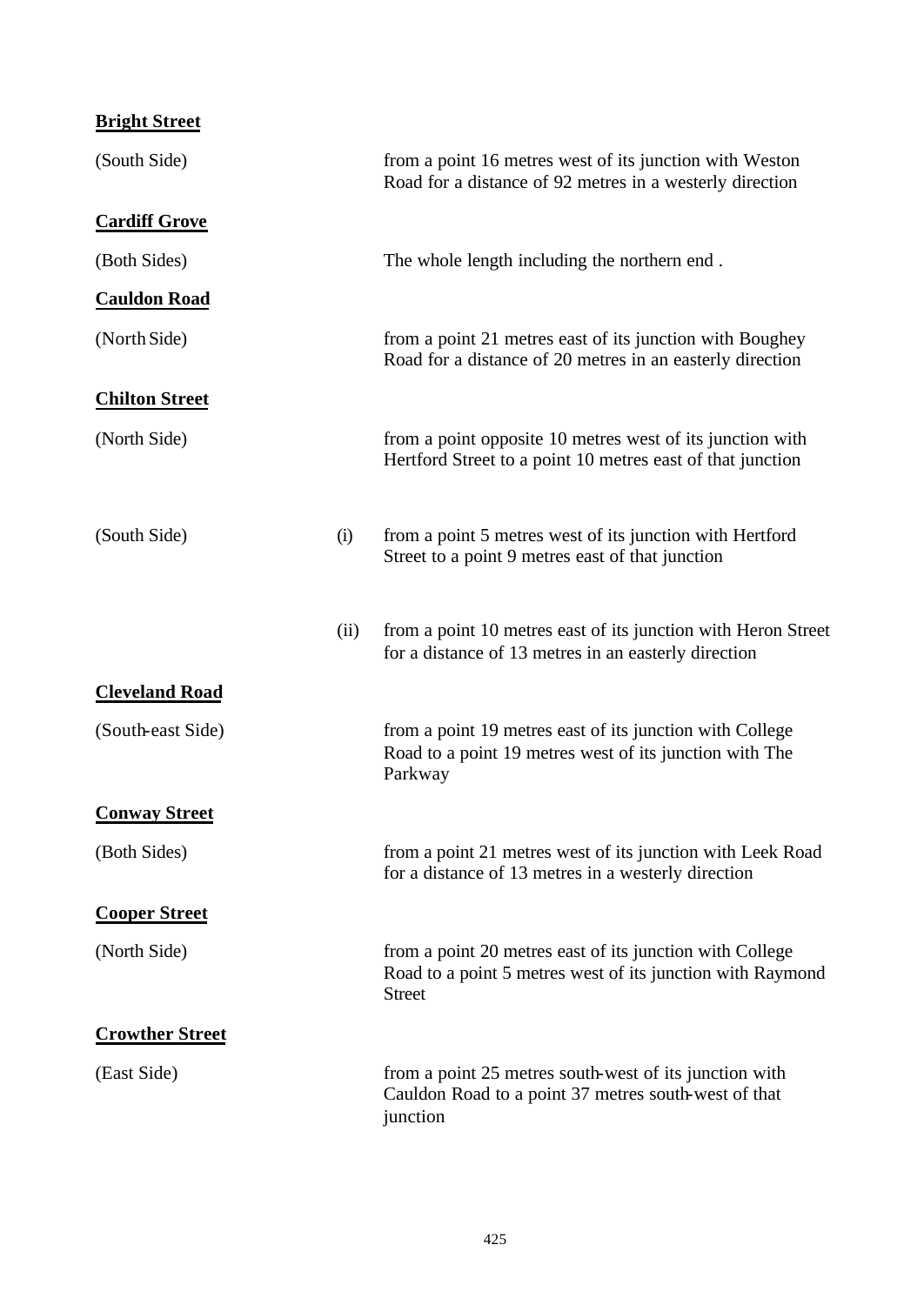| (South-east Side)       |      | from a point 114 metres south-west of its junction with<br>Cauldon Road to a point 128 metres south-west of that<br>junction       |
|-------------------------|------|------------------------------------------------------------------------------------------------------------------------------------|
| (West Side)             |      | from a point 14 metres north of its junction with Beresford<br>Street for a distance of 9 metres in a northerly direction          |
| <b>Darnley Street</b>   |      |                                                                                                                                    |
| (North-east Side)       |      | from a point 20 metres west of its junction with Leek Road<br>for a distance of 12 metres in an westerly direction                 |
| <b>Elgin Street</b>     |      |                                                                                                                                    |
| (North Side)            |      | from a point 11 metres north-west of its junction with Stoke<br>Road for a distance of 38 metres in a westerly direction           |
| <b>Fife Street</b>      |      |                                                                                                                                    |
| (South-east Side)       |      | from its junction with King Street for a distance of 65<br>metres                                                                  |
| <b>Forrister Street</b> |      |                                                                                                                                    |
| (East Side)             |      | from a point 20 metres south-east of its junction with<br>Anchor Road for a distance of 45 metres in a south-easterly<br>direction |
| (South-west Side)       |      | from a point 20 metres south-east of its junction with<br>Anchor Road for a distance of 25 metres in a south-easterly<br>direction |
| <b>Forster Street</b>   |      |                                                                                                                                    |
| (East Side)             |      | from a point 55 metres south of its junction with Phoenix<br>Street for a distance of 16 metres in a southerly direction           |
| <b>Frank Street</b>     |      |                                                                                                                                    |
| (Both Sides)            |      | from its junction with London Road for a distance of 15<br>metres in a north-westerly direction                                    |
| <b>Glebedale Road</b>   |      |                                                                                                                                    |
| (East Side)             | (i)  | from its junction with City Road for a distance of 10 metres<br>in a southerly direction                                           |
|                         | (ii) | from a point 35 metres south of its junction with City Road                                                                        |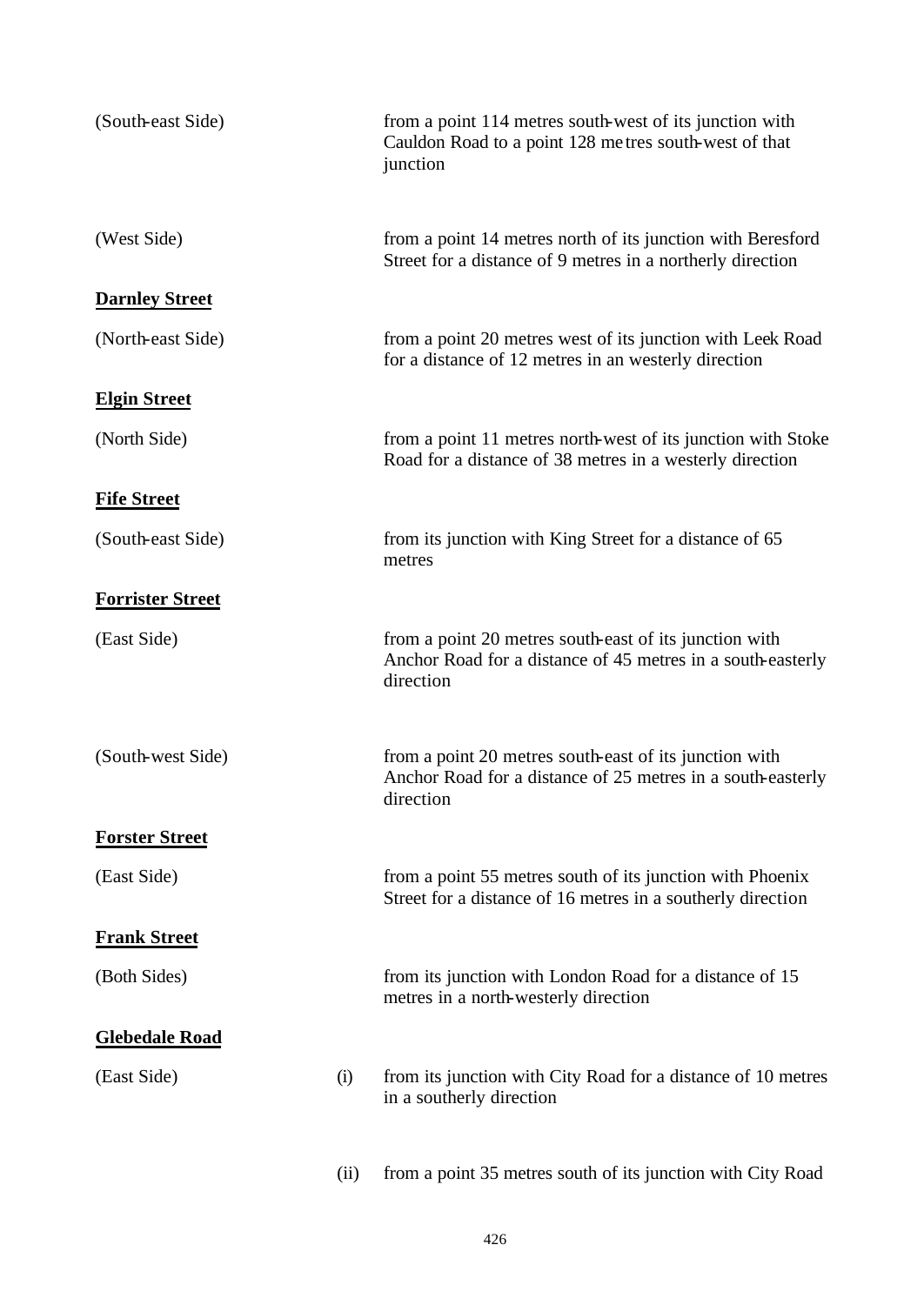|                          |       | for a distance of 45 metres in a southerly direction                                                                                                          |
|--------------------------|-------|---------------------------------------------------------------------------------------------------------------------------------------------------------------|
|                          | (iii) | from a point 100 metres south of its junction with City Road<br>for a distance of 30 metres in a southerly direction                                          |
| (West Side)              | (i)   | from its junction with City Road for a distance of 40 metres<br>in a southerly direction                                                                      |
|                          | (ii)  | from a point 10 metres north of its junction with Baker<br>Street to a point 20 metres south of its junction with Baker<br><b>Street</b>                      |
|                          | (iii) | from a point 10 metres north of its junction with Gimson<br>Street to a point 20 metres south of its junction with<br><b>Gimson Street</b>                    |
| <b>Goddard Street</b>    |       |                                                                                                                                                               |
| (North-east Side)        |       | from a point 10 metres south-east of its junction with<br>Bridgewood Street for a distance of 50 metres in a<br>south-easterly direction                      |
| <b>Gower Street</b>      |       |                                                                                                                                                               |
| (Both Sides)             |       | For its whole length.                                                                                                                                         |
| <b>Greengates Street</b> |       |                                                                                                                                                               |
| (West Side)              |       | from a point 20 metres south of its junction with Park<br>Terrace for a distance of 27 metres in a southerly direction                                        |
| <b>Griffin Street</b>    |       |                                                                                                                                                               |
| (South-west Side)        |       | from a point 20 metres south-east of its junction with the<br>north-western end to a point 45 metres north-west of its<br>junction with the south eastern end |
| <b>Hardy Street</b>      |       |                                                                                                                                                               |
| (Both Sides)             |       | from its junction with Summerbank Road for a distance of<br>10 metres in a north-easterly direction                                                           |
| <b>Haywood Street</b>    |       |                                                                                                                                                               |
| (North Side)             |       | from its junction with Stoke Road for a distance of 10<br>metres in a westerly direction                                                                      |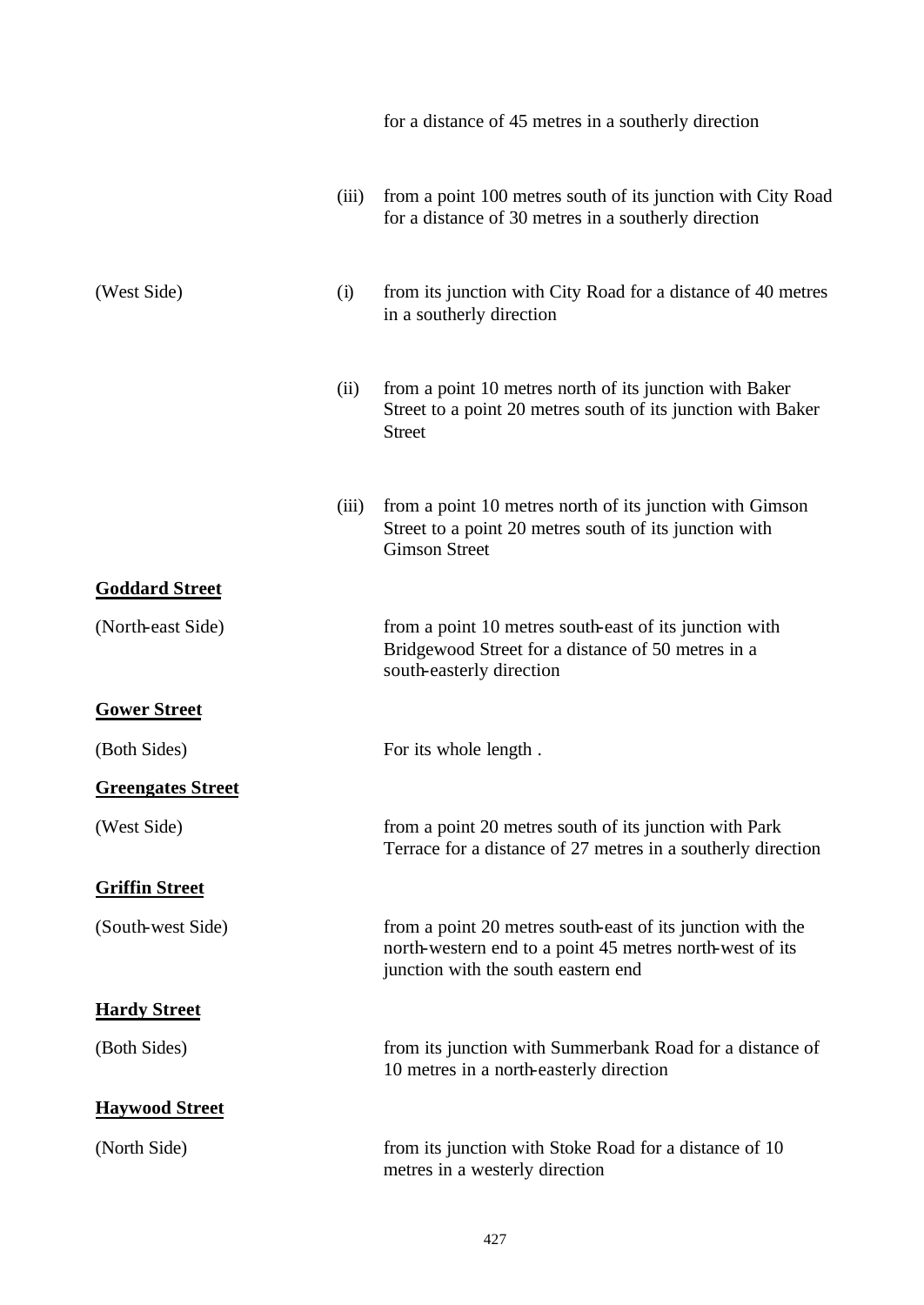| (South Side)           |       | from a point 10 metres north-west of its junction with Stoke<br>Road for a distance of 25 metres in a westerly direction                             |
|------------------------|-------|------------------------------------------------------------------------------------------------------------------------------------------------------|
| <b>Hertford Street</b> |       |                                                                                                                                                      |
| (East Side)            |       | from its junction with Chilton Street for a distance of 7<br>metres in a southerly direction                                                         |
| (West Side)            |       | from its junction with Chilton Street for a distance of 10<br>metres in a southerly direction                                                        |
| <b>High Street</b>     |       |                                                                                                                                                      |
| (South-west Side)      | (i)   | from a point 10 metres north-west of its junction with Bond<br>Street to a point 10 metres south-east of its junction with<br><b>Newfield Street</b> |
|                        | (ii)  | from a point 12 metres north-west of its junction with<br>Newfield Street to a point 11 metres south-east of its<br>junction with Smith Child Street |
|                        | (iii) | from a point 12 metres north-west of its junction with Smith<br>Child Street to a point 10 metres south-east of its junction<br>with Hardy Street    |
|                        | (iv)  | from a point 10 metres north-west of its junction with<br>Hardy Street to a point 10 metres south-east of its<br>junction with Summerbank Road       |
| <b>Holland Street</b>  |       |                                                                                                                                                      |
| (South-east Side)      |       | from its junction with America Street to its junction with<br><b>Robert Street</b>                                                                   |
| <b>Kensington Road</b> |       |                                                                                                                                                      |
| (East Side)            |       | from a point 17 metres south of its junction with<br>Racecourse Road for a distance of 116 metres in a southerly<br>direction                        |
| <b>Knowle Street</b>   |       |                                                                                                                                                      |
| (South-west Side)      |       | from a point 5 metres north-west of its junction with                                                                                                |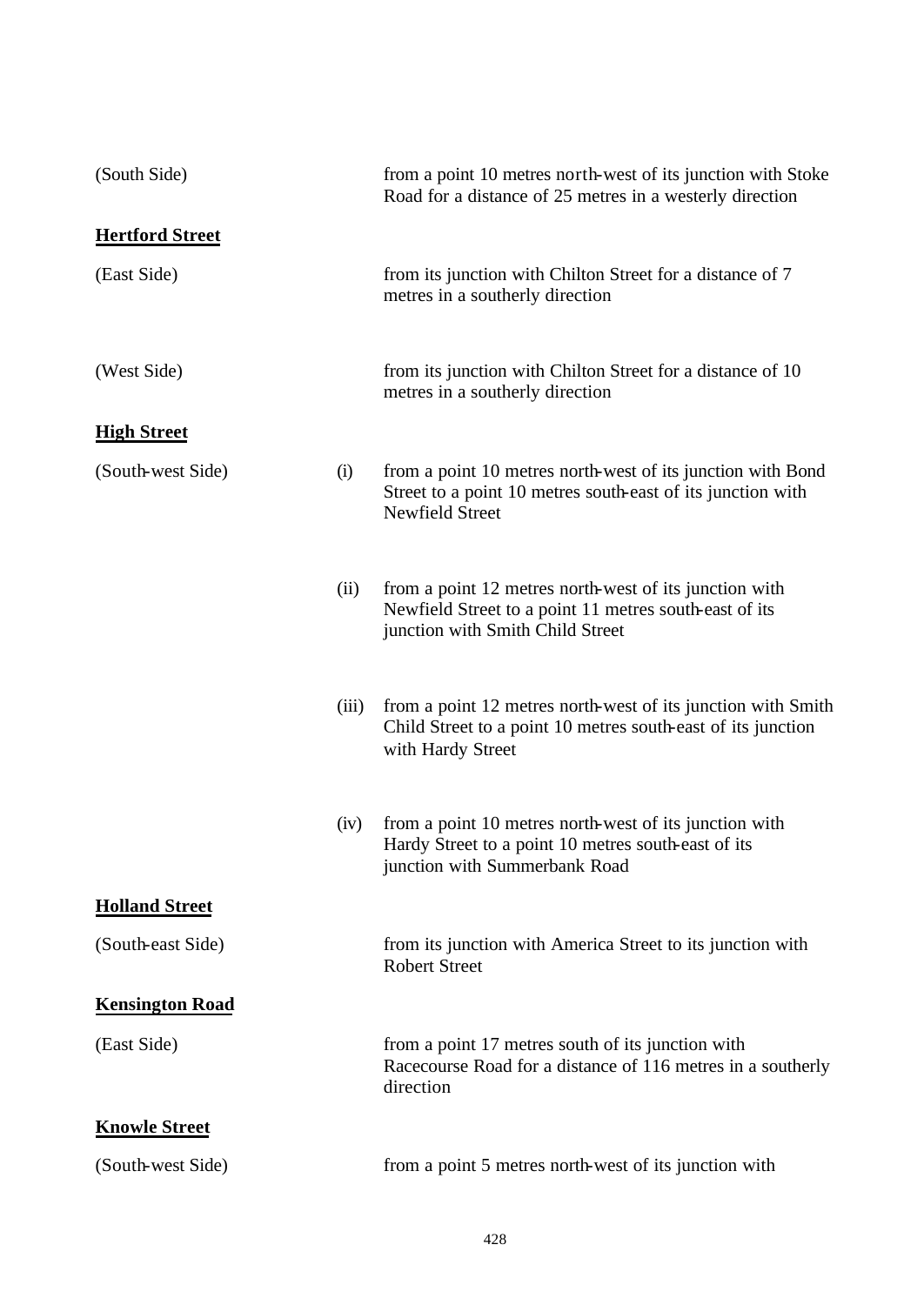|                        | Shelton Old Road for a distance of 78 metres in a north<br>westerly direction                                                                                        |
|------------------------|----------------------------------------------------------------------------------------------------------------------------------------------------------------------|
| <b>Leek Road</b>       |                                                                                                                                                                      |
| (North-west Side)      | from a point 22.8 metres south-west of its junction with<br>Lichfield Street and Victoria Road to a point 137 metres<br>north-east of its junction with Mawson Grove |
| (South-east Side)      | from a point 60 metres north of its junction with the<br>northern University entrance to a point 25 metres<br>south-west of its junction with Victoria Road          |
| <b>Locketts Lane</b>   |                                                                                                                                                                      |
| (North-west Side)      | from a point 30 metres south-west of its junction with<br>Normacot Road for a distance of 10 metres in a<br>south-westerly direction                                 |
| <b>London Road</b>     |                                                                                                                                                                      |
| (East Side)            | from its junction with Stone Road to a point 33 metres<br>north of the northern kerbline of Flash Lane                                                               |
| (South-east Side)      | from a point 18 metres south-west of its junction with<br>Kensington Road to a point 18 metres north-east of its<br>junction with Wolsey Road                        |
| <b>Longshaw Street</b> |                                                                                                                                                                      |
| (North-west Side)      | from a point 62 metres south-west of its junction with<br>Station Street to its end                                                                                  |
| <b>Nelson Place</b>    |                                                                                                                                                                      |
| (West Side)            | from a point 27 metres south of its junction with Waterloo<br>Street to a point 17 metres north of its junction with<br><b>Botteslow Street</b>                      |
| <b>Newhouse Road</b>   |                                                                                                                                                                      |
| (East Side)            | from a point 10 metres north of its junction with Trinity<br>Place to a point 11 metres south of that junction                                                       |
| (West Side)            | from a point 19 metres north of its junction with<br>Werrington Road to a point 145 metres north of that<br>junction                                                 |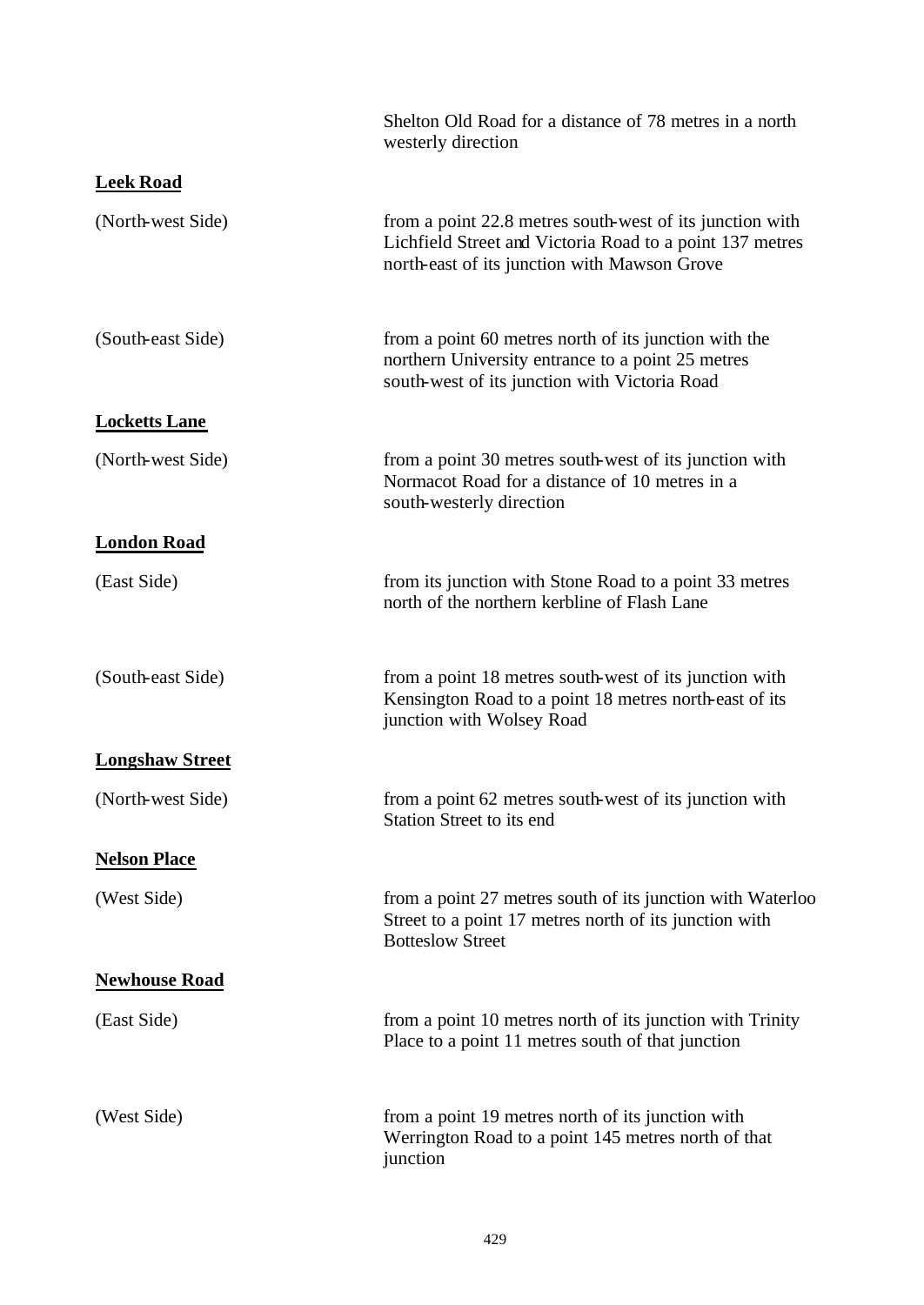| <b>Newlands Street</b>   |                                                                                                                                                                                                                     |
|--------------------------|---------------------------------------------------------------------------------------------------------------------------------------------------------------------------------------------------------------------|
| (North Side)             | from the boundary of Nos. 18/20 Newlands Street for a<br>distance of 12 metres in an easterly direction                                                                                                             |
| (South Side)             | from a point 10 metres west of its junction with Stoke Road<br>for a distance of 136 metres in a westerly direction                                                                                                 |
| <b>North Road</b>        |                                                                                                                                                                                                                     |
| (North Side)             | from its junction with Fraser Street to the west side of the<br>unadopted entry at the side of No. 103                                                                                                              |
| <b>Penfleet Avenue</b>   |                                                                                                                                                                                                                     |
| (South-west Side)        | from a point 10 metres south-east of its junction with<br>Weston Road to its junction with Woodgate Street                                                                                                          |
| <b>Pierce Street</b>     |                                                                                                                                                                                                                     |
| (Both Sides)             | The whole street except for both sides for a distance of 25<br>metres from the closed southern end excluding the east side<br>from a point 18 metres south to a point 30 metres south of<br>the closed northern end |
| <b>Priorfield Close</b>  |                                                                                                                                                                                                                     |
| (North-west Side)        | from its junction with Portland Road for a distance of 16<br>metres in an north-easterly direction                                                                                                                  |
| (South-east Side)        | from a point 6 metres north-east of its junction with<br>Portland Road for a distance of 27 metres in an<br>north-easterly direction                                                                                |
| <b>Queen Anne Street</b> |                                                                                                                                                                                                                     |
| (South Side)             | from a point 10 metres east of its junction with Stoke Road<br>for a distance of 20 metres in an easterly direction                                                                                                 |
| <b>Racecourse Road</b>   |                                                                                                                                                                                                                     |
| (South-west Side)        | from its junction with Kensington Road for a distance of 25<br>metres in an south-easterly direction                                                                                                                |
| <b>Richmond Terrace</b>  |                                                                                                                                                                                                                     |
| (North-east Side)        | from a point 24 metres south-east of its junction with Snow<br>Hill for a distance of 72 metres in a south-easterly direction                                                                                       |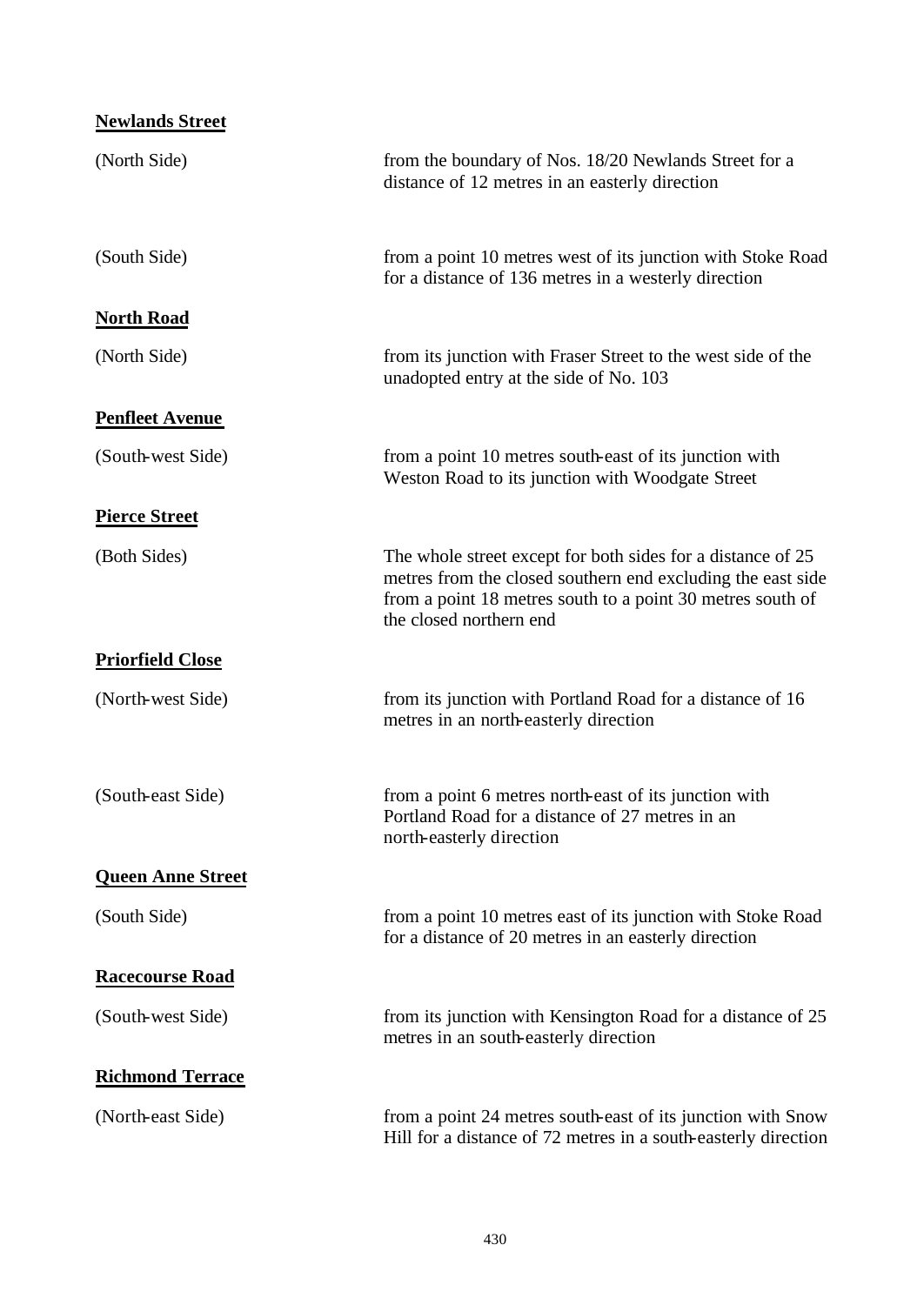| (South-west Side)                                  |       | from a point 38 metres south-east of its junction with Snow<br>Hill for a distance of 7 metres in an south-easterly direction |
|----------------------------------------------------|-------|-------------------------------------------------------------------------------------------------------------------------------|
| <b>Robert Street</b>                               |       |                                                                                                                               |
| (South Side)                                       |       | from its junction with Goodfellow Street to its junction<br>with Holland Street                                               |
| <b>Robson Street</b>                               |       |                                                                                                                               |
| (North Side)                                       |       | from a point 14 metres west of the west side of its<br>junction with Slippery Lane to the western end                         |
| <b>Roundwell Street</b>                            |       |                                                                                                                               |
| (North Side)                                       |       | from its junction with America Street for a distance of 99<br>metres in a westerly direction                                  |
| (South Side)                                       | (i)   | from its junction with Oldcourt Street to its junction with<br><b>Stringer Street</b>                                         |
|                                                    | (ii)  | from its junction with Stringer Court to its junction with<br>Ladywell Road                                                   |
|                                                    | (iii) | from its junction with Nash Peake Street for a distance of<br>20 metres in a northerly direction                              |
| <b>Salisbury Avenue</b>                            |       |                                                                                                                               |
| (East Side)                                        |       | from a point 30 metres south of its junction with Wellesley<br>Street for a distance of 10 metres in a southerly direction    |
| <b>Seaford Street</b>                              |       |                                                                                                                               |
| (North Side)                                       |       | from a point 10 metres east of its junction with Stoke Road<br>for a distance of 25 metres in an easterly direction           |
| (South Side)                                       |       | from a point 10 metres east of its junction with Stoke Street<br>for a distance of 38 metres in an easterly direction         |
| <b>Service Road Off Broadway</b><br><b>Longton</b> |       |                                                                                                                               |
| (Both Sides)                                       |       | from its junction with Broadway for a distance of 100<br>metres                                                               |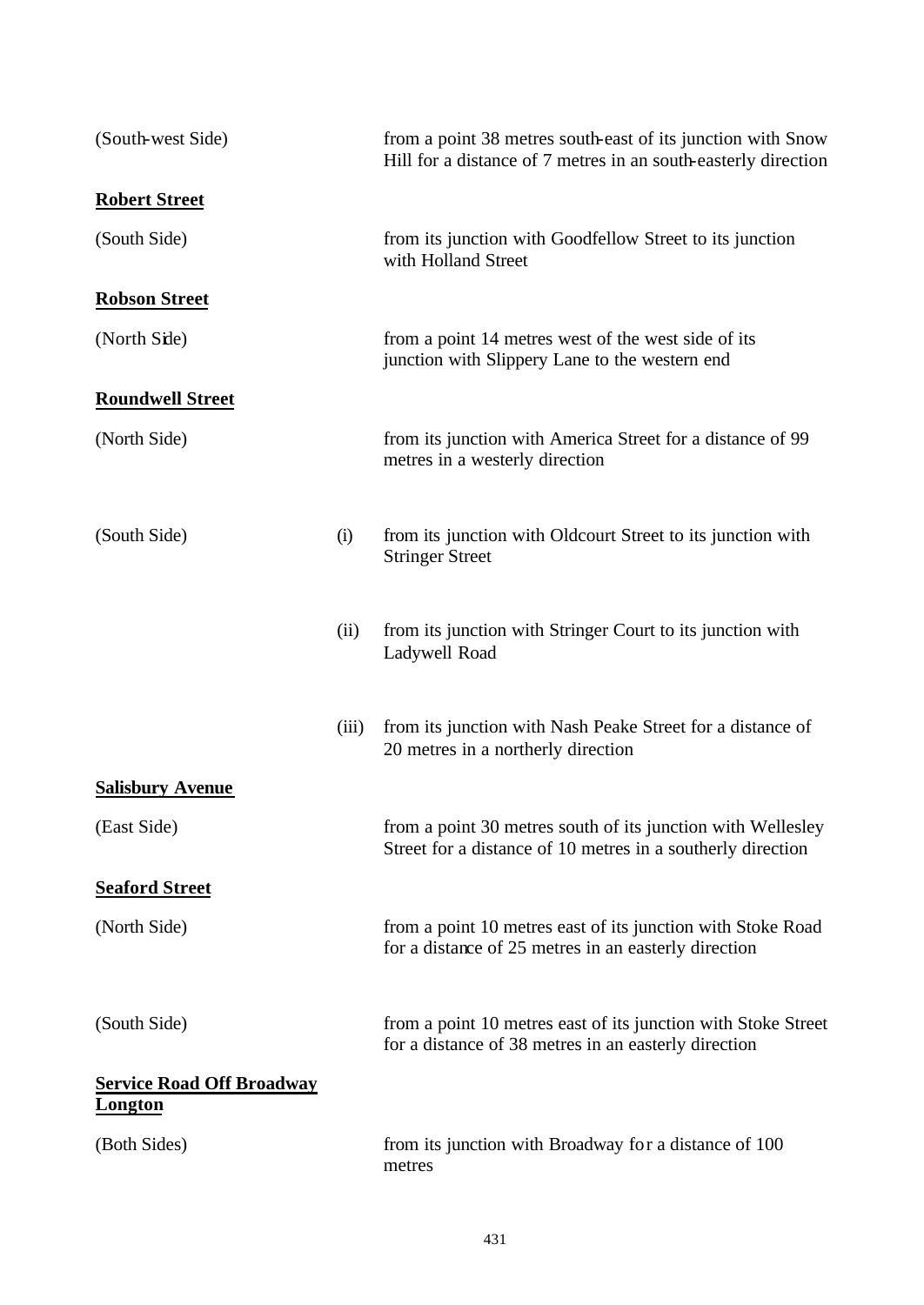| <b>Shelton New Road</b> |       |                                                                                                                                            |
|-------------------------|-------|--------------------------------------------------------------------------------------------------------------------------------------------|
| (North Side)            |       | from a point 25 metres east of its junction with Shearer<br>Street to a point 30 metres west of its junction with Snow<br>Hill             |
| <b>Shirley Road</b>     |       |                                                                                                                                            |
| (South Side)            |       | from a point 15 metres east of its junction with Victoria<br>Avenue to a point 16 metres west of its junction with<br><b>Regent Street</b> |
| <b>St Martin's Lane</b> |       |                                                                                                                                            |
| (South Side)            |       | from a point 16 metres east of its junction with Transport<br>Lane for a distance of 13 metres in an easterly direction                    |
| <b>Stanley Street</b>   |       |                                                                                                                                            |
| (East Side)             |       | from a point 19 metres north of its junction with Park<br>Terrace for a distance of 17 metres in a northerly direction                     |
| <b>Station Street</b>   |       |                                                                                                                                            |
| (North-west Side)       |       | from a point 32 metres north-east of its junction with<br>Princes Square for a distance of 21 metres in a<br>north-easterly direction      |
| (South-east Side)       |       | from its junction with Longport Road for a distance of 100<br>metres in a south-westerly direction                                         |
| <b>Summerbank Road</b>  |       |                                                                                                                                            |
| (East Side)             | (i)   | from a point 11 metres south-west of its junction with St<br>Aidan's Street to a point 11 metres north-east of that<br>junction            |
|                         | (ii)  | from a point 10 metres south-west of its junction with Bond<br>Street to a point 12 metres north-east of that junction                     |
|                         | (iii) | from a point 10 metres south-west of its junction with<br>Newfield Street to a point 13 metres north-east of that<br>junction              |
|                         | (iv)  | from a point 12 metres south-west of its junction with Smith                                                                               |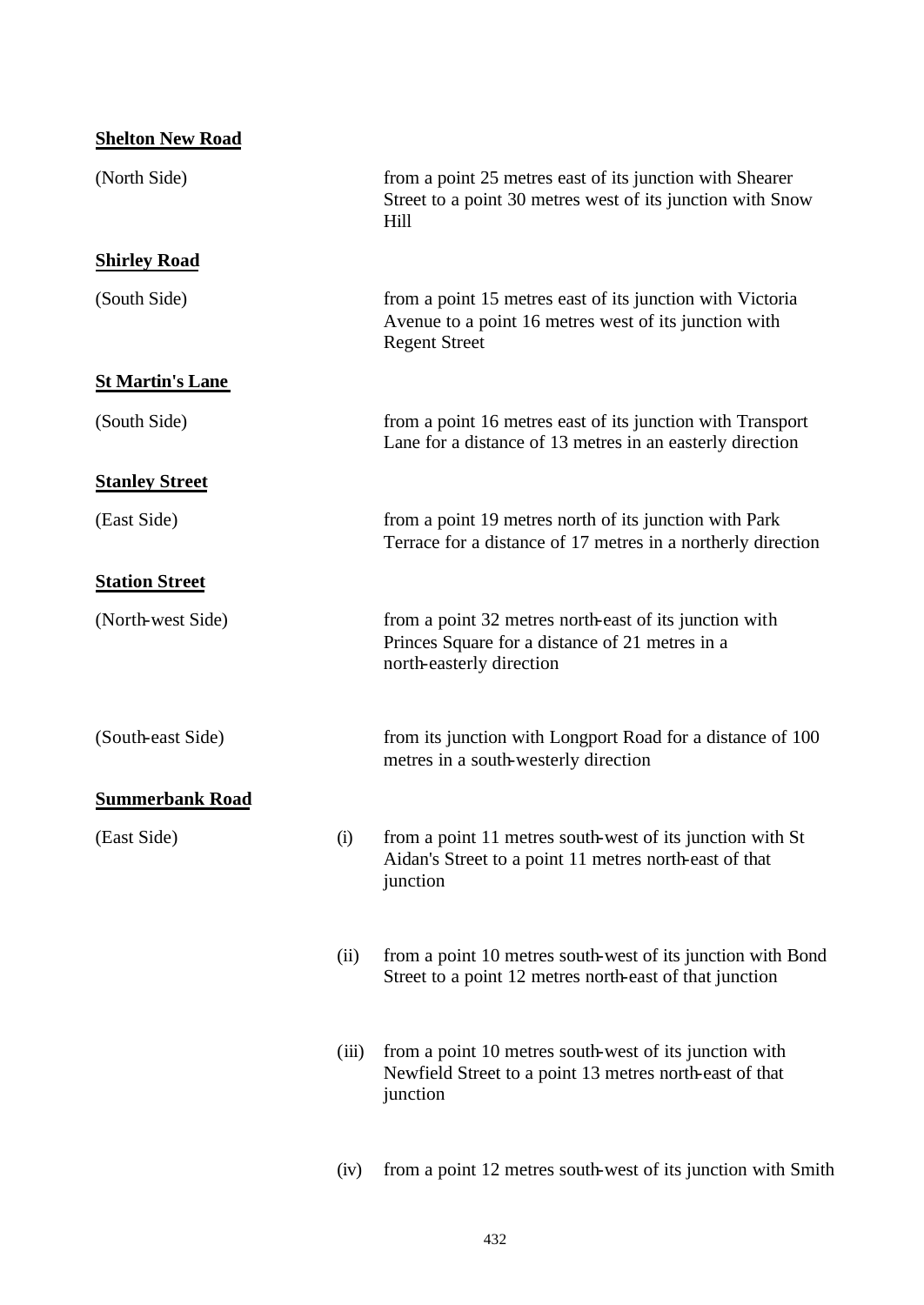|                       |       | Child Street to a point 10 metres north-east of that junction                                                                                                    |
|-----------------------|-------|------------------------------------------------------------------------------------------------------------------------------------------------------------------|
|                       | (v)   | from a point 12 metres south-west of its junction with Hardy<br>Street to a point 10 metres north-east of that junction                                          |
| (West Side)           |       | from its junction with High Street for a distance of 328<br>metres in a southerly direction                                                                      |
| <b>Sun Street</b>     |       |                                                                                                                                                                  |
| (North Side)          | (i)   | from a point 26 metres west of its junction with Slippery<br>Lane for a distance of 19 metres in a westerly direction                                            |
|                       | (ii)  | from a point 5 metres east of the east side of its junction<br>with Margill Close to a point 5 metres west of the west side<br>of its junction with Yates Street |
| <b>The Avenue</b>     |       |                                                                                                                                                                  |
| (South-east Side)     |       | from its junction with Ashlands Avenue to a point 22 metres<br>south of its junction with Hartshill Road                                                         |
| <b>Transport Lane</b> |       |                                                                                                                                                                  |
| (North-west Side)     | (i)   | from a point 6 metres north-east of its junction with The<br>Strand for a distance of 12 metres in a north-easterly<br>direction                                 |
|                       | (ii)  | from a point 48 metres north-east of its junction with The<br>Strand for a distance of 12 metres in a north-easterly<br>direction                                |
|                       | (iii) | from its junction with Market Street for a distance of 25<br>metres in a southerly direction                                                                     |
| (South-east Side)     |       | from a point 27 metres north-east of its junction with The<br>Strand for a distance of 22 metres in a north-easterly<br>direction                                |
| <b>Uttoxeter Road</b> |       |                                                                                                                                                                  |
| (North-east Side)     |       | from a point 30 metres south-east of its junction with New                                                                                                       |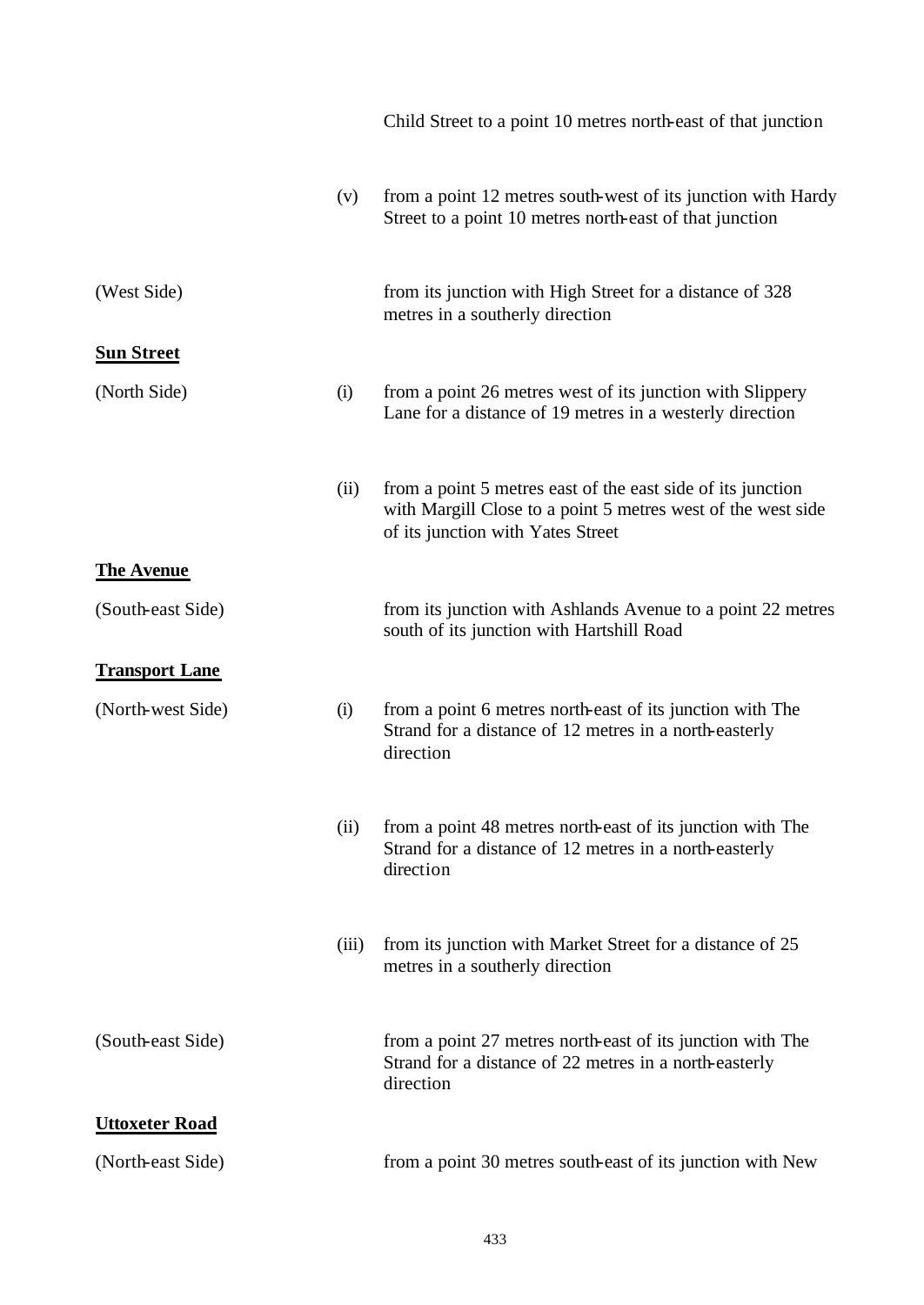|                          |      | Hall Road to a point 84 metres south-east of its junction<br>with New Hall Road                                                                                         |
|--------------------------|------|-------------------------------------------------------------------------------------------------------------------------------------------------------------------------|
| Victoria Road            |      |                                                                                                                                                                         |
| (North-east Side)        |      | from a point 14 metres south-east of its junction with Leek<br>Road to a point 23 metres south-east of its junction with<br><b>Warrington Road</b>                      |
| (South-west Side)        | (i)  | from a point 13 metres south-east of its junction with Leek<br>Road to a point 20 metres south-east of its junction with<br><b>Egerton Street</b>                       |
|                          | (ii) | from a point 46 metres south-east of its junction with<br>Egerton Street to a point 32 metres south-east of that<br>junction                                            |
| <b>Well Street</b>       |      |                                                                                                                                                                         |
| (East Side)              |      | from a point 4 metres south of its junction with the<br>un-named road between Well Street and Wellington Street<br>for a distance of 73 metres in a southerly direction |
| <b>Wellington Street</b> |      |                                                                                                                                                                         |
| (North-east Side)        |      | from its junction with Wellington Terrace for a distance of<br>43 metres in a northerly direction                                                                       |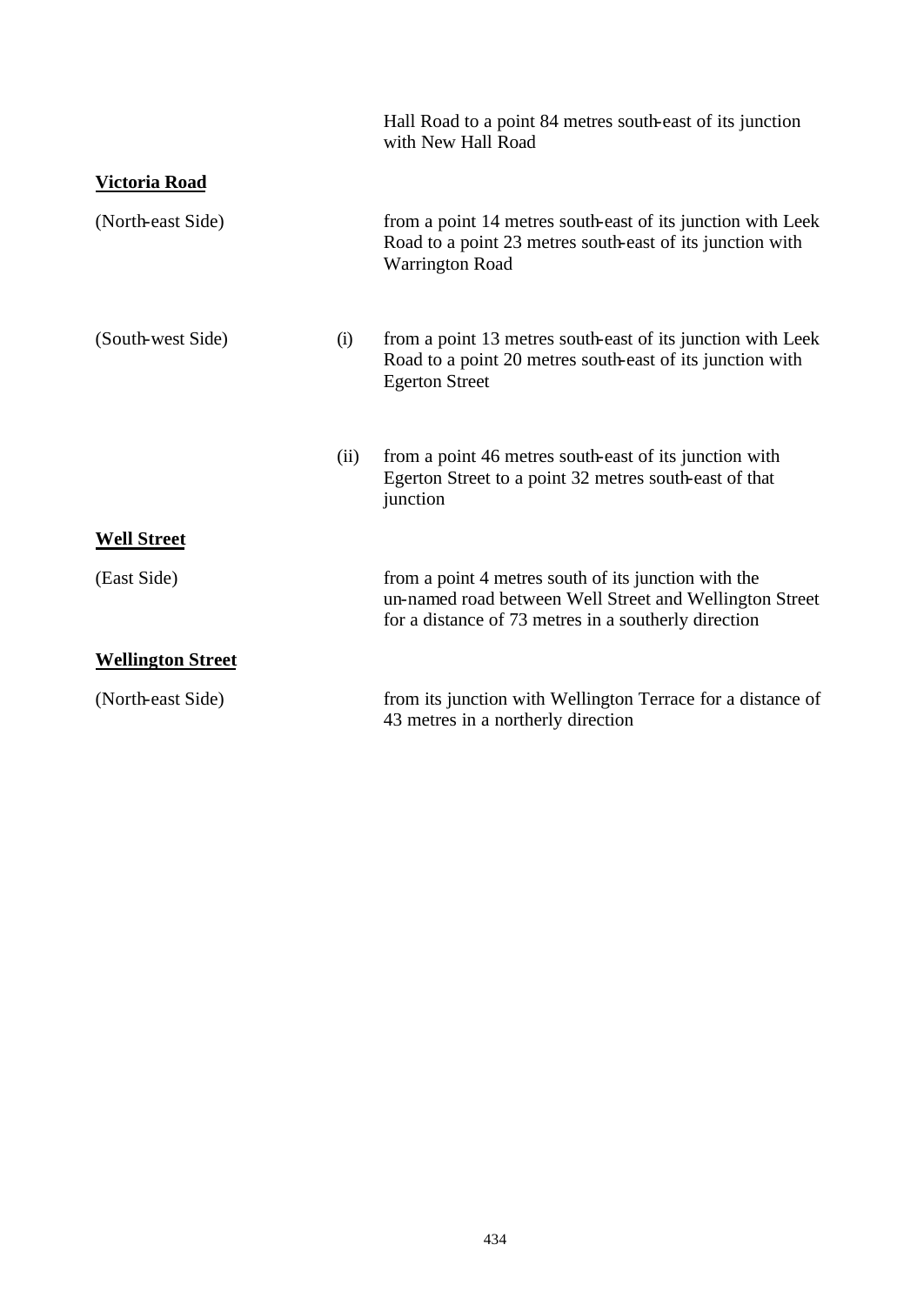# **Whitehaven Drive**

| (North-east Side)      | from its junction with Boundary Street to a point opposites<br>its junction with the west side Bamford Grove |
|------------------------|--------------------------------------------------------------------------------------------------------------|
| <b>Woodland Street</b> |                                                                                                              |
| (South Side)           | from its junction with High Street to a point 32 metres east<br>of its eastern extremity                     |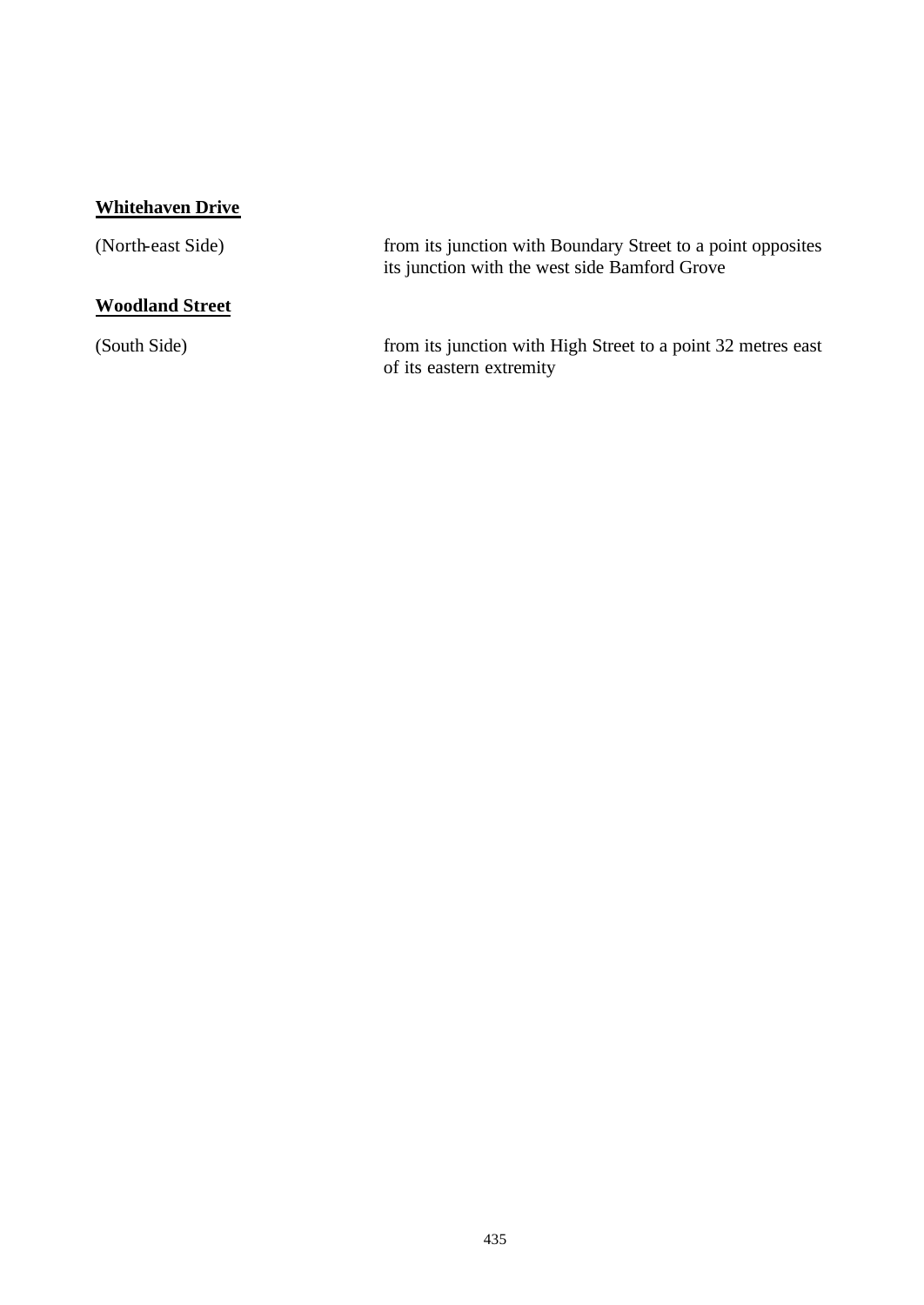### **ONE HUNDRED AND NINTH SCHEDULE**

## **NO WAITING MON-SAT 8AM-6PM EXCEPT DISABLED VEHICLES**

## **Hill Street**

(South Side) from a point 32 metres east of its junction with Epworth Street to a point 41 metres west of its junction with Poulson Street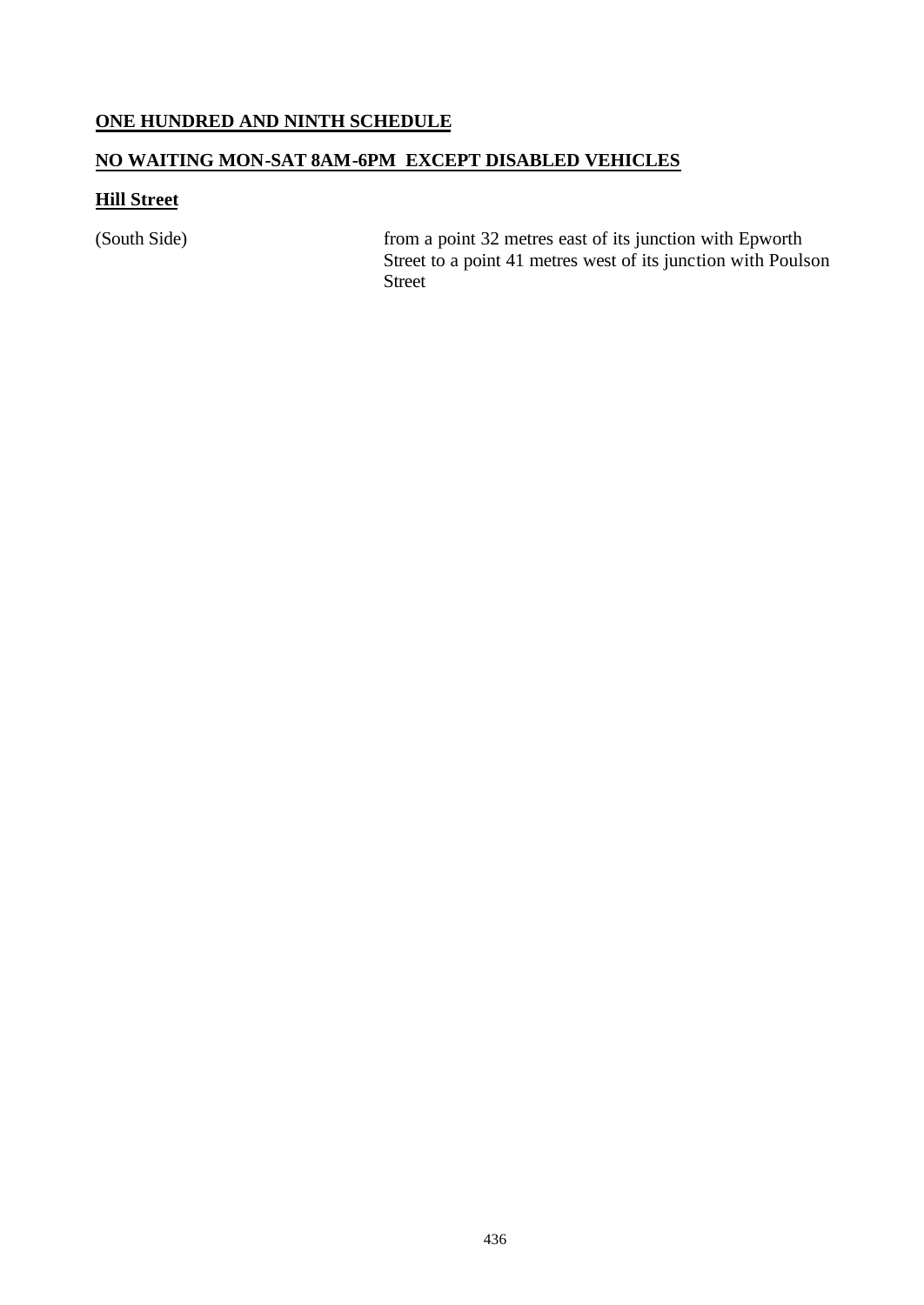# **ONE HUNDRED AND TENTH SCHEDULE**

### **NO WAITING MON-SAT 8AM-6PM EXCEPT WEDNESDAYS 12PM-3PM**

## **Lower Bryan Street**

(East Side) from a point 10 metres north of its junction with Union Street to a point 55 metres north of that junction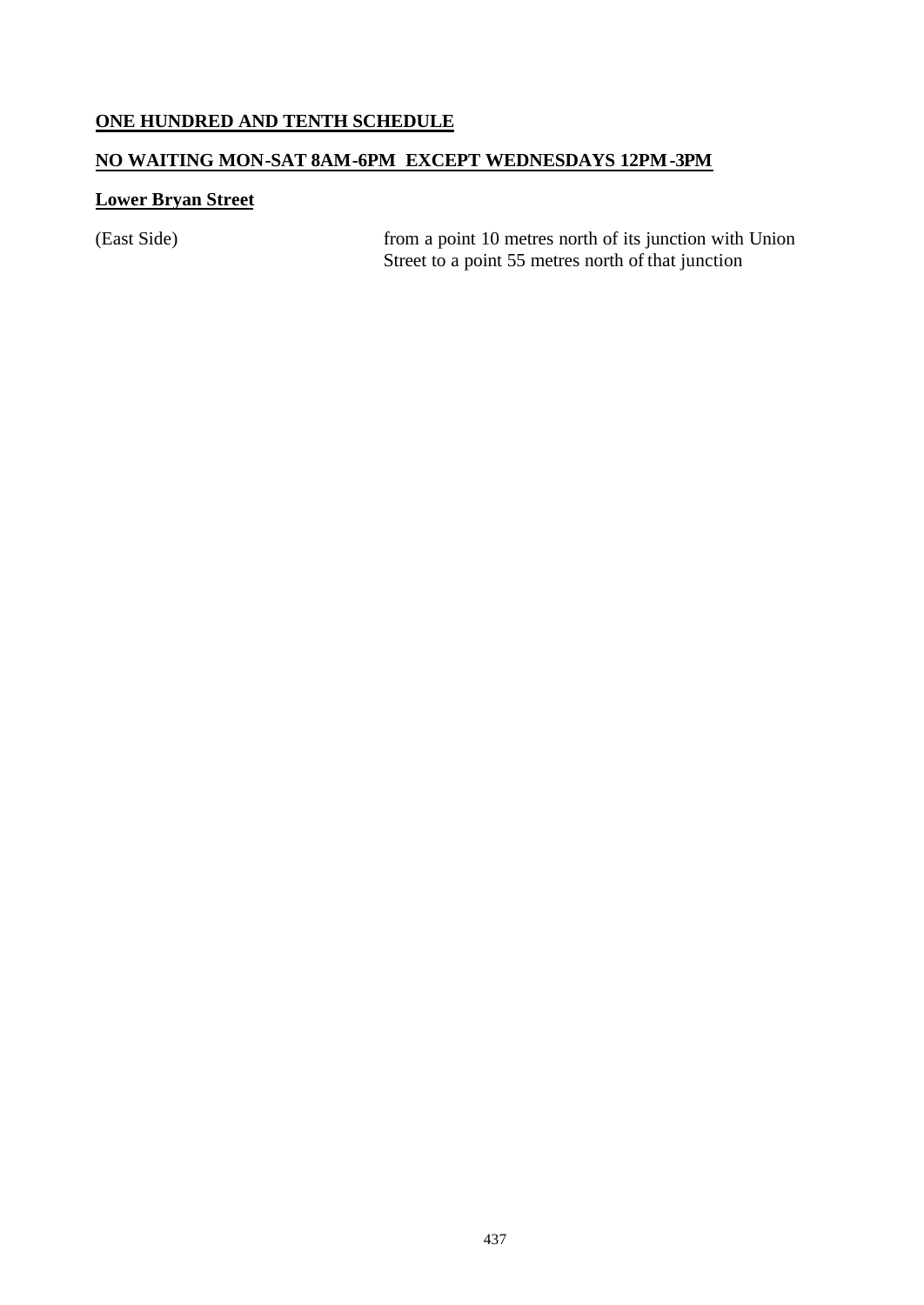## **ONE HUNDRED AND ELEVENTH SCHEDULE**

### **NO WAITING MON-SAT 8AM-6PM EXCLUDING BANK HOLIDAYS**

# **Botteslow Street**

| (South-east Side)        | (i)   | from its junction with Leek Road for a distance of 25<br>metres in a north-westerly direction                                                   |
|--------------------------|-------|-------------------------------------------------------------------------------------------------------------------------------------------------|
|                          | (ii)  | from a point 104 metres north-west of its junction with<br>Leek Road for a distance of 20 metres in a north-westerly<br>direction               |
| (South-west Side)        | (i)   | from a point 125 metres north-west of its junction with<br>Leek Road for a distance of 25 metres in a north-westerly<br>direction               |
|                          | (ii)  | from a point 61 metres north-west of its junction with Leek<br>Road for a distance of 15 metres in a north-westerly<br>direction                |
|                          | (iii) | from a point 88 metres north-west of its junction with Leek<br>Road for a distance of 8 metres in a north-westerly<br>direction                 |
|                          | (iv)  | from a point 5 metres north of its junction with Leek Road<br>for a distance of 20 metres in a north-westerly direction                         |
| <b>Cotesheath Street</b> |       |                                                                                                                                                 |
| (North-west Side)        |       | from its junction with Victoria Road for a distance of 10<br>metres in an north-easterly direction                                              |
| (South-east Side)        |       | from its junction with Victoria Road for a distance of 45<br>metres in an north-easterly direction                                              |
| <b>Lanehead Road</b>     |       |                                                                                                                                                 |
| (Outer Side)             |       | from a point 20 metres south-west of its junction with Salem<br>Street to a point 10 metres north-east of its junction with<br>Garibaldi Street |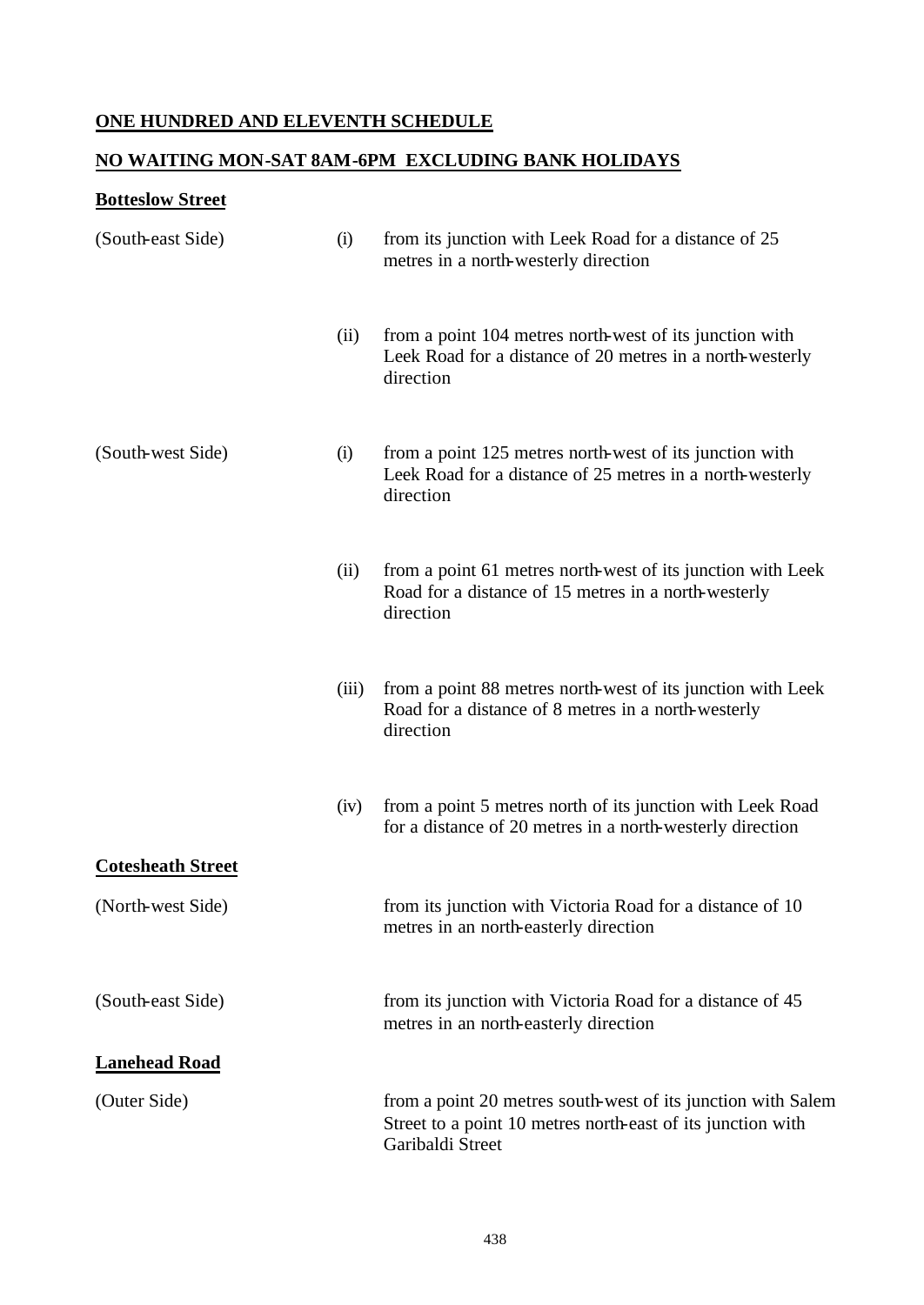## **Melville Street**

(Both Sides) from its junction with Botteslow Street for a distance of 7 metres in a north-easterly direction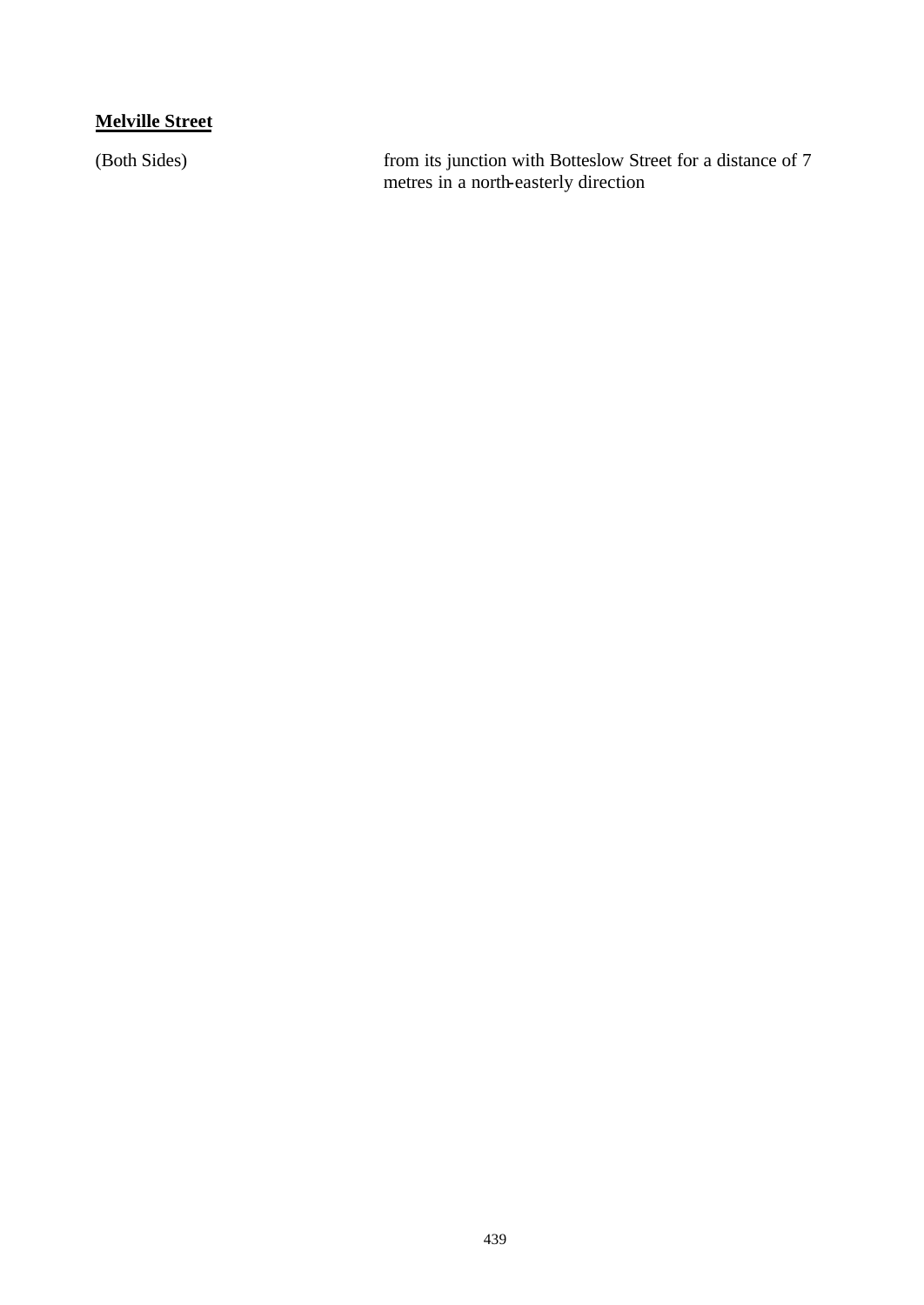## **ONE HUNDRED AND TWELTH SCHEDULE**

### **NO WAITING MON-SAT 8AM-6PM EXCLUDING PUBLIC HOLIDAYS**

| <b>Adderley Road</b>     |                                                                                                                                          |
|--------------------------|------------------------------------------------------------------------------------------------------------------------------------------|
| (South-west Side)        | from a point 60 metres south-east of its junction with Ford<br>Green Road for a distance of 50 metres in a south-easterly<br>direction   |
| <b>Anchor Terrace</b>    |                                                                                                                                          |
| (North-east Side)        | from a point 10 metres south-east of its junction with<br>Anchor Road for a distance of 50 metres in a south-easterly<br>direction       |
| (South-west Side)        | from a point 10 metres north-west of its junction with<br>Bridgewood Street for a distance of 50 metres in a<br>north-westerly direction |
| <b>Beresford Street</b>  |                                                                                                                                          |
| (South Side)             | from a point 38 metres east of its junction with College<br>Road for a distance of 18 metres in an easterly direction                    |
| <b>Bucknall New Road</b> |                                                                                                                                          |
| (North Side)             | from a point 10 metres west of its junction with Somerset<br>Road to a point 66 metres east of its junction with St Ann<br><b>Street</b> |
| (South Side)             | from a point 50 metres west of its junction with Eagle<br>Street for a distance of 14 metres in a westerly direction                     |
| <b>Cotesheath Street</b> |                                                                                                                                          |
| (North-east Side)        | from its junction with Victoria Road for a distance of 10<br>metres in an north-easterly direction                                       |
| (South-east Side)        | from its junction with Victoria Road for a distance of 45<br>metres in an north-easterly direction                                       |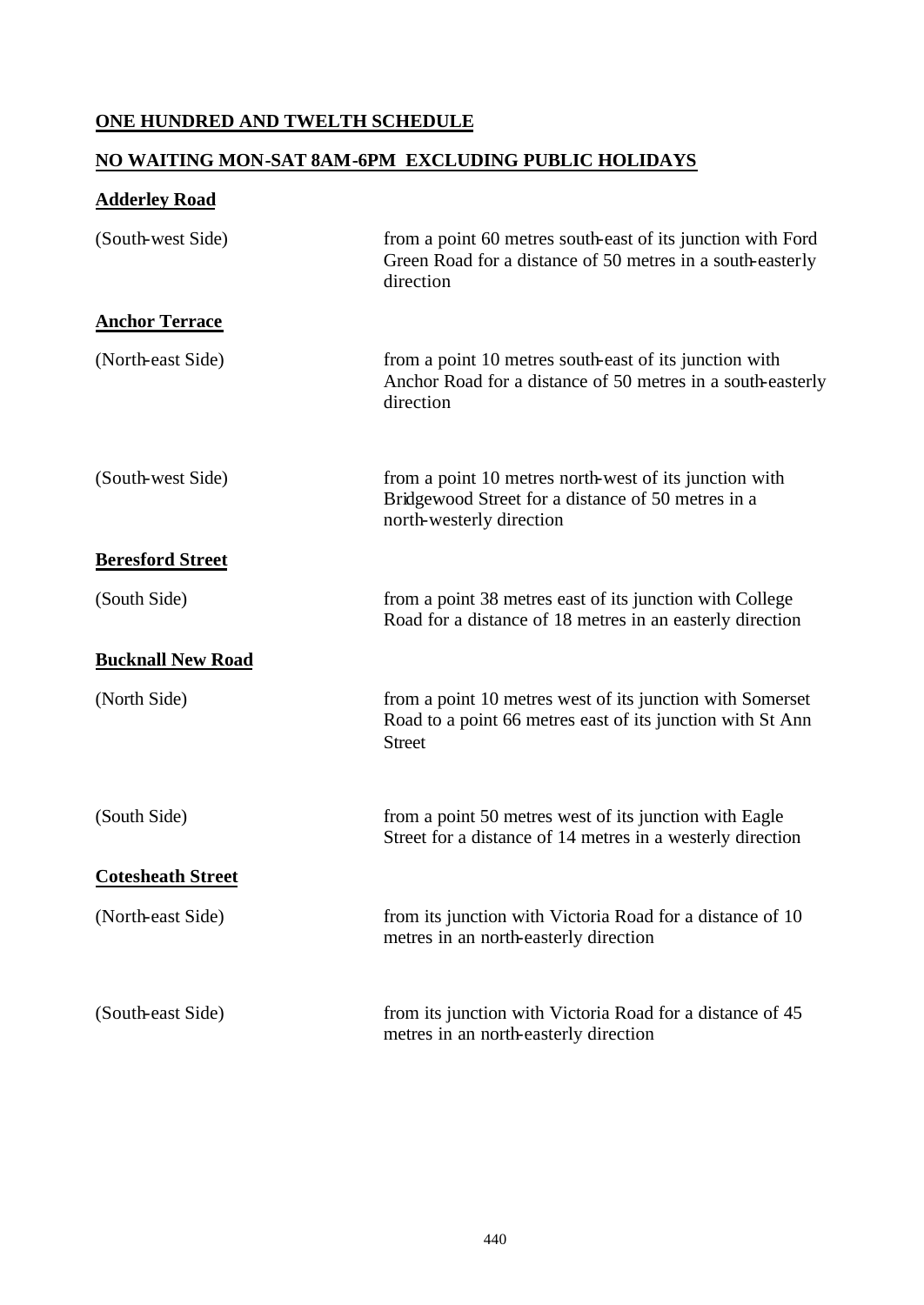| <b>Ford Green Road</b>    |                                                                                                                                                   |
|---------------------------|---------------------------------------------------------------------------------------------------------------------------------------------------|
| (North Side)              | from a point 52 metres north-east of its junction with<br>Athlone Street to a point 80 metres south-west of its<br>junction with Chell Heath Road |
| <b>Hartshill</b>          |                                                                                                                                                   |
| (South Side)              | from its junction with Princes Street to a point 35 metres<br>east of its junction with Steel Street                                              |
| <b>Hartshill Road</b>     |                                                                                                                                                   |
| (South Side)              | from its junction with Steel Street for a distance of 32<br>metres in a westerly direction                                                        |
| <b>Hassall Street</b>     |                                                                                                                                                   |
| (West Side)               | from a point 15 metres south of its junction with Waterloo<br>Street to a point 15 metres north of its junction with<br><b>Botteslow Street</b>   |
| <b>High Street</b>        |                                                                                                                                                   |
| (South-west Side)         | from its junction with Parsonage Street to a point 10 metres<br>south-east of its junction with St Aidan's Street                                 |
| <b>Locketts Lane</b>      |                                                                                                                                                   |
| (South-east Side)         | from a point 29 metres south-west of its junction with<br>Normacot Road for a distance of 12 metres in a<br>south-westerly direction              |
| <b>New Kingsway</b>       |                                                                                                                                                   |
| (South Side)              | from a point 22 metres east of its junction with Weston Road<br>to a point 15 metres east of its junction with Princess Drive                     |
| <b>Paradise Street</b>    |                                                                                                                                                   |
| (North-west Side)         | from a point 10 metres north-east of its junction with<br>Oldcourt Street for a distance of 15 metres in an<br>north-easterly direction           |
| <b>Scott Lidgett Road</b> |                                                                                                                                                   |
| (South-west Side)         | from a point 30 metres south-east of its junction with<br>Longport Road for a distance of 36 metres in an<br>south-easterly direction             |
| <b>Sparrow Street</b>     |                                                                                                                                                   |
| (East Side)               | from a point 5 metres south-east of its junction with Ford                                                                                        |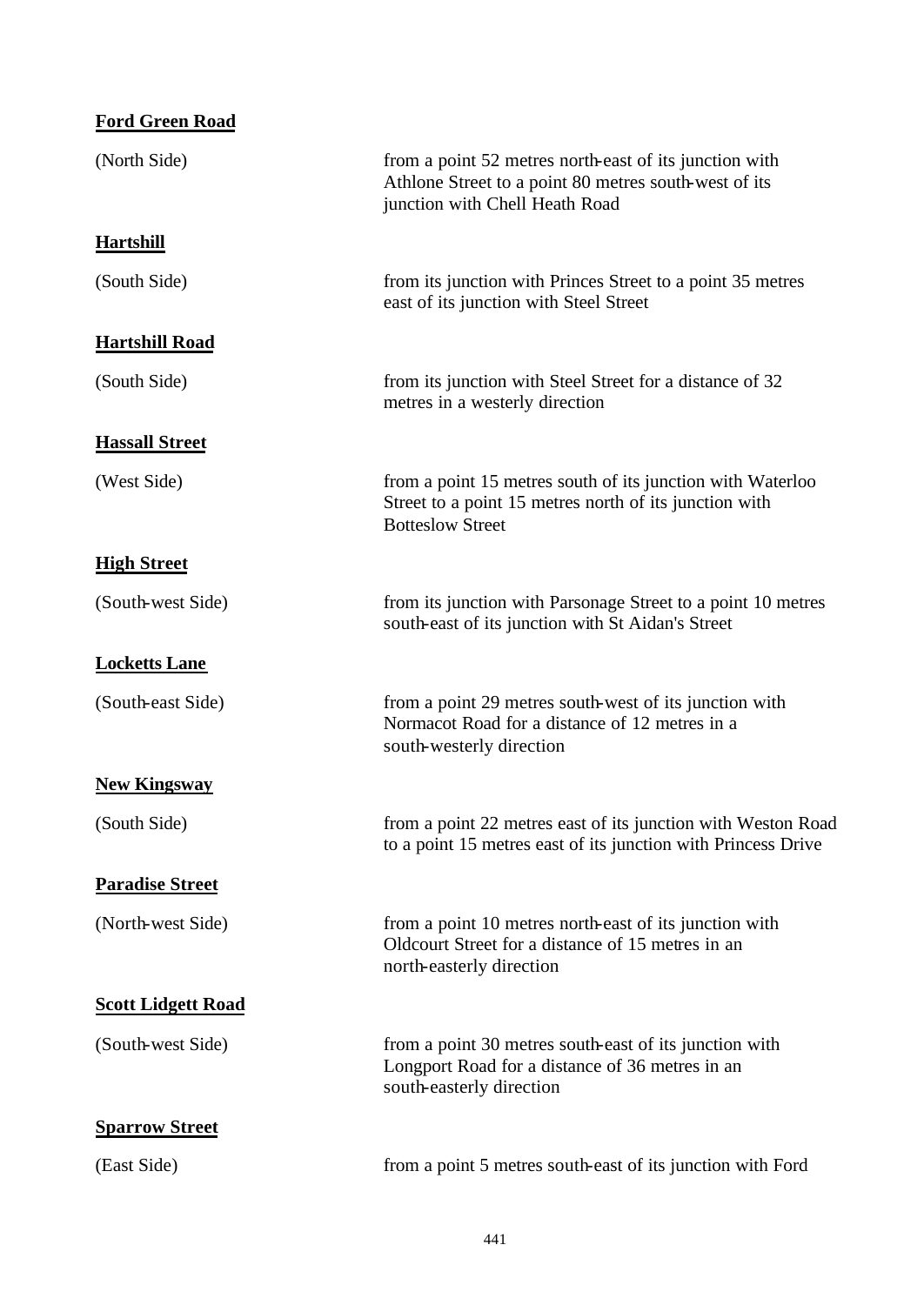|                          |      | Green Road to a point 24 metres south-east of that junction                                                                            |
|--------------------------|------|----------------------------------------------------------------------------------------------------------------------------------------|
| <b>Uttoxeter Road</b>    |      |                                                                                                                                        |
| (West Side)              |      | from its junction with Pitsford Street for a distance of 40<br>metres in a southerly direction                                         |
| <b>Wilfred Place</b>     |      |                                                                                                                                        |
| (West Side)              |      | from the northern end of Wilfred Place to its junction with<br>un-named access road to the T.A. Centre                                 |
| <b>Williamson Street</b> |      |                                                                                                                                        |
| (South Side)             | (i)  | from a point 10 metres east of its junction with Gibson<br>Street to a point 10 metres west of its junction with Hand<br><b>Street</b> |
|                          | (ii) | from a point 10 metres east of its junction with Hand Street<br>for a distance of 36 metres in an easterly direction                   |
| <b>Windmill Street</b>   |      |                                                                                                                                        |
| (North Side)             |      | from a point 3 metres west of its junction with Dyke Street<br>to a point 1 metres east of its western end                             |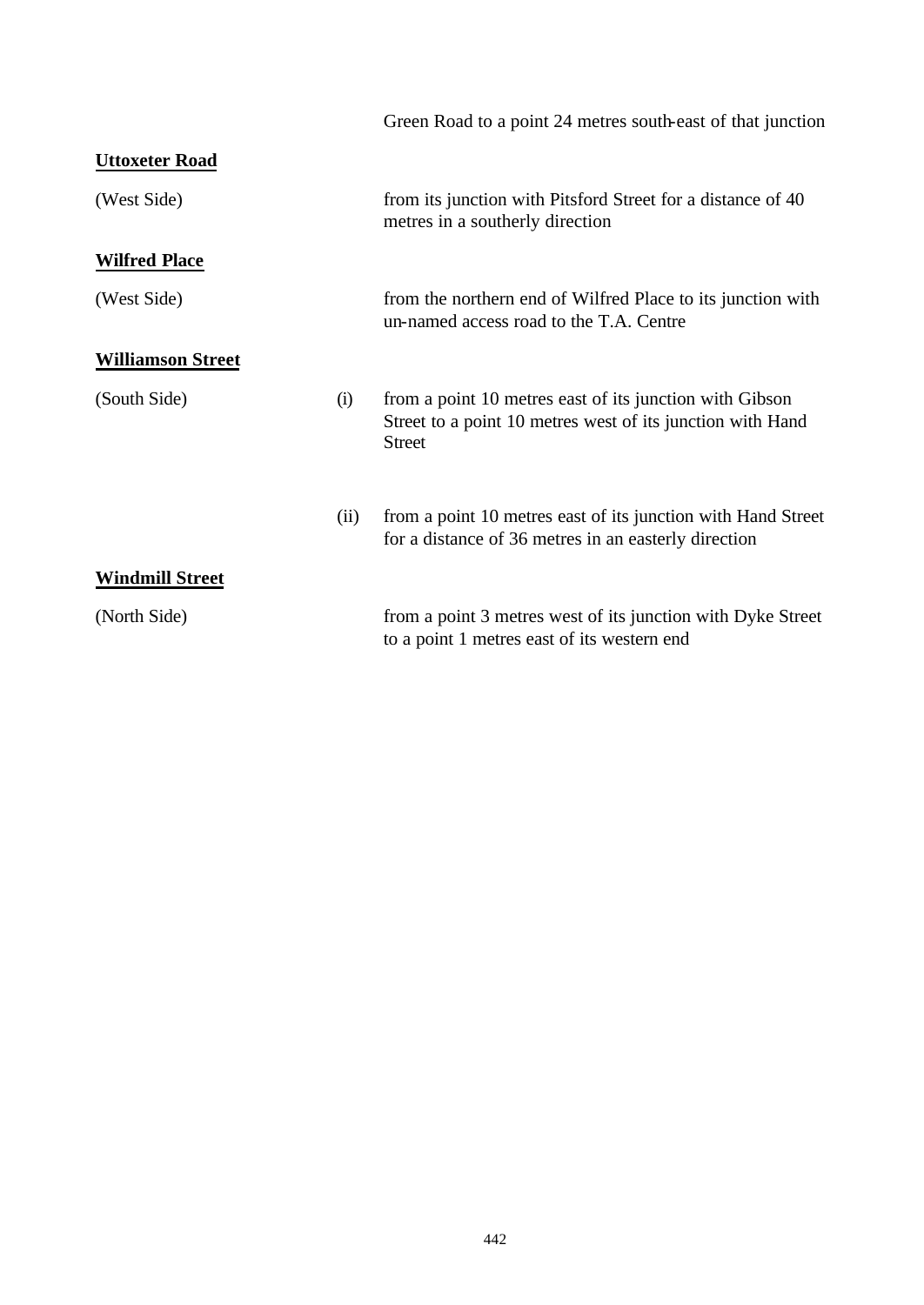## **ONE HUNDRED AND THIRTEENTH SCHEDULE**

### **NO WAITING MON-SAT 9AM-5PM**

# **Dividy Road**

| (Both Sides)      | from its junction with Dividy Road B5040 to a point 10<br>metres north-west of its junction with the south east arm<br>of Calvary Cresent    |
|-------------------|----------------------------------------------------------------------------------------------------------------------------------------------|
| Ogden Road        |                                                                                                                                              |
| (North-east Side) | from a point 23 metres south-east of its junction with<br>Regent Road to a point 31 metres north-west of its<br>junction with Ephraim Street |
| (South-west Side) | from a point 23 metres south-east of its junction with<br>Regent Road to a point 10 metres north-west of its<br>junction with Ephraim Street |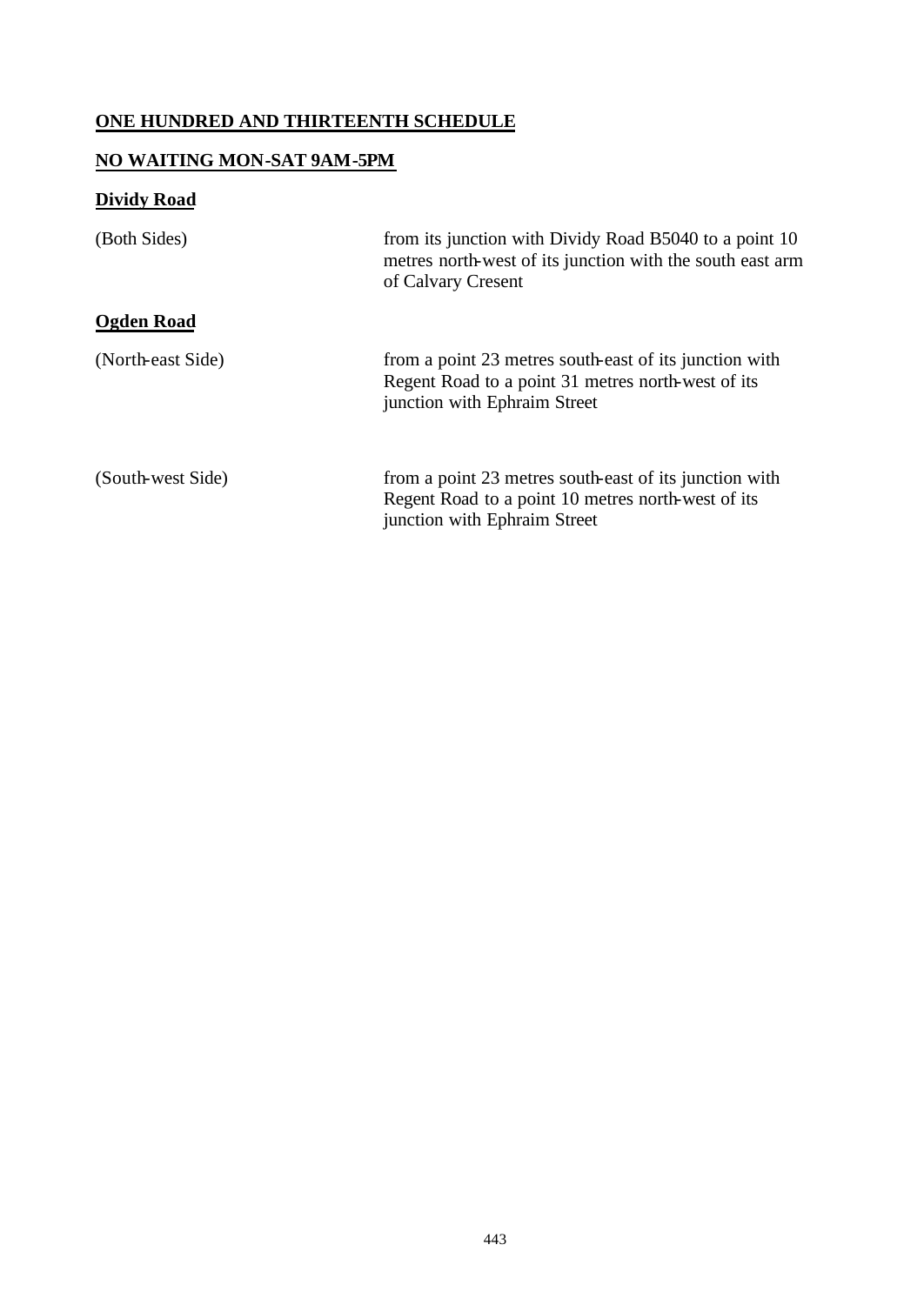## **ONE HUNDRED AND FOURTEENTH SCHEDULE**

### **NO WAITING MON-SAT 9AM-5PM EXCLUDING PUBLIC HOLIDAYS**

# **Arbour Street**

| (East Side)              |      | from its junction with Mayer Street for a distance of 7<br>metres in a southerly direction                                                        |
|--------------------------|------|---------------------------------------------------------------------------------------------------------------------------------------------------|
| (West Side)              |      | the whole length.                                                                                                                                 |
| <b>Birches Head Road</b> |      |                                                                                                                                                   |
| (North-west Side)        |      | from a point 27 metres north-east of its junction with Chell<br>Street for a distance of 30 metres in an north-easterly<br>direction              |
| <b>Cape Street</b>       |      |                                                                                                                                                   |
| (East Side)              | (i)  | from its junction with Union Street for a distance of 17<br>metres in a northerly direction                                                       |
|                          | (ii) | from its junction with Trafalgar Street in a Northerly<br>direction for a distance of 11 metres in a southerly direction                          |
| (West Side)              |      | the whole.                                                                                                                                        |
| <b>Flintsham Grove</b>   |      |                                                                                                                                                   |
| (North-east Side)        |      | for its entire length.                                                                                                                            |
| (South-west Side)        |      | for a distance of 25 metres from the north-western end<br>including the north-western end                                                         |
| <b>Harley Street</b>     |      |                                                                                                                                                   |
| (North Side)             |      | from its junction with the north east access road leading to<br>rear of properties of Harley Street to its junction with the<br>north-eastern end |
| (South Side)             |      | from a point 16 metres north-east of its junction with the<br>road closure at the south-western end up to and including<br>its north-eastern end  |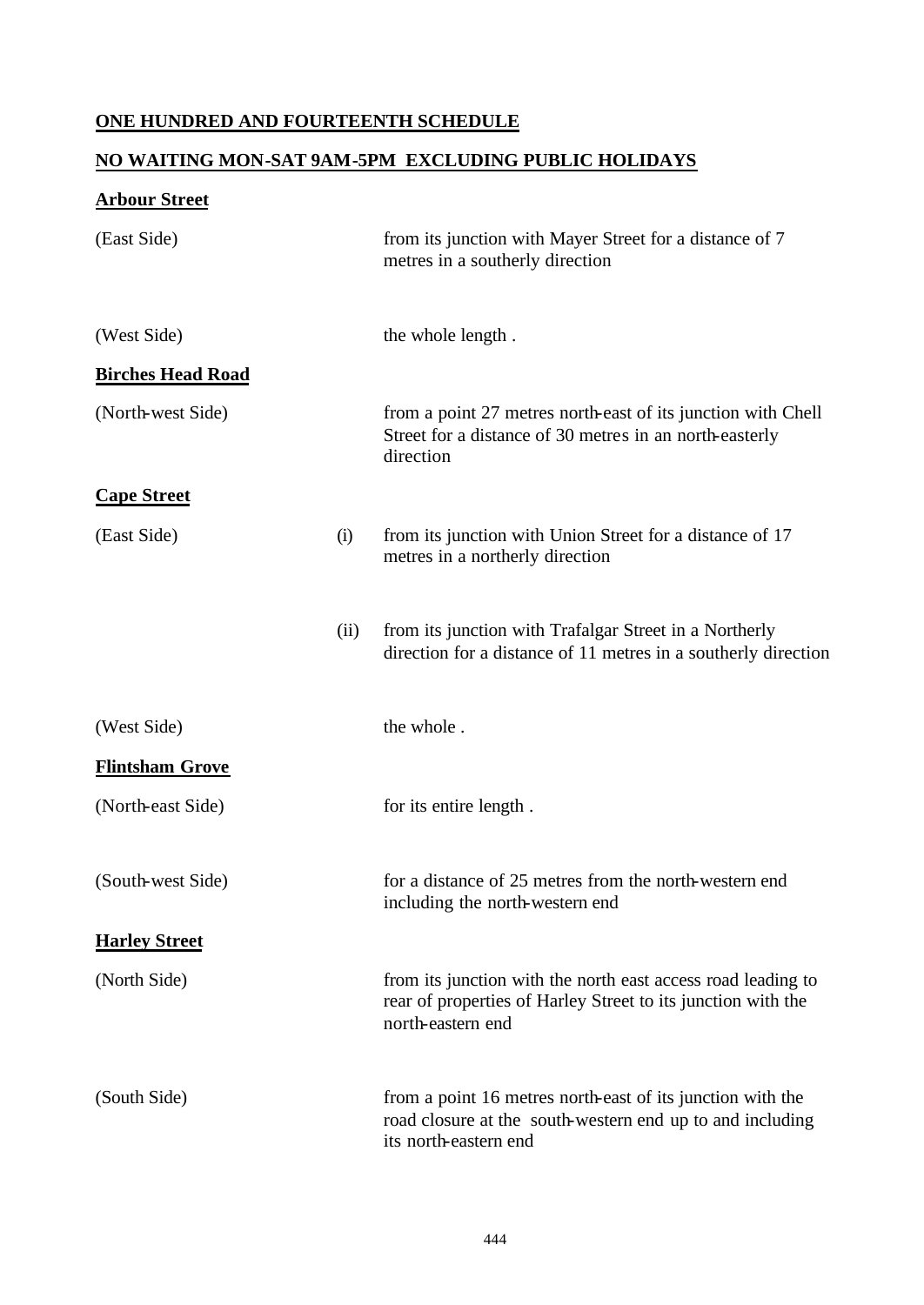| <b>Lower Bryan Street</b> |      |                                                                                                                                                 |
|---------------------------|------|-------------------------------------------------------------------------------------------------------------------------------------------------|
| (East Side)               |      | from its junction with Walney Grove for a distance of 65<br>metres in a southerly direction                                                     |
| (West Side)               |      | from a point 65 metres north of its junction with Trafalgar<br>Street to its junction with Union Street                                         |
| <b>Mayer Street</b>       |      |                                                                                                                                                 |
| (South Side)              | (i)  | from a point 14 metres west of its junction with Arbour<br>Street to a point 8 metres east of that junction                                     |
|                           | (ii) | from its western end for a distance of 8 metres in an<br>easterly direction                                                                     |
| <b>Penarth Grove</b>      |      |                                                                                                                                                 |
| (South-east Side)         |      | from its junction with Malam Street for a distance of 90<br>metres                                                                              |
| <b>St Ann Street</b>      |      |                                                                                                                                                 |
| (East Side)               | (i)  | from its junction with Newshaw Walk to its junction with<br>the unnamed accessway leading to Caldbeck Place                                     |
|                           | (ii) | from its junction with Caldbeck Place to its junction with<br><b>Bucknall Old Road</b>                                                          |
| <b>St John Street</b>     |      |                                                                                                                                                 |
| (East Side)               | (i)  | from its junction with Broom Street to a point 10 metres<br>south of its junction with Free Trade Street                                        |
|                           | (ii) | from a point 10 metres south of its junction with Jervis<br>Street to a point 11 metres north of its junction with<br><b>Lower Mayer Street</b> |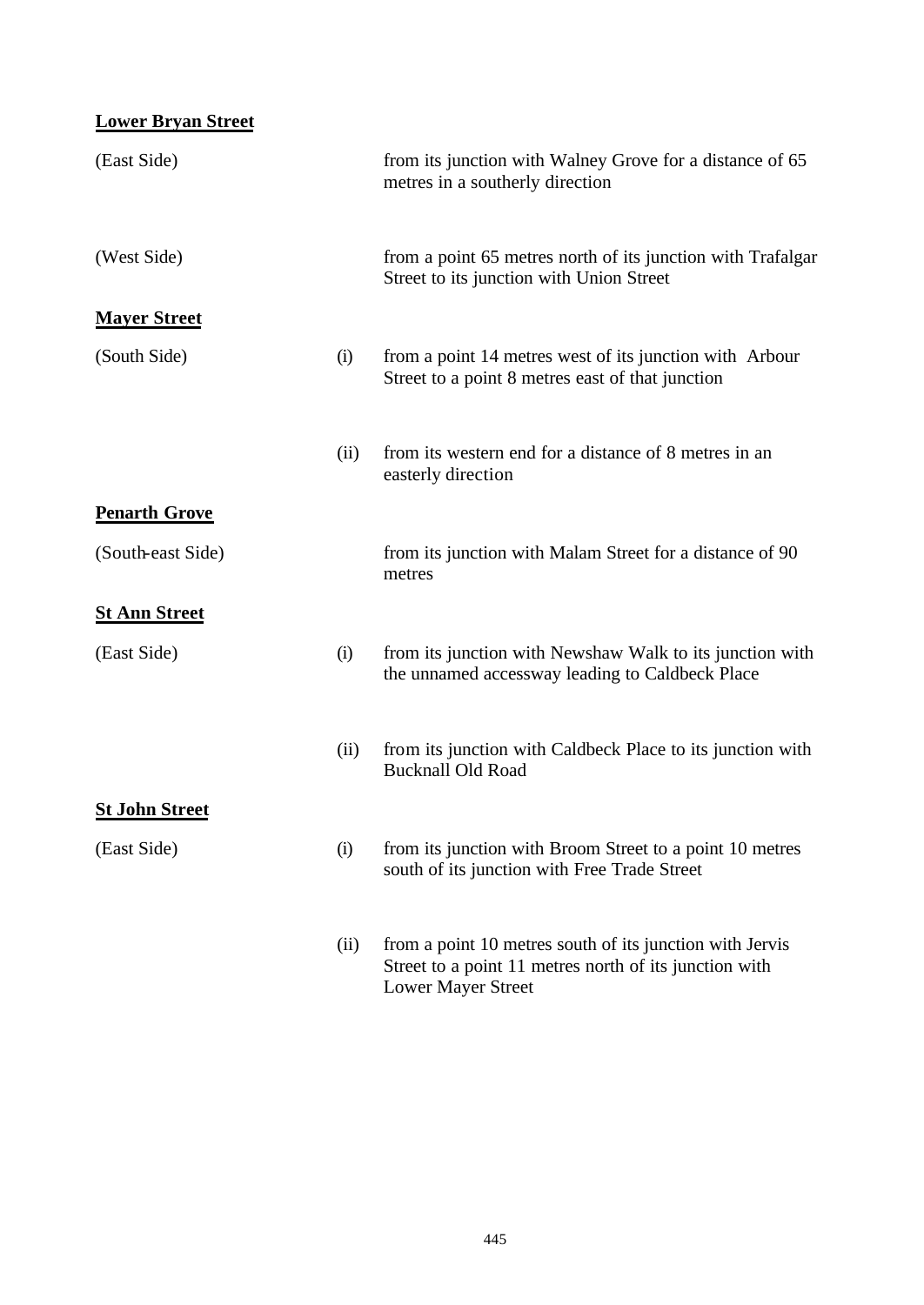| (West Side)             | (i)   | from a point 29 metres south of its junction with Upper<br>Hillchurch Street to its junction with Upper Huntbach<br><b>Street</b>          |
|-------------------------|-------|--------------------------------------------------------------------------------------------------------------------------------------------|
|                         | (ii)  | from a point 10 metres south of its junction with Mayer<br>Street to a point 11 metres north of its junction with<br><b>Festing Street</b> |
|                         | (iii) | from its junction with Broom Street for a distance of 11<br>metres in a southerly direction                                                |
| <b>Trafalgar Street</b> |       |                                                                                                                                            |
| (North-west Side)       | (i)   | from a point 30 metres south-west of its junction with<br>Flintsham Grove to a point 5 metres north-east of that<br>junction               |
|                         | (ii)  | from its junction with Cape Street for a distance of 15<br>metres in an north-easterly direction                                           |
| (South-east Side)       | (i)   | from its junction with Lower Bryan Street to its junction<br>with Flintsham Grove                                                          |
|                         | (ii)  | from its junction with Cape Street for a distance of 60<br>metres in a north-easterly direction                                            |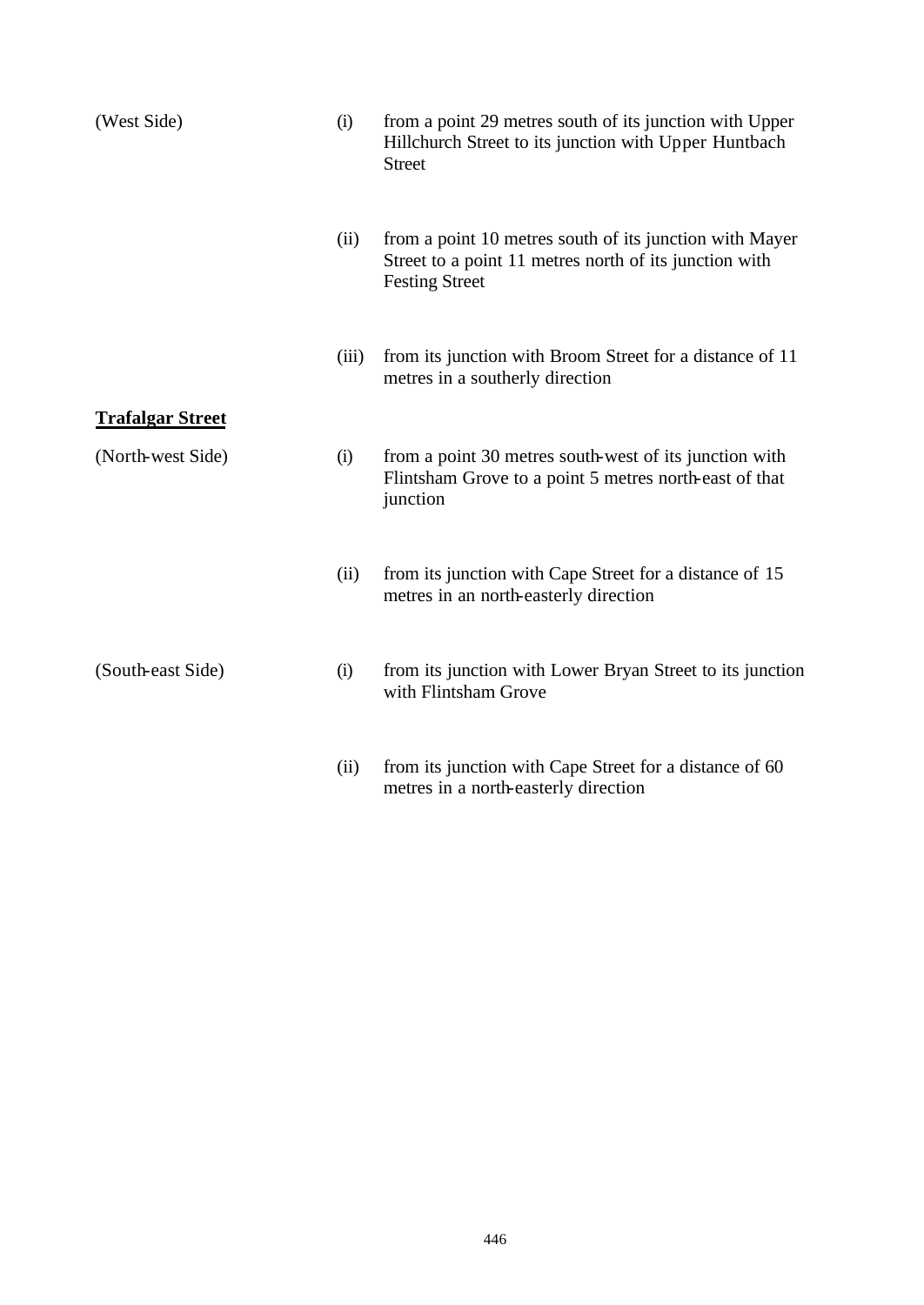#### **ONE HUNDRED AND FIFTEENTH SCHEDULE**

# **NO WAITING MON-SAT 9AM-6PM EXCLUDING PUBLIC HOLIDAYS**

#### **Robert Heath Street**

(South-west Side) from a point 30 metres north-west of its junction with Ford Green Road to a point 5 metres south-east of its junction with Coseley Street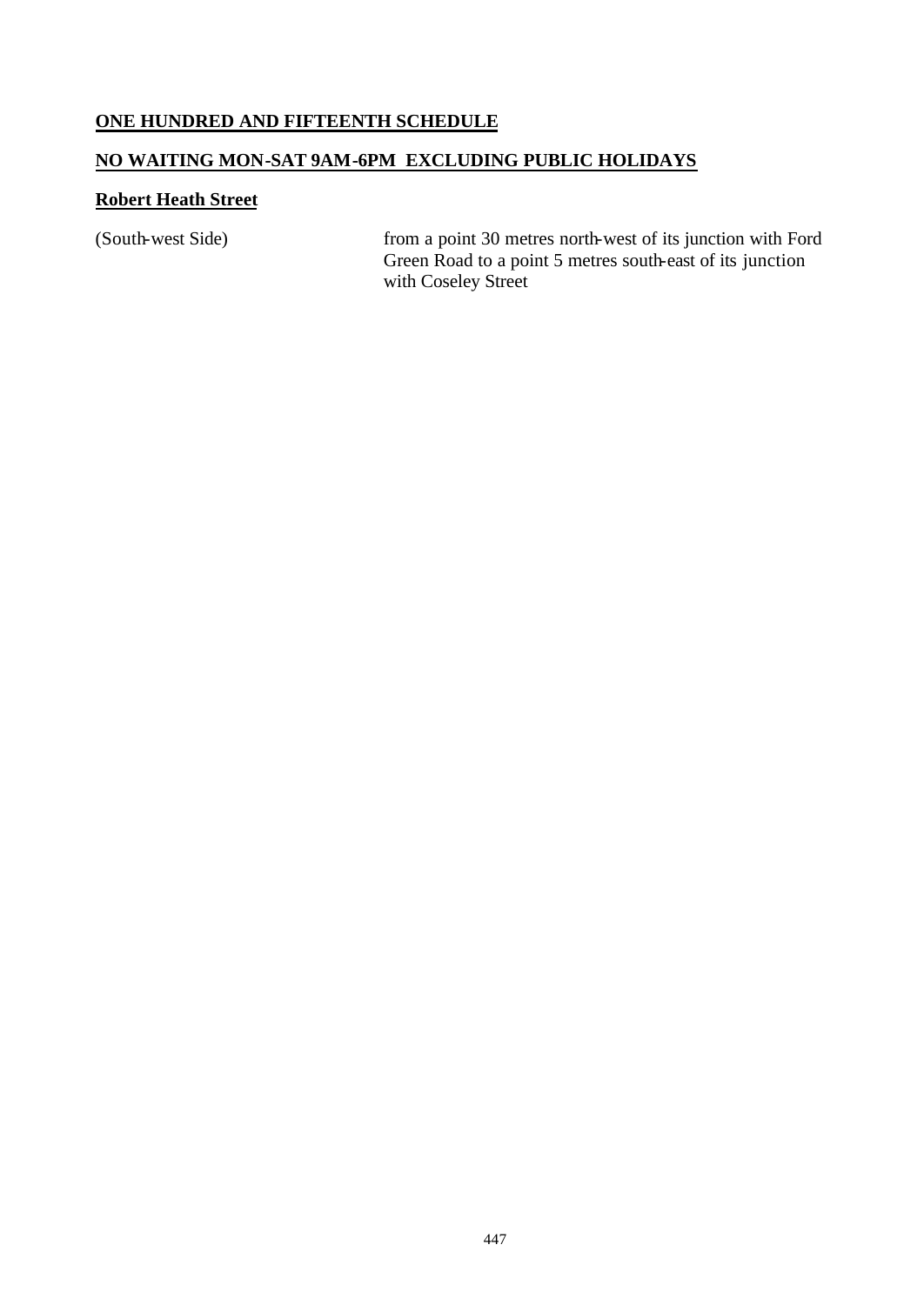# **ONE HUNDRED AND SIXTEENTH SCHEDULE**

# **NO WAITING LOADING OR UNLOADING MON-FRI 7.30AM-9AM AND 4.30PM-6PM**

# **Porthill Road**

(Both Sides) for its entire length.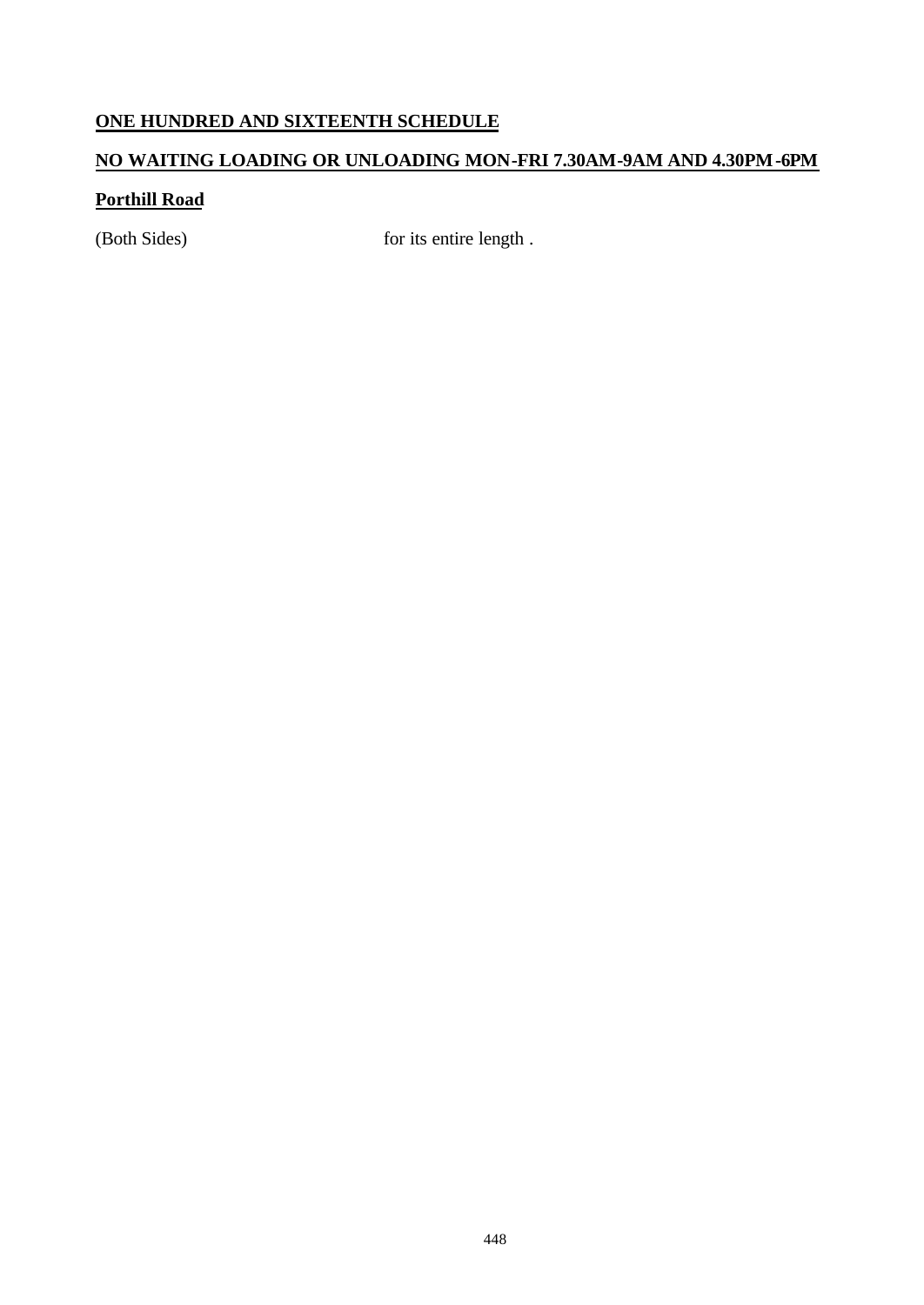# **ONE HUNDRED AND SEVENTEENTH SCHEDULE**

# **NO WAITING LOADING OR UNLOADING MON-SAT 8AM-6PM**

# **Transport Lane**

| (North-west Side) | from a point 60 metres north-east of its junction with The<br>Strand to a point 25 metres south of its junction with<br><b>Market Street</b>   |
|-------------------|------------------------------------------------------------------------------------------------------------------------------------------------|
| (South-east Side) | from a point 50 metres north-east of its junction with The<br>Strand to a point 9 metres north of its junction with St<br><b>Martin's Lane</b> |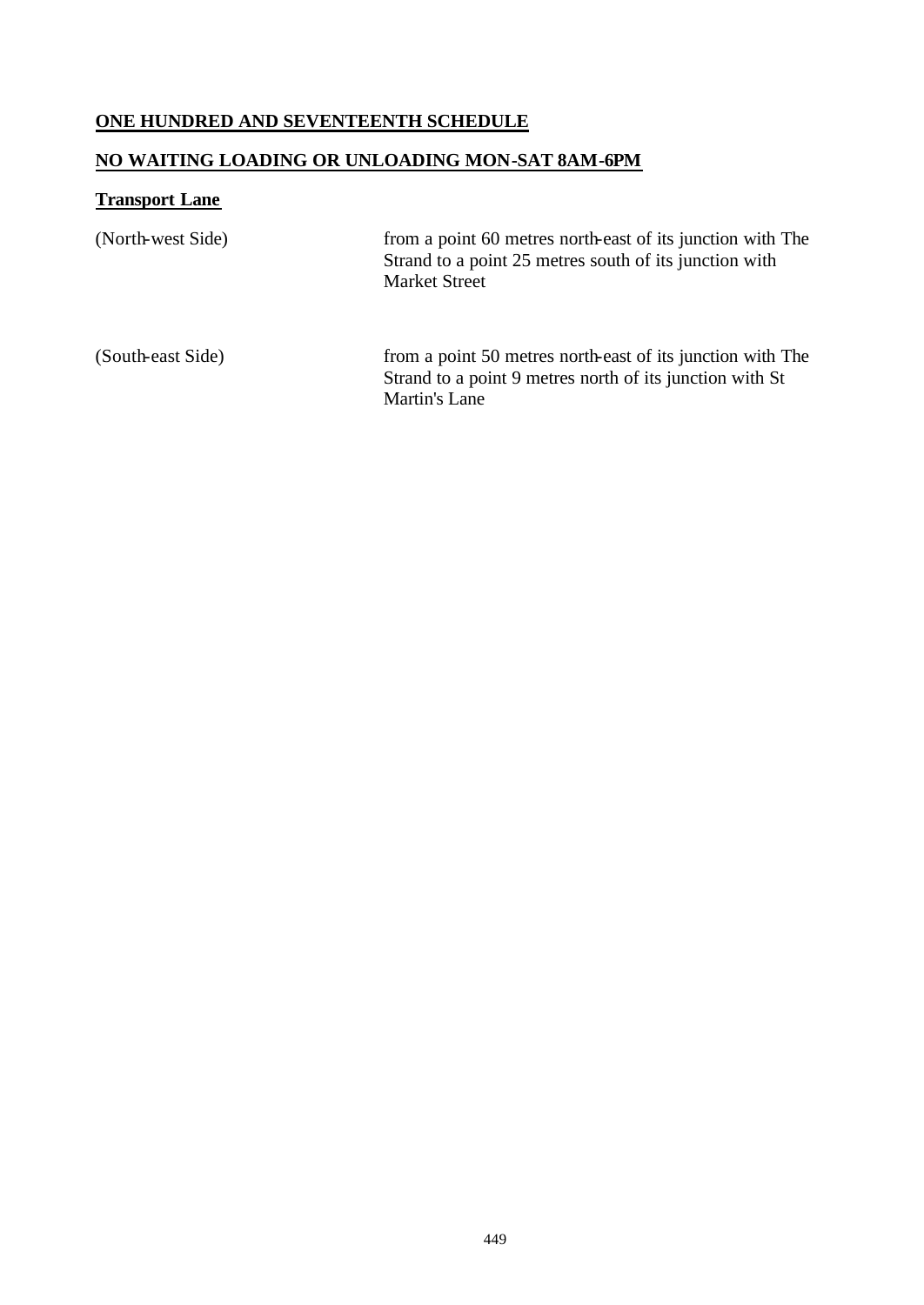# **ONE HUNDRED AND EIGHTEENTH SCHEDULE**

# **OFF STREET CAR PARK**

| <b>Situation or Name of</b><br><b>Parking Place</b>        | <b>Permitted Waiting Time</b>                                                        | <b>Scale of Charges</b>                       | <b>Charging Period Class of Vehicle</b> |                                                                                                                                                       |
|------------------------------------------------------------|--------------------------------------------------------------------------------------|-----------------------------------------------|-----------------------------------------|-------------------------------------------------------------------------------------------------------------------------------------------------------|
|                                                            | <b>Season Ticket</b><br><b>Period of Ticket</b><br>N/A                               | <b>Charge</b><br>N/A                          |                                         |                                                                                                                                                       |
| <b>AQUINAS STREET</b><br><b>STOKE</b>                      | Up to 1 Hour<br>Up to 2 Hours<br>Up to $11\frac{1}{2}$ Hours                         | £0.40<br>£0.80<br>£1.50                       | Monday-Sunday<br>7.00am-9.00pm          | Motor cars licensed as private. Motor<br>cycles with or without side cars.<br>Invalid carriages. Goods vehicles not<br>exceeding 30cwt unladen weight |
|                                                            | <b>Season Ticket</b><br><b>Period of Ticket</b><br>3 Months<br>6 Months<br>12 Months | <b>Charge</b><br>£93.00<br>£175.00<br>£331.00 |                                         |                                                                                                                                                       |
| <b>BATHS ROAD</b><br><b>LONGTON Dual Stay</b><br>Car Park  | Up to 1 Hour<br>Up to 2 Hours<br>Up to $11\frac{1}{2}$ Hours                         | £0.40<br>£0.80<br>£1.50                       | Monday-Sunday<br>7.00am-9.00pm          | Motor cars licensed as private. Motor<br>cycles with or without side cars.<br>Invalid carriages. Goods vehicles not<br>exceeding 30cwt unladen weight |
|                                                            | <b>Season Ticket</b><br><b>Period of Ticket</b><br>3 Months<br>6 Months<br>12 Months | <b>Charge</b><br>£93.00<br>£175.00<br>£331.00 |                                         |                                                                                                                                                       |
| <b>BATHS ROAD</b><br><b>LONGTON Short Stay</b><br>Car Park | Up to 1 Hour<br>Up to 2 Hours                                                        | £0.40<br>£0.80                                | Monday-Sunday<br>7.00am-9.00pm          | Motor cars licensed as private. Motor<br>cycles with or without side cars.<br>Invalid carriages. Goods vehicles not<br>exceeding 30cwt unladen weight |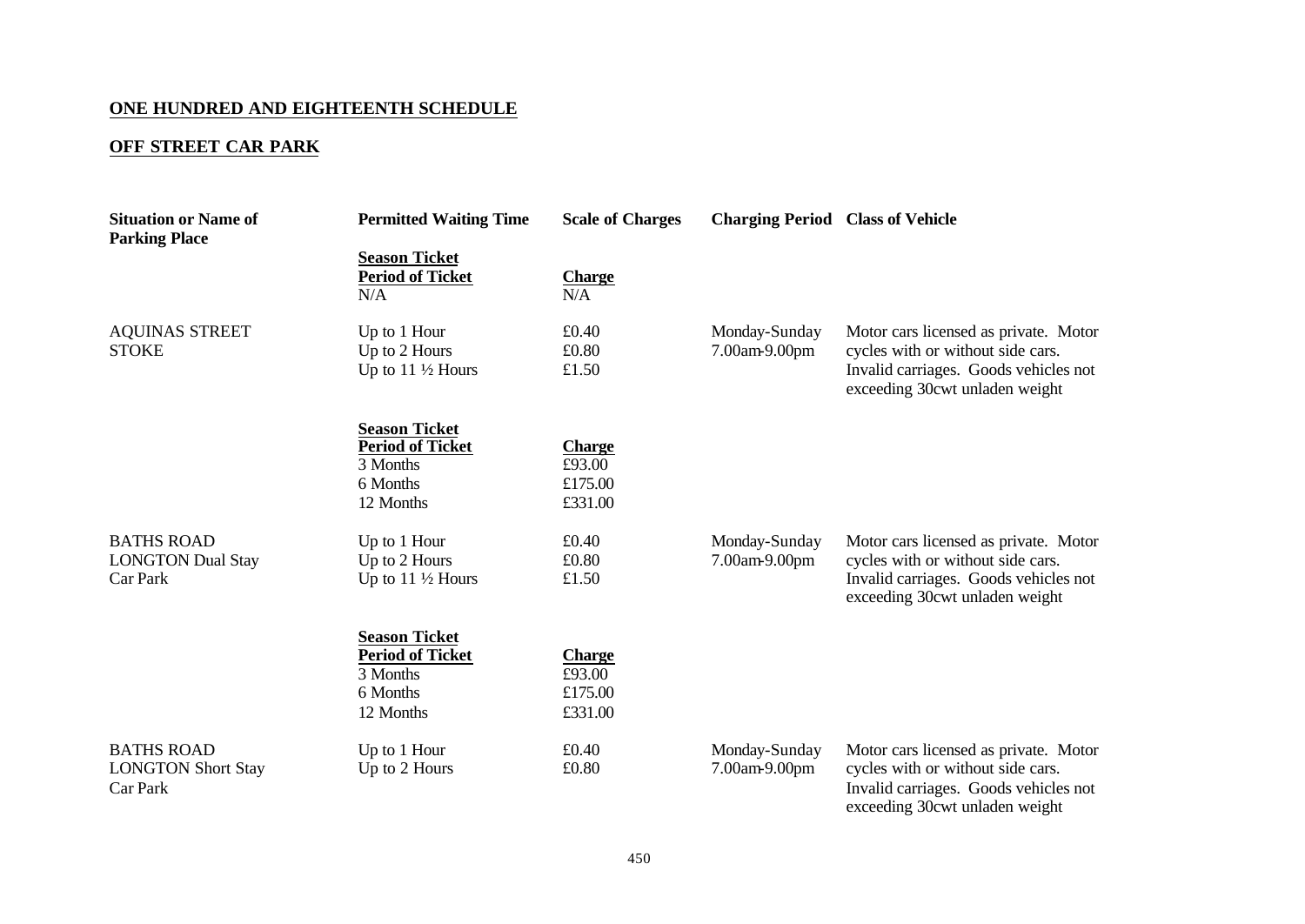| <b>Situation or Name of</b><br><b>Parking Place</b>            | <b>Permitted Waiting Time</b>                                                                     | <b>Scale of Charges</b>                            | <b>Charging Period Class of Vehicle</b> |                                                                                                                                                       |
|----------------------------------------------------------------|---------------------------------------------------------------------------------------------------|----------------------------------------------------|-----------------------------------------|-------------------------------------------------------------------------------------------------------------------------------------------------------|
|                                                                | <b>Season Ticket</b><br><b>Period of Ticket</b><br>3 Months<br>6 Months<br>12 Months              | <b>Charge</b><br>£93.00<br>£175.00<br>£331.00      |                                         |                                                                                                                                                       |
| <b>BIRCH TERRACE</b><br><b>HANLEY Multi-Storey</b><br>Car Park | Up to 1 Hour<br>Up to 2 Hours<br>Up to 3 Hours<br>Up to 4 Hours<br>Up to 5 Hours<br>Up to 6 Hours | £0.70<br>£1.40<br>£2.00<br>£2.80<br>£3.50<br>£4.00 | Monday-Sunday<br>24 Hours               | Motor cars licensed as private. Motor<br>cycles with or without side cars.<br>Invalid carriages. Goods vehicles not<br>exceeding 30cwt unladen weight |
|                                                                | <b>Season Ticket</b><br><b>Period of Ticket</b><br>3 Months<br>6 Months<br>12 Months              | <b>Charge</b><br>£208.00<br>£390.00<br>£728.00     |                                         |                                                                                                                                                       |
| <b>BROAD STREET</b><br><b>HANLEY</b>                           | Up to 1 Hour<br>Up to 2 Hours<br>Up to $11\frac{1}{2}$ Hours<br>Park & Ride All Day               | £0.50<br>£1.00<br>£1.40<br>£1.50                   | Monday-Sunday<br>24 Hours               | Motor cars licensed as private. Motor<br>cycles with or without side cars.<br>Invalid carriages. Goods vehicles not<br>exceeding 30cwt unladen weight |
|                                                                | <b>Season Ticket</b><br><b>Period of Ticket</b><br>3 Months<br>6 Months<br>12 Months              | <b>Charge</b><br>£93.00<br>£175.00<br>£331.00      |                                         |                                                                                                                                                       |
| <b>BROADWAY MEIR</b>                                           | Up to 1 Hour<br>Up to 2 Hours<br>Up to 14 Hours<br><b>Excess Ticket</b>                           | £0.10<br>£0.20<br>£1.00<br>£2.10                   | Monday-Sunday<br>7.00am-9.00pm          | Motor cars licensed as private. Motor<br>cycles with or without side cars.<br>Invalid carriages. Goods vehicles not<br>exceeding 30cwt unladen weight |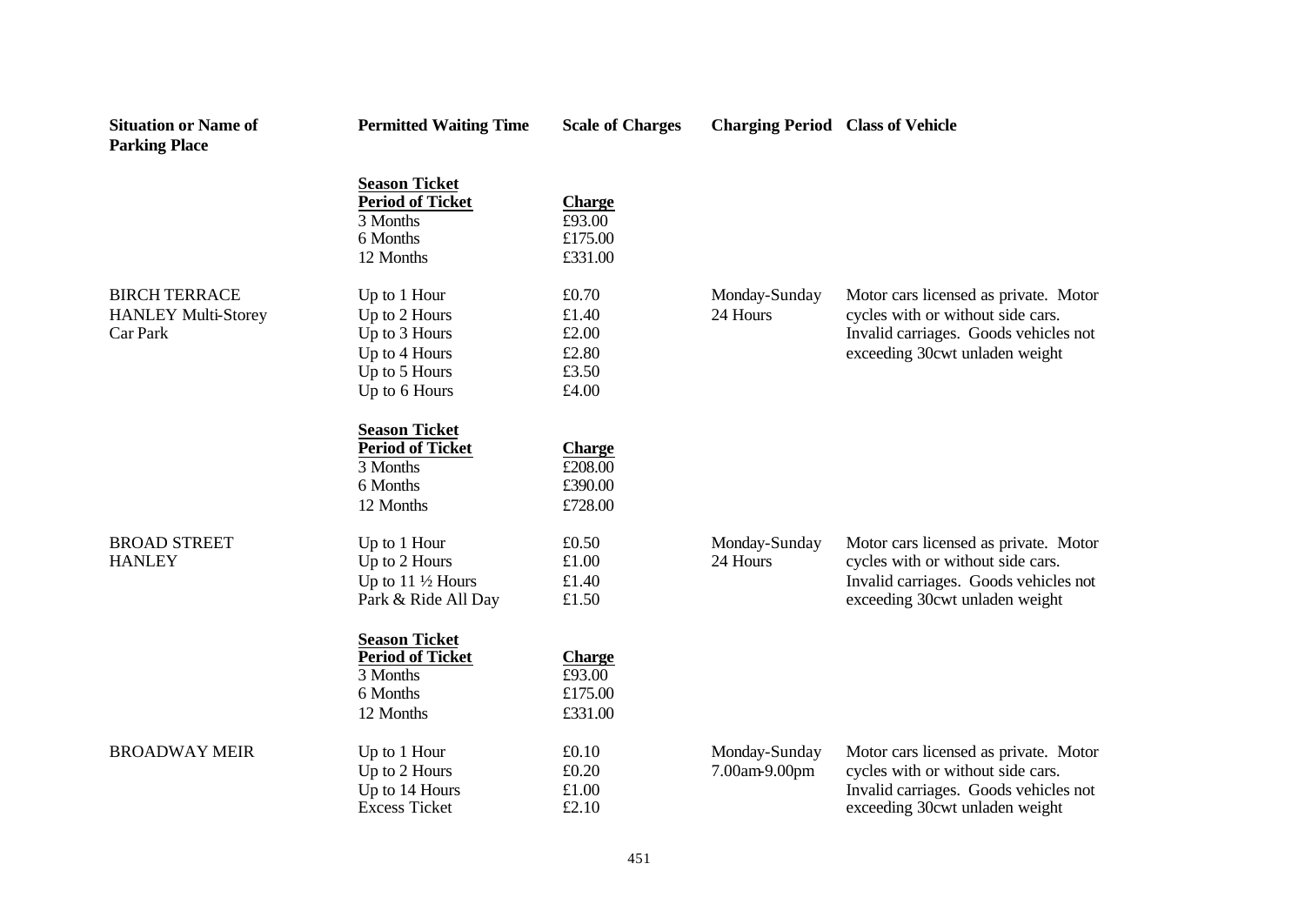| <b>Situation or Name of</b><br><b>Parking Place</b> | <b>Permitted Waiting Time</b>                                                                                                    | <b>Scale of Charges</b>                                     | <b>Charging Period Class of Vehicle</b> |                                                                                                                                                       |
|-----------------------------------------------------|----------------------------------------------------------------------------------------------------------------------------------|-------------------------------------------------------------|-----------------------------------------|-------------------------------------------------------------------------------------------------------------------------------------------------------|
|                                                     | <b>Season Ticket</b><br><b>Period of Ticket</b><br>3 Months<br>6 Months<br>12 Months                                             | <b>Charge</b><br>£52.00<br>£97.50<br>£182.00                |                                         |                                                                                                                                                       |
| <b>BUTTERFIELD</b><br>PLACE TUNSTALL                | Up to 1 Hour<br>Up to 2 Hours                                                                                                    | £0.40<br>£0.80                                              | Monday-Sunday<br>7.00am-9.00pm          | Motor cars licensed as private. Motor<br>cycles with or without side cars.<br>Invalid carriages. Goods vehicles not<br>exceeding 30cwt unladen weight |
|                                                     | <b>Season Ticket</b><br><b>Period of Ticket</b><br>3 Months<br>6 Months<br>12 Months                                             | <b>Charge</b><br>£93.00<br>£175.00<br>£331.00               |                                         |                                                                                                                                                       |
| <b>CASTLE STREET</b><br><b>HANLEY</b>               | Up to 1 Hour<br>Up to 2 Hours<br>Up to 3 Hours<br>Up to 4 Hours<br>Up to 5 Hours<br>Up to 6 Hours<br>Up to $11\frac{1}{2}$ Hours | £0.50<br>£1.00<br>£1.50<br>£2.00<br>£2.50<br>£3.00<br>£3.00 | Monday-Sunday<br>24 Hours               | Motor cars licensed as private. Motor<br>cycles with or without side cars.<br>Invalid carriages. Goods vehicles not<br>exceeding 30cwt unladen weight |
|                                                     | <b>Season Ticket</b><br><b>Period of Ticket</b><br>3 Months<br>6 Months<br>12 Months                                             | <b>Charge</b><br>£185.00<br>£351.00<br>£663.00              |                                         |                                                                                                                                                       |
| <b>CHAPEL LANE</b><br><b>BURSLEM</b>                | Up to 1 Hour<br>Up to 2 Hours<br>Up to 3 Hours Up to 11                                                                          | £0.40<br>£0.80<br>£1.20                                     | Monday-Sunday<br>7.00am-9.00pm          | Motor cars licensed as private. Motor<br>cycles with or without side cars.<br>Invalid carriages. Goods vehicles not                                   |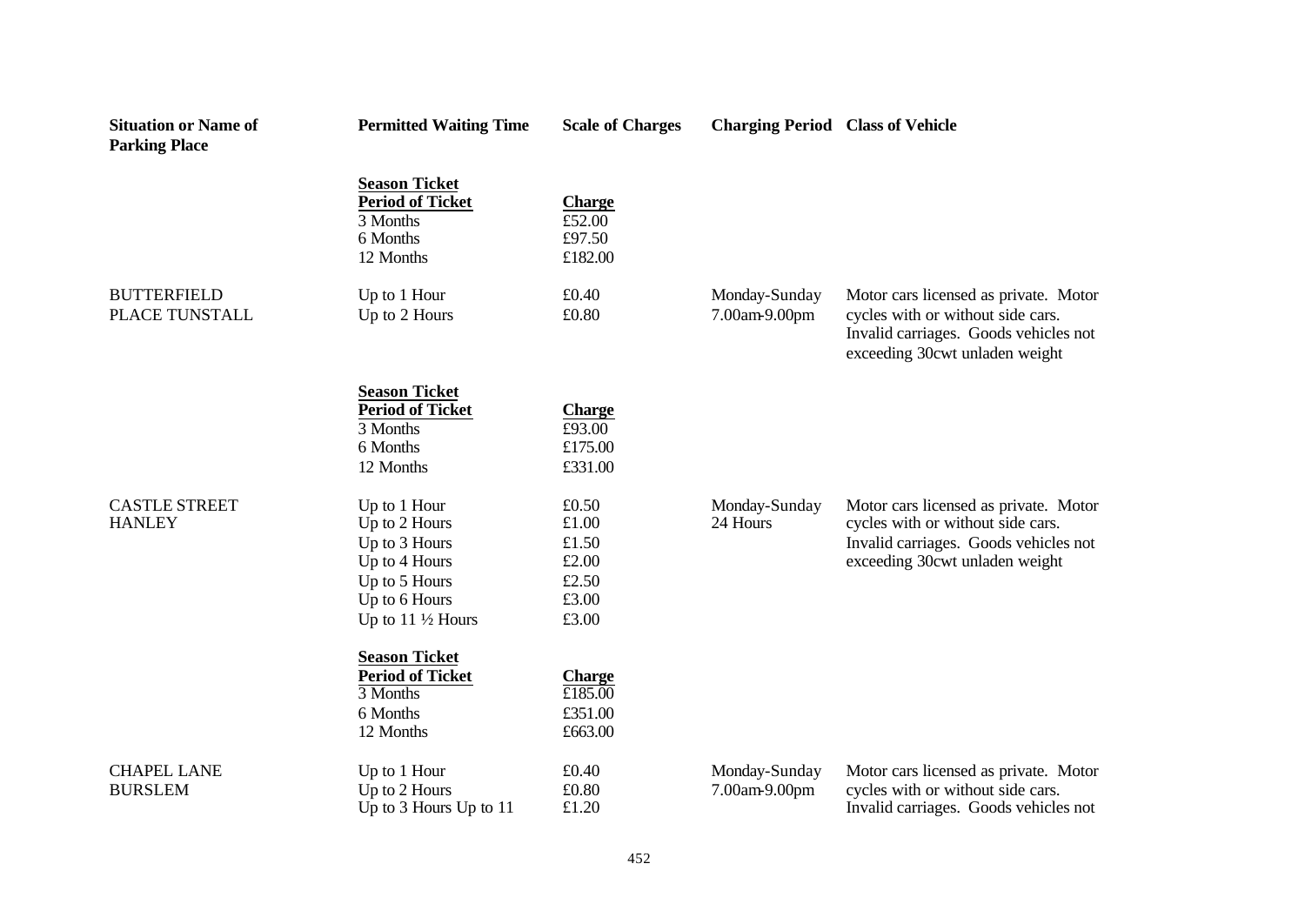| <b>Situation or Name of</b><br><b>Parking Place</b> | <b>Permitted Waiting Time</b>                | <b>Scale of Charges</b>                      | <b>Charging Period Class of Vehicle</b> |                                                                            |
|-----------------------------------------------------|----------------------------------------------|----------------------------------------------|-----------------------------------------|----------------------------------------------------------------------------|
|                                                     | $1/2$ Hours                                  | £2.00                                        |                                         | exceeding 30cwt unladen weight                                             |
|                                                     | <b>Season Ticket</b>                         |                                              |                                         |                                                                            |
|                                                     | <b>Period of Ticket</b><br>3 Months          | <b>Charge</b><br>£123.00                     |                                         |                                                                            |
|                                                     | 6 Months                                     | £234.00                                      |                                         |                                                                            |
|                                                     | 12 Months                                    | £442.00                                      |                                         |                                                                            |
| <b>CITY ROAD</b>                                    | Up to 1 Hour                                 | £0.30                                        | Monday-Sunday                           | Motor cars licensed as private. Motor                                      |
| <b>FENTON</b>                                       | Up to 2 Hours                                | £0.60                                        | 7.00am-9.00pm                           | cycles with or without side cars.                                          |
|                                                     | Up to $11\frac{1}{2}$ Hours                  | £1.50                                        |                                         | Invalid carriages. Goods vehicles not<br>exceeding 30cwt unladen weight    |
|                                                     | <b>Season Ticket</b>                         |                                              |                                         |                                                                            |
|                                                     | <b>Period of Ticket</b>                      | <b>Charge</b>                                |                                         |                                                                            |
|                                                     | 3 Months<br>6 Months                         | £93.00<br>£175.00                            |                                         |                                                                            |
|                                                     | 12 Months                                    | £331.00                                      |                                         |                                                                            |
| <b>CLEMENTSONS</b>                                  | Up to 1 Hour                                 | £0.60                                        | Monday-Sunday                           | Motor cars licensed as private. Motor                                      |
| <b>MILL HANLEY</b>                                  | Up to 2 Hours                                | £1.20                                        | 24 Hours                                | cycles with or without side cars.                                          |
|                                                     | Up to 3 Hours                                | £1.80                                        |                                         | Invalid carriages. Goods vehicles not                                      |
|                                                     | Up to 4 Hours<br>Up to 5 Hours               | £2.40<br>£3.00                               |                                         | exceeding 30cwt unladen weight                                             |
|                                                     | Up to 6 Hours                                | £3.50                                        |                                         |                                                                            |
|                                                     | <b>Season Ticket</b>                         |                                              |                                         |                                                                            |
|                                                     | <b>Period of Ticket</b>                      | <b>Charge</b>                                |                                         |                                                                            |
|                                                     | 3 Months<br>6 Months                         | $\overline{\text{\pounds}208.00}$<br>£390.00 |                                         |                                                                            |
|                                                     | 12 Months                                    | £728.00                                      |                                         |                                                                            |
| <b>CLOUGH STREET</b>                                | Up to 1 Hour                                 | £0.50                                        | Monday-Sunday                           | Motor cars licensed as private. Motor                                      |
| <b>HANLEY</b>                                       | Up to 2 Hours<br>Up to $11\frac{1}{2}$ Hours | £1.00<br>£2.50                               | 24 Hours                                | cycles with or without side cars.<br>Invalid carriages. Goods vehicles not |
|                                                     |                                              |                                              |                                         |                                                                            |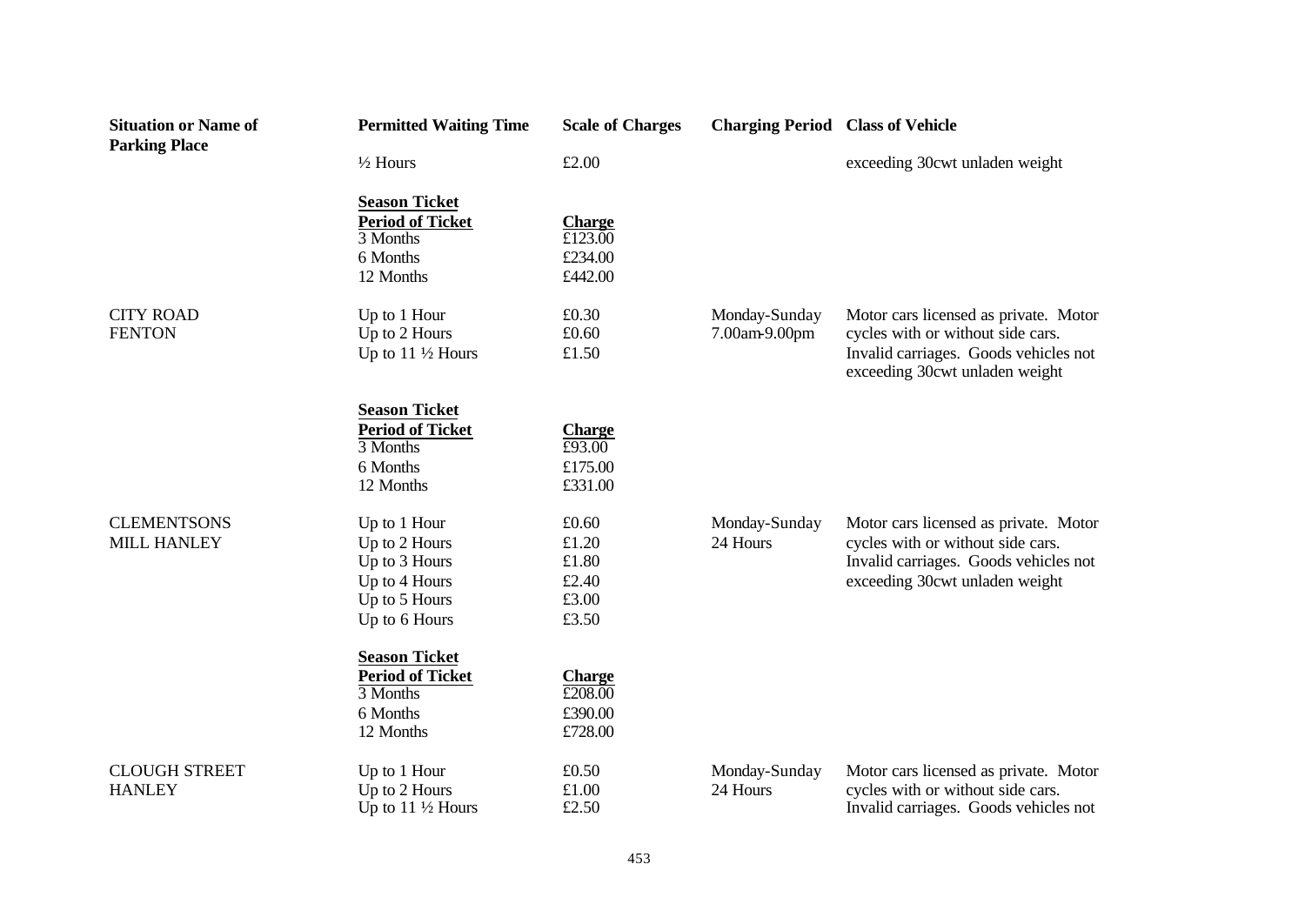| <b>Situation or Name of</b><br><b>Parking Place</b> | <b>Permitted Waiting Time</b>                                                        | <b>Scale of Charges</b>                                                        | <b>Charging Period Class of Vehicle</b>                             |                                                                                                                                                       |
|-----------------------------------------------------|--------------------------------------------------------------------------------------|--------------------------------------------------------------------------------|---------------------------------------------------------------------|-------------------------------------------------------------------------------------------------------------------------------------------------------|
|                                                     |                                                                                      |                                                                                |                                                                     | exceeding 30cwt unladen weight                                                                                                                        |
|                                                     | <b>Season Ticket</b><br><b>Period of Ticket</b><br>3 Months<br>6 Months<br>12 Months | <b>Charge</b><br>£154.00<br>£292.00<br>£552.00                                 |                                                                     |                                                                                                                                                       |
| <b>COMMERCE</b><br><b>STREET LONGTON</b>            | Up to 1 Hour<br>Up to 2 Hours<br>Up to $11\frac{1}{2}$ Hours                         | £0.40<br>£0.80<br>£1.50                                                        | Monday-Sunday<br>7.00am-9.00pm                                      | Motor cars licensed as private. Motor<br>cycles with or without side cars.<br>Invalid carriages. Goods vehicles not<br>exceeding 30cwt unladen weight |
|                                                     | <b>Season Ticket</b><br><b>Period of Ticket</b><br>3 Months<br>6 Months<br>12 Months | <b>Charge</b><br>$\overline{\text{\textsterling}154.00}$<br>£292.00<br>£552.00 |                                                                     |                                                                                                                                                       |
| <b>COPELAND</b><br><b>STREET STOKE</b>              | Up to $11\frac{1}{2}$ Hours                                                          | £1.50                                                                          | Monday-Sunday<br>7.00am-9.00pm<br>exceeding 30cwt<br>unladen weight | Motor cars licensed as private. Motor<br>cycles with or without side cars.<br>Invalid carriages. Goods vehicles not                                   |
|                                                     | <b>Season Ticket</b><br><b>Period of Ticket</b><br>3 Months<br>6 Months<br>12 Months | <b>Charge</b><br>£93.00<br>£175.00<br>£331.00                                  |                                                                     |                                                                                                                                                       |
| <b>CROFT STREET</b><br><b>BURSLEM</b>               | Up to 1 Hour<br>Up to 2 Hours<br>Up to $11\frac{1}{2}$ Hours                         | £0.40<br>£0.80<br>£1.50                                                        | Monday-Sunday<br>7.00am-9.00pm                                      | Motor cars licensed as private. Motor<br>cycles with or without side cars.<br>Invalid carriages. Goods vehicles not<br>exceeding 30cwt unladen weight |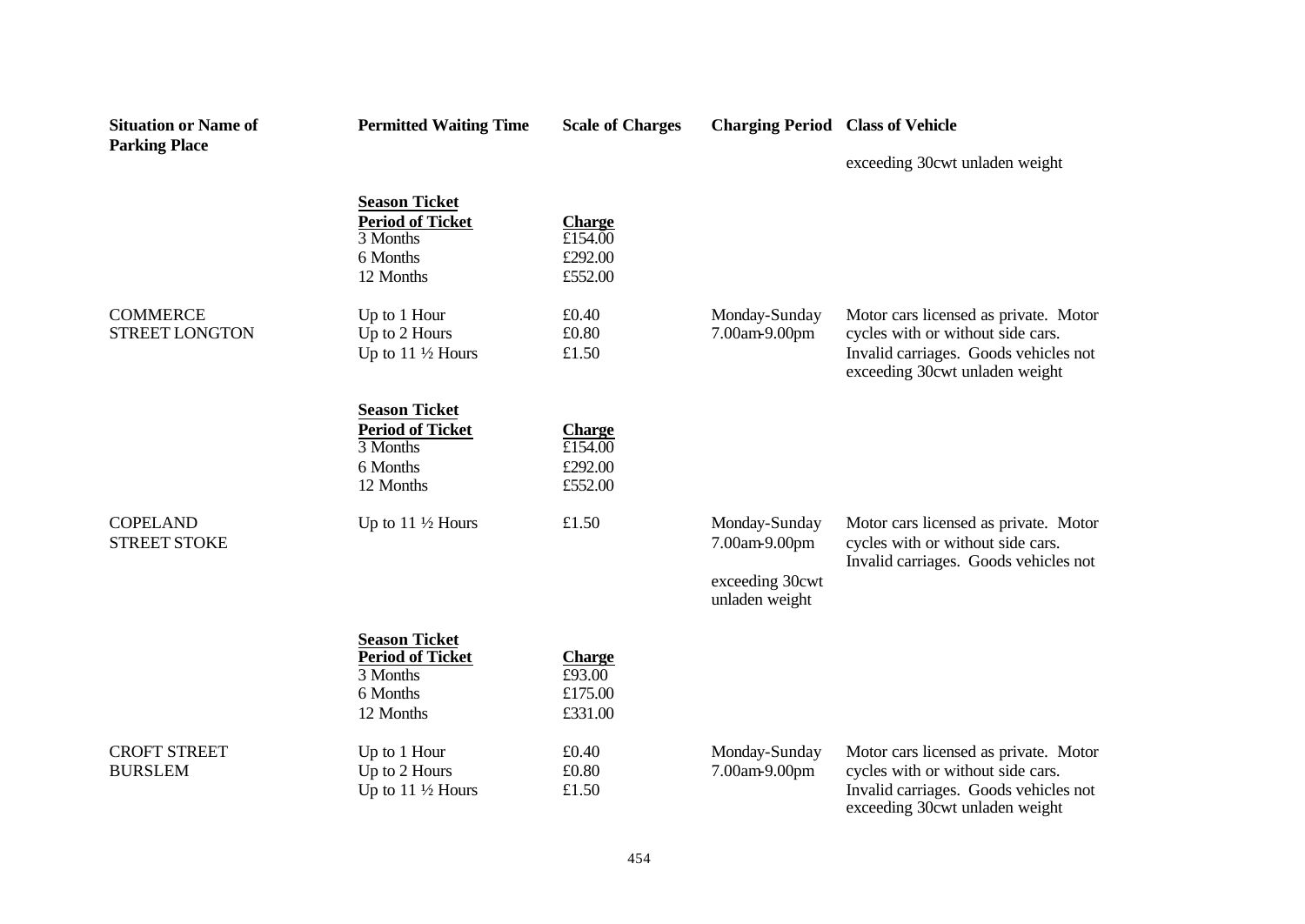| <b>Situation or Name of</b><br><b>Parking Place</b> | <b>Permitted Waiting Time</b>                                                                                                               | <b>Scale of Charges</b>                                              | <b>Charging Period Class of Vehicle</b> |                                                                                                                                                       |
|-----------------------------------------------------|---------------------------------------------------------------------------------------------------------------------------------------------|----------------------------------------------------------------------|-----------------------------------------|-------------------------------------------------------------------------------------------------------------------------------------------------------|
|                                                     | <b>Season Ticket</b><br><b>Period of Ticket</b><br>3 Months<br>6 Months<br>12 Months                                                        | <b>Charge</b><br>£93.00<br>£175.00<br>£331.00                        |                                         |                                                                                                                                                       |
| <b>CROWN STREET</b><br><b>HANLEY</b>                | Up to 1 Hour<br>Up to 2 Hours<br>Up to 3 Hours<br>Up to 4 Hours<br>Up to 5 Hours<br>Up to 6 Hours<br>Up to 14 Hours<br><b>Excess Ticket</b> | £0.40<br>£0.80<br>£1.20<br>£1.60<br>£2.00<br>£2.50<br>£2.50<br>£2.10 | Monday-Sunday<br>24 Hours               | Motor cars licensed as private. Motor<br>cycles with or without side cars.<br>Invalid carriages. Goods vehicles not<br>exceeding 30cwt unladen weight |
|                                                     | <b>Season Ticket</b><br><b>Period of Ticket</b><br>3 Months<br>6 Months<br>12 Months                                                        | <b>Charge</b><br>£130.00<br>£243.75<br>£445.00                       |                                         |                                                                                                                                                       |
| <b>ELENORA STREET</b><br><b>STOKE</b>               | Up to 1 Hour<br>Up to 2 Hours<br>Up to $11\frac{1}{2}$ Hours                                                                                | £0.40<br>£0.80<br>£1.50                                              | Monday-Sunday<br>7.00am-9.00pm          | Motor cars licensed as private. Motor<br>cycles with or without side cars.<br>Invalid carriages. Goods vehicles not<br>exceeding 30cwt unladen weight |
|                                                     | <b>Season Ticket</b><br><b>Period of Ticket</b><br>3 Months<br>6 Months<br>12 Months                                                        | <b>Charge</b><br>£93.00<br>£175.00<br>£331.00                        |                                         |                                                                                                                                                       |
| <b>FARNDALE</b><br><b>STREET</b>                    | Up to 1 Hour<br>Up to 2 Hours                                                                                                               | £0.40<br>£0.80                                                       | Monday-Sunday<br>7.00am-9.00pm          | Motor cars licensed as private. Motor<br>cycles with or without side cars.                                                                            |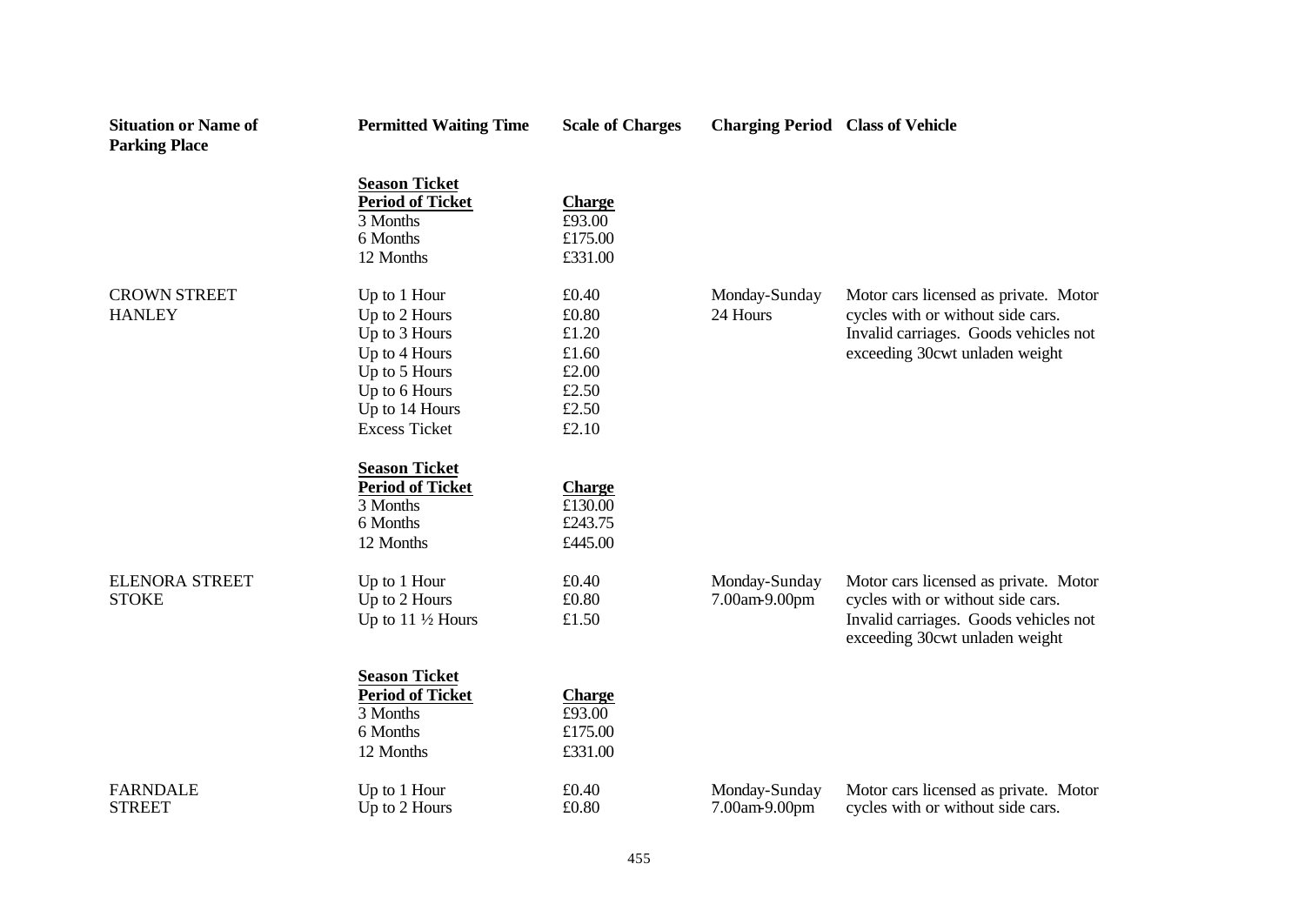| <b>Situation or Name of</b><br><b>Parking Place</b> | <b>Permitted Waiting Time</b>                                                                                  | <b>Scale of Charges</b>                            | <b>Charging Period Class of Vehicle</b> |                                                                                                                                                       |
|-----------------------------------------------------|----------------------------------------------------------------------------------------------------------------|----------------------------------------------------|-----------------------------------------|-------------------------------------------------------------------------------------------------------------------------------------------------------|
| <b>TUNSTALL</b>                                     | Up to 3 Hours                                                                                                  | £1.20                                              |                                         | Invalid carriages. Goods vehicles not<br>exceeding 30cwt unladen weight                                                                               |
|                                                     | <b>Season Ticket</b><br><b>Period of Ticket</b><br>3 Months<br>6 Months<br>12 Months                           | <b>Charge</b><br>£130.00<br>£243.75<br>£445.00     |                                         |                                                                                                                                                       |
| <b>HIDE STREET</b><br><b>STOKE</b>                  | Up to 1 Hour<br>Up to 2 Hours                                                                                  | £0.40<br>£0.80                                     | Monday-Sunday<br>7.00am-9.00pm          | Motor cars licensed as private. Motor<br>cycles with or without side cars.<br>Invalid carriages. Goods vehicles not<br>exceeding 30cwt unladen weight |
|                                                     | <b>Season Ticket</b><br><b>Period of Ticket</b><br>3 Months<br>6 Months<br>12 Months                           | <b>Charge</b><br>£93.00<br>£175.00<br>£331.00      |                                         |                                                                                                                                                       |
| <b>HINDE STREET</b><br><b>HANLEY</b>                | Up to 1 Hour<br>Up to 2 Hours<br>Up to 14 Hours<br>Park and Ride All Day<br>College Cards for 12 hrs<br>Excess | £0.30<br>£0.60<br>£0.90<br>£1.00<br>£0.50<br>£2.10 | Monday-Sunday<br>24 Hours               | Motor cars licensed as private. Motor<br>cycles with or without side cars.<br>Invalid carriages. Goods vehicles not<br>exceeding 30cwt unladen weight |
|                                                     | <b>Season Ticket</b><br><b>Period of Ticket</b><br>3 Months<br>6 Months<br>12 Months                           | <b>Charge</b><br>£52.00<br>£97.50<br>£182.00       |                                         |                                                                                                                                                       |
| <b>HOPE STREET</b><br><b>HANLEY</b>                 | Up to 1 Hour<br>Up to 2 Hours                                                                                  | £0.50<br>£1.00                                     | Monday-Sunday<br>24 Hours               | Motor cars licensed as private. Motor<br>cycles with or without side cars.                                                                            |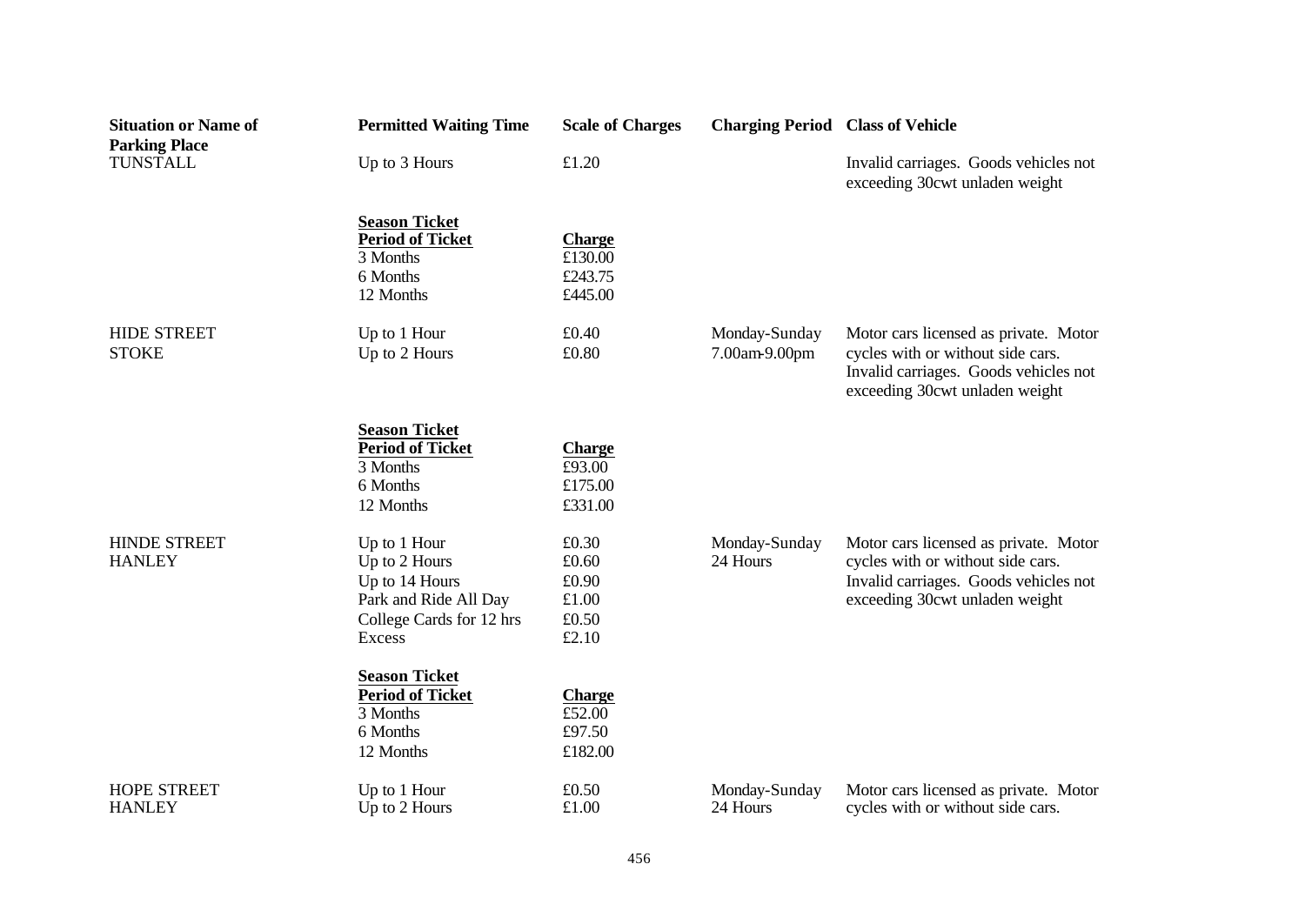| <b>Situation or Name of</b><br><b>Parking Place</b> | <b>Permitted Waiting Time</b>                                                                                                               | <b>Scale of Charges</b>                                              | <b>Charging Period Class of Vehicle</b> |                                                                                                                                                       |
|-----------------------------------------------------|---------------------------------------------------------------------------------------------------------------------------------------------|----------------------------------------------------------------------|-----------------------------------------|-------------------------------------------------------------------------------------------------------------------------------------------------------|
|                                                     | Up to $11\frac{1}{2}$ Hours                                                                                                                 | £2.50                                                                |                                         | Invalid carriages. Goods vehicles not<br>exceeding 30cwt unladen weight                                                                               |
|                                                     | <b>Season Ticket</b><br><b>Period of Ticket</b><br>3 Months<br>6 Months<br>12 Months                                                        | <b>Charge</b><br>£154.00<br>£292.00<br>£552.00                       |                                         |                                                                                                                                                       |
| <b>HUNT STREET</b><br><b>TUNSTALL</b>               | Up to 1 Hour<br>Up to 2 Hours<br>Up to $11\frac{1}{2}$ Hours                                                                                | £0.40<br>£0.80<br>£1.50                                              | Monday-Sunday<br>7.00am-9.00pm          | Motor cars licensed as private. Motor<br>cycles with or without side cars.<br>Invalid carriages. Goods vehicles not<br>exceeding 30cwt unladen weight |
|                                                     | <b>Season Ticket</b><br><b>Period of Ticket</b><br>3 Months<br>6 Months<br>12 Months                                                        | <b>Charge</b><br>£93.00<br>£175.00<br>£331.00                        |                                         |                                                                                                                                                       |
| HUNTBACH STREET<br><b>HANLEY</b> (Lower)            | Up to 1 Hour<br>Up to 2 Hours<br>Up to 3 Hours<br>Up to 4 Hours<br>Up to 5 Hours<br>Up to 6 Hours<br>Up to 14 Hours<br><b>Excess Ticket</b> | £0.40<br>£0.80<br>£1.20<br>£1.60<br>£2.00<br>£2.50<br>£2.50<br>£2.10 | Monday-Sunday<br>24 Hours               | Motor cars licensed as private. Motor<br>cycles with or without side cars.<br>Invalid carriages. Goods vehicles not<br>exceeding 30cwt unladen weight |
|                                                     | <b>Season Ticket</b><br><b>Period of Ticket</b><br>3 Months<br>6 Months<br>12 Months                                                        | <b>Charge</b><br>£130.00<br>£243.75<br>£445.00                       |                                         |                                                                                                                                                       |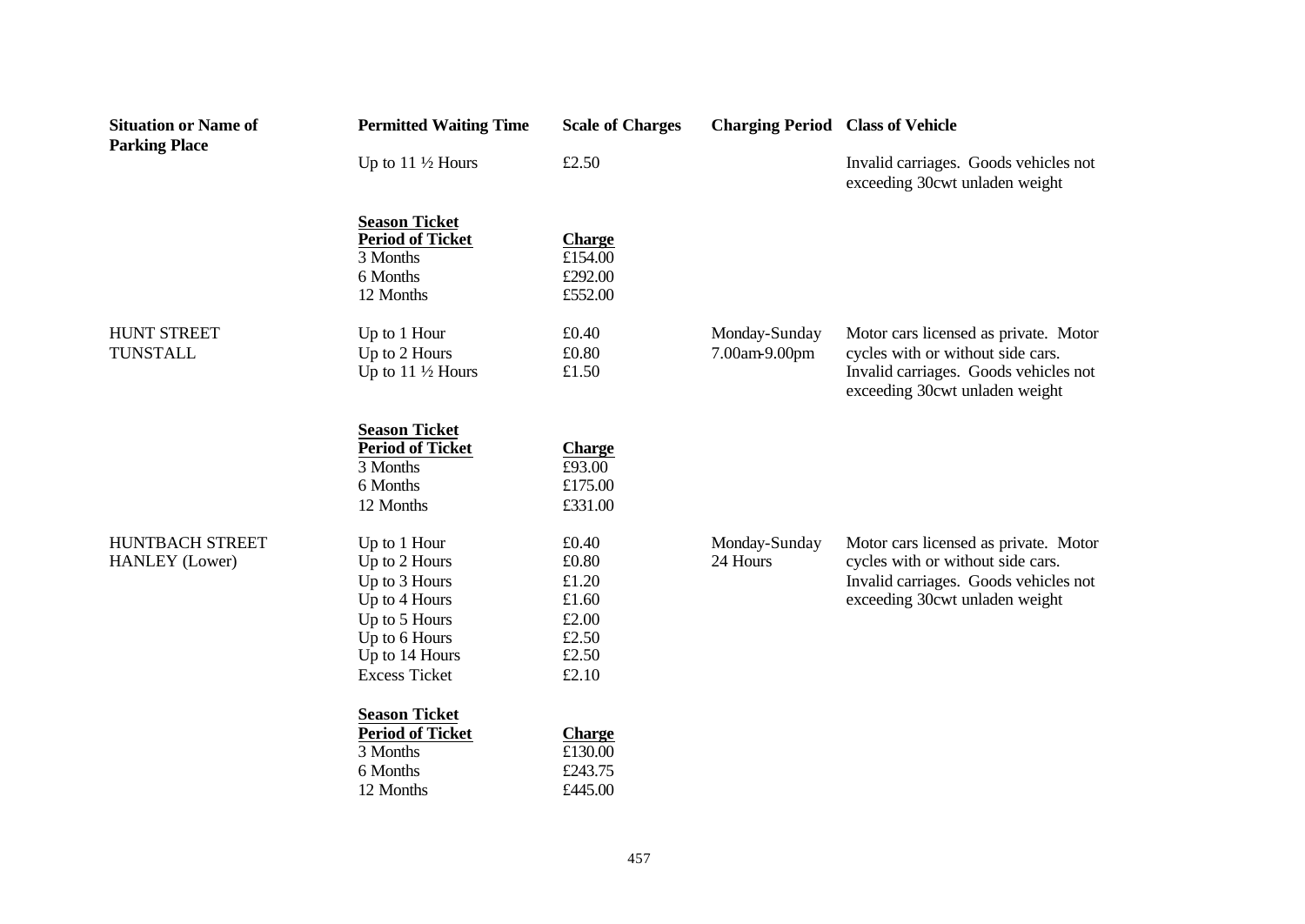| <b>Situation or Name of</b><br><b>Parking Place</b>          | <b>Permitted Waiting Time</b>                                                                                                    | <b>Scale of Charges</b>                                                  | <b>Charging Period Class of Vehicle</b> |                                                                                                                                                       |
|--------------------------------------------------------------|----------------------------------------------------------------------------------------------------------------------------------|--------------------------------------------------------------------------|-----------------------------------------|-------------------------------------------------------------------------------------------------------------------------------------------------------|
| HUNTBACH STREET<br>HANLEY (Upper)                            | Up to 1 Hour<br>Up to 2 Hours<br>Up to 14 Hours<br><b>Excess Ticket</b>                                                          | £0.30<br>£0.60<br>£1.50<br>£2.10                                         | Monday-Sunday<br>24 Hours               | Motor cars licensed as private. Motor<br>cycles with or without side cars.<br>Invalid carriages. Goods vehicles not<br>exceeding 30cwt unladen weight |
|                                                              | <b>Season Ticket</b><br><b>Period of Ticket</b><br>3 Months<br>6 Months<br>12 Months                                             | <b>Charge</b><br>£78.00<br>£146.25<br>£273.00                            |                                         |                                                                                                                                                       |
| <b>JOHN STREET</b><br><b>HANLEY Multi-Storey</b><br>Car Park | Up to 1 Hour<br>Up to 2 Hours<br>Up to 3 Hours<br>Up to 4 Hours<br>Up to 5 Hours<br>Up to 6 Hours<br>Up to $11\frac{1}{2}$ Hours | £0.70<br>£1.40<br>£2.00<br>£2.80<br>£3.50<br>£4.00<br>£4.00              | Monday-Sunday<br>24 Hours               | Motor cars licensed as private. Motor<br>cycles with or without side cars.<br>Invalid carriages. Goods vehicles not<br>exceeding 30cwt unladen weight |
|                                                              | <b>Season Ticket</b><br><b>Period of Ticket</b><br>3 Months<br>6 Months<br>12 Months                                             | <b>Charge</b><br>$\overline{\text{\pounds}247.00}$<br>£468.00<br>£884.00 |                                         |                                                                                                                                                       |
| <b>JOHN STREET</b><br><b>HANLEY Surface Car</b><br>Park      | Up to 1 Hour<br>Up to 2 Hours<br>Up to 3 Hours<br>Up to 4 Hours<br>Up to 5 Hours                                                 | £0.70<br>£1.40<br>£2.00<br>£2.80<br>£3.50                                | Monday-Sunday<br>24 Hours               | Motor cars licensed as private. Motor<br>cycles with or without side cars.<br>Invalid carriages. Goods vehicles not<br>exceeding 30cwt unladen weight |
|                                                              | <b>Season Ticket</b><br><b>Period of Ticket</b><br>3 Months<br>6 Months                                                          | <b>Charge</b><br>£93.00<br>£175.00                                       |                                         |                                                                                                                                                       |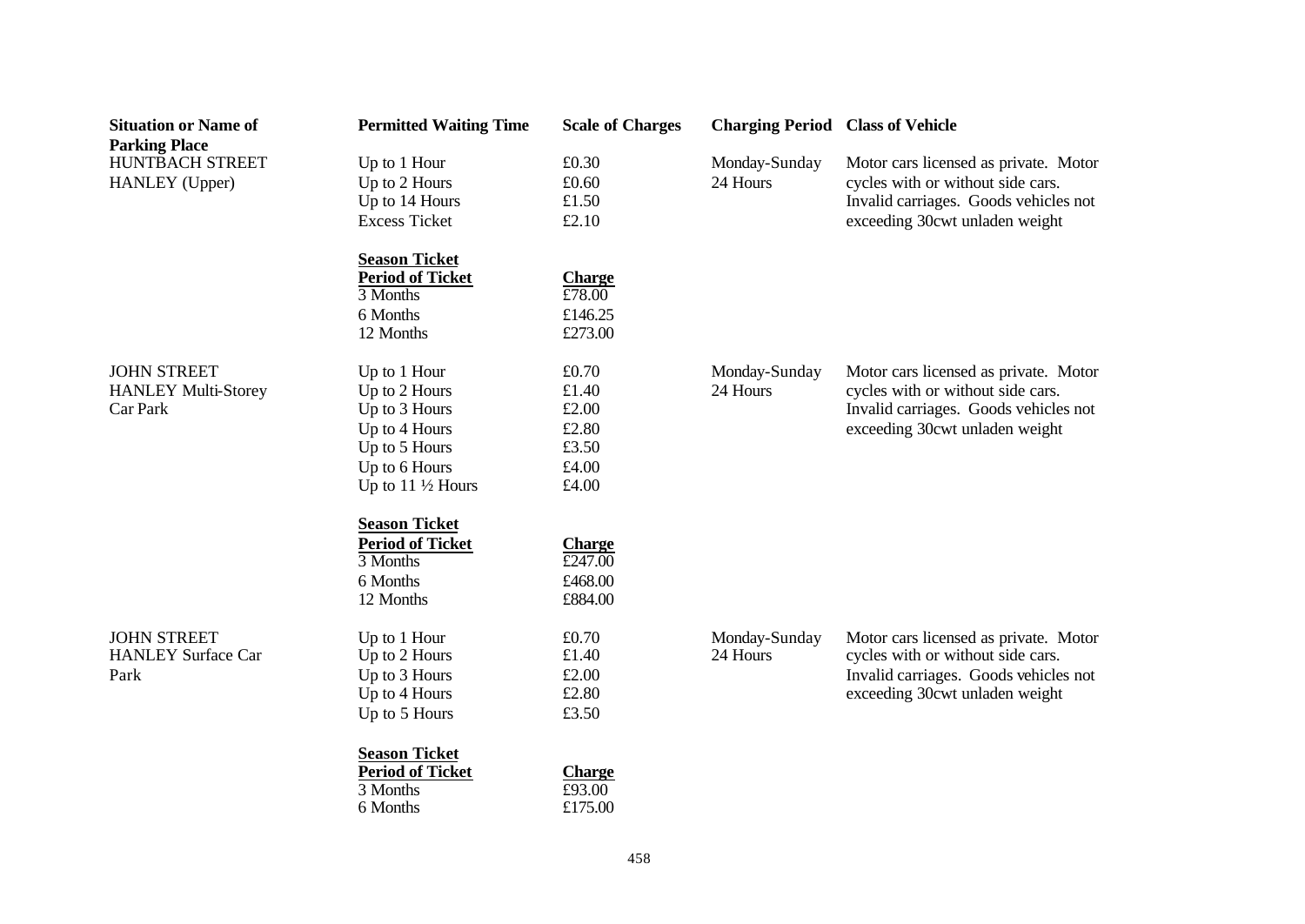| <b>Situation or Name of</b><br><b>Parking Place</b> | <b>Permitted Waiting Time</b>                                                                                                                                                                               | <b>Scale of Charges</b>                                                                                | <b>Charging Period Class of Vehicle</b> |                                                                                                                                                       |
|-----------------------------------------------------|-------------------------------------------------------------------------------------------------------------------------------------------------------------------------------------------------------------|--------------------------------------------------------------------------------------------------------|-----------------------------------------|-------------------------------------------------------------------------------------------------------------------------------------------------------|
|                                                     | 12 Months                                                                                                                                                                                                   | £331.00                                                                                                |                                         |                                                                                                                                                       |
| <b>KINGSWAY STOKE</b>                               | Up to 1 Hour<br>Up to 2 Hours<br>Up to 3 Hours Up to 11<br>$\frac{1}{2}$ Hours                                                                                                                              | £0.40<br>£0.80<br>£1.20<br>£2.50                                                                       | Monday-Sunday<br>7.00am-9.00pm          | Motor cars licensed as private. Motor<br>cycles with or without side cars.<br>Invalid carriages. Goods vehicles not<br>exceeding 30cwt unladen weight |
|                                                     | <b>Season Ticket</b><br><b>Period of Ticket</b><br>3 Months<br>6 Months<br>12 Months                                                                                                                        | <b>Charge</b><br>$\overline{\text{£}154.00}$<br>£292.00<br>£552.00                                     |                                         |                                                                                                                                                       |
| <b>LICHFIELD</b><br><b>STREET HANLEY</b>            | Up to 1 Hour<br>Up to 2 Hours<br>Up to 3 Hours<br>Up to 4 Hours<br>Up to 5 Hours<br>Up to 6 Hours<br>Up to 14 Hours<br>Motorcycles<br><b>Excess Tick</b><br><b>Season Ticket</b><br><b>Period of Ticket</b> | £0.60<br>£1.20<br>$\pounds1.80$<br>£2.50<br>£3.00<br>£4.00<br>£6.00<br>£0.20<br>£2.10<br><b>Charge</b> | Monday-Sunday<br>24 Hours               | Motor cars licensed as private. Motor<br>cycles with or without side cars.<br>Invalid carriages. Goods vehicles not<br>exceeding 30cwt unladen weight |
|                                                     | 3 Months<br>6 Months<br>12 Months                                                                                                                                                                           | £93.00<br>£175.00<br>£331.00                                                                           |                                         |                                                                                                                                                       |
| <b>LONGTON</b><br><b>EXCHANGE</b>                   | Up to 1 Hour<br>Up to 2 Hours<br>Up to 3 Hours                                                                                                                                                              | £0.50<br>£1.00<br>£1.50                                                                                | Monday-Sunday<br>7.00am-9.00pm          | Motor cars licensed as private. Motor<br>cycles with or without side cars.<br>Invalid carriages. Goods vehicles not<br>exceeding 30cwt unladen weight |

**Season Ticket**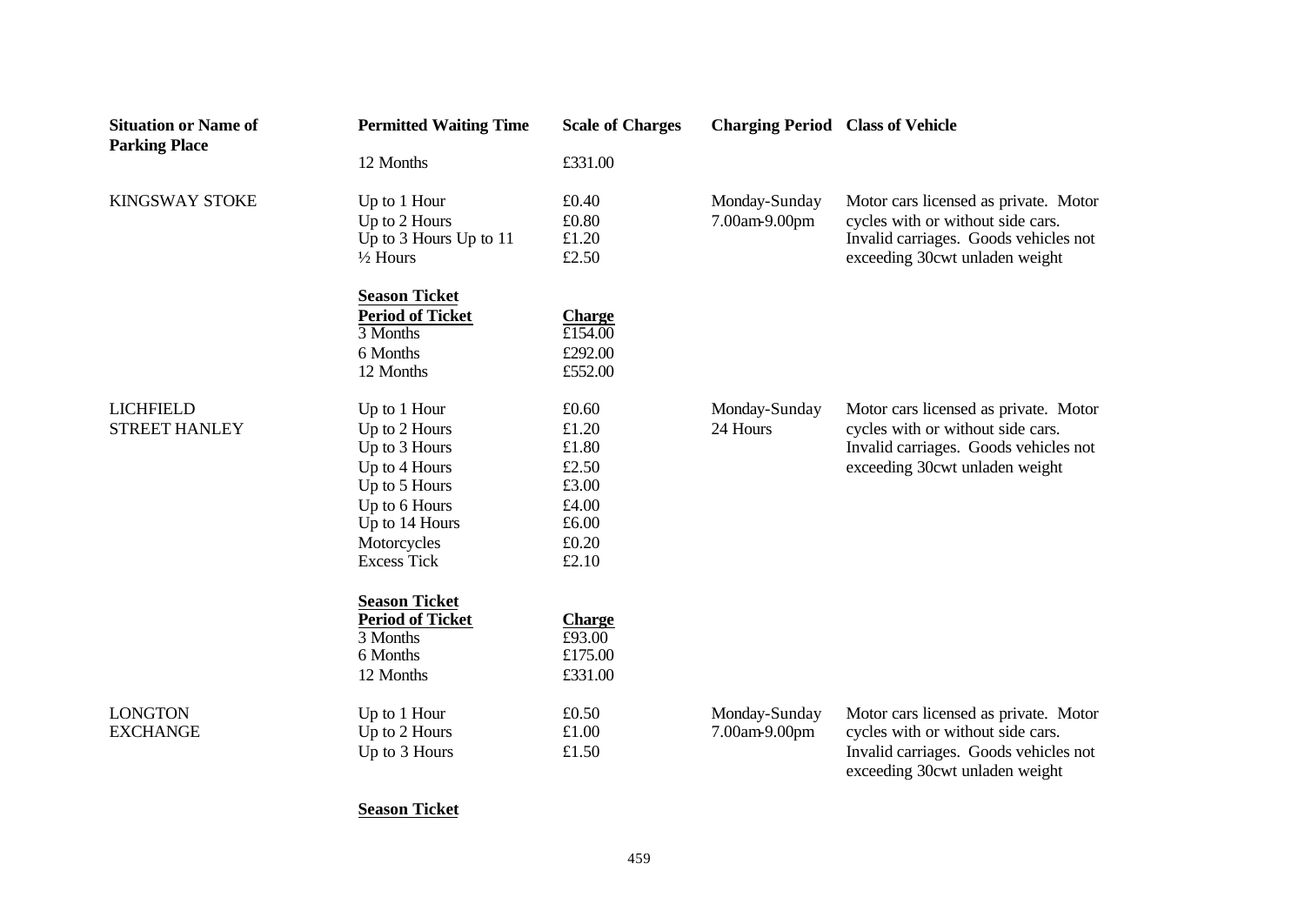| <b>Situation or Name of</b><br><b>Parking Place</b> | <b>Permitted Waiting Time</b>                   | <b>Scale of Charges</b> | <b>Charging Period Class of Vehicle</b> |                                       |
|-----------------------------------------------------|-------------------------------------------------|-------------------------|-----------------------------------------|---------------------------------------|
|                                                     | <b>Period of Ticket</b>                         | <b>Charge</b>           |                                         |                                       |
|                                                     | 3 Months                                        | £93.00                  |                                         |                                       |
|                                                     | 6 Months                                        | £175.00                 |                                         |                                       |
|                                                     | 12 Months                                       | £331.00                 |                                         |                                       |
| <b>MEIGH STREET</b>                                 | Up to 1 Hour                                    | £0.80                   | Monday-Sunday                           | Motor cars licensed as private. Motor |
| <b>HANLEY</b> (Surface)                             | Up to 2 Hours                                   | £1.60                   | 24 Hours                                | cycles with or without side cars.     |
|                                                     | Up to 3 Hours                                   | £2.40                   |                                         | Invalid carriages. Goods vehicles not |
|                                                     | Up to 4 Hours                                   | £3.20                   |                                         | exceeding 30cwt unladen weight        |
|                                                     | Up to 5 Hours                                   | £4.00                   |                                         |                                       |
|                                                     | Up to 6 Hours                                   | £5.00                   |                                         |                                       |
|                                                     | Up to 14 Hours                                  |                         |                                         |                                       |
|                                                     | <b>Excess Ticket</b>                            |                         |                                         |                                       |
|                                                     | <b>Season Ticket</b>                            |                         |                                         |                                       |
|                                                     | <b>Period of Ticket</b>                         | <b>Charge</b>           |                                         |                                       |
|                                                     | 3 Months                                        | £93.00                  |                                         |                                       |
|                                                     | 6 Months                                        | £175.00                 |                                         |                                       |
|                                                     | 12 Months                                       | £331.00                 |                                         |                                       |
| <b>MEIGH STREET</b>                                 | Up to 1 Hour                                    | £0.60                   | Monday-Sunday                           | Motor cars licensed as private. Motor |
| <b>HANLEY Multi-Storey</b>                          | Up to 2 Hours                                   | £1.20                   | 24 Hours                                | cycles with or without side cars.     |
| Car Park                                            | Up to 3 Hours                                   | £1.80                   |                                         | Invalid carriages. Goods vehicles not |
|                                                     | Up to 4 Hours                                   | £2.50                   |                                         | exceeding 30cwt unladen weight        |
|                                                     | Up to 5 Hours                                   | £3.00                   |                                         |                                       |
|                                                     | Up to 6 Hours                                   | £3.50                   |                                         |                                       |
|                                                     | Up to 14 Ho                                     | £5.00                   |                                         |                                       |
|                                                     |                                                 | £2.10                   |                                         |                                       |
|                                                     | <b>Season Ticket</b><br><b>Period of Ticket</b> | <b>Charge</b>           |                                         |                                       |
|                                                     | 3 Months                                        | £260.00                 |                                         |                                       |
|                                                     | 6 Months                                        | £487.00                 |                                         |                                       |
|                                                     | 12 Months                                       | £910.00                 |                                         |                                       |
|                                                     |                                                 |                         |                                         |                                       |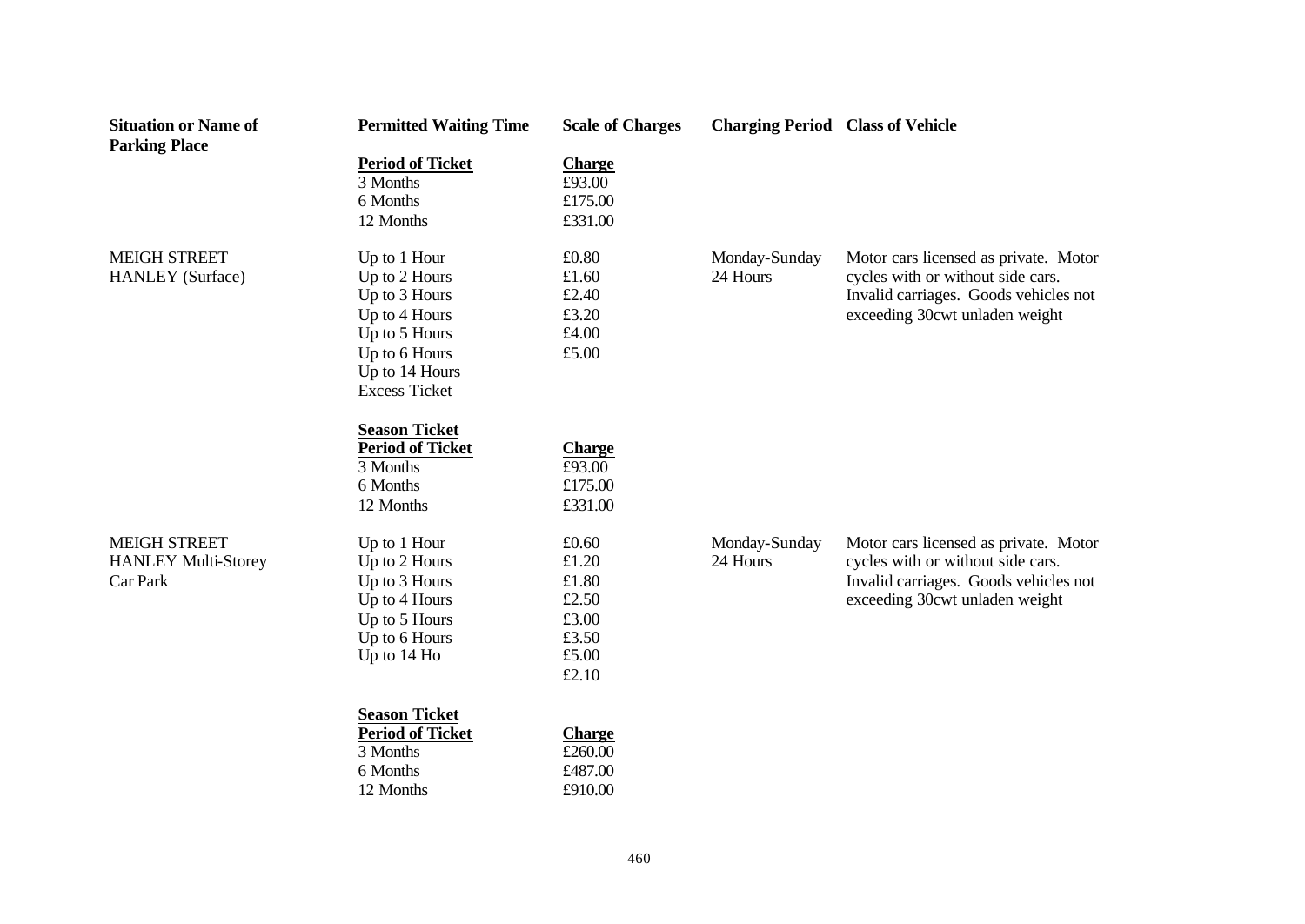| <b>Situation or Name of</b><br><b>Parking Place</b>                        | <b>Permitted Waiting Time</b>                                                                                                       | <b>Scale of Charges</b>                                    | <b>Charging Period Class of Vehicle</b> |                                                                                                                                                       |
|----------------------------------------------------------------------------|-------------------------------------------------------------------------------------------------------------------------------------|------------------------------------------------------------|-----------------------------------------|-------------------------------------------------------------------------------------------------------------------------------------------------------|
| <b>NAVIGATION ROAD</b>                                                     | Up to 1 Hour                                                                                                                        | £0.40                                                      | Monday-Sunday                           | Motor cars licensed as private. Motor                                                                                                                 |
| <b>BURSLEM</b> Friday and<br>Saturday                                      | Up to 2 Hours                                                                                                                       | £0.80                                                      | 7.00am-9.00pm                           | cycles with or without side cars.<br>Invalid carriages. Goods vehicles not<br>exceeding 30cwt unladen weight                                          |
|                                                                            | <b>Season Ticket</b><br><b>Period of Ticket</b><br>3 Months<br>6 Months<br>12 Months                                                | <b>Charge</b><br>£93.00<br>£175.00<br>£331.00              |                                         |                                                                                                                                                       |
| <b>NAVIGATION ROAD</b><br><b>BURSLEM Sunday to</b><br>Thursday (Inclusive) | Up to 1 Hour<br>Up to 2 Hours<br>Up to $11\frac{1}{2}$ Hours                                                                        | £0.40<br>£0.80<br>£1.50                                    | Monday-Sunday<br>7.00am-9.00pm          | Motor cars licensed as private. Motor<br>cycles with or without side cars.<br>Invalid carriages. Goods vehicles not<br>exceeding 30cwt unladen weight |
|                                                                            | <b>Season Ticket</b><br><b>Period of Ticket</b><br>3 Months<br>6 Months<br>12 Months                                                | <b>Charge</b><br>£93.00<br>£175.00<br>£331.00              |                                         |                                                                                                                                                       |
| <b>PALL MALL</b><br><b>HANLEY</b>                                          | Up to 1 Hour<br>Up to 2 Hours<br>Up to 3 Hours<br>Up to 4 Hours<br>Up to 5 Hours<br><b>Season Ticket</b><br><b>Period of Ticket</b> | £0.70<br>£1.40<br>£2.00<br>£2.80<br>£3.50<br><b>Charge</b> | Monday-Sunday<br>24 Hours               | Motor cars licensed as private. Motor<br>cycles with or without side cars.<br>Invalid carriages. Goods vehicles not<br>exceeding 30cwt unladen weight |
|                                                                            | 3 Months<br>6 Months<br>12 Months                                                                                                   | £93.00<br>£175.00<br>£331.00                               |                                         |                                                                                                                                                       |
| <b>POTTERIES</b>                                                           | Up to 4 Hours                                                                                                                       | £2.80                                                      | Monday-Sunday                           | n/a                                                                                                                                                   |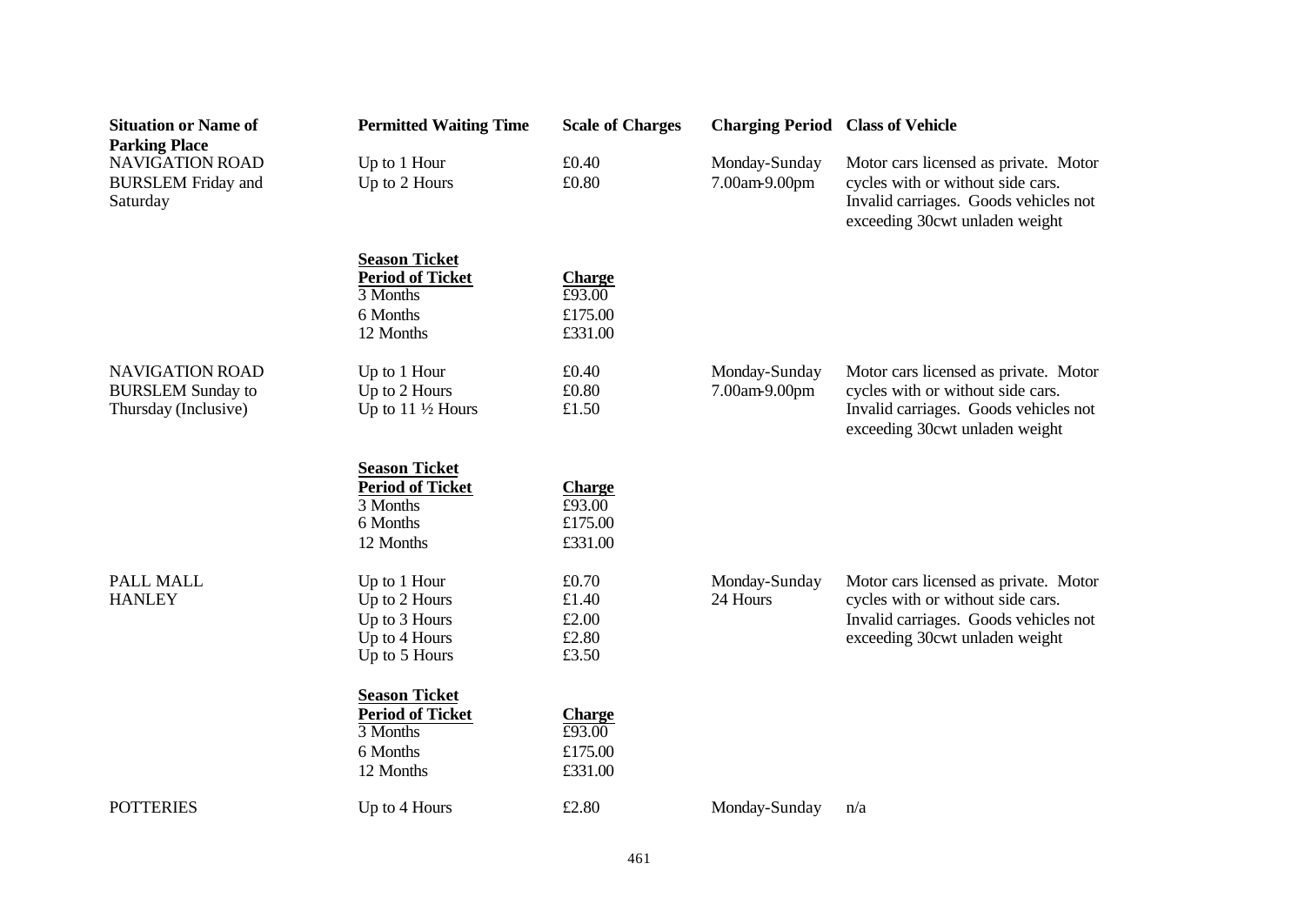| <b>Situation or Name of</b> | <b>Permitted Waiting Time</b> | <b>Scale of Charges</b> | <b>Charging Period Class of Vehicle</b> |                                       |
|-----------------------------|-------------------------------|-------------------------|-----------------------------------------|---------------------------------------|
| <b>Parking Place</b>        |                               |                         |                                         |                                       |
| <b>SHOPPING CENTRE</b>      | Up to 5 Hours                 | £3.50                   | 24 Hours                                |                                       |
| <b>HANLEY Coach Park</b>    | Up to 6 Hours                 | £4.00                   |                                         |                                       |
|                             | Up to 14 Hours                | £5.00                   |                                         |                                       |
|                             | <b>Season Ticket</b>          |                         |                                         |                                       |
|                             | <b>Period of Ticket</b>       | <b>Charge</b>           |                                         |                                       |
|                             | N/A                           | N/A                     |                                         |                                       |
| <b>POTTERIES</b>            | Up to 1 Hour                  | £1.00                   | Monday-Sunday                           | Motor cars licensed as private. Motor |
| <b>SHOPPING CENTRE</b>      | Up to 2 Hours                 | £2.00                   | 7.00am-9.00pm                           | cycles with or without side cars.     |
| <b>HANLEY Saturdays</b>     | Up to 3 Hours                 | £2.50                   |                                         | Invalid carriages. Goods vehicles not |
| Only                        | Up to 4 Hours                 | £3.00                   |                                         | exceeding 30cwt unladen weight        |
|                             | Up to 5 Hours                 | £3.50                   |                                         |                                       |
|                             | Up to 6 Hours                 | £4.00                   |                                         |                                       |
|                             | Up to 14 Hours                | £5.00                   |                                         |                                       |
|                             | <b>Excess Ticket</b>          | £2.10                   |                                         |                                       |
|                             | <b>Season Ticket</b>          |                         |                                         |                                       |
|                             | <b>Period of Ticket</b>       | <b>Charge</b>           |                                         |                                       |
|                             | 3 Months                      | £260.00                 |                                         |                                       |
|                             | 6 Months                      | £487.50                 |                                         |                                       |
|                             | 12 Months                     | £910.00                 |                                         |                                       |
| <b>POTTERIES</b>            | Up to 1 Hour                  | £0.70                   | Monday-Sunday                           | Motor cars licensed as private. Motor |
| <b>SHOPPING CENTRE</b>      | Up to 2 Hours                 | £1.40                   | 7.00am-9.00pm                           | cycles with or without side cars.     |
| <b>HANLEY</b> Sunday to     | Up to 3 Hours                 | £2.00                   |                                         | Invalid carriages. Goods vehicles not |
| Friday                      | Up to 4 Hours                 | £2.80                   |                                         | exceeding 30cwt unladen weight        |
|                             | Up to 5 Hours                 | £3.50                   |                                         |                                       |
|                             | Up to 6 Hours                 | £4.00                   |                                         |                                       |
|                             | Up to 14 Hours                | £5.00                   |                                         |                                       |
|                             | <b>Excess Ticket</b>          | £2.10                   |                                         |                                       |
|                             | <b>Season Ticket</b>          |                         |                                         |                                       |
|                             | <b>Period of Ticket</b>       | <b>Charge</b>           |                                         |                                       |
|                             | 3 Months                      | £260.00                 |                                         |                                       |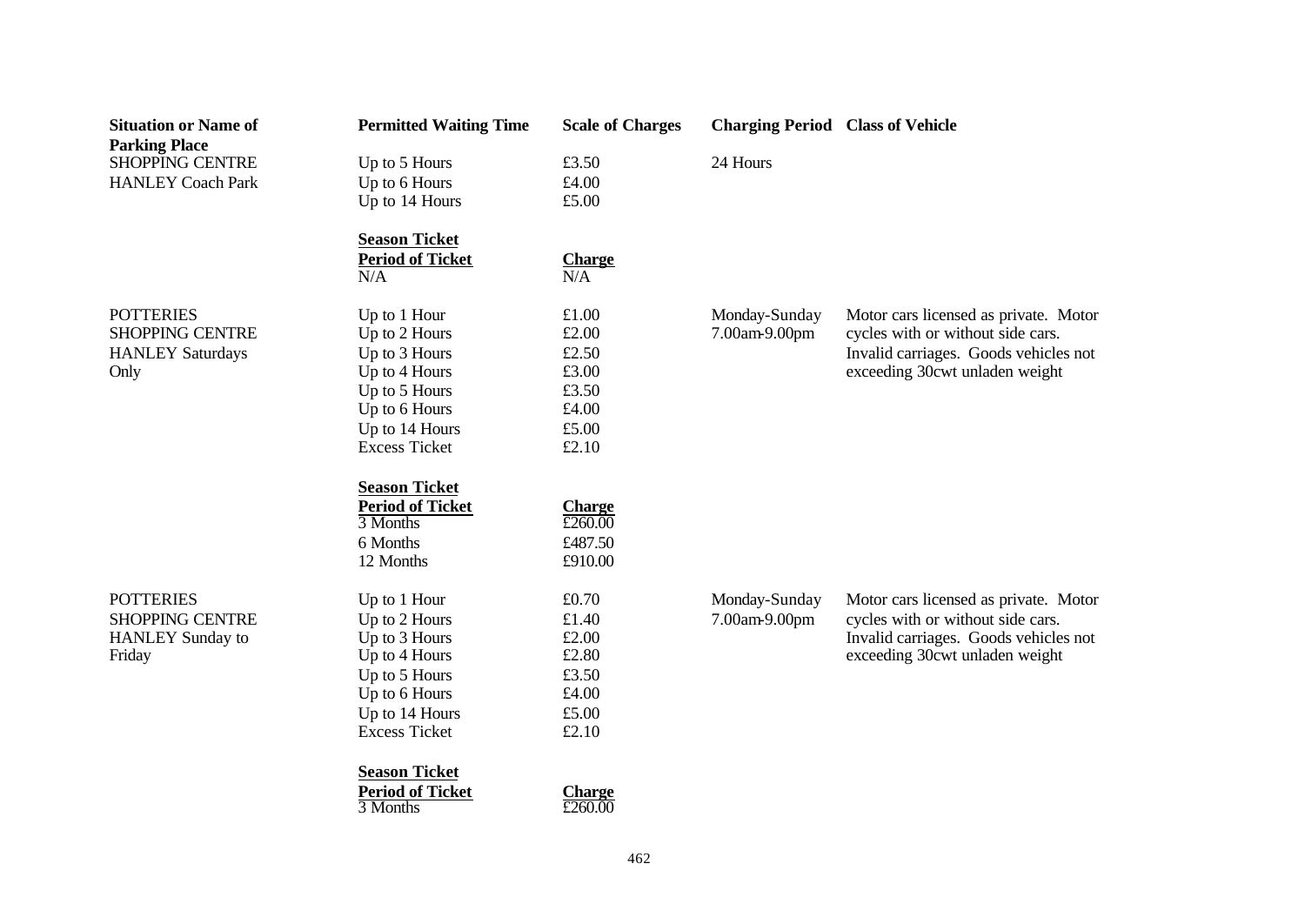| <b>Situation or Name of</b><br><b>Parking Place</b> | <b>Permitted Waiting Time</b>                | <b>Scale of Charges</b> | <b>Charging Period Class of Vehicle</b> |                                                                                                                                                       |
|-----------------------------------------------------|----------------------------------------------|-------------------------|-----------------------------------------|-------------------------------------------------------------------------------------------------------------------------------------------------------|
|                                                     | 6 Months                                     | £487.50                 |                                         |                                                                                                                                                       |
|                                                     | 12 Months                                    | £910.00                 |                                         |                                                                                                                                                       |
| <b>SOUTH WOLFE</b><br><b>STREET STOKE</b>           | Up to 1 Hour<br>Up to 2 Hours                | £0.40<br>£0.80          | Monday-Sunday<br>7.00am-9.00pm          | Motor cars licensed as private. Motor<br>cycles with or without side cars.                                                                            |
|                                                     | Up to 3 Hours                                | £1.20                   |                                         | Invalid carriages. Goods vehicles not<br>exceeding 30cwt unladen weight                                                                               |
|                                                     | <b>Season Ticket</b>                         |                         |                                         |                                                                                                                                                       |
|                                                     | <b>Period of Ticket</b><br>3 Months          | <b>Charge</b><br>£93.00 |                                         |                                                                                                                                                       |
|                                                     | 6 Months                                     | £175.00                 |                                         |                                                                                                                                                       |
|                                                     | 12 Months                                    | £331.00                 |                                         |                                                                                                                                                       |
| <b>SPARKE STREET</b>                                | Up to 1 Hour                                 | £0.40                   | Monday-Sunday                           | Motor cars licensed as private. Motor                                                                                                                 |
| <b>STOKE</b>                                        | Up to 2 Hours<br>Up to $11\frac{1}{2}$ Hours | £0.80<br>£2.50          | 7.00am-9.00pm                           | cycles with or without side cars.<br>Invalid carriages. Goods vehicles not<br>exceeding 30cwt unladen weight                                          |
|                                                     | <b>Season Ticket</b>                         |                         |                                         |                                                                                                                                                       |
|                                                     | <b>Period of Ticket</b>                      | <b>Charge</b>           |                                         |                                                                                                                                                       |
|                                                     | 3 Months                                     | £154.00                 |                                         |                                                                                                                                                       |
|                                                     | 6 Months<br>12 Months                        | £292.00<br>£552.00      |                                         |                                                                                                                                                       |
| <b>UTTOXETER ROAD</b><br><b>MEIR</b>                | Up to 1 Hour<br>Up to 2 Hours                | £0.20<br>£0.40          | Monday-Sunday<br>7.00am-9.00pm          | Motor cars licensed as private. Motor<br>cycles with or without side cars.<br>Invalid carriages. Goods vehicles not<br>exceeding 30cwt unladen weight |
|                                                     | <b>Season Ticket</b>                         |                         |                                         |                                                                                                                                                       |
|                                                     | <b>Period of Ticket</b>                      | <b>Charge</b>           |                                         |                                                                                                                                                       |
|                                                     | 3 Months                                     | £93.00                  |                                         |                                                                                                                                                       |
|                                                     | 6 Months                                     | £175.00<br>£331.00      |                                         |                                                                                                                                                       |
|                                                     | 12 Months                                    |                         |                                         |                                                                                                                                                       |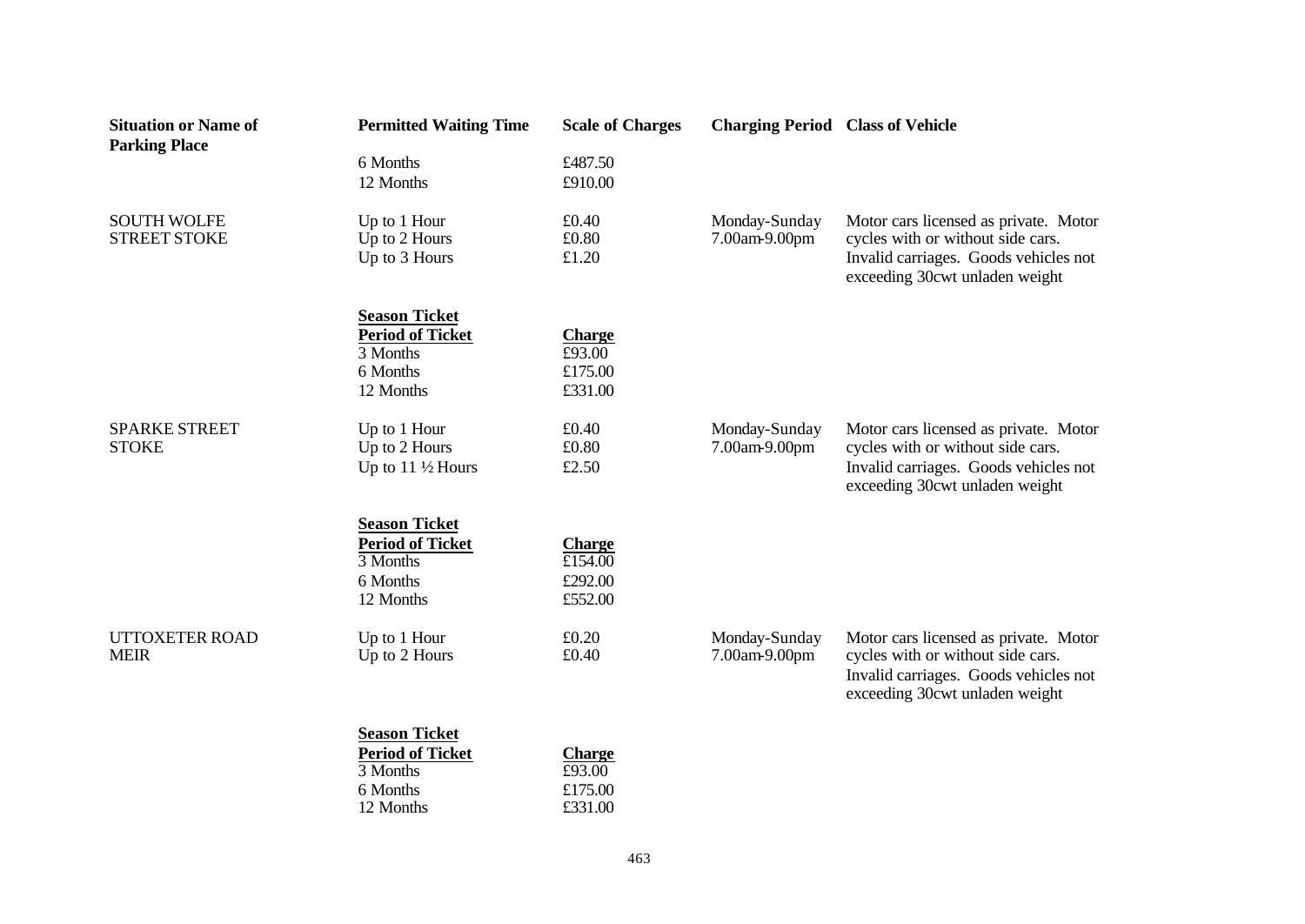| <b>Situation or Name of</b><br><b>Parking Place</b> | <b>Permitted Waiting Time</b> | <b>Scale of Charges</b> | <b>Charging Period Class of Vehicle</b> |                                                                                                                     |
|-----------------------------------------------------|-------------------------------|-------------------------|-----------------------------------------|---------------------------------------------------------------------------------------------------------------------|
| <b>VALE STREET</b><br><b>STOKE</b>                  | Up to $11\frac{1}{2}$ Hours   | £1.50                   | Monday-Sunday<br>7.00am-9.00pm          | Motor cars licensed as private. Motor<br>cycles with or without side cars.<br>Invalid carriages. Goods vehicles not |
|                                                     |                               |                         | exceeding 30cwt<br>unladen weight       |                                                                                                                     |
|                                                     | <b>Season Ticket</b>          |                         |                                         |                                                                                                                     |
|                                                     | <b>Period of Ticket</b>       | <b>Charge</b>           |                                         |                                                                                                                     |
|                                                     | 3 Months                      | £93.00                  |                                         |                                                                                                                     |
|                                                     | 6 Months                      | £175.00                 |                                         |                                                                                                                     |
|                                                     | 12 Months                     | £331.00                 |                                         |                                                                                                                     |
| <b>WARDLE STREET</b>                                | Up to 1 Hour                  | £0.40                   | Monday-Sunday                           | Motor cars licensed as private. Motor                                                                               |
| <b>TUNSTALL</b>                                     | Up to 2 Hours                 | £0.80                   | 7.00am-9.00pm                           | cycles with or without side cars.                                                                                   |
|                                                     | Up to $11\frac{1}{2}$ Hours   | £1.50                   |                                         | Invalid carriages. Goods vehicles not<br>exceeding 30cwt unladen weight                                             |
|                                                     | <b>Season Ticket</b>          |                         |                                         |                                                                                                                     |
|                                                     | <b>Period of Ticket</b>       | <b>Charge</b>           |                                         |                                                                                                                     |
|                                                     | 3 Months                      | £93.00                  |                                         |                                                                                                                     |
|                                                     | 6 Months                      | £175.00                 |                                         |                                                                                                                     |
|                                                     | 12 Months                     | £331.00                 |                                         |                                                                                                                     |
| <b>WARNER STREET</b>                                | Up to 1 Hour                  | £0.50                   | Monday-Sunday                           | Motor cars licensed as private. Motor                                                                               |
| <b>HANLEY</b>                                       | Up to 2 Hours                 | £1.00                   | 24 Hours                                | cycles with or without side cars.                                                                                   |
|                                                     | Up to 3 Hours                 | £1.50                   |                                         | Invalid carriages. Goods vehicles not                                                                               |
|                                                     | Up to 4 Hours                 | £2.00                   |                                         | exceeding 30cwt unladen weight                                                                                      |
|                                                     | Up to 5 Hours                 | £2.50                   |                                         |                                                                                                                     |
|                                                     | Up to 6 Hours                 | £3.00                   |                                         |                                                                                                                     |
|                                                     | Up to $11\frac{1}{2}$ Hours   | £3.00                   |                                         |                                                                                                                     |
|                                                     | <b>Season Ticket</b>          |                         |                                         |                                                                                                                     |
|                                                     | <b>Period of Ticket</b>       | <b>Charge</b>           |                                         |                                                                                                                     |
|                                                     | 3 Months                      | £185.00                 |                                         |                                                                                                                     |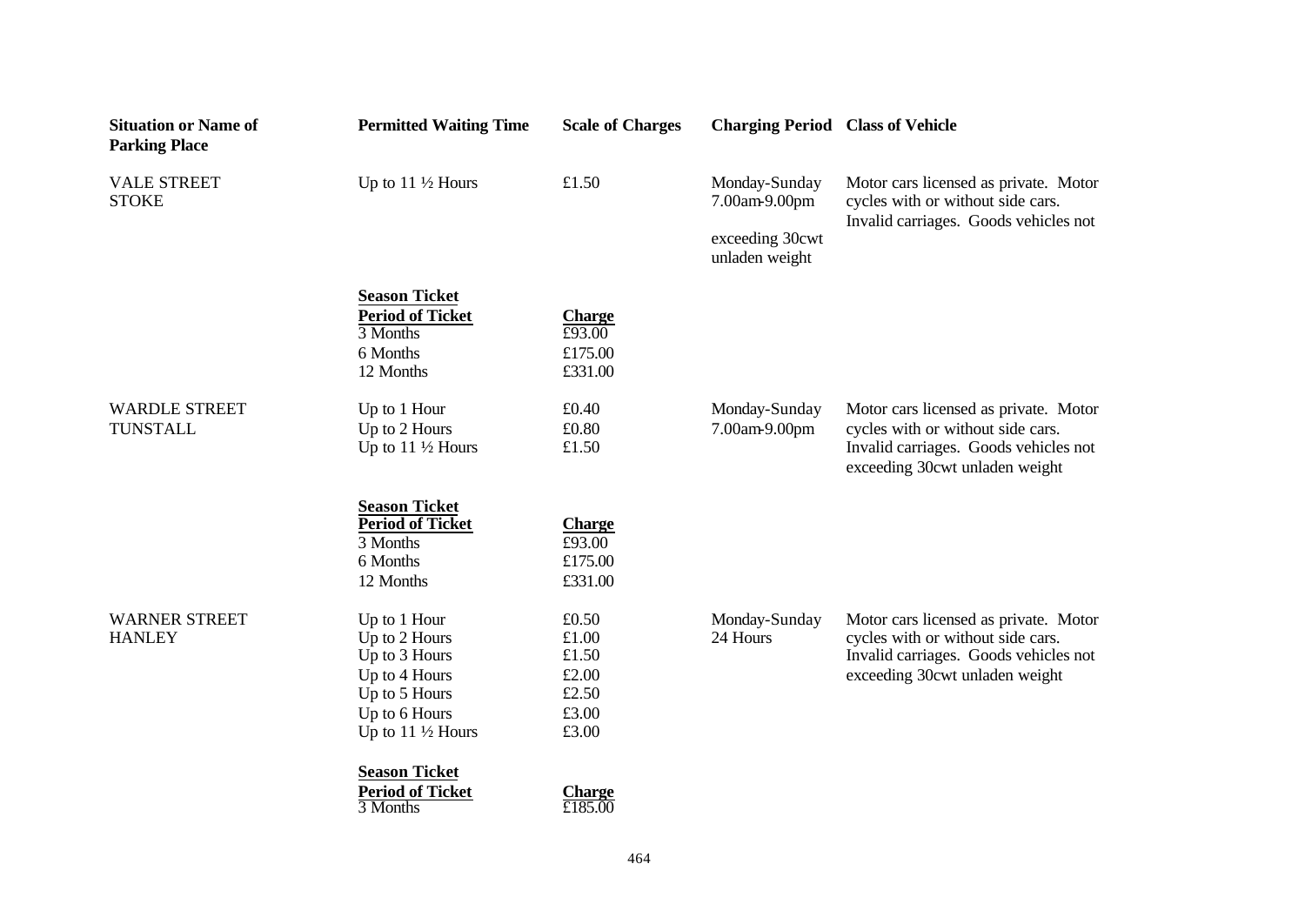| <b>Situation or Name of</b><br><b>Parking Place</b> | <b>Permitted Waiting Time</b>       | <b>Scale of Charges</b> | <b>Charging Period Class of Vehicle</b> |                                                                                                              |
|-----------------------------------------------------|-------------------------------------|-------------------------|-----------------------------------------|--------------------------------------------------------------------------------------------------------------|
|                                                     | 6 Months                            | £351.00                 |                                         |                                                                                                              |
|                                                     | 12 Months                           | £663.00                 |                                         |                                                                                                              |
| <b>WESTON ROAD</b><br><b>MEIR</b>                   | Up to 1 Hour                        | £0.30                   | Monday-Sunday                           | Motor cars licensed as private. Motor                                                                        |
|                                                     | Up to 2 Hours                       | £0.60                   | 7.00am-9.00pm                           | cycles with or without side cars.<br>Invalid carriages. Goods vehicles not<br>exceeding 30cwt unladen weight |
|                                                     | <b>Season Ticket</b>                |                         |                                         |                                                                                                              |
|                                                     | <b>Period of Ticket</b><br>3 Months | <b>Charge</b><br>£93.00 |                                         |                                                                                                              |
|                                                     | 6 Months                            | £175.00                 |                                         |                                                                                                              |
|                                                     | 12 Months                           | £331.00                 |                                         |                                                                                                              |
| <b>WOODLAND</b>                                     | Up to 1 Hour                        | £0.40                   | Monday-Sunday                           | Motor cars licensed as private. Motor                                                                        |
| <b>STREET</b>                                       | Up to 2 Hours                       | £0.80                   | 7.00am-9.00pm                           | cycles with or without side cars.                                                                            |
| TUNSTALL                                            | Up to $11\frac{1}{2}$ Hours         | £1.50                   |                                         | Invalid carriages. Goods vehicles not<br>exceeding 30cwt unladen weight                                      |
|                                                     | <b>Season Ticket</b>                |                         |                                         |                                                                                                              |
|                                                     | <b>Period of Ticket</b>             | <b>Charge</b>           |                                         |                                                                                                              |

3 Months £93.00 6 Months  $£175.00$ <br>12 Months  $£331.00$ 

12 Months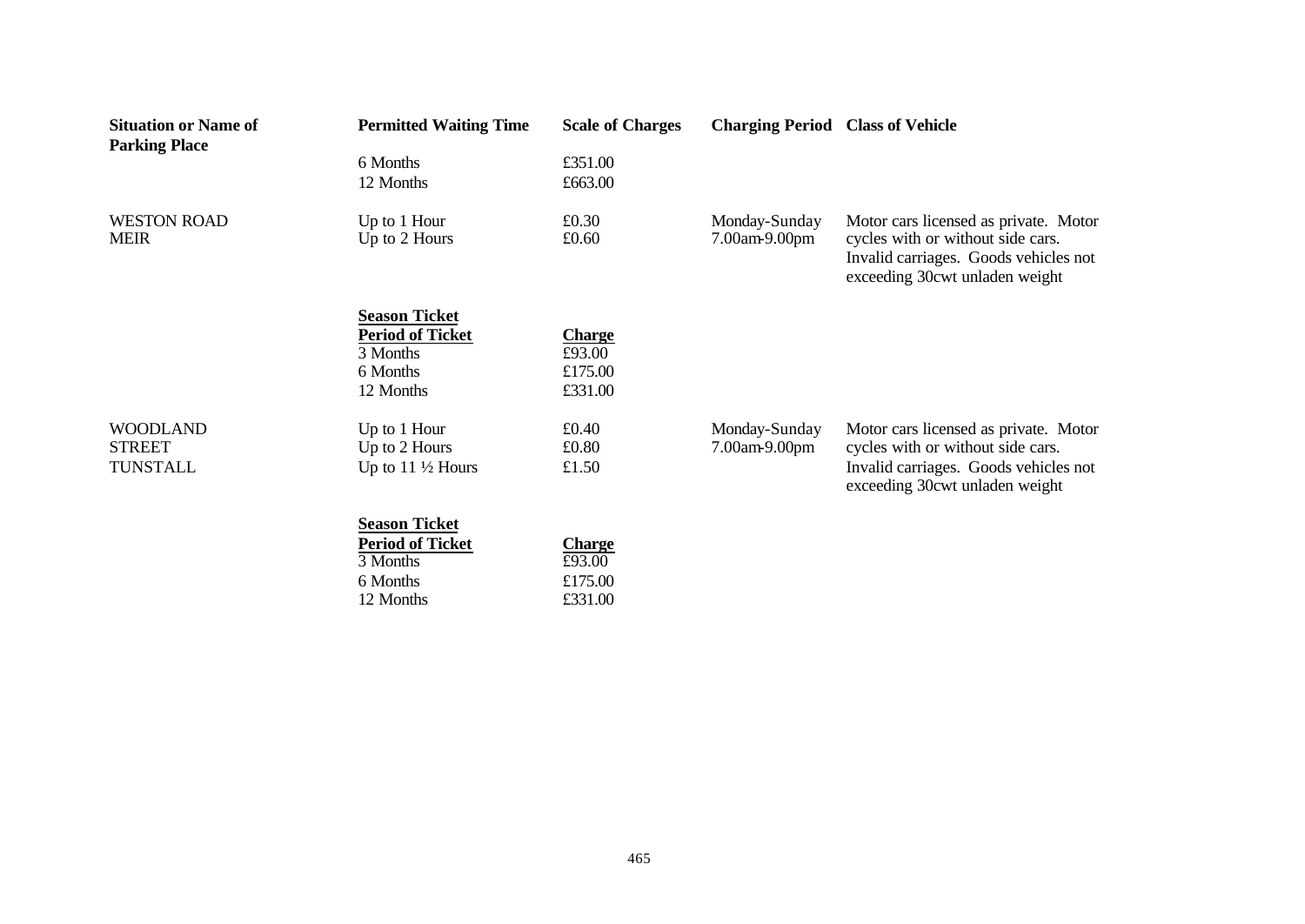# **ONE HUNDRED AND NINETEENTH SCHEDULE**

#### **PAY AND DISPLAY 7AM-9PM**

#### **Tower Square**

(North Side) From a point 33 metres west of High Street for a distance of 48 metres in a westerly direction. .

# **Tower Square (central Island)**

(South Side) From point 23 metres west of High Street for a distance of 58 metres in a westerly direction. .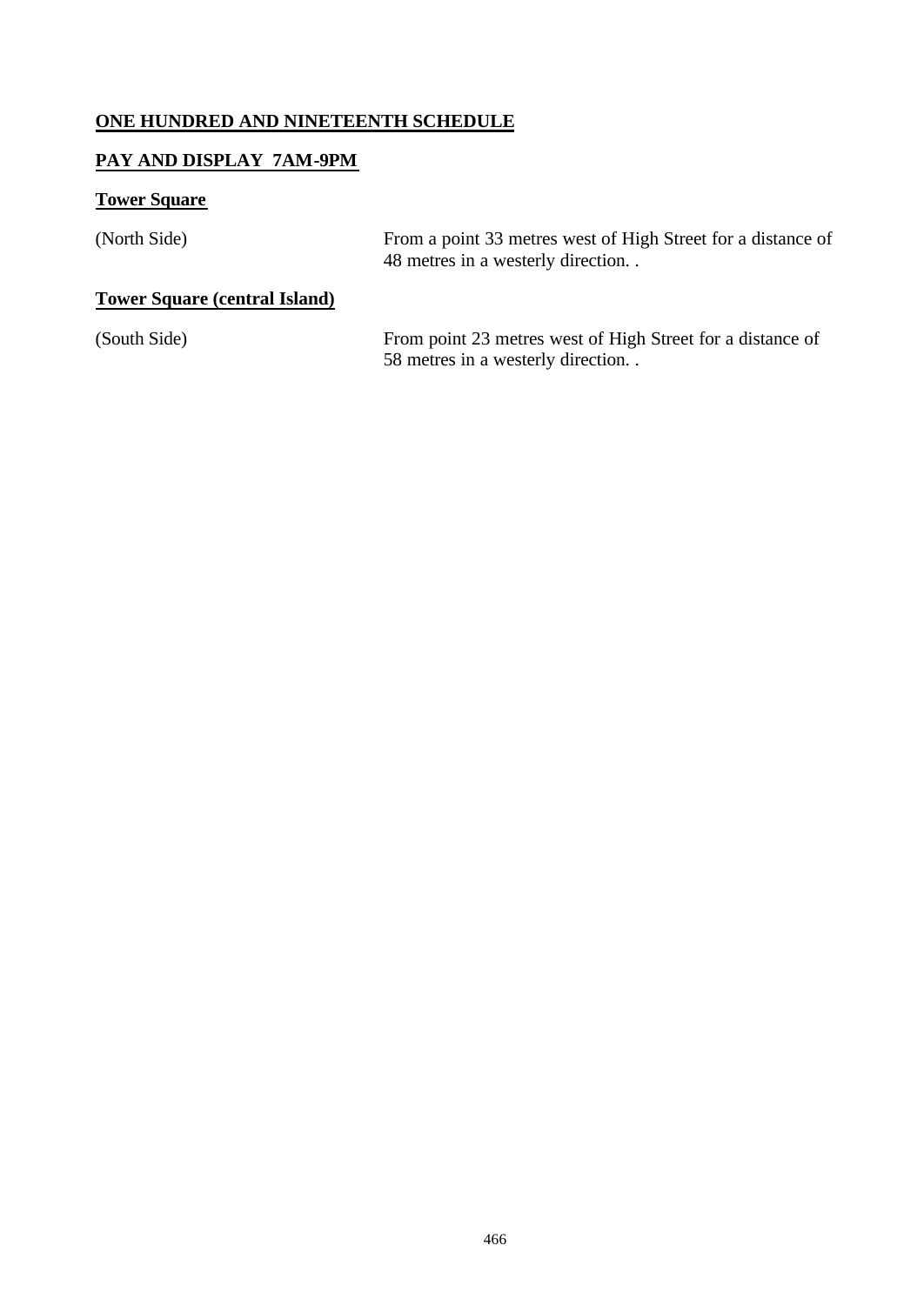# **ONE HUNDRED AND TWENTIETH SCHEDULE**

#### **PAY AND DISPLAY RESTRICTED TO 1 HOUR NO RETURN WITHIN 1 HOUR 7AM-6.30PM**

# **St John's Square**

(East Side) the east side of the central island .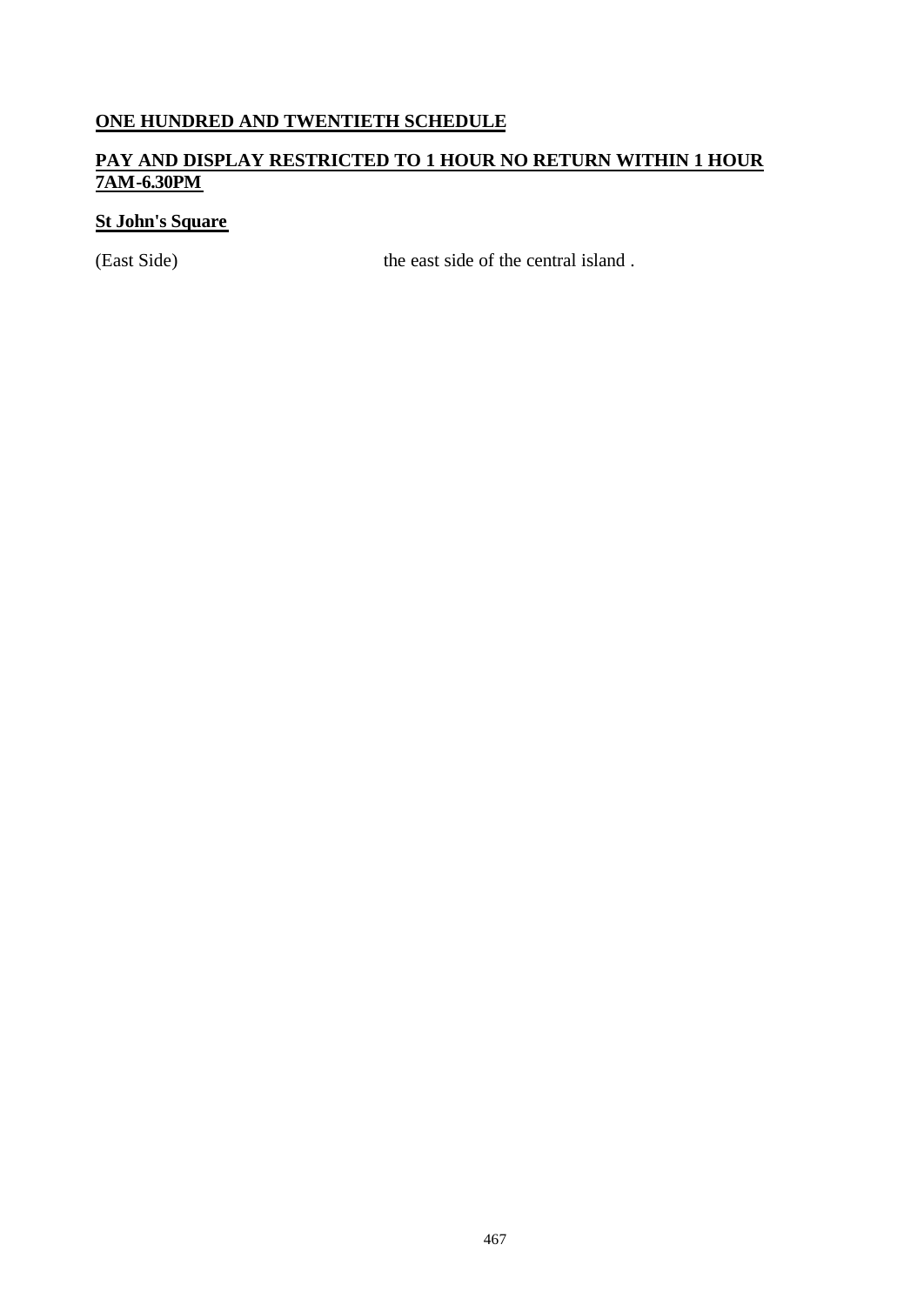#### **ONE HUNDRED AND TWENTY-FIRST SCHEDULE**

#### **PAY AND DISPLAY RESTRICTED TO 1 HOUR NO RETURN WITHIN 1 HOUR 7AM-6.30PM AND UP TO 12 ½ HOURS BETWEEN 6.30P.M. TO 7.00 A.M.**

| <b>Albion Street</b>                                                            |      |                                                                                                                                             |
|---------------------------------------------------------------------------------|------|---------------------------------------------------------------------------------------------------------------------------------------------|
| (South Side)                                                                    | (i)  | from a point 64 metres west of its junction with Bagnall<br>Street to a point 18 metres east of its junction with<br><b>Bethesda Street</b> |
|                                                                                 | (ii) | from a point 23 metres west of its junction with Bagnall<br>Street for a distance of 25 metres in a westerly direction                      |
| <b>Bethesda Street</b><br>(East Side)                                           |      | from a point 44 metres south-east of its junction with Albion<br>Street for a distance of 55 metres in a south-easterly<br>direction        |
| (West Side)                                                                     |      | from a point 117.5 metres south-east of its junction with<br>Albion Street for a distance of 20.5 metres in an south<br>easterly direction  |
| <b>Birch Terrace</b><br>(South Side)                                            |      | from a point 49 metres east of its junction with Lichfield<br>Street for a distance of 88 metres in an easterly direction                   |
| <b>Broad Street (service Road</b><br><b>Linking St James Street &amp; Broad</b> |      |                                                                                                                                             |
| St)<br>(South Side)                                                             |      | from a point 3 metres north-east of its junction with St<br>James Street for a distance of 37 metres in an north easterly<br>direction      |
| <b>Cannon Street</b><br>(North Side)                                            |      | from a point 15 metres west of its junction with Warner<br>Street for a distance of 39 metres in a westerly direction                       |
| <b>Charles Street</b>                                                           |      |                                                                                                                                             |
| (East Side)                                                                     | (i)  | from a point 41 metres south of its junction with Old Hall<br>Street for a distance of 38 metres in a southerly direction                   |
|                                                                                 | (ii) | from a point 86 metres south of its junction with Old Hall<br>Street for a distance of 36 metres in a southerly direction                   |
| (West Side)                                                                     |      | from a point 24 metres north of its junction with Birch<br>Terrace for a distance of 65 metres in a northerly direction                     |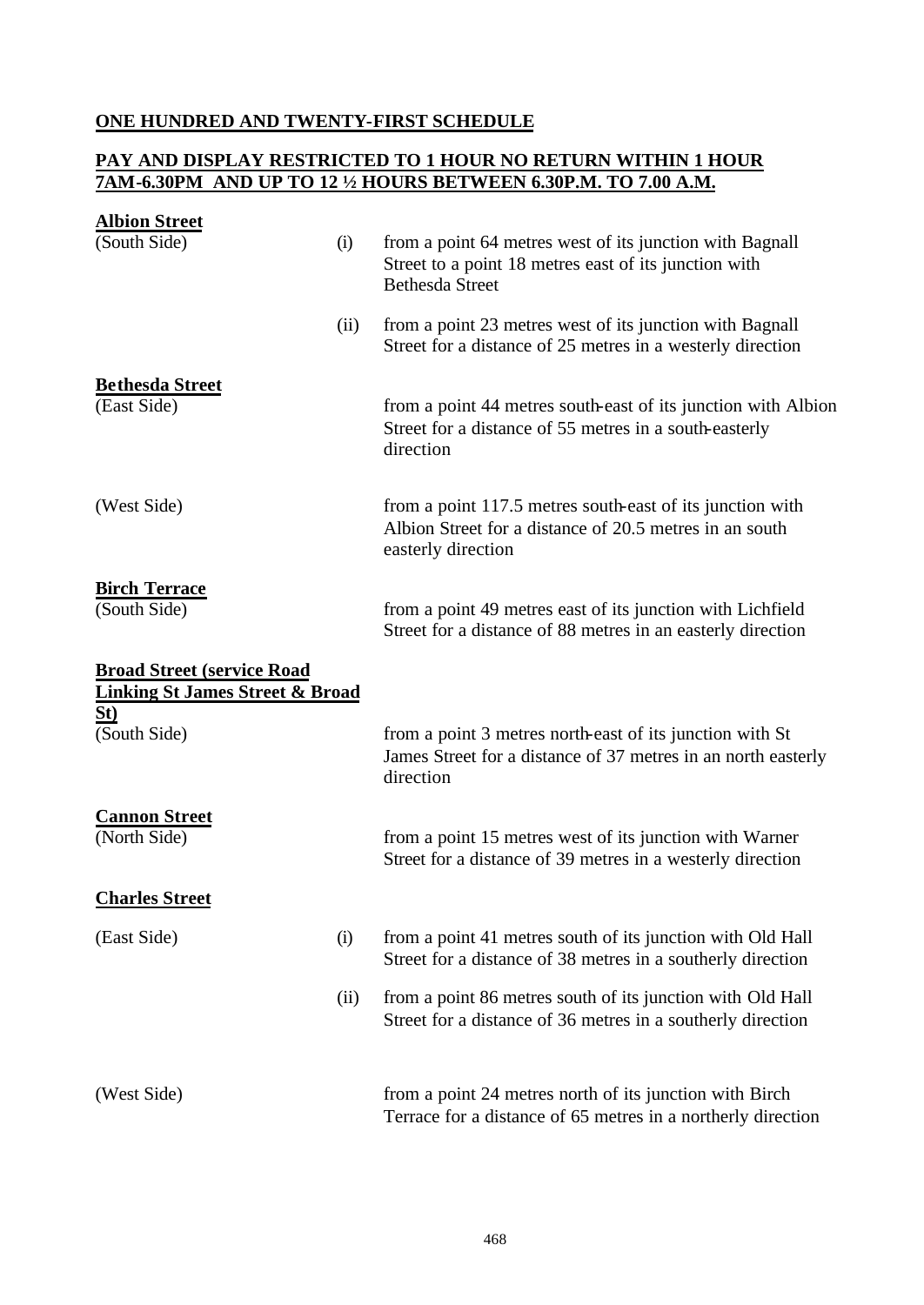| <b>Glass Street</b><br>(North Side)                                                                   | (i)   | from a point 106 metres east of its junction with Town Road<br>for a distance of 17 metres in an easterly direction                         |
|-------------------------------------------------------------------------------------------------------|-------|---------------------------------------------------------------------------------------------------------------------------------------------|
|                                                                                                       | (ii)  | from a point 55 metres east of its junction with Town Road<br>for a distance of 34 metres in an easterly direction                          |
| (South Side)                                                                                          |       | from a point 17 metres east of its junction with Town Road<br>for a distance of 17 metres in an easterly direction                          |
| <b>Hanover Street</b><br>(North Side)                                                                 |       | from a point 21 metres west of its eastern end for a distance<br>of 36 metres in a westerly direction                                       |
| <b>Hillchurch Street</b><br>(North Side)                                                              |       | from a point 62 metres east of its junction with Town Road<br>for a distance of 27 metres in an easterly direction                          |
| (South Side)                                                                                          |       | from a point 12 metres east of its junction with Town Road<br>for a distance of 25 metres in an easterly direction                          |
| <b>Hope Street</b><br>(East Side)                                                                     | (i)   | from a point 12 metres south of its junction with Hanover<br>Street to a point 5 metres north of its junction with Brewery<br><b>Street</b> |
|                                                                                                       | (ii)  | from a point 7 metres south of its junction with Brewery<br>Street for a distance of 33 metres in a southerly direction                     |
|                                                                                                       | (iii) | from a point 103 metres south of its junction with Brewery<br>Street for a distance of 66 metres in a southerly direction                   |
| <b>Lichfield Street (service Area</b><br><b>Between Potteries Way &amp; Birch</b><br><b>Terrace</b> ) |       |                                                                                                                                             |

(West Side) from a point 3 metres south of its junction with Lichfield Street in a south-easterly direction and including the whole of the southern truncated end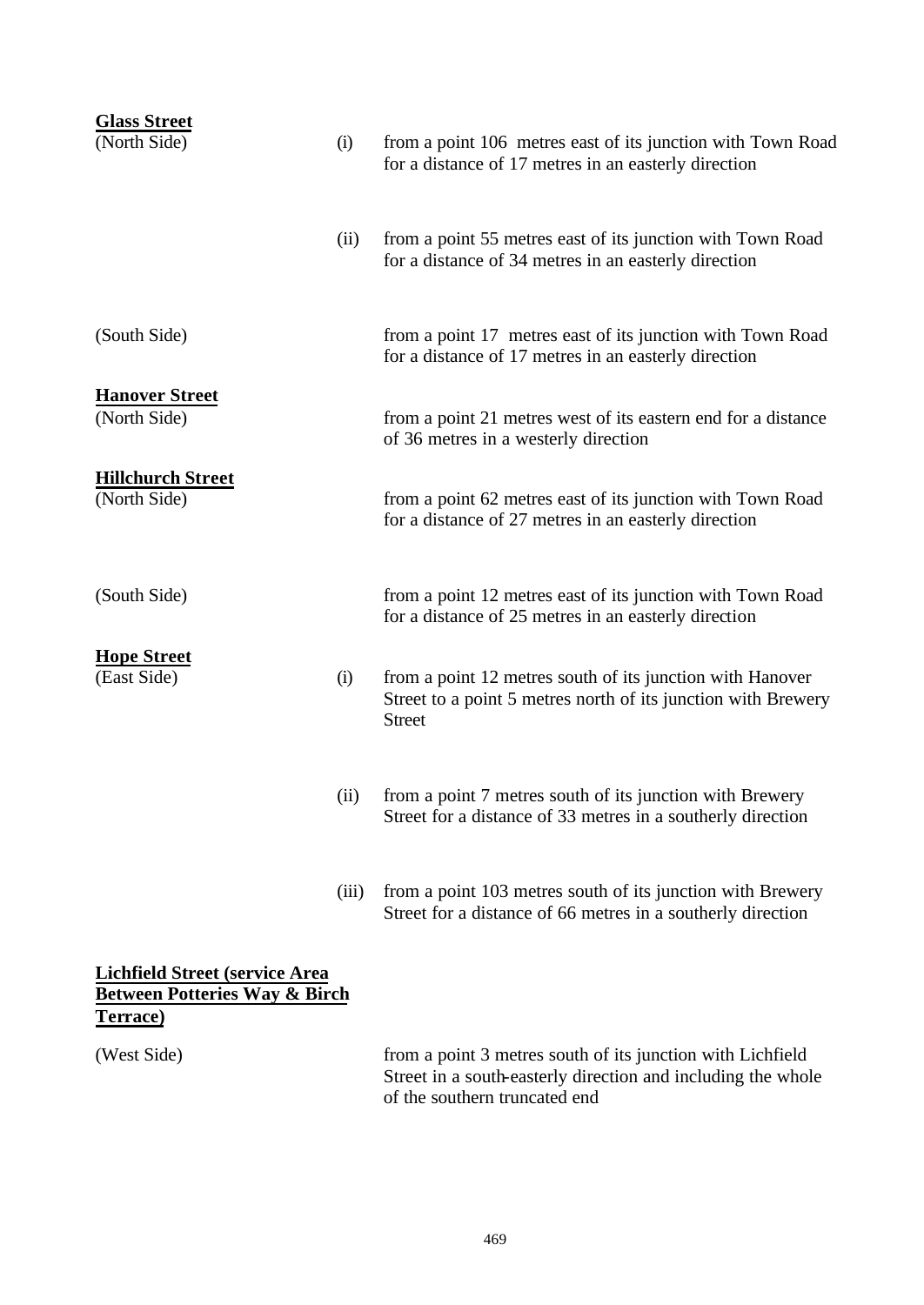| Lichfield Street (service Area                                |       |                                                                                                                                                |
|---------------------------------------------------------------|-------|------------------------------------------------------------------------------------------------------------------------------------------------|
| <b>Between The Potteries Way And</b><br><b>Birch Terrace)</b> |       |                                                                                                                                                |
| (East Side)                                                   |       | from a point 5 metres south of its northern truncated end<br>for a distance of 17 metres in a southerly direction                              |
| <b>Lower Foundry Street</b>                                   |       |                                                                                                                                                |
| (East Side)                                                   |       | from a point 78.5 metres north of its junction with Trinity<br>Street for a distance of 33 metres in a northerly direction                     |
| <b>Morley Street</b>                                          |       |                                                                                                                                                |
| (East Side)                                                   | (i)   | from a point 60 metres north of its junction with Broad<br>Street to a point 23 metres south-east of its junction with<br><b>Clough Street</b> |
|                                                               | (ii)  | from a point 30 metres north of its junction with Broad<br>Street for a distance of 5.5 metres in a northerly direction                        |
|                                                               | (iii) | from a point 16 metres north of its junction with Broad<br>Street for a distance of 5 metres in a northerly direction                          |
| <b>Old Hall Street</b>                                        |       |                                                                                                                                                |
| (North Side)                                                  | (i)   | from a point 11 metres west of its junction with Charles<br>Street for a distance of 14.5 metres in a westerly direction                       |
|                                                               | (ii)  | from a point 42 metres west of its junction with Charles<br>Street for a distance of 15.5 metres in a westerly direction                       |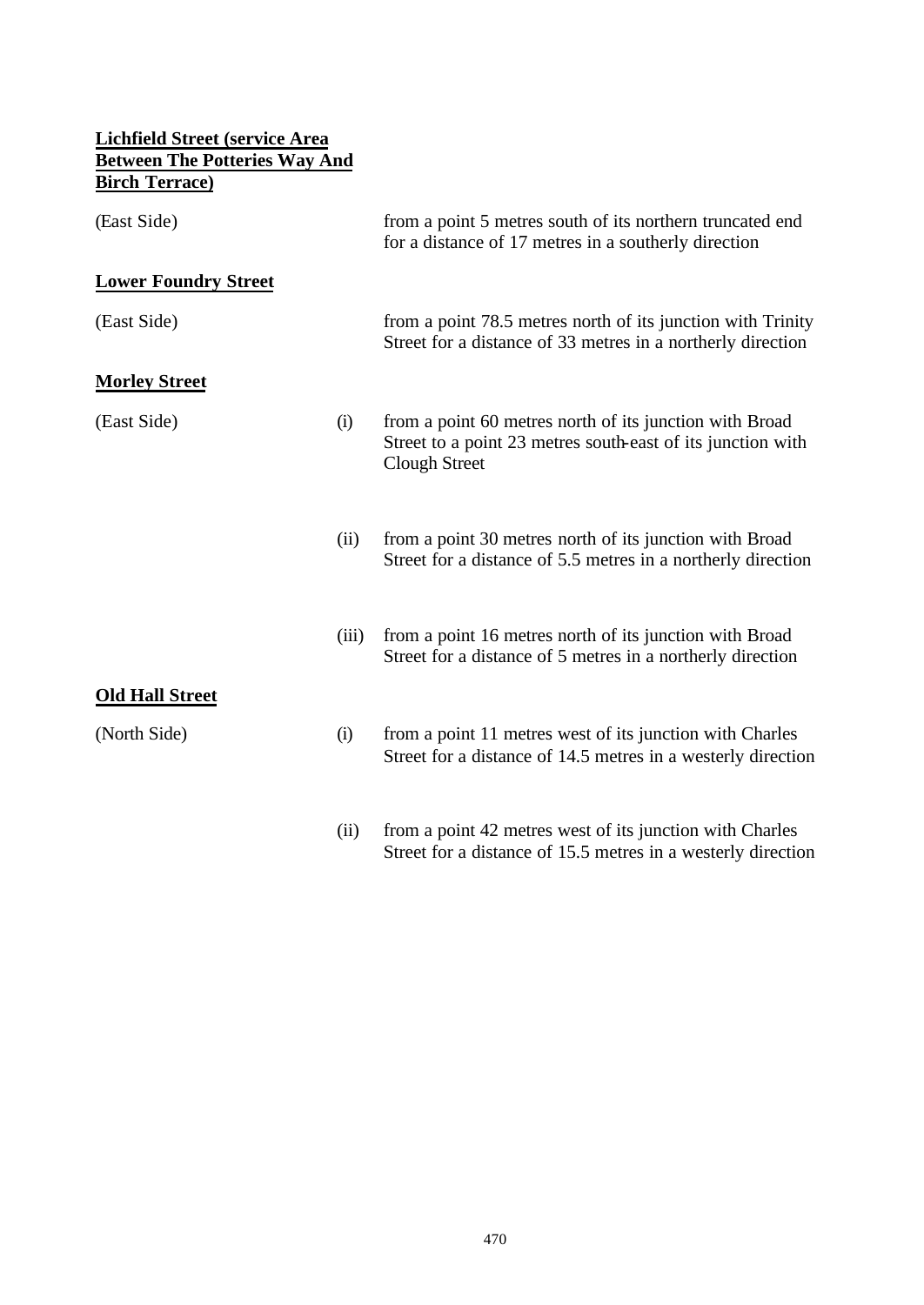# **Percy Street**

| (North Side)           | (i)   | from a point 21 metres east of its junction with Stafford<br>Street for a distance of 21 metres in an easterly direction         |
|------------------------|-------|----------------------------------------------------------------------------------------------------------------------------------|
|                        | (ii)  | from a point 50 metres east of its junction with Stafford<br>Street for a distance of 13 metres in an easterly direction         |
|                        | (iii) | from a point 68 metres east of its junction with Stafford<br>Street for a distance of 4 metres in an easterly direction          |
| <b>Stafford Street</b> |       |                                                                                                                                  |
| (East Side)            | (i)   | from a point 17 metres south of its junction with Lamb<br>Street for a distance of 28 metres in a southerly direction            |
|                        | (ii)  | from a point 5 metres north of its junction with Lamb Street<br>for a distance of 50 metres in a northerly direction             |
| <b>Town Road</b>       |       |                                                                                                                                  |
| (East Side)            |       | from a point 18.5 metres north of its junction with<br>Hillchurch Street for a distance of 17 metres in a northerly<br>direction |
| <b>Trinity Street</b>  |       |                                                                                                                                  |
| (North Side)           |       | from a point 6 metres west of its junction with Foundry<br>Street for a distance of 9 metres in a westerly direction             |
| (South Side)           |       | from a point 6 metres east of its junction with Gitana Street<br>for a distance of 55 metres in an easterly direction            |
| <b>Warner Street</b>   |       |                                                                                                                                  |
| (East Side)            |       | from a point 63 metres south of its junction with Broad<br>Street for a distance of 49 metres in a southerly direction           |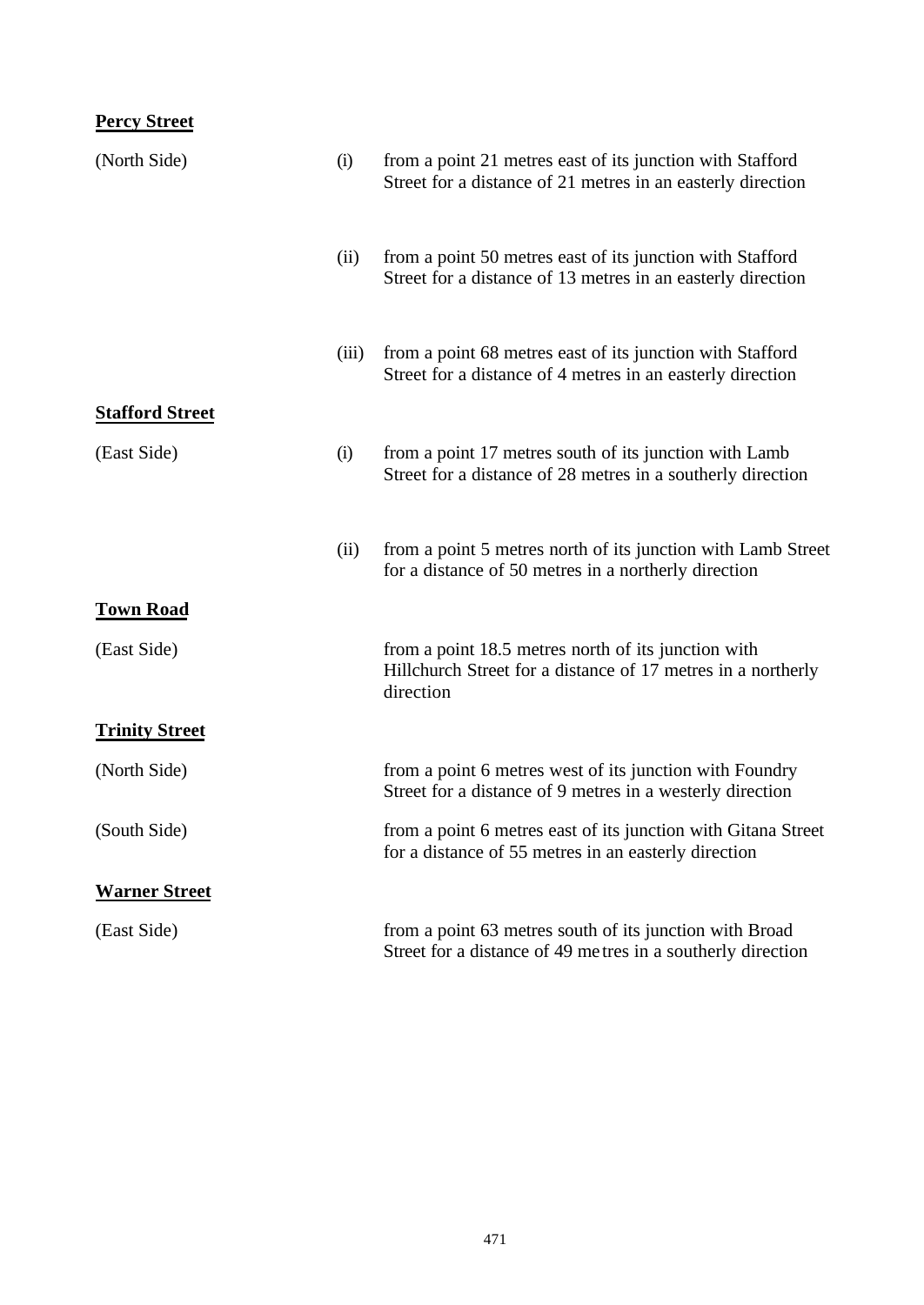# **ONE HUNDRED AND TWENTY-SECOND SCHEDULE**

# **PAY AND DISPLAY RESTRICTED TO 11 ½ HOURS 7AM-6.30PM**

#### **Cannon Place**

| (West Side)           |      | from a point 6 metres south-west of its junction with<br>Victoria Square for a distance of 12 metres in a<br>south-westerly direction |
|-----------------------|------|---------------------------------------------------------------------------------------------------------------------------------------|
| <b>Derby Street</b>   |      |                                                                                                                                       |
| (South Side)          | (i)  | from a point 9 metres east of its junction with Eastwood<br>Road for a distance of 62 metres in an easterly direction                 |
|                       | (ii) | from a point 20 metres south-west of its junction with<br>Botteslow Street to a point 78 metres south-west of that<br>junction        |
| <b>Downey Street</b>  |      |                                                                                                                                       |
| (West Side)           |      | from a point 19 metres north of its junction with Regent<br>Road for a distance of 41 metres in a northerly direction                 |
| <b>Eastwood Place</b> |      |                                                                                                                                       |
| (East Side)           | (i)  | from a point 5 metres north of its junction with Regent Road<br>for a distance of 17 metres in a northerly direction                  |
|                       | (ii) | from a point 7 metres south of its junction with Jasper<br>Street for a distance of 31 metres in a southerly direction                |
| <b>Hassall Street</b> |      |                                                                                                                                       |
| (East Side)           |      | from a point 10 metres south of its junction with Waterloo<br>Street for a distance of 57 metres in a southerly direction             |
| <b>Ratton Street</b>  |      |                                                                                                                                       |
| (East Side)           |      | from a point 10 metres north of its junction with Upper<br>Huntbach Street for a distance of 72 metres in a northerly<br>direction    |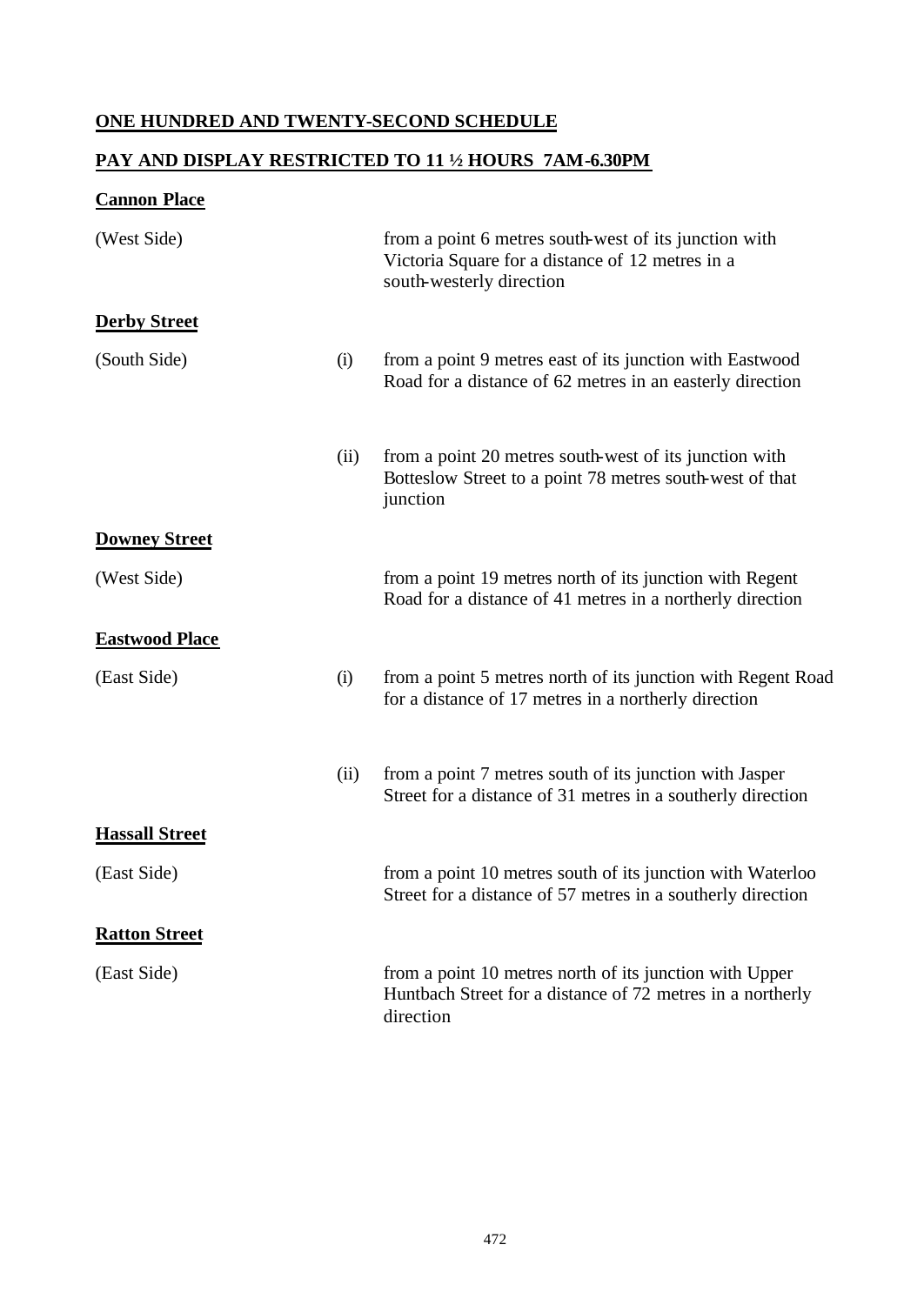| <b>Regent Road</b><br>(West Side)                                         | (i)   | from a point 15 metres south of its junction with Lower<br>Bethesda Street for a distance of 38 metres in a southerly                             |
|---------------------------------------------------------------------------|-------|---------------------------------------------------------------------------------------------------------------------------------------------------|
|                                                                           |       | direction                                                                                                                                         |
|                                                                           | (ii)  | from a point 8 metres south of its junction with Cardiff<br>Grove for a distance of 44 metres in a southerly direction                            |
| <b>Lichfield Street (service Area</b><br><b>Between Potteries Way And</b> |       |                                                                                                                                                   |
| <b>Derby Street)</b><br>(East Side)                                       |       | from a point 13 metres south of its northern truncated end<br>for a distance of 17 metres in a southerly direction                                |
| (West Side)                                                               | (i)   | from a point 5 metres south of its junction with Lichfield<br>Street for a distance of 15 metres in a southerly direction                         |
|                                                                           | (ii)  | from a point 15 metres north of its junction with Lichfield<br>Street for a distance of 20 metres in a northerly then<br>north-easterly direction |
| <b>Statham Street</b><br>(North Side)                                     |       | from a point 27 metres south-west of its junction with<br>Morley Street for a distance of 21 metres in a<br>south-westerly direction              |
| <b>Upper Hillchurch Street</b>                                            |       |                                                                                                                                                   |
| (South Side)                                                              | (i)   | from a point 16 metres east of its junction with Garth Street<br>for a distance of 21 metres in an easterly direction                             |
|                                                                           | (ii)  | from a point 9 metres west of its junction with Grafton<br>Street for a distance of 20 metres in a westerly direction                             |
| <b>Upper Huntbach Street</b>                                              |       |                                                                                                                                                   |
| (South Side)                                                              | (i)   | from a point 10 metres east of its junction with Garth Street<br>for a distance of 28 metres in an easterly direction                             |
|                                                                           | (ii)  | from a point 5 metres east of its junction with Ratton Street<br>for a distance of 24 metres in an easterly direction                             |
|                                                                           | (iii) | from a point 36 metres east of its junction with Ratton<br>Street for a distance of 24 metres in a easterly direction                             |
| <u>Victoria Square</u>                                                    |       |                                                                                                                                                   |
| (North Side)                                                              |       | from a point 7 metres west of its junction with Cannon Place<br>for a distance of 24 metres in a westerly direction                               |
| (South Side)                                                              |       | from a point 5 metres east of its junction with Broad Street<br>for a distance of 12 metres in an easterly direction                              |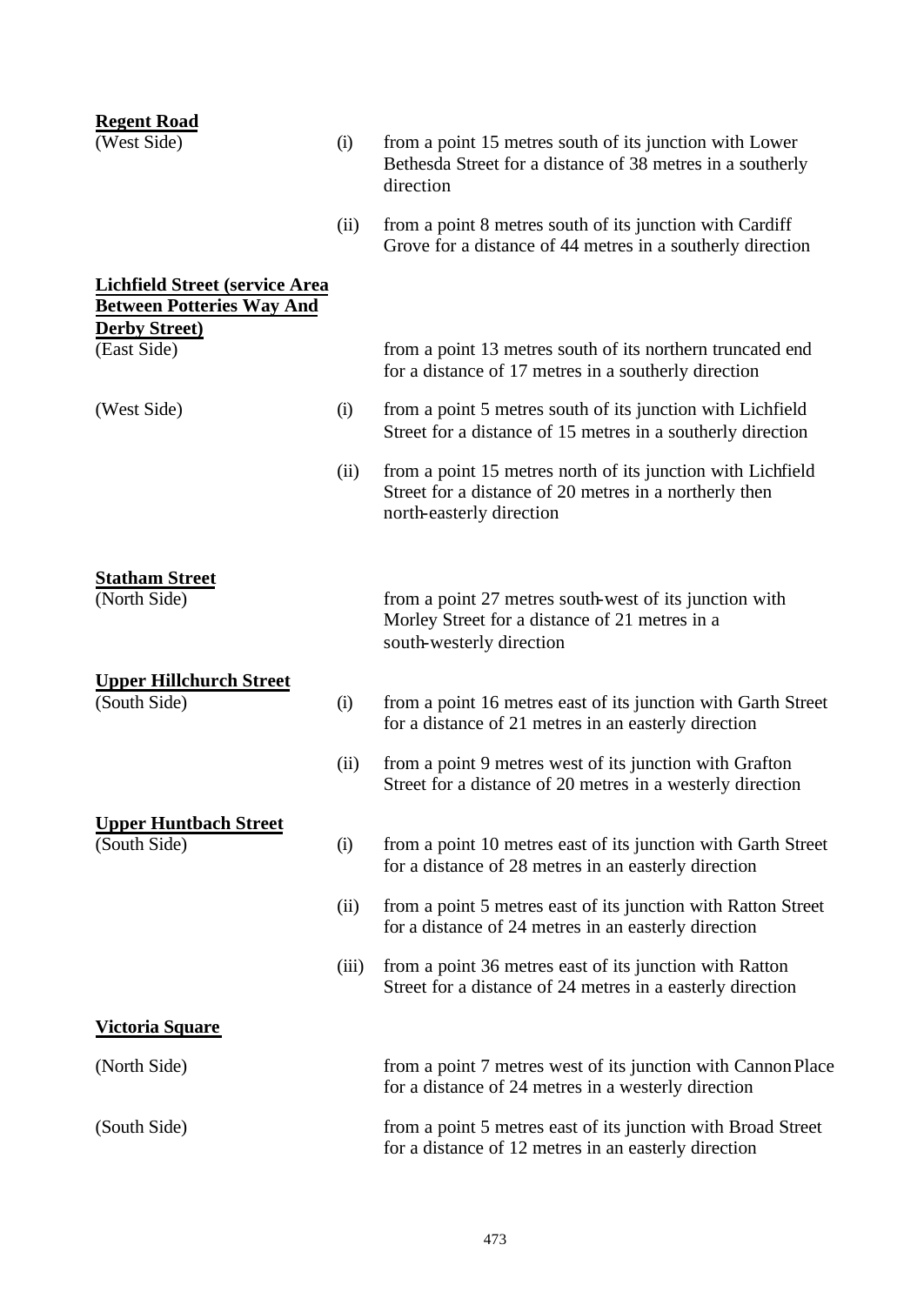# **ONE HUNDRED AND TWENTY-THIRD SCHEDULE**

### **PAY AND DISPLAY RESTRICTED TO 2 HOURS 7AM-6.30PM**

#### **Unnamed Access (formerly Wycliffe Street/woodbank Street)**

(Both Sides) 16 Parking Spaces .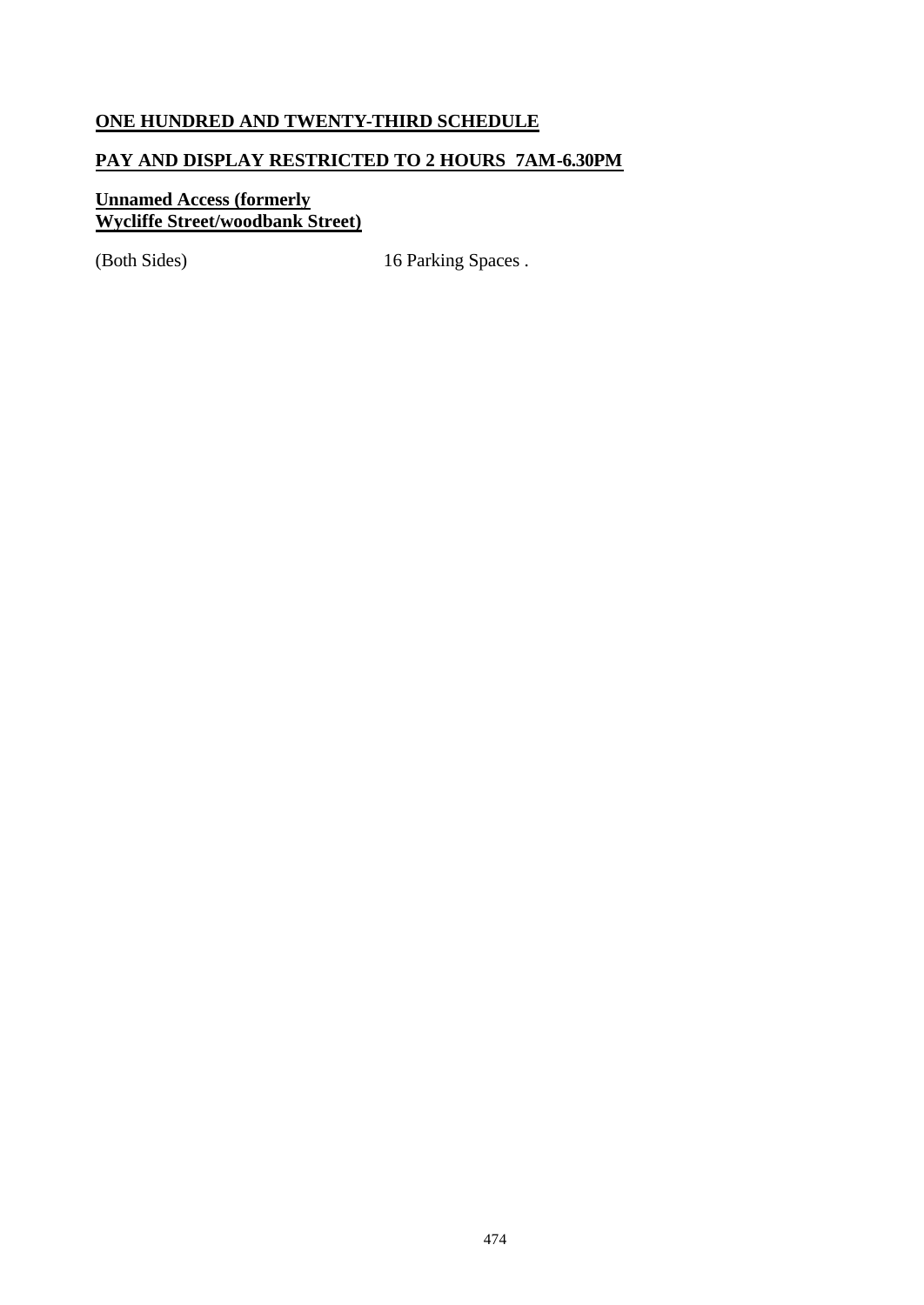# **ONE HUNDRED AND TWENTY-FOURTH SCHEDULE**

# **RESIDENTS ON STREET PARKING PLACES 8AM-10.30PM ZONE REFERENCE L1**

# **Plant Street**

| (North Side) |     | from a point 10 metres east of its junction with Wood Street<br>for a distance of 35 metres in an easterly direction |
|--------------|-----|----------------------------------------------------------------------------------------------------------------------|
| (South Side) | (1) | from a point 10 metres east of its junction with Wood Street<br>for a distance of 10 metres in an easterly direction |
|              | (i) | from a point 25 metres east of its junction with Wood Street<br>for a distance of 30 metres in an easterly direction |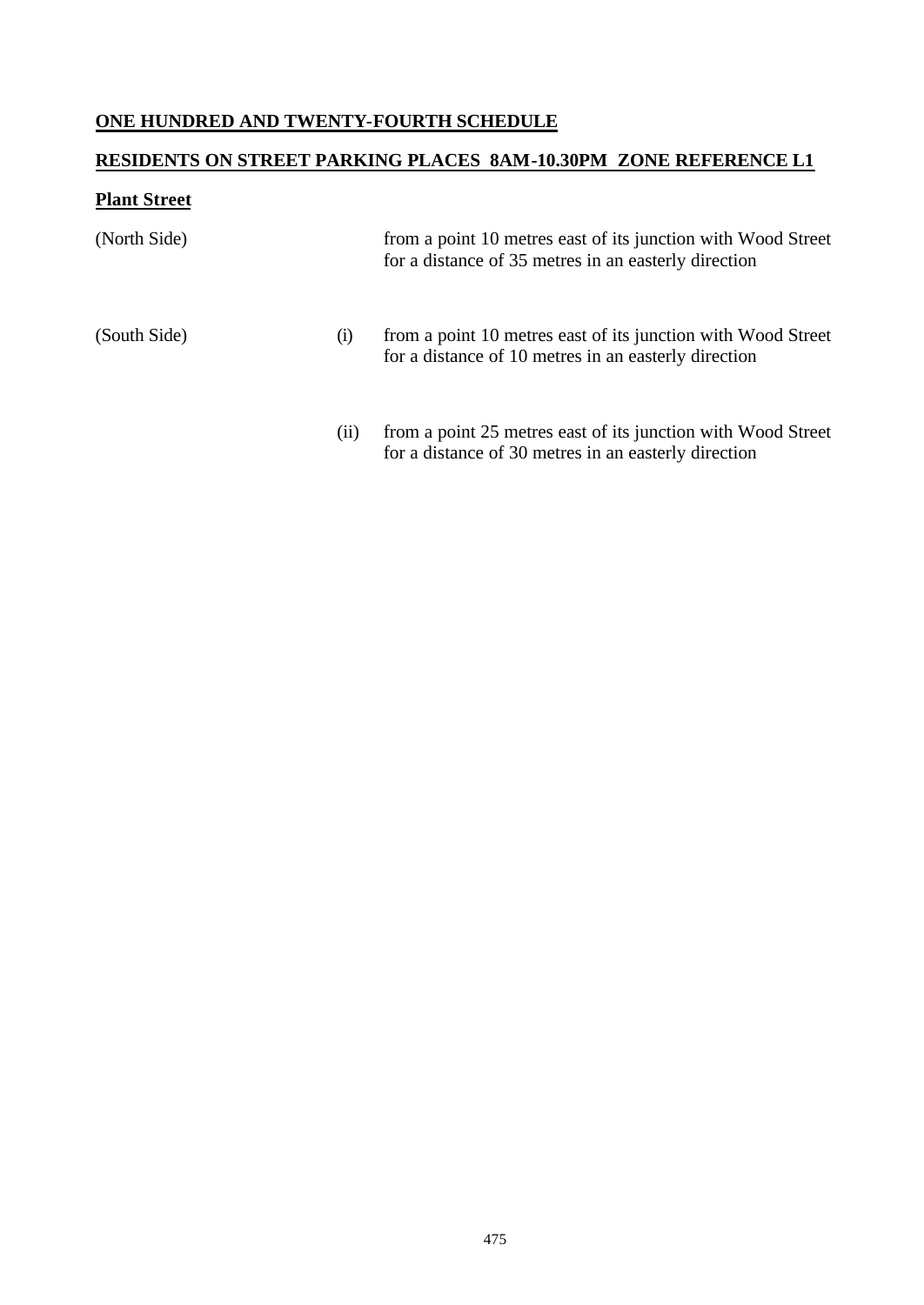#### **ONE HUNDRED AND TWENTY-FIFTH SCHEDULE**

# **RESIDENTS ON STREET PARKING PLACES 8AM-10PM ZONE REFERENCE NH4**

#### **Princes Road**

(North-east Side) from a point 20 metres north-west of its junction with Quarry Road for a distance of 165 metres in a north-westerly direction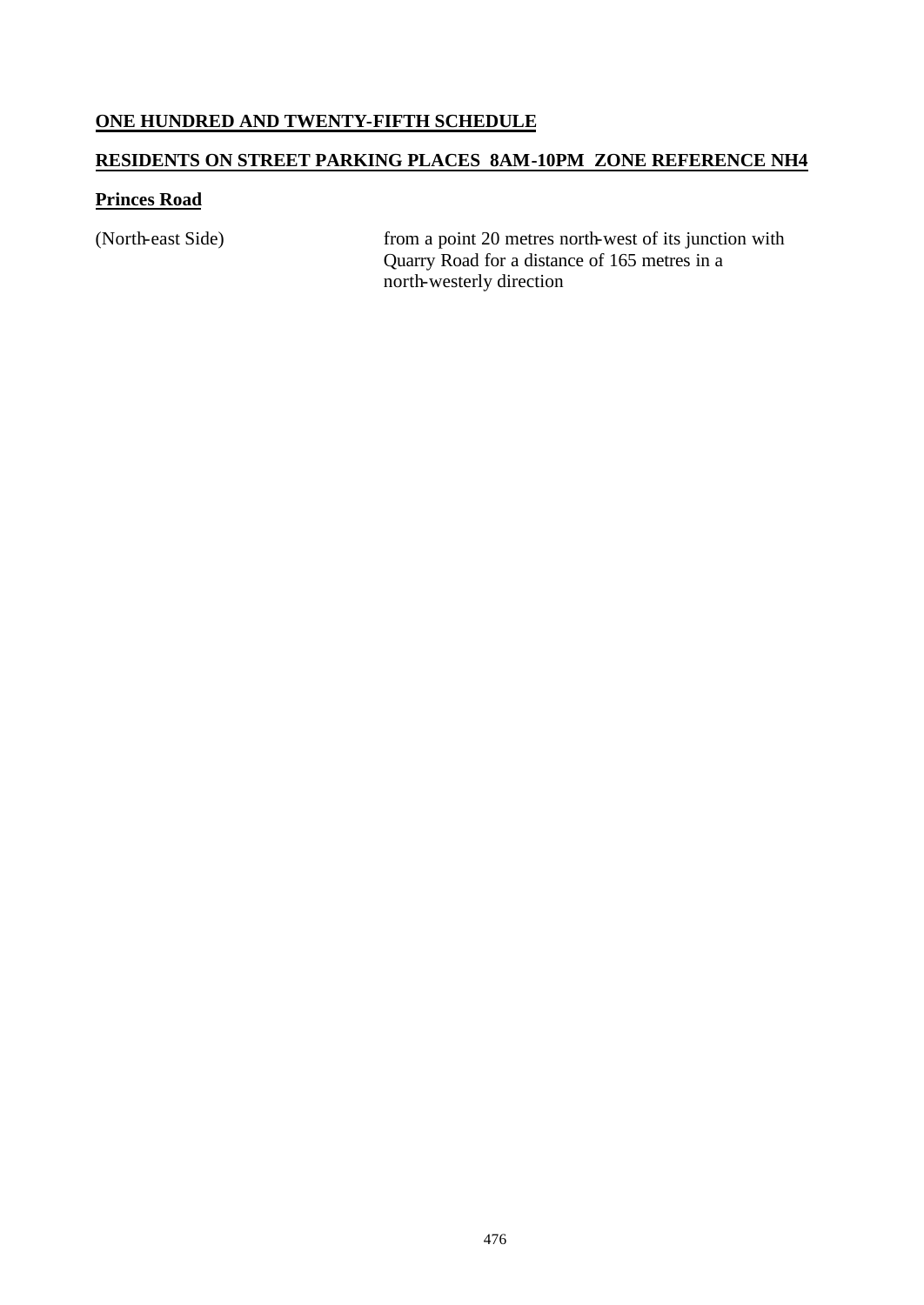# **ONE HUNDRED AND TWENTY-SIXTH SCHEDULE**

#### **RESIDENTS ON STREET PARKING PLACES 8AM-10PM ZONE REFERENCE NH6**

#### **Mount Avenue**

| (North-west Side) | from a point 5 metres south-west of its junction with<br>Princes Road for a distance of 75 metres in a<br>south-westerly direction       |
|-------------------|------------------------------------------------------------------------------------------------------------------------------------------|
| (South-east Side) | from a point 10 metres north-east of its junction with<br>Greatbatch Avenue for a distance of 20 metres in a<br>north-easterly direction |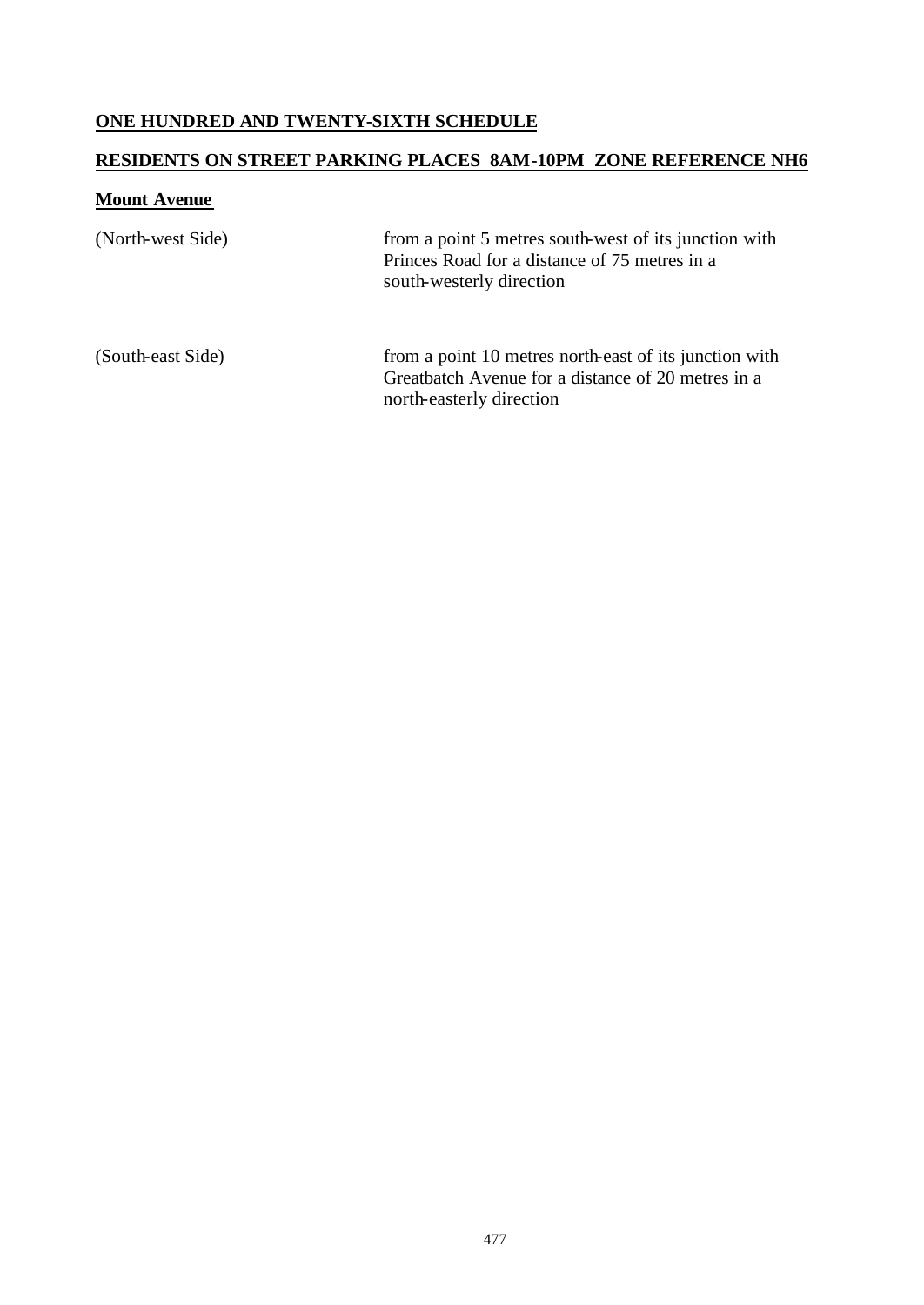# **ONE HUNDRED AND TWENTY-SEVENTH SCHEDULE**

### **RESIDENTS ON STREET PARKING PLACES 8AM-9PM ZONE REFERENCE H3**

| <b>Ashmore Walk</b>                     |      |                                                                                                                                               |
|-----------------------------------------|------|-----------------------------------------------------------------------------------------------------------------------------------------------|
| (South Side)                            |      | for its entire length.                                                                                                                        |
| <b>Dane Walk</b>                        |      |                                                                                                                                               |
| (South Side)                            |      | from its junction with Ringland Close for a distance of 13<br>metres in an easterly direction                                                 |
| <b>Hordley Street</b>                   |      |                                                                                                                                               |
| (North Side)                            | (i)  | from a point 110 metres north of its junction with Mathews<br>Walk for a distance of 50 metres in an easterly direction                       |
|                                         | (ii) | the whole of the northern truncated end.                                                                                                      |
| (South Side)                            |      | from a point 45 metres in a generally south westerly<br>direction of its truncated end for a distance of 10 metres in<br>a westerly direction |
| (West Side)                             | (i)  | from a point 65 metres north of its junction with Mathews<br>Walk for a distance of 28 metres in a northerly direction                        |
|                                         | (ii) | from a point 7 metres north of its junction with Mathews<br>Walk for a distance of 26 metres in a northerly direction                         |
| <b>Linfield Road</b>                    |      |                                                                                                                                               |
| (North Side)                            | (i)  | from a point 13 metres south-east of its junction with<br>Bucknall Old Road for a distance of 70 metres in an<br>easterly direction           |
|                                         | (ii) | from a point 8 metres south-east of its junction with<br>Ringland Close for a distance of 59 metres in an easterly<br>direction               |
| (South Side)                            |      | from a point 3 metres east of the western side of the<br>southern truncated end for a distance of 45 metres in an<br>easterly direction       |
|                                         |      |                                                                                                                                               |
| <b>Perry Close</b><br>(North Side)      |      | from a point 4 metres west of its eastern end of the road for<br>a distance of 26 metres in a westerly direction                              |
| <b>Perry Close (residents Car Park)</b> |      |                                                                                                                                               |
|                                         |      | Car Park at the junction of Well Street and Perry Close.                                                                                      |
| <b>Ringland Close</b><br>(East Side)    |      | from its junction with Dane Walk for a distance of 16<br>metres in a northerly direction                                                      |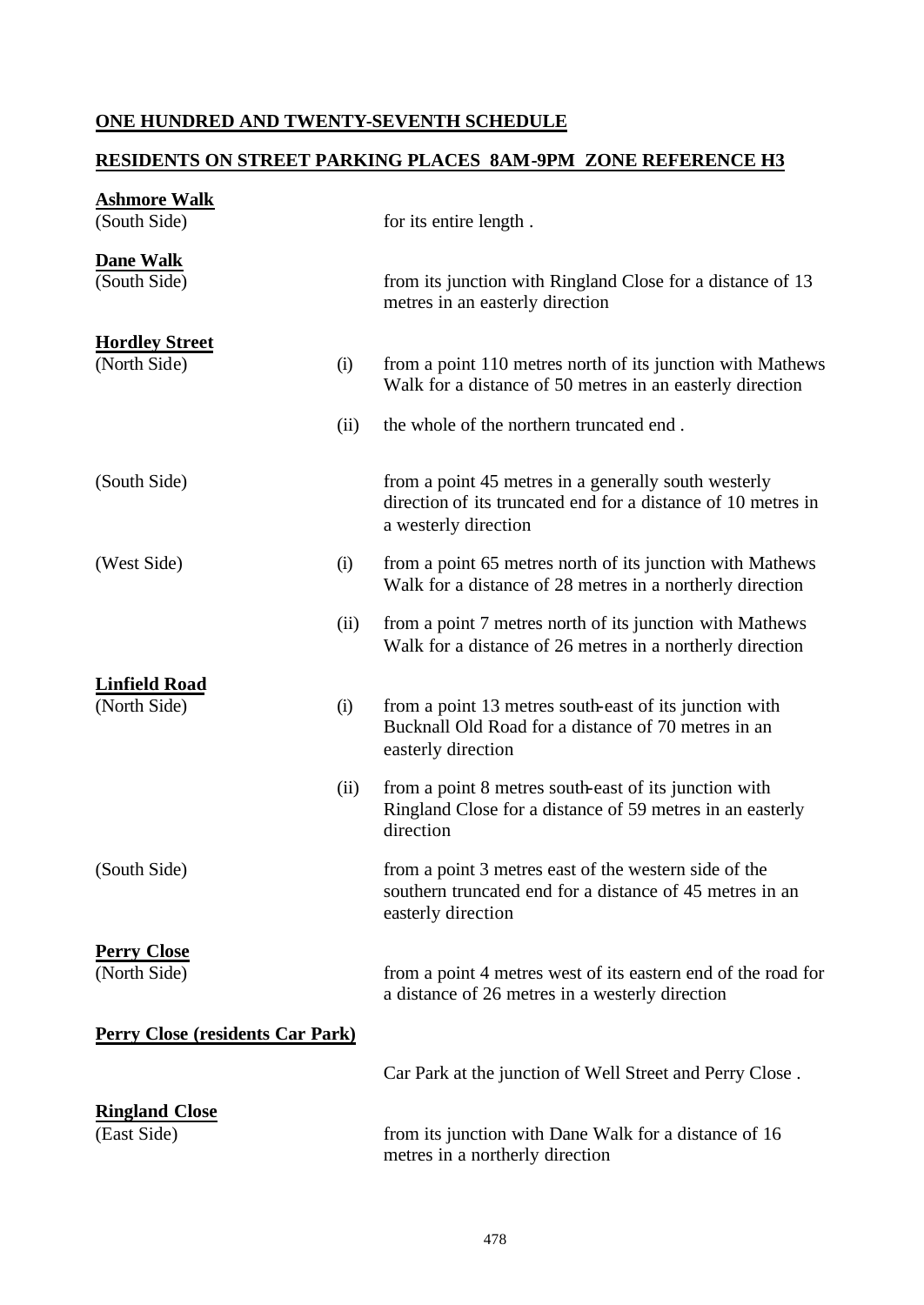| (North Side)                                       |      | from a point 27 metres north of its junction with Dane Walk<br>for a distance of 8 metres in a westerly direction                                                  |
|----------------------------------------------------|------|--------------------------------------------------------------------------------------------------------------------------------------------------------------------|
| (West Side)                                        | (i)  | from the most northern end for a distance of 11 metres in a<br>southerly direction                                                                                 |
|                                                    | (ii) | from a point 3 metres north of its junction with Linfield<br>Road for a distance of 28 metres in a northerly direction                                             |
| <b>Ringland Close (the Southern</b>                |      |                                                                                                                                                                    |
| <b>Truncated End)</b><br>(South Side)              |      | from the western end for a distance of 4 metres in an<br>easterly direction                                                                                        |
| <b>Ringland Close (western</b>                     |      |                                                                                                                                                                    |
| <b>Truncated End)</b><br>(South Side)              |      | from its western truncated end for a distance of 34 metres in<br>an easterly direction                                                                             |
| <b>Service Road To Lindop Court</b><br>(West Side) |      | from a point 2 metres south of its junction with Linfield<br>Road for a distance of 21 metres in a southerly direction                                             |
| <b>Wellington Street</b>                           |      |                                                                                                                                                                    |
| (East Side)                                        |      | from a point opposite the northern side of the passage way<br>connecting Well Street and Wellington Street for a distance<br>of 25 metres in a northerly direction |
| <b>Wellington Street</b>                           |      |                                                                                                                                                                    |
| (Residents Car Park)                               |      | Car Park at north eastern end of Welling ton opposite St.<br>Lukes Court.                                                                                          |
| <b>Wellington Street (western</b>                  |      |                                                                                                                                                                    |
| <b>Truncated End)</b><br>(North Side)              |      | from the western truncated end for a distance of 27 metres<br>in an easterly direction                                                                             |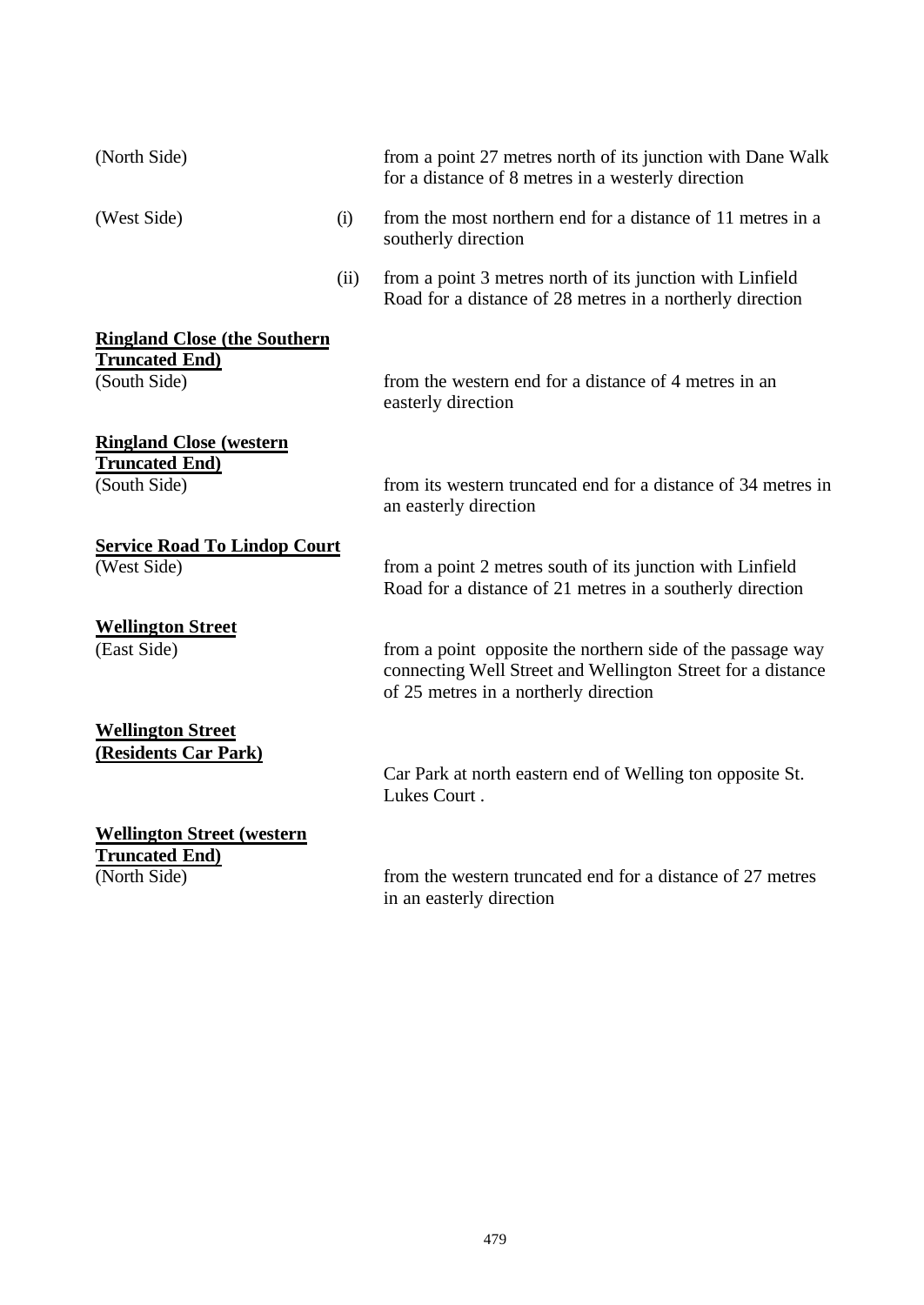# **ONE HUNDRED AND TWENTY-EIGHTH SCHEDULE**

# **RESIDENTS ON STREET PARKING PLACES 8AM-9PM ZONE REFERENCE NH1**

#### **Queen's Road**

| (West Side)          | (i)  | from a point 10 metres south of its junction with Wilfred<br>Place for a distance of 25 metres in a southerly direction                     |
|----------------------|------|---------------------------------------------------------------------------------------------------------------------------------------------|
|                      | (ii) | from a point 10 metres north of its junction with Wilfred<br>Place for a distance of 90 metres in a northerly direction                     |
| <b>The Avenue</b>    |      |                                                                                                                                             |
| (North-west Side)    |      | from a point 25 metres north-east of its junction with The<br>Green to a point 40 metres south-west of its junction with<br>Hartshill Place |
| <b>Wilfred Place</b> |      |                                                                                                                                             |
| (East Side)          |      | from a point 70 metres west of its junction with Queen's<br>Road to its northern end of Wilfred Place                                       |
| (North Side)         |      | from a point 15 metres west of its junction with Queen's<br>Road for a distance of 37 metres in a westerly direction                        |
| (South Side)         |      | from a point 15 metres west of its junction with Queen's<br>Road for a distance of 65 metres in a westerly direction                        |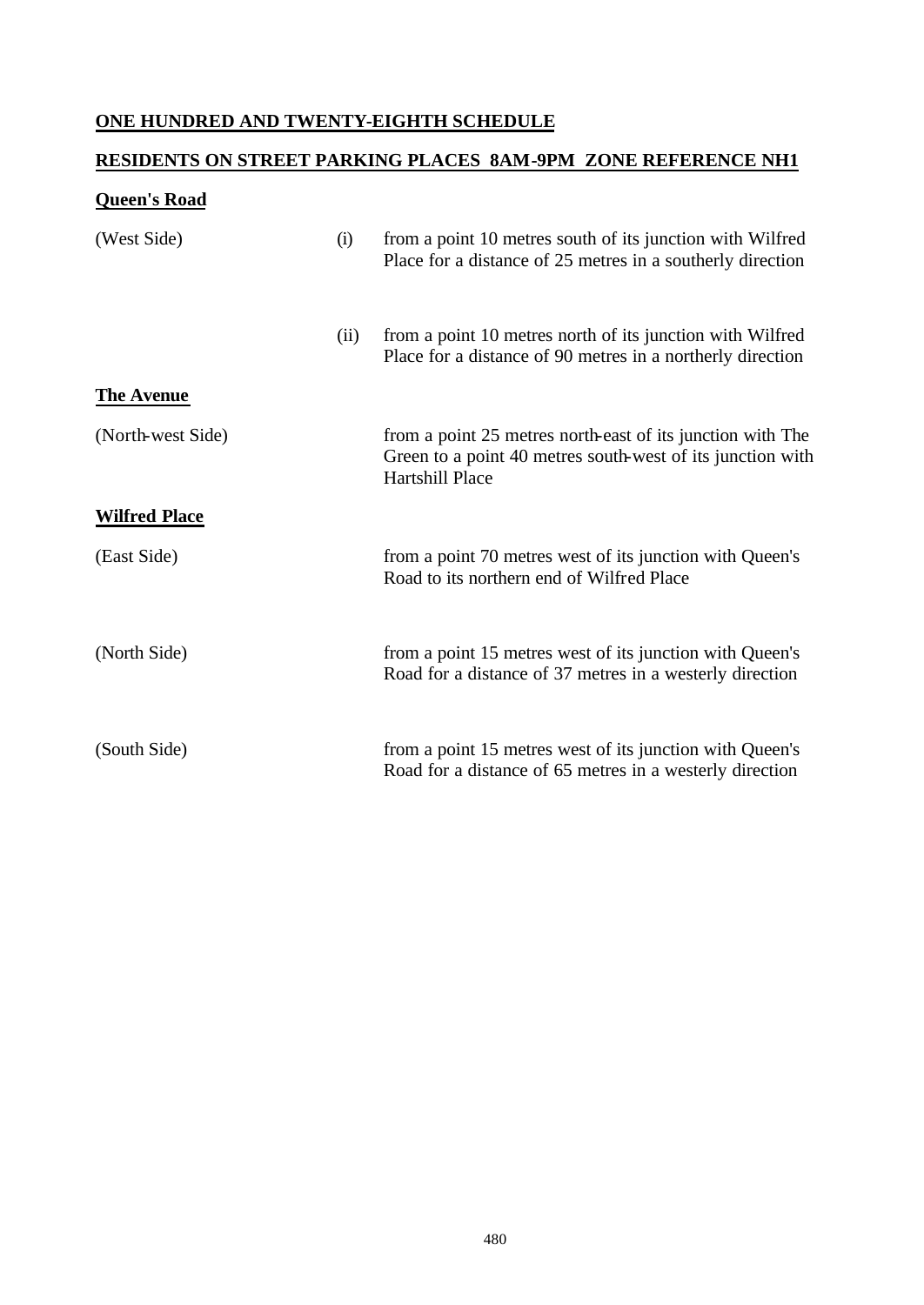# **ONE HUNDRED AND TWENTY-NINTH SCHEDULE**

#### **RESIDENTS ON STREET PARKING PLACES MON-FRI 9AM-8PM ZONE REFERENCE NH2**

#### **Ashlands Road**

| (North Side) | (i)   | from a point 48 metres west of its junction with Ashlands<br>Crescent to a point 50 metres east of its junction with<br><b>Ashlands Grove</b> |
|--------------|-------|-----------------------------------------------------------------------------------------------------------------------------------------------|
|              | (ii)  | from a point 10 metres west of its junction with<br>Thornburrow Drive to a point 7 metres east of its junction<br>with Ashlands Crescent      |
|              | (iii) | from a point 4 metres east of its junction with Ashlands<br>Grove to a point 33 metres east of its junction with<br><b>Ashlands Grove</b>     |
|              | (iv)  | from a point 4 metres west of its junction with Ashlands<br>Grove to a point 14 metres east of its junction with Hilton<br>Road               |
|              | (v)   | from a point 7 metres south-west of its junction with<br>Ashlands Crescent to a point 33 metres south-west of that<br>junction                |
| (South Side) | (i)   | from a point 13 metres west of its junction with Lodge<br>Road to a point 41 metres west of its junction with Lodge<br>Road                   |
|              | (ii)  | from a point 25 metres east of its junction with Lodge Road<br>to a point 61 metres east of its junction with Lodge Road                      |
| (West Side)  |       | from its junction with Longfield Road to a point 25 metres<br>north of its junction with Thornburrow Drive                                    |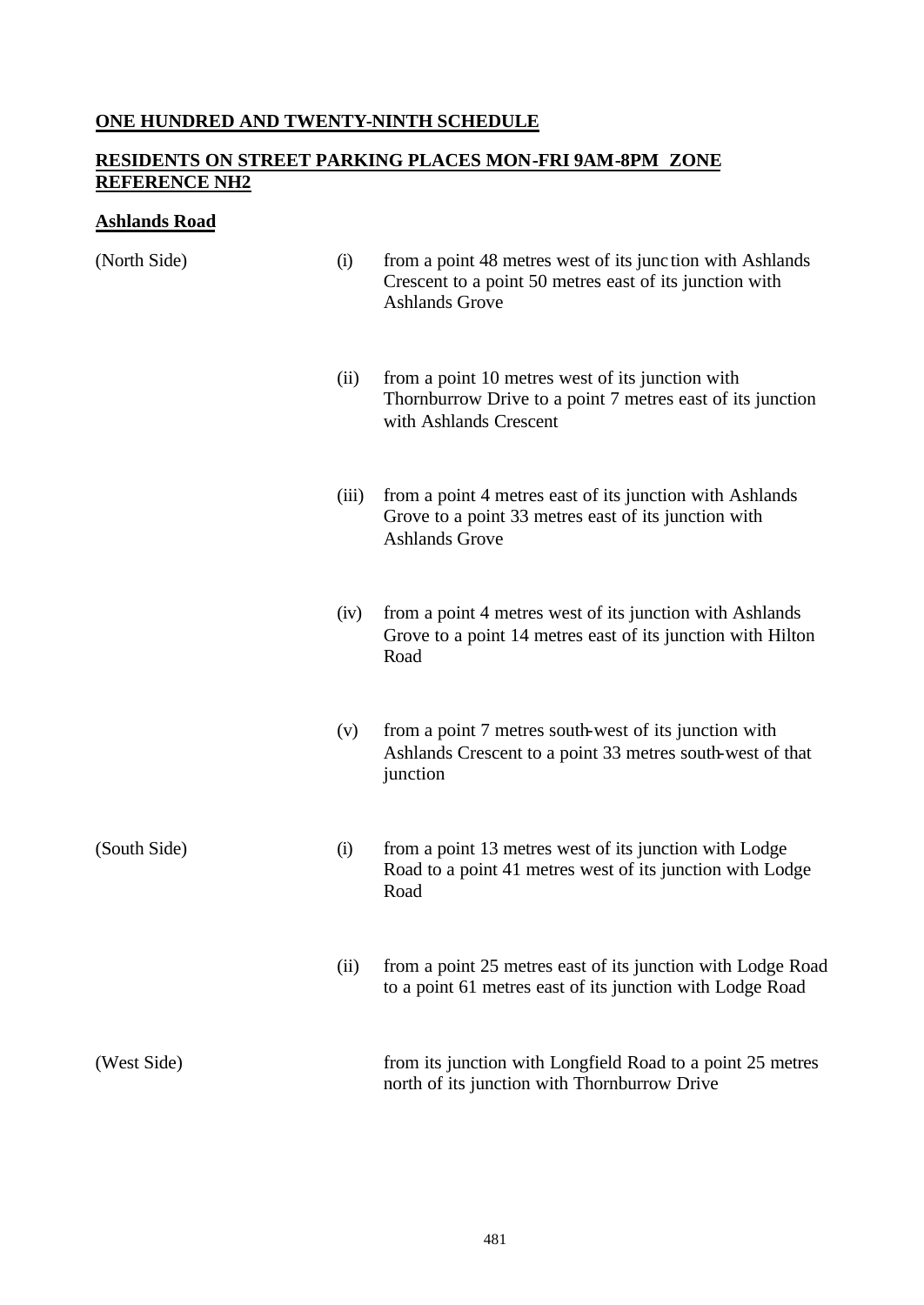| <b>Garden Place</b>   |      |                                                                                                                                       |
|-----------------------|------|---------------------------------------------------------------------------------------------------------------------------------------|
| (West Side)           |      | from a point 5 metres north of its junction with Longfield<br>Road for a distance of 13 metres in a northerly direction               |
| <b>Hilton Road</b>    |      |                                                                                                                                       |
| (North-east Side)     |      | from a point 60 metres south-east of its junction with<br>Ashlands Road for a distance of 96 metres in an<br>south-easterly direction |
| <b>Longfield Road</b> |      |                                                                                                                                       |
| (East Side)           |      | from a point 23 metres south of its junction with Ashlands<br>Avenue to its junction with Ashlands Road                               |
| (North Side)          |      | from a point 10 metres east of its junction with Garden<br>Place to a point 41 metres east of its junction with Garden<br>Place       |
| (South Side)          | (i)  | from a point 36 metres east of its junction with Hilton<br>Road to a point 10 metres west of its junction with Garden<br>Place        |
|                       | (ii) | from a point 53 metres east of its junction with Garden                                                                               |

Place to its junction with Ashlands Road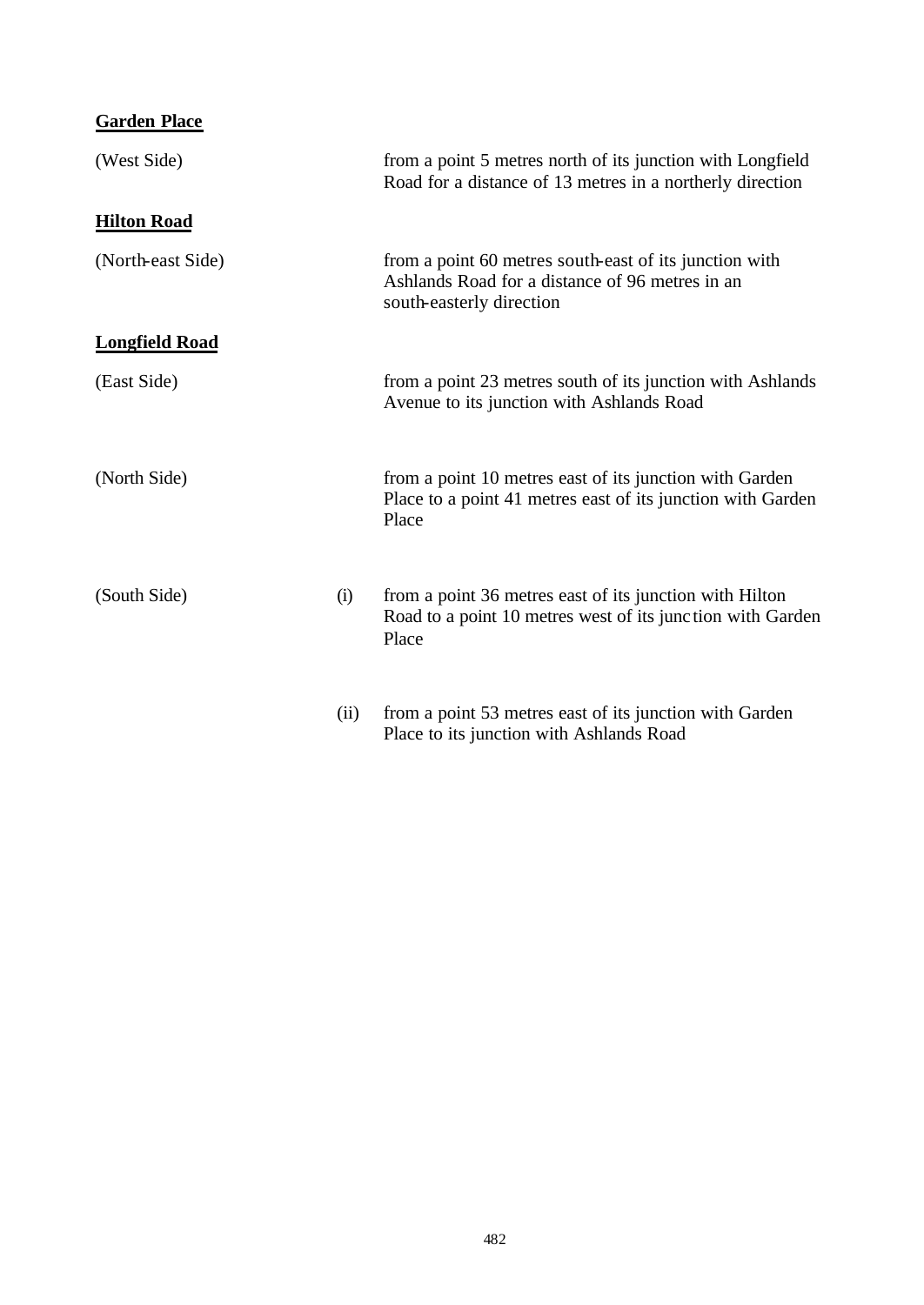## **ONE HUNDRED AND THIRTIETH SCHEDULE**

## **RESIDENTS ON STREET PARKING PLACES MON-SAT 8AM-9PM ZONE REFERENCE A1**

## **Leek Road**

(East Side) from the joint boundary of 1230 and 1232 Leek Road for a distance of 18 metres in a south-westerly direction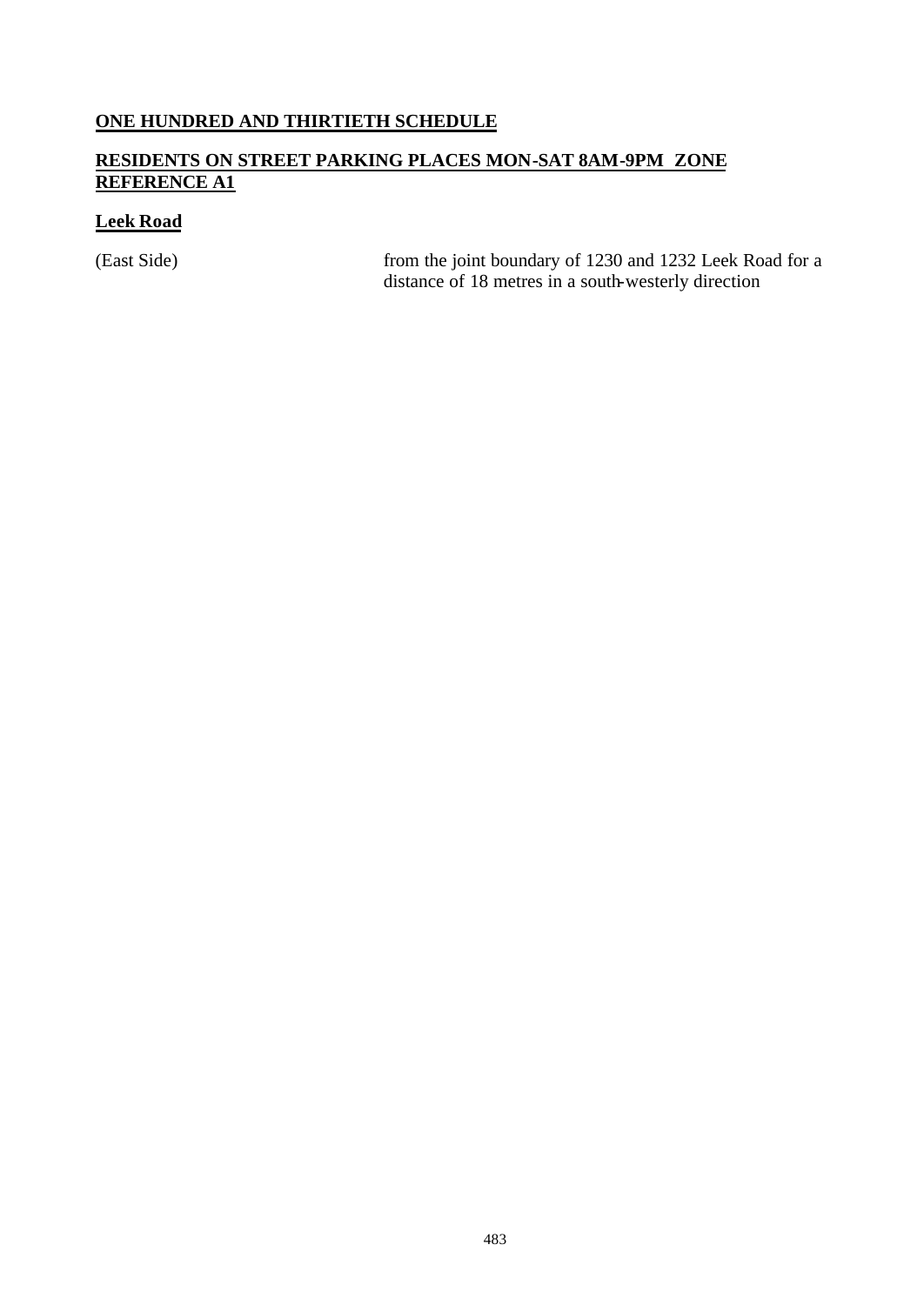## **ONE HUNDRED AND THIRTY-FIRST SCHEDULE**

### **RESIDENTS ON STREET PARKING PLACES MON-SAT 8AM-9PM ZONE REFERENCE B1**

## **Baddeley Street**

| (South Side)            |      | from a point 10 metres west of its junction with Price Street<br>for a distance of 6 metres in a westerly direction                           |
|-------------------------|------|-----------------------------------------------------------------------------------------------------------------------------------------------|
| <b>Jenkins Street</b>   |      |                                                                                                                                               |
| (South Side)            | (i)  | from a point 10 metres east of its junction with Price Street<br>for a distance of 21 metres in an easterly direction                         |
|                         | (ii) | from a point 50 metres east of its junction with Price Street<br>for a distance of 20 metres in an easterly direction                         |
| <b>Lingard Street</b>   |      |                                                                                                                                               |
| (North Side)            |      | from a point 50 metres south-west of its junction with<br>Moorland Road for a distance of 64 metres in a westerly<br>direction                |
| <b>Mountford Street</b> |      |                                                                                                                                               |
| (East Side)             | (i)  | from a point 14 metres north of its junction with Baddeley<br>Street for a distance of 10 metres in a northerly direction                     |
|                         | (ii) | from the northern boundary of the road for a distance of 10<br>metres in a southerly direction                                                |
| (South Side)            |      | from a point 10 metres west of its junction with Price Street<br>for a distance of 5 metres in a westerly direction                           |
| (West Side)             |      | from a point 10 metres south of its junction with Baddeley<br>Street to a point 10 metres north of its junction with<br><b>Jenkins Street</b> |
| <b>Nicholas Street</b>  |      |                                                                                                                                               |
| (North Side)            |      | from a point 10 metres west of its junction with Hamil Road<br>for a distance of 42 metres in a westerly direction                            |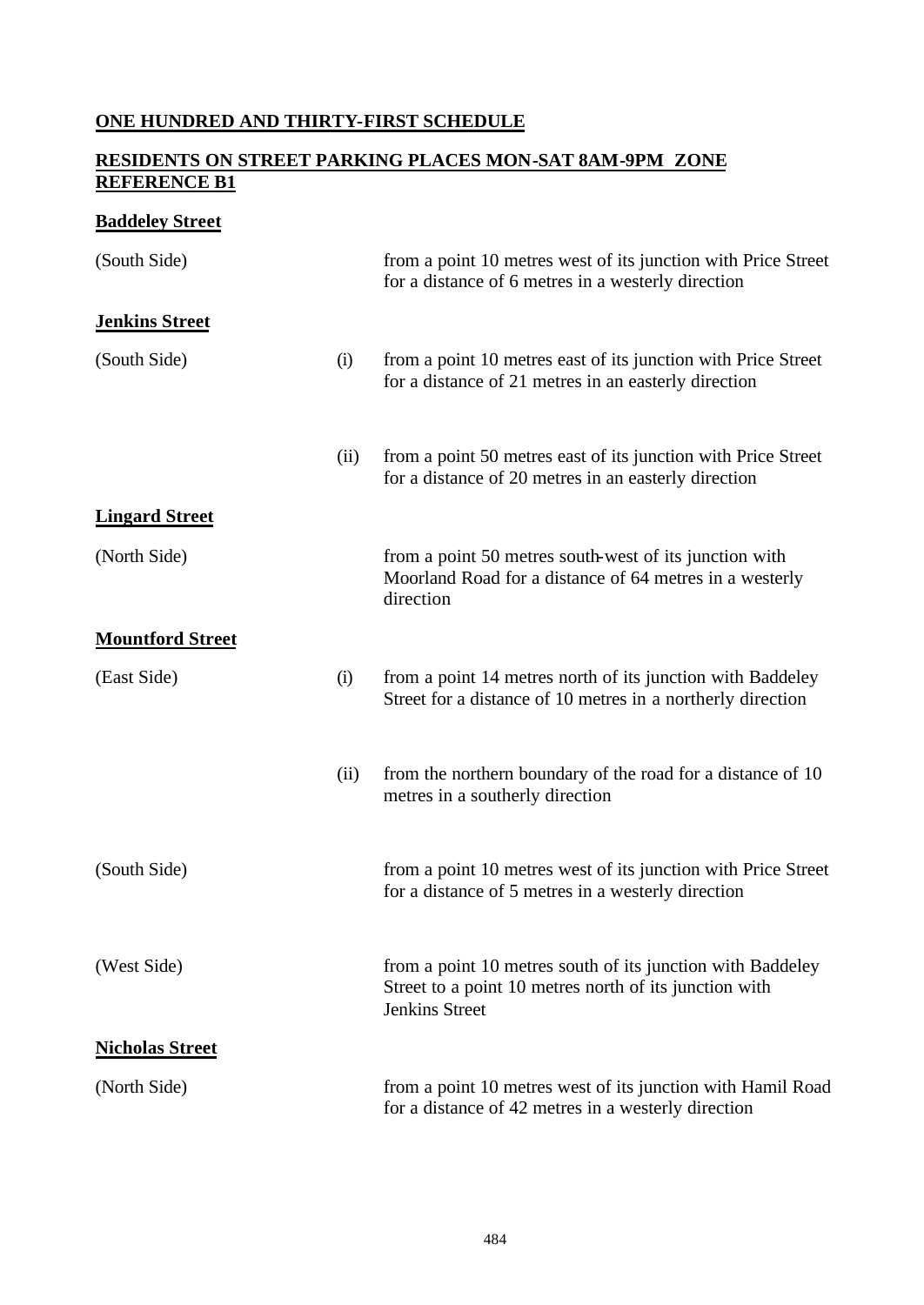# **Nile Street**

| (East Side)         | from a point 4 metres south-east of its junction with<br>unnamed access road leading to the rear of properties 32-44<br>Nile Street for a distance of 24 metres in an south-easterly<br>direction |
|---------------------|---------------------------------------------------------------------------------------------------------------------------------------------------------------------------------------------------|
| <b>Price Street</b> |                                                                                                                                                                                                   |
| (East Side)         | from a point 10 metres south of its junction with Baddeley<br>Street to a point 10 metres north of its junction with<br>Jenkins Street                                                            |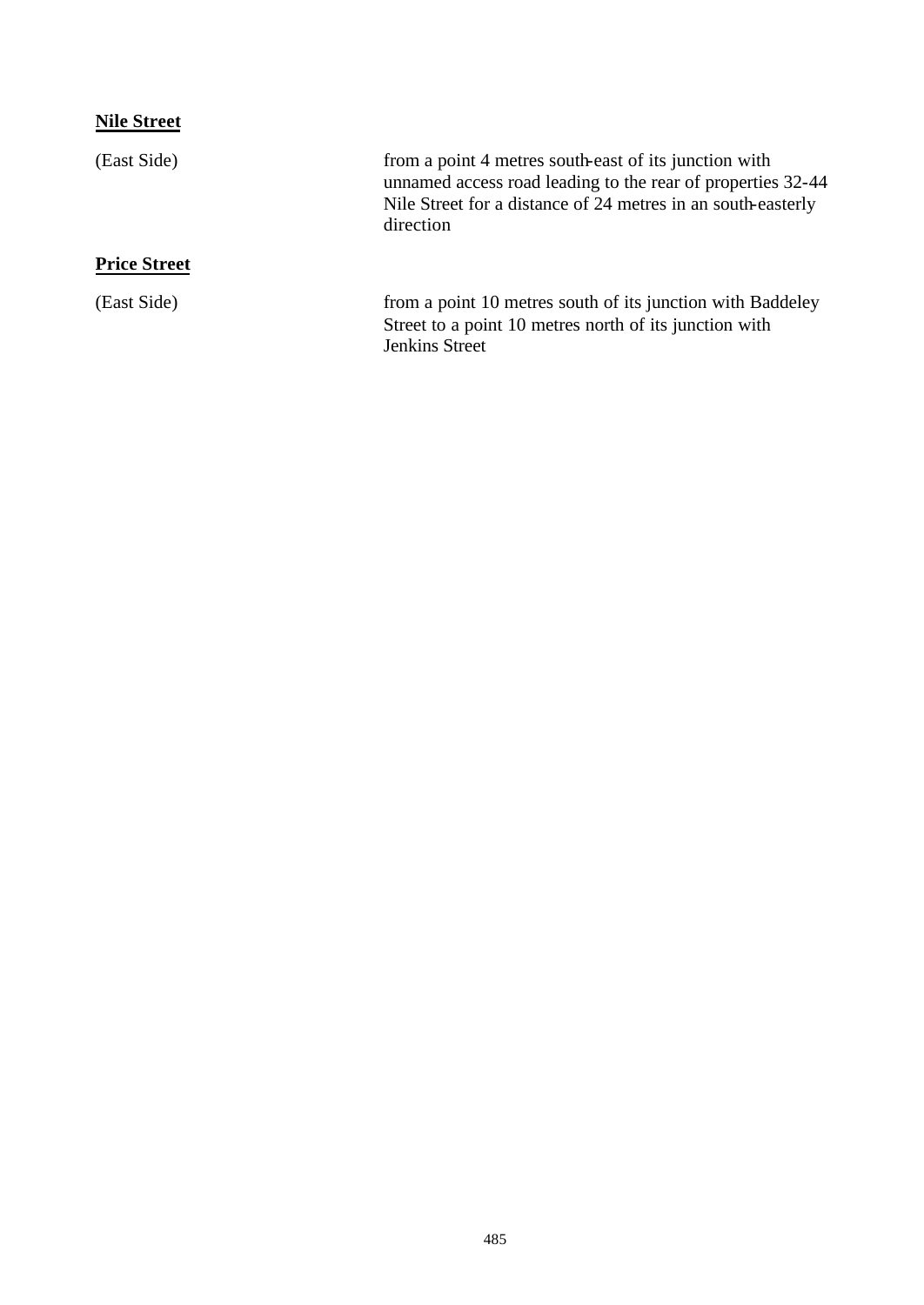#### **ONE HUNDRED AND THIRTY-SECOND SCHEDULE**

## **RESIDENTS ON STREET PARKING PLACES MON-SAT 8AM-9PM ZONE REFERENCE D1**

## **Belgrave Road**

(North Side) from a point 3 metres south-east of its junction with Dunrobin Street for a distance of 76 metres in a south-easterly direction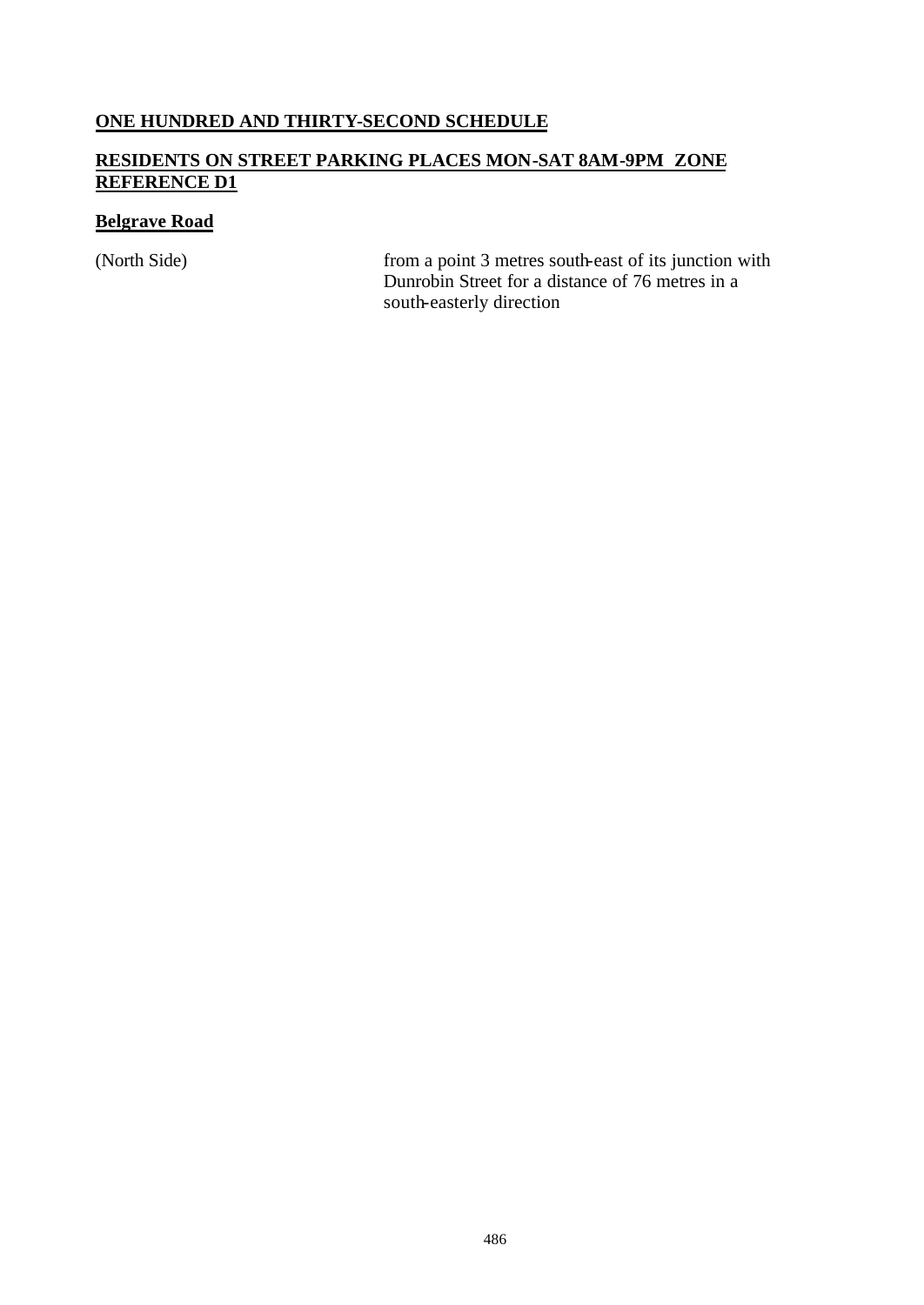## **ONE HUNDRED AND THIRTY-THIRD SCHEDULE**

## **RESIDENTS ON STREET PARKING PLACES MON-SAT 8AM-9PM ZONE REFERENCE E1**

## **Etruria Vale Road**

(East Side) from a point 10 metres north of its junction with Cavendish Street for a distance of 37 metres in a northerly direction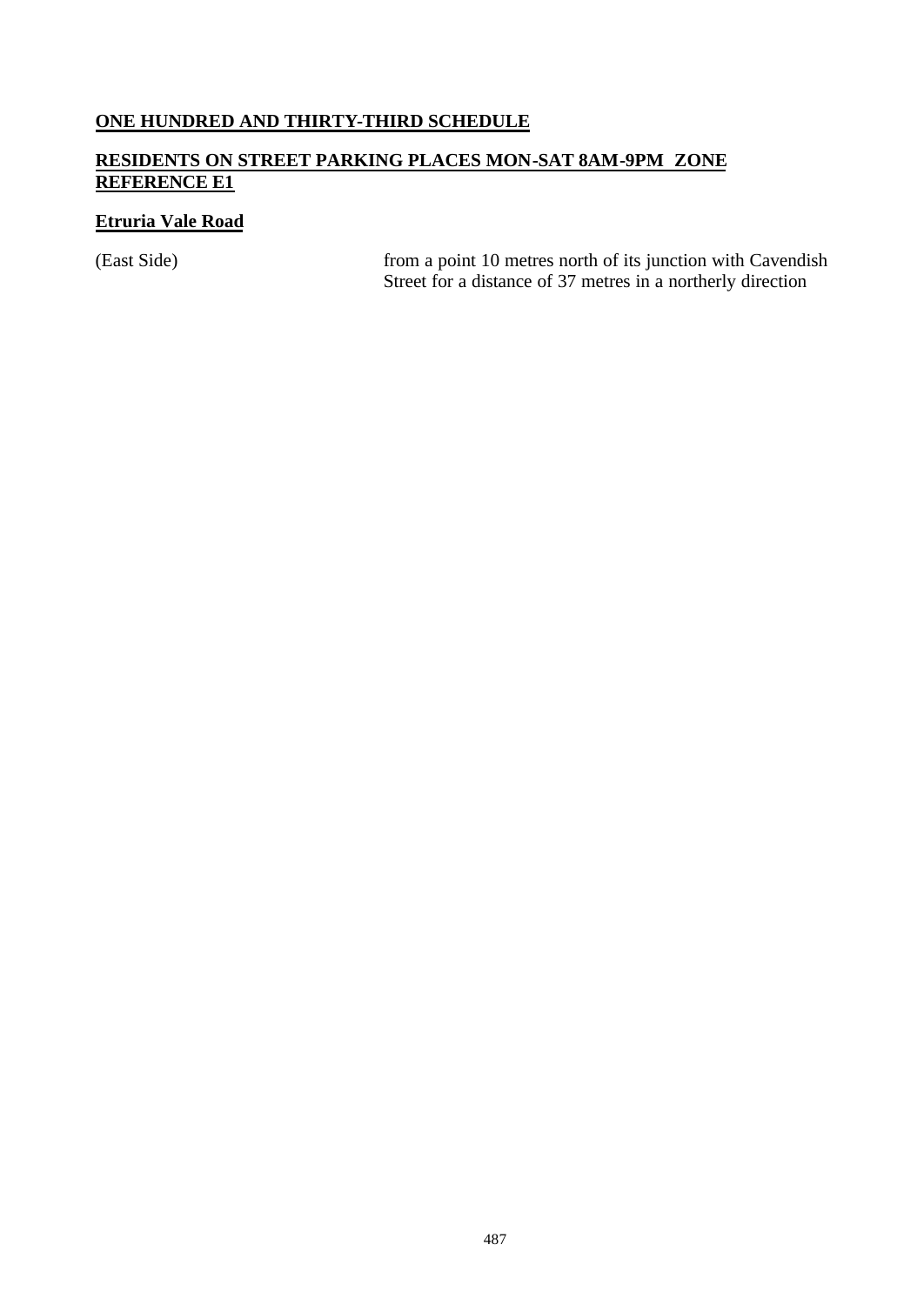## **ONE HUNDRED AND THIRTY-FOURTH SCHEDULE**

## **RESIDENTS ON STREET PARKING PLACES MON-SAT 8AM-9PM ZONE REFERENCE H1**

## **Arbour Street**

| (East Side)             | (i)   | from a point 10 metres south of its junction with Mayer<br>Street for a distance of 12 metres in a southerly direction                              |
|-------------------------|-------|-----------------------------------------------------------------------------------------------------------------------------------------------------|
|                         | (ii)  | from a point 10 metres north of its junction with Upper<br>Hillchurch Street for a distance of 25 metres in a northerly<br>direction                |
|                         | (iii) | from a point 22 metres south of its junction with Mayer<br>Street to a point 35 metres north of its junction with Upper<br><b>Hillchurch Street</b> |
| (West Side)             |       | land at rear of properties No.s 5-15 for the entire west side                                                                                       |
| <b>Baskerville Road</b> |       |                                                                                                                                                     |
| (West Side)             | (i)   | from a point 10 metres north of its junction with Bucknall<br>Old Road for a distance of 140 metres in a northerly<br>direction                     |
|                         | (ii)  | from a point 29 metres north of its junction with Eaton<br>Street for a distance of 31 metres in a northerly direction                              |
| <b>Dyke Street</b>      |       |                                                                                                                                                     |
| (East Side)             |       | from a point 9 metres north of its junction with Bucknall<br>Old Road for a distance of 96 metres in a southerly<br>direction                       |
| <b>Eaton Street</b>     |       |                                                                                                                                                     |
| (South Side)            | (i)   | from a point 10 metres west of its junction with Mynors<br>Street for a distance of 47 metres in a westerly direction                               |
|                         | (ii)  | from a point 10 metres east of its junction with Mynors<br>Street for a distance of 31 metres in a easterly direction                               |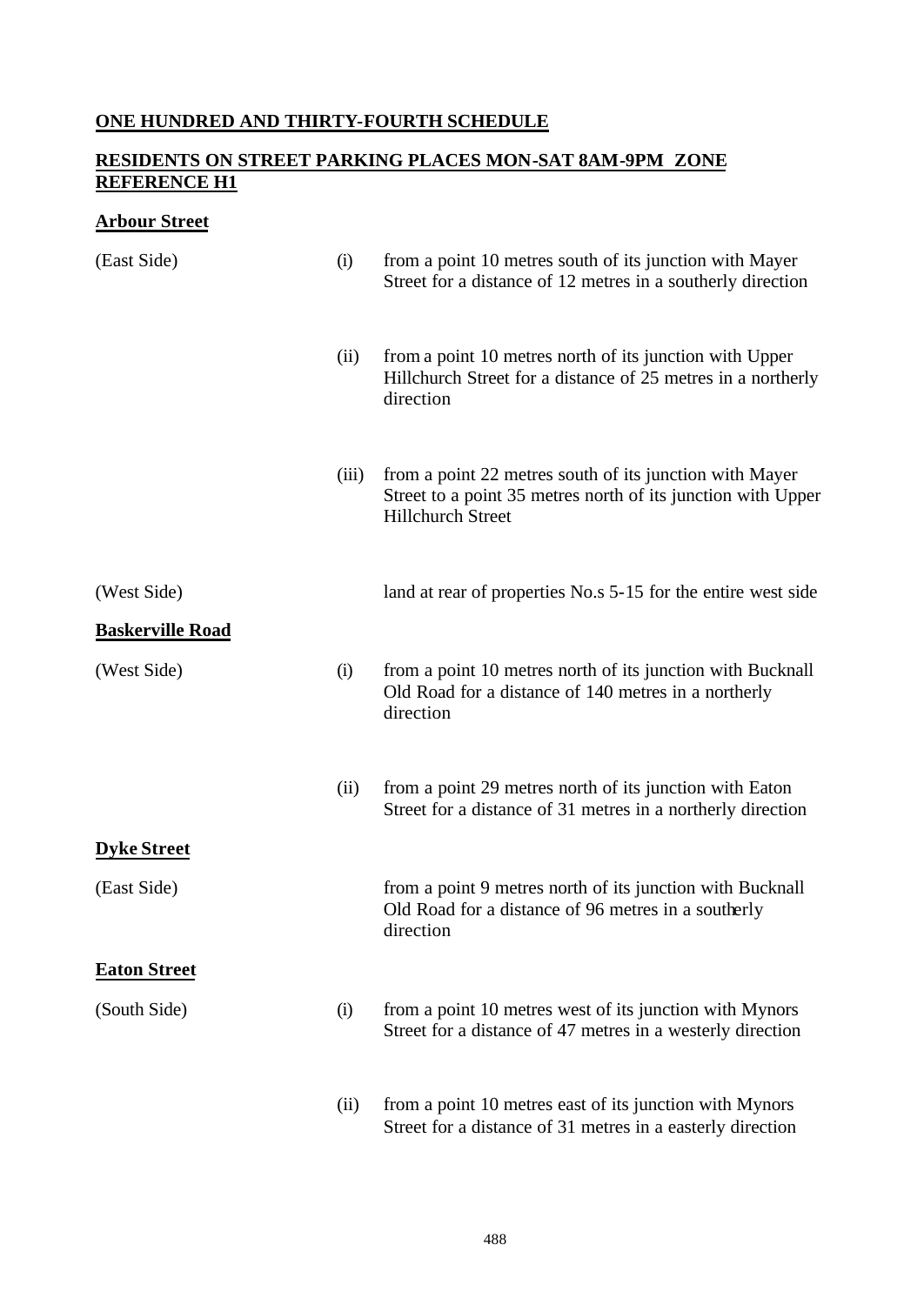# **Festing Street**

| (North Side)              |      | from the western boundary of No.37 for a distance of 73<br>metres in an easterly direction                               |
|---------------------------|------|--------------------------------------------------------------------------------------------------------------------------|
| (South Side)              | (i)  | from a point 10 metres east of its junction with Grafton<br>Street for a distance of 68 metres in an easterly direction  |
|                           | (ii) | from a point 12 metres west of its junction with Grafton<br>Street for a distance of 33 metres in a westerly direction   |
| <b>Grafton Street</b>     |      |                                                                                                                          |
| (East Side)               |      | from a point 10 metres north of its junction with Mayer<br>Street for a distance of 12 metres in a northerly direction   |
| (West Side)               | (i)  | from a point 10 metres south of its junction with Festing<br>Street for a distance of 10 metres in a southerly direction |
|                           | (ii) | from a point 10 metres north of its junction with Mayer<br>Street for a distance of 10 metres in a northerly direction   |
| <b>Jervis Street</b>      |      |                                                                                                                          |
| (North Side)              |      | from a point 10 metres west of its junction with Baskerville<br>Road for a distance of 65 metres in a westerly direction |
| (South Side)              | (i)  | from a point 11 metres west of its junction with Baskerville<br>Road for a distance of 33 metres in a westerly direction |
|                           | (ii) | from a point 12 metres west of its junction with Mynors<br>Street for a distance of 10 metres in a westerly direction    |
| <b>Lower Mayer Street</b> |      |                                                                                                                          |
| (North Side)              |      | from a point 30 metres east of its junction with St John<br>Street for a distance of 62 metres in a westerly direction   |
| (South Side)              |      | from a point 9 metres west of its junction with Baskerville<br>Road for a distance of 56 metres in a westerly direction  |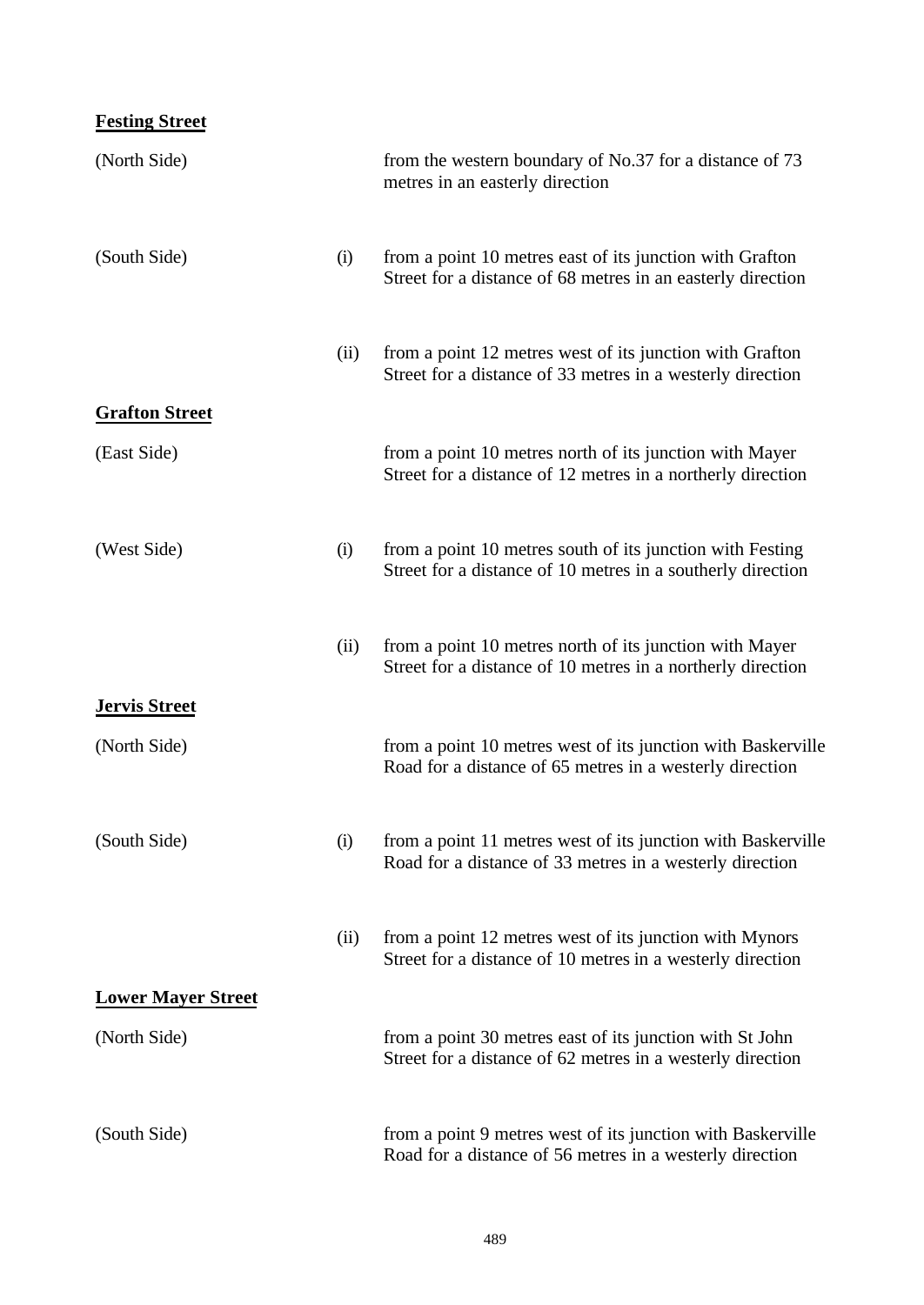## **Mayer Street**

| (North Side)         | (i)   | from the western boundary of No.29 for a distance of 52<br>metres in an easterly direction                                     |
|----------------------|-------|--------------------------------------------------------------------------------------------------------------------------------|
|                      | (ii)  | from a point 10 metres west of its junction with St John<br>Street for a distance of 74 metres in a westerly direction         |
| (South Side)         | (i)   | from a point 10 metres west of its junction with Arbour<br>Street for a distance of 25 metres in a westerly direction          |
|                      | (ii)  | from a point 8 metres east of its junction with Arbour Street<br>for a distance of 62 metres in a easterly direction           |
|                      | (iii) | from a point 31 metres west of its junction with St John's<br>Street for a distance of 50 metres in an westerly direction      |
| <b>Mynors Street</b> |       |                                                                                                                                |
| (East Side)          |       | from the northern boundary of No.52a for a distance of 108<br>metres in a southerly direction                                  |
| (West Side)          | (i)   | from a point 9 metres north of its junction with Bucknall<br>Old Road for a distance of 105 metres in a northerly<br>direction |
|                      | (ii)  | from the southern boundary of No. 43 for a distance of 56<br>metres in a northerly direction                                   |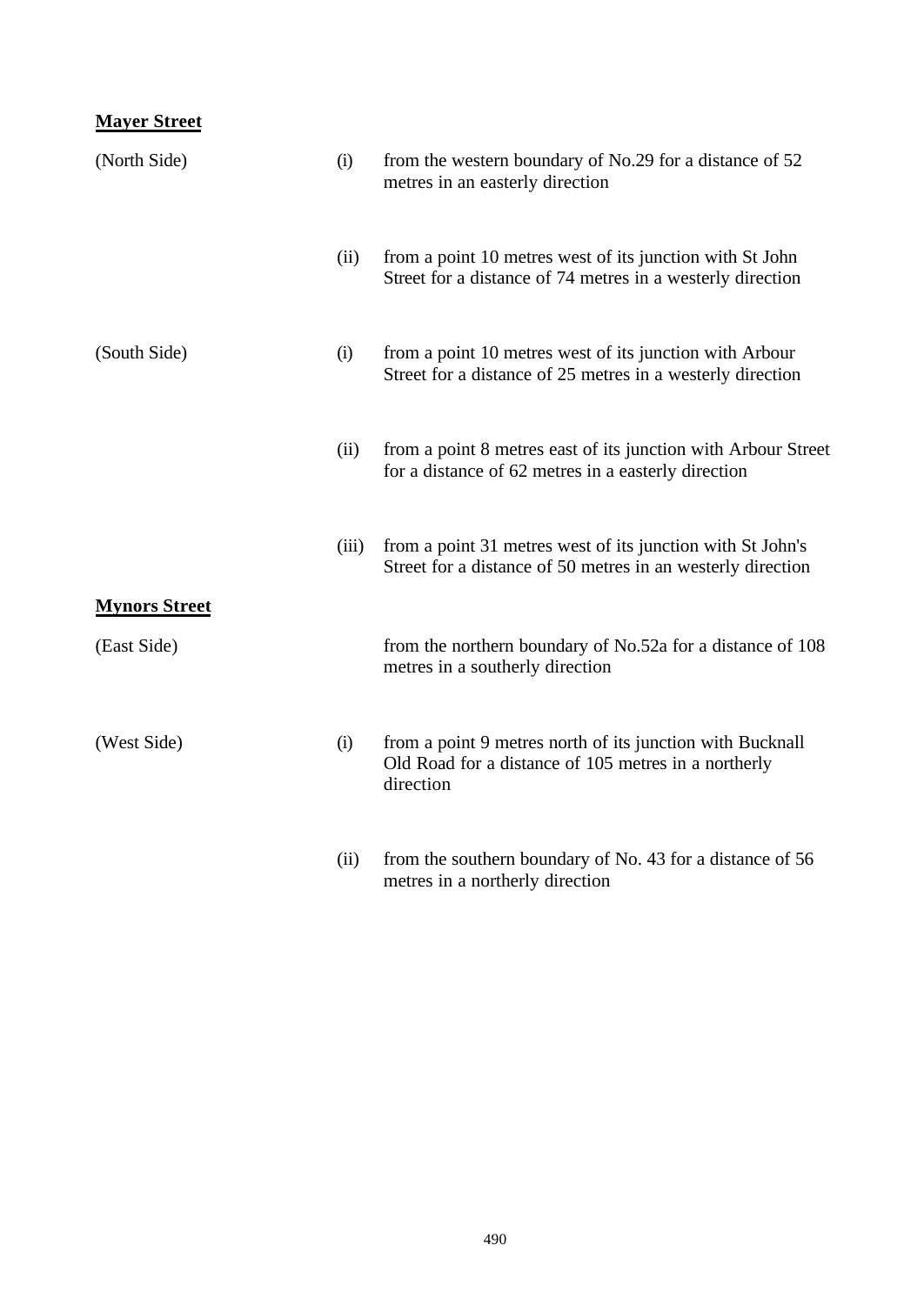## **St John Street**

| (East Side)                    | (i)   | from a point 10 metres east of its junction with Upper<br>Huntbach Street for a distance of 78 metres in a northerly<br>direction           |
|--------------------------------|-------|---------------------------------------------------------------------------------------------------------------------------------------------|
|                                | (ii)  | from a point 10 metres south of its junction with Free Trade<br>Street for a distance of 50 metres in a southerly direction                 |
| (West Side)                    | (i)   | from a point 76 metres south of its junction with Mayer<br>Street for a distance of 18 metres in a southerly direction                      |
|                                | (ii)  | from a point 14 metres south of its junction with Mayer<br>Street for a distance of 31 metres in a southerly direction                      |
| <b>Upper Hillchurch Street</b> | (iii) | from a point 11 metres south of its junction with Broom<br>Street for a distance of 37.5 metres in a southerly direction                    |
| (North Side)                   | (i)   | from a point 12 metres east of its junction with Grafton<br>Street for a distance of 49 metres in an easterly direction                     |
|                                | (ii)  | from a point 6 metres west of its junction with Grafton<br>Street for a distance of 68 metres in a westerly direction                       |
| (South Side)                   |       | from a point 10 metres west of its junction with Grafton<br>Street to a point 11 metres south of its junction with St<br><b>John Street</b> |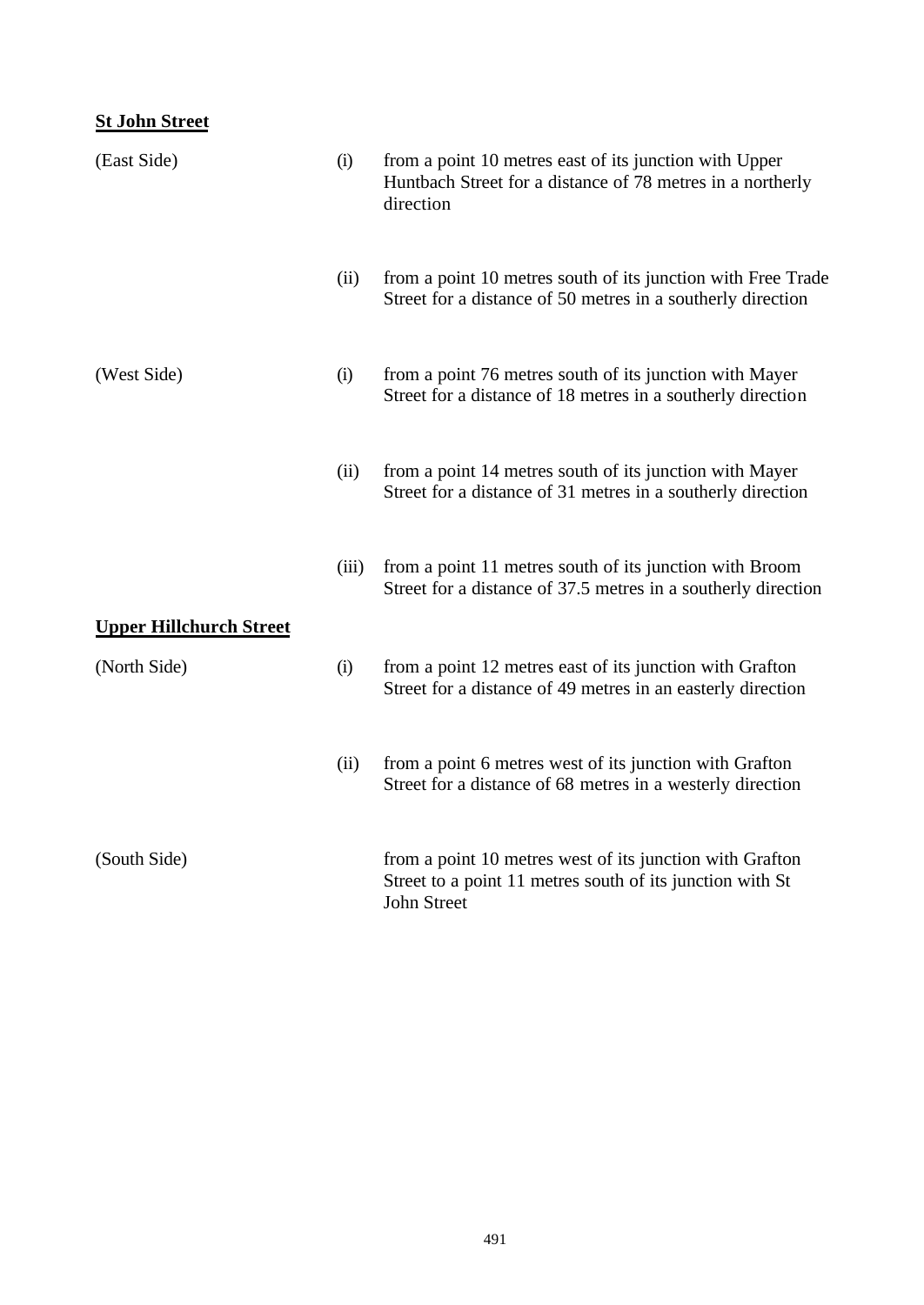## **ONE HUNDRED AND THIRTY-FIFTH SCHEDULE**

### **RESIDENTS ON STREET PARKING PLACES MON-SAT 8AM-9PM ZONE REFERENCE H2**

## **Brunswick Place**

| (East Side)                  | from a point 10 metres north of its junction with Regent<br>Road for a distance of 55 metres in a northerly direction                      |
|------------------------------|--------------------------------------------------------------------------------------------------------------------------------------------|
| <b>Downey Street</b>         |                                                                                                                                            |
| (East Side)                  | from a point 7 metres south of its junction with Jasper<br>Street for a distance of 52 metres in a southerly direction                     |
| <b>Eastwood Place</b>        |                                                                                                                                            |
| (South-east Side)            | from a point 20 metres south-east of its junction with<br>Jasper Street to a point 5 metres north-west of its<br>junction with Regent Road |
| <b>Jasper Street</b>         |                                                                                                                                            |
| (North Side)                 | from a point 36 metres east of its junction with Lower<br>Bethesda Street for a distance of 112 metres in an easterly<br>direction         |
| (South Side)                 | from a point 3 metres east of its junction with Downey<br>Street for a distance of 15 metres in an easterly direction                      |
| <b>Lower Bethesda Street</b> |                                                                                                                                            |
| (East Side)                  | from a point 21 metres north of its junction with Regent<br>Road for a distance of 42 metres in a northerly direction                      |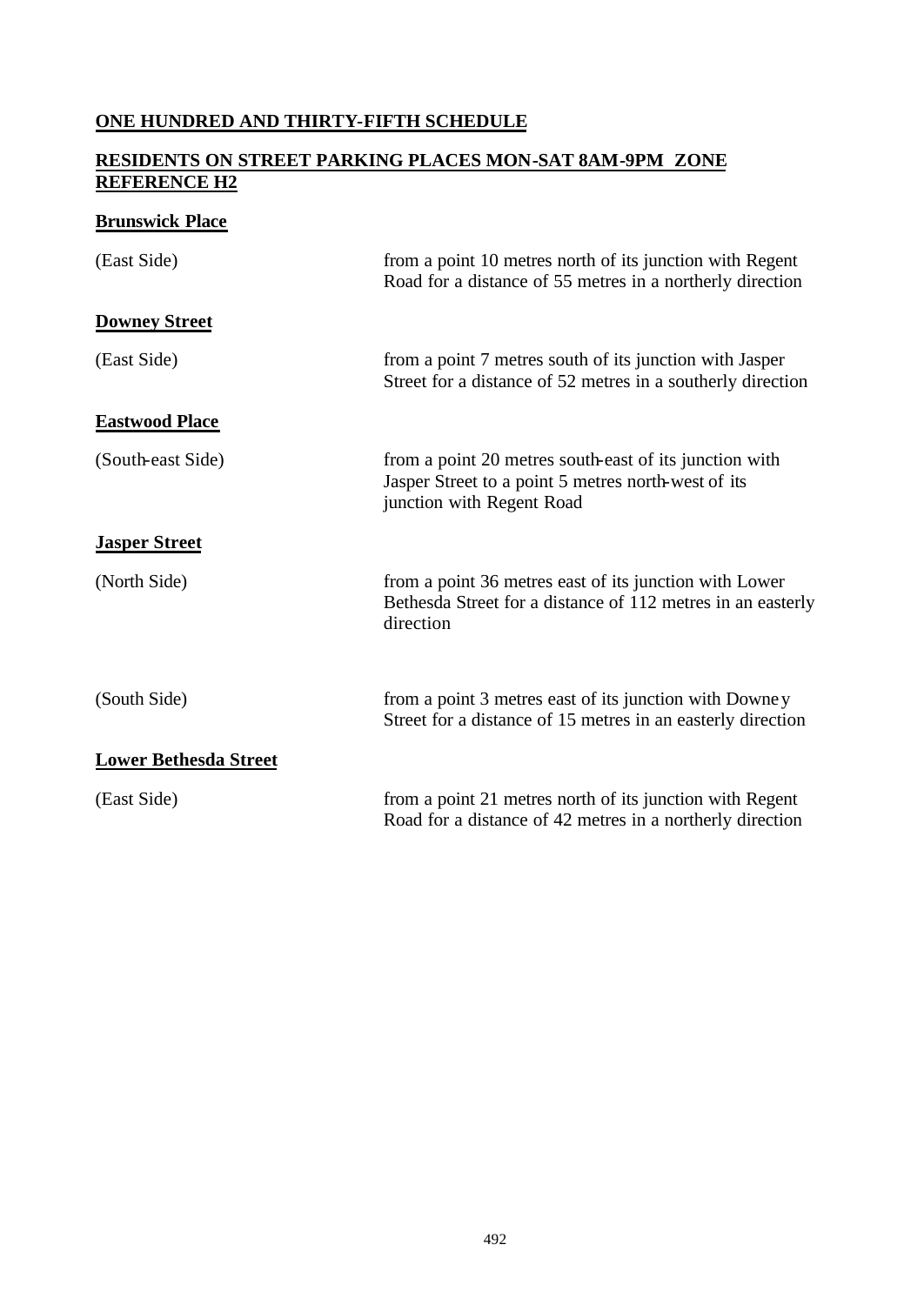#### **ONE HUNDRED AND THIRTY-SIXTH SCHEDULE**

## **RESIDENTS ON STREET PARKING PLACES MON-SAT 8AM-9PM ZONE REFERENCE H4**

## **Ivy House Road**

(East Side) from a point 12 metres south of the southern side of the junction of Cresswell Road for a distance of 40 metres in a southerly direction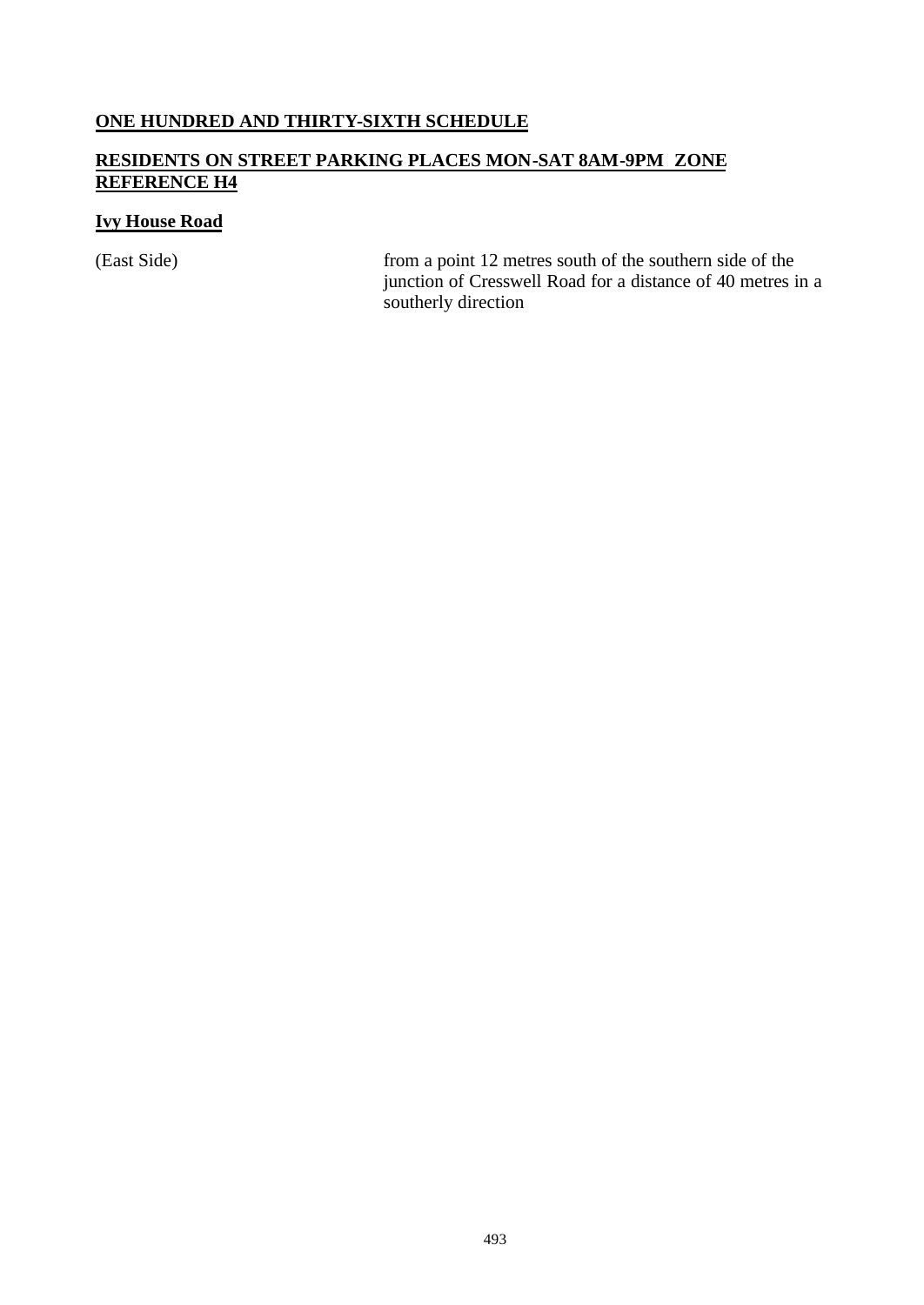## **ONE HUNDRED AND THIRTY-SEVENTH SCHEDULE**

## **RESIDENTS ON STREET PARKING PLACES MON-SAT 8AM-9PM ZONE REFERENCE H5**

## **Rosevean Close**

(North Side) from a point 7 metres north-east of its junction with Malam Street to its north-eastern truncated end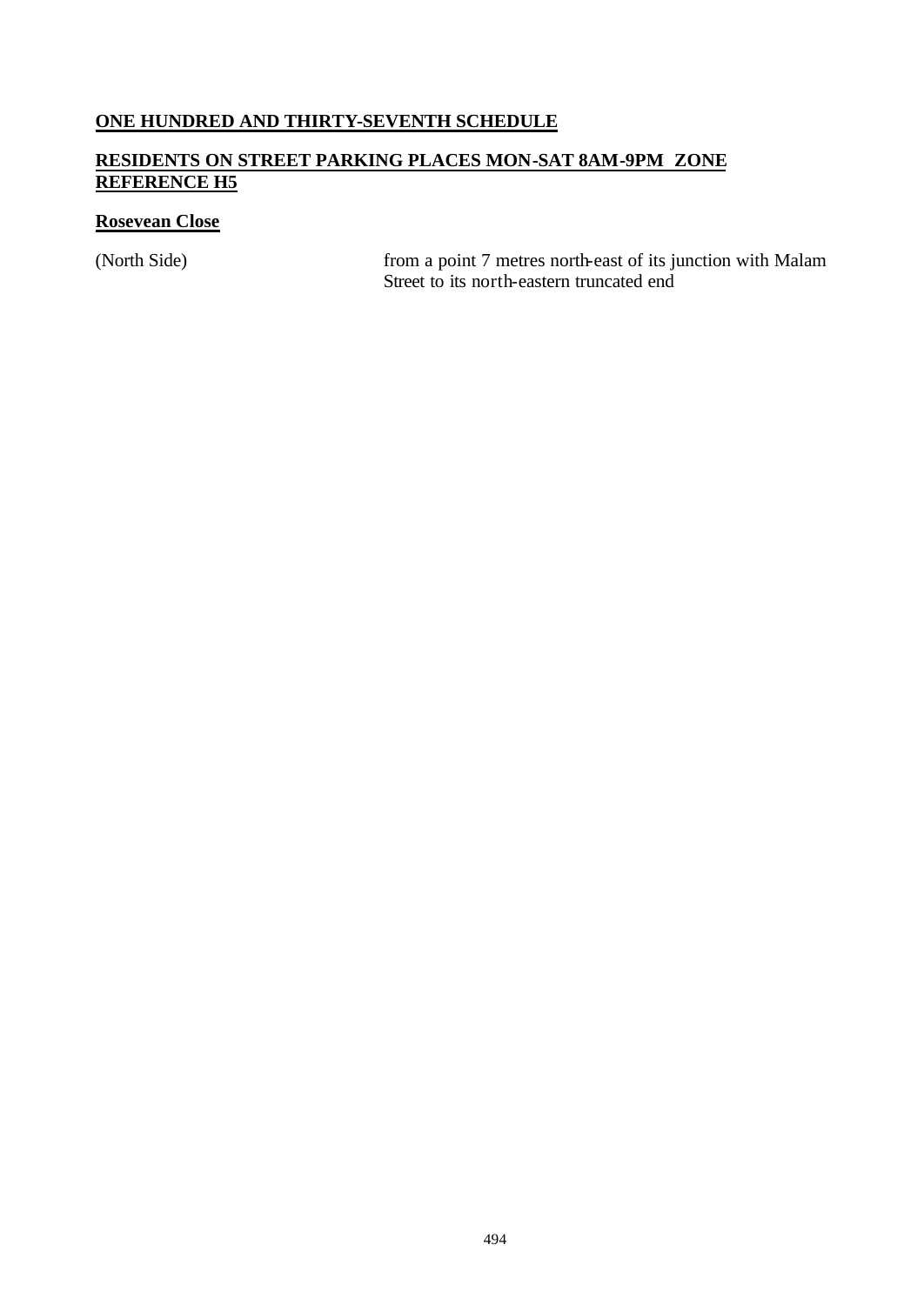## **ONE HUNDRED AND THIRTY-EIGHTH SCHEDULE**

## **RESIDENTS ON STREET PARKING PLACES MON-SAT 8AM-9PM ZONE REFERENCE H6**

## **Baskerville Road**

| (East Side)               |      | from a point 14 metres north of its junction with Eaton<br>Street for a distance of 6 metres in a northerly direction                       |
|---------------------------|------|---------------------------------------------------------------------------------------------------------------------------------------------|
| <b>Eaton Street</b>       |      |                                                                                                                                             |
| (North Side)              | (i)  | from a point 5 metres east of its junction with King George<br>Street to a point 10 metres west of its junction with<br>Northwood Park Road |
|                           | (ii) | from a point 10 metres east of its junction with Baskerville<br>Road to a point 8 metres west of its junction with King<br>George Street    |
| (South Side)              | (i)  | from a point 46 metres west of its junction with Northwood<br>Park Road for a distance of 16 metres in a westerly<br>direction              |
|                           | (ii) | from a point 38 metres east of its junction with Baskerville<br>Road for a distance of 16 metres in an easterly direction                   |
| <b>King George Street</b> |      |                                                                                                                                             |
| (Both Sides)              |      | from a point 10 metres north of its junction with Eaton<br>Street for a distance of 10 metres in a northerly direction                      |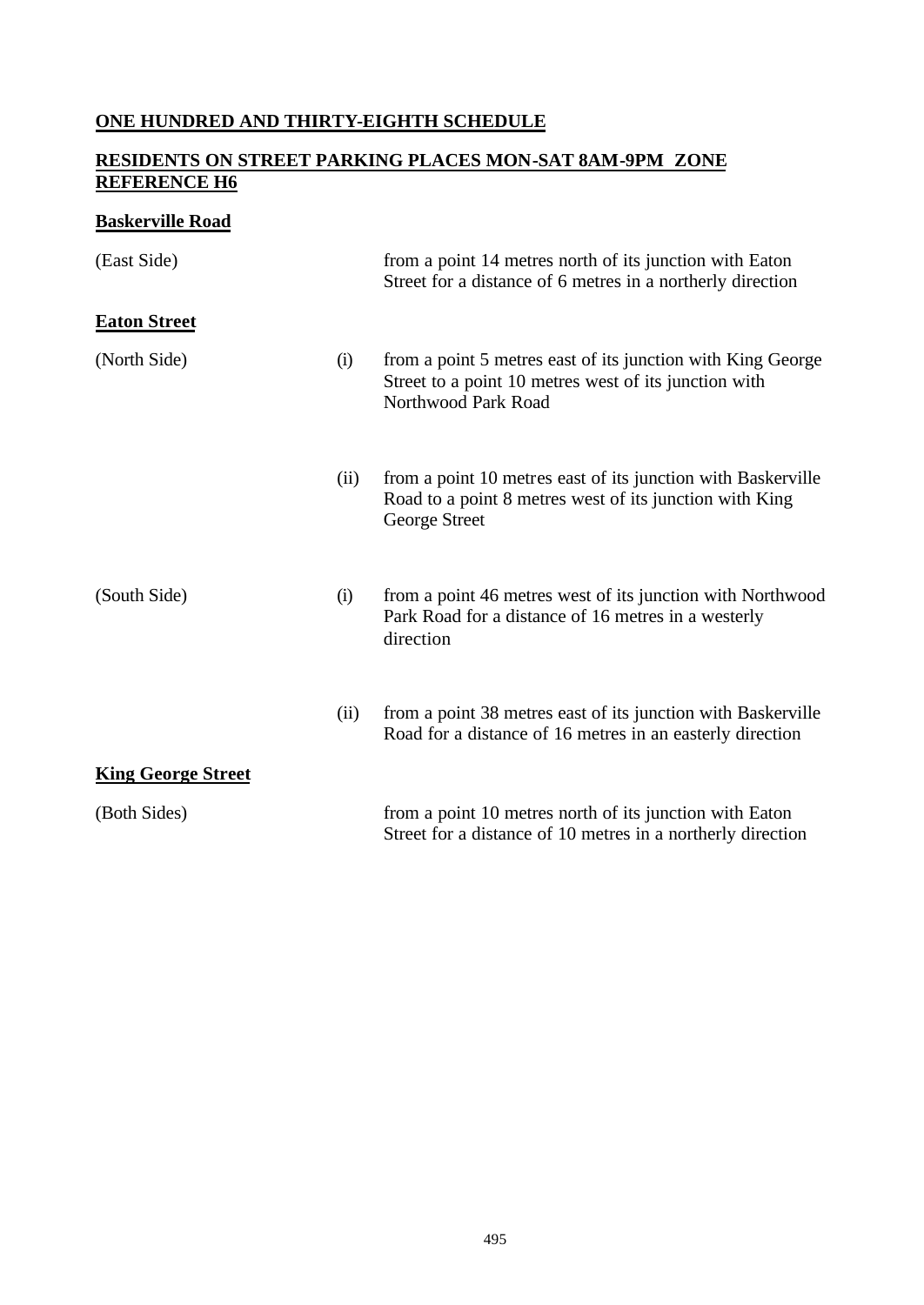## **ONE HUNDRED AND THIRTY-NINTH SCHEDULE**

## **RESIDENTS ON STREET PARKING PLACES MON-SAT 8AM-9PM ZONE REFERENCE L2**

## **Anchor Place**

| (North Side) | (i)  | from a point 36 metres west of its junction with Anchor<br>Road for a distance of 11 metres in a westerly direction               |
|--------------|------|-----------------------------------------------------------------------------------------------------------------------------------|
|              | (ii) | from a point 5 metres west of its junction with Anchor Road<br>for a distance of 23 metres in a westerly direction                |
| (South Side) | (i)  | from a point 5 metres west of its junction with Anchor Road<br>for a distance of 53 metres in a westerly direction                |
|              | (i)  | from a point 5 metres south-east of its junction with Wood<br>Street for a distance of 11 metres in a south-easterly<br>direction |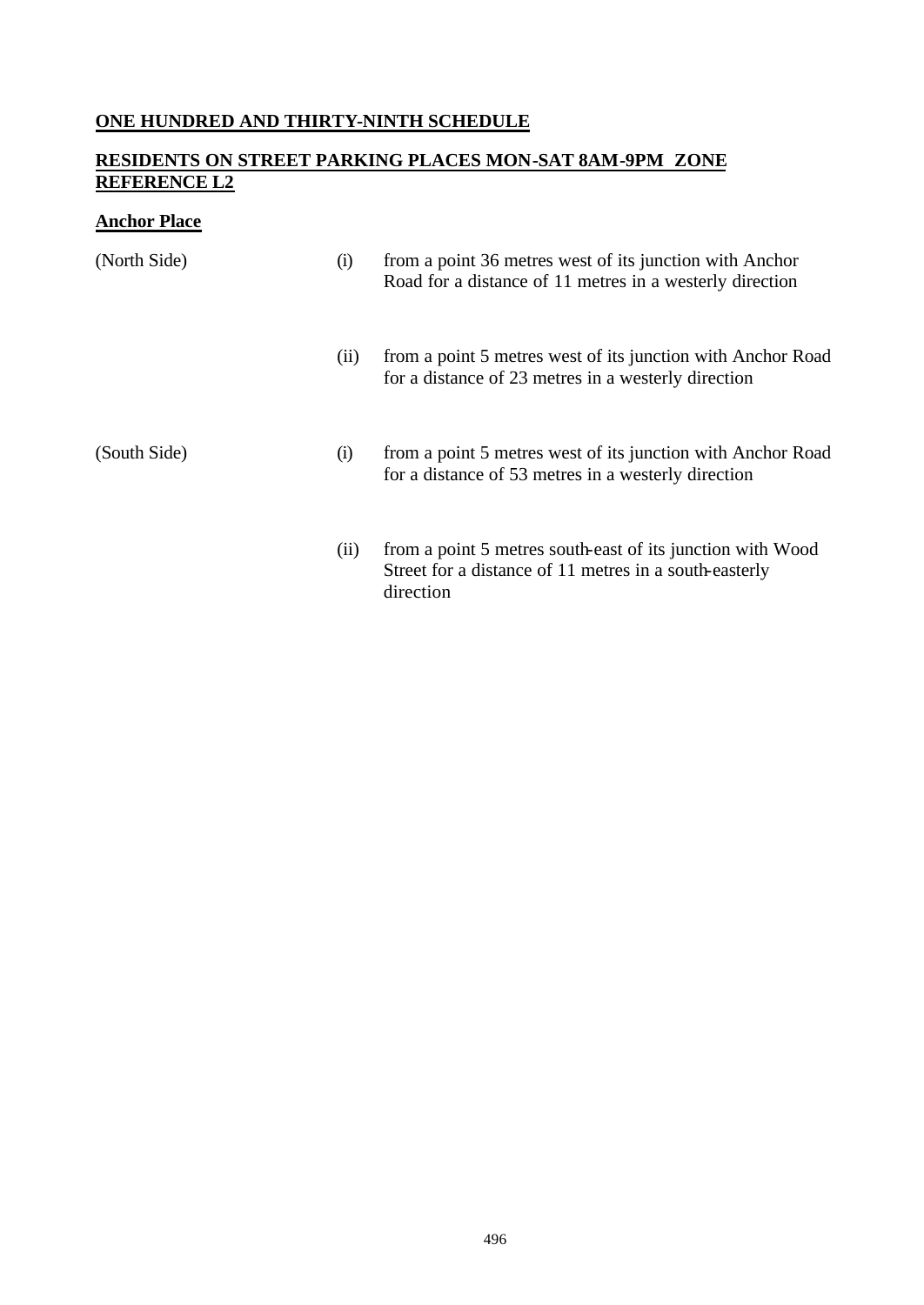## **ONE HUNDRED AND FORTIETH SCHEDULE**

## **RESIDENTS ON STREET PARKING PLACES MON-SAT 8AM-9PM ZONE REFERENCE M1**

## **Cornelious Street**

| (North Side) | from a point 21 metres north-west of its junction with<br>Weston Road for a distance of 44 metres in a<br>north-westerly direction |
|--------------|------------------------------------------------------------------------------------------------------------------------------------|
| (South Side) | from a point 46 metres north-west of its junction with<br>Weston Road for a distance of 18 metres in a<br>north-westerly direction |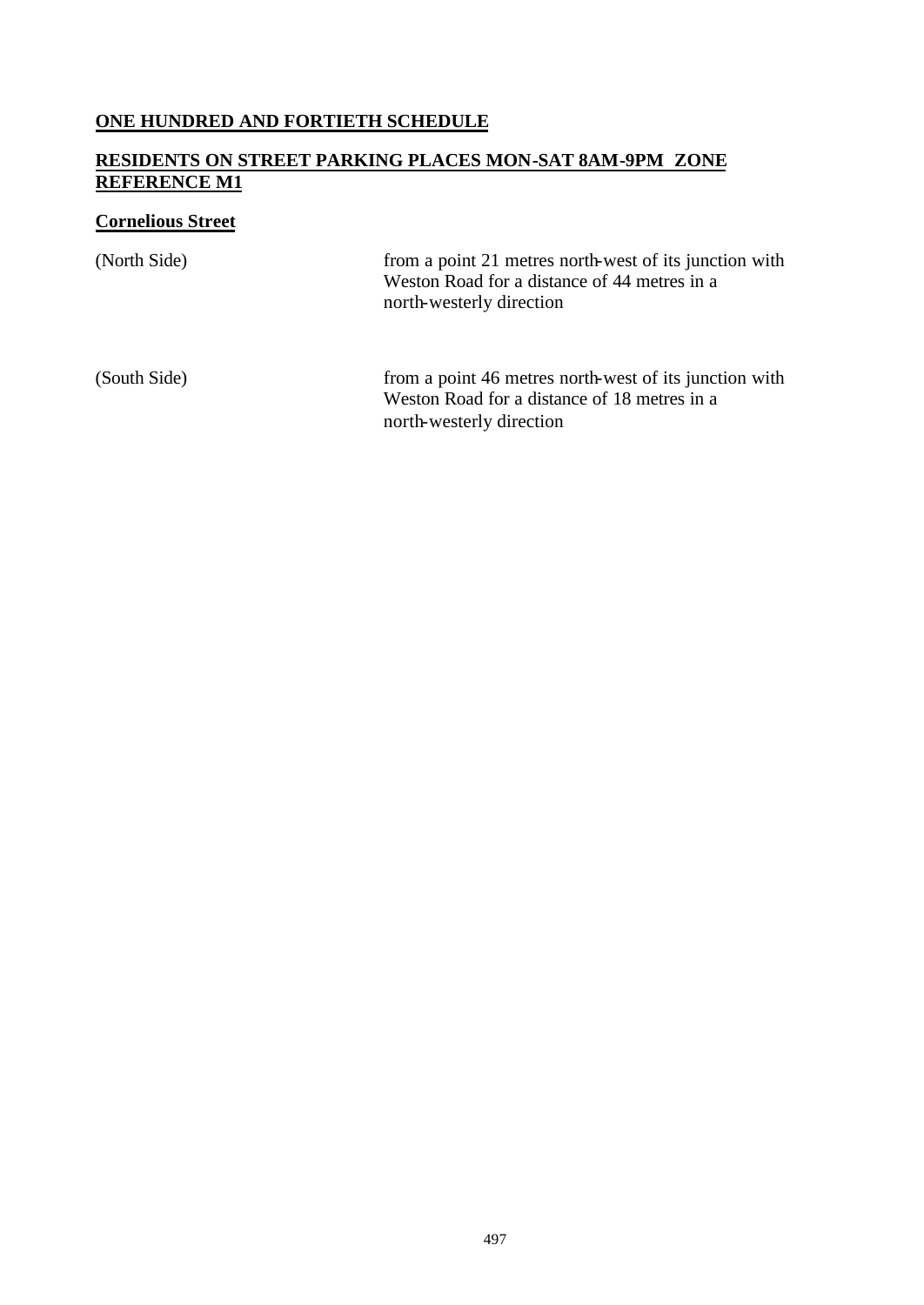## **ONE HUNDRED AND FORTY-FIRST SCHEDULE**

## **RESIDENTS ON STREET PARKING PLACES MON-SAT 8AM-9PM ZONE REFERENCE M2**

#### **Meir View**

(South-east Side) from a point 22 metres north-west of its junction with Weston Road for a distance of 55 metres in a north-westerly direction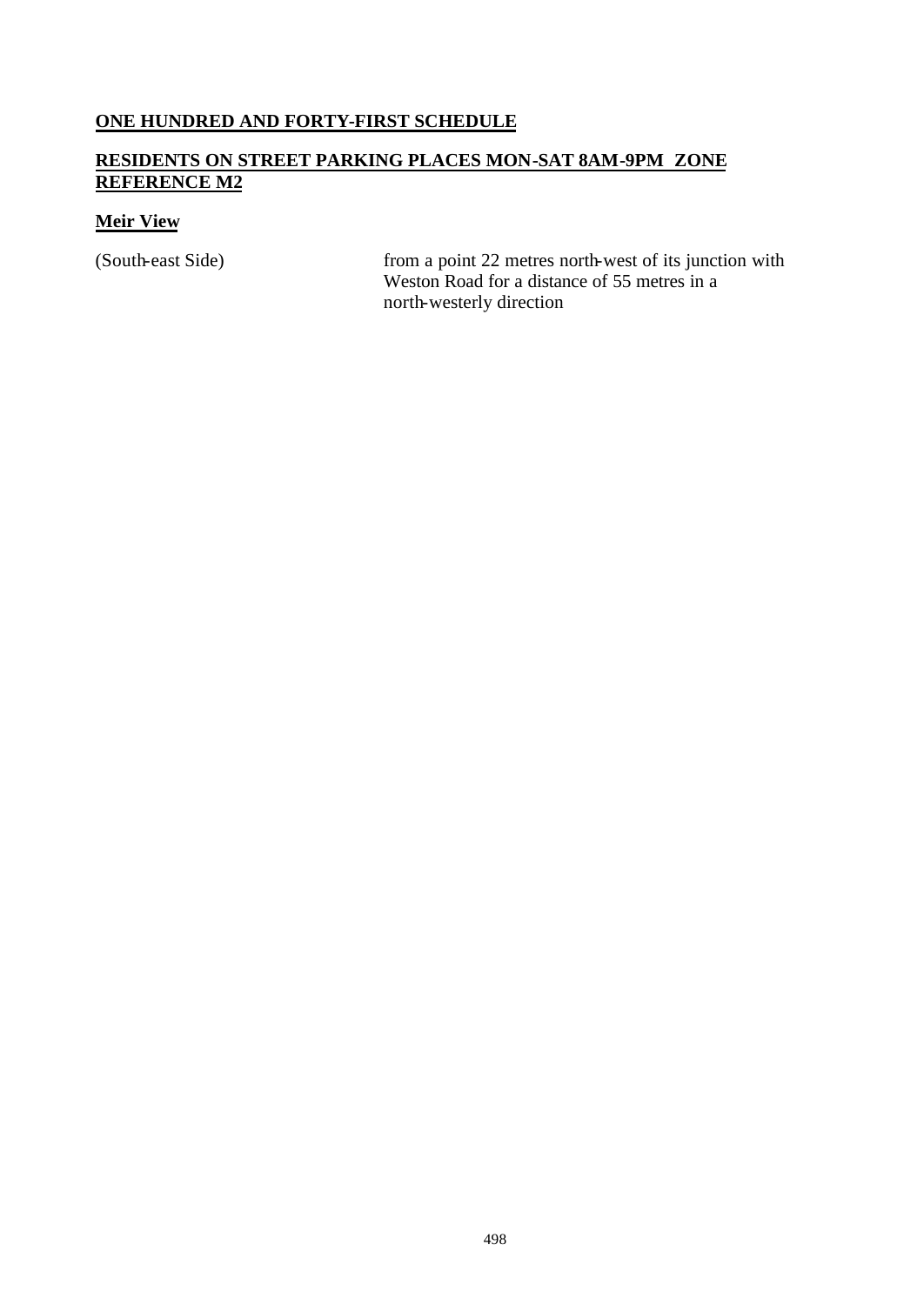## **ONE HUNDRED AND FORTY-SECOND SCHEDULE**

### **RESIDENTS ON STREET PARKING PLACES MON-SAT 8AM-9PM ZONE REFERENCE NH2**

## **Egerton Road**

| (North Side) | from a point 10 metres south-east of its junction with<br>Riseley Road for a distance of 37 metres in an<br>south-easterly direction |
|--------------|--------------------------------------------------------------------------------------------------------------------------------------|
| (South Side) | from a point 10 metres north-west of its junction with<br>Albany Road for a distance of 32 metres in a north-westerly<br>direction   |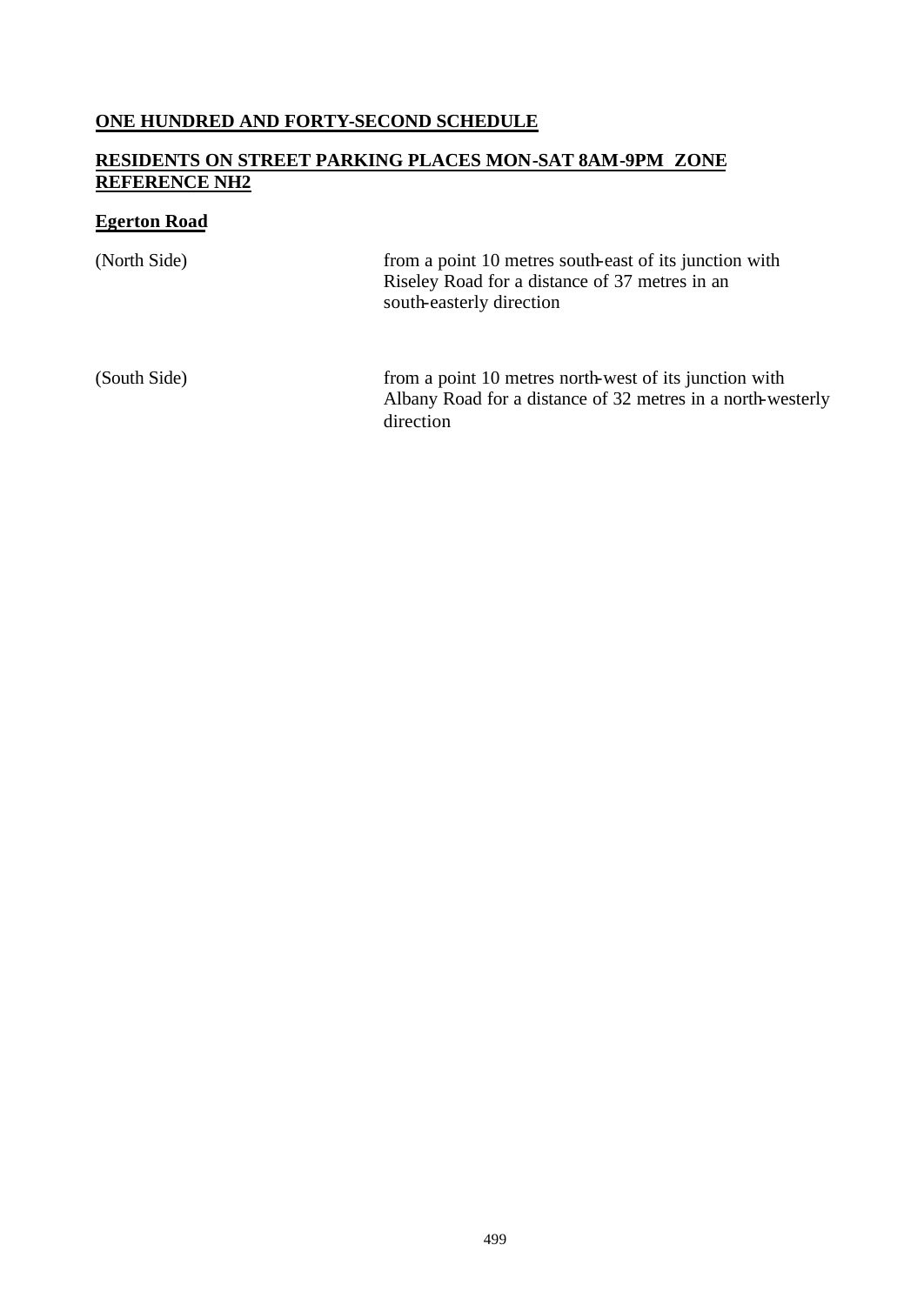#### **ONE HUNDRED AND FORTY-THIRD SCHEDULE**

#### **RESIDENTS ON STREET PARKING PLACES MON-SAT 8AM-9PM ZONE REFERENCE NH3**

#### **Ashwell Road**

- (South Side) (i) from a point 26 metres south-west of its junction with Hartshill Road for a distance of 26 metres in a south westerly direction
	- (ii) from a point 71 metres south-west of its junction with Hartshill Road for a distance of 38 metres in a south westerly direction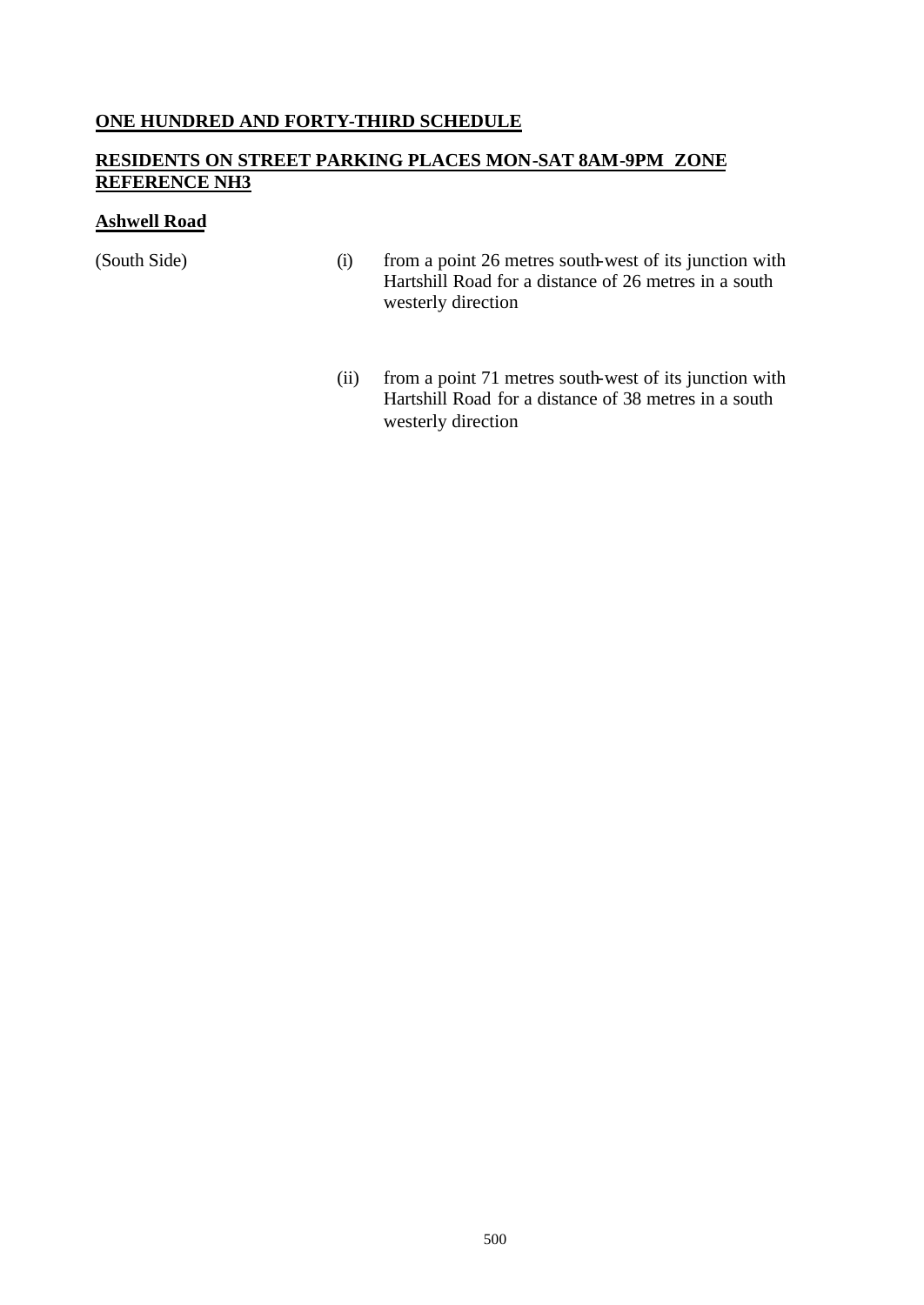#### **ONE HUNDRED AND FORTY-FOURTH SCHEDULE**

## **RESIDENTS ON STREET PARKING PLACES MON-SAT 8AM-9PM ZONE REFERENCE NH5**

#### **Lodge Road**

- (East Side) (i) from a point 76 metres south of its junction with Ashlands Road for a distance of 30 metres in a southerly direction
	- (ii) from a point 30 metres south of its junction with Ashlands Road for a distance of 28 metres in a southerly direction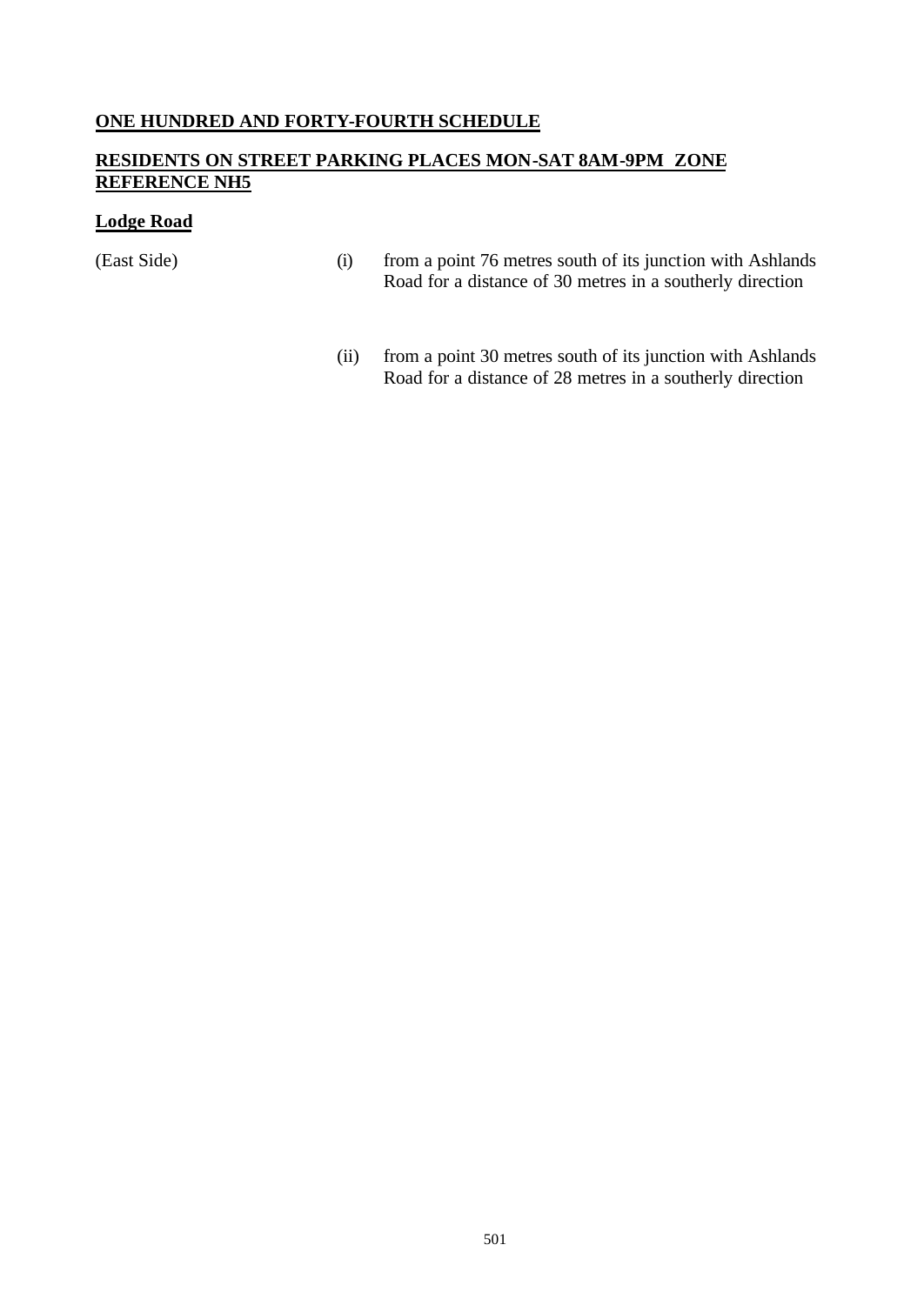#### **ONE HUNDRED AND FORTY-FIFTH SCHEDULE**

#### **RESIDENTS ON STREET PARKING PLACES MON-SAT 8AM-9PM ZONE REFERENCE NH7**

#### **Stowell Green**

- (North-east Side) (i) from a point 5 metres north-west of its junction with Coronation Road for a distance of 17 metres in a north-westerly direction
	- (ii) from a point 5 metres south-east of its junction with Albany Road for a distance of 10 metres in a south-easterly direction
	- (iii) from a point 10 metres north-west of its junction with The Avenue for a distance of 22 metres in a north-westerly direction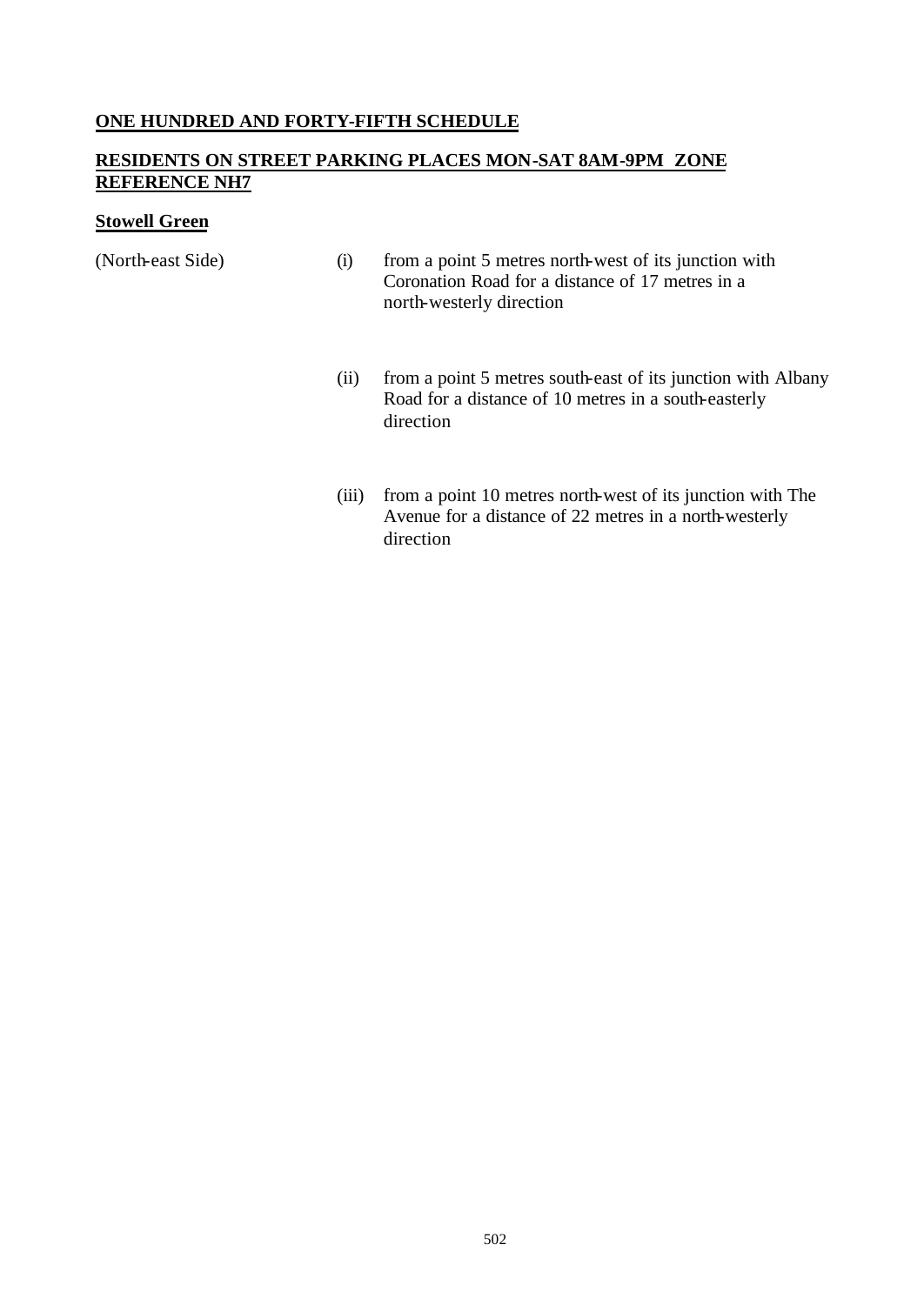## **ONE HUNDRED AND FORTY-SIXTH SCHEDULE**

## **RESIDENTS ON STREET PARKING PLACES MON-SAT 8AM-9PM ZONE REFERENCE S1**

## **Boughey Road**

| (East Side) | (i)   | from a point 18 metres south of its junction with Ashford<br>Road for a distance of 31 metres in a southerly direction                    |
|-------------|-------|-------------------------------------------------------------------------------------------------------------------------------------------|
|             | (ii)  | from a point 16 metres south-west of its junction with<br>Ridgway Road for a distance of 37 metres in a southerly<br>direction            |
| (West Side) | (i)   | from a point 10 metres south of its junction with Ashford<br>Street for a distance of 31 metres in a southerly direction                  |
|             | (ii)  | from a point 10 metres south of its junction with Carlton<br>Road to a point 10 metres north of its junction with<br><b>Spencer Road</b>  |
|             | (iii) | from a point 10 metres south of its junction with Spencer<br>Road to a point 10 metres north of its junction with<br><b>Thornton Road</b> |
|             | (iv)  | from a point 5 metres south of its junction with Thornton<br>Road for a distance of 27 metres in a southerly direction                    |
|             | (v)   | from a point 16 metres south-west of its junction with<br>Avenue Road for a distance of 11 metres in a southerly<br>direction             |
|             | (vi)  | from a point 10 metres north of its junction with Ashford<br>Street for a distance of 100 metres in a northerly direction                 |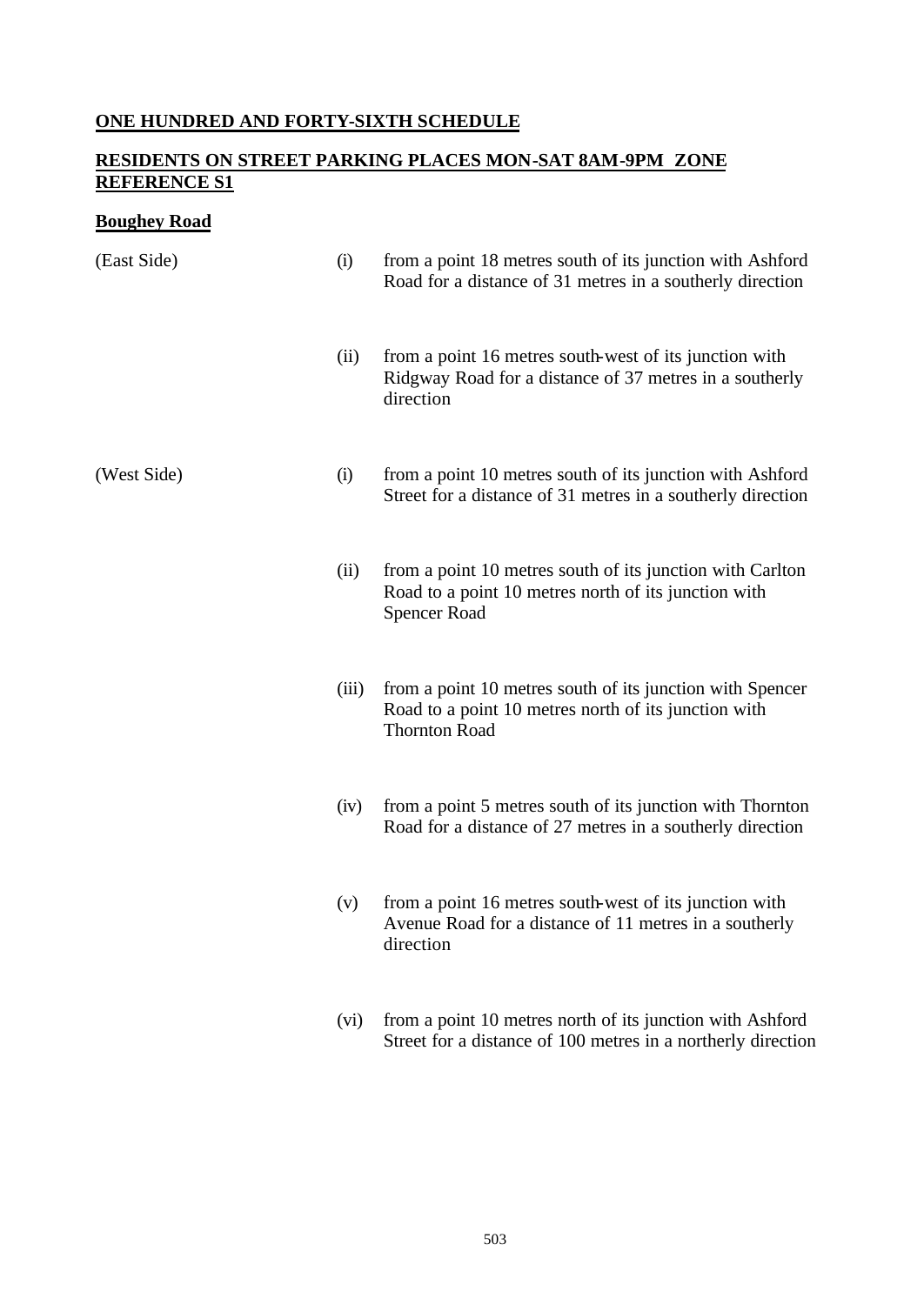| <b>Carlton Road</b>   |      |                                                                                                                                       |
|-----------------------|------|---------------------------------------------------------------------------------------------------------------------------------------|
| (North Side)          |      | from the western boundary of No.48 for a distance of 92<br>metres in an easterly direction                                            |
| (South Side)          |      | from the boundary of Nos. 3/5 for a distance of 86 metres<br>in a westerly direction                                                  |
| <b>Cauldon Road</b>   |      |                                                                                                                                       |
| (North Side)          |      | from a point 54 metres west of its junction with Leek Road<br>for a distance of 24 metres in a westerly direction                     |
| (South Side)          |      | from a point 5 metres west of the Alleyway flanking No. 240<br>for a distance of 67 metres in a westerly direction                    |
| <b>Conway Street</b>  |      |                                                                                                                                       |
| (South Side)          |      | from the boundary of Nos. 3/5 for a distance of 37 metres<br>in a westerly direction                                                  |
| <b>Darnley Street</b> |      |                                                                                                                                       |
| (North Side)          |      | from a point 10 metres east of its junction with Boughey<br>Road for a distance of 55 metres in an easterly direction                 |
| (South-west Side)     |      | from a point 5 metres west of the alleyway flanking No.3<br>Darnley Street for a distance of 53 metres in a westerly<br>direction     |
| <b>Leek Road</b>      |      |                                                                                                                                       |
| (North Side)          | (i)  | from a point 20 metres west of its junction with Conway<br>Street for a distance of 78 metres in a westerly direction                 |
|                       | (ii) | from a point 5 metres west of the alleyway flanking 135<br>Leek Road for a distance of 57 metres in a westerly<br>direction           |
| (North-west Side)     | (i)  | from a point 64 metres north-east of its junction with<br>Cauldon Road to a point 112 metres north-east of that<br>junction           |
|                       | (ii) | from a point 118 metres north-east of its junction with<br>Cauldon Road for a distance of 78 metres in an<br>north-easterly direction |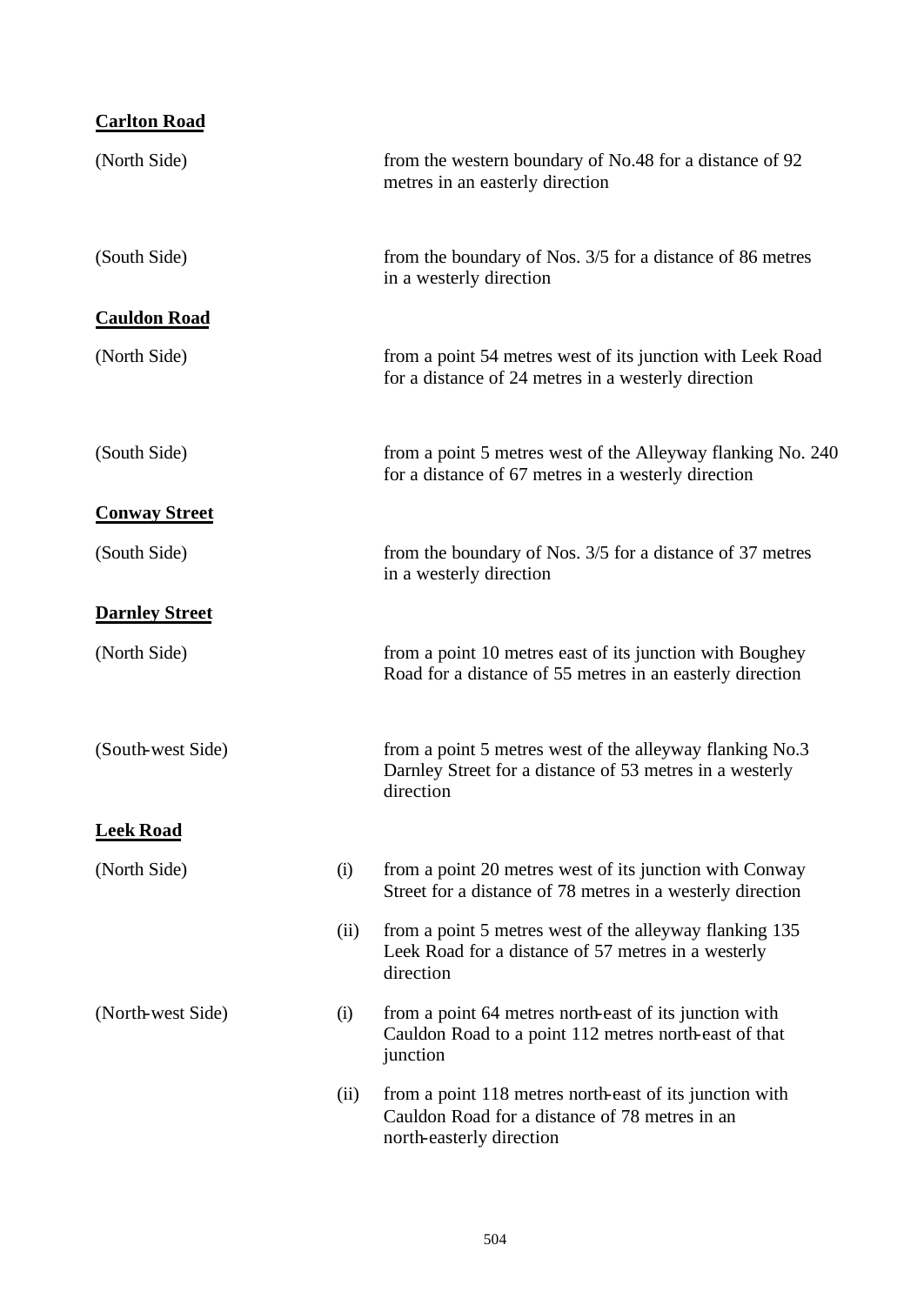# **Ridgway Road**

| (East Side)          |      | from a point 12 metres south-west of its junction with<br>Mawson Grove to a point 146 metres south-west of that<br>junction         |
|----------------------|------|-------------------------------------------------------------------------------------------------------------------------------------|
| (North Side)         |      | from a point 13 metres west of its junction with Mawson<br>Grove for a distance of 136 metres in an easterly direction              |
| (South Side)         |      | from a point 17 metres north of its junction with Mawson<br>Grove to its junction with the alleyway flanking No. 87<br>Ridgway Road |
| <b>Spencer Road</b>  |      |                                                                                                                                     |
| (North Side)         |      | from the boundary of Nos. 125/127 for a distance of 87<br>metres in a westerly direction                                            |
| (South Side)         |      | from the boundary of Nos. 94/96 for a distance of 38 metres<br>in an easterly direction                                             |
| <b>Thornton Road</b> |      |                                                                                                                                     |
| (North Side)         | (i)  | from the boundary of Nos. 127/129 for a distance of 38<br>metres in a westerly direction                                            |
|                      | (ii) | from a point 5 metres east of the boundary wall of the<br>university for a distance of 29 metres in an easterly<br>direction        |
| (South Side)         |      | from the eastern boundary of Nos. 78 for a distance of 87<br>metres in an easterly direction                                        |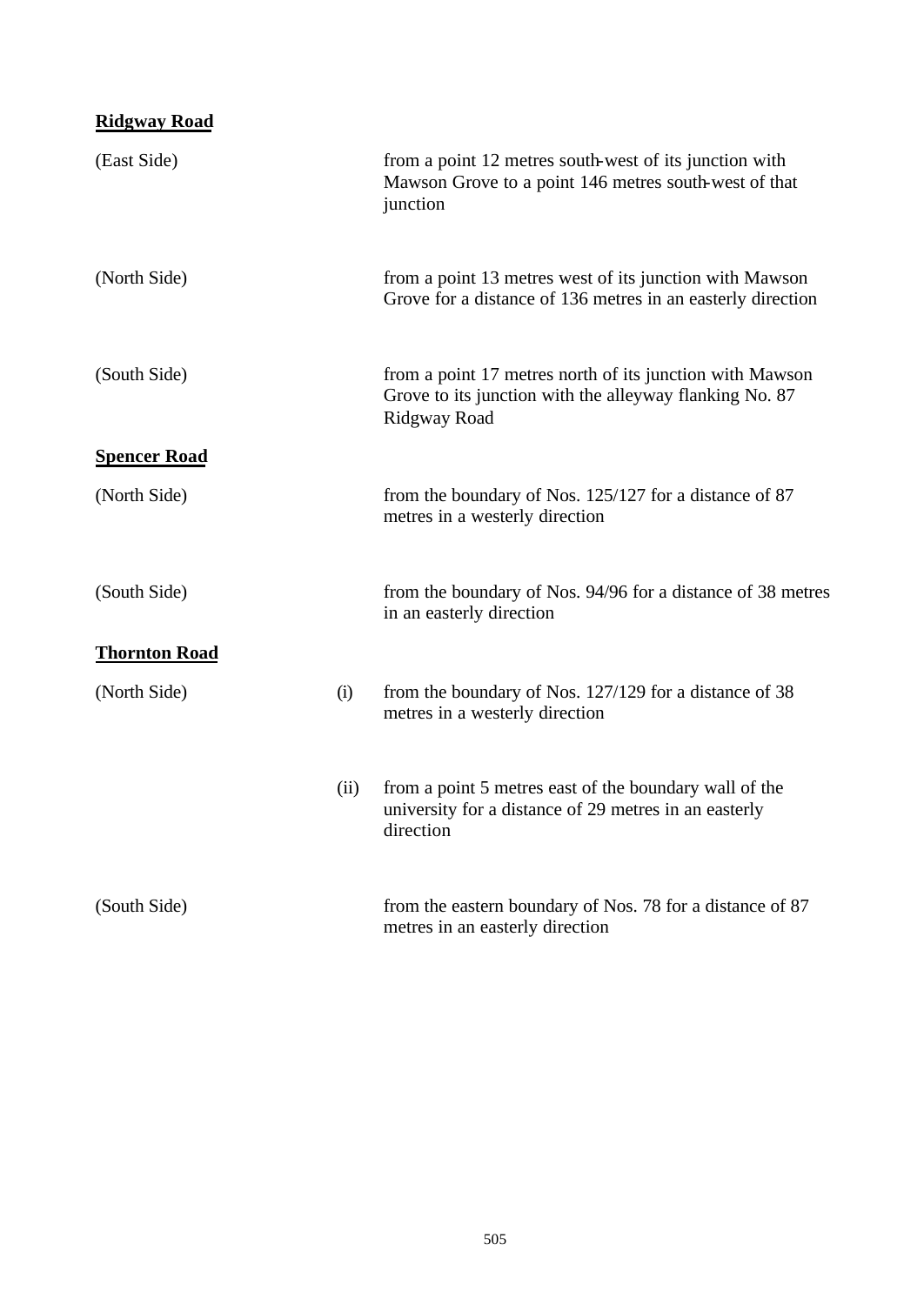## **ONE HUNDRED AND FORTY-SEVENTH SCHEDULE**

## **RESIDENTS ON STREET PARKING PLACES MON-SAT 8AM-9PM ZONE REFERENCE S2**

## **Ashford Street**

| (North Side)            | (i)   | from the boundary of Nos. 129/131 for a distance of 34<br>metres in a westerly direction                                              |
|-------------------------|-------|---------------------------------------------------------------------------------------------------------------------------------------|
|                         | (ii)  | from a point 36 metres north-west of its junction with<br>Crowther Street for a distance of 68 metres in an westerly<br>direction     |
| (South Side)            | (i)   | from a point 101 metres west of its junction with Boughey<br>Road for a distance of 70 metres in an westerly direction                |
|                         | (ii)  | from the boundary of Nos. 162/164 for a distance of 29<br>metres in an easterly direction                                             |
|                         | (iii) | from the boundary of Nos. 26/28 for a distance of 23 metres<br>in a westerly direction                                                |
|                         | (iv)  | from a point 181 metres west of its junction with Boughey<br>Road for a distance of 12 metres in a westerly direction                 |
| <b>Avenue Road</b>      |       |                                                                                                                                       |
| (South-west Side)       | (i)   | from a point 36 metres east of its junction with College<br>Road to a point 194 metres east of its junction with<br>College Road      |
|                         | (ii)  | from a point 6 metres east of the alleyway flanking No.54<br>Avenue Road for a distance of 65 metres in an easterly<br>direction      |
| <b>Beresford Street</b> |       |                                                                                                                                       |
| (South-west Side)       |       | from a point 10 metres west of the alleyway flanking No.92<br>Beresford Street for a distance of 39 metres in a westerly<br>direction |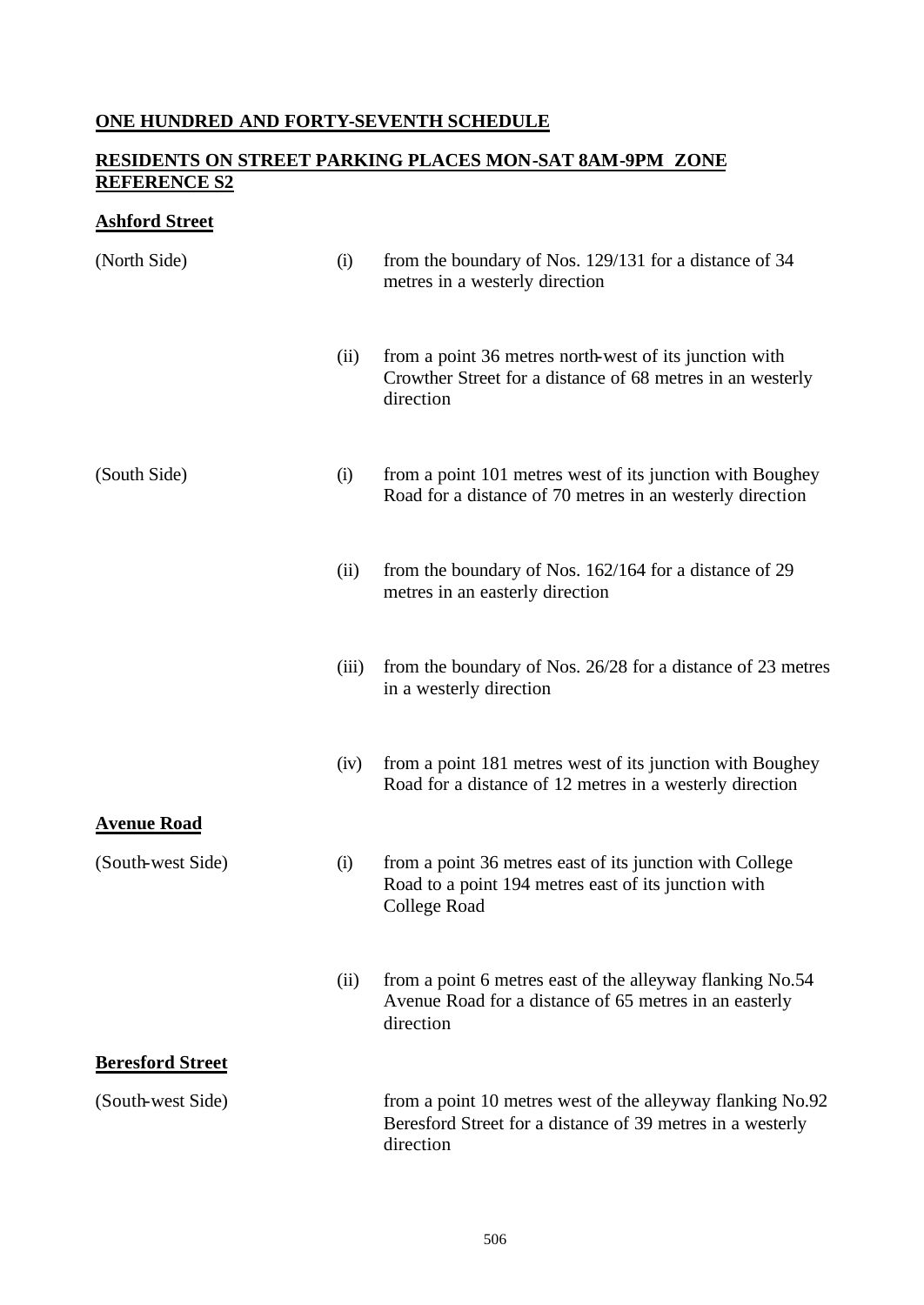# **Cauldon Road**

| (North-east Side)       | (i)   | from a point 210 metres north-west of its junction with<br>Boughey Road for a distance of 88 metres in a westerly<br>direction                |
|-------------------------|-------|-----------------------------------------------------------------------------------------------------------------------------------------------|
|                         | (ii)  | from a point 19 metres west of the alleyway flanking<br>No.151 Cauldon Road for a distance of 40 metres in a<br>westerly direction            |
|                         | (iii) | from the western boundary of No. 153 Cauldon Road for a<br>distance of 65 metres in a easterly direction                                      |
| (South-west Side)       | (i)   | from the boundary of Nos. $170/172$ for a distance of 30<br>metres in an easterly direction                                                   |
|                         | (ii)  | from a point 10 metres east of its junction with Crowther<br>Street to a point 10 metres west of its junction with<br><b>Guildford Street</b> |
| <b>Crowther Street</b>  |       |                                                                                                                                               |
| (North-west Side)       |       | from a point 11 metres south-west of its junction with<br>Seaford Street for a distance of 19 metres in a southerly<br>direction              |
| (South-east Side)       |       | from a point 37 metres south-west of its junction with<br>Cauldon Road to a point 114 metres south-west of that<br>junction                   |
| <b>Guildford Street</b> |       |                                                                                                                                               |
| (East Side)             | (i)   | from the boundary of Nos. 1/3 for a distance of 74 metres in<br>a southerly direction                                                         |
|                         | (ii)  | from the boundary of Nos. 1A/1B for a distance of 11 metres<br>in a northerly direction                                                       |
| (North-west Side)       |       | from the boundary of Nos. 4/6 for a distance of 28 metres in<br>a southerly direction                                                         |
| (West Side)             |       | from the boundary of Nos. 32/34 for a distance of 26 metres<br>in a southerly direction                                                       |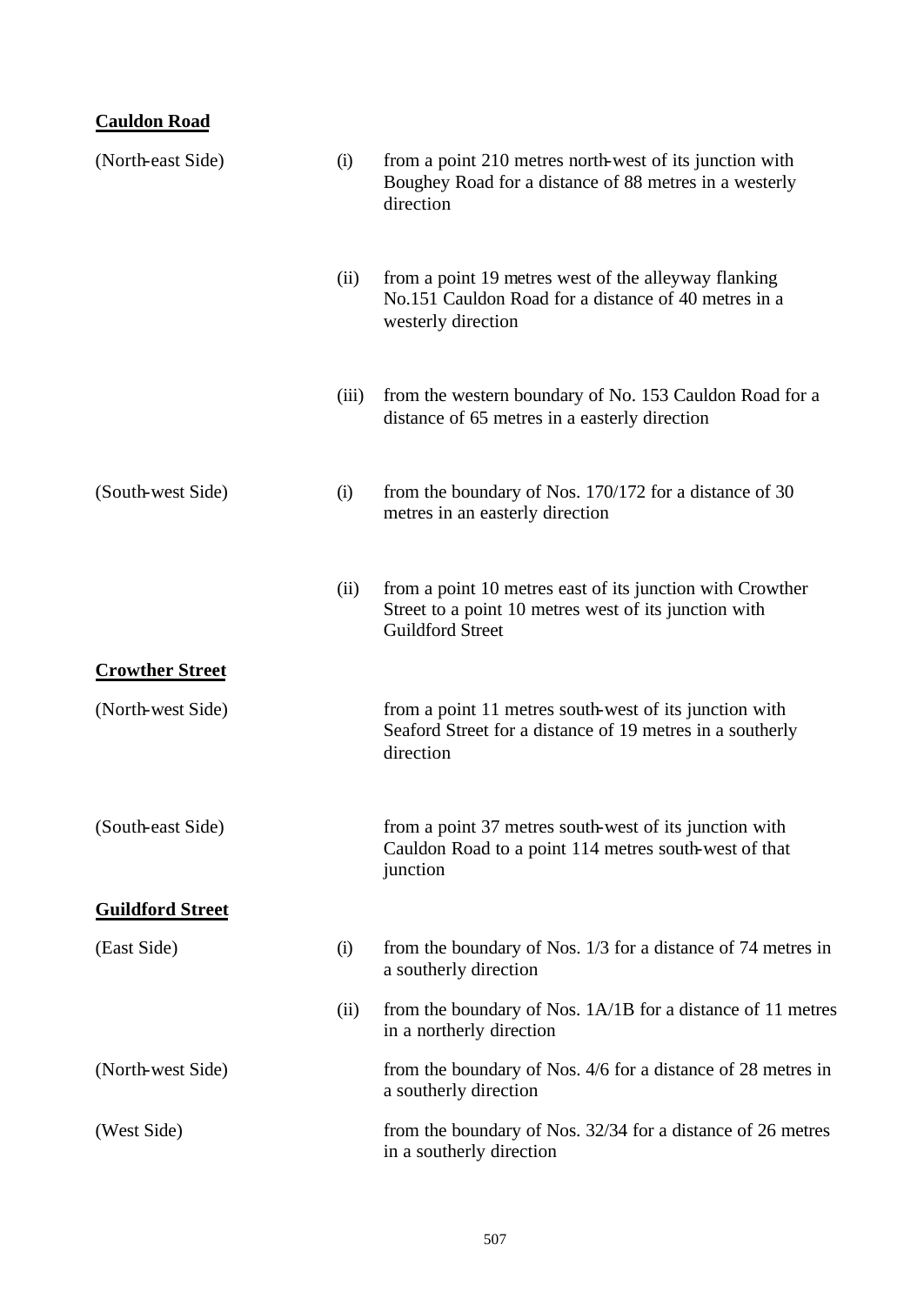# **Seaford Street**

| (South-west Side)     | (i)   | from a point 10 metres north-west of its junction with<br>Crowther Street for a distance of 12 metres in a<br>north-westerly direction |
|-----------------------|-------|----------------------------------------------------------------------------------------------------------------------------------------|
|                       | (ii)  | from a point 3 metres north-west of the alleyway flanking<br>No. 102 for a distance of 54 metres in a north-westerly<br>direction      |
| <b>Watford Street</b> |       |                                                                                                                                        |
| (East Side)           |       | from the boundary of Nos. 5/7 for a distance of 98 metres in<br>a southerly direction                                                  |
| (West Side)           | (i)   | from the boundary of Nos. 46/48 for a distance of 22 metres<br>in a northerly direction                                                |
|                       | (ii)  | from the boundary of No.46/48 for a distance of 6 metres in<br>a northerly direction                                                   |
|                       | (iii) | from a point 4 metres south of the alleyway flanking No.4<br>for a distance of 29 metres in a southerly direction                      |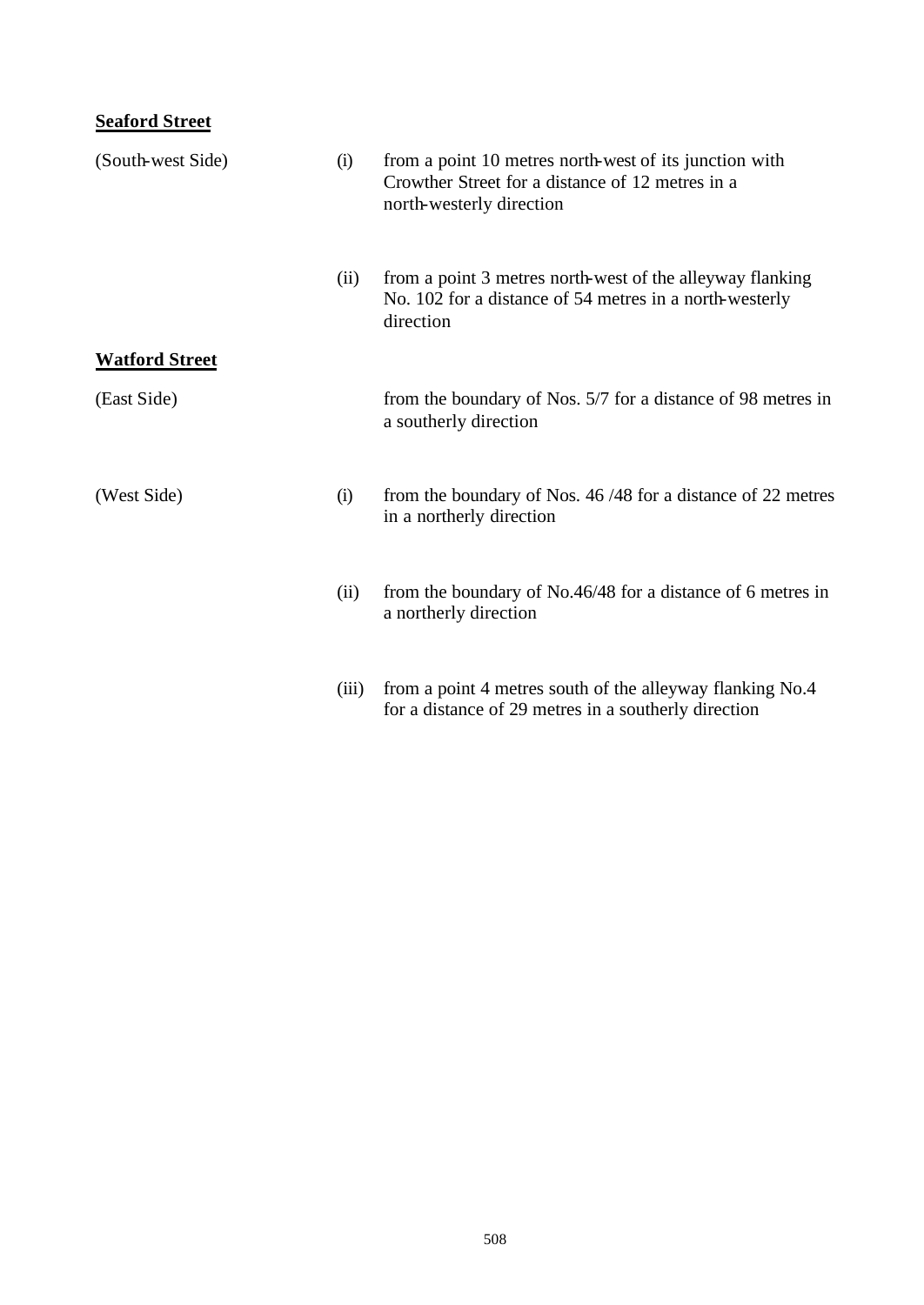## **ONE HUNDRED AND FORTY-EIGHTH SCHEDULE**

### **RESIDENTS ON STREET PARKING PLACES MON-SAT 8AM-9PM ZONE REFERENCE S3**

## **Ashford Street**

| (North Side)             | from the boundary of Nos. 37/39 for a distance of 90 metres<br>in a westerly direction                                 |
|--------------------------|------------------------------------------------------------------------------------------------------------------------|
| (South Side)             | from a point 95 metres south-east of its junction with Stoke<br>Road to a point 160 metres south-east of that junction |
| <b>Avenue Road</b>       |                                                                                                                        |
| (South-west Side)        | from the boundary of Nos. $25/26$ for a distance of 180<br>metres in a westerly direction                              |
| <b>Beresford Road</b>    |                                                                                                                        |
| (South-west Side)        | from a point 10 metres west of its junction with College<br>Road for a distance of 132 metres in a westerly direction  |
| <b>Beresford Street</b>  |                                                                                                                        |
| (North-east Side)        | from the boundary of Nos. 31/33 for a distance of 36 metres<br>in a westerly direction                                 |
| <b>Cauldon Road</b>      |                                                                                                                        |
| (North-east Side)        | from a point 22 metres west of its junction with College<br>Road for a distance of 93 metres in a westerly direction   |
| (South Side)             | from the boundary of Nos. 4/6 Cauldon Road to a point 11<br>metres west of its junction with College Road              |
| <b>Queen Anne Street</b> |                                                                                                                        |
| (North Side)             | from a point 37 metres east of its junction with Stoke Road<br>for a distance of 80 metres in an easterly direction    |
| (South-west Side)        | from a point 10 metres west of its junction with College<br>Road for a distance of 102 metres in a westerly direction  |
| <b>Seaford Street</b>    |                                                                                                                        |
| (North-east Side)        | from a point 10 metres west of its junction with College<br>Road for a distance of 60 metres in a westerly direction   |
| (South Side)             | from a point 25 metres west of its junction with College<br>Road for a distance of 105 metres in a westerly direction  |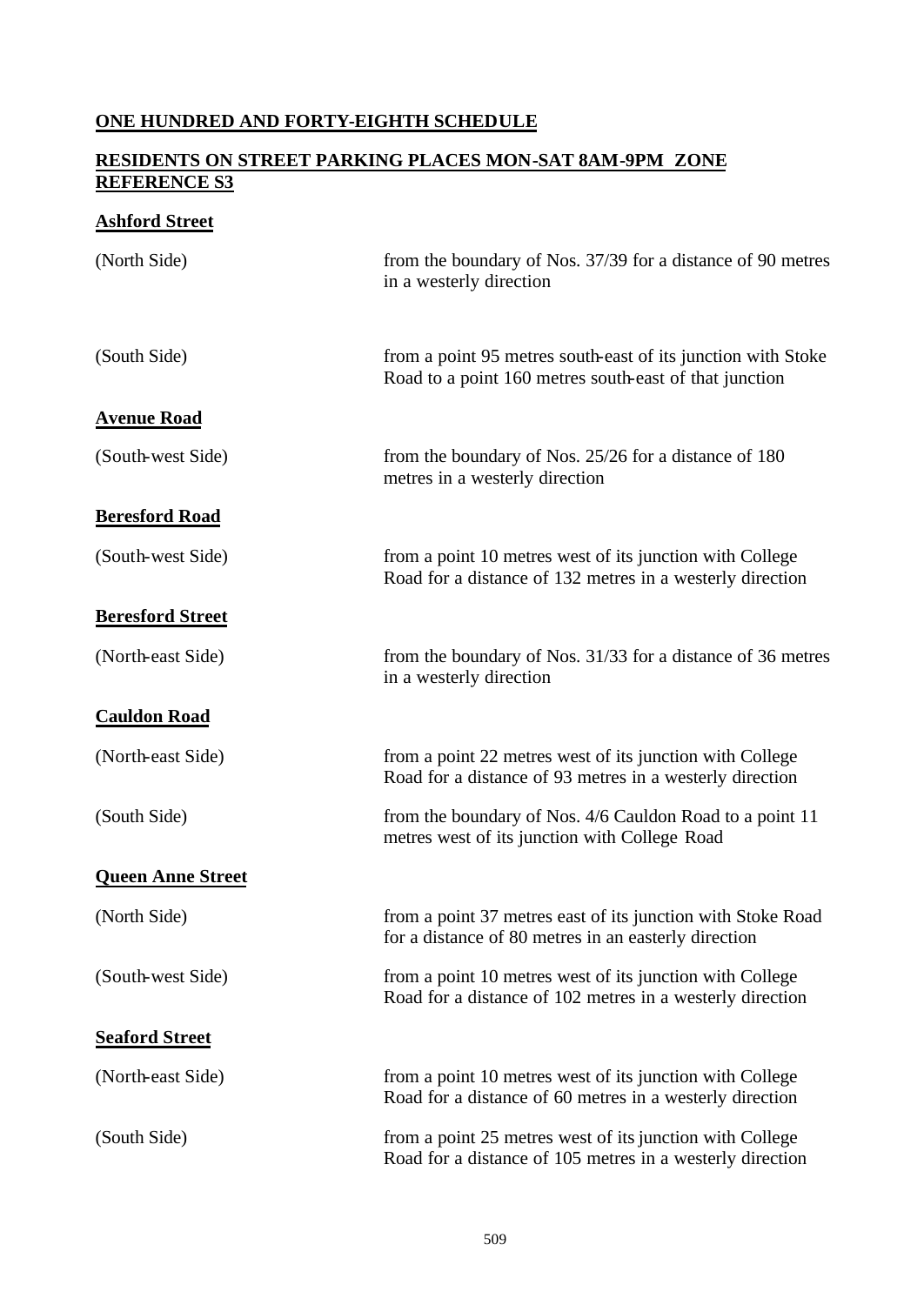## **ONE HUNDRED AND FORTY-NINTH SCHEDULE**

### **RESIDENTS ON STREET PARKING PLACES MON-SAT 8AM-9PM ZONE REFERENCE S4**

| <b>Aynsley Road</b>               |                                                                                                                                           |
|-----------------------------------|-------------------------------------------------------------------------------------------------------------------------------------------|
| (South Side)                      | from the boundary of Nos. 3/5 Aynsley Road for a distance<br>of 89 metres in a westerly direction                                         |
| (South-east Side)                 | from a point 10 metres south-west of its junction with<br>Haywood Street for a distance of 35 metres in a westerly<br>direction           |
| <b>Elgin Street</b>               |                                                                                                                                           |
| (North-east Side)                 | from the boundary of Nos. 62/64 for a distance of 83 metres<br>in a south-easterly direction                                              |
| (South-west Side)                 | from the boundary of Nos. 79/81 for a distance of 45 metres<br>in an easterly direction                                                   |
| <b>Haywood Street</b>             |                                                                                                                                           |
| (South-west Side)                 | from a point 34 metres north-west of its junction with<br>Stoke Road to a point 28 metres south-east of its junction<br>with Aynsley Road |
| <b>Link Road Between Newlands</b> |                                                                                                                                           |
| <b>Street And Elgin Street</b>    |                                                                                                                                           |
| (North-west Side)                 | from a point 10 metres north-east of its junction with<br>Newlands Street for a distance of 11 metres in a<br>north-easterly direction    |
| (South-east Side)                 | from a point 10 metres south-west of its junction with Elgin<br>Street to a point 17 metres south-west of that junction                   |
| <b>Newlands Street</b>            |                                                                                                                                           |
| (North-east Side)                 | from a point 53 metres north-west of its junction with<br>Stoke Road to a point 129 metres north-west of that<br>junction                 |
| (South Side)                      | from the boundary of Nos. 113/115 for a distance of 61<br>metres in a westerly direction                                                  |
| (South-west Side)                 | from a point 146 metres north-west of its junction with<br>Stoke Road for a distance of 25 metres in a north-westerly<br>direction        |
| <b>Northcote Street</b>           |                                                                                                                                           |
| (North-west Side)                 | from a point 10 metres south-west of its junction with Elgin<br>Street for a distance of 18 metres                                        |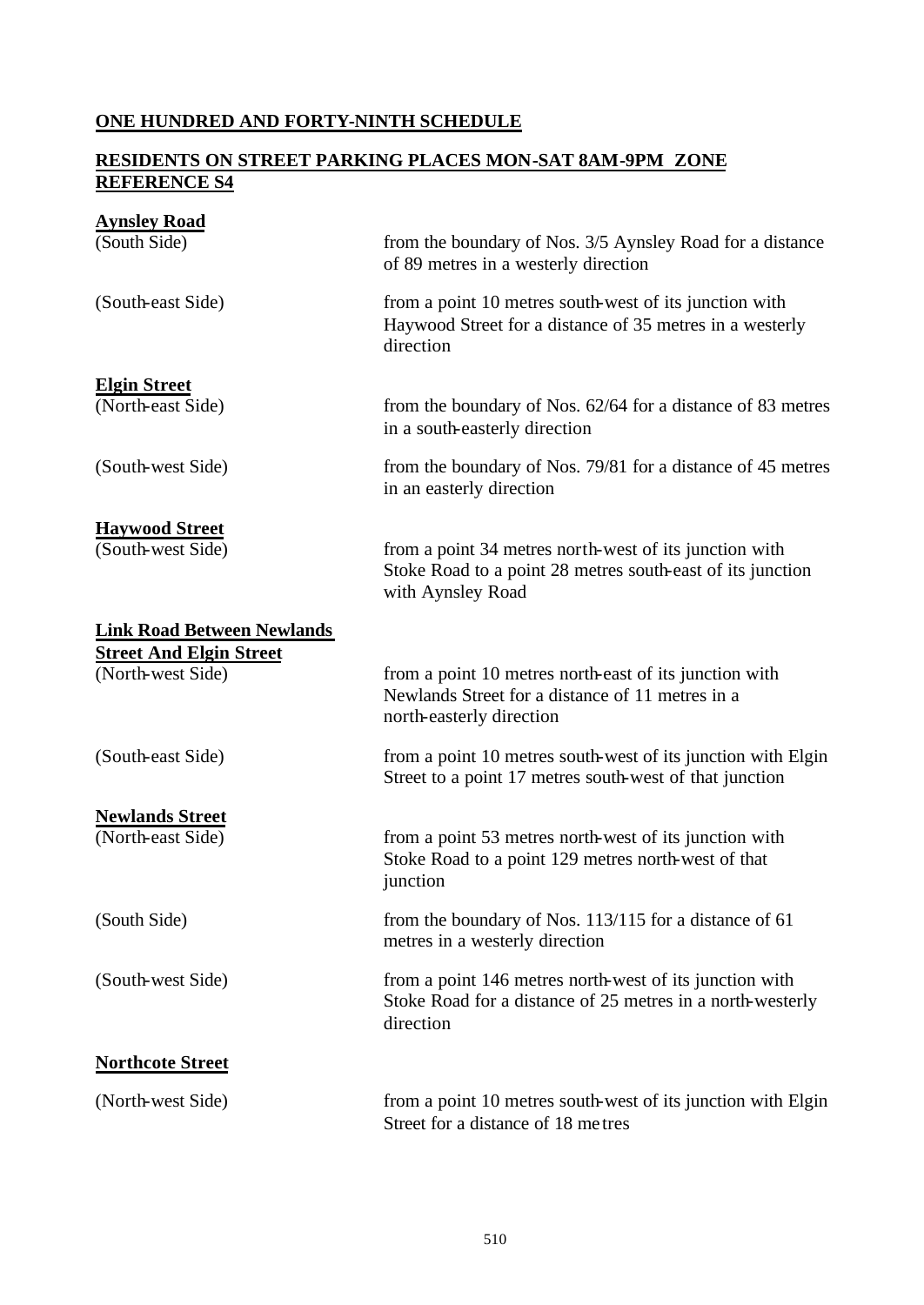## **ONE HUNDRED AND FIFTIETH SCHEDULE**

## **RESIDENTS ON STREET PARKING PLACES MON-SAT 8AM-9PM ZONE REFERENCE S5**

## **Hancock Street**

| (East Side)               |      | from the boundary of Nos. 4/6 for a distance of 20 metres in<br>a southerly direction                                                     |
|---------------------------|------|-------------------------------------------------------------------------------------------------------------------------------------------|
| (South-east Side)         |      | from a point 10 metres north of its junction with Leek Road<br>for a distance of 40 metres in a northerly direction                       |
| <b>Hartill Street</b>     |      |                                                                                                                                           |
| (North Side)              |      | from a point 10 metres east of its junction with Inglis Street<br>for a distance of 25 metres in an easterly direction                    |
| (South Side)              |      | from the eastern boundary of No. 21 for a distance of 51<br>metres in a westerly direction                                                |
| <b>Inglis Street</b>      |      |                                                                                                                                           |
| (East Side)               |      | from a point 10 metres north of its junction with Hartill<br>Street for a distance of 10 metres in a northerly direction                  |
| (West Side)               |      | from a point 10 metres north of its junction with Hartill<br>Street for a distance of 37 metres in a northerly direction                  |
| <b>Roebuck Street</b>     |      |                                                                                                                                           |
| (North-east Side)         |      | from a point 5 metres east of the alleyway flanking the<br>boundary of No.2 for a distance of 52 metres in an<br>south-easterly direction |
| (South-west Side)         | (i)  | from the boundary of Nos. 1/3 for a distance of 17 metres in<br>an south-easterly direction                                               |
|                           | (ii) | from a point 25 metres west of its junction with Hancock<br>Street for a distance of 20 metres in a north-westerly<br>direction           |
| <b>Wintonfield Street</b> |      |                                                                                                                                           |
| (North-east Side)         |      | from the boundary of Nos. 2/4 for a distance of 54 metres in<br>a easterly direction                                                      |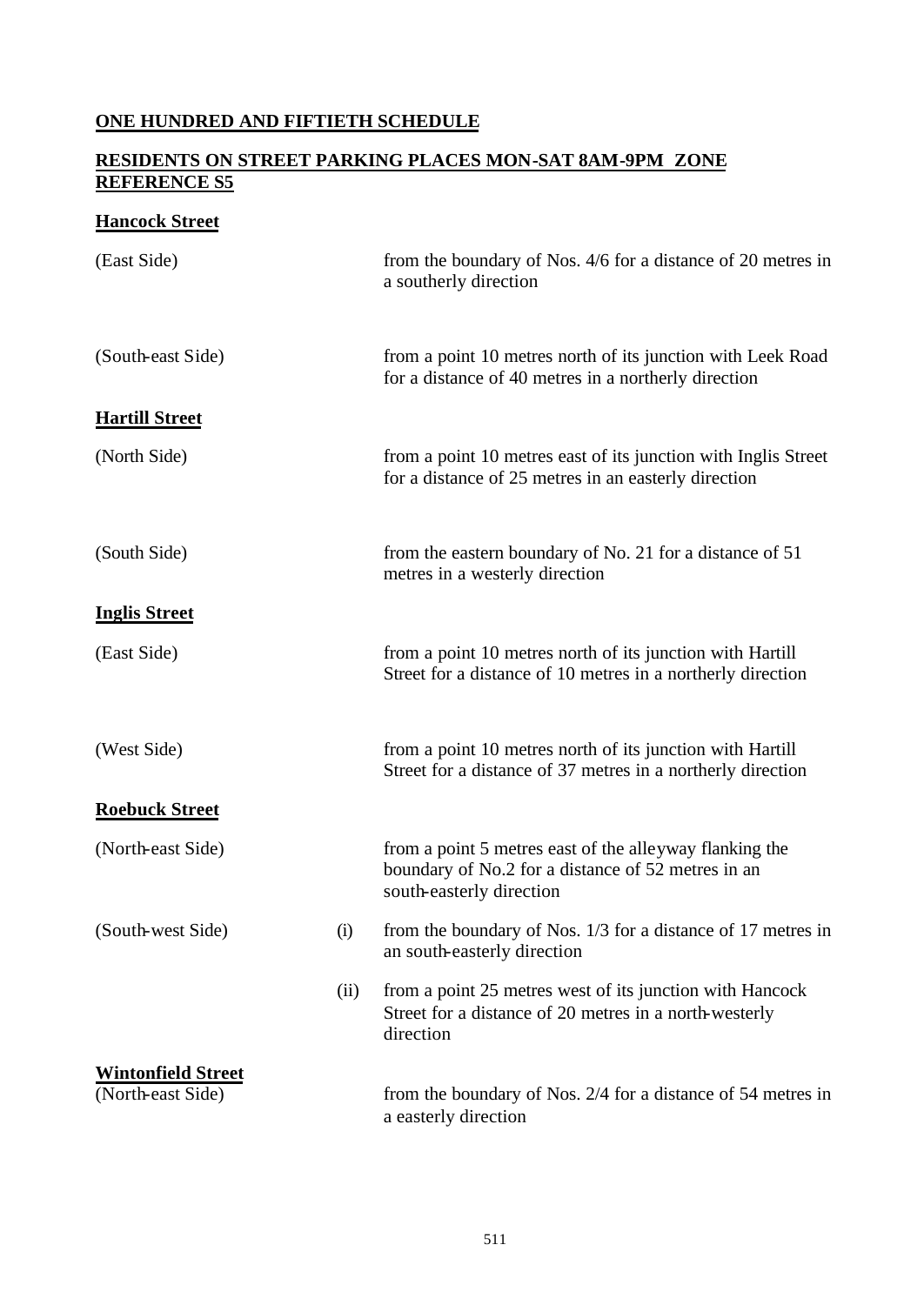## **ONE HUNDRED AND FIFTY-FIRST SCHEDULE**

## **RESIDENTS ON STREET PARKING PLACES MON-SAT 8AM-9PM ZONE REFERENCE S6**

## **Chamberlain Street**

| (East Side)            |      | from a point 31 metres south of its junction with Wellesley<br>Street for a distance of 45 metres in a southerly direction |
|------------------------|------|----------------------------------------------------------------------------------------------------------------------------|
| (West Side)            | (i)  | from a point 10 metres south of its junction with Wellesley<br>Street for a distance of 13 metres in a southerly direction |
|                        | (ii) | from a point 82 metres south of its junction with Wellesley<br>Street for a distance of 30 metres in a northerly direction |
| <b>Chatham Street</b>  |      |                                                                                                                            |
| (North Side)           |      | from a point 10 metres west of its junction with Croston<br>Street for a distance of 136 metres in a westerly direction    |
| <b>Croston Street</b>  |      |                                                                                                                            |
| (East Side)            |      | from a point 10 metres south of its junction with Wellesley<br>Street for a distance of 54 metres in a southerly direction |
| <b>Harcourt Street</b> |      |                                                                                                                            |
| (East Side)            | (i)  | from a point 11 metres south of its junction with Wellesley<br>Street for a distance of 15 metres in a southerly direction |
|                        | (ii) | from a point 30 metres south of its junction with Wellesley<br>Street for a distance of 45 metres in a southerly direction |
| (West Side)            |      | from a point 6 metres north of the southern end for a<br>distance of 33 metres in a northerly direction                    |
| <b>Pyenest Street</b>  |      |                                                                                                                            |
| (North Side)           |      | from a point 74 metres west of its junction with Howard<br>Place for a distance of 57 metres in a westerly direction       |
| (South Side)           |      | from a point 46 metres west of its junction with Howard<br>Place for a distance of 50 metres in a westerly direction       |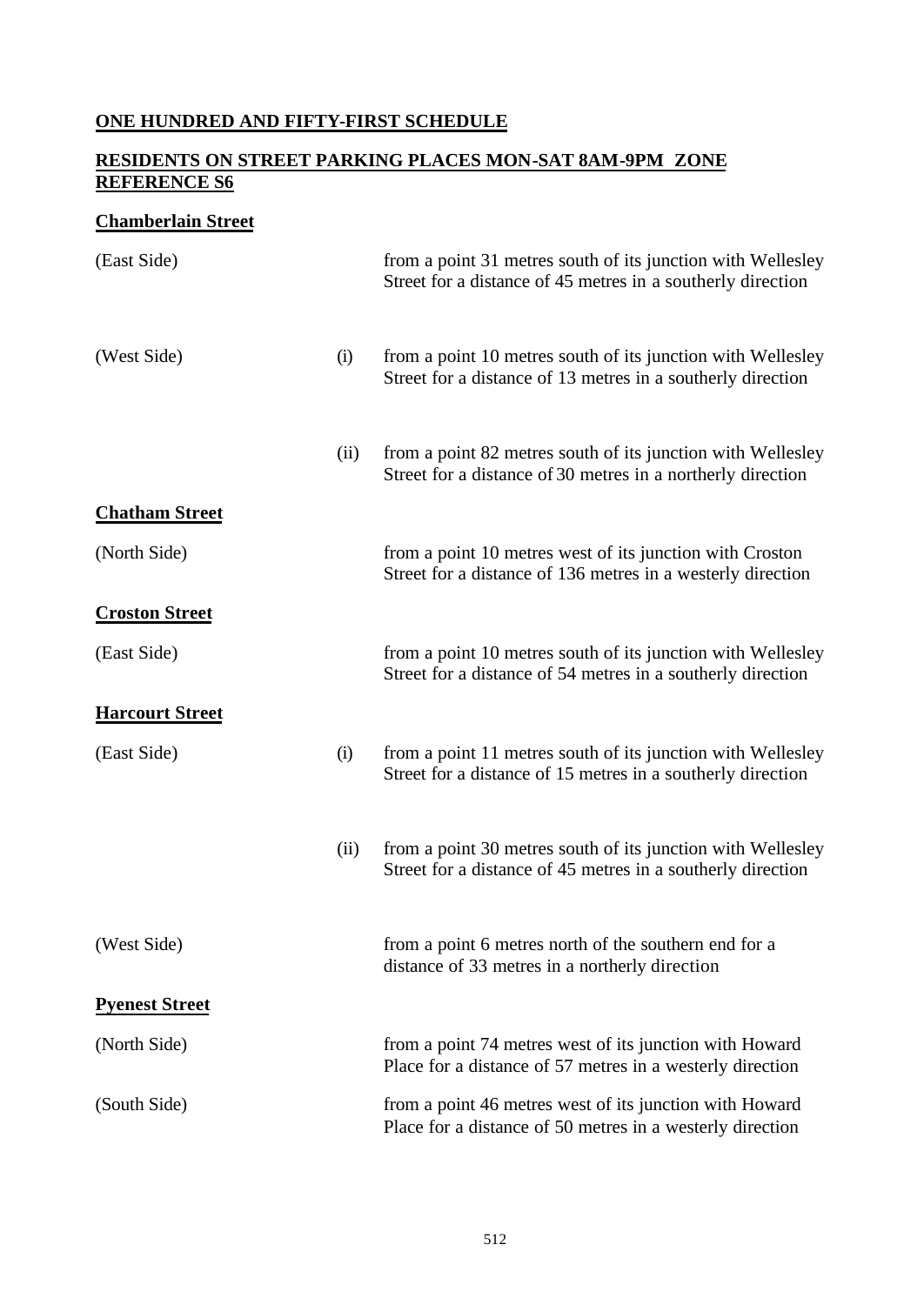# **Richmond Terrace**

| (South-west Side)       |       | from a point 45 metres south of its junction with Snow Hill<br>for a distance of 58 metres in an south-easterly direction   |
|-------------------------|-------|-----------------------------------------------------------------------------------------------------------------------------|
| <b>Salisbury Avenue</b> |       |                                                                                                                             |
| (West Side)             |       | from a point 32 metres south of its junction with Wellesley<br>Street for a distance of 44 metres in a southerly direction  |
| <b>Wellesley Street</b> |       |                                                                                                                             |
| (South Side)            | (i)   | from a point 10 metres east of its junction with Croston<br>Street for a distance of 26 metres in an easterly direction     |
|                         | (ii)  | from a point 10 metres east of its junction with Harcourt<br>Street for a distance of 26 metres in an easterly direction    |
|                         | (iii) | from a point 10 metres east of its junction with Chamberlain<br>Street for a distance of 29 metres in an easterly direction |
|                         |       |                                                                                                                             |

(iv) from a point 10 metres west of its junction with Croston Street for a distance of 85 metres in a westerly direction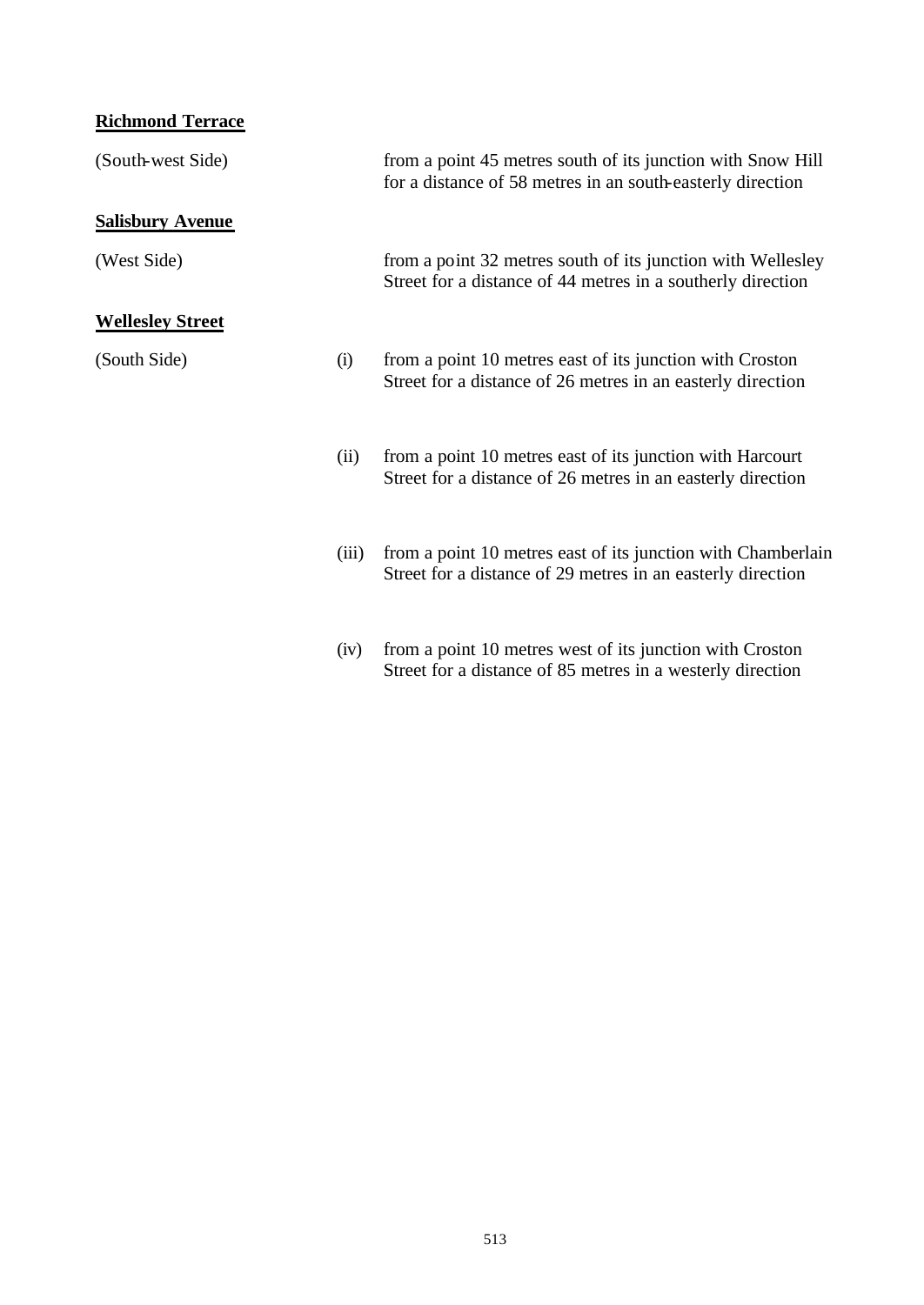## **ONE HUNDRED AND FIFTY-SECOND SCHEDULE**

## **RESIDENTS ON STREET PARKING PLACES MON-SAT 8AM-9PM ZONE REFERENCE SK1**

## **Campbell Road**

| (East Side)                       | (i)   | from a point 10 metres south of its junction with Gable<br>Street for a distance of 180 metres in a southerly direction                               |
|-----------------------------------|-------|-------------------------------------------------------------------------------------------------------------------------------------------------------|
|                                   | (ii)  | from a point 10 metres north of its junction with Gable<br>Street to a point 19 metres south of its junction with<br>Boothen Old Road (Northern Exit) |
| <b>Corporation Street</b>         |       |                                                                                                                                                       |
| (North Side)                      | (i)   | from a point 6 metres south-east of its junction with Yeoman<br>Street. to a point 5 metres north-west of its junction with<br>Fletcher Road.         |
|                                   | (ii)  | from a point 6 metres south-east of its junction with<br>Fletcher Road to a point 5 metres north-west of its junction<br>with Flax Street             |
|                                   | (iii) | from a point 5 metres south-east of its junction with<br>Fletcher Road to a point 5 metres north-west of its junction<br>with Keary Street            |
| (South Side)                      | (i)   | from a point 6 metres north-west of its junction with<br>Fletcher Road. for a distance of 24 metres in a westerly<br>direction                        |
|                                   | (ii)  | from a point 6 metres west of its junction with Foden Street<br>for a distance of 30 metres in a westerly direction                                   |
|                                   | (iii) | from a point 53 metres north-west of its junction with<br>Campbell Road to a point 6 metres south-east of its<br>junction with Fletcher Road          |
| <b>Flax Street</b><br>(East Side) |       | from a point 5 metres south of its junction with Fletcher<br>Road for a distance of 66 metres in a southerly direction                                |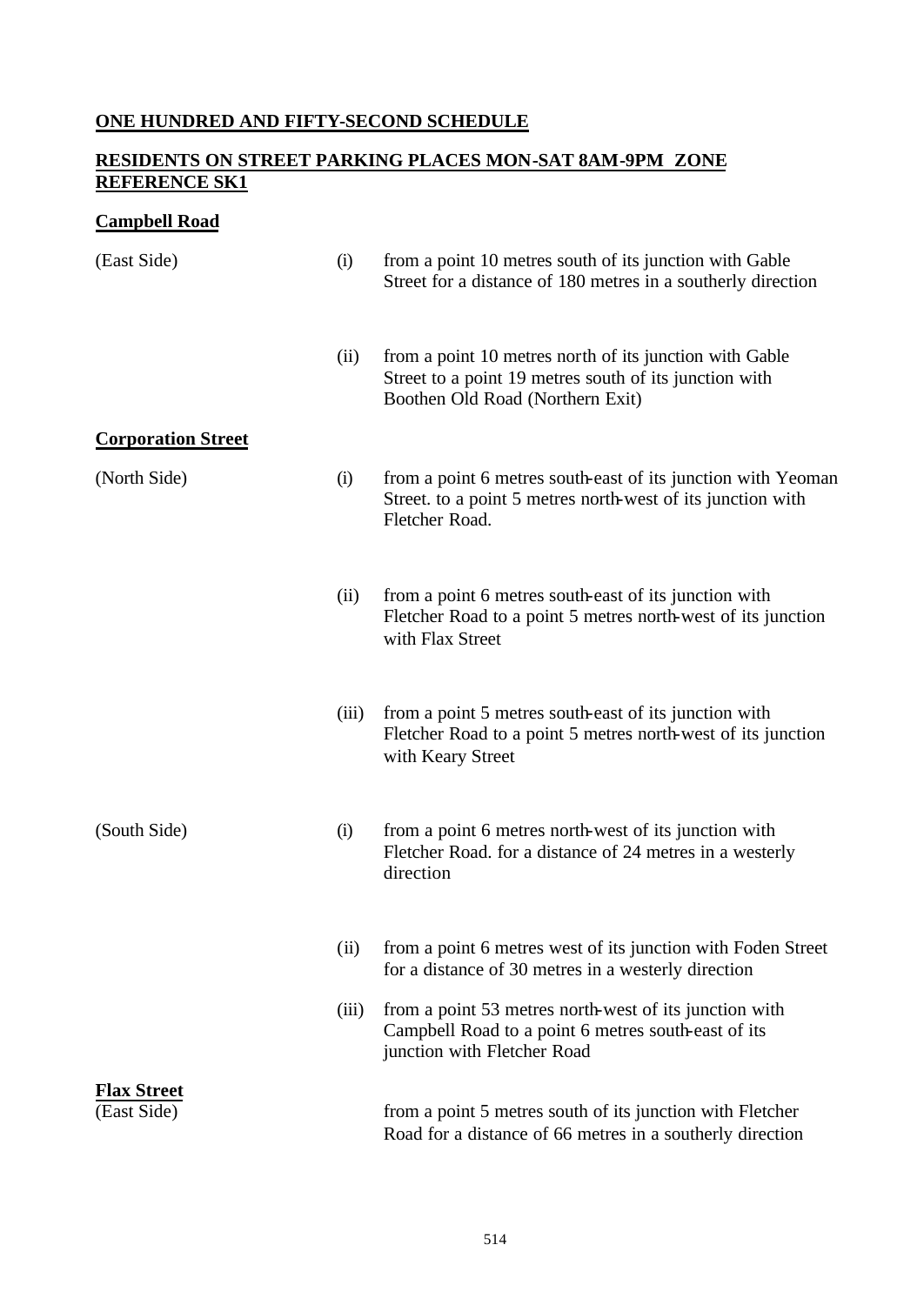## **Fletcher Road**

| (North-west Side)   |      | from a point 5 metres south-west of its junction with Booth<br>Street for a distance of 215 metres in a south westerly<br>direction              |
|---------------------|------|--------------------------------------------------------------------------------------------------------------------------------------------------|
| (South-east Side)   | (i)  | from a point 5 metres north-east of its junction with Keary<br>Street to a point 55 metres south-west of its junction with<br>Campbell Road      |
|                     | (ii) | from a point 54 metres north-east of its junction with<br>Corporation Street to a point 15 metres south-west of its<br>junction with Flax Street |
| <b>Gable Street</b> |      |                                                                                                                                                  |
| (North Side)        |      | from a point 5 metres east of its junction with Campbell<br>Road to a point 5 metres west of its junction with Boothen<br>Old Road               |
| (South Side)        |      | from a point 5 metres east of its junction with Campbell<br>Road for a distance of 14 metres in an easterly direction                            |
| <b>Keary Street</b> |      |                                                                                                                                                  |
| (East Side)         |      | from a point 10 metres south of its junction with Fletcher<br>Road to a point 5 metres north of its junction with<br><b>Corporation Street</b>   |
| (West Side)         |      | from a point 15 metres south of its junction with Fletcher<br>Road to a point 5 metres north of its junction with<br><b>Corporation Street</b>   |
| <b>Lime Street</b>  |      |                                                                                                                                                  |
| (East Side)         |      | from a point 29 metres north of its junction with Windsmoor<br>Street for a distance of 76 metres in a northerly direction                       |
| (West Side)         |      | from a point 25 metres south of its junction with Gable<br>Street for a distance of 78 metres in a southerly direction                           |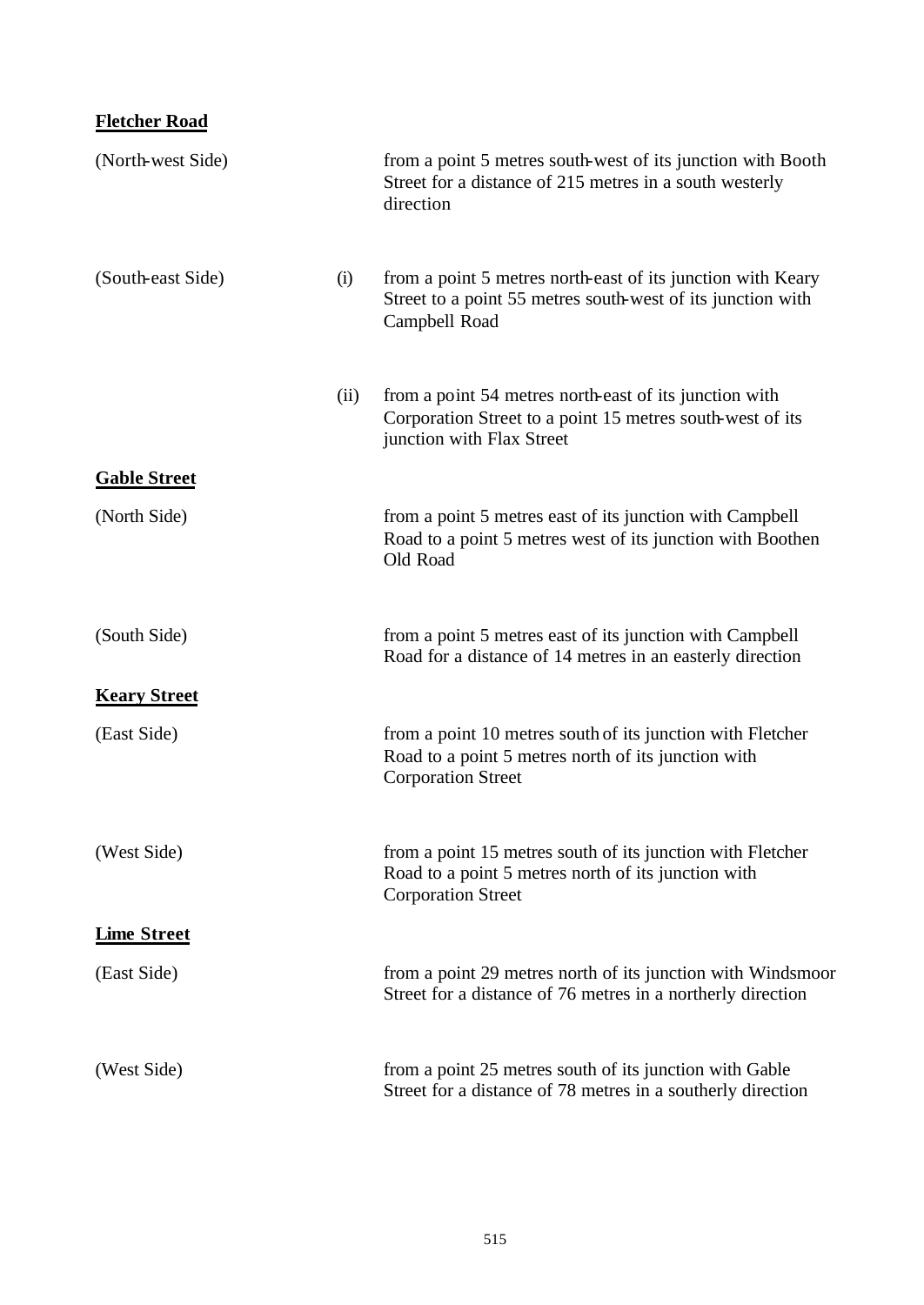## **Nicholls Street**

| (North Side)            | (i)  | from a point 5 metres east of its junction with Lime Street<br>to a point 11 metres west of its junction with Boothen Old<br>Road         |
|-------------------------|------|-------------------------------------------------------------------------------------------------------------------------------------------|
|                         | (ii) | from a point 5 metres east of its junction with Campbell<br>Road to a point 5 metres west of its junction with Lime<br><b>Street</b>      |
| (South Side)            | (i)  | from a point 7 metres east of its junction with Birks Street<br>for a distance of 30 metres in an easterly direction                      |
|                         | (ii) | from a point 5 metres west of its junction with Birks Street<br>for a distance of 13 metres in a westerly direction                       |
| <b>Spode Street</b>     |      |                                                                                                                                           |
| (North Side)            |      | from a point 5 metres east of its junction with Fletcher<br>Road to a point 5 metres west of its junction with<br>Campbell Road           |
| <b>Windsmoor Street</b> |      |                                                                                                                                           |
| (North Side)            |      | from a point 5 metres east of its junction with Lime Street<br>to a point 10 metres west of its junction with Boothen Old<br>Road         |
| (South Side)            |      | from a point 5 metres east of its junction with Lime Street<br>to a point 10 metres west of its junction with Boothen Old<br>Road         |
| <b>Yeaman Street</b>    |      |                                                                                                                                           |
| (South-east Side)       | (i)  | from a point 65 metres south-west of its junction with Booth<br>Street for a distance of 52 metres in a south westerly<br>direction       |
|                         | (ii) | from a point 27 metres north-east of its junction with<br>Corporation Street for a distance of 36 metres in a north<br>easterly direction |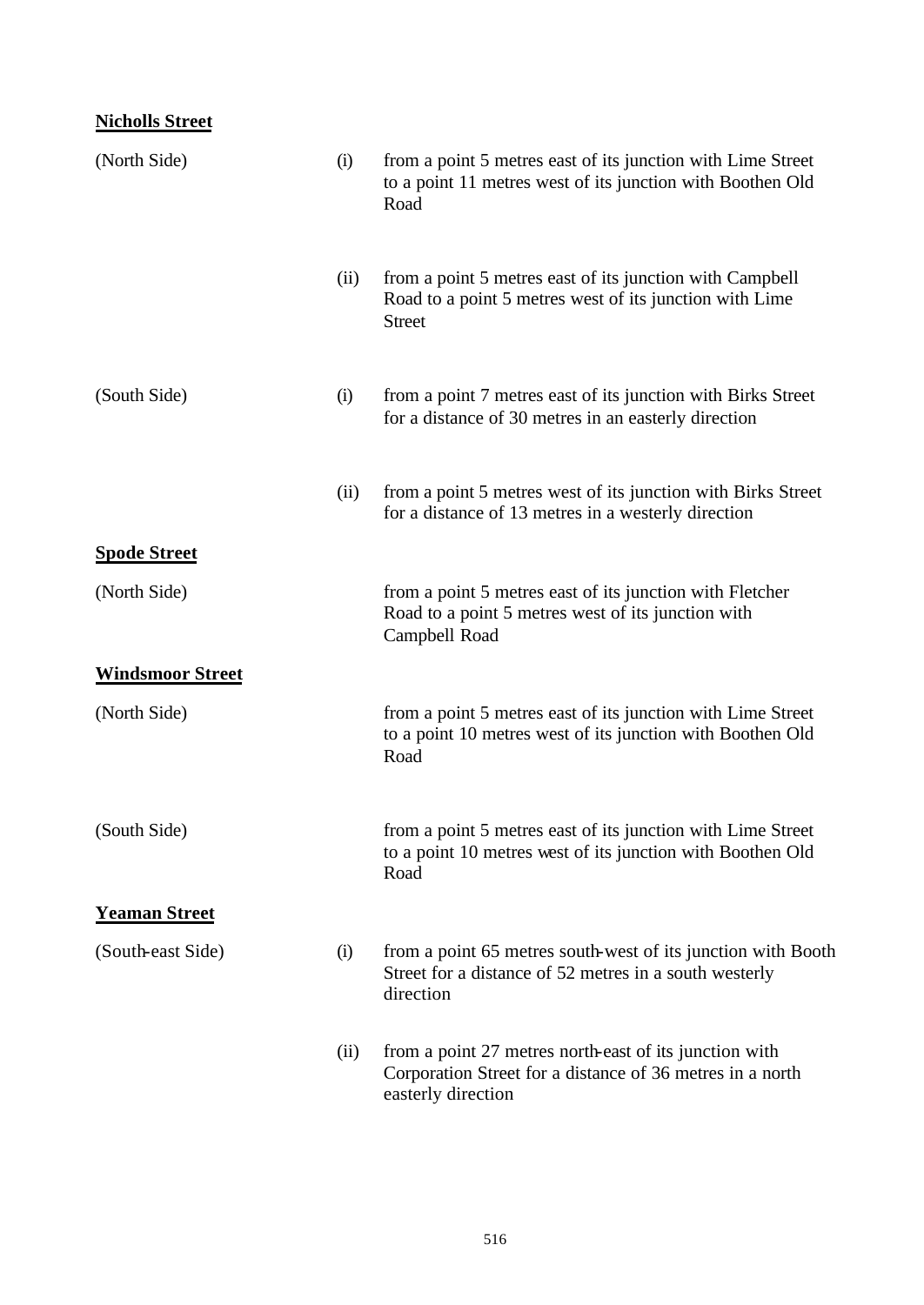## **ONE HUNDRED AND FIFTY-THIRD SCHEDULE**

## **RESIDENTS ON STREET PARKING PLACES MON-SAT 8AM-9PM ZONE REFERENCE SK2**

## **Boothen Road**

| (East Side)              |       | from a point 32 metres south-west of its junction with<br>Woodhouse Street for a distance of 60 metres in a<br>south-westerly direction  |
|--------------------------|-------|------------------------------------------------------------------------------------------------------------------------------------------|
| <b>Butler Street</b>     |       |                                                                                                                                          |
| (South-west Side)        | (i)   | from a point 5 metres north-east of its junction with Selwyn<br>Street for a distance of 32 metres in an north-easterly<br>direction     |
|                          | (ii)  | from a point 14 metres south-east of its junction with<br>Woodhouse Street for a distance of 61 metres in an<br>south-easterly direction |
| <b>Cornwallis Street</b> |       |                                                                                                                                          |
| (North Side)             | (i)   | from a point 39 metres south-east of its junction with<br>Lonsdale Street for a distance of 98 metres in an<br>south-easterly direction  |
|                          | (ii)  | from a point 5 metres south-east of its junction with Butler<br>Street for a distance of 22 metres in an south-easterly<br>direction     |
|                          | (iii) | from a point 5 metres south-east of its junction with<br>Maclagan Street for a distance of 35 metres in an<br>south-easterly direction   |
| (South Side)             | (i)   | from a point 19 metres south-east of its junction with<br>Lonsdale Street for a distance of 107 metres in an<br>south-easterly direction |
|                          | (ii)  | from a point 5 metres south-east of its junction with Butler<br>Street for a distance of 34 metres in an south-easterly<br>direction     |
|                          | (iii) | from a point 5 metres south-east of its junction with<br>Maclagan Street for a distance of 44 metres in an<br>south-easterly direction   |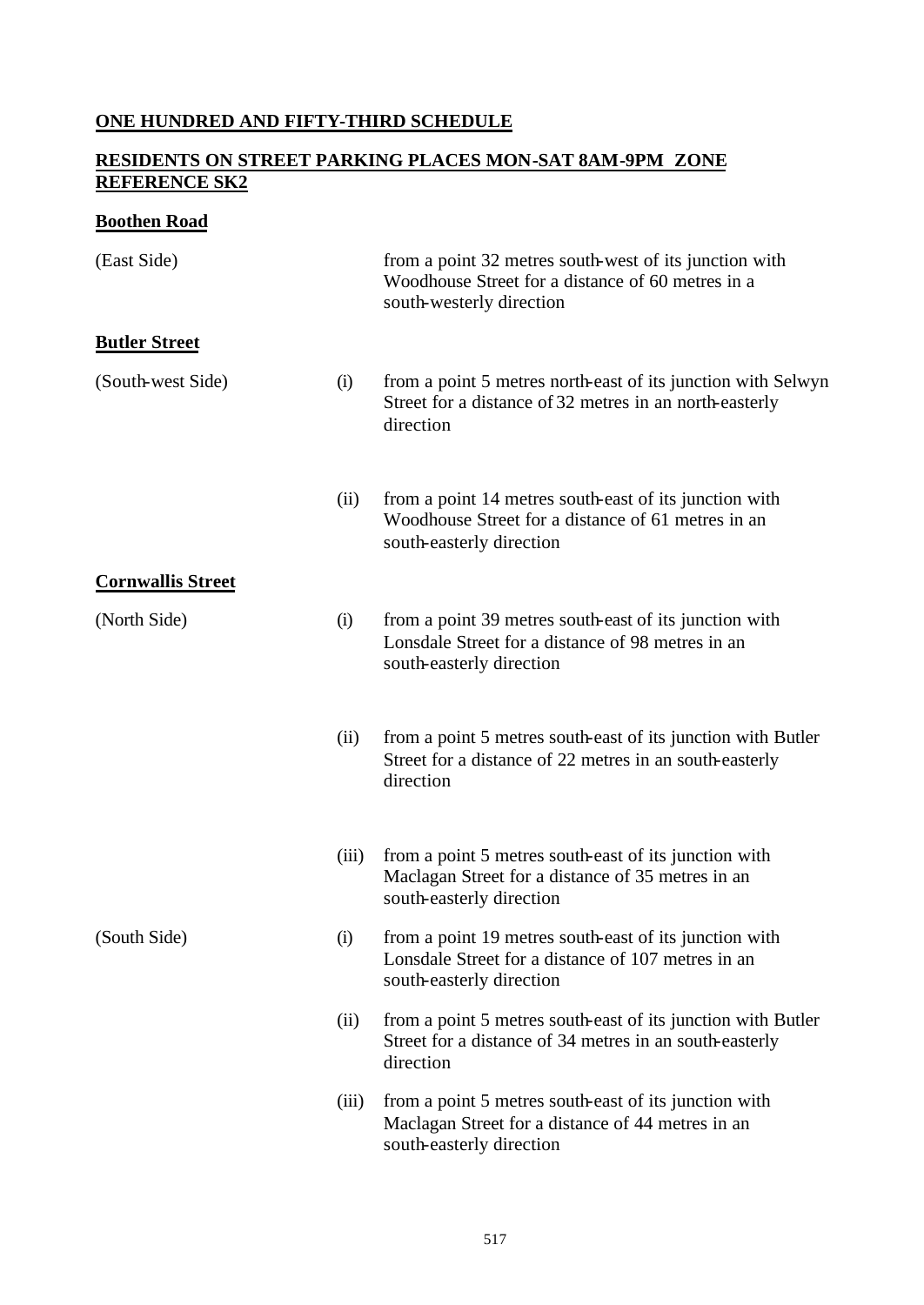## **Lonsdale Street**

| (West Side)                          |       | from a point 20 metres north-east of its junction with<br>Boothen Road for a distance of 18 metres in an<br>north-easterly direction     |
|--------------------------------------|-------|------------------------------------------------------------------------------------------------------------------------------------------|
| <b>Maclagan Street</b>               |       |                                                                                                                                          |
| (East Side)                          | (i)   | from a point 5 metres south-west of its junction with Selwyn<br>Street for a distance of 18 metres in a south-westerly<br>direction      |
|                                      | (ii)  | from a point 5 metres north-east of its junction with Selwyn<br>Street for a distance of 28 metres in an north-easterly<br>direction     |
|                                      | (iii) | from a point 5 metres north-east of its junction with<br>Cornwallis Street for a distance of 37 metres in an<br>north-easterly direction |
| (West Side)                          |       | from a point 5 metres north-east of its junction with<br>Cornwallis Street for a distance of 25 metres in an<br>north-easterly direction |
| <b>Selwyn Street</b><br>(Both Sides) |       | from a point 27 metres south-east of its junction with<br>Maclagan Street for a distance of 27 metres in an<br>south-easterly direction  |
| (North Side)                         | (i)   | from a point 19 metres south-east of its junction with<br>Lonsdale Street for a distance of 107 metres in an<br>south-easterly direction |
|                                      | (ii)  | from a point 5 metres east of its junction with Butler<br>Street to a point 10 metres west of its junction with<br>Maclagan Street       |
| (South Side)                         | (i)   | from a point 19 metres south-east of its junction with<br>Lonsdale Street for a distance of 64 metres in an<br>south-easterly direction  |
|                                      | (ii)  | from a point 83 metres south-east of its junction with<br>Lonsdale Street for a distance of 43 metres in an<br>south-easterly direction  |
|                                      | (iii) | from a point 5 metres east of its junction with Butler Street<br>for a distance of 25 metres in an easterly direction                    |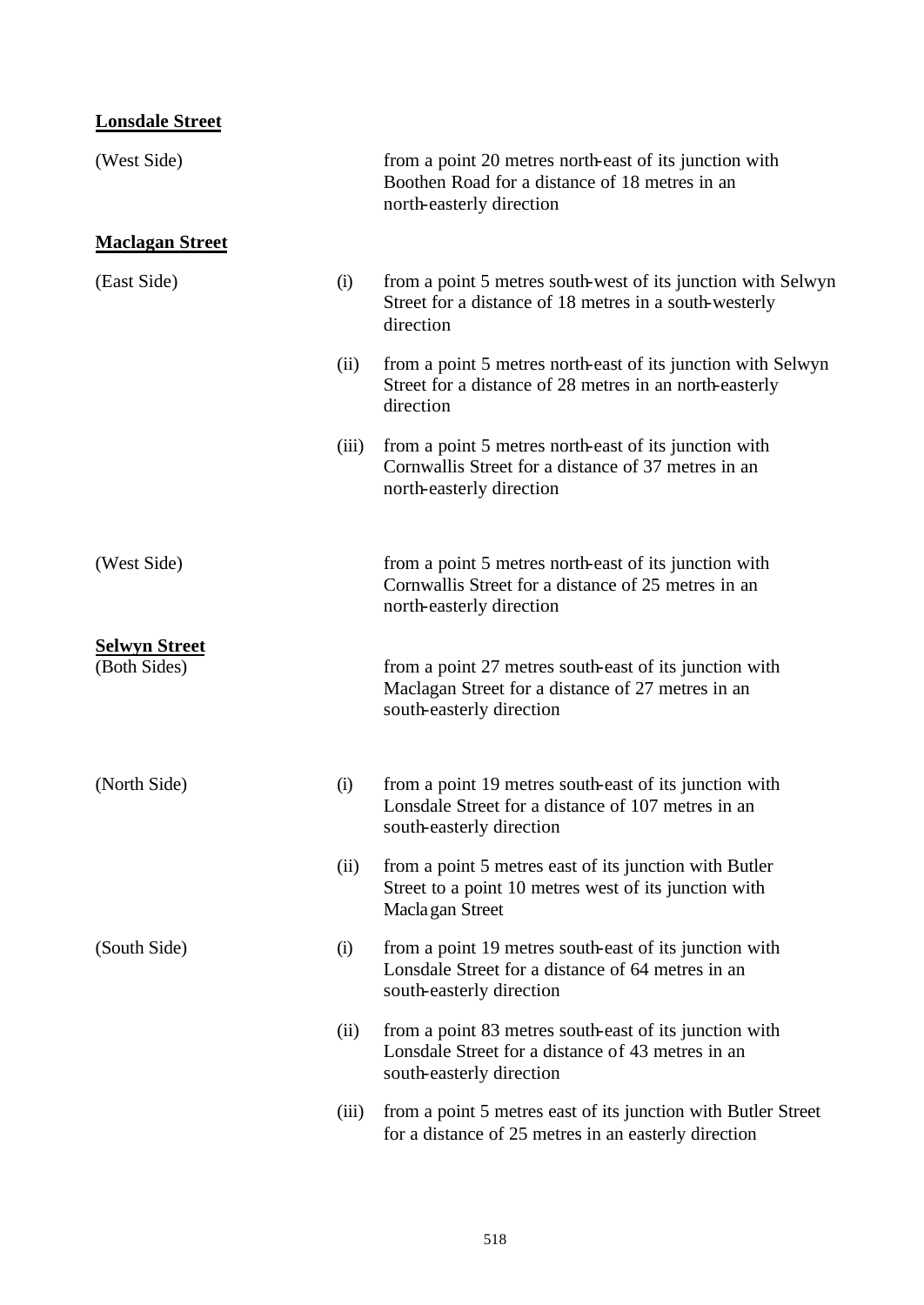# **Stamer Street**

| (North Side) | from a point 5 metres north-east of its junction with<br>Maclagan Street for a distance of 16 metres in a<br>north-westerly direction         |
|--------------|-----------------------------------------------------------------------------------------------------------------------------------------------|
| (South Side) | from a point 5 metres north-east of its junction with Butler<br>Street to a point 5 metres north-west of its junction with<br>Maclagan Street |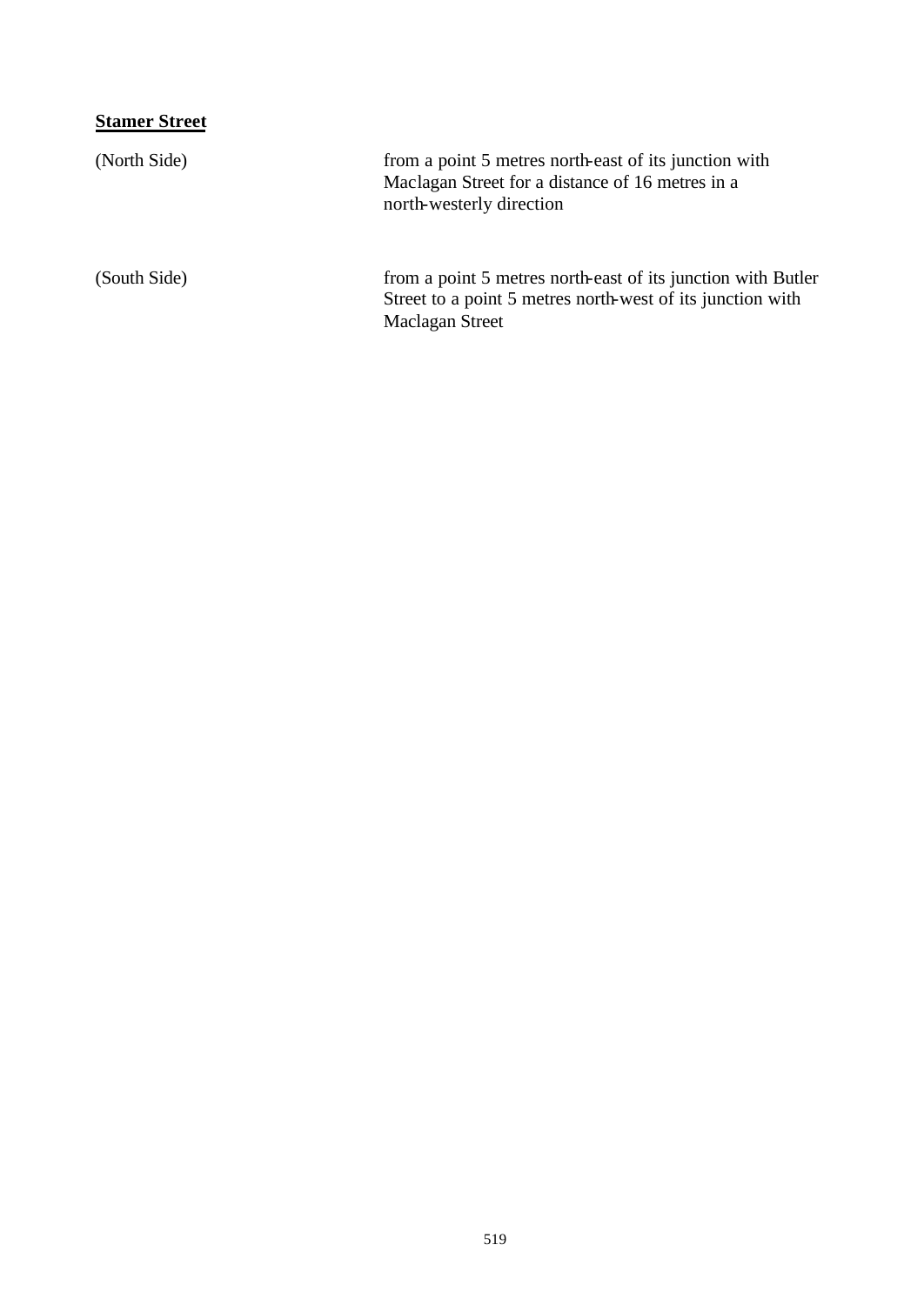#### **ONE HUNDRED AND FIFTY-FOURTH SCHEDULE**

#### **RESIDENTS ON STREET PARKING PLACES MON-SAT 8AM-9PM ZONE REFERENCE SK3**

#### **Penkhull New Road**

(North Side) from a point 123 metres north-west of its junction with London Road for a distance of 50 metres in a north westerly direction (South Side) from a point 20 metres north-west of its junction with London Road for a distance of 85 metres in a north

westerly direction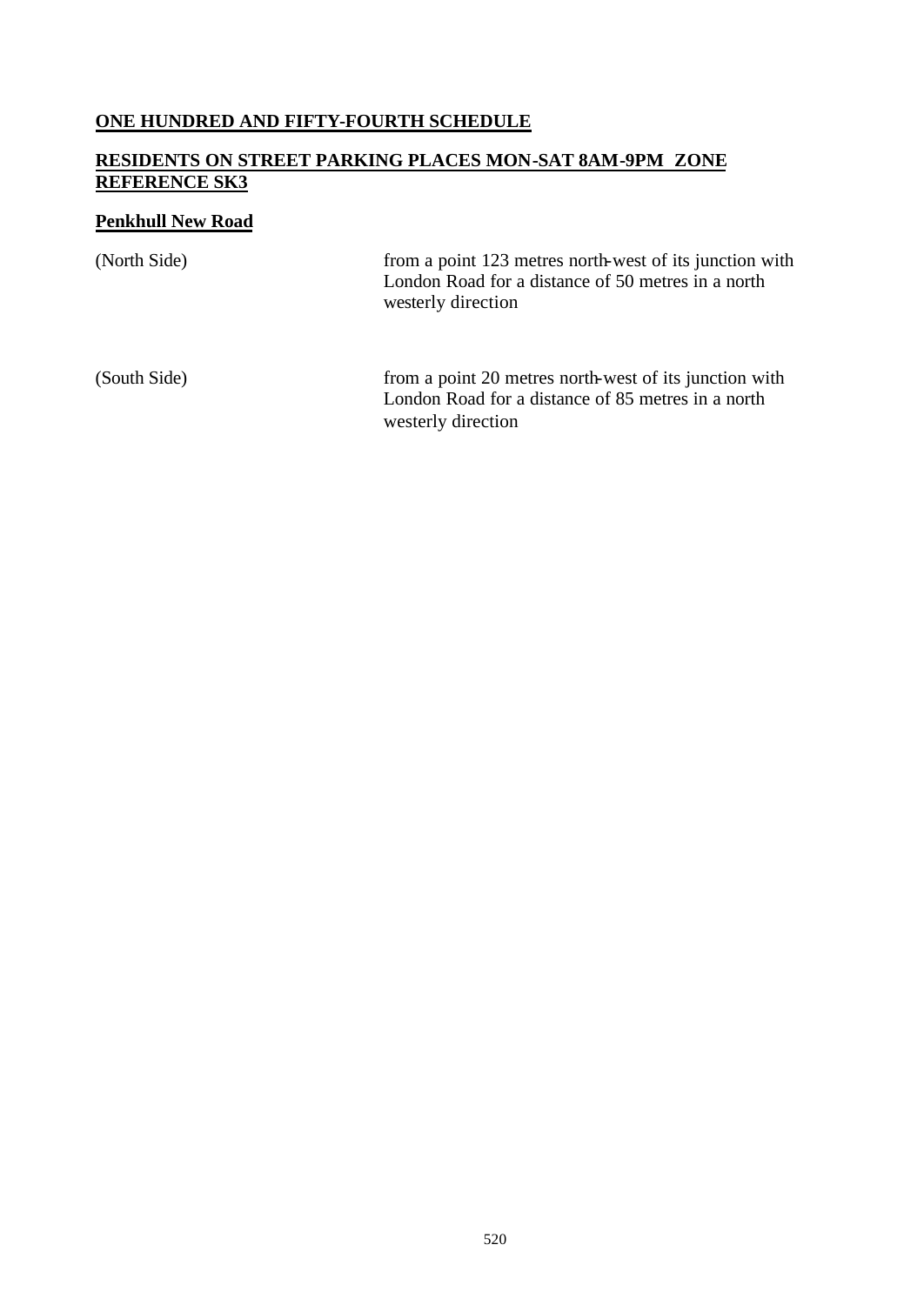## **ONE HUNDRED AND FIFTY-FIFTH SCHEDULE**

### **RESIDENTS ON STREET PARKING PLACES MON-SAT 8AM-9PM ZONE REFERENCE SK4**

## **Bath Street**

| (North Side)           | (i)  | from a point 25 metres south-east of its junction with Boon<br>Avenue for a distance of 60 metres in an south easterly<br>direction      |
|------------------------|------|------------------------------------------------------------------------------------------------------------------------------------------|
|                        | (ii) | from a point 44 metres north-west of its junction with<br>London Road for a distance of 60 metres in a north<br>westerly direction       |
| (South Side)           |      | from a point 33 metres north-west of its junction with<br>London Road for a distance of 87 metres in a north<br>westerly direction       |
| <b>Bath Terrace</b>    |      |                                                                                                                                          |
| (West Side)            |      | from a point 3 metres north of its junction with Sturgess<br>Street to a point 5 metres south of its junction with Bath<br><b>Street</b> |
| <b>Spark Terrace</b>   |      |                                                                                                                                          |
| (East Side)            |      | from a point 10 metres north of its junction with Bath<br>Street to a point 30 metres south of its junction with Spark<br><b>Street</b>  |
| (West Side)            |      | from a point 10 metres north of its junction with Bath Street<br>for a distance of 44 metres in a northerly direction                    |
| <b>Sturgess Street</b> |      |                                                                                                                                          |
| (North Side)           | (i)  | from a point 32 metres north-west of its junction with<br>London Road for a distance of 42 metres in a north<br>westerly direction       |
|                        | (ii) | from a point 109 metres north-west of its junction with<br>London Road for a distance of 25 metres in a north<br>westerly direction      |
| (South Side)           |      | from a point 79 metres north-west of its junction with<br>London Road for a distance of 12 metres in a north<br>westerly direction       |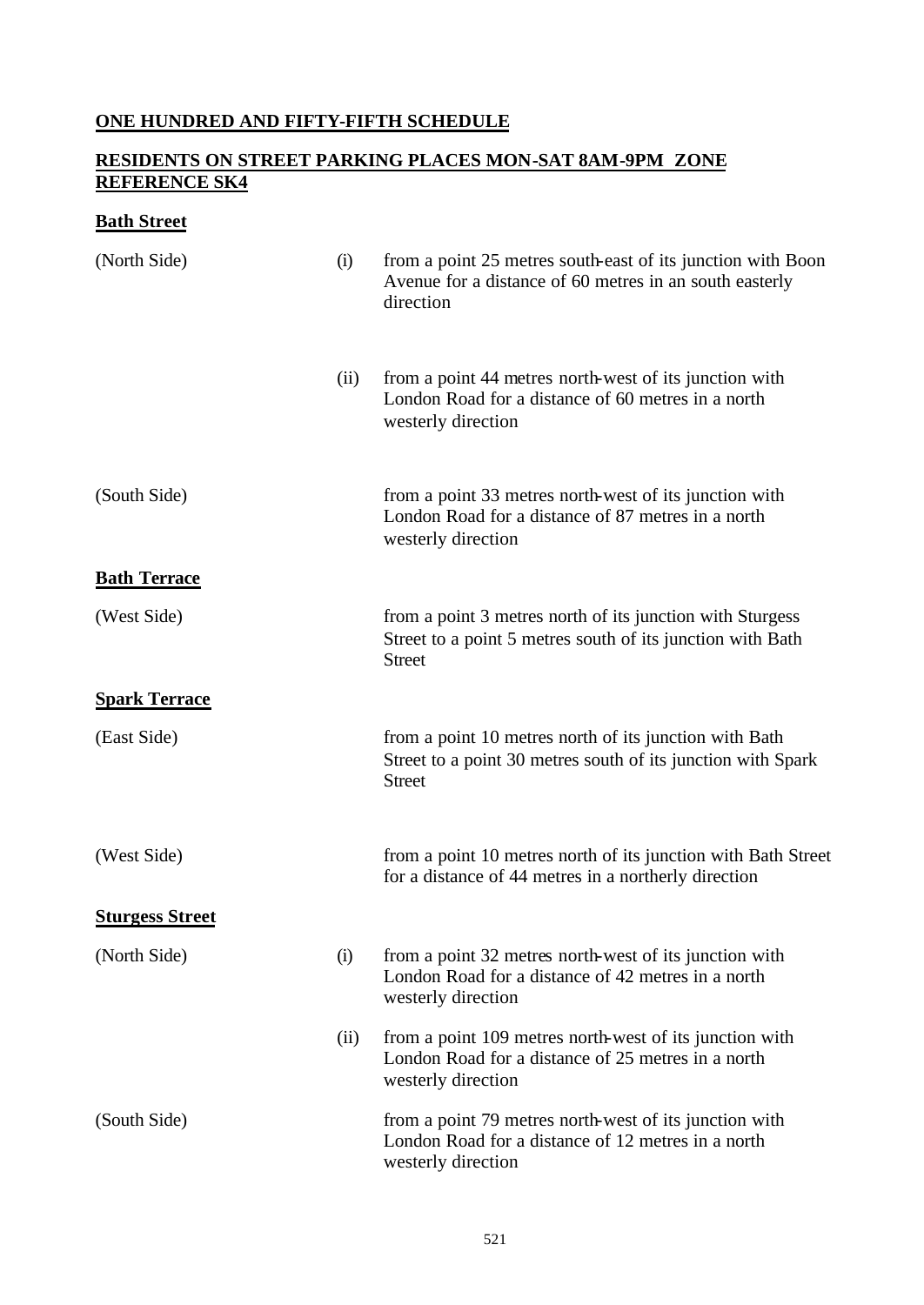## **ONE HUNDRED AND FIFTY-SIXTH SCHEDULE**

### **RESIDENTS ON STREET PARKING PLACES MON-SAT 8AM-9PM ZONE REFERENCE SK5**

## **Leason Street**

| (North-west Side) | from a point 4 metres south-west of its junction with<br>Copeland Street to a point 9 metres north-east of its south<br>western truncated end |
|-------------------|-----------------------------------------------------------------------------------------------------------------------------------------------|
| (South-east Side) | from a point 4 metres south-west of its junction with<br>Copeland Street to a point 7 metres north-east of its south<br>western truncated end |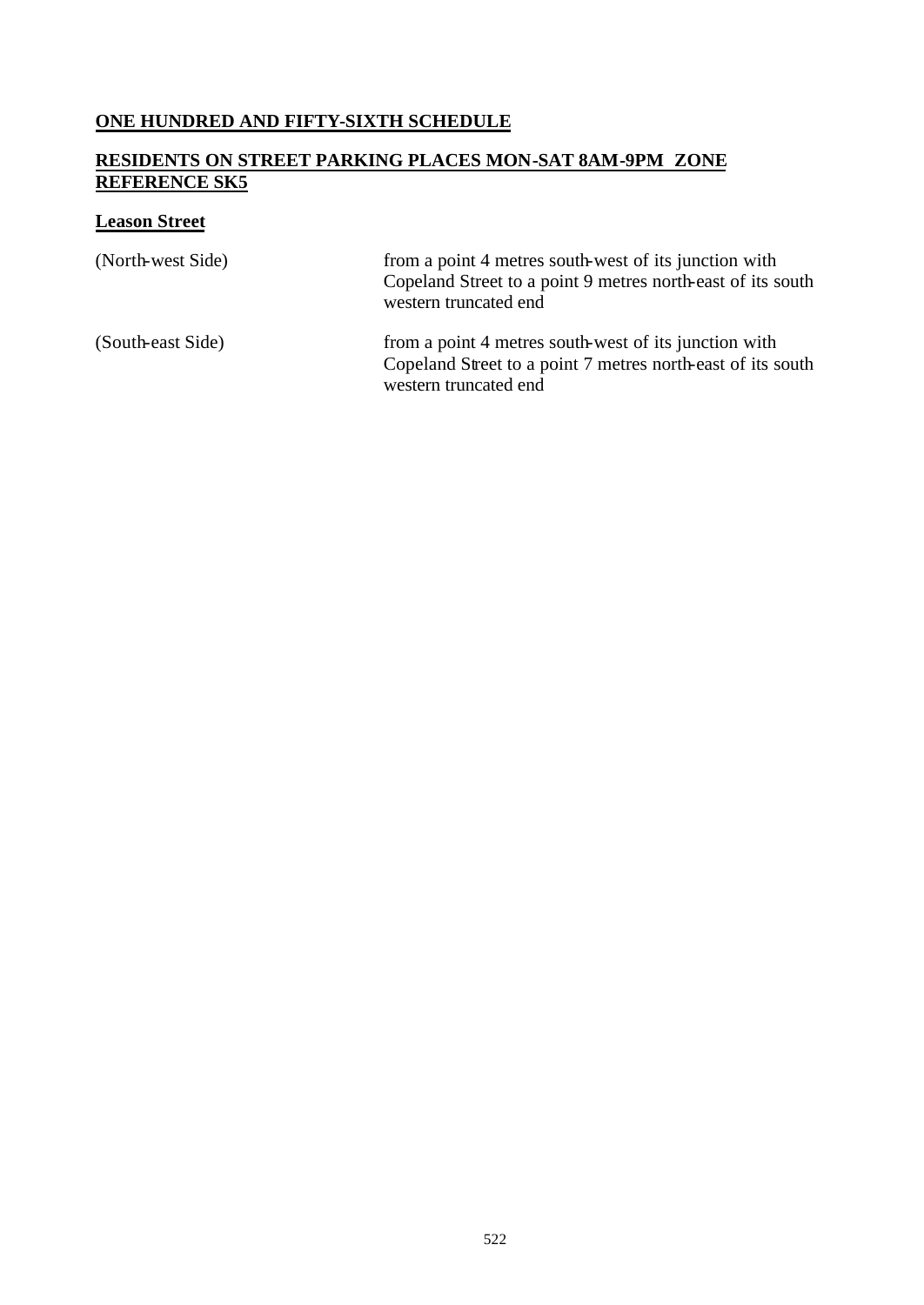## **ONE HUNDRED AND FIFTY-SEVENTH SCHEDULE**

### **RESIDENTS ON STREET PARKING PLACES MON-SAT 8AM-9PM ZONE REFERENCE SK6**

## **Floyd Street**

| (West Side)          |      | from a point 19 metres south-east of its junction with<br>Shelton Old Road for a distance of 43 metres in a south<br>easterly direction              |
|----------------------|------|------------------------------------------------------------------------------------------------------------------------------------------------------|
| <b>Lewis Street</b>  |      |                                                                                                                                                      |
| (Both Sides)         |      | from a point 5 metres north-east of its junction with<br>Charlton Street to a point 43 metres north-east of its<br>junction with Charlton Street     |
| (North Side)         |      | from a point 5 metres north-east of its junction with Floyd<br>Street to a point 5 metres south-west of its junction with<br><b>Charlton Street</b>  |
| (South Side)         |      | from a point 11 metres north-east of its junction with Floyd<br>Street to a point 5 metres south-west of its junction with<br><b>Charlton Street</b> |
| <b>Lovatt Street</b> |      |                                                                                                                                                      |
| (North Side)         | (i)  | from a point 5 metres north-east of its junction with Floyd<br>Street to a point 5 metres south-west of its junction with<br><b>Charlton Street</b>  |
|                      | (ii) | from a point 10 metres north-east of its junction with<br>Charlton Street for a distance of 5 metres in an easterly<br>direction                     |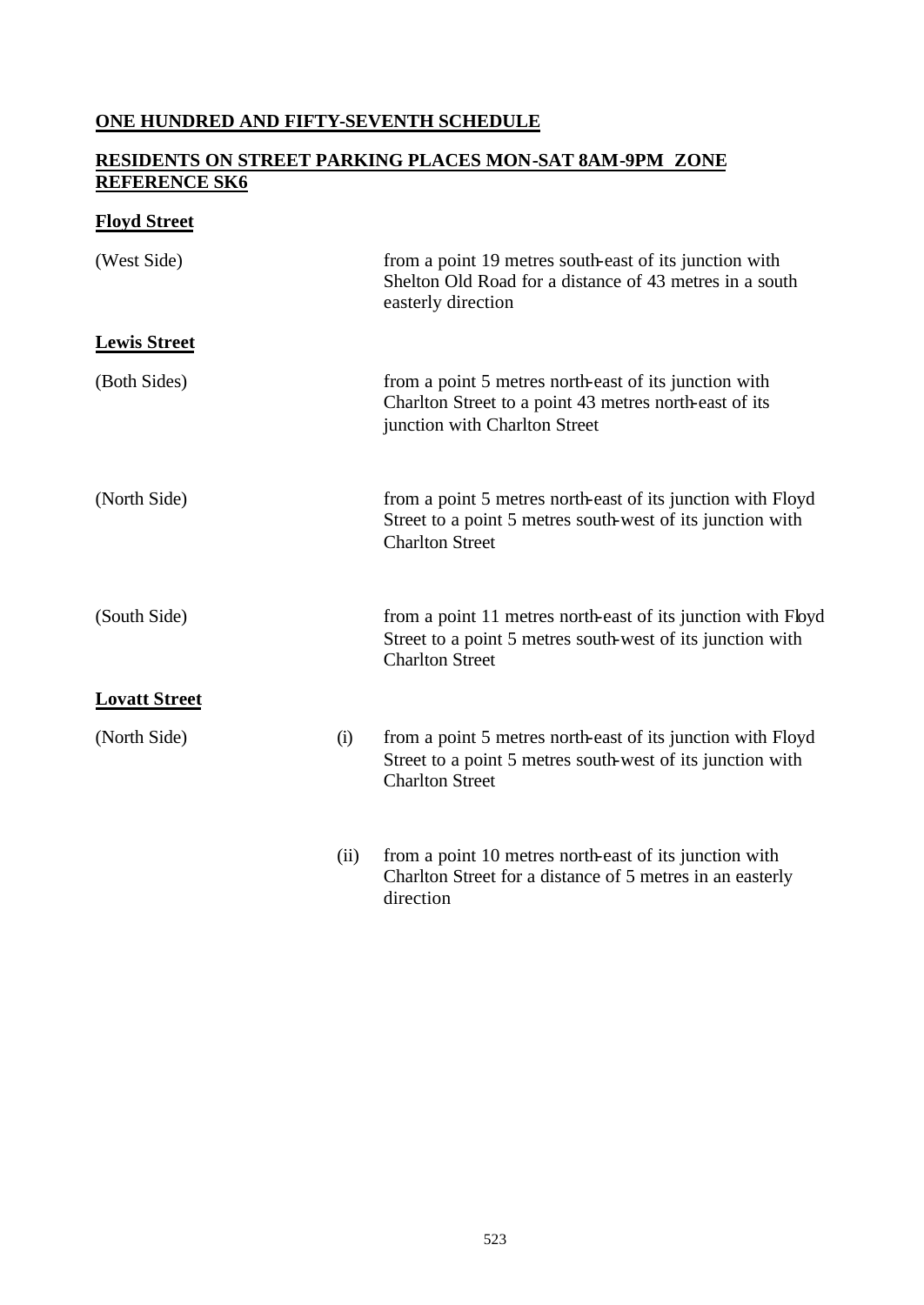### **ONE HUNDRED AND FIFTY-EIGHTH SCHEDULE**

### **RESIDENTS ON STREET PARKING PLACES MON-SAT 8AM-9PM ZONE REFERENCE SMALL1**

#### **Jupiter Street**

(South Side) from a point 5 metres north-east of its junction with Mars Street for a distance of 38 metres in a north-westerly direction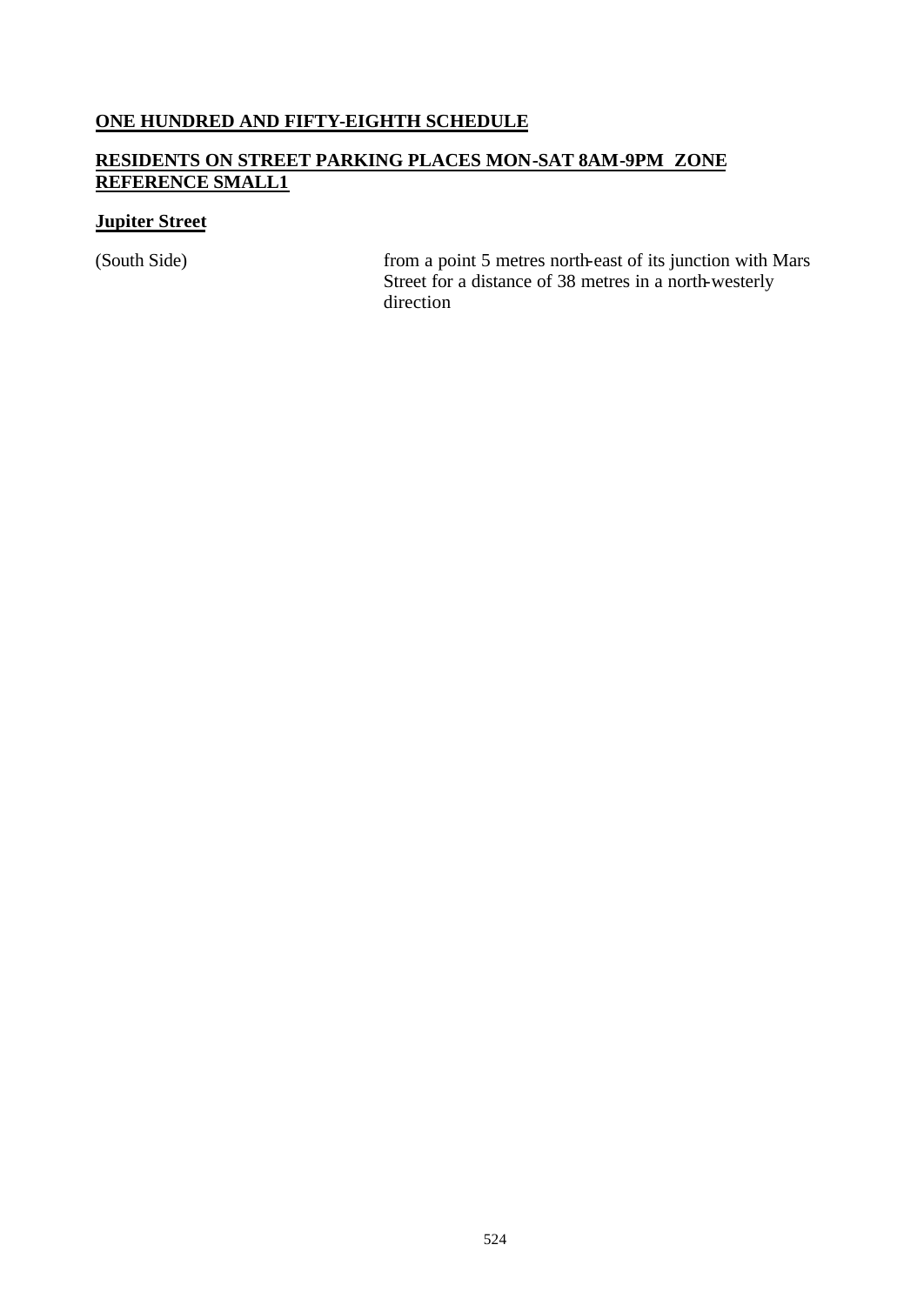## **ONE HUNDRED AND FIFTY-NINTH SCHEDULE**

#### **RESIDENTS ON STREET PARKING PLACES MON-SAT 8AM-9PM ZONE REFERENCE T1**

## **Salisbury Street**

| (North Side) | from a point 10 metres west of its junction with Stanley<br>Street for a distance of 70 metres in a westerly direction |
|--------------|------------------------------------------------------------------------------------------------------------------------|
| (South Side) | from a point 10 metres west of its junction with Stanley<br>Street to a point 14 metres east of its junction with      |

Greengates Street

525